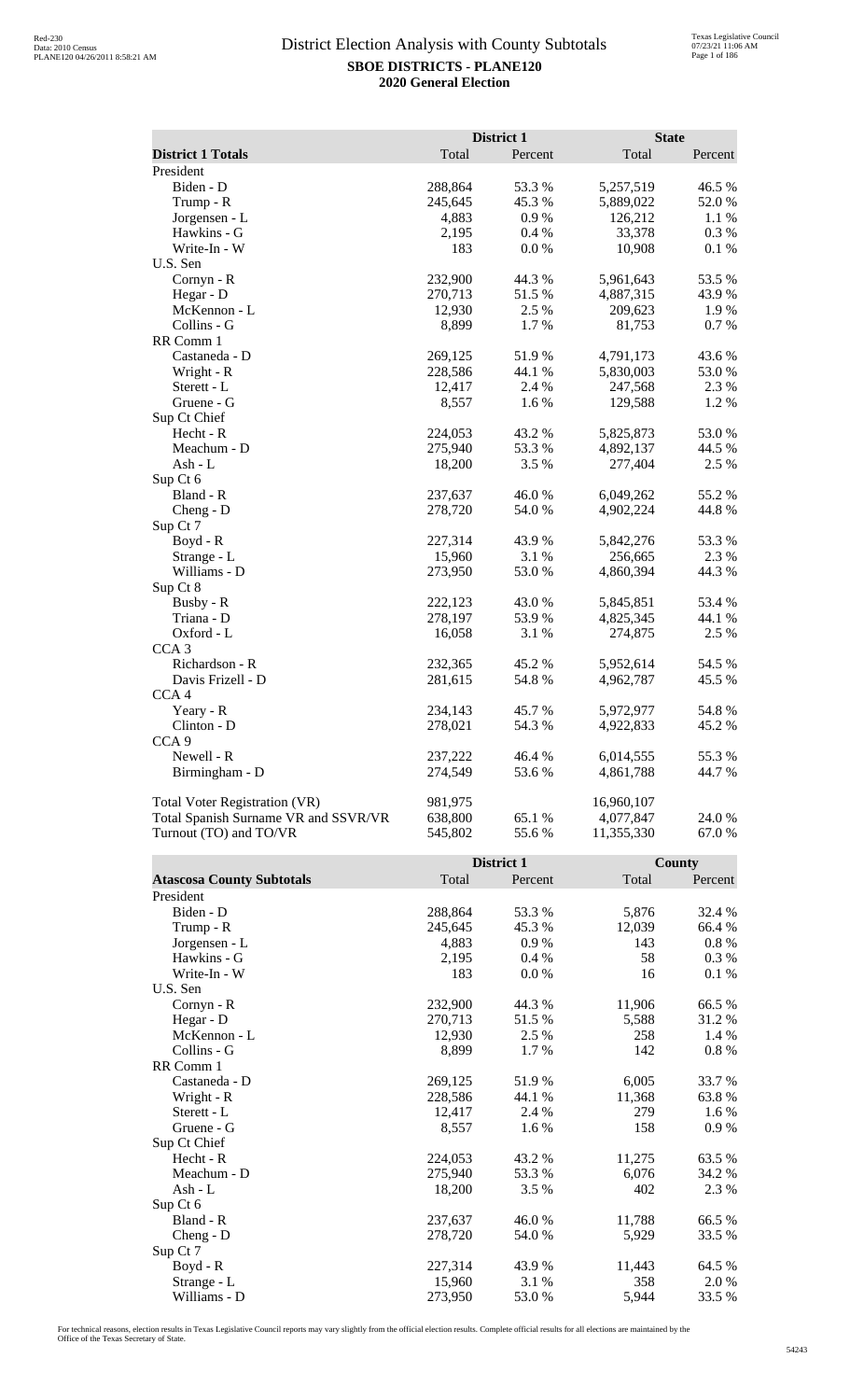|                                      |         | <b>District 1</b> | County |         |
|--------------------------------------|---------|-------------------|--------|---------|
| <b>Atascosa County Subtotals</b>     | Total   | Percent           | Total  | Percent |
| Sup Ct 8                             |         |                   |        |         |
| Busby - R                            | 222,123 | 43.0 %            | 11,321 | 63.9 %  |
| Triana - D                           | 278,197 | 53.9 %            | 6,026  | 34.0 %  |
| $Oxford - L$                         | 16,058  | 3.1 %             | 365    | 2.1 %   |
| CCA <sub>3</sub>                     |         |                   |        |         |
| Richardson - R                       | 232,365 | 45.2 %            | 11,654 | 65.7 %  |
| Davis Frizell - D                    | 281,615 | 54.8%             | 6,093  | 34.3 %  |
| CCA <sub>4</sub>                     |         |                   |        |         |
| Yeary - $R$                          | 234,143 | 45.7 %            | 11,709 | 66.2 %  |
| $Clinton - D$                        | 278,021 | 54.3 %            | 5,988  | 33.8%   |
| CCA <sub>9</sub>                     |         |                   |        |         |
| Newell - R                           | 237,222 | 46.4 %            | 11,776 | 66.7%   |
| Birmingham - D                       | 274,549 | 53.6 %            | 5,880  | 33.3 %  |
| <b>Total Voter Registration (VR)</b> | 981,975 |                   | 29,346 |         |
| Total Spanish Surname VR and SSVR/VR | 638,800 | 65.1 %            | 15,403 | 52.5 %  |
| Turnout (TO) and TO/VR               | 545,802 | 55.6 %            | 18,233 | 62.1 %  |

|                                      | District 1 |         |        | <b>County</b> |  |
|--------------------------------------|------------|---------|--------|---------------|--|
| <b>Bandera County Subtotals</b>      | Total      | Percent | Total  | Percent       |  |
| President                            |            |         |        |               |  |
| Biden - D                            | 288,864    | 53.3 %  | 2,505  | 19.7 %        |  |
| Trump - R                            | 245,645    | 45.3%   | 10,057 | 79.1 %        |  |
| Jorgensen - L                        | 4,883      | 0.9%    | 120    | 0.9%          |  |
| Hawkins - G                          | 2,195      | 0.4%    | 30     | 0.2 %         |  |
| Write-In - W                         | 183        | 0.0 %   | 3      | 0.0 %         |  |
| U.S. Sen                             |            |         |        |               |  |
| $Cornyn - R$                         | 232,900    | 44.3 %  | 9,957  | 79.4 %        |  |
| Hegar - D                            | 270,713    | 51.5 %  | 2,291  | 18.3 %        |  |
| McKennon - L                         | 12,930     | 2.5 %   | 234    | 1.9%          |  |
| Collins - G                          | 8,899      | 1.7%    | 55     | 0.4%          |  |
| RR Comm 1                            |            |         |        |               |  |
| Castaneda - D                        | 269,125    | 51.9%   | 2,231  | 18.0%         |  |
| Wright - R                           | 228,586    | 44.1 %  | 9,814  | 79.1 %        |  |
| Sterett - L                          | 12,417     | 2.4 %   | 263    | 2.1 %         |  |
| Gruene - G                           | 8,557      | 1.6 %   | 106    | 0.9%          |  |
| Sup Ct Chief                         |            |         |        |               |  |
| Hecht - R                            | 224,053    | 43.2 %  | 9,809  | 79.0%         |  |
| Meachum - D                          | 275,940    | 53.3 %  | 2,303  | 18.6%         |  |
| Ash - L                              | 18,200     | 3.5 %   | 299    | 2.4 %         |  |
| Sup Ct 6                             |            |         |        |               |  |
| Bland - R                            | 237,637    | 46.0%   | 10,121 | 81.7%         |  |
| $Cheng - D$                          | 278,720    | 54.0 %  | 2,266  | 18.3%         |  |
| Sup Ct 7                             |            |         |        |               |  |
| Boyd - R                             | 227,314    | 43.9%   | 9,863  | 79.6%         |  |
| Strange - L                          | 15,960     | 3.1 %   | 277    | 2.2 %         |  |
| Williams - D                         | 273,950    | 53.0 %  | 2,246  | 18.1 %        |  |
| Sup Ct 8                             |            |         |        |               |  |
| Busby - R                            | 222,123    | 43.0 %  | 9,851  | 79.7 %        |  |
| Triana - D                           | 278,197    | 53.9%   | 2,211  | 17.9%         |  |
| Oxford - L                           | 16,058     | 3.1%    | 296    | 2.4 %         |  |
| CCA <sub>3</sub>                     |            |         |        |               |  |
| Richardson - R                       | 232,365    | 45.2 %  | 10,048 | 81.3%         |  |
| Davis Frizell - D                    | 281,615    | 54.8%   | 2,306  | 18.7%         |  |
| CCA <sub>4</sub>                     |            |         |        |               |  |
| Yeary - R                            | 234,143    | 45.7 %  | 10,055 | 81.6%         |  |
| Clinton - D                          | 278,021    | 54.3 %  | 2,260  | 18.4 %        |  |
| CCA <sub>9</sub>                     |            |         |        |               |  |
| Newell - R                           | 237,222    | 46.4%   | 10,035 | 81.8%         |  |
| Birmingham - D                       | 274,549    | 53.6 %  | 2,229  | 18.2%         |  |
|                                      |            |         |        |               |  |
| <b>Total Voter Registration (VR)</b> | 981,975    |         | 17,065 |               |  |
| Total Spanish Surname VR and SSVR/VR | 638,800    | 65.1 %  | 1,987  | 11.6 %        |  |
| Turnout (TO) and TO/VR               | 545,802    | 55.6%   | 12,716 | 74.5 %        |  |
|                                      |            |         |        |               |  |

|                                  |         | District 1 |          | County  |
|----------------------------------|---------|------------|----------|---------|
| <b>Brewster County Subtotals</b> | Total   | Percent    | Total    | Percent |
| President                        |         |            |          |         |
| Biden - D                        | 288,864 | 53.3 %     | 2,258    | 46.8%   |
| Trump - R                        | 245,645 | 45.3 %     | 2,461    | 51.0 %  |
| Jorgensen - L                    | 4,883   | $0.9\%$    | 89       | 1.8%    |
| Hawkins - G                      | 2,195   | $0.4\%$    | 14       | $0.3\%$ |
| Write-In - W                     | 183     | $0.0\%$    | $\Omega$ | $0.0\%$ |
| U.S. Sen                         |         |            |          |         |
| $Cornyn - R$                     | 232,900 | 44.3 %     | 2.453    | 51.4 %  |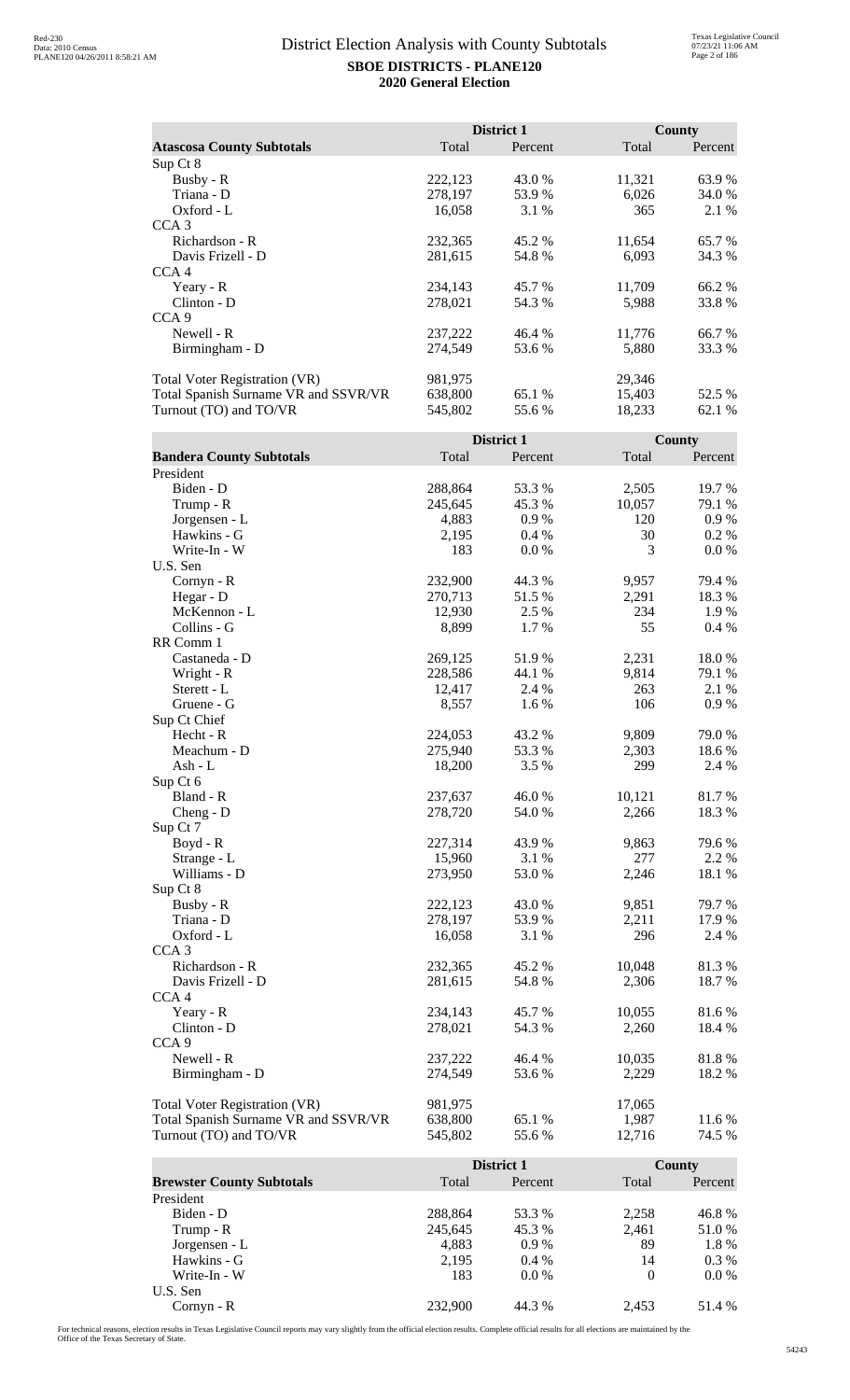|                                      | District 1 |         | <b>County</b> |         |
|--------------------------------------|------------|---------|---------------|---------|
| <b>Brewster County Subtotals</b>     | Total      | Percent | Total         | Percent |
| U.S. Sen                             |            |         |               |         |
| Hegar - D                            | 270,713    | 51.5 %  | 2,167         | 45.4 %  |
| McKennon - L                         | 12,930     | 2.5 %   | 113           | 2.4 %   |
| Collins - G                          | 8,899      | 1.7 %   | 35            | 0.7 %   |
| RR Comm 1                            |            |         |               |         |
| Castaneda - D                        | 269,125    | 51.9%   | 2,093         | 44.6 %  |
| Wright - R                           | 228,586    | 44.1 %  | 2,377         | 50.6%   |
| Sterett - L                          | 12,417     | 2.4 %   | 145           | 3.1 %   |
| Gruene - G                           | 8,557      | 1.6 %   | 79            | 1.7%    |
| Sup Ct Chief                         |            |         |               |         |
| Hecht - R                            | 224,053    | 43.2 %  | 2,341         | 50.0%   |
| Meachum - D                          | 275,940    | 53.3 %  | 2,176         | 46.4 %  |
| Ash - L                              | 18,200     | 3.5 %   | 168           | 3.6 %   |
| Sup Ct 6                             |            |         |               |         |
| Bland - R                            | 237,637    | 46.0%   | 2,485         | 53.3%   |
| Cheng - D                            | 278,720    | 54.0 %  | 2,178         | 46.7%   |
| Sup Ct 7                             |            |         |               |         |
| Boyd - R                             | 227,314    | 43.9%   | 2,400         | 51.3%   |
| Strange - L                          | 15,960     | 3.1 %   | 147           | 3.1 %   |
| Williams - D                         | 273,950    | 53.0%   | 2,134         | 45.6%   |
| Sup Ct 8                             |            |         |               |         |
| Busby - R                            | 222,123    | 43.0%   | 2,377         | 50.6%   |
| Triana - D                           | 278,197    | 53.9%   | 2,154         | 45.9%   |
| Oxford - L                           | 16,058     | 3.1 %   | 165           | 3.5 %   |
| CCA <sub>3</sub>                     |            |         |               |         |
| Richardson - R                       | 232,365    | 45.2%   | 2,477         | 53.0%   |
| Davis Frizell - D                    | 281,615    | 54.8%   | 2,200         | 47.0%   |
| CCA <sub>4</sub>                     |            |         |               |         |
| Yeary - R                            | 234,143    | 45.7%   | 2,448         | 52.8%   |
| Clinton - D                          | 278,021    | 54.3 %  | 2,187         | 47.2 %  |
| CCA <sub>9</sub>                     |            |         |               |         |
| Newell - R                           | 237,222    | 46.4%   | 2,479         | 53.6%   |
| Birmingham - D                       | 274,549    | 53.6%   | 2,145         | 46.4 %  |
| <b>Total Voter Registration (VR)</b> | 981,975    |         | 7,515         |         |
| Total Spanish Surname VR and SSVR/VR | 638,800    | 65.1 %  | 2,285         | 30.4 %  |
| Turnout (TO) and TO/VR               | 545,802    | 55.6%   | 4,822         | 64.2 %  |

|                                |         | District 1 |                  | <b>County</b> |  |
|--------------------------------|---------|------------|------------------|---------------|--|
| <b>Concho County Subtotals</b> | Total   | Percent    | Total            | Percent       |  |
| President                      |         |            |                  |               |  |
| Biden - D                      | 288,864 | 53.3 %     | 197              | 15.5 %        |  |
| Trump - R                      | 245,645 | 45.3%      | 1,058            | 83.4 %        |  |
| Jorgensen - L                  | 4,883   | 0.9%       | 10               | $0.8~\%$      |  |
| Hawkins - G                    | 2,195   | 0.4%       | 3                | 0.2 %         |  |
| Write-In - W                   | 183     | $0.0\ \%$  | $\boldsymbol{0}$ | 0.0 %         |  |
| U.S. Sen                       |         |            |                  |               |  |
| Cornyn - R                     | 232,900 | 44.3 %     | 1,029            | 82.5 %        |  |
| Hegar - D                      | 270,713 | 51.5%      | 193              | 15.5 %        |  |
| McKennon - L                   | 12,930  | 2.5 %      | 20               | 1.6 %         |  |
| Collins - G                    | 8,899   | 1.7 %      | 5                | 0.4%          |  |
| RR Comm 1                      |         |            |                  |               |  |
| Castaneda - D                  | 269,125 | 51.9%      | 181              | 14.7%         |  |
| Wright - R                     | 228,586 | 44.1 %     | 1,021            | 83.1 %        |  |
| Sterett - L                    | 12,417  | 2.4 %      | 19               | 1.5 %         |  |
| Gruene - G                     | 8,557   | 1.6 %      | 8                | 0.7%          |  |
| Sup Ct Chief                   |         |            |                  |               |  |
| Hecht - R                      | 224,053 | 43.2 %     | 1,006            | 82.0%         |  |
| Meachum - D                    | 275,940 | 53.3%      | 193              | 15.7 %        |  |
| $Ash - L$                      | 18,200  | 3.5%       | 28               | 2.3 %         |  |
| Sup Ct 6                       |         |            |                  |               |  |
| Bland - R                      | 237,637 | 46.0%      | 1,047            | 84.9%         |  |
| $Cheng - D$                    | 278,720 | 54.0 %     | 186              | 15.1 %        |  |
| Sup Ct 7                       |         |            |                  |               |  |
| Boyd - R                       | 227,314 | 43.9 %     | 1,017            | 83.0%         |  |
| Strange - L                    | 15,960  | 3.1 %      | 22               | 1.8%          |  |
| Williams - D                   | 273,950 | 53.0 %     | 186              | 15.2 %        |  |
| Sup Ct 8                       |         |            |                  |               |  |
| Busby - R                      | 222,123 | 43.0 %     | 1,018            | 83.4 %        |  |
| Triana - D                     | 278,197 | 53.9%      | 181              | 14.8%         |  |
| Oxford - L                     | 16,058  | 3.1 %      | 21               | 1.7%          |  |
| CCA <sub>3</sub>               |         |            |                  |               |  |
| Richardson - R                 | 232,365 | 45.2%      | 1,021            | 84.0%         |  |
| Davis Frizell - D              | 281,615 | 54.8%      | 194              | 16.0%         |  |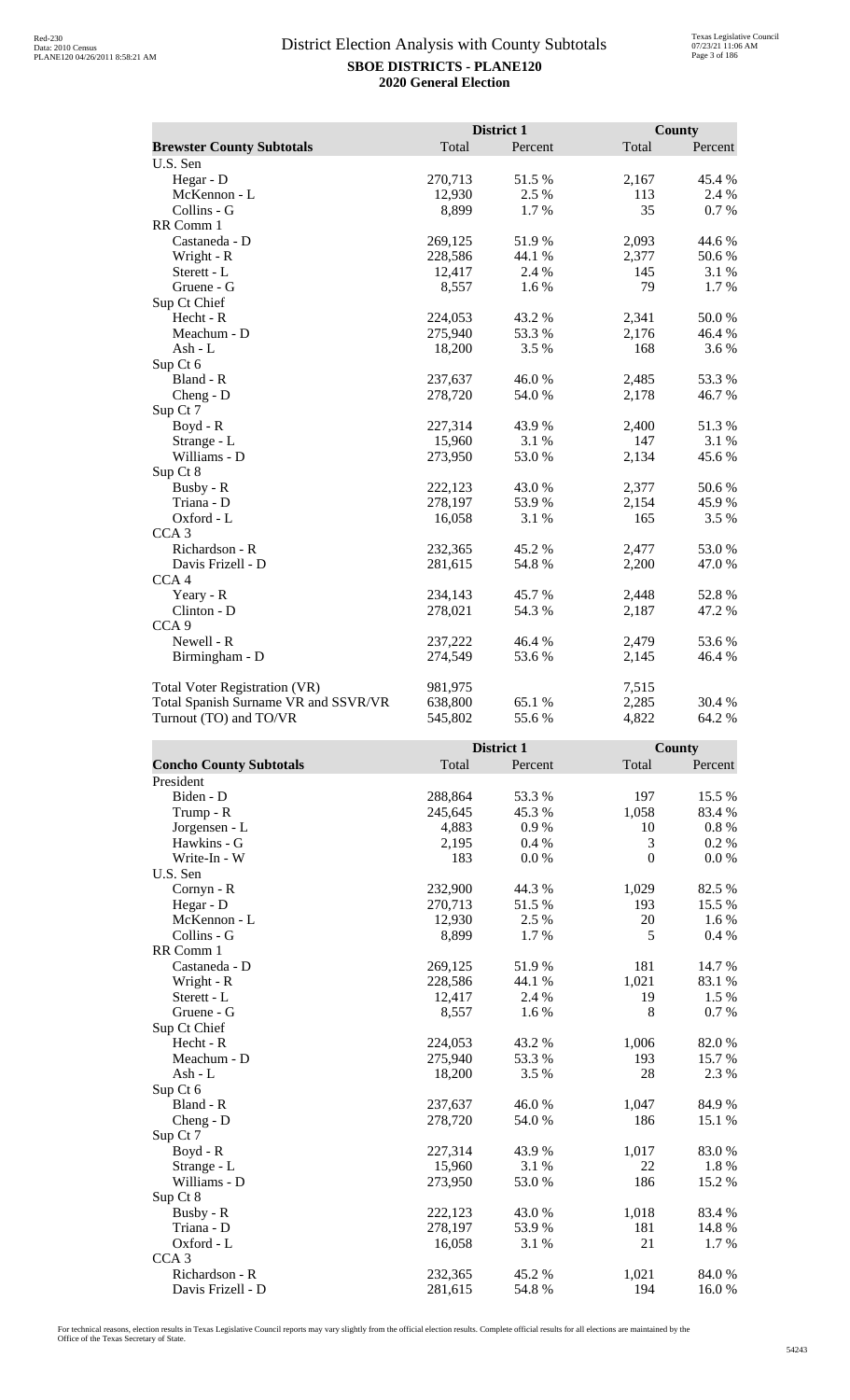|                                                                       |                    | District 1       |                  | County         |
|-----------------------------------------------------------------------|--------------------|------------------|------------------|----------------|
| <b>Concho County Subtotals</b>                                        | Total              | Percent          | Total            | Percent        |
| CCA <sub>4</sub>                                                      |                    |                  |                  |                |
| Yeary - R                                                             | 234,143            | 45.7 %           | 1,028            | 84.6 %         |
| Clinton - D<br>CCA <sub>9</sub>                                       | 278,021            | 54.3 %           | 187              | 15.4 %         |
| Newell - R                                                            | 237,222            | 46.4%            | 1,025            | 84.7%          |
| Birmingham - D                                                        | 274,549            | 53.6%            | 185              | 15.3 %         |
|                                                                       |                    |                  |                  |                |
| Total Voter Registration (VR)<br>Total Spanish Surname VR and SSVR/VR | 981,975<br>638,800 | 65.1 %           | 1,759<br>370     | 21.0%          |
| Turnout (TO) and TO/VR                                                | 545,802            | 55.6 %           | 1,270            | 72.2 %         |
|                                                                       |                    |                  |                  |                |
|                                                                       |                    | District 1       |                  | County         |
| <b>Crane County Subtotals</b><br>President                            | Total              | Percent          | Total            | Percent        |
| Biden - D                                                             | 288,864            | 53.3%            | 241              | 16.0%          |
| Trump - R                                                             | 245,645            | 45.3%            | 1,247            | 82.9%          |
| Jorgensen - L                                                         | 4,883              | 0.9 %            | 10               | 0.7%           |
| Hawkins - G                                                           | 2,195              | 0.4%             | $\overline{4}$   | 0.3%           |
| Write-In - W                                                          | 183                | $0.0\ \%$        | $\mathbf{2}$     | 0.1 %          |
| U.S. Sen<br>Cornyn - R                                                | 232,900            | 44.3 %           | 1,213            | 82.0%          |
| Hegar - D                                                             | 270,713            | 51.5 %           | 229              | 15.5 %         |
| McKennon - L                                                          | 12,930             | 2.5 %            | 24               | 1.6 %          |
| Collins - G                                                           | 8,899              | 1.7 %            | 13               | 0.9 %          |
| RR Comm 1                                                             |                    |                  |                  |                |
| Castaneda - D                                                         | 269,125            | 51.9 %           | 235              | 16.0%          |
| Wright - R<br>Sterett - L                                             | 228,586<br>12,417  | 44.1 %<br>2.4 %  | 1,193<br>34      | 81.3%<br>2.3 % |
| Gruene - G                                                            | 8,557              | 1.6 %            | 6                | 0.4 %          |
| Sup Ct Chief                                                          |                    |                  |                  |                |
| Hecht - R                                                             | 224,053            | 43.2 %           | 1,181            | 80.0%          |
| Meachum - D                                                           | 275,940            | 53.3 %           | 261              | 17.7 %         |
| Ash - L<br>Sup Ct 6                                                   | 18,200             | 3.5 %            | 35               | 2.4 %          |
| Bland - R                                                             | 237,637            | 46.0%            | 1,231            | 83.9%          |
| $Cheng - D$                                                           | 278,720            | 54.0 %           | 236              | 16.1 %         |
| Sup Ct 7                                                              |                    |                  |                  |                |
| Boyd - R                                                              | 227,314            | 43.9%            | 1,210            | $81.8\ \%$     |
| Strange - L<br>Williams - D                                           | 15,960<br>273,950  | 3.1 %<br>53.0%   | 27<br>243        | 1.8%<br>16.4 % |
| Sup Ct 8                                                              |                    |                  |                  |                |
| Busby - R                                                             | 222,123            | 43.0%            | 1,195            | 81.1 %         |
| Triana - D                                                            | 278,197            | 53.9%            | 248              | 16.8%          |
| Oxford - L                                                            | 16,058             | 3.1 %            | 31               | 2.1 %          |
| CCA <sub>3</sub><br>Richardson - R                                    | 232,365            | 45.2 %           | 1,210            | 82.3%          |
| Davis Frizell - D                                                     | 281,615            | 54.8%            | 260              | 17.7 %         |
| CCA <sub>4</sub>                                                      |                    |                  |                  |                |
| Yeary - R                                                             | 234,143            | 45.7 %           | 1,212            | 82.6 %         |
| Clinton - D                                                           | 278,021            | 54.3 %           | 255              | 17.4 %         |
| CCA <sub>9</sub>                                                      |                    |                  |                  |                |
| Newell - R<br>Birmingham - D                                          | 237,222<br>274,549 | 46.4 %<br>53.6 % | 1,232<br>235     | 84.0%<br>16.0% |
|                                                                       |                    |                  |                  |                |
| Total Voter Registration (VR)                                         | 981,975            |                  | 2,661            |                |
| Total Spanish Surname VR and SSVR/VR                                  | 638,800            | 65.1 %           | 1,301            | 48.9%          |
| Turnout (TO) and TO/VR                                                | 545,802            | 55.6%            | 1,510            | 56.7%          |
|                                                                       |                    | District 1       |                  | County         |
| <b>Crockett County Subtotals</b>                                      | Total              | Percent          | Total            | Percent        |
| President                                                             |                    |                  |                  |                |
| Biden - D                                                             | 288,864            | 53.3 %           | 344              | 21.9 %         |
| Trump - R                                                             | 245,645            | 45.3%            | 1,220            | 77.5 %         |
| Jorgensen - L<br>Hawkins - G                                          | 4,883<br>2,195     | 0.9 %<br>$0.4\%$ | 9<br>1           | 0.6 %<br>0.1%  |
| Write-In - W                                                          | 183                | 0.0 %            | $\boldsymbol{0}$ | 0.0 %          |
| U.S. Sen                                                              |                    |                  |                  |                |
| Cornyn - R                                                            | 232,900            | 44.3 %           | 1,146            | 76.8%          |
| Hegar - D                                                             | 270,713            | 51.5 %           | 314              | 21.0%          |
| McKennon - L<br>Collins - G                                           | 12,930             | 2.5 %            | 21<br>12         | 1.4 %<br>0.8%  |
| RR Comm 1                                                             | 8,899              | 1.7 %            |                  |                |

For technical reasons, election results in Texas Legislative Council reports may vary slightly from the official election results. Complete official results for all elections are maintained by the<br>Office of the Texas Secre

Collin 1<br>
Castaneda - D 269,125 51.9 % 342 23.3 %<br>
228,586 44.1 % 1,092 74.4 % Wright - R<br>
Sterett - L<br>
228,586 44.1 % 1,092 74.4 % 33 1.6 % Sterett - L 12,417 2.4 % 23 1.6 %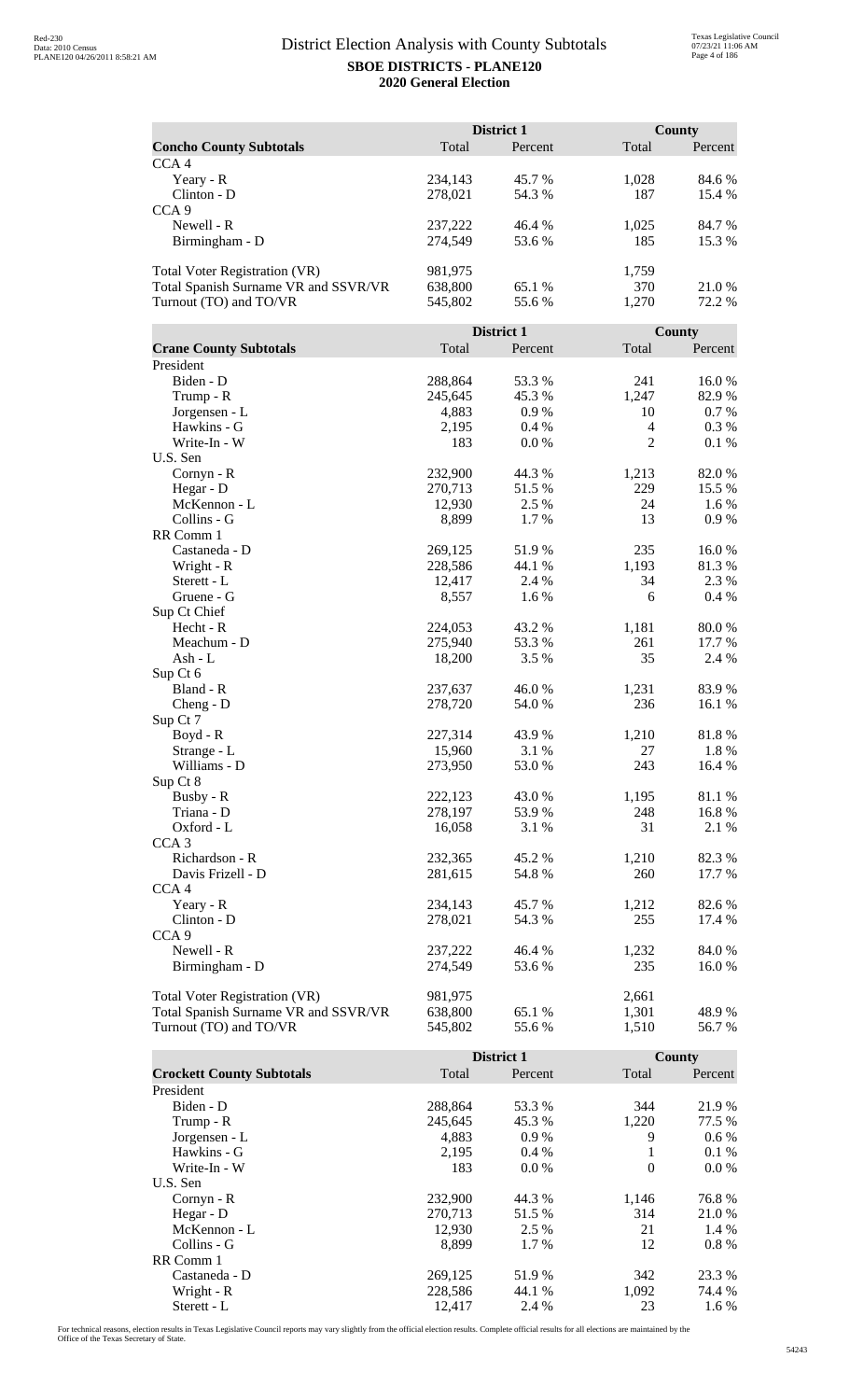|                                      |         | District 1 |       | <b>County</b> |
|--------------------------------------|---------|------------|-------|---------------|
| <b>Crockett County Subtotals</b>     | Total   | Percent    | Total | Percent       |
| RR Comm 1                            |         |            |       |               |
| Gruene - G                           | 8,557   | 1.6 %      | 10    | 0.7 %         |
| Sup Ct Chief                         |         |            |       |               |
| $Hecht - R$                          | 224,053 | 43.2 %     | 1,090 | 75.3 %        |
| Meachum - D                          | 275,940 | 53.3 %     | 331   | 22.9 %        |
| Ash - $L$                            | 18,200  | 3.5 %      | 27    | 1.9 %         |
| Sup Ct 6                             |         |            |       |               |
| Bland - R                            | 237,637 | 46.0%      | 1,105 | 78.1 %        |
| $Cheng - D$                          | 278,720 | 54.0 %     | 309   | 21.9 %        |
| Sup Ct 7                             |         |            |       |               |
| $Boyd - R$                           | 227,314 | 43.9 %     | 1,082 | 75.7 %        |
| Strange - L                          | 15,960  | 3.1 %      | 20    | 1.4 %         |
| Williams - D                         | 273,950 | 53.0 %     | 327   | 22.9%         |
| Sup Ct 8                             |         |            |       |               |
| Busby - R                            | 222,123 | 43.0 %     | 1,097 | 76.2 %        |
| Triana - D                           | 278,197 | 53.9%      | 316   | 21.9%         |
| Oxford - L                           | 16,058  | 3.1 %      | 27    | 1.9 %         |
| CCA <sub>3</sub>                     |         |            |       |               |
| Richardson - R                       | 232,365 | 45.2 %     | 1,113 | 77.3 %        |
| Davis Frizell - D                    | 281,615 | 54.8%      | 327   | 22.7 %        |
| CCA <sub>4</sub>                     |         |            |       |               |
| Yeary - R                            | 234,143 | 45.7 %     | 1,106 | 77.7 %        |
| Clinton - D                          | 278,021 | 54.3 %     | 317   | 22.3 %        |
| CCA <sub>9</sub>                     |         |            |       |               |
| Newell - R                           | 237,222 | 46.4 %     | 1,103 | 78.1 %        |
| Birmingham - D                       | 274,549 | 53.6 %     | 309   | 21.9%         |
| <b>Total Voter Registration (VR)</b> | 981,975 |            | 2,468 |               |
| Total Spanish Surname VR and SSVR/VR | 638,800 | 65.1 %     | 1,287 | 52.1 %        |
| Turnout (TO) and TO/VR               | 545,802 | 55.6%      | 1,574 | 63.8%         |

|                                   |         | District 1 |            | <b>County</b> |
|-----------------------------------|---------|------------|------------|---------------|
| <b>Culberson County Subtotals</b> | Total   | Percent    | Total      | Percent       |
| President                         |         |            |            |               |
| Biden - D                         | 288,864 | 53.3%      | 438        | 50.7%         |
| Trump - R                         | 245,645 | 45.3%      | 415        | 48.0 %        |
| Jorgensen - L                     | 4,883   | 0.9%       | 9          | 1.0%          |
| Hawkins - G                       | 2,195   | 0.4%       | $\sqrt{2}$ | 0.2 %         |
| Write-In - W                      | 183     | 0.0 %      | $\theta$   | 0.0 %         |
| U.S. Sen                          |         |            |            |               |
| Cornyn - R                        | 232,900 | 44.3 %     | 367        | 47.2 %        |
| Hegar - D                         | 270,713 | 51.5 %     | 385        | 49.5 %        |
| McKennon - L                      | 12,930  | 2.5 %      | 19         | 2.4 %         |
| Collins - G                       | 8,899   | 1.7%       | 6          | $0.8~\%$      |
| RR Comm 1                         |         |            |            |               |
| Castaneda - D                     | 269,125 | 51.9%      | 381        | 51.0%         |
| Wright - R                        | 228,586 | 44.1 %     | 340        | 45.5 %        |
| Sterett - L                       | 12,417  | 2.4 %      | 15         | 2.0%          |
| Gruene - G                        | 8,557   | 1.6 %      | 11         | 1.5 %         |
| Sup Ct Chief                      |         |            |            |               |
| Hecht - R                         | 224,053 | 43.2 %     | 337        | 45.4 %        |
| Meachum - D                       | 275,940 | 53.3 %     | 377        | 50.7 %        |
| Ash - L                           | 18,200  | 3.5 %      | 29         | 3.9%          |
| Sup Ct 6                          |         |            |            |               |
| Bland - R                         | 237,637 | 46.0%      | 355        | 48.8%         |
| Cheng - D                         | 278,720 | 54.0%      | 373        | 51.2%         |
| Sup Ct 7                          |         |            |            |               |
| $Boyd - R$                        | 227,314 | 43.9%      | 345        | 47.4 %        |
| Strange - L                       | 15,960  | 3.1 %      | 23         | 3.2 %         |
| Williams - D                      | 273,950 | 53.0%      | 360        | 49.5 %        |
| Sup Ct 8                          |         |            |            |               |
| Busby - R                         | 222,123 | 43.0 %     | 335        | 46.3%         |
| Triana - D                        | 278,197 | 53.9%      | 369        | 51.0%         |
| Oxford - L                        | 16,058  | 3.1 %      | 20         | 2.8%          |
| CCA <sub>3</sub>                  |         |            |            |               |
| Richardson - R                    | 232,365 | 45.2 %     | 351        | 48.1 %        |
| Davis Frizell - D                 | 281,615 | 54.8%      | 378        | 51.9%         |
| CCA <sub>4</sub>                  |         |            |            |               |
| Yeary - R                         | 234,143 | 45.7%      | 351        | 47.8%         |
| Clinton - D                       | 278,021 | 54.3 %     | 383        | 52.2 %        |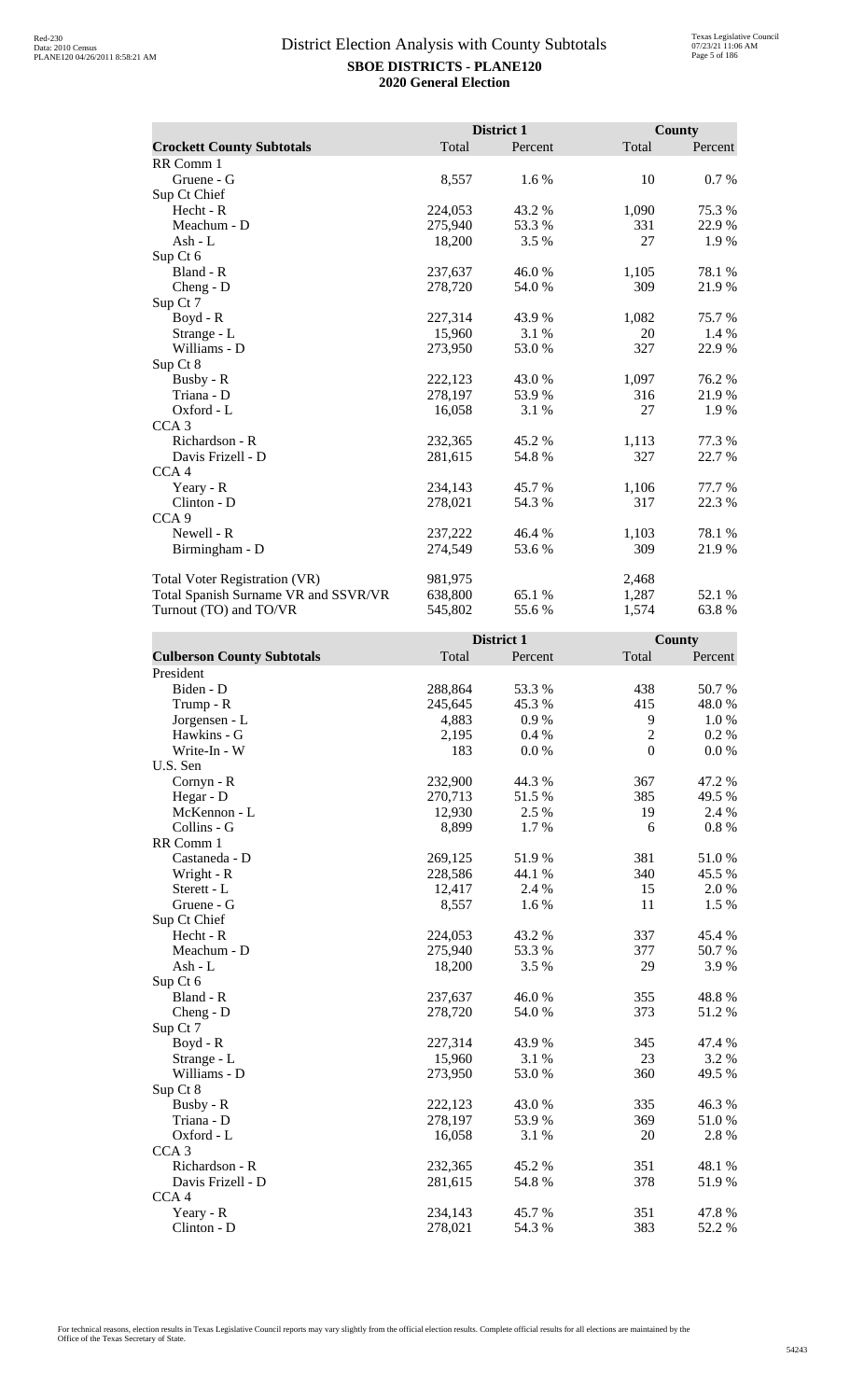|                                      | District 1        |                |                  | <b>County</b>   |  |
|--------------------------------------|-------------------|----------------|------------------|-----------------|--|
| <b>Culberson County Subtotals</b>    | Total             | Percent        | Total            | Percent         |  |
| CCA <sub>9</sub>                     |                   |                |                  |                 |  |
| Newell - R                           | 237,222           | 46.4 %         | 356              | 49.4 %          |  |
| Birmingham - D                       | 274,549           | 53.6 %         | 364              | 50.6%           |  |
|                                      |                   |                |                  |                 |  |
| Total Voter Registration (VR)        | 981,975           |                | 1,713            |                 |  |
| Total Spanish Surname VR and SSVR/VR | 638,800           | 65.1 %         | 1,088            | 63.5 %          |  |
| Turnout (TO) and TO/VR               | 545,802           | 55.6%          | 864              | 50.4 %          |  |
|                                      |                   |                |                  |                 |  |
|                                      |                   | District 1     |                  | <b>County</b>   |  |
| <b>Dimmit County Subtotals</b>       | Total             | Percent        | Total            | Percent         |  |
| President                            |                   |                |                  |                 |  |
| Biden - D                            | 288,864           | 53.3 %         | 2,264            | 61.8%           |  |
| Trump - R                            | 245,645           | 45.3 %         | 1,384            | 37.8%           |  |
| Jorgensen - L                        | 4,883             | 0.9%           | 10               | 0.3 %           |  |
| Hawkins - G                          | 2,195             | 0.4%           | 8                | 0.2 %           |  |
| Write-In - W                         | 183               | 0.0 %          | $\boldsymbol{0}$ | 0.0 %           |  |
| U.S. Sen                             |                   |                |                  |                 |  |
| Cornyn - R                           | 232,900           | 44.3 %         | 1,274            | 36.8%           |  |
| Hegar - D                            | 270,713           | 51.5 %         | 2,122            | 61.2%           |  |
| McKennon - L                         | 12,930            | 2.5 %          | 39               | 1.1 %           |  |
| Collins - G                          | 8,899             | 1.7%           | 30               | 0.9%            |  |
| RR Comm 1                            |                   |                |                  |                 |  |
| Castaneda - D                        | 269,125           | 51.9%          | 2,142            | 63.3%           |  |
| Wright - R                           | 228,586           | 44.1 %         | 1,164            | 34.4 %          |  |
| Sterett - L                          | 12,417            | 2.4 %          | 48               | 1.4 %           |  |
| Gruene - G                           | 8,557             | 1.6 %          | 30               | 0.9 %           |  |
| Sup Ct Chief                         |                   |                |                  |                 |  |
| Hecht - R                            | 224,053           | 43.2 %         | 1,107            | 33.6 %          |  |
| Meachum - D                          | 275,940           | 53.3 %         | 2,117            | 64.3 %          |  |
| $Ash - L$                            | 18,200            | 3.5 %          | 66               | 2.0%            |  |
| Sup Ct 6                             |                   |                |                  |                 |  |
| Bland - R                            | 237,637           | 46.0%          | 1,156            | 35.3 %          |  |
| $Cheng - D$                          | 278,720           | 54.0 %         | 2,123            | 64.7%           |  |
| Sup Ct 7                             |                   |                |                  |                 |  |
| Boyd - R                             | 227,314<br>15,960 | 43.9%<br>3.1 % | 1,143<br>55      | 34.6 %<br>1.7 % |  |
| Strange - L<br>Williams - D          | 273,950           | 53.0%          | 2,110            | 63.8%           |  |
| Sup Ct 8                             |                   |                |                  |                 |  |
| Busby - R                            | 222,123           | 43.0%          | 1,094            | 33.0%           |  |
| Triana - D                           | 278,197           | 53.9%          | 2,142            | 64.6 %          |  |
| Oxford - L                           | 16,058            | 3.1 %          | 82               | 2.5 %           |  |
| CCA <sub>3</sub>                     |                   |                |                  |                 |  |
| Richardson - R                       | 232,365           | 45.2 %         | 1,135            | 34.7 %          |  |
| Davis Frizell - D                    | 281,615           | 54.8%          | 2,132            | 65.3%           |  |
| CCA4                                 |                   |                |                  |                 |  |
| Yeary - R                            | 234,143           | 45.7 %         | 1,138            | 35.2 %          |  |
| Clinton - D                          | 278,021           | 54.3 %         | 2,094            | 64.8%           |  |
| CCA <sub>9</sub>                     |                   |                |                  |                 |  |
| Newell - R                           | 237,222           | 46.4 %         | 1,149            | 35.6 %          |  |
| Birmingham - D                       | 274,549           | 53.6 %         | 2,079            | 64.4 %          |  |
|                                      |                   |                |                  |                 |  |
| <b>Total Voter Registration (VR)</b> | 981,975           |                | 7,329            |                 |  |
| Total Spanish Surname VR and SSVR/VR | 638,800           | 65.1 %         | 6,133            | 83.7 %          |  |
| Turnout (TO) and TO/VR               | 545,802           | 55.6%          | 3,722            | 50.8%           |  |

|                               |         | <b>District 1</b> |        | <b>County</b> |
|-------------------------------|---------|-------------------|--------|---------------|
| <b>Ector County Subtotals</b> | Total   | Percent           | Total  | Percent       |
| President                     |         |                   |        |               |
| Biden - D                     | 288,864 | 53.3 %            | 11,367 | 25.5 %        |
| Trump - R                     | 245,645 | 45.3 %            | 32,697 | 73.3 %        |
| Jorgensen - L                 | 4,883   | $0.9\%$           | 428    | 1.0 %         |
| Hawkins - G                   | 2,195   | $0.4\%$           | 89     | $0.2\%$       |
| Write-In - W                  | 183     | $0.0\%$           | 10     | $0.0\%$       |
| U.S. Sen                      |         |                   |        |               |
| $Cornyn - R$                  | 232,900 | 44.3 %            | 31,711 | 72.8%         |
| Hegar - $D$                   | 270.713 | 51.5 %            | 10,682 | 24.5 %        |
| McKennon - L                  | 12,930  | 2.5 %             | 902    | 2.1 %         |
| Collins - G                   | 8.899   | 1.7 %             | 277    | $0.6\%$       |
| RR Comm 1                     |         |                   |        |               |
| Castaneda - D                 | 269.125 | 51.9%             | 10.694 | 24.6 %        |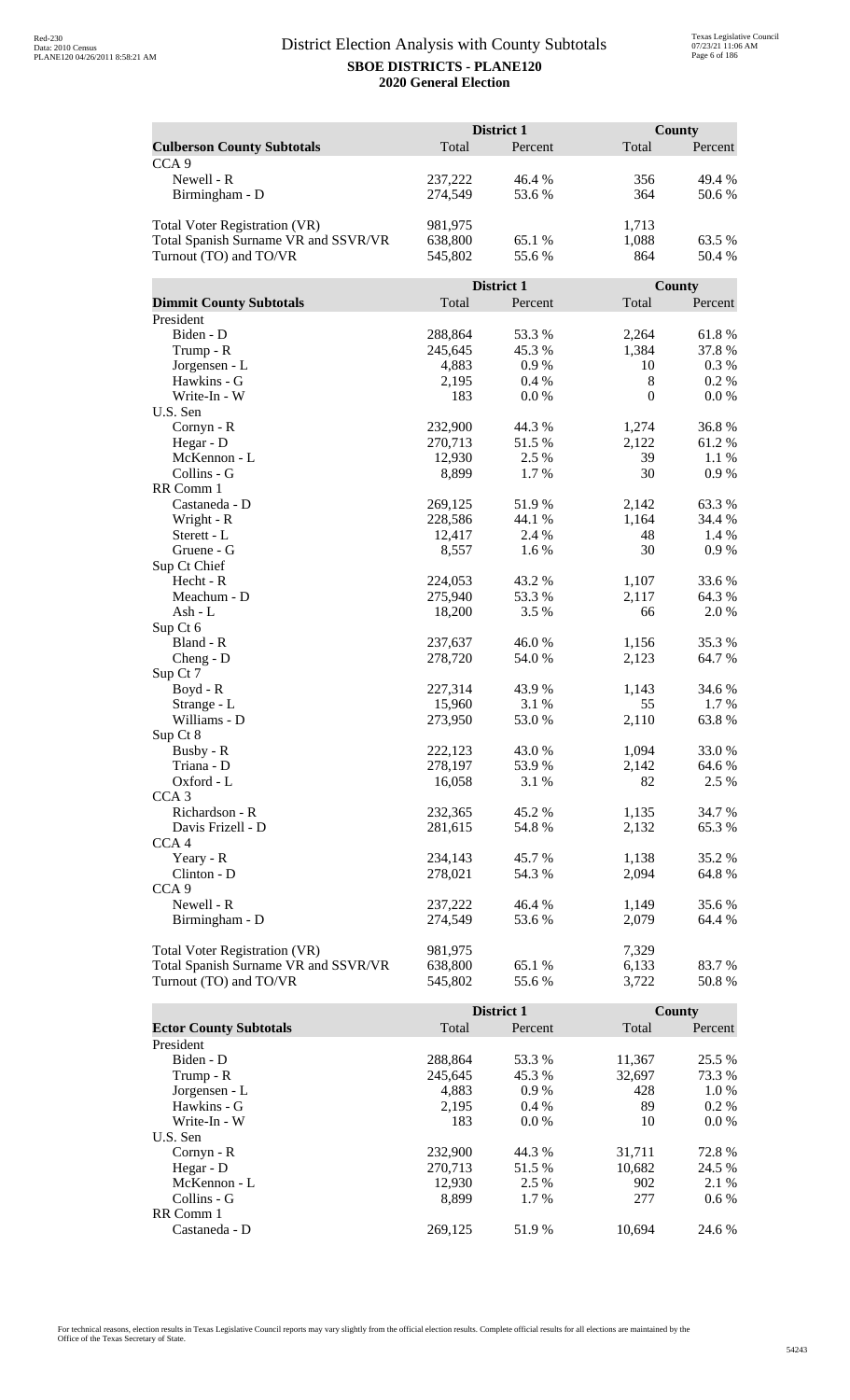|                                      |         | District 1 |        | County   |
|--------------------------------------|---------|------------|--------|----------|
| <b>Ector County Subtotals</b>        | Total   | Percent    | Total  | Percent  |
| RR Comm 1                            |         |            |        |          |
| Wright - R                           | 228,586 | 44.1 %     | 31,451 | 72.5 %   |
| Sterett - L                          | 12,417  | 2.4 %      | 896    | 2.1 %    |
| Gruene - G                           | 8,557   | $1.6\%$    | 347    | $0.8 \%$ |
| Sup Ct Chief                         |         |            |        |          |
| Hecht - R                            | 224,053 | 43.2%      | 31,061 | 71.6%    |
| Meachum - D                          | 275,940 | 53.3 %     | 11,177 | 25.8 %   |
| Ash - $L$                            | 18,200  | $3.5\%$    | 1,127  | 2.6 %    |
| Sup Ct 6                             |         |            |        |          |
| Bland - R                            | 237,637 | 46.0%      | 32,239 | 74.5 %   |
| $Cheng - D$                          | 278,720 | 54.0 %     | 11,030 | 25.5 %   |
| Sup Ct 7                             |         |            |        |          |
| Boyd - R                             | 227,314 | 43.9 %     | 31,386 | 72.6 %   |
| Strange - L                          | 15,960  | 3.1 %      | 976    | 2.3 %    |
| Williams - D                         | 273,950 | 53.0%      | 10,891 | 25.2 %   |
| Sup Ct 8                             |         |            |        |          |
| Busby - R                            | 222,123 | 43.0%      | 31,148 | 72.1 %   |
| Triana - D                           | 278,197 | 53.9%      | 10,995 | 25.5 %   |
| Oxford - L                           | 16,058  | 3.1 %      | 1,057  | 2.4 %    |
| CCA <sub>3</sub>                     |         |            |        |          |
| Richardson - R                       | 232,365 | 45.2 %     | 31,776 | 73.7 %   |
| Davis Frizell - D                    | 281,615 | 54.8 %     | 11,365 | 26.3 %   |
| CCA <sub>4</sub>                     |         |            |        |          |
| Yeary - R                            | 234,143 | 45.7 %     | 32,007 | 74.2 %   |
| Clinton - D                          | 278,021 | 54.3 %     | 11,145 | 25.8 %   |
| CCA <sub>9</sub>                     |         |            |        |          |
| Newell - R                           | 237,222 | 46.4 %     | 32,129 | 74.6 %   |
| Birmingham - D                       | 274,549 | 53.6 %     | 10,956 | 25.4 %   |
| <b>Total Voter Registration (VR)</b> | 981,975 |            | 80,796 |          |
| Total Spanish Surname VR and SSVR/VR | 638,800 | 65.1 %     | 35,512 | 44.0 %   |
| Turnout (TO) and TO/VR               | 545,802 | 55.6%      | 44,923 | 55.6%    |

|                                 |         | District 1 |                  | <b>County</b> |
|---------------------------------|---------|------------|------------------|---------------|
| <b>Edwards County Subtotals</b> | Total   | Percent    | Total            | Percent       |
| President                       |         |            |                  |               |
| Biden - D                       | 288,864 | 53.3%      | 168              | 15.8 %        |
| Trump - R                       | 245,645 | 45.3%      | 893              | 83.8%         |
| Jorgensen - L                   | 4,883   | 0.9%       | 5                | 0.5 %         |
| Hawkins - G                     | 2,195   | 0.4%       | $\boldsymbol{0}$ | 0.0 %         |
| Write-In - W                    | 183     | 0.0 %      | $\boldsymbol{0}$ | 0.0 %         |
| U.S. Sen                        |         |            |                  |               |
| Cornyn - R                      | 232,900 | 44.3 %     | 824              | 83.7%         |
| Hegar - D                       | 270,713 | 51.5%      | 144              | 14.6 %        |
| McKennon - L                    | 12,930  | 2.5 %      | 14               | 1.4 %         |
| Collins - G                     | 8,899   | 1.7%       | 3                | 0.3%          |
| RR Comm 1                       |         |            |                  |               |
| Castaneda - D                   | 269,125 | 51.9%      | 151              | 15.6%         |
| Wright - R                      | 228,586 | 44.1 %     | 792              | 82.1 %        |
| Sterett - L                     | 12,417  | 2.4 %      | 20               | 2.1 %         |
| Gruene - G                      | 8,557   | 1.6%       | $\overline{2}$   | 0.2 %         |
| Sup Ct Chief                    |         |            |                  |               |
| $Hecht - R$                     | 224,053 | 43.2 %     | 794              | 83.0%         |
| Meachum - D                     | 275,940 | 53.3%      | 150              | 15.7%         |
| $Ash - L$                       | 18,200  | 3.5 %      | 13               | 1.4 %         |
| Sup Ct 6                        |         |            |                  |               |
| Bland - R                       | 237,637 | 46.0%      | 801              | 85.7 %        |
| $Cheng - D$                     | 278,720 | 54.0%      | 134              | 14.3 %        |
| Sup Ct 7                        |         |            |                  |               |
| Boyd - R                        | 227,314 | 43.9 %     | 792              | 83.9%         |
| Strange - L                     | 15,960  | 3.1 %      | 12               | 1.3 %         |
| Williams - D                    | 273,950 | 53.0 %     | 140              | 14.8%         |
| Sup Ct 8                        |         |            |                  |               |
| Busby - R                       | 222,123 | 43.0%      | 787              | 83.5%         |
| Triana - D                      | 278,197 | 53.9%      | 144              | 15.3%         |
| Oxford - L                      | 16,058  | 3.1 %      | 12               | 1.3%          |
| CCA <sub>3</sub>                |         |            |                  |               |
| Richardson - R                  | 232,365 | 45.2%      | 794              | 84.2 %        |
| Davis Frizell - D               | 281,615 | 54.8%      | 149              | 15.8 %        |
| CCA <sub>4</sub>                |         |            |                  |               |
| Yeary - R                       | 234,143 | 45.7%      | 790              | 84.2 %        |
| $Clinton - D$                   | 278,021 | 54.3 %     | 148              | 15.8 %        |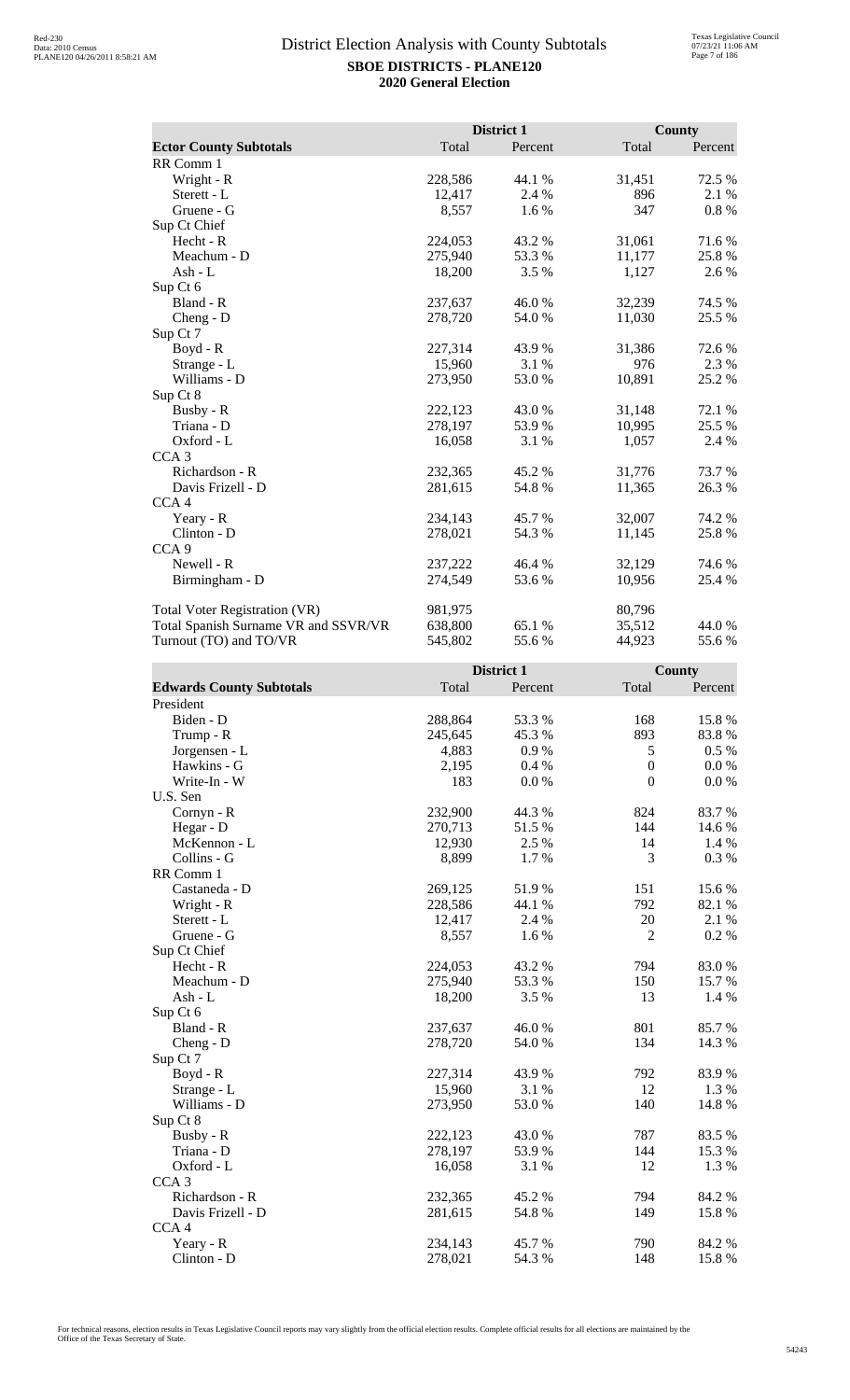|                                                                       | District 1         |                  |                   | County         |  |
|-----------------------------------------------------------------------|--------------------|------------------|-------------------|----------------|--|
| <b>Edwards County Subtotals</b>                                       | Total              | Percent          | Total             | Percent        |  |
| CCA <sub>9</sub>                                                      |                    |                  |                   |                |  |
| Newell - R                                                            | 237,222            | 46.4 %           | 792               | 85.2%          |  |
| Birmingham - D                                                        | 274,549            | 53.6%            | 138               | 14.8%          |  |
|                                                                       |                    |                  |                   |                |  |
| <b>Total Voter Registration (VR)</b>                                  | 981,975            |                  | 1,496             |                |  |
| Total Spanish Surname VR and SSVR/VR                                  | 638,800            | 65.1 %           | 536               | 35.8%          |  |
| Turnout (TO) and TO/VR                                                | 545,802            | 55.6%            | 1,072             | 71.7%          |  |
|                                                                       |                    |                  |                   |                |  |
|                                                                       |                    | District 1       |                   | County         |  |
| <b>El Paso County Subtotals</b>                                       | Total              | Percent          | Total             | Percent        |  |
| President                                                             |                    |                  |                   |                |  |
| Biden - D                                                             | 288,864            | 53.3 %           | 178,126           | 66.8%          |  |
| Trump - R                                                             | 245,645            | 45.3 %           | 84,331            | 31.6%          |  |
| Jorgensen - L                                                         | 4,883              | 0.9%             | 2,746             | 1.0%           |  |
| Hawkins - G                                                           | 2,195              | 0.4%             | 1,445             | $0.5\%$        |  |
| Write-In - W                                                          | 183                | 0.0 %            | $\mathbf{0}$      | 0.0 %          |  |
| U.S. Sen                                                              |                    |                  |                   |                |  |
| Cornyn - R                                                            | 232,900            | 44.3 %           | 80,021            | 30.9%          |  |
| Hegar - D                                                             | 270,713            | 51.5 %           | 164,931           | 63.6%          |  |
| McKennon - L                                                          | 12,930             | 2.5 %            | 8,248             | 3.2 %          |  |
| Collins - G                                                           | 8,899              | 1.7%             | 6,036             | 2.3 %          |  |
| RR Comm 1                                                             |                    |                  |                   |                |  |
| Castaneda - D                                                         | 269,125            | 51.9%            | 160,729           | 62.9%          |  |
| Wright - R                                                            | 228,586            | 44.1 %           | 81,614            | 31.9%          |  |
| Sterett - L                                                           | 12,417             | 2.4 %            | 7,552             | 3.0%           |  |
| Gruene - G                                                            | 8,557              | 1.6 %            | 5,627             | 2.2 %          |  |
| Sup Ct Chief                                                          |                    |                  |                   |                |  |
| Hecht - R<br>Meachum - D                                              | 224,053<br>275,940 | 43.2 %<br>53.3 % | 79,262<br>166,445 | 30.8%<br>64.8% |  |
| Ash - L                                                               | 18,200             | 3.5 %            | 11,277            | 4.4 %          |  |
| Sup Ct 6                                                              |                    |                  |                   |                |  |
| Bland - R                                                             | 237,637            | 46.0%            | 85,473            | 33.4 %         |  |
| $Cheng - D$                                                           | 278,720            | 54.0%            | 170,337           | 66.6%          |  |
| Sup Ct 7                                                              |                    |                  |                   |                |  |
| Boyd - R                                                              | 227,314            | 43.9%            | 80,309            | 31.4 %         |  |
| Strange - L                                                           | 15,960             | 3.1 %            | 10,008            | 3.9%           |  |
| Williams - D                                                          | 273,950            | 53.0%            | 165,614           | 64.7%          |  |
| Sup Ct 8                                                              |                    |                  |                   |                |  |
| Busby - R                                                             | 222,123            | 43.0%            | 78,073            | 30.6%          |  |
| Triana - D                                                            | 278,197            | 53.9%            | 167,550           | 65.6%          |  |
| Oxford - L                                                            | 16,058             | 3.1 %            | 9,688             | 3.8%           |  |
| CCA <sub>3</sub>                                                      |                    |                  |                   |                |  |
| Richardson - R                                                        | 232,365            | 45.2 %           | 83,469            | 32.7 %         |  |
| Davis Frizell - D                                                     | 281,615            | 54.8%            | 171,573           | 67.3%          |  |
| CCA <sub>4</sub>                                                      |                    |                  |                   |                |  |
| Yeary - R                                                             | 234,143            | 45.7 %           | 84,435            | 33.2 %         |  |
| Clinton - D                                                           | 278,021            | 54.3 %           | 169,782           | 66.8%          |  |
| CCA <sub>9</sub>                                                      |                    |                  |                   |                |  |
| Newell - R                                                            | 237,222            | 46.4 %           | 85,558            | 33.8%          |  |
| Birmingham - D                                                        | 274,549            | 53.6 %           | 167,746           | 66.2%          |  |
|                                                                       | 981,975            |                  | 488,455           |                |  |
| Total Voter Registration (VR)<br>Total Spanish Surname VR and SSVR/VR | 638,800            | 65.1 %           | 331,956           | 68.0%          |  |
| Turnout (TO) and TO/VR                                                | 545,802            | 55.6%            | 269,007           | 55.1 %         |  |
|                                                                       |                    |                  |                   |                |  |

|                              |         | <b>District 1</b> |          | <b>County</b> |
|------------------------------|---------|-------------------|----------|---------------|
| <b>Frio County Subtotals</b> | Total   | Percent           | Total    | Percent       |
| President                    |         |                   |          |               |
| Biden - D                    | 288,864 | 53.3 %            | 2,422    | 45.9 %        |
| Trump - R                    | 245,645 | 45.3 %            | 2,823    | 53.5 %        |
| Jorgensen - L                | 4.883   | $0.9\%$           | 23       | $0.4\%$       |
| Hawkins - G                  | 2,195   | $0.4\%$           | 9        | $0.2\%$       |
| Write-In - W                 | 183     | $0.0\%$           | $\Omega$ | $0.0\%$       |
| U.S. Sen                     |         |                   |          |               |
| $Cornyn - R$                 | 232,900 | 44.3 %            | 2,489    | 50.6 %        |
| Hegar - $D$                  | 270.713 | 51.5 %            | 2.283    | 46.4 %        |
| McKennon - L                 | 12,930  | 2.5 %             | 71       | 1.4 %         |
| Collins - G                  | 8.899   | $1.7\%$           | 78       | 1.6 %         |
| RR Comm 1                    |         |                   |          |               |
| Castaneda - D                | 269.125 | 51.9%             | 2.335    | 48.4 %        |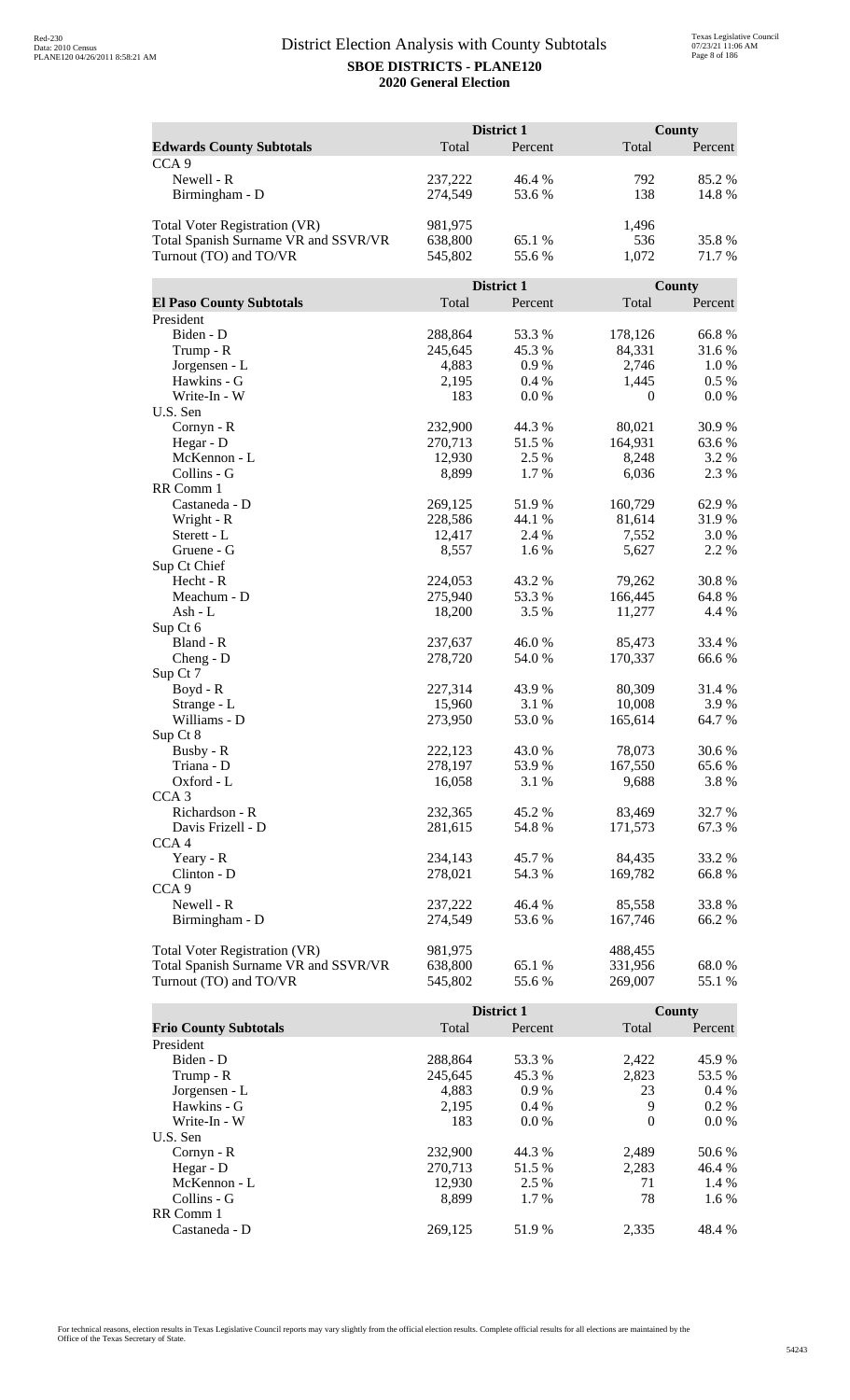|                                      |         | District 1 |       | County  |
|--------------------------------------|---------|------------|-------|---------|
| <b>Frio County Subtotals</b>         | Total   | Percent    | Total | Percent |
| RR Comm 1                            |         |            |       |         |
| Wright - R                           | 228,586 | 44.1 %     | 2,373 | 49.2 %  |
| Sterett - L                          | 12,417  | 2.4 %      | 66    | 1.4 %   |
| Gruene - G                           | 8,557   | 1.6%       | 46    | 1.0%    |
| Sup Ct Chief                         |         |            |       |         |
| Hecht - R                            | 224,053 | 43.2 %     | 2,249 | 47.7 %  |
| Meachum - D                          | 275,940 | 53.3 %     | 2,340 | 49.7 %  |
| Ash - L                              | 18,200  | $3.5\%$    | 122   | 2.6 %   |
| Sup Ct 6                             |         |            |       |         |
| Bland - R                            | 237,637 | 46.0%      | 2,398 | 50.9%   |
| Cheng - D                            | 278,720 | 54.0 %     | 2,312 | 49.1 %  |
| Sup Ct 7                             |         |            |       |         |
| $Boyd - R$                           | 227,314 | 43.9 %     | 2,310 | 49.0 %  |
| Strange - L                          | 15,960  | 3.1%       | 71    | $1.5\%$ |
| Williams - D                         | 273,950 | 53.0%      | 2,331 | 49.5 %  |
| Sup Ct 8                             |         |            |       |         |
| Busby - R                            | 222,123 | 43.0 %     | 2,278 | 48.2 %  |
| Triana - D                           | 278,197 | 53.9 %     | 2,363 | 49.9 %  |
| Oxford - L                           | 16,058  | 3.1 %      | 90    | 1.9 %   |
| CCA <sub>3</sub>                     |         |            |       |         |
| Richardson - R                       | 232,365 | 45.2%      | 2,350 | 50.2%   |
| Davis Frizell - D                    | 281,615 | 54.8%      | 2,335 | 49.8%   |
| CCA <sub>4</sub>                     |         |            |       |         |
| Yeary - R                            | 234,143 | 45.7 %     | 2,302 | 49.7 %  |
| Clinton - D                          | 278,021 | 54.3 %     | 2,327 | 50.3%   |
| CCA <sub>9</sub>                     |         |            |       |         |
| Newell - R                           | 237,222 | 46.4 %     | 2,353 | 51.0%   |
| Birmingham - D                       | 274,549 | 53.6 %     | 2,258 | 49.0%   |
| <b>Total Voter Registration (VR)</b> | 981,975 |            | 8,955 |         |
| Total Spanish Surname VR and SSVR/VR | 638,800 | 65.1 %     | 6,488 | 72.5 %  |
| Turnout (TO) and TO/VR               | 545,802 | 55.6%      | 5,277 | 58.9%   |

|                                   |         | District 1 |                  | County    |
|-----------------------------------|---------|------------|------------------|-----------|
| <b>Glasscock County Subtotals</b> | Total   | Percent    | Total            | Percent   |
| President                         |         |            |                  |           |
| Biden - D                         | 288,864 | 53.3 %     | 39               | 6.0%      |
| Trump - R                         | 245,645 | 45.3%      | 611              | 93.6 %    |
| Jorgensen - L                     | 4,883   | 0.9%       | 3                | $0.5\%$   |
| Hawkins - G                       | 2,195   | 0.4%       | $\boldsymbol{0}$ | 0.0 %     |
| Write-In - W                      | 183     | $0.0\ \%$  | $\boldsymbol{0}$ | $0.0\ \%$ |
| U.S. Sen                          |         |            |                  |           |
| Cornyn - R                        | 232,900 | 44.3 %     | 603              | 93.3%     |
| Hegar - D                         | 270,713 | 51.5 %     | 35               | 5.4 %     |
| McKennon - L                      | 12,930  | 2.5 %      | 5                | $0.8~\%$  |
| Collins - G                       | 8,899   | 1.7 %      | 3                | 0.5 %     |
| RR Comm 1                         |         |            |                  |           |
| Castaneda - D                     | 269,125 | 51.9%      | 41               | 6.4 %     |
| Wright - R                        | 228,586 | 44.1 %     | 588              | 92.5 %    |
| Sterett - L                       | 12,417  | 2.4 %      | $\tau$           | 1.1 %     |
| Gruene - G                        | 8,557   | 1.6 %      | $\boldsymbol{0}$ | 0.0 %     |
| Sup Ct Chief                      |         |            |                  |           |
| $Hecht - R$                       | 224,053 | 43.2 %     | 583              | 92.5 %    |
| Meachum - D                       | 275,940 | 53.3 %     | 38               | 6.0%      |
| $Ash - L$                         | 18,200  | 3.5 %      | 9                | 1.4 %     |
| Sup Ct 6                          |         |            |                  |           |
| Bland - R                         | 237,637 | 46.0%      | 593              | 94.9%     |
| Cheng - D                         | 278,720 | 54.0%      | 32               | 5.1 %     |
| Sup Ct 7                          |         |            |                  |           |
| Boyd - R                          | 227,314 | 43.9 %     | 580              | 92.5 %    |
| Strange - L                       | 15,960  | 3.1 %      | 9                | 1.4 %     |
| Williams - D                      | 273,950 | 53.0 %     | 38               | 6.1%      |
| Sup Ct 8                          |         |            |                  |           |
| Busby - R                         | 222,123 | 43.0%      | 586              | 92.4 %    |
| Triana - D                        | 278,197 | 53.9%      | 35               | 5.5 %     |
| Oxford - L                        | 16,058  | 3.1 %      | 13               | 2.1 %     |
| CCA <sub>3</sub>                  |         |            |                  |           |
| Richardson - R                    | 232,365 | 45.2 %     | 593              | 94.6 %    |
| Davis Frizell - D                 | 281,615 | 54.8%      | 34               | 5.4 %     |
| CCA <sub>4</sub>                  |         |            |                  |           |
| Yeary - R                         | 234,143 | 45.7%      | 584              | 94.2 %    |
| Clinton - D                       | 278,021 | 54.3 %     | 36               | 5.8%      |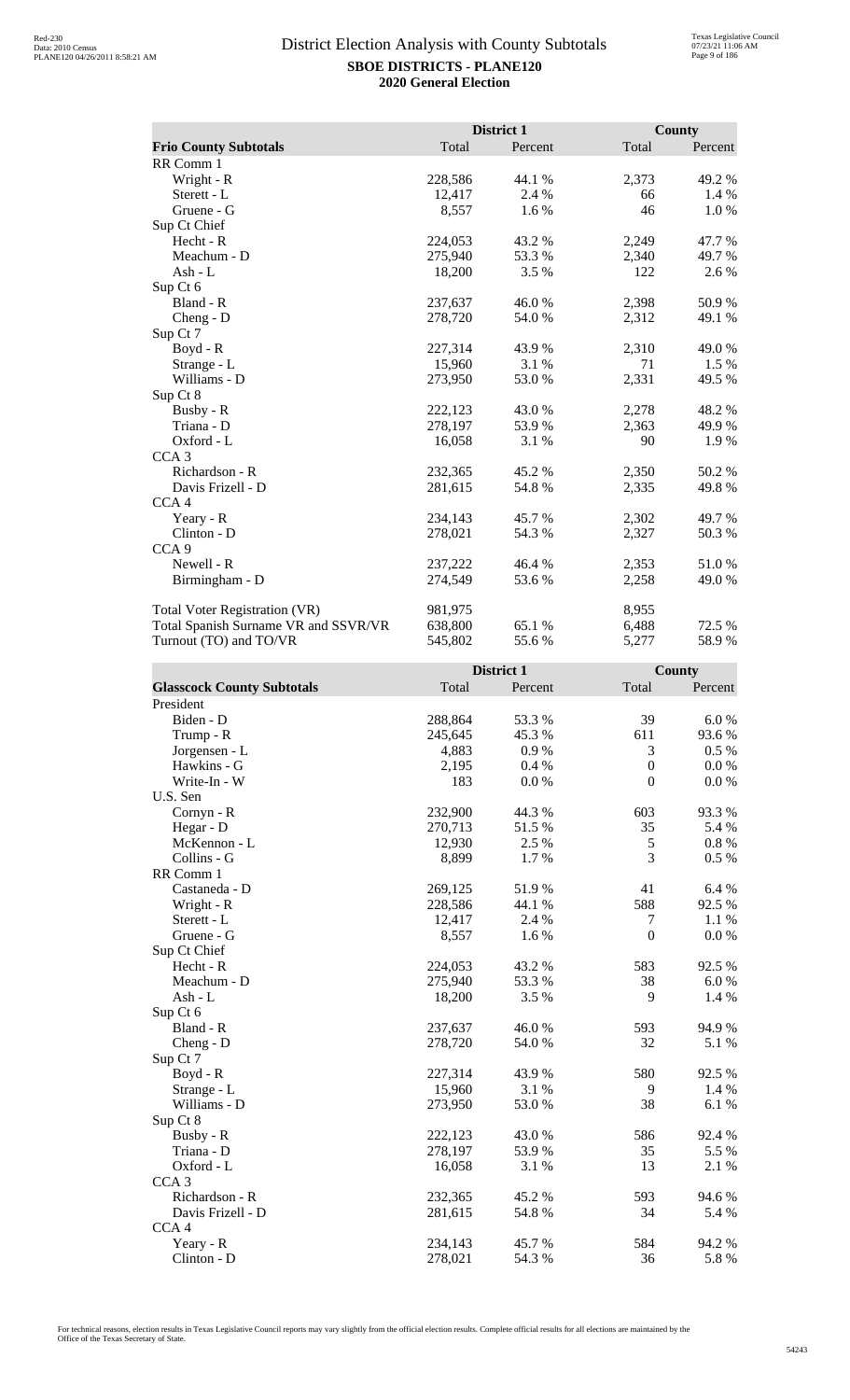|                                      | District 1 |            | <b>County</b> |                |
|--------------------------------------|------------|------------|---------------|----------------|
| <b>Glasscock County Subtotals</b>    | Total      | Percent    | Total         | Percent        |
| CCA <sub>9</sub>                     |            |            |               |                |
| Newell - R                           | 237,222    | 46.4 %     | 586           | 94.7%          |
| Birmingham - D                       | 274,549    | 53.6%      | 33            | 5.3 %          |
|                                      |            |            |               |                |
| <b>Total Voter Registration (VR)</b> | 981,975    |            | 798           |                |
| Total Spanish Surname VR and SSVR/VR | 638,800    | 65.1 %     | 140           | 17.5 %         |
| Turnout (TO) and TO/VR               | 545,802    | 55.6%      | 661           | 82.8%          |
|                                      |            |            |               |                |
|                                      |            | District 1 |               | County         |
| <b>Hudspeth County Subtotals</b>     | Total      | Percent    | Total         | Percent        |
| President                            |            |            |               |                |
| Biden - D                            | 288,864    | 53.3 %     | 371           | 32.1 %         |
| Trump - R                            | 245,645    | 45.3%      | 771           | 66.6 %         |
| Jorgensen - L                        | 4,883      | 0.9%       | 10            | 0.9%           |
| Hawkins - G                          | 2,195      | 0.4%       | $\mathfrak s$ | 0.4%           |
| Write-In - W                         | 183        | 0.0 %      | $\mathbf{0}$  | 0.0 %          |
| U.S. Sen                             |            |            |               |                |
| Cornyn - R                           | 232,900    | 44.3 %     | 673           | 62.2%          |
| Hegar - D                            | 270,713    | 51.5 %     | 373           | 34.5 %         |
| McKennon - L                         | 12,930     | 2.5 %      | 21            | 1.9%           |
| Collins - G                          | 8,899      | 1.7%       | 15            | 1.4 %          |
| RR Comm 1                            |            |            |               |                |
| Castaneda - D                        | 269,125    | 51.9%      | 357           | 33.6 %         |
| Wright - R                           | 228,586    | 44.1 %     | 651           | 61.4 %         |
| Sterett - L                          | 12,417     | 2.4 %      | 38            | 3.6 %          |
| Gruene - G                           | 8,557      | 1.6 %      | 15            | 1.4 %          |
| Sup Ct Chief                         |            |            |               |                |
| Hecht - R                            | 224,053    | 43.2 %     | 640           | 61.1%          |
| Meachum - D                          | 275,940    | 53.3 %     | 364           | 34.8%          |
| Ash - L                              | 18,200     | 3.5 %      | 43            | 4.1 %          |
| Sup Ct 6                             |            |            |               |                |
| Bland - R                            | 237,637    | 46.0%      | 683           | 65.7%          |
| $Cheng - D$                          | 278,720    | 54.0%      | 356           | 34.3 %         |
| Sup Ct 7                             |            |            |               |                |
| Boyd - R                             | 227,314    | 43.9%      | 642           | 61.0%          |
| Strange - L                          | 15,960     | 3.1 %      | 42            | 4.0 %<br>35.0% |
| Williams - D<br>Sup Ct 8             | 273,950    | 53.0%      | 368           |                |
| Busby - R                            | 222,123    | 43.0%      | 630           | 59.8%          |
| Triana - D                           | 278,197    | 53.9%      | 378           | 35.9%          |
| Oxford - L                           | 16,058     | 3.1 %      | 46            | 4.4 %          |
| CCA <sub>3</sub>                     |            |            |               |                |
| Richardson - R                       | 232,365    | 45.2 %     | 682           | 65.0%          |
| Davis Frizell - D                    | 281,615    | 54.8%      | 368           | 35.0%          |
| CCA <sub>4</sub>                     |            |            |               |                |
| Yeary - R                            | 234,143    | 45.7 %     | 661           | 63.9%          |
| Clinton - D                          | 278,021    | 54.3 %     | 373           | 36.1 %         |
| CCA <sub>9</sub>                     |            |            |               |                |
| Newell - R                           | 237,222    | 46.4 %     | 676           | 64.9%          |
| Birmingham - D                       | 274,549    | 53.6%      | 366           | 35.1 %         |
|                                      |            |            |               |                |
| Total Voter Registration (VR)        | 981,975    |            | 2,079         |                |
| Total Spanish Surname VR and SSVR/VR | 638,800    | 65.1 %     | 1,041         | 50.1 %         |
| Turnout (TO) and TO/VR               | 545,802    | 55.6%      | 1,157         | 55.7%          |

|                               |         | <b>District 1</b> |          | County  |
|-------------------------------|---------|-------------------|----------|---------|
| <b>Irion County Subtotals</b> | Total   | Percent           | Total    | Percent |
| President                     |         |                   |          |         |
| Biden - D                     | 288,864 | 53.3 %            | 120      | 13.4 %  |
| Trump - R                     | 245,645 | 45.3 %            | 763      | 85.4 %  |
| Jorgensen - L                 | 4,883   | $0.9\%$           | 8        | $0.9\%$ |
| Hawkins - G                   | 2,195   | $0.4\%$           | 2        | $0.2\%$ |
| Write-In - W                  | 183     | $0.0\%$           | $\theta$ | $0.0\%$ |
| U.S. Sen                      |         |                   |          |         |
| $Cornyn - R$                  | 232,900 | 44.3 %            | 763      | 86.3 %  |
| Hegar - $D$                   | 270,713 | 51.5 %            | 111      | 12.6 %  |
| McKennon - L                  | 12,930  | 2.5 %             | 10       | $1.1\%$ |
| Collins - G                   | 8.899   | 1.7 %             | $\Omega$ | $0.0\%$ |
| RR Comm 1                     |         |                   |          |         |
| Castaneda - D                 | 269.125 | 51.9%             | 104      | 11.9 %  |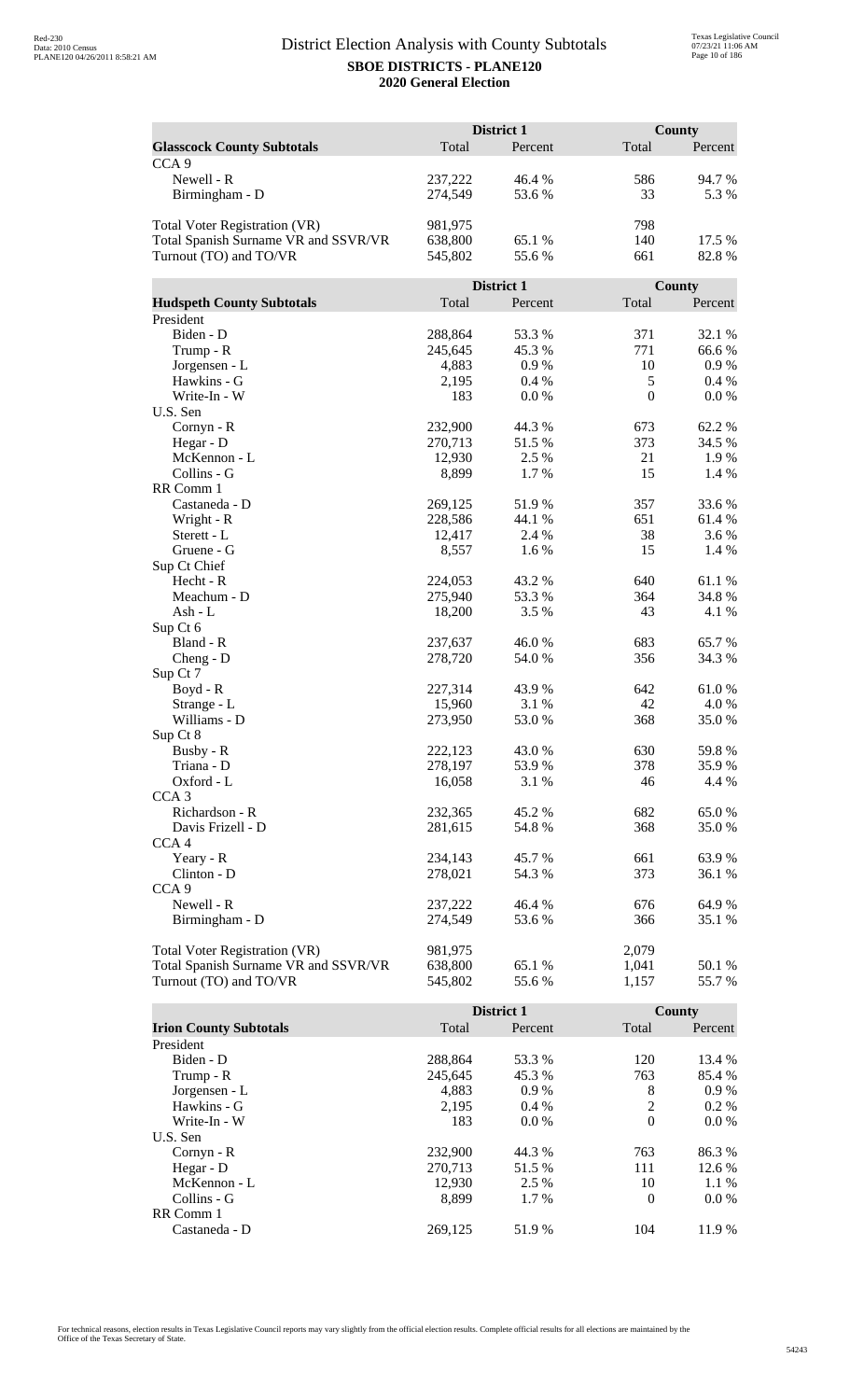|                                      |         | District 1 |       | County  |
|--------------------------------------|---------|------------|-------|---------|
| <b>Irion County Subtotals</b>        | Total   | Percent    | Total | Percent |
| RR Comm 1                            |         |            |       |         |
| Wright - R                           | 228,586 | 44.1 %     | 747   | 85.4 %  |
| Sterett - L                          | 12,417  | 2.4 %      | 16    | 1.8%    |
| Gruene - G                           | 8,557   | 1.6 %      | 8     | 0.9%    |
| Sup Ct Chief                         |         |            |       |         |
| Hecht - R                            | 224,053 | 43.2 %     | 741   | 85.0%   |
| Meachum - D                          | 275,940 | 53.3 %     | 114   | 13.1 %  |
| Ash - L                              | 18,200  | 3.5 %      | 17    | 1.9 %   |
| Sup Ct 6                             |         |            |       |         |
| Bland - R                            | 237,637 | 46.0%      | 763   | 87.5 %  |
| $Cheng - D$                          | 278,720 | 54.0 %     | 109   | 12.5 %  |
| Sup Ct 7                             |         |            |       |         |
| Boyd - R                             | 227,314 | 43.9 %     | 749   | 86.1%   |
| Strange - L                          | 15,960  | 3.1 %      | 13    | 1.5 %   |
| Williams - D                         | 273,950 | 53.0%      | 108   | 12.4 %  |
| Sup Ct 8                             |         |            |       |         |
| Busby - R                            | 222,123 | 43.0%      | 747   | 86.1 %  |
| Triana - D                           | 278,197 | 53.9%      | 106   | 12.2 %  |
| Oxford - L                           | 16,058  | 3.1 %      | 15    | 1.7 %   |
| CCA <sub>3</sub>                     |         |            |       |         |
| Richardson - R                       | 232,365 | 45.2 %     | 751   | 86.3%   |
| Davis Frizell - D                    | 281,615 | 54.8%      | 119   | 13.7 %  |
| CCA <sub>4</sub>                     |         |            |       |         |
| Yeary - R                            | 234,143 | 45.7 %     | 757   | 87.2 %  |
| Clinton - D                          | 278,021 | 54.3 %     | 111   | 12.8 %  |
| CCA <sub>9</sub>                     |         |            |       |         |
| Newell - R                           | 237,222 | 46.4 %     | 760   | 87.6%   |
| Birmingham - D                       | 274,549 | 53.6 %     | 108   | 12.4 %  |
| <b>Total Voter Registration (VR)</b> | 981,975 |            | 1,295 |         |
| Total Spanish Surname VR and SSVR/VR | 638,800 | 65.1 %     | 227   | 17.5 %  |
| Turnout (TO) and TO/VR               | 545,802 | 55.6%      | 897   | 69.3%   |

|                                    |         | District 1 |                | County  |
|------------------------------------|---------|------------|----------------|---------|
| <b>Jeff Davis County Subtotals</b> | Total   | Percent    | Total          | Percent |
| President                          |         |            |                |         |
| Biden - D                          | 288,864 | 53.3 %     | 501            | 38.4 %  |
| Trump - R                          | 245,645 | 45.3 %     | 784            | 60.1 %  |
| Jorgensen - L                      | 4,883   | 0.9%       | 17             | 1.3 %   |
| Hawkins - G                        | 2,195   | 0.4%       | 3              | 0.2 %   |
| Write-In - W                       | 183     | 0.0 %      | $\overline{0}$ | 0.0 %   |
| U.S. Sen                           |         |            |                |         |
| Cornyn - R                         | 232,900 | 44.3 %     | 767            | 59.6%   |
| Hegar - D                          | 270,713 | 51.5%      | 483            | 37.6%   |
| McKennon - L                       | 12,930  | 2.5 %      | 30             | 2.3 %   |
| Collins - G                        | 8,899   | 1.7%       | 6              | 0.5 %   |
| RR Comm 1                          |         |            |                |         |
| Castaneda - D                      | 269,125 | 51.9%      | 446            | 35.8%   |
| Wright - R                         | 228,586 | 44.1 %     | 748            | 60.1%   |
| Sterett - L                        | 12,417  | 2.4 %      | 31             | 2.5 %   |
| Gruene - G                         | 8,557   | 1.6 %      | 20             | 1.6 %   |
| Sup Ct Chief                       |         |            |                |         |
| Hecht - R                          | 224,053 | 43.2 %     | 748            | 60.1%   |
| Meachum - D                        | 275,940 | 53.3%      | 458            | 36.8%   |
| Ash - L                            | 18,200  | 3.5 %      | 38             | 3.1 %   |
| Sup Ct 6                           |         |            |                |         |
| Bland - R                          | 237,637 | 46.0%      | 778            | 62.7 %  |
| $Cheng - D$                        | 278,720 | 54.0 %     | 463            | 37.3 %  |
| Sup Ct 7                           |         |            |                |         |
| Boyd - R                           | 227,314 | 43.9%      | 752            | 60.2%   |
| Strange - L                        | 15,960  | 3.1%       | 34             | 2.7 %   |
| Williams - D                       | 273,950 | 53.0%      | 463            | 37.1 %  |
| Sup Ct 8                           |         |            |                |         |
| Busby - R                          | 222,123 | 43.0 %     | 749            | 60.1 %  |
| Triana - D                         | 278,197 | 53.9%      | 460            | 36.9%   |
| Oxford - L                         | 16,058  | 3.1 %      | 38             | 3.0 %   |
| CCA <sub>3</sub>                   |         |            |                |         |
| Richardson - R                     | 232,365 | 45.2 %     | 761            | 61.5%   |
| Davis Frizell - D                  | 281,615 | 54.8%      | 476            | 38.5%   |
| CCA <sub>4</sub>                   |         |            |                |         |
| Yeary - R                          | 234,143 | 45.7%      | 770            | 62.3%   |
| Clinton - D                        | 278,021 | 54.3 %     | 466            | 37.7 %  |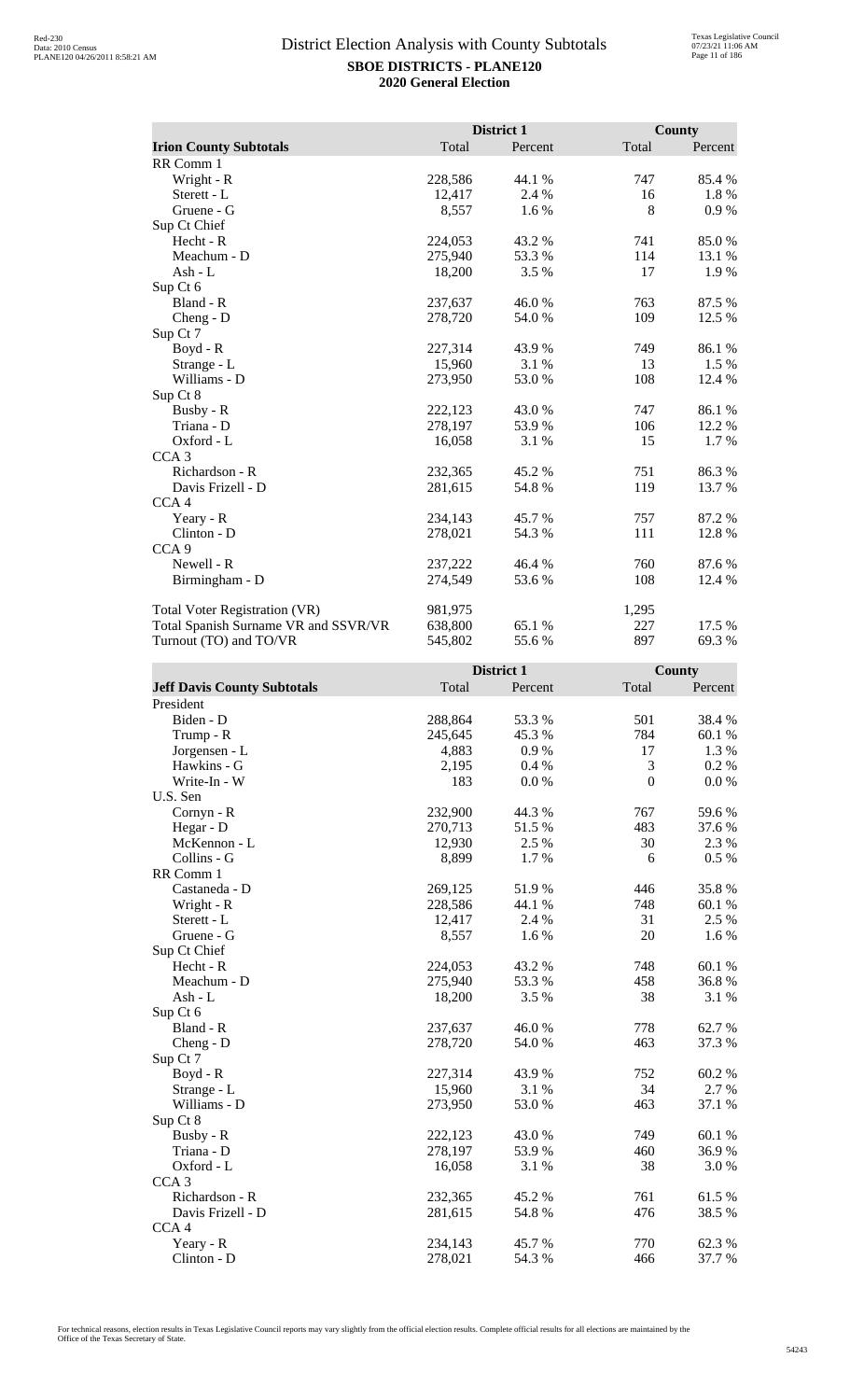|                                      |                    | District 1      |                | <b>County</b>   |  |
|--------------------------------------|--------------------|-----------------|----------------|-----------------|--|
| <b>Jeff Davis County Subtotals</b>   | Total              | Percent         | Total          | Percent         |  |
| CCA <sub>9</sub>                     |                    |                 |                |                 |  |
| Newell - R                           | 237,222            | 46.4 %          | 766            | 62.1 %          |  |
| Birmingham - D                       | 274,549            | 53.6%           | 467            | 37.9%           |  |
|                                      |                    |                 |                |                 |  |
| <b>Total Voter Registration (VR)</b> | 981,975            |                 | 1,664          |                 |  |
| Total Spanish Surname VR and SSVR/VR | 638,800            | 65.1 %          | 304            | 18.3%           |  |
| Turnout (TO) and TO/VR               | 545,802            | 55.6%           | 1,307          | 78.5 %          |  |
|                                      |                    |                 |                |                 |  |
|                                      |                    | District 1      |                | County          |  |
| <b>Kimble County Subtotals</b>       | Total              | Percent         | Total          | Percent         |  |
| President                            |                    |                 |                |                 |  |
| Biden - D                            | 288,864            | 53.3%           | 284            | 12.4 %          |  |
| Trump - R                            | 245,645            | 45.3 %          | 1,987          | 86.7%           |  |
| Jorgensen - L                        | 4,883              | 0.9%            | 17             | 0.7 %           |  |
| Hawkins - G                          | 2,195              | 0.4%            | $\overline{4}$ | 0.2 %           |  |
| Write-In - W                         | 183                | 0.0 %           | $\mathbf{0}$   | 0.0 %           |  |
| U.S. Sen                             |                    |                 |                |                 |  |
| Cornyn - R                           | 232,900<br>270,713 | 44.3 %<br>51.5% | 1,962<br>254   | 87.1 %<br>11.3% |  |
| Hegar - D<br>McKennon - L            | 12,930             | 2.5 %           | 28             | 1.2%            |  |
| Collins - G                          | 8,899              | 1.7%            | 9              | 0.4%            |  |
| RR Comm 1                            |                    |                 |                |                 |  |
| Castaneda - D                        | 269,125            | 51.9%           | 239            | 10.8 %          |  |
| Wright - R                           | 228,586            | 44.1 %          | 1,920          | 86.9%           |  |
| Sterett - L                          | 12,417             | 2.4 %           | 38             | 1.7 %           |  |
| Gruene - G                           | 8,557              | 1.6%            | 13             | 0.6 %           |  |
| Sup Ct Chief                         |                    |                 |                |                 |  |
| Hecht - R                            | 224,053            | 43.2 %          | 1,901          | 86.3%           |  |
| Meachum - D                          | 275,940            | 53.3 %          | 254            | 11.5 %          |  |
| Ash - L                              | 18,200             | 3.5 %           | 48             | 2.2 %           |  |
| Sup Ct 6                             |                    |                 |                |                 |  |
| Bland - R                            | 237,637            | 46.0%           | 1,956          | 89.4%           |  |
| Cheng - $D$                          | 278,720            | 54.0 %          | 231            | 10.6%           |  |
| Sup Ct 7                             |                    |                 |                |                 |  |
| Boyd - R                             | 227,314            | 43.9 %          | 1,911          | 87.1 %          |  |
| Strange - L                          | 15,960             | 3.1 %           | 52             | 2.4 %           |  |
| Williams - D                         | 273,950            | 53.0%           | 232            | 10.6 %          |  |
| Sup Ct 8                             |                    |                 |                |                 |  |
| Busby - R<br>Triana - D              | 222,123<br>278,197 | 43.0%<br>53.9%  | 1,915<br>229   | 87.3%<br>10.4 % |  |
| Oxford - L                           | 16,058             | 3.1 %           | 50             | 2.3 %           |  |
| CCA <sub>3</sub>                     |                    |                 |                |                 |  |
| Richardson - R                       | 232,365            | 45.2 %          | 1,954          | 89.1 %          |  |
| Davis Frizell - D                    | 281,615            | 54.8%           | 238            | 10.9 %          |  |
| CCA <sub>4</sub>                     |                    |                 |                |                 |  |
| Yeary - R                            | 234,143            | 45.7 %          | 1,952          | 89.5 %          |  |
| Clinton - D                          | 278,021            | 54.3 %          | 229            | 10.5 %          |  |
| CCA <sub>9</sub>                     |                    |                 |                |                 |  |
| Newell - R                           | 237,222            | 46.4 %          | 1,955          | 89.5 %          |  |
| Birmingham - D                       | 274,549            | 53.6%           | 230            | 10.5 %          |  |
|                                      |                    |                 |                |                 |  |
| <b>Total Voter Registration (VR)</b> | 981,975            |                 | 3,102          |                 |  |
| Total Spanish Surname VR and SSVR/VR | 638,800            | 65.1%           | 405            | 13.1 %          |  |
| Turnout (TO) and TO/VR               | 545,802            | 55.6%           | 2,292          | 73.9%           |  |
|                                      |                    |                 |                |                 |  |

|                                |         | <b>District 1</b> |       | <b>County</b> |
|--------------------------------|---------|-------------------|-------|---------------|
| <b>Kinney County Subtotals</b> | Total   | Percent           | Total | Percent       |
| President                      |         |                   |       |               |
| Biden - D                      | 288,864 | 53.3 %            | 446   | 27.8 %        |
| Trump - R                      | 245,645 | 45.3 %            | 1.144 | 71.3 %        |
| Jorgensen - L                  | 4.883   | $0.9\%$           | 11    | $0.7\%$       |
| Hawkins - G                    | 2,195   | $0.4\%$           | 2     | $0.1\%$       |
| Write-In - W                   | 183     | $0.0\%$           |       | $0.1\%$       |
| U.S. Sen                       |         |                   |       |               |
| Cornyn - R                     | 232,900 | 44.3 %            | 1.070 | 71.2 %        |
| Hegar - D                      | 270.713 | 51.5 %            | 395   | 26.3 %        |
| McKennon - L                   | 12,930  | 2.5 %             | 25    | $1.7\%$       |
| Collins - G                    | 8.899   | 1.7 %             | 13    | $0.9\%$       |
| RR Comm 1                      |         |                   |       |               |
| Castaneda - D                  | 269.125 | 51.9 %            | 399   | 27.2 %        |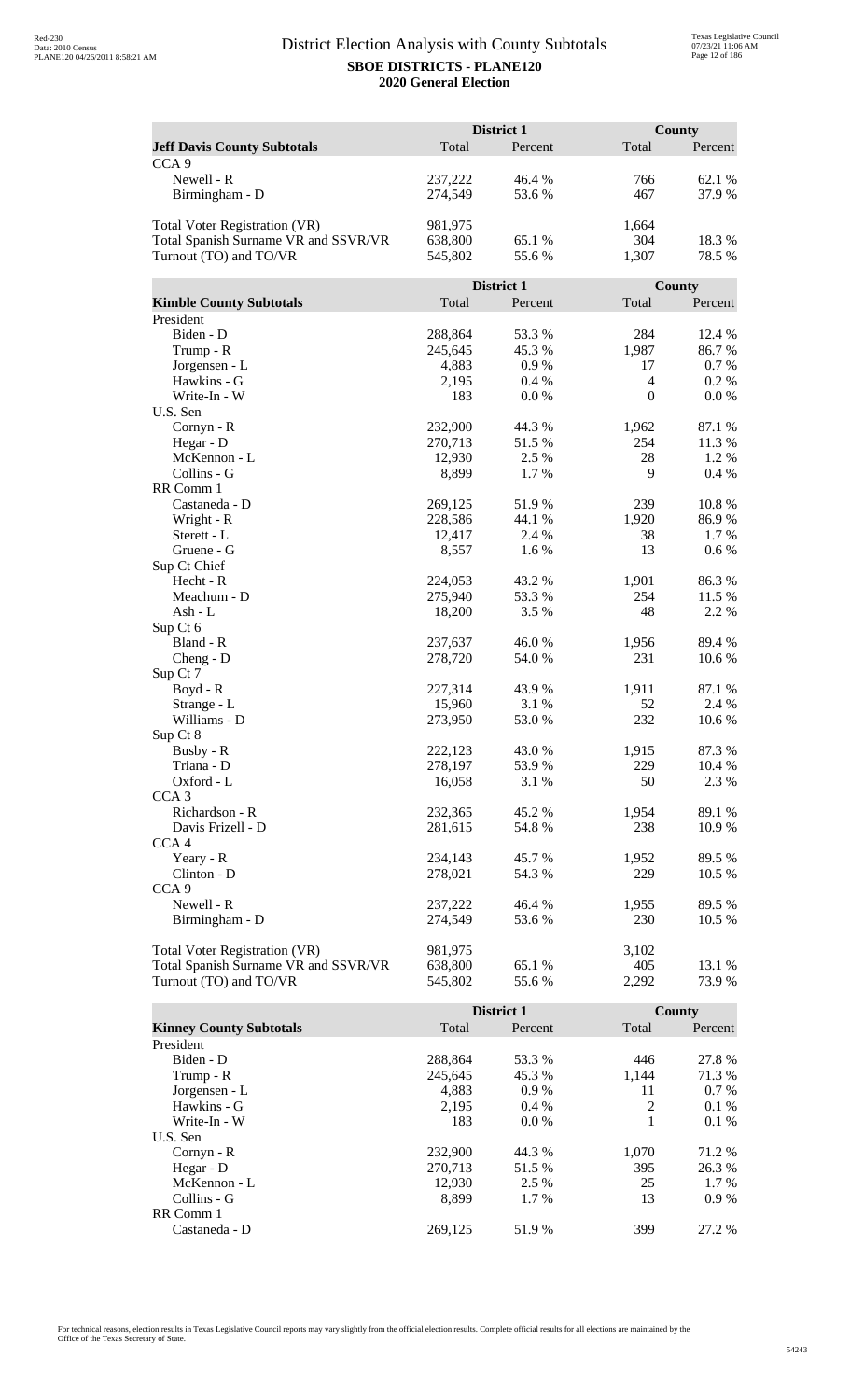|                                      |         | District 1 |       | County  |
|--------------------------------------|---------|------------|-------|---------|
| <b>Kinney County Subtotals</b>       | Total   | Percent    | Total | Percent |
| RR Comm 1                            |         |            |       |         |
| Wright - R                           | 228,586 | 44.1 %     | 1,023 | 69.7%   |
| Sterett - L                          | 12,417  | 2.4 %      | 31    | 2.1 %   |
| Gruene - G                           | 8,557   | $1.6\%$    | 14    | 1.0 %   |
| Sup Ct Chief                         |         |            |       |         |
| Hecht - R                            | 224,053 | 43.2%      | 1,008 | 69.6%   |
| Meachum - D                          | 275,940 | 53.3 %     | 396   | 27.3 %  |
| Ash - $L$                            | 18,200  | $3.5\%$    | 45    | 3.1 %   |
| Sup Ct 6                             |         |            |       |         |
| Bland - R                            | 237,637 | 46.0%      | 1,049 | 72.4 %  |
| $Cheng - D$                          | 278,720 | 54.0 %     | 399   | 27.6 %  |
| Sup Ct 7                             |         |            |       |         |
| Boyd - R                             | 227,314 | 43.9 %     | 1,013 | 70.3%   |
| Strange - L                          | 15,960  | 3.1 %      | 27    | 1.9%    |
| Williams - D                         | 273,950 | 53.0%      | 401   | 27.8%   |
| Sup Ct 8                             |         |            |       |         |
| Busby - R                            | 222,123 | 43.0%      | 1,009 | 69.3%   |
| Triana - D                           | 278,197 | 53.9%      | 414   | 28.4 %  |
| Oxford - L                           | 16,058  | 3.1 %      | 33    | 2.3 %   |
| CCA <sub>3</sub>                     |         |            |       |         |
| Richardson - R                       | 232,365 | 45.2 %     | 1,027 | 71.4 %  |
| Davis Frizell - D                    | 281,615 | 54.8%      | 412   | 28.6%   |
| CCA <sub>4</sub>                     |         |            |       |         |
| Yeary - R                            | 234,143 | 45.7 %     | 1,003 | 71.1 %  |
| Clinton - D                          | 278,021 | 54.3 %     | 408   | 28.9%   |
| CCA <sub>9</sub>                     |         |            |       |         |
| Newell - R                           | 237,222 | 46.4 %     | 1,031 | 72.9 %  |
| Birmingham - D                       | 274,549 | 53.6 %     | 383   | 27.1 %  |
| <b>Total Voter Registration (VR)</b> | 981,975 |            | 2,263 |         |
| Total Spanish Surname VR and SSVR/VR | 638,800 | 65.1 %     | 964   | 42.6 %  |
| Turnout (TO) and TO/VR               | 545,802 | 55.6%      | 1,628 | 71.9 %  |

| Total<br>Total<br><b>La Salle County Subtotals</b><br>Percent<br>Percent<br>President<br>Biden - D<br>288,864<br>53.3 %<br>1,052<br>43.7%<br>1,335<br>55.5 %<br>245,645<br>45.3 %<br>Trump - R<br>Jorgensen - L<br>0.9%<br>12<br>$0.5\%$<br>4,883<br>Hawkins - G<br>7<br>0.3%<br>2,195<br>0.4%<br>$\overline{0}$<br>Write-In - W<br>183<br>0.0 %<br>0.0 %<br>U.S. Sen<br>232,900<br>44.3 %<br>1,082<br>50.4 %<br>Cornyn - R<br>270,713<br>51.5%<br>46.8%<br>Hegar - D<br>1,005<br>2.5 %<br>McKennon - L<br>12,930<br>30<br>1.4 %<br>Collins - G<br>8,899<br>1.7%<br>29<br>1.4 %<br>RR Comm 1<br>984<br>269,125<br>51.9%<br>47.9%<br>Castaneda - D<br>228,586<br>44.1 %<br>1,003<br>48.9%<br>Wright - R<br>42<br>2.0 %<br>Sterett - L<br>12,417<br>2.4 %<br>24<br>1.6 %<br>1.2%<br>Gruene - G<br>8,557<br>Sup Ct Chief<br>43.2%<br>964<br>48.1%<br>Hecht - R<br>224,053<br>275,940<br>53.3%<br>986<br>49.2 %<br>Meachum - D<br>3.5%<br>55<br>$Ash - L$<br>18,200<br>2.7 %<br>Sup Ct 6<br>Bland - R<br>51.1 %<br>237,637<br>46.0%<br>1,017<br>974<br>278,720<br>54.0 %<br>48.9%<br>Cheng - D<br>Sup Ct 7<br>227,314<br>993<br>49.6%<br>$Boyd - R$<br>43.9%<br>15,960<br>3.1 %<br>46<br>2.3 %<br>Strange - L<br>Williams - D<br>273,950<br>53.0 %<br>48.1 %<br>963<br>Sup Ct 8<br>43.0%<br>48.1%<br>Busby - R<br>222,123<br>964<br>49.6%<br>Triana - D<br>278,197<br>53.9%<br>995<br>Oxford - L<br>47<br>2.3 %<br>16,058<br>3.1 %<br>CCA <sub>3</sub><br>45.2%<br>49.3%<br>Richardson - R<br>232,365<br>992<br>1,021<br>50.7%<br>Davis Frizell - D<br>281,615<br>54.8%<br>CCA <sub>4</sub><br>999<br>50.1%<br>Yeary - R<br>234,143<br>45.7%<br>$Clinton - D$<br>997<br>49.9%<br>278,021<br>54.3 % |  | District 1 | County |
|------------------------------------------------------------------------------------------------------------------------------------------------------------------------------------------------------------------------------------------------------------------------------------------------------------------------------------------------------------------------------------------------------------------------------------------------------------------------------------------------------------------------------------------------------------------------------------------------------------------------------------------------------------------------------------------------------------------------------------------------------------------------------------------------------------------------------------------------------------------------------------------------------------------------------------------------------------------------------------------------------------------------------------------------------------------------------------------------------------------------------------------------------------------------------------------------------------------------------------------------------------------------------------------------------------------------------------------------------------------------------------------------------------------------------------------------------------------------------------------------------------------------------------------------------------------------------------------------------------------------------------------------------------------------------------------------|--|------------|--------|
|                                                                                                                                                                                                                                                                                                                                                                                                                                                                                                                                                                                                                                                                                                                                                                                                                                                                                                                                                                                                                                                                                                                                                                                                                                                                                                                                                                                                                                                                                                                                                                                                                                                                                                |  |            |        |
|                                                                                                                                                                                                                                                                                                                                                                                                                                                                                                                                                                                                                                                                                                                                                                                                                                                                                                                                                                                                                                                                                                                                                                                                                                                                                                                                                                                                                                                                                                                                                                                                                                                                                                |  |            |        |
|                                                                                                                                                                                                                                                                                                                                                                                                                                                                                                                                                                                                                                                                                                                                                                                                                                                                                                                                                                                                                                                                                                                                                                                                                                                                                                                                                                                                                                                                                                                                                                                                                                                                                                |  |            |        |
|                                                                                                                                                                                                                                                                                                                                                                                                                                                                                                                                                                                                                                                                                                                                                                                                                                                                                                                                                                                                                                                                                                                                                                                                                                                                                                                                                                                                                                                                                                                                                                                                                                                                                                |  |            |        |
|                                                                                                                                                                                                                                                                                                                                                                                                                                                                                                                                                                                                                                                                                                                                                                                                                                                                                                                                                                                                                                                                                                                                                                                                                                                                                                                                                                                                                                                                                                                                                                                                                                                                                                |  |            |        |
|                                                                                                                                                                                                                                                                                                                                                                                                                                                                                                                                                                                                                                                                                                                                                                                                                                                                                                                                                                                                                                                                                                                                                                                                                                                                                                                                                                                                                                                                                                                                                                                                                                                                                                |  |            |        |
|                                                                                                                                                                                                                                                                                                                                                                                                                                                                                                                                                                                                                                                                                                                                                                                                                                                                                                                                                                                                                                                                                                                                                                                                                                                                                                                                                                                                                                                                                                                                                                                                                                                                                                |  |            |        |
|                                                                                                                                                                                                                                                                                                                                                                                                                                                                                                                                                                                                                                                                                                                                                                                                                                                                                                                                                                                                                                                                                                                                                                                                                                                                                                                                                                                                                                                                                                                                                                                                                                                                                                |  |            |        |
|                                                                                                                                                                                                                                                                                                                                                                                                                                                                                                                                                                                                                                                                                                                                                                                                                                                                                                                                                                                                                                                                                                                                                                                                                                                                                                                                                                                                                                                                                                                                                                                                                                                                                                |  |            |        |
|                                                                                                                                                                                                                                                                                                                                                                                                                                                                                                                                                                                                                                                                                                                                                                                                                                                                                                                                                                                                                                                                                                                                                                                                                                                                                                                                                                                                                                                                                                                                                                                                                                                                                                |  |            |        |
|                                                                                                                                                                                                                                                                                                                                                                                                                                                                                                                                                                                                                                                                                                                                                                                                                                                                                                                                                                                                                                                                                                                                                                                                                                                                                                                                                                                                                                                                                                                                                                                                                                                                                                |  |            |        |
|                                                                                                                                                                                                                                                                                                                                                                                                                                                                                                                                                                                                                                                                                                                                                                                                                                                                                                                                                                                                                                                                                                                                                                                                                                                                                                                                                                                                                                                                                                                                                                                                                                                                                                |  |            |        |
|                                                                                                                                                                                                                                                                                                                                                                                                                                                                                                                                                                                                                                                                                                                                                                                                                                                                                                                                                                                                                                                                                                                                                                                                                                                                                                                                                                                                                                                                                                                                                                                                                                                                                                |  |            |        |
|                                                                                                                                                                                                                                                                                                                                                                                                                                                                                                                                                                                                                                                                                                                                                                                                                                                                                                                                                                                                                                                                                                                                                                                                                                                                                                                                                                                                                                                                                                                                                                                                                                                                                                |  |            |        |
|                                                                                                                                                                                                                                                                                                                                                                                                                                                                                                                                                                                                                                                                                                                                                                                                                                                                                                                                                                                                                                                                                                                                                                                                                                                                                                                                                                                                                                                                                                                                                                                                                                                                                                |  |            |        |
|                                                                                                                                                                                                                                                                                                                                                                                                                                                                                                                                                                                                                                                                                                                                                                                                                                                                                                                                                                                                                                                                                                                                                                                                                                                                                                                                                                                                                                                                                                                                                                                                                                                                                                |  |            |        |
|                                                                                                                                                                                                                                                                                                                                                                                                                                                                                                                                                                                                                                                                                                                                                                                                                                                                                                                                                                                                                                                                                                                                                                                                                                                                                                                                                                                                                                                                                                                                                                                                                                                                                                |  |            |        |
|                                                                                                                                                                                                                                                                                                                                                                                                                                                                                                                                                                                                                                                                                                                                                                                                                                                                                                                                                                                                                                                                                                                                                                                                                                                                                                                                                                                                                                                                                                                                                                                                                                                                                                |  |            |        |
|                                                                                                                                                                                                                                                                                                                                                                                                                                                                                                                                                                                                                                                                                                                                                                                                                                                                                                                                                                                                                                                                                                                                                                                                                                                                                                                                                                                                                                                                                                                                                                                                                                                                                                |  |            |        |
|                                                                                                                                                                                                                                                                                                                                                                                                                                                                                                                                                                                                                                                                                                                                                                                                                                                                                                                                                                                                                                                                                                                                                                                                                                                                                                                                                                                                                                                                                                                                                                                                                                                                                                |  |            |        |
|                                                                                                                                                                                                                                                                                                                                                                                                                                                                                                                                                                                                                                                                                                                                                                                                                                                                                                                                                                                                                                                                                                                                                                                                                                                                                                                                                                                                                                                                                                                                                                                                                                                                                                |  |            |        |
|                                                                                                                                                                                                                                                                                                                                                                                                                                                                                                                                                                                                                                                                                                                                                                                                                                                                                                                                                                                                                                                                                                                                                                                                                                                                                                                                                                                                                                                                                                                                                                                                                                                                                                |  |            |        |
|                                                                                                                                                                                                                                                                                                                                                                                                                                                                                                                                                                                                                                                                                                                                                                                                                                                                                                                                                                                                                                                                                                                                                                                                                                                                                                                                                                                                                                                                                                                                                                                                                                                                                                |  |            |        |
|                                                                                                                                                                                                                                                                                                                                                                                                                                                                                                                                                                                                                                                                                                                                                                                                                                                                                                                                                                                                                                                                                                                                                                                                                                                                                                                                                                                                                                                                                                                                                                                                                                                                                                |  |            |        |
|                                                                                                                                                                                                                                                                                                                                                                                                                                                                                                                                                                                                                                                                                                                                                                                                                                                                                                                                                                                                                                                                                                                                                                                                                                                                                                                                                                                                                                                                                                                                                                                                                                                                                                |  |            |        |
|                                                                                                                                                                                                                                                                                                                                                                                                                                                                                                                                                                                                                                                                                                                                                                                                                                                                                                                                                                                                                                                                                                                                                                                                                                                                                                                                                                                                                                                                                                                                                                                                                                                                                                |  |            |        |
|                                                                                                                                                                                                                                                                                                                                                                                                                                                                                                                                                                                                                                                                                                                                                                                                                                                                                                                                                                                                                                                                                                                                                                                                                                                                                                                                                                                                                                                                                                                                                                                                                                                                                                |  |            |        |
|                                                                                                                                                                                                                                                                                                                                                                                                                                                                                                                                                                                                                                                                                                                                                                                                                                                                                                                                                                                                                                                                                                                                                                                                                                                                                                                                                                                                                                                                                                                                                                                                                                                                                                |  |            |        |
|                                                                                                                                                                                                                                                                                                                                                                                                                                                                                                                                                                                                                                                                                                                                                                                                                                                                                                                                                                                                                                                                                                                                                                                                                                                                                                                                                                                                                                                                                                                                                                                                                                                                                                |  |            |        |
|                                                                                                                                                                                                                                                                                                                                                                                                                                                                                                                                                                                                                                                                                                                                                                                                                                                                                                                                                                                                                                                                                                                                                                                                                                                                                                                                                                                                                                                                                                                                                                                                                                                                                                |  |            |        |
|                                                                                                                                                                                                                                                                                                                                                                                                                                                                                                                                                                                                                                                                                                                                                                                                                                                                                                                                                                                                                                                                                                                                                                                                                                                                                                                                                                                                                                                                                                                                                                                                                                                                                                |  |            |        |
|                                                                                                                                                                                                                                                                                                                                                                                                                                                                                                                                                                                                                                                                                                                                                                                                                                                                                                                                                                                                                                                                                                                                                                                                                                                                                                                                                                                                                                                                                                                                                                                                                                                                                                |  |            |        |
|                                                                                                                                                                                                                                                                                                                                                                                                                                                                                                                                                                                                                                                                                                                                                                                                                                                                                                                                                                                                                                                                                                                                                                                                                                                                                                                                                                                                                                                                                                                                                                                                                                                                                                |  |            |        |
|                                                                                                                                                                                                                                                                                                                                                                                                                                                                                                                                                                                                                                                                                                                                                                                                                                                                                                                                                                                                                                                                                                                                                                                                                                                                                                                                                                                                                                                                                                                                                                                                                                                                                                |  |            |        |
|                                                                                                                                                                                                                                                                                                                                                                                                                                                                                                                                                                                                                                                                                                                                                                                                                                                                                                                                                                                                                                                                                                                                                                                                                                                                                                                                                                                                                                                                                                                                                                                                                                                                                                |  |            |        |
|                                                                                                                                                                                                                                                                                                                                                                                                                                                                                                                                                                                                                                                                                                                                                                                                                                                                                                                                                                                                                                                                                                                                                                                                                                                                                                                                                                                                                                                                                                                                                                                                                                                                                                |  |            |        |
|                                                                                                                                                                                                                                                                                                                                                                                                                                                                                                                                                                                                                                                                                                                                                                                                                                                                                                                                                                                                                                                                                                                                                                                                                                                                                                                                                                                                                                                                                                                                                                                                                                                                                                |  |            |        |
|                                                                                                                                                                                                                                                                                                                                                                                                                                                                                                                                                                                                                                                                                                                                                                                                                                                                                                                                                                                                                                                                                                                                                                                                                                                                                                                                                                                                                                                                                                                                                                                                                                                                                                |  |            |        |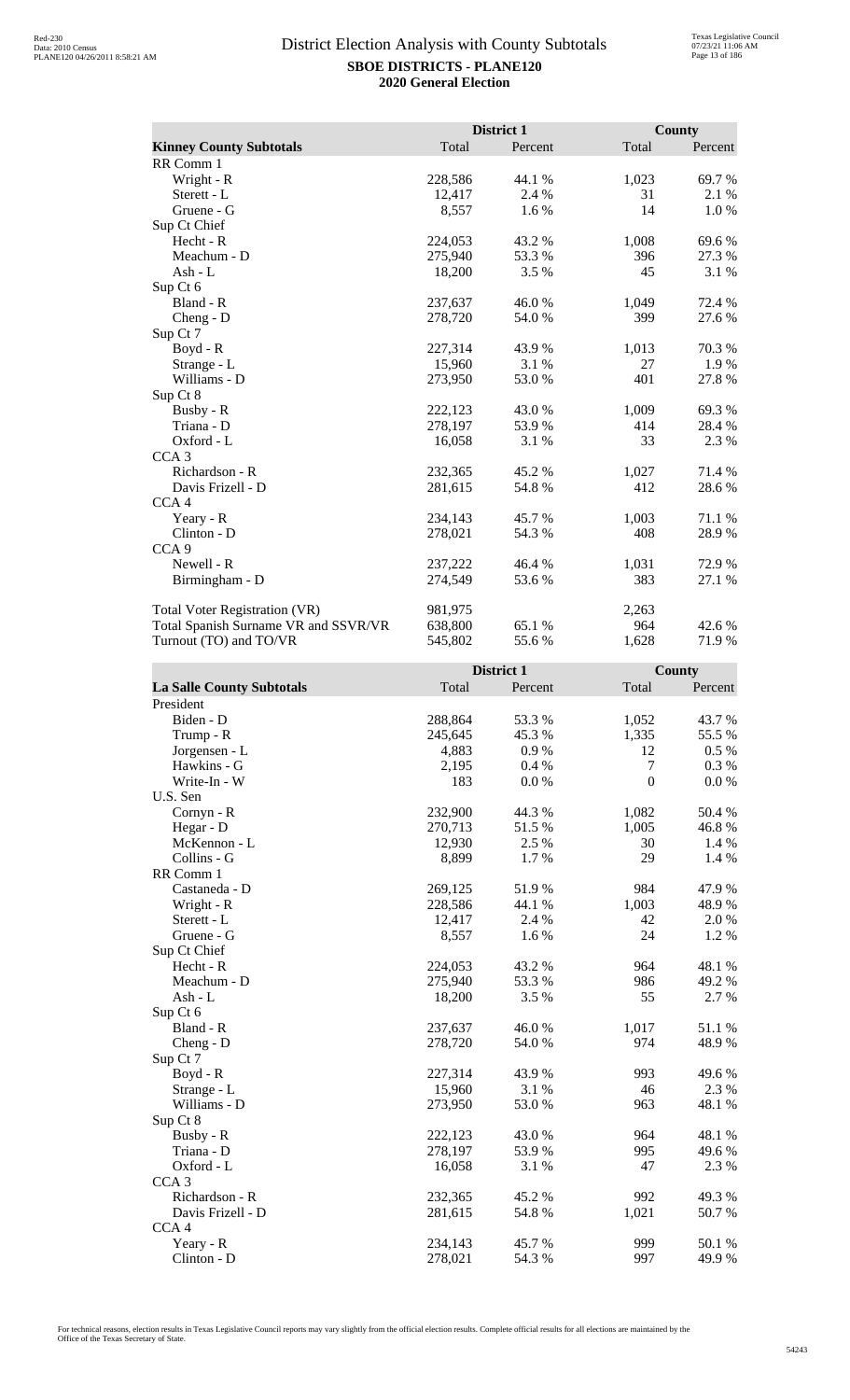|                                      | District 1         |                 | <b>County</b>    |                 |
|--------------------------------------|--------------------|-----------------|------------------|-----------------|
| <b>La Salle County Subtotals</b>     | Total              | Percent         | Total            | Percent         |
| CCA <sub>9</sub>                     |                    |                 |                  |                 |
| Newell - R                           | 237,222            | 46.4 %          | 1,004            | 50.6%           |
| Birmingham - D                       | 274,549            | 53.6%           | 980              | 49.4%           |
|                                      |                    |                 |                  |                 |
| Total Voter Registration (VR)        | 981,975            |                 | 4,436            |                 |
| Total Spanish Surname VR and SSVR/VR | 638,800            | 65.1 %          | 3,373            | 76.0%           |
| Turnout (TO) and TO/VR               | 545,802            | 55.6%           | 2,439            | 55.0%           |
|                                      |                    |                 |                  |                 |
|                                      |                    | District 1      |                  | County          |
| <b>Loving County Subtotals</b>       | Total              | Percent         | Total            | Percent         |
| President                            |                    |                 |                  |                 |
| Biden - D                            | 288,864            | 53.3 %          | $\overline{4}$   | 6.1 %           |
| Trump - R                            | 245,645            | 45.3%           | 60               | 90.9%           |
| Jorgensen - L                        | 4,883              | 0.9%            | $\overline{2}$   | 3.0%            |
| Hawkins - G                          | 2,195              | 0.4%            | $\boldsymbol{0}$ | 0.0 %           |
| Write-In - W                         | 183                | 0.0 %           | $\mathbf{0}$     | 0.0 %           |
| U.S. Sen                             |                    |                 |                  |                 |
| Cornyn - R                           | 232,900            | 44.3 %          | 58               | 89.2%           |
| Hegar - D                            | 270,713            | 51.5%           | $\sqrt{5}$       | 7.7 %           |
| McKennon - L                         | 12,930             | 2.5 %           | $\sqrt{2}$       | 3.1 %           |
| Collins - G                          | 8,899              | 1.7%            | $\mathbf{0}$     | 0.0 %           |
| RR Comm 1                            |                    |                 |                  |                 |
| Castaneda - D                        | 269,125            | 51.9%<br>44.1 % | 5<br>57          | 7.8%            |
| Wright - R<br>Sterett - L            | 228,586<br>12,417  | 2.4 %           | $\overline{c}$   | 89.1 %<br>3.1 % |
| Gruene - G                           | 8,557              | 1.6%            | $\mathbf{0}$     | 0.0 %           |
| Sup Ct Chief                         |                    |                 |                  |                 |
| Hecht - R                            | 224,053            | 43.2 %          | 56               | 88.9%           |
| Meachum - D                          | 275,940            | 53.3 %          | 5                | 7.9%            |
| $Ash - L$                            | 18,200             | 3.5 %           | $\overline{2}$   | 3.2 %           |
| Sup Ct 6                             |                    |                 |                  |                 |
| Bland - R                            | 237,637            | 46.0%           | 56               | 91.8%           |
| $Cheng - D$                          | 278,720            | 54.0%           | 5                | 8.2%            |
| Sup Ct 7                             |                    |                 |                  |                 |
| Boyd - R                             | 227,314            | 43.9 %          | 54               | 87.1 %          |
| Strange - L                          | 15,960             | 3.1 %           | 3                | 4.8%            |
| Williams - D                         | 273,950            | 53.0%           | 5                | 8.1%            |
| Sup Ct 8                             |                    |                 |                  |                 |
| Busby - R                            | 222,123            | 43.0 %          | 54               | 88.5%           |
| Triana - D                           | 278,197            | 53.9%           | $\mathfrak s$    | 8.2 %           |
| Oxford - L                           | 16,058             | 3.1 %           | $\overline{c}$   | 3.3 %           |
| CCA <sub>3</sub>                     |                    |                 |                  |                 |
| Richardson - R                       | 232,365            | 45.2 %          | 57               | 91.9%           |
| Davis Frizell - D                    | 281,615            | 54.8%           | 5                | 8.1 %           |
| CCA <sub>4</sub>                     |                    |                 |                  |                 |
| Yeary - R                            | 234,143            | 45.7%           | 57               | 91.9%           |
| Clinton - D<br>CCA <sub>9</sub>      | 278,021            | 54.3 %          | 5                | 8.1 %           |
| Newell - R                           |                    |                 | 57               |                 |
| Birmingham - D                       | 237,222<br>274,549 | 46.4 %          | 5                | 91.9%           |
|                                      |                    | 53.6 %          |                  | 8.1 %           |
| Total Voter Registration (VR)        | 981,975            |                 | 111              |                 |
| Total Spanish Surname VR and SSVR/VR | 638,800            | 65.1 %          | 13               | 11.7 %          |
| Turnout (TO) and TO/VR               | 545,802            | 55.6%           | 66               | 59.5 %          |
|                                      |                    |                 |                  |                 |

|                                   |         | <b>District 1</b> |          | <b>County</b> |
|-----------------------------------|---------|-------------------|----------|---------------|
| <b>McCulloch County Subtotals</b> | Total   | Percent           | Total    | Percent       |
| President                         |         |                   |          |               |
| Biden - D                         | 288,864 | 53.3 %            | 490      | 14.3 %        |
| Trump - R                         | 245,645 | 45.3 %            | 2,904    | 84.5 %        |
| Jorgensen - L                     | 4.883   | $0.9\%$           | 36       | 1.0 %         |
| Hawkins - G                       | 2,195   | $0.4\%$           | 6        | $0.2\%$       |
| Write-In - W                      | 183     | $0.0\%$           | $\theta$ | $0.0\%$       |
| U.S. Sen                          |         |                   |          |               |
| $Cornyn - R$                      | 232,900 | 44.3 %            | 2,843    | 84.0 %        |
| Hegar - $D$                       | 270.713 | 51.5 %            | 460      | 13.6 %        |
| McKennon - L                      | 12,930  | 2.5 %             | 63       | 1.9 %         |
| Collins - G                       | 8.899   | 1.7 %             | 19       | $0.6\%$       |
| RR Comm 1                         |         |                   |          |               |
| Castaneda - D                     | 269,125 | 51.9 %            | 451      | 13.5 %        |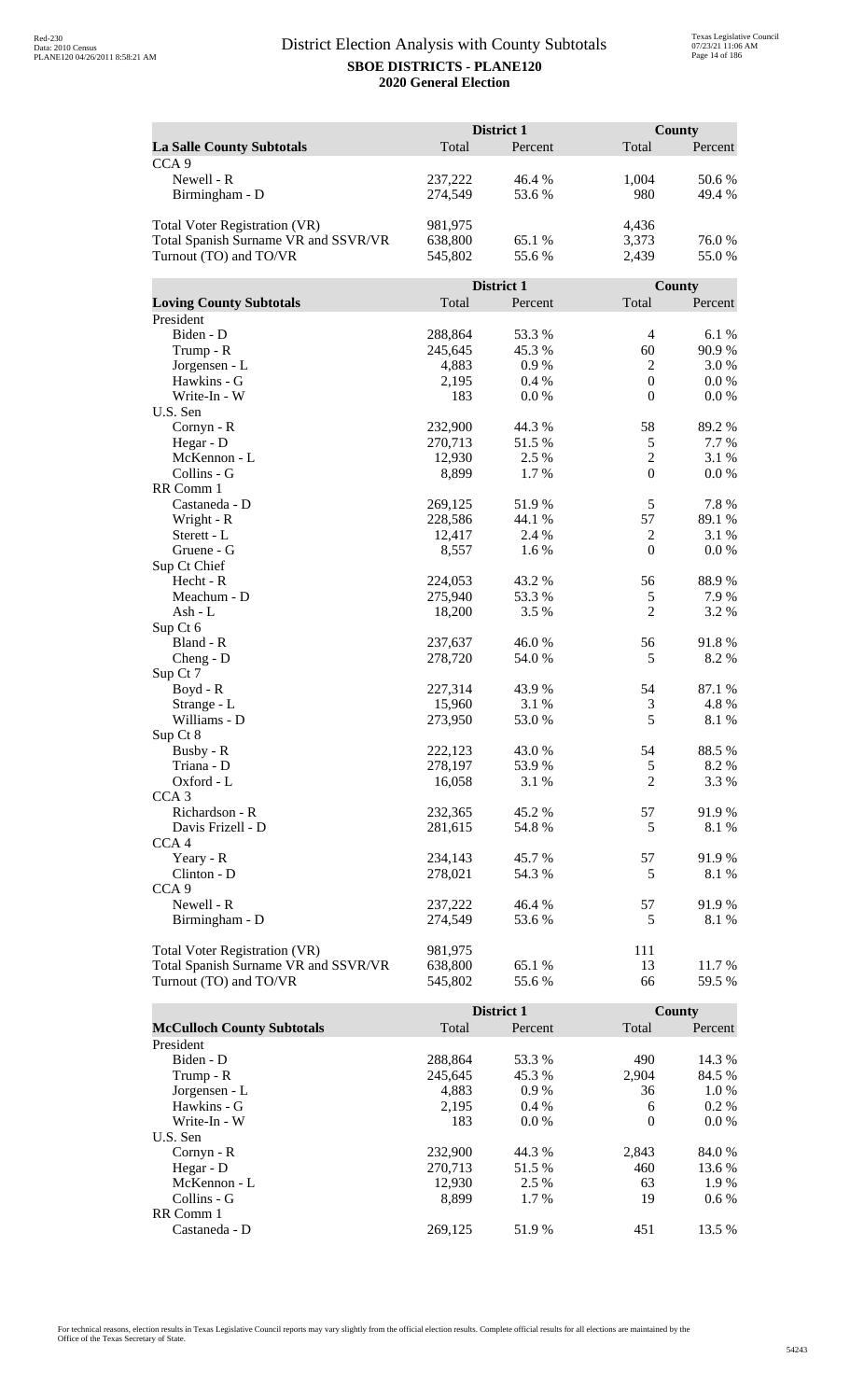|                                      |         | District 1 |       | <b>County</b> |
|--------------------------------------|---------|------------|-------|---------------|
| <b>McCulloch County Subtotals</b>    | Total   | Percent    | Total | Percent       |
| RR Comm 1                            |         |            |       |               |
| Wright - R                           | 228,586 | 44.1 %     | 2,824 | 84.3%         |
| Sterett - L                          | 12,417  | 2.4 %      | 57    | 1.7 %         |
| Gruene - G                           | 8,557   | 1.6%       | 16    | 0.5 %         |
| Sup Ct Chief                         |         |            |       |               |
| Hecht - R                            | 224,053 | 43.2 %     | 2,806 | 83.9%         |
| Meachum - D                          | 275,940 | 53.3 %     | 471   | 14.1 %        |
| Ash - $L$                            | 18,200  | 3.5 %      | 67    | 2.0 %         |
| Sup Ct 6                             |         |            |       |               |
| Bland - R                            | 237,637 | 46.0%      | 2,871 | 86.1 %        |
| Cheng - D                            | 278,720 | 54.0 %     | 462   | 13.9%         |
| Sup Ct 7                             |         |            |       |               |
| Boyd - R                             | 227,314 | 43.9 %     | 2,816 | 84.6 %        |
| Strange - L                          | 15,960  | 3.1 %      | 51    | 1.5 %         |
| Williams - D                         | 273,950 | 53.0%      | 463   | 13.9 %        |
| Sup Ct 8                             |         |            |       |               |
| Busby - R                            | 222,123 | 43.0%      | 2,807 | 84.3%         |
| Triana - D                           | 278,197 | 53.9%      | 455   | 13.7 %        |
| Oxford - L                           | 16,058  | 3.1 %      | 66    | 2.0 %         |
| CCA <sub>3</sub>                     |         |            |       |               |
| Richardson - R                       | 232,365 | 45.2 %     | 2,857 | 85.6%         |
| Davis Frizell - D                    | 281,615 | 54.8%      | 479   | 14.4 %        |
| CCA <sub>4</sub>                     |         |            |       |               |
| Yeary - R                            | 234,143 | 45.7 %     | 2,868 | 86.2%         |
| Clinton - D                          | 278,021 | 54.3 %     | 461   | 13.8%         |
| CCA <sub>9</sub>                     |         |            |       |               |
| Newell - R                           | 237,222 | 46.4 %     | 2,856 | 85.9%         |
| Birmingham - D                       | 274,549 | 53.6 %     | 467   | 14.1 %        |
| <b>Total Voter Registration (VR)</b> | 981,975 |            | 5,343 |               |
| Total Spanish Surname VR and SSVR/VR | 638,800 | 65.1 %     | 1,180 | 22.1 %        |
| Turnout (TO) and TO/VR               | 545,802 | 55.6%      | 3,437 | 64.3%         |

|                                  |         | District 1 |                  | <b>County</b> |
|----------------------------------|---------|------------|------------------|---------------|
| <b>Maverick County Subtotals</b> | Total   | Percent    | Total            | Percent       |
| President                        |         |            |                  |               |
| Biden - D                        | 288,864 | 53.3%      | 8,332            | 54.3 %        |
| Trump - R                        | 245,645 | 45.3%      | 6,881            | 44.8 %        |
| Jorgensen - L                    | 4,883   | 0.9 %      | 73               | 0.5 %         |
| Hawkins - G                      | 2,195   | 0.4%       | 60               | 0.4 %         |
| Write-In - W                     | 183     | 0.0 %      | $\boldsymbol{0}$ | 0.0 %         |
| U.S. Sen                         |         |            |                  |               |
| Cornyn - R                       | 232,900 | 44.3 %     | 5,708            | 40.0%         |
| Hegar - D                        | 270,713 | 51.5 %     | 7,956            | 55.7 %        |
| McKennon - L                     | 12,930  | 2.5 %      | 269              | 1.9 %         |
| Collins - G                      | 8,899   | 1.7 %      | 349              | 2.4 %         |
| RR Comm 1                        |         |            |                  |               |
| Castaneda - D                    | 269,125 | 51.9%      | 8,256            | 58.6%         |
| Wright - R                       | 228,586 | 44.1 %     | 5,375            | 38.2%         |
| Sterett - L                      | 12,417  | 2.4 %      | 250              | 1.8%          |
| Gruene - G                       | 8,557   | 1.6%       | 204              | 1.4 %         |
| Sup Ct Chief                     |         |            |                  |               |
| Hecht - R                        | 224,053 | 43.2 %     | 5,126            | 36.9%         |
| Meachum - D                      | 275,940 | 53.3%      | 8,329            | 59.9%         |
| $Ash - L$                        | 18,200  | 3.5 %      | 443              | 3.2 %         |
| Sup Ct 6                         |         |            |                  |               |
| Bland - R                        | 237,637 | 46.0 %     | 5,535            | 40.6 %        |
| $Cheng - D$                      | 278,720 | 54.0%      | 8,093            | 59.4 %        |
| Sup Ct 7                         |         |            |                  |               |
| Boyd - R                         | 227,314 | 43.9 %     | 5,239            | 38.0%         |
| Strange - L                      | 15,960  | 3.1 %      | 358              | 2.6 %         |
| Williams - D                     | 273,950 | 53.0 %     | 8,208            | 59.5 %        |
| Sup Ct 8                         |         |            |                  |               |
| Busby - R                        | 222,123 | 43.0 %     | 4,982            | 35.9%         |
| Triana - D                       | 278,197 | 53.9%      | 8,536            | 61.5 %        |
| Oxford - L                       | 16,058  | 3.1 %      | 370              | 2.7 %         |
| CCA <sub>3</sub>                 |         |            |                  |               |
| Richardson - R                   | 232,365 | 45.2%      | 5,384            | 38.6%         |
| Davis Frizell - D                | 281,615 | 54.8%      | 8,573            | 61.4%         |
| CCA <sub>4</sub>                 |         |            |                  |               |
| Yeary - R                        | 234,143 | 45.7%      | 5,359            | 38.5%         |
| Clinton - D                      | 278,021 | 54.3 %     | 8,543            | 61.5%         |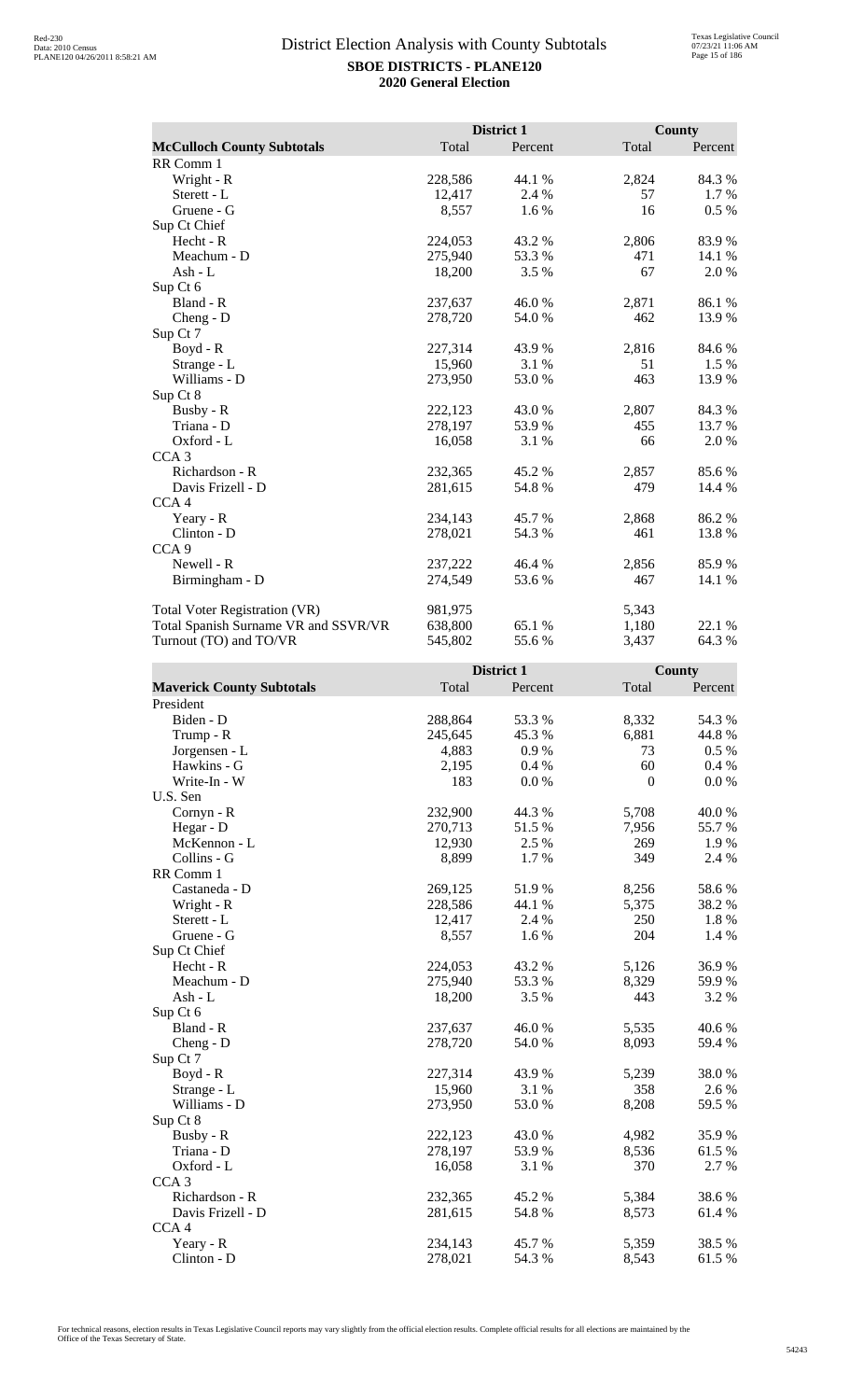|                                      | District 1 |            |        | <b>County</b> |  |
|--------------------------------------|------------|------------|--------|---------------|--|
| <b>Maverick County Subtotals</b>     | Total      | Percent    | Total  | Percent       |  |
| CCA <sub>9</sub>                     |            |            |        |               |  |
| Newell - R                           | 237,222    | 46.4 %     | 5,629  | 41.3%         |  |
| Birmingham - D                       | 274,549    | 53.6%      | 8,015  | 58.7%         |  |
|                                      |            |            |        |               |  |
| Total Voter Registration (VR)        | 981,975    |            | 32,999 |               |  |
| Total Spanish Surname VR and SSVR/VR | 638,800    | 65.1 %     | 28,180 | 85.4 %        |  |
| Turnout (TO) and TO/VR               | 545,802    | 55.6%      | 15,346 | 46.5 %        |  |
|                                      |            |            |        |               |  |
|                                      |            | District 1 |        | <b>County</b> |  |
| <b>Medina County Subtotals</b>       | Total      | Percent    | Total  | Percent       |  |
| President                            |            |            |        |               |  |
| Biden - D                            | 288,864    | 53.3 %     | 6,773  | 29.9%         |  |
| Trump - R                            | 245,645    | 45.3%      | 15,642 | 69.0%         |  |
| Jorgensen - L                        | 4,883      | 0.9%       | 184    | 0.8 %         |  |
| Hawkins - G                          | 2,195      | 0.4%       | 45     | 0.2 %         |  |
| Write-In - W                         | 183        | 0.0 %      | 13     | 0.1%          |  |
| U.S. Sen                             |            |            |        |               |  |
| Cornyn - R                           | 232,900    | 44.3 %     | 15,594 | 70.2 %        |  |
| Hegar - D                            | 270,713    | 51.5%      | 6,207  | 27.9%         |  |
| McKennon - L                         | 12,930     | 2.5 %      | 313    | 1.4 %         |  |
| Collins - G                          | 8,899      | 1.7%       | 96     | 0.4 %         |  |
| RR Comm 1                            |            |            |        |               |  |
| Castaneda - D                        | 269,125    | 51.9%      | 6,288  | 28.6%         |  |
| Wright - R                           | 228,586    | 44.1 %     | 15,096 | 68.7%         |  |
| Sterett - L                          | 12,417     | 2.4 %      | 388    | 1.8%          |  |
| Gruene - G                           | 8,557      | 1.6%       | 204    | 0.9%          |  |
| Sup Ct Chief                         |            |            |        |               |  |
| Hecht - R                            | 224,053    | 43.2 %     | 15,179 | 69.0%         |  |
| Meachum - D                          | 275,940    | 53.3 %     | 6,388  | 29.0 %        |  |
| Ash - L                              | 18,200     | 3.5 %      | 437    | 2.0%          |  |
| Sup Ct 6                             |            |            |        |               |  |
| Bland - R                            | 237,637    | 46.0%      | 15,616 | 71.4 %        |  |
| $Cheng - D$                          | 278,720    | 54.0%      | 6,253  | 28.6%         |  |
| Sup Ct 7                             |            |            |        |               |  |
| Boyd - R                             | 227,314    | 43.9 %     | 15,185 | 69.3%         |  |
| Strange - L                          | 15,960     | 3.1 %      | 437    | 2.0%          |  |
| Williams - D                         | 273,950    | 53.0 %     | 6,275  | 28.7%         |  |
| Sup Ct 8                             |            |            |        |               |  |
| Busby - R                            | 222,123    | 43.0 %     | 15,158 | 69.5 %        |  |
| Triana - D                           | 278,197    | 53.9%      | 6,203  | 28.4 %        |  |
| Oxford - L                           | 16,058     | 3.1 %      | 457    | 2.1 %         |  |
| CCA <sub>3</sub>                     |            |            |        |               |  |
| Richardson - R                       | 232,365    | 45.2 %     | 15,400 | 70.7 %        |  |
| Davis Frizell - D                    | 281,615    | 54.8%      | 6,396  | 29.3 %        |  |
| CCA <sub>4</sub>                     |            |            |        |               |  |
| Yeary - R                            | 234,143    | 45.7%      | 15,480 | 71.1 %        |  |
| Clinton - D                          | 278,021    | 54.3 %     | 6,279  | 28.9%         |  |
| CCA <sub>9</sub>                     |            |            |        |               |  |
| Newell - R                           | 237,222    | 46.4 %     | 15,528 | 71.5 %        |  |
| Birmingham - D                       | 274,549    | 53.6%      | 6,189  | 28.5 %        |  |
|                                      |            |            |        |               |  |
| Total Voter Registration (VR)        | 981,975    |            | 33,741 |               |  |
| Total Spanish Surname VR and SSVR/VR | 638,800    | 65.1 %     | 12,921 | 38.3 %        |  |
| Turnout (TO) and TO/VR               | 545,802    | 55.6%      | 22,657 | 67.1 %        |  |

|                                |         | <b>District 1</b> |          | County  |
|--------------------------------|---------|-------------------|----------|---------|
| <b>Menard County Subtotals</b> | Total   | Percent           | Total    | Percent |
| President                      |         |                   |          |         |
| Biden - D                      | 288,864 | 53.3 %            | 197      | 19.2 %  |
| Trump - R                      | 245,645 | 45.3 %            | 823      | 80.1 %  |
| Jorgensen - L                  | 4,883   | 0.9%              | 6        | $0.6\%$ |
| Hawkins - G                    | 2,195   | $0.4\%$           | 2        | $0.2\%$ |
| Write-In - W                   | 183     | $0.0\%$           | $\theta$ | $0.0\%$ |
| U.S. Sen                       |         |                   |          |         |
| Cornyn - R                     | 232,900 | 44.3 %            | 797      | 79.7 %  |
| Hegar - D                      | 270.713 | 51.5 %            | 189      | 18.9%   |
| McKennon - L                   | 12,930  | 2.5 %             | 10       | $1.0\%$ |
| Collins - G                    | 8.899   | 1.7 %             | 4        | $0.4\%$ |
| RR Comm 1                      |         |                   |          |         |
| Castaneda - D                  | 269.125 | 51.9 %            | 169      | 17.0 %  |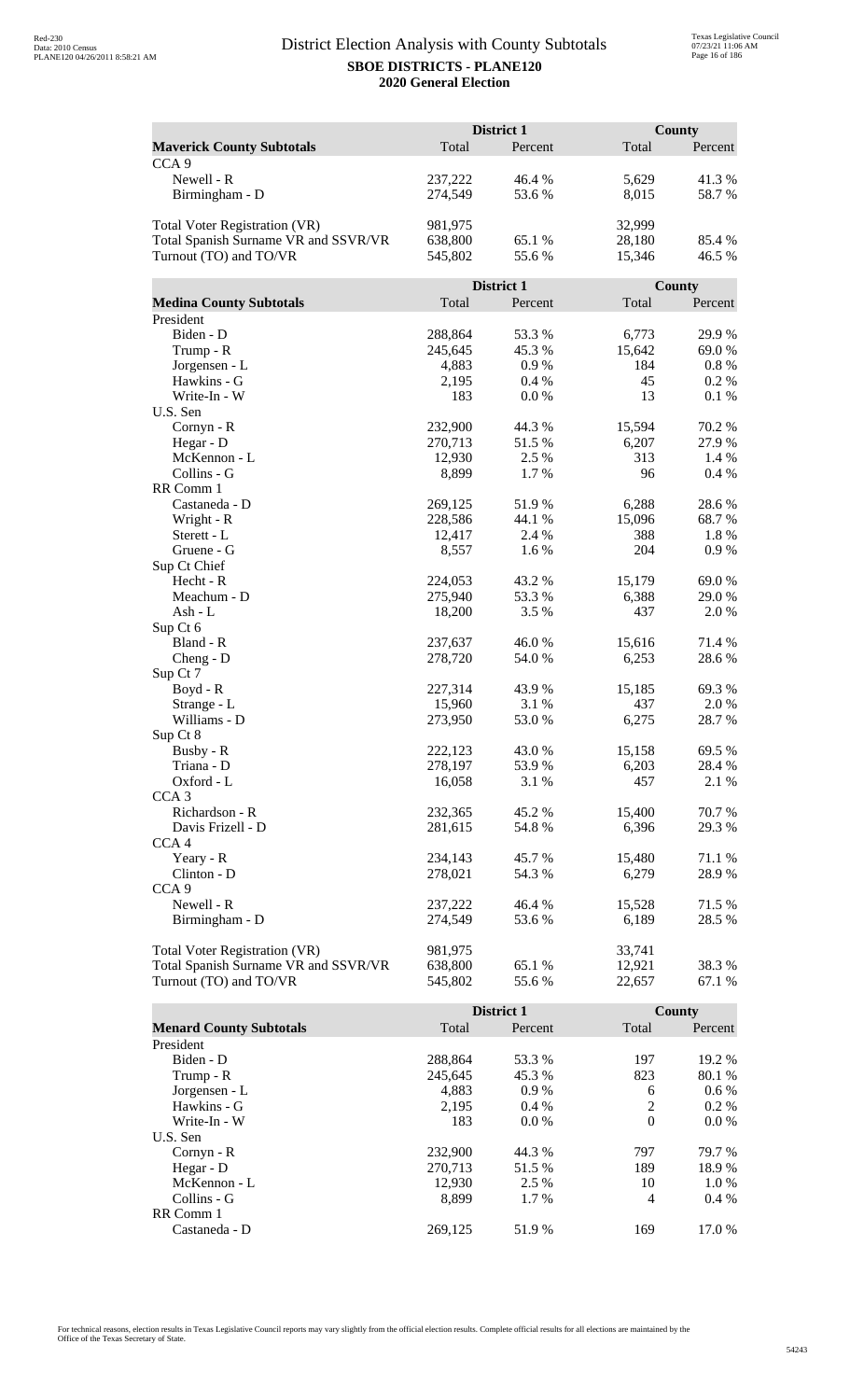|                                      |         | District 1 |       | <b>County</b> |
|--------------------------------------|---------|------------|-------|---------------|
| <b>Menard County Subtotals</b>       | Total   | Percent    | Total | Percent       |
| RR Comm 1                            |         |            |       |               |
| Wright - R                           | 228,586 | 44.1 %     | 805   | 81.0%         |
| Sterett - L                          | 12,417  | 2.4 %      | 13    | 1.3%          |
| Gruene - G                           | 8,557   | 1.6%       | 7     | 0.7 %         |
| Sup Ct Chief                         |         |            |       |               |
| Hecht - R                            | 224,053 | 43.2 %     | 782   | 79.6 %        |
| Meachum - D                          | 275,940 | 53.3 %     | 185   | 18.8%         |
| Ash - $L$                            | 18,200  | 3.5 %      | 16    | 1.6 %         |
| Sup Ct 6                             |         |            |       |               |
| Bland - R                            | 237,637 | 46.0%      | 792   | 81.2%         |
| Cheng - D                            | 278,720 | 54.0 %     | 183   | 18.8%         |
| Sup Ct 7                             |         |            |       |               |
| $Boyd - R$                           | 227,314 | 43.9 %     | 784   | 80.3%         |
| Strange - L                          | 15,960  | 3.1 %      | 13    | 1.3 %         |
| Williams - D                         | 273,950 | 53.0%      | 179   | 18.3%         |
| Sup Ct 8                             |         |            |       |               |
| Busby - R                            | 222,123 | 43.0 %     | 779   | 80.1 %        |
| Triana - D                           | 278,197 | 53.9%      | 170   | 17.5 %        |
| Oxford - L                           | 16,058  | 3.1 %      | 24    | 2.5 %         |
| CCA <sub>3</sub>                     |         |            |       |               |
| Richardson - R                       | 232,365 | 45.2%      | 778   | 80.5%         |
| Davis Frizell - D                    | 281,615 | 54.8%      | 189   | 19.5 %        |
| CCA <sub>4</sub>                     |         |            |       |               |
| Yeary - R                            | 234,143 | 45.7 %     | 777   | 80.4 %        |
| Clinton - D                          | 278,021 | 54.3 %     | 189   | 19.6%         |
| CCA <sub>9</sub>                     |         |            |       |               |
| Newell - R                           | 237,222 | 46.4 %     | 782   | 81.3%         |
| Birmingham - D                       | 274,549 | 53.6%      | 180   | 18.7 %        |
| <b>Total Voter Registration (VR)</b> | 981,975 |            | 1,464 |               |
| Total Spanish Surname VR and SSVR/VR | 638,800 | 65.1 %     | 397   | 27.1 %        |
| Turnout (TO) and TO/VR               | 545,802 | 55.6%      | 1,033 | 70.6%         |

|                               |         | District 1 |       | County   |
|-------------------------------|---------|------------|-------|----------|
| <b>Pecos County Subtotals</b> | Total   | Percent    | Total | Percent  |
| President                     |         |            |       |          |
| Biden - D                     | 288,864 | 53.3%      | 1,382 | 29.6%    |
| Trump - R                     | 245,645 | 45.3%      | 3,215 | 68.8%    |
| Jorgensen - L                 | 4,883   | 0.9%       | 50    | 1.1 %    |
| Hawkins - G                   | 2,195   | 0.4%       | 21    | 0.4 %    |
| Write-In - W                  | 183     | 0.0 %      | 7     | 0.1 %    |
| U.S. Sen                      |         |            |       |          |
| Cornyn - R                    | 232,900 | 44.3 %     | 3,081 | 67.4 %   |
| Hegar - D                     | 270,713 | 51.5 %     | 1,376 | 30.1 %   |
| McKennon - L                  | 12,930  | 2.5 %      | 79    | 1.7 %    |
| Collins - G                   | 8,899   | 1.7 %      | 32    | 0.7%     |
| RR Comm 1                     |         |            |       |          |
| Castaneda - D                 | 269,125 | 51.9%      | 1,449 | 31.9%    |
| Wright - R                    | 228,586 | 44.1 %     | 2,968 | 65.4%    |
| Sterett - L                   | 12,417  | 2.4 %      | 83    | 1.8%     |
| Gruene - G                    | 8,557   | 1.6%       | 38    | $0.8~\%$ |
| Sup Ct Chief                  |         |            |       |          |
| Hecht - R                     | 224,053 | 43.2%      | 2,910 | 64.2 %   |
| Meachum - D                   | 275,940 | 53.3%      | 1,497 | 33.0%    |
| $Ash - L$                     | 18,200  | 3.5%       | 129   | 2.8 %    |
| Sup Ct 6                      |         |            |       |          |
| Bland - R                     | 237,637 | 46.0%      | 3,057 | 67.4 %   |
| $Cheng - D$                   | 278,720 | 54.0 %     | 1,476 | 32.6 %   |
| Sup Ct 7                      |         |            |       |          |
| $Boyd - R$                    | 227,314 | 43.9 %     | 2,976 | 65.7%    |
| Strange - L                   | 15,960  | 3.1 %      | 96    | 2.1 %    |
| Williams - D                  | 273,950 | 53.0 %     | 1,457 | 32.2 %   |
| Sup Ct 8                      |         |            |       |          |
| Busby - R                     | 222,123 | 43.0 %     | 2,913 | 64.6%    |
| Triana - D                    | 278,197 | 53.9%      | 1,497 | 33.2 %   |
| Oxford - L                    | 16,058  | 3.1 %      | 101   | 2.2 %    |
| CCA <sub>3</sub>              |         |            |       |          |
| Richardson - R                | 232,365 | 45.2%      | 3,017 | 66.6%    |
| Davis Frizell - D             | 281,615 | 54.8%      | 1,510 | 33.4 %   |
| CCA <sub>4</sub>              |         |            |       |          |
| Yeary - R                     | 234,143 | 45.7%      | 3,028 | 67.4 %   |
| Clinton - D                   | 278,021 | 54.3 %     | 1,464 | 32.6%    |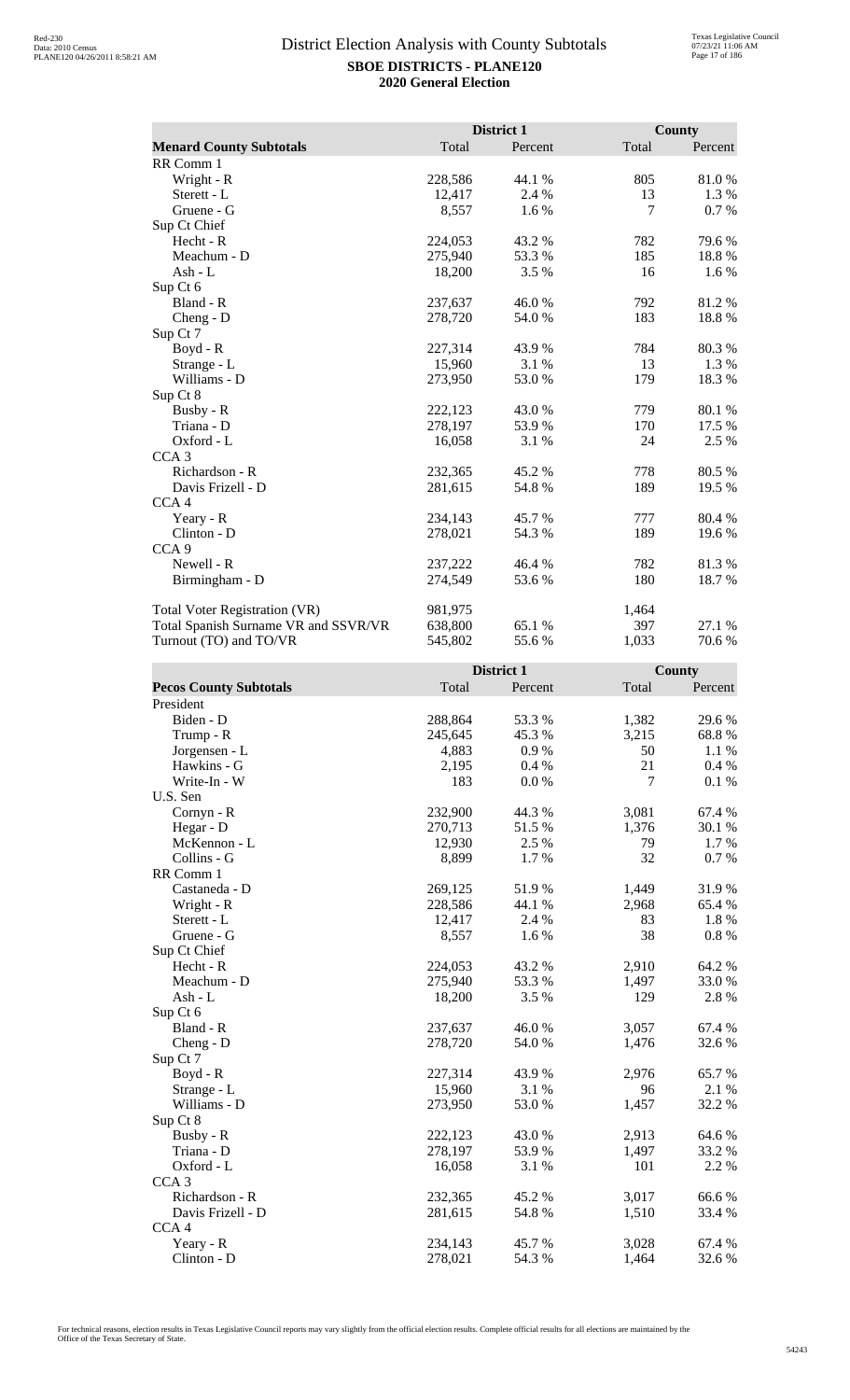|                                      |                   | District 1     |                | <b>County</b>   |
|--------------------------------------|-------------------|----------------|----------------|-----------------|
| <b>Pecos County Subtotals</b>        | Total             | Percent        | Total          | Percent         |
| CCA <sub>9</sub>                     |                   |                |                |                 |
| Newell - R                           | 237,222           | 46.4 %         | 3,029          | 67.4 %          |
| Birmingham - D                       | 274,549           | 53.6%          | 1,464          | 32.6 %          |
|                                      |                   |                |                |                 |
| Total Voter Registration (VR)        | 981,975           |                | 8,289          |                 |
| Total Spanish Surname VR and SSVR/VR | 638,800           | 65.1 %         | 4,996          | 60.3%           |
| Turnout (TO) and TO/VR               | 545,802           | 55.6%          | 4,720          | 56.9%           |
|                                      |                   |                |                |                 |
|                                      |                   | District 1     |                | County          |
| <b>Presidio County Subtotals</b>     | Total             | Percent        | Total          | Percent         |
| President                            |                   |                |                |                 |
| Biden - D                            | 288,864           | 53.3 %         | 1,463          | 65.9%           |
| Trump - R                            | 245,645           | 45.3%          | 721            | 32.5 %          |
| Jorgensen - L                        | 4,883             | 0.9%           | 21             | 0.9 %           |
| Hawkins - G                          | 2,195             | 0.4%           | 12             | $0.5\%$         |
| Write-In - W                         | 183               | 0.0 %          | $\overline{2}$ | 0.1%            |
| U.S. Sen                             |                   |                |                |                 |
| Cornyn - R                           | 232,900           | 44.3 %         | 651            | 31.1 %          |
| Hegar - D                            | 270,713           | 51.5 %         | 1,374          | 65.7%           |
| McKennon - L                         | 12,930            | 2.5 %          | 29             | 1.4 %           |
| Collins - G                          | 8,899             | 1.7 %          | 37             | 1.8%            |
| RR Comm 1                            |                   |                |                |                 |
| Castaneda - D                        | 269,125           | 51.9%          | 1,391          | 67.7%           |
| Wright - R                           | 228,586           | 44.1 %         | 592            | 28.8%           |
| Sterett - L                          | 12,417            | 2.4 %          | 42             | 2.0%            |
| Gruene - G                           | 8,557             | 1.6%           | 30             | 1.5%            |
| Sup Ct Chief                         |                   |                |                |                 |
| Hecht - R                            | 224,053           | 43.2 %         | 587            | 28.9%           |
| Meachum - D<br>Ash - L               | 275,940<br>18,200 | 53.3 %<br>3.5% | 1,388<br>54    | 68.4 %<br>2.7 % |
| Sup Ct 6                             |                   |                |                |                 |
| Bland - R                            | 237,637           | 46.0%          | 643            | 31.8%           |
| $Cheng - D$                          | 278,720           | 54.0%          | 1,378          | 68.2%           |
| Sup Ct 7                             |                   |                |                |                 |
| Boyd - R                             | 227,314           | 43.9%          | 599            | 29.6%           |
| Strange - L                          | 15,960            | 3.1 %          | 51             | 2.5 %           |
| Williams - D                         | 273,950           | 53.0 %         | 1,374          | 67.9%           |
| Sup Ct 8                             |                   |                |                |                 |
| Busby - R                            | 222,123           | 43.0 %         | 576            | 28.3 %          |
| Triana - D                           | 278,197           | 53.9%          | 1,416          | 69.5 %          |
| Oxford - L                           | 16,058            | 3.1 %          | 46             | 2.3 %           |
| CCA <sub>3</sub>                     |                   |                |                |                 |
| Richardson - R                       | 232,365           | 45.2 %         | 609            | 30.4 %          |
| Davis Frizell - D                    | 281,615           | 54.8%          | 1,393          | 69.6 %          |
| CCA <sub>4</sub>                     |                   |                |                |                 |
| Yeary - R                            | 234,143           | 45.7%          | 609            | 30.6 %          |
| Clinton - D                          | 278,021           | 54.3 %         | 1,384          | 69.4 %          |
| CCA <sub>9</sub>                     |                   |                |                |                 |
| Newell - R                           | 237,222           | 46.4 %         | 632            | 31.8%           |
| Birmingham - D                       | 274,549           | 53.6 %         | 1,357          | 68.2%           |
|                                      |                   |                |                |                 |
| <b>Total Voter Registration (VR)</b> | 981,975           |                | 4,780          |                 |
| Total Spanish Surname VR and SSVR/VR | 638,800           | 65.1 %         | 3,245          | 67.9%           |
| Turnout (TO) and TO/VR               | 545,802           | 55.6%          | 2,219          | 46.4 %          |

|                                |         | District 1 |          | County  |
|--------------------------------|---------|------------|----------|---------|
| <b>Reagan County Subtotals</b> | Total   | Percent    | Total    | Percent |
| President                      |         |            |          |         |
| Biden - D                      | 288,864 | 53.3 %     | 172      | 15.3 %  |
| Trump - R                      | 245,645 | 45.3 %     | 942      | 83.8%   |
| Jorgensen - L                  | 4,883   | $0.9\%$    | 7        | $0.6\%$ |
| Hawkins - G                    | 2,195   | $0.4\%$    | 3        | $0.3\%$ |
| Write-In - W                   | 183     | $0.0\%$    | $\theta$ | $0.0\%$ |
| U.S. Sen                       |         |            |          |         |
| $Cornyn - R$                   | 232,900 | 44.3 %     | 893      | 83.5 %  |
| Hegar - $D$                    | 270.713 | 51.5 %     | 154      | 14.4 %  |
| McKennon - L                   | 12,930  | 2.5 %      | 13       | $1.2\%$ |
| Collins - G                    | 8.899   | 1.7 %      | 9        | $0.8\%$ |
| RR Comm 1                      |         |            |          |         |
| Castaneda - D                  | 269.125 | 51.9 %     | 161      | 15.2 %  |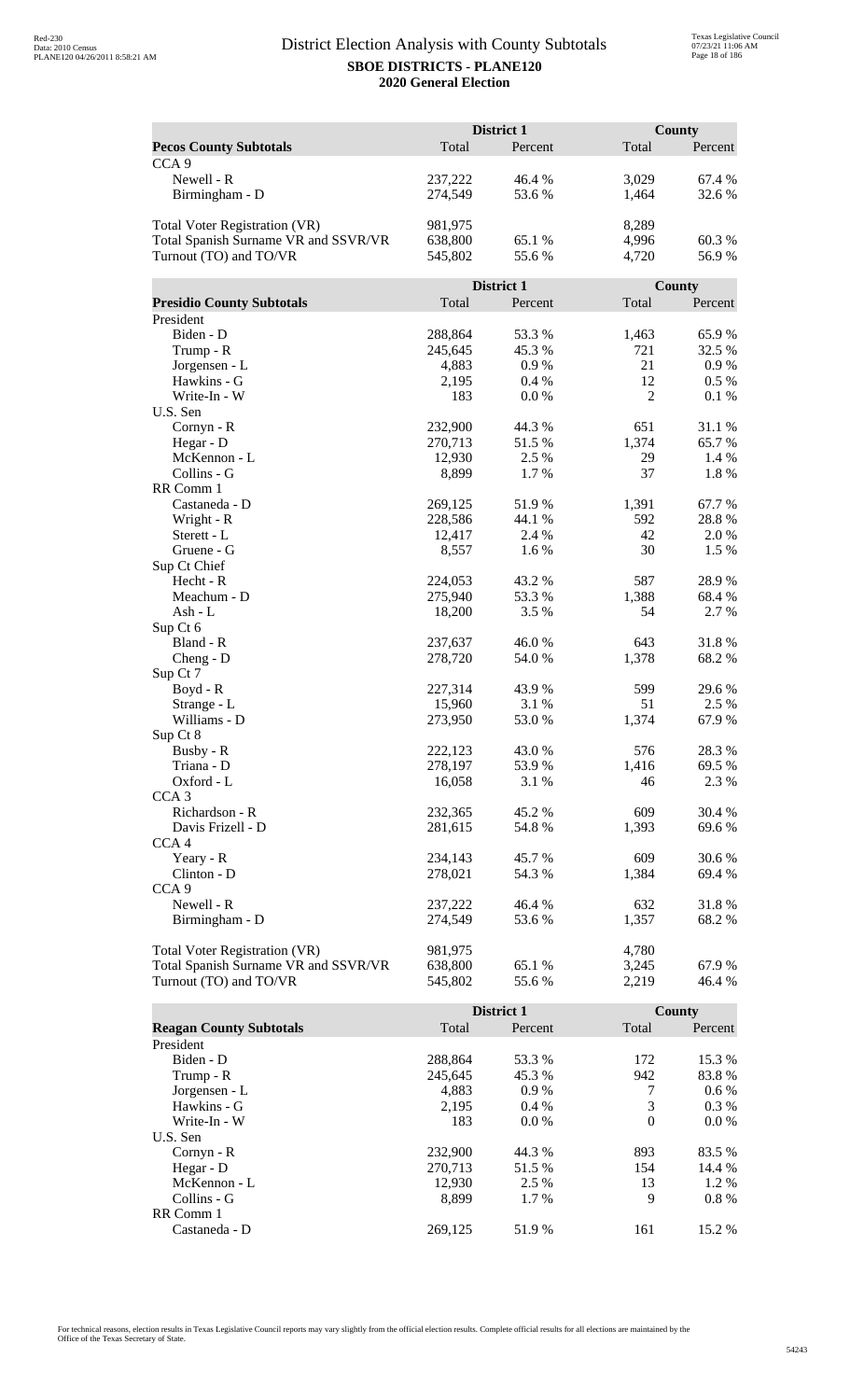|                                      |         | District 1 |                | County   |
|--------------------------------------|---------|------------|----------------|----------|
| <b>Reagan County Subtotals</b>       | Total   | Percent    | Total          | Percent  |
| RR Comm 1                            |         |            |                |          |
| Wright - R                           | 228,586 | 44.1 %     | 870            | 82.3%    |
| Sterett - L                          | 12,417  | 2.4 %      | 22             | 2.1 %    |
| Gruene - G                           | 8,557   | 1.6 %      | $\overline{4}$ | $0.4\%$  |
| Sup Ct Chief                         |         |            |                |          |
| Hecht - R                            | 224,053 | 43.2%      | 864            | 81.4%    |
| Meachum - D                          | 275,940 | 53.3 %     | 164            | 15.5 %   |
| Ash - $L$                            | 18,200  | 3.5 %      | 33             | 3.1 %    |
| Sup Ct 6                             |         |            |                |          |
| Bland - R                            | 237,637 | 46.0%      | 883            | 83.9%    |
| $Cheng - D$                          | 278,720 | 54.0 %     | 169            | 16.1 %   |
| Sup Ct 7                             |         |            |                |          |
| Boyd - R                             | 227,314 | 43.9%      | 878            | 83.0%    |
| Strange - L                          | 15,960  | 3.1%       | 16             | 1.5 %    |
| Williams - D                         | 273,950 | 53.0%      | 164            | 15.5 %   |
| Sup Ct 8                             |         |            |                |          |
| Busby - R                            | 222,123 | 43.0%      | 871            | 82.8%    |
| Triana - D                           | 278,197 | 53.9%      | 162            | 15.4 %   |
| Oxford - L                           | 16,058  | 3.1 %      | 19             | $1.8~\%$ |
| CCA <sub>3</sub>                     |         |            |                |          |
| Richardson - R                       | 232,365 | 45.2 %     | 873            | 83.5 %   |
| Davis Frizell - D                    | 281,615 | 54.8%      | 172            | 16.5 %   |
| CCA <sub>4</sub>                     |         |            |                |          |
| Yeary - R                            | 234,143 | 45.7 %     | 872            | 83.4 %   |
| Clinton - D                          | 278,021 | 54.3 %     | 173            | 16.6 %   |
| CCA <sub>9</sub>                     |         |            |                |          |
| Newell - R                           | 237,222 | 46.4 %     | 891            | 85.1 %   |
| Birmingham - D                       | 274,549 | 53.6 %     | 156            | 14.9 %   |
| <b>Total Voter Registration (VR)</b> | 981,975 |            | 1,872          |          |
| Total Spanish Surname VR and SSVR/VR | 638,800 | 65.1 %     | 926            | 49.5 %   |
| Turnout (TO) and TO/VR               | 545,802 | 55.6%      | 1,124          | 60.0%    |

|                              |         | District 1 |                  | County  |
|------------------------------|---------|------------|------------------|---------|
| <b>Real County Subtotals</b> | Total   | Percent    | Total            | Percent |
| President                    |         |            |                  |         |
| Biden - D                    | 288,864 | 53.3%      | 320              | 16.1 %  |
| Trump - R                    | 245,645 | 45.3%      | 1,643            | 82.9%   |
| Jorgensen - L                | 4,883   | 0.9%       | 14               | 0.7 %   |
| Hawkins - G                  | 2,195   | 0.4%       | 5                | 0.3 %   |
| Write-In - W                 | 183     | 0.0 %      | $\boldsymbol{0}$ | 0.0 %   |
| U.S. Sen                     |         |            |                  |         |
| Cornyn - R                   | 232,900 | 44.3 %     | 1,626            | 83.9%   |
| Hegar - D                    | 270,713 | 51.5%      | 286              | 14.7 %  |
| McKennon - L                 | 12,930  | 2.5 %      | 19               | 1.0%    |
| Collins - G                  | 8,899   | 1.7%       | 8                | 0.4%    |
| RR Comm 1                    |         |            |                  |         |
| Castaneda - D                | 269,125 | 51.9%      | 299              | 15.6%   |
| Wright - R                   | 228,586 | 44.1 %     | 1,581            | 82.3%   |
| Sterett - L                  | 12,417  | 2.4 %      | 30               | 1.6%    |
| Gruene - G                   | 8,557   | 1.6%       | 10               | 0.5 %   |
| Sup Ct Chief                 |         |            |                  |         |
| $Hecht - R$                  | 224,053 | 43.2 %     | 1,583            | 83.2%   |
| Meachum - D                  | 275,940 | 53.3%      | 297              | 15.6%   |
| $Ash - L$                    | 18,200  | 3.5 %      | 23               | 1.2%    |
| Sup Ct 6                     |         |            |                  |         |
| Bland - R                    | 237,637 | 46.0%      | 1,623            | 85.0%   |
| $Cheng - D$                  | 278,720 | 54.0%      | 287              | 15.0%   |
| Sup Ct 7                     |         |            |                  |         |
| $Boyd - R$                   | 227,314 | 43.9%      | 1,593            | 83.2%   |
| Strange - L                  | 15,960  | 3.1 %      | 28               | 1.5 %   |
| Williams - D                 | 273,950 | 53.0 %     | 294              | 15.4 %  |
| Sup Ct 8                     |         |            |                  |         |
| Busby - R                    | 222,123 | 43.0%      | 1,595            | 83.8%   |
| Triana - D                   | 278,197 | 53.9%      | 278              | 14.6 %  |
| Oxford - L                   | 16,058  | 3.1 %      | 30               | 1.6 %   |
| CCA <sub>3</sub>             |         |            |                  |         |
| Richardson - R               | 232,365 | 45.2%      | 1,587            | 84.8%   |
| Davis Frizell - D            | 281,615 | 54.8%      | 284              | 15.2 %  |
| CCA <sub>4</sub>             |         |            |                  |         |
| Yeary - R                    | 234,143 | 45.7%      | 1,592            | 84.7%   |
| Clinton - D                  | 278,021 | 54.3 %     | 287              | 15.3 %  |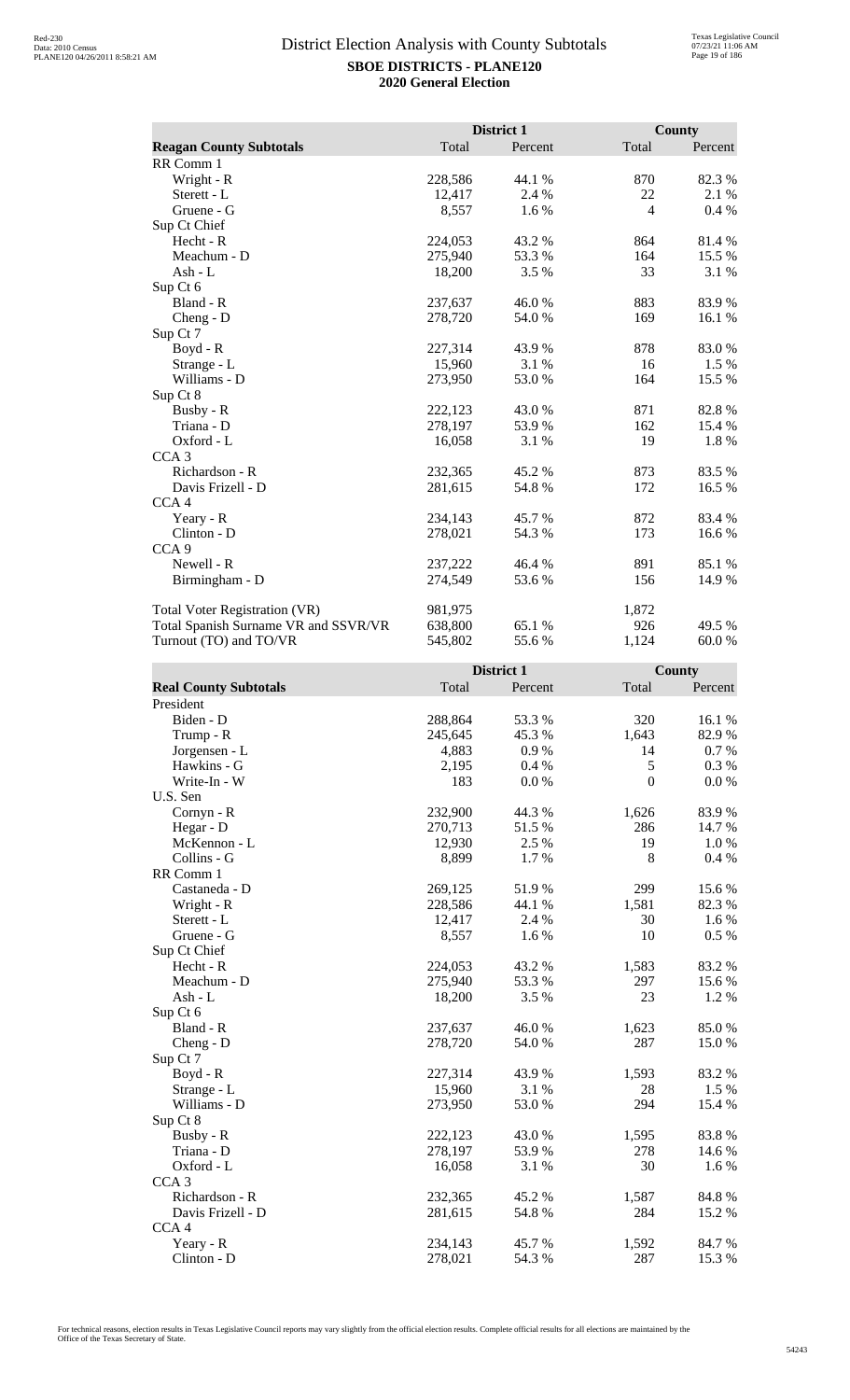|                                      | District 1         |                  |                | <b>County</b>  |  |
|--------------------------------------|--------------------|------------------|----------------|----------------|--|
| <b>Real County Subtotals</b>         | Total              | Percent          | Total          | Percent        |  |
| CCA <sub>9</sub>                     |                    |                  |                |                |  |
| Newell - R                           | 237,222            | 46.4 %           | 1,617          | 84.7%          |  |
| Birmingham - D                       | 274,549            | 53.6%            | 292            | 15.3 %         |  |
|                                      |                    |                  |                |                |  |
| Total Voter Registration (VR)        | 981,975            |                  | 2,499          |                |  |
| Total Spanish Surname VR and SSVR/VR | 638,800            | 65.1 %           | 446            | 17.8 %         |  |
| Turnout (TO) and TO/VR               | 545,802            | 55.6%            | 1,982          | 79.3 %         |  |
|                                      |                    |                  |                |                |  |
|                                      |                    | District 1       |                | County         |  |
| <b>Reeves County Subtotals</b>       | Total              | Percent          | Total          | Percent        |  |
| President                            |                    |                  |                |                |  |
| Biden - D                            | 288,864            | 53.3 %           | 1,394          | 37.8%          |  |
| Trump - R                            | 245,645            | 45.3%            | 2,249          | 61.0%          |  |
| Jorgensen - L                        | 4,883              | 0.9%             | 30             | $0.8 \%$       |  |
| Hawkins - G                          | 2,195              | 0.4%             | 8              | 0.2 %          |  |
| Write-In - W                         | 183                | 0.0 %            | 4              | 0.1 %          |  |
| U.S. Sen                             |                    |                  |                |                |  |
| Cornyn - R                           | 232,900            | 44.3 %           | 1,978          | 57.7 %         |  |
| Hegar - D                            | 270,713            | 51.5%            | 1,337          | 39.0%          |  |
| McKennon - L                         | 12,930             | 2.5 %            | 72             | 2.1 %          |  |
| Collins - G                          | 8,899              | 1.7%             | 43             | 1.3 %          |  |
| RR Comm 1                            |                    |                  |                |                |  |
| Castaneda - D                        | 269,125            | 51.9%            | 1,400          | 41.7%          |  |
| Wright - R                           | 228,586            | 44.1 %           | 1,848          | 55.0%          |  |
| Sterett - L                          | 12,417             | 2.4 %            | 82             | 2.4 %          |  |
| Gruene - G                           | 8,557              | 1.6%             | 28             | 0.8%           |  |
| Sup Ct Chief                         |                    |                  |                |                |  |
| Hecht - R<br>Meachum - D             | 224,053<br>275,940 | 43.2 %<br>53.3 % | 1,808<br>1,399 | 54.8%          |  |
| Ash - L                              | 18,200             | 3.5 %            | 94             | 42.4 %<br>2.8% |  |
| Sup Ct 6                             |                    |                  |                |                |  |
| Bland - R                            | 237,637            | 46.0%            | 1,919          | 58.7%          |  |
| $Cheng - D$                          | 278,720            | 54.0%            | 1,351          | 41.3%          |  |
| Sup Ct 7                             |                    |                  |                |                |  |
| Boyd - R                             | 227,314            | 43.9 %           | 1,855          | 56.5 %         |  |
| Strange - L                          | 15,960             | 3.1 %            | 80             | 2.4 %          |  |
| Williams - D                         | 273,950            | 53.0%            | 1,349          | 41.1%          |  |
| Sup Ct 8                             |                    |                  |                |                |  |
| Busby - R                            | 222,123            | 43.0%            | 1,789          | 55.0 %         |  |
| Triana - D                           | 278,197            | 53.9%            | 1,375          | 42.3 %         |  |
| Oxford - L                           | 16,058             | 3.1 %            | 86             | 2.6 %          |  |
| CCA <sub>3</sub>                     |                    |                  |                |                |  |
| Richardson - R                       | 232,365            | 45.2 %           | 1,873          | 57.0%          |  |
| Davis Frizell - D                    | 281,615            | 54.8%            | 1,415          | 43.0 %         |  |
| CCA <sub>4</sub>                     |                    |                  |                |                |  |
| Yeary - R                            | 234,143            | 45.7 %           | 1,885          | 57.6 %         |  |
| Clinton - D                          | 278,021            | 54.3 %           | 1,390          | 42.4 %         |  |
| CCA <sub>9</sub>                     |                    |                  |                |                |  |
| Newell - R                           | 237,222            | 46.4 %           | 1,916          | 59.0%          |  |
| Birmingham - D                       | 274,549            | 53.6%            | 1,334          | 41.0%          |  |
|                                      |                    |                  |                |                |  |
| <b>Total Voter Registration (VR)</b> | 981,975            |                  | 7,551          |                |  |
| Total Spanish Surname VR and SSVR/VR | 638,800            | 65.1 %           | 5,514          | 73.0%          |  |
| Turnout (TO) and TO/VR               | 545,802            | 55.6%            | 3,685          | 48.8%          |  |

|                                    |         | <b>District 1</b> |          | County  |
|------------------------------------|---------|-------------------|----------|---------|
| <b>Schleicher County Subtotals</b> | Total   | Percent           | Total    | Percent |
| President                          |         |                   |          |         |
| Biden - D                          | 288,864 | 53.3 %            | 211      | 18.2 %  |
| Trump - R                          | 245,645 | 45.3 %            | 940      | 81.1 %  |
| Jorgensen - L                      | 4.883   | $0.9\%$           | 6        | $0.5\%$ |
| Hawkins - G                        | 2,195   | $0.4\%$           | 2        | $0.2\%$ |
| Write-In - W                       | 183     | $0.0\%$           | $\theta$ | $0.0\%$ |
| U.S. Sen                           |         |                   |          |         |
| Cornyn - R                         | 232,900 | 44.3 %            | 927      | 81.9%   |
| Hegar - D                          | 270.713 | 51.5 %            | 191      | 16.9%   |
| McKennon - L                       | 12,930  | 2.5 %             | 10       | $0.9\%$ |
| Collins - G                        | 8.899   | 1.7 %             | 4        | $0.4\%$ |
| RR Comm 1                          |         |                   |          |         |
| Castaneda - D                      | 269.125 | 51.9 %            | 199      | 17.7 %  |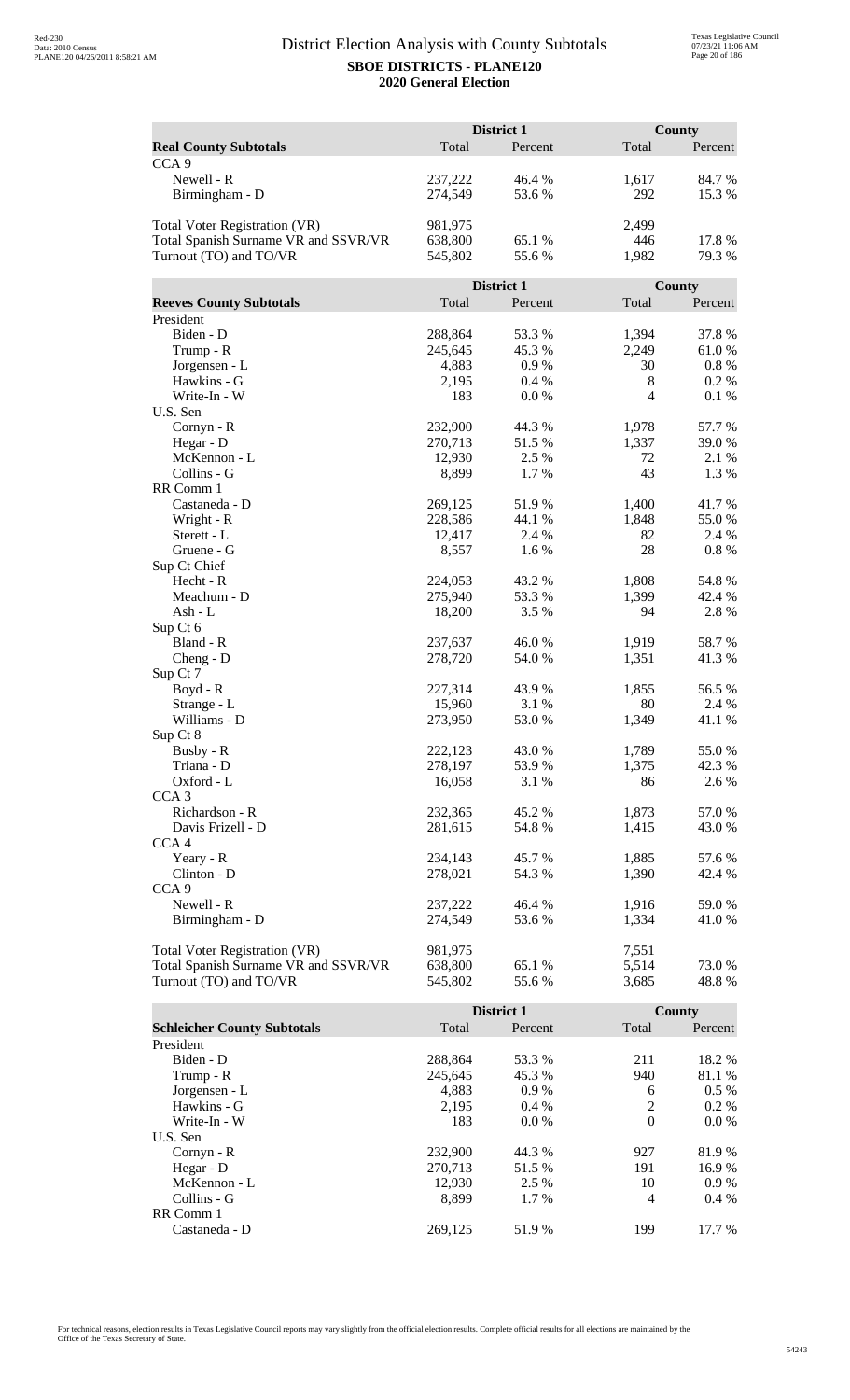|                                      |         | District 1 |       | County  |
|--------------------------------------|---------|------------|-------|---------|
| <b>Schleicher County Subtotals</b>   | Total   | Percent    | Total | Percent |
| RR Comm 1                            |         |            |       |         |
| Wright - R                           | 228,586 | 44.1 %     | 912   | 80.9%   |
| Sterett - L                          | 12,417  | 2.4 %      | 9     | 0.8%    |
| Gruene - G                           | 8,557   | 1.6 %      | 7     | $0.6\%$ |
| Sup Ct Chief                         |         |            |       |         |
| Hecht - R                            | 224,053 | 43.2 %     | 901   | 80.4 %  |
| Meachum - D                          | 275,940 | 53.3 %     | 202   | 18.0%   |
| Ash - L                              | 18,200  | 3.5 %      | 17    | 1.5 %   |
| Sup Ct 6                             |         |            |       |         |
| Bland - R                            | 237,637 | 46.0%      | 922   | 82.8%   |
| Cheng - D                            | 278,720 | 54.0 %     | 192   | 17.2 %  |
| Sup Ct 7                             |         |            |       |         |
| Boyd - R                             | 227,314 | 43.9 %     | 911   | 81.4 %  |
| Strange - L                          | 15,960  | 3.1 %      | 11    | 1.0 %   |
| Williams - D                         | 273,950 | 53.0%      | 197   | 17.6 %  |
| Sup Ct 8                             |         |            |       |         |
| Busby - R                            | 222,123 | 43.0 %     | 917   | 81.7 %  |
| Triana - D                           | 278,197 | 53.9%      | 197   | 17.5 %  |
| Oxford - L                           | 16,058  | 3.1 %      | 9     | $0.8\%$ |
| CCA <sub>3</sub>                     |         |            |       |         |
| Richardson - R                       | 232,365 | 45.2%      | 923   | 82.9%   |
| Davis Frizell - D                    | 281,615 | 54.8%      | 191   | 17.1 %  |
| CCA <sub>4</sub>                     |         |            |       |         |
| Yeary - R                            | 234,143 | 45.7 %     | 915   | 82.5 %  |
| Clinton - D                          | 278,021 | 54.3 %     | 194   | 17.5 %  |
| CCA <sub>9</sub>                     |         |            |       |         |
| Newell - R                           | 237,222 | 46.4 %     | 916   | 82.5 %  |
| Birmingham - D                       | 274,549 | 53.6 %     | 194   | 17.5 %  |
| Total Voter Registration (VR)        | 981,975 |            | 1,704 |         |
| Total Spanish Surname VR and SSVR/VR | 638,800 | 65.1 %     | 633   | 37.1 %  |
| Turnout (TO) and TO/VR               | 545,802 | 55.6%      | 1,159 | 68.0%   |

|                                | District 1 |         | County         |           |
|--------------------------------|------------|---------|----------------|-----------|
| <b>Sutton County Subtotals</b> | Total      | Percent | Total          | Percent   |
| President                      |            |         |                |           |
| Biden - D                      | 288,864    | 53.3%   | 322            | 20.7%     |
| Trump - R                      | 245,645    | 45.3%   | 1,222          | 78.4%     |
| Jorgensen - L                  | 4,883      | 0.9%    | 9              | $0.6\%$   |
| Hawkins - G                    | 2,195      | 0.4%    | $\overline{4}$ | 0.3%      |
| Write-In - W                   | 183        | 0.0 %   | $\overline{2}$ | 0.1%      |
| U.S. Sen                       |            |         |                |           |
| $Cornyn - R$                   | 232,900    | 44.3 %  | 1,204          | 78.7%     |
| Hegar - D                      | 270,713    | 51.5 %  | 305            | 19.9 %    |
| McKennon - L                   | 12,930     | 2.5 %   | 10             | 0.7%      |
| Collins - G                    | 8,899      | 1.7%    | 10             | 0.7%      |
| RR Comm 1                      |            |         |                |           |
| Castaneda - D                  | 269,125    | 51.9%   | 323            | 21.2%     |
| Wright - R                     | 228,586    | 44.1 %  | 1,182          | 77.5 %    |
| Sterett - L                    | 12,417     | 2.4 %   | 13             | $0.9\ \%$ |
| Gruene - G                     | 8,557      | 1.6 %   | 8              | 0.5%      |
| Sup Ct Chief                   |            |         |                |           |
| Hecht - R                      | 224,053    | 43.2%   | 1,188          | 77.9%     |
| Meachum - D                    | 275,940    | 53.3 %  | 319            | 20.9%     |
| Ash - $L$                      | 18,200     | 3.5 %   | 19             | 1.2 %     |
| Sup Ct 6                       |            |         |                |           |
| Bland - R                      | 237,637    | 46.0%   | 1,207          | 79.4 %    |
| $Cheng - D$                    | 278,720    | 54.0 %  | 314            | 20.6%     |
| Sup Ct 7                       |            |         |                |           |
| $Boyd - R$                     | 227,314    | 43.9%   | 1,188          | 77.8 %    |
| Strange - L                    | 15,960     | 3.1%    | 18             | 1.2%      |
| Williams - D                   | 273,950    | 53.0 %  | 321            | 21.0%     |
| Sup Ct 8                       |            |         |                |           |
| Busby - R                      | 222,123    | 43.0%   | 1,181          | 77.6 %    |
| Triana - D                     | 278,197    | 53.9%   | 323            | 21.2%     |
| Oxford - L                     | 16,058     | 3.1 %   | 18             | 1.2%      |
| CCA <sub>3</sub>               |            |         |                |           |
| Richardson - R                 | 232,365    | 45.2%   | 1,211          | 79.0%     |
| Davis Frizell - D              | 281,615    | 54.8%   | 321            | 21.0%     |
| CCA <sub>4</sub>               |            |         |                |           |
| Yeary - R                      | 234,143    | 45.7%   | 1,196          | 78.8%     |
| Clinton - D                    | 278,021    | 54.3 %  | 322            | 21.2%     |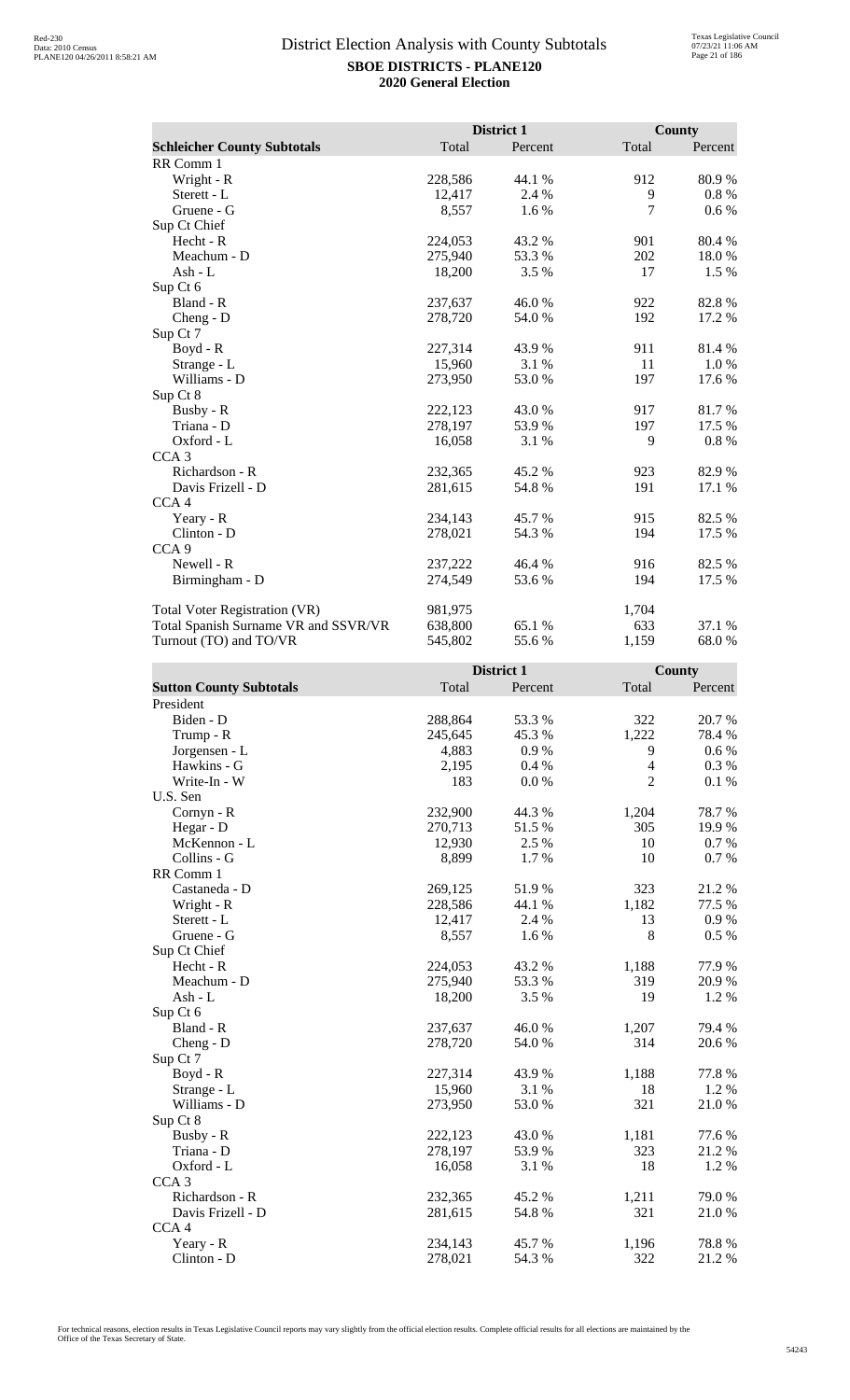|                                      |                    | District 1      |                  | <b>County</b>   |
|--------------------------------------|--------------------|-----------------|------------------|-----------------|
| <b>Sutton County Subtotals</b>       | Total              | Percent         | Total            | Percent         |
| CCA <sub>9</sub>                     |                    |                 |                  |                 |
| Newell - R                           | 237,222            | 46.4 %          | 1,201            | 79.1 %          |
| Birmingham - D                       | 274,549            | 53.6%           | 317              | 20.9%           |
|                                      |                    |                 |                  |                 |
| <b>Total Voter Registration (VR)</b> | 981,975            |                 | 2,442            |                 |
| Total Spanish Surname VR and SSVR/VR | 638,800            | 65.1 %          | 1,157            | 47.4 %          |
| Turnout (TO) and TO/VR               | 545,802            | 55.6%           | 1,569            | 64.3%           |
|                                      |                    |                 |                  |                 |
|                                      |                    | District 1      |                  | County          |
| <b>Terrell County Subtotals</b>      | Total              | Percent         | Total            | Percent         |
| President                            |                    |                 |                  |                 |
| Biden - D                            | 288,864            | 53.3 %          | 119              | 26.0%           |
| Trump - R                            | 245,645            | 45.3 %          | 334              | 72.9%           |
| Jorgensen - L                        | 4,883              | 0.9%            | 3                | 0.7 %           |
| Hawkins - G                          | 2,195              | 0.4%            | $\mathbf{2}$     | 0.4%            |
| Write-In - W                         | 183                | 0.0 %           | $\boldsymbol{0}$ | 0.0 %           |
| U.S. Sen                             |                    |                 |                  |                 |
| Cornyn - R                           | 232,900            | 44.3 %          | 324              | 72.3 %          |
| Hegar - D                            | 270,713            | 51.5 %          | 116              | 25.9%           |
| McKennon - L                         | 12,930             | 2.5 %           | 5                | 1.1 %           |
| Collins - G                          | 8,899              | 1.7%            | 3                | 0.7 %           |
| RR Comm 1                            |                    |                 |                  |                 |
| Castaneda - D                        | 269,125<br>228,586 | 51.9%<br>44.1 % | 119<br>308       | 27.3 %<br>70.6% |
| Wright - R<br>Sterett - L            | 12,417             | 2.4 %           | 7                | 1.6%            |
| Gruene - G                           | 8,557              | 1.6%            | $\overline{2}$   | 0.5%            |
| Sup Ct Chief                         |                    |                 |                  |                 |
| Hecht - R                            | 224,053            | 43.2 %          | 310              | 71.3%           |
| Meachum - D                          | 275,940            | 53.3 %          | 118              | 27.1 %          |
| Ash - L                              | 18,200             | 3.5 %           | 7                | 1.6%            |
| Sup Ct 6                             |                    |                 |                  |                 |
| Bland - R                            | 237,637            | 46.0%           | 323              | 75.5 %          |
| $Cheng - D$                          | 278,720            | 54.0%           | 105              | 24.5 %          |
| Sup Ct 7                             |                    |                 |                  |                 |
| $Boyd - R$                           | 227,314            | 43.9 %          | 310              | 71.3%           |
| Strange - L                          | 15,960             | 3.1 %           | 6                | 1.4 %           |
| Williams - D                         | 273,950            | 53.0%           | 119              | 27.4 %          |
| Sup Ct 8                             |                    |                 |                  |                 |
| Busby - R                            | 222,123            | 43.0 %          | 302              | 70.9%           |
| Triana - D                           | 278,197            | 53.9%           | 119              | 27.9%           |
| Oxford - L                           | 16,058             | 3.1 %           | 5                | 1.2%            |
| CCA <sub>3</sub>                     |                    |                 |                  |                 |
| Richardson - R                       | 232,365            | 45.2 %          | 313              | 73.1 %          |
| Davis Frizell - D                    | 281,615            | 54.8%           | 115              | 26.9%           |
| CCA <sub>4</sub>                     |                    |                 |                  |                 |
| Yeary - R                            | 234,143            | 45.7%           | 313              | 73.8%           |
| Clinton - D                          | 278,021            | 54.3 %          | 111              | 26.2 %          |
| CCA <sub>9</sub>                     |                    |                 |                  |                 |
| Newell - R                           | 237,222            | 46.4 %          | 313              | 73.5 %          |
| Birmingham - D                       | 274,549            | 53.6 %          | 113              | 26.5 %          |
| <b>Total Voter Registration (VR)</b> | 981,975            |                 | 672              |                 |
| Total Spanish Surname VR and SSVR/VR | 638,800            | 65.1 %          | 263              | 39.1 %          |
| Turnout (TO) and TO/VR               | 545,802            | 55.6%           | 460              | 68.5 %          |
|                                      |                    |                 |                  |                 |

|                               |         | District 1 |          | County  |
|-------------------------------|---------|------------|----------|---------|
| <b>Upton County Subtotals</b> | Total   | Percent    | Total    | Percent |
| President                     |         |            |          |         |
| Biden - D                     | 288,864 | 53.3 %     | 169      | 12.4 %  |
| Trump - R                     | 245,645 | 45.3 %     | 1,170    | 86.1 %  |
| Jorgensen - L                 | 4,883   | 0.9%       | 13       | 1.0 %   |
| Hawkins - G                   | 2.195   | $0.4\%$    | 7        | $0.5\%$ |
| Write-In - W                  | 183     | $0.0\%$    | $\Omega$ | $0.0\%$ |
| U.S. Sen                      |         |            |          |         |
| $Cornyn - R$                  | 232,900 | 44.3 %     | 1,139    | 85.8%   |
| Hegar - $D$                   | 270.713 | 51.5 %     | 159      | 12.0 %  |
| McKennon - L                  | 12,930  | 2.5 %      | 18       | 1.4 %   |
| Collins - G                   | 8.899   | 1.7 %      | 11       | $0.8\%$ |
| RR Comm 1                     |         |            |          |         |
| Castaneda - D                 | 269.125 | 51.9 %     | 164      | 12.5 %  |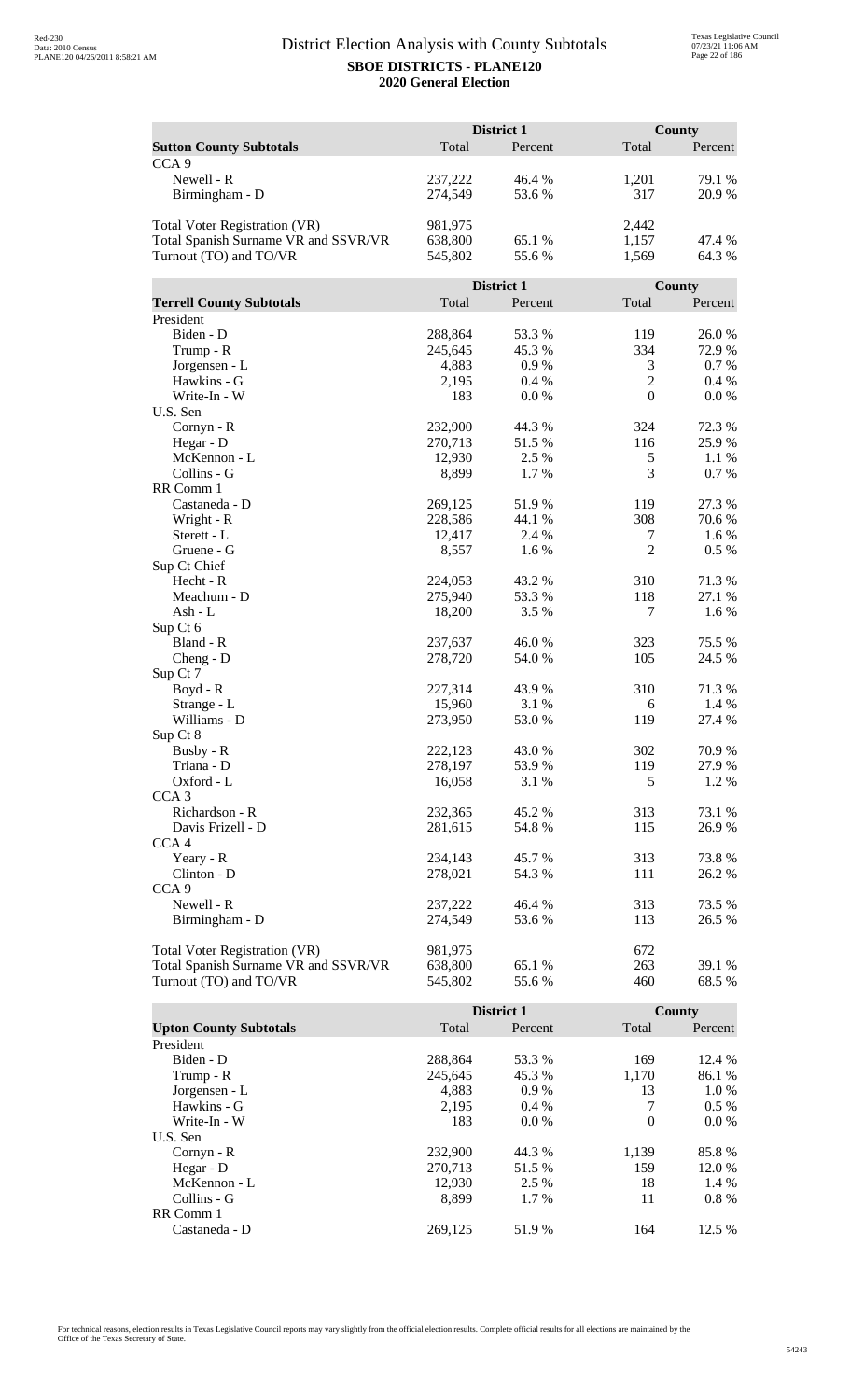|                                      |         | District 1 |       | County  |
|--------------------------------------|---------|------------|-------|---------|
| <b>Upton County Subtotals</b>        | Total   | Percent    | Total | Percent |
| RR Comm 1                            |         |            |       |         |
| Wright - R                           | 228,586 | 44.1 %     | 1,118 | 85.1 %  |
| Sterett - L                          | 12,417  | 2.4 %      | 24    | 1.8%    |
| Gruene - G                           | 8,557   | 1.6 %      | 8     | $0.6\%$ |
| Sup Ct Chief                         |         |            |       |         |
| Hecht - R                            | 224,053 | 43.2 %     | 1,109 | 84.9%   |
| Meachum - D                          | 275,940 | 53.3 %     | 174   | 13.3 %  |
| Ash - $L$                            | 18,200  | 3.5 %      | 24    | 1.8%    |
| Sup Ct 6                             |         |            |       |         |
| Bland - R                            | 237,637 | 46.0%      | 1,149 | 87.8%   |
| Cheng - D                            | 278,720 | 54.0 %     | 159   | 12.2 %  |
| Sup Ct 7                             |         |            |       |         |
| Boyd - R                             | 227,314 | 43.9 %     | 1,131 | 86.0%   |
| Strange - L                          | 15,960  | 3.1 %      | 22    | 1.7 %   |
| Williams - D                         | 273,950 | 53.0%      | 162   | 12.3 %  |
| Sup Ct 8                             |         |            |       |         |
| Busby - R                            | 222,123 | 43.0 %     | 1,114 | 84.8%   |
| Triana - D                           | 278,197 | 53.9%      | 177   | 13.5 %  |
| Oxford - L                           | 16,058  | 3.1 %      | 23    | 1.8%    |
| CCA <sub>3</sub>                     |         |            |       |         |
| Richardson - R                       | 232,365 | 45.2 %     | 1,139 | 86.9%   |
| Davis Frizell - D                    | 281,615 | 54.8%      | 172   | 13.1 %  |
| CCA <sub>4</sub>                     |         |            |       |         |
| Yeary - R                            | 234,143 | 45.7 %     | 1,141 | 86.9%   |
| Clinton - D                          | 278,021 | 54.3 %     | 172   | 13.1 %  |
| CCA <sub>9</sub>                     |         |            |       |         |
| Newell - R                           | 237,222 | 46.4 %     | 1,136 | 87.1 %  |
| Birmingham - D                       | 274,549 | 53.6 %     | 168   | 12.9 %  |
| <b>Total Voter Registration (VR)</b> | 981,975 |            | 2,194 |         |
| Total Spanish Surname VR and SSVR/VR | 638,800 | 65.1 %     | 887   | 40.4 %  |
| Turnout (TO) and TO/VR               | 545,802 | 55.6%      | 1,362 | 62.1 %  |

| <b>Uvalde County Subtotals</b><br>Total<br>Total<br>Percent<br>Percent<br>President<br>288,864<br>4,073<br>Biden - D<br>53.3 %<br>39.4 %<br>59.7%<br>245,645<br>45.3 %<br>6,174<br>Trump - R<br>Jorgensen - L<br>4,883<br>0.9%<br>$0.6\%$<br>66<br>29<br>Hawkins - G<br>0.3 %<br>2,195<br>0.4%<br>$\overline{2}$<br>Write-In - W<br>183<br>0.0 %<br>0.0 %<br>U.S. Sen<br>232,900<br>44.3 %<br>5,968<br>59.2 %<br>Cornyn - R<br>Hegar - D<br>270,713<br>51.5 %<br>37.9%<br>3,821<br>2.5 %<br>192<br>1.9%<br>McKennon - L<br>12,930<br>Collins - G<br>8,899<br>1.7%<br>99<br>1.0%<br>RR Comm 1<br>3,948<br>39.8%<br>269,125<br>51.9%<br>Castaneda - D<br>228,586<br>57.3 %<br>Wright - R<br>44.1 %<br>5,687<br>1.8%<br>Sterett - L<br>12,417<br>2.4 %<br>177<br>109<br>Gruene - G<br>8,557<br>1.6%<br>1.1 %<br>Sup Ct Chief<br>Hecht - R<br>224,053<br>43.2%<br>56.9%<br>5,641<br>Meachum - D<br>275,940<br>53.3 %<br>40.8%<br>4,051<br>225<br>$Ash - L$<br>18,200<br>3.5 %<br>2.3 %<br>Sup Ct 6<br>5,867<br>Bland - R<br>237,637<br>46.0%<br>59.4 %<br>278,720<br>4,007<br>40.6%<br>54.0 %<br>$Cheng - D$<br>Sup Ct 7<br>57.8 %<br>227,314<br>Boyd - R<br>43.9%<br>5,709<br>15,960<br>3.1%<br>203<br>2.1 %<br>Strange - L<br>Williams - D<br>273,950<br>53.0%<br>3,963<br>40.1 %<br>Sup Ct 8<br>Busby - R<br>222,123<br>43.0%<br>5,581<br>56.6%<br>Triana - D<br>278,197<br>53.9%<br>4,054<br>41.1 %<br>230<br>2.3 %<br>Oxford - L<br>16,058<br>3.1 %<br>CCA <sub>3</sub><br>58.7%<br>Richardson - R<br>232,365<br>45.2 %<br>5,766<br>41.3%<br>Davis Frizell - D<br>281,615<br>54.8%<br>4,065<br>CCA <sub>4</sub><br>5,816<br>59.2 %<br>Yeary - R<br>234,143<br>45.7%<br>Clinton - D<br>40.8%<br>278,021<br>54.3 %<br>4,004 |  | District 1 | <b>County</b> |
|----------------------------------------------------------------------------------------------------------------------------------------------------------------------------------------------------------------------------------------------------------------------------------------------------------------------------------------------------------------------------------------------------------------------------------------------------------------------------------------------------------------------------------------------------------------------------------------------------------------------------------------------------------------------------------------------------------------------------------------------------------------------------------------------------------------------------------------------------------------------------------------------------------------------------------------------------------------------------------------------------------------------------------------------------------------------------------------------------------------------------------------------------------------------------------------------------------------------------------------------------------------------------------------------------------------------------------------------------------------------------------------------------------------------------------------------------------------------------------------------------------------------------------------------------------------------------------------------------------------------------------------------------------------------------------------------------------------------------|--|------------|---------------|
|                                                                                                                                                                                                                                                                                                                                                                                                                                                                                                                                                                                                                                                                                                                                                                                                                                                                                                                                                                                                                                                                                                                                                                                                                                                                                                                                                                                                                                                                                                                                                                                                                                                                                                                            |  |            |               |
|                                                                                                                                                                                                                                                                                                                                                                                                                                                                                                                                                                                                                                                                                                                                                                                                                                                                                                                                                                                                                                                                                                                                                                                                                                                                                                                                                                                                                                                                                                                                                                                                                                                                                                                            |  |            |               |
|                                                                                                                                                                                                                                                                                                                                                                                                                                                                                                                                                                                                                                                                                                                                                                                                                                                                                                                                                                                                                                                                                                                                                                                                                                                                                                                                                                                                                                                                                                                                                                                                                                                                                                                            |  |            |               |
|                                                                                                                                                                                                                                                                                                                                                                                                                                                                                                                                                                                                                                                                                                                                                                                                                                                                                                                                                                                                                                                                                                                                                                                                                                                                                                                                                                                                                                                                                                                                                                                                                                                                                                                            |  |            |               |
|                                                                                                                                                                                                                                                                                                                                                                                                                                                                                                                                                                                                                                                                                                                                                                                                                                                                                                                                                                                                                                                                                                                                                                                                                                                                                                                                                                                                                                                                                                                                                                                                                                                                                                                            |  |            |               |
|                                                                                                                                                                                                                                                                                                                                                                                                                                                                                                                                                                                                                                                                                                                                                                                                                                                                                                                                                                                                                                                                                                                                                                                                                                                                                                                                                                                                                                                                                                                                                                                                                                                                                                                            |  |            |               |
|                                                                                                                                                                                                                                                                                                                                                                                                                                                                                                                                                                                                                                                                                                                                                                                                                                                                                                                                                                                                                                                                                                                                                                                                                                                                                                                                                                                                                                                                                                                                                                                                                                                                                                                            |  |            |               |
|                                                                                                                                                                                                                                                                                                                                                                                                                                                                                                                                                                                                                                                                                                                                                                                                                                                                                                                                                                                                                                                                                                                                                                                                                                                                                                                                                                                                                                                                                                                                                                                                                                                                                                                            |  |            |               |
|                                                                                                                                                                                                                                                                                                                                                                                                                                                                                                                                                                                                                                                                                                                                                                                                                                                                                                                                                                                                                                                                                                                                                                                                                                                                                                                                                                                                                                                                                                                                                                                                                                                                                                                            |  |            |               |
|                                                                                                                                                                                                                                                                                                                                                                                                                                                                                                                                                                                                                                                                                                                                                                                                                                                                                                                                                                                                                                                                                                                                                                                                                                                                                                                                                                                                                                                                                                                                                                                                                                                                                                                            |  |            |               |
|                                                                                                                                                                                                                                                                                                                                                                                                                                                                                                                                                                                                                                                                                                                                                                                                                                                                                                                                                                                                                                                                                                                                                                                                                                                                                                                                                                                                                                                                                                                                                                                                                                                                                                                            |  |            |               |
|                                                                                                                                                                                                                                                                                                                                                                                                                                                                                                                                                                                                                                                                                                                                                                                                                                                                                                                                                                                                                                                                                                                                                                                                                                                                                                                                                                                                                                                                                                                                                                                                                                                                                                                            |  |            |               |
|                                                                                                                                                                                                                                                                                                                                                                                                                                                                                                                                                                                                                                                                                                                                                                                                                                                                                                                                                                                                                                                                                                                                                                                                                                                                                                                                                                                                                                                                                                                                                                                                                                                                                                                            |  |            |               |
|                                                                                                                                                                                                                                                                                                                                                                                                                                                                                                                                                                                                                                                                                                                                                                                                                                                                                                                                                                                                                                                                                                                                                                                                                                                                                                                                                                                                                                                                                                                                                                                                                                                                                                                            |  |            |               |
|                                                                                                                                                                                                                                                                                                                                                                                                                                                                                                                                                                                                                                                                                                                                                                                                                                                                                                                                                                                                                                                                                                                                                                                                                                                                                                                                                                                                                                                                                                                                                                                                                                                                                                                            |  |            |               |
|                                                                                                                                                                                                                                                                                                                                                                                                                                                                                                                                                                                                                                                                                                                                                                                                                                                                                                                                                                                                                                                                                                                                                                                                                                                                                                                                                                                                                                                                                                                                                                                                                                                                                                                            |  |            |               |
|                                                                                                                                                                                                                                                                                                                                                                                                                                                                                                                                                                                                                                                                                                                                                                                                                                                                                                                                                                                                                                                                                                                                                                                                                                                                                                                                                                                                                                                                                                                                                                                                                                                                                                                            |  |            |               |
|                                                                                                                                                                                                                                                                                                                                                                                                                                                                                                                                                                                                                                                                                                                                                                                                                                                                                                                                                                                                                                                                                                                                                                                                                                                                                                                                                                                                                                                                                                                                                                                                                                                                                                                            |  |            |               |
|                                                                                                                                                                                                                                                                                                                                                                                                                                                                                                                                                                                                                                                                                                                                                                                                                                                                                                                                                                                                                                                                                                                                                                                                                                                                                                                                                                                                                                                                                                                                                                                                                                                                                                                            |  |            |               |
|                                                                                                                                                                                                                                                                                                                                                                                                                                                                                                                                                                                                                                                                                                                                                                                                                                                                                                                                                                                                                                                                                                                                                                                                                                                                                                                                                                                                                                                                                                                                                                                                                                                                                                                            |  |            |               |
|                                                                                                                                                                                                                                                                                                                                                                                                                                                                                                                                                                                                                                                                                                                                                                                                                                                                                                                                                                                                                                                                                                                                                                                                                                                                                                                                                                                                                                                                                                                                                                                                                                                                                                                            |  |            |               |
|                                                                                                                                                                                                                                                                                                                                                                                                                                                                                                                                                                                                                                                                                                                                                                                                                                                                                                                                                                                                                                                                                                                                                                                                                                                                                                                                                                                                                                                                                                                                                                                                                                                                                                                            |  |            |               |
|                                                                                                                                                                                                                                                                                                                                                                                                                                                                                                                                                                                                                                                                                                                                                                                                                                                                                                                                                                                                                                                                                                                                                                                                                                                                                                                                                                                                                                                                                                                                                                                                                                                                                                                            |  |            |               |
|                                                                                                                                                                                                                                                                                                                                                                                                                                                                                                                                                                                                                                                                                                                                                                                                                                                                                                                                                                                                                                                                                                                                                                                                                                                                                                                                                                                                                                                                                                                                                                                                                                                                                                                            |  |            |               |
|                                                                                                                                                                                                                                                                                                                                                                                                                                                                                                                                                                                                                                                                                                                                                                                                                                                                                                                                                                                                                                                                                                                                                                                                                                                                                                                                                                                                                                                                                                                                                                                                                                                                                                                            |  |            |               |
|                                                                                                                                                                                                                                                                                                                                                                                                                                                                                                                                                                                                                                                                                                                                                                                                                                                                                                                                                                                                                                                                                                                                                                                                                                                                                                                                                                                                                                                                                                                                                                                                                                                                                                                            |  |            |               |
|                                                                                                                                                                                                                                                                                                                                                                                                                                                                                                                                                                                                                                                                                                                                                                                                                                                                                                                                                                                                                                                                                                                                                                                                                                                                                                                                                                                                                                                                                                                                                                                                                                                                                                                            |  |            |               |
|                                                                                                                                                                                                                                                                                                                                                                                                                                                                                                                                                                                                                                                                                                                                                                                                                                                                                                                                                                                                                                                                                                                                                                                                                                                                                                                                                                                                                                                                                                                                                                                                                                                                                                                            |  |            |               |
|                                                                                                                                                                                                                                                                                                                                                                                                                                                                                                                                                                                                                                                                                                                                                                                                                                                                                                                                                                                                                                                                                                                                                                                                                                                                                                                                                                                                                                                                                                                                                                                                                                                                                                                            |  |            |               |
|                                                                                                                                                                                                                                                                                                                                                                                                                                                                                                                                                                                                                                                                                                                                                                                                                                                                                                                                                                                                                                                                                                                                                                                                                                                                                                                                                                                                                                                                                                                                                                                                                                                                                                                            |  |            |               |
|                                                                                                                                                                                                                                                                                                                                                                                                                                                                                                                                                                                                                                                                                                                                                                                                                                                                                                                                                                                                                                                                                                                                                                                                                                                                                                                                                                                                                                                                                                                                                                                                                                                                                                                            |  |            |               |
|                                                                                                                                                                                                                                                                                                                                                                                                                                                                                                                                                                                                                                                                                                                                                                                                                                                                                                                                                                                                                                                                                                                                                                                                                                                                                                                                                                                                                                                                                                                                                                                                                                                                                                                            |  |            |               |
|                                                                                                                                                                                                                                                                                                                                                                                                                                                                                                                                                                                                                                                                                                                                                                                                                                                                                                                                                                                                                                                                                                                                                                                                                                                                                                                                                                                                                                                                                                                                                                                                                                                                                                                            |  |            |               |
|                                                                                                                                                                                                                                                                                                                                                                                                                                                                                                                                                                                                                                                                                                                                                                                                                                                                                                                                                                                                                                                                                                                                                                                                                                                                                                                                                                                                                                                                                                                                                                                                                                                                                                                            |  |            |               |
|                                                                                                                                                                                                                                                                                                                                                                                                                                                                                                                                                                                                                                                                                                                                                                                                                                                                                                                                                                                                                                                                                                                                                                                                                                                                                                                                                                                                                                                                                                                                                                                                                                                                                                                            |  |            |               |
|                                                                                                                                                                                                                                                                                                                                                                                                                                                                                                                                                                                                                                                                                                                                                                                                                                                                                                                                                                                                                                                                                                                                                                                                                                                                                                                                                                                                                                                                                                                                                                                                                                                                                                                            |  |            |               |
|                                                                                                                                                                                                                                                                                                                                                                                                                                                                                                                                                                                                                                                                                                                                                                                                                                                                                                                                                                                                                                                                                                                                                                                                                                                                                                                                                                                                                                                                                                                                                                                                                                                                                                                            |  |            |               |
|                                                                                                                                                                                                                                                                                                                                                                                                                                                                                                                                                                                                                                                                                                                                                                                                                                                                                                                                                                                                                                                                                                                                                                                                                                                                                                                                                                                                                                                                                                                                                                                                                                                                                                                            |  |            |               |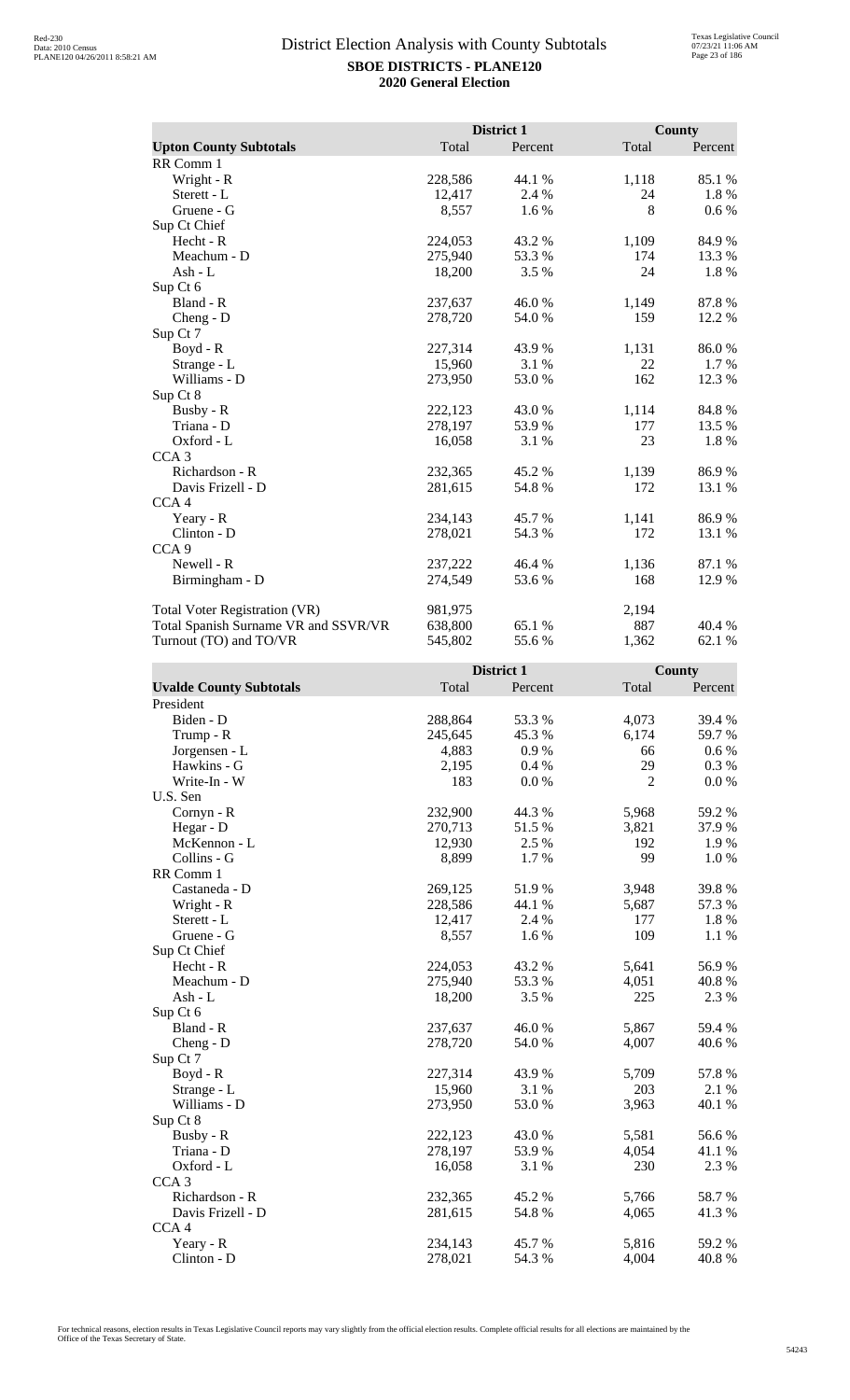|                                      | District 1        |                 |              | <b>County</b> |  |
|--------------------------------------|-------------------|-----------------|--------------|---------------|--|
| <b>Uvalde County Subtotals</b>       | Total             | Percent         | Total        | Percent       |  |
| CCA <sub>9</sub>                     |                   |                 |              |               |  |
| Newell - R                           | 237,222           | 46.4 %          | 5,814        | 59.3%         |  |
| Birmingham - D                       | 274,549           | 53.6%           | 3,996        | 40.7%         |  |
|                                      |                   |                 |              |               |  |
| <b>Total Voter Registration (VR)</b> | 981,975           |                 | 17,340       |               |  |
| Total Spanish Surname VR and SSVR/VR | 638,800           | 65.1 %          | 10,360       | 59.7%         |  |
| Turnout (TO) and TO/VR               | 545,802           | 55.6%           | 10,344       | 59.7%         |  |
|                                      |                   |                 |              |               |  |
|                                      |                   | District 1      |              | County        |  |
| <b>Val Verde County Subtotals</b>    | Total             | Percent         | Total        | Percent       |  |
| President                            |                   |                 |              |               |  |
| Biden - D                            | 288,864           | 53.3%           | 6,770        | 44.3 %        |  |
| Trump - R                            | 245,645           | 45.3 %          | 8,284        | 54.2 %        |  |
| Jorgensen - L                        | 4,883             | 0.9%            | 170          | 1.1 %         |  |
| Hawkins - G                          | 2,195             | 0.4%            | 47           | 0.3 %         |  |
| Write-In - W                         | 183               | 0.0 %           | $\mathbf{0}$ | 0.0 %         |  |
| U.S. Sen                             |                   |                 |              |               |  |
| Cornyn - R                           | 232,900           | 44.3 %          | 8,102        | 54.2 %        |  |
| Hegar - D                            | 270,713           | 51.5 %          | 6,430        | 43.0%         |  |
| McKennon - L                         | 12,930            | 2.5 %           | 252          | 1.7 %         |  |
| Collins - G                          | 8,899             | 1.7%            | 170          | 1.1 %         |  |
| RR Comm 1                            |                   |                 |              |               |  |
| Castaneda - D                        | 269,125           | 51.9%<br>44.1 % | 6,646        | 45.3%         |  |
| Wright - R<br>Sterett - L            | 228,586<br>12,417 | 2.4 %           | 7,549<br>300 | 51.4%<br>2.0% |  |
| Gruene - G                           | 8,557             | 1.6%            | 180          | 1.2%          |  |
| Sup Ct Chief                         |                   |                 |              |               |  |
| Hecht - R                            | 224,053           | 43.2 %          | 7,495        | 51.0%         |  |
| Meachum - D                          | 275,940           | 53.3 %          | 6,741        | 45.9%         |  |
| Ash - L                              | 18,200            | 3.5 %           | 448          | 3.1 %         |  |
| Sup Ct 6                             |                   |                 |              |               |  |
| Bland - R                            | 237,637           | 46.0%           | 7,834        | 54.5 %        |  |
| $Cheng - D$                          | 278,720           | 54.0%           | 6,547        | 45.5 %        |  |
| Sup Ct 7                             |                   |                 |              |               |  |
| $Boyd - R$                           | 227,314           | 43.9 %          | 7,509        | 52.2 %        |  |
| Strange - L                          | 15,960            | 3.1 %           | 398          | 2.8%          |  |
| Williams - D                         | 273,950           | 53.0 %          | 6,474        | 45.0%         |  |
| Sup Ct 8                             |                   |                 |              |               |  |
| Busby - R                            | 222,123           | 43.0 %          | 7,333        | 50.6 %        |  |
| Triana - D                           | 278,197           | 53.9%           | 6,729        | 46.4%         |  |
| Oxford - L                           | 16,058            | 3.1 %           | 430          | 3.0 %         |  |
| CCA <sub>3</sub>                     |                   |                 |              |               |  |
| Richardson - R                       | 232,365           | 45.2 %          | 7,706        | 53.6 %        |  |
| Davis Frizell - D                    | 281,615           | 54.8%           | 6,667        | 46.4 %        |  |
| CCA <sub>4</sub>                     |                   |                 |              |               |  |
| Yeary - R                            | 234,143           | 45.7%           | 7,716        | 53.6 %        |  |
| Clinton - D                          | 278,021           | 54.3 %          | 6,675        | 46.4 %        |  |
| CCA <sub>9</sub>                     |                   |                 |              |               |  |
| Newell - R                           | 237,222           | 46.4 %          | 7,882        | 55.3%         |  |
| Birmingham - D                       | 274,549           | 53.6%           | 6,375        | 44.7 %        |  |
| <b>Total Voter Registration (VR)</b> | 981,975           |                 | 28,939       |               |  |
| Total Spanish Surname VR and SSVR/VR | 638,800           | 65.1 %          | 18,853       | 65.1 %        |  |
| Turnout (TO) and TO/VR               | 545,802           | 55.6%           | 15,271       | 52.8%         |  |
|                                      |                   |                 |              |               |  |

|                              |         | <b>District 1</b> |       | County  |
|------------------------------|---------|-------------------|-------|---------|
| <b>Ward County Subtotals</b> | Total   | Percent           | Total | Percent |
| President                    |         |                   |       |         |
| Biden - D                    | 288,864 | 53.3 %            | 764   | 18.9%   |
| Trump - R                    | 245,645 | 45.3 %            | 3,241 | 80.1 %  |
| Jorgensen - L                | 4.883   | 0.9%              | 29    | $0.7\%$ |
| Hawkins - G                  | 2.195   | $0.4\%$           | 6     | 0.1%    |
| Write-In - W                 | 183     | $0.0\%$           | 5     | 0.1%    |
| U.S. Sen                     |         |                   |       |         |
| $Cornyn - R$                 | 232,900 | 44.3 %            | 3,138 | 79.6 %  |
| Hegar - $D$                  | 270.713 | 51.5 %            | 725   | 18.4 %  |
| McKennon - L                 | 12,930  | 2.5 %             | 61    | $1.5\%$ |
| Collins - G                  | 8.899   | 1.7 %             | 16    | $0.4\%$ |
| RR Comm 1                    |         |                   |       |         |
| Castaneda - D                | 269.125 | 51.9 %            | 740   | 19.0 %  |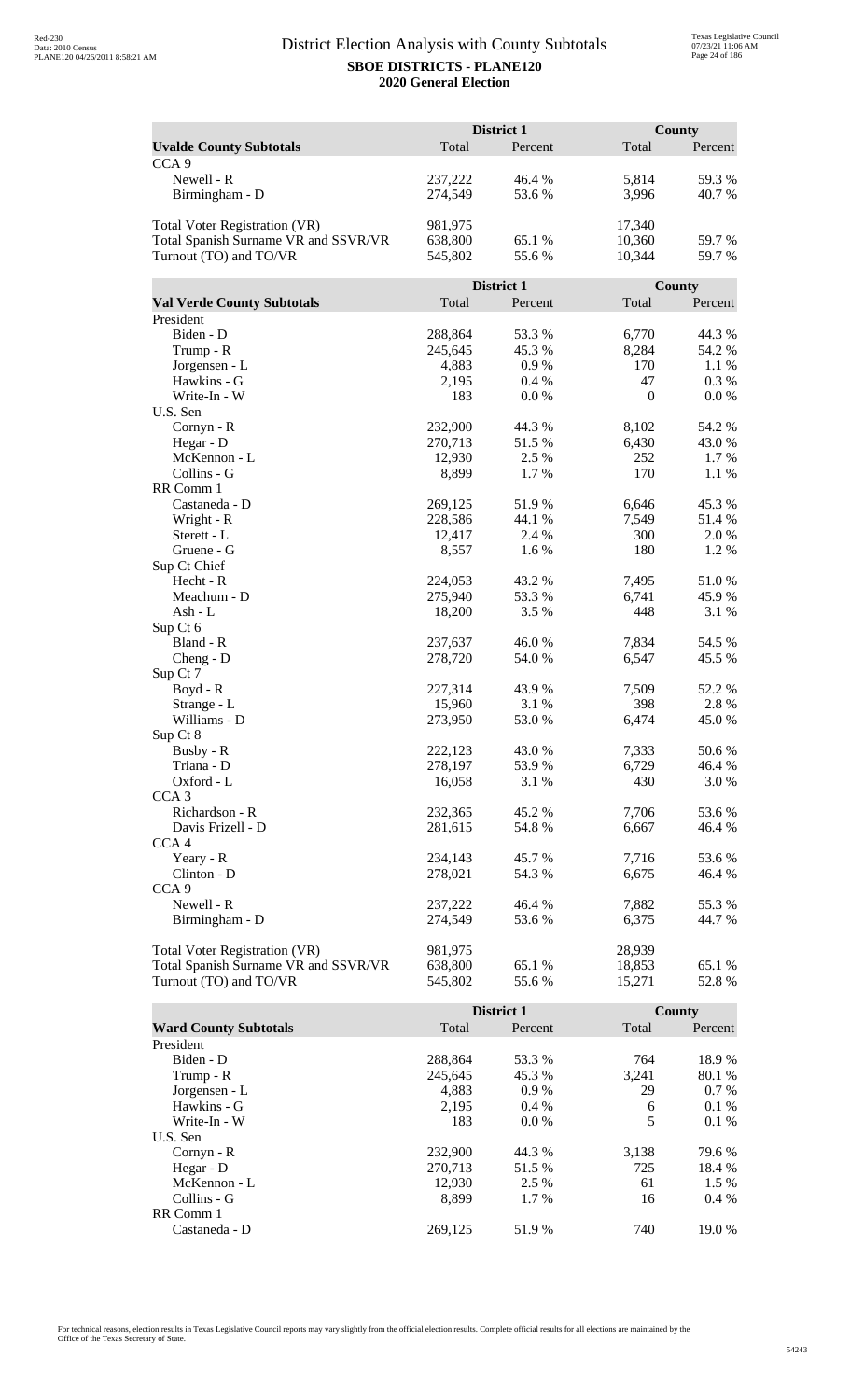|                                      |         | District 1 |       | <b>County</b> |
|--------------------------------------|---------|------------|-------|---------------|
| <b>Ward County Subtotals</b>         | Total   | Percent    | Total | Percent       |
| RR Comm 1                            |         |            |       |               |
| Wright - R                           | 228,586 | 44.1 %     | 3,080 | 78.9%         |
| Sterett - L                          | 12,417  | 2.4 %      | 62    | 1.6 %         |
| Gruene - G                           | 8,557   | 1.6 %      | 21    | $0.5\%$       |
| Sup Ct Chief                         |         |            |       |               |
| Hecht - R                            | 224,053 | 43.2 %     | 3,034 | 77.8 %        |
| Meachum - D                          | 275,940 | 53.3 %     | 781   | 20.0%         |
| Ash - $L$                            | 18,200  | 3.5 %      | 84    | 2.2 %         |
| Sup Ct 6                             |         |            |       |               |
| Bland - R                            | 237,637 | 46.0%      | 3,118 | 80.2%         |
| $Cheng - D$                          | 278,720 | 54.0 %     | 770   | 19.8%         |
| Sup Ct 7                             |         |            |       |               |
| Boyd - R                             | 227,314 | 43.9%      | 3,065 | 78.7%         |
| Strange - L                          | 15,960  | 3.1%       | 60    | 1.5 %         |
| Williams - D                         | 273,950 | 53.0%      | 769   | 19.7 %        |
| Sup Ct 8                             |         |            |       |               |
| Busby - R                            | 222,123 | 43.0%      | 3,039 | 78.3%         |
| Triana - D                           | 278,197 | 53.9%      | 765   | 19.7 %        |
| Oxford - L                           | 16,058  | 3.1 %      | 79    | 2.0 %         |
| CCA <sub>3</sub>                     |         |            |       |               |
| Richardson - R                       | 232,365 | 45.2 %     | 3,096 | 80.0%         |
| Davis Frizell - D                    | 281,615 | 54.8%      | 775   | 20.0 %        |
| CCA <sub>4</sub>                     |         |            |       |               |
| Yeary - R                            | 234,143 | 45.7 %     | 3,105 | 80.4 %        |
| Clinton - D                          | 278,021 | 54.3 %     | 759   | 19.6%         |
| CCA <sub>9</sub>                     |         |            |       |               |
| Newell - R                           | 237,222 | 46.4 %     | 3,122 | 80.6 %        |
| Birmingham - D                       | 274,549 | 53.6 %     | 752   | 19.4 %        |
| <b>Total Voter Registration (VR)</b> | 981,975 |            | 6,861 |               |
| Total Spanish Surname VR and SSVR/VR | 638,800 | 65.1 %     | 2,870 | 41.8%         |
| Turnout (TO) and TO/VR               | 545,802 | 55.6%      | 4,094 | 59.7 %        |

|                              |         | District 1 |        | County  |
|------------------------------|---------|------------|--------|---------|
| <b>Webb County Subtotals</b> | Total   | Percent    | Total  | Percent |
| President                    |         |            |        |         |
| Biden - D                    | 288,864 | 53.3 %     | 41,842 | 61.1%   |
| Trump - R                    | 245,645 | 45.3 %     | 25,904 | 37.8%   |
| Jorgensen - L                | 4,883   | 0.9%       | 446    | 0.7 %   |
| Hawkins - G                  | 2,195   | $0.4\%$    | 233    | 0.3%    |
| Write-In - W                 | 183     | 0.0 %      | 109    | 0.2 %   |
| U.S. Sen                     |         |            |        |         |
| Cornyn - R                   | 232,900 | 44.3 %     | 23,159 | 34.9%   |
| Hegar - D                    | 270,713 | 51.5%      | 40,845 | 61.6%   |
| McKennon - L                 | 12,930  | 2.5 %      | 1,247  | 1.9%    |
| Collins - G                  | 8,899   | 1.7%       | 1,103  | 1.7%    |
| RR Comm 1                    |         |            |        |         |
| Castaneda - D                | 269,125 | 51.9%      | 42,123 | 64.2 %  |
| Wright - R                   | 228,586 | 44.1 %     | 21,288 | 32.4 %  |
| Sterett - L                  | 12,417  | 2.4 %      | 1,162  | 1.8%    |
| Gruene - G                   | 8,557   | 1.6 %      | 1,074  | 1.6 %   |
| Sup Ct Chief                 |         |            |        |         |
| Hecht - R                    | 224,053 | 43.2 %     | 20,499 | 31.8%   |
| Meachum - D                  | 275,940 | 53.3%      | 42,010 | 65.1 %  |
| $Ash - L$                    | 18,200  | 3.5 %      | 2,017  | 3.1 %   |
| Sup Ct 6                     |         |            |        |         |
| Bland - R                    | 237,637 | 46.0%      | 22,883 | 35.1 %  |
| Cheng - D                    | 278,720 | 54.0 %     | 42,230 | 64.9%   |
| Sup Ct 7                     |         |            |        |         |
| Boyd - R                     | 227,314 | 43.9%      | 21,402 | 32.7 %  |
| Strange - L                  | 15,960  | 3.1 %      | 1,718  | 2.6 %   |
| Williams - D                 | 273,950 | 53.0 %     | 42,303 | 64.7 %  |
| Sup Ct 8                     |         |            |        |         |
| Busby - R                    | 222,123 | 43.0 %     | 19,948 | 30.6%   |
| Triana - D                   | 278,197 | 53.9%      | 43,459 | 66.7 %  |
| Oxford - L                   | 16,058  | 3.1 %      | 1,781  | 2.7%    |
| CCA <sub>3</sub>             |         |            |        |         |
| Richardson - R               | 232,365 | 45.2 %     | 21,475 | 33.8%   |
| Davis Frizell - D            | 281,615 | 54.8%      | 42,016 | 66.2%   |
| CCA <sub>4</sub>             |         |            |        |         |
| Yeary - R                    | 234,143 | 45.7%      | 21,979 | 34.9%   |
| $Clinton - D$                | 278,021 | 54.3 %     | 41,060 | 65.1 %  |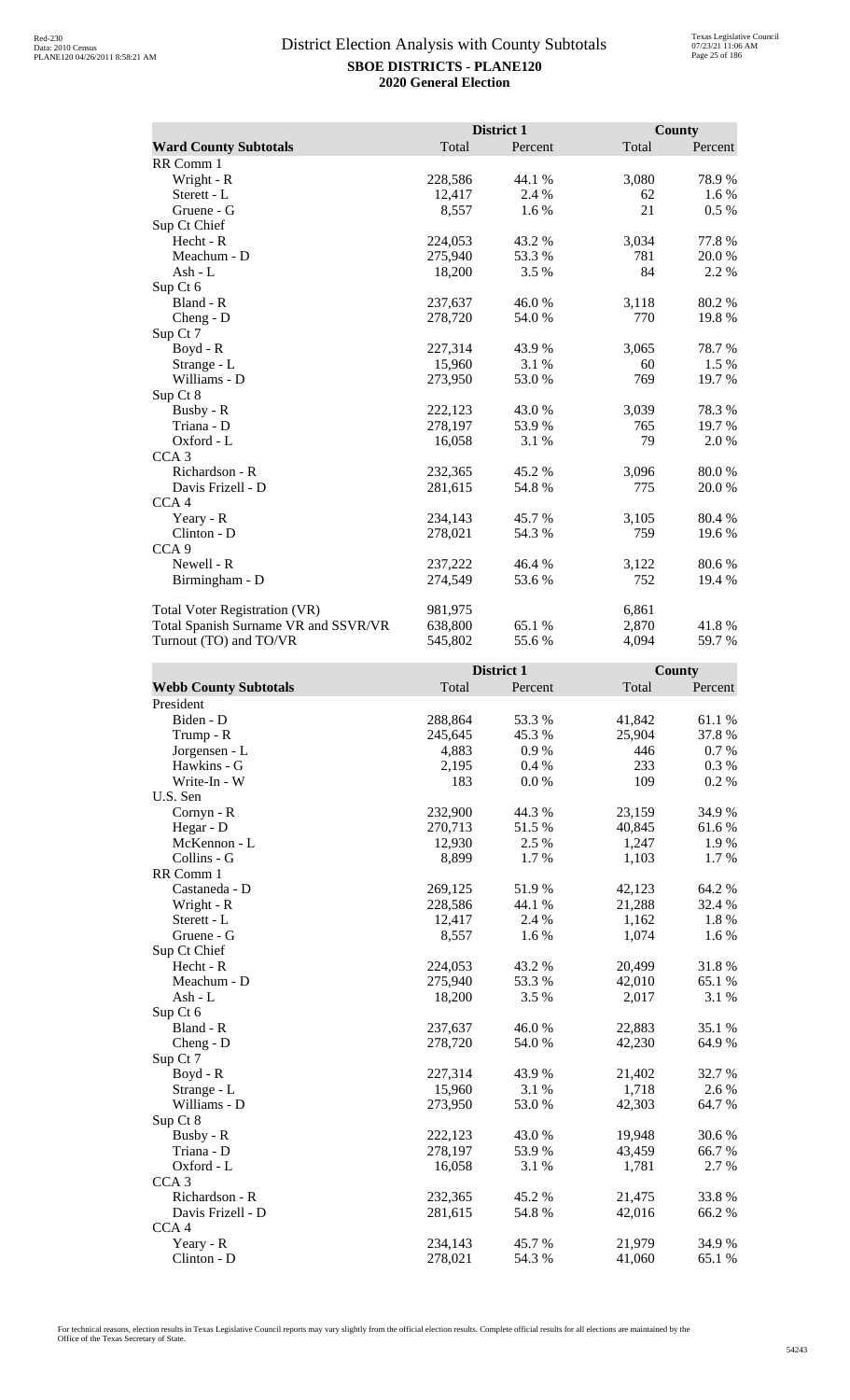|                                      |                    | District 1       |                  | <b>County</b>   |
|--------------------------------------|--------------------|------------------|------------------|-----------------|
| <b>Webb County Subtotals</b>         | Total              | Percent          | Total            | Percent         |
| CCA <sub>9</sub>                     |                    |                  |                  |                 |
| Newell - R                           | 237,222            | 46.4 %           | 22,923           | 35.6 %          |
| Birmingham - D                       | 274,549            | 53.6%            | 41,380           | 64.4 %          |
|                                      |                    |                  |                  |                 |
| Total Voter Registration (VR)        | 981,975            |                  | 137,672          |                 |
| Total Spanish Surname VR and SSVR/VR | 638,800            | 65.1 %           | 119,210          | 86.6%           |
| Turnout (TO) and TO/VR               | 545,802            | 55.6%            | 69,436           | 50.4 %          |
|                                      |                    |                  |                  |                 |
|                                      |                    | District 1       |                  | County          |
| <b>Winkler County Subtotals</b>      | Total              | Percent          | Total            | Percent         |
| President                            |                    |                  |                  |                 |
| Biden - D                            | 288,864            | 53.3 %           | 358              | 16.8%           |
| Trump - R                            | 245,645            | 45.3%            | 1,753            | 82.5 %          |
| Jorgensen - L                        | 4,883              | 0.9%             | 14               | 0.7 %           |
| Hawkins - G                          | 2,195              | 0.4%             | 1                | 0.0 %           |
| Write-In - W                         | 183                | 0.0 %            | $\boldsymbol{0}$ | 0.0 %           |
| U.S. Sen                             |                    |                  |                  |                 |
| Cornyn - R                           | 232,900            | 44.3 %           | 1,714            | 81.9%           |
| Hegar - D                            | 270,713            | 51.5 %           | 338              | 16.1 %          |
| McKennon - L                         | 12,930             | 2.5 %            | 30               | 1.4 %           |
| Collins - G                          | 8,899              | 1.7 %            | 12               | $0.6\ \%$       |
| RR Comm 1                            |                    |                  |                  |                 |
| Castaneda - D                        | 269,125            | 51.9%            | 355              | 17.0%           |
| Wright - R                           | 228,586            | 44.1 %           | 1,707            | 81.8%           |
| Sterett - L                          | 12,417             | 2.4 %            | 21               | 1.0%            |
| Gruene - G                           | 8,557              | 1.6 %            | 5                | 0.2%            |
| Sup Ct Chief                         |                    |                  |                  |                 |
| Hecht - R<br>Meachum - D             | 224,053<br>275,940 | 43.2 %<br>53.3 % | 1,685<br>359     | 81.0%<br>17.3 % |
| Ash - L                              | 18,200             | 3.5 %            | 35               | 1.7 %           |
| Sup Ct 6                             |                    |                  |                  |                 |
| Bland - R                            | 237,637            | 46.0%            | 1,674            | 82.8%           |
| $Cheng - D$                          | 278,720            | 54.0%            | 347              | 17.2 %          |
| Sup Ct 7                             |                    |                  |                  |                 |
| Boyd - R                             | 227,314            | 43.9 %           | 1,666            | 81.5%           |
| Strange - L                          | 15,960             | 3.1 %            | 24               | 1.2%            |
| Williams - D                         | 273,950            | 53.0 %           | 355              | 17.4 %          |
| Sup Ct 8                             |                    |                  |                  |                 |
| Busby - R                            | 222,123            | 43.0%            | 1,655            | 80.7 %          |
| Triana - D                           | 278,197            | 53.9%            | 366              | 17.8 %          |
| Oxford - L                           | 16,058             | 3.1 %            | 30               | 1.5 %           |
| CCA <sub>3</sub>                     |                    |                  |                  |                 |
| Richardson - R                       | 232,365            | 45.2 %           | 1,681            | 82.0%           |
| Davis Frizell - D                    | 281,615            | 54.8%            | 368              | 18.0 %          |
| CCA <sub>4</sub>                     |                    |                  |                  |                 |
| Yeary - R                            | 234,143            | 45.7%            | 1,688            | 82.6 %          |
| Clinton - D                          | 278,021            | 54.3 %           | 355              | 17.4 %          |
| CCA <sub>9</sub>                     |                    |                  |                  |                 |
| Newell - R                           | 237,222            | 46.4 %           | 1,681            | 83.3%           |
| Birmingham - D                       | 274,549            | 53.6 %           | 336              | 16.7 %          |
|                                      |                    |                  |                  |                 |
| <b>Total Voter Registration (VR)</b> | 981,975            |                  | 4,010            |                 |
| Total Spanish Surname VR and SSVR/VR | 638,800            | 65.1 %           | 1,673            | 41.7 %          |
| Turnout (TO) and TO/VR               | 545,802            | 55.6%            | 2,126            | 53.0 %          |

|                                |         | <b>District 1</b> |       | County  |
|--------------------------------|---------|-------------------|-------|---------|
| <b>Zapata County Subtotals</b> | Total   | Percent           | Total | Percent |
| President                      |         |                   |       |         |
| Biden - D                      | 288,864 | 53.3 %            | 1,826 | 47.1 %  |
| Trump - R                      | 245,645 | 45.3 %            | 2,033 | 52.4 %  |
| Jorgensen - L                  | 4,883   | $0.9\%$           | 11    | $0.3\%$ |
| Hawkins - G                    | 2,195   | $0.4\%$           | 4     | $0.1\%$ |
| Write-In - W                   | 183     | $0.0\%$           | 4     | $0.1\%$ |
| U.S. Sen                       |         |                   |       |         |
| $Cornyn - R$                   | 232,900 | 44.3 %            | 1,454 | 43.1 %  |
| Hegar - $D$                    | 270.713 | 51.5 %            | 1,821 | 53.9 %  |
| McKennon - L                   | 12,930  | 2.5 %             | 52    | $1.5\%$ |
| Collins - G                    | 8.899   | $1.7\%$           | 50    | $1.5\%$ |
| RR Comm 1                      |         |                   |       |         |
| Castaneda - D                  | 269.125 | 51.9%             | 1.877 | 56.7 %  |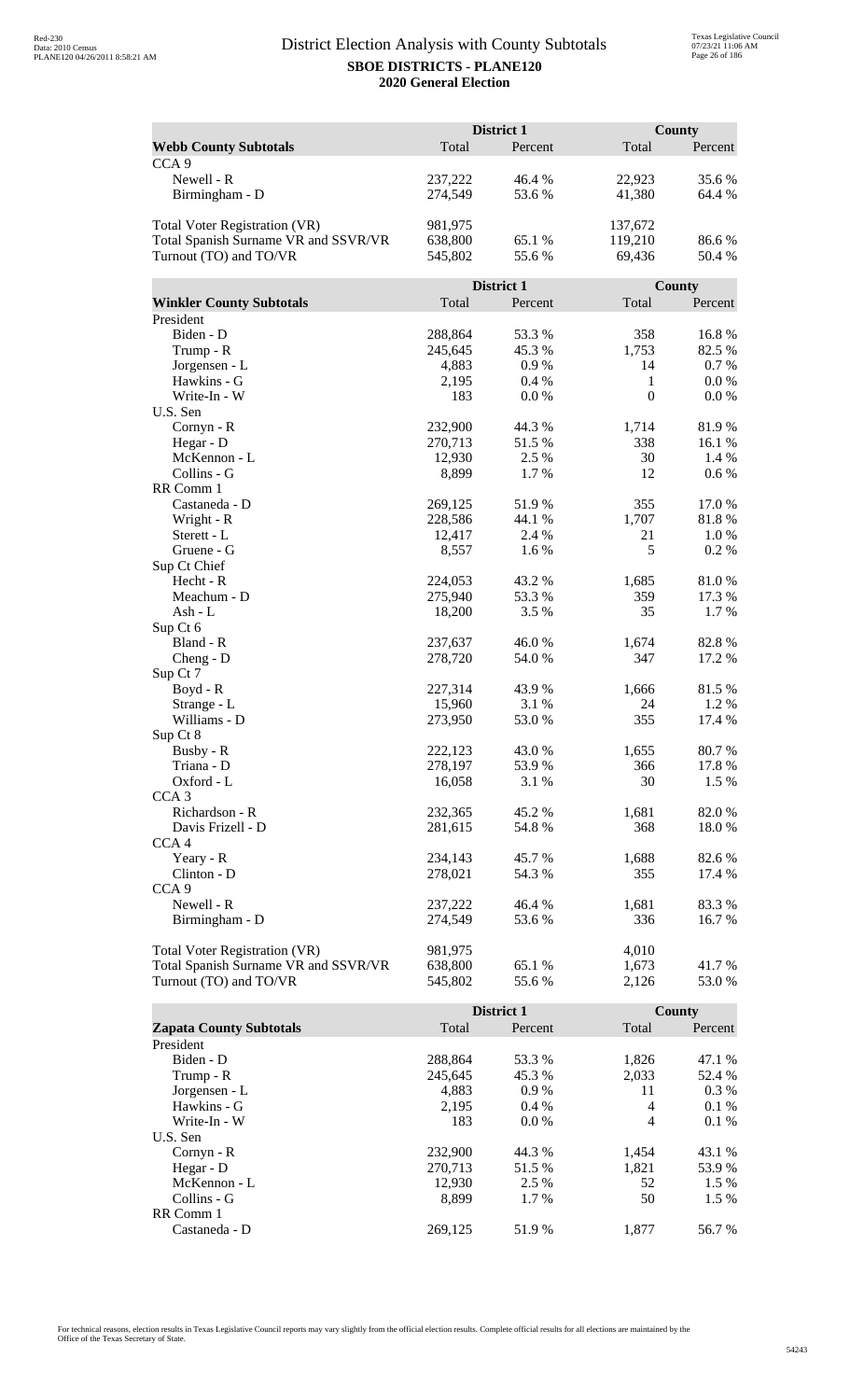|                                      |         | District 1 |       | <b>County</b> |
|--------------------------------------|---------|------------|-------|---------------|
| <b>Zapata County Subtotals</b>       | Total   | Percent    | Total | Percent       |
| RR Comm 1                            |         |            |       |               |
| Wright - R                           | 228,586 | 44.1 %     | 1,341 | 40.5 %        |
| Sterett - L                          | 12,417  | 2.4 %      | 58    | 1.8 %         |
| Gruene - G                           | 8,557   | 1.6 %      | 37    | 1.1 %         |
| Sup Ct Chief                         |         |            |       |               |
| Hecht - R                            | 224,053 | 43.2 %     | 1,343 | 40.9%         |
| Meachum - D                          | 275,940 | 53.3%      | 1,859 | 56.6 %        |
| Ash - L                              | 18,200  | 3.5 %      | 84    | 2.6 %         |
| Sup Ct 6                             |         |            |       |               |
| Bland - R                            | 237,637 | 46.0%      | 1,464 | 45.0%         |
| $Cheng - D$                          | 278,720 | 54.0 %     | 1,787 | 55.0%         |
| Sup Ct 7                             |         |            |       |               |
| Boyd - R                             | 227,314 | 43.9%      | 1,380 | 42.5 %        |
| Strange - L                          | 15,960  | 3.1 %      | 66    | 2.0 %         |
| Williams - D                         | 273,950 | 53.0 %     | 1,804 | 55.5 %        |
| Sup Ct 8                             |         |            |       |               |
| Busby - R                            | 222,123 | 43.0 %     | 1,321 | 40.6%         |
| Triana - D                           | 278,197 | 53.9%      | 1,875 | 57.6 %        |
| Oxford - L                           | 16,058  | 3.1 %      | 60    | 1.8 %         |
| CCA <sub>3</sub>                     |         |            |       |               |
| Richardson - R                       | 232,365 | 45.2%      | 1,385 | 43.3%         |
| Davis Frizell - D                    | 281,615 | 54.8%      | 1,811 | 56.7%         |
| CCA <sub>4</sub>                     |         |            |       |               |
| Yeary - R                            | 234,143 | 45.7 %     | 1,350 | 42.5 %        |
| Clinton - D                          | 278,021 | 54.3 %     | 1,824 | 57.5 %        |
| CCA <sub>9</sub>                     |         |            |       |               |
| Newell - R                           | 237,222 | 46.4 %     | 1,384 | 43.9%         |
| Birmingham - D                       | 274,549 | 53.6%      | 1,770 | 56.1 %        |
| <b>Total Voter Registration (VR)</b> | 981,975 |            | 8,248 |               |
| Total Spanish Surname VR and SSVR/VR | 638,800 | 65.1 %     | 7,163 | 86.8%         |
| Turnout (TO) and TO/VR               | 545,802 | 55.6 %     | 3,878 | 47.0%         |

|                                |         | District 1 |       | <b>County</b> |
|--------------------------------|---------|------------|-------|---------------|
| <b>Zavala County Subtotals</b> | Total   | Percent    | Total | Percent       |
| President                      |         |            |       |               |
| Biden - D                      | 288,864 | 53.3 %     | 2,864 | 65.4 %        |
| Trump - R                      | 245,645 | 45.3%      | 1,490 | 34.0%         |
| Jorgensen - L                  | 4,883   | 0.9%       | 13    | 0.3%          |
| Hawkins - G                    | 2,195   | 0.4%       | 12    | 0.3 %         |
| Write-In - W                   | 183     | 0.0 %      | 3     | 0.1 %         |
| U.S. Sen                       |         |            |       |               |
| Cornyn - R                     | 232,900 | 44.3 %     | 1,232 | 30.8%         |
| Hegar - D                      | 270,713 | 51.5%      | 2,633 | 65.9%         |
| McKennon - L                   | 12,930  | 2.5 %      | 72    | 1.8 %         |
| Collins - G                    | 8,899   | 1.7%       | 57    | 1.4 %         |
| RR Comm 1                      |         |            |       |               |
| Castaneda - D                  | 269,125 | 51.9%      | 2,673 | 68.8%         |
| Wright - R                     | 228,586 | 44.1 %     | 1,119 | 28.8%         |
| Sterett - L                    | 12,417  | 2.4 %      | 52    | 1.3 %         |
| Gruene - G                     | 8,557   | 1.6%       | 41    | 1.1 %         |
| Sup Ct Chief                   |         |            |       |               |
| $Hecht - R$                    | 224,053 | 43.2 %     | 1,050 | 27.7 %        |
| Meachum - D                    | 275,940 | 53.3 %     | 2,647 | 69.8%         |
| $Ash - L$                      | 18,200  | 3.5%       | 94    | 2.5 %         |
| Sup Ct 6                       |         |            |       |               |
| Bland - R                      | 237,637 | 46.0%      | 1,163 | 30.7%         |
| $Cheng - D$                    | 278,720 | 54.0 %     | 2,628 | 69.3%         |
| Sup Ct 7                       |         |            |       |               |
| $Boyd - R$                     | 227,314 | 43.9%      | 1,124 | 29.4 %        |
| Strange - L                    | 15,960  | 3.1%       | 82    | 2.1 %         |
| Williams - D                   | 273,950 | 53.0%      | 2,616 | 68.4%         |
| Sup Ct 8                       |         |            |       |               |
| Busby - R                      | 222,123 | 43.0%      | 1,034 | 26.9%         |
| Triana - D                     | 278,197 | 53.9%      | 2,720 | 70.6%         |
| Oxford - L                     | 16,058  | 3.1 %      | 96    | 2.5 %         |
| CCA <sub>3</sub>               |         |            |       |               |
| Richardson - R                 | 232,365 | 45.2%      | 1,077 | 28.4 %        |
| Davis Frizell - D              | 281,615 | 54.8%      | 2,718 | 71.6%         |
| CCA <sub>4</sub>               |         |            |       |               |
| Yeary - R                      | 234,143 | 45.7%      | 1,090 | 28.9%         |
| $Clinton - D$                  | 278,021 | 54.3 %     | 2,677 | 71.1 %        |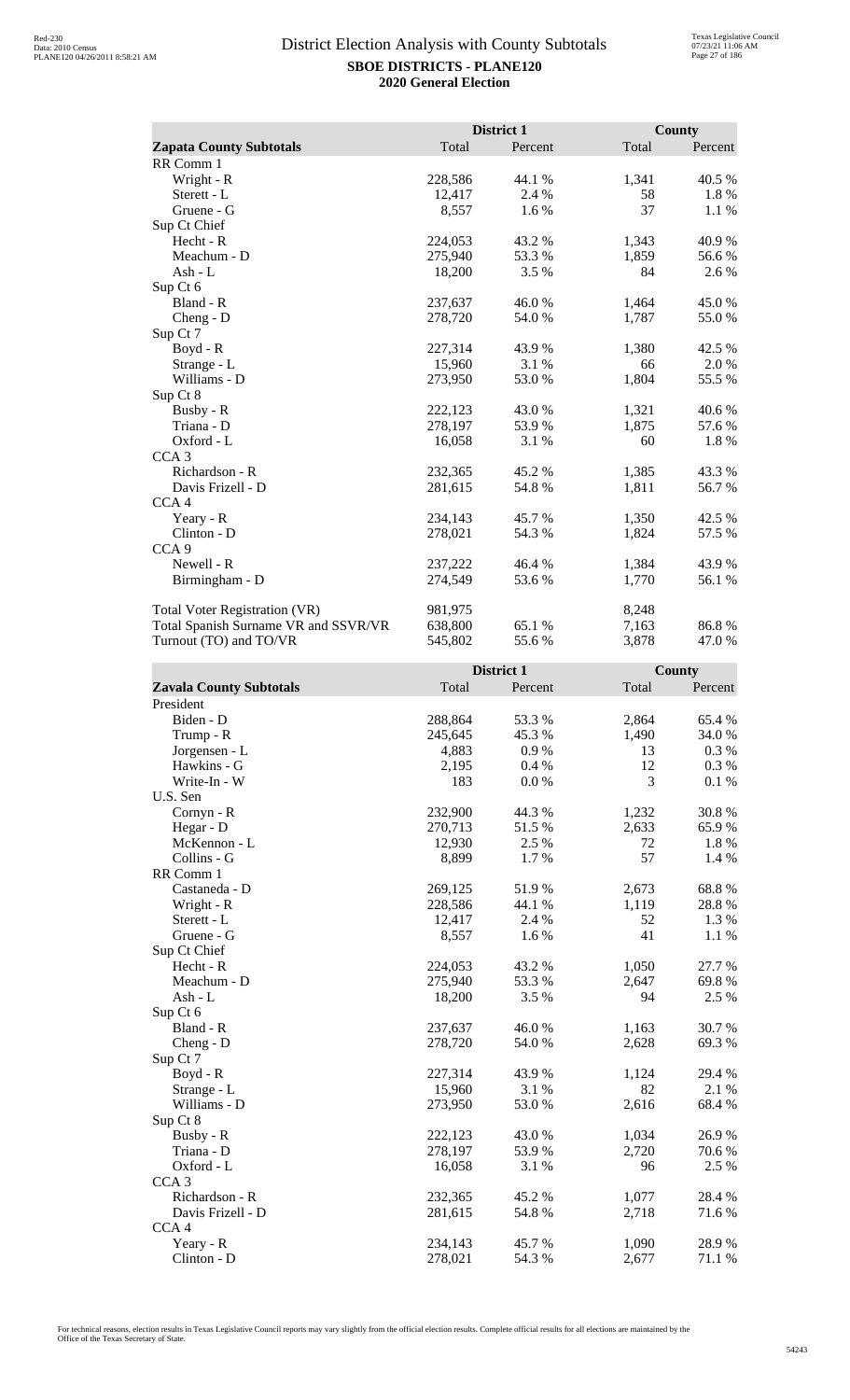| Total<br>Percent<br>Total<br>Percent<br><b>Zavala County Subtotals</b><br>CCA <sub>9</sub><br>Newell - R<br>46.4 %<br>30.6 %<br>237,222<br>1,148<br>Birmingham - D<br>274,549<br>53.6%<br>2,598<br>69.4%<br>Total Voter Registration (VR)<br>981,975<br>8,049<br>Total Spanish Surname VR and SSVR/VR<br>638,800<br>65.1 %<br>7,113<br>88.4%<br>Turnout (TO) and TO/VR<br>55.6 %<br>545,802<br>4,463<br>55.4 %<br>District 2<br><b>State</b><br><b>District 2 Totals</b><br>Total<br>Total<br>Percent<br>Percent<br>President<br>Biden - D<br>259,587<br>47.4 %<br>5,257,519<br>46.5 %<br>281,363<br>51.4%<br>5,889,022<br>52.0%<br>Trump - R<br>0.8%<br>126,212<br>1.1%<br>Jorgensen - L<br>4,283<br>Hawkins - G<br>33,378<br>1,775<br>0.3%<br>0.3 %<br>Write-In - W<br>551<br>0.1%<br>10,908<br>0.1%<br>U.S. Sen<br>Cornyn - R<br>273,084<br>51.3%<br>5,961,643<br>53.5%<br>Hegar - D<br>243,224<br>45.7%<br>4,887,315<br>43.9 %<br>McKennon - L<br>10,107<br>1.9%<br>209,623<br>1.9 %<br>Collins - G<br>1.0%<br>81,753<br>0.7%<br>5,428<br>RR Comm 1<br>Castaneda - D<br>248,994<br>47.6 %<br>43.6 %<br>4,791,173<br>Wright - R<br>258,029<br>49.3 %<br>5,830,003<br>53.0 %<br>Sterett - L<br>10,050<br>1.9%<br>247,568<br>2.3 %<br>6,536<br>1.2%<br>129,588<br>1.2%<br>Gruene - G<br>Sup Ct Chief<br>Hecht - R<br>255,918<br>49.3%<br>5,825,873<br>53.0%<br>Meachum - D<br>250,510<br>48.2%<br>44.5 %<br>4,892,137<br>2.5 %<br>$Ash - L$<br>13,194<br>2.5 %<br>277,404<br>Sup Ct 6<br>Bland - R<br>271,029<br>52.1 %<br>6,049,262<br>55.2 %<br>248,975<br>47.9%<br>4,902,224<br>44.8%<br>$Cheng - D$<br>Sup Ct 7<br>Boyd - R<br>50.2%<br>5,842,276<br>53.3 %<br>259,571<br>12,608<br>2.4 %<br>256,665<br>2.3 %<br>Strange - L<br>Williams - D<br>245,187<br>47.4 %<br>4,860,394<br>44.3 %<br>Sup Ct 8<br>5,845,851<br>Busby - R<br>256,060<br>49.3%<br>53.4 %<br>Triana - D<br>250,859<br>48.3 %<br>4,825,345<br>44.1 %<br>Oxford - L<br>12,311<br>2.4 %<br>274,875<br>2.5 %<br>CCA <sub>3</sub><br>Richardson - R<br>264,414<br>50.9%<br>54.5 %<br>5,952,614<br>Davis Frizell - D<br>255,048<br>49.1 %<br>4,962,787<br>45.5 %<br>CCA <sub>4</sub><br>266,519<br>5,972,977<br>Yeary - R<br>51.6%<br>54.8%<br>48.4%<br>Clinton - D<br>250,056<br>4,922,833<br>45.2 %<br>CCA <sub>9</sub><br>Newell - R<br>269,415<br>52.3%<br>6,014,555<br>55.3 %<br>Birmingham - D<br>245,927<br>47.7 %<br>4,861,788<br>44.7 %<br><b>Total Voter Registration (VR)</b><br>950,801<br>16,960,107<br>Total Spanish Surname VR and SSVR/VR<br>584,713<br>61.5%<br>4,077,847<br>24.0 % |                        | District 1 |       |            | <b>County</b> |
|------------------------------------------------------------------------------------------------------------------------------------------------------------------------------------------------------------------------------------------------------------------------------------------------------------------------------------------------------------------------------------------------------------------------------------------------------------------------------------------------------------------------------------------------------------------------------------------------------------------------------------------------------------------------------------------------------------------------------------------------------------------------------------------------------------------------------------------------------------------------------------------------------------------------------------------------------------------------------------------------------------------------------------------------------------------------------------------------------------------------------------------------------------------------------------------------------------------------------------------------------------------------------------------------------------------------------------------------------------------------------------------------------------------------------------------------------------------------------------------------------------------------------------------------------------------------------------------------------------------------------------------------------------------------------------------------------------------------------------------------------------------------------------------------------------------------------------------------------------------------------------------------------------------------------------------------------------------------------------------------------------------------------------------------------------------------------------------------------------------------------------------------------------------------------------------------------------------------------------------------------------------------------------------------------------------------------------------------------------------------------------------------------------------------------------------------------------------------------------------------------------------------------------------------------------------------|------------------------|------------|-------|------------|---------------|
|                                                                                                                                                                                                                                                                                                                                                                                                                                                                                                                                                                                                                                                                                                                                                                                                                                                                                                                                                                                                                                                                                                                                                                                                                                                                                                                                                                                                                                                                                                                                                                                                                                                                                                                                                                                                                                                                                                                                                                                                                                                                                                                                                                                                                                                                                                                                                                                                                                                                                                                                                                        |                        |            |       |            |               |
|                                                                                                                                                                                                                                                                                                                                                                                                                                                                                                                                                                                                                                                                                                                                                                                                                                                                                                                                                                                                                                                                                                                                                                                                                                                                                                                                                                                                                                                                                                                                                                                                                                                                                                                                                                                                                                                                                                                                                                                                                                                                                                                                                                                                                                                                                                                                                                                                                                                                                                                                                                        |                        |            |       |            |               |
|                                                                                                                                                                                                                                                                                                                                                                                                                                                                                                                                                                                                                                                                                                                                                                                                                                                                                                                                                                                                                                                                                                                                                                                                                                                                                                                                                                                                                                                                                                                                                                                                                                                                                                                                                                                                                                                                                                                                                                                                                                                                                                                                                                                                                                                                                                                                                                                                                                                                                                                                                                        |                        |            |       |            |               |
|                                                                                                                                                                                                                                                                                                                                                                                                                                                                                                                                                                                                                                                                                                                                                                                                                                                                                                                                                                                                                                                                                                                                                                                                                                                                                                                                                                                                                                                                                                                                                                                                                                                                                                                                                                                                                                                                                                                                                                                                                                                                                                                                                                                                                                                                                                                                                                                                                                                                                                                                                                        |                        |            |       |            |               |
|                                                                                                                                                                                                                                                                                                                                                                                                                                                                                                                                                                                                                                                                                                                                                                                                                                                                                                                                                                                                                                                                                                                                                                                                                                                                                                                                                                                                                                                                                                                                                                                                                                                                                                                                                                                                                                                                                                                                                                                                                                                                                                                                                                                                                                                                                                                                                                                                                                                                                                                                                                        |                        |            |       |            |               |
|                                                                                                                                                                                                                                                                                                                                                                                                                                                                                                                                                                                                                                                                                                                                                                                                                                                                                                                                                                                                                                                                                                                                                                                                                                                                                                                                                                                                                                                                                                                                                                                                                                                                                                                                                                                                                                                                                                                                                                                                                                                                                                                                                                                                                                                                                                                                                                                                                                                                                                                                                                        |                        |            |       |            |               |
|                                                                                                                                                                                                                                                                                                                                                                                                                                                                                                                                                                                                                                                                                                                                                                                                                                                                                                                                                                                                                                                                                                                                                                                                                                                                                                                                                                                                                                                                                                                                                                                                                                                                                                                                                                                                                                                                                                                                                                                                                                                                                                                                                                                                                                                                                                                                                                                                                                                                                                                                                                        |                        |            |       |            |               |
|                                                                                                                                                                                                                                                                                                                                                                                                                                                                                                                                                                                                                                                                                                                                                                                                                                                                                                                                                                                                                                                                                                                                                                                                                                                                                                                                                                                                                                                                                                                                                                                                                                                                                                                                                                                                                                                                                                                                                                                                                                                                                                                                                                                                                                                                                                                                                                                                                                                                                                                                                                        |                        |            |       |            |               |
|                                                                                                                                                                                                                                                                                                                                                                                                                                                                                                                                                                                                                                                                                                                                                                                                                                                                                                                                                                                                                                                                                                                                                                                                                                                                                                                                                                                                                                                                                                                                                                                                                                                                                                                                                                                                                                                                                                                                                                                                                                                                                                                                                                                                                                                                                                                                                                                                                                                                                                                                                                        |                        |            |       |            |               |
|                                                                                                                                                                                                                                                                                                                                                                                                                                                                                                                                                                                                                                                                                                                                                                                                                                                                                                                                                                                                                                                                                                                                                                                                                                                                                                                                                                                                                                                                                                                                                                                                                                                                                                                                                                                                                                                                                                                                                                                                                                                                                                                                                                                                                                                                                                                                                                                                                                                                                                                                                                        |                        |            |       |            |               |
|                                                                                                                                                                                                                                                                                                                                                                                                                                                                                                                                                                                                                                                                                                                                                                                                                                                                                                                                                                                                                                                                                                                                                                                                                                                                                                                                                                                                                                                                                                                                                                                                                                                                                                                                                                                                                                                                                                                                                                                                                                                                                                                                                                                                                                                                                                                                                                                                                                                                                                                                                                        |                        |            |       |            |               |
|                                                                                                                                                                                                                                                                                                                                                                                                                                                                                                                                                                                                                                                                                                                                                                                                                                                                                                                                                                                                                                                                                                                                                                                                                                                                                                                                                                                                                                                                                                                                                                                                                                                                                                                                                                                                                                                                                                                                                                                                                                                                                                                                                                                                                                                                                                                                                                                                                                                                                                                                                                        |                        |            |       |            |               |
|                                                                                                                                                                                                                                                                                                                                                                                                                                                                                                                                                                                                                                                                                                                                                                                                                                                                                                                                                                                                                                                                                                                                                                                                                                                                                                                                                                                                                                                                                                                                                                                                                                                                                                                                                                                                                                                                                                                                                                                                                                                                                                                                                                                                                                                                                                                                                                                                                                                                                                                                                                        |                        |            |       |            |               |
|                                                                                                                                                                                                                                                                                                                                                                                                                                                                                                                                                                                                                                                                                                                                                                                                                                                                                                                                                                                                                                                                                                                                                                                                                                                                                                                                                                                                                                                                                                                                                                                                                                                                                                                                                                                                                                                                                                                                                                                                                                                                                                                                                                                                                                                                                                                                                                                                                                                                                                                                                                        |                        |            |       |            |               |
|                                                                                                                                                                                                                                                                                                                                                                                                                                                                                                                                                                                                                                                                                                                                                                                                                                                                                                                                                                                                                                                                                                                                                                                                                                                                                                                                                                                                                                                                                                                                                                                                                                                                                                                                                                                                                                                                                                                                                                                                                                                                                                                                                                                                                                                                                                                                                                                                                                                                                                                                                                        |                        |            |       |            |               |
|                                                                                                                                                                                                                                                                                                                                                                                                                                                                                                                                                                                                                                                                                                                                                                                                                                                                                                                                                                                                                                                                                                                                                                                                                                                                                                                                                                                                                                                                                                                                                                                                                                                                                                                                                                                                                                                                                                                                                                                                                                                                                                                                                                                                                                                                                                                                                                                                                                                                                                                                                                        |                        |            |       |            |               |
|                                                                                                                                                                                                                                                                                                                                                                                                                                                                                                                                                                                                                                                                                                                                                                                                                                                                                                                                                                                                                                                                                                                                                                                                                                                                                                                                                                                                                                                                                                                                                                                                                                                                                                                                                                                                                                                                                                                                                                                                                                                                                                                                                                                                                                                                                                                                                                                                                                                                                                                                                                        |                        |            |       |            |               |
|                                                                                                                                                                                                                                                                                                                                                                                                                                                                                                                                                                                                                                                                                                                                                                                                                                                                                                                                                                                                                                                                                                                                                                                                                                                                                                                                                                                                                                                                                                                                                                                                                                                                                                                                                                                                                                                                                                                                                                                                                                                                                                                                                                                                                                                                                                                                                                                                                                                                                                                                                                        |                        |            |       |            |               |
|                                                                                                                                                                                                                                                                                                                                                                                                                                                                                                                                                                                                                                                                                                                                                                                                                                                                                                                                                                                                                                                                                                                                                                                                                                                                                                                                                                                                                                                                                                                                                                                                                                                                                                                                                                                                                                                                                                                                                                                                                                                                                                                                                                                                                                                                                                                                                                                                                                                                                                                                                                        |                        |            |       |            |               |
|                                                                                                                                                                                                                                                                                                                                                                                                                                                                                                                                                                                                                                                                                                                                                                                                                                                                                                                                                                                                                                                                                                                                                                                                                                                                                                                                                                                                                                                                                                                                                                                                                                                                                                                                                                                                                                                                                                                                                                                                                                                                                                                                                                                                                                                                                                                                                                                                                                                                                                                                                                        |                        |            |       |            |               |
|                                                                                                                                                                                                                                                                                                                                                                                                                                                                                                                                                                                                                                                                                                                                                                                                                                                                                                                                                                                                                                                                                                                                                                                                                                                                                                                                                                                                                                                                                                                                                                                                                                                                                                                                                                                                                                                                                                                                                                                                                                                                                                                                                                                                                                                                                                                                                                                                                                                                                                                                                                        |                        |            |       |            |               |
|                                                                                                                                                                                                                                                                                                                                                                                                                                                                                                                                                                                                                                                                                                                                                                                                                                                                                                                                                                                                                                                                                                                                                                                                                                                                                                                                                                                                                                                                                                                                                                                                                                                                                                                                                                                                                                                                                                                                                                                                                                                                                                                                                                                                                                                                                                                                                                                                                                                                                                                                                                        |                        |            |       |            |               |
|                                                                                                                                                                                                                                                                                                                                                                                                                                                                                                                                                                                                                                                                                                                                                                                                                                                                                                                                                                                                                                                                                                                                                                                                                                                                                                                                                                                                                                                                                                                                                                                                                                                                                                                                                                                                                                                                                                                                                                                                                                                                                                                                                                                                                                                                                                                                                                                                                                                                                                                                                                        |                        |            |       |            |               |
|                                                                                                                                                                                                                                                                                                                                                                                                                                                                                                                                                                                                                                                                                                                                                                                                                                                                                                                                                                                                                                                                                                                                                                                                                                                                                                                                                                                                                                                                                                                                                                                                                                                                                                                                                                                                                                                                                                                                                                                                                                                                                                                                                                                                                                                                                                                                                                                                                                                                                                                                                                        |                        |            |       |            |               |
|                                                                                                                                                                                                                                                                                                                                                                                                                                                                                                                                                                                                                                                                                                                                                                                                                                                                                                                                                                                                                                                                                                                                                                                                                                                                                                                                                                                                                                                                                                                                                                                                                                                                                                                                                                                                                                                                                                                                                                                                                                                                                                                                                                                                                                                                                                                                                                                                                                                                                                                                                                        |                        |            |       |            |               |
|                                                                                                                                                                                                                                                                                                                                                                                                                                                                                                                                                                                                                                                                                                                                                                                                                                                                                                                                                                                                                                                                                                                                                                                                                                                                                                                                                                                                                                                                                                                                                                                                                                                                                                                                                                                                                                                                                                                                                                                                                                                                                                                                                                                                                                                                                                                                                                                                                                                                                                                                                                        |                        |            |       |            |               |
|                                                                                                                                                                                                                                                                                                                                                                                                                                                                                                                                                                                                                                                                                                                                                                                                                                                                                                                                                                                                                                                                                                                                                                                                                                                                                                                                                                                                                                                                                                                                                                                                                                                                                                                                                                                                                                                                                                                                                                                                                                                                                                                                                                                                                                                                                                                                                                                                                                                                                                                                                                        |                        |            |       |            |               |
|                                                                                                                                                                                                                                                                                                                                                                                                                                                                                                                                                                                                                                                                                                                                                                                                                                                                                                                                                                                                                                                                                                                                                                                                                                                                                                                                                                                                                                                                                                                                                                                                                                                                                                                                                                                                                                                                                                                                                                                                                                                                                                                                                                                                                                                                                                                                                                                                                                                                                                                                                                        |                        |            |       |            |               |
|                                                                                                                                                                                                                                                                                                                                                                                                                                                                                                                                                                                                                                                                                                                                                                                                                                                                                                                                                                                                                                                                                                                                                                                                                                                                                                                                                                                                                                                                                                                                                                                                                                                                                                                                                                                                                                                                                                                                                                                                                                                                                                                                                                                                                                                                                                                                                                                                                                                                                                                                                                        |                        |            |       |            |               |
|                                                                                                                                                                                                                                                                                                                                                                                                                                                                                                                                                                                                                                                                                                                                                                                                                                                                                                                                                                                                                                                                                                                                                                                                                                                                                                                                                                                                                                                                                                                                                                                                                                                                                                                                                                                                                                                                                                                                                                                                                                                                                                                                                                                                                                                                                                                                                                                                                                                                                                                                                                        |                        |            |       |            |               |
|                                                                                                                                                                                                                                                                                                                                                                                                                                                                                                                                                                                                                                                                                                                                                                                                                                                                                                                                                                                                                                                                                                                                                                                                                                                                                                                                                                                                                                                                                                                                                                                                                                                                                                                                                                                                                                                                                                                                                                                                                                                                                                                                                                                                                                                                                                                                                                                                                                                                                                                                                                        |                        |            |       |            |               |
|                                                                                                                                                                                                                                                                                                                                                                                                                                                                                                                                                                                                                                                                                                                                                                                                                                                                                                                                                                                                                                                                                                                                                                                                                                                                                                                                                                                                                                                                                                                                                                                                                                                                                                                                                                                                                                                                                                                                                                                                                                                                                                                                                                                                                                                                                                                                                                                                                                                                                                                                                                        |                        |            |       |            |               |
|                                                                                                                                                                                                                                                                                                                                                                                                                                                                                                                                                                                                                                                                                                                                                                                                                                                                                                                                                                                                                                                                                                                                                                                                                                                                                                                                                                                                                                                                                                                                                                                                                                                                                                                                                                                                                                                                                                                                                                                                                                                                                                                                                                                                                                                                                                                                                                                                                                                                                                                                                                        |                        |            |       |            |               |
|                                                                                                                                                                                                                                                                                                                                                                                                                                                                                                                                                                                                                                                                                                                                                                                                                                                                                                                                                                                                                                                                                                                                                                                                                                                                                                                                                                                                                                                                                                                                                                                                                                                                                                                                                                                                                                                                                                                                                                                                                                                                                                                                                                                                                                                                                                                                                                                                                                                                                                                                                                        |                        |            |       |            |               |
|                                                                                                                                                                                                                                                                                                                                                                                                                                                                                                                                                                                                                                                                                                                                                                                                                                                                                                                                                                                                                                                                                                                                                                                                                                                                                                                                                                                                                                                                                                                                                                                                                                                                                                                                                                                                                                                                                                                                                                                                                                                                                                                                                                                                                                                                                                                                                                                                                                                                                                                                                                        |                        |            |       |            |               |
|                                                                                                                                                                                                                                                                                                                                                                                                                                                                                                                                                                                                                                                                                                                                                                                                                                                                                                                                                                                                                                                                                                                                                                                                                                                                                                                                                                                                                                                                                                                                                                                                                                                                                                                                                                                                                                                                                                                                                                                                                                                                                                                                                                                                                                                                                                                                                                                                                                                                                                                                                                        |                        |            |       |            |               |
|                                                                                                                                                                                                                                                                                                                                                                                                                                                                                                                                                                                                                                                                                                                                                                                                                                                                                                                                                                                                                                                                                                                                                                                                                                                                                                                                                                                                                                                                                                                                                                                                                                                                                                                                                                                                                                                                                                                                                                                                                                                                                                                                                                                                                                                                                                                                                                                                                                                                                                                                                                        |                        |            |       |            |               |
|                                                                                                                                                                                                                                                                                                                                                                                                                                                                                                                                                                                                                                                                                                                                                                                                                                                                                                                                                                                                                                                                                                                                                                                                                                                                                                                                                                                                                                                                                                                                                                                                                                                                                                                                                                                                                                                                                                                                                                                                                                                                                                                                                                                                                                                                                                                                                                                                                                                                                                                                                                        |                        |            |       |            |               |
|                                                                                                                                                                                                                                                                                                                                                                                                                                                                                                                                                                                                                                                                                                                                                                                                                                                                                                                                                                                                                                                                                                                                                                                                                                                                                                                                                                                                                                                                                                                                                                                                                                                                                                                                                                                                                                                                                                                                                                                                                                                                                                                                                                                                                                                                                                                                                                                                                                                                                                                                                                        |                        |            |       |            |               |
|                                                                                                                                                                                                                                                                                                                                                                                                                                                                                                                                                                                                                                                                                                                                                                                                                                                                                                                                                                                                                                                                                                                                                                                                                                                                                                                                                                                                                                                                                                                                                                                                                                                                                                                                                                                                                                                                                                                                                                                                                                                                                                                                                                                                                                                                                                                                                                                                                                                                                                                                                                        |                        |            |       |            |               |
|                                                                                                                                                                                                                                                                                                                                                                                                                                                                                                                                                                                                                                                                                                                                                                                                                                                                                                                                                                                                                                                                                                                                                                                                                                                                                                                                                                                                                                                                                                                                                                                                                                                                                                                                                                                                                                                                                                                                                                                                                                                                                                                                                                                                                                                                                                                                                                                                                                                                                                                                                                        |                        |            |       |            |               |
|                                                                                                                                                                                                                                                                                                                                                                                                                                                                                                                                                                                                                                                                                                                                                                                                                                                                                                                                                                                                                                                                                                                                                                                                                                                                                                                                                                                                                                                                                                                                                                                                                                                                                                                                                                                                                                                                                                                                                                                                                                                                                                                                                                                                                                                                                                                                                                                                                                                                                                                                                                        |                        |            |       |            |               |
|                                                                                                                                                                                                                                                                                                                                                                                                                                                                                                                                                                                                                                                                                                                                                                                                                                                                                                                                                                                                                                                                                                                                                                                                                                                                                                                                                                                                                                                                                                                                                                                                                                                                                                                                                                                                                                                                                                                                                                                                                                                                                                                                                                                                                                                                                                                                                                                                                                                                                                                                                                        |                        |            |       |            |               |
|                                                                                                                                                                                                                                                                                                                                                                                                                                                                                                                                                                                                                                                                                                                                                                                                                                                                                                                                                                                                                                                                                                                                                                                                                                                                                                                                                                                                                                                                                                                                                                                                                                                                                                                                                                                                                                                                                                                                                                                                                                                                                                                                                                                                                                                                                                                                                                                                                                                                                                                                                                        |                        |            |       |            |               |
|                                                                                                                                                                                                                                                                                                                                                                                                                                                                                                                                                                                                                                                                                                                                                                                                                                                                                                                                                                                                                                                                                                                                                                                                                                                                                                                                                                                                                                                                                                                                                                                                                                                                                                                                                                                                                                                                                                                                                                                                                                                                                                                                                                                                                                                                                                                                                                                                                                                                                                                                                                        |                        |            |       |            |               |
|                                                                                                                                                                                                                                                                                                                                                                                                                                                                                                                                                                                                                                                                                                                                                                                                                                                                                                                                                                                                                                                                                                                                                                                                                                                                                                                                                                                                                                                                                                                                                                                                                                                                                                                                                                                                                                                                                                                                                                                                                                                                                                                                                                                                                                                                                                                                                                                                                                                                                                                                                                        |                        |            |       |            |               |
|                                                                                                                                                                                                                                                                                                                                                                                                                                                                                                                                                                                                                                                                                                                                                                                                                                                                                                                                                                                                                                                                                                                                                                                                                                                                                                                                                                                                                                                                                                                                                                                                                                                                                                                                                                                                                                                                                                                                                                                                                                                                                                                                                                                                                                                                                                                                                                                                                                                                                                                                                                        |                        |            |       |            |               |
|                                                                                                                                                                                                                                                                                                                                                                                                                                                                                                                                                                                                                                                                                                                                                                                                                                                                                                                                                                                                                                                                                                                                                                                                                                                                                                                                                                                                                                                                                                                                                                                                                                                                                                                                                                                                                                                                                                                                                                                                                                                                                                                                                                                                                                                                                                                                                                                                                                                                                                                                                                        |                        |            |       |            |               |
|                                                                                                                                                                                                                                                                                                                                                                                                                                                                                                                                                                                                                                                                                                                                                                                                                                                                                                                                                                                                                                                                                                                                                                                                                                                                                                                                                                                                                                                                                                                                                                                                                                                                                                                                                                                                                                                                                                                                                                                                                                                                                                                                                                                                                                                                                                                                                                                                                                                                                                                                                                        |                        |            |       |            |               |
|                                                                                                                                                                                                                                                                                                                                                                                                                                                                                                                                                                                                                                                                                                                                                                                                                                                                                                                                                                                                                                                                                                                                                                                                                                                                                                                                                                                                                                                                                                                                                                                                                                                                                                                                                                                                                                                                                                                                                                                                                                                                                                                                                                                                                                                                                                                                                                                                                                                                                                                                                                        |                        |            |       |            |               |
|                                                                                                                                                                                                                                                                                                                                                                                                                                                                                                                                                                                                                                                                                                                                                                                                                                                                                                                                                                                                                                                                                                                                                                                                                                                                                                                                                                                                                                                                                                                                                                                                                                                                                                                                                                                                                                                                                                                                                                                                                                                                                                                                                                                                                                                                                                                                                                                                                                                                                                                                                                        |                        |            |       |            |               |
|                                                                                                                                                                                                                                                                                                                                                                                                                                                                                                                                                                                                                                                                                                                                                                                                                                                                                                                                                                                                                                                                                                                                                                                                                                                                                                                                                                                                                                                                                                                                                                                                                                                                                                                                                                                                                                                                                                                                                                                                                                                                                                                                                                                                                                                                                                                                                                                                                                                                                                                                                                        |                        |            |       |            |               |
|                                                                                                                                                                                                                                                                                                                                                                                                                                                                                                                                                                                                                                                                                                                                                                                                                                                                                                                                                                                                                                                                                                                                                                                                                                                                                                                                                                                                                                                                                                                                                                                                                                                                                                                                                                                                                                                                                                                                                                                                                                                                                                                                                                                                                                                                                                                                                                                                                                                                                                                                                                        | Turnout (TO) and TO/VR | 550,917    | 57.9% | 11,355,330 | 67.0 %        |

|                                 |         | <b>District 2</b> |       | County  |
|---------------------------------|---------|-------------------|-------|---------|
| <b>Aransas County Subtotals</b> | Total   | Percent           | Total | Percent |
| President                       |         |                   |       |         |
| Biden - D                       | 259,587 | 47.4 %            | 2,916 | 23.7 %  |
| Trump - R                       | 281,363 | 51.4 %            | 9,239 | 75.2 %  |
| Jorgensen - L                   | 4,283   | $0.8\%$           | 103   | $0.8\%$ |
| Hawkins - G                     | 1,775   | $0.3\%$           | 31    | $0.3\%$ |
| Write-In - W                    | 551     | $0.1\%$           |       | $0.0\%$ |
| U.S. Sen                        |         |                   |       |         |
| $Cornyn - R$                    | 273,084 | 51.3 %            | 9.189 | 75.5 %  |
| Hegar - $D$                     | 243.224 | 45.7 %            | 2.729 | 22.4 %  |
| McKennon - L                    | 10,107  | 1.9 %             | 178   | $1.5\%$ |
| Collins - G                     | 5.428   | $1.0\%$           | 68    | $0.6\%$ |
| RR Comm 1                       |         |                   |       |         |
| Castaneda - D                   | 248.994 | 47.6 %            | 2.625 | 21.8%   |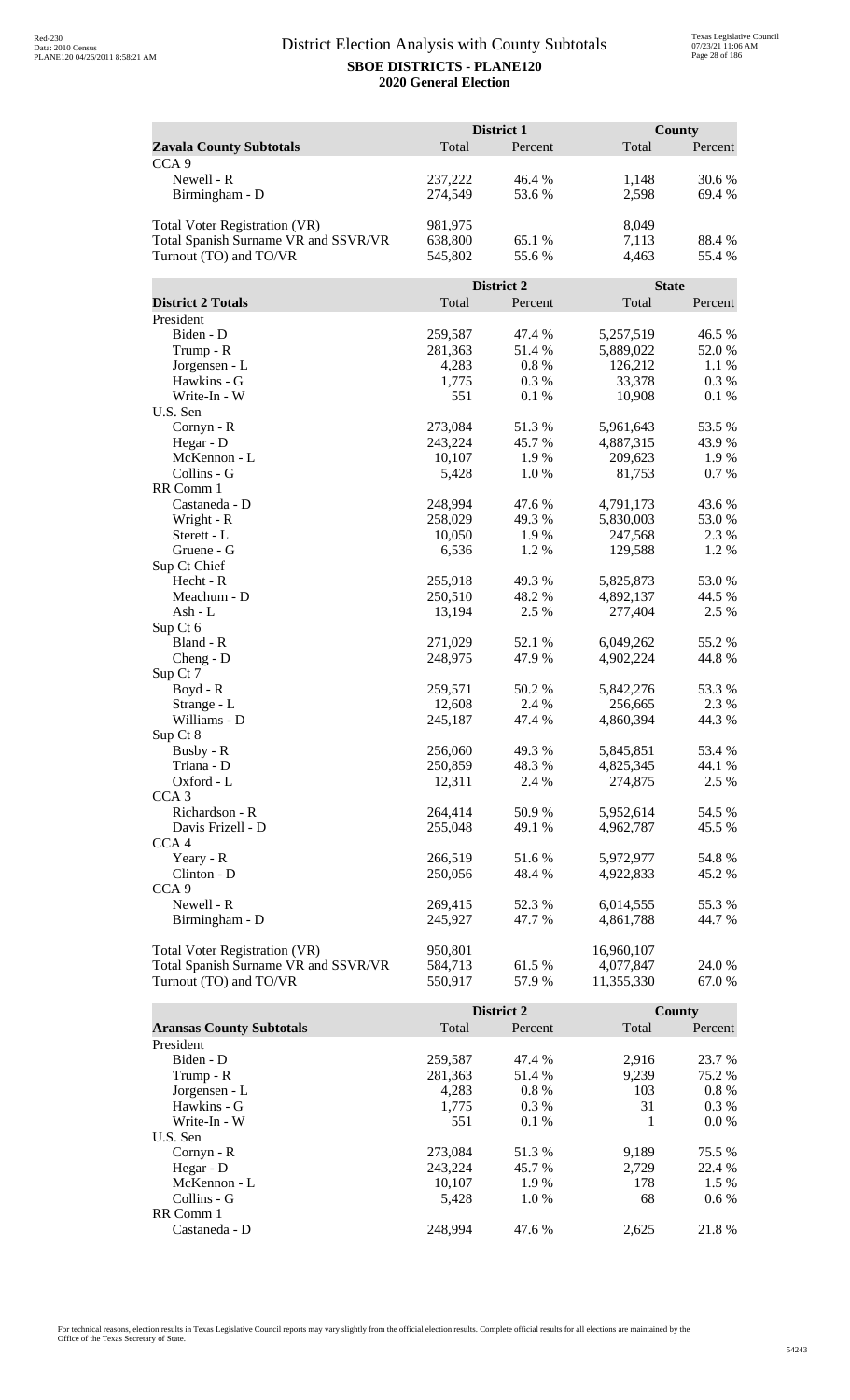|                                      | District 2 |         | <b>County</b> |         |
|--------------------------------------|------------|---------|---------------|---------|
| <b>Aransas County Subtotals</b>      | Total      | Percent | Total         | Percent |
| RR Comm 1                            |            |         |               |         |
| Wright - R                           | 258,029    | 49.3 %  | 9,073         | 75.4 %  |
| Sterett - L                          | 10,050     | 1.9%    | 218           | 1.8%    |
| Gruene - G                           | 6,536      | 1.2%    | 112           | 0.9%    |
| Sup Ct Chief                         |            |         |               |         |
| Hecht - R                            | 255,918    | 49.3%   | 9,053         | 75.2 %  |
| Meachum - D                          | 250,510    | 48.2 %  | 2,757         | 22.9 %  |
| Ash - $L$                            | 13,194     | 2.5 %   | 230           | 1.9 %   |
| Sup Ct 6                             |            |         |               |         |
| Bland - R                            | 271,029    | 52.1 %  | 9,342         | 77.8%   |
| $Cheng - D$                          | 248,975    | 47.9 %  | 2,662         | 22.2 %  |
| Sup Ct 7                             |            |         |               |         |
| Boyd - R                             | 259,571    | 50.2%   | 9,131         | 76.0%   |
| Strange - L                          | 12,608     | 2.4 %   | 198           | $1.6\%$ |
| Williams - D                         | 245,187    | 47.4 %  | 2,679         | 22.3 %  |
| Sup Ct 8                             |            |         |               |         |
| Busby - R                            | 256,060    | 49.3 %  | 9,145         | 76.4 %  |
| Triana - D                           | 250,859    | 48.3 %  | 2,597         | 21.7 %  |
| Oxford - L                           | 12,311     | 2.4 %   | 229           | 1.9%    |
| CCA <sub>3</sub>                     |            |         |               |         |
| Richardson - R                       | 264,414    | 50.9%   | 9,181         | 76.9%   |
| Davis Frizell - D                    | 255,048    | 49.1 %  | 2,758         | 23.1 %  |
| CCA <sub>4</sub>                     |            |         |               |         |
| Yeary - R                            | 266,519    | 51.6 %  | 9,243         | 77.5 %  |
| Clinton - D                          | 250,056    | 48.4 %  | 2,685         | 22.5 %  |
| CCA <sub>9</sub>                     |            |         |               |         |
| Newell - R                           | 269,415    | 52.3 %  | 9,292         | 78.1 %  |
| Birmingham - D                       | 245,927    | 47.7 %  | 2,612         | 21.9%   |
| Total Voter Registration (VR)        | 950,801    |         | 18,259        |         |
| Total Spanish Surname VR and SSVR/VR | 584,713    | 61.5 %  | 2,840         | 15.6 %  |
| Turnout (TO) and TO/VR               | 550,917    | 57.9%   | 12,290        | 67.3%   |

|                                 |         | District 2 |       | <b>County</b> |
|---------------------------------|---------|------------|-------|---------------|
| <b>Calhoun County Subtotals</b> | Total   | Percent    | Total | Percent       |
| President                       |         |            |       |               |
| Biden - D                       | 259,587 | 47.4 %     | 2,148 | 27.3 %        |
| Trump - R                       | 281,363 | 51.4%      | 5,641 | 71.7%         |
| Jorgensen - L                   | 4,283   | $0.8~\%$   | 61    | $0.8~\%$      |
| Hawkins - G                     | 1,775   | 0.3%       | 6     | 0.1%          |
| Write-In - W                    | 551     | 0.1%       | 12    | 0.2 %         |
| U.S. Sen                        |         |            |       |               |
| Cornyn - R                      | 273,084 | 51.3%      | 5,531 | 71.4 %        |
| Hegar - D                       | 243,224 | 45.7%      | 2,092 | 27.0%         |
| McKennon - L                    | 10,107  | 1.9%       | 100   | 1.3 %         |
| Collins - G                     | 5,428   | 1.0%       | 22    | 0.3 %         |
| RR Comm 1                       |         |            |       |               |
| Castaneda - D                   | 248,994 | 47.6%      | 2,078 | 27.2 %        |
| Wright - R                      | 258,029 | 49.3%      | 5,394 | 70.6%         |
| Sterett - L                     | 10,050  | 1.9%       | 118   | 1.5 %         |
| Gruene - G                      | 6,536   | 1.2%       | 49    | 0.6 %         |
| Sup Ct Chief                    |         |            |       |               |
| Hecht - R                       | 255,918 | 49.3 %     | 5,351 | 70.6%         |
| Meachum - D                     | 250,510 | 48.2%      | 2,090 | 27.6%         |
| $Ash - L$                       | 13,194  | 2.5 %      | 139   | 1.8 %         |
| Sup Ct 6                        |         |            |       |               |
| Bland - R                       | 271,029 | 52.1 %     | 5,514 | 72.7 %        |
| Cheng - D                       | 248,975 | 47.9%      | 2,067 | 27.3 %        |
| Sup Ct 7                        |         |            |       |               |
| Boyd - R                        | 259,571 | 50.2 %     | 5,382 | 71.0%         |
| Strange - L                     | 12,608  | 2.4 %      | 126   | 1.7 %         |
| Williams - D                    | 245,187 | 47.4 %     | 2,072 | 27.3 %        |
| Sup Ct 8                        |         |            |       |               |
| Busby - R                       | 256,060 | 49.3%      | 5,403 | 71.2%         |
| Triana - D                      | 250,859 | 48.3%      | 2,064 | 27.2 %        |
| Oxford - L                      | 12,311  | 2.4 %      | 126   | 1.7%          |
| CCA <sub>3</sub>                |         |            |       |               |
| Richardson - R                  | 264,414 | 50.9%      | 5,443 | 71.9%         |
| Davis Frizell - D               | 255,048 | 49.1 %     | 2,128 | 28.1 %        |
| CCA <sub>4</sub>                |         |            |       |               |
| Yeary - R                       | 266,519 | 51.6%      | 5,448 | 72.3 %        |
| Clinton - D                     | 250,056 | 48.4%      | 2,084 | 27.7 %        |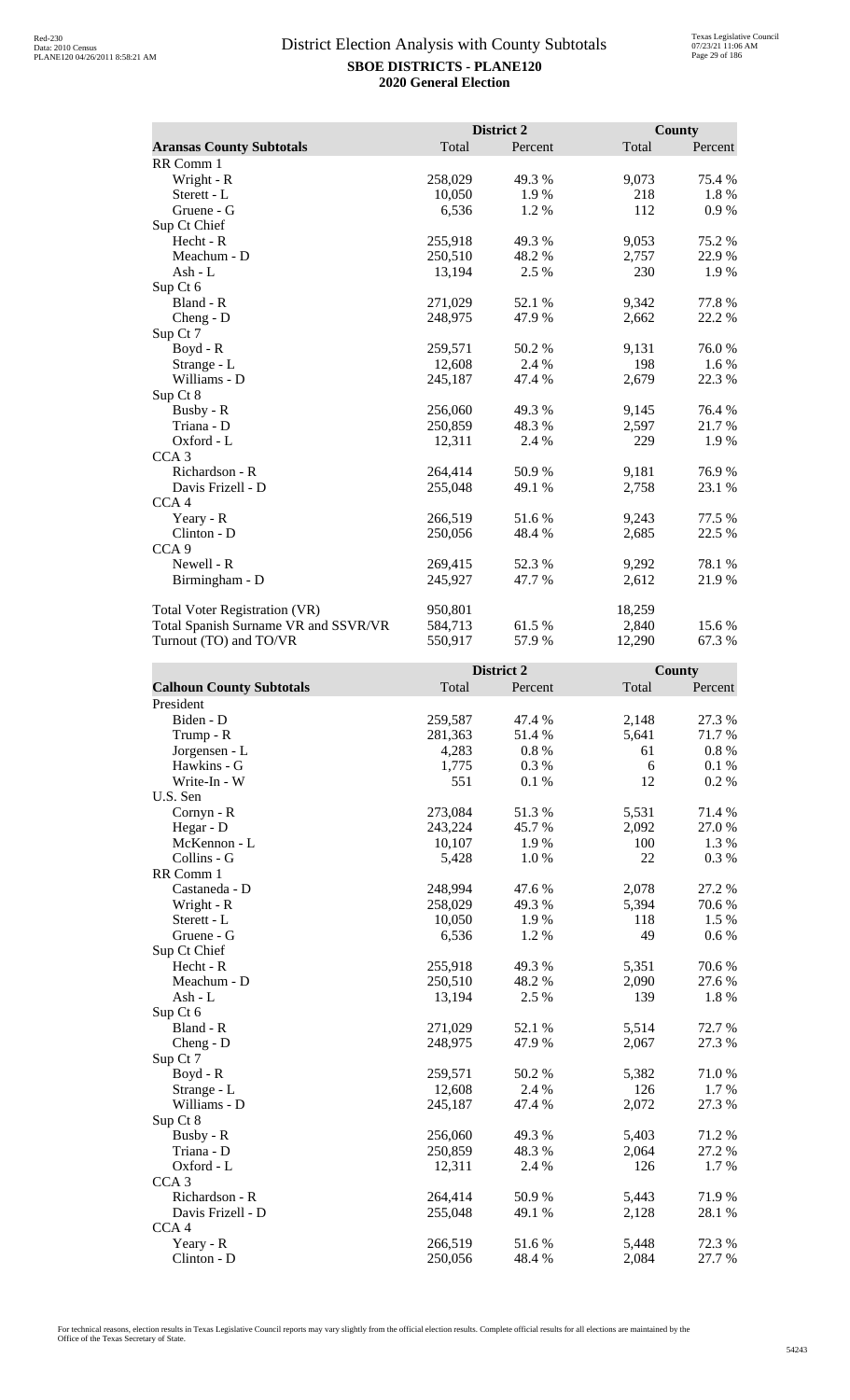|                                      | District 2         |                |                  | <b>County</b> |  |
|--------------------------------------|--------------------|----------------|------------------|---------------|--|
| <b>Calhoun County Subtotals</b>      | Total              | Percent        | Total            | Percent       |  |
| CCA <sub>9</sub>                     |                    |                |                  |               |  |
| Newell - R                           | 269,415            | 52.3 %         | 5,485            | 73.0%         |  |
| Birmingham - D                       | 245,927            | 47.7 %         | 2,032            | 27.0 %        |  |
|                                      |                    |                |                  |               |  |
| Total Voter Registration (VR)        | 950,801            |                | 13,039           |               |  |
| Total Spanish Surname VR and SSVR/VR | 584,713            | 61.5 %         | 4,606            | 35.3 %        |  |
| Turnout (TO) and TO/VR               | 550,917            | 57.9%          | 7,901            | 60.6 %        |  |
|                                      |                    |                |                  |               |  |
|                                      |                    | District 2     |                  | County        |  |
| <b>Cameron County Subtotals</b>      | Total              | Percent        | Total            | Percent       |  |
| President                            |                    |                |                  |               |  |
| Biden - D                            | 259,587            | 47.4 %         | 64,063           | 56.0%         |  |
| Trump - R                            | 281,363            | 51.4 %         | 49,032           | 42.9%         |  |
| Jorgensen - L                        | 4,283              | 0.8%           | 728              | 0.6 %         |  |
| Hawkins - G                          | 1,775              | 0.3%           | 336              | 0.3 %         |  |
| Write-In - W                         | 551                | 0.1%           | 167              | 0.1%          |  |
| U.S. Sen                             |                    |                |                  |               |  |
| Cornyn - R                           | 273,084            | 51.3%          | 46,482           | 41.8%         |  |
| Hegar - D                            | 243,224            | 45.7 %         | 61,508           | 55.3%         |  |
| McKennon - L                         | 10,107             | 1.9%           | 1,797            | 1.6 %         |  |
| Collins - G                          | 5,428              | 1.0%           | 1,433            | 1.3 %         |  |
| RR Comm 1                            |                    |                |                  |               |  |
| Castaneda - D                        | 248,994            | 47.6 %         | 63,810           | 58.3%         |  |
| Wright - R                           | 258,029            | 49.3%          | 42,235           | 38.6%         |  |
| Sterett - L                          | 10,050             | 1.9%           | 1,968            | 1.8%          |  |
| Gruene - G                           | 6,536              | 1.2%           | 1,453            | 1.3%          |  |
| Sup Ct Chief                         |                    |                |                  |               |  |
| Hecht - R<br>Meachum - D             | 255,918<br>250,510 | 49.3%<br>48.2% | 40,661<br>62,265 | 38.4 %        |  |
| Ash - L                              | 13,194             | 2.5 %          | 3,040            | 58.8%<br>2.9% |  |
| Sup Ct 6                             |                    |                |                  |               |  |
| Bland - R                            | 271,029            | 52.1 %         | 45,140           | 41.8%         |  |
| $Cheng - D$                          | 248,975            | 47.9%          | 62,862           | 58.2%         |  |
| Sup Ct 7                             |                    |                |                  |               |  |
| Boyd - R                             | 259,571            | 50.2%          | 41,891           | 39.7%         |  |
| Strange - L                          | 12,608             | 2.4 %          | 2,557            | 2.4 %         |  |
| Williams - D                         | 245,187            | 47.4 %         | 61,064           | 57.9%         |  |
| Sup Ct 8                             |                    |                |                  |               |  |
| Busby - R                            | 256,060            | 49.3 %         | 41,076           | 37.9 %        |  |
| Triana - D                           | 250,859            | 48.3%          | 64,557           | 59.6%         |  |
| Oxford - L                           | 12,311             | 2.4 %          | 2,692            | 2.5 %         |  |
| CCA <sub>3</sub>                     |                    |                |                  |               |  |
| Richardson - R                       | 264,414            | 50.9%          | 43,959           | 40.4 %        |  |
| Davis Frizell - D                    | 255,048            | 49.1 %         | 64,791           | 59.6%         |  |
| CCA <sub>4</sub>                     |                    |                |                  |               |  |
| Yeary - R                            | 266,519            | 51.6%          | 43,317           | 40.6 %        |  |
| Clinton - D                          | 250,056            | 48.4%          | 63,405           | 59.4 %        |  |
| CCA <sub>9</sub>                     |                    |                |                  |               |  |
| Newell - R                           | 269,415            | 52.3 %         | 45,084           | 42.1 %        |  |
| Birmingham - D                       | 245,927            | 47.7 %         | 62,100           | 57.9%         |  |
|                                      |                    |                |                  |               |  |
| <b>Total Voter Registration (VR)</b> | 950,801            |                | 218,663          |               |  |
| Total Spanish Surname VR and SSVR/VR | 584,713            | 61.5 %         | 170,631          | 78.0%         |  |
| Turnout (TO) and TO/VR               | 550,917            | 57.9%          | 115,639          | 52.9 %        |  |

|                                  |         | <b>District 2</b> |       | <b>County</b> |
|----------------------------------|---------|-------------------|-------|---------------|
| <b>Colorado County Subtotals</b> | Total   | Percent           | Total | Percent       |
| President                        |         |                   |       |               |
| Biden - D                        | 259,587 | 47.4 %            | 2.420 | 24.3 %        |
| Trump - R                        | 281,363 | 51.4 %            | 7,472 | 74.9 %        |
| Jorgensen - L                    | 4.283   | $0.8\%$           | 50    | $0.5\%$       |
| Hawkins - G                      | 1,775   | $0.3\%$           | 19    | $0.2\%$       |
| Write-In - W                     | 551     | $0.1\%$           | 14    | $0.1\%$       |
| U.S. Sen                         |         |                   |       |               |
| $Cornyn - R$                     | 273,084 | 51.3 %            | 7,367 | 74.5 %        |
| Hegar - $D$                      | 243.224 | 45.7 %            | 2,362 | 23.9 %        |
| McKennon - L                     | 10,107  | 1.9 %             | 116   | 1.2 %         |
| Collins - G                      | 5.428   | 1.0%              | 43    | $0.4\%$       |
| RR Comm 1                        |         |                   |       |               |
| Castaneda - D                    | 248.994 | 47.6 %            | 2.312 | 23.6 %        |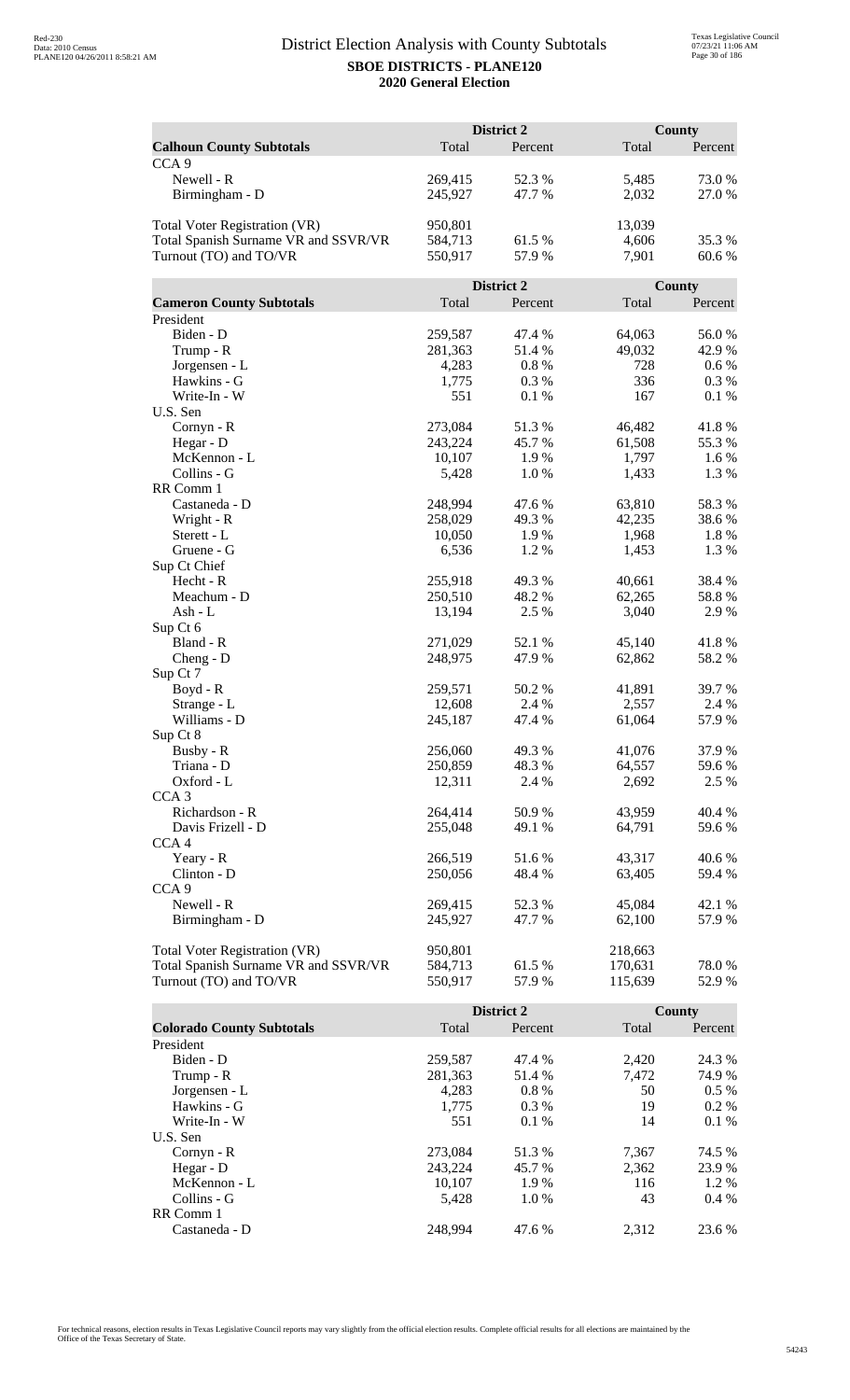|                                      |         | District 2 |        | County  |
|--------------------------------------|---------|------------|--------|---------|
| <b>Colorado County Subtotals</b>     | Total   | Percent    | Total  | Percent |
| RR Comm 1                            |         |            |        |         |
| Wright - R                           | 258,029 | 49.3 %     | 7,305  | 74.5 %  |
| Sterett - L                          | 10,050  | 1.9 %      | 125    | 1.3%    |
| Gruene - G                           | 6,536   | 1.2 %      | 60     | $0.6\%$ |
| Sup Ct Chief                         |         |            |        |         |
| Hecht - R                            | 255,918 | 49.3 %     | 7,334  | 75.0%   |
| Meachum - D                          | 250,510 | 48.2 %     | 2,299  | 23.5 %  |
| Ash - L                              | 13,194  | 2.5 %      | 141    | 1.4 %   |
| Sup Ct 6                             |         |            |        |         |
| Bland - R                            | 271,029 | 52.1 %     | 7,437  | 76.5 %  |
| $Cheng - D$                          | 248,975 | 47.9 %     | 2,290  | 23.5 %  |
| Sup Ct 7                             |         |            |        |         |
| Boyd - R                             | 259,571 | 50.2 %     | 7,356  | 75.2 %  |
| Strange - L                          | 12,608  | 2.4 %      | 129    | 1.3%    |
| Williams - D                         | 245,187 | 47.4 %     | 2,301  | 23.5 %  |
| Sup Ct 8                             |         |            |        |         |
| Busby - R                            | 256,060 | 49.3 %     | 7,402  | 75.7 %  |
| Triana - D                           | 250,859 | 48.3 %     | 2,245  | 23.0 %  |
| Oxford - L                           | 12,311  | 2.4 %      | 129    | 1.3 %   |
| CCA <sub>3</sub>                     |         |            |        |         |
| Richardson - R                       | 264,414 | 50.9%      | 7,364  | 76.0%   |
| Davis Frizell - D                    | 255,048 | 49.1 %     | 2,329  | 24.0 %  |
| CCA <sub>4</sub>                     |         |            |        |         |
| Yeary - R                            | 266,519 | 51.6%      | 7,421  | 76.2%   |
| Clinton - D                          | 250,056 | 48.4 %     | 2,320  | 23.8%   |
| CCA <sub>9</sub>                     |         |            |        |         |
| Newell - R                           | 269,415 | 52.3 %     | 7,411  | 76.4 %  |
| Birmingham - D                       | 245,927 | 47.7 %     | 2,292  | 23.6 %  |
| <b>Total Voter Registration (VR)</b> | 950,801 |            | 14,311 |         |
| Total Spanish Surname VR and SSVR/VR | 584,713 | 61.5 %     | 2,177  | 15.2 %  |
| Turnout (TO) and TO/VR               | 550,917 | 57.9%      | 10,013 | 70.0%   |

|                                 |         | District 2 |                  | <b>County</b> |
|---------------------------------|---------|------------|------------------|---------------|
| <b>De Witt County Subtotals</b> | Total   | Percent    | Total            | Percent       |
| President                       |         |            |                  |               |
| Biden - D                       | 259,587 | 47.4 %     | 1,494            | 18.4 %        |
| Trump - R                       | 281,363 | 51.4%      | 6,567            | 80.9%         |
| Jorgensen - L                   | 4,283   | $0.8~\%$   | 46               | $0.6\,\%$     |
| Hawkins - G                     | 1,775   | 0.3%       | 11               | 0.1%          |
| Write-In - W                    | 551     | 0.1%       | $\boldsymbol{0}$ | 0.0 %         |
| U.S. Sen                        |         |            |                  |               |
| Cornyn - R                      | 273,084 | 51.3%      | 6,399            | 81.1 %        |
| Hegar - D                       | 243,224 | 45.7%      | 1,384            | 17.5 %        |
| McKennon - L                    | 10,107  | 1.9%       | 84               | 1.1%          |
| Collins - G                     | 5,428   | 1.0%       | 20               | 0.3 %         |
| RR Comm 1                       |         |            |                  |               |
| Castaneda - D                   | 248,994 | 47.6%      | 1,401            | 17.9%         |
| Wright - R                      | 258,029 | 49.3%      | 6,291            | 80.5 %        |
| Sterett - L                     | 10,050  | 1.9%       | 100              | 1.3 %         |
| Gruene - G                      | 6,536   | 1.2%       | 27               | 0.3 %         |
| Sup Ct Chief                    |         |            |                  |               |
| Hecht - R                       | 255,918 | 49.3%      | 6,279            | 80.6%         |
| Meachum - D                     | 250,510 | 48.2%      | 1,407            | 18.1 %        |
| $Ash - L$                       | 13,194  | 2.5 %      | 103              | 1.3%          |
| Sup Ct 6                        |         |            |                  |               |
| Bland - R                       | 271,029 | 52.1 %     | 6,383            | 82.5 %        |
| Cheng - $D$                     | 248,975 | 47.9%      | 1,351            | 17.5 %        |
| Sup Ct 7                        |         |            |                  |               |
| $Boyd - R$                      | 259,571 | 50.2 %     | 6,280            | 81.2%         |
| Strange - L                     | 12,608  | 2.4 %      | 84               | 1.1 %         |
| Williams - D                    | 245,187 | 47.4 %     | 1,374            | 17.8 %        |
| Sup Ct 8                        |         |            |                  |               |
| Busby - R                       | 256,060 | 49.3%      | 6,282            | 81.6%         |
| Triana - D                      | 250,859 | 48.3%      | 1,322            | 17.2 %        |
| Oxford - L                      | 12,311  | 2.4 %      | 98               | 1.3%          |
| CCA <sub>3</sub>                |         |            |                  |               |
| Richardson - R                  | 264,414 | 50.9%      | 6,329            | 82.0%         |
| Davis Frizell - D               | 255,048 | 49.1 %     | 1,387            | 18.0%         |
| CCA <sub>4</sub>                |         |            |                  |               |
| Yeary - R                       | 266,519 | 51.6%      | 6,345            | 82.4 %        |
| Clinton - D                     | 250,056 | 48.4 %     | 1,357            | 17.6 %        |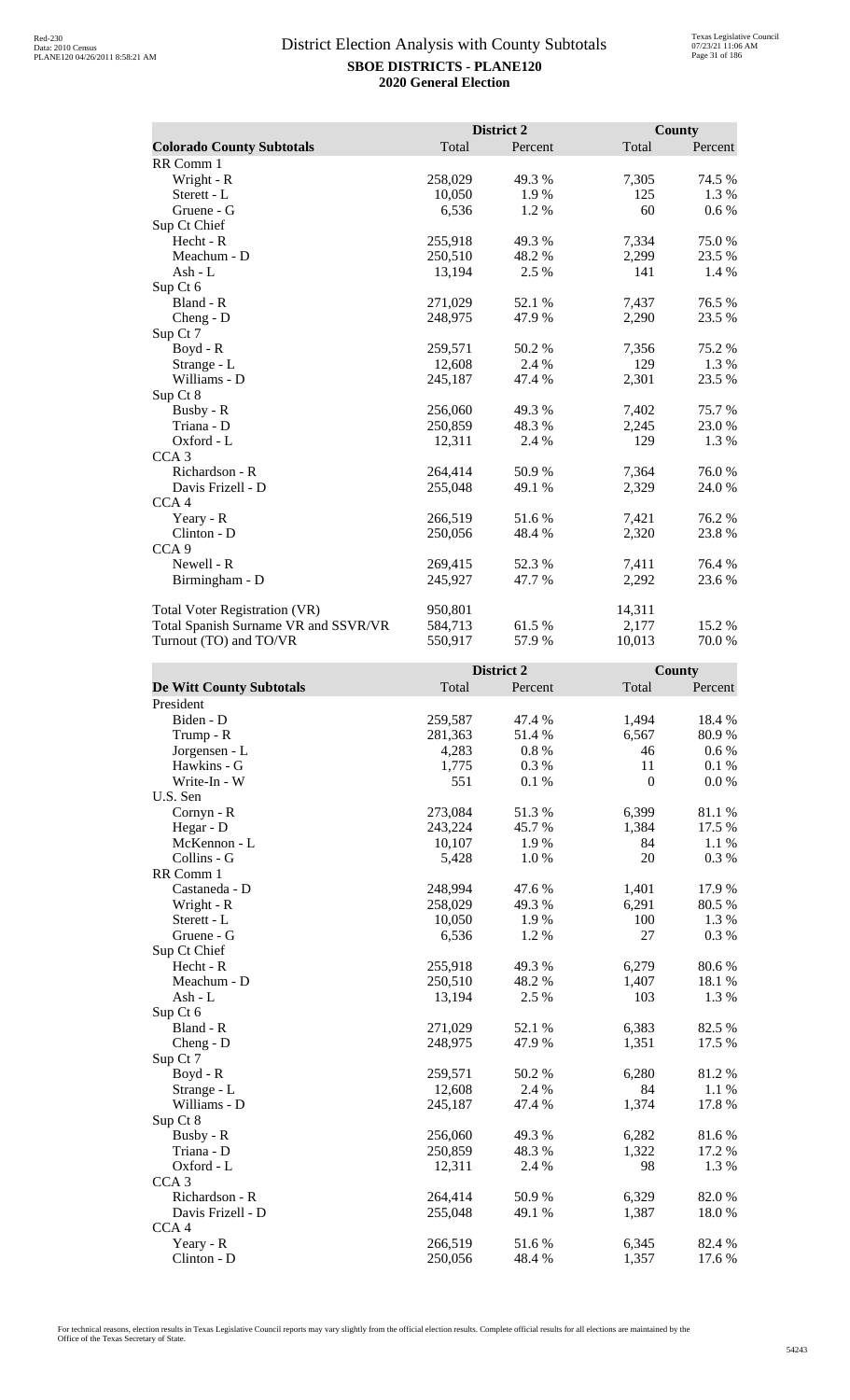|                                      | District 2         |                |                | <b>County</b>    |  |
|--------------------------------------|--------------------|----------------|----------------|------------------|--|
| <b>De Witt County Subtotals</b>      | Total              | Percent        | Total          | Percent          |  |
| CCA <sub>9</sub>                     |                    |                |                |                  |  |
| Newell - R                           | 269,415            | 52.3 %         | 6,345          | 82.4 %           |  |
| Birmingham - D                       | 245,927            | 47.7 %         | 1,354          | 17.6 %           |  |
|                                      |                    |                |                |                  |  |
| Total Voter Registration (VR)        | 950,801            |                | 12,058         |                  |  |
| Total Spanish Surname VR and SSVR/VR | 584,713            | 61.5 %         | 2,723          | 22.6 %           |  |
| Turnout (TO) and TO/VR               | 550,917            | 57.9%          | 8,118          | 67.3%            |  |
|                                      |                    |                |                |                  |  |
|                                      |                    | District 2     |                | County           |  |
| <b>Goliad County Subtotals</b>       | Total              | Percent        | Total          | Percent          |  |
| President                            |                    |                |                |                  |  |
| Biden - D                            | 259,587            | 47.4 %         | 877            | 22.0%            |  |
| Trump - R                            | 281,363            | 51.4 %         | 3,085          | 77.2 %           |  |
| Jorgensen - L                        | 4,283              | 0.8%           | 24             | 0.6 %            |  |
| Hawkins - G                          | 1,775              | 0.3%           | $\overline{2}$ | 0.1%             |  |
| Write-In - W                         | 551                | 0.1%           | 6              | 0.2 %            |  |
| U.S. Sen                             |                    |                |                |                  |  |
| Cornyn - R                           | 273,084            | 51.3%          | 3,000          | 77.0 %           |  |
| Hegar - D                            | 243,224            | 45.7%          | 840            | 21.6%            |  |
| McKennon - L                         | 10,107             | 1.9%           | 43             | 1.1 %            |  |
| Collins - G                          | 5,428              | 1.0%           | 14             | 0.4 %            |  |
| RR Comm 1                            |                    |                |                |                  |  |
| Castaneda - D                        | 248,994            | 47.6 %         | 862            | 22.4 %           |  |
| Wright - R                           | 258,029            | 49.3%          | 2,918          | 75.8%            |  |
| Sterett - L                          | 10,050             | 1.9%           | 46             | 1.2%             |  |
| Gruene - G                           | 6,536              | 1.2%           | 23             | 0.6 %            |  |
| Sup Ct Chief                         |                    |                |                |                  |  |
| Hecht - R<br>Meachum - D             | 255,918<br>250,510 | 49.3%<br>48.2% | 2,904<br>839   | 76.5 %<br>22.1 % |  |
| Ash - L                              | 13,194             | 2.5 %          | 51             | 1.3 %            |  |
| Sup Ct 6                             |                    |                |                |                  |  |
| Bland - R                            | 271,029            | 52.1 %         | 2,976          | 78.7%            |  |
| $Cheng - D$                          | 248,975            | 47.9%          | 807            | 21.3%            |  |
| Sup Ct 7                             |                    |                |                |                  |  |
| Boyd - R                             | 259,571            | 50.2%          | 2,941          | 77.4 %           |  |
| Strange - L                          | 12,608             | 2.4 %          | 53             | 1.4 %            |  |
| Williams - D                         | 245,187            | 47.4 %         | 808            | 21.3%            |  |
| Sup Ct 8                             |                    |                |                |                  |  |
| Busby - R                            | 256,060            | 49.3%          | 2,940          | 77.3 %           |  |
| Triana - D                           | 250,859            | 48.3%          | 803            | 21.1 %           |  |
| Oxford - L                           | 12,311             | 2.4 %          | 62             | 1.6 %            |  |
| CCA <sub>3</sub>                     |                    |                |                |                  |  |
| Richardson - R                       | 264,414            | 50.9%          | 2,955          | 78.1 %           |  |
| Davis Frizell - D                    | 255,048            | 49.1 %         | 830            | 21.9%            |  |
| CCA <sub>4</sub>                     |                    |                |                |                  |  |
| Yeary - R                            | 266,519            | 51.6%          | 2,974          | 78.6%            |  |
| Clinton - D                          | 250,056            | 48.4 %         | 811            | 21.4 %           |  |
| CCA <sub>9</sub>                     |                    |                |                |                  |  |
| Newell - R                           | 269,415            | 52.3 %         | 2,946          | 78.2%            |  |
| Birmingham - D                       | 245,927            | 47.7 %         | 823            | 21.8%            |  |
|                                      |                    |                |                |                  |  |
| Total Voter Registration (VR)        | 950,801            |                | 5,744          |                  |  |
| Total Spanish Surname VR and SSVR/VR | 584,713            | 61.5 %         | 1,549          | 27.0 %           |  |
| Turnout (TO) and TO/VR               | 550,917            | 57.9%          | 4,014          | 69.9%            |  |

|                                 |         | <b>District 2</b> |         | County  |
|---------------------------------|---------|-------------------|---------|---------|
| <b>Hidalgo County Subtotals</b> | Total   | Percent           | Total   | Percent |
| President                       |         |                   |         |         |
| Biden - D                       | 259,587 | 47.4 %            | 128,199 | 58.0 %  |
| Trump - R                       | 281,363 | 51.4 %            | 90,527  | 41.0 %  |
| Jorgensen - L                   | 4.283   | $0.8\%$           | 1,261   | $0.6\%$ |
| Hawkins - G                     | 1,775   | $0.3\%$           | 865     | $0.4\%$ |
| Write-In - W                    | 551     | $0.1\%$           | 32      | $0.0\%$ |
| U.S. Sen                        |         |                   |         |         |
| $Cornyn - R$                    | 273,084 | 51.3 %            | 84.284  | 40.2 %  |
| Hegar - D                       | 243.224 | 45.7 %            | 116.962 | 55.8 %  |
| McKennon - L                    | 10,107  | 1.9 %             | 5,072   | 2.4 %   |
| Collins - G                     | 5.428   | 1.0%              | 3.119   | $1.5\%$ |
| RR Comm 1                       |         |                   |         |         |
| Castaneda - D                   | 248.994 | 47.6 %            | 122,493 | 59.7 %  |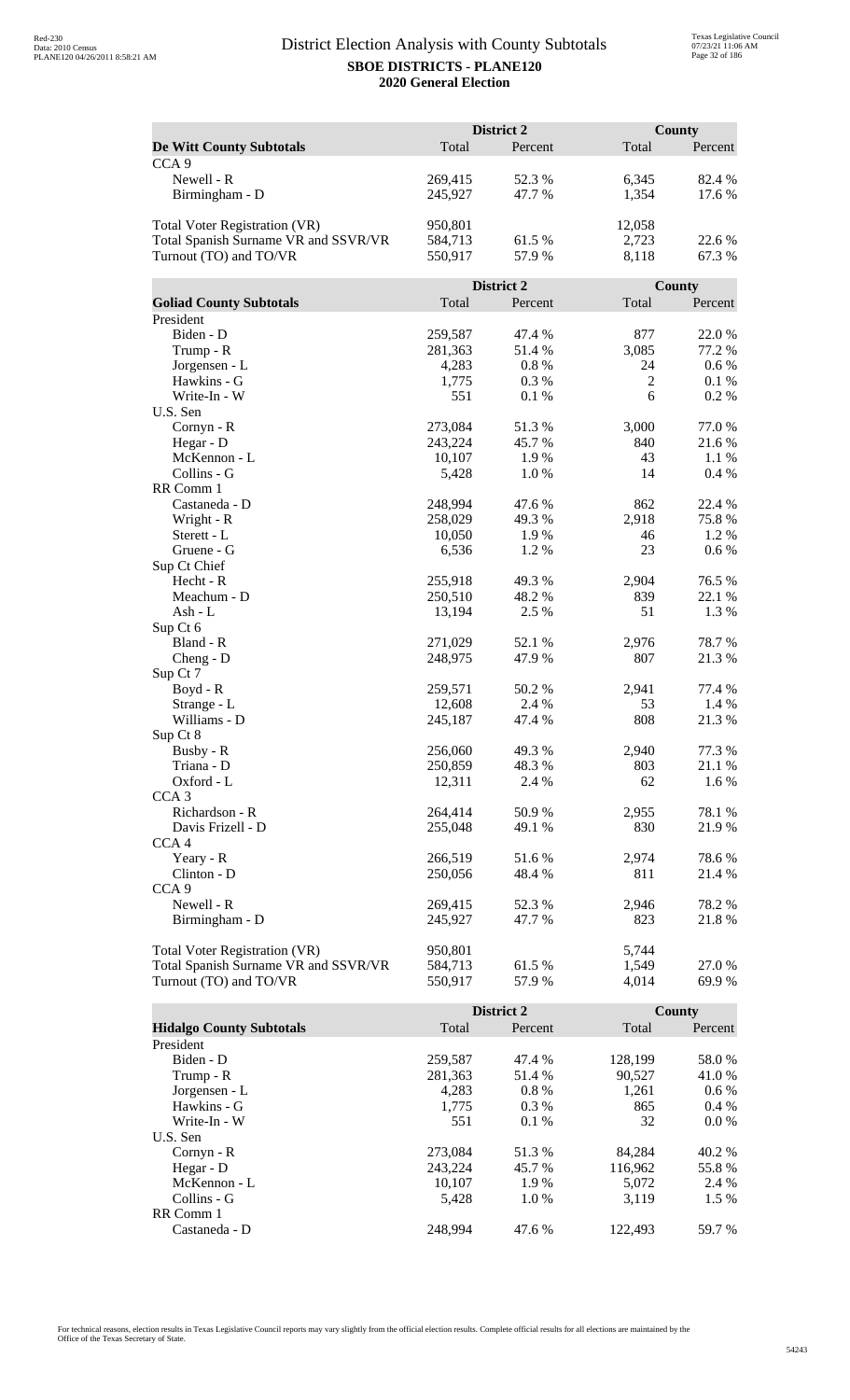|                                      |         | District 2 |         | <b>County</b> |
|--------------------------------------|---------|------------|---------|---------------|
| <b>Hidalgo County Subtotals</b>      | Total   | Percent    | Total   | Percent       |
| RR Comm 1                            |         |            |         |               |
| Wright - R                           | 258,029 | 49.3 %     | 75,589  | 36.8%         |
| Sterett - L                          | 10,050  | 1.9%       | 4,107   | 2.0%          |
| Gruene - G                           | 6,536   | 1.2%       | 3,041   | 1.5 %         |
| Sup Ct Chief                         |         |            |         |               |
| Hecht - R                            | 255,918 | 49.3 %     | 75,940  | 37.1 %        |
| Meachum - D                          | 250,510 | 48.2 %     | 123,443 | 60.3%         |
| Ash - L                              | 13,194  | 2.5 %      | 5,492   | 2.7 %         |
| Sup Ct 6                             |         |            |         |               |
| Bland - R                            | 271,029 | 52.1 %     | 82,263  | 40.2%         |
| $Cheng - D$                          | 248,975 | 47.9%      | 122,199 | 59.8%         |
| Sup Ct 7                             |         |            |         |               |
| Boyd - R                             | 259,571 | 50.2%      | 77,310  | 37.9%         |
| Strange - L                          | 12,608  | 2.4 %      | 6,153   | 3.0 %         |
| Williams - D                         | 245,187 | 47.4 %     | 120,497 | 59.1 %        |
| Sup Ct 8                             |         |            |         |               |
| Busby - R                            | 256,060 | 49.3 %     | 73,931  | 36.3%         |
| Triana - D                           | 250,859 | 48.3 %     | 124,038 | 61.0%         |
| Oxford - L                           | 12,311  | 2.4 %      | 5,450   | 2.7 %         |
| CCA <sub>3</sub>                     |         |            |         |               |
| Richardson - R                       | 264,414 | 50.9%      | 78,471  | 38.5%         |
| Davis Frizell - D                    | 255,048 | 49.1 %     | 125,414 | 61.5%         |
| CCA <sub>4</sub>                     |         |            |         |               |
| Yeary - R                            | 266,519 | 51.6 %     | 80,307  | 39.5 %        |
| Clinton - D                          | 250,056 | 48.4 %     | 122,996 | 60.5 %        |
| CCA <sub>9</sub>                     |         |            |         |               |
| Newell - R                           | 269,415 | 52.3 %     | 81,633  | 40.4 %        |
| Birmingham - D                       | 245,927 | 47.7 %     | 120,413 | 59.6 %        |
| Total Voter Registration (VR)        | 950,801 |            | 391,129 |               |
| Total Spanish Surname VR and SSVR/VR | 584,713 | 61.5 %     | 318,072 | 81.3 %        |
| Turnout (TO) and TO/VR               | 550,917 | 57.9 %     | 222,593 | 56.9%         |

|                                 |         | District 2 |       | <b>County</b> |
|---------------------------------|---------|------------|-------|---------------|
| <b>Jackson County Subtotals</b> | Total   | Percent    | Total | Percent       |
| President                       |         |            |       |               |
| Biden - D                       | 259,587 | 47.4 %     | 1,033 | 16.3%         |
| Trump - R                       | 281,363 | 51.4 %     | 5,231 | 82.4 %        |
| Jorgensen - L                   | 4,283   | 0.8%       | 53    | $0.8 \%$      |
| Hawkins - G                     | 1,775   | 0.3%       | 23    | 0.4 %         |
| Write-In - W                    | 551     | 0.1%       | 11    | 0.2%          |
| U.S. Sen                        |         |            |       |               |
| Cornyn - R                      | 273,084 | 51.3%      | 5,167 | 82.1 %        |
| Hegar - D                       | 243,224 | 45.7%      | 1,021 | 16.2 %        |
| McKennon - L                    | 10,107  | 1.9%       | 81    | 1.3%          |
| Collins - G                     | 5,428   | 1.0 %      | 26    | 0.4 %         |
| RR Comm 1                       |         |            |       |               |
| Castaneda - D                   | 248,994 | 47.6 %     | 1,000 | 16.0%         |
| Wright - R                      | 258,029 | 49.3%      | 5,152 | 82.2%         |
| Sterett - L                     | 10,050  | 1.9%       | 90    | 1.4 %         |
| Gruene - G                      | 6,536   | 1.2 %      | 27    | 0.4%          |
| Sup Ct Chief                    |         |            |       |               |
| Hecht - R                       | 255,918 | 49.3%      | 5,144 | 82.3%         |
| Meachum - D                     | 250,510 | 48.2%      | 1,019 | 16.3%         |
| Ash - L                         | 13,194  | 2.5 %      | 85    | 1.4 %         |
| Sup Ct 6                        |         |            |       |               |
| Bland - R                       | 271,029 | 52.1 %     | 5,254 | 84.2 %        |
| $Cheng - D$                     | 248,975 | 47.9 %     | 984   | 15.8%         |
| Sup Ct 7                        |         |            |       |               |
| $Boyd - R$                      | 259,571 | 50.2%      | 5,168 | 82.9%         |
| Strange - L                     | 12,608  | 2.4 %      | 80    | 1.3 %         |
| Williams - D                    | 245,187 | 47.4 %     | 987   | 15.8%         |
| Sup Ct 8                        |         |            |       |               |
| Busby - R                       | 256,060 | 49.3%      | 5,184 | 83.1 %        |
| Triana - D                      | 250,859 | 48.3 %     | 982   | 15.7%         |
| Oxford - L                      | 12,311  | 2.4 %      | 75    | 1.2%          |
| CCA <sub>3</sub>                |         |            |       |               |
| Richardson - R                  | 264,414 | 50.9%      | 5,212 | 83.6 %        |
| Davis Frizell - D               | 255,048 | 49.1 %     | 1,021 | 16.4 %        |
| CCA <sub>4</sub>                |         |            |       |               |
| Yeary - R                       | 266,519 | 51.6%      | 5,228 | 84.0%         |
| Clinton - D                     | 250,056 | 48.4%      | 999   | 16.0%         |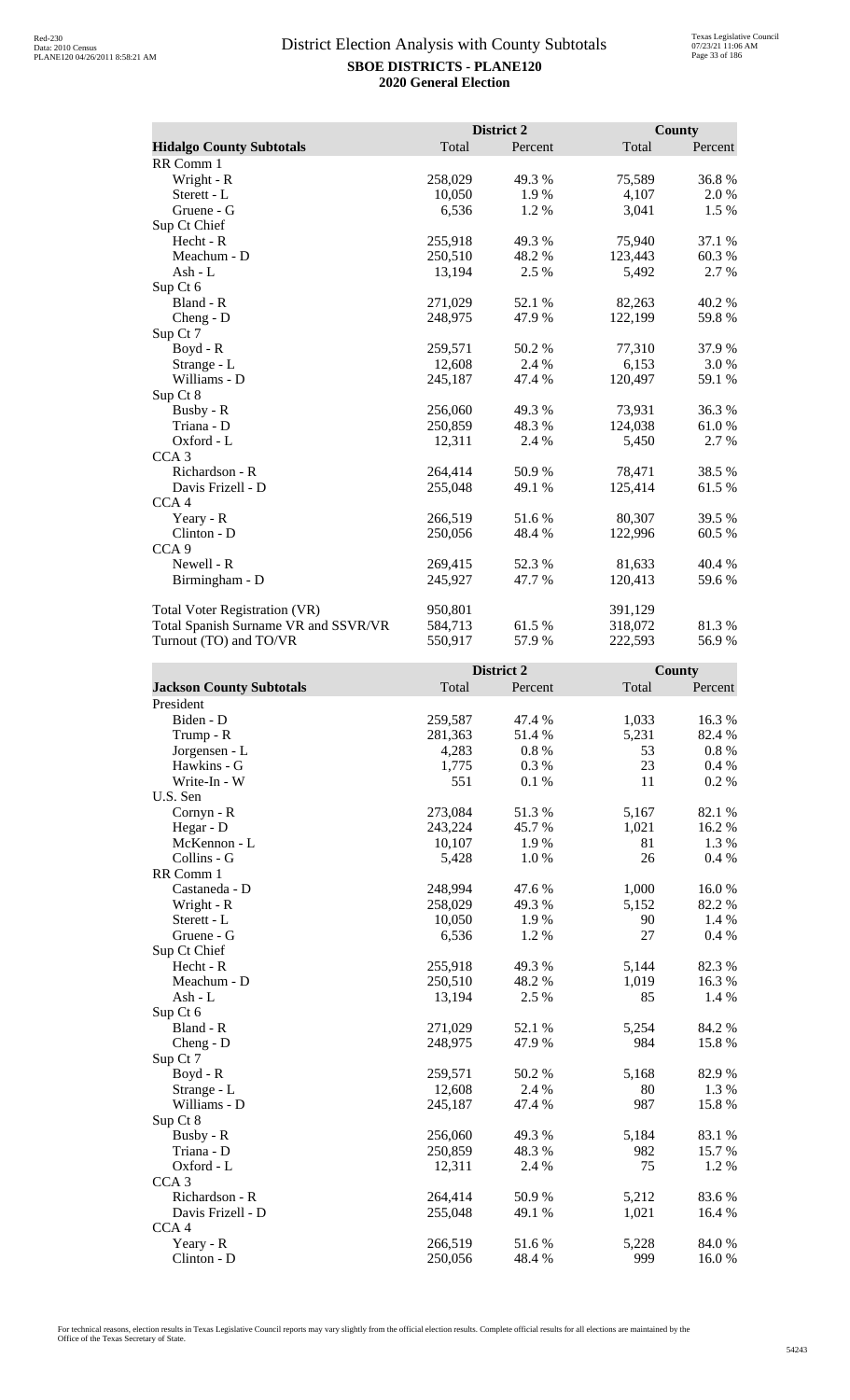|                                      | District 2 |            |                  | County   |  |
|--------------------------------------|------------|------------|------------------|----------|--|
| <b>Jackson County Subtotals</b>      | Total      | Percent    | Total            | Percent  |  |
| CCA <sub>9</sub>                     |            |            |                  |          |  |
| Newell - R                           | 269,415    | 52.3 %     | 5,215            | 84.0%    |  |
| Birmingham - D                       | 245,927    | 47.7 %     | 996              | 16.0%    |  |
|                                      |            |            |                  |          |  |
| <b>Total Voter Registration (VR)</b> | 950,801    |            | 9,456            |          |  |
| Total Spanish Surname VR and SSVR/VR | 584,713    | 61.5 %     | 2,032            | 21.5 %   |  |
| Turnout (TO) and TO/VR               | 550,917    | 57.9%      | 6,367            | 67.3%    |  |
|                                      |            |            |                  |          |  |
|                                      |            | District 2 |                  | County   |  |
| <b>Kenedy County Subtotals</b>       | Total      | Percent    | Total            | Percent  |  |
| President                            |            |            |                  |          |  |
| Biden - D                            | 259,587    | 47.4 %     | 65               | 33.5 %   |  |
| Trump - R                            | 281,363    | 51.4 %     | 127              | 65.5 %   |  |
| Jorgensen - L                        | 4,283      | 0.8%       | 1                | $0.5~\%$ |  |
| Hawkins - G                          | 1,775      | 0.3%       | $\mathbf{1}$     | $0.5\%$  |  |
| Write-In - W                         | 551        | 0.1%       | $\boldsymbol{0}$ | 0.0 %    |  |
| U.S. Sen                             |            |            |                  |          |  |
| Cornyn - R                           | 273,084    | 51.3%      | 107              | 63.3%    |  |
| Hegar - D                            | 243,224    | 45.7 %     | 57               | 33.7%    |  |
| McKennon - L                         | 10,107     | 1.9%       | 4                | 2.4 %    |  |
| Collins - G                          | 5,428      | 1.0%       | 1                | 0.6 %    |  |
| RR Comm 1                            |            |            |                  |          |  |
| Castaneda - D                        | 248,994    | 47.6 %     | 60               | 39.0%    |  |
| Wright - R                           | 258,029    | 49.3 %     | 90               | 58.4%    |  |
| Sterett - L                          | 10,050     | 1.9%       | 3                | 1.9%     |  |
| Gruene - G                           | 6,536      | 1.2%       | 1                | 0.6 %    |  |
| Sup Ct Chief                         |            |            |                  |          |  |
| Hecht - R                            | 255,918    | 49.3%      | 87               | 57.2 %   |  |
| Meachum - D                          | 250,510    | 48.2%      | 61               | 40.1 %   |  |
| Ash - L                              | 13,194     | 2.5 %      | $\overline{4}$   | 2.6 %    |  |
| Sup Ct 6                             |            |            |                  |          |  |
| Bland - R                            | 271,029    | 52.1 %     | 94               | 63.1 %   |  |
| $Cheng - D$                          | 248,975    | 47.9%      | 55               | 36.9%    |  |
| Sup Ct 7                             |            |            |                  |          |  |
| Boyd - R                             | 259,571    | 50.2%      | 94               | 62.7 %   |  |
| Strange - L                          | 12,608     | 2.4 %      | $\overline{4}$   | 2.7 %    |  |
| Williams - D                         | 245,187    | 47.4 %     | 52               | 34.7 %   |  |
| Sup Ct 8                             |            |            |                  |          |  |
| Busby - R                            | 256,060    | 49.3 %     | 90               | 60.4%    |  |
| Triana - D                           | 250,859    | 48.3%      | 54               | 36.2 %   |  |
| Oxford - L                           | 12,311     | 2.4 %      | 5                | 3.4 %    |  |
| CCA <sub>3</sub>                     |            |            |                  |          |  |
| Richardson - R                       | 264,414    | 50.9%      | 94               | 62.7 %   |  |
| Davis Frizell - D                    | 255,048    | 49.1 %     | 56               | 37.3 %   |  |
| CCA <sub>4</sub>                     |            |            |                  |          |  |
| Yeary - R                            | 266,519    | 51.6%      | 95               | 65.1 %   |  |
| Clinton - D                          | 250,056    | 48.4 %     | 51               | 34.9 %   |  |
| CCA <sub>9</sub>                     |            |            |                  |          |  |
| Newell - R                           | 269,415    | 52.3 %     | 93               | 63.7 %   |  |
| Birmingham - D                       | 245,927    | 47.7 %     | 53               | 36.3%    |  |
|                                      |            |            |                  |          |  |
| Total Voter Registration (VR)        | 950,801    |            | 292              |          |  |
| Total Spanish Surname VR and SSVR/VR | 584,713    | 61.5%      | 206              | 70.5 %   |  |
| Turnout (TO) and TO/VR               | 550,917    | 57.9%      | 211              | 72.3 %   |  |

|                                 |         | <b>District 2</b> |       | County  |
|---------------------------------|---------|-------------------|-------|---------|
| <b>Kleberg County Subtotals</b> | Total   | Percent           | Total | Percent |
| President                       |         |                   |       |         |
| Biden - D                       | 259,587 | 47.4 %            | 5,381 | 48.5 %  |
| Trump - R                       | 281,363 | 51.4 %            | 5,575 | 50.2 %  |
| Jorgensen - L                   | 4,283   | $0.8\%$           | 97    | $0.9\%$ |
| Hawkins - G                     | 1,775   | $0.3\%$           | 29    | $0.3\%$ |
| Write-In - W                    | 551     | $0.1\%$           | 15    | $0.1\%$ |
| U.S. Sen                        |         |                   |       |         |
| $Cornyn - R$                    | 273,084 | 51.3 %            | 5,438 | 50.2 %  |
| Hegar - $D$                     | 243.224 | 45.7 %            | 5.129 | 47.3 %  |
| McKennon - L                    | 10,107  | 1.9%              | 187   | 1.7 %   |
| Collins - G                     | 5.428   | 1.0%              | 84    | $0.8\%$ |
| RR Comm 1                       |         |                   |       |         |
| Castaneda - D                   | 248.994 | 47.6 %            | 5.287 | 49.4 %  |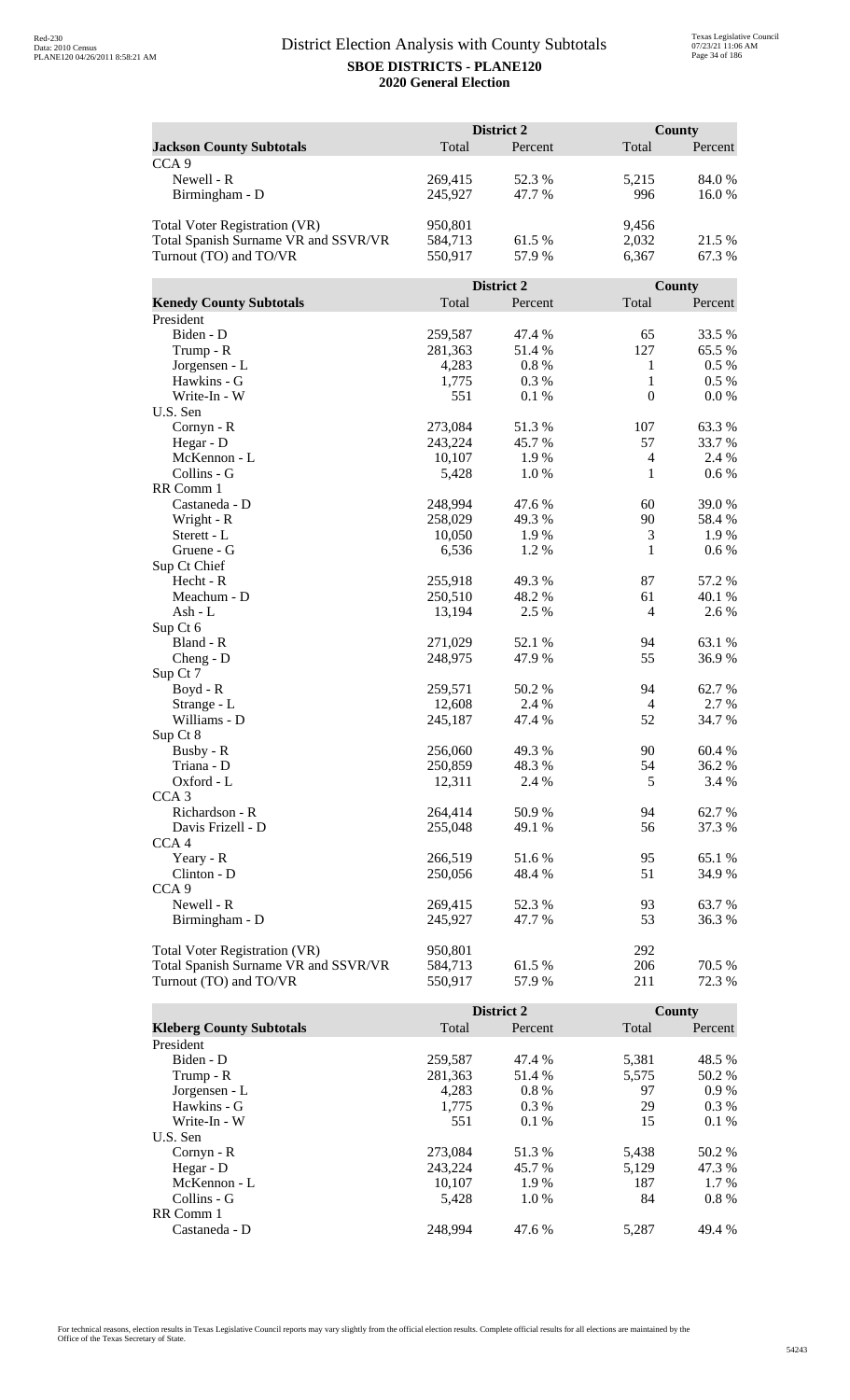|                                      |         | District 2 |        | County  |
|--------------------------------------|---------|------------|--------|---------|
| <b>Kleberg County Subtotals</b>      | Total   | Percent    | Total  | Percent |
| RR Comm 1                            |         |            |        |         |
| Wright - R                           | 258,029 | 49.3 %     | 5,131  | 47.9%   |
| Sterett - L                          | 10,050  | 1.9 %      | 166    | 1.6 %   |
| Gruene - G                           | 6,536   | 1.2%       | 123    | 1.1 %   |
| Sup Ct Chief                         |         |            |        |         |
| Hecht - R                            | 255,918 | 49.3 %     | 5,075  | 47.8%   |
| Meachum - D                          | 250,510 | 48.2 %     | 5,284  | 49.7 %  |
| Ash - $L$                            | 13,194  | 2.5 %      | 269    | 2.5 %   |
| Sup Ct 6                             |         |            |        |         |
| Bland - R                            | 271,029 | 52.1 %     | 5,341  | 50.6 %  |
| Cheng - D                            | 248,975 | 47.9 %     | 5,206  | 49.4 %  |
| Sup Ct 7                             |         |            |        |         |
| Boyd - R                             | 259,571 | 50.2%      | 5,148  | 48.6%   |
| Strange - L                          | 12,608  | 2.4 %      | 232    | 2.2 %   |
| Williams - D                         | 245,187 | 47.4 %     | 5,221  | 49.3 %  |
| Sup Ct 8                             |         |            |        |         |
| Busby - R                            | 256,060 | 49.3%      | 5,058  | 48.0%   |
| Triana - D                           | 250,859 | 48.3%      | 5,247  | 49.8%   |
| Oxford - L                           | 12,311  | 2.4 %      | 238    | 2.3 %   |
| CCA <sub>3</sub>                     |         |            |        |         |
| Richardson - R                       | 264,414 | 50.9%      | 5,263  | 49.9%   |
| Davis Frizell - D                    | 255,048 | 49.1 %     | 5,277  | 50.1 %  |
| CCA <sub>4</sub>                     |         |            |        |         |
| Yeary - R                            | 266,519 | 51.6 %     | 5,399  | 51.0%   |
| Clinton - D                          | 250,056 | 48.4 %     | 5,180  | 49.0%   |
| CCA <sub>9</sub>                     |         |            |        |         |
| Newell - R                           | 269,415 | 52.3 %     | 5,284  | 50.3 %  |
| Birmingham - D                       | 245,927 | 47.7 %     | 5,227  | 49.7 %  |
| <b>Total Voter Registration (VR)</b> | 950,801 |            | 18,692 |         |
| Total Spanish Surname VR and SSVR/VR | 584,713 | 61.5 %     | 11,687 | 62.5 %  |
| Turnout (TO) and TO/VR               | 550,917 | 57.9%      | 11,186 | 59.8%   |

|                                   |         | District 2 |       | <b>County</b> |
|-----------------------------------|---------|------------|-------|---------------|
| <b>Matagorda County Subtotals</b> | Total   | Percent    | Total | Percent       |
| President                         |         |            |       |               |
| Biden - D                         | 259,587 | 47.4 %     | 3,733 | 27.2 %        |
| Trump - R                         | 281,363 | 51.4%      | 9,845 | 71.7%         |
| Jorgensen - L                     | 4,283   | 0.8%       | 115   | $0.8~\%$      |
| Hawkins - G                       | 1,775   | 0.3%       | 33    | 0.2 %         |
| Write-In - W                      | 551     | 0.1%       | 1     | 0.0 %         |
| U.S. Sen                          |         |            |       |               |
| Cornyn - R                        | 273,084 | 51.3%      | 9,647 | 71.6%         |
| Hegar - D                         | 243,224 | 45.7%      | 3,551 | 26.3%         |
| McKennon - L                      | 10,107  | 1.9%       | 222   | 1.6 %         |
| Collins - G                       | 5,428   | 1.0%       | 62    | 0.5%          |
| RR Comm 1                         |         |            |       |               |
| Castaneda - D                     | 248,994 | 47.6%      | 3,595 | 27.0%         |
| Wright - R                        | 258,029 | 49.3%      | 9,345 | 70.2 %        |
| Sterett - L                       | 10,050  | 1.9%       | 273   | 2.1 %         |
| Gruene - G                        | 6,536   | 1.2%       | 98    | 0.7%          |
| Sup Ct Chief                      |         |            |       |               |
| Hecht - R                         | 255,918 | 49.3%      | 9,486 | 71.3 %        |
| Meachum - D                       | 250,510 | 48.2%      | 3,580 | 26.9%         |
| $Ash - L$                         | 13,194  | 2.5 %      | 243   | 1.8%          |
| Sup Ct 6                          |         |            |       |               |
| Bland - R                         | 271,029 | 52.1 %     | 9,720 | 73.1 %        |
| $Cheng - D$                       | 248,975 | 47.9%      | 3,571 | 26.9%         |
| Sup Ct 7                          |         |            |       |               |
| Boyd - R                          | 259,571 | 50.2%      | 9,503 | 71.6 %        |
| Strange - L                       | 12,608  | 2.4 %      | 262   | 2.0%          |
| Williams - D                      | 245,187 | 47.4 %     | 3,516 | 26.5 %        |
| Sup Ct 8                          |         |            |       |               |
| Busby - R                         | 256,060 | 49.3%      | 9,545 | 71.8%         |
| Triana - D                        | 250,859 | 48.3%      | 3,483 | 26.2%         |
| Oxford - L                        | 12,311  | 2.4 %      | 274   | 2.1 %         |
| CCA <sub>3</sub>                  |         |            |       |               |
| Richardson - R                    | 264,414 | 50.9%      | 9,585 | 72.5 %        |
| Davis Frizell - D                 | 255,048 | 49.1 %     | 3,637 | 27.5 %        |
| CCA <sub>4</sub>                  |         |            |       |               |
| Yeary - R                         | 266,519 | 51.6%      | 9,570 | 72.6 %        |
| Clinton - D                       | 250,056 | 48.4%      | 3,616 | 27.4 %        |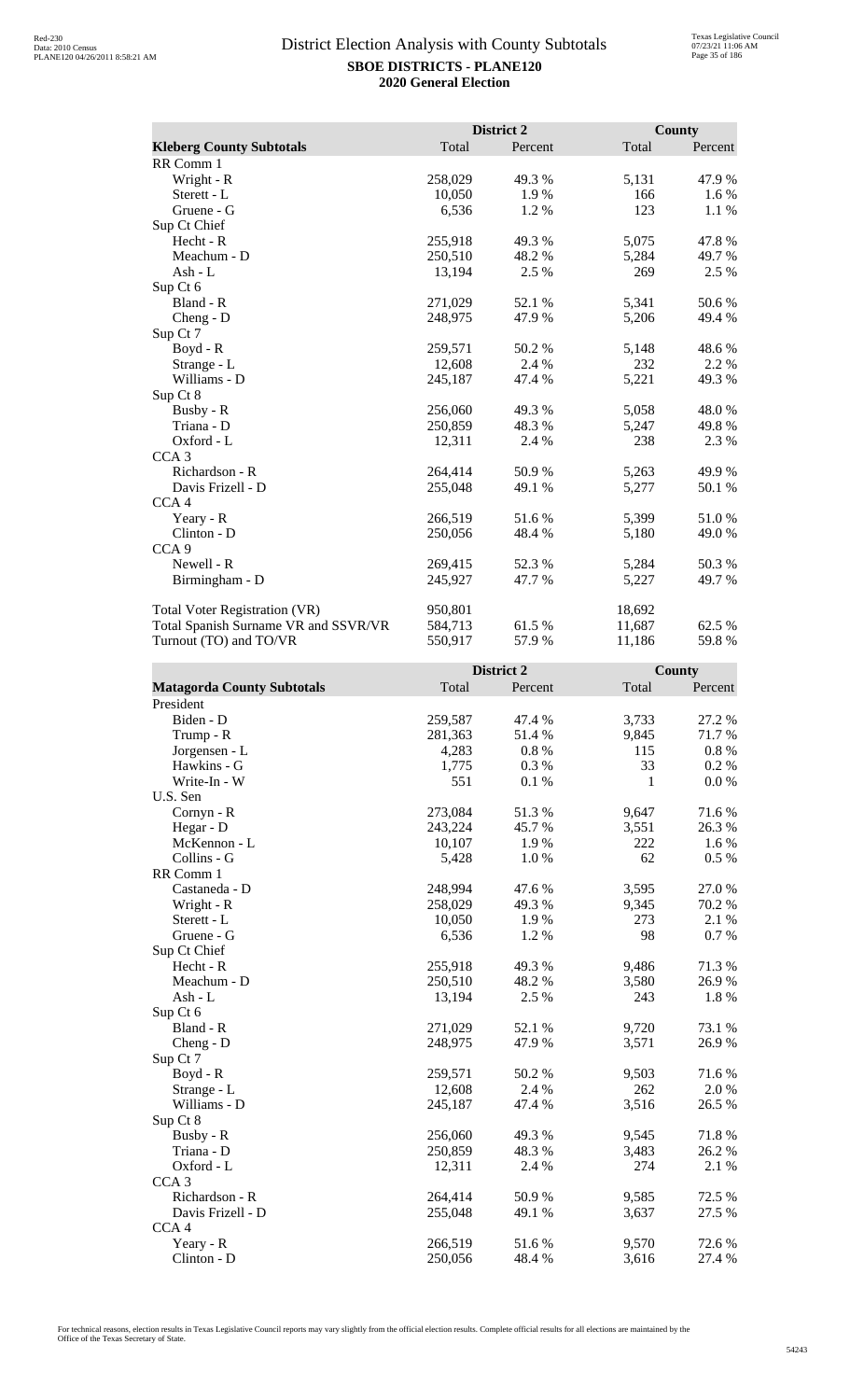|                                      | District 2 |            |                  | County  |  |
|--------------------------------------|------------|------------|------------------|---------|--|
| <b>Matagorda County Subtotals</b>    | Total      | Percent    | Total            | Percent |  |
| CCA <sub>9</sub>                     |            |            |                  |         |  |
| Newell - R                           | 269,415    | 52.3 %     | 9,636            | 73.0%   |  |
| Birmingham - D                       | 245,927    | 47.7%      | 3,556            | 27.0%   |  |
|                                      |            |            |                  |         |  |
| <b>Total Voter Registration (VR)</b> | 950,801    |            | 21,950           |         |  |
| Total Spanish Surname VR and SSVR/VR | 584,713    | 61.5%      | 5,622            | 25.6 %  |  |
| Turnout (TO) and TO/VR               | 550,917    | 57.9%      | 13,801           | 62.9%   |  |
|                                      |            |            |                  |         |  |
|                                      |            | District 2 |                  | County  |  |
| <b>Nueces County Subtotals</b>       | Total      | Percent    | Total            | Percent |  |
| President                            |            |            |                  |         |  |
| Biden - D                            | 259,587    | 47.4 %     | 60,925           | 47.8%   |  |
| Trump - R                            | 281,363    | 51.4 %     | 64,617           | 50.7%   |  |
| Jorgensen - L                        | 4,283      | 0.8%       | 1,404            | 1.1 %   |  |
| Hawkins - G                          | 1,775      | 0.3%       | 368              | 0.3 %   |  |
| Write-In - W                         | 551        | 0.1 %      | 237              | 0.2 %   |  |
| U.S. Sen                             |            |            |                  |         |  |
| Cornyn - R                           | 273,084    | 51.3%      | 64,558           | 51.5%   |  |
| Hegar - D                            | 243,224    | 45.7 %     | 57,180           | 45.6%   |  |
| McKennon - L                         | 10,107     | 1.9%       | 2,564            | 2.0 %   |  |
| Collins - G                          | 5,428      | 1.0%       | 997              | 0.8 %   |  |
| RR Comm 1                            |            |            |                  |         |  |
| Castaneda - D                        | 248,994    | 47.6 %     | 56,755           | 46.1%   |  |
| Wright - R                           | 258,029    | 49.3 %     | 61,841           | 50.2%   |  |
| Sterett - L                          | 10,050     | 1.9%       | 2,777            | 2.3 %   |  |
| Gruene - G                           | 6,536      | 1.2%       | 1,780            | 1.4 %   |  |
| Sup Ct Chief                         |            |            |                  |         |  |
| Hecht - R                            | 255,918    | 49.3%      | 61,570           | 49.9%   |  |
| Meachum - D                          | 250,510    | 48.2%      | 58,367           | 47.3 %  |  |
| Ash - L                              | 13,194     | 2.5 %      | 3,376            | 2.7 %   |  |
| Sup Ct 6<br>Bland - R                | 271,029    | 52.1 %     |                  | 52.6%   |  |
|                                      | 248,975    | 47.9%      | 64,502<br>58,082 | 47.4 %  |  |
| $Cheng - D$<br>Sup Ct 7              |            |            |                  |         |  |
| Boyd - R                             | 259,571    | 50.2 %     | 62,180           | 50.7%   |  |
| Strange - L                          | 12,608     | 2.4 %      | 3,146            | 2.6 %   |  |
| Williams - D                         | 245,187    | 47.4 %     | 57,220           | 46.7%   |  |
| Sup Ct 8                             |            |            |                  |         |  |
| Busby - R                            | 256,060    | 49.3%      | 61,659           | 50.5 %  |  |
| Triana - D                           | 250,859    | 48.3%      | 57,393           | 47.0 %  |  |
| Oxford - L                           | 12,311     | 2.4 %      | 3,139            | 2.6 %   |  |
| CCA <sub>3</sub>                     |            |            |                  |         |  |
| Richardson - R                       | 264,414    | 50.9%      | 63,153           | 51.8%   |  |
| Davis Frizell - D                    | 255,048    | 49.1 %     | 58,855           | 48.2 %  |  |
| CCA <sub>4</sub>                     |            |            |                  |         |  |
| Yeary - R                            | 266,519    | 51.6%      | 63,947           | 52.5 %  |  |
| Clinton - D                          | 250,056    | 48.4 %     | 57,778           | 47.5 %  |  |
| CCA <sub>9</sub>                     |            |            |                  |         |  |
| Newell - R                           | 269,415    | 52.3 %     | 64,199           | 53.0 %  |  |
| Birmingham - D                       | 245,927    | 47.7 %     | 57,020           | 47.0 %  |  |
|                                      |            |            |                  |         |  |
| Total Voter Registration (VR)        | 950,801    |            | 211,384          |         |  |
| Total Spanish Surname VR and SSVR/VR | 584,713    | 61.5%      | 105,642          | 50.0 %  |  |
| Turnout (TO) and TO/VR               | 550,917    | 57.9%      | 128,098          | 60.6%   |  |

|                                 |         | District 2 |       | County  |
|---------------------------------|---------|------------|-------|---------|
| <b>Refugio County Subtotals</b> | Total   | Percent    | Total | Percent |
| President                       |         |            |       |         |
| Biden - D                       | 259,587 | 47.4 %     | 1,108 | 32.9 %  |
| Trump - R                       | 281,363 | 51.4 %     | 2,210 | 65.7 %  |
| Jorgensen - L                   | 4,283   | $0.8\%$    | 26    | $0.8\%$ |
| Hawkins - G                     | 1.775   | $0.3\%$    | 21    | $0.6\%$ |
| Write-In - W                    | 551     | $0.1\%$    |       | $0.0\%$ |
| U.S. Sen                        |         |            |       |         |
| $Cornyn - R$                    | 273,084 | 51.3 %     | 2.073 | 65.4 %  |
| Hegar - $D$                     | 243.224 | 45.7 %     | 1,023 | 32.3 %  |
| McKennon - L                    | 10,107  | 1.9%       | 52    | 1.6 %   |
| Collins - G                     | 5.428   | 1.0%       | 24    | $0.8\%$ |
| RR Comm 1                       |         |            |       |         |
| Castaneda - D                   | 248.994 | 47.6 %     | 1.003 | 32.0 %  |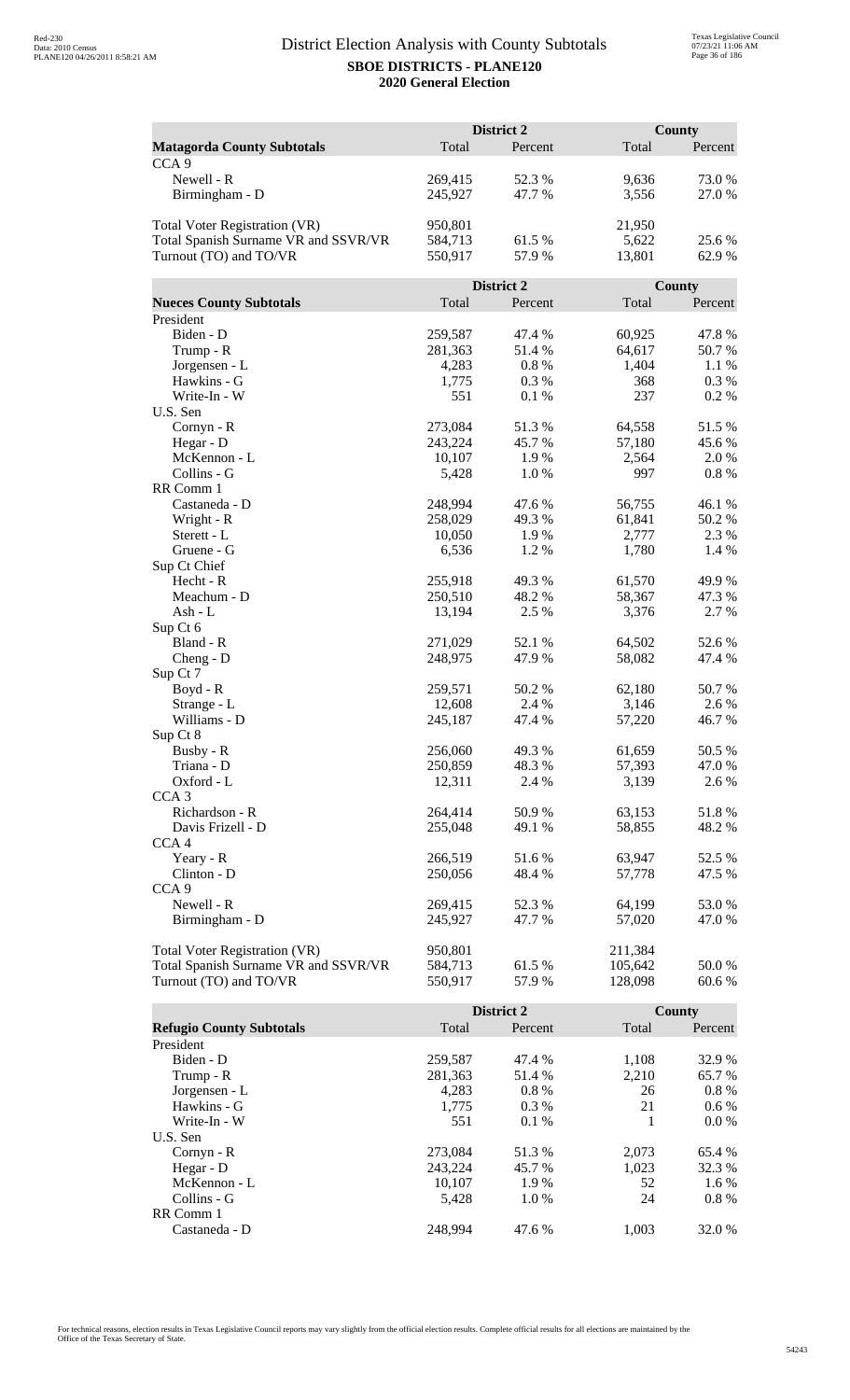|                                      |         | District 2 |       | County  |
|--------------------------------------|---------|------------|-------|---------|
| <b>Refugio County Subtotals</b>      | Total   | Percent    | Total | Percent |
| RR Comm 1                            |         |            |       |         |
| Wright - R                           | 258,029 | 49.3 %     | 2,050 | 65.3%   |
| Sterett - L                          | 10,050  | 1.9 %      | 51    | 1.6 %   |
| Gruene - G                           | 6,536   | 1.2 %      | 34    | 1.1 %   |
| Sup Ct Chief                         |         |            |       |         |
| Hecht - R                            | 255,918 | 49.3 %     | 1,987 | 63.4 %  |
| Meachum - D                          | 250,510 | 48.2 %     | 1,093 | 34.9 %  |
| Ash - $L$                            | 13,194  | 2.5 %      | 52    | $1.7\%$ |
| Sup Ct 6                             |         |            |       |         |
| Bland - R                            | 271,029 | 52.1 %     | 2,067 | 66.7%   |
| Cheng - $D$                          | 248,975 | 47.9 %     | 1,034 | 33.3 %  |
| Sup Ct 7                             |         |            |       |         |
| Boyd - R                             | 259,571 | 50.2%      | 2,007 | 64.5 %  |
| Strange - L                          | 12,608  | 2.4 %      | 58    | 1.9%    |
| Williams - D                         | 245,187 | 47.4 %     | 1,049 | 33.7 %  |
| Sup Ct 8                             |         |            |       |         |
| Busby - R                            | 256,060 | 49.3%      | 1,995 | 64.9%   |
| Triana - D                           | 250,859 | 48.3%      | 1,020 | 33.2 %  |
| Oxford - L                           | 12,311  | 2.4 %      | 61    | 2.0 %   |
| CCA <sub>3</sub>                     |         |            |       |         |
| Richardson - R                       | 264,414 | 50.9%      | 2,049 | 65.9%   |
| Davis Frizell - D                    | 255,048 | 49.1 %     | 1,060 | 34.1 %  |
| CCA <sub>4</sub>                     |         |            |       |         |
| Yeary - R                            | 266,519 | 51.6 %     | 2,052 | 66.3%   |
| Clinton - D                          | 250,056 | 48.4 %     | 1,043 | 33.7 %  |
| CCA <sub>9</sub>                     |         |            |       |         |
| Newell - R                           | 269,415 | 52.3 %     | 2,026 | 66.0%   |
| Birmingham - D                       | 245,927 | 47.7 %     | 1,042 | 34.0 %  |
| <b>Total Voter Registration (VR)</b> | 950,801 |            | 5,000 |         |
| Total Spanish Surname VR and SSVR/VR | 584,713 | 61.5 %     | 2,021 | 40.4 %  |
| Turnout (TO) and TO/VR               | 550,917 | 57.9%      | 3,405 | 68.1 %  |

|                                      |         | District 2 |        | <b>County</b> |
|--------------------------------------|---------|------------|--------|---------------|
| <b>San Patricio County Subtotals</b> | Total   | Percent    | Total  | Percent       |
| President                            |         |            |        |               |
| Biden - D                            | 259,587 | 47.4 %     | 8,988  | 34.7%         |
| Trump - R                            | 281,363 | 51.4%      | 16,516 | 63.8%         |
| Jorgensen - L                        | 4,283   | 0.8 %      | 291    | 1.1 %         |
| Hawkins - G                          | 1,775   | 0.3%       | 93     | 0.4%          |
| Write-In - W                         | 551     | 0.1%       | 3      | 0.0 %         |
| U.S. Sen                             |         |            |        |               |
| Cornyn - R                           | 273,084 | 51.3%      | 16,174 | 63.9%         |
| Hegar - D                            | 243,224 | 45.7%      | 8,494  | 33.6 %        |
| McKennon - L                         | 10,107  | 1.9%       | 487    | 1.9%          |
| Collins - G                          | 5,428   | 1.0%       | 161    | $0.6\%$       |
| RR Comm 1                            |         |            |        |               |
| Castaneda - D                        | 248,994 | 47.6%      | 8,549  | 34.1 %        |
| Wright - R                           | 258,029 | 49.3%      | 15,779 | 62.9%         |
| Sterett - L                          | 10,050  | 1.9%       | 512    | 2.0%          |
| Gruene - G                           | 6,536   | 1.2%       | 238    | 0.9%          |
| Sup Ct Chief                         |         |            |        |               |
| $Hecht - R$                          | 255,918 | 49.3%      | 15,597 | 62.2%         |
| Meachum - D                          | 250,510 | 48.2%      | 8,845  | 35.3%         |
| $Ash - L$                            | 13,194  | 2.5 %      | 619    | 2.5 %         |
| Sup Ct 6                             |         |            |        |               |
| Bland - R                            | 271,029 | 52.1 %     | 16,228 | 65.0%         |
| $Cheng - D$                          | 248,975 | 47.9 %     | 8,728  | 35.0%         |
| Sup Ct 7                             |         |            |        |               |
| Boyd - R                             | 259,571 | 50.2%      | 15,778 | 63.2%         |
| Strange - L                          | 12,608  | 2.4 %      | 558    | 2.2 %         |
| Williams - D                         | 245,187 | 47.4 %     | 8,614  | 34.5 %        |
| Sup Ct 8                             |         |            |        |               |
| Busby - R                            | 256,060 | 49.3%      | 15,718 | 63.2%         |
| Triana - D                           | 250,859 | 48.3%      | 8,536  | 34.3 %        |
| Oxford - L                           | 12,311  | 2.4 %      | 608    | 2.4 %         |
| CCA <sub>3</sub>                     |         |            |        |               |
| Richardson - R                       | 264,414 | 50.9%      | 16,007 | 64.4 %        |
| Davis Frizell - D                    | 255,048 | 49.1 %     | 8,853  | 35.6%         |
| CCA <sub>4</sub>                     |         |            |        |               |
| Yeary - R                            | 266,519 | 51.6%      | 16,152 | 65.1%         |
| Clinton - D                          | 250,056 | 48.4%      | 8,667  | 34.9%         |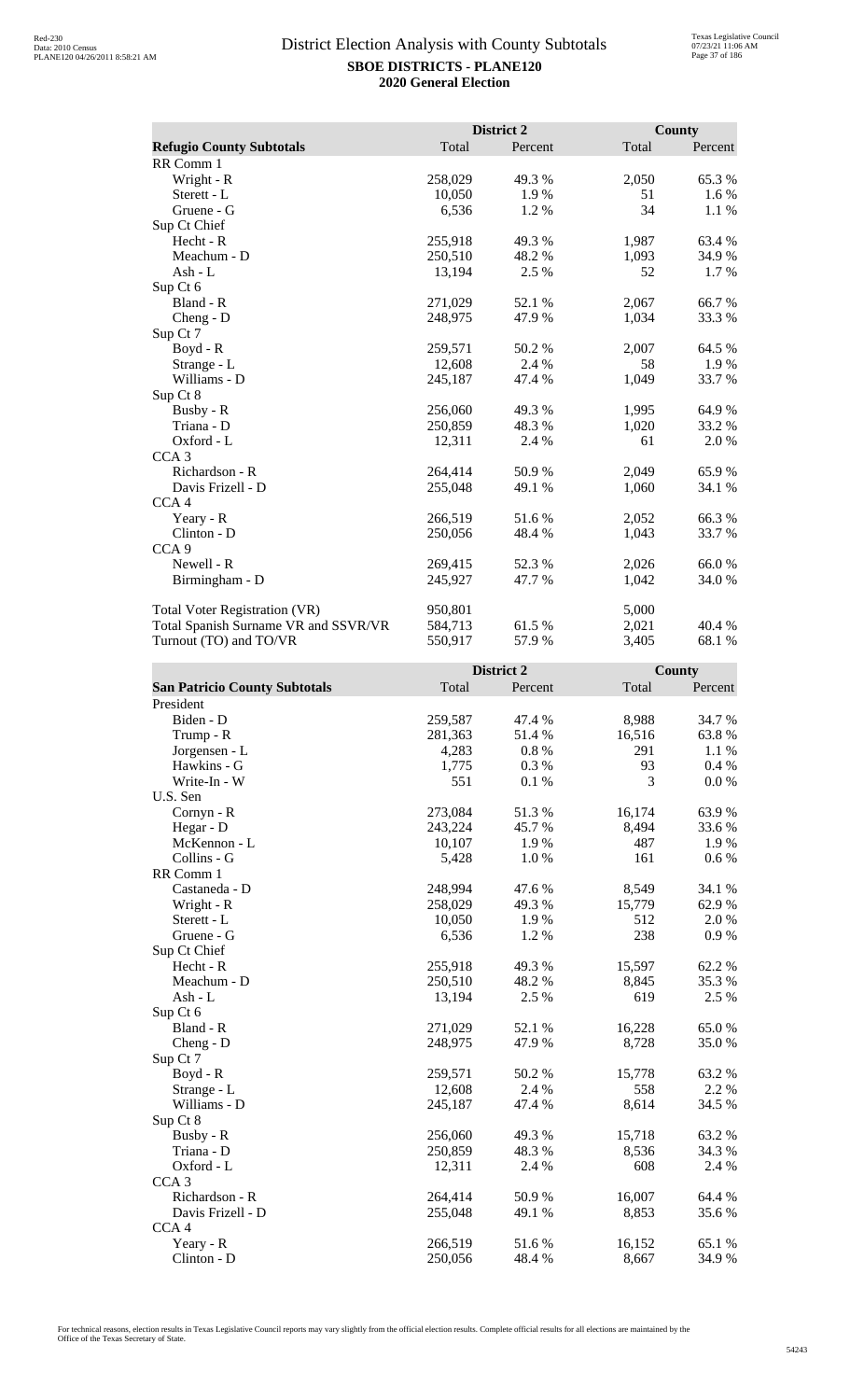|                                      |                 | District 2   |               | <b>County</b> |  |
|--------------------------------------|-----------------|--------------|---------------|---------------|--|
| <b>San Patricio County Subtotals</b> | Total           | Percent      | Total         | Percent       |  |
| CCA <sub>9</sub>                     |                 |              |               |               |  |
| Newell - R                           | 269,415         | 52.3 %       | 16,165        | 65.3 %        |  |
| Birmingham - D                       | 245,927         | 47.7 %       | 8,579         | 34.7 %        |  |
|                                      |                 |              |               |               |  |
| Total Voter Registration (VR)        | 950,801         |              | 43,156        |               |  |
| Total Spanish Surname VR and SSVR/VR | 584,713         | 61.5 %       | 19,941        | 46.2%         |  |
| Turnout (TO) and TO/VR               | 550,917         | 57.9 %       | 25,892        | 60.0 %        |  |
|                                      |                 |              |               |               |  |
|                                      |                 | District 2   |               | <b>County</b> |  |
| <b>Victoria County Subtotals</b>     | Total           | Percent      | Total         | Percent       |  |
| President                            |                 |              |               |               |  |
| Biden - D                            | 259,587         | 47.4 %       | 10,380        | 30.3%         |  |
| Trump - R                            | 281,363         | 51.4%        | 23,358        | 68.2%         |  |
| Jorgensen - L                        | 4,283           | 0.8%         | 339           | 1.0%          |  |
| Hawkins - G                          | 1,775           | 0.3%         | 103           | 0.3%          |  |
| Write-In - W                         | 551             | 0.1%         | 46            | $0.1~\%$      |  |
| U.S. Sen                             |                 |              |               |               |  |
| Cornyn - R                           | 273,084         | 51.3%        | 23,144        | 68.7%         |  |
| Hegar - D                            | 243,224         | 45.7%        | 9,834         | 29.2 %        |  |
| McKennon - L                         | 10,107          | 1.9%         | 524           | 1.6 %         |  |
| Collins - G                          | 5,428           | 1.0%         | 172           | 0.5 %         |  |
| RR Comm 1                            |                 |              |               |               |  |
| Castaneda - D                        | 248,994         | 47.6 %       | 9,660         | 28.9%         |  |
| Wright - R                           | 258,029         | 49.3 %       | 22,894<br>585 | 68.6%         |  |
| Sterett - L<br>Gruene - G            | 10,050<br>6,536 | 1.9%<br>1.2% | 252           | 1.8%<br>0.8%  |  |
| Sup Ct Chief                         |                 |              |               |               |  |
| Hecht - R                            | 255,918         | 49.3%        | 22,525        | 67.5 %        |  |
| Meachum - D                          | 250,510         | 48.2%        | 10,163        | 30.5 %        |  |
| Ash - $L$                            | 13,194          | 2.5 %        | 688           | 2.1 %         |  |
| Sup Ct 6                             |                 |              |               |               |  |
| Bland - R                            | 271,029         | 52.1 %       | 23,445        | 70.6%         |  |
| $Cheng - D$                          | 248,975         | 47.9%        | 9,748         | 29.4 %        |  |
| Sup Ct 7                             |                 |              |               |               |  |
| Boyd - R                             | 259,571         | 50.2%        | 22,823        | 68.6%         |  |
| Strange - L                          | 12,608          | 2.4 %        | 641           | 1.9%          |  |
| Williams - D                         | 245,187         | 47.4 %       | 9,794         | 29.4 %        |  |
| Sup Ct 8                             |                 |              |               |               |  |
| Busby - R                            | 256,060         | 49.3 %       | 22,877        | 68.8%         |  |
| Triana - D                           | 250,859         | 48.3%        | 9,739         | 29.3 %        |  |
| Oxford - L                           | 12,311          | 2.4 %        | 643           | 1.9%          |  |
| CCA <sub>3</sub>                     |                 |              |               |               |  |
| Richardson - R                       | 264,414         | 50.9%        | 23,138        | 69.8%         |  |
| Davis Frizell - D                    | 255,048         | 49.1 %       | 10,034        | 30.2 %        |  |
| CCA <sub>4</sub>                     |                 |              |               |               |  |
| Yeary - R                            | 266,519         | 51.6%        | 23,294        | 70.3%         |  |
| Clinton - D                          | 250,056         | 48.4 %       | 9,837         | 29.7 %        |  |
| CCA <sub>9</sub>                     |                 |              |               |               |  |
| Newell - R                           | 269,415         | 52.3%        | 23,225        | 70.2 %        |  |
| Birmingham - D                       | 245,927         | 47.7 %       | 9,842         | 29.8%         |  |
|                                      |                 |              |               |               |  |
| Total Voter Registration (VR)        | 950,801         |              | 56,459        |               |  |
| Total Spanish Surname VR and SSVR/VR | 584,713         | 61.5 %       | 19,684        | 34.9%         |  |
| Turnout (TO) and TO/VR               | 550,917         | 57.9%        | 34,229        | 60.6%         |  |

|                                 |         | <b>District 2</b> |        | County  |
|---------------------------------|---------|-------------------|--------|---------|
| <b>Wharton County Subtotals</b> | Total   | Percent           | Total  | Percent |
| President                       |         |                   |        |         |
| Biden - D                       | 259,587 | 47.4 %            | 4.694  | 28.0 %  |
| Trump - R                       | 281,363 | 51.4 %            | 11,926 | 71.1 %  |
| Jorgensen - L                   | 4.283   | $0.8\%$           | 105    | $0.6\%$ |
| Hawkins - G                     | 1,775   | $0.3\%$           | 36     | $0.2\%$ |
| Write-In - W                    | 551     | 0.1%              | 15     | $0.1\%$ |
| U.S. Sen                        |         |                   |        |         |
| Cornyn - R                      | 273,084 | 51.3 %            | 11,832 | 71.2 %  |
| Hegar - D                       | 243.224 | 45.7 %            | 4.513  | 27.2 %  |
| McKennon - L                    | 10,107  | 1.9%              | 204    | 1.2 %   |
| Collins - G                     | 5.428   | 1.0%              | 70     | $0.4\%$ |
| RR Comm 1                       |         |                   |        |         |
| Castaneda - D                   | 248.994 | 47.6 %            | 4.549  | 27.5 %  |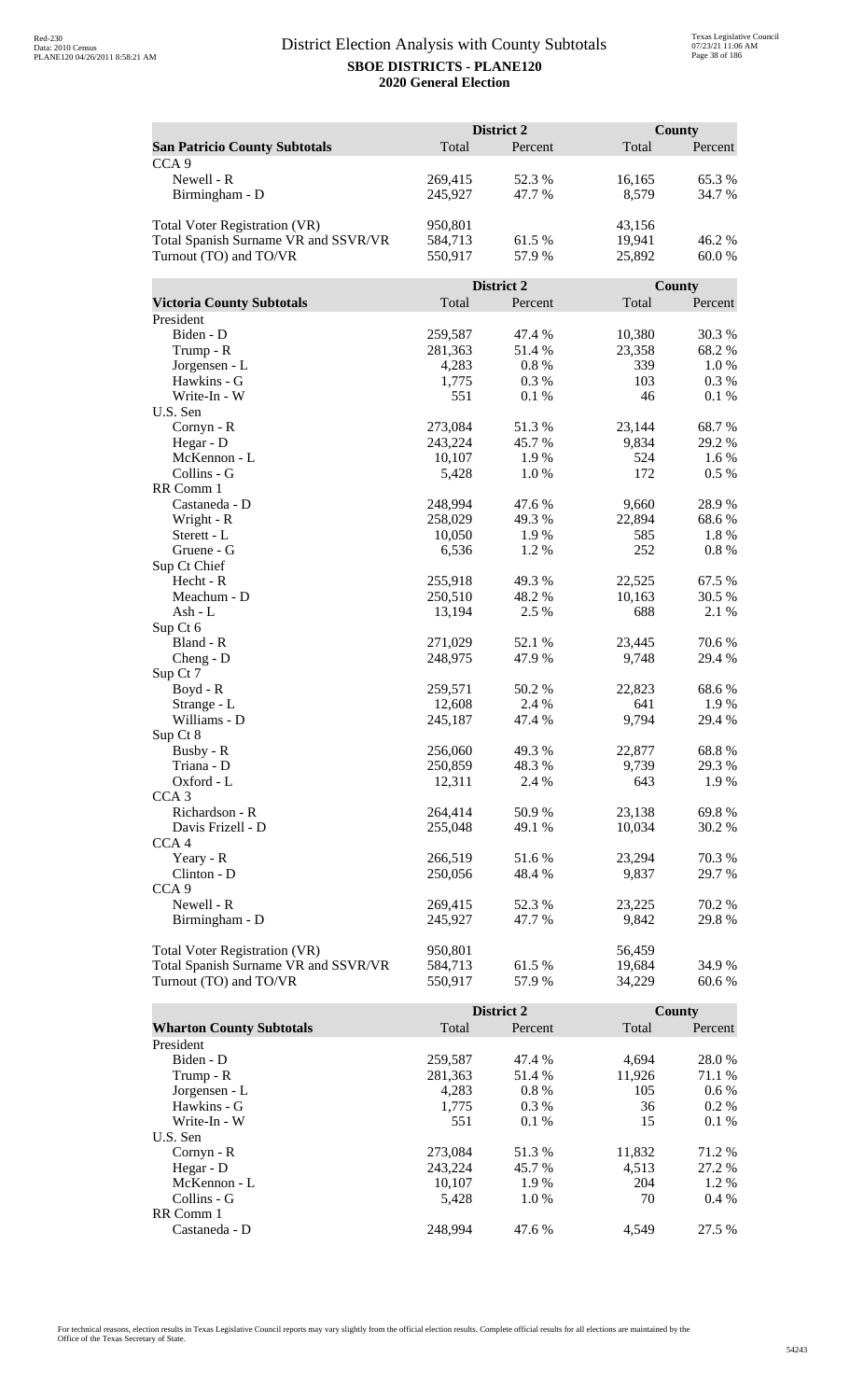|                                      |         | District 2 |        | <b>County</b> |
|--------------------------------------|---------|------------|--------|---------------|
| <b>Wharton County Subtotals</b>      | Total   | Percent    | Total  | Percent       |
| RR Comm 1                            |         |            |        |               |
| Wright - R                           | 258,029 | 49.3 %     | 11,672 | 70.6 %        |
| Sterett - L                          | 10,050  | 1.9%       | 217    | 1.3 %         |
| Gruene - G                           | 6,536   | 1.2%       | 86     | 0.5 %         |
| Sup Ct Chief                         |         |            |        |               |
| $Hecht - R$                          | 255,918 | 49.3 %     | 11,698 | 70.8%         |
| Meachum - D                          | 250,510 | 48.2 %     | 4,557  | 27.6 %        |
| Ash - L                              | 13,194  | 2.5 %      | 256    | 1.6 %         |
| Sup Ct 6                             |         |            |        |               |
| Bland - R                            | 271,029 | 52.1 %     | 11,962 | 72.5 %        |
| $Cheng - D$                          | 248,975 | 47.9 %     | 4,532  | 27.5 %        |
| Sup Ct 7                             |         |            |        |               |
| Boyd - R                             | 259,571 | 50.2%      | 11,760 | 71.2 %        |
| Strange - L                          | 12,608  | 2.4 %      | 222    | 1.3%          |
| Williams - D                         | 245,187 | 47.4 %     | 4,532  | 27.4 %        |
| Sup Ct 8                             |         |            |        |               |
| Busby - R                            | 256,060 | 49.3 %     | 11,788 | 71.5 %        |
| Triana - D                           | 250,859 | 48.3 %     | 4,487  | 27.2 %        |
| Oxford - L                           | 12,311  | 2.4 %      | 220    | 1.3 %         |
| CCA <sub>3</sub>                     |         |            |        |               |
| Richardson - R                       | 264,414 | 50.9%      | 11,824 | 71.8%         |
| Davis Frizell - D                    | 255,048 | 49.1 %     | 4,642  | 28.2 %        |
| CCA <sub>4</sub>                     |         |            |        |               |
| Yeary - R                            | 266,519 | 51.6 %     | 11,847 | 72.1 %        |
| Clinton - D                          | 250,056 | 48.4 %     | 4,579  | 27.9%         |
| CCA <sub>9</sub>                     |         |            |        |               |
| Newell - R                           | 269,415 | 52.3 %     | 11,897 | 72.4 %        |
| Birmingham - D                       | 245,927 | 47.7 %     | 4,538  | 27.6 %        |
| Total Voter Registration (VR)        | 950,801 |            | 25,616 |               |
| Total Spanish Surname VR and SSVR/VR | 584,713 | 61.5 %     | 6,765  | 26.4 %        |
| Turnout (TO) and TO/VR               | 550,917 | 57.9%      | 16,843 | 65.8%         |

|                                 |         | District 2 |              | County  |
|---------------------------------|---------|------------|--------------|---------|
| <b>Willacy County Subtotals</b> | Total   | Percent    | Total        | Percent |
| President                       |         |            |              |         |
| Biden - D                       | 259,587 | 47.4 %     | 3,108        | 55.6%   |
| Trump - R                       | 281,363 | 51.4 %     | 2,441        | 43.7 %  |
| Jorgensen - L                   | 4,283   | 0.8%       | 25           | 0.4%    |
| Hawkins - G                     | 1,775   | 0.3%       | 14           | 0.3%    |
| Write-In - W                    | 551     | 0.1%       | $\mathbf{0}$ | 0.0 %   |
| U.S. Sen                        |         |            |              |         |
| Cornyn - R                      | 273,084 | 51.3%      | 2,183        | 41.3%   |
| Hegar - D                       | 243,224 | 45.7%      | 2,968        | 56.1%   |
| McKennon - L                    | 10,107  | 1.9%       | 87           | 1.6%    |
| Collins - G                     | 5,428   | 1.0%       | 48           | 0.9%    |
| RR Comm 1                       |         |            |              |         |
| Castaneda - D                   | 248,994 | 47.6%      | 3,031        | 59.2 %  |
| Wright - R                      | 258,029 | 49.3 %     | 1,924        | 37.6 %  |
| Sterett - L                     | 10,050  | 1.9 %      | 77           | 1.5 %   |
| Gruene - G                      | 6,536   | 1.2%       | 86           | 1.7 %   |
| Sup Ct Chief                    |         |            |              |         |
| Hecht - R                       | 255,918 | 49.3%      | 1,851        | 36.7%   |
| Meachum - D                     | 250,510 | 48.2%      | 2,999        | 59.5 %  |
| $Ash - L$                       | 13,194  | 2.5 %      | 187          | 3.7%    |
| Sup Ct 6                        |         |            |              |         |
| Bland - R                       | 271,029 | 52.1 %     | 2,099        | 42.2 %  |
| Cheng - $D$                     | 248,975 | 47.9%      | 2,875        | 57.8 %  |
| Sup Ct 7                        |         |            |              |         |
| Boyd - R                        | 259,571 | 50.2%      | 1,909        | 38.3%   |
| Strange - L                     | 12,608  | 2.4 %      | 115          | 2.3 %   |
| Williams - D                    | 245,187 | 47.4 %     | 2,965        | 59.4 %  |
| Sup Ct 8                        |         |            |              |         |
| Busby - R                       | 256,060 | 49.3 %     | 1,854        | 37.0%   |
| Triana - D                      | 250,859 | 48.3%      | 2,999        | 59.9%   |
| Oxford - L                      | 12,311  | 2.4 %      | 155          | 3.1 %   |
| CCA <sub>3</sub>                |         |            |              |         |
| Richardson - R                  | 264,414 | 50.9%      | 1,940        | 39.1 %  |
| Davis Frizell - D               | 255,048 | 49.1 %     | 3,026        | 60.9%   |
| CCA <sub>4</sub>                |         |            |              |         |
| Yeary - R                       | 266,519 | 51.6%      | 1,923        | 39.0 %  |
| $Clinton - D$                   | 250,056 | 48.4 %     | 3,012        | 61.0%   |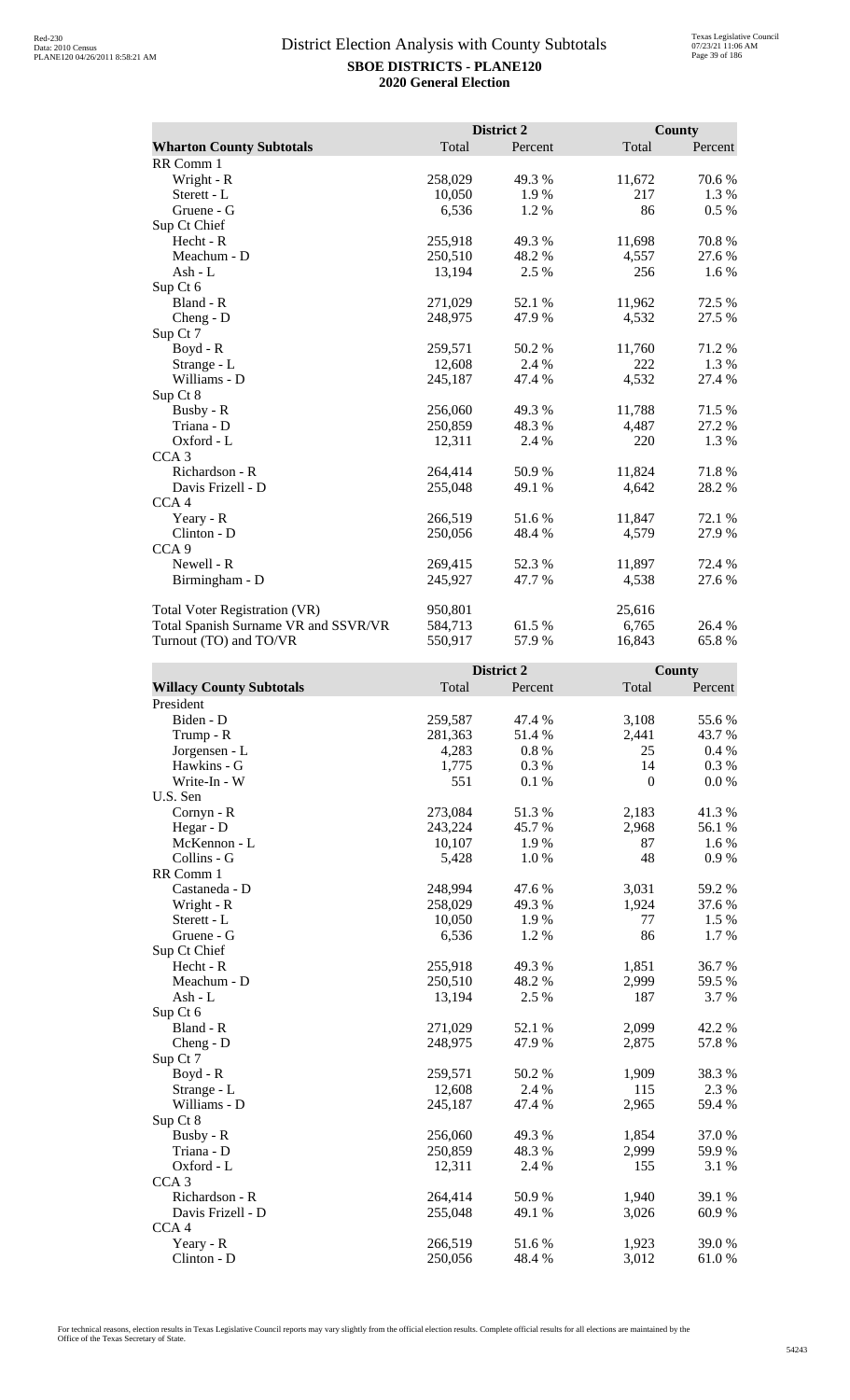| County<br>Total<br>Percent<br>Total<br><b>Willacy County Subtotals</b><br>Percent<br>CCA <sub>9</sub><br>Newell - R<br>52.3 %<br>40.1 %<br>269,415<br>1,975<br>245,927<br>47.7 %<br>2,952<br>59.9%<br>Birmingham - D<br><b>Total Voter Registration (VR)</b><br>950,801<br>12,790<br>10,726<br>Total Spanish Surname VR and SSVR/VR<br>584,713<br>61.5 %<br>83.9%<br>Turnout (TO) and TO/VR<br>550,917<br>57.9%<br>43.9%<br>5,615<br>District 3<br><b>State</b><br><b>District 3 Totals</b><br>Total<br>Total<br>Percent<br>Percent<br>President<br>Biden - D<br>361,827<br>59.4 %<br>5,257,519<br>46.5 %<br>238,999<br>39.2 %<br>5,889,022<br>52.0%<br>Trump - R<br>5,754<br>0.9%<br>126,212<br>1.1 %<br>Jorgensen - L<br>Hawkins - G<br>2,372<br>0.4%<br>33,378<br>0.3 %<br>Write-In - W<br>391<br>0.1%<br>10,908<br>0.1 %<br>U.S. Sen<br>Cornyn - R<br>235,090<br>39.9%<br>5,961,643<br>53.5 %<br>56.9%<br>43.9%<br>Hegar - D<br>334,845<br>4,887,315<br>McKennon - L<br>12,401<br>2.1%<br>209,623<br>1.9%<br>Collins - G<br>6,179<br>1.0%<br>81,753<br>0.7% |
|-----------------------------------------------------------------------------------------------------------------------------------------------------------------------------------------------------------------------------------------------------------------------------------------------------------------------------------------------------------------------------------------------------------------------------------------------------------------------------------------------------------------------------------------------------------------------------------------------------------------------------------------------------------------------------------------------------------------------------------------------------------------------------------------------------------------------------------------------------------------------------------------------------------------------------------------------------------------------------------------------------------------------------------------------------------------|
|                                                                                                                                                                                                                                                                                                                                                                                                                                                                                                                                                                                                                                                                                                                                                                                                                                                                                                                                                                                                                                                                 |
|                                                                                                                                                                                                                                                                                                                                                                                                                                                                                                                                                                                                                                                                                                                                                                                                                                                                                                                                                                                                                                                                 |
|                                                                                                                                                                                                                                                                                                                                                                                                                                                                                                                                                                                                                                                                                                                                                                                                                                                                                                                                                                                                                                                                 |
|                                                                                                                                                                                                                                                                                                                                                                                                                                                                                                                                                                                                                                                                                                                                                                                                                                                                                                                                                                                                                                                                 |
|                                                                                                                                                                                                                                                                                                                                                                                                                                                                                                                                                                                                                                                                                                                                                                                                                                                                                                                                                                                                                                                                 |
|                                                                                                                                                                                                                                                                                                                                                                                                                                                                                                                                                                                                                                                                                                                                                                                                                                                                                                                                                                                                                                                                 |
|                                                                                                                                                                                                                                                                                                                                                                                                                                                                                                                                                                                                                                                                                                                                                                                                                                                                                                                                                                                                                                                                 |
|                                                                                                                                                                                                                                                                                                                                                                                                                                                                                                                                                                                                                                                                                                                                                                                                                                                                                                                                                                                                                                                                 |
|                                                                                                                                                                                                                                                                                                                                                                                                                                                                                                                                                                                                                                                                                                                                                                                                                                                                                                                                                                                                                                                                 |
|                                                                                                                                                                                                                                                                                                                                                                                                                                                                                                                                                                                                                                                                                                                                                                                                                                                                                                                                                                                                                                                                 |
|                                                                                                                                                                                                                                                                                                                                                                                                                                                                                                                                                                                                                                                                                                                                                                                                                                                                                                                                                                                                                                                                 |
|                                                                                                                                                                                                                                                                                                                                                                                                                                                                                                                                                                                                                                                                                                                                                                                                                                                                                                                                                                                                                                                                 |
|                                                                                                                                                                                                                                                                                                                                                                                                                                                                                                                                                                                                                                                                                                                                                                                                                                                                                                                                                                                                                                                                 |
|                                                                                                                                                                                                                                                                                                                                                                                                                                                                                                                                                                                                                                                                                                                                                                                                                                                                                                                                                                                                                                                                 |
|                                                                                                                                                                                                                                                                                                                                                                                                                                                                                                                                                                                                                                                                                                                                                                                                                                                                                                                                                                                                                                                                 |
|                                                                                                                                                                                                                                                                                                                                                                                                                                                                                                                                                                                                                                                                                                                                                                                                                                                                                                                                                                                                                                                                 |
|                                                                                                                                                                                                                                                                                                                                                                                                                                                                                                                                                                                                                                                                                                                                                                                                                                                                                                                                                                                                                                                                 |
|                                                                                                                                                                                                                                                                                                                                                                                                                                                                                                                                                                                                                                                                                                                                                                                                                                                                                                                                                                                                                                                                 |
|                                                                                                                                                                                                                                                                                                                                                                                                                                                                                                                                                                                                                                                                                                                                                                                                                                                                                                                                                                                                                                                                 |
|                                                                                                                                                                                                                                                                                                                                                                                                                                                                                                                                                                                                                                                                                                                                                                                                                                                                                                                                                                                                                                                                 |
| RR Comm 1                                                                                                                                                                                                                                                                                                                                                                                                                                                                                                                                                                                                                                                                                                                                                                                                                                                                                                                                                                                                                                                       |
| Castaneda - D<br>341,580<br>58.6%<br>43.6 %<br>4,791,173                                                                                                                                                                                                                                                                                                                                                                                                                                                                                                                                                                                                                                                                                                                                                                                                                                                                                                                                                                                                        |
| Wright - R<br>219,970<br>37.7 %<br>5,830,003<br>53.0%                                                                                                                                                                                                                                                                                                                                                                                                                                                                                                                                                                                                                                                                                                                                                                                                                                                                                                                                                                                                           |
| 12,494<br>2.1 %<br>247,568<br>2.3 %<br>Sterett - L                                                                                                                                                                                                                                                                                                                                                                                                                                                                                                                                                                                                                                                                                                                                                                                                                                                                                                                                                                                                              |
| 8,822<br>1.5 %<br>129,588<br>1.2%<br>Gruene - G                                                                                                                                                                                                                                                                                                                                                                                                                                                                                                                                                                                                                                                                                                                                                                                                                                                                                                                                                                                                                 |
| Sup Ct Chief                                                                                                                                                                                                                                                                                                                                                                                                                                                                                                                                                                                                                                                                                                                                                                                                                                                                                                                                                                                                                                                    |
| Hecht - R<br>218,909<br>37.7 %<br>53.0%<br>5,825,873                                                                                                                                                                                                                                                                                                                                                                                                                                                                                                                                                                                                                                                                                                                                                                                                                                                                                                                                                                                                            |
| Meachum - D<br>344,707<br>59.4 %<br>44.5 %<br>4,892,137                                                                                                                                                                                                                                                                                                                                                                                                                                                                                                                                                                                                                                                                                                                                                                                                                                                                                                                                                                                                         |
| 2.5 %<br>$Ash - L$<br>16,805<br>2.9%<br>277,404                                                                                                                                                                                                                                                                                                                                                                                                                                                                                                                                                                                                                                                                                                                                                                                                                                                                                                                                                                                                                 |
| Sup Ct 6                                                                                                                                                                                                                                                                                                                                                                                                                                                                                                                                                                                                                                                                                                                                                                                                                                                                                                                                                                                                                                                        |
| Bland - R<br>230,319<br>39.9 %<br>6,049,262<br>55.2 %                                                                                                                                                                                                                                                                                                                                                                                                                                                                                                                                                                                                                                                                                                                                                                                                                                                                                                                                                                                                           |
| 346,244<br>60.1%<br>4,902,224<br>44.8%<br>$Cheng - D$                                                                                                                                                                                                                                                                                                                                                                                                                                                                                                                                                                                                                                                                                                                                                                                                                                                                                                                                                                                                           |
| Sup Ct 7                                                                                                                                                                                                                                                                                                                                                                                                                                                                                                                                                                                                                                                                                                                                                                                                                                                                                                                                                                                                                                                        |
| 222,649<br>38.5 %<br>5,842,276<br>53.3%<br>$Boyd - R$                                                                                                                                                                                                                                                                                                                                                                                                                                                                                                                                                                                                                                                                                                                                                                                                                                                                                                                                                                                                           |
| 15,461<br>2.7 %<br>256,665<br>2.3 %<br>Strange - L                                                                                                                                                                                                                                                                                                                                                                                                                                                                                                                                                                                                                                                                                                                                                                                                                                                                                                                                                                                                              |
| Williams - D<br>340,732<br>58.9%<br>4,860,394<br>44.3 %                                                                                                                                                                                                                                                                                                                                                                                                                                                                                                                                                                                                                                                                                                                                                                                                                                                                                                                                                                                                         |
| Sup Ct 8                                                                                                                                                                                                                                                                                                                                                                                                                                                                                                                                                                                                                                                                                                                                                                                                                                                                                                                                                                                                                                                        |
| 5,845,851<br>Busby - R<br>217,883<br>37.7 %<br>53.4 %                                                                                                                                                                                                                                                                                                                                                                                                                                                                                                                                                                                                                                                                                                                                                                                                                                                                                                                                                                                                           |
| 344,380<br>Triana - D<br>59.5 %<br>4,825,345<br>44.1 %                                                                                                                                                                                                                                                                                                                                                                                                                                                                                                                                                                                                                                                                                                                                                                                                                                                                                                                                                                                                          |
| Oxford - L<br>16,266<br>2.8 %<br>274,875<br>2.5 %                                                                                                                                                                                                                                                                                                                                                                                                                                                                                                                                                                                                                                                                                                                                                                                                                                                                                                                                                                                                               |
| CCA <sub>3</sub>                                                                                                                                                                                                                                                                                                                                                                                                                                                                                                                                                                                                                                                                                                                                                                                                                                                                                                                                                                                                                                                |
| Richardson - R<br>227,751<br>39.5 %<br>5,952,614<br>54.5 %                                                                                                                                                                                                                                                                                                                                                                                                                                                                                                                                                                                                                                                                                                                                                                                                                                                                                                                                                                                                      |
| Davis Frizell - D<br>348,332<br>60.5 %<br>4,962,787<br>45.5 %                                                                                                                                                                                                                                                                                                                                                                                                                                                                                                                                                                                                                                                                                                                                                                                                                                                                                                                                                                                                   |
| CCA <sub>4</sub>                                                                                                                                                                                                                                                                                                                                                                                                                                                                                                                                                                                                                                                                                                                                                                                                                                                                                                                                                                                                                                                |
| 229,443<br>5,972,977<br>Yeary - R<br>39.8 %<br>54.8%                                                                                                                                                                                                                                                                                                                                                                                                                                                                                                                                                                                                                                                                                                                                                                                                                                                                                                                                                                                                            |
| 346,795<br>60.2%<br>Clinton - D<br>4,922,833<br>45.2 %                                                                                                                                                                                                                                                                                                                                                                                                                                                                                                                                                                                                                                                                                                                                                                                                                                                                                                                                                                                                          |
| CCA <sub>9</sub>                                                                                                                                                                                                                                                                                                                                                                                                                                                                                                                                                                                                                                                                                                                                                                                                                                                                                                                                                                                                                                                |
| Newell - R<br>232,821<br>40.6%<br>6,014,555<br>55.3%                                                                                                                                                                                                                                                                                                                                                                                                                                                                                                                                                                                                                                                                                                                                                                                                                                                                                                                                                                                                            |
| Birmingham - D<br>341,308<br>59.4 %<br>4,861,788<br>44.7 %                                                                                                                                                                                                                                                                                                                                                                                                                                                                                                                                                                                                                                                                                                                                                                                                                                                                                                                                                                                                      |
| <b>Total Voter Registration (VR)</b><br>1,027,394<br>16,960,107                                                                                                                                                                                                                                                                                                                                                                                                                                                                                                                                                                                                                                                                                                                                                                                                                                                                                                                                                                                                 |
| Total Spanish Surname VR and SSVR/VR<br>606,630<br>4,077,847<br>59.0 %<br>24.0 %                                                                                                                                                                                                                                                                                                                                                                                                                                                                                                                                                                                                                                                                                                                                                                                                                                                                                                                                                                                |
| Turnout (TO) and TO/VR<br>613,498<br>59.7%<br>11,355,330<br>67.0%                                                                                                                                                                                                                                                                                                                                                                                                                                                                                                                                                                                                                                                                                                                                                                                                                                                                                                                                                                                               |

|                             |         | <b>District 3</b> |       | County  |
|-----------------------------|---------|-------------------|-------|---------|
| <b>Bee County Subtotals</b> | Total   | Percent           | Total | Percent |
| President                   |         |                   |       |         |
| Biden - D                   | 361,827 | 59.4 %            | 3,287 | 34.9 %  |
| Trump - R                   | 238,999 | 39.2 %            | 6.006 | 63.8%   |
| Jorgensen - L               | 5.754   | $0.9\%$           | 93    | $1.0\%$ |
| Hawkins - G                 | 2,372   | $0.4\%$           | 27    | $0.3\%$ |
| Write-In - W                | 391     | $0.1\%$           | 6     | $0.1\%$ |
| U.S. Sen                    |         |                   |       |         |
| $Cornyn - R$                | 235,090 | 39.9 %            | 5,713 | 63.2 %  |
| Hegar - $D$                 | 334,845 | 56.9%             | 3.102 | 34.3 %  |
| McKennon - L                | 12,401  | 2.1 %             | 171   | 1.9 %   |
| Collins - G                 | 6.179   | 1.0%              | 58    | $0.6\%$ |
| RR Comm 1                   |         |                   |       |         |
| Castaneda - D               | 341.580 | 58.6 %            | 3.219 | 36.1 %  |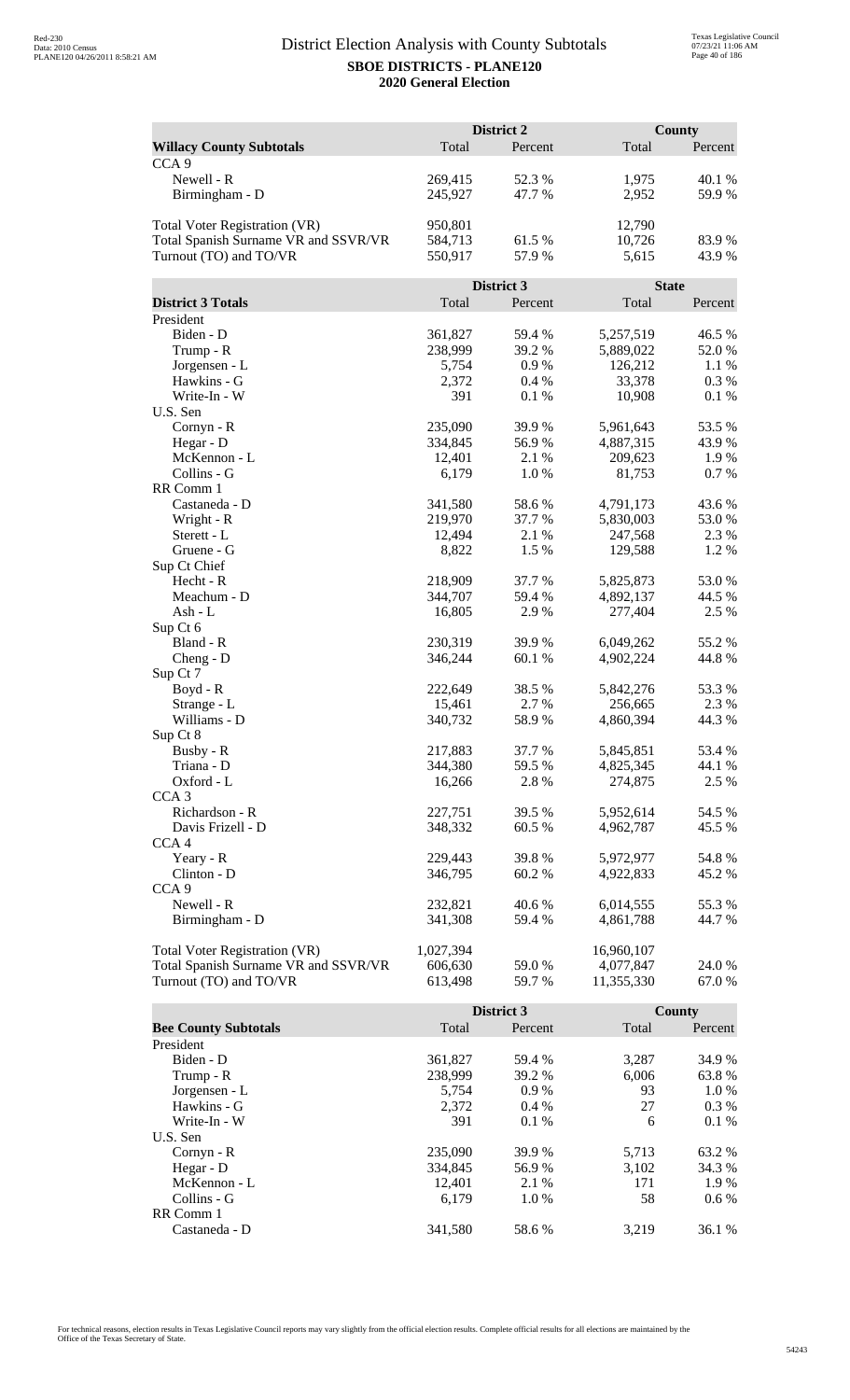|                                      |           | District 3 |        | <b>County</b> |
|--------------------------------------|-----------|------------|--------|---------------|
| <b>Bee County Subtotals</b>          | Total     | Percent    | Total  | Percent       |
| RR Comm 1                            |           |            |        |               |
| Wright - R                           | 219,970   | 37.7 %     | 5,463  | 61.2%         |
| Sterett - L                          | 12,494    | 2.1 %      | 159    | 1.8%          |
| Gruene - G                           | 8,822     | 1.5 %      | 85     | 1.0%          |
| Sup Ct Chief                         |           |            |        |               |
| Hecht - R                            | 218,909   | 37.7 %     | 5,410  | 61.0%         |
| Meachum - D                          | 344,707   | 59.4 %     | 3,260  | 36.7 %        |
| Ash - $L$                            | 16,805    | 2.9%       | 204    | 2.3 %         |
| Sup Ct 6                             |           |            |        |               |
| Bland - R                            | 230,319   | 39.9%      | 5,640  | 64.1 %        |
| Cheng - D                            | 346,244   | 60.1 %     | 3,154  | 35.9%         |
| Sup Ct 7                             |           |            |        |               |
| $Boyd - R$                           | 222,649   | 38.5 %     | 5,462  | 62.1 %        |
| Strange - L                          | 15,461    | 2.7 %      | 208    | 2.4 %         |
| Williams - D                         | 340,732   | 58.9%      | 3,130  | 35.6 %        |
| Sup Ct 8                             |           |            |        |               |
| Busby - R                            | 217,883   | 37.7%      | 5,406  | 61.7%         |
| Triana - D                           | 344,380   | 59.5 %     | 3,131  | 35.7 %        |
| Oxford - L                           | 16,266    | 2.8%       | 225    | 2.6 %         |
| CCA <sub>3</sub>                     |           |            |        |               |
| Richardson - R                       | 227,751   | 39.5 %     | 5,510  | 62.9%         |
| Davis Frizell - D                    | 348,332   | 60.5 %     | 3,244  | 37.1 %        |
| CCA <sub>4</sub>                     |           |            |        |               |
| Yeary - R                            | 229,443   | 39.8%      | 5,548  | 63.5%         |
| Clinton - D                          | 346,795   | 60.2%      | 3,188  | 36.5 %        |
| CCA <sub>9</sub>                     |           |            |        |               |
| Newell - R                           | 232,821   | 40.6 %     | 5,589  | 64.3 %        |
| Birmingham - D                       | 341,308   | 59.4 %     | 3,107  | 35.7 %        |
| Total Voter Registration (VR)        | 1,027,394 |            | 15,977 |               |
| Total Spanish Surname VR and SSVR/VR | 606,630   | 59.0%      | 9,012  | 56.4 %        |
| Turnout (TO) and TO/VR               | 613,498   | 59.7%      | 9,419  | 59.0%         |

|                               |         | District 3 |         | County   |
|-------------------------------|---------|------------|---------|----------|
| <b>Bexar County Subtotals</b> | Total   | Percent    | Total   | Percent  |
| President                     |         |            |         |          |
| Biden - D                     | 361,827 | 59.4 %     | 448,452 | 58.3%    |
| Trump - R                     | 238,999 | 39.2 %     | 308,618 | 40.1 %   |
| Jorgensen - L                 | 5,754   | 0.9%       | 8,837   | 1.1 %    |
| Hawkins - G                   | 2,372   | 0.4%       | 2,798   | 0.4%     |
| Write-In - W                  | 391     | 0.1 %      | 437     | 0.1 %    |
| U.S. Sen                      |         |            |         |          |
| Cornyn - R                    | 235,090 | 39.9%      | 320,095 | 42.5 %   |
| Hegar - D                     | 334,845 | 56.9%      | 411,328 | 54.6 %   |
| McKennon - L                  | 12,401  | 2.1 %      | 15,205  | 2.0%     |
| Collins - G                   | 6,179   | 1.0%       | 6,307   | $0.8~\%$ |
| RR Comm 1                     |         |            |         |          |
| Castaneda - D                 | 341,580 | 58.6%      | 415,271 | 55.6%    |
| Wright - R                    | 219,970 | 37.7 %     | 302,661 | 40.6%    |
| Sterett - L                   | 12,494  | 2.1 %      | 17,194  | 2.3 %    |
| Gruene - G                    | 8,822   | 1.5 %      | 11,105  | 1.5 %    |
| Sup Ct Chief                  |         |            |         |          |
| Hecht - R                     | 218,909 | 37.7%      | 305,323 | 41.0%    |
| Meachum - D                   | 344,707 | 59.4 %     | 417,717 | 56.1 %   |
| $Ash - L$                     | 16,805  | 2.9%       | 21,631  | 2.9 %    |
| Sup Ct 6                      |         |            |         |          |
| Bland - R                     | 230,319 | 39.9%      | 317,804 | 43.0%    |
| $Cheng - D$                   | 346,244 | 60.1%      | 421,058 | 57.0 %   |
| Sup Ct 7                      |         |            |         |          |
| $Boyd - R$                    | 222,649 | 38.5 %     | 308,538 | 41.6%    |
| Strange - L                   | 15,461  | 2.7 %      | 19,864  | 2.7 %    |
| Williams - D                  | 340,732 | 58.9%      | 414,101 | 55.8%    |
| Sup Ct 8                      |         |            |         |          |
| Busby - R                     | 217,883 | 37.7 %     | 305,124 | 41.1%    |
| Triana - D                    | 344,380 | 59.5 %     | 415,649 | 56.0%    |
| Oxford - L                    | 16,266  | 2.8%       | 21,262  | 2.9%     |
| CCA <sub>3</sub>              |         |            |         |          |
| Richardson - R                | 227,751 | 39.5 %     | 317,078 | 42.9%    |
| Davis Frizell - D             | 348,332 | 60.5 %     | 421,603 | 57.1 %   |
| CCA <sub>4</sub>              |         |            |         |          |
| Yeary - R                     | 229,443 | 39.8%      | 318,944 | 43.1 %   |
| $Clinton - D$                 | 346,795 | 60.2%      | 420,537 | 56.9%    |
|                               |         |            |         |          |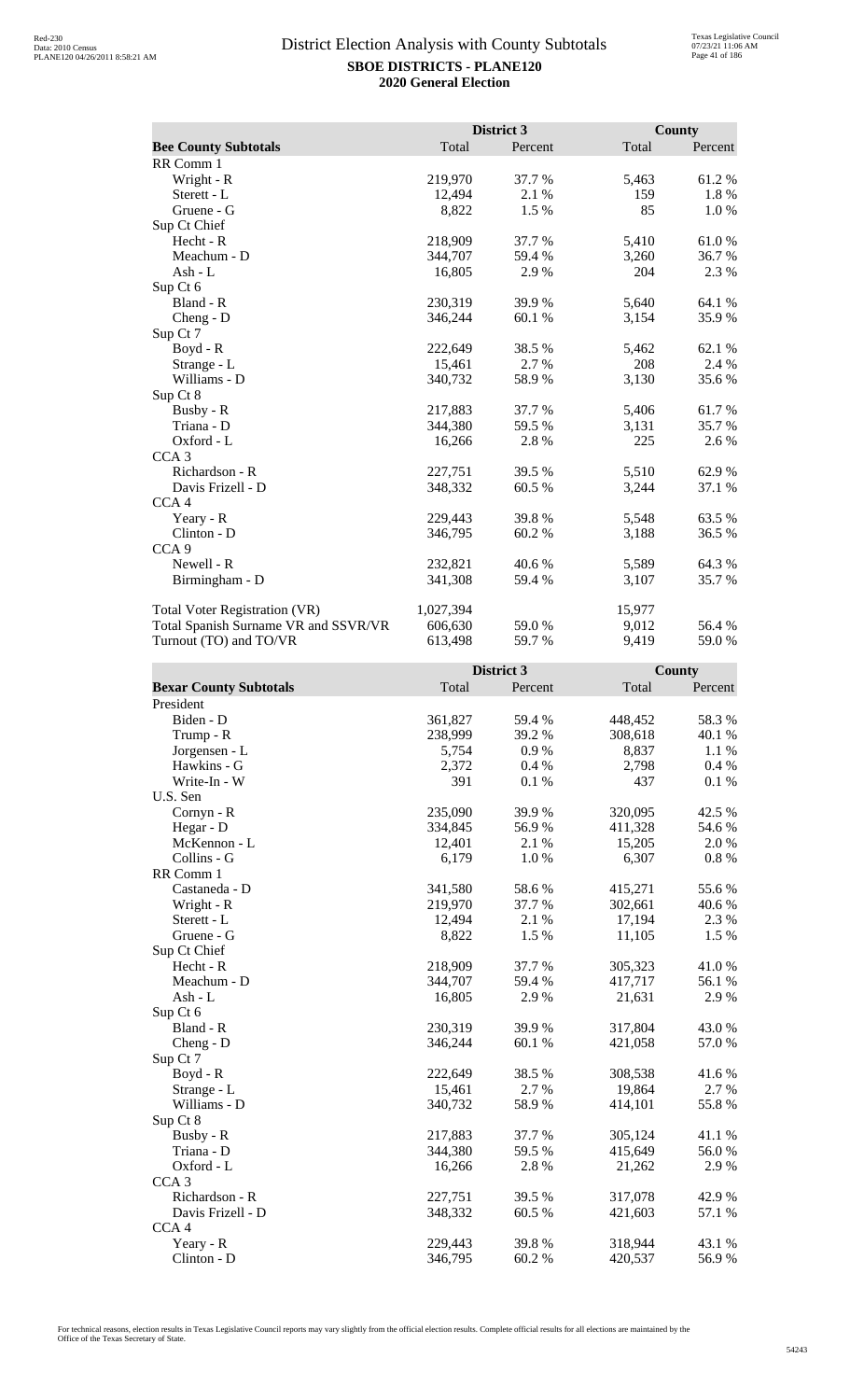|                                      | District 3 |            |              | <b>County</b>    |  |
|--------------------------------------|------------|------------|--------------|------------------|--|
| <b>Bexar County Subtotals</b>        | Total      | Percent    | Total        | Percent          |  |
| CCA <sub>9</sub>                     |            |            |              |                  |  |
| Newell - R                           | 232,821    | 40.6%      | 322,962      | 43.8%            |  |
|                                      |            | 59.4 %     | 413,954      | 56.2%            |  |
| Birmingham - D                       | 341,308    |            |              |                  |  |
| <b>Total Voter Registration (VR)</b> | 1,027,394  |            | 1,187,942    |                  |  |
| Total Spanish Surname VR and SSVR/VR | 606,630    | 59.0 %     | 526,175      | 44.3 %           |  |
| Turnout (TO) and TO/VR               |            | 59.7%      | 773,800      | 65.1 %           |  |
|                                      | 613,498    |            |              |                  |  |
|                                      |            | District 3 |              | County           |  |
| <b>Brooks County Subtotals</b>       | Total      | Percent    | Total        | Percent          |  |
|                                      |            |            |              |                  |  |
| President                            |            |            |              |                  |  |
| Biden - D                            | 361,827    | 59.4 %     | 1,470<br>998 | 59.2 %<br>40.2 % |  |
| Trump - R                            | 238,999    | 39.2 %     |              |                  |  |
| Jorgensen - L                        | 5,754      | 0.9%       | 10           | 0.4%             |  |
| Hawkins - G                          | 2,372      | 0.4%       | 6            | 0.2 %            |  |
| Write-In - W                         | 391        | 0.1%       | $\mathbf{0}$ | 0.0 %            |  |
| U.S. Sen                             | 235,090    |            |              |                  |  |
| Cornyn - R                           |            | 39.9%      | 859          | 36.5 %           |  |
| Hegar - D                            | 334,845    | 56.9%      | 1,425        | 60.5%            |  |
| McKennon - L                         | 12,401     | 2.1 %      | 39           | 1.7 %            |  |
| Collins - G                          | 6,179      | 1.0%       | 33           | 1.4 %            |  |
| RR Comm 1                            |            |            |              |                  |  |
| Castaneda - D                        | 341,580    | 58.6%      | 1,458        | 63.4 %           |  |
| Wright - R                           | 219,970    | 37.7 %     | 781          | 33.9%            |  |
| Sterett - L                          | 12,494     | 2.1 %      | 31           | 1.3%             |  |
| Gruene - G                           | 8,822      | 1.5 %      | 31           | 1.3%             |  |
| Sup Ct Chief                         |            |            |              |                  |  |
| Hecht - R                            | 218,909    | 37.7 %     | 758          | 33.2 %           |  |
| Meachum - D                          | 344,707    | 59.4 %     | 1,474        | 64.6 %           |  |
| Ash - L                              | 16,805     | 2.9%       | 51           | 2.2 %            |  |
| Sup Ct 6                             |            |            |              |                  |  |
| Bland - R                            | 230,319    | 39.9 %     | 812          | 36.0%            |  |
| $Cheng - D$                          | 346,244    | 60.1%      | 1,445        | 64.0%            |  |
| Sup Ct 7                             |            |            |              |                  |  |
| $Boyd - R$                           | 222,649    | 38.5 %     | 787          | 34.6 %           |  |
| Strange - L                          | 15,461     | 2.7 %      | 42           | 1.8%             |  |
| Williams - D                         | 340,732    | 58.9%      | 1,447        | 63.6%            |  |
| Sup Ct 8                             |            |            |              |                  |  |
| Busby - R                            | 217,883    | 37.7 %     | 763          | 33.4 %           |  |
| Triana - D                           | 344,380    | 59.5 %     | 1,478        | 64.7 %           |  |
| Oxford - L                           | 16,266     | 2.8 %      | 44           | 1.9%             |  |
| CCA <sub>3</sub>                     |            |            |              |                  |  |
| Richardson - R                       | 227,751    | 39.5 %     | 784          | 35.5 %           |  |
| Davis Frizell - D                    | 348,332    | 60.5 %     | 1,425        | 64.5 %           |  |
| CCA <sub>4</sub>                     |            |            |              |                  |  |
| Yeary - R                            | 229,443    | 39.8%      | 763          | 34.7 %           |  |
| Clinton - D                          | 346,795    | 60.2%      | 1,437        | 65.3%            |  |
| CCA <sub>9</sub>                     |            |            |              |                  |  |
| Newell - R                           | 232,821    | 40.6%      | 795          | 36.6%            |  |
| Birmingham - D                       | 341,308    | 59.4 %     | 1,378        | 63.4 %           |  |
|                                      |            |            |              |                  |  |
| <b>Total Voter Registration (VR)</b> | 1,027,394  |            | 5,505        |                  |  |
| Total Spanish Surname VR and SSVR/VR | 606,630    | 59.0 %     | 4,891        | 88.8%            |  |
| Turnout (TO) and TO/VR               | 613,498    | 59.7%      | 2,484        | 45.1 %           |  |

|                               |         | <b>District 3</b> |          | County  |
|-------------------------------|---------|-------------------|----------|---------|
| <b>Duval County Subtotals</b> | Total   | Percent           | Total    | Percent |
| President                     |         |                   |          |         |
| Biden - D                     | 361,827 | 59.4 %            | 2,575    | 51.0 %  |
| Trump - R                     | 238,999 | 39.2 %            | 2.443    | 48.3 %  |
| Jorgensen - L                 | 5.754   | $0.9\%$           | 22       | $0.4\%$ |
| Hawkins - G                   | 2,372   | $0.4\%$           | 13       | $0.3\%$ |
| Write-In - W                  | 391     | $0.1\%$           | $\Omega$ | $0.0\%$ |
| U.S. Sen                      |         |                   |          |         |
| $Cornyn - R$                  | 235,090 | 39.9 %            | 1,787    | 40.4 %  |
| Hegar - $D$                   | 334,845 | 56.9 %            | 2.458    | 55.6 %  |
| McKennon - L                  | 12,401  | 2.1 %             | 97       | 2.2 %   |
| Collins - G                   | 6.179   | $1.0\%$           | 77       | $1.7\%$ |
| RR Comm 1                     |         |                   |          |         |
| Castaneda - D                 | 341,580 | 58.6 %            | 2.494    | 58.5 %  |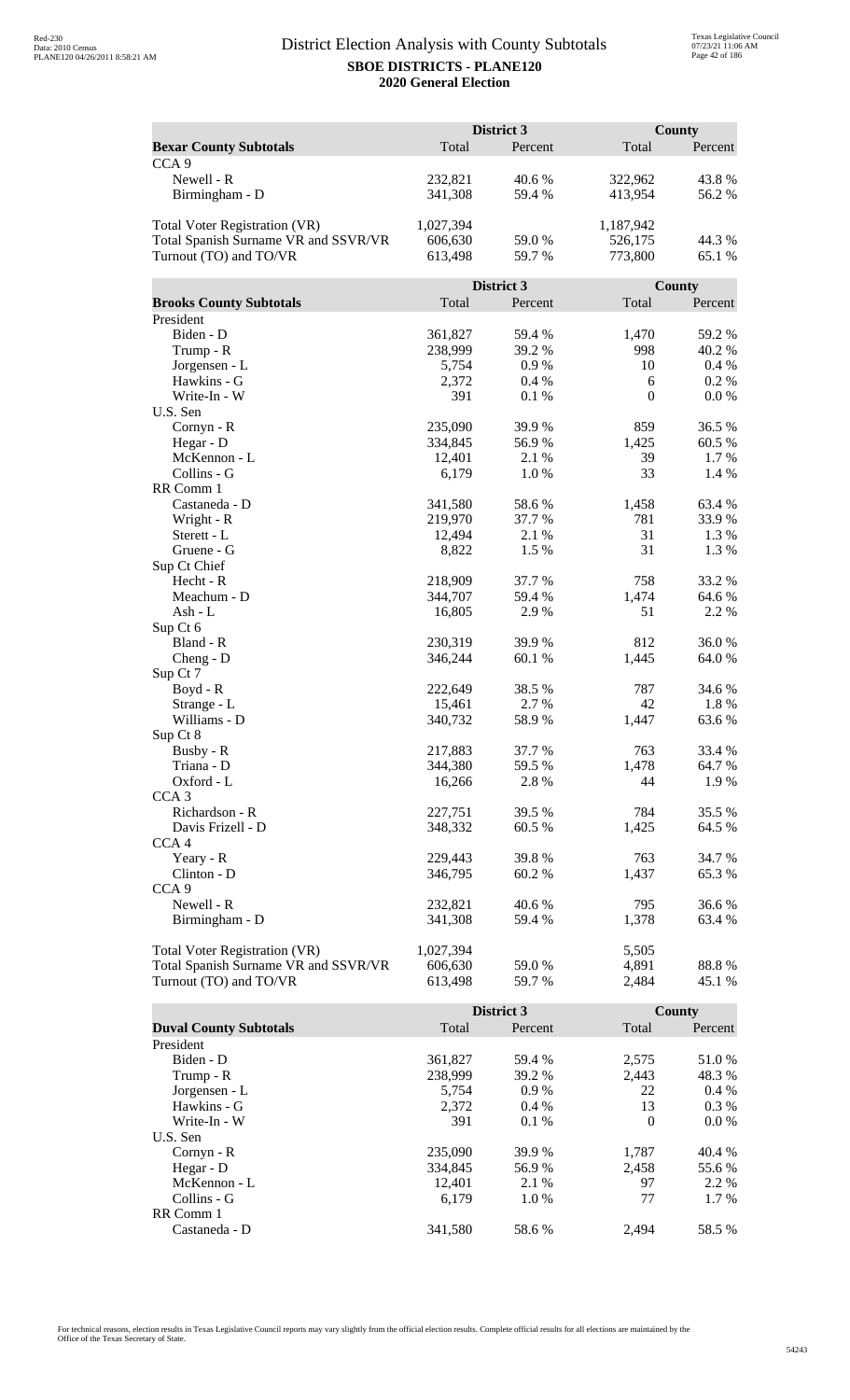|                                      |           | District 3 |       | <b>County</b> |
|--------------------------------------|-----------|------------|-------|---------------|
| <b>Duval County Subtotals</b>        | Total     | Percent    | Total | Percent       |
| RR Comm 1                            |           |            |       |               |
| Wright - R                           | 219,970   | 37.7 %     | 1,609 | 37.7 %        |
| Sterett - L                          | 12,494    | 2.1 %      | 92    | 2.2 %         |
| Gruene - G                           | 8,822     | 1.5 %      | 70    | 1.6 %         |
| Sup Ct Chief                         |           |            |       |               |
| Hecht - R                            | 218,909   | 37.7 %     | 1,552 | 37.0%         |
| Meachum - D                          | 344,707   | 59.4 %     | 2,518 | 60.1 %        |
| Ash - L                              | 16,805    | 2.9%       | 120   | 2.9 %         |
| Sup Ct 6                             |           |            |       |               |
| Bland - R                            | 230,319   | 39.9 %     | 1,699 | 40.8%         |
| $Cheng - D$                          | 346,244   | 60.1%      | 2,469 | 59.2 %        |
| Sup Ct 7                             |           |            |       |               |
| Boyd - R                             | 222,649   | 38.5%      | 1,603 | 38.5%         |
| Strange - L                          | 15,461    | 2.7 %      | 96    | 2.3 %         |
| Williams - D                         | 340,732   | 58.9%      | 2,470 | 59.2 %        |
| Sup Ct 8                             |           |            |       |               |
| Busby - R                            | 217,883   | 37.7 %     | 1,569 | 37.6 %        |
| Triana - D                           | 344,380   | 59.5 %     | 2,492 | 59.8%         |
| Oxford - L                           | 16,266    | 2.8%       | 107   | 2.6 %         |
| CCA <sub>3</sub>                     |           |            |       |               |
| Richardson - R                       | 227,751   | 39.5 %     | 1,619 | 39.0 %        |
| Davis Frizell - D                    | 348,332   | 60.5 %     | 2,529 | 61.0%         |
| CCA <sub>4</sub>                     |           |            |       |               |
| Yeary - R                            | 229,443   | 39.8%      | 1,627 | 39.3 %        |
| Clinton - D                          | 346,795   | 60.2 %     | 2,510 | 60.7 %        |
| CCA <sub>9</sub>                     |           |            |       |               |
| Newell - R                           | 232,821   | 40.6 %     | 1,667 | 40.4 %        |
| Birmingham - D                       | 341,308   | 59.4 %     | 2,455 | 59.6 %        |
| Total Voter Registration (VR)        | 1,027,394 |            | 8,329 |               |
| Total Spanish Surname VR and SSVR/VR | 606,630   | 59.0%      | 7,096 | 85.2%         |
| Turnout (TO) and TO/VR               | 613,498   | 59.7 %     | 5,205 | 62.5 %        |

|                                  |         | District 3 |                  | County  |
|----------------------------------|---------|------------|------------------|---------|
| <b>Gonzales County Subtotals</b> | Total   | Percent    | Total            | Percent |
| President                        |         |            |                  |         |
| Biden - D                        | 361,827 | 59.4 %     | 1,948            | 25.5 %  |
| Trump - R                        | 238,999 | 39.2%      | 5,627            | 73.6%   |
| Jorgensen - L                    | 5,754   | 0.9%       | 57               | 0.7%    |
| Hawkins - G                      | 2,372   | 0.4%       | 15               | 0.2 %   |
| Write-In - W                     | 391     | 0.1 %      | $\boldsymbol{0}$ | 0.0 %   |
| U.S. Sen                         |         |            |                  |         |
| Cornyn - R                       | 235,090 | 39.9%      | 5,617            | 74.6 %  |
| Hegar - D                        | 334,845 | 56.9%      | 1,782            | 23.7%   |
| McKennon - L                     | 12,401  | 2.1 %      | 89               | 1.2%    |
| Collins - G                      | 6,179   | 1.0%       | 42               | 0.6 %   |
| RR Comm 1                        |         |            |                  |         |
| Castaneda - D                    | 341,580 | 58.6%      | 1,845            | 24.6 %  |
| Wright - R                       | 219,970 | 37.7 %     | 5,499            | 73.4 %  |
| Sterett - L                      | 12,494  | 2.1 %      | 95               | 1.3 %   |
| Gruene - G                       | 8,822   | 1.5 %      | 50               | 0.7%    |
| Sup Ct Chief                     |         |            |                  |         |
| Hecht - R                        | 218,909 | 37.7%      | 5,482            | 73.5 %  |
| Meachum - D                      | 344,707 | 59.4 %     | 1,847            | 24.8%   |
| $Ash - L$                        | 16,805  | 2.9%       | 128              | 1.7 %   |
| Sup Ct 6                         |         |            |                  |         |
| Bland - R                        | 230,319 | 39.9%      | 5,676            | 76.3%   |
| $Cheng - D$                      | 346,244 | 60.1%      | 1,764            | 23.7%   |
| Sup Ct 7                         |         |            |                  |         |
| $Boyd - R$                       | 222,649 | 38.5 %     | 5,548            | 74.4 %  |
| Strange - L                      | 15,461  | 2.7 %      | 124              | 1.7 %   |
| Williams - D                     | 340,732 | 58.9%      | 1,782            | 23.9 %  |
| Sup Ct 8                         |         |            |                  |         |
| Busby - R                        | 217,883 | 37.7 %     | 5,521            | 74.4 %  |
| Triana - D                       | 344,380 | 59.5 %     | 1,786            | 24.1 %  |
| Oxford - L                       | 16,266  | 2.8%       | 112              | 1.5 %   |
| CCA <sub>3</sub>                 |         |            |                  |         |
| Richardson - R                   | 227,751 | 39.5 %     | 5,571            | 74.9%   |
| Davis Frizell - D                | 348,332 | 60.5 %     | 1,869            | 25.1 %  |
| CCA <sub>4</sub>                 |         |            |                  |         |
| Yeary - R                        | 229,443 | 39.8%      | 5,603            | 75.6%   |
| Clinton - D                      | 346,795 | 60.2%      | 1,810            | 24.4 %  |
|                                  |         |            |                  |         |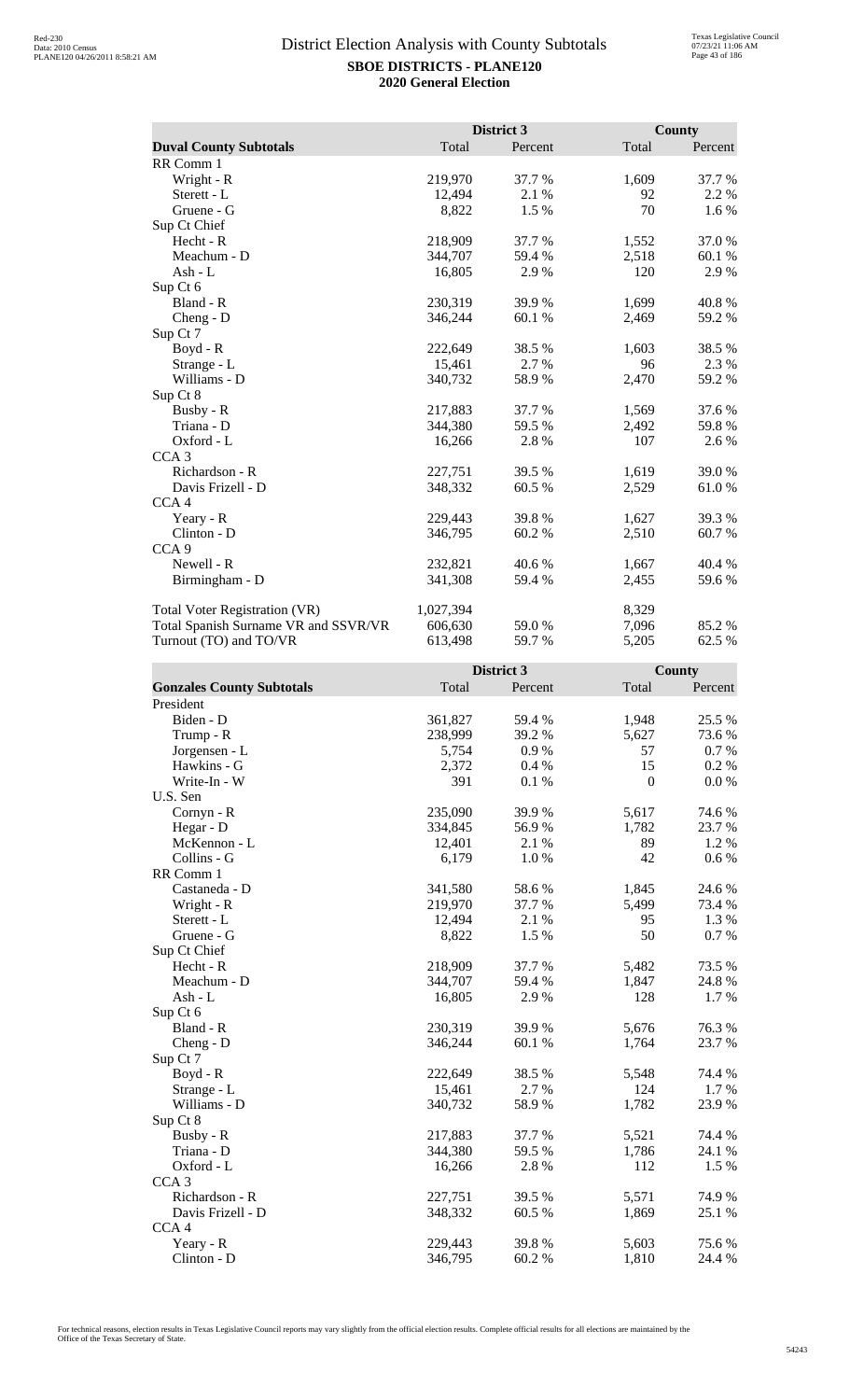|                                      | District 3 |            |         | <b>County</b> |  |
|--------------------------------------|------------|------------|---------|---------------|--|
| <b>Gonzales County Subtotals</b>     | Total      | Percent    | Total   | Percent       |  |
| CCA <sub>9</sub>                     |            |            |         |               |  |
| Newell - R                           | 232,821    | 40.6%      | 5,628   | 76.0%         |  |
| Birmingham - D                       | 341,308    | 59.4 %     | 1,779   | 24.0 %        |  |
|                                      |            |            |         |               |  |
| <b>Total Voter Registration (VR)</b> | 1,027,394  |            | 12,583  |               |  |
| Total Spanish Surname VR and SSVR/VR | 606,630    | 59.0%      | 4,045   | 32.1 %        |  |
| Turnout (TO) and TO/VR               | 613,498    | 59.7 %     | 7,697   | 61.2%         |  |
|                                      |            |            |         |               |  |
|                                      |            | District 3 |         | County        |  |
| <b>Hidalgo County Subtotals</b>      | Total      | Percent    | Total   | Percent       |  |
| President                            |            |            |         |               |  |
| Biden - D                            | 361,827    | 59.4 %     | 128,199 | 58.0%         |  |
| Trump - R                            | 238,999    | 39.2 %     | 90,527  | 41.0%         |  |
| Jorgensen - L                        | 5,754      | 0.9%       | 1,261   | 0.6 %         |  |
| Hawkins - G                          | 2,372      | 0.4%       | 865     | 0.4%          |  |
| Write-In - W                         | 391        | 0.1 %      | 32      | 0.0 %         |  |
| U.S. Sen                             |            |            |         |               |  |
|                                      | 235,090    | 39.9%      | 84,284  | 40.2%         |  |
| Cornyn - R                           | 334,845    | 56.9%      | 116,962 | 55.8%         |  |
| Hegar - D<br>McKennon - L            | 12,401     | 2.1 %      | 5,072   | 2.4 %         |  |
| Collins - G                          |            |            |         |               |  |
|                                      | 6,179      | 1.0%       | 3,119   | 1.5 %         |  |
| RR Comm 1                            |            |            |         |               |  |
| Castaneda - D                        | 341,580    | 58.6%      | 122,493 | 59.7%         |  |
| Wright - R                           | 219,970    | 37.7 %     | 75,589  | 36.8%         |  |
| Sterett - L                          | 12,494     | 2.1 %      | 4,107   | 2.0%          |  |
| Gruene - G                           | 8,822      | 1.5 %      | 3,041   | 1.5%          |  |
| Sup Ct Chief                         |            |            |         |               |  |
| Hecht - R                            | 218,909    | 37.7 %     | 75,940  | 37.1 %        |  |
| Meachum - D                          | 344,707    | 59.4 %     | 123,443 | 60.3%         |  |
| Ash - L                              | 16,805     | 2.9%       | 5,492   | 2.7 %         |  |
| Sup Ct 6                             |            |            |         |               |  |
| Bland - R                            | 230,319    | 39.9 %     | 82,263  | 40.2 %        |  |
| $Cheng - D$                          | 346,244    | 60.1%      | 122,199 | 59.8%         |  |
| Sup Ct 7                             |            |            |         |               |  |
| Boyd - R                             | 222,649    | 38.5 %     | 77,310  | 37.9%         |  |
| Strange - L                          | 15,461     | 2.7 %      | 6,153   | 3.0%          |  |
| Williams - D                         | 340,732    | 58.9%      | 120,497 | 59.1 %        |  |
| Sup Ct 8                             |            |            |         |               |  |
| Busby - R                            | 217,883    | 37.7 %     | 73,931  | 36.3 %        |  |
| Triana - D                           | 344,380    | 59.5 %     | 124,038 | 61.0%         |  |
| Oxford - L                           | 16,266     | 2.8 %      | 5,450   | 2.7 %         |  |
| CCA <sub>3</sub>                     |            |            |         |               |  |
| Richardson - R                       | 227,751    | 39.5 %     | 78,471  | 38.5 %        |  |
| Davis Frizell - D                    | 348,332    | 60.5 %     | 125,414 | 61.5 %        |  |
| CCA <sub>4</sub>                     |            |            |         |               |  |
| Yeary - R                            | 229,443    | 39.8%      | 80,307  | 39.5 %        |  |
| Clinton - D                          | 346,795    | 60.2%      | 122,996 | 60.5 %        |  |
| CCA <sub>9</sub>                     |            |            |         |               |  |
| Newell - R                           | 232,821    | 40.6%      | 81,633  | 40.4 %        |  |
| Birmingham - D                       | 341,308    | 59.4 %     | 120,413 | 59.6%         |  |
|                                      |            |            |         |               |  |
| <b>Total Voter Registration (VR)</b> | 1,027,394  |            | 391,129 |               |  |
| Total Spanish Surname VR and SSVR/VR | 606,630    | 59.0 %     | 318,072 | 81.3%         |  |
| Turnout (TO) and TO/VR               | 613,498    | 59.7%      | 222,593 | 56.9%         |  |

|                                  |         | <b>District 3</b> |          | County  |
|----------------------------------|---------|-------------------|----------|---------|
| <b>Jim Hogg County Subtotals</b> | Total   | Percent           | Total    | Percent |
| President                        |         |                   |          |         |
| Biden - D                        | 361,827 | 59.4 %            | 1.197    | 58.8%   |
| Trump - R                        | 238,999 | 39.2 %            | 833      | 40.9 %  |
| Jorgensen - L                    | 5.754   | $0.9\%$           | 4        | $0.2\%$ |
| Hawkins - G                      | 2.372   | $0.4\%$           | 2        | $0.1\%$ |
| Write-In - W                     | 391     | 0.1%              | $\theta$ | $0.0\%$ |
| U.S. Sen                         |         |                   |          |         |
| Cornyn - R                       | 235,090 | 39.9 %            | 652      | 35.4 %  |
| Hegar - $D$                      | 334,845 | 56.9%             | 1.136    | 61.6 %  |
| McKennon - L                     | 12,401  | 2.1 %             | 30       | 1.6 %   |
| Collins - G                      | 6.179   | 1.0%              | 26       | 1.4 %   |
| RR Comm 1                        |         |                   |          |         |
| Castaneda - D                    | 341.580 | 58.6 %            | 1.211    | 68.0 %  |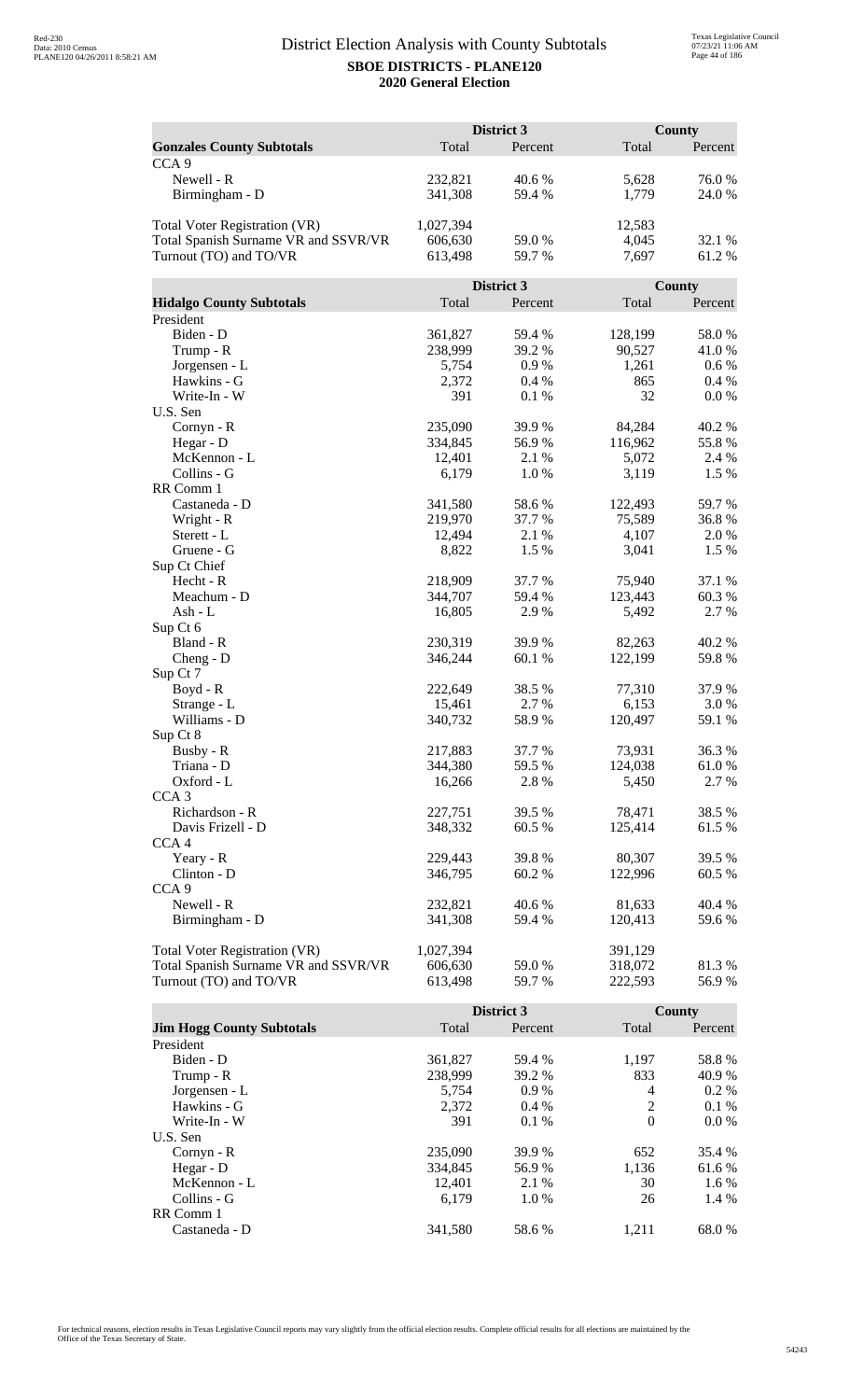|                                      |           | District 3 |       | County  |
|--------------------------------------|-----------|------------|-------|---------|
| <b>Jim Hogg County Subtotals</b>     | Total     | Percent    | Total | Percent |
| RR Comm 1                            |           |            |       |         |
| Wright - R                           | 219,970   | 37.7 %     | 535   | 30.1 %  |
| Sterett - L                          | 12,494    | 2.1 %      | 17    | 1.0%    |
| Gruene - G                           | 8,822     | 1.5 %      | 17    | 1.0 %   |
| Sup Ct Chief                         |           |            |       |         |
| Hecht - R                            | 218,909   | 37.7 %     | 540   | 30.6%   |
| Meachum - D                          | 344,707   | 59.4 %     | 1,195 | 67.8%   |
| Ash - $L$                            | 16,805    | 2.9%       | 27    | 1.5 %   |
| Sup Ct 6                             |           |            |       |         |
| Bland - R                            | 230,319   | 39.9%      | 569   | 32.6 %  |
| $Cheng - D$                          | 346,244   | 60.1%      | 1,179 | 67.4 %  |
| Sup Ct 7                             |           |            |       |         |
| $Boyd - R$                           | 222,649   | 38.5%      | 555   | 31.7%   |
| Strange - L                          | 15,461    | 2.7 %      | 30    | 1.7 %   |
| Williams - D                         | 340,732   | 58.9%      | 1,167 | 66.6%   |
| Sup Ct 8                             |           |            |       |         |
| Busby - R                            | 217,883   | 37.7 %     | 517   | 29.7 %  |
| Triana - D                           | 344,380   | 59.5 %     | 1,196 | 68.6 %  |
| Oxford - L                           | 16,266    | 2.8%       | 30    | 1.7%    |
| CCA <sub>3</sub>                     |           |            |       |         |
| Richardson - R                       | 227,751   | 39.5 %     | 550   | 31.7%   |
| Davis Frizell - D                    | 348,332   | 60.5 %     | 1,186 | 68.3%   |
| CCA <sub>4</sub>                     |           |            |       |         |
| Yeary - R                            | 229,443   | 39.8%      | 558   | 32.3 %  |
| Clinton - D                          | 346,795   | 60.2%      | 1,169 | 67.7 %  |
| CCA <sub>9</sub>                     |           |            |       |         |
| Newell - R                           | 232,821   | 40.6 %     | 554   | 32.2 %  |
| Birmingham - D                       | 341,308   | 59.4 %     | 1,166 | 67.8%   |
| <b>Total Voter Registration (VR)</b> | 1,027,394 |            | 3,795 |         |
| Total Spanish Surname VR and SSVR/VR | 606,630   | 59.0%      | 3,386 | 89.2%   |
| Turnout (TO) and TO/VR               | 613,498   | 59.7 %     | 2,093 | 55.2%   |

|                                   |         | District 3 |       | County   |
|-----------------------------------|---------|------------|-------|----------|
| <b>Jim Wells County Subtotals</b> | Total   | Percent    | Total | Percent  |
| President                         |         |            |       |          |
| Biden - D                         | 361,827 | 59.4 %     | 6,119 | 44.7%    |
| Trump - R                         | 238,999 | 39.2 %     | 7,453 | 54.5 %   |
| Jorgensen - L                     | 5,754   | 0.9%       | 69    | $0.5 \%$ |
| Hawkins - G                       | 2,372   | 0.4%       | 28    | 0.2 %    |
| Write-In - W                      | 391     | 0.1%       | 13    | 0.1%     |
| U.S. Sen                          |         |            |       |          |
| Cornyn - R                        | 235,090 | 39.9%      | 6,957 | 52.5 %   |
| Hegar - D                         | 334,845 | 56.9%      | 6,025 | 45.4 %   |
| McKennon - L                      | 12,401  | 2.1 %      | 170   | 1.3 %    |
| Collins - G                       | 6,179   | 1.0%       | 108   | $0.8 \%$ |
| RR Comm 1                         |         |            |       |          |
| Castaneda - D                     | 341,580 | 58.6%      | 6,108 | 46.6%    |
| Wright - R                        | 219,970 | 37.7 %     | 6,721 | 51.3%    |
| Sterett - L                       | 12,494  | 2.1 %      | 177   | 1.3 %    |
| Gruene - G                        | 8,822   | 1.5 %      | 108   | $0.8~\%$ |
| Sup Ct Chief                      |         |            |       |          |
| Hecht - R                         | 218,909 | 37.7 %     | 6,513 | 50.0%    |
| Meachum - D                       | 344,707 | 59.4%      | 6,225 | 47.8%    |
| $Ash - L$                         | 16,805  | 2.9%       | 282   | 2.2 %    |
| Sup Ct 6                          |         |            |       |          |
| Bland - R                         | 230,319 | 39.9 %     | 6,841 | 52.8%    |
| $Cheng - D$                       | 346,244 | 60.1%      | 6,109 | 47.2 %   |
| Sup Ct 7                          |         |            |       |          |
| Boyd - R                          | 222,649 | 38.5%      | 6,676 | 51.6%    |
| Strange - L                       | 15,461  | 2.7 %      | 208   | 1.6 %    |
| Williams - D                      | 340,732 | 58.9%      | 6,060 | 46.8%    |
| Sup Ct 8                          |         |            |       |          |
| Busby - R                         | 217,883 | 37.7%      | 6,518 | 50.3%    |
| Triana - D                        | 344,380 | 59.5 %     | 6,202 | 47.9%    |
| Oxford - L                        | 16,266  | 2.8%       | 228   | 1.8%     |
| CCA <sub>3</sub>                  |         |            |       |          |
| Richardson - R                    | 227,751 | 39.5 %     | 6,701 | 51.8 %   |
| Davis Frizell - D                 | 348,332 | 60.5 %     | 6,242 | 48.2%    |
| CCA <sub>4</sub>                  |         |            |       |          |
| Yeary - R                         | 229,443 | 39.8%      | 6,739 | 52.2 %   |
| Clinton - D                       | 346,795 | 60.2%      | 6,179 | 47.8%    |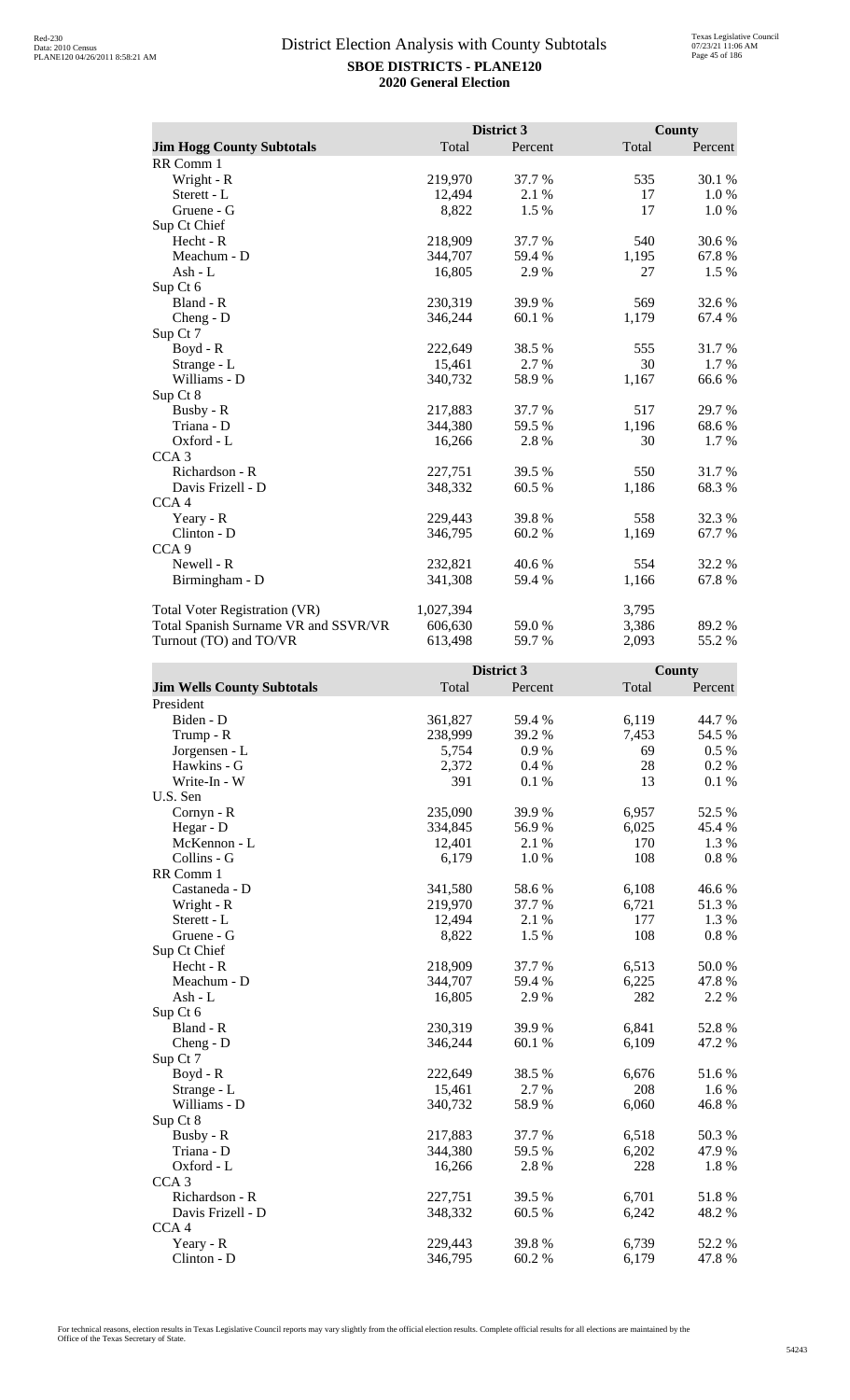|                                      |           | District 3 |                | <b>County</b> |
|--------------------------------------|-----------|------------|----------------|---------------|
| <b>Jim Wells County Subtotals</b>    | Total     | Percent    | Total          | Percent       |
| CCA <sub>9</sub>                     |           |            |                |               |
| Newell - R                           | 232,821   | 40.6%      | 6,759          | 52.6 %        |
| Birmingham - D                       | 341,308   | 59.4 %     | 6,098          | 47.4 %        |
|                                      |           |            |                |               |
| <b>Total Voter Registration (VR)</b> | 1,027,394 |            | 26,581         |               |
| Total Spanish Surname VR and SSVR/VR | 606,630   | 59.0 %     | 19,452         | 73.2 %        |
| Turnout (TO) and TO/VR               | 613,498   | 59.7 %     | 13,865         | 52.2 %        |
|                                      |           |            |                |               |
|                                      |           | District 3 |                | <b>County</b> |
| <b>Karnes County Subtotals</b>       | Total     | Percent    | Total          | Percent       |
| President                            |           |            |                |               |
| Biden - D                            | 361,827   | 59.4 %     | 1,234          | 23.5 %        |
| Trump - R                            | 238,999   | 39.2 %     | 3,968          | 75.5 %        |
| Jorgensen - L                        | 5,754     | 0.9%       | 30             | 0.6 %         |
| Hawkins - G                          | 2,372     | 0.4%       | 17             | 0.3 %         |
| Write-In - W                         | 391       | 0.1 %      | $\overline{4}$ | 0.1%          |
| U.S. Sen                             |           |            |                |               |
| Cornyn - R                           | 235,090   | 39.9%      | 3,833          | 75.3 %        |
| Hegar - D                            | 334,845   | 56.9%      | 1,178          | 23.1 %        |
| McKennon - L                         | 12,401    | 2.1 %      | 58             | 1.1%          |
|                                      |           |            |                |               |
| Collins - G                          | 6,179     | 1.0%       | 20             | 0.4%          |
| RR Comm 1                            |           |            |                |               |
| Castaneda - D                        | 341,580   | 58.6%      | 1,231          | 24.7 %        |
| Wright - R                           | 219,970   | 37.7 %     | 3,656          | 73.4 %        |
| Sterett - L                          | 12,494    | 2.1 %      | 64             | 1.3 %         |
| Gruene - G                           | 8,822     | 1.5 %      | 31             | 0.6 %         |
| Sup Ct Chief                         |           |            |                |               |
| Hecht - R                            | 218,909   | 37.7 %     | 3,641          | 73.5 %        |
| Meachum - D                          | 344,707   | 59.4 %     | 1,240          | 25.0%         |
| Ash - L                              | 16,805    | 2.9%       | 75             | 1.5 %         |
| Sup Ct 6                             |           |            |                |               |
| Bland - R                            | 230,319   | 39.9 %     | 3,739          | 75.8%         |
| $Cheng - D$                          | 346,244   | 60.1%      | 1,192          | 24.2 %        |
| Sup Ct 7                             |           |            |                |               |
| Boyd - R                             | 222,649   | 38.5 %     | 3,656          | 74.1 %        |
| Strange - L                          | 15,461    | 2.7 %      | 68             | 1.4 %         |
| Williams - D                         | 340,732   | 58.9%      | 1,212          | 24.6 %        |
| Sup Ct 8                             |           |            |                |               |
| Busby - R                            | 217,883   | 37.7 %     | 3,656          | 74.1 %        |
| Triana - D                           | 344,380   | 59.5 %     | 1,213          | 24.6 %        |
| Oxford - L                           | 16,266    | 2.8 %      | 64             | 1.3 %         |
| CCA <sub>3</sub>                     |           |            |                |               |
| Richardson - R                       | 227,751   | 39.5 %     | 3,724          | 75.5 %        |
| Davis Frizell - D                    | 348,332   | 60.5 %     | 1,206          | 24.5 %        |
| CCA <sub>4</sub>                     |           |            |                |               |
| Yeary - R                            | 229,443   | 39.8%      | 3,707          | 75.4 %        |
| Clinton - D                          | 346,795   | 60.2%      | 1,209          | 24.6 %        |
| CCA <sub>9</sub>                     |           |            |                |               |
| Newell - R                           | 232,821   | 40.6%      | 3,733          | 76.0%         |
| Birmingham - D                       | 341,308   | 59.4 %     | 1,177          | 24.0 %        |
|                                      |           |            |                |               |
| <b>Total Voter Registration (VR)</b> | 1,027,394 |            | 8,325          |               |
| Total Spanish Surname VR and SSVR/VR | 606,630   | 59.0 %     | 3,804          | 45.7 %        |
| Turnout (TO) and TO/VR               | 613,498   | 59.7%      | 5,254          | 63.1 %        |

|                                |         | District 3 |       | County  |
|--------------------------------|---------|------------|-------|---------|
| <b>Lavaca County Subtotals</b> | Total   | Percent    | Total | Percent |
| President                      |         |            |       |         |
| Biden - D                      | 361,827 | 59.4 %     | 1,333 | 13.1 %  |
| Trump - R                      | 238,999 | 39.2 %     | 8,804 | 86.3%   |
| Jorgensen - L                  | 5.754   | $0.9\%$    | 46    | $0.5\%$ |
| Hawkins - G                    | 2,372   | $0.4\%$    | 8     | $0.1\%$ |
| Write-In - W                   | 391     | 0.1%       | 14    | 0.1%    |
| U.S. Sen                       |         |            |       |         |
| Cornyn - R                     | 235,090 | 39.9 %     | 8.599 | 85.7 %  |
| Hegar - $D$                    | 334,845 | 56.9%      | 1.305 | 13.0 %  |
| McKennon - L                   | 12.401  | 2.1 %      | 109   | $1.1\%$ |
| Collins - G                    | 6.179   | 1.0%       | 23    | $0.2\%$ |
| RR Comm 1                      |         |            |       |         |
| Castaneda - D                  | 341,580 | 58.6 %     | 1.284 | 12.9 %  |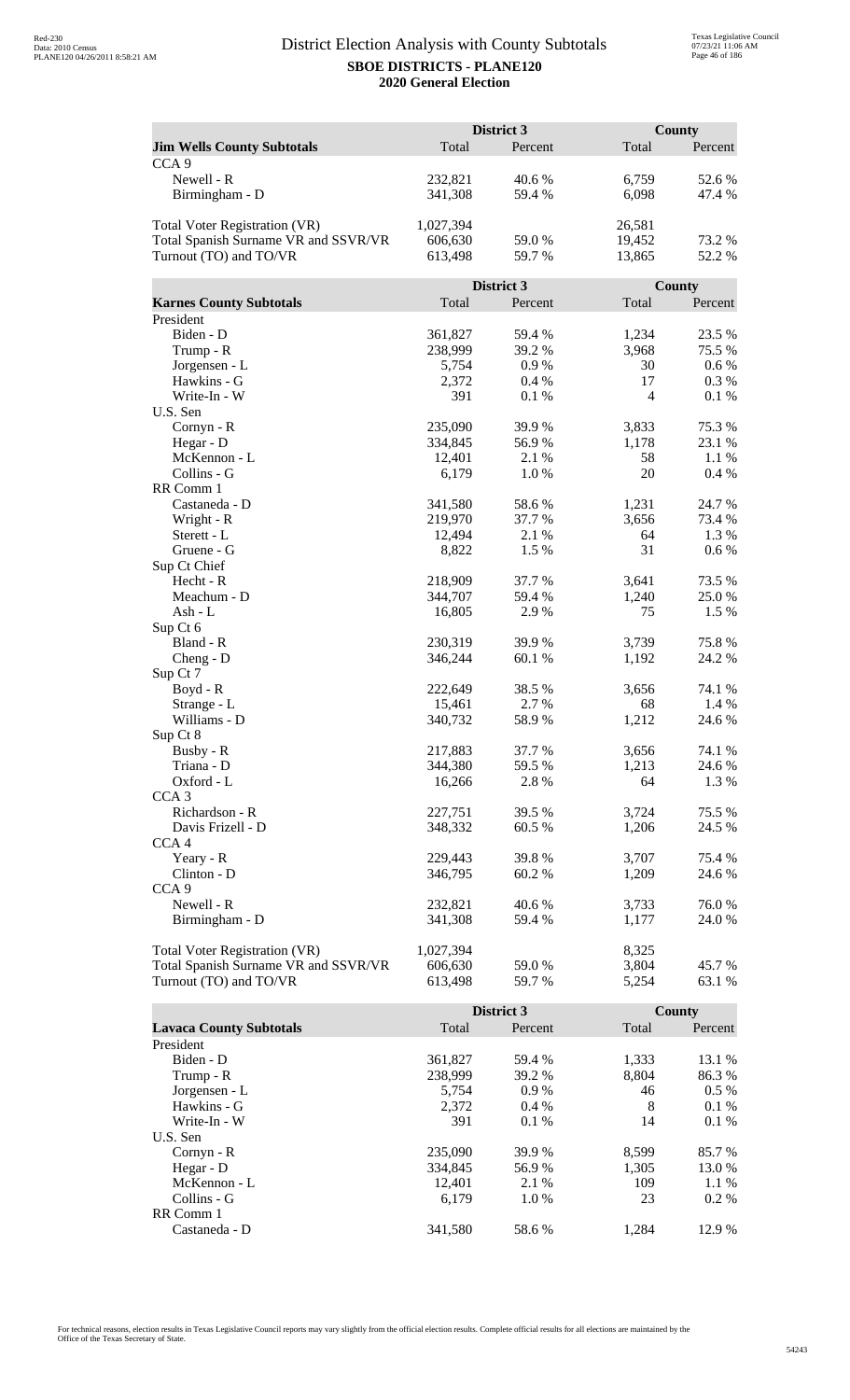|                                      |           | District 3 |        | <b>County</b> |
|--------------------------------------|-----------|------------|--------|---------------|
| <b>Lavaca County Subtotals</b>       | Total     | Percent    | Total  | Percent       |
| RR Comm 1                            |           |            |        |               |
| Wright - R                           | 219,970   | 37.7 %     | 8,505  | 85.7%         |
| Sterett - L                          | 12,494    | 2.1 %      | 105    | 1.1%          |
| Gruene - G                           | 8,822     | 1.5 %      | 28     | 0.3 %         |
| Sup Ct Chief                         |           |            |        |               |
| Hecht - R                            | 218,909   | 37.7 %     | 8,426  | 85.5%         |
| Meachum - D                          | 344,707   | 59.4 %     | 1,321  | 13.4 %        |
| Ash - $L$                            | 16,805    | 2.9%       | 103    | 1.0 %         |
| Sup Ct 6                             |           |            |        |               |
| Bland - R                            | 230,319   | 39.9%      | 8,590  | 87.7%         |
| $Cheng - D$                          | 346,244   | 60.1%      | 1,206  | 12.3 %        |
| Sup Ct 7                             |           |            |        |               |
| $Boyd - R$                           | 222,649   | 38.5 %     | 8,460  | 86.2%         |
| Strange - L                          | 15,461    | 2.7 %      | 92     | 0.9%          |
| Williams - D                         | 340,732   | 58.9%      | 1,268  | 12.9%         |
| Sup Ct 8                             |           |            |        |               |
| Busby - R                            | 217,883   | 37.7 %     | 8,488  | 86.5%         |
| Triana - D                           | 344,380   | 59.5 %     | 1,209  | 12.3 %        |
| Oxford - L                           | 16,266    | 2.8%       | 117    | 1.2%          |
| CCA <sub>3</sub>                     |           |            |        |               |
| Richardson - R                       | 227,751   | 39.5 %     | 8,509  | 86.7 %        |
| Davis Frizell - D                    | 348,332   | 60.5 %     | 1,302  | 13.3 %        |
| CCA <sub>4</sub>                     |           |            |        |               |
| Yeary - R                            | 229,443   | 39.8%      | 8,496  | 87.0%         |
| Clinton - D                          | 346,795   | 60.2%      | 1,268  | 13.0%         |
| CCA <sub>9</sub>                     |           |            |        |               |
| Newell - R                           | 232,821   | 40.6 %     | 8,500  | 87.2 %        |
| Birmingham - D                       | 341,308   | 59.4 %     | 1,251  | 12.8%         |
| <b>Total Voter Registration (VR)</b> | 1,027,394 |            | 13,622 |               |
| Total Spanish Surname VR and SSVR/VR | 606,630   | 59.0%      | 1,347  | 9.9%          |
| Turnout (TO) and TO/VR               | 613,498   | 59.7 %     | 10,242 | 75.2 %        |

|                                  |         | District 3 |       | <b>County</b> |
|----------------------------------|---------|------------|-------|---------------|
| <b>Live Oak County Subtotals</b> | Total   | Percent    | Total | Percent       |
| President                        |         |            |       |               |
| Biden - D                        | 361,827 | 59.4 %     | 820   | 16.2%         |
| Trump - R                        | 238,999 | 39.2 %     | 4,201 | 83.1 %        |
| Jorgensen - L                    | 5,754   | 0.9%       | 30    | $0.6\%$       |
| Hawkins - G                      | 2,372   | 0.4%       | 6     | 0.1%          |
| Write-In - W                     | 391     | 0.1%       | 1     | 0.0 %         |
| U.S. Sen                         |         |            |       |               |
| Cornyn - R                       | 235,090 | 39.9%      | 4,125 | 82.8%         |
| Hegar - D                        | 334,845 | 56.9%      | 790   | 15.9%         |
| McKennon - L                     | 12,401  | 2.1%       | 55    | 1.1 %         |
| Collins - G                      | 6,179   | 1.0%       | 14    | 0.3%          |
| RR Comm 1                        |         |            |       |               |
| Castaneda - D                    | 341,580 | 58.6%      | 810   | 16.4 %        |
| Wright - R                       | 219,970 | 37.7 %     | 4,064 | 82.1 %        |
| Sterett - L                      | 12,494  | 2.1 %      | 54    | 1.1 %         |
| Gruene - G                       | 8,822   | 1.5 %      | 20    | 0.4 %         |
| Sup Ct Chief                     |         |            |       |               |
| $Hecht - R$                      | 218,909 | 37.7 %     | 4,005 | 81.4%         |
| Meachum - D                      | 344,707 | 59.4%      | 847   | 17.2 %        |
| $Ash - L$                        | 16,805  | 2.9%       | 67    | 1.4 %         |
| Sup Ct 6                         |         |            |       |               |
| Bland - R                        | 230,319 | 39.9 %     | 4,126 | 83.9%         |
| $Cheng - D$                      | 346,244 | 60.1%      | 792   | 16.1 %        |
| Sup Ct 7                         |         |            |       |               |
| Boyd - R                         | 222,649 | 38.5%      | 4,033 | 82.2 %        |
| Strange - L                      | 15,461  | 2.7 %      | 64    | 1.3 %         |
| Williams - D                     | 340,732 | 58.9%      | 809   | 16.5 %        |
| Sup Ct 8                         |         |            |       |               |
| Busby - R                        | 217,883 | 37.7%      | 4,073 | 82.6%         |
| Triana - D                       | 344,380 | 59.5 %     | 794   | 16.1 %        |
| Oxford - L                       | 16,266  | 2.8%       | 63    | 1.3%          |
| CCA <sub>3</sub>                 |         |            |       |               |
| Richardson - R                   | 227,751 | 39.5 %     | 4,107 | 83.6%         |
| Davis Frizell - D                | 348,332 | 60.5%      | 804   | 16.4 %        |
| CCA <sub>4</sub>                 |         |            |       |               |
| Yeary - R                        | 229,443 | 39.8%      | 4,091 | 83.7 %        |
| Clinton - D                      | 346,795 | 60.2%      | 798   | 16.3 %        |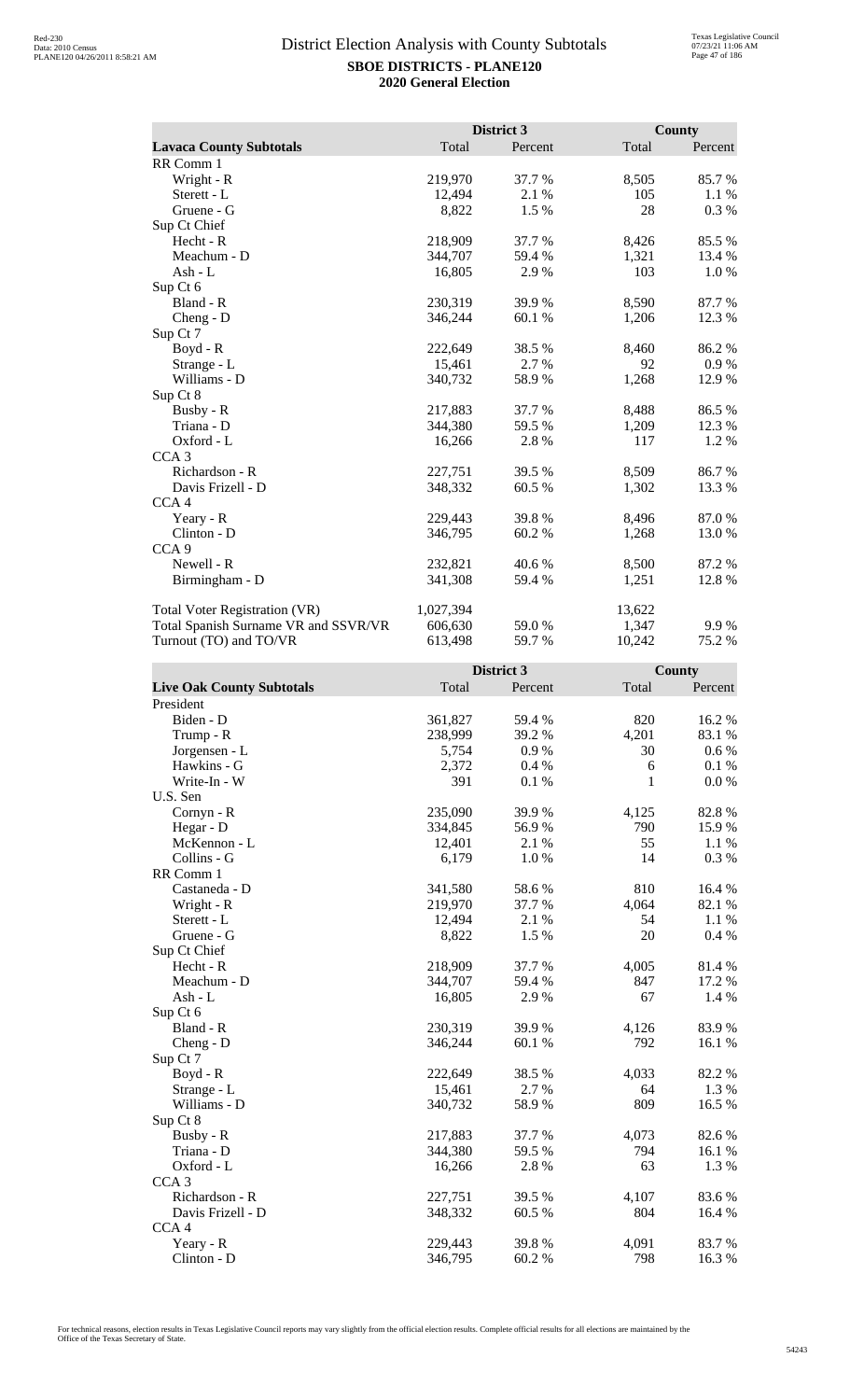| Total<br>Total<br>Percent<br><b>Live Oak County Subtotals</b><br>Percent<br>CCA <sub>9</sub><br>Newell - R<br>232,821<br>40.6%<br>4,103<br>83.8%<br>795<br>341,308<br>59.4 %<br>16.2%<br>Birmingham - D<br>7,572<br>Total Voter Registration (VR)<br>1,027,394<br>2,231<br>Total Spanish Surname VR and SSVR/VR<br>606,630<br>59.0 %<br>29.5 %<br>Turnout (TO) and TO/VR<br>5,068<br>66.9%<br>613,498<br>59.7 %<br>District 3<br>County<br>Total<br><b>McMullen County Subtotals</b><br>Total<br>Percent<br>Percent<br>President<br>Biden - D<br>361,827<br>59.4 %<br>53<br>10.3%<br>238,999<br>39.2 %<br>460<br>89.1 %<br>Trump - R<br>Jorgensen - L<br>0.9%<br>2<br>$0.4\%$<br>5,754<br>Hawkins - G<br>2,372<br>0.4%<br>1<br>$0.2 \%$<br>$\boldsymbol{0}$<br>Write-In - W<br>391<br>0.0 %<br>0.1%<br>U.S. Sen<br>90.8%<br>$Cornyn - R$<br>235,090<br>39.9%<br>454<br>56.9%<br>43<br>8.6%<br>Hegar - D<br>334,845<br>$\overline{2}$<br>McKennon - L<br>12,401<br>$0.4\%$<br>2.1 %<br>1<br>Collins - G<br>6,179<br>1.0%<br>0.2 %<br>RR Comm 1<br>Castaneda - D<br>341,580<br>58.6%<br>41<br>8.5%<br>438<br>Wright - R<br>219,970<br>37.7 %<br>90.7 %<br>12,494<br>2.1 %<br>3<br>0.6 %<br>Sterett - L<br>$\mathbf{1}$<br>0.2%<br>8,822<br>1.5 %<br>Gruene - G<br>Sup Ct Chief<br>90.8%<br>Hecht - R<br>218,909<br>37.7 %<br>435<br>Meachum - D<br>344,707<br>59.4 %<br>42<br>8.8%<br>$\overline{2}$<br>$Ash - L$<br>16,805<br>2.9%<br>0.4 %<br>Sup Ct 6<br>Bland - R<br>230,319<br>39.9 %<br>430<br>90.9%<br>43<br>346,244<br>60.1%<br>9.1%<br>$Cheng - D$<br>Sup Ct 7<br>91.4%<br>222,649<br>38.5 %<br>434<br>Boyd - R<br>15,461<br>2.7 %<br>$\overline{c}$<br>0.4%<br>Strange - L<br>39<br>8.2%<br>Williams - D<br>58.9%<br>340,732<br>Sup Ct 8<br>Busby - R<br>217,883<br>37.7 %<br>436<br>91.8%<br>7.6 %<br>Triana - D<br>344,380<br>59.5 %<br>36<br>Oxford - L<br>3<br>0.6 %<br>16,266<br>2.8 %<br>CCA <sub>3</sub><br>Richardson - R<br>436<br>92.2%<br>227,751<br>39.5 %<br>Davis Frizell - D<br>348,332<br>60.5 %<br>37<br>7.8%<br>CCA <sub>4</sub><br>229,443<br>39.8%<br>429<br>92.3 %<br>Yeary - R<br>Clinton - D<br>346,795<br>36<br>60.2%<br>7.7 %<br>CCA <sub>9</sub><br>Newell - R<br>232,821<br>40.6%<br>435<br>92.9%<br>33<br>Birmingham - D<br>341,308<br>59.4 %<br>7.1 %<br><b>Total Voter Registration (VR)</b><br>1,027,394<br>705<br>Total Spanish Surname VR and SSVR/VR<br>192<br>27.2 %<br>606,630<br>59.0 %<br>Turnout (TO) and TO/VR<br>613,498<br>59.7%<br>521<br>73.9% | District 3 |  | <b>County</b> |  |
|----------------------------------------------------------------------------------------------------------------------------------------------------------------------------------------------------------------------------------------------------------------------------------------------------------------------------------------------------------------------------------------------------------------------------------------------------------------------------------------------------------------------------------------------------------------------------------------------------------------------------------------------------------------------------------------------------------------------------------------------------------------------------------------------------------------------------------------------------------------------------------------------------------------------------------------------------------------------------------------------------------------------------------------------------------------------------------------------------------------------------------------------------------------------------------------------------------------------------------------------------------------------------------------------------------------------------------------------------------------------------------------------------------------------------------------------------------------------------------------------------------------------------------------------------------------------------------------------------------------------------------------------------------------------------------------------------------------------------------------------------------------------------------------------------------------------------------------------------------------------------------------------------------------------------------------------------------------------------------------------------------------------------------------------------------------------------------------------------------------------------------------------------------------------------------------------------------------------------------------------------------------------------------------------------------------------------------------------------------------------------------------------------------------------------------------------------------------------------------------------------|------------|--|---------------|--|
|                                                                                                                                                                                                                                                                                                                                                                                                                                                                                                                                                                                                                                                                                                                                                                                                                                                                                                                                                                                                                                                                                                                                                                                                                                                                                                                                                                                                                                                                                                                                                                                                                                                                                                                                                                                                                                                                                                                                                                                                                                                                                                                                                                                                                                                                                                                                                                                                                                                                                                    |            |  |               |  |
|                                                                                                                                                                                                                                                                                                                                                                                                                                                                                                                                                                                                                                                                                                                                                                                                                                                                                                                                                                                                                                                                                                                                                                                                                                                                                                                                                                                                                                                                                                                                                                                                                                                                                                                                                                                                                                                                                                                                                                                                                                                                                                                                                                                                                                                                                                                                                                                                                                                                                                    |            |  |               |  |
|                                                                                                                                                                                                                                                                                                                                                                                                                                                                                                                                                                                                                                                                                                                                                                                                                                                                                                                                                                                                                                                                                                                                                                                                                                                                                                                                                                                                                                                                                                                                                                                                                                                                                                                                                                                                                                                                                                                                                                                                                                                                                                                                                                                                                                                                                                                                                                                                                                                                                                    |            |  |               |  |
|                                                                                                                                                                                                                                                                                                                                                                                                                                                                                                                                                                                                                                                                                                                                                                                                                                                                                                                                                                                                                                                                                                                                                                                                                                                                                                                                                                                                                                                                                                                                                                                                                                                                                                                                                                                                                                                                                                                                                                                                                                                                                                                                                                                                                                                                                                                                                                                                                                                                                                    |            |  |               |  |
|                                                                                                                                                                                                                                                                                                                                                                                                                                                                                                                                                                                                                                                                                                                                                                                                                                                                                                                                                                                                                                                                                                                                                                                                                                                                                                                                                                                                                                                                                                                                                                                                                                                                                                                                                                                                                                                                                                                                                                                                                                                                                                                                                                                                                                                                                                                                                                                                                                                                                                    |            |  |               |  |
|                                                                                                                                                                                                                                                                                                                                                                                                                                                                                                                                                                                                                                                                                                                                                                                                                                                                                                                                                                                                                                                                                                                                                                                                                                                                                                                                                                                                                                                                                                                                                                                                                                                                                                                                                                                                                                                                                                                                                                                                                                                                                                                                                                                                                                                                                                                                                                                                                                                                                                    |            |  |               |  |
|                                                                                                                                                                                                                                                                                                                                                                                                                                                                                                                                                                                                                                                                                                                                                                                                                                                                                                                                                                                                                                                                                                                                                                                                                                                                                                                                                                                                                                                                                                                                                                                                                                                                                                                                                                                                                                                                                                                                                                                                                                                                                                                                                                                                                                                                                                                                                                                                                                                                                                    |            |  |               |  |
|                                                                                                                                                                                                                                                                                                                                                                                                                                                                                                                                                                                                                                                                                                                                                                                                                                                                                                                                                                                                                                                                                                                                                                                                                                                                                                                                                                                                                                                                                                                                                                                                                                                                                                                                                                                                                                                                                                                                                                                                                                                                                                                                                                                                                                                                                                                                                                                                                                                                                                    |            |  |               |  |
|                                                                                                                                                                                                                                                                                                                                                                                                                                                                                                                                                                                                                                                                                                                                                                                                                                                                                                                                                                                                                                                                                                                                                                                                                                                                                                                                                                                                                                                                                                                                                                                                                                                                                                                                                                                                                                                                                                                                                                                                                                                                                                                                                                                                                                                                                                                                                                                                                                                                                                    |            |  |               |  |
|                                                                                                                                                                                                                                                                                                                                                                                                                                                                                                                                                                                                                                                                                                                                                                                                                                                                                                                                                                                                                                                                                                                                                                                                                                                                                                                                                                                                                                                                                                                                                                                                                                                                                                                                                                                                                                                                                                                                                                                                                                                                                                                                                                                                                                                                                                                                                                                                                                                                                                    |            |  |               |  |
|                                                                                                                                                                                                                                                                                                                                                                                                                                                                                                                                                                                                                                                                                                                                                                                                                                                                                                                                                                                                                                                                                                                                                                                                                                                                                                                                                                                                                                                                                                                                                                                                                                                                                                                                                                                                                                                                                                                                                                                                                                                                                                                                                                                                                                                                                                                                                                                                                                                                                                    |            |  |               |  |
|                                                                                                                                                                                                                                                                                                                                                                                                                                                                                                                                                                                                                                                                                                                                                                                                                                                                                                                                                                                                                                                                                                                                                                                                                                                                                                                                                                                                                                                                                                                                                                                                                                                                                                                                                                                                                                                                                                                                                                                                                                                                                                                                                                                                                                                                                                                                                                                                                                                                                                    |            |  |               |  |
|                                                                                                                                                                                                                                                                                                                                                                                                                                                                                                                                                                                                                                                                                                                                                                                                                                                                                                                                                                                                                                                                                                                                                                                                                                                                                                                                                                                                                                                                                                                                                                                                                                                                                                                                                                                                                                                                                                                                                                                                                                                                                                                                                                                                                                                                                                                                                                                                                                                                                                    |            |  |               |  |
|                                                                                                                                                                                                                                                                                                                                                                                                                                                                                                                                                                                                                                                                                                                                                                                                                                                                                                                                                                                                                                                                                                                                                                                                                                                                                                                                                                                                                                                                                                                                                                                                                                                                                                                                                                                                                                                                                                                                                                                                                                                                                                                                                                                                                                                                                                                                                                                                                                                                                                    |            |  |               |  |
|                                                                                                                                                                                                                                                                                                                                                                                                                                                                                                                                                                                                                                                                                                                                                                                                                                                                                                                                                                                                                                                                                                                                                                                                                                                                                                                                                                                                                                                                                                                                                                                                                                                                                                                                                                                                                                                                                                                                                                                                                                                                                                                                                                                                                                                                                                                                                                                                                                                                                                    |            |  |               |  |
|                                                                                                                                                                                                                                                                                                                                                                                                                                                                                                                                                                                                                                                                                                                                                                                                                                                                                                                                                                                                                                                                                                                                                                                                                                                                                                                                                                                                                                                                                                                                                                                                                                                                                                                                                                                                                                                                                                                                                                                                                                                                                                                                                                                                                                                                                                                                                                                                                                                                                                    |            |  |               |  |
|                                                                                                                                                                                                                                                                                                                                                                                                                                                                                                                                                                                                                                                                                                                                                                                                                                                                                                                                                                                                                                                                                                                                                                                                                                                                                                                                                                                                                                                                                                                                                                                                                                                                                                                                                                                                                                                                                                                                                                                                                                                                                                                                                                                                                                                                                                                                                                                                                                                                                                    |            |  |               |  |
|                                                                                                                                                                                                                                                                                                                                                                                                                                                                                                                                                                                                                                                                                                                                                                                                                                                                                                                                                                                                                                                                                                                                                                                                                                                                                                                                                                                                                                                                                                                                                                                                                                                                                                                                                                                                                                                                                                                                                                                                                                                                                                                                                                                                                                                                                                                                                                                                                                                                                                    |            |  |               |  |
|                                                                                                                                                                                                                                                                                                                                                                                                                                                                                                                                                                                                                                                                                                                                                                                                                                                                                                                                                                                                                                                                                                                                                                                                                                                                                                                                                                                                                                                                                                                                                                                                                                                                                                                                                                                                                                                                                                                                                                                                                                                                                                                                                                                                                                                                                                                                                                                                                                                                                                    |            |  |               |  |
|                                                                                                                                                                                                                                                                                                                                                                                                                                                                                                                                                                                                                                                                                                                                                                                                                                                                                                                                                                                                                                                                                                                                                                                                                                                                                                                                                                                                                                                                                                                                                                                                                                                                                                                                                                                                                                                                                                                                                                                                                                                                                                                                                                                                                                                                                                                                                                                                                                                                                                    |            |  |               |  |
|                                                                                                                                                                                                                                                                                                                                                                                                                                                                                                                                                                                                                                                                                                                                                                                                                                                                                                                                                                                                                                                                                                                                                                                                                                                                                                                                                                                                                                                                                                                                                                                                                                                                                                                                                                                                                                                                                                                                                                                                                                                                                                                                                                                                                                                                                                                                                                                                                                                                                                    |            |  |               |  |
|                                                                                                                                                                                                                                                                                                                                                                                                                                                                                                                                                                                                                                                                                                                                                                                                                                                                                                                                                                                                                                                                                                                                                                                                                                                                                                                                                                                                                                                                                                                                                                                                                                                                                                                                                                                                                                                                                                                                                                                                                                                                                                                                                                                                                                                                                                                                                                                                                                                                                                    |            |  |               |  |
|                                                                                                                                                                                                                                                                                                                                                                                                                                                                                                                                                                                                                                                                                                                                                                                                                                                                                                                                                                                                                                                                                                                                                                                                                                                                                                                                                                                                                                                                                                                                                                                                                                                                                                                                                                                                                                                                                                                                                                                                                                                                                                                                                                                                                                                                                                                                                                                                                                                                                                    |            |  |               |  |
|                                                                                                                                                                                                                                                                                                                                                                                                                                                                                                                                                                                                                                                                                                                                                                                                                                                                                                                                                                                                                                                                                                                                                                                                                                                                                                                                                                                                                                                                                                                                                                                                                                                                                                                                                                                                                                                                                                                                                                                                                                                                                                                                                                                                                                                                                                                                                                                                                                                                                                    |            |  |               |  |
|                                                                                                                                                                                                                                                                                                                                                                                                                                                                                                                                                                                                                                                                                                                                                                                                                                                                                                                                                                                                                                                                                                                                                                                                                                                                                                                                                                                                                                                                                                                                                                                                                                                                                                                                                                                                                                                                                                                                                                                                                                                                                                                                                                                                                                                                                                                                                                                                                                                                                                    |            |  |               |  |
|                                                                                                                                                                                                                                                                                                                                                                                                                                                                                                                                                                                                                                                                                                                                                                                                                                                                                                                                                                                                                                                                                                                                                                                                                                                                                                                                                                                                                                                                                                                                                                                                                                                                                                                                                                                                                                                                                                                                                                                                                                                                                                                                                                                                                                                                                                                                                                                                                                                                                                    |            |  |               |  |
|                                                                                                                                                                                                                                                                                                                                                                                                                                                                                                                                                                                                                                                                                                                                                                                                                                                                                                                                                                                                                                                                                                                                                                                                                                                                                                                                                                                                                                                                                                                                                                                                                                                                                                                                                                                                                                                                                                                                                                                                                                                                                                                                                                                                                                                                                                                                                                                                                                                                                                    |            |  |               |  |
|                                                                                                                                                                                                                                                                                                                                                                                                                                                                                                                                                                                                                                                                                                                                                                                                                                                                                                                                                                                                                                                                                                                                                                                                                                                                                                                                                                                                                                                                                                                                                                                                                                                                                                                                                                                                                                                                                                                                                                                                                                                                                                                                                                                                                                                                                                                                                                                                                                                                                                    |            |  |               |  |
|                                                                                                                                                                                                                                                                                                                                                                                                                                                                                                                                                                                                                                                                                                                                                                                                                                                                                                                                                                                                                                                                                                                                                                                                                                                                                                                                                                                                                                                                                                                                                                                                                                                                                                                                                                                                                                                                                                                                                                                                                                                                                                                                                                                                                                                                                                                                                                                                                                                                                                    |            |  |               |  |
|                                                                                                                                                                                                                                                                                                                                                                                                                                                                                                                                                                                                                                                                                                                                                                                                                                                                                                                                                                                                                                                                                                                                                                                                                                                                                                                                                                                                                                                                                                                                                                                                                                                                                                                                                                                                                                                                                                                                                                                                                                                                                                                                                                                                                                                                                                                                                                                                                                                                                                    |            |  |               |  |
|                                                                                                                                                                                                                                                                                                                                                                                                                                                                                                                                                                                                                                                                                                                                                                                                                                                                                                                                                                                                                                                                                                                                                                                                                                                                                                                                                                                                                                                                                                                                                                                                                                                                                                                                                                                                                                                                                                                                                                                                                                                                                                                                                                                                                                                                                                                                                                                                                                                                                                    |            |  |               |  |
|                                                                                                                                                                                                                                                                                                                                                                                                                                                                                                                                                                                                                                                                                                                                                                                                                                                                                                                                                                                                                                                                                                                                                                                                                                                                                                                                                                                                                                                                                                                                                                                                                                                                                                                                                                                                                                                                                                                                                                                                                                                                                                                                                                                                                                                                                                                                                                                                                                                                                                    |            |  |               |  |
|                                                                                                                                                                                                                                                                                                                                                                                                                                                                                                                                                                                                                                                                                                                                                                                                                                                                                                                                                                                                                                                                                                                                                                                                                                                                                                                                                                                                                                                                                                                                                                                                                                                                                                                                                                                                                                                                                                                                                                                                                                                                                                                                                                                                                                                                                                                                                                                                                                                                                                    |            |  |               |  |
|                                                                                                                                                                                                                                                                                                                                                                                                                                                                                                                                                                                                                                                                                                                                                                                                                                                                                                                                                                                                                                                                                                                                                                                                                                                                                                                                                                                                                                                                                                                                                                                                                                                                                                                                                                                                                                                                                                                                                                                                                                                                                                                                                                                                                                                                                                                                                                                                                                                                                                    |            |  |               |  |
|                                                                                                                                                                                                                                                                                                                                                                                                                                                                                                                                                                                                                                                                                                                                                                                                                                                                                                                                                                                                                                                                                                                                                                                                                                                                                                                                                                                                                                                                                                                                                                                                                                                                                                                                                                                                                                                                                                                                                                                                                                                                                                                                                                                                                                                                                                                                                                                                                                                                                                    |            |  |               |  |
|                                                                                                                                                                                                                                                                                                                                                                                                                                                                                                                                                                                                                                                                                                                                                                                                                                                                                                                                                                                                                                                                                                                                                                                                                                                                                                                                                                                                                                                                                                                                                                                                                                                                                                                                                                                                                                                                                                                                                                                                                                                                                                                                                                                                                                                                                                                                                                                                                                                                                                    |            |  |               |  |
|                                                                                                                                                                                                                                                                                                                                                                                                                                                                                                                                                                                                                                                                                                                                                                                                                                                                                                                                                                                                                                                                                                                                                                                                                                                                                                                                                                                                                                                                                                                                                                                                                                                                                                                                                                                                                                                                                                                                                                                                                                                                                                                                                                                                                                                                                                                                                                                                                                                                                                    |            |  |               |  |
|                                                                                                                                                                                                                                                                                                                                                                                                                                                                                                                                                                                                                                                                                                                                                                                                                                                                                                                                                                                                                                                                                                                                                                                                                                                                                                                                                                                                                                                                                                                                                                                                                                                                                                                                                                                                                                                                                                                                                                                                                                                                                                                                                                                                                                                                                                                                                                                                                                                                                                    |            |  |               |  |
|                                                                                                                                                                                                                                                                                                                                                                                                                                                                                                                                                                                                                                                                                                                                                                                                                                                                                                                                                                                                                                                                                                                                                                                                                                                                                                                                                                                                                                                                                                                                                                                                                                                                                                                                                                                                                                                                                                                                                                                                                                                                                                                                                                                                                                                                                                                                                                                                                                                                                                    |            |  |               |  |
|                                                                                                                                                                                                                                                                                                                                                                                                                                                                                                                                                                                                                                                                                                                                                                                                                                                                                                                                                                                                                                                                                                                                                                                                                                                                                                                                                                                                                                                                                                                                                                                                                                                                                                                                                                                                                                                                                                                                                                                                                                                                                                                                                                                                                                                                                                                                                                                                                                                                                                    |            |  |               |  |
|                                                                                                                                                                                                                                                                                                                                                                                                                                                                                                                                                                                                                                                                                                                                                                                                                                                                                                                                                                                                                                                                                                                                                                                                                                                                                                                                                                                                                                                                                                                                                                                                                                                                                                                                                                                                                                                                                                                                                                                                                                                                                                                                                                                                                                                                                                                                                                                                                                                                                                    |            |  |               |  |
|                                                                                                                                                                                                                                                                                                                                                                                                                                                                                                                                                                                                                                                                                                                                                                                                                                                                                                                                                                                                                                                                                                                                                                                                                                                                                                                                                                                                                                                                                                                                                                                                                                                                                                                                                                                                                                                                                                                                                                                                                                                                                                                                                                                                                                                                                                                                                                                                                                                                                                    |            |  |               |  |
|                                                                                                                                                                                                                                                                                                                                                                                                                                                                                                                                                                                                                                                                                                                                                                                                                                                                                                                                                                                                                                                                                                                                                                                                                                                                                                                                                                                                                                                                                                                                                                                                                                                                                                                                                                                                                                                                                                                                                                                                                                                                                                                                                                                                                                                                                                                                                                                                                                                                                                    |            |  |               |  |
|                                                                                                                                                                                                                                                                                                                                                                                                                                                                                                                                                                                                                                                                                                                                                                                                                                                                                                                                                                                                                                                                                                                                                                                                                                                                                                                                                                                                                                                                                                                                                                                                                                                                                                                                                                                                                                                                                                                                                                                                                                                                                                                                                                                                                                                                                                                                                                                                                                                                                                    |            |  |               |  |
|                                                                                                                                                                                                                                                                                                                                                                                                                                                                                                                                                                                                                                                                                                                                                                                                                                                                                                                                                                                                                                                                                                                                                                                                                                                                                                                                                                                                                                                                                                                                                                                                                                                                                                                                                                                                                                                                                                                                                                                                                                                                                                                                                                                                                                                                                                                                                                                                                                                                                                    |            |  |               |  |
|                                                                                                                                                                                                                                                                                                                                                                                                                                                                                                                                                                                                                                                                                                                                                                                                                                                                                                                                                                                                                                                                                                                                                                                                                                                                                                                                                                                                                                                                                                                                                                                                                                                                                                                                                                                                                                                                                                                                                                                                                                                                                                                                                                                                                                                                                                                                                                                                                                                                                                    |            |  |               |  |
|                                                                                                                                                                                                                                                                                                                                                                                                                                                                                                                                                                                                                                                                                                                                                                                                                                                                                                                                                                                                                                                                                                                                                                                                                                                                                                                                                                                                                                                                                                                                                                                                                                                                                                                                                                                                                                                                                                                                                                                                                                                                                                                                                                                                                                                                                                                                                                                                                                                                                                    |            |  |               |  |
|                                                                                                                                                                                                                                                                                                                                                                                                                                                                                                                                                                                                                                                                                                                                                                                                                                                                                                                                                                                                                                                                                                                                                                                                                                                                                                                                                                                                                                                                                                                                                                                                                                                                                                                                                                                                                                                                                                                                                                                                                                                                                                                                                                                                                                                                                                                                                                                                                                                                                                    |            |  |               |  |
|                                                                                                                                                                                                                                                                                                                                                                                                                                                                                                                                                                                                                                                                                                                                                                                                                                                                                                                                                                                                                                                                                                                                                                                                                                                                                                                                                                                                                                                                                                                                                                                                                                                                                                                                                                                                                                                                                                                                                                                                                                                                                                                                                                                                                                                                                                                                                                                                                                                                                                    |            |  |               |  |
|                                                                                                                                                                                                                                                                                                                                                                                                                                                                                                                                                                                                                                                                                                                                                                                                                                                                                                                                                                                                                                                                                                                                                                                                                                                                                                                                                                                                                                                                                                                                                                                                                                                                                                                                                                                                                                                                                                                                                                                                                                                                                                                                                                                                                                                                                                                                                                                                                                                                                                    |            |  |               |  |
|                                                                                                                                                                                                                                                                                                                                                                                                                                                                                                                                                                                                                                                                                                                                                                                                                                                                                                                                                                                                                                                                                                                                                                                                                                                                                                                                                                                                                                                                                                                                                                                                                                                                                                                                                                                                                                                                                                                                                                                                                                                                                                                                                                                                                                                                                                                                                                                                                                                                                                    |            |  |               |  |
|                                                                                                                                                                                                                                                                                                                                                                                                                                                                                                                                                                                                                                                                                                                                                                                                                                                                                                                                                                                                                                                                                                                                                                                                                                                                                                                                                                                                                                                                                                                                                                                                                                                                                                                                                                                                                                                                                                                                                                                                                                                                                                                                                                                                                                                                                                                                                                                                                                                                                                    |            |  |               |  |
|                                                                                                                                                                                                                                                                                                                                                                                                                                                                                                                                                                                                                                                                                                                                                                                                                                                                                                                                                                                                                                                                                                                                                                                                                                                                                                                                                                                                                                                                                                                                                                                                                                                                                                                                                                                                                                                                                                                                                                                                                                                                                                                                                                                                                                                                                                                                                                                                                                                                                                    |            |  |               |  |

|                               |         | <b>District 3</b> |       | County  |
|-------------------------------|---------|-------------------|-------|---------|
| <b>Starr County Subtotals</b> | Total   | Percent           | Total | Percent |
| President                     |         |                   |       |         |
| Biden - D                     | 361,827 | 59.4 %            | 9.099 | 52.0 %  |
| Trump - R                     | 238,999 | 39.2 %            | 8,224 | 47.0 %  |
| Jorgensen - L                 | 5.754   | $0.9\%$           | 91    | $0.5\%$ |
| Hawkins - G                   | 2,372   | $0.4\%$           | 63    | $0.4\%$ |
| Write-In - W                  | 391     | $0.1\%$           | 21    | 0.1%    |
| U.S. Sen                      |         |                   |       |         |
| $Cornyn - R$                  | 235,090 | 39.9 %            | 5,825 | 39.6 %  |
| Hegar - $D$                   | 334,845 | 56.9%             | 8.139 | 55.3 %  |
| McKennon - L                  | 12,401  | 2.1 %             | 356   | 2.4 %   |
| Collins - G                   | 6.179   | $1.0\%$           | 385   | 2.6 %   |
| RR Comm 1                     |         |                   |       |         |
| Castaneda - D                 | 341,580 | 58.6 %            | 8.606 | 60.7 %  |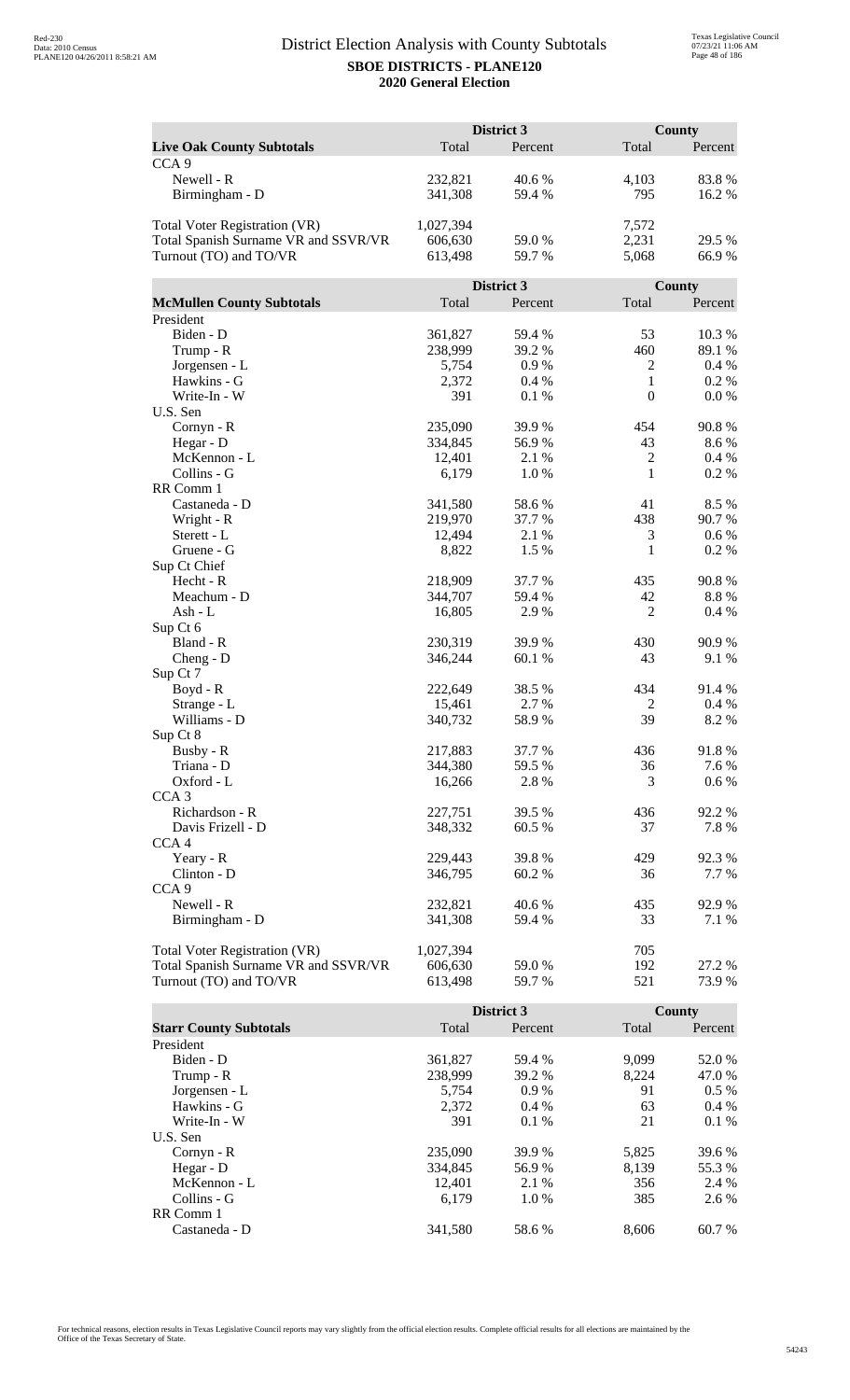|                                      |           | District 3 |        | <b>County</b> |
|--------------------------------------|-----------|------------|--------|---------------|
| <b>Starr County Subtotals</b>        | Total     | Percent    | Total  | Percent       |
| RR Comm 1                            |           |            |        |               |
| Wright - R                           | 219,970   | 37.7 %     | 5,025  | 35.4 %        |
| Sterett - L                          | 12,494    | 2.1%       | 322    | 2.3 %         |
| Gruene - G                           | 8,822     | 1.5 %      | 228    | 1.6 %         |
| Sup Ct Chief                         |           |            |        |               |
| Hecht - R                            | 218,909   | 37.7 %     | 4,851  | 35.2 %        |
| Meachum - D                          | 344,707   | 59.4 %     | 8,497  | 61.6 %        |
| Ash - $L$                            | 16,805    | 2.9 %      | 444    | 3.2 %         |
| Sup Ct 6                             |           |            |        |               |
| Bland - R                            | 230,319   | 39.9%      | 5,467  | 39.9%         |
| Cheng - D                            | 346,244   | 60.1 %     | 8,231  | 60.1 %        |
| Sup Ct 7                             |           |            |        |               |
| Boyd - R                             | 222,649   | 38.5 %     | 5,077  | 36.7%         |
| Strange - L                          | 15,461    | 2.7 %      | 436    | 3.2 %         |
| Williams - D                         | 340,732   | 58.9%      | 8,319  | 60.1%         |
| Sup Ct 8                             |           |            |        |               |
| Busby - R                            | 217,883   | 37.7 %     | 4,772  | 34.0%         |
| Triana - D                           | 344,380   | 59.5 %     | 8,750  | 62.4 %        |
| Oxford - L                           | 16,266    | 2.8%       | 499    | 3.6 %         |
| CCA <sub>3</sub>                     |           |            |        |               |
| Richardson - R                       | 227,751   | 39.5 %     | 5,137  | 37.3 %        |
| Davis Frizell - D                    | 348,332   | 60.5 %     | 8,631  | 62.7 %        |
| CCA <sub>4</sub>                     |           |            |        |               |
| Yeary - R                            | 229,443   | 39.8%      | 5,074  | 37.3 %        |
| Clinton - D                          | 346,795   | 60.2 %     | 8,542  | 62.7%         |
| CCA <sub>9</sub>                     |           |            |        |               |
| Newell - R                           | 232,821   | 40.6 %     | 5,423  | 39.8%         |
| Birmingham - D                       | 341,308   | 59.4 %     | 8,203  | 60.2%         |
| <b>Total Voter Registration (VR)</b> | 1,027,394 |            | 34,006 |               |
| Total Spanish Surname VR and SSVR/VR | 606,630   | 59.0%      | 31,626 | 93.0 %        |
| Turnout (TO) and TO/VR               | 613,498   | 59.7%      | 17,866 | 52.5 %        |

|                                |         | District 3 |        | County    |
|--------------------------------|---------|------------|--------|-----------|
| <b>Wilson County Subtotals</b> | Total   | Percent    | Total  | Percent   |
| President                      |         |            |        |           |
| Biden - D                      | 361,827 | 59.4 %     | 6,350  | 25.4 %    |
| Trump - R                      | 238,999 | 39.2%      | 18,463 | 73.8%     |
| Jorgensen - L                  | 5,754   | 0.9%       | 151    | $0.6\%$   |
| Hawkins - G                    | 2,372   | 0.4%       | 39     | 0.2 %     |
| Write-In - W                   | 391     | 0.1%       | 29     | 0.1%      |
| U.S. Sen                       |         |            |        |           |
| Cornyn - R                     | 235,090 | 39.9%      | 18,327 | 74.2 %    |
| Hegar - D                      | 334,845 | 56.9%      | 5,943  | 24.1 %    |
| McKennon - L                   | 12,401  | 2.1 %      | 309    | 1.3 %     |
| Collins - G                    | 6,179   | 1.0%       | 118    | 0.5 %     |
| RR Comm 1                      |         |            |        |           |
| Castaneda - D                  | 341,580 | 58.6%      | 6,042  | 24.8 %    |
| Wright - R                     | 219,970 | 37.7 %     | 17,746 | 72.7 %    |
| Sterett - L                    | 12,494  | 2.1 %      | 398    | 1.6 %     |
| Gruene - G                     | 8,822   | 1.5 %      | 212    | $0.9\ \%$ |
| Sup Ct Chief                   |         |            |        |           |
| Hecht - R                      | 218,909 | 37.7%      | 17,760 | 72.9%     |
| Meachum - D                    | 344,707 | 59.4 %     | 6,131  | 25.2 %    |
| $Ash - L$                      | 16,805  | 2.9%       | 477    | 2.0%      |
| Sup Ct 6                       |         |            |        |           |
| Bland - R                      | 230,319 | 39.9 %     | 18,283 | 75.3 %    |
| $Cheng - D$                    | 346,244 | 60.1%      | 6,000  | 24.7%     |
| Sup Ct 7                       |         |            |        |           |
| $Boyd - R$                     | 222,649 | 38.5%      | 17,812 | 73.5 %    |
| Strange - L                    | 15,461  | 2.7%       | 403    | 1.7 %     |
| Williams - D                   | 340,732 | 58.9%      | 6,013  | 24.8%     |
| Sup Ct 8                       |         |            |        |           |
| Busby - R                      | 217,883 | 37.7 %     | 17,839 | 73.5 %    |
| Triana - D                     | 344,380 | 59.5 %     | 5,945  | 24.5 %    |
| Oxford - L                     | 16,266  | 2.8%       | 488    | 2.0%      |
| CCA <sub>3</sub>               |         |            |        |           |
| Richardson - R                 | 227,751 | 39.5 %     | 18,004 | 74.7%     |
| Davis Frizell - D              | 348,332 | 60.5 %     | 6,087  | 25.3 %    |
| CCA <sub>4</sub>               |         |            |        |           |
| Yeary - R                      | 229,443 | 39.8%      | 18,089 | 75.0%     |
| Clinton - D                    | 346,795 | 60.2%      | 6,025  | 25.0%     |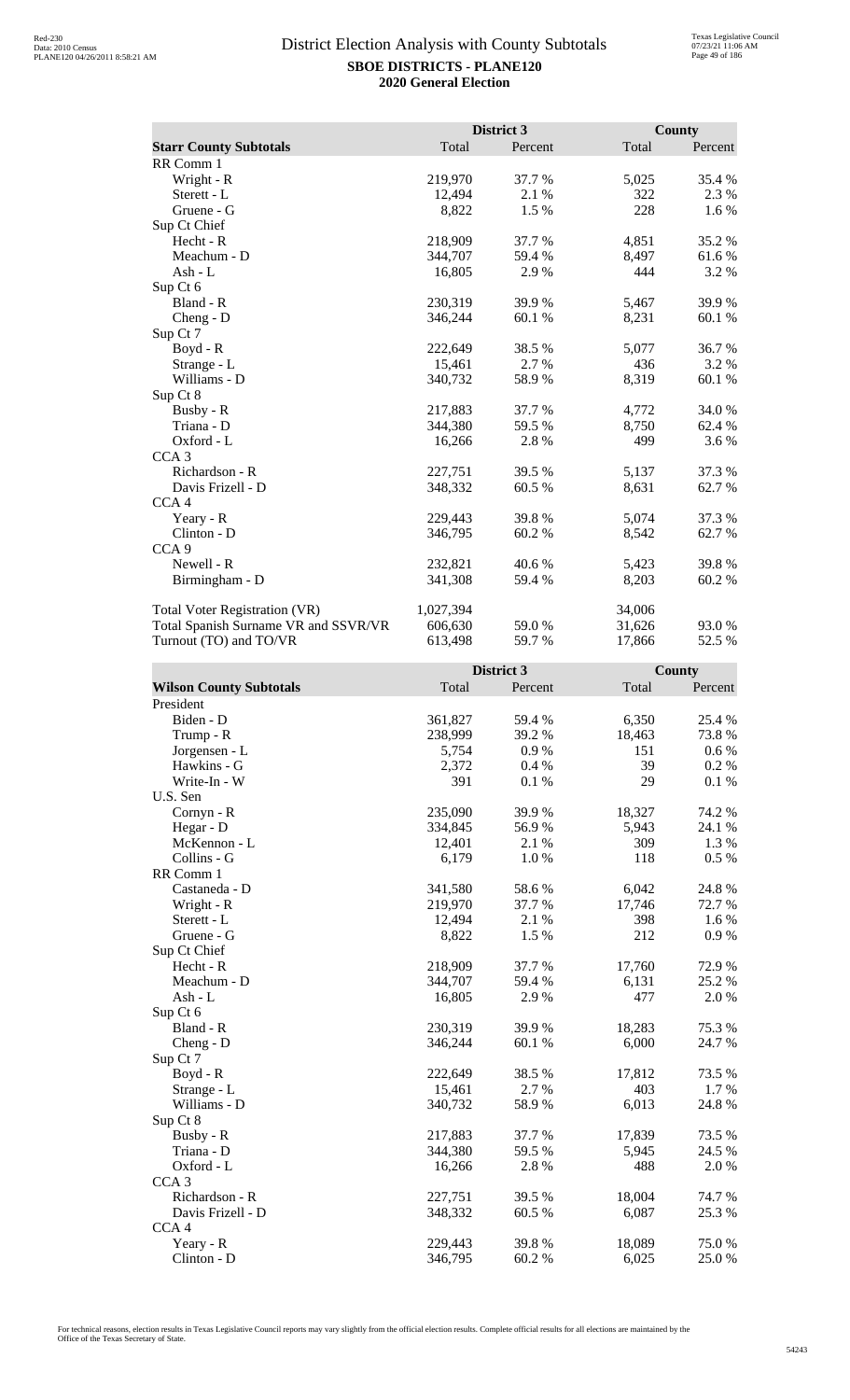|                                                    |           | District 3 |              | <b>County</b> |
|----------------------------------------------------|-----------|------------|--------------|---------------|
| <b>Wilson County Subtotals</b><br>CCA <sub>9</sub> | Total     | Percent    | Total        | Percent       |
| Newell - R                                         | 232,821   | 40.6%      | 18,101       | 75.5 %        |
| Birmingham - D                                     | 341,308   | 59.4 %     | 5,869        | 24.5 %        |
| Total Voter Registration (VR)                      | 1,027,394 |            | 34,990       |               |
| Total Spanish Surname VR and SSVR/VR               | 606,630   | 59.0 %     | 10,262       | 29.3 %        |
| Turnout (TO) and TO/VR                             | 613,498   | 59.7 %     | 25,032       | 71.5 %        |
|                                                    |           | District 4 | <b>State</b> |               |
| <b>District 4 Totals</b>                           | Total     | Percent    | Total        | Percent       |
| President                                          |           |            |              |               |
| Biden - D                                          | 388,518   | 75.9%      | 5,257,519    | 46.5 %        |
| Trump - R                                          | 117,290   | 22.9%      | 5,889,022    | 52.0%         |
| Jorgensen - L                                      | 3,777     | 0.7%       | 126,212      | 1.1%          |
| Hawkins - G                                        | 1,980     | 0.4%       | 33,378       | 0.3 %         |
| Write-In - W<br>U.S. Sen                           | 103       | 0.0 %      | 10,908       | 0.1%          |
| Cornyn - R                                         | 117,125   | 23.5 %     | 5,961,643    | 53.5%         |
|                                                    | 366,628   | 73.5 %     | 4,887,315    | 43.9%         |
| Hegar - D<br>McKennon - L                          | 9,199     | 1.8%       | 209,623      | 1.9 %         |
| Collins - G                                        | 5,583     | 1.1 %      | 81,753       | 0.7%          |
| RR Comm 1                                          |           |            |              |               |
| Castaneda - D                                      | 368,850   | 74.6 %     | 4,791,173    | 43.6 %        |
| Wright - R                                         | 109,249   | 22.1 %     | 5,830,003    | 53.0 %        |
| Sterett - L                                        | 8,843     | 1.8%       | 247,568      | 2.3 %         |
| Gruene - G                                         | 7,637     | 1.5 %      | 129,588      | 1.2%          |
| Sup Ct Chief                                       |           |            |              |               |
| Hecht - R                                          | 111,365   | 22.5 %     | 5,825,873    | 53.0%         |
| Meachum - D                                        | 371,396   | 75.1 %     | 4,892,137    | 44.5 %        |
| $Ash - L$                                          | 11,502    | 2.3 %      | 277,404      | 2.5 %         |
| Sup Ct 6                                           |           |            |              |               |
| Bland - R                                          | 119,503   | 24.2 %     | 6,049,262    | 55.2 %        |
| $Cheng - D$                                        | 373,525   | 75.8%      | 4,902,224    | 44.8%         |
| Sup Ct 7                                           |           |            |              |               |
| Boyd - R                                           | 111,014   | 22.5 %     | 5,842,276    | 53.3 %        |
| Strange - L                                        | 9,452     | 1.9%       | 256,665      | 2.3 %         |
| Williams - D                                       | 373,053   | 75.6%      | 4,860,394    | 44.3 %        |
| Sup Ct 8                                           |           |            |              |               |
| Busby - R                                          | 110,713   | 22.5 %     | 5,845,851    | 53.4 %        |
| Triana - D                                         | 372,259   | 75.5 %     | 4,825,345    | 44.1 %        |
| Oxford - L                                         | 9,847     | 2.0 %      | 274,875      | 2.5 %         |
| CCA <sub>3</sub>                                   |           |            |              |               |
| Richardson - R                                     | 114,296   | 23.2 %     | 5,952,614    | 54.5 %        |
| Davis Frizell - D                                  | 377,858   | 76.8%      | 4,962,787    | 45.5 %        |
| CCA <sub>4</sub>                                   |           |            |              |               |
| Yeary - R                                          | 114,583   | 23.3 %     | 5,972,977    | 54.8%         |
| Clinton - D                                        | 377,243   | 76.7%      | 4,922,833    | 45.2 %        |
| CCA <sub>9</sub>                                   |           |            |              |               |
| Newell - R                                         | 117,451   | 23.9%      | 6,014,555    | 55.3 %        |
| Birmingham - D                                     | 373,203   | 76.1 %     | 4,861,788    | 44.7 %        |
| <b>Total Voter Registration (VR)</b>               | 872,999   |            | 16,960,107   |               |
| Total Spanish Surname VR and SSVR/VR               | 285,293   | 32.7 %     | 4,077,847    | 24.0 %        |
| Turnout (TO) and TO/VR                             | 511,875   | 58.6%      | 11,355,330   | 67.0 %        |

|                                   |         | <b>District 4</b> |         | County  |
|-----------------------------------|---------|-------------------|---------|---------|
| <b>Fort Bend County Subtotals</b> | Total   | Percent           | Total   | Percent |
| President                         |         |                   |         |         |
| Biden - D                         | 388,518 | 75.9 %            | 195,552 | 54.6 %  |
| Trump - R                         | 117,290 | 22.9 %            | 157,718 | 44.0 %  |
| Jorgensen - L                     | 3.777   | $0.7\%$           | 3.028   | $0.8\%$ |
| Hawkins - G                       | 1,980   | $0.4\%$           | 1.091   | $0.3\%$ |
| Write-In - W                      | 103     | $0.0\%$           | 943     | $0.3\%$ |
| U.S. Sen                          |         |                   |         |         |
| $Cornyn - R$                      | 117,125 | 23.5 %            | 160,977 | 46.3 %  |
| Hegar - $D$                       | 366,628 | 73.5 %            | 178.984 | 51.5 %  |
| McKennon - L                      | 9,199   | 1.8%              | 5,359   | $1.5\%$ |
| Collins - G                       | 5,583   | 1.1 %             | 2,112   | $0.6\%$ |
| RR Comm 1                         |         |                   |         |         |
| Castaneda - D                     | 368,850 | 74.6 %            | 176,050 | 51.4 %  |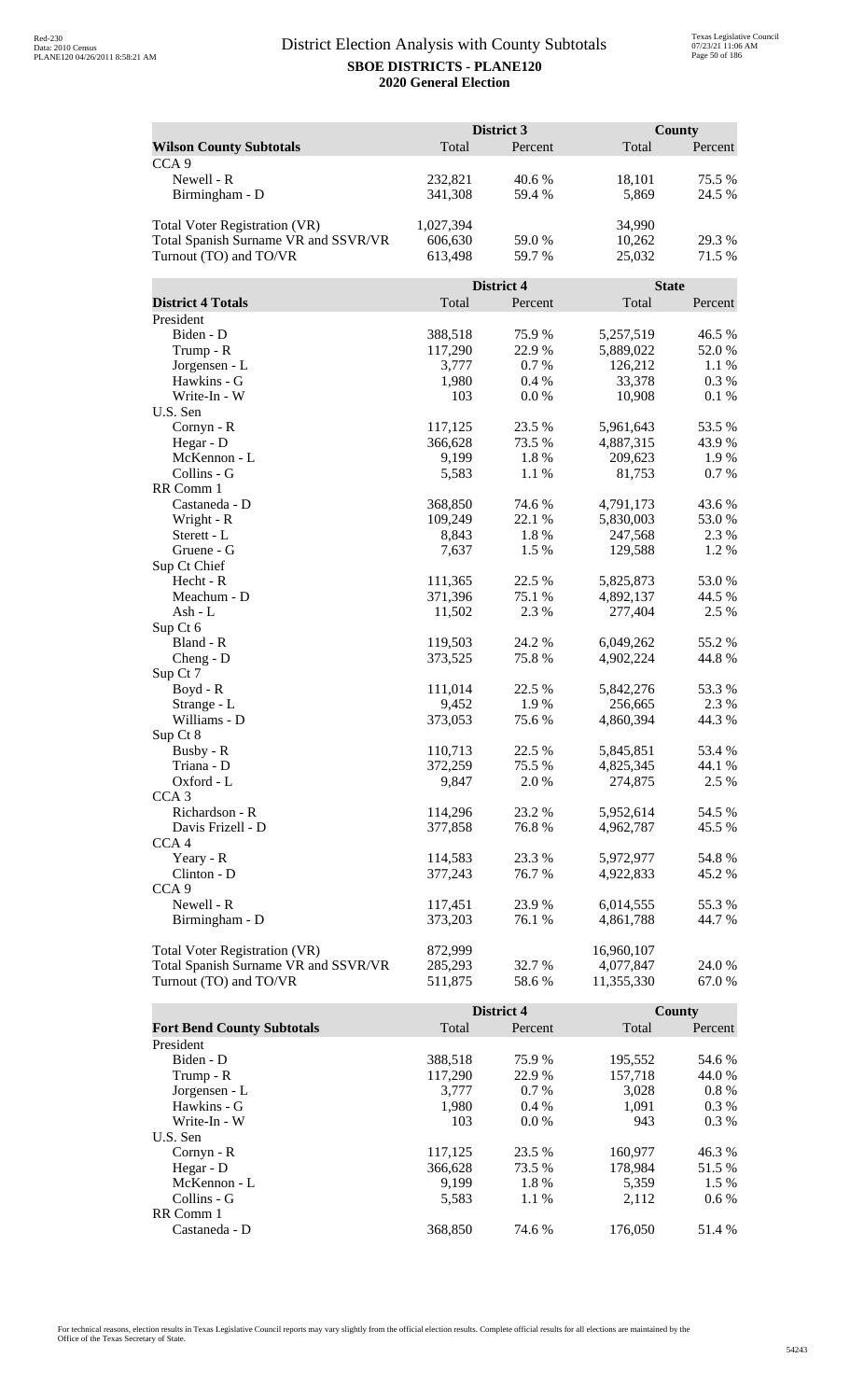|                                      | District 4 |         | County  |         |
|--------------------------------------|------------|---------|---------|---------|
| <b>Fort Bend County Subtotals</b>    | Total      | Percent | Total   | Percent |
| RR Comm 1                            |            |         |         |         |
| Wright - R                           | 109,249    | 22.1 %  | 157,569 | 46.0%   |
| Sterett - L                          | 8,843      | 1.8%    | 5,717   | 1.7 %   |
| Gruene - G                           | 7,637      | 1.5 %   | 3,248   | 0.9%    |
| Sup Ct Chief                         |            |         |         |         |
| Hecht - R                            | 111,365    | 22.5 %  | 157,302 | 45.9%   |
| Meachum - D                          | 371,396    | 75.1 %  | 179,151 | 52.3 %  |
| Ash - $L$                            | 11,502     | 2.3 %   | 6,353   | 1.9 %   |
| Sup Ct 6                             |            |         |         |         |
| Bland - R                            | 119,503    | 24.2 %  | 161,148 | 47.3%   |
| $Cheng - D$                          | 373,525    | 75.8%   | 179,332 | 52.7%   |
| Sup Ct 7                             |            |         |         |         |
| Boyd - R                             | 111,014    | 22.5 %  | 156,655 | 45.9%   |
| Strange - L                          | 9,452      | 1.9%    | 5,811   | $1.7\%$ |
| Williams - D                         | 373,053    | 75.6%   | 178,718 | 52.4 %  |
| Sup Ct 8                             |            |         |         |         |
| Busby - R                            | 110,713    | 22.5 %  | 157,816 | 46.3%   |
| Triana - D                           | 372,259    | 75.5 %  | 176,350 | 51.7 %  |
| Oxford - L                           | 9,847      | 2.0%    | 6,665   | 2.0 %   |
| CCA <sub>3</sub>                     |            |         |         |         |
| Richardson - R                       | 114,296    | 23.2 %  | 159,837 | 47.0 %  |
| Davis Frizell - D                    | 377,858    | 76.8%   | 180,173 | 53.0 %  |
| CCA <sub>4</sub>                     |            |         |         |         |
| Yeary - R                            | 114,583    | 23.3 %  | 159,887 | 47.0%   |
| Clinton - D                          | 377,243    | 76.7%   | 180,019 | 53.0 %  |
| CCA <sub>9</sub>                     |            |         |         |         |
| Newell - R                           | 117,451    | 23.9 %  | 161,314 | 47.7 %  |
| Birmingham - D                       | 373,203    | 76.1 %  | 177,219 | 52.3 %  |
| <b>Total Voter Registration (VR)</b> | 872,999    |         | 485,044 |         |
| Total Spanish Surname VR and SSVR/VR | 285,293    | 32.7 %  | 71,423  | 14.7 %  |
| Turnout (TO) and TO/VR               | 511,875    | 58.6%   | 359.881 | 74.2 %  |

|                                |         | District 4 |         | County  |
|--------------------------------|---------|------------|---------|---------|
| <b>Harris County Subtotals</b> | Total   | Percent    | Total   | Percent |
| President                      |         |            |         |         |
| Biden - D                      | 388,518 | 75.9%      | 918,193 | 56.0%   |
| Trump - R                      | 117,290 | 22.9%      | 700,630 | 42.7%   |
| Jorgensen - L                  | 3,777   | 0.7%       | 16,819  | 1.0 %   |
| Hawkins - G                    | 1,980   | 0.4%       | 5,129   | 0.3 %   |
| Write-In - W                   | 103     | 0.0 %      | 47      | 0.0 %   |
| U.S. Sen                       |         |            |         |         |
| Cornyn - R                     | 117,125 | 23.5 %     | 718,228 | 44.5 %  |
| Hegar - D                      | 366,628 | 73.5 %     | 854,158 | 52.9%   |
| McKennon - L                   | 9,199   | 1.8%       | 29,217  | 1.8%    |
| Collins - G                    | 5,583   | 1.1 %      | 12,889  | 0.8 %   |
| RR Comm 1                      |         |            |         |         |
| Castaneda - D                  | 368,850 | 74.6%      | 843,359 | 52.9%   |
| Wright - R                     | 109,249 | 22.1 %     | 696,847 | 43.7%   |
| Sterett - L                    | 8,843   | 1.8 %      | 33,131  | 2.1 %   |
| Gruene - G                     | 7,637   | 1.5 %      | 21,008  | 1.3%    |
| Sup Ct Chief                   |         |            |         |         |
| Hecht - R                      | 111,365 | 22.5 %     | 710,276 | 44.5 %  |
| Meachum - D                    | 371,396 | 75.1 %     | 848,588 | 53.2%   |
| Ash - L                        | 11,502  | 2.3 %      | 37,505  | 2.3 %   |
| Sup Ct 6                       |         |            |         |         |
| Bland - R                      | 119,503 | 24.2 %     | 740,194 | 46.5 %  |
| $Cheng - D$                    | 373,525 | 75.8%      | 851,292 | 53.5 %  |
| Sup Ct 7                       |         |            |         |         |
| Boyd - R                       | 111,014 | 22.5 %     | 702,618 | 44.2 %  |
| Strange - L                    | 9,452   | 1.9%       | 32,975  | 2.1 %   |
| Williams - D                   | 373,053 | 75.6 %     | 855,198 | 53.8%   |
| Sup Ct 8                       |         |            |         |         |
| Busby - R                      | 110,713 | 22.5 %     | 711,666 | 44.8 %  |
| Triana - D                     | 372,259 | 75.5 %     | 841,638 | 53.0%   |
| Oxford - L                     | 9,847   | 2.0 %      | 35,591  | 2.2 %   |
| CCA <sub>3</sub>               |         |            |         |         |
| Richardson - R                 | 114,296 | 23.2 %     | 721,819 | 45.6%   |
| Davis Frizell - D              | 377,858 | 76.8%      | 862,789 | 54.4 %  |
| CCA <sub>4</sub>               |         |            |         |         |
| Yeary - R                      | 114,583 | 23.3 %     | 716,761 | 45.3%   |
| Clinton - D                    | 377,243 | 76.7%      | 866,270 | 54.7%   |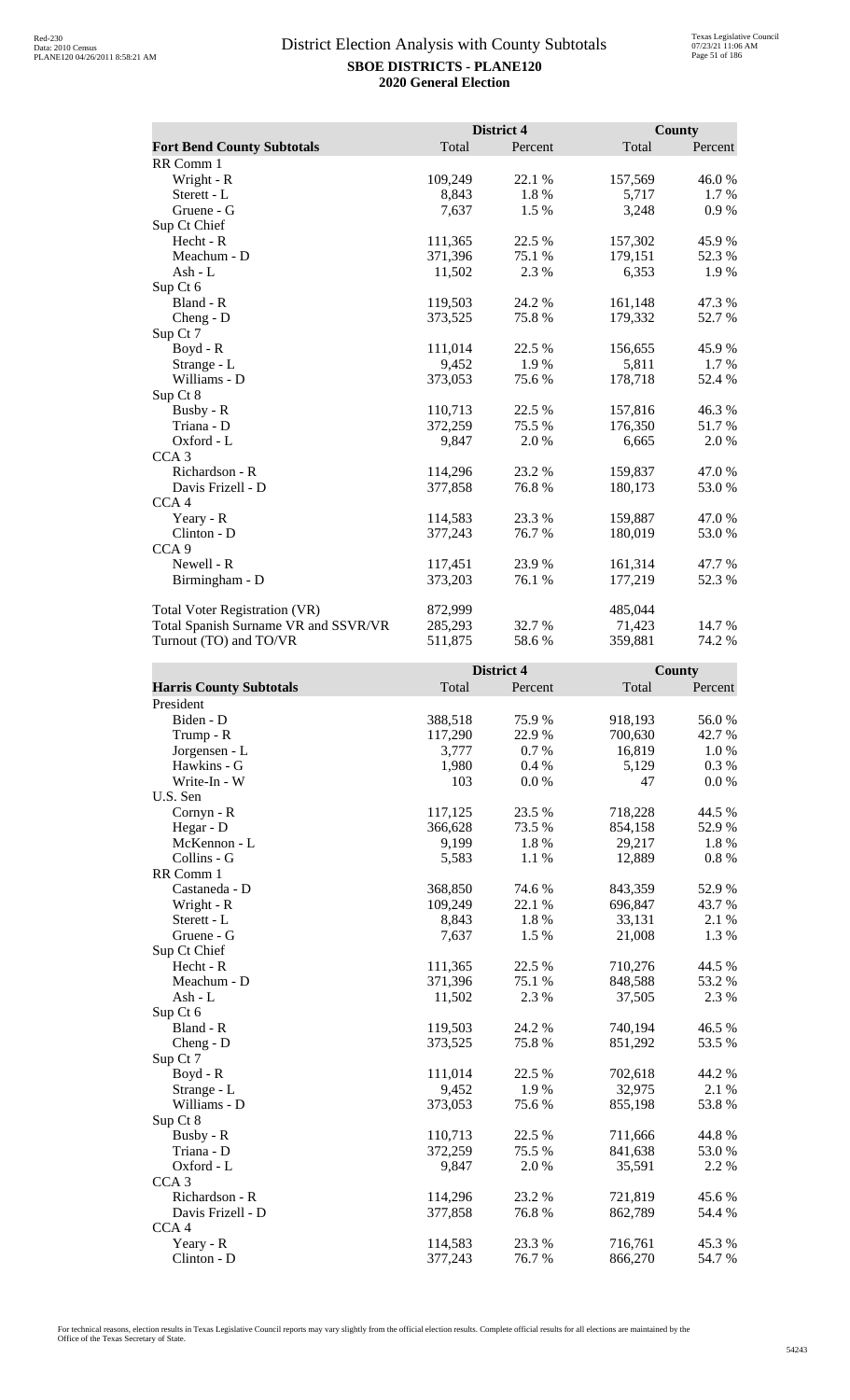|                                      | District 4        |                | <b>County</b>        |                |
|--------------------------------------|-------------------|----------------|----------------------|----------------|
| <b>Harris County Subtotals</b>       | Total             | Percent        | Total                | Percent        |
| CCA <sub>9</sub>                     |                   |                |                      |                |
| Newell - R                           | 117,451           | 23.9%          | 726,846              | 46.0%          |
| Birmingham - D                       | 373,203           | 76.1 %         | 853,285              | 54.0%          |
|                                      |                   |                |                      |                |
| Total Voter Registration (VR)        | 872,999           |                | 2,475,458            |                |
| Total Spanish Surname VR and SSVR/VR | 285,293           | 32.7 %         | 581,898              | 23.5 %         |
| Turnout (TO) and TO/VR               | 511,875           | 58.6%          | 1,641,062            | 66.3%          |
|                                      |                   |                |                      |                |
|                                      |                   | District 5     |                      | <b>State</b>   |
| <b>District 5 Totals</b>             | Total             | Percent        | Total                | Percent        |
| President                            |                   |                |                      |                |
| Biden - D                            | 554,766           | 52.9%          | 5,257,519            | 46.5 %         |
| Trump - R                            | 475,249           | 45.3%          | 5,889,022            | 52.0%          |
| Jorgensen - L                        | 13,787            | 1.3 %          | 126,212              | 1.1 %          |
| Hawkins - G                          | 3,059             | 0.3%           | 33,378               | 0.3 %          |
| Write-In - W                         | 1,718             | 0.2%           | 10,908               | 0.1%           |
| U.S. Sen                             |                   |                |                      |                |
| Cornyn - R                           | 495,871           | 47.9%          | 5,961,643            | 53.5 %         |
| Hegar - D                            | 513,501           | 49.6%          | 4,887,315            | 43.9%          |
| McKennon - L                         | 19,856            | 1.9%           | 209,623              | 1.9%           |
| Collins - G                          | 6,468             | 0.6 %          | 81,753               | 0.7%           |
| RR Comm 1                            |                   |                |                      |                |
| Castaneda - D                        | 499,707           | 49.0%          | 4,791,173            | 43.6 %         |
| Wright - R<br>Sterett - L            | 478,421<br>25,680 | 46.9%<br>2.5 % | 5,830,003<br>247,568 | 53.0%<br>2.3 % |
| Gruene - G                           | 15,511            | 1.5 %          | 129,588              | 1.2%           |
| Sup Ct Chief                         |                   |                |                      |                |
| Hecht - R                            | 482,285           | 47.3 %         | 5,825,873            | 53.0%          |
| Meachum - D                          | 508,893           | 49.9%          | 4,892,137            | 44.5 %         |
| Ash - L                              | 29,067            | 2.8%           | 277,404              | 2.5 %          |
| Sup Ct 6                             |                   |                |                      |                |
| Bland - R                            | 502,723           | 49.6 %         | 6,049,262            | 55.2 %         |
| $Cheng - D$                          | 511,167           | 50.4 %         | 4,902,224            | 44.8%          |
| Sup Ct 7                             |                   |                |                      |                |
| Boyd - R                             | 484,135           | 47.7%          | 5,842,276            | 53.3%          |
| Strange - L                          | 26,997            | 2.7 %          | 256,665              | 2.3 %          |
| Williams - D                         | 503,924           | 49.6 %         | 4,860,394            | 44.3 %         |
| Sup Ct 8                             |                   |                |                      |                |
| Busby - R                            | 482,352           | 47.6 %         | 5,845,851            | 53.4 %         |
| Triana - D                           | 502,228           | 49.5 %         | 4,825,345            | 44.1 %         |
| Oxford - L                           | 29,125            | 2.9%           | 274,875              | 2.5 %          |
| CCA <sub>3</sub>                     |                   |                |                      |                |
| Richardson - R                       | 495,162           | 49.1 %         | 5,952,614            | 54.5 %         |
| Davis Frizell - D                    | 513,949           | 50.9%          | 4,962,787            | 45.5 %         |
| CCA <sub>4</sub>                     |                   |                |                      |                |
| Yeary - R                            | 498,172           | 49.4 %         | 5,972,977            | 54.8%          |
| Clinton - D                          | 510,137           | 50.6%          | 4,922,833            | 45.2 %         |
| CCA <sub>9</sub>                     |                   |                |                      |                |
| Newell - R                           | 501,989           | 49.9%          | 6,014,555            | 55.3%          |
| Birmingham - D                       | 503,427           | 50.1 %         | 4,861,788            | 44.7 %         |
| Total Voter Registration (VR)        | 1,455,835         |                | 16,960,107           |                |
| Total Spanish Surname VR and SSVR/VR | 310,422           | 21.3 %         | 4,077,847            | 24.0 %         |
| Turnout (TO) and TO/VR               | 1,053,279         | 72.3 %         | 11,355,330           | 67.0 %         |
|                                      |                   |                |                      |                |

|                               |         | District 5 |         | County  |
|-------------------------------|---------|------------|---------|---------|
| <b>Bexar County Subtotals</b> | Total   | Percent    | Total   | Percent |
| President                     |         |            |         |         |
| Biden - D                     | 554.766 | 52.9 %     | 448.452 | 58.3 %  |
| Trump - R                     | 475,249 | 45.3 %     | 308,618 | 40.1 %  |
| Jorgensen - L                 | 13.787  | 1.3 %      | 8.837   | $1.1\%$ |
| Hawkins - G                   | 3.059   | $0.3\%$    | 2.798   | $0.4\%$ |
| Write-In - W                  | 1.718   | $0.2\%$    | 437     | $0.1\%$ |
| U.S. Sen                      |         |            |         |         |
| Cornyn - R                    | 495,871 | 47.9 %     | 320,095 | 42.5 %  |
| Hegar - $D$                   | 513,501 | 49.6 %     | 411.328 | 54.6 %  |
| McKennon - L                  | 19,856  | 1.9 %      | 15,205  | 2.0 %   |
| Collins - G                   | 6.468   | $0.6\%$    | 6.307   | $0.8\%$ |
| RR Comm 1                     |         |            |         |         |
| Castaneda - D                 | 499,707 | 49.0 %     | 415.271 | 55.6 %  |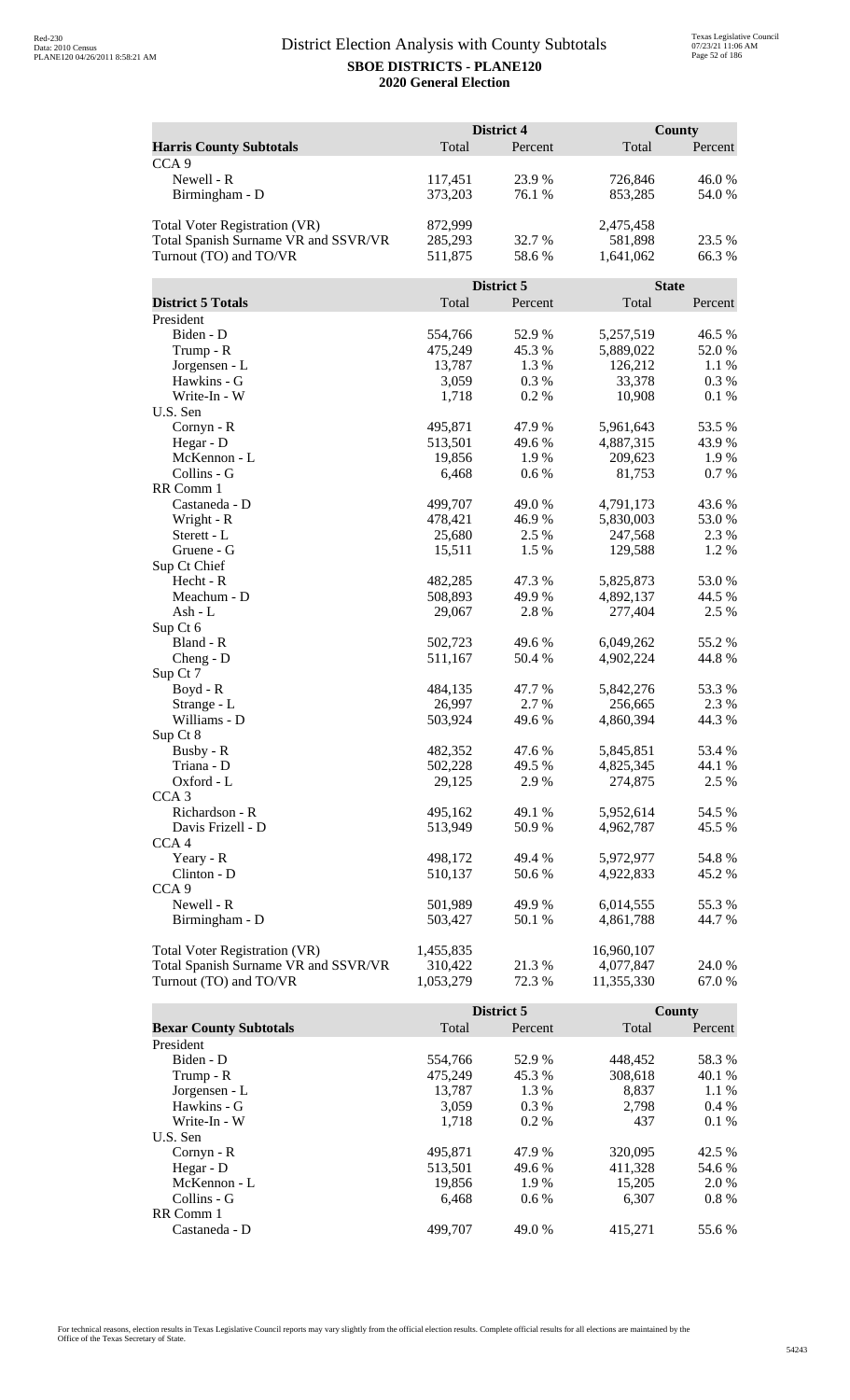|                                      |           | District 5 |           | County  |
|--------------------------------------|-----------|------------|-----------|---------|
| <b>Bexar County Subtotals</b>        | Total     | Percent    | Total     | Percent |
| RR Comm 1                            |           |            |           |         |
| Wright - R                           | 478,421   | 46.9%      | 302,661   | 40.6 %  |
| Sterett - L                          | 25,680    | 2.5 %      | 17,194    | 2.3 %   |
| Gruene - G                           | 15,511    | 1.5 %      | 11,105    | 1.5 %   |
| Sup Ct Chief                         |           |            |           |         |
| Hecht - R                            | 482,285   | 47.3%      | 305,323   | 41.0%   |
| Meachum - D                          | 508,893   | 49.9 %     | 417,717   | 56.1 %  |
| Ash - L                              | 29,067    | 2.8%       | 21,631    | 2.9 %   |
| Sup Ct 6                             |           |            |           |         |
| Bland - R                            | 502,723   | 49.6 %     | 317,804   | 43.0 %  |
| Cheng - D                            | 511,167   | 50.4 %     | 421,058   | 57.0 %  |
| Sup Ct 7                             |           |            |           |         |
| Boyd - R                             | 484,135   | 47.7 %     | 308,538   | 41.6%   |
| Strange - L                          | 26,997    | 2.7%       | 19,864    | 2.7 %   |
| Williams - D                         | 503,924   | 49.6%      | 414,101   | 55.8%   |
| Sup Ct 8                             |           |            |           |         |
| Busby - R                            | 482,352   | 47.6 %     | 305,124   | 41.1 %  |
| Triana - D                           | 502,228   | 49.5 %     | 415,649   | 56.0%   |
| Oxford - L                           | 29,125    | 2.9 %      | 21,262    | 2.9 %   |
| CCA <sub>3</sub>                     |           |            |           |         |
| Richardson - R                       | 495,162   | 49.1 %     | 317,078   | 42.9%   |
| Davis Frizell - D                    | 513,949   | 50.9%      | 421,603   | 57.1 %  |
| CCA <sub>4</sub>                     |           |            |           |         |
| Yeary - R                            | 498,172   | 49.4 %     | 318,944   | 43.1 %  |
| Clinton - D                          | 510,137   | 50.6 %     | 420,537   | 56.9%   |
| CCA <sub>9</sub>                     |           |            |           |         |
| Newell - R                           | 501,989   | 49.9 %     | 322,962   | 43.8%   |
| Birmingham - D                       | 503,427   | 50.1 %     | 413,954   | 56.2%   |
| <b>Total Voter Registration (VR)</b> | 1,455,835 |            | 1,187,942 |         |
| Total Spanish Surname VR and SSVR/VR | 310,422   | 21.3 %     | 526,175   | 44.3 %  |
| Turnout (TO) and TO/VR               | 1,053,279 | 72.3 %     | 773,800   | 65.1 %  |

|                                |         | District 5 |       | <b>County</b> |
|--------------------------------|---------|------------|-------|---------------|
| <b>Blanco County Subtotals</b> | Total   | Percent    | Total | Percent       |
| President                      |         |            |       |               |
| Biden - D                      | 554,766 | 52.9%      | 1,911 | 25.6 %        |
| Trump - R                      | 475,249 | 45.3%      | 5,443 | 73.0%         |
| Jorgensen - L                  | 13,787  | 1.3%       | 72    | 1.0%          |
| Hawkins - G                    | 3,059   | 0.3%       | 15    | 0.2 %         |
| Write-In - W                   | 1,718   | 0.2%       | 18    | 0.2 %         |
| U.S. Sen                       |         |            |       |               |
| Cornyn - R                     | 495,871 | 47.9%      | 5,457 | 73.7 %        |
| Hegar - D                      | 513,501 | 49.6 %     | 1,816 | 24.5 %        |
| McKennon - L                   | 19,856  | 1.9%       | 105   | 1.4 %         |
| Collins - G                    | 6,468   | 0.6 %      | 30    | 0.4 %         |
| RR Comm 1                      |         |            |       |               |
| Castaneda - D                  | 499,707 | 49.0%      | 1,785 | 24.3 %        |
| Wright - R                     | 478,421 | 46.9%      | 5,351 | 72.8%         |
| Sterett - L                    | 25,680  | 2.5 %      | 159   | 2.2 %         |
| Gruene - G                     | 15,511  | 1.5 %      | 55    | 0.7%          |
| Sup Ct Chief                   |         |            |       |               |
| Hecht - R                      | 482,285 | 47.3 %     | 5,402 | 73.4 %        |
| Meachum - D                    | 508,893 | 49.9 %     | 1,806 | 24.5 %        |
| Ash - L                        | 29,067  | 2.8%       | 155   | 2.1 %         |
| Sup Ct 6                       |         |            |       |               |
| Bland - R                      | 502,723 | 49.6 %     | 5,567 | 75.7 %        |
| Cheng - D                      | 511,167 | 50.4 %     | 1,784 | 24.3 %        |
| Sup Ct 7                       |         |            |       |               |
| $Boyd - R$                     | 484,135 | 47.7 %     | 5,426 | 73.8%         |
| Strange - L                    | 26,997  | 2.7%       | 162   | 2.2 %         |
| Williams - D                   | 503,924 | 49.6 %     | 1,766 | 24.0 %        |
| Sup Ct 8                       |         |            |       |               |
| Busby - R                      | 482,352 | 47.6 %     | 5,433 | 73.9%         |
| Triana - D                     | 502,228 | 49.5 %     | 1,745 | 23.7%         |
| Oxford - L                     | 29,125  | 2.9%       | 174   | 2.4 %         |
| CCA <sub>3</sub>               |         |            |       |               |
| Richardson - R                 | 495,162 | 49.1 %     | 5,504 | 75.2 %        |
| Davis Frizell - D              | 513,949 | 50.9%      | 1,814 | 24.8 %        |
| CCA4                           |         |            |       |               |
| Yeary - R                      | 498,172 | 49.4 %     | 5,525 | 75.4 %        |
| Clinton - D                    | 510,137 | 50.6%      | 1,798 | 24.6 %        |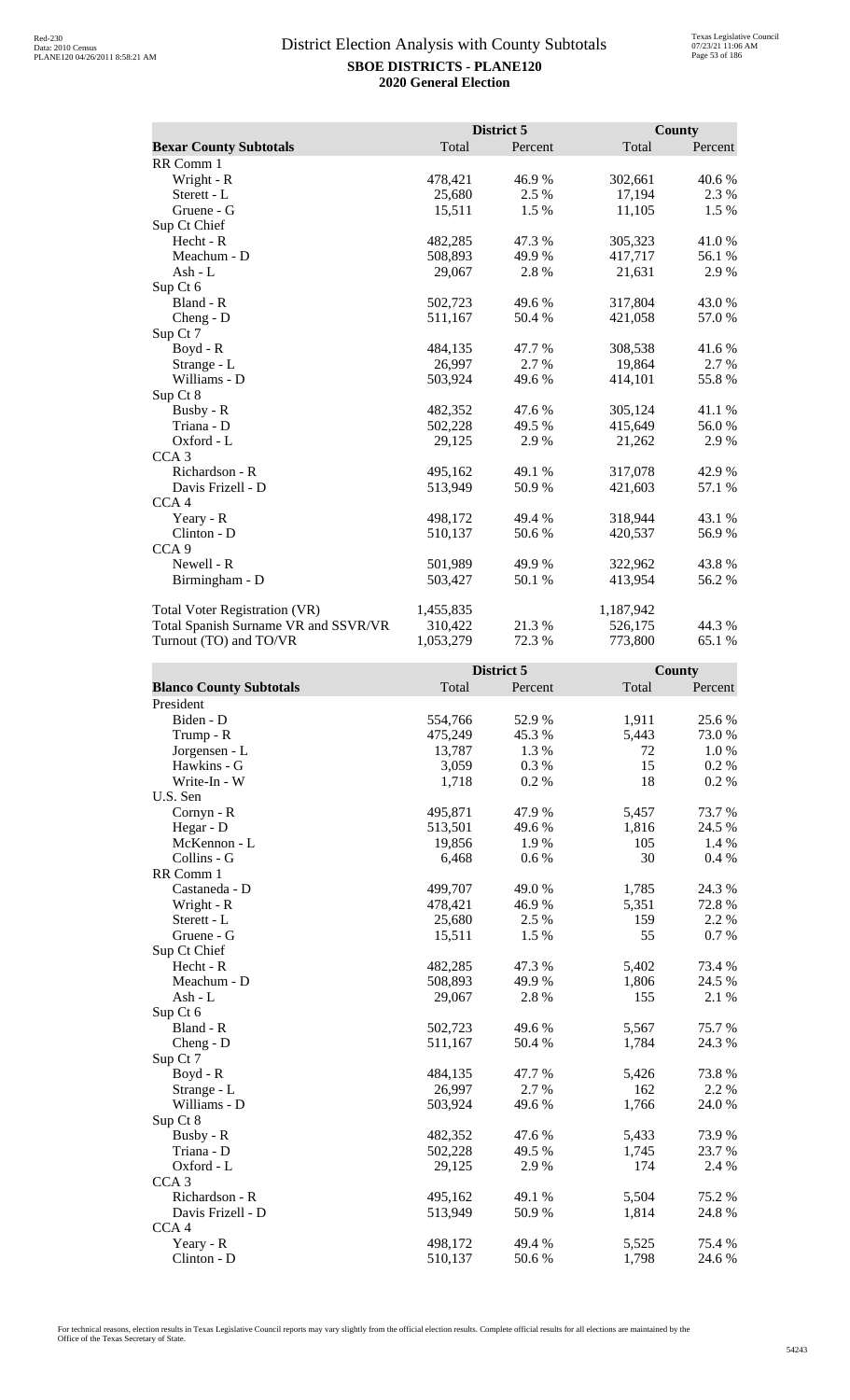|                                      |           | District 5 |        | <b>County</b> |
|--------------------------------------|-----------|------------|--------|---------------|
| <b>Blanco County Subtotals</b>       | Total     | Percent    | Total  | Percent       |
| CCA <sub>9</sub>                     |           |            |        |               |
| Newell - R                           | 501,989   | 49.9%      | 5,542  | 75.6 %        |
| Birmingham - D                       | 503,427   | 50.1 %     | 1,784  | 24.4 %        |
|                                      |           |            |        |               |
| Total Voter Registration (VR)        | 1,455,835 |            | 9,329  |               |
| Total Spanish Surname VR and SSVR/VR | 310,422   | 21.3%      | 826    | 8.9%          |
| Turnout (TO) and TO/VR               | 1,053,279 | 72.3 %     | 7,477  | 80.1 %        |
|                                      |           |            |        |               |
|                                      |           | District 5 |        | County        |
| <b>Caldwell County Subtotals</b>     | Total     | Percent    | Total  | Percent       |
| President                            |           |            |        |               |
| Biden - D                            | 554,766   | 52.9%      | 6,672  | 44.6 %        |
| Trump - R                            | 475,249   | 45.3%      | 8,031  | 53.6 %        |
| Jorgensen - L                        | 13,787    | 1.3 %      | 190    | 1.3 %         |
| Hawkins - G                          | 3,059     | 0.3%       | 47     | 0.3 %         |
| Write-In - W                         | 1,718     | 0.2%       | 33     | 0.2 %         |
| U.S. Sen                             |           |            |        |               |
| Cornyn - R                           | 495,871   | 47.9%      | 8,044  | 54.1 %        |
| Hegar - D                            | 513,501   | 49.6 %     | 6,449  | 43.4 %        |
| McKennon - L                         | 19,856    | 1.9%       | 272    | 1.8%          |
| Collins - G                          | 6,468     | 0.6 %      | 103    | 0.7%          |
| RR Comm 1                            |           |            |        |               |
| Castaneda - D                        | 499,707   | 49.0%      | 6,346  | 43.1 %        |
| Wright - R                           | 478,421   | 46.9%      | 7,877  | 53.4 %        |
| Sterett - L                          | 25,680    | 2.5 %      | 347    | 2.4 %         |
| Gruene - G                           | 15,511    | 1.5 %      | 168    | 1.1 %         |
| Sup Ct Chief                         |           |            |        |               |
| Hecht - R                            | 482,285   | 47.3 %     | 7,733  | 52.5 %        |
| Meachum - D                          | 508,893   | 49.9 %     | 6,550  | 44.5 %        |
| Ash - L                              | 29,067    | 2.8%       | 451    | 3.1 %         |
| Sup Ct 6                             |           |            |        |               |
| Bland - R                            | 502,723   | 49.6 %     | 8,225  | 55.9%         |
| $Cheng - D$                          | 511,167   | 50.4 %     | 6,482  | 44.1 %        |
| Sup Ct 7                             |           |            |        |               |
| $Boyd - R$                           | 484,135   | 47.7 %     | 7,914  | 53.8%         |
| Strange - L                          | 26,997    | 2.7 %      | 397    | 2.7 %         |
| Williams - D                         | 503,924   | 49.6 %     | 6,411  | 43.5 %        |
| Sup Ct 8                             |           |            |        |               |
| Busby - R                            | 482,352   | 47.6 %     | 7,859  | 53.4 %        |
| Triana - D                           | 502,228   | 49.5 %     | 6,464  | 43.9%         |
| Oxford - L                           | 29,125    | 2.9 %      | 391    | 2.7 %         |
| CCA <sub>3</sub>                     |           |            |        |               |
| Richardson - R                       | 495,162   | 49.1 %     | 8,050  | 54.8%         |
| Davis Frizell - D                    | 513,949   | 50.9 %     | 6,651  | 45.2%         |
| CCA <sub>4</sub>                     |           |            |        |               |
| Yeary - R                            | 498,172   | 49.4 %     | 8,173  | 55.7%         |
| Clinton - D                          | 510,137   | 50.6%      | 6,507  | 44.3 %        |
| CCA <sub>9</sub>                     |           |            |        |               |
| Newell - R                           | 501,989   | 49.9 %     | 8,163  | 55.7%         |
| Birmingham - D                       | 503,427   | 50.1 %     | 6,497  | 44.3 %        |
|                                      |           |            |        |               |
| <b>Total Voter Registration (VR)</b> | 1,455,835 |            | 25,826 |               |
| Total Spanish Surname VR and SSVR/VR | 310,422   | 21.3 %     | 8,870  | 34.3 %        |
| Turnout (TO) and TO/VR               | 1,053,279 | 72.3 %     | 14,980 | 58.0%         |

|                               |         | District 5 |        | County  |
|-------------------------------|---------|------------|--------|---------|
| <b>Comal County Subtotals</b> | Total   | Percent    | Total  | Percent |
| President                     |         |            |        |         |
| Biden - D                     | 554,766 | 52.9 %     | 24,826 | 27.9 %  |
| Trump - R                     | 475,249 | 45.3 %     | 62,740 | 70.6 %  |
| Jorgensen - L                 | 13.787  | 1.3 %      | 1,106  | $1.2\%$ |
| Hawkins - G                   | 3.059   | $0.3\%$    | 191    | $0.2\%$ |
| Write-In - W                  | 1,718   | $0.2\%$    | 29     | $0.0\%$ |
| U.S. Sen                      |         |            |        |         |
| $Cornyn - R$                  | 495,871 | 47.9 %     | 63,545 | 72.0 %  |
| Hegar - D                     | 513,501 | 49.6 %     | 22,552 | 25.5 %  |
| McKennon - L                  | 19,856  | 1.9 %      | 1,753  | 2.0 %   |
| Collins - G                   | 6.468   | $0.6\%$    | 418    | $0.5\%$ |
| RR Comm 1                     |         |            |        |         |
| Castaneda - D                 | 499,707 | 49.0 %     | 22,172 | 25.4 %  |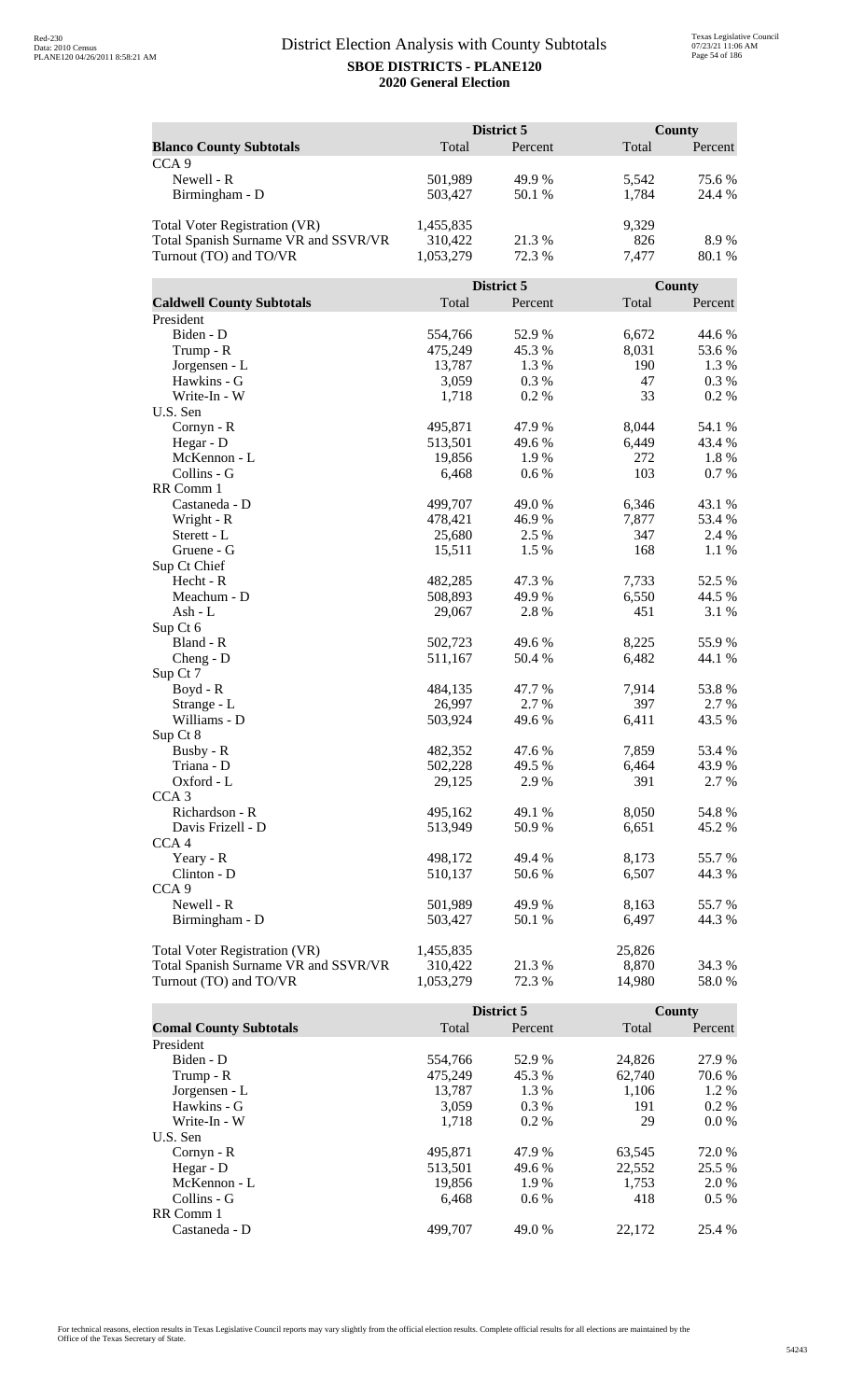|                                      |           | District 5 |         | County  |
|--------------------------------------|-----------|------------|---------|---------|
| <b>Comal County Subtotals</b>        | Total     | Percent    | Total   | Percent |
| RR Comm 1                            |           |            |         |         |
| Wright - R                           | 478,421   | 46.9%      | 62,150  | 71.2%   |
| Sterett - L                          | 25,680    | 2.5 %      | 2,106   | 2.4 %   |
| Gruene - G                           | 15,511    | 1.5 %      | 880     | 1.0%    |
| Sup Ct Chief                         |           |            |         |         |
| Hecht - R                            | 482,285   | 47.3 %     | 62,550  | 71.6 %  |
| Meachum - D                          | 508,893   | 49.9 %     | 22,550  | 25.8%   |
| Ash - L                              | 29,067    | 2.8%       | 2,289   | 2.6 %   |
| Sup Ct 6                             |           |            |         |         |
| Bland - R                            | 502,723   | 49.6 %     | 64,522  | 74.1 %  |
| $Cheng - D$                          | 511,167   | 50.4 %     | 22,582  | 25.9%   |
| Sup Ct 7                             |           |            |         |         |
| Boyd - R                             | 484,135   | 47.7 %     | 62,758  | 72.0%   |
| Strange - L                          | 26,997    | 2.7 %      | 2,213   | 2.5 %   |
| Williams - D                         | 503,924   | 49.6 %     | 22,222  | 25.5 %  |
| Sup Ct 8                             |           |            |         |         |
| Busby - R                            | 482,352   | 47.6 %     | 62,570  | 71.9 %  |
| Triana - D                           | 502,228   | 49.5 %     | 22,051  | 25.4 %  |
| Oxford - L                           | 29,125    | 2.9 %      | 2,353   | 2.7 %   |
| CCA <sub>3</sub>                     |           |            |         |         |
| Richardson - R                       | 495,162   | 49.1 %     | 63,839  | 73.5 %  |
| Davis Frizell - D                    | 513,949   | 50.9%      | 23,030  | 26.5 %  |
| CCA <sub>4</sub>                     |           |            |         |         |
| Yeary - R                            | 498,172   | 49.4 %     | 64,141  | 74.0 %  |
| $Clinton - D$                        | 510,137   | 50.6 %     | 22,573  | 26.0 %  |
| CCA <sub>9</sub>                     |           |            |         |         |
| Newell - R                           | 501,989   | 49.9 %     | 64,284  | 74.3 %  |
| Birmingham - D                       | 503,427   | 50.1 %     | 22,288  | 25.7 %  |
| Total Voter Registration (VR)        | 1,455,835 |            | 115,585 |         |
| Total Spanish Surname VR and SSVR/VR | 310,422   | 21.3 %     | 18,624  | 16.1 %  |
| Turnout (TO) and TO/VR               | 1,053,279 | 72.3 %     | 89,216  | 77.2 %  |

|                                   | District 5 |         |                | <b>County</b> |  |
|-----------------------------------|------------|---------|----------------|---------------|--|
| <b>Gillespie County Subtotals</b> | Total      | Percent | Total          | Percent       |  |
| President                         |            |         |                |               |  |
| Biden - D                         | 554,766    | 52.9 %  | 3,177          | 20.0%         |  |
| Trump - R                         | 475,249    | 45.3%   | 12,514         | 78.9%         |  |
| Jorgensen - L                     | 13,787     | 1.3%    | 140            | $0.9\ \%$     |  |
| Hawkins - G                       | 3,059      | 0.3%    | 16             | 0.1 %         |  |
| Write-In - W                      | 1,718      | 0.2%    | $\overline{4}$ | 0.0 %         |  |
| U.S. Sen                          |            |         |                |               |  |
| Cornyn - R                        | 495,871    | 47.9 %  | 12,544         | 79.5 %        |  |
| Hegar - D                         | 513,501    | 49.6%   | 2,996          | 19.0%         |  |
| McKennon - L                      | 19,856     | 1.9%    | 200            | 1.3%          |  |
| Collins - G                       | 6,468      | 0.6 %   | 39             | 0.2%          |  |
| RR Comm 1                         |            |         |                |               |  |
| Castaneda - D                     | 499,707    | 49.0 %  | 2,924          | 18.8%         |  |
| Wright - R                        | 478,421    | 46.9%   | 12,231         | 78.6%         |  |
| Sterett - L                       | 25,680     | 2.5 %   | 291            | 1.9%          |  |
| Gruene - G                        | 15,511     | 1.5 %   | 109            | 0.7 %         |  |
| Sup Ct Chief                      |            |         |                |               |  |
| Hecht - R                         | 482,285    | 47.3 %  | 12,409         | 80.1 %        |  |
| Meachum - D                       | 508,893    | 49.9 %  | 2,826          | 18.2%         |  |
| Ash - L                           | 29,067     | 2.8%    | 260            | 1.7%          |  |
| Sup Ct 6                          |            |         |                |               |  |
| Bland - R                         | 502,723    | 49.6 %  | 12,648         | 82.1 %        |  |
| $Cheng - D$                       | 511,167    | 50.4 %  | 2,755          | 17.9%         |  |
| Sup Ct 7                          |            |         |                |               |  |
| $Boyd - R$                        | 484,135    | 47.7%   | 12,394         | 79.9%         |  |
| Strange - L                       | 26,997     | 2.7%    | 233            | 1.5 %         |  |
| Williams - D                      | 503,924    | 49.6 %  | 2,887          | 18.6%         |  |
| Sup Ct 8                          |            |         |                |               |  |
| Busby - R                         | 482,352    | 47.6 %  | 12,377         | 80.2%         |  |
| Triana - D                        | 502,228    | 49.5 %  | 2,782          | 18.0%         |  |
| Oxford - L                        | 29,125     | 2.9%    | 283            | 1.8 %         |  |
| CCA <sub>3</sub>                  |            |         |                |               |  |
| Richardson - R                    | 495,162    | 49.1 %  | 12,466         | 81.3%         |  |
| Davis Frizell - D                 | 513,949    | 50.9%   | 2,875          | 18.7%         |  |
| CCA <sub>4</sub>                  |            |         |                |               |  |
| Yeary - R                         | 498,172    | 49.4 %  | 12,581         | 81.6%         |  |
| Clinton - D                       | 510,137    | 50.6%   | 2,842          | 18.4 %        |  |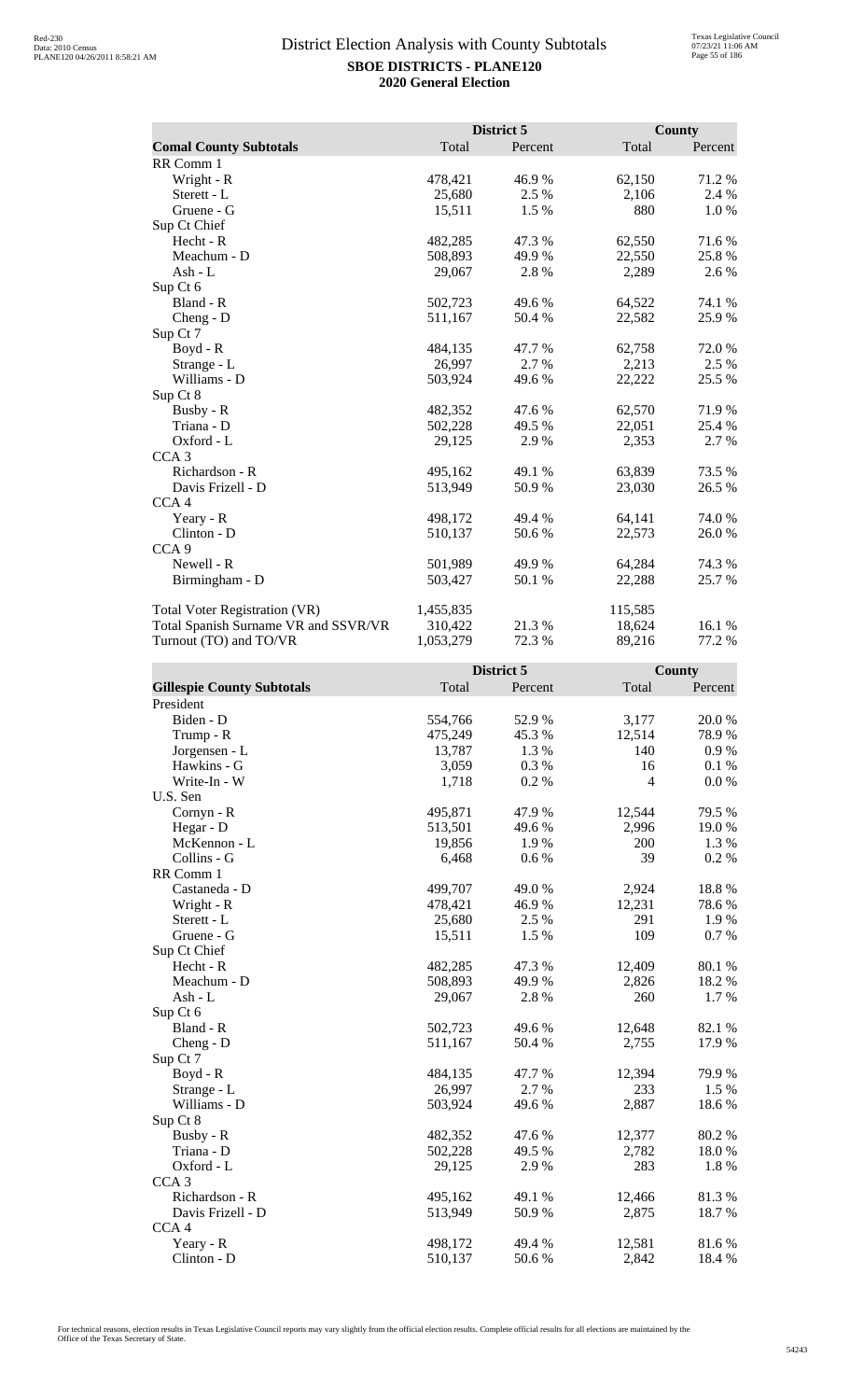|                                      | District 5 |            |              | <b>County</b> |  |
|--------------------------------------|------------|------------|--------------|---------------|--|
| <b>Gillespie County Subtotals</b>    | Total      | Percent    | Total        | Percent       |  |
| CCA <sub>9</sub>                     |            |            |              |               |  |
| Newell - R                           | 501,989    | 49.9%      | 12,603       | 82.1 %        |  |
| Birmingham - D                       | 503,427    | 50.1 %     | 2,754        | 17.9 %        |  |
|                                      |            |            |              |               |  |
| <b>Total Voter Registration (VR)</b> | 1,455,835  |            | 20,340       |               |  |
| Total Spanish Surname VR and SSVR/VR | 310,422    | 21.3%      | 2,043        | 10.0%         |  |
| Turnout (TO) and TO/VR               | 1,053,279  | 72.3 %     | 15,852       | 77.9%         |  |
|                                      |            |            |              |               |  |
|                                      |            | District 5 |              | <b>County</b> |  |
| <b>Guadalupe County Subtotals</b>    | Total      | Percent    | Total        | Percent       |  |
| President                            |            |            |              |               |  |
| Biden - D                            | 554,766    | 52.9%      | 28,805       | 37.0%         |  |
|                                      | 475,249    | 45.3%      | 47,553       | 61.2%         |  |
| Trump - R<br>Jorgensen - L           | 13,787     |            |              | 1.3 %         |  |
| Hawkins - G                          |            | 1.3 %      | 1,023<br>211 |               |  |
| Write-In - W                         | 3,059      | 0.3%       |              | 0.3%          |  |
|                                      | 1,718      | 0.2%       | 166          | 0.2 %         |  |
| U.S. Sen                             |            |            |              |               |  |
| Cornyn - R                           | 495,871    | 47.9%      | 48,308       | 62.8%         |  |
| Hegar - D                            | 513,501    | 49.6%      | 26,697       | 34.7 %        |  |
| McKennon - L                         | 19,856     | 1.9%       | 1,545        | 2.0%          |  |
| Collins - G                          | 6,468      | 0.6 %      | 428          | 0.6 %         |  |
| RR Comm 1                            |            |            |              |               |  |
| Castaneda - D                        | 499,707    | 49.0%      | 26,283       | 34.6 %        |  |
| Wright - R                           | 478,421    | 46.9%      | 46,871       | 61.7%         |  |
| Sterett - L                          | 25,680     | 2.5 %      | 1,933        | 2.5 %         |  |
| Gruene - G                           | 15,511     | 1.5 %      | 936          | 1.2%          |  |
| Sup Ct Chief                         |            |            |              |               |  |
| Hecht - R                            | 482,285    | 47.3 %     | 46,940       | 61.6%         |  |
| Meachum - D                          | 508,893    | 49.9%      | 27,059       | 35.5 %        |  |
| Ash - L                              | 29,067     | 2.8%       | 2,220        | 2.9%          |  |
| Sup Ct 6                             |            |            |              |               |  |
| Bland - R                            | 502,723    | 49.6 %     | 48,846       | 64.3 %        |  |
| $Cheng - D$                          | 511,167    | 50.4 %     | 27,171       | 35.7%         |  |
| Sup Ct 7                             |            |            |              |               |  |
| Boyd - R                             | 484,135    | 47.7 %     | 47,349       | 62.3%         |  |
| Strange - L                          | 26,997     | 2.7 %      | 2,002        | 2.6 %         |  |
| Williams - D                         | 503,924    | 49.6 %     | 26,673       | 35.1 %        |  |
| Sup Ct 8                             |            |            |              |               |  |
| Busby - R                            | 482,352    | 47.6%      | 47,336       | 62.4 %        |  |
| Triana - D                           | 502,228    | 49.5 %     | 26,411       | 34.8%         |  |
| Oxford - L                           | 29,125     | 2.9 %      | 2,109        | 2.8 %         |  |
| CCA <sub>3</sub>                     |            |            |              |               |  |
| Richardson - R                       | 495,162    | 49.1 %     | 48,336       | 63.7 %        |  |
| Davis Frizell - D                    | 513,949    | 50.9 %     | 27,522       | 36.3 %        |  |
| CCA <sub>4</sub>                     |            |            |              |               |  |
| Yeary - R                            | 498,172    | 49.4 %     | 48,598       | 64.3 %        |  |
| Clinton - D                          | 510,137    | 50.6%      | 27,011       | 35.7 %        |  |
| CCA <sub>9</sub>                     |            |            |              |               |  |
| Newell - R                           | 501,989    | 49.9 %     | 48,836       | 64.6 %        |  |
| Birmingham - D                       | 503,427    | 50.1 %     | 26,738       | 35.4 %        |  |
|                                      |            |            |              |               |  |
| Total Voter Registration (VR)        | 1,455,835  |            | 111,002      |               |  |
| Total Spanish Surname VR and SSVR/VR | 310,422    | 21.3 %     | 27,000       | 24.3 %        |  |
| Turnout (TO) and TO/VR               | 1,053,279  | 72.3 %     | 78,016       | 70.3 %        |  |

|                              |         | District 5 |        | County  |
|------------------------------|---------|------------|--------|---------|
| <b>Hays County Subtotals</b> | Total   | Percent    | Total  | Percent |
| President                    |         |            |        |         |
| Biden - D                    | 554,766 | 52.9 %     | 59,524 | 54.4 %  |
| Trump - R                    | 475,249 | 45.3 %     | 47,680 | 43.6 %  |
| Jorgensen - L                | 13.787  | 1.3 %      | 1.735  | $1.6\%$ |
| Hawkins - G                  | 3,059   | $0.3\%$    | 418    | $0.4\%$ |
| Write-In - W                 | 1.718   | $0.2\%$    | 38     | $0.0\%$ |
| U.S. Sen                     |         |            |        |         |
| $Cornyn - R$                 | 495.871 | 47.9 %     | 49.539 | 45.6 %  |
| Hegar - $D$                  | 513.501 | 49.6 %     | 55.597 | 51.2 %  |
| McKennon - L                 | 19.856  | 1.9 %      | 2.595  | 2.4 %   |
| Collins - G                  | 6.468   | $0.6\%$    | 814    | $0.7\%$ |
| RR Comm 1                    |         |            |        |         |
| Castaneda - D                | 499.707 | 49.0 %     | 53.158 | 49.8%   |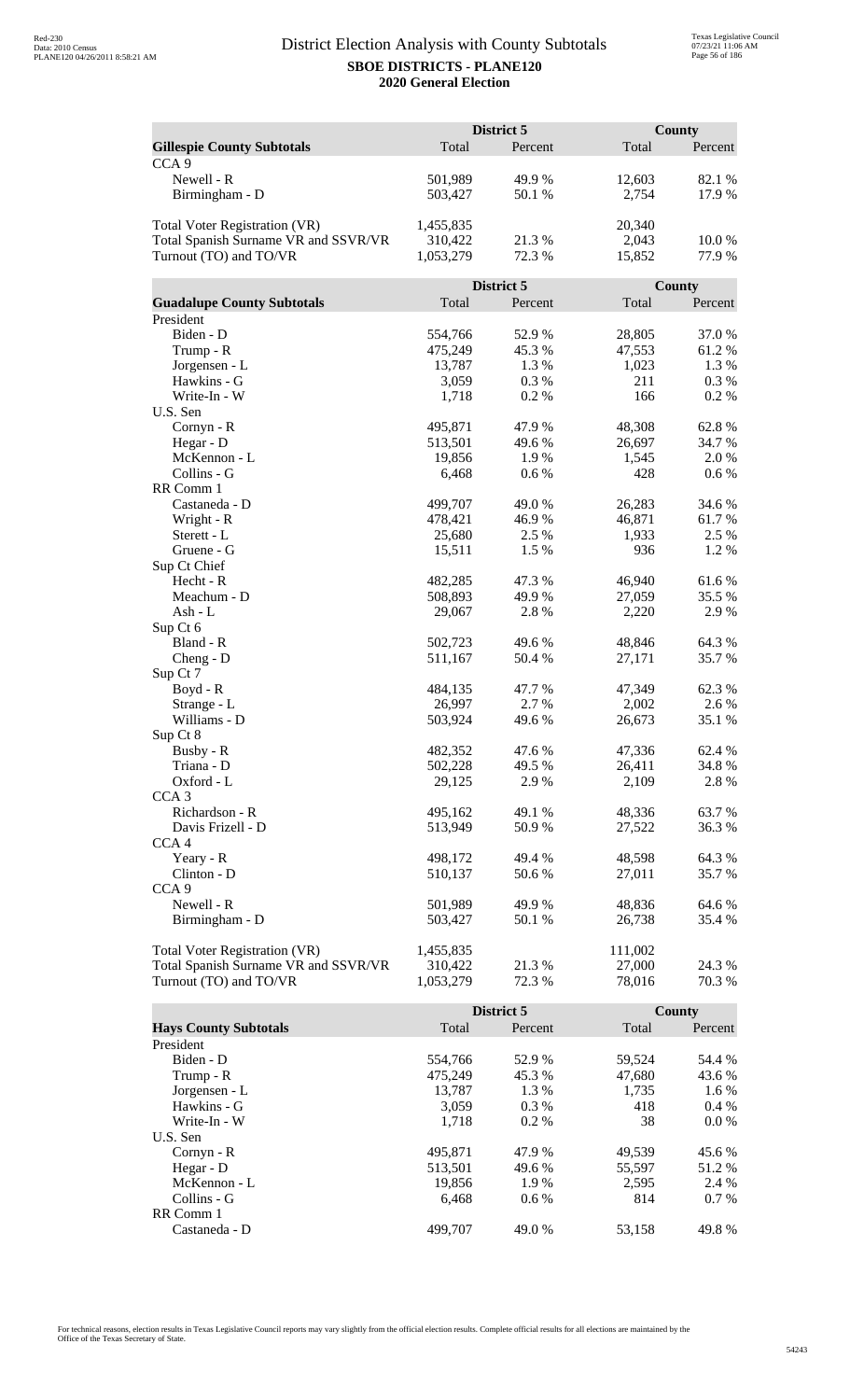|                                      |           | District 5 |         | <b>County</b> |
|--------------------------------------|-----------|------------|---------|---------------|
| <b>Hays County Subtotals</b>         | Total     | Percent    | Total   | Percent       |
| RR Comm 1                            |           |            |         |               |
| Wright - R                           | 478,421   | 46.9%      | 48,374  | 45.3 %        |
| Sterett - L                          | 25,680    | 2.5 %      | 3,115   | 2.9 %         |
| Gruene - G                           | 15,511    | 1.5 %      | 2,040   | 1.9 %         |
| Sup Ct Chief                         |           |            |         |               |
| Hecht - R                            | 482,285   | 47.3 %     | 48,135  | 45.0 %        |
| Meachum - D                          | 508,893   | 49.9 %     | 55,065  | 51.5 %        |
| $Ash - L$                            | 29,067    | 2.8%       | 3,682   | 3.4 %         |
| Sup Ct 6                             |           |            |         |               |
| Bland - R                            | 502,723   | 49.6 %     | 50,890  | 47.8%         |
| Cheng - D                            | 511,167   | 50.4 %     | 55,489  | 52.2 %        |
| Sup Ct 7                             |           |            |         |               |
| Boyd - R                             | 484,135   | 47.7 %     | 48,569  | 45.6 %        |
| Strange - L                          | 26,997    | 2.7 %      | 3,427   | 3.2 %         |
| Williams - D                         | 503,924   | 49.6 %     | 54,445  | 51.2%         |
| Sup Ct 8                             |           |            |         |               |
| Busby - R                            | 482,352   | 47.6 %     | 48,402  | 45.6 %        |
| Triana - D                           | 502,228   | 49.5 %     | 54,096  | 50.9%         |
| Oxford - L                           | 29,125    | 2.9%       | 3,693   | 3.5 %         |
| CCA <sub>3</sub>                     |           |            |         |               |
| Richardson - R                       | 495,162   | 49.1 %     | 49,689  | 46.9%         |
| Davis Frizell - D                    | 513,949   | 50.9%      | 56,289  | 53.1 %        |
| CCA <sub>4</sub>                     |           |            |         |               |
| Yeary - R                            | 498,172   | 49.4 %     | 50,375  | 47.7 %        |
| Clinton - D                          | 510,137   | 50.6 %     | 55,273  | 52.3 %        |
| CCA <sub>9</sub>                     |           |            |         |               |
| Newell - R                           | 501,989   | 49.9 %     | 50,583  | 48.0%         |
| Birmingham - D                       | 503,427   | 50.1 %     | 54,733  | 52.0%         |
| Total Voter Registration (VR)        | 1,455,835 |            | 153,258 |               |
| Total Spanish Surname VR and SSVR/VR | 310,422   | 21.3 %     | 36,300  | 23.7 %        |
| Turnout (TO) and TO/VR               | 1,053,279 | 72.3 %     | 109,963 | 71.8%         |

|                                 |         | District 5 |        | <b>County</b> |
|---------------------------------|---------|------------|--------|---------------|
| <b>Kendall County Subtotals</b> | Total   | Percent    | Total  | Percent       |
| President                       |         |            |        |               |
| Biden - D                       | 554,766 | 52.9%      | 6,020  | 22.7 %        |
| Trump - R                       | 475,249 | 45.3%      | 20,083 | 75.7%         |
| Jorgensen - L                   | 13,787  | 1.3%       | 289    | 1.1 %         |
| Hawkins - G                     | 3,059   | 0.3%       | 46     | 0.2 %         |
| Write-In - W                    | 1,718   | 0.2%       | 78     | 0.3 %         |
| U.S. Sen                        |         |            |        |               |
| Cornyn - R                      | 495,871 | 47.9%      | 20,584 | 78.0%         |
| Hegar - D                       | 513,501 | 49.6 %     | 5,335  | 20.2 %        |
| McKennon - L                    | 19,856  | 1.9%       | 374    | 1.4 %         |
| Collins - G                     | 6,468   | 0.6 %      | 99     | 0.4%          |
| RR Comm 1                       |         |            |        |               |
| Castaneda - D                   | 499,707 | 49.0%      | 5,287  | 20.2 %        |
| Wright - R                      | 478,421 | 46.9%      | 20,207 | 77.1 %        |
| Sterett - L                     | 25,680  | 2.5 %      | 513    | 2.0%          |
| Gruene - G                      | 15,511  | 1.5 %      | 206    | $0.8 \%$      |
| Sup Ct Chief                    |         |            |        |               |
| $Hecht - R$                     | 482,285 | 47.3 %     | 20,287 | 77.4 %        |
| Meachum - D                     | 508,893 | 49.9 %     | 5,400  | 20.6 %        |
| Ash - L                         | 29,067  | 2.8%       | 535    | 2.0 %         |
| Sup Ct 6                        |         |            |        |               |
| Bland - R                       | 502,723 | 49.6 %     | 20,845 | 79.8%         |
| Cheng - D                       | 511,167 | 50.4 %     | 5,272  | 20.2 %        |
| Sup Ct 7                        |         |            |        |               |
| Boyd - R                        | 484,135 | 47.7 %     | 20,347 | 77.7 %        |
| Strange - L                     | 26,997  | 2.7 %      | 559    | 2.1 %         |
| Williams - D                    | 503,924 | 49.6 %     | 5,281  | 20.2 %        |
| Sup Ct 8                        |         |            |        |               |
| Busby - R                       | 482,352 | 47.6 %     | 20,432 | 78.1 %        |
| Triana - D                      | 502,228 | 49.5 %     | 5,173  | 19.8%         |
| Oxford - L                      | 29,125  | 2.9 %      | 545    | 2.1 %         |
| CCA <sub>3</sub>                |         |            |        |               |
| Richardson - R                  | 495,162 | 49.1 %     | 20,675 | 79.1 %        |
| Davis Frizell - D               | 513,949 | 50.9%      | 5,454  | 20.9 %        |
| CCA <sub>4</sub>                |         |            |        |               |
| Yeary - R                       | 498,172 | 49.4 %     | 20,806 | 79.6%         |
| Clinton - D                     | 510,137 | 50.6%      | 5,316  | 20.4 %        |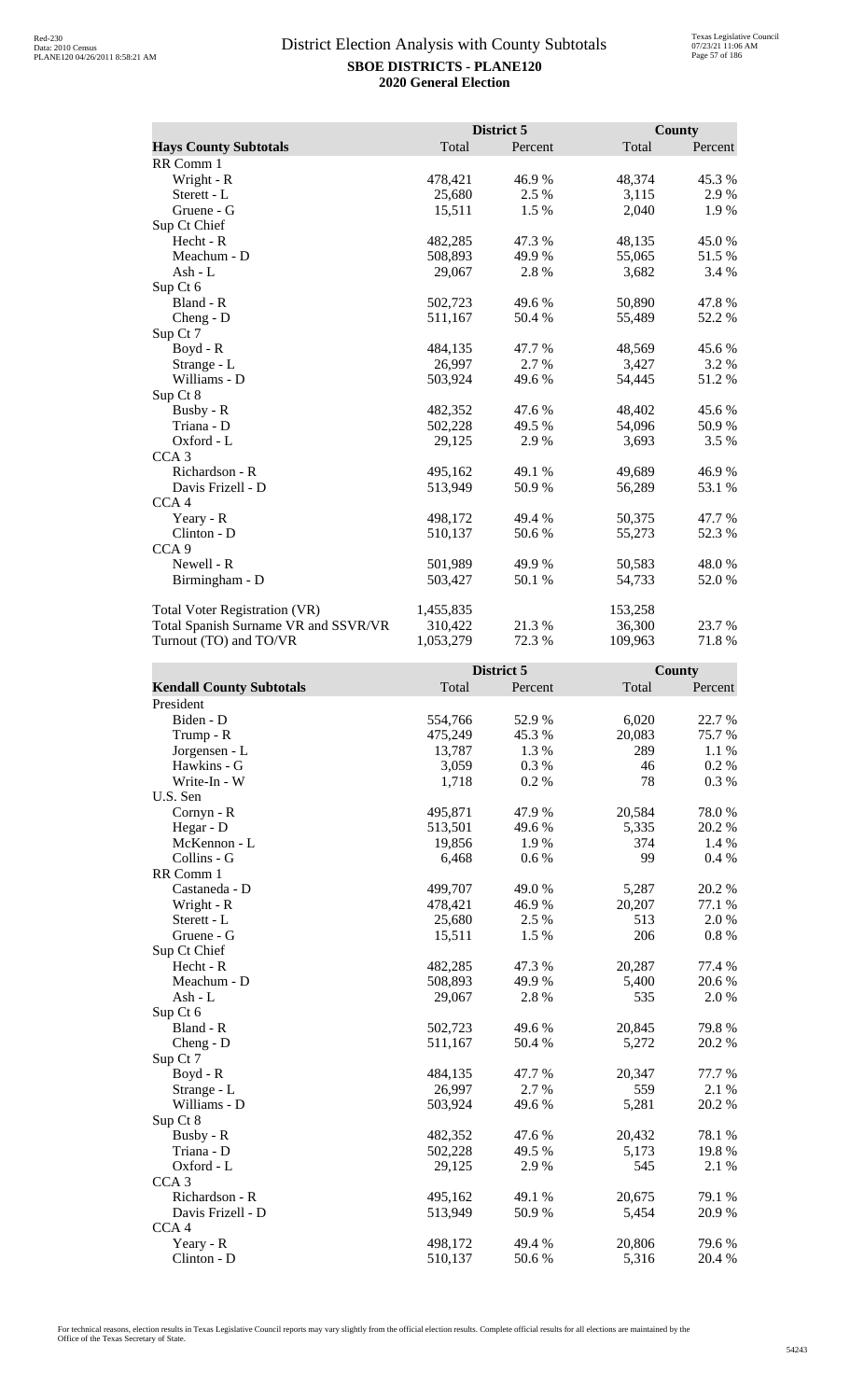|                                      |           | District 5 |        | <b>County</b> |  |
|--------------------------------------|-----------|------------|--------|---------------|--|
| <b>Kendall County Subtotals</b>      | Total     | Percent    | Total  | Percent       |  |
| CCA <sub>9</sub>                     |           |            |        |               |  |
| Newell - R                           | 501,989   | 49.9%      | 20,878 | 80.0%         |  |
| Birmingham - D                       | 503,427   | 50.1%      | 5,235  | 20.0%         |  |
|                                      |           |            |        |               |  |
| <b>Total Voter Registration (VR)</b> | 1,455,835 |            | 33,731 |               |  |
| Total Spanish Surname VR and SSVR/VR | 310,422   | 21.3%      | 3,979  | 11.8%         |  |
| Turnout (TO) and TO/VR               | 1,053,279 | 72.3 %     | 26,576 | 78.8%         |  |
|                                      |           |            |        |               |  |
|                                      |           | District 5 |        | <b>County</b> |  |
| <b>Kerr County Subtotals</b>         | Total     | Percent    | Total  | Percent       |  |
| President                            |           |            |        |               |  |
| Biden - D                            | 554,766   | 52.9%      | 6,524  | 23.5 %        |  |
| Trump - R                            | 475,249   | 45.3%      | 20,879 | 75.3 %        |  |
| Jorgensen - L                        | 13,787    | 1.3%       | 283    | 1.0%          |  |
| Hawkins - G                          | 3,059     | 0.3 %      | 51     | 0.2 %         |  |
| Write-In - W                         | 1,718     | 0.2%       | 8      | 0.0 %         |  |
| U.S. Sen                             |           |            |        |               |  |
| Cornyn - R                           | 495,871   | 47.9%      | 21,022 | 76.3%         |  |
| Hegar - D                            | 513,501   | 49.6 %     | 5,946  | 21.6 %        |  |
| McKennon - L                         | 19,856    | 1.9%       | 446    | 1.6 %         |  |
| Collins - G                          | 6,468     | 0.6 %      | 128    | 0.5 %         |  |
| RR Comm 1                            |           |            |        |               |  |
| Castaneda - D                        | 499,707   | 49.0%      | 5,847  | 21.5 %        |  |
| Wright - R                           | 478,421   | 46.9%      | 20,497 | 75.4 %        |  |
| Sterett - L                          | 25,680    | 2.5 %      | 566    | 2.1 %         |  |
| Gruene - G                           | 15,511    | 1.5 %      | 279    | 1.0%          |  |
| Sup Ct Chief                         |           |            |        |               |  |
| Hecht - R                            | 482,285   | 47.3%      | 20,622 | 75.9%         |  |
| Meachum - D                          | 508,893   | 49.9 %     | 5,975  | 22.0 %        |  |
| Ash - L                              | 29,067    | 2.8 %      | 589    | 2.2 %         |  |
| Sup Ct 6                             |           |            |        |               |  |
| Bland - R                            | 502,723   | 49.6%      | 21,139 | 78.3%         |  |
| $Cheng - D$                          | 511,167   | 50.4 %     | 5,872  | 21.7%         |  |
| Sup Ct 7                             |           |            |        |               |  |
| $Boyd - R$                           | 484,135   | 47.7 %     | 20,678 | 76.3 %        |  |
| Strange - L                          | 26,997    | 2.7%       | 543    | 2.0%          |  |
| Williams - D                         | 503,924   | 49.6 %     | 5,872  | 21.7%         |  |
| Sup Ct 8                             |           |            |        |               |  |
| Busby - R                            | 482,352   | 47.6 %     | 20,696 | 76.5 %        |  |
| Triana - D                           | 502,228   | 49.5 %     | 5,753  | 21.3 %        |  |
| Oxford - L                           | 29,125    | 2.9 %      | 612    | 2.3 %         |  |
| CCA <sub>3</sub>                     |           |            |        |               |  |
| Richardson - R                       | 495,162   | 49.1 %     | 20,921 | 77.5 %        |  |
| Davis Frizell - D                    | 513,949   | 50.9 %     | 6,063  | 22.5 %        |  |
| CCA <sub>4</sub>                     |           |            |        |               |  |
| Yeary - R                            | 498,172   | 49.4 %     | 20,996 | 78.0%         |  |
| Clinton - D                          | 510,137   | 50.6%      | 5,939  | 22.0 %        |  |
| CCA <sub>9</sub>                     |           |            |        |               |  |
| Newell - R                           | 501,989   | 49.9 %     | 21,113 | 78.4 %        |  |
| Birmingham - D                       | 503,427   | 50.1 %     | 5,800  | 21.6 %        |  |
|                                      |           |            |        |               |  |
| <b>Total Voter Registration (VR)</b> | 1,455,835 |            | 37,649 |               |  |
| Total Spanish Surname VR and SSVR/VR | 310,422   | 21.3 %     | 5,251  | 13.9%         |  |
| Turnout (TO) and TO/VR               | 1,053,279 | 72.3 %     | 27,889 | 74.1 %        |  |

|                               |         | District 5 |        | County  |
|-------------------------------|---------|------------|--------|---------|
| <b>Llano County Subtotals</b> | Total   | Percent    | Total  | Percent |
| President                     |         |            |        |         |
| Biden - D                     | 554.766 | 52.9 %     | 2,465  | 19.5 %  |
| Trump - R                     | 475,249 | 45.3 %     | 10,079 | 79.6 %  |
| Jorgensen - L                 | 13,787  | 1.3 %      | 99     | $0.8\%$ |
| Hawkins - G                   | 3,059   | $0.3\%$    | 16     | $0.1\%$ |
| Write-In - W                  | 1.718   | $0.2\%$    |        | $0.0\%$ |
| U.S. Sen                      |         |            |        |         |
| $Cornyn - R$                  | 495,871 | 47.9 %     | 10.047 | 79.8%   |
| Hegar - $D$                   | 513,501 | 49.6 %     | 2.331  | 18.5 %  |
| McKennon - L                  | 19,856  | 1.9 %      | 171    | 1.4 %   |
| Collins - G                   | 6.468   | $0.6\%$    | 47     | $0.4\%$ |
| RR Comm 1                     |         |            |        |         |
| Castaneda - D                 | 499,707 | 49.0 %     | 2,206  | 17.9 %  |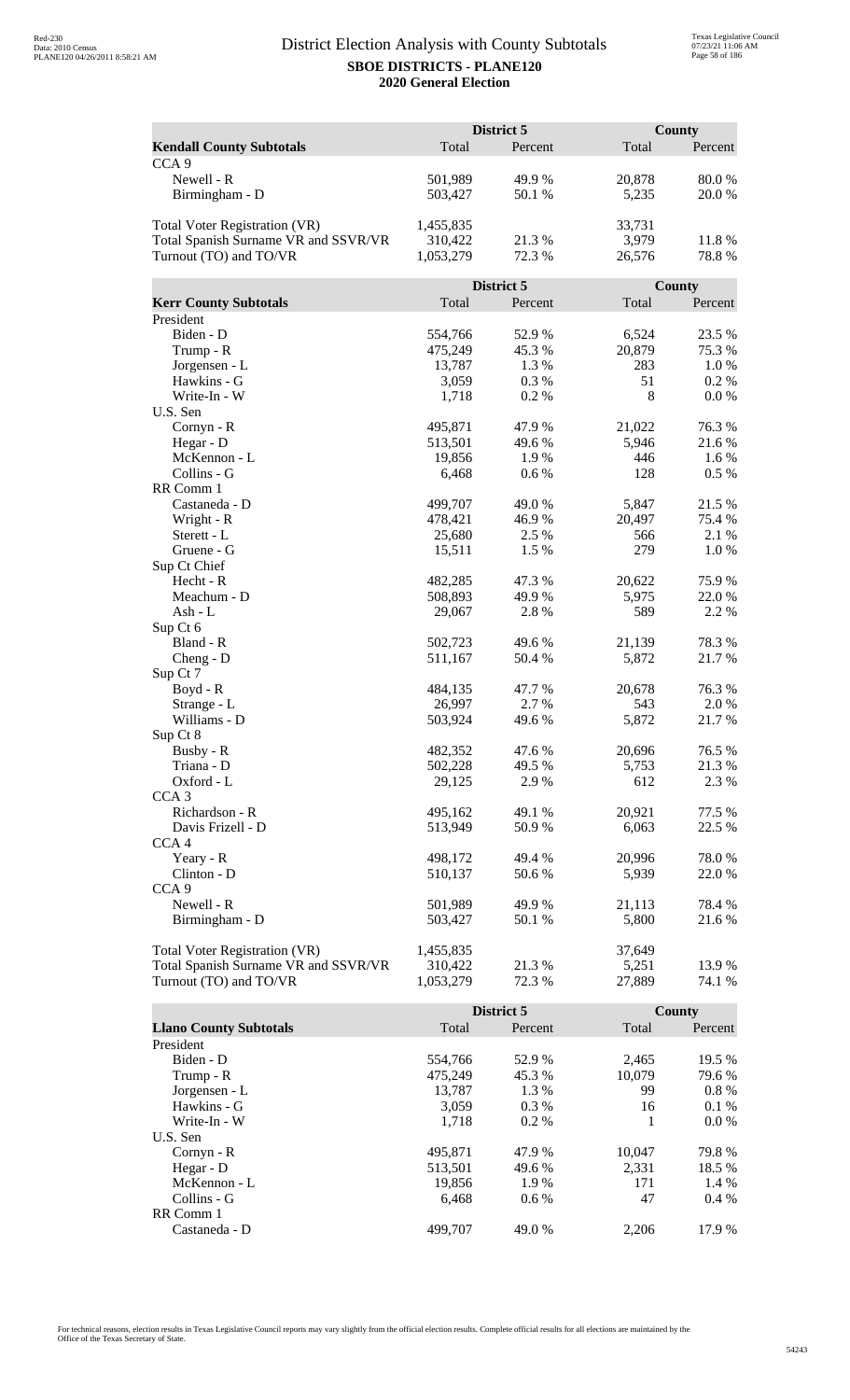|                                      |           | District 5 |        | County  |
|--------------------------------------|-----------|------------|--------|---------|
| <b>Llano County Subtotals</b>        | Total     | Percent    | Total  | Percent |
| RR Comm 1                            |           |            |        |         |
| Wright - R                           | 478,421   | 46.9%      | 9,830  | 79.6 %  |
| Sterett - L                          | 25,680    | 2.5 %      | 216    | 1.8 %   |
| Gruene - G                           | 15,511    | 1.5 %      | 90     | 0.7 %   |
| Sup Ct Chief                         |           |            |        |         |
| Hecht - R                            | 482,285   | 47.3 %     | 9,766  | 79.1 %  |
| Meachum - D                          | 508,893   | 49.9 %     | 2,352  | 19.1 %  |
| Ash - L                              | 29,067    | 2.8 %      | 222    | 1.8%    |
| Sup Ct 6                             |           |            |        |         |
| Bland - R                            | 502,723   | 49.6 %     | 10,046 | 82.0%   |
| $Cheng - D$                          | 511,167   | 50.4 %     | 2,198  | 18.0%   |
| Sup Ct 7                             |           |            |        |         |
| $Boyd - R$                           | 484,135   | 47.7 %     | 9,804  | 79.9 %  |
| Strange - L                          | 26,997    | 2.7 %      | 208    | 1.7 %   |
| Williams - D                         | 503,924   | 49.6 %     | 2,263  | 18.4 %  |
| Sup Ct 8                             |           |            |        |         |
| Busby - R                            | 482,352   | 47.6 %     | 9,801  | 80.1 %  |
| Triana - D                           | 502,228   | 49.5 %     | 2,150  | 17.6 %  |
| Oxford - L                           | 29,125    | 2.9 %      | 280    | 2.3 %   |
| CCA <sub>3</sub>                     |           |            |        |         |
| Richardson - R                       | 495,162   | 49.1 %     | 9,909  | 81.1%   |
| Davis Frizell - D                    | 513,949   | 50.9%      | 2,307  | 18.9%   |
| CCA <sub>4</sub>                     |           |            |        |         |
| Yeary - R                            | 498,172   | 49.4 %     | 9,908  | 81.4 %  |
| Clinton - D                          | 510,137   | 50.6%      | 2,266  | 18.6%   |
| CCA <sub>9</sub>                     |           |            |        |         |
| Newell - R                           | 501,989   | 49.9 %     | 9,916  | 81.5%   |
| Birmingham - D                       | 503,427   | 50.1 %     | 2,249  | 18.5 %  |
| <b>Total Voter Registration (VR)</b> | 1,455,835 |            | 16,656 |         |
| Total Spanish Surname VR and SSVR/VR | 310,422   | 21.3%      | 768    | 4.6 %   |
| Turnout (TO) and TO/VR               | 1,053,279 | 72.3 %     | 12,740 | 76.5 %  |

|                               |         | District 5 |                | <b>County</b> |
|-------------------------------|---------|------------|----------------|---------------|
| <b>Mason County Subtotals</b> | Total   | Percent    | Total          | Percent       |
| President                     |         |            |                |               |
| Biden - D                     | 554,766 | 52.9%      | 457            | 18.5 %        |
| Trump - R                     | 475,249 | 45.3%      | 1,991          | 80.5 %        |
| Jorgensen - L                 | 13,787  | 1.3%       | 19             | $0.8\ \%$     |
| Hawkins - G                   | 3,059   | 0.3%       | $\overline{c}$ | 0.1%          |
| Write-In - W                  | 1,718   | 0.2%       | 5              | 0.2 %         |
| U.S. Sen                      |         |            |                |               |
| Cornyn - R                    | 495,871 | 47.9%      | 1,980          | 80.7%         |
| Hegar - D                     | 513,501 | 49.6 %     | 443            | 18.0%         |
| McKennon - L                  | 19,856  | 1.9%       | 25             | 1.0%          |
| Collins - G                   | 6,468   | 0.6 %      | 7              | 0.3%          |
| RR Comm 1                     |         |            |                |               |
| Castaneda - D                 | 499,707 | 49.0 %     | 423            | 17.5 %        |
| Wright - R                    | 478,421 | 46.9%      | 1,951          | 80.8%         |
| Sterett - L                   | 25,680  | 2.5 %      | 27             | 1.1 %         |
| Gruene - G                    | 15,511  | 1.5 %      | 15             | 0.6 %         |
| Sup Ct Chief                  |         |            |                |               |
| Hecht - R                     | 482,285 | 47.3 %     | 1,937          | 80.4%         |
| Meachum - D                   | 508,893 | 49.9%      | 430            | 17.8%         |
| $Ash - L$                     | 29,067  | 2.8%       | 42             | 1.7%          |
| Sup Ct 6                      |         |            |                |               |
| Bland - R                     | 502,723 | 49.6 %     | 1,959          | 82.8%         |
| $Cheng - D$                   | 511,167 | 50.4 %     | 408            | 17.2 %        |
| Sup Ct 7                      |         |            |                |               |
| $Boyd - R$                    | 484,135 | 47.7 %     | 1,942          | 81.2%         |
| Strange - L                   | 26,997  | 2.7%       | 27             | 1.1 %         |
| Williams - D                  | 503,924 | 49.6 %     | 422            | 17.6 %        |
| Sup Ct 8                      |         |            |                |               |
| Busby - R                     | 482,352 | 47.6 %     | 1,941          | 80.9%         |
| Triana - D                    | 502,228 | 49.5 %     | 425            | 17.7 %        |
| Oxford - L                    | 29,125  | 2.9%       | 34             | 1.4 %         |
| CCA <sub>3</sub>              |         |            |                |               |
| Richardson - R                | 495,162 | 49.1 %     | 1,959          | 81.8%         |
| Davis Frizell - D             | 513,949 | 50.9%      | 435            | 18.2%         |
| CCA <sub>4</sub>              |         |            |                |               |
| Yeary - R                     | 498,172 | 49.4 %     | 1,954          | 82.0%         |
| Clinton - D                   | 510,137 | 50.6%      | 430            | 18.0%         |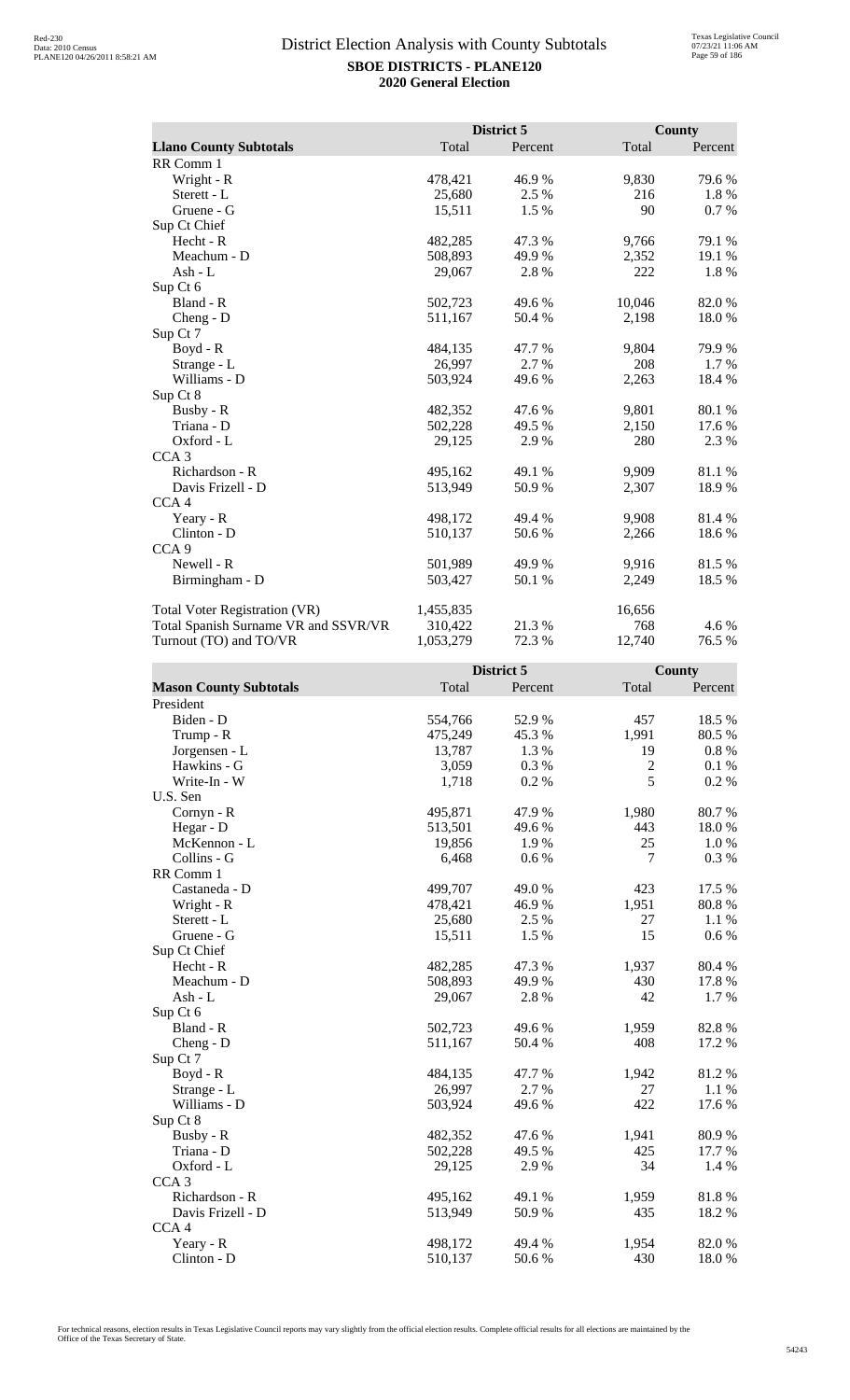|                                      | District 5 |                  |                  | County        |  |
|--------------------------------------|------------|------------------|------------------|---------------|--|
| <b>Mason County Subtotals</b>        | Total      | Percent          | Total            | Percent       |  |
| CCA <sub>9</sub>                     |            |                  |                  |               |  |
| Newell - R                           | 501,989    | 49.9%            | 1,948            | 82.0 %        |  |
| Birmingham - D                       | 503,427    | 50.1 %           | 427              | 18.0%         |  |
|                                      |            |                  |                  |               |  |
| Total Voter Registration (VR)        | 1,455,835  |                  | 3,158            |               |  |
| Total Spanish Surname VR and SSVR/VR | 310,422    | 21.3%            | 434              | 13.7 %        |  |
| Turnout (TO) and TO/VR               | 1,053,279  | 72.3 %           | 2,474            | 78.3%         |  |
|                                      |            |                  |                  |               |  |
|                                      |            | District 5       |                  | County        |  |
| <b>San Saba County Subtotals</b>     | Total      | Percent          | Total            | Percent       |  |
| President                            |            |                  |                  |               |  |
| Biden - D                            | 554,766    | 52.9%            | 287              | 11.0%         |  |
| Trump - R                            | 475,249    | 45.3 %           | 2,308            | 88.7%         |  |
| Jorgensen - L                        | 13,787     | 1.3%             | 7                | 0.3%          |  |
| Hawkins - G                          | 3,059      | 0.3 %            | $\boldsymbol{0}$ | 0.0 %         |  |
| Write-In - W                         | 1,718      | 0.2%             | $\boldsymbol{0}$ | 0.0 %         |  |
| U.S. Sen                             |            |                  |                  |               |  |
| Cornyn - R                           | 495,871    | 47.9%            | 2,218            | 88.7%         |  |
| Hegar - D                            | 513,501    | 49.6%            | 270              | 10.8%         |  |
| McKennon - L                         | 19,856     | 1.9%             | 9                | $0.4\%$       |  |
| Collins - G                          | 6,468      | 0.6 %            | 3                | 0.1%          |  |
| RR Comm 1                            |            |                  |                  |               |  |
| Castaneda - D                        | 499,707    | 49.0%            | 255              | 10.1 %        |  |
|                                      | 478,421    |                  | 2,243            |               |  |
| Wright - R<br>Sterett - L            | 25,680     | 46.9%<br>2.5 %   | 26               | 88.6%<br>1.0% |  |
|                                      |            |                  | 9                |               |  |
| Gruene - G                           | 15,511     | 1.5 %            |                  | 0.4%          |  |
| Sup Ct Chief<br>Hecht - R            | 482,285    | 47.3 %           |                  | 88.6%         |  |
| Meachum - D                          |            | 49.9%            | 2,233<br>263     |               |  |
|                                      | 508,893    |                  | 24               | 10.4 %        |  |
| Ash - L                              | 29,067     | 2.8%             |                  | 1.0%          |  |
| Sup Ct 6<br>Bland - R                | 502,723    | 49.6%            |                  | 89.7%         |  |
|                                      |            | 50.4 %           | 2,245<br>258     | 10.3%         |  |
| $Cheng - D$<br>Sup Ct 7              | 511,167    |                  |                  |               |  |
| Boyd - R                             | 484,135    | 47.7%            | 2,240            | 88.7%         |  |
|                                      | 26,997     | 2.7 %            | 29               | 1.1 %         |  |
| Strange - L<br>Williams - D          | 503,924    | 49.6%            | 256              | 10.1 %        |  |
|                                      |            |                  |                  |               |  |
| Sup Ct 8<br>Busby - R                | 482,352    |                  | 2,235            | 88.4%         |  |
| Triana - D                           | 502,228    | 47.6 %<br>49.5 % | 263              |               |  |
|                                      |            |                  | 30               | 10.4 %        |  |
| Oxford - L<br>CCA <sub>3</sub>       | 29,125     | 2.9 %            |                  | 1.2 %         |  |
| Richardson - R                       | 495,162    |                  | 2,243            |               |  |
|                                      |            | 49.1 %           |                  | 89.0%         |  |
| Davis Frizell - D                    | 513,949    | 50.9 %           | 276              | 11.0 %        |  |
| CCA <sub>4</sub>                     |            |                  |                  |               |  |
| Yeary - R                            | 498,172    | 49.4 %           | 2,252            | 89.5 %        |  |
| Clinton - D                          | 510,137    | 50.6%            | 265              | 10.5 %        |  |
| CCA <sub>9</sub>                     |            |                  |                  |               |  |
| Newell - R                           | 501,989    | 49.9 %           | 2,251            | 89.6%         |  |
| Birmingham - D                       | 503,427    | 50.1 %           | 261              | 10.4 %        |  |
|                                      |            |                  |                  |               |  |
| Total Voter Registration (VR)        | 1,455,835  |                  | 3,769            |               |  |
| Total Spanish Surname VR and SSVR/VR | 310,422    | 21.3 %           | 616              | 16.3 %        |  |
| Turnout (TO) and TO/VR               | 1,053,279  | 72.3 %           | 2,602            | 69.0%         |  |

|                                |         | District 5 |         | County  |
|--------------------------------|---------|------------|---------|---------|
| <b>Travis County Subtotals</b> | Total   | Percent    | Total   | Percent |
| President                      |         |            |         |         |
| Biden - D                      | 554,766 | 52.9 %     | 435.860 | 71.4 %  |
| Trump - R                      | 475,249 | 45.3 %     | 161,337 | 26.4 %  |
| Jorgensen - L                  | 13.787  | 1.3 %      | 8.905   | $1.5\%$ |
| Hawkins - G                    | 3,059   | $0.3\%$    | 2.094   | $0.3\%$ |
| Write-In - W                   | 1.718   | $0.2\%$    | 2.153   | $0.4\%$ |
| U.S. Sen                       |         |            |         |         |
| $Cornyn - R$                   | 495,871 | 47.9 %     | 175,860 | 29.3 %  |
| Hegar - D                      | 513,501 | 49.6 %     | 408.528 | 68.0 %  |
| McKennon - L                   | 19,856  | 1.9 %      | 12,006  | 2.0 %   |
| Collins - G                    | 6.468   | $0.6\%$    | 4.191   | $0.7\%$ |
| RR Comm 1                      |         |            |         |         |
| Castaneda - D                  | 499,707 | 49.0 %     | 390.852 | 66.5 %  |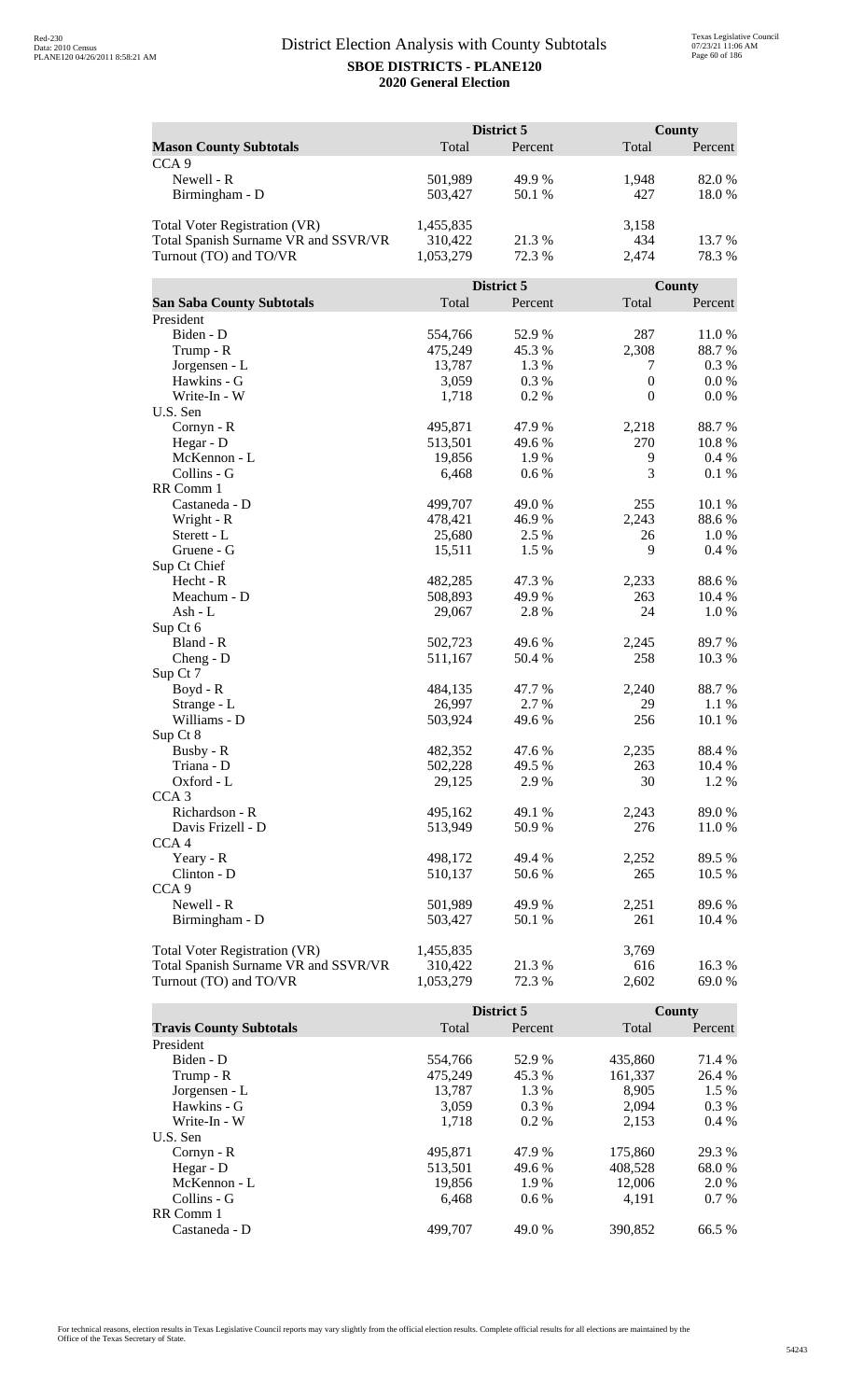|                                      | District 5 |         | County  |         |
|--------------------------------------|------------|---------|---------|---------|
| <b>Travis County Subtotals</b>       | Total      | Percent | Total   | Percent |
| RR Comm 1                            |            |         |         |         |
| Wright - R                           | 478,421    | 46.9%   | 167,976 | 28.6%   |
| Sterett - L                          | 25,680     | 2.5 %   | 16,961  | 2.9 %   |
| Gruene - G                           | 15,511     | 1.5 %   | 11,679  | 2.0 %   |
| Sup Ct Chief                         |            |         |         |         |
| Hecht - R                            | 482,285    | 47.3 %  | 168,918 | 28.7 %  |
| Meachum - D                          | 508,893    | 49.9%   | 400,475 | 68.1%   |
| Ash - L                              | 29,067     | 2.8%    | 18,740  | 3.2 %   |
| Sup Ct 6                             |            |         |         |         |
| Bland - R                            | 502,723    | 49.6 %  | 181,109 | 31.0%   |
| $Cheng - D$                          | 511,167    | 50.4 %  | 403,190 | 69.0%   |
| Sup Ct 7                             |            |         |         |         |
| $Boyd - R$                           | 484,135    | 47.7 %  | 169,124 | 29.0%   |
| Strange - L                          | 26,997     | 2.7 %   | 16,895  | 2.9%    |
| Williams - D                         | 503,924    | 49.6 %  | 397,025 | 68.1%   |
| Sup Ct 8                             |            |         |         |         |
| Busby - R                            | 482,352    | 47.6 %  | 167,266 | 28.7%   |
| Triana - D                           | 502,228    | 49.5 %  | 396,388 | 68.1 %  |
| Oxford - L                           | 29,125     | 2.9%    | 18,526  | 3.2 %   |
| CCA <sub>3</sub>                     |            |         |         |         |
| Richardson - R                       | 495,162    | 49.1 %  | 173,943 | 30.1 %  |
| Davis Frizell - D                    | 513,949    | 50.9%   | 403,244 | 69.9%   |
| CCA <sub>4</sub>                     |            |         |         |         |
| Yeary - R                            | 498,172    | 49.4 %  | 175,067 | 30.3%   |
| Clinton - D                          | 510,137    | 50.6 %  | 401,911 | 69.7 %  |
| CCA <sub>9</sub>                     |            |         |         |         |
| Newell - R                           | 501,989    | 49.9 %  | 177,673 | 30.9%   |
| Birmingham - D                       | 503,427    | 50.1 %  | 397,357 | 69.1 %  |
| <b>Total Voter Registration (VR)</b> | 1,455,835  |         | 859,748 |         |
| Total Spanish Surname VR and SSVR/VR | 310,422    | 21.3 %  | 139,299 | 16.2 %  |
| Turnout (TO) and TO/VR               | 1,053,279  | 72.3 %  | 612,696 | 71.3%   |

|                          |         | District 6 | <b>State</b> |         |
|--------------------------|---------|------------|--------------|---------|
| <b>District 6 Totals</b> | Total   | Percent    | Total        | Percent |
| President                |         |            |              |         |
| Biden - D                | 391,913 | 50.6%      | 5,257,519    | 46.5 %  |
| Trump - R                | 371,101 | 47.9%      | 5,889,022    | 52.0%   |
| Jorgensen - L            | 8,796   | 1.1 %      | 126,212      | 1.1 %   |
| Hawkins - G              | 2,157   | 0.3%       | 33,378       | 0.3%    |
| Write-In - W             | 23      | 0.0 %      | 10,908       | 0.1 %   |
| U.S. Sen                 |         |            |              |         |
| Cornyn - R               | 387,726 | 50.7%      | 5,961,643    | 53.5 %  |
| Hegar - D                | 359,198 | 47.0%      | 4,887,315    | 43.9%   |
| McKennon - L             | 13,130  | 1.7%       | 209,623      | 1.9%    |
| Collins - G              | 4,964   | 0.6 %      | 81,753       | 0.7 %   |
| RR Comm 1                |         |            |              |         |
| Castaneda - D            | 347,940 | 46.2%      | 4,791,173    | 43.6%   |
| Wright - R               | 379,555 | 50.4 %     | 5,830,003    | 53.0%   |
| Sterett - L              | 16,311  | 2.2 %      | 247,568      | 2.3 %   |
| Gruene - G               | 9,217   | 1.2%       | 129,588      | 1.2%    |
| Sup Ct Chief             |         |            |              |         |
| Hecht - R                | 387,841 | 51.4%      | 5,825,873    | 53.0%   |
| Meachum - D              | 349,778 | 46.3%      | 4,892,137    | 44.5 %  |
| Ash - L                  | 17,294  | 2.3 %      | 277,404      | 2.5 %   |
| Sup Ct 6                 |         |            |              |         |
| Bland - R                | 401,946 | 53.4 %     | 6,049,262    | 55.2%   |
| Cheng - D                | 350,156 | 46.6%      | 4,902,224    | 44.8%   |
| Sup Ct 7                 |         |            |              |         |
| Boyd - R                 | 380,861 | 50.7%      | 5,842,276    | 53.3%   |
| Strange - L              | 15,618  | 2.1 %      | 256,665      | 2.3 %   |
| Williams - D             | 354,808 | 47.2 %     | 4,860,394    | 44.3 %  |
| Sup Ct 8                 |         |            |              |         |
| Busby - R                | 389,317 | 51.9%      | 5,845,851    | 53.4 %  |
| Triana - D               | 343,675 | 45.8%      | 4,825,345    | 44.1 %  |
| Oxford - L               | 17,392  | 2.3 %      | 274,875      | 2.5 %   |
| CCA <sub>3</sub>         |         |            |              |         |
| Richardson - R           | 392,514 | 52.5 %     | 5,952,614    | 54.5 %  |
| Davis Frizell - D        | 355,219 | 47.5 %     | 4,962,787    | 45.5 %  |
| CCA <sub>4</sub>         |         |            |              |         |
| Yeary - R                | 387,309 | 51.9%      | 5,972,977    | 54.8%   |
| Clinton - D              | 359,491 | 48.1 %     | 4,922,833    | 45.2%   |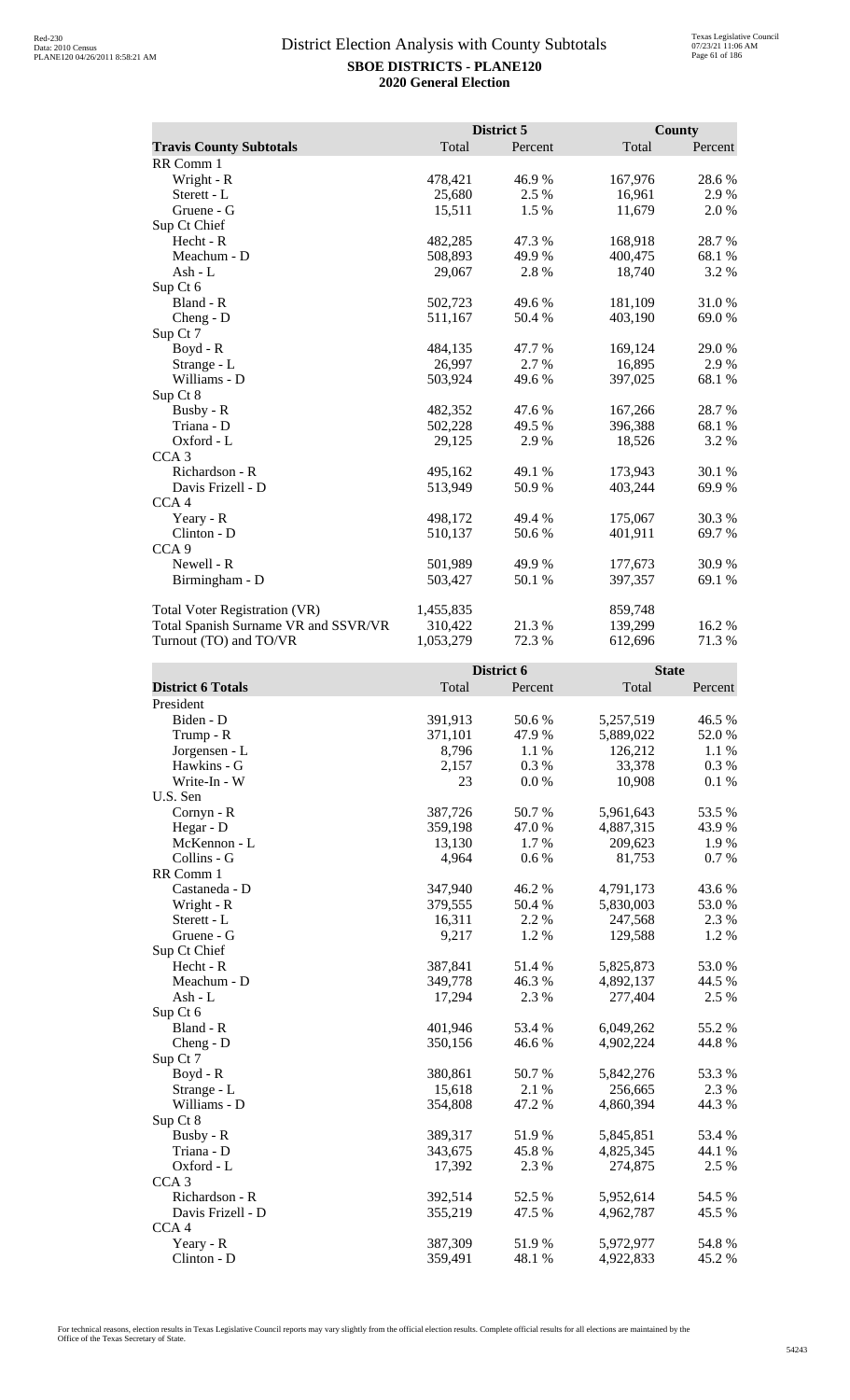|                                      |           | District 6 |            | <b>State</b> |
|--------------------------------------|-----------|------------|------------|--------------|
| <b>District 6 Totals</b>             | Total     | Percent    | Total      | Percent      |
| CCA <sub>9</sub>                     |           |            |            |              |
| Newell - R                           | 392,944   | 52.7%      | 6,014,555  | 55.3%        |
| Birmingham - D                       | 352,516   | 47.3 %     | 4,861,788  | 44.7 %       |
|                                      |           |            |            |              |
| <b>Total Voter Registration (VR)</b> | 1,088,199 |            | 16,960,107 |              |
| Total Spanish Surname VR and SSVR/VR | 179,637   | 16.5 %     | 4,077,847  | 24.0 %       |
| Turnout (TO) and TO/VR               | 774,203   | 71.1 %     | 11,355,330 | 67.0%        |
|                                      |           |            |            |              |
|                                      |           | District 6 |            | County       |
| <b>Harris County Subtotals</b>       | Total     | Percent    | Total      | Percent      |
| President                            |           |            |            |              |
| Biden - D                            | 391,913   | 50.6 %     | 918,193    | 56.0%        |
| Trump - R                            | 371,101   | 47.9%      | 700,630    | 42.7 %       |
| Jorgensen - L                        | 8,796     | 1.1 %      | 16,819     | 1.0%         |
| Hawkins - G                          | 2,157     | 0.3%       | 5,129      | 0.3 %        |
| Write-In - W                         | 23        | 0.0 %      | 47         | 0.0 %        |
| U.S. Sen                             |           |            |            |              |
| Cornyn - R                           | 387,726   | 50.7%      | 718,228    | 44.5 %       |
| Hegar - D                            | 359,198   | 47.0 %     | 854,158    | 52.9%        |
| McKennon - L<br>Collins - G          | 13,130    | 1.7 %      | 29,217     | 1.8%         |
| RR Comm 1                            | 4,964     | 0.6 %      | 12,889     | 0.8%         |
| Castaneda - D                        | 347,940   | 46.2%      | 843,359    | 52.9%        |
| Wright - R                           | 379,555   | 50.4 %     | 696,847    | 43.7%        |
| Sterett - L                          | 16,311    | 2.2 %      | 33,131     | 2.1 %        |
| Gruene - G                           | 9,217     | 1.2%       | 21,008     | 1.3%         |
| Sup Ct Chief                         |           |            |            |              |
| Hecht - R                            | 387,841   | 51.4 %     | 710,276    | 44.5 %       |
| Meachum - D                          | 349,778   | 46.3%      | 848,588    | 53.2 %       |
| Ash - L                              | 17,294    | 2.3 %      | 37,505     | 2.3 %        |
| Sup Ct 6                             |           |            |            |              |
| Bland - R                            | 401,946   | 53.4 %     | 740,194    | 46.5 %       |
| $Cheng - D$                          | 350,156   | 46.6%      | 851,292    | 53.5 %       |
| Sup Ct 7                             |           |            |            |              |
| Boyd - R                             | 380,861   | 50.7%      | 702,618    | 44.2 %       |
| Strange - L                          | 15,618    | 2.1 %      | 32,975     | 2.1 %        |
| Williams - D                         | 354,808   | 47.2 %     | 855,198    | 53.8%        |
| Sup Ct 8                             |           |            |            |              |
| Busby - R                            | 389,317   | 51.9%      | 711,666    | 44.8%        |
| Triana - D                           | 343,675   | 45.8%      | 841,638    | 53.0 %       |
| Oxford - L                           | 17,392    | 2.3 %      | 35,591     | 2.2 %        |
| CCA <sub>3</sub>                     |           |            |            |              |
| Richardson - R                       | 392,514   | 52.5 %     | 721,819    | 45.6 %       |
| Davis Frizell - D                    | 355,219   | 47.5 %     | 862,789    | 54.4 %       |
| CCA <sub>4</sub>                     |           |            |            |              |
| Yeary - R                            | 387,309   | 51.9%      | 716,761    | 45.3%        |
| Clinton - D                          | 359,491   | 48.1 %     | 866,270    | 54.7 %       |
| CCA <sub>9</sub>                     |           |            |            |              |
| Newell - R                           | 392,944   | 52.7%      | 726,846    | 46.0%        |
| Birmingham - D                       | 352,516   | 47.3 %     | 853,285    | 54.0 %       |
| <b>Total Voter Registration (VR)</b> | 1,088,199 |            | 2,475,458  |              |
| Total Spanish Surname VR and SSVR/VR | 179,637   | 16.5 %     | 581,898    | 23.5 %       |
| Turnout (TO) and TO/VR               | 774,203   | 71.1 %     | 1,641,062  | 66.3%        |
|                                      |           |            |            |              |

|                          |         | District 7 | <b>State</b> |         |
|--------------------------|---------|------------|--------------|---------|
| <b>District 7 Totals</b> | Total   | Percent    | Total        | Percent |
| President                |         |            |              |         |
| Biden - D                | 351,218 | 40.2 %     | 5,257,519    | 46.5 %  |
| Trump - R                | 509,642 | 58.4 %     | 5,889,022    | 52.0 %  |
| Jorgensen - L            | 8.802   | $1.0\%$    | 126.212      | 1.1%    |
| Hawkins - G              | 2.096   | $0.2\%$    | 33,378       | $0.3\%$ |
| Write-In - W             | 1.249   | $0.1\%$    | 10.908       | $0.1\%$ |
| U.S. Sen                 |         |            |              |         |
| $Cornyn - R$             | 510,408 | 59.6 %     | 5,961,643    | 53.5 %  |
| Hegar - $D$              | 326,849 | 38.2 %     | 4,887,315    | 43.9 %  |
| McKennon - L             | 14.406  | 1.7 %      | 209,623      | 1.9 %   |
| Collins - G              | 4.613   | $0.5\%$    | 81.753       | $0.7\%$ |
| RR Comm 1                |         |            |              |         |
| Castaneda - D            | 318.123 | 37.6 %     | 4.791.173    | 43.6 %  |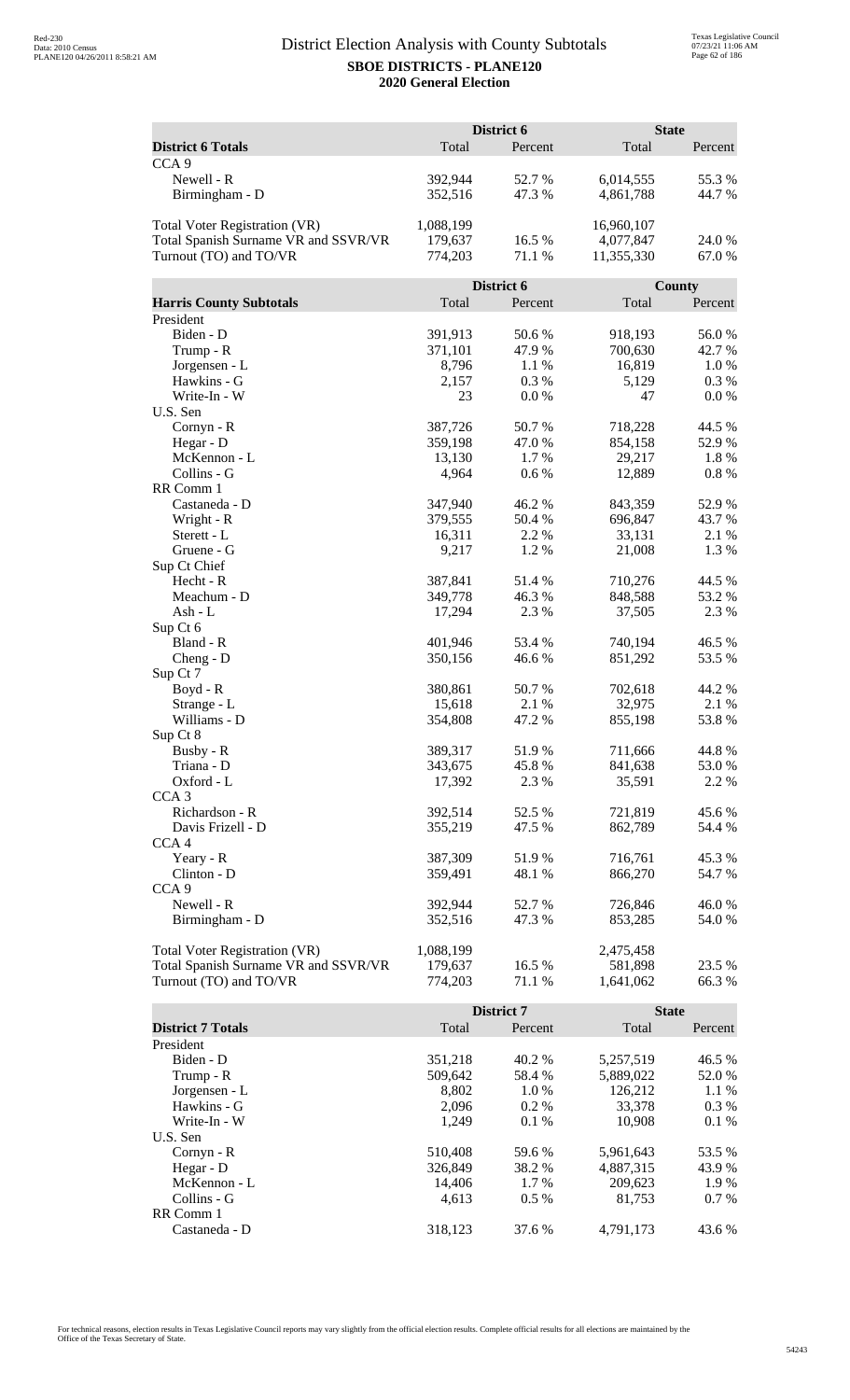|                                      |           | District 7 | <b>State</b> |         |
|--------------------------------------|-----------|------------|--------------|---------|
| <b>District 7 Totals</b>             | Total     | Percent    | Total        | Percent |
| RR Comm 1                            |           |            |              |         |
| Wright - R                           | 503,301   | 59.5 %     | 5,830,003    | 53.0 %  |
| Sterett - L                          | 16,422    | 1.9%       | 247,568      | 2.3 %   |
| Gruene - G                           | 7,374     | 0.9%       | 129,588      | 1.2 %   |
| Sup Ct Chief                         |           |            |              |         |
| Hecht - R                            | 501,224   | 59.2%      | 5,825,873    | 53.0%   |
| Meachum - D                          | 327,032   | 38.7%      | 4,892,137    | 44.5 %  |
| Ash - L                              | 17,860    | 2.1 %      | 277,404      | 2.5 %   |
| Sup Ct 6                             |           |            |              |         |
| Bland - R                            | 515,631   | 61.2%      | 6,049,262    | 55.2 %  |
| $Cheng - D$                          | 326,610   | 38.8%      | 4,902,224    | 44.8%   |
| Sup Ct 7                             |           |            |              |         |
| Boyd - R                             | 501,684   | 59.5 %     | 5,842,276    | 53.3 %  |
| Strange - L                          | 16,853    | 2.0 %      | 256,665      | 2.3 %   |
| Williams - D                         | 324,653   | 38.5 %     | 4,860,394    | 44.3 %  |
| Sup Ct 8                             |           |            |              |         |
| Busby - R                            | 503,911   | 59.8%      | 5,845,851    | 53.4 %  |
| Triana - D                           | 319,731   | 38.0%      | 4,825,345    | 44.1 %  |
| Oxford - L                           | 18,781    | 2.2 %      | 274,875      | 2.5 %   |
| CCA <sub>3</sub>                     |           |            |              |         |
| Richardson - R                       | 510,446   | 60.8%      | 5,952,614    | 54.5 %  |
| Davis Frizell - D                    | 329,672   | 39.2 %     | 4,962,787    | 45.5 %  |
| CCA <sub>4</sub>                     |           |            |              |         |
| Yeary - R                            | 510,997   | 60.9%      | 5,972,977    | 54.8%   |
| Clinton - D                          | 327,683   | 39.1 %     | 4,922,833    | 45.2 %  |
| CCA <sub>9</sub>                     |           |            |              |         |
| Newell - R                           | 513,981   | 61.4 %     | 6,014,555    | 55.3 %  |
| Birmingham - D                       | 323,287   | 38.6%      | 4,861,788    | 44.7 %  |
| <b>Total Voter Registration (VR)</b> | 1,251,028 |            | 16,960,107   |         |
| Total Spanish Surname VR and SSVR/VR | 162,180   | 13.0 %     | 4,077,847    | 24.0 %  |
| Turnout (TO) and TO/VR               | 875,782   | 70.0%      | 11,355,330   | 67.0%   |

|                                  |         | District 7 |        | <b>County</b> |
|----------------------------------|---------|------------|--------|---------------|
| <b>Brazoria County Subtotals</b> | Total   | Percent    | Total  | Percent       |
| President                        |         |            |        |               |
| Biden - D                        | 351,218 | 40.2%      | 62,228 | 40.2%         |
| Trump - R                        | 509,642 | 58.4 %     | 90,433 | 58.3%         |
| Jorgensen - L                    | 8,802   | 1.0%       | 1,860  | 1.2%          |
| Hawkins - G                      | 2,096   | 0.2%       | 417    | 0.3 %         |
| Write-In - W                     | 1,249   | 0.1%       | 46     | $0.0\ \%$     |
| U.S. Sen                         |         |            |        |               |
| Cornyn - R                       | 510,408 | 59.6%      | 90,705 | 59.1 %        |
| Hegar - D                        | 326,849 | 38.2 %     | 58,759 | 38.3%         |
| McKennon - L                     | 14,406  | 1.7%       | 3,019  | 2.0 %         |
| Collins - G                      | 4,613   | 0.5%       | 879    | $0.6\%$       |
| RR Comm 1                        |         |            |        |               |
| Castaneda - D                    | 318,123 | 37.6 %     | 57,354 | 37.9%         |
| Wright - R                       | 503,301 | 59.5 %     | 88,997 | 58.8%         |
| Sterett - L                      | 16,422  | 1.9%       | 3,600  | 2.4 %         |
| Gruene - G                       | 7,374   | 0.9%       | 1,497  | 1.0%          |
| Sup Ct Chief                     |         |            |        |               |
| Hecht - R                        | 501,224 | 59.2 %     | 89,431 | 58.9%         |
| Meachum - D                      | 327,032 | 38.7 %     | 58,592 | 38.6%         |
| Ash - L                          | 17,860  | 2.1 %      | 3,760  | 2.5 %         |
| Sup Ct 6                         |         |            |        |               |
| Bland - R                        | 515,631 | 61.2%      | 92,446 | 61.1%         |
| Cheng - D                        | 326,610 | 38.8%      | 58,877 | 38.9%         |
| Sup Ct 7                         |         |            |        |               |
| $Boyd - R$                       | 501,684 | 59.5 %     | 89,363 | 59.1 %        |
| Strange - L                      | 16,853  | 2.0%       | 3,698  | 2.4 %         |
| Williams - D                     | 324,653 | 38.5 %     | 58,243 | 38.5%         |
| Sup Ct 8                         |         |            |        |               |
| Busby - R                        | 503,911 | 59.8%      | 89,705 | 59.4 %        |
| Triana - D                       | 319,731 | 38.0%      | 57,418 | 38.0%         |
| Oxford - L                       | 18,781  | 2.2 %      | 3,823  | 2.5 %         |
| CCA <sub>3</sub>                 |         |            |        |               |
| Richardson - R                   | 510,446 | 60.8%      | 91,240 | 60.5 %        |
| Davis Frizell - D                | 329,672 | 39.2 %     | 59,562 | 39.5 %        |
| CCA4                             |         |            |        |               |
| Yeary - R                        | 510,997 | 60.9%      | 91,483 | 60.8%         |
| Clinton - D                      | 327,683 | 39.1 %     | 58,918 | 39.2 %        |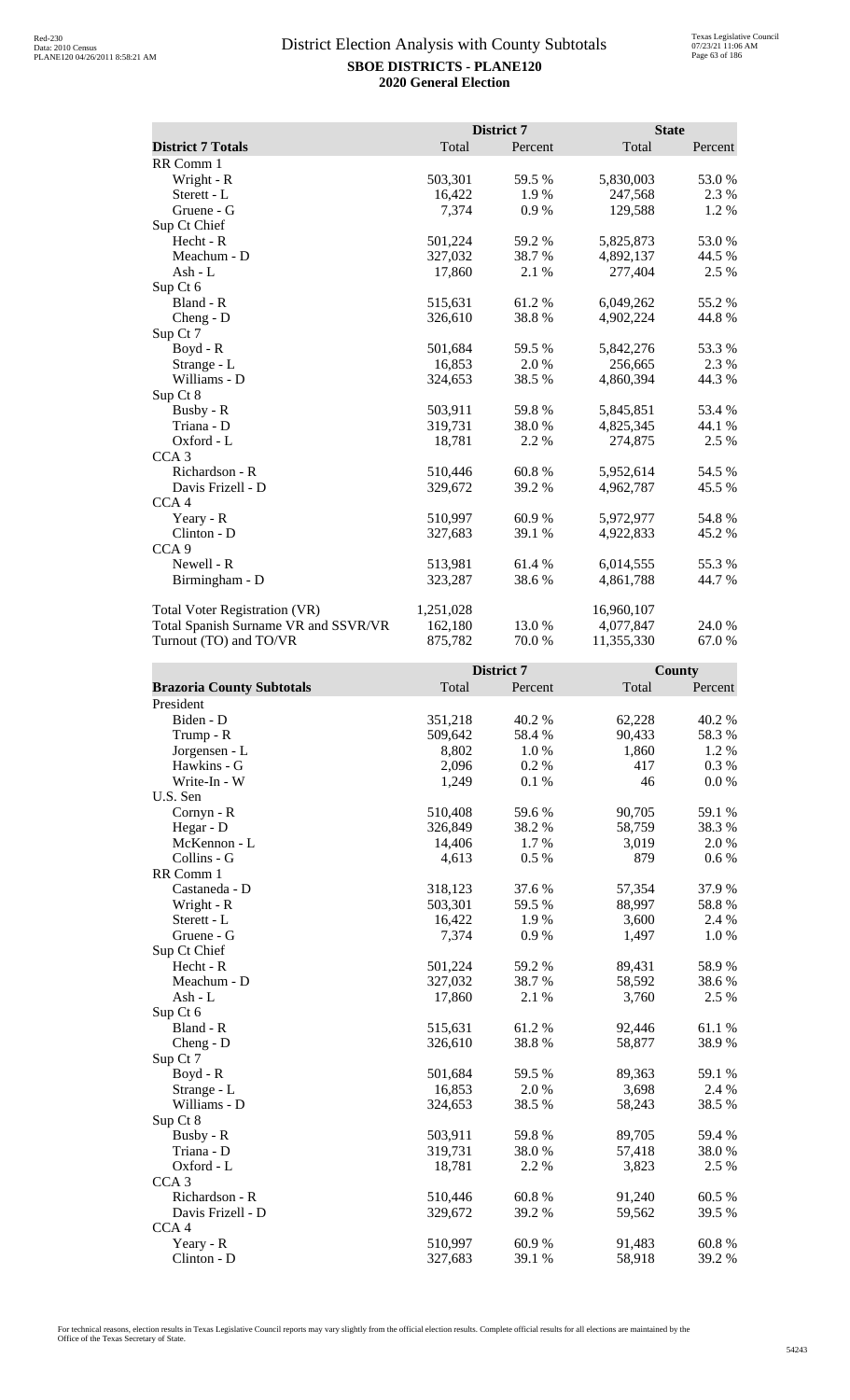|                                      | District 7 |            |                | County  |  |
|--------------------------------------|------------|------------|----------------|---------|--|
| <b>Brazoria County Subtotals</b>     | Total      | Percent    | Total          | Percent |  |
| CCA <sub>9</sub>                     |            |            |                |         |  |
| Newell - R                           | 513,981    | 61.4%      | 92,064         | 61.3%   |  |
| Birmingham - D                       | 323,287    | 38.6%      | 58,109         | 38.7%   |  |
|                                      |            |            |                |         |  |
| <b>Total Voter Registration (VR)</b> | 1,251,028  |            | 223,674        |         |  |
| Total Spanish Surname VR and SSVR/VR | 162,180    | 13.0 %     | 42,204         | 18.9%   |  |
| Turnout (TO) and TO/VR               | 875,782    | $70.0\;\%$ | 154,984        | 69.3%   |  |
|                                      |            |            |                |         |  |
|                                      |            | District 7 |                | County  |  |
| <b>Chambers County Subtotals</b>     | Total      | Percent    | Total          | Percent |  |
| President                            |            |            |                |         |  |
| Biden - D                            | 351,218    | 40.2 %     | 3,988          | 18.4 %  |  |
| Trump - R                            | 509,642    | 58.4%      | 17,353         | 80.2%   |  |
| Jorgensen - L                        | 8,802      | 1.0%       | 250            | 1.2%    |  |
| Hawkins - G                          | 2,096      | 0.2 %      | 50             | 0.2 %   |  |
| Write-In - W                         | 1,249      | 0.1 %      | $\overline{c}$ | 0.0 %   |  |
| U.S. Sen                             |            |            |                |         |  |
| Cornyn - R                           | 510,408    | 59.6%      | 17,037         | 79.8%   |  |
| Hegar - D                            | 326,849    | 38.2 %     | 3,779          | 17.7 %  |  |
| McKennon - L                         | 14,406     | 1.7%       | 419            | 2.0 %   |  |
| Collins - G                          | 4,613      | 0.5 %      | 110            | 0.5 %   |  |
| RR Comm 1                            |            |            |                |         |  |
| Castaneda - D                        | 318,123    | 37.6 %     | 3,682          | 17.4 %  |  |
| Wright - R                           | 503,301    | 59.5 %     | 16,908         | 80.0%   |  |
| Sterett - L                          | 16,422     | 1.9%       | 406            | 1.9%    |  |
| Gruene - G                           | 7,374      | 0.9%       | 145            | 0.7%    |  |
| Sup Ct Chief                         |            |            |                |         |  |
| Hecht - R                            | 501,224    | 59.2 %     | 16,878         | 79.7%   |  |
| Meachum - D                          | 327,032    | 38.7%      | 3,819          | 18.0%   |  |
| Ash - L                              | 17,860     | 2.1 %      | 469            | 2.2 %   |  |
| Sup Ct 6                             |            |            |                |         |  |
| Bland - R                            | 515,631    | 61.2%      | 17,334         | 82.1 %  |  |
| $Cheng - D$                          | 326,610    | 38.8%      | 3,790          | 17.9%   |  |
| Sup Ct 7                             |            |            |                |         |  |
| Boyd - R                             | 501,684    | 59.5 %     | 16,912         | 80.1%   |  |
| Strange - L                          | 16,853     | 2.0%       | 447            | 2.1 %   |  |
| Williams - D                         | 324,653    | 38.5 %     | 3,749          | 17.8 %  |  |
| Sup Ct 8                             |            |            |                |         |  |
| Busby - R                            | 503,911    | 59.8%      | 16,993         | 80.6%   |  |
| Triana - D                           | 319,731    | 38.0%      | 3,637          | 17.3 %  |  |
| Oxford - L                           | 18,781     | 2.2 %      | 447            | 2.1 %   |  |
| CCA <sub>3</sub>                     |            |            |                |         |  |
| Richardson - R                       | 510,446    | 60.8%      | 17,197         | 81.7%   |  |
| Davis Frizell - D                    | 329,672    | 39.2 %     | 3,846          | 18.3%   |  |
| CCA <sub>4</sub>                     |            |            |                |         |  |
| Yeary - R                            | 510,997    | 60.9%      | 17,205         | 81.9%   |  |
| Clinton - D                          | 327,683    | 39.1 %     | 3,795          | 18.1 %  |  |
| CCA <sub>9</sub>                     |            |            |                |         |  |
| Newell - R                           | 513,981    | 61.4 %     | 17,229         | 82.2%   |  |
| Birmingham - D                       | 323,287    | 38.6%      | 3,722          | 17.8%   |  |
|                                      |            |            |                |         |  |
| <b>Total Voter Registration (VR)</b> | 1,251,028  |            | 30,630         |         |  |
| Total Spanish Surname VR and SSVR/VR | 162,180    | 13.0%      | 3,560          | 11.6 %  |  |
| Turnout (TO) and TO/VR               | 875,782    | 70.0%      | 21,643         | 70.7 %  |  |

|                                   |         | <b>District 7</b> |         | County  |
|-----------------------------------|---------|-------------------|---------|---------|
| <b>Fort Bend County Subtotals</b> | Total   | Percent           | Total   | Percent |
| President                         |         |                   |         |         |
| Biden - D                         | 351,218 | 40.2 %            | 195,552 | 54.6 %  |
| Trump - R                         | 509,642 | 58.4 %            | 157.718 | 44.0 %  |
| Jorgensen - L                     | 8.802   | 1.0%              | 3,028   | $0.8\%$ |
| Hawkins - G                       | 2,096   | $0.2\%$           | 1,091   | $0.3\%$ |
| Write-In - W                      | 1.249   | $0.1\%$           | 943     | $0.3\%$ |
| U.S. Sen                          |         |                   |         |         |
| Cornyn - R                        | 510,408 | 59.6 %            | 160,977 | 46.3 %  |
| Hegar - D                         | 326,849 | 38.2 %            | 178.984 | 51.5 %  |
| McKennon - L                      | 14,406  | 1.7 %             | 5,359   | 1.5 %   |
| Collins - G                       | 4.613   | $0.5\%$           | 2.112   | $0.6\%$ |
| RR Comm 1                         |         |                   |         |         |
| Castaneda - D                     | 318.123 | 37.6 %            | 176,050 | 51.4 %  |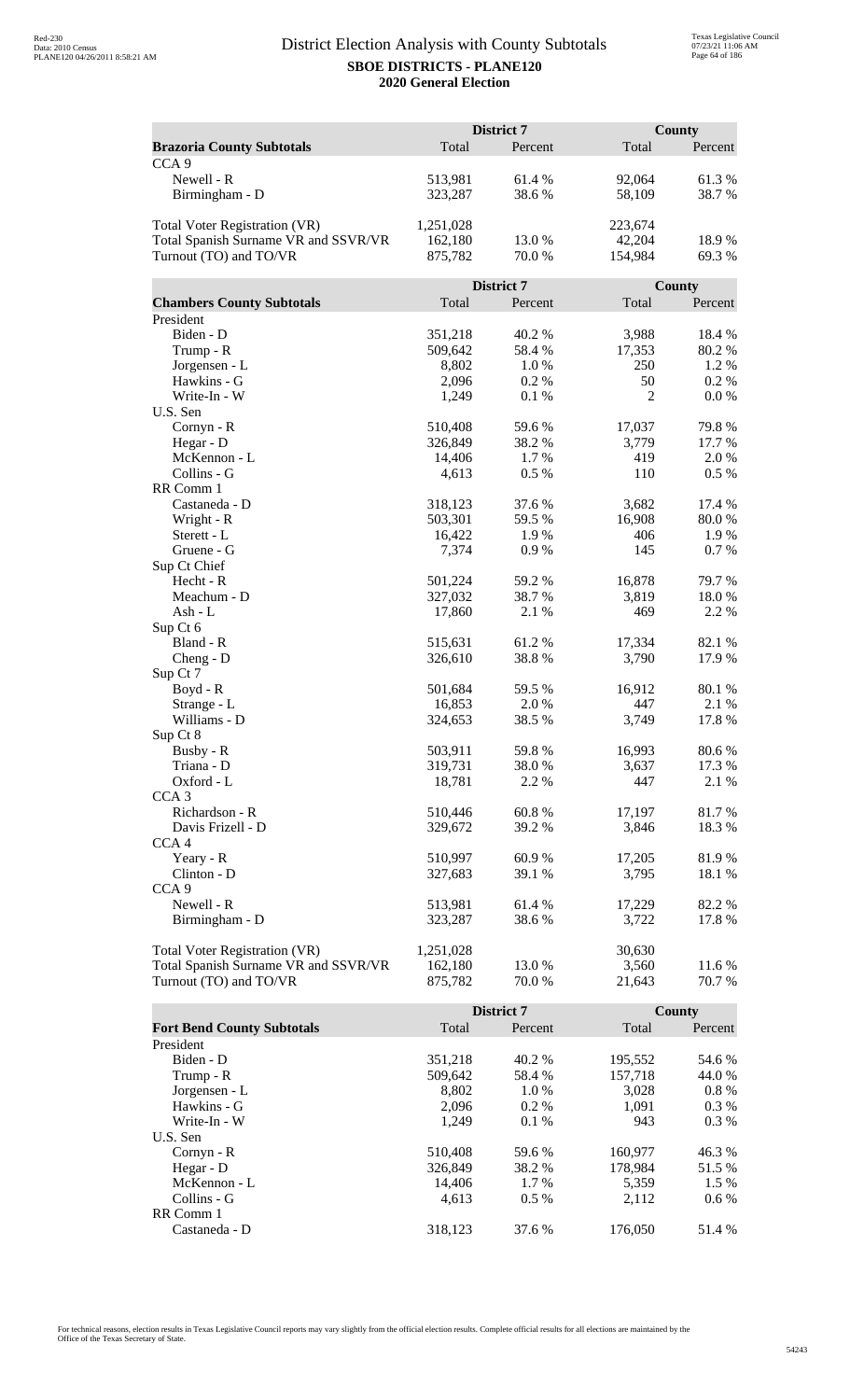|                                      |           | District 7 |         | County  |
|--------------------------------------|-----------|------------|---------|---------|
| <b>Fort Bend County Subtotals</b>    | Total     | Percent    | Total   | Percent |
| RR Comm 1                            |           |            |         |         |
| Wright - R                           | 503,301   | 59.5 %     | 157,569 | 46.0%   |
| Sterett - L                          | 16,422    | 1.9 %      | 5,717   | $1.7\%$ |
| Gruene - G                           | 7,374     | 0.9%       | 3,248   | 0.9%    |
| Sup Ct Chief                         |           |            |         |         |
| Hecht - R                            | 501,224   | 59.2%      | 157,302 | 45.9%   |
| Meachum - D                          | 327,032   | 38.7 %     | 179,151 | 52.3 %  |
| Ash - L                              | 17,860    | 2.1 %      | 6,353   | 1.9 %   |
| Sup Ct 6                             |           |            |         |         |
| Bland - R                            | 515,631   | 61.2 %     | 161,148 | 47.3 %  |
| Cheng - $D$                          | 326,610   | 38.8%      | 179,332 | 52.7%   |
| Sup Ct 7                             |           |            |         |         |
| Boyd - R                             | 501,684   | 59.5 %     | 156,655 | 45.9%   |
| Strange - L                          | 16,853    | 2.0%       | 5,811   | 1.7 %   |
| Williams - D                         | 324,653   | 38.5%      | 178,718 | 52.4 %  |
| Sup Ct 8                             |           |            |         |         |
| Busby - R                            | 503,911   | 59.8%      | 157,816 | 46.3%   |
| Triana - D                           | 319,731   | 38.0%      | 176,350 | 51.7%   |
| Oxford - L                           | 18,781    | 2.2 %      | 6,665   | 2.0 %   |
| CCA <sub>3</sub>                     |           |            |         |         |
| Richardson - R                       | 510,446   | 60.8%      | 159,837 | 47.0%   |
| Davis Frizell - D                    | 329,672   | 39.2 %     | 180,173 | 53.0%   |
| CCA <sub>4</sub>                     |           |            |         |         |
| Yeary - R                            | 510,997   | 60.9%      | 159,887 | 47.0 %  |
| Clinton - D                          | 327,683   | 39.1 %     | 180,019 | 53.0 %  |
| CCA <sub>9</sub>                     |           |            |         |         |
| Newell - R                           | 513,981   | 61.4 %     | 161,314 | 47.7 %  |
| Birmingham - D                       | 323,287   | 38.6 %     | 177,219 | 52.3 %  |
| <b>Total Voter Registration (VR)</b> | 1,251,028 |            | 485,044 |         |
| Total Spanish Surname VR and SSVR/VR | 162,180   | 13.0 %     | 71,423  | 14.7 %  |
| Turnout (TO) and TO/VR               | 875,782   | 70.0%      | 359.881 | 74.2 %  |

|                                   |         | <b>District 7</b> |        | County  |
|-----------------------------------|---------|-------------------|--------|---------|
| <b>Galveston County Subtotals</b> | Total   | Percent           | Total  | Percent |
| President                         |         |                   |        |         |
| Biden - D                         | 351,218 | 40.2 %            | 58,842 | 37.9%   |
| Trump - R                         | 509,642 | 58.4%             | 93,911 | 60.5%   |
| Jorgensen - L                     | 8,802   | 1.0 %             | 1,913  | 1.2%    |
| Hawkins - G                       | 2,096   | 0.2 %             | 393    | 0.3%    |
| Write-In - W                      | 1,249   | 0.1%              | 269    | 0.2 %   |
| U.S. Sen                          |         |                   |        |         |
| Cornyn - R                        | 510,408 | 59.6%             | 94,317 | 61.5%   |
| Hegar - D                         | 326,849 | 38.2 %            | 55,094 | 35.9%   |
| McKennon - L                      | 14,406  | 1.7%              | 3,003  | 2.0%    |
| Collins - G                       | 4,613   | 0.5%              | 969    | $0.6\%$ |
| RR Comm 1                         |         |                   |        |         |
| Castaneda - D                     | 318,123 | 37.6%             | 53,564 | 35.4 %  |
| Wright - R                        | 503,301 | 59.5%             | 92,535 | 61.1%   |
| Sterett - L                       | 16,422  | 1.9%              | 3,663  | 2.4 %   |
| Gruene - G                        | 7,374   | 0.9 %             | 1,678  | 1.1 %   |
| Sup Ct Chief                      |         |                   |        |         |
| Hecht - R                         | 501,224 | 59.2 %            | 92,676 | 61.1%   |
| Meachum - D                       | 327,032 | 38.7%             | 54,988 | 36.2%   |
| Ash - L                           | 17,860  | 2.1 %             | 4,102  | 2.7 %   |
| Sup Ct 6                          |         |                   |        |         |
| Bland - R                         | 515,631 | 61.2%             | 96,068 | 63.6%   |
| $Cheng - D$                       | 326,610 | 38.8%             | 55,087 | 36.4 %  |
| Sup Ct 7                          |         |                   |        |         |
| Boyd - R                          | 501,684 | 59.5 %            | 92,606 | 61.3%   |
| Strange - L                       | 16,853  | 2.0 %             | 4,003  | 2.6 %   |
| Williams - D                      | 324,653 | 38.5 %            | 54,511 | 36.1 %  |
| Sup Ct 8                          |         |                   |        |         |
| Busby - R                         | 503,911 | 59.8%             | 92,999 | 61.6%   |
| Triana - D                        | 319,731 | 38.0%             | 53,732 | 35.6%   |
| Oxford - L                        | 18,781  | 2.2 %             | 4,145  | 2.7 %   |
| CCA <sub>3</sub>                  |         |                   |        |         |
| Richardson - R                    | 510,446 | 60.8%             | 94,719 | 62.9%   |
| Davis Frizell - D                 | 329,672 | 39.2 %            | 55,868 | 37.1 %  |
| CCA4                              |         |                   |        |         |
| Yeary - R                         | 510,997 | 60.9%             | 94,985 | 63.2%   |
| Clinton - D                       | 327,683 | 39.1 %            | 55,234 | 36.8%   |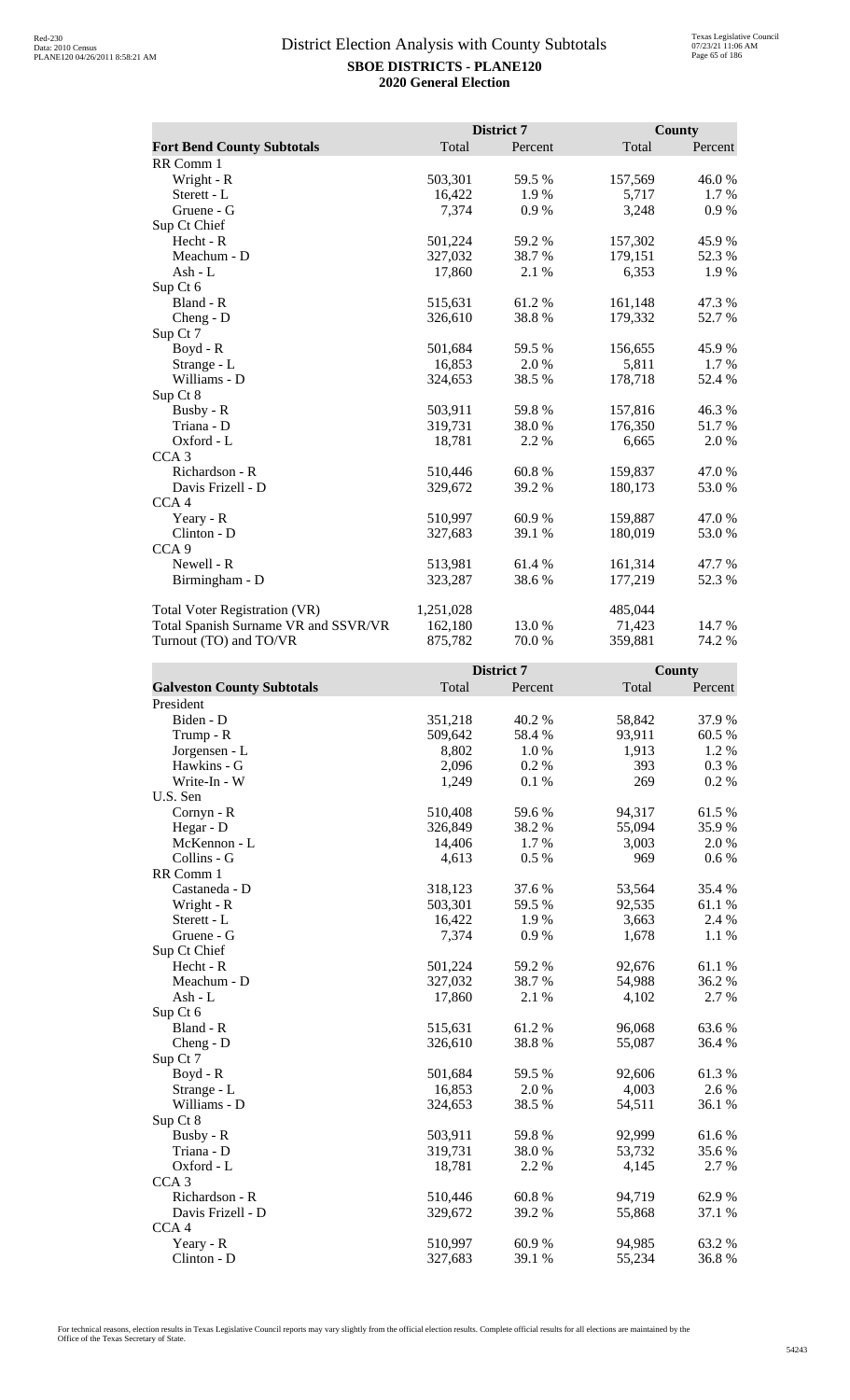|                                      | District 7 |            |                  | <b>County</b> |  |
|--------------------------------------|------------|------------|------------------|---------------|--|
| <b>Galveston County Subtotals</b>    | Total      | Percent    | Total            | Percent       |  |
| CCA <sub>9</sub>                     |            |            |                  |               |  |
| Newell - R                           | 513,981    | 61.4%      | 95,386           | 63.6 %        |  |
| Birmingham - D                       | 323,287    | 38.6%      | 54,541           | 36.4 %        |  |
|                                      |            |            |                  |               |  |
| <b>Total Voter Registration (VR)</b> | 1,251,028  |            | 228,382          |               |  |
| Total Spanish Surname VR and SSVR/VR | 162,180    | 13.0 %     | 32,612           | 14.3 %        |  |
| Turnout (TO) and TO/VR               | 875,782    | 70.0 %     | 155,752          | 68.2%         |  |
|                                      |            | District 7 |                  | County        |  |
| <b>Hardin County Subtotals</b>       | Total      | Percent    | Total            | Percent       |  |
| President                            |            |            |                  |               |  |
| Biden - D                            | 351,218    | 40.2%      | 3,474            | 12.6 %        |  |
| Trump - R                            | 509,642    | 58.4 %     | 23,858           | 86.3%         |  |
| Jorgensen - L                        | 8,802      | 1.0%       | 276              | 1.0%          |  |
| Hawkins - G                          | 2,096      | 0.2%       | 27               | 0.1%          |  |
| Write-In - W                         | 1,249      | 0.1%       | $\boldsymbol{0}$ | 0.0 %         |  |
| U.S. Sen                             |            |            |                  |               |  |
| Cornyn - R                           | 510,408    | 59.6%      | 23,516           | 85.9%         |  |
| Hegar - D                            | 326,849    | 38.2 %     | 3,388            | 12.4 %        |  |
| McKennon - L                         | 14,406     | 1.7 %      | 393              | 1.4 %         |  |
| Collins - G                          | 4,613      | 0.5 %      | 87               | 0.3%          |  |
| RR Comm 1                            |            |            |                  |               |  |
| Castaneda - D                        | 318,123    | 37.6 %     | 3,081            | 11.3%         |  |
| Wright - R                           | 503,301    | 59.5 %     | 23,531           | 86.6%         |  |
| Sterett - L                          | 16,422     | 1.9%       | 446              | 1.6 %         |  |
| Gruene - G                           | 7,374      | 0.9%       | 121              | 0.4%          |  |
| Sup Ct Chief                         |            |            |                  |               |  |
| Hecht - R                            | 501,224    | 59.2 %     | 23,246           | 85.6%         |  |
| Meachum - D                          | 327,032    | 38.7%      | 3,441            | 12.7 %        |  |
| $Ash - L$                            | 17,860     | 2.1 %      | 480              | 1.8%          |  |
| Sup Ct 6                             |            |            |                  |               |  |
| Bland - R                            | 515,631    | 61.2%      | 23,716           | 87.7%         |  |
| $Cheng - D$                          | 326,610    | 38.8%      | 3,326            | 12.3 %        |  |
| Sup Ct 7                             |            |            |                  |               |  |
| Boyd - R                             | 501,684    | 59.5 %     | 23,353           | 86.1%         |  |
| Strange - L                          | 16,853     | 2.0 %      | 451              | 1.7 %         |  |
| Williams - D                         | 324,653    | 38.5%      | 3,328            | 12.3 %        |  |
| Sup Ct 8                             |            |            |                  |               |  |
| Busby - R                            | 503,911    | 59.8%      | 23,354           | 86.1 %        |  |
| Triana - D                           | 319,731    | 38.0%      | 3,195            | 11.8%         |  |
| Oxford - L                           | 18,781     | 2.2 %      | 564              | 2.1 %         |  |
| CCA <sub>3</sub>                     |            |            |                  |               |  |
| Richardson - R                       | 510,446    | 60.8%      | 23,624           | 87.3 %        |  |
| Davis Frizell - D                    | 329,672    | 39.2 %     | 3,448            | 12.7 %        |  |
| CCA <sub>4</sub>                     |            |            |                  |               |  |
| Yeary - R                            | 510,997    | 60.9%      | 23,669           | 87.5 %        |  |
| Clinton - D                          | 327,683    | 39.1 %     | 3,368            | 12.5 %        |  |
| CCA <sub>9</sub>                     |            |            |                  |               |  |
| Newell - R                           | 513,981    | 61.4 %     | 23,725           | 87.6%         |  |
| Birmingham - D                       | 323,287    | 38.6%      | 3,344            | 12.4 %        |  |
| <b>Total Voter Registration (VR)</b> | 1,251,028  |            | 39,860           |               |  |
| Total Spanish Surname VR and SSVR/VR | 162,180    | 13.0 %     | 1,275            | 3.2 %         |  |
| Turnout (TO) and TO/VR               | 875,782    | 70.0%      | 27,635           | 69.3 %        |  |
|                                      |            |            |                  |               |  |

|                                |         | District 7 |        | County  |
|--------------------------------|---------|------------|--------|---------|
| <b>Jasper County Subtotals</b> | Total   | Percent    | Total  | Percent |
| President                      |         |            |        |         |
| Biden - D                      | 351,218 | 40.2 %     | 2,954  | 18.9%   |
| Trump - R                      | 509,642 | 58.4 %     | 12,542 | 80.3 %  |
| Jorgensen - L                  | 8,802   | $1.0\%$    | 105    | $0.7\%$ |
| Hawkins - G                    | 2,096   | $0.2\%$    | 7      | $0.0\%$ |
| Write-In - W                   | 1.249   | $0.1\%$    | 19     | 0.1%    |
| U.S. Sen                       |         |            |        |         |
| $Cornyn - R$                   | 510,408 | 59.6 %     | 12.312 | 80.0 %  |
| Hegar - $D$                    | 326,849 | 38.2 %     | 2,851  | 18.5 %  |
| McKennon - L                   | 14.406  | 1.7 %      | 180    | 1.2 %   |
| Collins - G                    | 4.613   | $0.5\%$    | 42     | $0.3\%$ |
| RR Comm 1                      |         |            |        |         |
| Castaneda - D                  | 318,123 | 37.6 %     | 2.659  | 17.4 %  |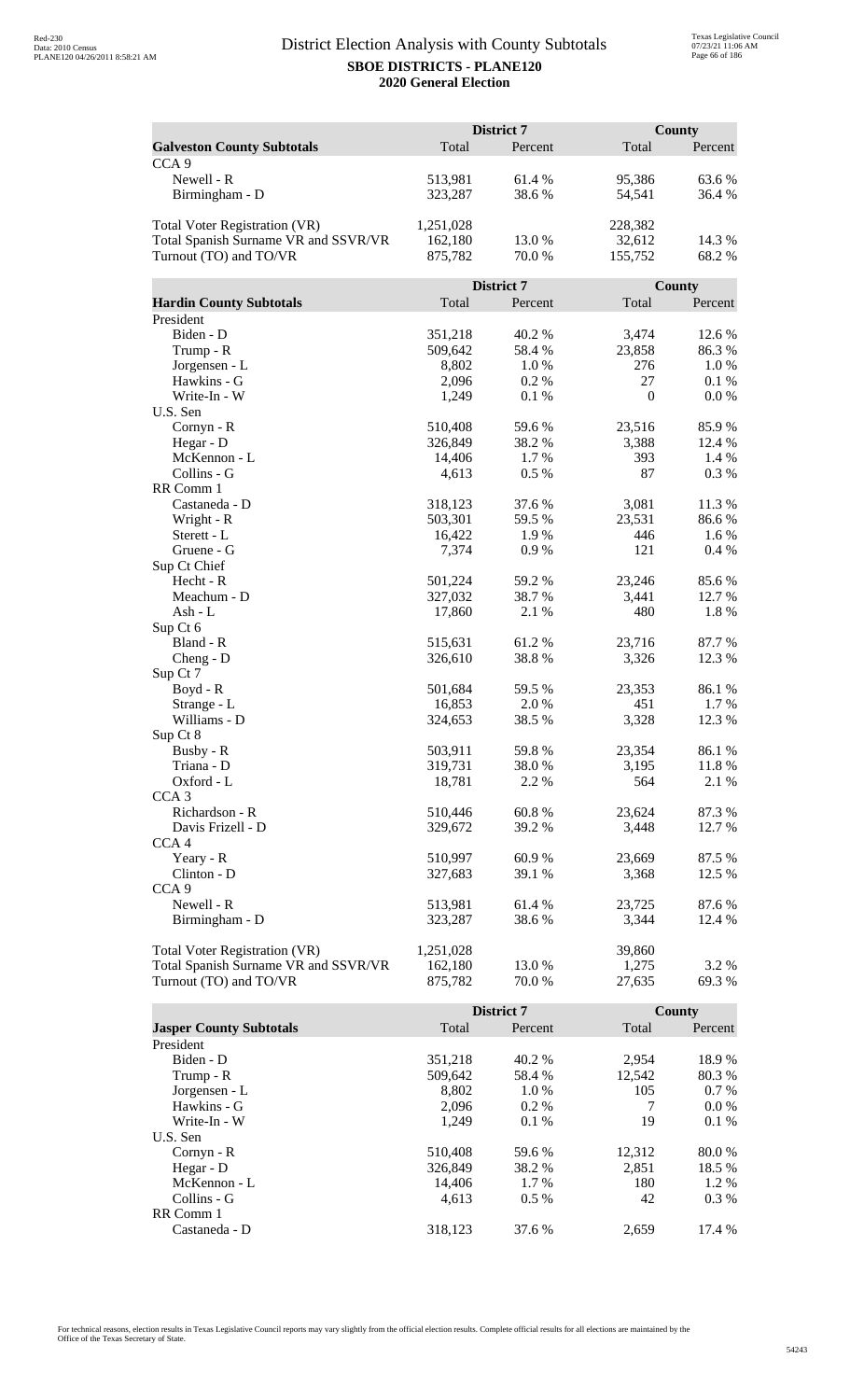|                                      |           | District 7 |        | <b>County</b> |
|--------------------------------------|-----------|------------|--------|---------------|
| <b>Jasper County Subtotals</b>       | Total     | Percent    | Total  | Percent       |
| RR Comm 1                            |           |            |        |               |
| Wright - R                           | 503,301   | 59.5 %     | 12,389 | 81.1%         |
| Sterett - L                          | 16,422    | 1.9%       | 186    | 1.2 %         |
| Gruene - G                           | 7,374     | 0.9%       | 49     | 0.3%          |
| Sup Ct Chief                         |           |            |        |               |
| Hecht - R                            | 501,224   | 59.2%      | 12,029 | 79.7%         |
| Meachum - D                          | 327,032   | 38.7%      | 2,866  | 19.0%         |
| Ash - L                              | 17,860    | 2.1 %      | 206    | 1.4 %         |
| Sup Ct 6                             |           |            |        |               |
| Bland - R                            | 515,631   | 61.2 %     | 12,312 | 81.6%         |
| $Cheng - D$                          | 326,610   | 38.8%      | 2,774  | 18.4 %        |
| Sup Ct 7                             |           |            |        |               |
| $Boyd - R$                           | 501,684   | 59.5 %     | 12,145 | 80.1 %        |
| Strange - L                          | 16,853    | 2.0 %      | 171    | 1.1%          |
| Williams - D                         | 324,653   | 38.5 %     | 2,850  | 18.8%         |
| Sup Ct 8                             |           |            |        |               |
| Busby - R                            | 503,911   | 59.8%      | 12,239 | 80.2%         |
| Triana - D                           | 319,731   | 38.0%      | 2,777  | 18.2%         |
| Oxford - L                           | 18,781    | 2.2 %      | 236    | 1.5 %         |
| CCA <sub>3</sub>                     |           |            |        |               |
| Richardson - R                       | 510,446   | 60.8%      | 12,224 | 81.2%         |
| Davis Frizell - D                    | 329,672   | 39.2 %     | 2,821  | 18.8%         |
| CCA <sub>4</sub>                     |           |            |        |               |
| Yeary - R                            | 510,997   | 60.9%      | 12,161 | 81.2 %        |
| Clinton - D                          | 327,683   | 39.1 %     | 2,811  | 18.8%         |
| CCA <sub>9</sub>                     |           |            |        |               |
| Newell - R                           | 513,981   | 61.4 %     | 12,307 | 81.3%         |
| Birmingham - D                       | 323,287   | 38.6%      | 2,831  | 18.7%         |
| <b>Total Voter Registration (VR)</b> | 1,251,028 |            | 23,353 |               |
| Total Spanish Surname VR and SSVR/VR | 162,180   | 13.0 %     | 734    | 3.1 %         |
| Turnout (TO) and TO/VR               | 875,782   | 70.0%      | 15,732 | 67.4 %        |

|                                   |         | District 7 |        | County    |
|-----------------------------------|---------|------------|--------|-----------|
| <b>Jefferson County Subtotals</b> | Total   | Percent    | Total  | Percent   |
| President                         |         |            |        |           |
| Biden - D                         | 351,218 | 40.2 %     | 46,073 | 48.6%     |
| Trump - R                         | 509,642 | 58.4%      | 47,570 | 50.2%     |
| Jorgensen - L                     | 8,802   | 1.0%       | 897    | $0.9\ \%$ |
| Hawkins - G                       | 2,096   | 0.2%       | 199    | 0.2 %     |
| Write-In - W                      | 1,249   | 0.1%       | 20     | $0.0\ \%$ |
| U.S. Sen                          |         |            |        |           |
| Cornyn - R                        | 510,408 | 59.6%      | 46,928 | 50.5 %    |
| Hegar - D                         | 326,849 | 38.2%      | 44,112 | 47.5 %    |
| McKennon - L                      | 14,406  | 1.7%       | 1,418  | 1.5 %     |
| Collins - G                       | 4,613   | 0.5 %      | 464    | 0.5 %     |
| RR Comm 1                         |         |            |        |           |
| Castaneda - D                     | 318,123 | 37.6 %     | 42,960 | 47.0%     |
| Wright - R                        | 503,301 | 59.5 %     | 46,241 | 50.5 %    |
| Sterett - L                       | 16,422  | 1.9%       | 1,610  | 1.8 %     |
| Gruene - G                        | 7,374   | 0.9%       | 688    | $0.8~\%$  |
| Sup Ct Chief                      |         |            |        |           |
| Hecht - R                         | 501,224 | 59.2 %     | 45,409 | 49.5 %    |
| Meachum - D                       | 327,032 | 38.7%      | 44,649 | 48.7 %    |
| $Ash - L$                         | 17,860  | 2.1 %      | 1,708  | 1.9%      |
| Sup Ct 6                          |         |            |        |           |
| Bland - R                         | 515,631 | 61.2%      | 47,005 | 51.3%     |
| Cheng - D                         | 326,610 | 38.8%      | 44,537 | 48.7%     |
| Sup Ct 7                          |         |            |        |           |
| Boyd - R                          | 501,684 | 59.5 %     | 45,815 | 49.9%     |
| Strange - L                       | 16,853  | 2.0%       | 1,511  | 1.6 %     |
| Williams - D                      | 324,653 | 38.5 %     | 44,399 | 48.4%     |
| Sup Ct 8                          |         |            |        |           |
| Busby - R                         | 503,911 | 59.8%      | 45,787 | 49.9%     |
| Triana - D                        | 319,731 | 38.0%      | 43,878 | 47.8%     |
| Oxford - L                        | 18,781  | 2.2 %      | 2,039  | 2.2 %     |
| CCA <sub>3</sub>                  |         |            |        |           |
| Richardson - R                    | 510,446 | 60.8%      | 46,414 | 50.9%     |
| Davis Frizell - D                 | 329,672 | 39.2 %     | 44,840 | 49.1 %    |
| CCA <sub>4</sub>                  |         |            |        |           |
| Yeary - R                         | 510,997 | 60.9%      | 46,329 | 50.9%     |
| Clinton - D                       | 327,683 | 39.1 %     | 44,748 | 49.1 %    |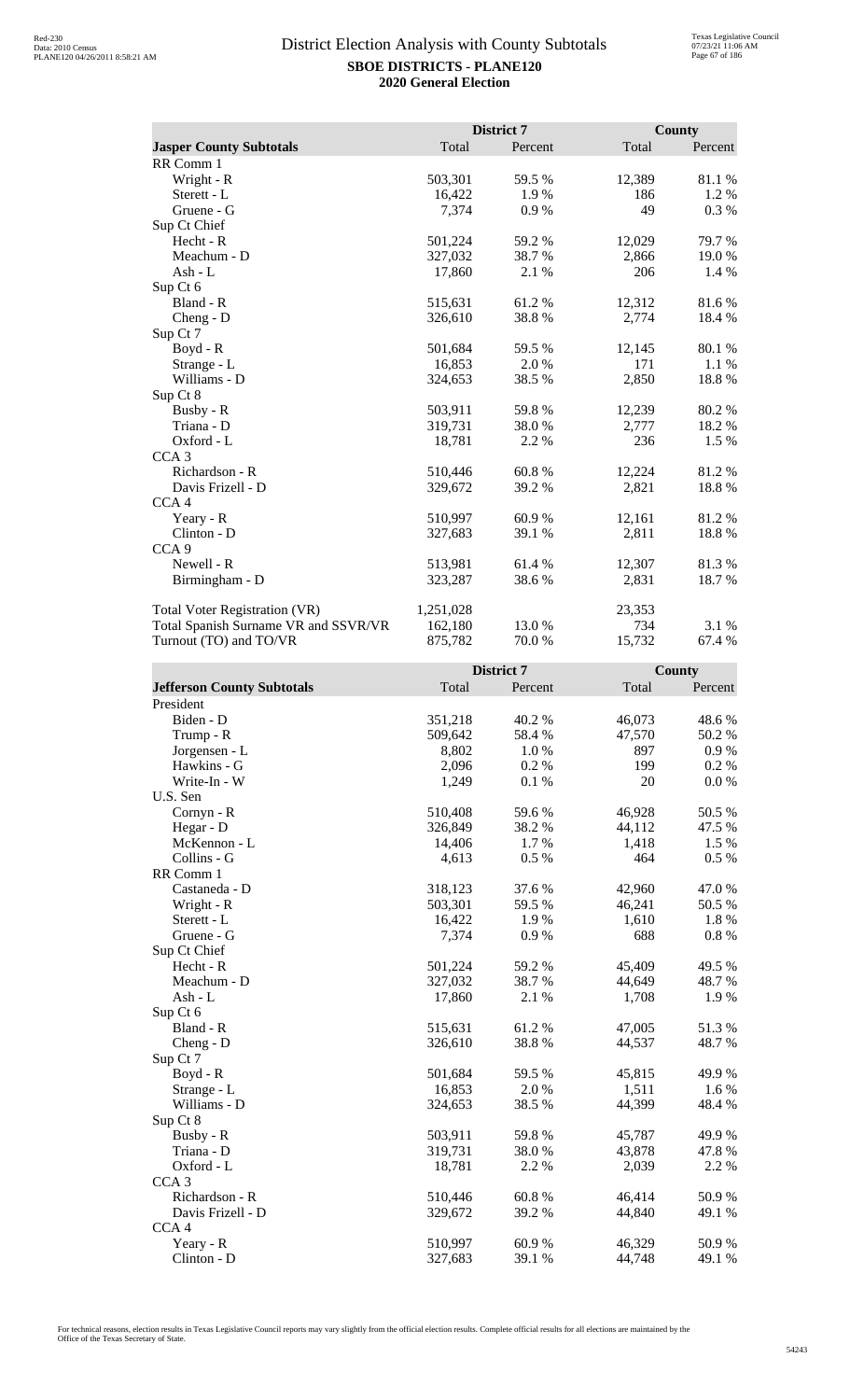|                                      | District 7 |            |          | <b>County</b> |  |
|--------------------------------------|------------|------------|----------|---------------|--|
| <b>Jefferson County Subtotals</b>    | Total      | Percent    | Total    | Percent       |  |
| CCA <sub>9</sub>                     |            |            |          |               |  |
| Newell - R                           | 513,981    | 61.4%      | 46,575   | 51.2%         |  |
| Birmingham - D                       | 323,287    | 38.6%      | 44,423   | 48.8%         |  |
|                                      |            |            |          |               |  |
| Total Voter Registration (VR)        | 1,251,028  |            | 149,094  |               |  |
| Total Spanish Surname VR and SSVR/VR | 162,180    | 13.0 %     | 13,319   | 8.9%          |  |
| Turnout (TO) and TO/VR               | 875,782    | 70.0 %     | 95,469   | 64.0 %        |  |
|                                      |            | District 7 |          | <b>County</b> |  |
| <b>Liberty County Subtotals</b>      | Total      | Percent    | Total    | Percent       |  |
| President                            |            |            |          |               |  |
| Biden - D                            | 351,218    | 40.2 %     | 5,785    | 19.7%         |  |
| Trump - R                            | 509,642    | 58.4 %     | 23,302   | 79.4 %        |  |
| Jorgensen - L                        | 8,802      | 1.0%       | 218      | 0.7 %         |  |
| Hawkins - G                          | 2,096      | 0.2%       | 29       | 0.1%          |  |
| Write-In - W                         | 1,249      | 0.1 %      | $\theta$ | 0.0 %         |  |
| U.S. Sen                             |            |            |          |               |  |
| Cornyn - R                           | 510,408    | 59.6%      | 22,743   | 78.4%         |  |
| Hegar - D                            | 326,849    | 38.2 %     | 5,662    | 19.5 %        |  |
| McKennon - L                         | 14,406     | 1.7 %      | 477      | $1.6\%$       |  |
| Collins - G                          | 4,613      | 0.5%       | 127      | 0.4%          |  |
| RR Comm 1                            |            |            |          |               |  |
| Castaneda - D                        | 318,123    | 37.6%      | 5,561    | 19.3%         |  |
| Wright - R                           | 503,301    | 59.5 %     | 22,550   | 78.4%         |  |
| Sterett - L                          | 16,422     | 1.9%       | 507      | 1.8%          |  |
| Gruene - G                           | 7,374      | 0.9%       | 159      | 0.6 %         |  |
| Sup Ct Chief                         |            |            |          |               |  |
| Hecht - R                            | 501,224    | 59.2 %     | 22,514   | 78.3%         |  |
| Meachum - D                          | 327,032    | 38.7%      | 5,683    | 19.8%         |  |
| $Ash - L$                            | 17,860     | 2.1 %      | 550      | 1.9%          |  |
| Sup Ct 6                             |            |            |          |               |  |
| Bland - R                            | 515,631    | 61.2%      | 23,013   | 80.5 %        |  |
| $Cheng - D$                          | 326,610    | 38.8%      | 5,563    | 19.5 %        |  |
| Sup Ct 7                             | 501,684    | 59.5 %     | 22,448   | 78.5 %        |  |
| Boyd - R<br>Strange - L              | 16,853     | 2.0 %      | 520      | 1.8%          |  |
| Williams - D                         | 324,653    | 38.5 %     | 5,614    | 19.6%         |  |
| Sup Ct 8                             |            |            |          |               |  |
| Busby - R                            | 503,911    | 59.8%      | 22,654   | 79.1 %        |  |
| Triana - D                           | 319,731    | 38.0%      | 5,417    | 18.9%         |  |
| Oxford - L                           | 18,781     | 2.2 %      | 578      | 2.0 %         |  |
| CCA <sub>3</sub>                     |            |            |          |               |  |
| Richardson - R                       | 510,446    | 60.8%      | 22,812   | 79.9 %        |  |
| Davis Frizell - D                    | 329,672    | 39.2 %     | 5,743    | 20.1 %        |  |
| CCA <sub>4</sub>                     |            |            |          |               |  |
| Yeary - R                            | 510,997    | 60.9%      | 22,817   | 80.1 %        |  |
| Clinton - D                          | 327,683    | 39.1 %     | 5,652    | 19.9 %        |  |
| CCA <sub>9</sub>                     |            |            |          |               |  |
| Newell - R                           | 513,981    | 61.4 %     | 22,895   | 80.3%         |  |
| Birmingham - D                       | 323,287    | 38.6%      | 5,609    | 19.7 %        |  |
|                                      |            |            |          |               |  |
| <b>Total Voter Registration (VR)</b> | 1,251,028  |            | 46,542   |               |  |
| Total Spanish Surname VR and SSVR/VR | 162,180    | 13.0 %     | 5,414    | 11.6 %        |  |
| Turnout (TO) and TO/VR               | 875,782    | 70.0%      | 29,335   | 63.0 %        |  |

|                                |         | <b>District 7</b> |          | County  |
|--------------------------------|---------|-------------------|----------|---------|
| <b>Newton County Subtotals</b> | Total   | Percent           | Total    | Percent |
| President                      |         |                   |          |         |
| Biden - D                      | 351,218 | 40.2 %            | 1,173    | 19.2 %  |
| Trump - R                      | 509,642 | 58.4 %            | 4,882    | 80.1 %  |
| Jorgensen - L                  | 8,802   | 1.0%              | 34       | $0.6\%$ |
| Hawkins - G                    | 2,096   | $0.2\%$           | 5        | 0.1%    |
| Write-In - W                   | 1.249   | 0.1%              | $\Omega$ | $0.0\%$ |
| U.S. Sen                       |         |                   |          |         |
| Cornyn - R                     | 510,408 | 59.6 %            | 4.784    | 79.5 %  |
| Hegar - $D$                    | 326,849 | 38.2 %            | 1,163    | 19.3 %  |
| McKennon - L                   | 14,406  | 1.7 %             | 47       | $0.8\%$ |
| Collins - G                    | 4.613   | $0.5\%$           | 23       | $0.4\%$ |
| RR Comm 1                      |         |                   |          |         |
| Castaneda - D                  | 318.123 | 37.6 %            | 1.098    | 18.4 %  |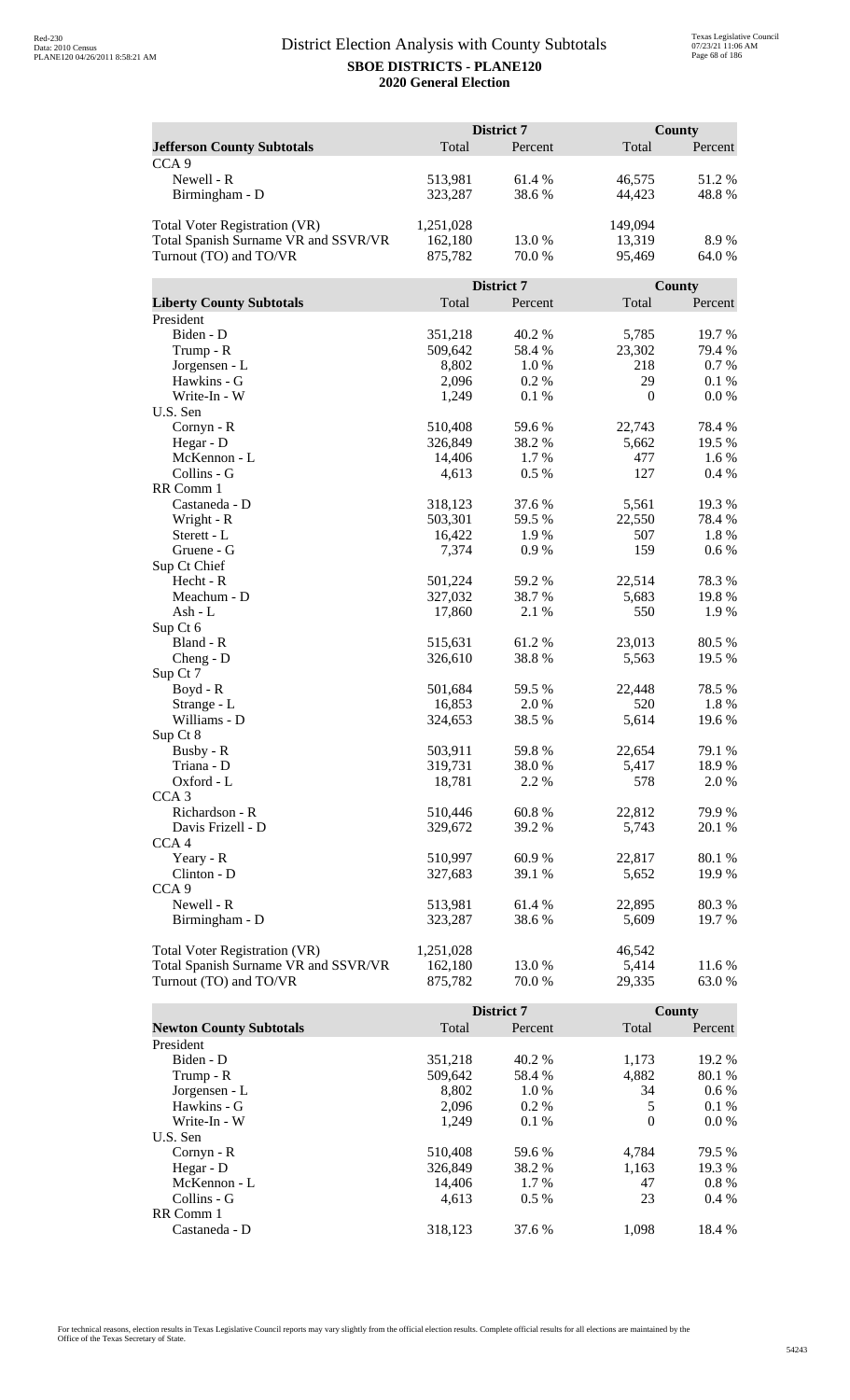|                                      |           | District 7 |       | <b>County</b> |
|--------------------------------------|-----------|------------|-------|---------------|
| <b>Newton County Subtotals</b>       | Total     | Percent    | Total | Percent       |
| RR Comm 1                            |           |            |       |               |
| Wright - R                           | 503,301   | 59.5 %     | 4,804 | 80.4%         |
| Sterett - L                          | 16,422    | 1.9%       | 57    | 1.0%          |
| Gruene - G                           | 7,374     | 0.9%       | 13    | 0.2 %         |
| Sup Ct Chief                         |           |            |       |               |
| Hecht - R                            | 501,224   | 59.2%      | 4,692 | 79.2 %        |
| Meachum - D                          | 327,032   | 38.7 %     | 1,152 | 19.4 %        |
| Ash - $L$                            | 17,860    | 2.1 %      | 80    | 1.4 %         |
| Sup Ct 6                             |           |            |       |               |
| Bland - R                            | 515,631   | 61.2%      | 4,771 | 81.0%         |
| $Cheng - D$                          | 326,610   | 38.8%      | 1,118 | 19.0 %        |
| Sup Ct 7                             |           |            |       |               |
| Boyd - R                             | 501,684   | 59.5 %     | 4,699 | 79.6%         |
| Strange - L                          | 16,853    | 2.0%       | 57    | 1.0%          |
| Williams - D                         | 324,653   | 38.5%      | 1,150 | 19.5 %        |
| Sup Ct 8                             |           |            |       |               |
| Busby - R                            | 503,911   | 59.8%      | 4,768 | 80.2%         |
| Triana - D                           | 319,731   | 38.0%      | 1,101 | 18.5 %        |
| Oxford - L                           | 18,781    | 2.2 %      | 74    | 1.2 %         |
| CCA <sub>3</sub>                     |           |            |       |               |
| Richardson - R                       | 510,446   | 60.8%      | 4,754 | 80.3%         |
| Davis Frizell - D                    | 329,672   | 39.2 %     | 1,166 | 19.7%         |
| CCA <sub>4</sub>                     |           |            |       |               |
| Yeary - R                            | 510,997   | 60.9%      | 4,724 | 80.6%         |
| Clinton - D                          | 327,683   | 39.1 %     | 1,138 | 19.4 %        |
| CCA <sub>9</sub>                     |           |            |       |               |
| Newell - R                           | 513,981   | 61.4 %     | 4,735 | 80.5 %        |
| Birmingham - D                       | 323,287   | 38.6 %     | 1,148 | 19.5 %        |
| <b>Total Voter Registration (VR)</b> | 1,251,028 |            | 9,382 |               |
| Total Spanish Surname VR and SSVR/VR | 162,180   | 13.0 %     | 217   | 2.3 %         |
| Turnout (TO) and TO/VR               | 875,782   | 70.0%      | 6,129 | 65.3%         |

|                                |         | <b>District 7</b> |        | <b>County</b> |
|--------------------------------|---------|-------------------|--------|---------------|
| <b>Orange County Subtotals</b> | Total   | Percent           | Total  | Percent       |
| President                      |         |                   |        |               |
| Biden - D                      | 351,218 | 40.2%             | 6,357  | 17.7 %        |
| Trump - R                      | 509,642 | 58.4 %            | 29,186 | 81.1 %        |
| Jorgensen - L                  | 8,802   | 1.0%              | 376    | 1.0%          |
| Hawkins - G                    | 2,096   | 0.2%              | 51     | 0.1%          |
| Write-In - W                   | 1,249   | 0.1 %             | 24     | 0.1%          |
| U.S. Sen                       |         |                   |        |               |
| Cornyn - R                     | 510,408 | 59.6%             | 28,720 | 80.5 %        |
| Hegar - D                      | 326,849 | 38.2%             | 6,249  | 17.5 %        |
| McKennon - L                   | 14,406  | 1.7%              | 572    | 1.6%          |
| Collins - G                    | 4,613   | 0.5 %             | 140    | 0.4 %         |
| RR Comm 1                      |         |                   |        |               |
| Castaneda - D                  | 318,123 | 37.6%             | 5,878  | 16.6%         |
| Wright - R                     | 503,301 | 59.5 %            | 28,835 | 81.2%         |
| Sterett - L                    | 16,422  | 1.9%              | 621    | 1.7%          |
| Gruene - G                     | 7,374   | 0.9%              | 173    | $0.5\%$       |
| Sup Ct Chief                   |         |                   |        |               |
| Hecht - R                      | 501,224 | 59.2%             | 28,415 | 80.0%         |
| Meachum - D                    | 327,032 | 38.7%             | 6,427  | 18.1 %        |
| $Ash - L$                      | 17,860  | 2.1 %             | 655    | 1.8%          |
| Sup Ct 6                       |         |                   |        |               |
| Bland - R                      | 515,631 | 61.2%             | 29,216 | 82.4 %        |
| Cheng - D                      | 326,610 | 38.8%             | 6,227  | 17.6 %        |
| Sup Ct 7                       |         |                   |        |               |
| Boyd - R                       | 501,684 | 59.5 %            | 28,607 | 80.6%         |
| Strange - L                    | 16,853  | 2.0%              | 592    | 1.7 %         |
| Williams - D                   | 324,653 | 38.5 %            | 6,276  | 17.7 %        |
| Sup Ct 8                       |         |                   |        |               |
| Busby - R                      | 503,911 | 59.8%             | 28,706 | 80.8%         |
| Triana - D                     | 319,731 | 38.0%             | 6,092  | 17.2 %        |
| Oxford - L                     | 18,781  | 2.2 %             | 711    | 2.0%          |
| CCA <sub>3</sub>               |         |                   |        |               |
| Richardson - R                 | 510,446 | 60.8%             | 28,889 | 81.8%         |
| Davis Frizell - D              | 329,672 | 39.2%             | 6,444  | 18.2%         |
| CCA <sub>4</sub>               |         |                   |        |               |
| Yeary - R                      | 510,997 | 60.9%             | 29,026 | 82.1 %        |
| $Clinton - D$                  | 327,683 | 39.1 %            | 6,330  | 17.9 %        |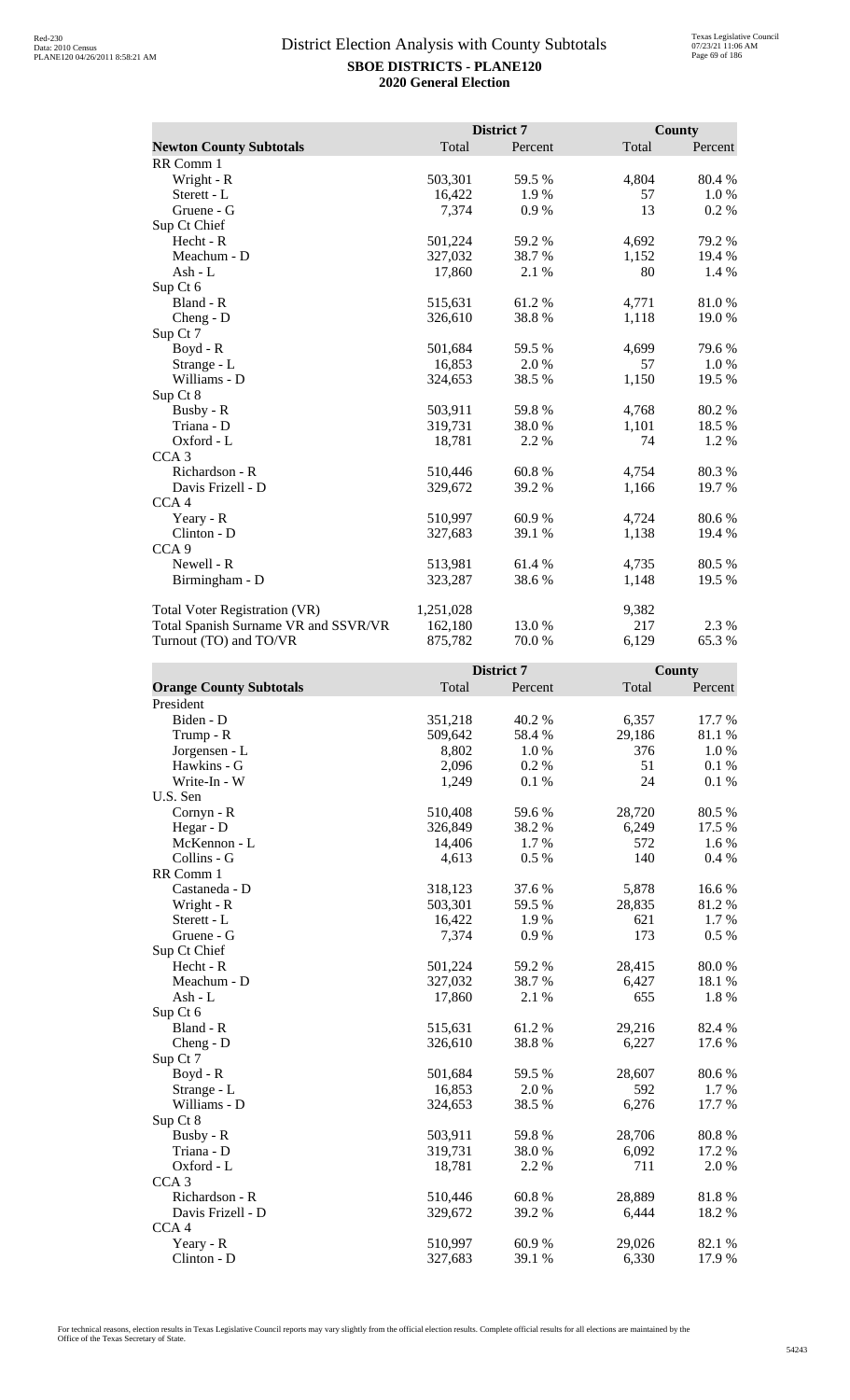|                                      | District 7 |            | <b>County</b>  |         |
|--------------------------------------|------------|------------|----------------|---------|
| <b>Orange County Subtotals</b>       | Total      | Percent    | Total          | Percent |
| CCA <sub>9</sub>                     |            |            |                |         |
| Newell - R                           | 513,981    | 61.4 %     | 29,129         | 82.2%   |
| Birmingham - D                       | 323,287    | 38.6%      | 6,292          | 17.8%   |
|                                      |            |            |                |         |
| <b>Total Voter Registration (VR)</b> | 1,251,028  |            | 54,375         |         |
| Total Spanish Surname VR and SSVR/VR | 162,180    | 13.0%      | 2,232          | 4.1 %   |
| Turnout (TO) and TO/VR               | 875,782    | 70.0 %     | 36,079         | 66.4 %  |
|                                      |            |            |                |         |
|                                      |            | District 7 |                | County  |
| <b>Sabine County Subtotals</b>       | Total      | Percent    | Total          | Percent |
| President                            |            |            |                |         |
| Biden - D                            | 351,218    | 40.2 %     | 669            | 12.2 %  |
| Trump - R                            | 509,642    | 58.4 %     | 4,784          | 87.1 %  |
| Jorgensen - L                        | 8,802      | 1.0%       | 27             | 0.5 %   |
| Hawkins - G                          | 2,096      | 0.2 %      | $\tau$         | 0.1%    |
| Write-In - W                         | 1,249      | 0.1 %      | $\overline{4}$ | 0.1%    |
| U.S. Sen                             |            |            |                |         |
| Cornyn - R                           | 510,408    | 59.6%      | 4,678          | 86.1%   |
| Hegar - D                            | 326,849    | 38.2%      | 688            | 12.7 %  |
| McKennon - L                         | 14,406     | 1.7 %      | 46             | $0.8\%$ |
| Collins - G                          | 4,613      | 0.5 %      | 23             | 0.4%    |
| RR Comm 1                            |            |            |                |         |
| Castaneda - D                        | 318,123    | 37.6 %     | 626            | 11.6 %  |
| Wright - R                           | 503,301    | 59.5 %     | 4,705          | 87.0%   |
| Sterett - L                          | 16,422     | 1.9%       | 54             | 1.0%    |
| Gruene - G                           | 7,374      | 0.9%       | 21             | 0.4%    |
| Sup Ct Chief                         |            |            |                |         |
| Hecht - R                            | 501,224    | 59.2 %     | 4,613          | 85.8%   |
| Meachum - D                          | 327,032    | 38.7%      | 700            | 13.0 %  |
| Ash - L                              | 17,860     | 2.1 %      | 64             | 1.2%    |
| Sup Ct 6<br>Bland - R                | 515,631    | 61.2%      | 4,665          | 87.8%   |
|                                      | 326,610    | 38.8%      | 648            | 12.2 %  |
| $Cheng - D$<br>Sup Ct 7              |            |            |                |         |
| Boyd - R                             | 501,684    | 59.5 %     | 4,650          | 86.8%   |
| Strange - L                          | 16,853     | 2.0%       | 47             | 0.9%    |
| Williams - D                         | 324,653    | 38.5 %     | 658            | 12.3 %  |
| Sup Ct 8                             |            |            |                |         |
| Busby - R                            | 503,911    | 59.8%      | 4,672          | 87.0 %  |
| Triana - D                           | 319,731    | 38.0%      | 639            | 11.9%   |
| Oxford - L                           | 18,781     | 2.2 %      | 60             | 1.1 %   |
| CCA <sub>3</sub>                     |            |            |                |         |
| Richardson - R                       | 510,446    | 60.8%      | 4,685          | 87.3 %  |
| Davis Frizell - D                    | 329,672    | 39.2 %     | 680            | 12.7 %  |
| CCA <sub>4</sub>                     |            |            |                |         |
| Yeary - R                            | 510,997    | 60.9%      | 4,680          | 87.4 %  |
| Clinton - D                          | 327,683    | 39.1 %     | 676            | 12.6 %  |
| CCA <sub>9</sub>                     |            |            |                |         |
| Newell - R                           | 513,981    | 61.4 %     | 4,682          | 87.7%   |
| Birmingham - D                       | 323,287    | 38.6%      | 659            | 12.3 %  |
|                                      |            |            |                |         |
| <b>Total Voter Registration (VR)</b> | 1,251,028  |            | 8,032          |         |
| Total Spanish Surname VR and SSVR/VR | 162,180    | 13.0%      | 157            | 2.0%    |
| Turnout (TO) and TO/VR               | 875,782    | 70.0%      | 5,508          | 68.6%   |

|                                       |         | <b>District 7</b> |          | County  |
|---------------------------------------|---------|-------------------|----------|---------|
| <b>San Augustine County Subtotals</b> | Total   | Percent           | Total    | Percent |
| President                             |         |                   |          |         |
| Biden - D                             | 351,218 | 40.2 %            | 980      | 24.5 %  |
| Trump - R                             | 509,642 | 58.4 %            | 3.007    | 75.1 %  |
| Jorgensen - L                         | 8.802   | 1.0%              | 13       | $0.3\%$ |
| Hawkins - G                           | 2,096   | $0.2\%$           | 2        | $0.0\%$ |
| Write-In - W                          | 1.249   | $0.1\%$           | $\Omega$ | $0.0\%$ |
| U.S. Sen                              |         |                   |          |         |
| Cornyn - R                            | 510,408 | 59.6 %            | 2,898    | 74.7 %  |
| Hegar - $D$                           | 326,849 | 38.2 %            | 928      | 23.9 %  |
| McKennon - L                          | 14,406  | 1.7 %             | 39       | $1.0\%$ |
| Collins - G                           | 4.613   | $0.5\%$           | 12       | $0.3\%$ |
| RR Comm 1                             |         |                   |          |         |
| Castaneda - D                         | 318.123 | 37.6 %            | 890      | 23.4 %  |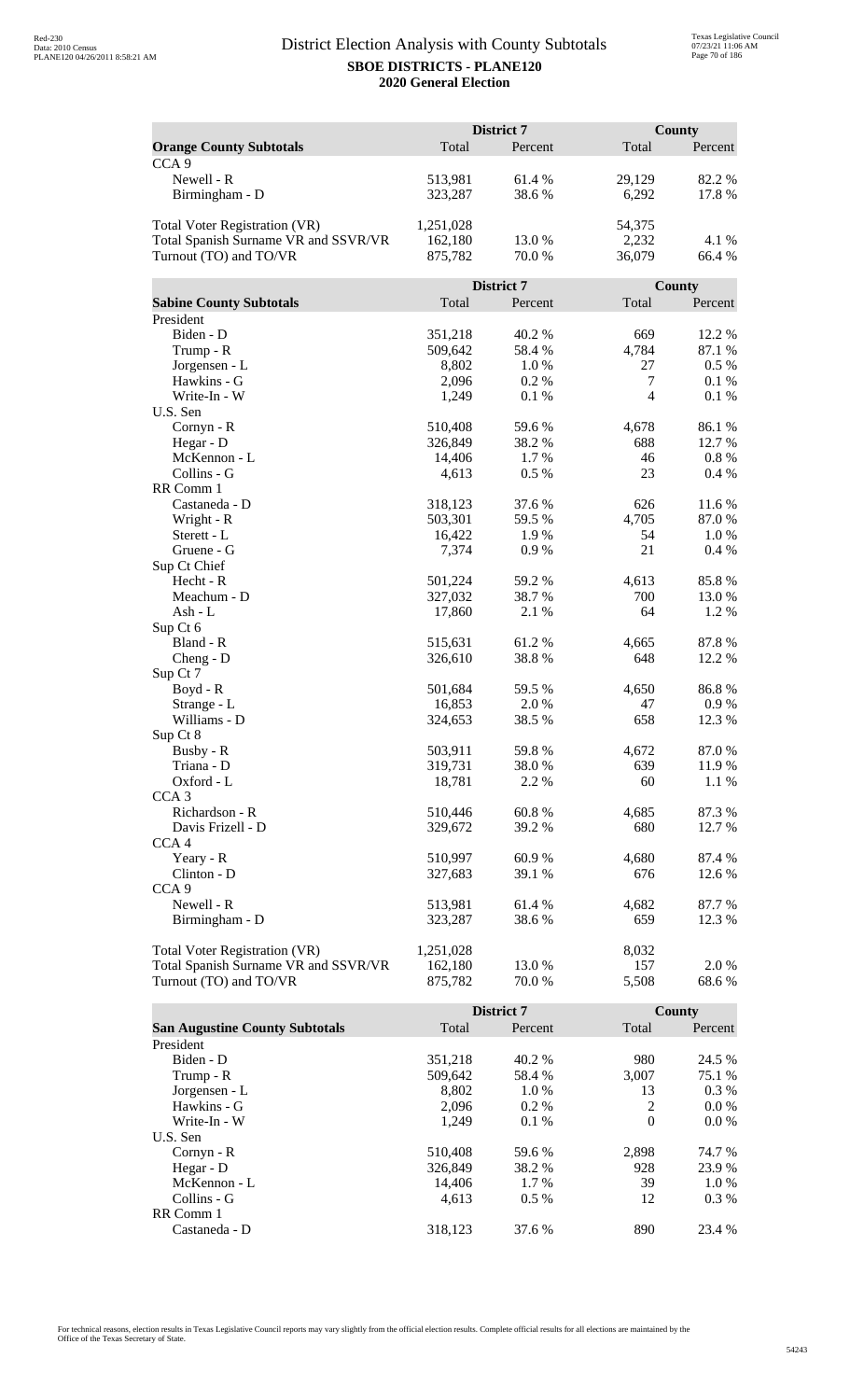|                                       |           | <b>District 7</b> |       | <b>County</b> |
|---------------------------------------|-----------|-------------------|-------|---------------|
| <b>San Augustine County Subtotals</b> | Total     | Percent           | Total | Percent       |
| RR Comm 1                             |           |                   |       |               |
| Wright - R                            | 503,301   | 59.5 %            | 2,859 | 75.2 %        |
| Sterett - L                           | 16,422    | 1.9%              | 36    | 0.9%          |
| Gruene - G                            | 7,374     | 0.9%              | 15    | 0.4%          |
| Sup Ct Chief                          |           |                   |       |               |
| Hecht - R                             | 501,224   | 59.2%             | 2,798 | 73.7%         |
| Meachum - D                           | 327,032   | 38.7%             | 954   | 25.1 %        |
| Ash - $L$                             | 17,860    | 2.1 %             | 45    | 1.2%          |
| Sup Ct 6                              |           |                   |       |               |
| Bland - R                             | 515,631   | 61.2%             | 2,870 | 75.7%         |
| $Cheng - D$                           | 326,610   | 38.8%             | 920   | 24.3 %        |
| Sup Ct 7                              |           |                   |       |               |
| $Boyd - R$                            | 501,684   | 59.5 %            | 3,073 | 79.4 %        |
| Strange - L                           | 16,853    | 2.0%              | 33    | 0.9 %         |
| Williams - D                          | 324,653   | 38.5 %            | 765   | 19.8%         |
| Sup Ct 8                              |           |                   |       |               |
| Busby - R                             | 503,911   | 59.8%             | 2,838 | 75.2 %        |
| Triana - D                            | 319,731   | 38.0 %            | 891   | 23.6 %        |
| Oxford - L                            | 18,781    | 2.2 %             | 43    | 1.1 %         |
| CCA <sub>3</sub>                      |           |                   |       |               |
| Richardson - R                        | 510,446   | 60.8%             | 2,842 | 75.5 %        |
| Davis Frizell - D                     | 329,672   | 39.2 %            | 923   | 24.5 %        |
| CCA <sub>4</sub>                      |           |                   |       |               |
| Yeary - R                             | 510,997   | 60.9%             | 2,836 | 75.3 %        |
| Clinton - D                           | 327,683   | 39.1 %            | 928   | 24.7 %        |
| CCA <sub>9</sub>                      |           |                   |       |               |
| Newell - R                            | 513,981   | 61.4 %            | 2,851 | 75.7 %        |
| Birmingham - D                        | 323,287   | 38.6%             | 917   | 24.3 %        |
| <b>Total Voter Registration (VR)</b>  | 1,251,028 |                   | 6,098 |               |
| Total Spanish Surname VR and SSVR/VR  | 162,180   | 13.0 %            | 145   | 2.4 %         |
| Turnout (TO) and TO/VR                | 875,782   | 70.0%             | 4,002 | 65.6%         |

|                               |         | District 7 |       | County    |
|-------------------------------|---------|------------|-------|-----------|
| <b>Tyler County Subtotals</b> | Total   | Percent    | Total | Percent   |
| President                     |         |            |       |           |
| Biden - D                     | 351,218 | 40.2%      | 1,403 | 14.5 %    |
| Trump - R                     | 509,642 | 58.4%      | 8,194 | 84.7%     |
| Jorgensen - L                 | 8,802   | 1.0%       | 52    | 0.5 %     |
| Hawkins - G                   | 2,096   | 0.2 %      | 11    | 0.1%      |
| Write-In - W                  | 1,249   | 0.1%       | 13    | 0.1%      |
| U.S. Sen                      |         |            |       |           |
| Cornyn - R                    | 510,408 | 59.6%      | 7,916 | 83.1 %    |
| Hegar - D                     | 326,849 | 38.2%      | 1,400 | 14.7 %    |
| McKennon - L                  | 14,406  | 1.7%       | 154   | 1.6%      |
| Collins - G                   | 4,613   | 0.5 %      | 53    | $0.6\ \%$ |
| RR Comm 1                     |         |            |       |           |
| Castaneda - D                 | 318,123 | 37.6%      | 1,246 | 13.1 %    |
| Wright - R                    | 503,301 | 59.5 %     | 8,106 | 85.2%     |
| Sterett - L                   | 16,422  | 1.9%       | 115   | 1.2 %     |
| Gruene - G                    | 7,374   | 0.9%       | 44    | 0.5 %     |
| Sup Ct Chief                  |         |            |       |           |
| $Hecht - R$                   | 501,224 | 59.2 %     | 7,911 | 83.6 %    |
| Meachum - D                   | 327,032 | 38.7%      | 1,406 | 14.9%     |
| $Ash - L$                     | 17,860  | 2.1 %      | 145   | 1.5 %     |
| Sup Ct 6                      |         |            |       |           |
| Bland - R                     | 515,631 | 61.2%      | 8,105 | 86.0%     |
| Cheng - D                     | 326,610 | 38.8%      | 1,316 | 14.0 %    |
| Sup Ct 7                      |         |            |       |           |
| Boyd - R                      | 501,684 | 59.5 %     | 7,975 | 84.4 %    |
| Strange - L                   | 16,853  | 2.0 %      | 132   | 1.4 %     |
| Williams - D                  | 324,653 | 38.5 %     | 1,343 | 14.2 %    |
| Sup Ct 8                      |         |            |       |           |
| Busby - R                     | 503,911 | 59.8%      | 8,022 | 84.7%     |
| Triana - D                    | 319,731 | 38.0%      | 1,276 | 13.5 %    |
| Oxford - L                    | 18,781  | 2.2 %      | 169   | 1.8%      |
| CCA <sub>3</sub>              |         |            |       |           |
| Richardson - R                | 510,446 | 60.8%      | 8,060 | 85.7 %    |
| Davis Frizell - D             | 329,672 | 39.2 %     | 1,346 | 14.3 %    |
| CCA <sub>4</sub>              |         |            |       |           |
| Yeary - R                     | 510,997 | 60.9%      | 8,051 | 86.0%     |
| Clinton - D                   | 327,683 | 39.1 %     | 1,310 | 14.0 %    |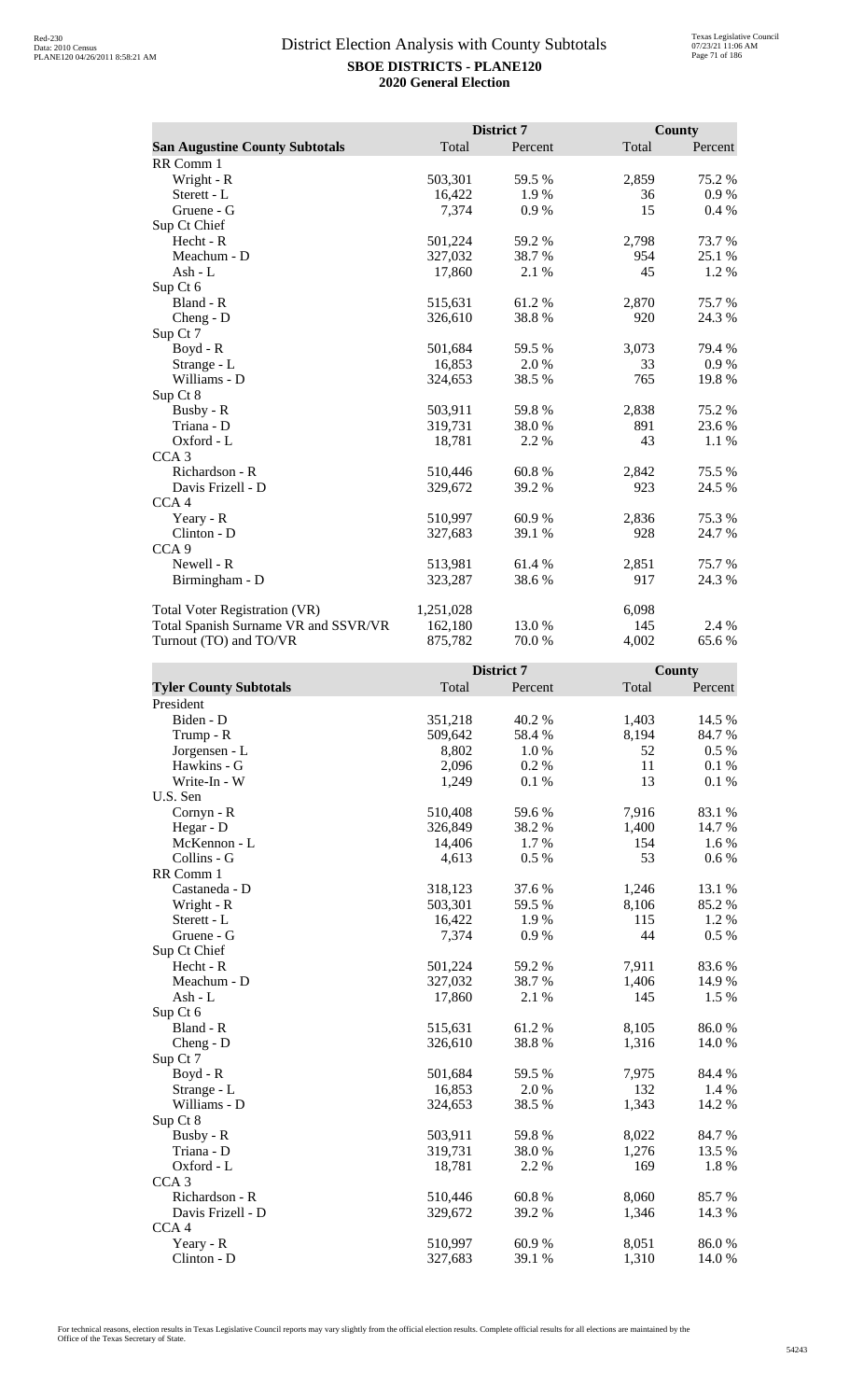|                                      |           | District 7 |              | <b>County</b> |
|--------------------------------------|-----------|------------|--------------|---------------|
| <b>Tyler County Subtotals</b>        | Total     | Percent    | Total        | Percent       |
| CCA <sub>9</sub>                     |           |            |              |               |
| Newell - R                           | 513,981   | 61.4%      | 8,091        | 85.7 %        |
| Birmingham - D                       | 323,287   | 38.6%      | 1,347        | 14.3 %        |
| Total Voter Registration (VR)        | 1,251,028 |            | 14,529       |               |
| Total Spanish Surname VR and SSVR/VR | 162,180   | 13.0 %     | 315          | 2.2 %         |
| Turnout (TO) and TO/VR               | 875,782   | 70.0 %     | 9,707        | 66.8%         |
|                                      |           | District 8 | <b>State</b> |               |
| <b>District 8 Totals</b>             | Total     | Percent    | Total        | Percent       |
| President                            |           |            |              |               |
| Biden - D                            | 307,826   | 36.3%      | 5,257,519    | 46.5 %        |
| Trump - R                            | 526,425   | 62.2%      | 5,889,022    | 52.0%         |
| Jorgensen - L                        | 10,229    | 1.2 %      | 126,212      | 1.1%          |
| Hawkins - G                          | 2,164     | 0.3%       | 33,378       | 0.3 %         |
| Write-In - W                         | 290       | $0.0\%$    | 10,908       | 0.1%          |
| U.S. Sen                             |           |            |              |               |
| Cornyn - R                           | 529,160   | 63.3%      | 5,961,643    | 53.5 %        |
| Hegar - D                            | 285,977   | 34.2 %     | 4,887,315    | 43.9%         |
| McKennon - L                         | 16,164    | 1.9%       | 209,623      | 1.9 %         |
| Collins - G                          | 4,886     | 0.6 %      | 81,753       | 0.7%          |
| RR Comm 1                            |           |            |              |               |
| Castaneda - D                        | 278,795   | 33.8%      | 4,791,173    | 43.6 %        |
| Wright - R                           | 519,267   | 62.9%      | 5,830,003    | 53.0 %        |
| Sterett - L                          | 19,006    | 2.3 %      | 247,568      | 2.3 %         |
| Gruene - G                           | 8,332     | 1.0%       | 129,588      | 1.2%          |
| Sup Ct Chief                         |           |            |              |               |
| Hecht - R                            | 522,787   | 63.2 %     | 5,825,873    | 53.0%         |
| Meachum - D                          | 283,795   | 34.3 %     | 4,892,137    | 44.5 %        |
| $Ash - L$                            | 20,108    | 2.4 %      | 277,404      | 2.5 %         |
| Sup Ct 6                             |           |            |              |               |
| Bland - R                            | 540,055   | 65.5 %     | 6,049,262    | 55.2 %        |
| $Cheng - D$                          | 283,904   | 34.5 %     | 4,902,224    | 44.8%         |
| Sup Ct 7                             |           |            |              |               |
| Boyd - R                             | 522,588   | 63.4 %     | 5,842,276    | 53.3 %        |
| Strange - L                          | 18,636    | 2.3 %      | 256,665      | 2.3 %         |
| Williams - D                         | 282,894   | 34.3 %     | 4,860,394    | 44.3 %        |
| Sup Ct 8                             |           |            |              |               |
| Busby - R                            | 524,926   | 63.8%      | 5,845,851    | 53.4 %        |
| Triana - D                           | 278,791   | 33.9%      | 4,825,345    | 44.1 %        |
| Oxford - L                           | 19,669    | 2.4 %      | 274,875      | 2.5 %         |
| CCA <sub>3</sub>                     |           |            |              |               |
| Richardson - R                       | 532,416   | 64.9%      | 5,952,614    | 54.5 %        |
| Davis Frizell - D                    | 288,246   | 35.1 %     | 4,962,787    | 45.5 %        |
| CCA <sub>4</sub>                     |           |            |              |               |
| Yeary - R                            | 533,235   | 65.1 %     | 5,972,977    | 54.8%         |
| Clinton - D                          | 286,226   | 34.9%      | 4,922,833    | 45.2 %        |
| CCA <sub>9</sub>                     |           |            |              |               |
| Newell - R                           | 535,451   | 65.4 %     | 6,014,555    | 55.3%         |
| Birmingham - D                       | 283,095   | 34.6 %     | 4,861,788    | 44.7 %        |
| <b>Total Voter Registration (VR)</b> | 1,213,488 |            | 16,960,107   |               |
| Total Spanish Surname VR and SSVR/VR | 196,560   | 16.2 %     | 4,077,847    | 24.0 %        |
| Turnout (TO) and TO/VR               | 846,961   | 69.8%      | 11,355,330   | 67.0 %        |

|                                |         | <b>District 8</b> |        | County  |
|--------------------------------|---------|-------------------|--------|---------|
| <b>Brazos County Subtotals</b> | Total   | Percent           | Total  | Percent |
| President                      |         |                   |        |         |
| Biden - D                      | 307,826 | 36.3 %            | 35.349 | 41.6 %  |
| Trump - R                      | 526,425 | 62.2 %            | 47,526 | 55.9%   |
| Jorgensen - L                  | 10.229  | $1.2\%$           | 1.812  | 2.1 %   |
| Hawkins - G                    | 2,164   | $0.3\%$           | 253    | $0.3\%$ |
| Write-In - W                   | 290     | $0.0\%$           | 118    | 0.1%    |
| U.S. Sen                       |         |                   |        |         |
| $Cornyn - R$                   | 529,160 | 63.3 %            | 49.342 | 58.6 %  |
| Hegar - $D$                    | 285,977 | 34.2 %            | 32,098 | 38.1 %  |
| McKennon - L                   | 16,164  | 1.9%              | 2,243  | 2.7 %   |
| Collins - G                    | 4.886   | $0.6\%$           | 462    | $0.5\%$ |
| RR Comm 1                      |         |                   |        |         |
| Castaneda - D                  | 278.795 | 33.8 %            | 30.211 | 36.6 %  |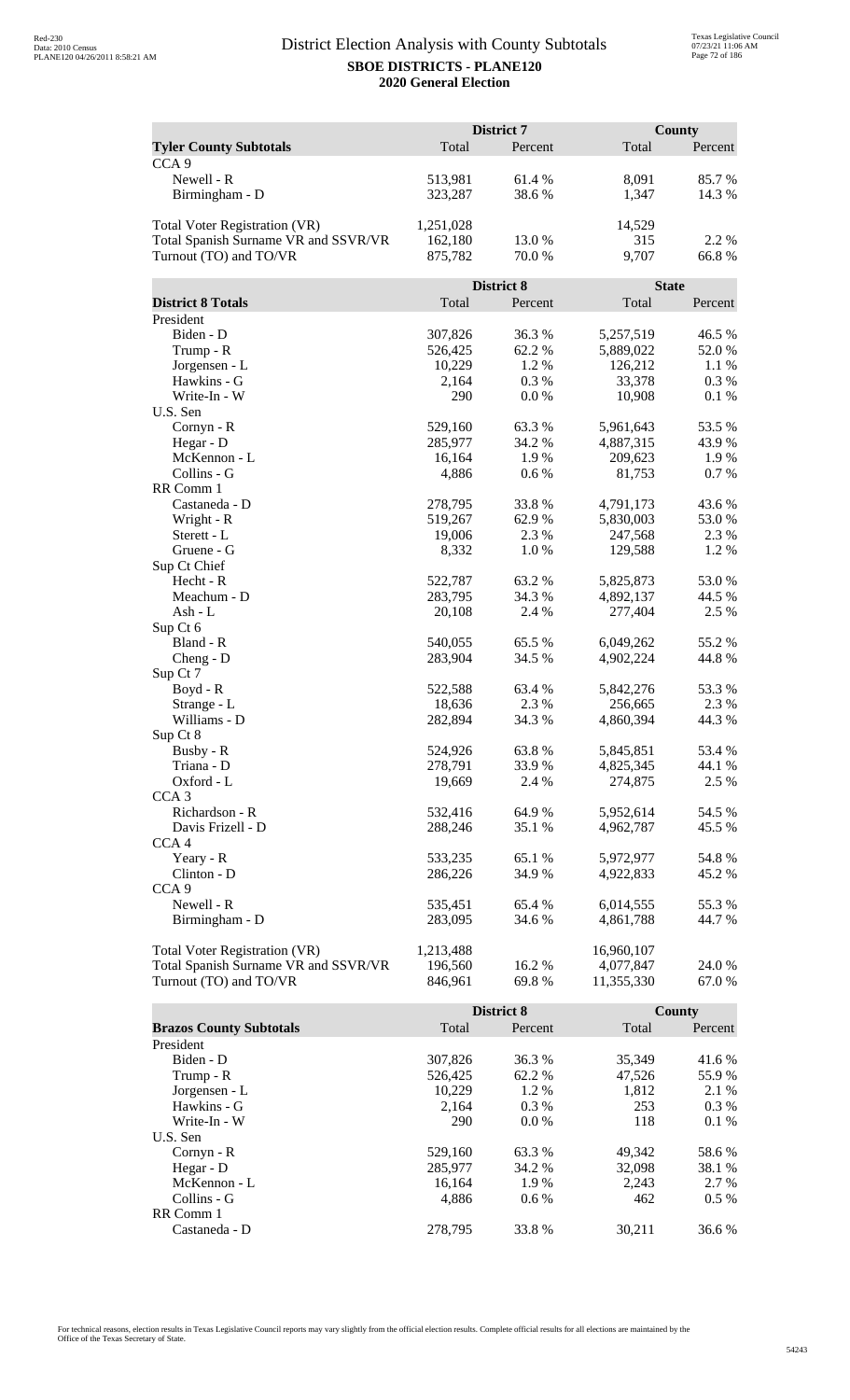|                                      |           | District 8 |         | County  |
|--------------------------------------|-----------|------------|---------|---------|
| <b>Brazos County Subtotals</b>       | Total     | Percent    | Total   | Percent |
| RR Comm 1                            |           |            |         |         |
| Wright - R                           | 519,267   | 62.9%      | 48,423  | 58.7%   |
| Sterett - L                          | 19,006    | 2.3 %      | 2,781   | 3.4 %   |
| Gruene - G                           | 8,332     | 1.0%       | 1,072   | 1.3 %   |
| Sup Ct Chief                         |           |            |         |         |
| Hecht - R                            | 522,787   | 63.2%      | 48,085  | 58.0%   |
| Meachum - D                          | 283,795   | 34.3 %     | 31,916  | 38.5 %  |
| Ash - $L$                            | 20,108    | 2.4 %      | 2,889   | 3.5 %   |
| Sup Ct 6                             |           |            |         |         |
| Bland - R                            | 540,055   | 65.5%      | 50,301  | 61.0%   |
| $Cheng - D$                          | 283,904   | 34.5 %     | 32,110  | 39.0%   |
| Sup Ct 7                             |           |            |         |         |
| Boyd - R                             | 522,588   | 63.4 %     | 48,269  | 58.6 %  |
| Strange - L                          | 18,636    | 2.3 %      | 2,912   | 3.5%    |
| Williams - D                         | 282,894   | 34.3 %     | 31,228  | 37.9%   |
| Sup Ct 8                             |           |            |         |         |
| Busby - R                            | 524,926   | 63.8%      | 48,177  | 58.7%   |
| Triana - D                           | 278,791   | 33.9 %     | 31,032  | 37.8 %  |
| Oxford - L                           | 19,669    | 2.4 %      | 2,927   | 3.6 %   |
| CCA <sub>3</sub>                     |           |            |         |         |
| Richardson - R                       | 532,416   | 64.9%      | 49,401  | 60.2%   |
| Davis Frizell - D                    | 288,246   | 35.1 %     | 32,597  | 39.8%   |
| CCA <sub>4</sub>                     |           |            |         |         |
| Yeary - R                            | 533,235   | 65.1%      | 49,975  | 61.1%   |
| Clinton - D                          | 286,226   | 34.9%      | 31,763  | 38.9%   |
| CCA <sub>9</sub>                     |           |            |         |         |
| Newell - R                           | 535,451   | 65.4 %     | 49,903  | 61.2%   |
| Birmingham - D                       | 283,095   | 34.6 %     | 31,659  | 38.8%   |
| <b>Total Voter Registration (VR)</b> | 1,213,488 |            | 121,439 |         |
| Total Spanish Surname VR and SSVR/VR | 196,560   | 16.2 %     | 17,693  | 14.6 %  |
| Turnout (TO) and TO/VR               | 846,961   | 69.8%      | 85,067  | 70.0%   |

|                                |         | District 8 |       | <b>County</b> |
|--------------------------------|---------|------------|-------|---------------|
| <b>Grimes County Subtotals</b> | Total   | Percent    | Total | Percent       |
| President                      |         |            |       |               |
| Biden - D                      | 307,826 | 36.3%      | 2,833 | 22.8 %        |
| Trump - R                      | 526,425 | 62.2%      | 9,432 | 76.0%         |
| Jorgensen - L                  | 10,229  | 1.2 %      | 118   | 1.0%          |
| Hawkins - G                    | 2,164   | 0.3%       | 30    | $0.2\%$       |
| Write-In - W                   | 290     | 0.0 %      | 1     | 0.0 %         |
| U.S. Sen                       |         |            |       |               |
| Cornyn - R                     | 529,160 | 63.3%      | 9,338 | 76.1 %        |
| Hegar - D                      | 285,977 | 34.2 %     | 2,678 | 21.8 %        |
| McKennon - L                   | 16,164  | 1.9%       | 199   | 1.6%          |
| Collins - G                    | 4,886   | 0.6 %      | 60    | 0.5 %         |
| RR Comm 1                      |         |            |       |               |
| Castaneda - D                  | 278,795 | 33.8%      | 2,589 | 21.4 %        |
| Wright - R                     | 519,267 | 62.9 %     | 9,202 | 76.1 %        |
| Sterett - L                    | 19,006  | 2.3 %      | 213   | 1.8%          |
| Gruene - G                     | 8,332   | 1.0%       | 86    | 0.7 %         |
| Sup Ct Chief                   |         |            |       |               |
| Hecht - R                      | 522,787 | 63.2%      | 9,154 | 75.7%         |
| Meachum - D                    | 283,795 | 34.3 %     | 2,695 | 22.3 %        |
| Ash - L                        | 20,108  | 2.4 %      | 247   | 2.0 %         |
| Sup Ct 6                       |         |            |       |               |
| Bland - R                      | 540,055 | 65.5 %     | 9,391 | 77.8%         |
| $Cheng - D$                    | 283,904 | 34.5 %     | 2,681 | 22.2 %        |
| Sup Ct 7                       |         |            |       |               |
| Boyd - R                       | 522,588 | 63.4 %     | 9,180 | 76.0%         |
| Strange - L                    | 18,636  | 2.3 %      | 232   | 1.9%          |
| Williams - D                   | 282,894 | 34.3 %     | 2,662 | 22.0%         |
| Sup Ct 8                       |         |            |       |               |
| Busby - R                      | 524,926 | 63.8%      | 9,201 | 76.4 %        |
| Triana - D                     | 278,791 | 33.9 %     | 2,597 | 21.6%         |
| Oxford - L                     | 19,669  | 2.4 %      | 247   | 2.1 %         |
| CCA <sub>3</sub>               |         |            |       |               |
| Richardson - R                 | 532,416 | 64.9%      | 9,312 | 77.4 %        |
| Davis Frizell - D              | 288,246 | 35.1 %     | 2,726 | 22.6 %        |
| CCA <sub>4</sub>               |         |            |       |               |
| Yeary - R                      | 533,235 | 65.1 %     | 9,335 | 77.8 %        |
| Clinton - D                    | 286,226 | 34.9%      | 2,664 | 22.2 %        |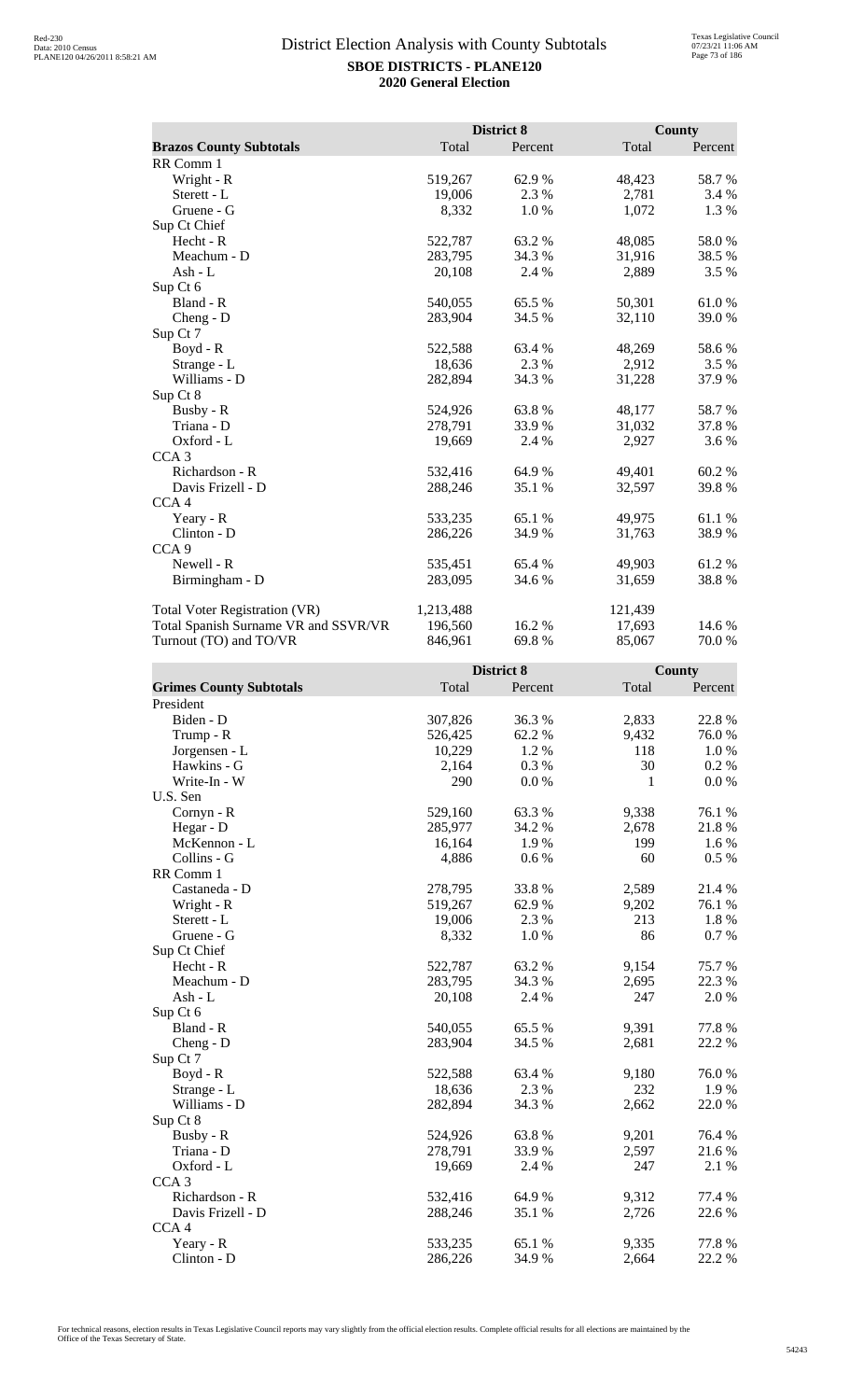|                                      |                    | <b>District 8</b> |                    | <b>County</b>  |
|--------------------------------------|--------------------|-------------------|--------------------|----------------|
| <b>Grimes County Subtotals</b>       | Total              | Percent           | Total              | Percent        |
| CCA <sub>9</sub>                     |                    |                   |                    |                |
| Newell - R                           | 535,451            | 65.4 %            | 9,330              | 77.8%          |
| Birmingham - D                       | 283,095            | 34.6 %            | 2,656              | 22.2 %         |
|                                      |                    |                   |                    |                |
| Total Voter Registration (VR)        | 1,213,488          |                   | 17,840             |                |
| Total Spanish Surname VR and SSVR/VR | 196,560            | 16.2%             | 1,956              | 11.0%          |
| Turnout (TO) and TO/VR               | 846,961            | 69.8%             | 12,415             | 69.6 %         |
|                                      |                    |                   |                    |                |
|                                      |                    | <b>District 8</b> |                    | County         |
| <b>Harris County Subtotals</b>       | Total              | Percent           | Total              | Percent        |
| President                            |                    |                   |                    |                |
| Biden - D                            | 307,826            | 36.3%             | 918,193            | 56.0%          |
| Trump - R                            | 526,425            | 62.2%             | 700,630            | 42.7 %         |
| Jorgensen - L                        | 10,229             | 1.2 %             | 16,819             | 1.0%           |
| Hawkins - G                          | 2,164              | 0.3%              | 5,129              | 0.3 %          |
| Write-In - W                         | 290                | 0.0 %             | 47                 | 0.0 %          |
| U.S. Sen                             |                    |                   |                    |                |
| Cornyn - R                           | 529,160            | 63.3%             | 718,228            | 44.5 %         |
| Hegar - D                            | 285,977            | 34.2 %            | 854,158            | 52.9%          |
| McKennon - L                         | 16,164             | 1.9%              | 29,217             | 1.8%           |
| Collins - G                          | 4,886              | 0.6 %             | 12,889             | 0.8%           |
| RR Comm 1                            |                    |                   |                    |                |
| Castaneda - D                        | 278,795            | 33.8%             | 843,359            | 52.9%          |
| Wright - R                           | 519,267            | 62.9 %            | 696,847            | 43.7%          |
| Sterett - L                          | 19,006             | 2.3 %             | 33,131             | 2.1 %          |
| Gruene - G                           | 8,332              | 1.0%              | 21,008             | 1.3%           |
| Sup Ct Chief                         |                    |                   |                    |                |
| Hecht - R                            | 522,787            | 63.2 %            | 710,276            | 44.5 %         |
| Meachum - D                          | 283,795            | 34.3 %            | 848,588            | 53.2 %         |
| $Ash - L$                            | 20,108             | 2.4 %             | 37,505             | 2.3 %          |
| Sup Ct 6                             |                    |                   |                    |                |
| Bland - R                            | 540,055            | 65.5 %            | 740,194            | 46.5 %         |
| $Cheng - D$                          | 283,904            | 34.5 %            | 851,292            | 53.5 %         |
| Sup Ct 7                             |                    |                   |                    |                |
| Boyd - R                             | 522,588            | 63.4 %            | 702,618            | 44.2 %         |
| Strange - L                          | 18,636             | 2.3 %             | 32,975             | 2.1 %          |
| Williams - D                         | 282,894            | 34.3 %            | 855,198            | 53.8%          |
| Sup Ct 8                             |                    |                   |                    |                |
| Busby - R<br>Triana - D              | 524,926<br>278,791 | 63.8%<br>33.9%    | 711,666<br>841,638 | 44.8%<br>53.0% |
| Oxford - L                           | 19,669             | 2.4 %             | 35,591             | 2.2 %          |
| CCA <sub>3</sub>                     |                    |                   |                    |                |
| Richardson - R                       | 532,416            | 64.9%             | 721,819            | 45.6 %         |
| Davis Frizell - D                    | 288,246            | 35.1 %            | 862,789            | 54.4 %         |
| CCA <sub>4</sub>                     |                    |                   |                    |                |
| Yeary - R                            | 533,235            | 65.1 %            | 716,761            | 45.3 %         |
| Clinton - D                          | 286,226            | 34.9%             | 866,270            | 54.7 %         |
| CCA <sub>9</sub>                     |                    |                   |                    |                |
| Newell - R                           | 535,451            | 65.4 %            | 726,846            | 46.0%          |
| Birmingham - D                       | 283,095            | 34.6 %            | 853,285            | 54.0 %         |
|                                      |                    |                   |                    |                |
| <b>Total Voter Registration (VR)</b> | 1,213,488          |                   | 2,475,458          |                |
| Total Spanish Surname VR and SSVR/VR | 196,560            | 16.2 %            | 581,898            | 23.5 %         |
| Turnout (TO) and TO/VR               | 846,961            | 69.8%             | 1,641,062          | 66.3 %         |

|                                 |         | <b>District 8</b> |       | County  |
|---------------------------------|---------|-------------------|-------|---------|
| <b>Houston County Subtotals</b> | Total   | Percent           | Total | Percent |
| President                       |         |                   |       |         |
| Biden - D                       | 307,826 | 36.3 %            | 2.314 | 24.5 %  |
| Trump - R                       | 526,425 | 62.2 %            | 7,060 | 74.7 %  |
| Jorgensen - L                   | 10.229  | $1.2\%$           | 56    | $0.6\%$ |
| Hawkins - G                     | 2,164   | $0.3\%$           | 7     | $0.1\%$ |
| Write-In - W                    | 290     | $0.0\%$           | 11    | $0.1\%$ |
| U.S. Sen                        |         |                   |       |         |
| $Cornyn - R$                    | 529,160 | 63.3 %            | 6.984 | 74.8%   |
| Hegar - $D$                     | 285,977 | 34.2 %            | 2.230 | 23.9 %  |
| McKennon - L                    | 16,164  | 1.9 %             | 92    | 1.0 %   |
| Collins - G                     | 4.886   | $0.6\%$           | 28    | $0.3\%$ |
| RR Comm 1                       |         |                   |       |         |
| Castaneda - D                   | 278.795 | 33.8 %            | 2.138 | 23.1 %  |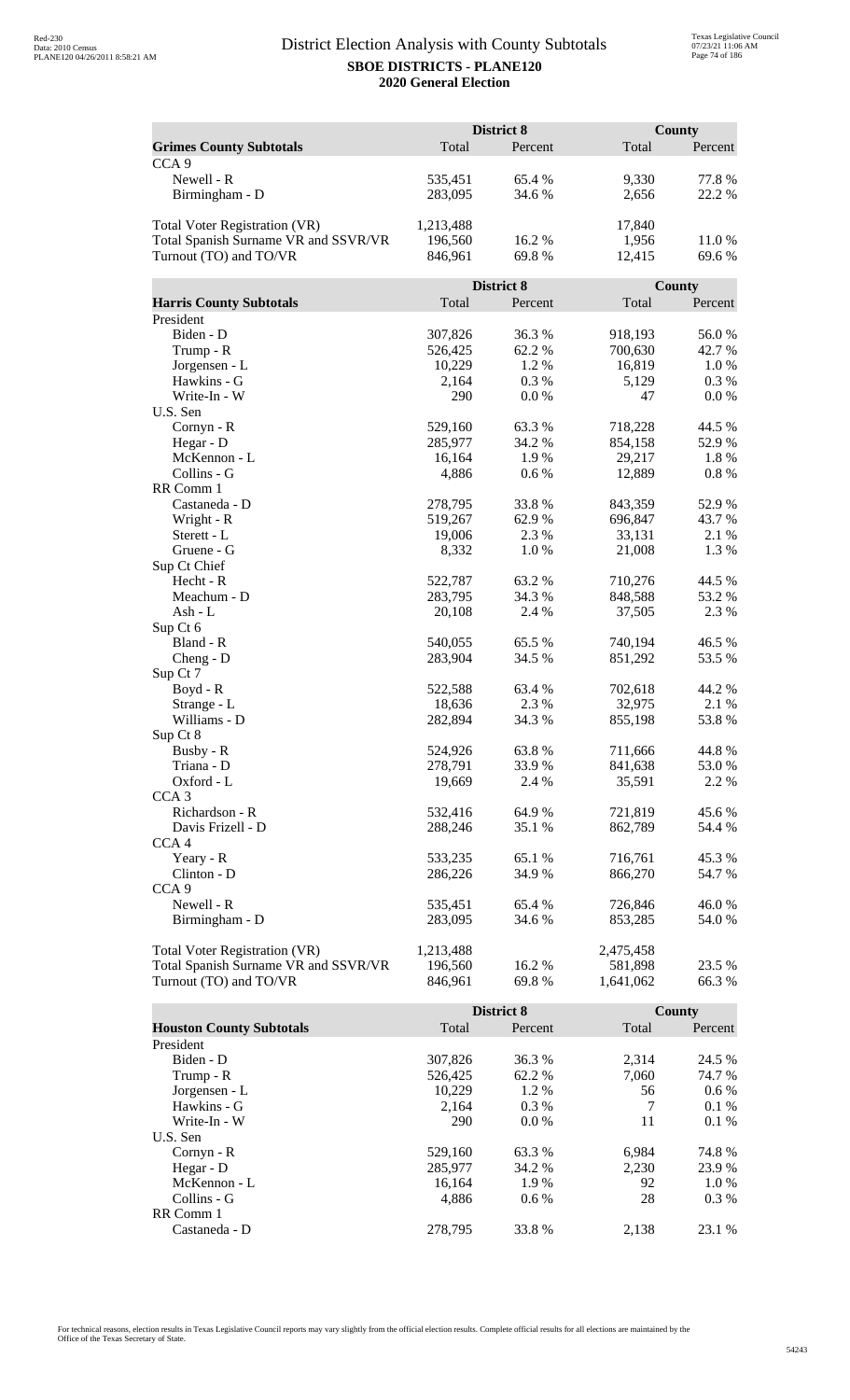|                                      |           | District 8 |        | <b>County</b> |
|--------------------------------------|-----------|------------|--------|---------------|
| <b>Houston County Subtotals</b>      | Total     | Percent    | Total  | Percent       |
| RR Comm 1                            |           |            |        |               |
| Wright - R                           | 519,267   | 62.9 %     | 6,972  | 75.3 %        |
| Sterett - L                          | 19,006    | 2.3 %      | 108    | 1.2 %         |
| Gruene - G                           | 8,332     | 1.0%       | 37     | 0.4%          |
| Sup Ct Chief                         |           |            |        |               |
| Hecht - R                            | 522,787   | 63.2 %     | 6,867  | 74.5 %        |
| Meachum - D                          | 283,795   | 34.3 %     | 2,204  | 23.9%         |
| Ash - L                              | 20,108    | 2.4 %      | 152    | 1.6 %         |
| Sup Ct 6                             |           |            |        |               |
| Bland - R                            | 540,055   | 65.5 %     | 7,009  | 76.2%         |
| $Cheng - D$                          | 283,904   | 34.5 %     | 2,195  | 23.8%         |
| Sup Ct 7                             |           |            |        |               |
| $Boyd - R$                           | 522,588   | 63.4 %     | 6,881  | 74.6 %        |
| Strange - L                          | 18,636    | 2.3 %      | 108    | 1.2 %         |
| Williams - D                         | 282,894   | 34.3 %     | 2,237  | 24.2 %        |
| Sup Ct 8                             |           |            |        |               |
| Busby - R                            | 524,926   | 63.8%      | 6,944  | 75.2 %        |
| Triana - D                           | 278,791   | 33.9 %     | 2,173  | 23.5 %        |
| Oxford - L                           | 19,669    | 2.4 %      | 119    | 1.3 %         |
| CCA <sub>3</sub>                     |           |            |        |               |
| Richardson - R                       | 532,416   | 64.9%      | 6,962  | 75.6%         |
| Davis Frizell - D                    | 288,246   | 35.1 %     | 2,248  | 24.4 %        |
| CCA <sub>4</sub>                     |           |            |        |               |
| Yeary - R                            | 533,235   | 65.1 %     | 6,938  | 75.6 %        |
| Clinton - D                          | 286,226   | 34.9 %     | 2,241  | 24.4 %        |
| CCA <sub>9</sub>                     |           |            |        |               |
| Newell - R                           | 535,451   | 65.4 %     | 6,964  | 76.0%         |
| Birmingham - D                       | 283,095   | 34.6 %     | 2,196  | 24.0 %        |
| Total Voter Registration (VR)        | 1,213,488 |            | 13,421 |               |
| Total Spanish Surname VR and SSVR/VR | 196,560   | 16.2%      | 517    | 3.9%          |
| Turnout (TO) and TO/VR               | 846,961   | 69.8%      | 9,450  | 70.4 %        |

|                                    |         | District 8 |         | <b>County</b> |
|------------------------------------|---------|------------|---------|---------------|
| <b>Montgomery County Subtotals</b> | Total   | Percent    | Total   | Percent       |
| President                          |         |            |         |               |
| Biden - D                          | 307,826 | 36.3%      | 74,377  | 27.4 %        |
| Trump - R                          | 526,425 | 62.2%      | 193,382 | 71.2%         |
| Jorgensen - L                      | 10,229  | 1.2%       | 3,166   | 1.2%          |
| Hawkins - G                        | 2,164   | 0.3%       | 526     | 0.2 %         |
| Write-In - W                       | 290     | $0.0\ \%$  | 92      | $0.0\ \%$     |
| U.S. Sen                           |         |            |         |               |
| Cornyn - R                         | 529,160 | 63.3%      | 194,528 | 72.4 %        |
| Hegar - D                          | 285,977 | 34.2 %     | 68,254  | 25.4 %        |
| McKennon - L                       | 16,164  | 1.9%       | 4,844   | 1.8 %         |
| Collins - G                        | 4,886   | 0.6 %      | 1,208   | 0.4 %         |
| RR Comm 1                          |         |            |         |               |
| Castaneda - D                      | 278,795 | 33.8%      | 65,370  | 24.7 %        |
| Wright - R                         | 519,267 | 62.9 %     | 191,432 | 72.2 %        |
| Sterett - L                        | 19,006  | 2.3 %      | 6,102   | 2.3 %         |
| Gruene - G                         | 8,332   | 1.0%       | 2,064   | $0.8~\%$      |
| Sup Ct Chief                       |         |            |         |               |
| Hecht - R                          | 522,787 | 63.2%      | 192,605 | 72.5 %        |
| Meachum - D                        | 283,795 | 34.3 %     | 66,881  | 25.2 %        |
| Ash - L                            | 20,108  | 2.4 %      | 6,066   | 2.3 %         |
| Sup Ct 6                           |         |            |         |               |
| Bland - R                          | 540,055 | 65.5 %     | 198,046 | 74.8 %        |
| Cheng - D                          | 283,904 | 34.5 %     | 66,569  | 25.2 %        |
| Sup Ct 7                           |         |            |         |               |
| $Boyd - R$                         | 522,588 | 63.4 %     | 192,526 | 72.7 %        |
| Strange - L                        | 18,636  | 2.3 %      | 5,680   | 2.1 %         |
| Williams - D                       | 282,894 | 34.3 %     | 66,660  | 25.2 %        |
| Sup Ct 8                           |         |            |         |               |
| Busby - R                          | 524,926 | 63.8%      | 193,782 | 73.1 %        |
| Triana - D                         | 278,791 | 33.9 %     | 65,176  | 24.6 %        |
| Oxford - L                         | 19,669  | 2.4 %      | 5,980   | 2.3 %         |
| CCA <sub>3</sub>                   |         |            |         |               |
| Richardson - R                     | 532,416 | 64.9%      | 195,934 | 74.4 %        |
| Davis Frizell - D                  | 288,246 | 35.1 %     | 67,555  | 25.6 %        |
| CCA4                               |         |            |         |               |
| Yeary - R                          | 533,235 | 65.1 %     | 196,088 | 74.6 %        |
| Clinton - D                        | 286,226 | 34.9%      | 66,935  | 25.4 %        |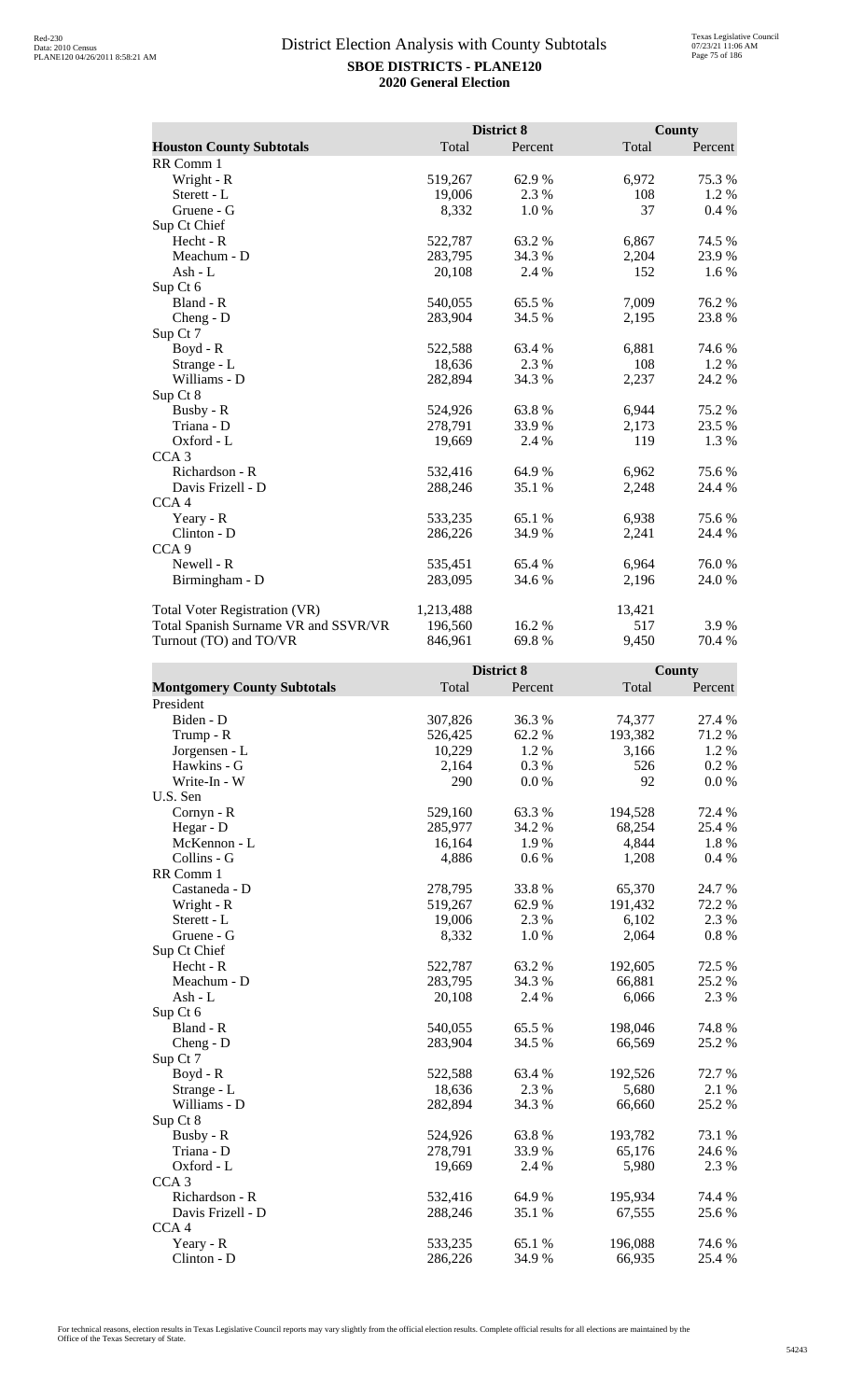|                                      | District 8         |            |         | <b>County</b> |  |
|--------------------------------------|--------------------|------------|---------|---------------|--|
| <b>Montgomery County Subtotals</b>   | Total              | Percent    | Total   | Percent       |  |
| CCA <sub>9</sub>                     |                    |            |         |               |  |
| Newell - R                           | 535,451            | 65.4 %     | 196,662 | 74.8%         |  |
| Birmingham - D                       | 283,095            | 34.6 %     | 66,314  | 25.2 %        |  |
|                                      |                    |            |         |               |  |
| <b>Total Voter Registration (VR)</b> | 1,213,488          |            | 372,877 |               |  |
| Total Spanish Surname VR and SSVR/VR | 196,560            | 16.2%      | 40,722  | 10.9%         |  |
| Turnout (TO) and TO/VR               | 846,961            | 69.8%      | 271,548 | 72.8%         |  |
|                                      |                    |            |         |               |  |
|                                      |                    | District 8 |         | County        |  |
| <b>Polk County Subtotals</b>         | Total              | Percent    | Total   | Percent       |  |
| President                            |                    |            |         |               |  |
| Biden - D                            | 307,826            | 36.3%      | 5,387   | 22.3 %        |  |
| Trump - R                            | 526,425            | 62.2%      | 18,573  | 76.8%         |  |
| Jorgensen - L                        | 10,229             | 1.2%       | 171     | 0.7%          |  |
| Hawkins - G                          | 2,164              | 0.3 %      | 50      | 0.2 %         |  |
| Write-In - W                         | 290                | 0.0 %      | 5       | 0.0 %         |  |
| U.S. Sen                             |                    |            |         |               |  |
| Cornyn - R                           | 529,160            | 63.3%      | 17,735  | 75.4 %        |  |
| Hegar - D                            | 285,977            | 34.2 %     | 5,237   | 22.3 %        |  |
| McKennon - L                         | 16,164             | 1.9%       | 426     | 1.8%          |  |
| Collins - G                          | 4,886              | 0.6 %      | 133     | 0.6 %         |  |
| RR Comm 1                            |                    |            |         |               |  |
| Castaneda - D                        | 278,795            | 33.8%      | 4,686   | 20.2 %        |  |
| Wright - R                           | 519,267            | 62.9%      | 18,038  | 77.6 %        |  |
| Sterett - L                          | 19,006             | 2.3 %      | 381     | 1.6 %         |  |
| Gruene - G                           | 8,332              | 1.0%       | 133     | 0.6 %         |  |
| Sup Ct Chief                         |                    |            |         |               |  |
| Hecht - R                            | 522,787            | 63.2 %     | 17,875  | 77.1 %        |  |
| Meachum - D                          | 283,795            | 34.3 %     | 4,940   | 21.3%         |  |
| Ash - L                              | 20,108             | 2.4 %      | 384     | 1.7%          |  |
| Sup Ct 6<br>Bland - R                |                    | 65.5 %     | 18,263  | 79.0%         |  |
| $Cheng - D$                          | 540,055<br>283,904 | 34.5 %     | 4,856   | 21.0%         |  |
| Sup Ct 7                             |                    |            |         |               |  |
| Boyd - R                             | 522,588            | 63.4 %     | 17,841  | 77.2 %        |  |
| Strange - L                          | 18,636             | 2.3 %      | 384     | 1.7 %         |  |
| Williams - D                         | 282,894            | 34.3 %     | 4,897   | 21.2%         |  |
| Sup Ct 8                             |                    |            |         |               |  |
| Busby - R                            | 524,926            | 63.8%      | 17,912  | 77.7 %        |  |
| Triana - D                           | 278,791            | 33.9%      | 4,740   | 20.6 %        |  |
| Oxford - L                           | 19,669             | 2.4 %      | 410     | 1.8 %         |  |
| CCA <sub>3</sub>                     |                    |            |         |               |  |
| Richardson - R                       | 532,416            | 64.9%      | 18,035  | 78.3%         |  |
| Davis Frizell - D                    | 288,246            | 35.1 %     | 4,992   | 21.7%         |  |
| CCA <sub>4</sub>                     |                    |            |         |               |  |
| Yeary - R                            | 533,235            | 65.1 %     | 18,068  | 78.7%         |  |
| Clinton - D                          | 286,226            | 34.9 %     | 4,898   | 21.3 %        |  |
| CCA <sub>9</sub>                     |                    |            |         |               |  |
| Newell - R                           | 535,451            | 65.4 %     | 18,073  | 78.8%         |  |
| Birmingham - D                       | 283,095            | 34.6 %     | 4,860   | 21.2 %        |  |
|                                      |                    |            |         |               |  |
| <b>Total Voter Registration (VR)</b> | 1,213,488          |            | 40,423  |               |  |
| Total Spanish Surname VR and SSVR/VR | 196,560            | 16.2 %     | 2,185   | 5.4 %         |  |
| Turnout (TO) and TO/VR               | 846,961            | 69.8%      | 24,186  | 59.8%         |  |

|                                     |         | <b>District 8</b> |        | County  |
|-------------------------------------|---------|-------------------|--------|---------|
| <b>San Jacinto County Subtotals</b> | Total   | Percent           | Total  | Percent |
| President                           |         |                   |        |         |
| Biden - D                           | 307,826 | 36.3 %            | 2,337  | 18.5 %  |
| Trump - R                           | 526,425 | 62.2 %            | 10,161 | 80.4 %  |
| Jorgensen - L                       | 10.229  | 1.2 %             | 101    | $0.8\%$ |
| Hawkins - G                         | 2,164   | $0.3\%$           | 39     | $0.3\%$ |
| Write-In - W                        | 290     | $0.0\%$           | 2      | $0.0\%$ |
| U.S. Sen                            |         |                   |        |         |
| $Cornyn - R$                        | 529,160 | 63.3 %            | 9,808  | 79.3 %  |
| Hegar - $D$                         | 285,977 | 34.2 %            | 2.268  | 18.3 %  |
| McKennon - L                        | 16,164  | 1.9%              | 224    | 1.8%    |
| Collins - G                         | 4.886   | $0.6\%$           | 63     | $0.5\%$ |
| RR Comm 1                           |         |                   |        |         |
| Castaneda - D                       | 278.795 | 33.8 %            | 2.161  | 17.7 %  |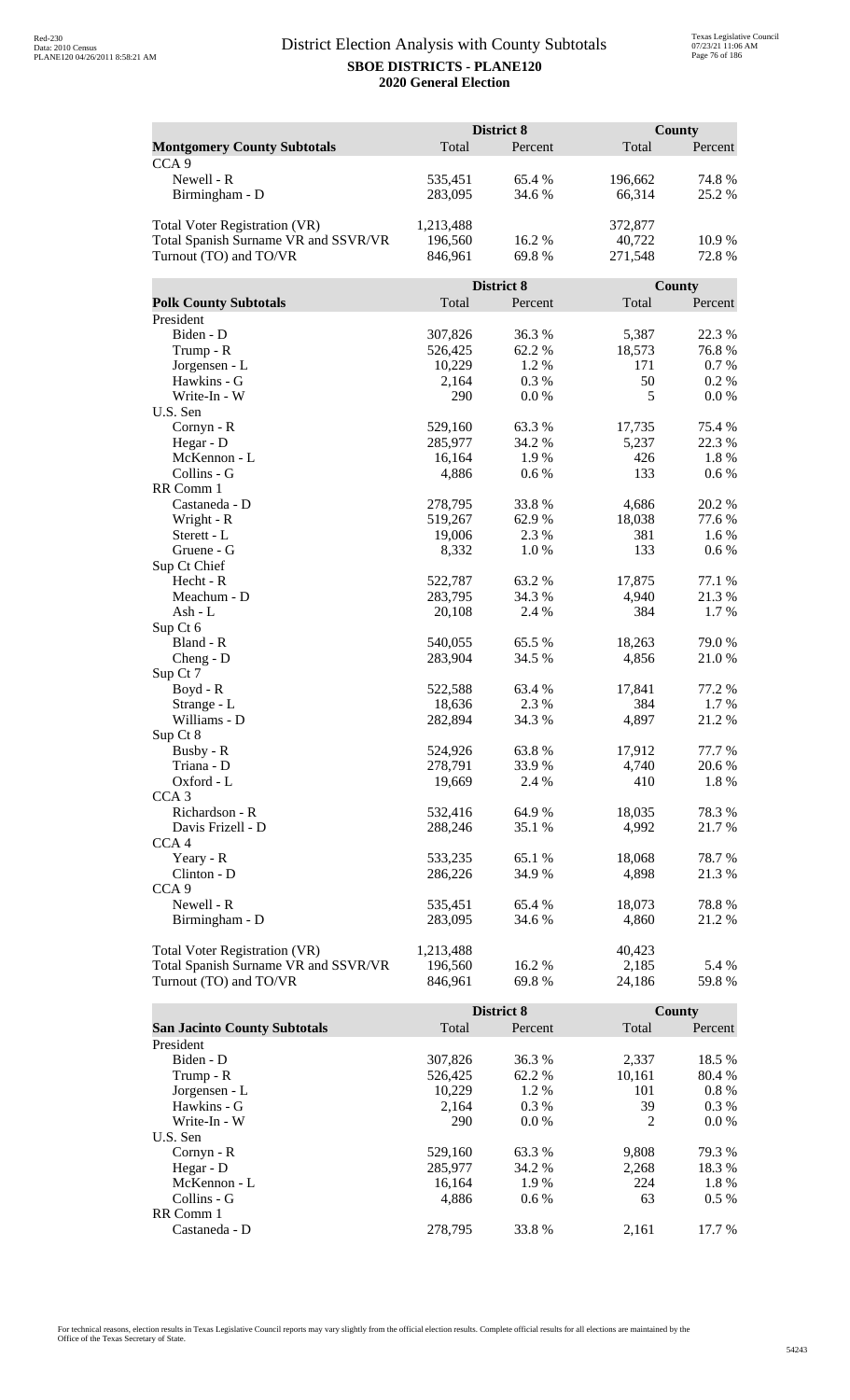|                                      |           | District 8 |        | <b>County</b> |
|--------------------------------------|-----------|------------|--------|---------------|
| <b>San Jacinto County Subtotals</b>  | Total     | Percent    | Total  | Percent       |
| RR Comm 1                            |           |            |        |               |
| Wright - R                           | 519,267   | 62.9%      | 9,781  | 79.9%         |
| Sterett - L                          | 19,006    | 2.3 %      | 220    | 1.8%          |
| Gruene - G                           | 8,332     | 1.0%       | 76     | $0.6\%$       |
| Sup Ct Chief                         |           |            |        |               |
| Hecht - R                            | 522,787   | 63.2 %     | 9,781  | 79.9%         |
| Meachum - D                          | 283,795   | 34.3 %     | 2,215  | 18.1 %        |
| Ash - $L$                            | 20,108    | 2.4 %      | 243    | 2.0 %         |
| Sup Ct 6                             |           |            |        |               |
| Bland - R                            | 540,055   | 65.5 %     | 10,029 | 82.0 %        |
| $Cheng - D$                          | 283,904   | 34.5 %     | 2,204  | 18.0%         |
| Sup Ct 7                             |           |            |        |               |
| Boyd - R                             | 522,588   | 63.4 %     | 9,793  | 80.2%         |
| Strange - L                          | 18,636    | 2.3 %      | 210    | 1.7 %         |
| Williams - D                         | 282,894   | 34.3 %     | 2,204  | 18.1 %        |
| Sup Ct 8                             |           |            |        |               |
| Busby - R                            | 524,926   | 63.8%      | 9,792  | 80.4 %        |
| Triana - D                           | 278,791   | 33.9 %     | 2,137  | 17.6 %        |
| Oxford - L                           | 19,669    | 2.4 %      | 244    | 2.0%          |
| CCA <sub>3</sub>                     |           |            |        |               |
| Richardson - R                       | 532,416   | 64.9 %     | 9,894  | 81.3%         |
| Davis Frizell - D                    | 288,246   | 35.1 %     | 2,273  | 18.7%         |
| CCA <sub>4</sub>                     |           |            |        |               |
| Yeary - R                            | 533,235   | 65.1 %     | 9,944  | 81.9%         |
| Clinton - D                          | 286,226   | 34.9 %     | 2,202  | 18.1 %        |
| CCA <sub>9</sub>                     |           |            |        |               |
| Newell - R                           | 535,451   | 65.4 %     | 9,921  | 81.8%         |
| Birmingham - D                       | 283,095   | 34.6 %     | 2,211  | 18.2%         |
| Total Voter Registration (VR)        | 1,213,488 |            | 18,913 |               |
| Total Spanish Surname VR and SSVR/VR | 196,560   | 16.2 %     | 1,189  | 6.3%          |
| Turnout (TO) and TO/VR               | 846,961   | 69.8%      | 12,640 | 66.8%         |

|                                 |         | District 8 |              | <b>County</b> |
|---------------------------------|---------|------------|--------------|---------------|
| <b>Trinity County Subtotals</b> | Total   | Percent    | Total        | Percent       |
| President                       |         |            |              |               |
| Biden - D                       | 307,826 | 36.3%      | 1,323        | 19.1 %        |
| Trump - R                       | 526,425 | 62.2%      | 5,579        | 80.4%         |
| Jorgensen - L                   | 10,229  | 1.2%       | 25           | 0.4 %         |
| Hawkins - G                     | 2,164   | 0.3%       | 11           | 0.2 %         |
| Write-In - W                    | 290     | 0.0 %      | $\mathbf{0}$ | 0.0 %         |
| U.S. Sen                        |         |            |              |               |
| Cornyn - R                      | 529,160 | 63.3%      | 5,445        | 79.9%         |
| Hegar - D                       | 285,977 | 34.2 %     | 1,258        | 18.5 %        |
| McKennon - L                    | 16,164  | 1.9%       | 79           | 1.2%          |
| Collins - G                     | 4,886   | 0.6 %      | 29           | 0.4%          |
| RR Comm 1                       |         |            |              |               |
| Castaneda - D                   | 278,795 | 33.8%      | 1,207        | 17.9%         |
| Wright - R                      | 519,267 | 62.9%      | 5,403        | 80.3%         |
| Sterett - L                     | 19,006  | 2.3 %      | 90           | 1.3 %         |
| Gruene - G                      | 8,332   | 1.0%       | 32           | 0.5 %         |
| Sup Ct Chief                    |         |            |              |               |
| Hecht - R                       | 522,787 | 63.2%      | 5,344        | 79.9%         |
| Meachum - D                     | 283,795 | 34.3 %     | 1,227        | 18.4 %        |
| Ash - L                         | 20,108  | 2.4 %      | 115          | 1.7%          |
| Sup Ct 6                        |         |            |              |               |
| Bland - R                       | 540,055 | 65.5 %     | 5,464        | 81.8%         |
| $Cheng - D$                     | 283,904 | 34.5 %     | 1,216        | 18.2 %        |
| Sup Ct 7                        |         |            |              |               |
| Boyd - R                        | 522,588 | 63.4 %     | 5,369        | 80.3%         |
| Strange - L                     | 18,636  | 2.3 %      | 80           | 1.2 %         |
| Williams - D                    | 282,894 | 34.3 %     | 1,234        | 18.5 %        |
| Sup Ct 8                        |         |            |              |               |
| Busby - R                       | 524,926 | 63.8%      | 5,426        | 80.9%         |
| Triana - D                      | 278,791 | 33.9%      | 1,181        | 17.6 %        |
| Oxford - L                      | 19,669  | 2.4 %      | 96           | 1.4 %         |
| CCA <sub>3</sub>                |         |            |              |               |
| Richardson - R                  | 532,416 | 64.9%      | 5,415        | 81.0%         |
| Davis Frizell - D               | 288,246 | 35.1 %     | 1,272        | 19.0%         |
| CCA <sub>4</sub>                |         |            |              |               |
| Yeary - R                       | 533,235 | 65.1 %     | 5,428        | 81.6%         |
| Clinton - D                     | 286,226 | 34.9%      | 1,222        | 18.4 %        |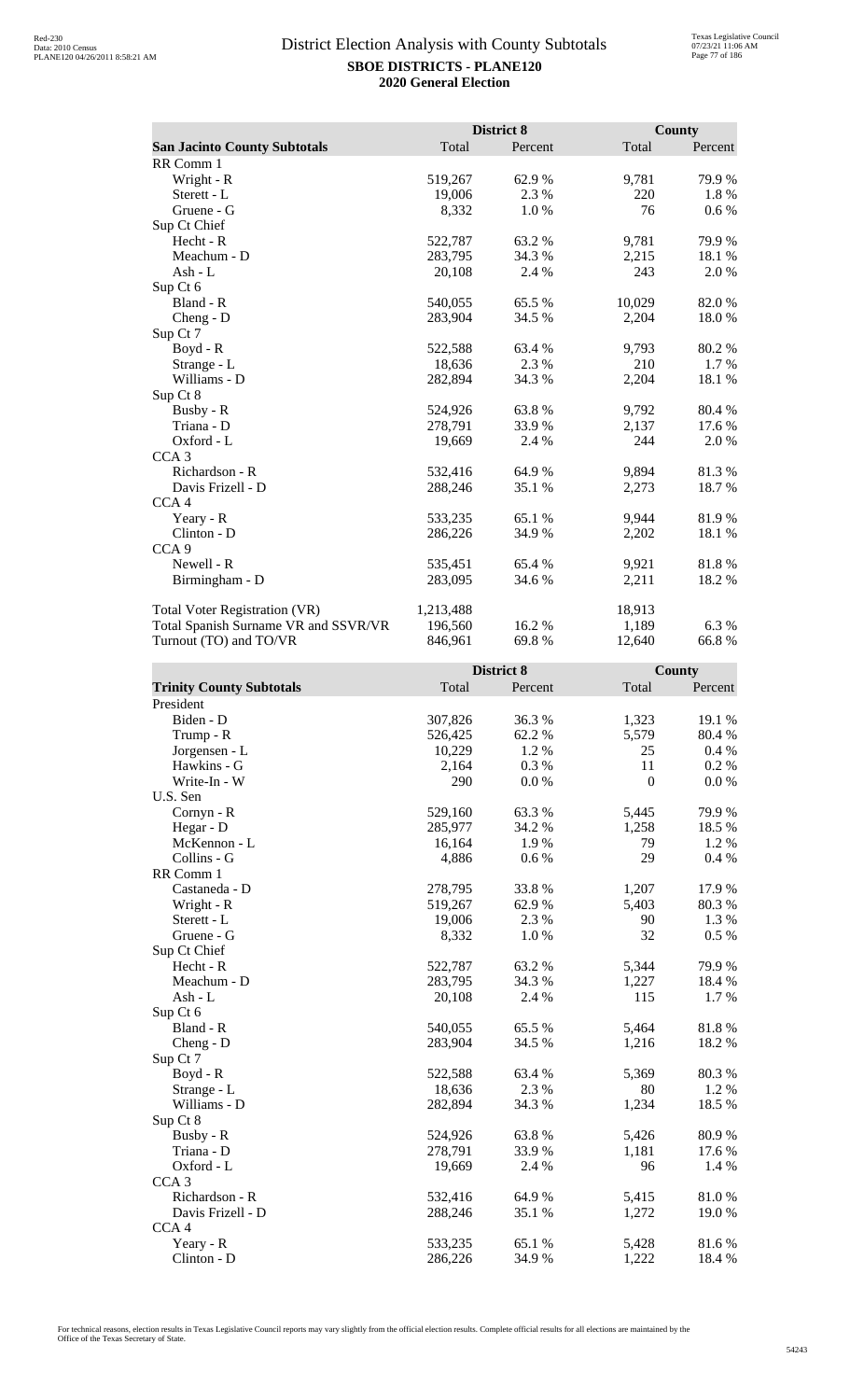|                                      | District 8      |               |            | <b>County</b> |  |
|--------------------------------------|-----------------|---------------|------------|---------------|--|
| <b>Trinity County Subtotals</b>      | Total           | Percent       | Total      | Percent       |  |
| CCA <sub>9</sub>                     |                 |               |            |               |  |
| Newell - R                           | 535,451         | 65.4 %        | 5,438      | 81.7%         |  |
| Birmingham - D                       | 283,095         | 34.6 %        | 1,219      | 18.3%         |  |
|                                      |                 |               |            |               |  |
| <b>Total Voter Registration (VR)</b> | 1,213,488       |               | 11,504     |               |  |
| Total Spanish Surname VR and SSVR/VR | 196,560         | 16.2%         | 508        | 4.4 %         |  |
| Turnout (TO) and TO/VR               | 846,961         | 69.8%         | 6,939      | 60.3%         |  |
|                                      |                 |               |            |               |  |
|                                      |                 | District 8    |            | County        |  |
| <b>Walker County Subtotals</b>       | Total           | Percent       | Total      | Percent       |  |
| President                            |                 |               |            |               |  |
| Biden - D                            | 307,826         | 36.3 %        | 7,884      | 33.3 %        |  |
| Trump - R                            | 526,425         | 62.2%         | 15,375     | 65.0%         |  |
| Jorgensen - L                        | 10,229          | 1.2%          | 287        | 1.2%          |  |
| Hawkins - G                          | 2,164           | 0.3%          | 63         | 0.3 %         |  |
| Write-In - W                         | 290             | 0.0 %         | 49         | 0.2 %         |  |
| U.S. Sen                             |                 |               |            |               |  |
| Cornyn - R                           | 529,160         | 63.3%         | 15,480     | 65.9%         |  |
| Hegar - D                            | 285,977         | 34.2 %        | 7,414      | 31.6%         |  |
| McKennon - L                         | 16,164          | 1.9%          | 449        | 1.9 %         |  |
| Collins - G                          | 4,886           | 0.6 %         | 133        | 0.6 %         |  |
| RR Comm 1                            |                 |               |            |               |  |
| Castaneda - D                        | 278,795         | 33.8%         | 7,338      | 31.5 %        |  |
| Wright - R                           | 519,267         | 62.9%         | 15,245     | 65.4 %        |  |
| Sterett - L<br>Gruene - G            | 19,006<br>8,332 | 2.3 %<br>1.0% | 538<br>201 | 2.3 %<br>0.9% |  |
| Sup Ct Chief                         |                 |               |            |               |  |
| Hecht - R                            | 522,787         | 63.2 %        | 15,316     | 65.5 %        |  |
| Meachum - D                          | 283,795         | 34.3 %        | 7,507      | 32.1 %        |  |
| Ash - L                              | 20,108          | 2.4 %         | 546        | 2.3 %         |  |
| Sup Ct 6                             |                 |               |            |               |  |
| Bland - R                            | 540,055         | 65.5 %        | 15,769     | 67.6%         |  |
| $Cheng - D$                          | 283,904         | 34.5 %        | 7,557      | 32.4 %        |  |
| Sup Ct 7                             |                 |               |            |               |  |
| Boyd - R                             | 522,588         | 63.4 %        | 15,369     | 65.8%         |  |
| Strange - L                          | 18,636          | 2.3 %         | 505        | 2.2 %         |  |
| Williams - D                         | 282,894         | 34.3 %        | 7,484      | 32.0%         |  |
| Sup Ct 8                             |                 |               |            |               |  |
| Busby - R                            | 524,926         | 63.8%         | 15,414     | 66.1 %        |  |
| Triana - D                           | 278,791         | 33.9%         | 7,379      | 31.7%         |  |
| Oxford - L                           | 19,669          | 2.4 %         | 521        | 2.2 %         |  |
| CCA <sub>3</sub>                     |                 |               |            |               |  |
| Richardson - R                       | 532,416         | 64.9%         | 15,603     | 67.0%         |  |
| Davis Frizell - D                    | 288,246         | 35.1 %        | 7,683      | 33.0 %        |  |
| CCA <sub>4</sub>                     |                 |               |            |               |  |
| Yeary - R                            | 533,235         | 65.1 %        | 15,734     | 67.7%         |  |
| Clinton - D                          | 286,226         | 34.9 %        | 7,521      | 32.3 %        |  |
| CCA <sub>9</sub>                     |                 |               |            |               |  |
| Newell - R                           | 535,451         | 65.4 %        | 15,707     | 67.6 %        |  |
| Birmingham - D                       | 283,095         | 34.6 %        | 7,540      | 32.4 %        |  |
| <b>Total Voter Registration (VR)</b> | 1,213,488       |               | 34,844     |               |  |
| Total Spanish Surname VR and SSVR/VR | 196,560         | 16.2%         | 3,395      | 9.7%          |  |
| Turnout (TO) and TO/VR               | 846,961         | 69.8%         | 23,658     | 67.9%         |  |
|                                      |                 |               |            |               |  |

|                          |         | <b>District 9</b> |           | <b>State</b> |  |
|--------------------------|---------|-------------------|-----------|--------------|--|
| <b>District 9 Totals</b> | Total   | Percent           | Total     | Percent      |  |
| President                |         |                   |           |              |  |
| Biden - D                | 196.720 | 25.1 %            | 5.257.519 | 46.5 %       |  |
| Trump - R                | 577,419 | 73.7 %            | 5,889,022 | 52.0 %       |  |
| Jorgensen - L            | 7.281   | $0.9\%$           | 126.212   | $1.1\%$      |  |
| Hawkins - G              | 1,597   | $0.2\%$           | 33,378    | $0.3\%$      |  |
| Write-In - W             | 659     | $0.1\%$           | 10.908    | $0.1\%$      |  |
| U.S. Sen                 |         |                   |           |              |  |
| Cornyn - R               | 573,933 | 73.9 %            | 5,961,643 | 53.5 %       |  |
| Hegar - $D$              | 187,362 | 24.1 %            | 4,887,315 | 43.9 %       |  |
| McKennon - L             | 11,555  | 1.5 %             | 209,623   | 1.9 %        |  |
| Collins - G              | 3.604   | $0.5\%$           | 81.753    | $0.7\%$      |  |
| RR Comm 1                |         |                   |           |              |  |
| Castaneda - D            | 179.469 | 23.3 %            | 4.791.173 | 43.6 %       |  |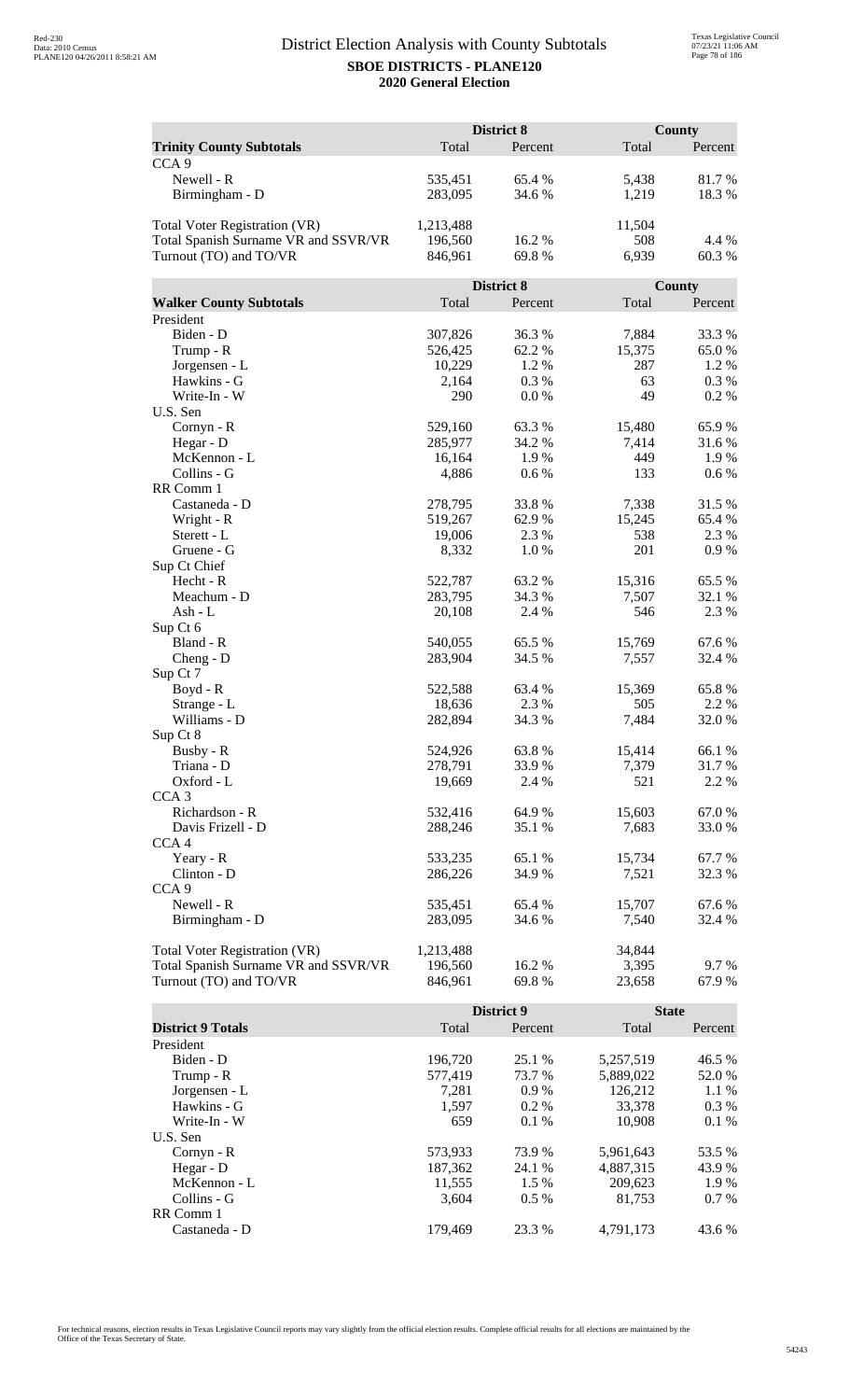|                                      |           | District 9 | <b>State</b> |         |
|--------------------------------------|-----------|------------|--------------|---------|
| <b>District 9 Totals</b>             | Total     | Percent    | Total        | Percent |
| RR Comm 1                            |           |            |              |         |
| Wright - R                           | 571,086   | 74.2 %     | 5,830,003    | 53.0%   |
| Sterett - L                          | 14,747    | 1.9%       | 247,568      | 2.3 %   |
| Gruene - G                           | 4,679     | 0.6 %      | 129,588      | 1.2%    |
| Sup Ct Chief                         |           |            |              |         |
| Hecht - R                            | 567,353   | 73.7%      | 5,825,873    | 53.0%   |
| Meachum - D                          | 187,917   | 24.4 %     | 4,892,137    | 44.5 %  |
| Ash - L                              | 14,977    | 1.9%       | 277,404      | 2.5 %   |
| Sup Ct 6                             |           |            |              |         |
| Bland - R                            | 581,676   | 75.7 %     | 6,049,262    | 55.2%   |
| $Cheng - D$                          | 186,228   | 24.3 %     | 4,902,224    | 44.8%   |
| Sup Ct 7                             |           |            |              |         |
| Boyd - R                             | 569,836   | 74.1 %     | 5,842,276    | 53.3 %  |
| Strange - L                          | 13,942    | 1.8%       | 256,665      | 2.3 %   |
| Williams - D                         | 185,027   | 24.1 %     | 4,860,394    | 44.3 %  |
| Sup Ct 8                             |           |            |              |         |
| Busby - R                            | 571,023   | 74.4 %     | 5,845,851    | 53.4 %  |
| Triana - D                           | 181,336   | 23.6 %     | 4,825,345    | 44.1 %  |
| Oxford - L                           | 15,217    | 2.0%       | 274,875      | 2.5 %   |
| CCA <sub>3</sub>                     |           |            |              |         |
| Richardson - R                       | 576,523   | 75.2 %     | 5,952,614    | 54.5 %  |
| Davis Frizell - D                    | 190,059   | 24.8%      | 4,962,787    | 45.5 %  |
| CCA <sub>4</sub>                     |           |            |              |         |
| Yeary - R                            | 578,129   | 75.5 %     | 5,972,977    | 54.8%   |
| Clinton - D                          | 187,433   | 24.5 %     | 4,922,833    | 45.2 %  |
| CCA <sub>9</sub>                     |           |            |              |         |
| Newell - R                           | 579,144   | 75.7 %     | 6,014,555    | 55.3%   |
| Birmingham - D                       | 186,014   | 24.3 %     | 4,861,788    | 44.7 %  |
| <b>Total Voter Registration (VR)</b> | 1,162,512 |            | 16,960,107   |         |
| Total Spanish Surname VR and SSVR/VR | 78,300    | 6.7 %      | 4,077,847    | 24.0 %  |
| Turnout (TO) and TO/VR               | 786,243   | 67.6 %     | 11,355,330   | 67.0%   |

|                                  |         | District 9 |        | County  |  |
|----------------------------------|---------|------------|--------|---------|--|
| <b>Anderson County Subtotals</b> | Total   | Percent    | Total  | Percent |  |
| President                        |         |            |        |         |  |
| Biden - D                        | 196,720 | 25.1 %     | 3,955  | 20.6%   |  |
| Trump - R                        | 577,419 | 73.7%      | 15,110 | 78.6%   |  |
| Jorgensen - L                    | 7,281   | 0.9%       | 134    | 0.7 %   |  |
| Hawkins - G                      | 1,597   | 0.2%       | 22     | 0.1 %   |  |
| Write-In - W                     | 659     | 0.1 %      | 6      | 0.0 %   |  |
| U.S. Sen                         |         |            |        |         |  |
| Cornyn - R                       | 573,933 | 73.9%      | 14,943 | 78.4%   |  |
| Hegar - D                        | 187,362 | 24.1 %     | 3,792  | 19.9%   |  |
| McKennon - L                     | 11,555  | 1.5 %      | 249    | 1.3 %   |  |
| Collins - G                      | 3,604   | 0.5%       | 88     | 0.5 %   |  |
| RR Comm 1                        |         |            |        |         |  |
| Castaneda - D                    | 179,469 | 23.3 %     | 3,695  | 19.5 %  |  |
| Wright - R                       | 571,086 | 74.2 %     | 14,818 | 78.3%   |  |
| Sterett - L                      | 14,747  | 1.9%       | 334    | 1.8%    |  |
| Gruene - G                       | 4,679   | 0.6 %      | 84     | 0.4%    |  |
| Sup Ct Chief                     |         |            |        |         |  |
| Hecht - R                        | 567,353 | 73.7%      | 14,725 | 78.2%   |  |
| Meachum - D                      | 187,917 | 24.4 %     | 3,795  | 20.1 %  |  |
| Ash - L                          | 14,977  | 1.9%       | 320    | 1.7 %   |  |
| Sup Ct 6                         |         |            |        |         |  |
| Bland - R                        | 581,676 | 75.7 %     | 15,046 | 80.0%   |  |
| $Cheng - D$                      | 186,228 | 24.3 %     | 3,761  | 20.0%   |  |
| Sup Ct 7                         |         |            |        |         |  |
| Boyd - R                         | 569,836 | 74.1 %     | 14,837 | 78.7%   |  |
| Strange - L                      | 13,942  | 1.8%       | 295    | 1.6 %   |  |
| Williams - D                     | 185,027 | 24.1 %     | 3,725  | 19.8%   |  |
| Sup Ct 8                         |         |            |        |         |  |
| Busby - R                        | 571,023 | 74.4 %     | 14,842 | 78.6%   |  |
| Triana - D                       | 181,336 | 23.6 %     | 3,674  | 19.4 %  |  |
| Oxford - L                       | 15,217  | 2.0 %      | 377    | 2.0%    |  |
| CCA <sub>3</sub>                 |         |            |        |         |  |
| Richardson - R                   | 576,523 | 75.2 %     | 14,969 | 79.4 %  |  |
| Davis Frizell - D                | 190,059 | 24.8 %     | 3,884  | 20.6 %  |  |
| CCA <sub>4</sub>                 |         |            |        |         |  |
| Yeary - R                        | 578,129 | 75.5 %     | 14,985 | 79.7%   |  |
| Clinton - D                      | 187,433 | 24.5 %     | 3,813  | 20.3 %  |  |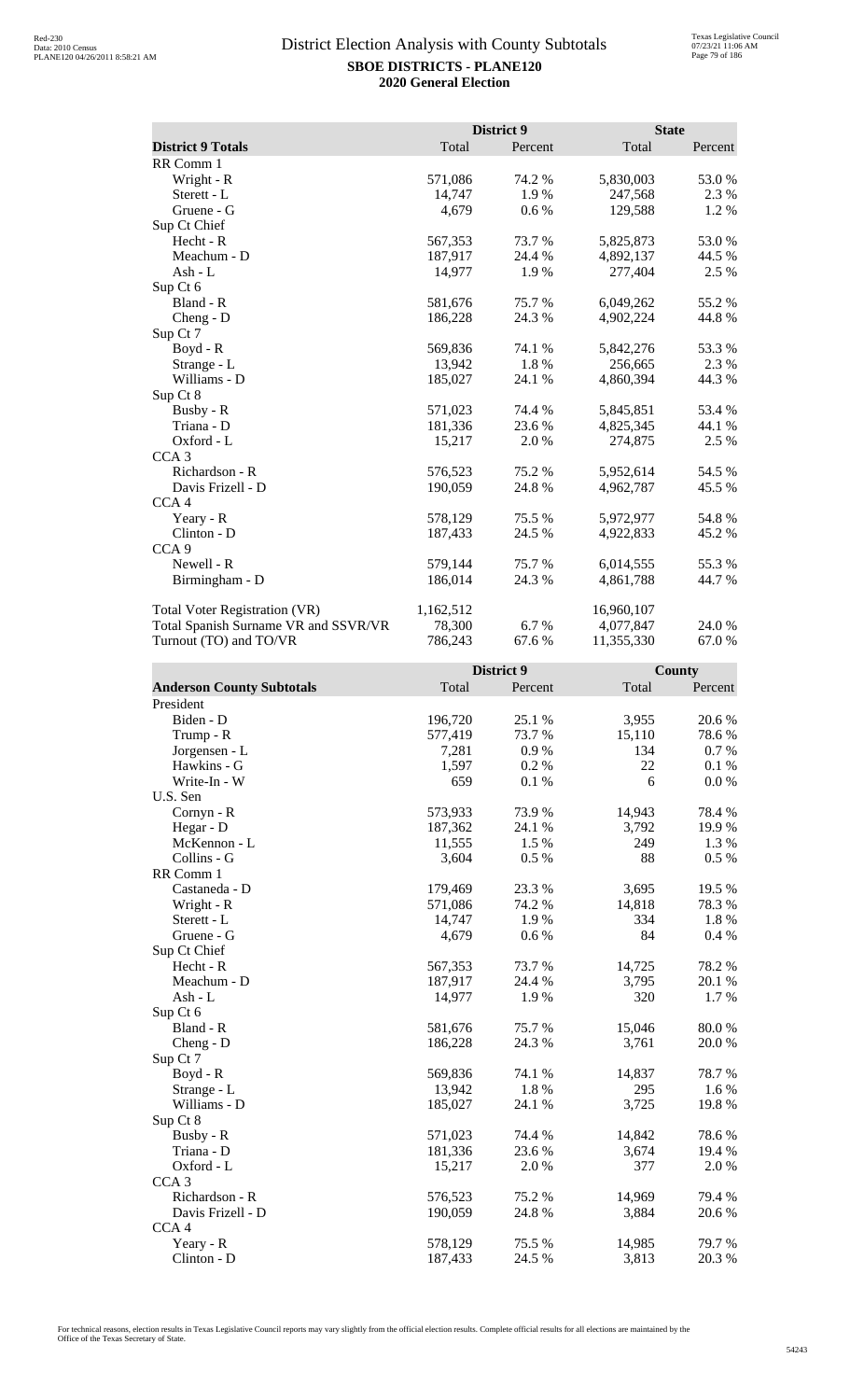|                                      | District 9         |                  |                 | <b>County</b>    |  |
|--------------------------------------|--------------------|------------------|-----------------|------------------|--|
| <b>Anderson County Subtotals</b>     | Total              | Percent          | Total           | Percent          |  |
| CCA <sub>9</sub>                     |                    |                  |                 |                  |  |
| Newell - R                           | 579,144            | 75.7 %           | 15,001          | 79.9%            |  |
| Birmingham - D                       | 186,014            | 24.3 %           | 3,785           | 20.1 %           |  |
|                                      |                    |                  |                 |                  |  |
| Total Voter Registration (VR)        | 1,162,512          |                  | 29,224          |                  |  |
| Total Spanish Surname VR and SSVR/VR | 78,300             | 6.7%             | 2,036           | 7.0 %            |  |
| Turnout (TO) and TO/VR               | 786,243            | 67.6 %           | 19,229          | 65.8%            |  |
|                                      |                    | District 9       |                 | County           |  |
| <b>Angelina County Subtotals</b>     | Total              | Percent          | Total           | Percent          |  |
| President                            |                    |                  |                 |                  |  |
| Biden - D                            | 196,720            | 25.1 %           | 9,143           | 26.4 %           |  |
| Trump - R                            | 577,419            | 73.7 %           | 25,076          | 72.4 %           |  |
| Jorgensen - L                        | 7,281              | 0.9%             | 274             | $0.8\ \%$        |  |
| Hawkins - G                          | 1,597              | 0.2 %            | 75              | $0.2\%$          |  |
| Write-In - W                         | 659                | 0.1 %            | 67              | 0.2%             |  |
| U.S. Sen                             |                    |                  |                 |                  |  |
| Cornyn - R                           | 573,933            | 73.9%            | 24,962          | 72.7 %           |  |
| Hegar - D                            | 187,362            | 24.1 %           | 8,771           | 25.5 %           |  |
| McKennon - L                         | 11,555             | 1.5 %            | 461             | 1.3 %            |  |
| Collins - G                          | 3,604              | 0.5 %            | 161             | 0.5 %            |  |
| RR Comm 1                            |                    |                  |                 |                  |  |
| Castaneda - D                        | 179,469            | 23.3 %           | 8,426           | 24.6 %           |  |
| Wright - R                           | 571,086            | 74.2 %           | 25,045          | 73.3 %           |  |
| Sterett - L                          | 14,747             | 1.9%             | 530             | 1.6 %            |  |
| Gruene - G                           | 4,679              | 0.6 %            | 188             | 0.5 %            |  |
| Sup Ct Chief                         |                    |                  |                 |                  |  |
| Hecht - R                            | 567,353            | 73.7 %           | 24,651          | 72.1 %           |  |
| Meachum - D                          | 187,917            | 24.4 %           | 8,892           | 26.0%            |  |
| $Ash - L$                            | 14,977             | 1.9%             | 655             | 1.9%             |  |
| Sup Ct 6                             |                    |                  |                 |                  |  |
| Bland - R                            | 581,676            | 75.7%            | 25,383          | 74.3 %           |  |
| $Cheng - D$                          | 186,228            | 24.3 %           | 8,769           | 25.7 %           |  |
| Sup Ct 7                             |                    |                  |                 |                  |  |
| Boyd - R                             | 569,836            | 74.1 %           | 24,978          | 73.1 %           |  |
| Strange - L                          | 13,942             | 1.8%             | 564             | 1.6 %            |  |
| Williams - D                         | 185,027            | 24.1 %           | 8,645           | 25.3 %           |  |
| Sup Ct 8                             |                    |                  |                 |                  |  |
| Busby - R<br>Triana - D              | 571,023<br>181,336 | 74.4 %<br>23.6 % | 24,963<br>8,571 | 73.1 %<br>25.1 % |  |
| Oxford - L                           | 15,217             | 2.0 %            | 608             | 1.8 %            |  |
| CCA <sub>3</sub>                     |                    |                  |                 |                  |  |
| Richardson - R                       | 576,523            | 75.2 %           | 25,228          | 73.9 %           |  |
| Davis Frizell - D                    | 190,059            | 24.8%            | 8,924           | 26.1 %           |  |
| CCA <sub>4</sub>                     |                    |                  |                 |                  |  |
| Yeary - R                            | 578,129            | 75.5 %           | 25,289          | 74.2 %           |  |
| Clinton - D                          | 187,433            | 24.5 %           | 8,794           | 25.8%            |  |
| CCA <sub>9</sub>                     |                    |                  |                 |                  |  |
| Newell - R                           | 579,144            | 75.7 %           | 25,308          | 74.3 %           |  |
| Birmingham - D                       | 186,014            | 24.3 %           | 8,734           | 25.7 %           |  |
|                                      |                    |                  |                 |                  |  |
| <b>Total Voter Registration (VR)</b> | 1,162,512          |                  | 53,099          |                  |  |
| Total Spanish Surname VR and SSVR/VR | 78,300             | 6.7%             | 6,001           | 11.3 %           |  |
| Turnout (TO) and TO/VR               | 786,243            | 67.6%            | 34,773          | 65.5 %           |  |

|                               |         | <b>District 9</b> |        | County   |
|-------------------------------|---------|-------------------|--------|----------|
| <b>Bowie County Subtotals</b> | Total   | Percent           | Total  | Percent  |
| President                     |         |                   |        |          |
| Biden - D                     | 196.720 | 25.1 %            | 10.692 | 28.0 %   |
| Trump - R                     | 577,419 | 73.7 %            | 27.053 | 70.8%    |
| Jorgensen - L                 | 7.281   | 0.9%              | 297    | $0.8 \%$ |
| Hawkins - G                   | 1,597   | $0.2\%$           | 90     | $0.2\%$  |
| Write-In - W                  | 659     | $0.1\%$           | 62     | $0.2\%$  |
| U.S. Sen                      |         |                   |        |          |
| Cornyn - R                    | 573,933 | 73.9 %            | 26,848 | 71.0 %   |
| Hegar - $D$                   | 187,362 | 24.1 %            | 10.344 | 27.4 %   |
| McKennon - L                  | 11,555  | 1.5 %             | 471    | $1.2\%$  |
| Collins - G                   | 3.604   | $0.5\%$           | 142    | $0.4\%$  |
| RR Comm 1                     |         |                   |        |          |
| Castaneda - D                 | 179.469 | 23.3 %            | 9.927  | 26.4 %   |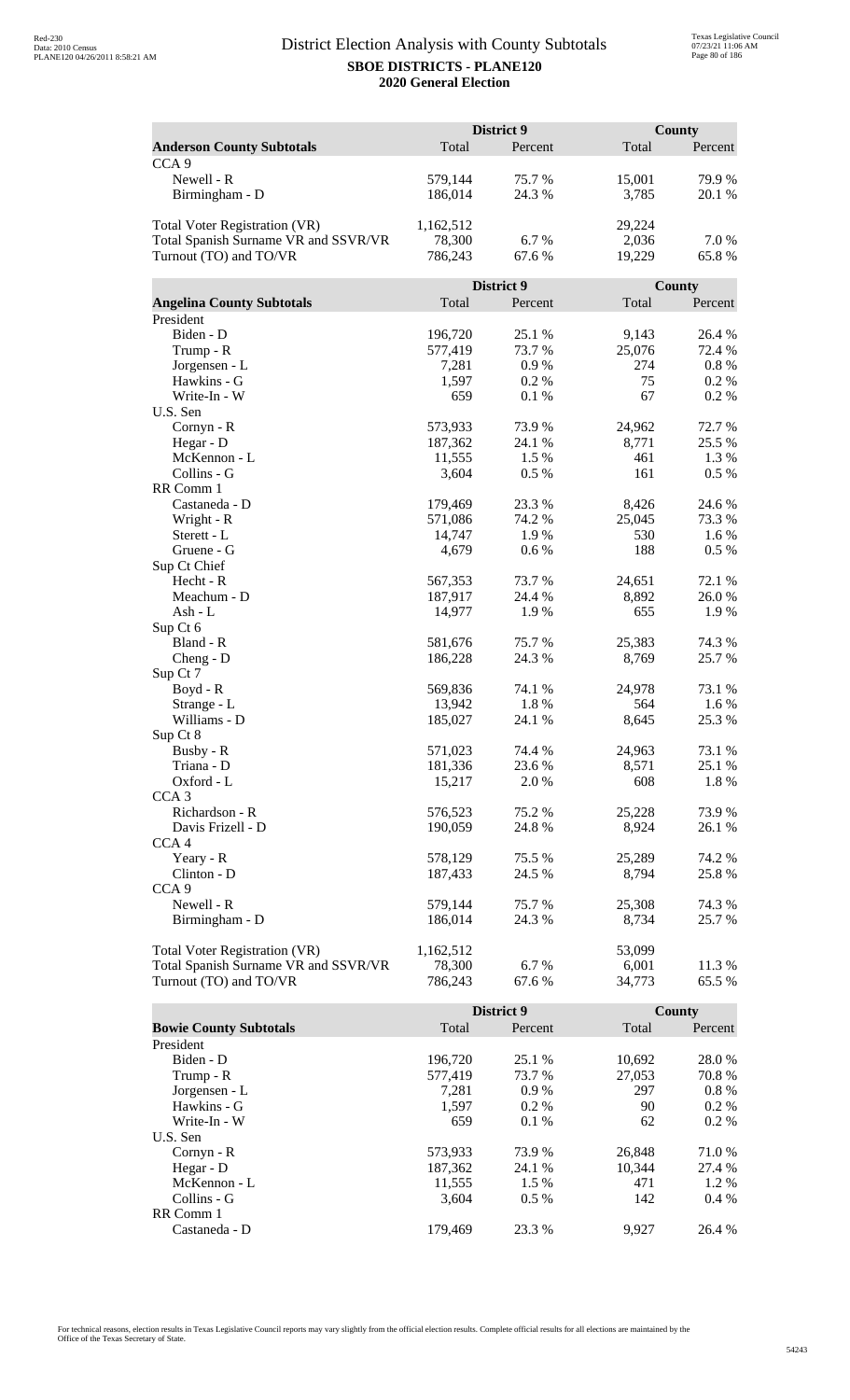|                                      |           | District 9 |        | County  |
|--------------------------------------|-----------|------------|--------|---------|
| <b>Bowie County Subtotals</b>        | Total     | Percent    | Total  | Percent |
| RR Comm 1                            |           |            |        |         |
| Wright - R                           | 571,086   | 74.2 %     | 26,933 | 71.5 %  |
| Sterett - L                          | 14,747    | 1.9%       | 588    | 1.6 %   |
| Gruene - G                           | 4,679     | 0.6 %      | 204    | $0.5\%$ |
| Sup Ct Chief                         |           |            |        |         |
| Hecht - R                            | 567,353   | 73.7 %     | 26,560 | 70.5 %  |
| Meachum - D                          | 187,917   | 24.4 %     | 10,469 | 27.8%   |
| Ash - L                              | 14,977    | 1.9%       | 637    | 1.7 %   |
| Sup Ct 6                             |           |            |        |         |
| Bland - R                            | 581,676   | 75.7 %     | 27,187 | 72.4 %  |
| Cheng - D                            | 186,228   | 24.3 %     | 10,384 | 27.6 %  |
| Sup Ct 7                             |           |            |        |         |
| $Boyd - R$                           | 569,836   | 74.1 %     | 26,775 | 71.0 %  |
| Strange - L                          | 13,942    | 1.8%       | 561    | 1.5 %   |
| Williams - D                         | 185,027   | 24.1 %     | 10,365 | 27.5 %  |
| Sup Ct 8                             |           |            |        |         |
| Busby - R                            | 571,023   | 74.4 %     | 26,846 | 71.5 %  |
| Triana - D                           | 181,336   | 23.6 %     | 10,081 | 26.8%   |
| Oxford - L                           | 15,217    | 2.0 %      | 640    | 1.7 %   |
| CCA <sub>3</sub>                     |           |            |        |         |
| Richardson - R                       | 576,523   | 75.2 %     | 26,982 | 71.9%   |
| Davis Frizell - D                    | 190,059   | 24.8%      | 10,557 | 28.1 %  |
| CCA <sub>4</sub>                     |           |            |        |         |
| Yeary - R                            | 578,129   | 75.5 %     | 27,104 | 72.2 %  |
| Clinton - D                          | 187,433   | 24.5 %     | 10,444 | 27.8%   |
| CCA <sub>9</sub>                     |           |            |        |         |
| Newell - R                           | 579,144   | 75.7 %     | 27,169 | 72.3 %  |
| Birmingham - D                       | 186,014   | 24.3 %     | 10,418 | 27.7 %  |
| <b>Total Voter Registration (VR)</b> | 1,162,512 |            | 61,313 |         |
| Total Spanish Surname VR and SSVR/VR | 78,300    | 6.7 %      | 1,474  | 2.4 %   |
| Turnout (TO) and TO/VR               | 786,243   | 67.6%      | 38,309 | 62.5 %  |

|                              |         | District 9 |                  | <b>County</b> |
|------------------------------|---------|------------|------------------|---------------|
| <b>Camp County Subtotals</b> | Total   | Percent    | Total            | Percent       |
| President                    |         |            |                  |               |
| Biden - D                    | 196,720 | 25.1 %     | 1,394            | 27.6 %        |
| Trump - R                    | 577,419 | 73.7%      | 3,626            | 71.7%         |
| Jorgensen - L                | 7,281   | 0.9%       | 31               | $0.6\%$       |
| Hawkins - G                  | 1,597   | 0.2%       | $\tau$           | 0.1%          |
| Write-In - W                 | 659     | 0.1%       | $\boldsymbol{0}$ | 0.0 %         |
| U.S. Sen                     |         |            |                  |               |
| Cornyn - R                   | 573,933 | 73.9%      | 3,597            | 71.4 %        |
| Hegar - D                    | 187,362 | 24.1 %     | 1,359            | 27.0%         |
| McKennon - L                 | 11,555  | 1.5 %      | 57               | 1.1 %         |
| Collins - G                  | 3,604   | 0.5%       | 22               | 0.4%          |
| RR Comm 1                    |         |            |                  |               |
| Castaneda - D                | 179,469 | 23.3 %     | 1,300            | 26.1 %        |
| Wright - R                   | 571,086 | 74.2 %     | 3,592            | 72.1 %        |
| Sterett - L                  | 14,747  | 1.9%       | 68               | 1.4 %         |
| Gruene - G                   | 4,679   | 0.6 %      | 19               | 0.4 %         |
| Sup Ct Chief                 |         |            |                  |               |
| Hecht - R                    | 567,353 | 73.7%      | 3,544            | 71.5 %        |
| Meachum - D                  | 187,917 | 24.4 %     | 1,343            | 27.1 %        |
| $Ash - L$                    | 14,977  | 1.9%       | 70               | 1.4 %         |
| Sup Ct 6                     |         |            |                  |               |
| Bland - R                    | 581,676 | 75.7 %     | 3,611            | 73.1 %        |
| $Cheng - D$                  | 186,228 | 24.3 %     | 1,327            | 26.9%         |
| Sup Ct 7                     |         |            |                  |               |
| $Boyd - R$                   | 569,836 | 74.1 %     | 3,582            | 71.9%         |
| Strange - L                  | 13,942  | 1.8%       | 62               | 1.2 %         |
| Williams - D                 | 185,027 | 24.1 %     | 1,335            | 26.8%         |
| Sup Ct 8                     |         |            |                  |               |
| Busby - R                    | 571,023 | 74.4 %     | 3,563            | 72.1 %        |
| Triana - D                   | 181,336 | 23.6%      | 1,308            | 26.5 %        |
| Oxford - L                   | 15,217  | 2.0%       | 71               | 1.4 %         |
| CCA <sub>3</sub>             |         |            |                  |               |
| Richardson - R               | 576,523 | 75.2 %     | 3,604            | 72.7%         |
| Davis Frizell - D            | 190,059 | 24.8%      | 1,350            | 27.3 %        |
| CCA <sub>4</sub>             |         |            |                  |               |
| Yeary - R                    | 578,129 | 75.5 %     | 3,581            | 72.8%         |
| Clinton - D                  | 187,433 | 24.5 %     | 1,341            | 27.2 %        |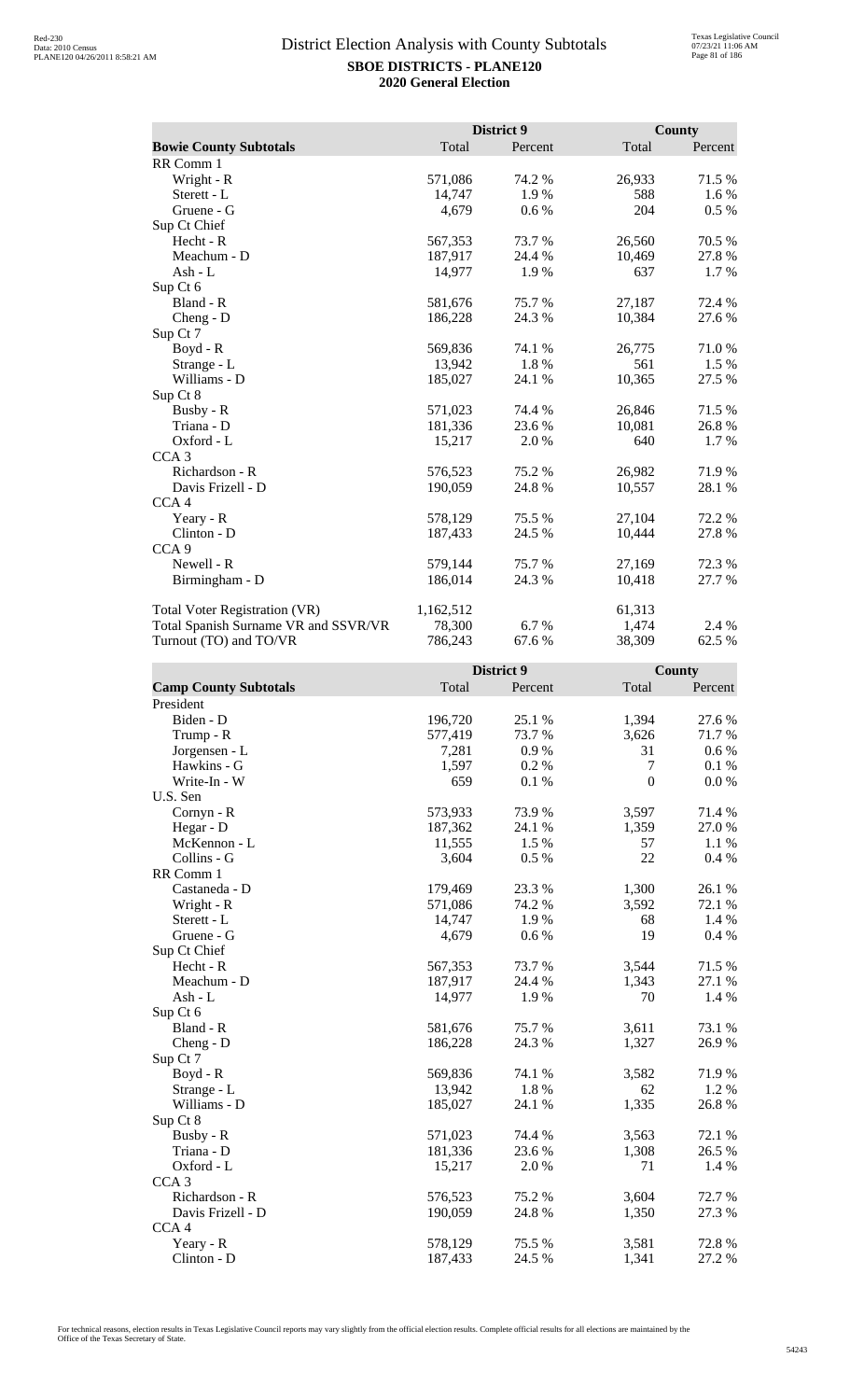|                                      | District 9 |            |        | <b>County</b> |  |
|--------------------------------------|------------|------------|--------|---------------|--|
| <b>Camp County Subtotals</b>         | Total      | Percent    | Total  | Percent       |  |
| CCA <sub>9</sub>                     |            |            |        |               |  |
| Newell - R                           | 579,144    | 75.7 %     | 3,629  | 73.2 %        |  |
| Birmingham - D                       | 186,014    | 24.3 %     | 1,332  | 26.8%         |  |
|                                      |            |            |        |               |  |
| <b>Total Voter Registration (VR)</b> | 1,162,512  |            | 7,887  |               |  |
| Total Spanish Surname VR and SSVR/VR | 78,300     | 6.7%       | 725    | 9.2%          |  |
| Turnout (TO) and TO/VR               | 786,243    | 67.6%      | 5,058  | 64.1 %        |  |
|                                      |            |            |        |               |  |
|                                      |            | District 9 |        | County        |  |
| <b>Cass County Subtotals</b>         | Total      | Percent    | Total  | Percent       |  |
| President                            |            |            |        |               |  |
| Biden - D                            | 196,720    | 25.1 %     | 2,795  | 20.1 %        |  |
| Trump - R                            | 577,419    | 73.7 %     | 11,033 | 79.2 %        |  |
|                                      |            | 0.9%       | 79     | 0.6 %         |  |
| Jorgensen - L                        | 7,281      |            |        |               |  |
| Hawkins - G                          | 1,597      | 0.2%       | 17     | 0.1%          |  |
| Write-In - W                         | 659        | 0.1%       | 3      | 0.0 %         |  |
| U.S. Sen                             |            |            |        |               |  |
| Cornyn - R                           | 573,933    | 73.9%      | 10,796 | 79.0%         |  |
| Hegar - D                            | 187,362    | 24.1 %     | 2,672  | 19.5 %        |  |
| McKennon - L                         | 11,555     | 1.5 %      | 153    | 1.1 %         |  |
| Collins - G                          | 3,604      | 0.5%       | 52     | 0.4%          |  |
| RR Comm 1                            |            |            |        |               |  |
| Castaneda - D                        | 179,469    | 23.3 %     | 2,533  | 18.7%         |  |
| Wright - R                           | 571,086    | 74.2 %     | 10,778 | 79.5 %        |  |
| Sterett - L                          | 14,747     | 1.9%       | 189    | 1.4 %         |  |
| Gruene - G                           | 4,679      | 0.6 %      | 57     | 0.4%          |  |
| Sup Ct Chief                         |            |            |        |               |  |
| Hecht - R                            | 567,353    | 73.7 %     | 10,681 | 78.8%         |  |
| Meachum - D                          | 187,917    | 24.4 %     | 2,689  | 19.8%         |  |
| Ash - L                              | 14,977     | 1.9%       | 185    | 1.4 %         |  |
| Sup Ct 6                             |            |            |        |               |  |
| Bland - R                            | 581,676    | 75.7%      | 10,863 | 80.4%         |  |
| $Cheng - D$                          | 186,228    | 24.3 %     | 2,646  | 19.6%         |  |
| Sup Ct 7                             |            |            |        |               |  |
| $Boyd - R$                           | 569,836    | 74.1 %     | 10,745 | 79.3 %        |  |
| Strange - L                          | 13,942     | 1.8%       | 175    | 1.3%          |  |
| Williams - D                         | 185,027    | 24.1 %     | 2,625  | 19.4 %        |  |
| Sup Ct 8                             |            |            |        |               |  |
| Busby - R                            | 571,023    | 74.4 %     | 10,754 | 79.5 %        |  |
| Triana - D                           | 181,336    | 23.6 %     | 2,577  | 19.1 %        |  |
| Oxford - L                           | 15,217     | 2.0 %      | 194    | 1.4 %         |  |
| CCA <sub>3</sub>                     |            |            |        |               |  |
| Richardson - R                       | 576,523    | 75.2 %     | 10,832 | 80.3%         |  |
| Davis Frizell - D                    | 190,059    | 24.8%      | 2,662  | 19.7 %        |  |
| CCA <sub>4</sub>                     |            |            |        |               |  |
|                                      | 578,129    | 75.5 %     | 10,837 |               |  |
| Yeary - R                            |            |            |        | 80.2%         |  |
| Clinton - D                          | 187,433    | 24.5 %     | 2,671  | 19.8%         |  |
| CCA <sub>9</sub>                     |            |            |        |               |  |
| Newell - R                           | 579,144    | 75.7%      | 10,828 | 80.2%         |  |
| Birmingham - D                       | 186,014    | 24.3 %     | 2,673  | 19.8%         |  |
|                                      |            |            |        |               |  |
| <b>Total Voter Registration (VR)</b> | 1,162,512  |            | 20,868 |               |  |
| Total Spanish Surname VR and SSVR/VR | 78,300     | 6.7%       | 379    | 1.8 %         |  |
| Turnout (TO) and TO/VR               | 786,243    | 67.6%      | 14,002 | 67.1 %        |  |

|                                  |         | District 9 |          | County   |
|----------------------------------|---------|------------|----------|----------|
| <b>Cherokee County Subtotals</b> | Total   | Percent    | Total    | Percent  |
| President                        |         |            |          |          |
| Biden - D                        | 196,720 | 25.1 %     | 4.210    | 21.6 %   |
| Trump - R                        | 577,419 | 73.7 %     | 15.101   | 77.4 %   |
| Jorgensen - L                    | 7.281   | 0.9%       | 161      | $0.8 \%$ |
| Hawkins - G                      | 1,597   | $0.2\%$    | 36       | $0.2\%$  |
| Write-In - W                     | 659     | $0.1\%$    | $\Omega$ | $0.0\%$  |
| U.S. Sen                         |         |            |          |          |
| Cornyn - R                       | 573,933 | 73.9 %     | 14.945   | 77.3 %   |
| Hegar - D                        | 187,362 | 24.1 %     | 4.058    | 21.0 %   |
| McKennon - L                     | 11,555  | 1.5 %      | 269      | 1.4 %    |
| Collins - G                      | 3.604   | $0.5\%$    | 59       | $0.3\%$  |
| RR Comm 1                        |         |            |          |          |
| Castaneda - D                    | 179.469 | 23.3 %     | 3.832    | 20.1 %   |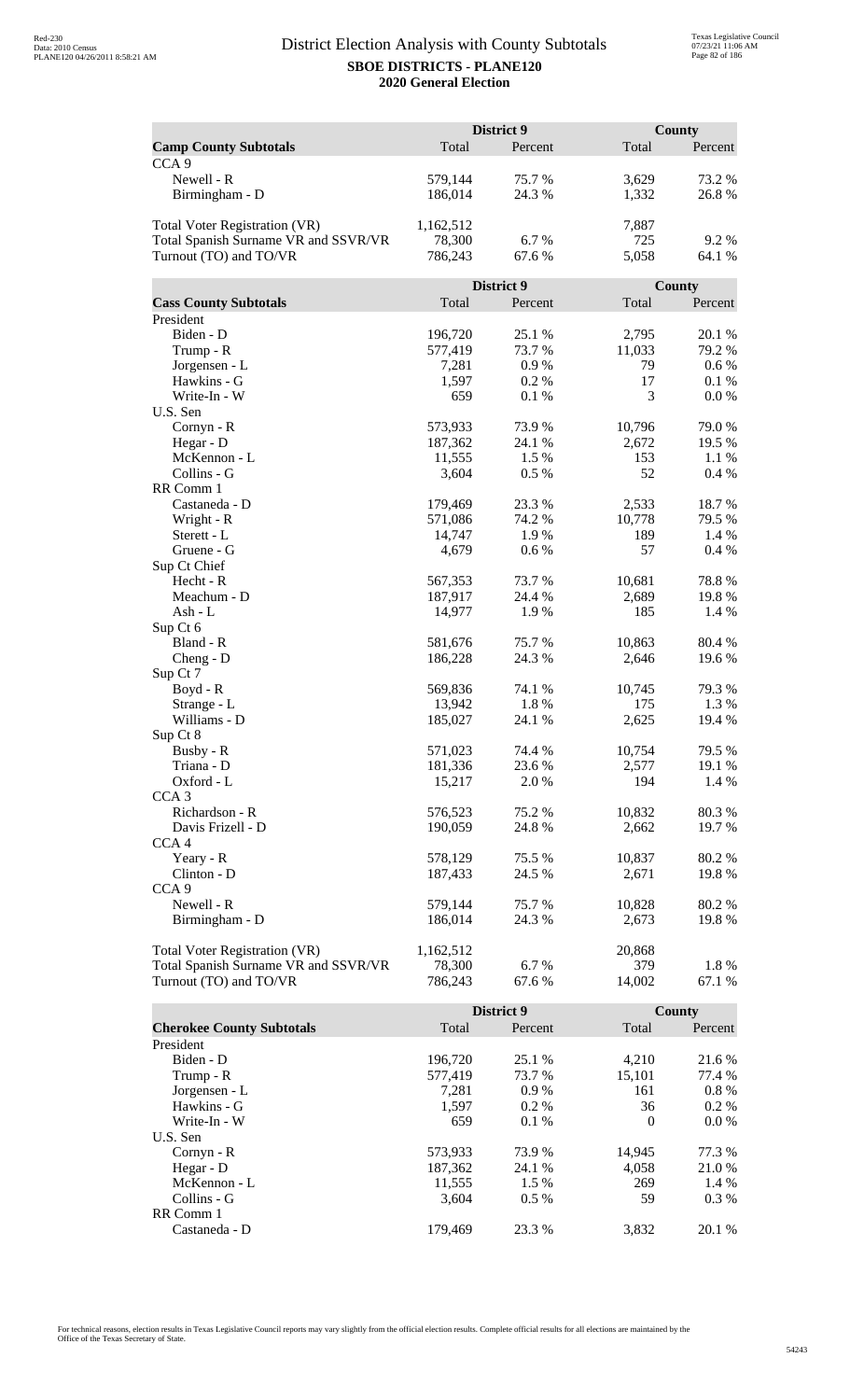|                                      |           | District 9 |        | County  |
|--------------------------------------|-----------|------------|--------|---------|
| <b>Cherokee County Subtotals</b>     | Total     | Percent    | Total  | Percent |
| RR Comm 1                            |           |            |        |         |
| Wright - R                           | 571,086   | 74.2 %     | 14,839 | 77.7 %  |
| Sterett - L                          | 14,747    | 1.9%       | 330    | 1.7 %   |
| Gruene - G                           | 4,679     | 0.6 %      | 100    | 0.5 %   |
| Sup Ct Chief                         |           |            |        |         |
| Hecht - R                            | 567,353   | 73.7%      | 14,652 | 76.8%   |
| Meachum - D                          | 187,917   | 24.4 %     | 4,079  | 21.4%   |
| Ash - L                              | 14,977    | 1.9%       | 358    | 1.9%    |
| Sup Ct 6                             |           |            |        |         |
| Bland - R                            | 581,676   | 75.7%      | 15,052 | 79.0%   |
| $Cheng - D$                          | 186,228   | 24.3 %     | 3,997  | 21.0%   |
| Sup Ct 7                             |           |            |        |         |
| $Boyd - R$                           | 569,836   | 74.1 %     | 14,745 | 77.5 %  |
| Strange - L                          | 13,942    | 1.8%       | 297    | 1.6 %   |
| Williams - D                         | 185,027   | 24.1 %     | 3,995  | 21.0%   |
| Sup Ct 8                             |           |            |        |         |
| Busby - R                            | 571,023   | 74.4 %     | 14,796 | 77.6 %  |
| Triana - D                           | 181,336   | 23.6 %     | 3,915  | 20.5 %  |
| Oxford - L                           | 15,217    | 2.0 %      | 344    | 1.8%    |
| CCA <sub>3</sub>                     |           |            |        |         |
| Richardson - R                       | 576,523   | 75.2 %     | 14,949 | 78.5 %  |
| Davis Frizell - D                    | 190,059   | 24.8%      | 4,083  | 21.5 %  |
| CCA <sub>4</sub>                     |           |            |        |         |
| Yeary - R                            | 578,129   | 75.5 %     | 14,980 | 78.9%   |
| Clinton - D                          | 187,433   | 24.5 %     | 4,007  | 21.1 %  |
| CCA <sub>9</sub>                     |           |            |        |         |
| Newell - R                           | 579,144   | 75.7%      | 14,980 | 78.9%   |
| Birmingham - D                       | 186,014   | 24.3 %     | 4,014  | 21.1 %  |
| <b>Total Voter Registration (VR)</b> | 1,162,512 |            | 29,080 |         |
| Total Spanish Surname VR and SSVR/VR | 78,300    | 6.7 %      | 2,418  | 8.3%    |
| Turnout (TO) and TO/VR               | 786,243   | 67.6 %     | 19,510 | 67.1 %  |

|                               |         | District 9 |                  | <b>County</b> |
|-------------------------------|---------|------------|------------------|---------------|
| <b>Delta County Subtotals</b> | Total   | Percent    | Total            | Percent       |
| President                     |         |            |                  |               |
| Biden - D                     | 196,720 | 25.1 %     | 403              | 15.5 %        |
| Trump - R                     | 577,419 | 73.7%      | 2,162            | 83.4%         |
| Jorgensen - L                 | 7,281   | 0.9%       | 24               | 0.9 %         |
| Hawkins - G                   | 1,597   | 0.2 %      | 3                | 0.1%          |
| Write-In - W                  | 659     | 0.1 %      | $\boldsymbol{0}$ | 0.0 %         |
| U.S. Sen                      |         |            |                  |               |
| Cornyn - R                    | 573,933 | 73.9%      | 2,111            | 83.3%         |
| Hegar - D                     | 187,362 | 24.1 %     | 370              | 14.6 %        |
| McKennon - L                  | 11,555  | 1.5 %      | 31               | 1.2%          |
| Collins - G                   | 3,604   | 0.5%       | 22               | 0.9%          |
| RR Comm 1                     |         |            |                  |               |
| Castaneda - D                 | 179,469 | 23.3 %     | 367              | 14.8 %        |
| Wright - R                    | 571,086 | 74.2 %     | 2,052            | 83.0%         |
| Sterett - L                   | 14,747  | 1.9%       | 45               | 1.8%          |
| Gruene - G                    | 4,679   | 0.6 %      | $8\,$            | 0.3 %         |
| Sup Ct Chief                  |         |            |                  |               |
| Hecht - R                     | 567,353 | 73.7%      | 2,052            | 83.1 %        |
| Meachum - D                   | 187,917 | 24.4 %     | 369              | 15.0%         |
| Ash - L                       | 14,977  | 1.9%       | 47               | 1.9%          |
| Sup Ct 6                      |         |            |                  |               |
| Bland - R                     | 581,676 | 75.7 %     | 2,099            | 85.3%         |
| $Cheng - D$                   | 186,228 | 24.3 %     | 362              | 14.7 %        |
| Sup Ct 7                      |         |            |                  |               |
| Boyd - R                      | 569,836 | 74.1 %     | 2,048            | 83.2%         |
| Strange - L                   | 13,942  | 1.8%       | 38               | 1.5 %         |
| Williams - D                  | 185,027 | 24.1 %     | 375              | 15.2 %        |
| Sup Ct 8                      |         |            |                  |               |
| Busby - R                     | 571,023 | 74.4 %     | 2,061            | 83.8%         |
| Triana - D                    | 181,336 | 23.6%      | 356              | 14.5 %        |
| Oxford - L                    | 15,217  | 2.0%       | 41               | 1.7%          |
| CCA <sub>3</sub>              |         |            |                  |               |
| Richardson - R                | 576,523 | 75.2 %     | 2,082            | 84.9%         |
| Davis Frizell - D             | 190,059 | 24.8 %     | 369              | 15.1 %        |
| CCA <sub>4</sub>              |         |            |                  |               |
| Yeary - R                     | 578,129 | 75.5 %     | 2,063            | 84.4 %        |
| Clinton - D                   | 187,433 | 24.5 %     | 381              | 15.6%         |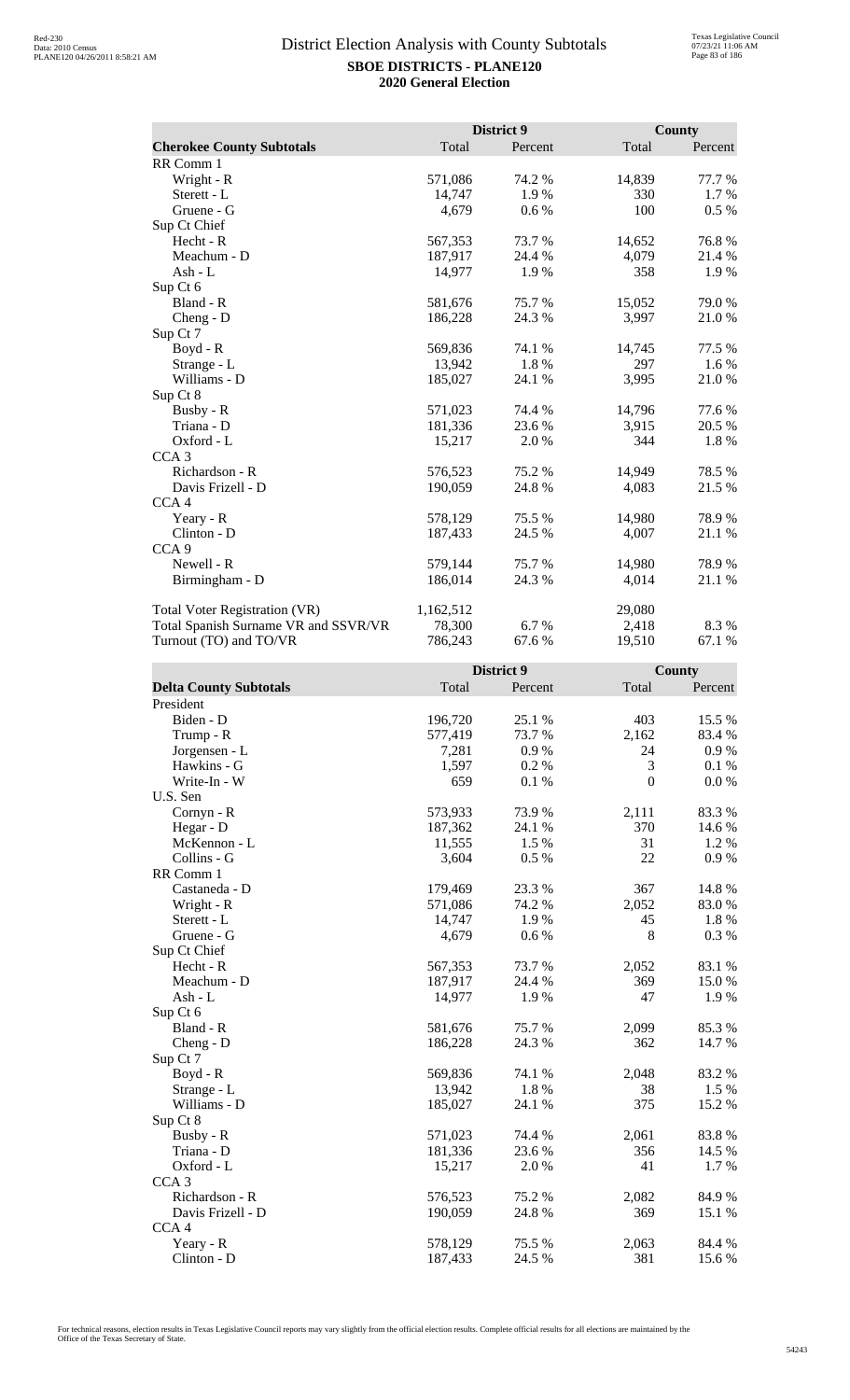|                                      | District 9 |            |        | <b>County</b> |  |
|--------------------------------------|------------|------------|--------|---------------|--|
| <b>Delta County Subtotals</b>        | Total      | Percent    | Total  | Percent       |  |
| CCA <sub>9</sub>                     |            |            |        |               |  |
| Newell - R                           | 579,144    | 75.7%      | 2,069  | 84.5 %        |  |
| Birmingham - D                       | 186,014    | 24.3 %     | 380    | 15.5 %        |  |
|                                      |            |            |        |               |  |
| Total Voter Registration (VR)        | 1,162,512  |            | 3,938  |               |  |
| Total Spanish Surname VR and SSVR/VR | 78,300     | 6.7 %      | 180    | 4.6 %         |  |
| Turnout (TO) and TO/VR               | 786,243    | 67.6%      | 2,600  | 66.0%         |  |
|                                      |            |            |        |               |  |
|                                      |            | District 9 |        | County        |  |
| <b>Fannin County Subtotals</b>       | Total      | Percent    | Total  | Percent       |  |
| President                            |            |            |        |               |  |
| Biden - D                            | 196,720    | 25.1 %     | 2,655  | 17.7 %        |  |
|                                      | 577,419    | 73.7 %     | 12,171 | 81.1 %        |  |
| Trump - R<br>Jorgensen - L           |            | 0.9%       | 155    | 1.0%          |  |
| Hawkins - G                          | 7,281      |            |        |               |  |
|                                      | 1,597      | 0.2%       | 23     | 0.2 %         |  |
| Write-In - W                         | 659        | 0.1%       | 3      | 0.0 %         |  |
| U.S. Sen                             |            |            |        |               |  |
| Cornyn - R                           | 573,933    | 73.9%      | 11,836 | 80.3%         |  |
| Hegar - D                            | 187,362    | 24.1 %     | 2,559  | 17.4 %        |  |
| McKennon - L                         | 11,555     | 1.5 %      | 273    | 1.9%          |  |
| Collins - G                          | 3,604      | 0.5 %      | 80     | 0.5%          |  |
| RR Comm 1                            |            |            |        |               |  |
| Castaneda - D                        | 179,469    | 23.3 %     | 2,399  | 16.5 %        |  |
| Wright - R                           | 571,086    | 74.2 %     | 11,723 | 80.7%         |  |
| Sterett - L                          | 14,747     | 1.9%       | 312    | 2.1 %         |  |
| Gruene - G                           | 4,679      | 0.6 %      | 85     | 0.6 %         |  |
| Sup Ct Chief                         |            |            |        |               |  |
| Hecht - R                            | 567,353    | 73.7 %     | 11,709 | 80.4%         |  |
| Meachum - D                          | 187,917    | 24.4 %     | 2,526  | 17.4 %        |  |
| Ash - L                              | 14,977     | 1.9%       | 322    | 2.2 %         |  |
| Sup Ct 6                             |            |            |        |               |  |
| Bland - R                            | 581,676    | 75.7%      | 12,007 | 82.9%         |  |
| $Cheng - D$                          | 186,228    | 24.3 %     | 2,483  | 17.1 %        |  |
| Sup Ct 7                             |            |            |        |               |  |
| Boyd - R                             | 569,836    | 74.1 %     | 11,727 | 80.9%         |  |
| Strange - L                          | 13,942     | 1.8%       | 279    | 1.9%          |  |
| Williams - D                         | 185,027    | 24.1 %     | 2,494  | 17.2 %        |  |
| Sup Ct 8                             |            |            |        |               |  |
| Busby - R                            | 571,023    | 74.4 %     | 11,745 | 81.1 %        |  |
| Triana - D                           | 181,336    | 23.6 %     | 2,404  | 16.6%         |  |
| Oxford - L                           | 15,217     | 2.0 %      | 327    | 2.3 %         |  |
| CCA <sub>3</sub>                     |            |            |        |               |  |
| Richardson - R                       | 576,523    | 75.2 %     | 11,901 | 82.3 %        |  |
| Davis Frizell - D                    | 190,059    | 24.8 %     | 2,559  | 17.7 %        |  |
| CCA <sub>4</sub>                     |            |            |        |               |  |
| Yeary - R                            | 578,129    | 75.5 %     | 11,932 | 82.7 %        |  |
| Clinton - D                          | 187,433    | 24.5 %     | 2,503  | 17.3 %        |  |
| CCA <sub>9</sub>                     |            |            |        |               |  |
| Newell - R                           | 579,144    | 75.7 %     | 11,917 | 82.6 %        |  |
| Birmingham - D                       | 186,014    | 24.3 %     | 2,505  | 17.4 %        |  |
|                                      |            |            |        |               |  |
| Total Voter Registration (VR)        | 1,162,512  |            | 22,152 |               |  |
| Total Spanish Surname VR and SSVR/VR | 78,300     | 6.7 %      | 897    | 4.0 %         |  |
| Turnout (TO) and TO/VR               | 786,243    | 67.6%      | 15,117 | 68.2%         |  |

|                                  |         | District 9 |          | County  |
|----------------------------------|---------|------------|----------|---------|
| <b>Franklin County Subtotals</b> | Total   | Percent    | Total    | Percent |
| President                        |         |            |          |         |
| Biden - D                        | 196.720 | 25.1 %     | 804      | 16.1 %  |
| Trump - R                        | 577,419 | 73.7 %     | 4,161    | 83.1 %  |
| Jorgensen - L                    | 7.281   | 0.9%       | 36       | $0.7\%$ |
| Hawkins - G                      | 1,597   | $0.2\%$    | 8        | $0.2\%$ |
| Write-In - W                     | 659     | $0.1\%$    | $\theta$ | $0.0\%$ |
| U.S. Sen                         |         |            |          |         |
| Cornyn - R                       | 573,933 | 73.9 %     | 4.114    | 83.2 %  |
| Hegar - $D$                      | 187.362 | 24.1 %     | 753      | 15.2 %  |
| McKennon - L                     | 11,555  | 1.5 %      | 63       | 1.3 %   |
| Collins - G                      | 3.604   | $0.5\%$    | 12       | $0.2\%$ |
| RR Comm 1                        |         |            |          |         |
| Castaneda - D                    | 179.469 | 23.3 %     | 694      | 14.2 %  |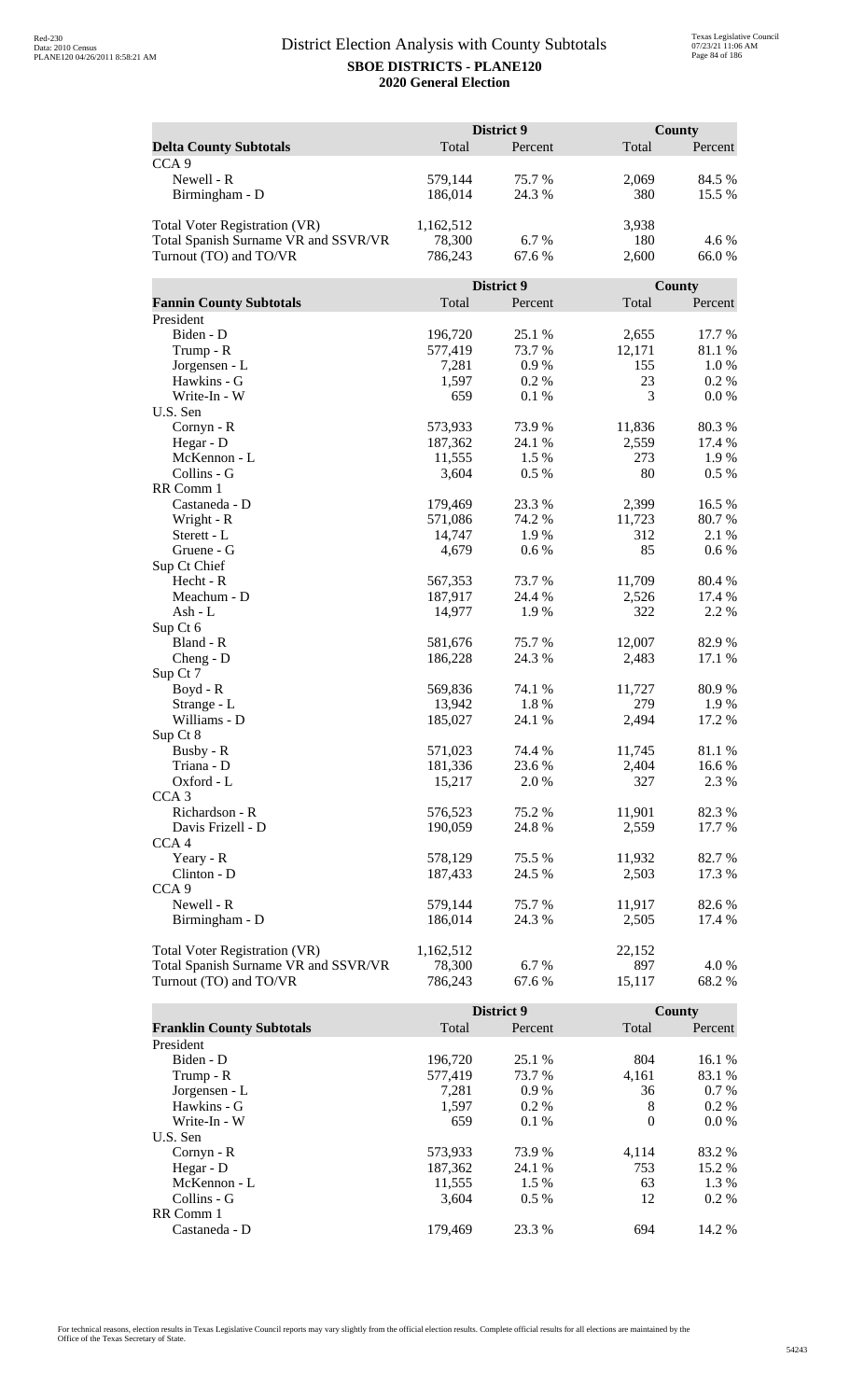|                                      |           | District 9 |       | County  |
|--------------------------------------|-----------|------------|-------|---------|
| <b>Franklin County Subtotals</b>     | Total     | Percent    | Total | Percent |
| RR Comm 1                            |           |            |       |         |
| Wright - R                           | 571,086   | 74.2 %     | 4,095 | 83.9%   |
| Sterett - L                          | 14,747    | 1.9%       | 72    | 1.5 %   |
| Gruene - G                           | 4,679     | 0.6 %      | 20    | 0.4%    |
| Sup Ct Chief                         |           |            |       |         |
| $Hecht - R$                          | 567,353   | 73.7%      | 4,016 | 83.0%   |
| Meachum - D                          | 187,917   | 24.4 %     | 761   | 15.7 %  |
| Ash - L                              | 14,977    | 1.9%       | 62    | 1.3 %   |
| Sup Ct 6                             |           |            |       |         |
| Bland - R                            | 581,676   | 75.7 %     | 4,108 | 85.0%   |
| $Cheng - D$                          | 186,228   | 24.3 %     | 724   | 15.0 %  |
| Sup Ct 7                             |           |            |       |         |
| Boyd - R                             | 569,836   | 74.1 %     | 4,068 | 83.3 %  |
| Strange - L                          | 13,942    | 1.8%       | 68    | $1.4\%$ |
| Williams - D                         | 185,027   | 24.1 %     | 747   | 15.3 %  |
| Sup Ct 8                             |           |            |       |         |
| Busby - R                            | 571,023   | 74.4 %     | 4,047 | 83.6%   |
| Triana - D                           | 181,336   | 23.6 %     | 714   | 14.8%   |
| Oxford - L                           | 15,217    | 2.0%       | 78    | 1.6 %   |
| CCA <sub>3</sub>                     |           |            |       |         |
| Richardson - R                       | 576,523   | 75.2 %     | 4,057 | 84.5 %  |
| Davis Frizell - D                    | 190,059   | 24.8%      | 745   | 15.5 %  |
| CCA <sub>4</sub>                     |           |            |       |         |
| Yeary - R                            | 578,129   | 75.5 %     | 4,066 | 84.5 %  |
| Clinton - D                          | 187,433   | 24.5 %     | 745   | 15.5 %  |
| CCA <sub>9</sub>                     |           |            |       |         |
| Newell - R                           | 579,144   | 75.7 %     | 4,122 | 84.9%   |
| Birmingham - D                       | 186,014   | 24.3 %     | 732   | 15.1 %  |
| <b>Total Voter Registration (VR)</b> | 1,162,512 |            | 7,024 |         |
| Total Spanish Surname VR and SSVR/VR | 78,300    | 6.7 %      | 374   | 5.3 %   |
| Turnout (TO) and TO/VR               | 786,243   | 67.6 %     | 5,030 | 71.6 %  |

|                                 | District 9 |         |        | <b>County</b> |  |
|---------------------------------|------------|---------|--------|---------------|--|
| <b>Grayson County Subtotals</b> | Total      | Percent | Total  | Percent       |  |
| President                       |            |         |        |               |  |
| Biden - D                       | 196,720    | 25.1 %  | 14,506 | 24.3 %        |  |
| Trump - R                       | 577,419    | 73.7 %  | 44,163 | 74.1 %        |  |
| Jorgensen - L                   | 7,281      | 0.9%    | 634    | 1.1 %         |  |
| Hawkins - G                     | 1,597      | 0.2%    | 136    | 0.2 %         |  |
| Write-In - W                    | 659        | 0.1 %   | 137    | 0.2%          |  |
| U.S. Sen                        |            |         |        |               |  |
| Cornyn - R                      | 573,933    | 73.9%   | 43,735 | 74.2 %        |  |
| Hegar - D                       | 187,362    | 24.1 %  | 13,938 | 23.6%         |  |
| McKennon - L                    | 11,555     | 1.5 %   | 1,008  | 1.7 %         |  |
| Collins - G                     | 3,604      | 0.5 %   | 293    | 0.5%          |  |
| RR Comm 1                       |            |         |        |               |  |
| Castaneda - D                   | 179,469    | 23.3 %  | 12,929 | 22.0%         |  |
| Wright - R                      | 571,086    | 74.2 %  | 44,102 | 75.2 %        |  |
| Sterett - L                     | 14,747     | 1.9%    | 1,247  | 2.1 %         |  |
| Gruene - G                      | 4,679      | 0.6 %   | 376    | 0.6 %         |  |
| Sup Ct Chief                    |            |         |        |               |  |
| Hecht - R                       | 567,353    | 73.7%   | 43,451 | 74.0%         |  |
| Meachum - D                     | 187,917    | 24.4 %  | 14,064 | 24.0 %        |  |
| Ash - L                         | 14,977     | 1.9%    | 1,179  | 2.0%          |  |
| Sup Ct 6                        |            |         |        |               |  |
| Bland - R                       | 581,676    | 75.7 %  | 44,919 | 76.6 %        |  |
| $Cheng - D$                     | 186,228    | 24.3 %  | 13,719 | 23.4 %        |  |
| Sup Ct 7                        |            |         |        |               |  |
| Boyd - R                        | 569,836    | 74.1 %  | 43,866 | 74.8%         |  |
| Strange - L                     | 13,942     | 1.8%    | 1,147  | 2.0 %         |  |
| Williams - D                    | 185,027    | 24.1 %  | 13,634 | 23.2 %        |  |
| Sup Ct 8                        |            |         |        |               |  |
| Busby - R                       | 571,023    | 74.4 %  | 43,980 | 75.2 %        |  |
| Triana - D                      | 181,336    | 23.6 %  | 13,240 | 22.6 %        |  |
| Oxford - L                      | 15,217     | 2.0 %   | 1,272  | 2.2 %         |  |
| CCA <sub>3</sub>                |            |         |        |               |  |
| Richardson - R                  | 576,523    | 75.2 %  | 44,495 | 76.0%         |  |
| Davis Frizell - D               | 190,059    | 24.8%   | 14,057 | 24.0 %        |  |
| CCA <sub>4</sub>                |            |         |        |               |  |
| Yeary - R                       | 578,129    | 75.5 %  | 44,677 | 76.4%         |  |
| Clinton - D                     | 187,433    | 24.5 %  | 13,776 | 23.6%         |  |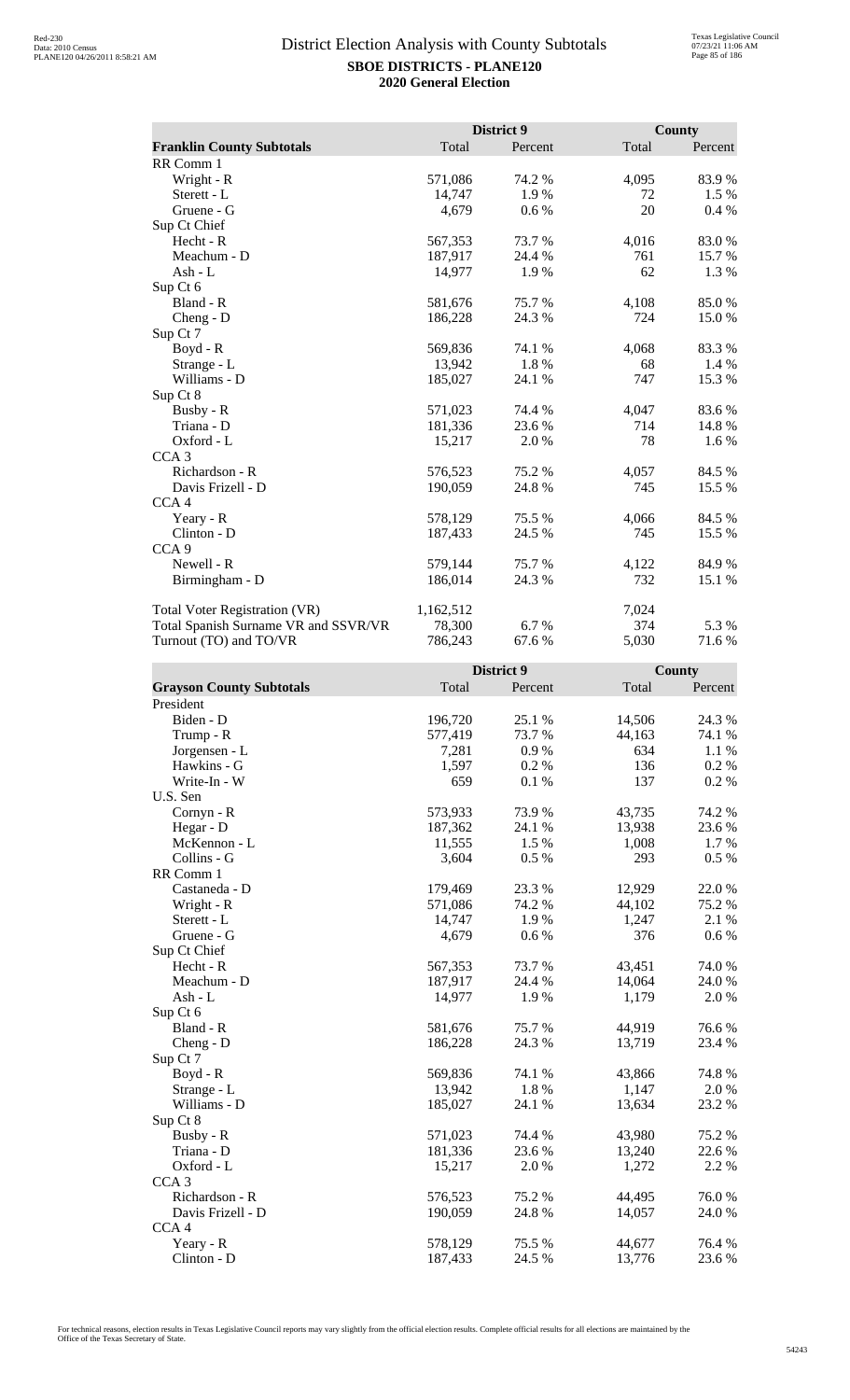|                                      | District 9        |                 |               | County          |  |
|--------------------------------------|-------------------|-----------------|---------------|-----------------|--|
| <b>Grayson County Subtotals</b>      | Total             | Percent         | Total         | Percent         |  |
| CCA <sub>9</sub>                     |                   |                 |               |                 |  |
| Newell - R                           | 579,144           | 75.7%           | 44,756        | 76.5 %          |  |
| Birmingham - D                       | 186,014           | 24.3 %          | 13,740        | 23.5 %          |  |
|                                      |                   |                 |               |                 |  |
| Total Voter Registration (VR)        | 1,162,512         |                 | 86,784        |                 |  |
| Total Spanish Surname VR and SSVR/VR | 78,300            | 6.7%            | 4,641         | 5.3 %           |  |
| Turnout (TO) and TO/VR               | 786,243           | 67.6 %          | 59,699        | 68.8%           |  |
|                                      |                   |                 |               |                 |  |
|                                      |                   | District 9      |               | County          |  |
| <b>Gregg County Subtotals</b>        | Total             | Percent         | Total         | Percent         |  |
| President                            |                   |                 |               |                 |  |
| Biden - D                            | 196,720           | 25.1 %          | 14,796        | 30.8%           |  |
| Trump - R                            | 577,419           | 73.7 %          | 32,493        | 67.7%           |  |
| Jorgensen - L                        | 7,281             | 0.9%            | 551           | 1.1 %           |  |
| Hawkins - G                          | 1,597             | 0.2%            | 113           | 0.2 %           |  |
| Write-In - W                         | 659               | 0.1 %           | 29            | 0.1%            |  |
| U.S. Sen                             |                   |                 |               |                 |  |
| Cornyn - R                           | 573,933           | 73.9%           | 32,467        | 68.4%           |  |
| Hegar - D<br>McKennon - L            | 187,362<br>11,555 | 24.1 %<br>1.5 % | 14,025<br>787 | 29.5 %<br>1.7 % |  |
| Collins - G                          |                   | 0.5 %           | 204           | 0.4%            |  |
| RR Comm 1                            | 3,604             |                 |               |                 |  |
| Castaneda - D                        | 179,469           | 23.3 %          | 13,468        | 28.6%           |  |
| Wright - R                           | 571,086           | 74.2 %          | 32,245        | 68.6%           |  |
| Sterett - L                          | 14,747            | 1.9%            | 1,008         | 2.1 %           |  |
| Gruene - G                           | 4,679             | 0.6 %           | 302           | 0.6 %           |  |
| Sup Ct Chief                         |                   |                 |               |                 |  |
| Hecht - R                            | 567,353           | 73.7 %          | 31,867        | 67.7%           |  |
| Meachum - D                          | 187,917           | 24.4 %          | 14,093        | 30.0%           |  |
| Ash - L                              | 14,977            | 1.9%            | 1,083         | 2.3 %           |  |
| Sup Ct 6                             |                   |                 |               |                 |  |
| Bland - R                            | 581,676           | 75.7%           | 32,916        | 70.1 %          |  |
| $Cheng - D$                          | 186,228           | 24.3 %          | 14,042        | 29.9%           |  |
| Sup Ct 7                             |                   |                 |               |                 |  |
| Boyd - R                             | 569,836           | 74.1 %          | 32,064        | 68.3%           |  |
| Strange - L                          | 13,942            | 1.8%            | 1,037         | 2.2 %           |  |
| Williams - D                         | 185,027           | 24.1 %          | 13,858        | 29.5 %          |  |
| Sup Ct 8                             |                   |                 |               |                 |  |
| Busby - R                            | 571,023           | 74.4 %          | 32,077        | 68.5%           |  |
| Triana - D                           | 181,336           | 23.6%           | 13,671        | 29.2 %          |  |
| Oxford - L                           | 15,217            | 2.0 %           | 1,049         | 2.2 %           |  |
| CCA <sub>3</sub>                     |                   |                 |               |                 |  |
| Richardson - R                       | 576,523           | 75.2 %          | 32,510        | 69.5 %          |  |
| Davis Frizell - D                    | 190,059           | 24.8%           | 14,273        | 30.5 %          |  |
| CCA <sub>4</sub>                     |                   |                 |               |                 |  |
| Yeary - R                            | 578,129           | 75.5 %          | 32,615        | 69.8%           |  |
| Clinton - D                          | 187,433           | 24.5 %          | 14,099        | 30.2 %          |  |
| CCA <sub>9</sub>                     |                   |                 |               |                 |  |
| Newell - R                           | 579,144           | 75.7 %          | 32,708        | 70.1 %          |  |
| Birmingham - D                       | 186,014           | 24.3 %          | 13,935        | 29.9 %          |  |
|                                      |                   |                 |               |                 |  |
| Total Voter Registration (VR)        | 1,162,512         |                 | 72,632        |                 |  |
| Total Spanish Surname VR and SSVR/VR | 78,300            | 6.7%            | 4,764         | 6.6 %           |  |
| Turnout (TO) and TO/VR               | 786,243           | 67.6 %          | 47,982        | 66.1 %          |  |

|                                  |         | District 9 |        | County  |
|----------------------------------|---------|------------|--------|---------|
| <b>Harrison County Subtotals</b> | Total   | Percent    | Total  | Percent |
| President                        |         |            |        |         |
| Biden - D                        | 196,720 | 25.1 %     | 7.900  | 26.6 %  |
| Trump - R                        | 577,419 | 73.7 %     | 21,455 | 72.2 %  |
| Jorgensen - L                    | 7.281   | $0.9\%$    | 294    | 1.0%    |
| Hawkins - G                      | 1,597   | $0.2\%$    | 42     | $0.1\%$ |
| Write-In - W                     | 659     | $0.1\%$    | 7      | $0.0\%$ |
| U.S. Sen                         |         |            |        |         |
| Cornyn - R                       | 573,933 | 73.9 %     | 21,221 | 72.3 %  |
| Hegar - D                        | 187,362 | 24.1 %     | 7.605  | 25.9 %  |
| McKennon - L                     | 11,555  | 1.5 %      | 440    | $1.5\%$ |
| Collins - G                      | 3.604   | $0.5\%$    | 100    | $0.3\%$ |
| RR Comm 1                        |         |            |        |         |
| Castaneda - D                    | 179.469 | 23.3 %     | 7.203  | 24.8%   |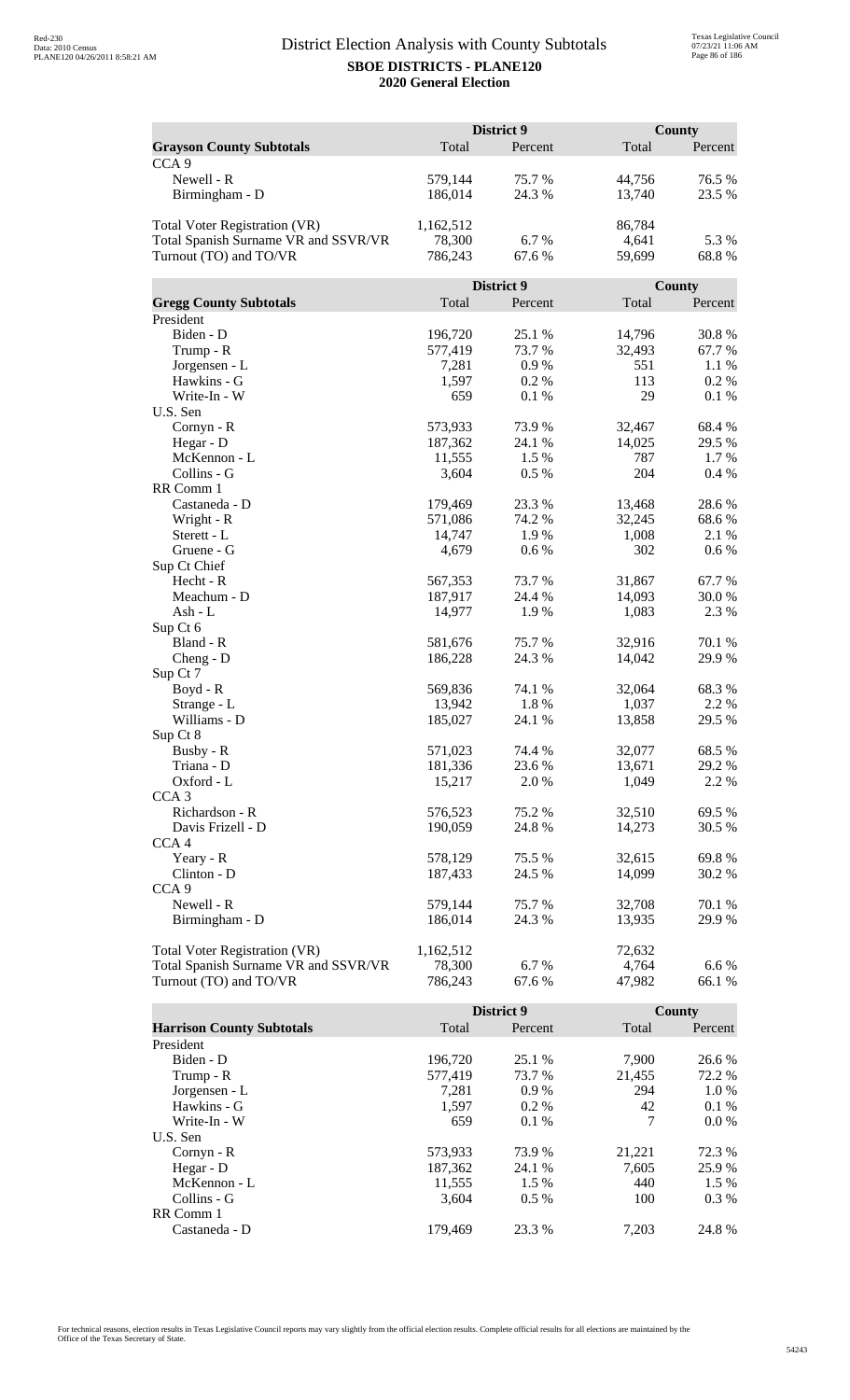|                                      |           | District 9 |        | County  |
|--------------------------------------|-----------|------------|--------|---------|
| <b>Harrison County Subtotals</b>     | Total     | Percent    | Total  | Percent |
| RR Comm 1                            |           |            |        |         |
| Wright - R                           | 571,086   | 74.2 %     | 21,128 | 72.7 %  |
| Sterett - L                          | 14,747    | 1.9%       | 538    | 1.9%    |
| Gruene - G                           | 4,679     | 0.6 %      | 184    | 0.6 %   |
| Sup Ct Chief                         |           |            |        |         |
| Hecht - R                            | 567,353   | 73.7%      | 20,926 | 71.8%   |
| Meachum - D                          | 187,917   | 24.4 %     | 7,645  | 26.2%   |
| Ash - L                              | 14,977    | 1.9%       | 555    | 1.9%    |
| Sup Ct 6                             |           |            |        |         |
| Bland - R                            | 581,676   | 75.7%      | 21,427 | 74.0%   |
| $Cheng - D$                          | 186,228   | 24.3 %     | 7,529  | 26.0%   |
| Sup Ct 7                             |           |            |        |         |
| $Boyd - R$                           | 569,836   | 74.1 %     | 20,789 | 72.1 %  |
| Strange - L                          | 13,942    | 1.8%       | 519    | 1.8%    |
| Williams - D                         | 185,027   | 24.1 %     | 7,512  | 26.1 %  |
| Sup Ct 8                             |           |            |        |         |
| Busby - R                            | 571,023   | 74.4 %     | 21,038 | 72.6 %  |
| Triana - D                           | 181,336   | 23.6 %     | 7,385  | 25.5 %  |
| Oxford - L                           | 15,217    | 2.0 %      | 536    | 1.9%    |
| CCA <sub>3</sub>                     |           |            |        |         |
| Richardson - R                       | 576,523   | 75.2 %     | 21,256 | 73.6 %  |
| Davis Frizell - D                    | 190,059   | 24.8%      | 7,634  | 26.4 %  |
| CCA <sub>4</sub>                     |           |            |        |         |
| Yeary - R                            | 578,129   | 75.5 %     | 21,292 | 73.8%   |
| Clinton - D                          | 187,433   | 24.5 %     | 7,540  | 26.2%   |
| CCA <sub>9</sub>                     |           |            |        |         |
| Newell - R                           | 579,144   | 75.7%      | 21,353 | 74.0%   |
| Birmingham - D                       | 186,014   | 24.3 %     | 7,502  | 26.0%   |
| <b>Total Voter Registration (VR)</b> | 1,162,512 |            | 45,776 |         |
| Total Spanish Surname VR and SSVR/VR | 78,300    | 6.7 %      | 2,002  | 4.4 %   |
| Turnout (TO) and TO/VR               | 786,243   | 67.6 %     | 29,850 | 65.2%   |

|                                   |         | District 9 |        | County  |
|-----------------------------------|---------|------------|--------|---------|
| <b>Henderson County Subtotals</b> | Total   | Percent    | Total  | Percent |
| President                         |         |            |        |         |
| Biden - D                         | 196,720 | 25.1 %     | 7,060  | 19.4 %  |
| Trump - R                         | 577,419 | 73.7%      | 28,911 | 79.5 %  |
| Jorgensen - L                     | 7,281   | 0.9%       | 264    | 0.7%    |
| Hawkins - G                       | 1,597   | 0.2%       | 75     | 0.2 %   |
| Write-In - W                      | 659     | 0.1%       | 58     | 0.2 %   |
| U.S. Sen                          |         |            |        |         |
| Cornyn - R                        | 573,933 | 73.9%      | 28,717 | 79.6%   |
| Hegar - D                         | 187,362 | 24.1 %     | 6,672  | 18.5 %  |
| McKennon - L                      | 11,555  | 1.5 %      | 526    | 1.5 %   |
| Collins - G                       | 3,604   | 0.5 %      | 180    | 0.5 %   |
| RR Comm 1                         |         |            |        |         |
| Castaneda - D                     | 179,469 | 23.3 %     | 6,389  | 17.8 %  |
| Wright - R                        | 571,086 | 74.2 %     | 28,676 | 79.9%   |
| Sterett - L                       | 14,747  | 1.9%       | 652    | 1.8 %   |
| Gruene - G                        | 4,679   | 0.6 %      | 183    | 0.5 %   |
| Sup Ct Chief                      |         |            |        |         |
| Hecht - R                         | 567,353 | 73.7%      | 28,566 | 79.5 %  |
| Meachum - D                       | 187,917 | 24.4 %     | 6,719  | 18.7%   |
| Ash - L                           | 14,977  | 1.9%       | 643    | 1.8 %   |
| Sup Ct 6                          |         |            |        |         |
| Bland - R                         | 581,676 | 75.7%      | 29,173 | 81.5%   |
| Cheng - D                         | 186,228 | 24.3 %     | 6,619  | 18.5 %  |
| Sup Ct 7                          |         |            |        |         |
| Boyd - R                          | 569,836 | 74.1 %     | 28,607 | 79.8%   |
| Strange - L                       | 13,942  | 1.8%       | 615    | 1.7 %   |
| Williams - D                      | 185,027 | 24.1 %     | 6,612  | 18.5 %  |
| Sup Ct 8                          |         |            |        |         |
| Busby - R                         | 571,023 | 74.4 %     | 28,752 | 80.3%   |
| Triana - D                        | 181,336 | 23.6%      | 6,379  | 17.8%   |
| Oxford - L                        | 15,217  | 2.0%       | 666    | 1.9%    |
| CCA <sub>3</sub>                  |         |            |        |         |
| Richardson - R                    | 576,523 | 75.2 %     | 28,957 | 81.0%   |
| Davis Frizell - D                 | 190,059 | 24.8%      | 6,809  | 19.0%   |
| CCA <sub>4</sub>                  |         |            |        |         |
| Yeary - R                         | 578,129 | 75.5 %     | 29,044 | 81.3%   |
| Clinton - D                       | 187,433 | 24.5 %     | 6,694  | 18.7%   |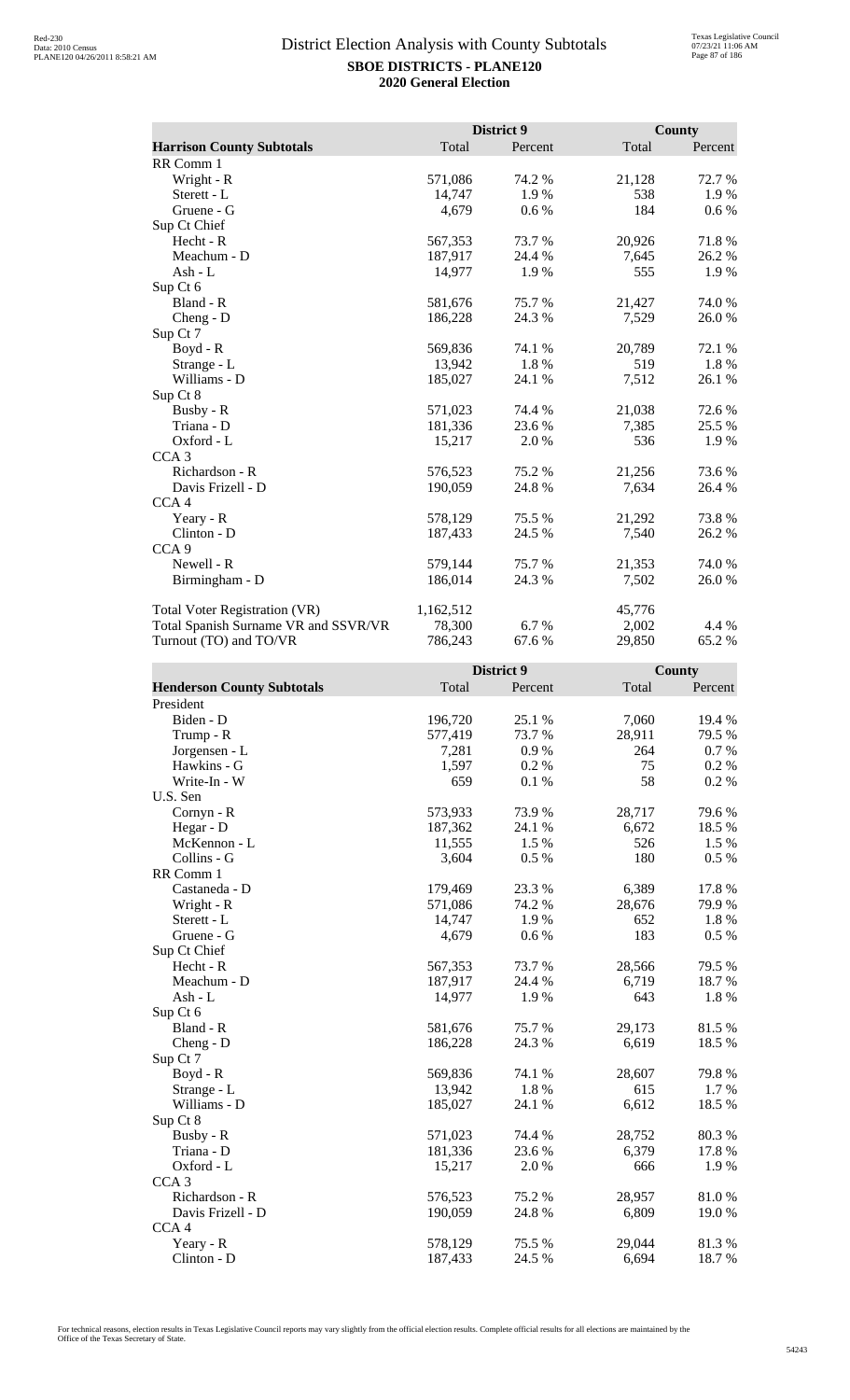|                                      | District 9 |            |        | County  |  |
|--------------------------------------|------------|------------|--------|---------|--|
| <b>Henderson County Subtotals</b>    | Total      | Percent    | Total  | Percent |  |
| CCA <sub>9</sub>                     |            |            |        |         |  |
| Newell - R                           | 579,144    | 75.7%      | 29,053 | 81.4%   |  |
| Birmingham - D                       | 186,014    | 24.3 %     | 6,623  | 18.6%   |  |
|                                      |            |            |        |         |  |
| Total Voter Registration (VR)        | 1,162,512  |            | 54,589 |         |  |
| Total Spanish Surname VR and SSVR/VR | 78,300     | 6.7%       | 3,001  | 5.5 %   |  |
| Turnout (TO) and TO/VR               | 786,243    | 67.6 %     | 36,492 | 66.8%   |  |
|                                      |            |            |        |         |  |
|                                      |            | District 9 |        | County  |  |
| <b>Hopkins County Subtotals</b>      | Total      | Percent    | Total  | Percent |  |
| President                            |            |            |        |         |  |
| Biden - D                            | 196,720    | 25.1 %     | 3,046  | 19.1 %  |  |
| Trump - R                            | 577,419    | 73.7 %     | 12,719 | 79.8%   |  |
| Jorgensen - L                        | 7,281      | 0.9%       | 143    | 0.9 %   |  |
| Hawkins - G                          | 1,597      | 0.2%       | 31     | 0.2 %   |  |
| Write-In - W                         | 659        | 0.1 %      | 2      | 0.0 %   |  |
| U.S. Sen                             |            |            |        |         |  |
| Cornyn - R                           | 573,933    | 73.9%      | 12,497 | 79.9%   |  |
| Hegar - D                            | 187,362    | 24.1 %     | 2,833  | 18.1 %  |  |
| McKennon - L                         | 11,555     | 1.5 %      | 236    | 1.5 %   |  |
| Collins - G                          | 3,604      | 0.5 %      | 81     | 0.5 %   |  |
| RR Comm 1                            |            |            |        |         |  |
| Castaneda - D                        | 179,469    | 23.3 %     | 2,748  | 17.7 %  |  |
| Wright - R                           | 571,086    | 74.2 %     | 12,396 | 80.1%   |  |
| Sterett - L                          | 14,747     | 1.9%       | 254    | 1.6 %   |  |
| Gruene - G                           | 4,679      | 0.6 %      | 85     | 0.5 %   |  |
| Sup Ct Chief                         |            |            |        |         |  |
| Hecht - R                            | 567,353    | 73.7 %     | 12,304 | 79.7%   |  |
| Meachum - D                          | 187,917    | 24.4 %     | 2,865  | 18.6%   |  |
| Ash - L                              | 14,977     | 1.9%       | 266    | 1.7%    |  |
| Sup Ct 6                             |            |            |        |         |  |
| Bland - R                            | 581,676    | 75.7%      | 12,590 | 81.7%   |  |
| $Cheng - D$                          | 186,228    | 24.3 %     | 2,818  | 18.3%   |  |
| Sup Ct 7<br>Boyd - R                 | 569,836    | 74.1 %     | 12,315 | 80.0%   |  |
| Strange - L                          | 13,942     | 1.8%       | 249    | 1.6%    |  |
| Williams - D                         | 185,027    | 24.1 %     | 2,828  | 18.4 %  |  |
| Sup Ct 8                             |            |            |        |         |  |
| Busby - R                            | 571,023    | 74.4 %     | 12,340 | 80.4 %  |  |
| Triana - D                           | 181,336    | 23.6 %     | 2,737  | 17.8%   |  |
| Oxford - L                           | 15,217     | 2.0 %      | 275    | 1.8%    |  |
| CCA <sub>3</sub>                     |            |            |        |         |  |
| Richardson - R                       | 576,523    | 75.2 %     | 12,378 | 80.9%   |  |
| Davis Frizell - D                    | 190,059    | 24.8 %     | 2,916  | 19.1 %  |  |
| CCA <sub>4</sub>                     |            |            |        |         |  |
| Yeary - R                            | 578,129    | 75.5 %     | 12,434 | 81.4 %  |  |
| Clinton - D                          | 187,433    | 24.5 %     | 2,847  | 18.6 %  |  |
| CCA <sub>9</sub>                     |            |            |        |         |  |
| Newell - R                           | 579,144    | 75.7 %     | 12,403 | 81.4 %  |  |
| Birmingham - D                       | 186,014    | 24.3 %     | 2,836  | 18.6 %  |  |
|                                      |            |            |        |         |  |
| <b>Total Voter Registration (VR)</b> | 1,162,512  |            | 23,896 |         |  |
| Total Spanish Surname VR and SSVR/VR | 78,300     | 6.7%       | 1,598  | 6.7%    |  |
| Turnout (TO) and TO/VR               | 786,243    | 67.6 %     | 15,999 | 67.0%   |  |

|                              |         | <b>District 9</b> |        | County  |
|------------------------------|---------|-------------------|--------|---------|
| <b>Hunt County Subtotals</b> | Total   | Percent           | Total  | Percent |
| President                    |         |                   |        |         |
| Biden - D                    | 196,720 | 25.1 %            | 8,906  | 23.1 %  |
| Trump - R                    | 577,419 | 73.7 %            | 29,163 | 75.6 %  |
| Jorgensen - L                | 7.281   | 0.9%              | 434    | $1.1\%$ |
| Hawkins - G                  | 1,597   | $0.2\%$           | 71     | $0.2\%$ |
| Write-In - W                 | 659     | 0.1%              | 23     | 0.1%    |
| U.S. Sen                     |         |                   |        |         |
| Cornyn - R                   | 573,933 | 73.9 %            | 28.888 | 75.9 %  |
| Hegar - $D$                  | 187,362 | 24.1 %            | 8.319  | 21.9 %  |
| McKennon - L                 | 11,555  | 1.5 %             | 628    | $1.7\%$ |
| Collins - G                  | 3.604   | $0.5\%$           | 223    | $0.6\%$ |
| RR Comm 1                    |         |                   |        |         |
| Castaneda - D                | 179.469 | 23.3 %            | 8.030  | 21.5 %  |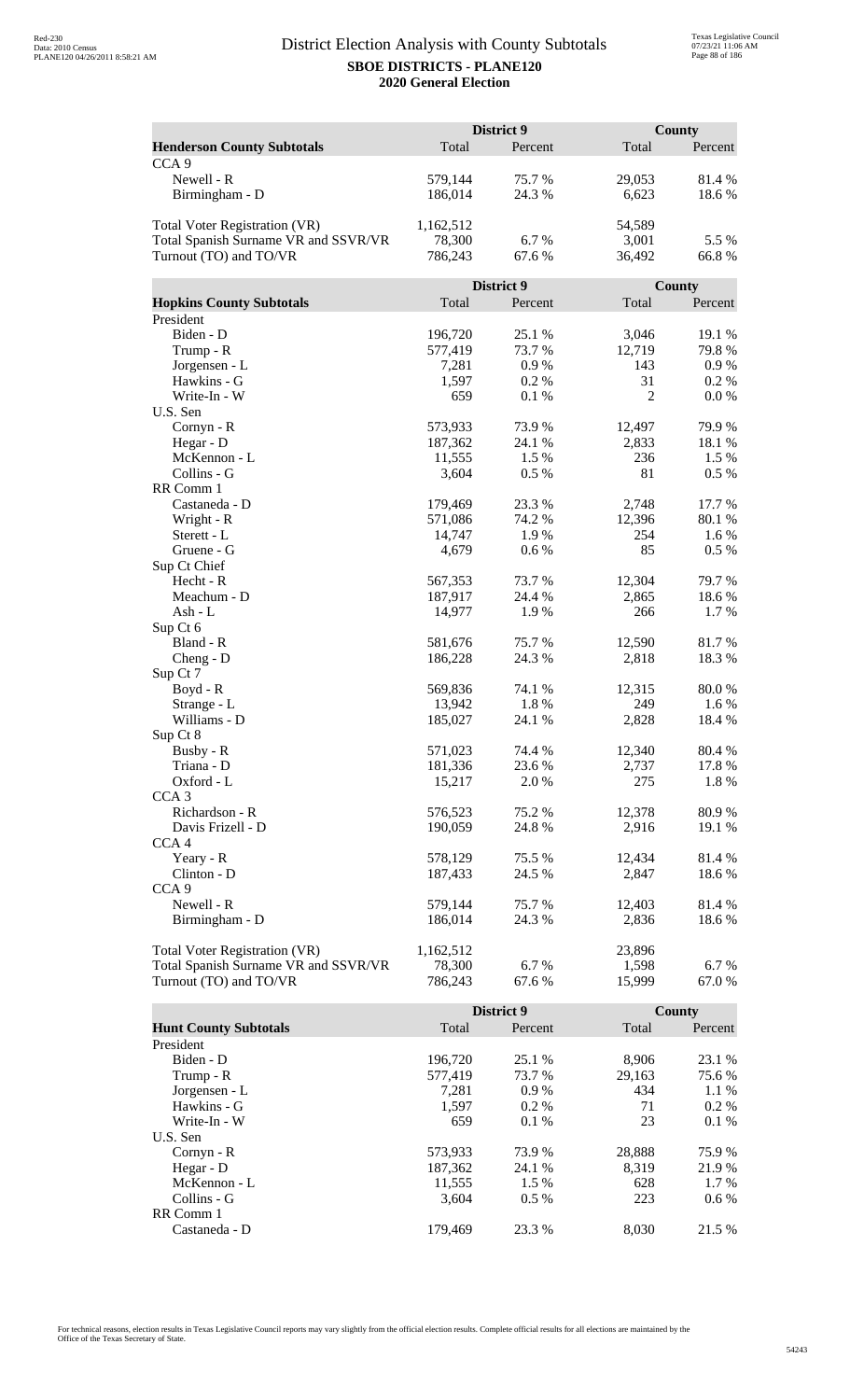|                                      |           | District 9 |        | <b>County</b> |
|--------------------------------------|-----------|------------|--------|---------------|
| <b>Hunt County Subtotals</b>         | Total     | Percent    | Total  | Percent       |
| RR Comm 1                            |           |            |        |               |
| Wright - R                           | 571,086   | 74.2 %     | 28,204 | 75.5 %        |
| Sterett - L                          | 14,747    | 1.9%       | 841    | 2.3 %         |
| Gruene - G                           | 4,679     | 0.6 %      | 272    | 0.7%          |
| Sup Ct Chief                         |           |            |        |               |
| Hecht - R                            | 567,353   | 73.7 %     | 28,390 | 75.9%         |
| Meachum - D                          | 187,917   | 24.4 %     | 8,170  | 21.8%         |
| Ash - $L$                            | 14,977    | 1.9 %      | 839    | 2.2 %         |
| Sup Ct 6                             |           |            |        |               |
| Bland - R                            | 581,676   | 75.7%      | 29,052 | 78.2%         |
| Cheng - D                            | 186,228   | 24.3 %     | 8,120  | 21.8%         |
| Sup Ct 7                             |           |            |        |               |
| $Boyd - R$                           | 569,836   | 74.1 %     | 28,166 | 76.0%         |
| Strange - L                          | 13,942    | 1.8%       | 841    | 2.3 %         |
| Williams - D                         | 185,027   | 24.1 %     | 8,035  | 21.7 %        |
| Sup Ct 8                             |           |            |        |               |
| Busby - R                            | 571,023   | 74.4 %     | 28,280 | 76.5 %        |
| Triana - D                           | 181,336   | 23.6 %     | 7,772  | 21.0%         |
| Oxford - L                           | 15,217    | 2.0 %      | 938    | 2.5 %         |
| CCA <sub>3</sub>                     |           |            |        |               |
| Richardson - R                       | 576,523   | 75.2 %     | 28,511 | 77.6 %        |
| Davis Frizell - D                    | 190,059   | 24.8 %     | 8,234  | 22.4 %        |
| CCA <sub>4</sub>                     |           |            |        |               |
| Yeary - R                            | 578,129   | 75.5 %     | 28,612 | 77.8%         |
| Clinton - D                          | 187,433   | 24.5 %     | 8,163  | 22.2 %        |
| CCA <sub>9</sub>                     |           |            |        |               |
| Newell - R                           | 579,144   | 75.7 %     | 28,596 | 78.2%         |
| Birmingham - D                       | 186,014   | 24.3 %     | 7,964  | 21.8%         |
| Total Voter Registration (VR)        | 1,162,512 |            | 59,301 |               |
| Total Spanish Surname VR and SSVR/VR | 78,300    | 6.7 %      | 4,569  | 7.7 %         |
| Turnout (TO) and TO/VR               | 786,243   | 67.6 %     | 38,797 | 65.4 %        |

|                                 |         | District 9 |              | County   |
|---------------------------------|---------|------------|--------------|----------|
| <b>Kaufman County Subtotals</b> | Total   | Percent    | Total        | Percent  |
| President                       |         |            |              |          |
| Biden - D                       | 196,720 | 25.1 %     | 18,405       | 32.5 %   |
| Trump - R                       | 577,419 | 73.7 %     | 37,624       | 66.4 %   |
| Jorgensen - L                   | 7,281   | 0.9%       | 528          | 0.9%     |
| Hawkins - G                     | 1,597   | 0.2%       | 146          | 0.3 %    |
| Write-In - W                    | 659     | 0.1 %      | $\mathbf{0}$ | 0.0 %    |
| U.S. Sen                        |         |            |              |          |
| Cornyn - R                      | 573,933 | 73.9%      | 37,649       | 66.7%    |
| Hegar - D                       | 187,362 | 24.1 %     | 17,507       | 31.0%    |
| McKennon - L                    | 11,555  | 1.5 %      | 961          | 1.7 %    |
| Collins - G                     | 3,604   | 0.5%       | 352          | 0.6 %    |
| RR Comm 1                       |         |            |              |          |
| Castaneda - D                   | 179,469 | 23.3 %     | 17,265       | 30.7%    |
| Wright - R                      | 571,086 | 74.2 %     | 37,295       | 66.3%    |
| Sterett - L                     | 14,747  | 1.9%       | 1,246        | 2.2 %    |
| Gruene - G                      | 4,679   | 0.6 %      | 429          | $0.8~\%$ |
| Sup Ct Chief                    |         |            |              |          |
| Hecht - R                       | 567,353 | 73.7%      | 37,370       | 66.4 %   |
| Meachum - D                     | 187,917 | 24.4 %     | 17,693       | 31.4 %   |
| Ash - L                         | 14,977  | 1.9%       | 1,249        | 2.2 %    |
| Sup Ct 6                        |         |            |              |          |
| Bland - R                       | 581,676 | 75.7 %     | 38,468       | 68.5%    |
| $Cheng - D$                     | 186,228 | 24.3 %     | 17,650       | 31.5 %   |
| Sup Ct 7                        |         |            |              |          |
| Boyd - R                        | 569,836 | 74.1 %     | 37,552       | 66.8%    |
| Strange - L                     | 13,942  | 1.8%       | 1,109        | 2.0%     |
| Williams - D                    | 185,027 | 24.1 %     | 17,539       | 31.2%    |
| Sup Ct 8                        |         |            |              |          |
| Busby - R                       | 571,023 | 74.4 %     | 37,701       | 67.1 %   |
| Triana - D                      | 181,336 | 23.6 %     | 17,278       | 30.8%    |
| Oxford - L                      | 15,217  | 2.0 %      | 1,197        | 2.1 %    |
| CCA <sub>3</sub>                |         |            |              |          |
| Richardson - R                  | 576,523 | 75.2 %     | 38,162       | 68.0%    |
| Davis Frizell - D               | 190,059 | 24.8%      | 17,998       | 32.0 %   |
| CCA <sub>4</sub>                |         |            |              |          |
| Yeary - R                       | 578,129 | 75.5 %     | 38,367       | 68.3%    |
| Clinton - D                     | 187,433 | 24.5 %     | 17,767       | 31.7%    |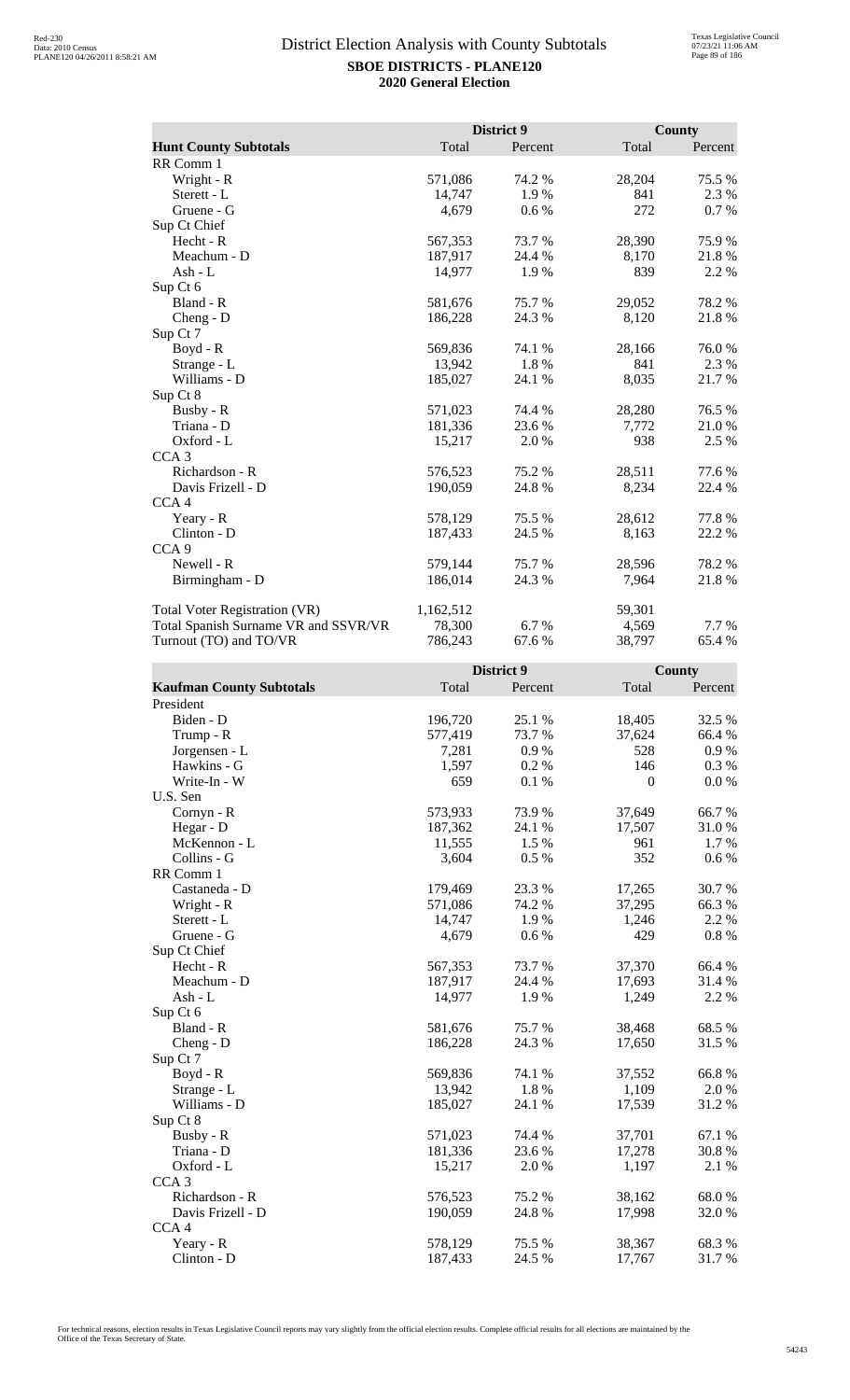|                                      | District 9 |            |          | <b>County</b> |  |
|--------------------------------------|------------|------------|----------|---------------|--|
| <b>Kaufman County Subtotals</b>      | Total      | Percent    | Total    | Percent       |  |
| CCA <sub>9</sub>                     |            |            |          |               |  |
| Newell - R                           | 579,144    | 75.7%      | 38,354   | 68.4 %        |  |
| Birmingham - D                       | 186,014    | 24.3 %     | 17,688   | 31.6 %        |  |
|                                      |            |            |          |               |  |
| Total Voter Registration (VR)        | 1,162,512  |            | 81,757   |               |  |
| Total Spanish Surname VR and SSVR/VR | 78,300     | 6.7%       | 9,119    | 11.2 %        |  |
| Turnout (TO) and TO/VR               | 786,243    | 67.6 %     | 56,957   | 69.7%         |  |
|                                      |            |            |          |               |  |
|                                      |            | District 9 |          | <b>County</b> |  |
| <b>Lamar County Subtotals</b>        | Total      | Percent    | Total    | Percent       |  |
| President                            |            |            |          |               |  |
| Biden - D                            | 196,720    | 25.1 %     | 4,420    | 20.7 %        |  |
|                                      | 577,419    | 73.7 %     | 16,698   | 78.3 %        |  |
| Trump - R                            |            | 0.9%       | 169      | 0.8%          |  |
| Jorgensen - L<br>Hawkins - G         | 7,281      |            |          |               |  |
|                                      | 1,597      | 0.2%       | 27<br>24 | 0.1%          |  |
| Write-In - W                         | 659        | 0.1%       |          | 0.1 %         |  |
| U.S. Sen                             |            |            | 16,417   |               |  |
| Cornyn - R                           | 573,933    | 73.9%      |          | 78.0%         |  |
| Hegar - D                            | 187,362    | 24.1 %     | 4,264    | 20.3%         |  |
| McKennon - L                         | 11,555     | 1.5 %      | 276      | 1.3 %         |  |
| Collins - G                          | 3,604      | 0.5 %      | 99       | 0.5%          |  |
| RR Comm 1                            |            |            |          |               |  |
| Castaneda - D                        | 179,469    | 23.3 %     | 4,091    | 19.7%         |  |
| Wright - R                           | 571,086    | 74.2 %     | 16,190   | 78.0%         |  |
| Sterett - L                          | 14,747     | 1.9%       | 342      | 1.6 %         |  |
| Gruene - G                           | 4,679      | 0.6 %      | 132      | 0.6 %         |  |
| Sup Ct Chief                         |            |            |          |               |  |
| Hecht - R                            | 567,353    | 73.7 %     | 16,056   | 77.8%         |  |
| Meachum - D                          | 187,917    | 24.4 %     | 4,215    | 20.4 %        |  |
| Ash - L                              | 14,977     | 1.9%       | 361      | 1.7%          |  |
| Sup Ct 6                             |            |            |          |               |  |
| Bland - R                            | 581,676    | 75.7%      | 16,443   | 79.7 %        |  |
| $Cheng - D$                          | 186,228    | 24.3 %     | 4,177    | 20.3 %        |  |
| Sup Ct 7                             |            |            |          |               |  |
| Boyd - R                             | 569,836    | 74.1 %     | 16,180   | 78.1 %        |  |
| Strange - L                          | 13,942     | 1.8%       | 306      | 1.5 %         |  |
| Williams - D                         | 185,027    | 24.1 %     | 4,232    | 20.4 %        |  |
| Sup Ct 8                             |            |            |          |               |  |
| Busby - R                            | 571,023    | 74.4 %     | 16,036   | 78.3%         |  |
| Triana - D                           | 181,336    | 23.6%      | 4,047    | 19.8%         |  |
| Oxford - L                           | 15,217     | 2.0 %      | 390      | 1.9%          |  |
| CCA <sub>3</sub>                     |            |            |          |               |  |
| Richardson - R                       | 576,523    | 75.2 %     | 16,213   | 79.2 %        |  |
| Davis Frizell - D                    | 190,059    | 24.8 %     | 4,249    | 20.8%         |  |
| CCA <sub>4</sub>                     |            |            |          |               |  |
| Yeary - R                            | 578,129    | 75.5 %     | 16,260   | 79.6%         |  |
| Clinton - D                          | 187,433    | 24.5 %     | 4,173    | 20.4 %        |  |
| CCA <sub>9</sub>                     |            |            |          |               |  |
| Newell - R                           | 579,144    | 75.7 %     | 16,377   | 79.6 %        |  |
| Birmingham - D                       | 186,014    | 24.3 %     | 4,198    | 20.4 %        |  |
|                                      |            |            |          |               |  |
| Total Voter Registration (VR)        | 1,162,512  |            | 32,351   |               |  |
| Total Spanish Surname VR and SSVR/VR | 78,300     | 6.7%       | 866      | 2.7 %         |  |
| Turnout (TO) and TO/VR               | 786,243    | 67.6%      | 21,410   | 66.2%         |  |

|                                |         | District 9 |          | County  |
|--------------------------------|---------|------------|----------|---------|
| <b>Marion County Subtotals</b> | Total   | Percent    | Total    | Percent |
| President                      |         |            |          |         |
| Biden - D                      | 196.720 | 25.1 %     | 1.339    | 27.5 %  |
| Trump - R                      | 577,419 | 73.7 %     | 3.470    | 71.3 %  |
| Jorgensen - L                  | 7.281   | 0.9%       | 47       | 1.0 %   |
| Hawkins - G                    | 1,597   | $0.2\%$    | 8        | $0.2\%$ |
| Write-In - W                   | 659     | $0.1\%$    | $\theta$ | $0.0\%$ |
| U.S. Sen                       |         |            |          |         |
| $Cornyn - R$                   | 573,933 | 73.9 %     | 3.380    | 71.0 %  |
| Hegar - $D$                    | 187,362 | 24.1 %     | 1.276    | 26.8%   |
| McKennon - L                   | 11,555  | 1.5 %      | 85       | 1.8%    |
| Collins - G                    | 3.604   | $0.5\%$    | 17       | $0.4\%$ |
| RR Comm 1                      |         |            |          |         |
| Castaneda - D                  | 179.469 | 23.3 %     | 1.217    | 25.6 %  |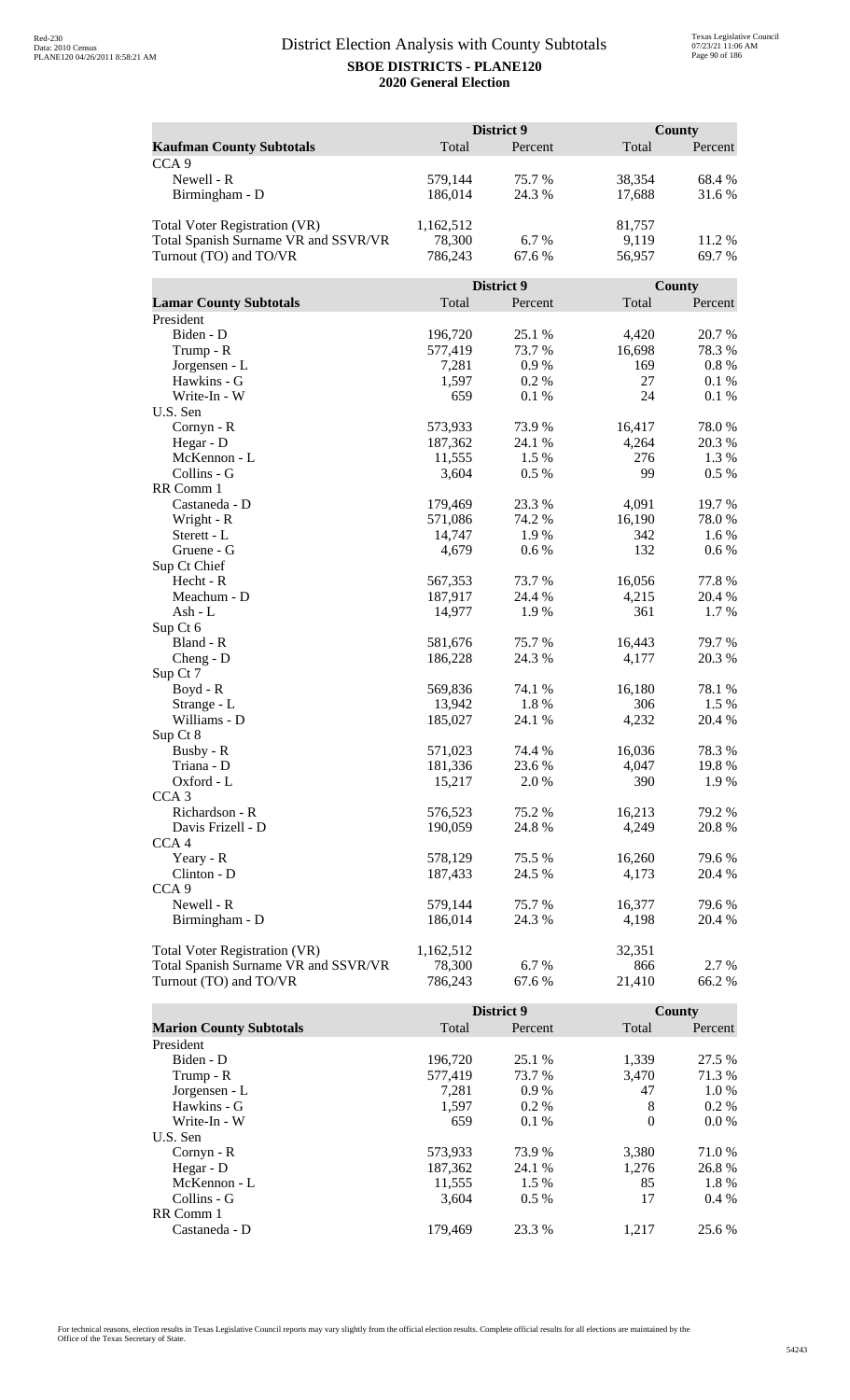|                                      |           | District 9 |       | <b>County</b> |
|--------------------------------------|-----------|------------|-------|---------------|
| <b>Marion County Subtotals</b>       | Total     | Percent    | Total | Percent       |
| RR Comm 1                            |           |            |       |               |
| Wright - R                           | 571,086   | 74.2 %     | 3,409 | 71.8%         |
| Sterett - L                          | 14,747    | 1.9%       | 95    | 2.0%          |
| Gruene - G                           | 4,679     | 0.6 %      | 24    | 0.5 %         |
| Sup Ct Chief                         |           |            |       |               |
| Hecht - R                            | 567,353   | 73.7%      | 3,345 | 70.8%         |
| Meachum - D                          | 187,917   | 24.4 %     | 1,285 | 27.2 %        |
| Ash - L                              | 14,977    | 1.9%       | 96    | 2.0%          |
| Sup Ct 6                             |           |            |       |               |
| Bland - R                            | 581,676   | 75.7 %     | 3,446 | 73.1 %        |
| $Cheng - D$                          | 186,228   | 24.3 %     | 1,267 | 26.9%         |
| Sup Ct 7                             |           |            |       |               |
| $Boyd - R$                           | 569,836   | 74.1 %     | 3,382 | 71.4 %        |
| Strange - L                          | 13,942    | 1.8%       | 84    | 1.8%          |
| Williams - D                         | 185,027   | 24.1 %     | 1,268 | 26.8%         |
| Sup Ct 8                             |           |            |       |               |
| Busby - R                            | 571,023   | 74.4 %     | 3,391 | 71.7%         |
| Triana - D                           | 181,336   | 23.6 %     | 1,244 | 26.3%         |
| Oxford - L                           | 15,217    | 2.0%       | 93    | 2.0 %         |
| CCA <sub>3</sub>                     |           |            |       |               |
| Richardson - R                       | 576,523   | 75.2 %     | 3,424 | 72.7 %        |
| Davis Frizell - D                    | 190,059   | 24.8%      | 1,289 | 27.3 %        |
| CCA <sub>4</sub>                     |           |            |       |               |
| Yeary - R                            | 578,129   | 75.5 %     | 3,438 | 72.9 %        |
| Clinton - D                          | 187,433   | 24.5 %     | 1,278 | 27.1 %        |
| CCA <sub>9</sub>                     |           |            |       |               |
| Newell - R                           | 579,144   | 75.7 %     | 3,431 | 72.8%         |
| Birmingham - D                       | 186,014   | 24.3 %     | 1,282 | 27.2 %        |
| <b>Total Voter Registration (VR)</b> | 1,162,512 |            | 7,573 |               |
| Total Spanish Surname VR and SSVR/VR | 78,300    | 6.7 %      | 144   | 1.9%          |
| Turnout (TO) and TO/VR               | 786,243   | 67.6 %     | 4,902 | 64.7%         |

|                                |         | District 9 |                  | <b>County</b> |
|--------------------------------|---------|------------|------------------|---------------|
| <b>Morris County Subtotals</b> | Total   | Percent    | Total            | Percent       |
| President                      |         |            |                  |               |
| Biden - D                      | 196,720 | 25.1 %     | 1,664            | 30.0%         |
| Trump - R                      | 577,419 | 73.7%      | 3,841            | 69.2%         |
| Jorgensen - L                  | 7,281   | 0.9%       | 36               | 0.6 %         |
| Hawkins - G                    | 1,597   | 0.2%       | 10               | 0.2 %         |
| Write-In - W                   | 659     | 0.1%       | $\boldsymbol{0}$ | 0.0 %         |
| U.S. Sen                       |         |            |                  |               |
| Cornyn - R                     | 573,933 | 73.9%      | 3,727            | 68.4%         |
| Hegar - D                      | 187,362 | 24.1 %     | 1,634            | 30.0%         |
| McKennon - L                   | 11,555  | 1.5 %      | 66               | 1.2%          |
| Collins - G                    | 3,604   | 0.5%       | 21               | 0.4%          |
| RR Comm 1                      |         |            |                  |               |
| Castaneda - D                  | 179,469 | 23.3 %     | 1,559            | 28.9%         |
| Wright - R                     | 571,086 | 74.2 %     | 3,736            | 69.2%         |
| Sterett - L                    | 14,747  | 1.9%       | 78               | 1.4 %         |
| Gruene - G                     | 4,679   | 0.6 %      | 26               | 0.5 %         |
| Sup Ct Chief                   |         |            |                  |               |
| $Hecht - R$                    | 567,353 | 73.7%      | 3,656            | 68.2%         |
| Meachum - D                    | 187,917 | 24.4 %     | 1,618            | 30.2 %        |
| $Ash - L$                      | 14,977  | 1.9%       | 86               | 1.6 %         |
| Sup Ct 6                       |         |            |                  |               |
| Bland - R                      | 581,676 | 75.7 %     | 3,738            | 69.8%         |
| $Cheng - D$                    | 186,228 | 24.3 %     | 1,617            | 30.2 %        |
| Sup Ct 7                       |         |            |                  |               |
| $Boyd - R$                     | 569,836 | 74.1 %     | 3,708            | 68.9%         |
| Strange - L                    | 13,942  | 1.8%       | 67               | 1.2 %         |
| Williams - D                   | 185,027 | 24.1 %     | 1,607            | 29.9%         |
| Sup Ct 8                       |         |            |                  |               |
| Busby - R                      | 571,023 | 74.4 %     | 3,684            | 69.1 %        |
| Triana - D                     | 181,336 | 23.6 %     | 1,569            | 29.4 %        |
| Oxford - L                     | 15,217  | 2.0 %      | 80               | 1.5 %         |
| CCA <sub>3</sub>               |         |            |                  |               |
| Richardson - R                 | 576,523 | 75.2 %     | 3,700            | 69.5 %        |
| Davis Frizell - D              | 190,059 | 24.8%      | 1,624            | 30.5 %        |
| CCA <sub>4</sub>               |         |            |                  |               |
| Yeary - R                      | 578,129 | 75.5 %     | 3,688            | 69.4 %        |
| Clinton - D                    | 187,433 | 24.5 %     | 1,627            | 30.6%         |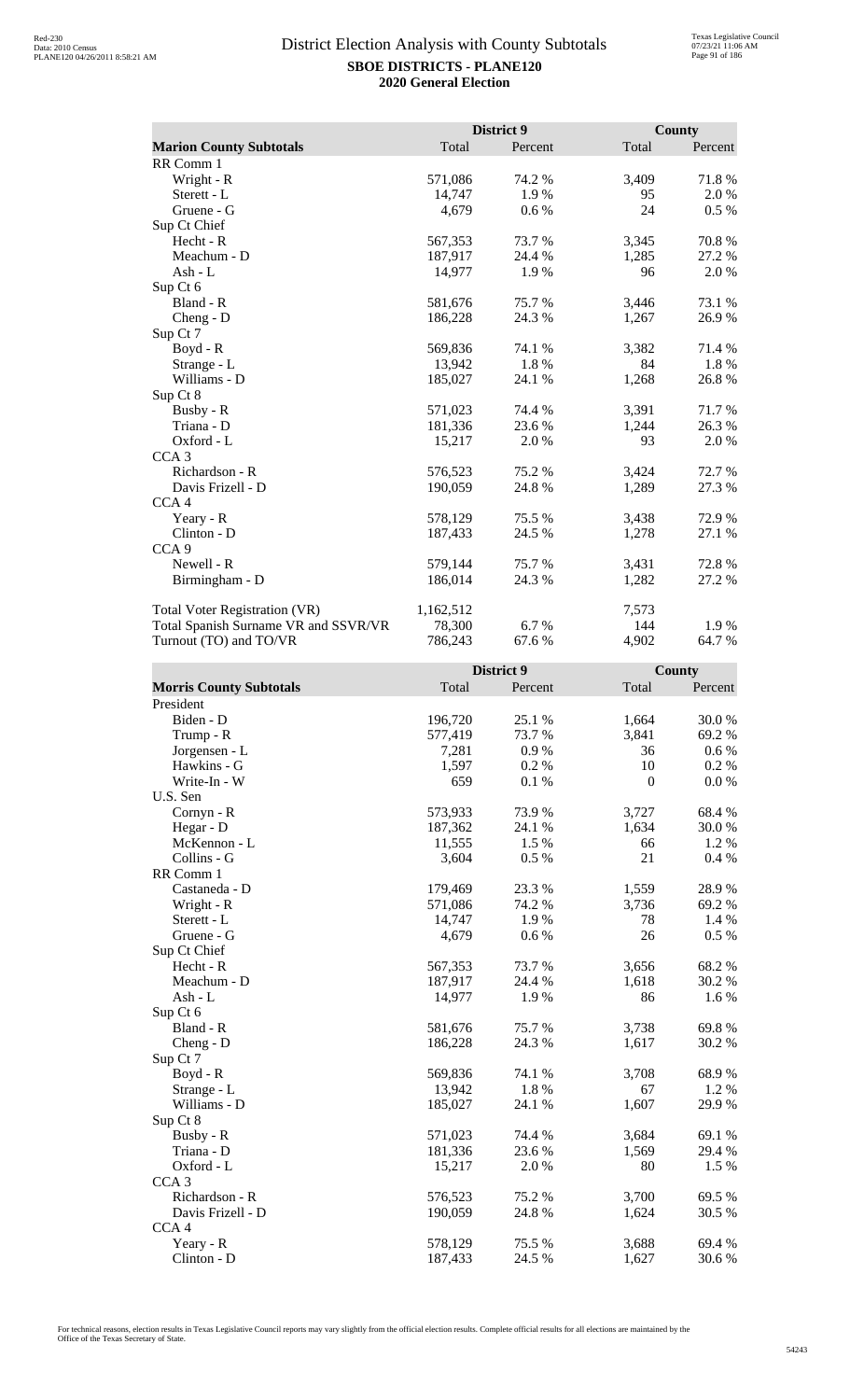|                                      | District 9         |                 |        | County          |  |
|--------------------------------------|--------------------|-----------------|--------|-----------------|--|
| <b>Morris County Subtotals</b>       | Total              | Percent         | Total  | Percent         |  |
| CCA <sub>9</sub>                     |                    |                 |        |                 |  |
| Newell - R                           | 579,144            | 75.7 %          | 3,744  | 69.9%           |  |
| Birmingham - D                       | 186,014            | 24.3 %          | 1,615  | 30.1 %          |  |
|                                      |                    |                 |        |                 |  |
| <b>Total Voter Registration (VR)</b> | 1,162,512          |                 | 8,574  |                 |  |
| Total Spanish Surname VR and SSVR/VR | 78,300             | 6.7%            | 317    | 3.7 %           |  |
| Turnout (TO) and TO/VR               | 786,243            | 67.6%           | 5,592  | 65.2%           |  |
|                                      |                    |                 |        |                 |  |
|                                      |                    | District 9      |        | County          |  |
| <b>Nacogdoches County Subtotals</b>  | Total              | Percent         | Total  | Percent         |  |
| President                            |                    |                 |        |                 |  |
| Biden - D                            | 196,720            | 25.1 %          | 9,000  | 33.6%           |  |
| Trump - R                            | 577,419            | 73.7 %          | 17,378 | 64.9%           |  |
| Jorgensen - L                        | 7,281              | 0.9%            | 302    | 1.1 %           |  |
| Hawkins - G                          | 1,597              | 0.2%            | 83     | 0.3 %           |  |
| Write-In - W                         | 659                | 0.1 %           | 22     | $0.1\ \%$       |  |
| U.S. Sen                             |                    |                 |        |                 |  |
| Cornyn - R                           | 573,933            | 73.9%           | 17,370 | 65.6%           |  |
| Hegar - D                            | 187,362            | 24.1 %          | 8,487  | 32.0%           |  |
| McKennon - L                         | 11,555             | 1.5 %           | 476    | 1.8%            |  |
| Collins - G                          | 3,604              | 0.5 %           | 163    | 0.6 %           |  |
| RR Comm 1                            |                    |                 |        |                 |  |
| Castaneda - D                        | 179,469            | 23.3 %          | 7,887  | 30.3%           |  |
| Wright - R                           | 571,086            | 74.2 %          | 17,189 | 66.1%           |  |
| Sterett - L                          | 14,747             | 1.9%            | 625    | 2.4 %           |  |
| Gruene - G                           | 4,679              | 0.6 %           | 288    | 1.1 %           |  |
| Sup Ct Chief                         |                    |                 |        |                 |  |
| Hecht - R                            | 567,353            | 73.7 %          | 17,014 | 65.3%           |  |
| Meachum - D                          | 187,917            | 24.4 %          | 8,410  | 32.3 %          |  |
| Ash - $L$                            | 14,977             | 1.9%            | 644    | 2.5 %           |  |
| Sup Ct 6                             |                    |                 |        |                 |  |
| Bland - R                            | 581,676<br>186,228 | 75.7%<br>24.3 % | 17,590 | 67.6%<br>32.4 % |  |
| $Cheng - D$<br>Sup Ct 7              |                    |                 | 8,426  |                 |  |
| $Boyd - R$                           | 569,836            | 74.1 %          | 17,135 | 65.9%           |  |
| Strange - L                          | 13,942             | 1.8%            | 616    | 2.4 %           |  |
| Williams - D                         | 185,027            | 24.1 %          | 8,247  | 31.7%           |  |
| Sup Ct 8                             |                    |                 |        |                 |  |
| Busby - R                            | 571,023            | 74.4 %          | 17,097 | 65.9%           |  |
| Triana - D                           | 181,336            | 23.6 %          | 8,176  | 31.5 %          |  |
| Oxford - L                           | 15,217             | 2.0 %           | 684    | 2.6 %           |  |
| CCA <sub>3</sub>                     |                    |                 |        |                 |  |
| Richardson - R                       | 576,523            | 75.2 %          | 17,322 | 67.0%           |  |
| Davis Frizell - D                    | 190,059            | 24.8 %          | 8,522  | 33.0 %          |  |
| CCA <sub>4</sub>                     |                    |                 |        |                 |  |
| Yeary - R                            | 578,129            | 75.5 %          | 17,428 | 67.4 %          |  |
| Clinton - D                          | 187,433            | 24.5 %          | 8,446  | 32.6 %          |  |
| CCA <sub>9</sub>                     |                    |                 |        |                 |  |
| Newell - R                           | 579,144            | 75.7%           | 17,420 | 67.7 %          |  |
| Birmingham - D                       | 186,014            | 24.3 %          | 8,313  | 32.3 %          |  |
|                                      |                    |                 |        |                 |  |
| Total Voter Registration (VR)        | 1,162,512          |                 | 38,890 |                 |  |
| Total Spanish Surname VR and SSVR/VR | 78,300             | 6.7%            | 3,452  | 8.9%            |  |
| Turnout (TO) and TO/VR               | 786,243            | 67.6%           | 26,792 | 68.9%           |  |

|                                |         | District 9 |       | County  |  |
|--------------------------------|---------|------------|-------|---------|--|
| <b>Panola County Subtotals</b> | Total   | Percent    | Total | Percent |  |
| President                      |         |            |       |         |  |
| Biden - D                      | 196.720 | 25.1 %     | 2.057 | 18.0 %  |  |
| Trump - R                      | 577,419 | 73.7 %     | 9,326 | 81.4 %  |  |
| Jorgensen - L                  | 7,281   | 0.9%       | 57    | $0.5\%$ |  |
| Hawkins - G                    | 1,597   | $0.2\%$    | 11    | $0.1\%$ |  |
| Write-In - W                   | 659     | $0.1\%$    | 7     | $0.1\%$ |  |
| U.S. Sen                       |         |            |       |         |  |
| $Cornyn - R$                   | 573,933 | 73.9 %     | 9,145 | 80.9 %  |  |
| Hegar - $D$                    | 187,362 | 24.1 %     | 2.015 | 17.8 %  |  |
| McKennon - L                   | 11,555  | 1.5 %      | 109   | 1.0 %   |  |
| Collins - G                    | 3.604   | $0.5\%$    | 30    | $0.3\%$ |  |
| RR Comm 1                      |         |            |       |         |  |
| Castaneda - D                  | 179.469 | 23.3 %     | 1.892 | 16.9%   |  |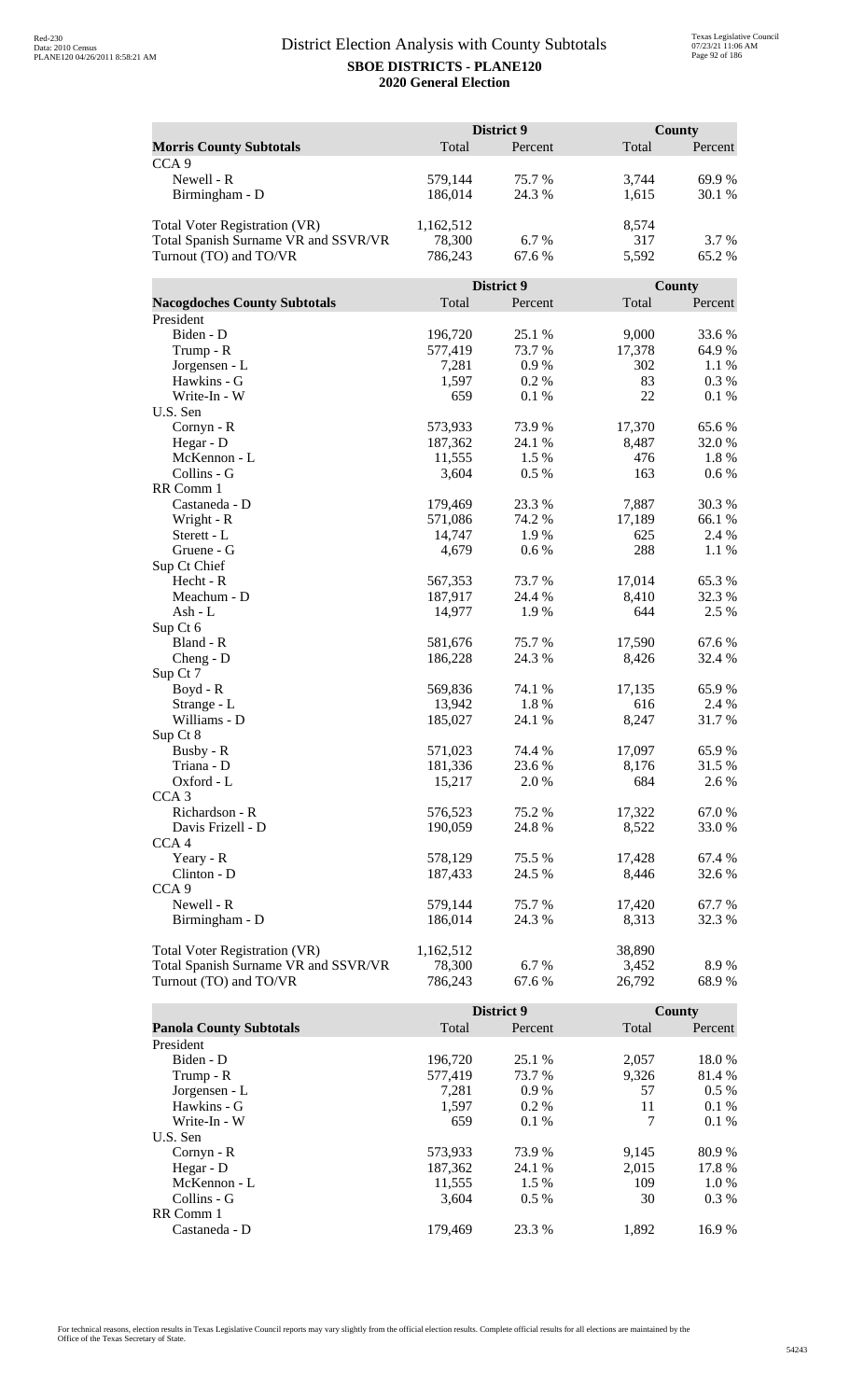|                                      |           | District 9 |        | <b>County</b> |
|--------------------------------------|-----------|------------|--------|---------------|
| <b>Panola County Subtotals</b>       | Total     | Percent    | Total  | Percent       |
| RR Comm 1                            |           |            |        |               |
| Wright - R                           | 571,086   | 74.2 %     | 9,152  | 81.6%         |
| Sterett - L                          | 14,747    | 1.9%       | 145    | 1.3 %         |
| Gruene - G                           | 4,679     | 0.6 %      | 28     | 0.2 %         |
| Sup Ct Chief                         |           |            |        |               |
| Hecht - R                            | 567,353   | 73.7%      | 9,029  | 80.8 %        |
| Meachum - D                          | 187,917   | 24.4 %     | 2,007  | 18.0%         |
| Ash - L                              | 14,977    | 1.9%       | 144    | 1.3 %         |
| Sup Ct 6                             |           |            |        |               |
| Bland - R                            | 581,676   | 75.7%      | 9,145  | 82.5 %        |
| $Cheng - D$                          | 186,228   | 24.3 %     | 1,944  | 17.5 %        |
| Sup Ct 7                             |           |            |        |               |
| $Boyd - R$                           | 569,836   | 74.1 %     | 9,045  | 81.1%         |
| Strange - L                          | 13,942    | 1.8%       | 141    | 1.3%          |
| Williams - D                         | 185,027   | 24.1 %     | 1,965  | 17.6 %        |
| Sup Ct 8                             |           |            |        |               |
| Busby - R                            | 571,023   | 74.4 %     | 9,083  | 81.3%         |
| Triana - D                           | 181,336   | 23.6 %     | 1,944  | 17.4 %        |
| Oxford - L                           | 15,217    | 2.0 %      | 144    | 1.3 %         |
| CCA <sub>3</sub>                     |           |            |        |               |
| Richardson - R                       | 576,523   | 75.2 %     | 9,128  | 81.7%         |
| Davis Frizell - D                    | 190,059   | 24.8%      | 2,043  | 18.3%         |
| CCA <sub>4</sub>                     |           |            |        |               |
| Yeary - R                            | 578,129   | 75.5 %     | 9,135  | 82.1 %        |
| Clinton - D                          | 187,433   | 24.5 %     | 1,991  | 17.9%         |
| CCA <sub>9</sub>                     |           |            |        |               |
| Newell - R                           | 579,144   | 75.7%      | 9,134  | 82.2%         |
| Birmingham - D                       | 186,014   | 24.3 %     | 1,981  | 17.8%         |
| <b>Total Voter Registration (VR)</b> | 1,162,512 |            | 16,797 |               |
| Total Spanish Surname VR and SSVR/VR | 78,300    | 6.7 %      | 584    | 3.5 %         |
| Turnout (TO) and TO/VR               | 786,243   | 67.6 %     | 11,490 | 68.4%         |

|                               |         | District 9 | County   |         |
|-------------------------------|---------|------------|----------|---------|
| <b>Rains County Subtotals</b> | Total   | Percent    | Total    | Percent |
| President                     |         |            |          |         |
| Biden - D                     | 196,720 | 25.1 %     | 842      | 13.9%   |
| Trump - R                     | 577,419 | 73.7%      | 5,155    | 85.2%   |
| Jorgensen - L                 | 7,281   | 0.9%       | 43       | 0.7%    |
| Hawkins - G                   | 1,597   | 0.2%       | 13       | 0.2 %   |
| Write-In - W                  | 659     | 0.1 %      | $\theta$ | 0.0 %   |
| U.S. Sen                      |         |            |          |         |
| Cornyn - R                    | 573,933 | 73.9%      | 5,060    | 85.0%   |
| Hegar - D                     | 187,362 | 24.1 %     | 789      | 13.2 %  |
| McKennon - L                  | 11,555  | 1.5 %      | 81       | 1.4 %   |
| Collins - G                   | 3,604   | 0.5%       | 26       | 0.4%    |
| RR Comm 1                     |         |            |          |         |
| Castaneda - D                 | 179,469 | 23.3 %     | 761      | 12.9%   |
| Wright - R                    | 571,086 | 74.2 %     | 4,995    | 84.8%   |
| Sterett - L                   | 14,747  | 1.9%       | 103      | 1.7%    |
| Gruene - G                    | 4,679   | 0.6 %      | 30       | 0.5 %   |
| Sup Ct Chief                  |         |            |          |         |
| Hecht - R                     | 567,353 | 73.7%      | 4,993    | 85.1 %  |
| Meachum - D                   | 187,917 | 24.4 %     | 784      | 13.4 %  |
| Ash - L                       | 14,977  | 1.9%       | 91       | 1.6 %   |
| Sup Ct 6                      |         |            |          |         |
| Bland - R                     | 581,676 | 75.7 %     | 5,085    | 86.6%   |
| $Cheng - D$                   | 186,228 | 24.3 %     | 790      | 13.4 %  |
| Sup Ct 7                      |         |            |          |         |
| Boyd - R                      | 569,836 | 74.1 %     | 4,987    | 85.1 %  |
| Strange - L                   | 13,942  | 1.8%       | 92       | 1.6 %   |
| Williams - D                  | 185,027 | 24.1 %     | 782      | 13.3 %  |
| Sup Ct 8                      |         |            |          |         |
| Busby - R                     | 571,023 | 74.4 %     | 4,994    | 85.4 %  |
| Triana - D                    | 181,336 | 23.6 %     | 753      | 12.9 %  |
| Oxford - L                    | 15,217  | 2.0 %      | 99       | 1.7 %   |
| CCA <sub>3</sub>              |         |            |          |         |
| Richardson - R                | 576,523 | 75.2 %     | 5,009    | 86.1%   |
| Davis Frizell - D             | 190,059 | 24.8%      | 808      | 13.9%   |
| CCA <sub>4</sub>              |         |            |          |         |
| Yeary - R                     | 578,129 | 75.5 %     | 5,027    | 86.4 %  |
| Clinton - D                   | 187,433 | 24.5 %     | 794      | 13.6 %  |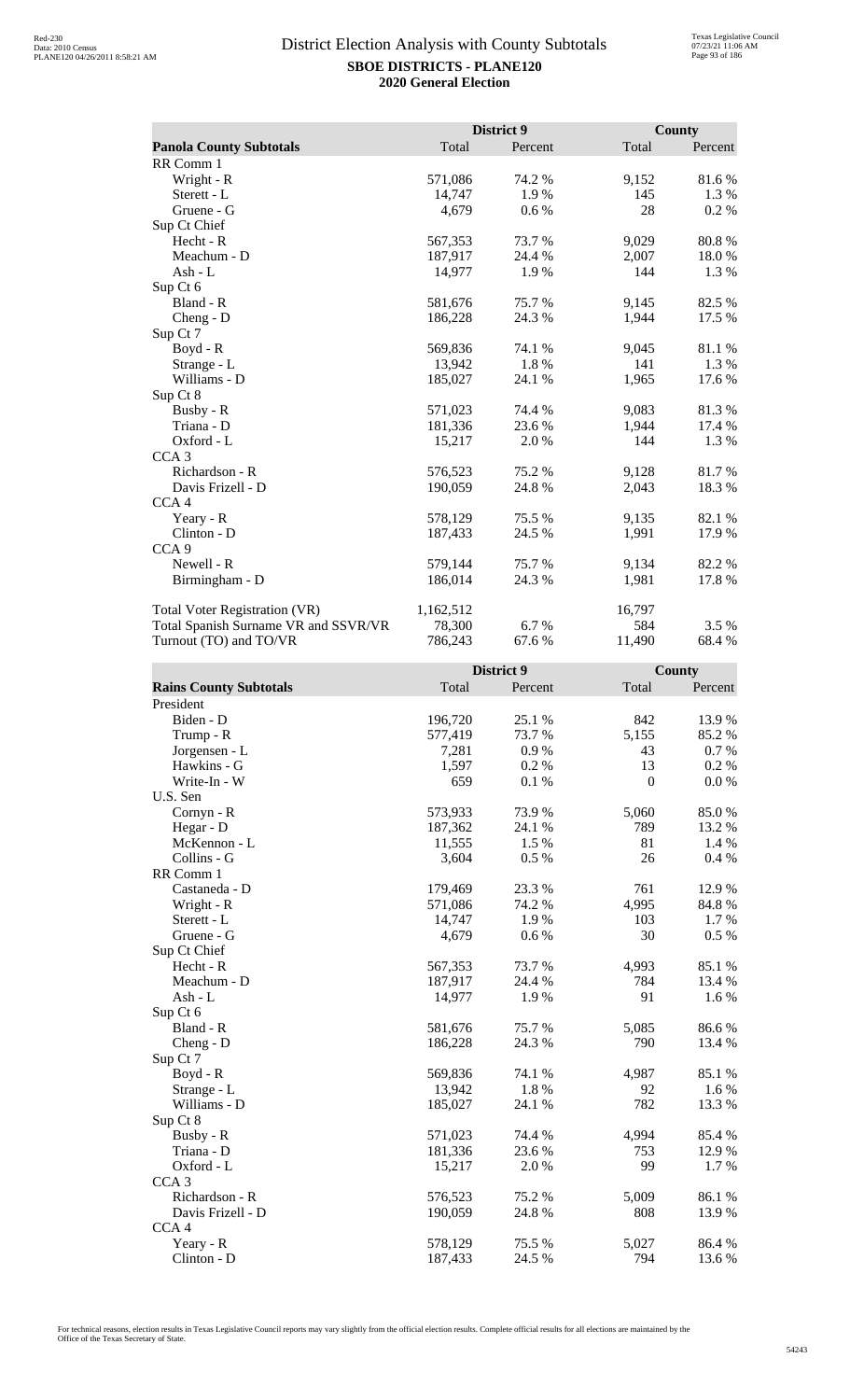|                                      |           | District 9 |       | County  |
|--------------------------------------|-----------|------------|-------|---------|
| <b>Rains County Subtotals</b>        | Total     | Percent    | Total | Percent |
| CCA <sub>9</sub>                     |           |            |       |         |
| Newell - R                           | 579,144   | 75.7%      | 5,023 | 86.8%   |
| Birmingham - D                       | 186,014   | 24.3 %     | 766   | 13.2 %  |
|                                      |           |            |       |         |
| Total Voter Registration (VR)        | 1,162,512 |            | 8,295 |         |
| Total Spanish Surname VR and SSVR/VR | 78,300    | 6.7 %      | 317   | 3.8%    |
| Turnout (TO) and TO/VR               | 786,243   | 67.6 %     | 6,053 | 73.0%   |
|                                      |           |            |       |         |
|                                      |           | District 9 |       | County  |
| <b>Red River County Subtotals</b>    | Total     | Percent    | Total | Percent |
| President                            |           |            |       |         |
|                                      |           |            |       |         |
| Biden - D                            | 196,720   | 25.1 %     | 1,246 | 21.4 %  |
| Trump - R                            | 577,419   | 73.7 %     | 4,517 | 77.7 %  |
| Jorgensen - L                        | 7,281     | 0.9%       | 36    | 0.6 %   |
| Hawkins - G                          | 1,597     | 0.2%       | 7     | 0.1%    |
| Write-In - W                         | 659       | 0.1%       | 6     | 0.1%    |
| U.S. Sen                             |           |            |       |         |
| Cornyn - R                           | 573,933   | 73.9%      | 4,452 | 77.7 %  |
| Hegar - D                            | 187,362   | 24.1 %     | 1,191 | 20.8%   |
| McKennon - L                         | 11,555    | 1.5 %      | 58    | 1.0 %   |
| Collins - G                          | 3,604     | 0.5 %      | 31    | 0.5 %   |
| RR Comm 1                            |           |            |       |         |
| Castaneda - D                        | 179,469   | 23.3 %     | 1,159 | 20.5 %  |
| Wright - R                           | 571,086   | 74.2 %     | 4,396 | 77.8%   |
| Sterett - L                          | 14,747    | 1.9%       | 69    | 1.2%    |
| Gruene - G                           | 4,679     | $0.6\ \%$  | 27    | 0.5 %   |
| Sup Ct Chief                         |           |            |       |         |
| Hecht - R                            | 567,353   | 73.7 %     | 4,374 | 77.4 %  |
| Meachum - D                          | 187,917   | 24.4 %     | 1,201 | 21.3%   |
| Ash - L                              | 14,977    | 1.9%       | 76    | 1.3%    |
| Sup Ct 6                             |           |            |       |         |
| Bland - R                            | 581,676   | 75.7%      | 4,422 | 78.8%   |
| $Cheng - D$                          | 186,228   | 24.3 %     | 1,193 | 21.2%   |
| Sup Ct 7                             |           |            |       |         |
| Boyd - R                             | 569,836   | 74.1 %     | 4,394 | 78.1 %  |
| Strange - L                          | 13,942    | 1.8%       | 59    | 1.0%    |
| Williams - D                         | 185,027   | 24.1 %     | 1,172 | 20.8%   |
| Sup Ct 8                             |           |            |       |         |
| Busby - R                            | 571,023   | 74.4 %     | 4,377 | 78.0%   |
| Triana - D                           | 181,336   | 23.6 %     | 1,154 | 20.6 %  |
| Oxford - L                           | 15,217    | 2.0%       | 81    | 1.4 %   |
| CCA <sub>3</sub>                     |           |            |       |         |
| Richardson - R                       | 576,523   | 75.2 %     | 4,372 | 78.0%   |
| Davis Frizell - D                    | 190,059   | 24.8%      | 1,233 | 22.0 %  |
| CCA <sub>4</sub>                     |           |            |       |         |
| Yeary - R                            | 578,129   | 75.5 %     | 4,392 | 78.5 %  |
| Clinton - D                          | 187,433   | 24.5 %     | 1,205 | 21.5 %  |
| CCA <sub>9</sub>                     |           |            |       |         |
| Newell - R                           | 579,144   | 75.7%      | 4,391 | 78.6%   |
| Birmingham - D                       | 186,014   | 24.3 %     | 1,198 | 21.4 %  |
|                                      |           |            |       |         |
| Total Voter Registration (VR)        | 1,162,512 |            | 8,470 |         |
| Total Spanish Surname VR and SSVR/VR | 78,300    | 6.7%       | 248   | 2.9 %   |
| Turnout (TO) and TO/VR               | 786,243   | 67.6%      | 5,813 | 68.6%   |

|                                  |         | District 9 |        | County  |
|----------------------------------|---------|------------|--------|---------|
| <b>Rockwall County Subtotals</b> | Total   | Percent    | Total  | Percent |
| President                        |         |            |        |         |
| Biden - D                        | 196.720 | 25.1 %     | 16.412 | 30.4 %  |
| Trump - R                        | 577,419 | 73.7 %     | 36,726 | 68.0 %  |
| Jorgensen - L                    | 7.281   | 0.9%       | 611    | $1.1\%$ |
| Hawkins - G                      | 1.597   | $0.2\%$    | 121    | $0.2\%$ |
| Write-In - W                     | 659     | $0.1\%$    | 159    | $0.3\%$ |
| U.S. Sen                         |         |            |        |         |
| Cornyn - R                       | 573,933 | 73.9 %     | 37,584 | 69.9 %  |
| Hegar - D                        | 187,362 | 24.1 %     | 15.023 | 27.9 %  |
| McKennon - L                     | 11.555  | 1.5 %      | 895    | $1.7\%$ |
| Collins - G                      | 3.604   | $0.5\%$    | 299    | $0.6\%$ |
| RR Comm 1                        |         |            |        |         |
| Castaneda - D                    | 179,469 | 23.3 %     | 14.711 | 27.5 %  |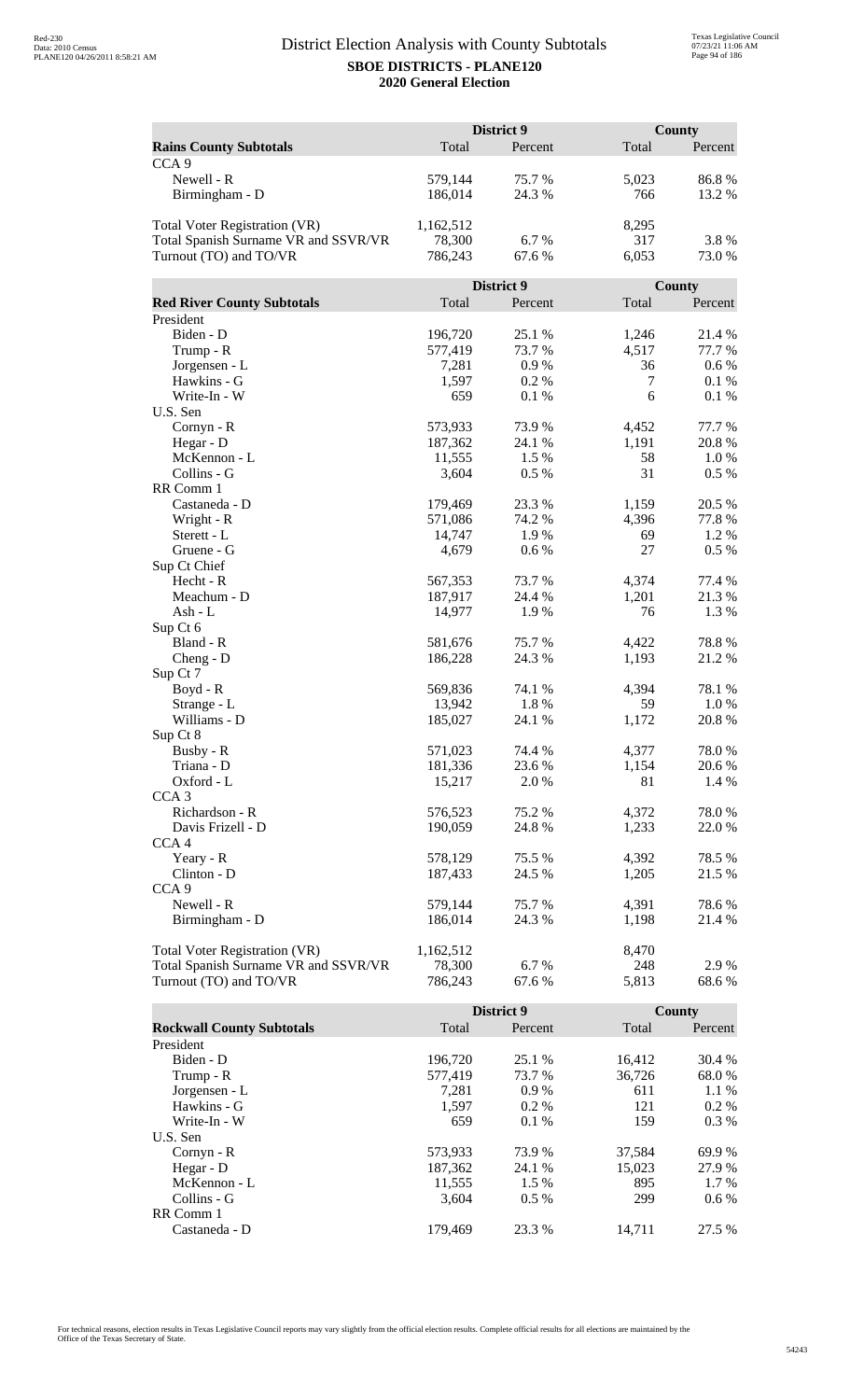|                                      |           | District 9 |        | <b>County</b> |
|--------------------------------------|-----------|------------|--------|---------------|
| <b>Rockwall County Subtotals</b>     | Total     | Percent    | Total  | Percent       |
| RR Comm 1                            |           |            |        |               |
| Wright - R                           | 571,086   | 74.2 %     | 37,213 | 69.6%         |
| Sterett - L                          | 14,747    | 1.9%       | 1,193  | 2.2 %         |
| Gruene - G                           | 4,679     | 0.6 %      | 386    | 0.7%          |
| Sup Ct Chief                         |           |            |        |               |
| Hecht - R                            | 567,353   | 73.7%      | 37,341 | 69.7%         |
| Meachum - D                          | 187,917   | 24.4 %     | 15,006 | 28.0%         |
| Ash - L                              | 14,977    | 1.9%       | 1,257  | 2.3 %         |
| Sup Ct 6                             |           |            |        |               |
| Bland - R                            | 581,676   | 75.7%      | 38,430 | 71.9%         |
| $Cheng - D$                          | 186,228   | 24.3 %     | 15,043 | 28.1 %        |
| Sup Ct 7                             |           |            |        |               |
| $Boyd - R$                           | 569,836   | 74.1 %     | 37,533 | 70.1 %        |
| Strange - L                          | 13,942    | 1.8%       | 1,146  | 2.1 %         |
| Williams - D                         | 185,027   | 24.1 %     | 14,858 | 27.8%         |
| Sup Ct 8                             |           |            |        |               |
| Busby - R                            | 571,023   | 74.4 %     | 37,534 | 70.3 %        |
| Triana - D                           | 181,336   | 23.6 %     | 14,624 | 27.4 %        |
| Oxford - L                           | 15,217    | 2.0 %      | 1,262  | 2.4 %         |
| CCA <sub>3</sub>                     |           |            |        |               |
| Richardson - R                       | 576,523   | 75.2 %     | 38,044 | 71.2%         |
| Davis Frizell - D                    | 190,059   | 24.8%      | 15,372 | 28.8%         |
| CCA <sub>4</sub>                     |           |            |        |               |
| Yeary - R                            | 578,129   | 75.5 %     | 38,237 | 71.7%         |
| Clinton - D                          | 187,433   | 24.5 %     | 15,120 | 28.3%         |
| CCA <sub>9</sub>                     |           |            |        |               |
| Newell - R                           | 579,144   | 75.7%      | 38,372 | 71.9%         |
| Birmingham - D                       | 186,014   | 24.3 %     | 15,022 | 28.1 %        |
| <b>Total Voter Registration (VR)</b> | 1,162,512 |            | 71,073 |               |
| Total Spanish Surname VR and SSVR/VR | 78,300    | 6.7 %      | 6,548  | 9.2 %         |
| Turnout (TO) and TO/VR               | 786,243   | 67.6 %     | 54,222 | 76.3%         |

|                              | District 9 |         | County |         |
|------------------------------|------------|---------|--------|---------|
| <b>Rusk County Subtotals</b> | Total      | Percent | Total  | Percent |
| President                    |            |         |        |         |
| Biden - D                    | 196,720    | 25.1 %  | 4,629  | 21.6%   |
| Trump - R                    | 577,419    | 73.7 %  | 16,534 | 77.3 %  |
| Jorgensen - L                | 7,281      | 0.9%    | 155    | 0.7%    |
| Hawkins - G                  | 1,597      | 0.2%    | 50     | 0.2 %   |
| Write-In - W                 | 659        | 0.1 %   | 28     | 0.1 %   |
| U.S. Sen                     |            |         |        |         |
| Cornyn - R                   | 573,933    | 73.9%   | 16,367 | 77.3 %  |
| Hegar - D                    | 187,362    | 24.1 %  | 4,455  | 21.0%   |
| McKennon - L                 | 11,555     | 1.5 %   | 277    | 1.3%    |
| Collins - G                  | 3,604      | 0.5 %   | 78     | 0.4%    |
| RR Comm 1                    |            |         |        |         |
| Castaneda - D                | 179,469    | 23.3 %  | 4,246  | 20.2 %  |
| Wright - R                   | 571,086    | 74.2 %  | 16,376 | 77.8%   |
| Sterett - L                  | 14,747     | 1.9%    | 332    | 1.6 %   |
| Gruene - G                   | 4,679      | 0.6 %   | 104    | 0.5 %   |
| Sup Ct Chief                 |            |         |        |         |
| Hecht - R                    | 567,353    | 73.7%   | 16,237 | 77.0%   |
| Meachum - D                  | 187,917    | 24.4 %  | 4,528  | 21.5 %  |
| Ash - L                      | 14,977     | 1.9%    | 327    | 1.6 %   |
| Sup Ct 6                     |            |         |        |         |
| Bland - R                    | 581,676    | 75.7 %  | 16,597 | 78.9%   |
| $Cheng - D$                  | 186,228    | 24.3 %  | 4,449  | 21.1 %  |
| Sup Ct 7                     |            |         |        |         |
| Boyd - R                     | 569,836    | 74.1 %  | 16,337 | 77.5 %  |
| Strange - L                  | 13,942     | 1.8%    | 288    | 1.4 %   |
| Williams - D                 | 185,027    | 24.1 %  | 4,456  | 21.1 %  |
| Sup Ct 8                     |            |         |        |         |
| Busby - R                    | 571,023    | 74.4 %  | 16,359 | 77.8 %  |
| Triana - D                   | 181,336    | 23.6 %  | 4,381  | 20.8%   |
| Oxford - L                   | 15,217     | 2.0 %   | 296    | 1.4 %   |
| CCA <sub>3</sub>             |            |         |        |         |
| Richardson - R               | 576,523    | 75.2 %  | 16,528 | 78.5 %  |
| Davis Frizell - D            | 190,059    | 24.8%   | 4,537  | 21.5 %  |
| CCA <sub>4</sub>             |            |         |        |         |
| Yeary - R                    | 578,129    | 75.5 %  | 16,523 | 78.7%   |
| Clinton - D                  | 187,433    | 24.5 %  | 4,483  | 21.3%   |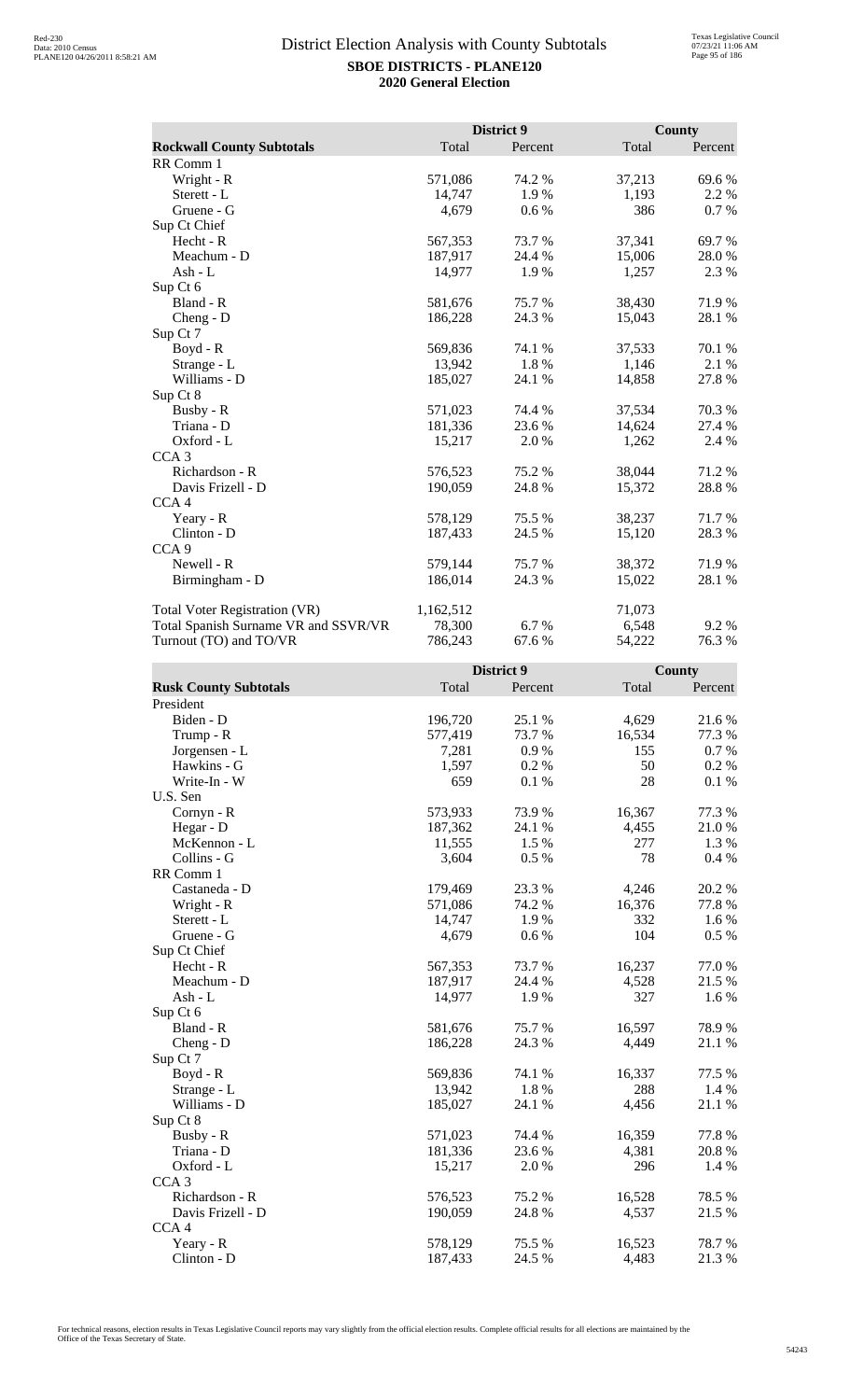| Total<br>Percent<br>Total<br>Percent<br><b>Rusk County Subtotals</b><br>CCA <sub>9</sub><br>Newell - R<br>75.7%<br>78.9%<br>579,144<br>16,582<br>186,014<br>24.3 %<br>4,428<br>21.1%<br>Birmingham - D<br>Total Voter Registration (VR)<br>1,162,512<br>32,308<br>6.7%<br>Total Spanish Surname VR and SSVR/VR<br>78,300<br>2,006<br>6.2%<br>Turnout (TO) and TO/VR<br>67.6%<br>21,447<br>66.4 %<br>786,243<br>District 9<br>County<br><b>Shelby County Subtotals</b><br>Total<br>Total<br>Percent<br>Percent<br>President<br>Biden - D<br>196,720<br>25.1 %<br>2,068<br>20.5 %<br>577,419<br>73.7 %<br>7,975<br>Trump - R<br>79.1 %<br>0.9%<br>37<br>0.4 %<br>Jorgensen - L<br>7,281<br>Hawkins - G<br>1,597<br>0.2%<br>$\overline{4}$<br>0.0 %<br>3<br>Write-In - W<br>659<br>0.1%<br>$0.0\%$<br>U.S. Sen<br>78.7%<br>Cornyn - R<br>573,933<br>73.9%<br>7,868<br>2,022<br>20.2 %<br>187,362<br>24.1 %<br>Hegar - D<br>McKennon - L<br>11,555<br>1.5 %<br>75<br>$0.8 \%$<br>27<br>Collins - G<br>0.5 %<br>0.3%<br>3,604<br>RR Comm 1<br>179,469<br>23.3 %<br>1,889<br>19.0%<br>Castaneda - D<br>Wright - R<br>571,086<br>74.2 %<br>7,921<br>79.9%<br>14,747<br>1.9%<br>82<br>$0.8 \%$<br>Sterett - L<br>27<br>4,679<br>0.3%<br>Gruene - G<br>0.6 %<br>Sup Ct Chief<br>7,820<br>78.7%<br>Hecht - R<br>567,353<br>73.7 %<br>Meachum - D<br>24.4 %<br>187,917<br>1,993<br>20.1 %<br>1.2%<br>14,977<br>1.9%<br>119<br>Ash - L<br>Sup Ct 6<br>Bland - R<br>581,676<br>75.7%<br>7,891<br>80.5 %<br>24.3 %<br>1,913<br>19.5 %<br>186,228<br>$Cheng - D$<br>Sup Ct 7<br>Boyd - R<br>569,836<br>74.1 %<br>7,814<br>79.3 %<br>1.8%<br>71<br>0.7%<br>Strange - L<br>13,942<br>Williams - D<br>185,027<br>24.1 %<br>1,972<br>20.0%<br>Sup Ct 8<br>Busby - R<br>571,023<br>7,859<br>79.6 %<br>74.4 %<br>181,336<br>23.6 %<br>1,921<br>19.5 %<br>Triana - D<br>Oxford - L<br>15,217<br>2.0 %<br>96<br>1.0 %<br>CCA <sub>3</sub><br>Richardson - R<br>7,874<br>576,523<br>75.2 %<br>79.7 %<br>Davis Frizell - D<br>190,059<br>24.8 %<br>2,001<br>20.3 %<br>CCA <sub>4</sub><br>7,858<br>Yeary - R<br>578,129<br>75.5 %<br>79.7 %<br>24.5 %<br>1,996<br>Clinton - D<br>187,433<br>20.3 %<br>CCA <sub>9</sub><br>Newell - R<br>579,144<br>75.7 %<br>7,849<br>80.2 %<br>1,934<br>Birmingham - D<br>186,014<br>24.3 %<br>19.8%<br>Total Voter Registration (VR)<br>15,525<br>1,162,512<br>78,300<br>6.7%<br>878<br>Total Spanish Surname VR and SSVR/VR<br>5.7 %<br>Turnout (TO) and TO/VR<br>786,243<br>67.6 %<br>10,128<br>65.2 % |  | District 9 | County |
|-------------------------------------------------------------------------------------------------------------------------------------------------------------------------------------------------------------------------------------------------------------------------------------------------------------------------------------------------------------------------------------------------------------------------------------------------------------------------------------------------------------------------------------------------------------------------------------------------------------------------------------------------------------------------------------------------------------------------------------------------------------------------------------------------------------------------------------------------------------------------------------------------------------------------------------------------------------------------------------------------------------------------------------------------------------------------------------------------------------------------------------------------------------------------------------------------------------------------------------------------------------------------------------------------------------------------------------------------------------------------------------------------------------------------------------------------------------------------------------------------------------------------------------------------------------------------------------------------------------------------------------------------------------------------------------------------------------------------------------------------------------------------------------------------------------------------------------------------------------------------------------------------------------------------------------------------------------------------------------------------------------------------------------------------------------------------------------------------------------------------------------------------------------------------------------------------------------------------------------------------------------------------------------------------------------------------------------------------------------------------------------------------------------------------------------------------------------------------------------------------------------------|--|------------|--------|
|                                                                                                                                                                                                                                                                                                                                                                                                                                                                                                                                                                                                                                                                                                                                                                                                                                                                                                                                                                                                                                                                                                                                                                                                                                                                                                                                                                                                                                                                                                                                                                                                                                                                                                                                                                                                                                                                                                                                                                                                                                                                                                                                                                                                                                                                                                                                                                                                                                                                                                                   |  |            |        |
|                                                                                                                                                                                                                                                                                                                                                                                                                                                                                                                                                                                                                                                                                                                                                                                                                                                                                                                                                                                                                                                                                                                                                                                                                                                                                                                                                                                                                                                                                                                                                                                                                                                                                                                                                                                                                                                                                                                                                                                                                                                                                                                                                                                                                                                                                                                                                                                                                                                                                                                   |  |            |        |
|                                                                                                                                                                                                                                                                                                                                                                                                                                                                                                                                                                                                                                                                                                                                                                                                                                                                                                                                                                                                                                                                                                                                                                                                                                                                                                                                                                                                                                                                                                                                                                                                                                                                                                                                                                                                                                                                                                                                                                                                                                                                                                                                                                                                                                                                                                                                                                                                                                                                                                                   |  |            |        |
|                                                                                                                                                                                                                                                                                                                                                                                                                                                                                                                                                                                                                                                                                                                                                                                                                                                                                                                                                                                                                                                                                                                                                                                                                                                                                                                                                                                                                                                                                                                                                                                                                                                                                                                                                                                                                                                                                                                                                                                                                                                                                                                                                                                                                                                                                                                                                                                                                                                                                                                   |  |            |        |
|                                                                                                                                                                                                                                                                                                                                                                                                                                                                                                                                                                                                                                                                                                                                                                                                                                                                                                                                                                                                                                                                                                                                                                                                                                                                                                                                                                                                                                                                                                                                                                                                                                                                                                                                                                                                                                                                                                                                                                                                                                                                                                                                                                                                                                                                                                                                                                                                                                                                                                                   |  |            |        |
|                                                                                                                                                                                                                                                                                                                                                                                                                                                                                                                                                                                                                                                                                                                                                                                                                                                                                                                                                                                                                                                                                                                                                                                                                                                                                                                                                                                                                                                                                                                                                                                                                                                                                                                                                                                                                                                                                                                                                                                                                                                                                                                                                                                                                                                                                                                                                                                                                                                                                                                   |  |            |        |
|                                                                                                                                                                                                                                                                                                                                                                                                                                                                                                                                                                                                                                                                                                                                                                                                                                                                                                                                                                                                                                                                                                                                                                                                                                                                                                                                                                                                                                                                                                                                                                                                                                                                                                                                                                                                                                                                                                                                                                                                                                                                                                                                                                                                                                                                                                                                                                                                                                                                                                                   |  |            |        |
|                                                                                                                                                                                                                                                                                                                                                                                                                                                                                                                                                                                                                                                                                                                                                                                                                                                                                                                                                                                                                                                                                                                                                                                                                                                                                                                                                                                                                                                                                                                                                                                                                                                                                                                                                                                                                                                                                                                                                                                                                                                                                                                                                                                                                                                                                                                                                                                                                                                                                                                   |  |            |        |
|                                                                                                                                                                                                                                                                                                                                                                                                                                                                                                                                                                                                                                                                                                                                                                                                                                                                                                                                                                                                                                                                                                                                                                                                                                                                                                                                                                                                                                                                                                                                                                                                                                                                                                                                                                                                                                                                                                                                                                                                                                                                                                                                                                                                                                                                                                                                                                                                                                                                                                                   |  |            |        |
|                                                                                                                                                                                                                                                                                                                                                                                                                                                                                                                                                                                                                                                                                                                                                                                                                                                                                                                                                                                                                                                                                                                                                                                                                                                                                                                                                                                                                                                                                                                                                                                                                                                                                                                                                                                                                                                                                                                                                                                                                                                                                                                                                                                                                                                                                                                                                                                                                                                                                                                   |  |            |        |
|                                                                                                                                                                                                                                                                                                                                                                                                                                                                                                                                                                                                                                                                                                                                                                                                                                                                                                                                                                                                                                                                                                                                                                                                                                                                                                                                                                                                                                                                                                                                                                                                                                                                                                                                                                                                                                                                                                                                                                                                                                                                                                                                                                                                                                                                                                                                                                                                                                                                                                                   |  |            |        |
|                                                                                                                                                                                                                                                                                                                                                                                                                                                                                                                                                                                                                                                                                                                                                                                                                                                                                                                                                                                                                                                                                                                                                                                                                                                                                                                                                                                                                                                                                                                                                                                                                                                                                                                                                                                                                                                                                                                                                                                                                                                                                                                                                                                                                                                                                                                                                                                                                                                                                                                   |  |            |        |
|                                                                                                                                                                                                                                                                                                                                                                                                                                                                                                                                                                                                                                                                                                                                                                                                                                                                                                                                                                                                                                                                                                                                                                                                                                                                                                                                                                                                                                                                                                                                                                                                                                                                                                                                                                                                                                                                                                                                                                                                                                                                                                                                                                                                                                                                                                                                                                                                                                                                                                                   |  |            |        |
|                                                                                                                                                                                                                                                                                                                                                                                                                                                                                                                                                                                                                                                                                                                                                                                                                                                                                                                                                                                                                                                                                                                                                                                                                                                                                                                                                                                                                                                                                                                                                                                                                                                                                                                                                                                                                                                                                                                                                                                                                                                                                                                                                                                                                                                                                                                                                                                                                                                                                                                   |  |            |        |
|                                                                                                                                                                                                                                                                                                                                                                                                                                                                                                                                                                                                                                                                                                                                                                                                                                                                                                                                                                                                                                                                                                                                                                                                                                                                                                                                                                                                                                                                                                                                                                                                                                                                                                                                                                                                                                                                                                                                                                                                                                                                                                                                                                                                                                                                                                                                                                                                                                                                                                                   |  |            |        |
|                                                                                                                                                                                                                                                                                                                                                                                                                                                                                                                                                                                                                                                                                                                                                                                                                                                                                                                                                                                                                                                                                                                                                                                                                                                                                                                                                                                                                                                                                                                                                                                                                                                                                                                                                                                                                                                                                                                                                                                                                                                                                                                                                                                                                                                                                                                                                                                                                                                                                                                   |  |            |        |
|                                                                                                                                                                                                                                                                                                                                                                                                                                                                                                                                                                                                                                                                                                                                                                                                                                                                                                                                                                                                                                                                                                                                                                                                                                                                                                                                                                                                                                                                                                                                                                                                                                                                                                                                                                                                                                                                                                                                                                                                                                                                                                                                                                                                                                                                                                                                                                                                                                                                                                                   |  |            |        |
|                                                                                                                                                                                                                                                                                                                                                                                                                                                                                                                                                                                                                                                                                                                                                                                                                                                                                                                                                                                                                                                                                                                                                                                                                                                                                                                                                                                                                                                                                                                                                                                                                                                                                                                                                                                                                                                                                                                                                                                                                                                                                                                                                                                                                                                                                                                                                                                                                                                                                                                   |  |            |        |
|                                                                                                                                                                                                                                                                                                                                                                                                                                                                                                                                                                                                                                                                                                                                                                                                                                                                                                                                                                                                                                                                                                                                                                                                                                                                                                                                                                                                                                                                                                                                                                                                                                                                                                                                                                                                                                                                                                                                                                                                                                                                                                                                                                                                                                                                                                                                                                                                                                                                                                                   |  |            |        |
|                                                                                                                                                                                                                                                                                                                                                                                                                                                                                                                                                                                                                                                                                                                                                                                                                                                                                                                                                                                                                                                                                                                                                                                                                                                                                                                                                                                                                                                                                                                                                                                                                                                                                                                                                                                                                                                                                                                                                                                                                                                                                                                                                                                                                                                                                                                                                                                                                                                                                                                   |  |            |        |
|                                                                                                                                                                                                                                                                                                                                                                                                                                                                                                                                                                                                                                                                                                                                                                                                                                                                                                                                                                                                                                                                                                                                                                                                                                                                                                                                                                                                                                                                                                                                                                                                                                                                                                                                                                                                                                                                                                                                                                                                                                                                                                                                                                                                                                                                                                                                                                                                                                                                                                                   |  |            |        |
|                                                                                                                                                                                                                                                                                                                                                                                                                                                                                                                                                                                                                                                                                                                                                                                                                                                                                                                                                                                                                                                                                                                                                                                                                                                                                                                                                                                                                                                                                                                                                                                                                                                                                                                                                                                                                                                                                                                                                                                                                                                                                                                                                                                                                                                                                                                                                                                                                                                                                                                   |  |            |        |
|                                                                                                                                                                                                                                                                                                                                                                                                                                                                                                                                                                                                                                                                                                                                                                                                                                                                                                                                                                                                                                                                                                                                                                                                                                                                                                                                                                                                                                                                                                                                                                                                                                                                                                                                                                                                                                                                                                                                                                                                                                                                                                                                                                                                                                                                                                                                                                                                                                                                                                                   |  |            |        |
|                                                                                                                                                                                                                                                                                                                                                                                                                                                                                                                                                                                                                                                                                                                                                                                                                                                                                                                                                                                                                                                                                                                                                                                                                                                                                                                                                                                                                                                                                                                                                                                                                                                                                                                                                                                                                                                                                                                                                                                                                                                                                                                                                                                                                                                                                                                                                                                                                                                                                                                   |  |            |        |
|                                                                                                                                                                                                                                                                                                                                                                                                                                                                                                                                                                                                                                                                                                                                                                                                                                                                                                                                                                                                                                                                                                                                                                                                                                                                                                                                                                                                                                                                                                                                                                                                                                                                                                                                                                                                                                                                                                                                                                                                                                                                                                                                                                                                                                                                                                                                                                                                                                                                                                                   |  |            |        |
|                                                                                                                                                                                                                                                                                                                                                                                                                                                                                                                                                                                                                                                                                                                                                                                                                                                                                                                                                                                                                                                                                                                                                                                                                                                                                                                                                                                                                                                                                                                                                                                                                                                                                                                                                                                                                                                                                                                                                                                                                                                                                                                                                                                                                                                                                                                                                                                                                                                                                                                   |  |            |        |
|                                                                                                                                                                                                                                                                                                                                                                                                                                                                                                                                                                                                                                                                                                                                                                                                                                                                                                                                                                                                                                                                                                                                                                                                                                                                                                                                                                                                                                                                                                                                                                                                                                                                                                                                                                                                                                                                                                                                                                                                                                                                                                                                                                                                                                                                                                                                                                                                                                                                                                                   |  |            |        |
|                                                                                                                                                                                                                                                                                                                                                                                                                                                                                                                                                                                                                                                                                                                                                                                                                                                                                                                                                                                                                                                                                                                                                                                                                                                                                                                                                                                                                                                                                                                                                                                                                                                                                                                                                                                                                                                                                                                                                                                                                                                                                                                                                                                                                                                                                                                                                                                                                                                                                                                   |  |            |        |
|                                                                                                                                                                                                                                                                                                                                                                                                                                                                                                                                                                                                                                                                                                                                                                                                                                                                                                                                                                                                                                                                                                                                                                                                                                                                                                                                                                                                                                                                                                                                                                                                                                                                                                                                                                                                                                                                                                                                                                                                                                                                                                                                                                                                                                                                                                                                                                                                                                                                                                                   |  |            |        |
|                                                                                                                                                                                                                                                                                                                                                                                                                                                                                                                                                                                                                                                                                                                                                                                                                                                                                                                                                                                                                                                                                                                                                                                                                                                                                                                                                                                                                                                                                                                                                                                                                                                                                                                                                                                                                                                                                                                                                                                                                                                                                                                                                                                                                                                                                                                                                                                                                                                                                                                   |  |            |        |
|                                                                                                                                                                                                                                                                                                                                                                                                                                                                                                                                                                                                                                                                                                                                                                                                                                                                                                                                                                                                                                                                                                                                                                                                                                                                                                                                                                                                                                                                                                                                                                                                                                                                                                                                                                                                                                                                                                                                                                                                                                                                                                                                                                                                                                                                                                                                                                                                                                                                                                                   |  |            |        |
|                                                                                                                                                                                                                                                                                                                                                                                                                                                                                                                                                                                                                                                                                                                                                                                                                                                                                                                                                                                                                                                                                                                                                                                                                                                                                                                                                                                                                                                                                                                                                                                                                                                                                                                                                                                                                                                                                                                                                                                                                                                                                                                                                                                                                                                                                                                                                                                                                                                                                                                   |  |            |        |
|                                                                                                                                                                                                                                                                                                                                                                                                                                                                                                                                                                                                                                                                                                                                                                                                                                                                                                                                                                                                                                                                                                                                                                                                                                                                                                                                                                                                                                                                                                                                                                                                                                                                                                                                                                                                                                                                                                                                                                                                                                                                                                                                                                                                                                                                                                                                                                                                                                                                                                                   |  |            |        |
|                                                                                                                                                                                                                                                                                                                                                                                                                                                                                                                                                                                                                                                                                                                                                                                                                                                                                                                                                                                                                                                                                                                                                                                                                                                                                                                                                                                                                                                                                                                                                                                                                                                                                                                                                                                                                                                                                                                                                                                                                                                                                                                                                                                                                                                                                                                                                                                                                                                                                                                   |  |            |        |
|                                                                                                                                                                                                                                                                                                                                                                                                                                                                                                                                                                                                                                                                                                                                                                                                                                                                                                                                                                                                                                                                                                                                                                                                                                                                                                                                                                                                                                                                                                                                                                                                                                                                                                                                                                                                                                                                                                                                                                                                                                                                                                                                                                                                                                                                                                                                                                                                                                                                                                                   |  |            |        |
|                                                                                                                                                                                                                                                                                                                                                                                                                                                                                                                                                                                                                                                                                                                                                                                                                                                                                                                                                                                                                                                                                                                                                                                                                                                                                                                                                                                                                                                                                                                                                                                                                                                                                                                                                                                                                                                                                                                                                                                                                                                                                                                                                                                                                                                                                                                                                                                                                                                                                                                   |  |            |        |
|                                                                                                                                                                                                                                                                                                                                                                                                                                                                                                                                                                                                                                                                                                                                                                                                                                                                                                                                                                                                                                                                                                                                                                                                                                                                                                                                                                                                                                                                                                                                                                                                                                                                                                                                                                                                                                                                                                                                                                                                                                                                                                                                                                                                                                                                                                                                                                                                                                                                                                                   |  |            |        |
|                                                                                                                                                                                                                                                                                                                                                                                                                                                                                                                                                                                                                                                                                                                                                                                                                                                                                                                                                                                                                                                                                                                                                                                                                                                                                                                                                                                                                                                                                                                                                                                                                                                                                                                                                                                                                                                                                                                                                                                                                                                                                                                                                                                                                                                                                                                                                                                                                                                                                                                   |  |            |        |
|                                                                                                                                                                                                                                                                                                                                                                                                                                                                                                                                                                                                                                                                                                                                                                                                                                                                                                                                                                                                                                                                                                                                                                                                                                                                                                                                                                                                                                                                                                                                                                                                                                                                                                                                                                                                                                                                                                                                                                                                                                                                                                                                                                                                                                                                                                                                                                                                                                                                                                                   |  |            |        |
|                                                                                                                                                                                                                                                                                                                                                                                                                                                                                                                                                                                                                                                                                                                                                                                                                                                                                                                                                                                                                                                                                                                                                                                                                                                                                                                                                                                                                                                                                                                                                                                                                                                                                                                                                                                                                                                                                                                                                                                                                                                                                                                                                                                                                                                                                                                                                                                                                                                                                                                   |  |            |        |
|                                                                                                                                                                                                                                                                                                                                                                                                                                                                                                                                                                                                                                                                                                                                                                                                                                                                                                                                                                                                                                                                                                                                                                                                                                                                                                                                                                                                                                                                                                                                                                                                                                                                                                                                                                                                                                                                                                                                                                                                                                                                                                                                                                                                                                                                                                                                                                                                                                                                                                                   |  |            |        |
|                                                                                                                                                                                                                                                                                                                                                                                                                                                                                                                                                                                                                                                                                                                                                                                                                                                                                                                                                                                                                                                                                                                                                                                                                                                                                                                                                                                                                                                                                                                                                                                                                                                                                                                                                                                                                                                                                                                                                                                                                                                                                                                                                                                                                                                                                                                                                                                                                                                                                                                   |  |            |        |
|                                                                                                                                                                                                                                                                                                                                                                                                                                                                                                                                                                                                                                                                                                                                                                                                                                                                                                                                                                                                                                                                                                                                                                                                                                                                                                                                                                                                                                                                                                                                                                                                                                                                                                                                                                                                                                                                                                                                                                                                                                                                                                                                                                                                                                                                                                                                                                                                                                                                                                                   |  |            |        |
|                                                                                                                                                                                                                                                                                                                                                                                                                                                                                                                                                                                                                                                                                                                                                                                                                                                                                                                                                                                                                                                                                                                                                                                                                                                                                                                                                                                                                                                                                                                                                                                                                                                                                                                                                                                                                                                                                                                                                                                                                                                                                                                                                                                                                                                                                                                                                                                                                                                                                                                   |  |            |        |
|                                                                                                                                                                                                                                                                                                                                                                                                                                                                                                                                                                                                                                                                                                                                                                                                                                                                                                                                                                                                                                                                                                                                                                                                                                                                                                                                                                                                                                                                                                                                                                                                                                                                                                                                                                                                                                                                                                                                                                                                                                                                                                                                                                                                                                                                                                                                                                                                                                                                                                                   |  |            |        |
|                                                                                                                                                                                                                                                                                                                                                                                                                                                                                                                                                                                                                                                                                                                                                                                                                                                                                                                                                                                                                                                                                                                                                                                                                                                                                                                                                                                                                                                                                                                                                                                                                                                                                                                                                                                                                                                                                                                                                                                                                                                                                                                                                                                                                                                                                                                                                                                                                                                                                                                   |  |            |        |
|                                                                                                                                                                                                                                                                                                                                                                                                                                                                                                                                                                                                                                                                                                                                                                                                                                                                                                                                                                                                                                                                                                                                                                                                                                                                                                                                                                                                                                                                                                                                                                                                                                                                                                                                                                                                                                                                                                                                                                                                                                                                                                                                                                                                                                                                                                                                                                                                                                                                                                                   |  |            |        |
|                                                                                                                                                                                                                                                                                                                                                                                                                                                                                                                                                                                                                                                                                                                                                                                                                                                                                                                                                                                                                                                                                                                                                                                                                                                                                                                                                                                                                                                                                                                                                                                                                                                                                                                                                                                                                                                                                                                                                                                                                                                                                                                                                                                                                                                                                                                                                                                                                                                                                                                   |  |            |        |
|                                                                                                                                                                                                                                                                                                                                                                                                                                                                                                                                                                                                                                                                                                                                                                                                                                                                                                                                                                                                                                                                                                                                                                                                                                                                                                                                                                                                                                                                                                                                                                                                                                                                                                                                                                                                                                                                                                                                                                                                                                                                                                                                                                                                                                                                                                                                                                                                                                                                                                                   |  |            |        |
|                                                                                                                                                                                                                                                                                                                                                                                                                                                                                                                                                                                                                                                                                                                                                                                                                                                                                                                                                                                                                                                                                                                                                                                                                                                                                                                                                                                                                                                                                                                                                                                                                                                                                                                                                                                                                                                                                                                                                                                                                                                                                                                                                                                                                                                                                                                                                                                                                                                                                                                   |  |            |        |
|                                                                                                                                                                                                                                                                                                                                                                                                                                                                                                                                                                                                                                                                                                                                                                                                                                                                                                                                                                                                                                                                                                                                                                                                                                                                                                                                                                                                                                                                                                                                                                                                                                                                                                                                                                                                                                                                                                                                                                                                                                                                                                                                                                                                                                                                                                                                                                                                                                                                                                                   |  |            |        |
|                                                                                                                                                                                                                                                                                                                                                                                                                                                                                                                                                                                                                                                                                                                                                                                                                                                                                                                                                                                                                                                                                                                                                                                                                                                                                                                                                                                                                                                                                                                                                                                                                                                                                                                                                                                                                                                                                                                                                                                                                                                                                                                                                                                                                                                                                                                                                                                                                                                                                                                   |  |            |        |
|                                                                                                                                                                                                                                                                                                                                                                                                                                                                                                                                                                                                                                                                                                                                                                                                                                                                                                                                                                                                                                                                                                                                                                                                                                                                                                                                                                                                                                                                                                                                                                                                                                                                                                                                                                                                                                                                                                                                                                                                                                                                                                                                                                                                                                                                                                                                                                                                                                                                                                                   |  |            |        |
|                                                                                                                                                                                                                                                                                                                                                                                                                                                                                                                                                                                                                                                                                                                                                                                                                                                                                                                                                                                                                                                                                                                                                                                                                                                                                                                                                                                                                                                                                                                                                                                                                                                                                                                                                                                                                                                                                                                                                                                                                                                                                                                                                                                                                                                                                                                                                                                                                                                                                                                   |  |            |        |

|                               |         | <b>District 9</b> |          | County  |  |
|-------------------------------|---------|-------------------|----------|---------|--|
| <b>Smith County Subtotals</b> | Total   | Percent           | Total    | Percent |  |
| President                     |         |                   |          |         |  |
| Biden - D                     | 196,720 | 25.1 %            | 29,615   | 29.6 %  |  |
| Trump - R                     | 577,419 | 73.7 %            | 69,080   | 69.0 %  |  |
| Jorgensen - L                 | 7.281   | $0.9\%$           | 1,126    | $1.1\%$ |  |
| Hawkins - G                   | 1,597   | $0.2\%$           | 254      | $0.3\%$ |  |
| Write-In - W                  | 659     | $0.1\%$           | $\Omega$ | $0.0\%$ |  |
| U.S. Sen                      |         |                   |          |         |  |
| Cornyn - R                    | 573,933 | 73.9 %            | 69.574   | 69.7 %  |  |
| Hegar - $D$                   | 187,362 | 24.1 %            | 28.385   | 28.4 %  |  |
| McKennon - L                  | 11,555  | 1.5 %             | 1,484    | $1.5\%$ |  |
| Collins - G                   | 3.604   | $0.5\%$           | 443      | $0.4\%$ |  |
| RR Comm 1                     |         |                   |          |         |  |
| Castaneda - D                 | 179.469 | 23.3 %            | 27.303   | 27.5 %  |  |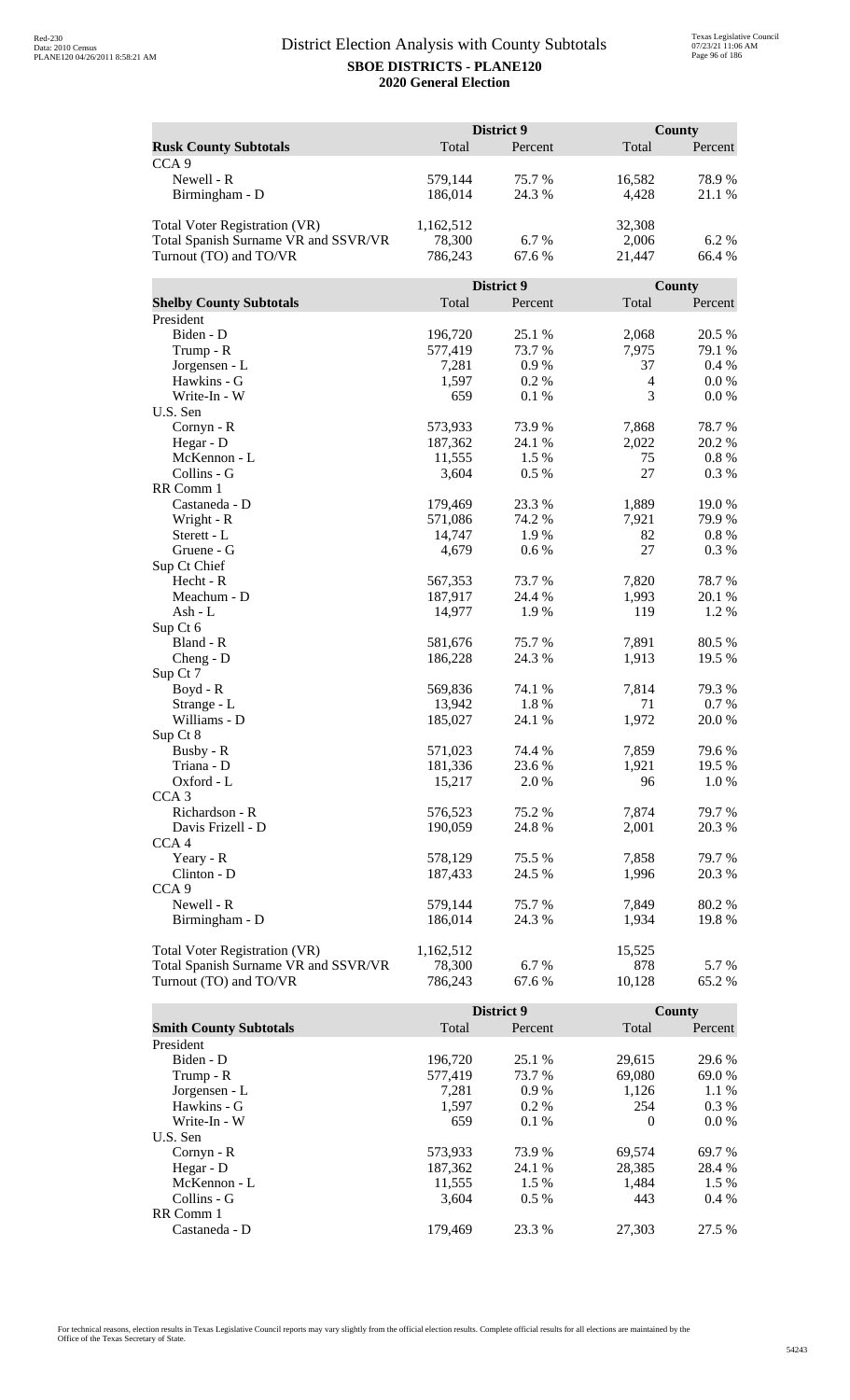|                                      |           | District 9 |         | <b>County</b> |
|--------------------------------------|-----------|------------|---------|---------------|
| <b>Smith County Subtotals</b>        | Total     | Percent    | Total   | Percent       |
| RR Comm 1                            |           |            |         |               |
| Wright - R                           | 571,086   | 74.2 %     | 69,353  | 69.8%         |
| Sterett - L                          | 14,747    | 1.9%       | 2,072   | 2.1 %         |
| Gruene - G                           | 4,679     | 0.6 %      | 637     | $0.6\,\%$     |
| Sup Ct Chief                         |           |            |         |               |
| Hecht - R                            | 567,353   | 73.7%      | 69,064  | 69.4 %        |
| Meachum - D                          | 187,917   | 24.4 %     | 28,498  | 28.6%         |
| Ash - L                              | 14,977    | 1.9%       | 1,976   | 2.0%          |
| Sup Ct 6                             |           |            |         |               |
| Bland - R                            | 581,676   | 75.7 %     | 70,896  | 71.4 %        |
| $Cheng - D$                          | 186,228   | 24.3 %     | 28,462  | 28.6 %        |
| Sup Ct 7                             |           |            |         |               |
| $Boyd - R$                           | 569,836   | 74.1 %     | 69,325  | 69.7 %        |
| Strange - L                          | 13,942    | 1.8%       | 1,976   | 2.0 %         |
| Williams - D                         | 185,027   | 24.1 %     | 28,157  | 28.3 %        |
| Sup Ct 8                             |           |            |         |               |
| Busby - R                            | 571,023   | 74.4 %     | 69,480  | 70.0%         |
| Triana - D                           | 181,336   | 23.6 %     | 27,837  | 28.0%         |
| Oxford - L                           | 15,217    | 2.0%       | 2,007   | 2.0 %         |
| CCA <sub>3</sub>                     |           |            |         |               |
| Richardson - R                       | 576,523   | 75.2 %     | 70,303  | 70.8%         |
| Davis Frizell - D                    | 190,059   | 24.8%      | 29,008  | 29.2 %        |
| CCA <sub>4</sub>                     |           |            |         |               |
| Yeary - R                            | 578,129   | 75.5 %     | 70,471  | 71.2 %        |
| Clinton - D                          | 187,433   | 24.5 %     | 28,557  | 28.8%         |
| CCA <sub>9</sub>                     |           |            |         |               |
| Newell - R                           | 579,144   | 75.7 %     | 70,697  | 71.3%         |
| Birmingham - D                       | 186,014   | 24.3 %     | 28,424  | 28.7%         |
| <b>Total Voter Registration (VR)</b> | 1,162,512 |            | 145,773 |               |
| Total Spanish Surname VR and SSVR/VR | 78,300    | 6.7 %      | 11,467  | 7.9 %         |
| Turnout (TO) and TO/VR               | 786,243   | 67.6 %     | 100,697 | 69.1 %        |

|                               |         | District 9 |                | County  |
|-------------------------------|---------|------------|----------------|---------|
| <b>Titus County Subtotals</b> | Total   | Percent    | Total          | Percent |
| President                     |         |            |                |         |
| Biden - D                     | 196,720 | 25.1 %     | 2,856          | 27.1 %  |
| Trump - R                     | 577,419 | 73.7 %     | 7,570          | 71.8%   |
| Jorgensen - L                 | 7,281   | 0.9%       | 94             | 0.9%    |
| Hawkins - G                   | 1,597   | 0.2%       | 19             | 0.2 %   |
| Write-In - W                  | 659     | 0.1%       | $\overline{2}$ | 0.0 %   |
| U.S. Sen                      |         |            |                |         |
| Cornyn - R                    | 573,933 | 73.9%      | 7,426          | 71.6%   |
| Hegar - D                     | 187,362 | 24.1 %     | 2,748          | 26.5 %  |
| McKennon - L                  | 11,555  | 1.5 %      | 152            | 1.5 %   |
| Collins - G                   | 3,604   | 0.5%       | 50             | 0.5 %   |
| RR Comm 1                     |         |            |                |         |
| Castaneda - D                 | 179,469 | 23.3 %     | 2,653          | 25.9%   |
| Wright - R                    | 571,086 | 74.2 %     | 7,346          | 71.7%   |
| Sterett - L                   | 14,747  | 1.9%       | 195            | 1.9%    |
| Gruene - G                    | 4,679   | 0.6 %      | 56             | 0.5 %   |
| Sup Ct Chief                  |         |            |                |         |
| $Hecht - R$                   | 567,353 | 73.7%      | 7,307          | 71.2%   |
| Meachum - D                   | 187,917 | 24.4 %     | 2,740          | 26.7 %  |
| Ash - L                       | 14,977  | 1.9%       | 213            | 2.1 %   |
| Sup Ct 6                      |         |            |                |         |
| Bland - R                     | 581,676 | 75.7 %     | 7,466          | 73.1 %  |
| $Cheng - D$                   | 186,228 | 24.3 %     | 2,741          | 26.9%   |
| Sup Ct 7                      |         |            |                |         |
| Boyd - R                      | 569,836 | 74.1 %     | 7,332          | 71.6%   |
| Strange - L                   | 13,942  | 1.8%       | 181            | 1.8%    |
| Williams - D                  | 185,027 | 24.1 %     | 2,733          | 26.7%   |
| Sup Ct 8                      |         |            |                |         |
| Busby - R                     | 571,023 | 74.4 %     | 7,324          | 71.6%   |
| Triana - D                    | 181,336 | 23.6 %     | 2,695          | 26.4 %  |
| Oxford - L                    | 15,217  | 2.0 %      | 205            | 2.0%    |
| CCA <sub>3</sub>              |         |            |                |         |
| Richardson - R                | 576,523 | 75.2 %     | 7,402          | 72.6 %  |
| Davis Frizell - D             | 190,059 | 24.8 %     | 2,798          | 27.4 %  |
| CCA <sub>4</sub>              |         |            |                |         |
| Yeary - R                     | 578,129 | 75.5 %     | 7,442          | 73.0%   |
| Clinton - D                   | 187,433 | 24.5 %     | 2,751          | 27.0%   |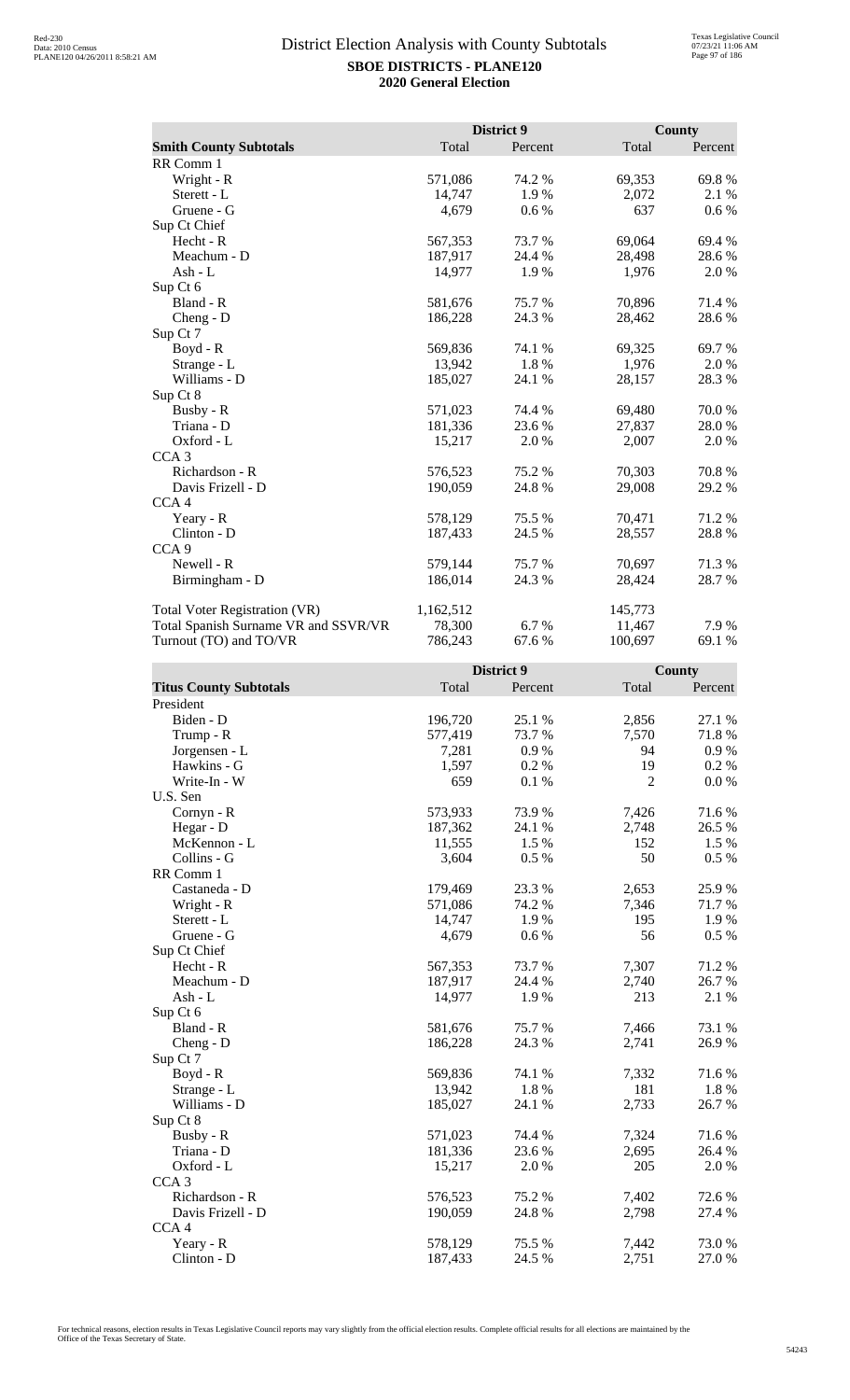|                                       | District 9 |                  |               | County         |  |
|---------------------------------------|------------|------------------|---------------|----------------|--|
| <b>Titus County Subtotals</b>         | Total      | Percent          | Total         | Percent        |  |
| CCA <sub>9</sub>                      |            |                  |               |                |  |
| Newell - R                            | 579,144    | 75.7%            | 7,485         | 73.3 %         |  |
| Birmingham - D                        | 186,014    | 24.3 %           | 2,724         | 26.7%          |  |
|                                       |            |                  |               |                |  |
| Total Voter Registration (VR)         | 1,162,512  |                  | 17,595        |                |  |
| Total Spanish Surname VR and SSVR/VR  | 78,300     | 6.7%             | 3,239         | 18.4 %         |  |
| Turnout (TO) and TO/VR                | 786,243    | 67.6 %           | 10,541        | 59.9%          |  |
|                                       |            |                  |               |                |  |
|                                       |            | District 9       |               | County         |  |
| <b>Upshur County Subtotals</b>        | Total      | Percent          | Total         | Percent        |  |
| President                             |            |                  |               |                |  |
| Biden - D                             | 196,720    | 25.1 %           | 2,877         | 15.2 %         |  |
| Trump - R                             | 577,419    | 73.7 %           | 15,809        | 83.7%          |  |
| Jorgensen - L                         | 7,281      | 0.9%             | 179           | 0.9%           |  |
| Hawkins - G                           | 1,597      | 0.2%             | 22            | 0.1%           |  |
| Write-In - W                          | 659        | 0.1%             | 5             | 0.0 %          |  |
| U.S. Sen                              |            |                  |               |                |  |
| Cornyn - R                            | 573,933    | 73.9%            | 15,470        | 83.0%          |  |
| Hegar - D                             | 187,362    | 24.1 %           | 2,804         | 15.0%          |  |
| McKennon - L                          | 11,555     | 1.5 %            | 320           | 1.7 %          |  |
| Collins - G                           | 3,604      | 0.5 %            | 55            | 0.3%           |  |
| RR Comm 1                             |            |                  |               |                |  |
| Castaneda - D                         | 179,469    | 23.3 %           | 2,608         | 14.1 %         |  |
|                                       | 571,086    | 74.2 %           | 15,455        | 83.6%          |  |
| Wright - R<br>Sterett - L             | 14,747     | 1.9%             | 346           | 1.9%           |  |
| Gruene - G                            | 4,679      |                  | 79            | 0.4%           |  |
|                                       |            | 0.6 %            |               |                |  |
| Sup Ct Chief                          |            |                  |               |                |  |
| Hecht - R                             | 567,353    | 73.7 %           | 15,338        | 82.9%          |  |
| Meachum - D                           | 187,917    | 24.4 %           | 2,810         | 15.2 %<br>1.9% |  |
| Ash - L                               | 14,977     | 1.9%             | 352           |                |  |
| Sup Ct 6<br>Bland - R                 | 581,676    | 75.7%            | 15,683        | 84.9%          |  |
|                                       |            | 24.3 %           |               | 15.1 %         |  |
| $Cheng - D$<br>Sup Ct 7               | 186,228    |                  | 2,794         |                |  |
| Boyd - R                              | 569,836    | 74.1 %           |               | 83.3%          |  |
|                                       | 13,942     | 1.8%             | 15,423<br>336 | 1.8%           |  |
| Strange - L<br>Williams - D           | 185,027    |                  |               | 14.9%          |  |
|                                       |            | 24.1 %           | 2,761         |                |  |
| Sup Ct 8<br>Busby - R                 | 571,023    |                  | 15,414        |                |  |
| Triana - D                            |            | 74.4 %<br>23.6 % |               | 83.4 %         |  |
|                                       | 181,336    |                  | 2,698         | 14.6 %         |  |
| Oxford - L<br>CCA <sub>3</sub>        | 15,217     | 2.0 %            | 364           | 2.0 %          |  |
| Richardson - R                        | 576,523    | 75.2 %           | 15,597        |                |  |
|                                       |            | 24.8%            |               | 84.6 %         |  |
| Davis Frizell - D<br>CCA <sub>4</sub> | 190,059    |                  | 2,841         | 15.4 %         |  |
|                                       |            |                  |               |                |  |
| Yeary - R                             | 578,129    | 75.5 %           | 15,617        | 84.7 %         |  |
| Clinton - D                           | 187,433    | 24.5 %           | 2,823         | 15.3 %         |  |
| CCA <sub>9</sub>                      |            |                  |               |                |  |
| Newell - R                            | 579,144    | 75.7 %           | 15,663        | 84.9%          |  |
| Birmingham - D                        | 186,014    | 24.3 %           | 2,782         | 15.1 %         |  |
|                                       |            |                  |               |                |  |
| Total Voter Registration (VR)         | 1,162,512  |                  | 28,541        |                |  |
| Total Spanish Surname VR and SSVR/VR  | 78,300     | 6.7%             | 932           | 3.3 %          |  |
| Turnout (TO) and TO/VR                | 786,243    | 67.6 %           | 18,978        | 66.5 %         |  |

|                                   |         | <b>District 9</b> |          | County  |
|-----------------------------------|---------|-------------------|----------|---------|
| <b>Van Zandt County Subtotals</b> | Total   | Percent           | Total    | Percent |
| President                         |         |                   |          |         |
| Biden - D                         | 196.720 | 25.1 %            | 3.516    | 13.5 %  |
| Trump - R                         | 577,419 | 73.7 %            | 22,270   | 85.7 %  |
| Jorgensen - L                     | 7.281   | 0.9%              | 175      | $0.7\%$ |
| Hawkins - G                       | 1,597   | $0.2\%$           | 33       | $0.1\%$ |
| Write-In - W                      | 659     | $0.1\%$           | $\Omega$ | $0.0\%$ |
| U.S. Sen                          |         |                   |          |         |
| $Cornyn - R$                      | 573,933 | 73.9 %            | 22,010   | 85.4 %  |
| Hegar - $D$                       | 187.362 | 24.1 %            | 3.374    | 13.1 %  |
| McKennon - L                      | 11,555  | 1.5 %             | 282      | $1.1\%$ |
| Collins - G                       | 3.604   | $0.5\%$           | 107      | $0.4\%$ |
| RR Comm 1                         |         |                   |          |         |
| Castaneda - D                     | 179.469 | 23.3 %            | 3.240    | 12.7 %  |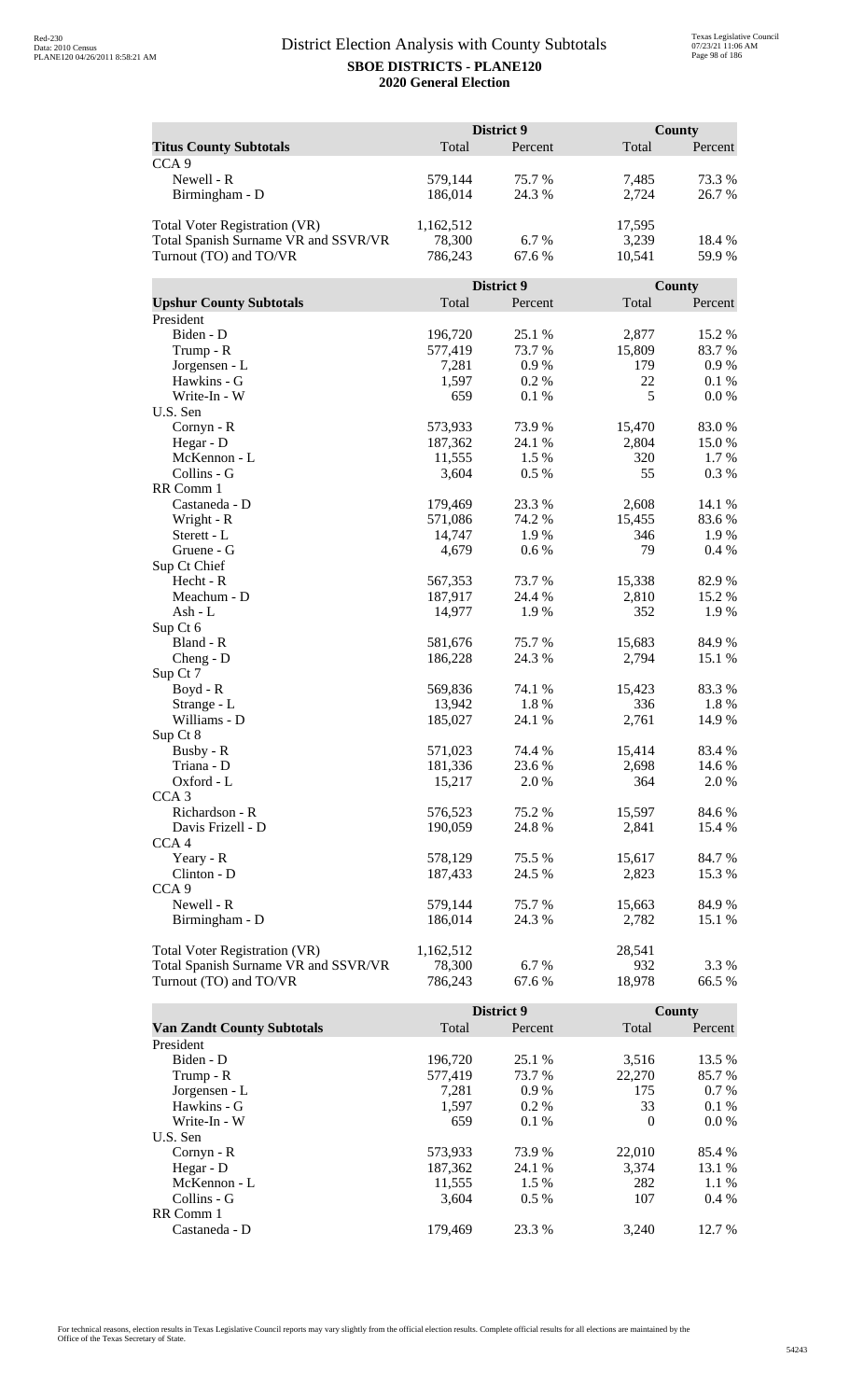|                                      |           | District 9 |        | <b>County</b> |
|--------------------------------------|-----------|------------|--------|---------------|
| <b>Van Zandt County Subtotals</b>    | Total     | Percent    | Total  | Percent       |
| RR Comm 1                            |           |            |        |               |
| Wright - R                           | 571,086   | 74.2 %     | 21,812 | 85.3%         |
| Sterett - L                          | 14,747    | 1.9%       | 391    | 1.5 %         |
| Gruene - G                           | 4,679     | 0.6 %      | 117    | 0.5 %         |
| Sup Ct Chief                         |           |            |        |               |
| Hecht - R                            | 567,353   | 73.7%      | 21,785 | 85.4 %        |
| Meachum - D                          | 187,917   | 24.4 %     | 3,342  | 13.1 %        |
| Ash - L                              | 14,977    | 1.9%       | 374    | 1.5 %         |
| Sup Ct 6                             |           |            |        |               |
| Bland - R                            | 581,676   | 75.7%      | 21,990 | 87.1 %        |
| $Cheng - D$                          | 186,228   | 24.3 %     | 3,246  | 12.9%         |
| Sup Ct 7                             |           |            |        |               |
| $Boyd - R$                           | 569,836   | 74.1 %     | 21,754 | 85.8%         |
| Strange - L                          | 13,942    | 1.8%       | 349    | 1.4 %         |
| Williams - D                         | 185,027   | 24.1 %     | 3,266  | 12.9 %        |
| Sup Ct 8                             |           |            |        |               |
| Busby - R                            | 571,023   | 74.4 %     | 21,893 | 86.1 %        |
| Triana - D                           | 181,336   | 23.6 %     | 3,140  | 12.4 %        |
| Oxford - L                           | 15,217    | 2.0 %      | 387    | 1.5 %         |
| CCA <sub>3</sub>                     |           |            |        |               |
| Richardson - R                       | 576,523   | 75.2 %     | 21,886 | 86.6%         |
| Davis Frizell - D                    | 190,059   | 24.8%      | 3,383  | 13.4 %        |
| CCA <sub>4</sub>                     |           |            |        |               |
| Yeary - R                            | 578,129   | 75.5 %     | 21,887 | 86.8%         |
| Clinton - D                          | 187,433   | 24.5 %     | 3,336  | 13.2 %        |
| CCA <sub>9</sub>                     |           |            |        |               |
| Newell - R                           | 579,144   | 75.7%      | 21,857 | 87.0%         |
| Birmingham - D                       | 186,014   | 24.3 %     | 3,254  | 13.0%         |
| <b>Total Voter Registration (VR)</b> | 1,162,512 |            | 39,122 |               |
| Total Spanish Surname VR and SSVR/VR | 78,300    | 6.7 %      | 1,827  | 4.7 %         |
| Turnout (TO) and TO/VR               | 786,243   | 67.6 %     | 25,994 | 66.4 %        |

|                              |         | District 9 |        | County   |
|------------------------------|---------|------------|--------|----------|
| <b>Wood County Subtotals</b> | Total   | Percent    | Total  | Percent  |
| President                    |         |            |        |          |
| Biden - D                    | 196,720 | 25.1 %     | 3,509  | 15.4 %   |
| Trump - R                    | 577,419 | 73.7 %     | 19,049 | 83.6%    |
| Jorgensen - L                | 7,281   | 0.9%       | 175    | $0.8 \%$ |
| Hawkins - G                  | 1,597   | 0.2%       | 40     | 0.2 %    |
| Write-In - W                 | 659     | 0.1%       | 6      | 0.0 %    |
| U.S. Sen                     |         |            |        |          |
| Cornyn - R                   | 573,933 | 73.9%      | 18,757 | 83.5%    |
| Hegar - D                    | 187,362 | 24.1 %     | 3,318  | 14.8 %   |
| McKennon - L                 | 11,555  | 1.5 %      | 306    | 1.4 %    |
| Collins - G                  | 3,604   | 0.5%       | 87     | 0.4%     |
| RR Comm 1                    |         |            |        |          |
| Castaneda - D                | 179,469 | 23.3 %     | 3,048  | 13.7%    |
| Wright - R                   | 571,086 | 74.2 %     | 18,622 | 83.8%    |
| Sterett - L                  | 14,747  | 1.9%       | 425    | 1.9%     |
| Gruene - G                   | 4,679   | 0.6 %      | 122    | $0.5\%$  |
| Sup Ct Chief                 |         |            |        |          |
| $Hecht - R$                  | 567,353 | 73.7%      | 18,530 | 83.4 %   |
| Meachum - D                  | 187,917 | 24.4 %     | 3,308  | 14.9%    |
| Ash - L                      | 14,977  | 1.9%       | 391    | 1.8%     |
| Sup Ct 6                     |         |            |        |          |
| Bland - R                    | 581,676 | 75.7 %     | 18,953 | 85.5 %   |
| $Cheng - D$                  | 186,228 | 24.3 %     | 3,216  | 14.5 %   |
| Sup Ct 7                     |         |            |        |          |
| Boyd - R                     | 569,836 | 74.1 %     | 18,623 | 83.8%    |
| Strange - L                  | 13,942  | 1.8%       | 374    | 1.7 %    |
| Williams - D                 | 185,027 | 24.1 %     | 3,227  | 14.5 %   |
| Sup Ct 8                     |         |            |        |          |
| Busby - R                    | 571,023 | 74.4 %     | 18,713 | 84.2 %   |
| Triana - D                   | 181,336 | 23.6 %     | 3,091  | 13.9%    |
| Oxford - L                   | 15,217  | 2.0 %      | 416    | 1.9%     |
| CCA <sub>3</sub>             |         |            |        |          |
| Richardson - R               | 576,523 | 75.2 %     | 18,848 | 85.1 %   |
| Davis Frizell - D            | 190,059 | 24.8 %     | 3,297  | 14.9%    |
| CCA <sub>4</sub>             |         |            |        |          |
| Yeary - R                    | 578,129 | 75.5 %     | 18,848 | 85.2%    |
| Clinton - D                  | 187,433 | 24.5 %     | 3,268  | 14.8%    |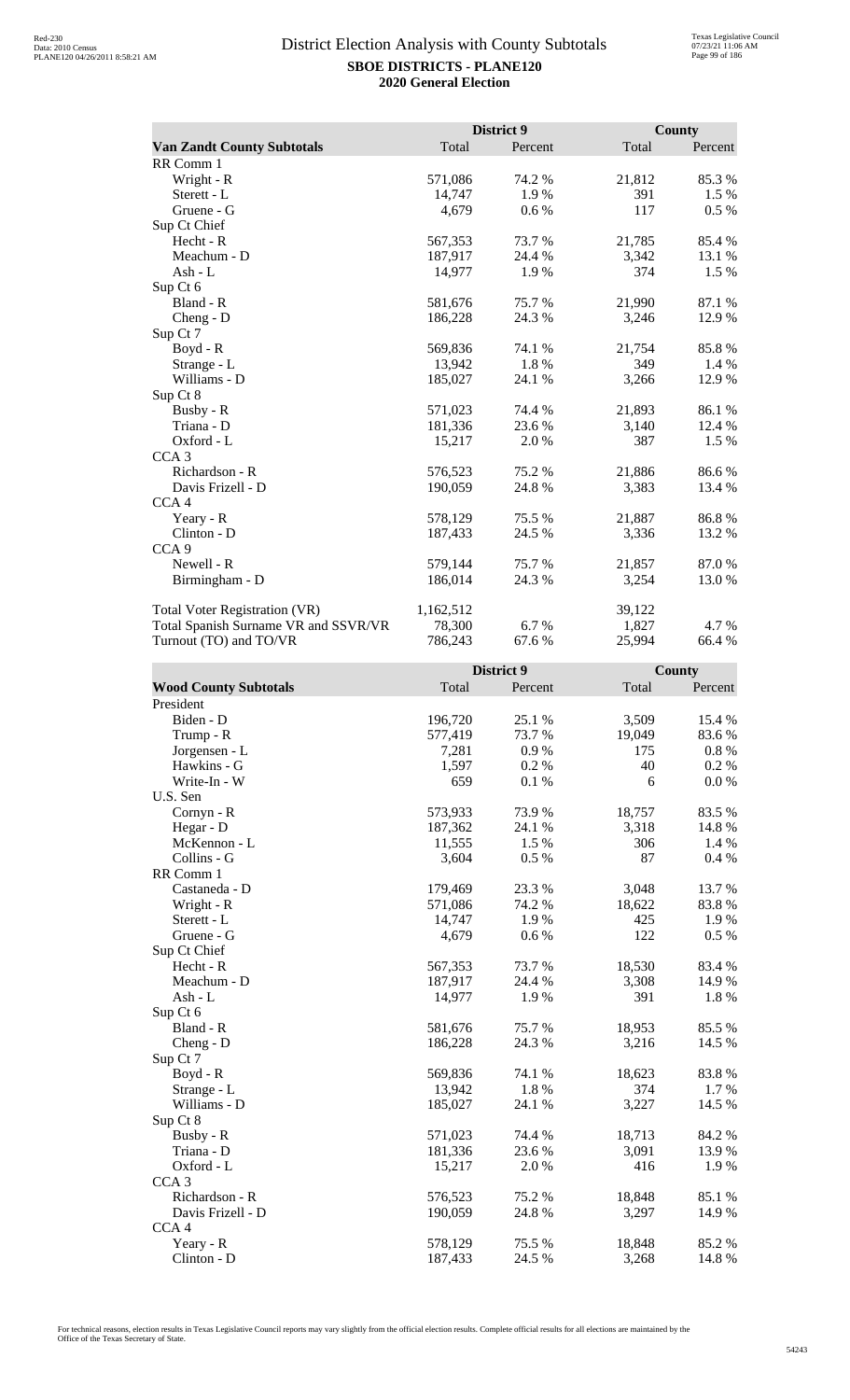|                                                                              | District 9           |             | <b>County</b> |               |
|------------------------------------------------------------------------------|----------------------|-------------|---------------|---------------|
| <b>Wood County Subtotals</b>                                                 | Total                | Percent     | Total         | Percent       |
| CCA <sub>9</sub>                                                             |                      |             |               |               |
| Newell - R                                                                   | 579,144              | 75.7 %      | 18,873        | 85.4 %        |
| Birmingham - D                                                               | 186,014              | 24.3 %      | 3,232         | 14.6 %        |
|                                                                              |                      |             |               |               |
| <b>Total Voter Registration (VR)</b>                                         | 1,162,512            |             | 32,305        |               |
| Total Spanish Surname VR and SSVR/VR                                         | 78,300               | 6.7%        | 1,297         | 4.0 %         |
| Turnout (TO) and TO/VR                                                       | 786,243              | 67.6 %      | 22,780        | 70.5 %        |
|                                                                              |                      |             |               |               |
|                                                                              |                      | District 10 | <b>State</b>  |               |
| <b>District 10 Totals</b>                                                    | Total                | Percent     | Total         | Percent       |
| President                                                                    |                      |             |               |               |
| Biden - D                                                                    | 440,594              | 48.7%       | 5,257,519     | 46.5 %        |
| Trump - R                                                                    | 445,355              | 49.3%       | 5,889,022     | 52.0%         |
| Jorgensen - L                                                                | 13,065               | 1.4 %       | 126,212       | 1.1 %         |
| Hawkins - G                                                                  | 2,609                | 0.3%        | 33,378        | 0.3 %         |
| Write-In - W                                                                 | 2,462                | 0.3%        | 10,908        | 0.1%          |
| U.S. Sen                                                                     |                      |             |               |               |
| Cornyn - R                                                                   | 453,858              | 51.0%       | 5,961,643     | 53.5 %        |
| Hegar - D                                                                    | 413,566              | 46.5 %      | 4,887,315     | 43.9%         |
| McKennon - L                                                                 | 17,541               | 2.0%        | 209,623       | 1.9%          |
| Collins - G                                                                  | 4,947                | 0.6 %       | 81,753        | 0.7%          |
| RR Comm 1                                                                    |                      |             |               |               |
| Castaneda - D                                                                | 394,332              | 45.0%       | 4,791,173     | 43.6 %        |
| Wright - R                                                                   | 445,487              | 50.8%       | 5,830,003     | 53.0 %        |
| Sterett - L                                                                  | 24,251               | 2.8%        | 247,568       | 2.3 %<br>1.2% |
| Gruene - G<br>Sup Ct Chief                                                   | 12,044               | 1.4 %       | 129,588       |               |
| Hecht - R                                                                    | 440,136              | 50.6%       | 5,825,873     | 53.0%         |
| Meachum - D                                                                  | 403,595              | 46.4 %      | 4,892,137     | 44.5 %        |
| Ash - L                                                                      | 25,620               | 2.9 %       | 277,404       | 2.5 %         |
| Sup Ct 6                                                                     |                      |             |               |               |
| Bland - R                                                                    | 465,624              | 53.4 %      | 6,049,262     | 55.2 %        |
| $Cheng - D$                                                                  | 406,192              | 46.6%       | 4,902,224     | 44.8%         |
| Sup Ct 7                                                                     |                      |             |               |               |
| $Boyd - R$                                                                   | 445,811              | 51.2 %      | 5,842,276     | 53.3 %        |
| Strange - L                                                                  | 23,857               | 2.7 %       | 256,665       | 2.3 %         |
| Williams - D                                                                 | 401,689              | 46.1%       | 4,860,394     | 44.3 %        |
| Sup Ct 8                                                                     |                      |             |               |               |
| Busby - R                                                                    | 446,330              | 51.3%       | 5,845,851     | 53.4 %        |
| Triana - D                                                                   | 398,043              | 45.7%       | 4,825,345     | 44.1 %        |
| Oxford - L                                                                   | 25,784               | 3.0 %       | 274,875       | 2.5 %         |
| CCA <sub>3</sub>                                                             |                      |             |               |               |
| Richardson - R                                                               | 456,410              | 52.6%       | 5,952,614     | 54.5 %        |
| Davis Frizell - D                                                            | 410,475              | 47.4 %      | 4,962,787     | 45.5 %        |
| CCA <sub>4</sub>                                                             |                      |             |               |               |
| Yeary - R                                                                    | 458,106              | 53.0%       | 5,972,977     | 54.8%         |
| Clinton - D                                                                  | 406,790              | 47.0 %      | 4,922,833     | 45.2%         |
| CCA <sub>9</sub>                                                             |                      |             |               |               |
| Newell - R                                                                   | 461,810              | 53.5 %      | 6,014,555     | 55.3%         |
| Birmingham - D                                                               | 401,872              | 46.5 %      | 4,861,788     | 44.7 %        |
|                                                                              |                      |             | 16,960,107    |               |
| <b>Total Voter Registration (VR)</b><br>Total Spanish Surname VR and SSVR/VR | 1,284,068<br>167,837 | 13.1 %      | 4,077,847     | 24.0%         |
| Turnout (TO) and TO/VR                                                       | 906,289              | 70.6%       | 11,355,330    | 67.0%         |
|                                                                              |                      |             |               |               |

|                                |         | District 10 |          | County  |
|--------------------------------|---------|-------------|----------|---------|
| <b>Austin County Subtotals</b> | Total   | Percent     | Total    | Percent |
| President                      |         |             |          |         |
| Biden - D                      | 440.594 | 48.7 %      | 2,951    | 20.3 %  |
| Trump - R                      | 445,355 | 49.3 %      | 11,447   | 78.7 %  |
| Jorgensen - L                  | 13,065  | 1.4 %       | 123      | $0.8\%$ |
| Hawkins - G                    | 2,609   | $0.3\%$     | 33       | $0.2\%$ |
| Write-In - W                   | 2.462   | $0.3\%$     | $\Omega$ | $0.0\%$ |
| U.S. Sen                       |         |             |          |         |
| $Cornyn - R$                   | 453,858 | 51.0 %      | 11,454   | 79.1 %  |
| Hegar - $D$                    | 413,566 | 46.5 %      | 2.752    | 19.0 %  |
| McKennon - L                   | 17,541  | 2.0 %       | 215      | $1.5\%$ |
| Collins - G                    | 4.947   | $0.6\%$     | 57       | $0.4\%$ |
| RR Comm 1                      |         |             |          |         |
| Castaneda - D                  | 394.332 | 45.0 %      | 2.749    | 19.1 %  |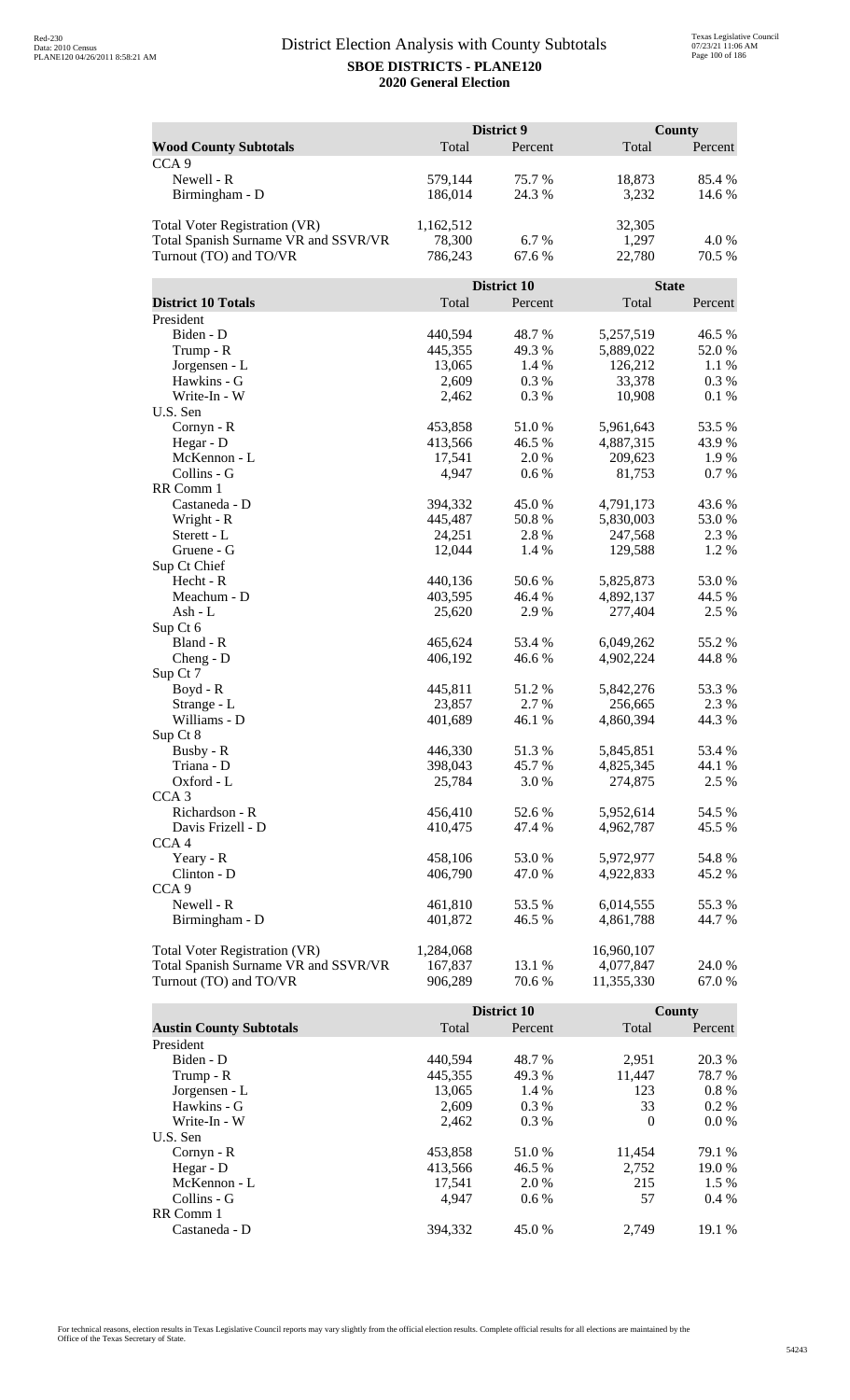|                                      |           | <b>District 10</b> |        | <b>County</b> |
|--------------------------------------|-----------|--------------------|--------|---------------|
| <b>Austin County Subtotals</b>       | Total     | Percent            | Total  | Percent       |
| RR Comm 1                            |           |                    |        |               |
| Wright - R                           | 445,487   | 50.8%              | 11,347 | 78.7%         |
| Sterett - L                          | 24,251    | 2.8%               | 242    | 1.7 %         |
| Gruene - G                           | 12,044    | 1.4 %              | 82     | $0.6\%$       |
| Sup Ct Chief                         |           |                    |        |               |
| Hecht - R                            | 440,136   | 50.6 %             | 11,413 | 79.1 %        |
| Meachum - D                          | 403,595   | 46.4 %             | 2,773  | 19.2 %        |
| Ash - L                              | 25,620    | 2.9%               | 244    | 1.7 %         |
| Sup Ct 6                             |           |                    |        |               |
| Bland - R                            | 465,624   | 53.4 %             | 11,655 | 81.1 %        |
| Cheng - D                            | 406,192   | 46.6 %             | 2,725  | 18.9%         |
| Sup Ct 7                             |           |                    |        |               |
| Boyd - R                             | 445,811   | 51.2 %             | 11,421 | 79.3 %        |
| Strange - L                          | 23,857    | 2.7 %              | 248    | $1.7\%$       |
| Williams - D                         | 401,689   | 46.1 %             | 2,735  | 19.0 %        |
| Sup Ct 8                             |           |                    |        |               |
| Busby - R                            | 446,330   | 51.3%              | 11,508 | 79.9%         |
| Triana - D                           | 398,043   | 45.7 %             | 2,644  | 18.4 %        |
| Oxford - L                           | 25,784    | 3.0%               | 247    | 1.7 %         |
| CCA <sub>3</sub>                     |           |                    |        |               |
| Richardson - R                       | 456,410   | 52.6%              | 11,567 | 80.5 %        |
| Davis Frizell - D                    | 410,475   | 47.4 %             | 2,804  | 19.5 %        |
| CCA <sub>4</sub>                     |           |                    |        |               |
| Yeary - R                            | 458,106   | 53.0 %             | 11,557 | 80.7 %        |
| $Clinton - D$                        | 406,790   | 47.0 %             | 2,771  | 19.3 %        |
| CCA <sub>9</sub>                     |           |                    |        |               |
| Newell - R                           | 461,810   | 53.5 %             | 11,608 | 81.0%         |
| Birmingham - D                       | 401,872   | 46.5 %             | 2,722  | 19.0 %        |
| <b>Total Voter Registration (VR)</b> | 1,284,068 |                    | 20,243 |               |
| Total Spanish Surname VR and SSVR/VR | 167,837   | 13.1 %             | 2,705  | 13.4 %        |
| Turnout (TO) and TO/VR               | 906,289   | 70.6%              | 14,560 | 71.9%         |

|                                 |         | District 10 |        | County  |
|---------------------------------|---------|-------------|--------|---------|
| <b>Bastrop County Subtotals</b> | Total   | Percent     | Total  | Percent |
| President                       |         |             |        |         |
| Biden - D                       | 440,594 | 48.7%       | 15,474 | 42.1 %  |
| Trump - R                       | 445,355 | 49.3%       | 20,516 | 55.8%   |
| Jorgensen - L                   | 13,065  | 1.4 %       | 531    | 1.4 %   |
| Hawkins - G                     | 2,609   | 0.3%        | 128    | 0.3%    |
| Write-In - W                    | 2,462   | 0.3%        | 113    | 0.3 %   |
| U.S. Sen                        |         |             |        |         |
| Cornyn - R                      | 453,858 | $51.0\,\%$  | 20,468 | 56.1 %  |
| Hegar - D                       | 413,566 | 46.5 %      | 15,071 | 41.3%   |
| McKennon - L                    | 17,541  | 2.0%        | 757    | 2.1 %   |
| Collins - G                     | 4,947   | 0.6 %       | 208    | $0.6\%$ |
| RR Comm 1                       |         |             |        |         |
| Castaneda - D                   | 394,332 | 45.0%       | 14,606 | 40.4 %  |
| Wright - R                      | 445,487 | 50.8%       | 20,049 | 55.4 %  |
| Sterett - L                     | 24,251  | 2.8%        | 1,022  | 2.8%    |
| Gruene - G                      | 12,044  | 1.4 %       | 518    | 1.4 %   |
| Sup Ct Chief                    |         |             |        |         |
| Hecht - R                       | 440,136 | 50.6%       | 20,028 | 55.3 %  |
| Meachum - D                     | 403,595 | 46.4 %      | 15,007 | 41.4 %  |
| $Ash - L$                       | 25,620  | 2.9%        | 1,179  | 3.3 %   |
| Sup Ct 6                        |         |             |        |         |
| Bland - R                       | 465,624 | 53.4 %      | 20,929 | 58.3%   |
| $Cheng - D$                     | 406,192 | 46.6%       | 14,968 | 41.7%   |
| Sup Ct 7                        |         |             |        |         |
| Boyd - R                        | 445,811 | 51.2 %      | 20,255 | 56.0%   |
| Strange - L                     | 23,857  | 2.7%        | 1,045  | 2.9%    |
| Williams - D                    | 401,689 | 46.1 %      | 14,875 | 41.1 %  |
| Sup Ct 8                        |         |             |        |         |
| Busby - R                       | 446,330 | 51.3%       | 20,184 | 56.0%   |
| Triana - D                      | 398,043 | 45.7%       | 14,793 | 41.0%   |
| Oxford - L                      | 25,784  | 3.0%        | 1,095  | 3.0%    |
| CCA <sub>3</sub>                |         |             |        |         |
| Richardson - R                  | 456,410 | 52.6 %      | 20,690 | 57.4 %  |
| Davis Frizell - D               | 410,475 | 47.4 %      | 15,365 | 42.6 %  |
| CCA <sub>4</sub>                |         |             |        |         |
| Yeary - R                       | 458,106 | 53.0%       | 20,856 | 57.9%   |
| Clinton - D                     | 406,790 | 47.0%       | 15,194 | 42.1 %  |
|                                 |         |             |        |         |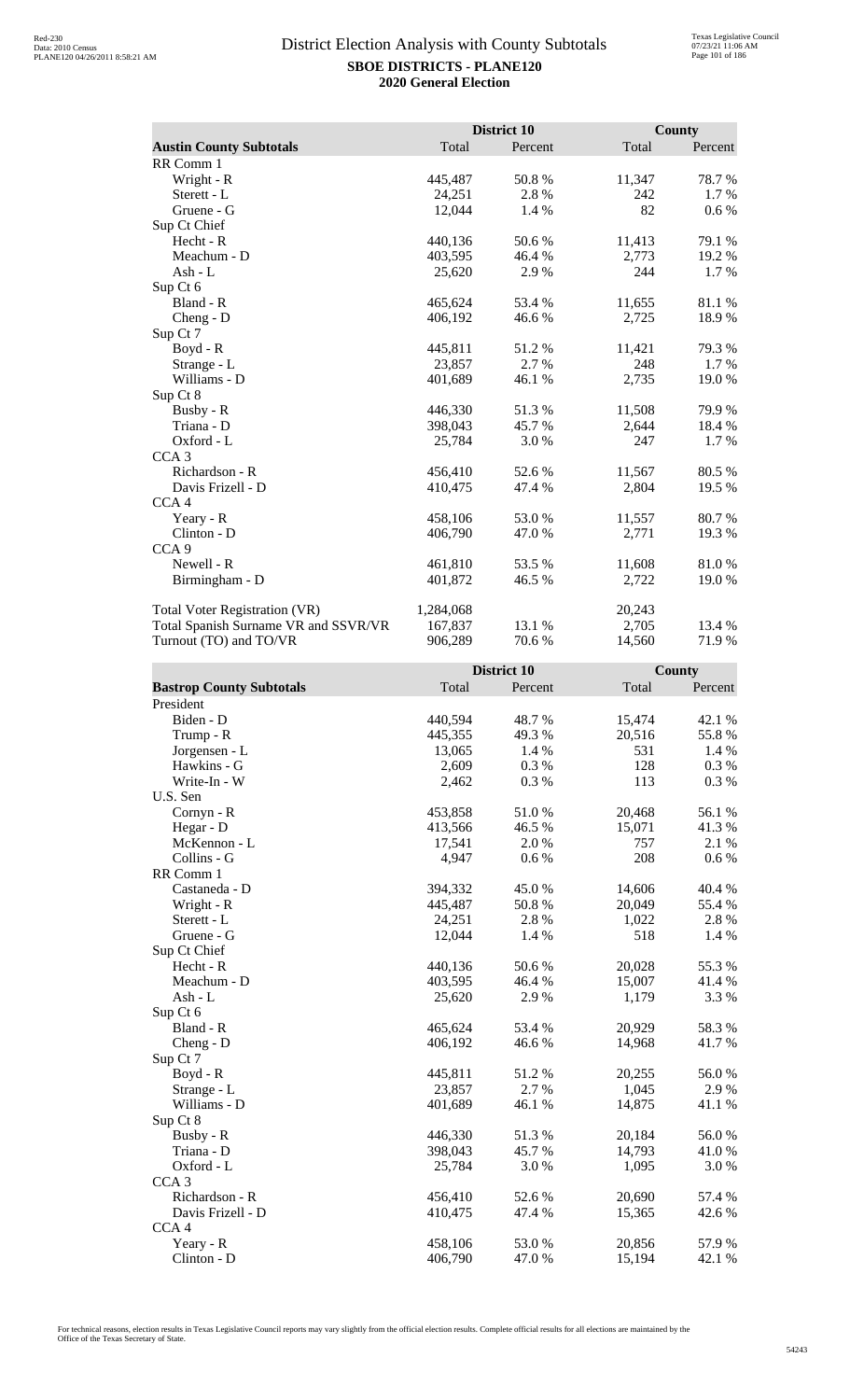|                                      |                   | <b>District 10</b> |                  | County          |  |
|--------------------------------------|-------------------|--------------------|------------------|-----------------|--|
| <b>Bastrop County Subtotals</b>      | Total             | Percent            | Total            | Percent         |  |
| CCA <sub>9</sub>                     |                   |                    |                  |                 |  |
| Newell - R                           | 461,810           | 53.5 %             | 20,968           | 58.4 %          |  |
| Birmingham - D                       | 401,872           | 46.5 %             | 14,953           | 41.6%           |  |
|                                      |                   |                    |                  |                 |  |
| <b>Total Voter Registration (VR)</b> | 1,284,068         |                    | 51,948           |                 |  |
| Total Spanish Surname VR and SSVR/VR | 167,837           | 13.1 %             | 9,502            | 18.3%           |  |
| Turnout (TO) and TO/VR               | 906,289           | 70.6 %             | 36,947           | 71.1 %          |  |
|                                      |                   |                    |                  |                 |  |
|                                      |                   | District 10        |                  | County          |  |
| <b>Bell County Subtotals</b>         | Total             | Percent            | Total            | Percent         |  |
| President                            |                   |                    |                  |                 |  |
| Biden - D                            | 440,594           | 48.7%              | 57,014           | 44.7 %          |  |
| Trump - R                            | 445,355           | 49.3%              | 67,893           | 53.2 %          |  |
| Jorgensen - L                        | 13,065            | 1.4 %              | 1,980            | 1.6%            |  |
| Hawkins - G                          | 2,609             | 0.3%               | 440              | 0.3 %           |  |
| Write-In - W                         | 2,462             | 0.3%               | 363              | 0.3%            |  |
| U.S. Sen                             |                   |                    |                  |                 |  |
| Cornyn - R                           | 453,858           | 51.0%              | 68,934           | 54.4 %          |  |
| Hegar - D                            | 413,566<br>17,541 | 46.5 %             | 54,413           | 42.9%           |  |
| McKennon - L                         |                   | 2.0%               | 2,725            | 2.1 %           |  |
| Collins - G<br>RR Comm 1             | 4,947             | 0.6 %              | 727              | 0.6 %           |  |
| Castaneda - D                        | 394,332           | 45.0%              | 51,700           | 41.1%           |  |
| Wright - R                           | 445,487           | 50.8%              | 69,261           | 55.1 %          |  |
| Sterett - L                          | 24,251            | 2.8%               | 3,302            | 2.6 %           |  |
| Gruene - G                           | 12,044            | 1.4 %              | 1,529            | 1.2%            |  |
| Sup Ct Chief                         |                   |                    |                  |                 |  |
| Hecht - R                            | 440,136           | 50.6%              | 67,986           | 53.9%           |  |
| Meachum - D                          | 403,595           | 46.4 %             | 54,319           | 43.1 %          |  |
| Ash - L                              | 25,620            | 2.9%               | 3,847            | 3.0%            |  |
| Sup Ct 6                             |                   |                    |                  |                 |  |
| Bland - R                            | 465,624           | 53.4 %             | 71,138           | 56.5 %          |  |
| $Cheng - D$                          | 406,192           | 46.6%              | 54,698           | 43.5 %          |  |
| Sup Ct 7                             |                   |                    |                  |                 |  |
| $Boyd - R$                           | 445,811           | 51.2%              | 68,398           | 54.3 %          |  |
| Strange - L                          | 23,857            | 2.7%               | 3,488            | 2.8%            |  |
| Williams - D                         | 401,689           | 46.1 %             | 54,016           | 42.9%           |  |
| Sup Ct 8                             |                   |                    |                  |                 |  |
| Busby - R                            | 446,330           | 51.3%              | 68,882           | 54.8%           |  |
| Triana - D                           | 398,043           | 45.7%              | 53,239           | 42.3%           |  |
| Oxford - L                           | 25,784            | 3.0 %              | 3,625            | 2.9%            |  |
| CCA <sub>3</sub><br>Richardson - R   | 456,410           |                    |                  |                 |  |
| Davis Frizell - D                    | 410,475           | 52.6%<br>47.4 %    | 70,167<br>55,392 | 55.9%<br>44.1 % |  |
| CCA <sub>4</sub>                     |                   |                    |                  |                 |  |
| Yeary - R                            | 458,106           | 53.0%              | 70,668           | 56.3%           |  |
| Clinton - D                          | 406,790           | 47.0 %             | 54,847           | 43.7 %          |  |
| CCA <sub>9</sub>                     |                   |                    |                  |                 |  |
| Newell - R                           | 461,810           | 53.5 %             | 70,908           | 56.5 %          |  |
| Birmingham - D                       | 401,872           | 46.5 %             | 54,630           | 43.5 %          |  |
|                                      |                   |                    |                  |                 |  |
| <b>Total Voter Registration (VR)</b> | 1,284,068         |                    | 215,966          |                 |  |
| Total Spanish Surname VR and SSVR/VR | 167,837           | 13.1 %             | 28,708           | 13.3 %          |  |
| Turnout (TO) and TO/VR               | 906,289           | 70.6%              | 128,035          | 59.3 %          |  |

|                                  |         | District 10 |          | County  |
|----------------------------------|---------|-------------|----------|---------|
| <b>Burleson County Subtotals</b> | Total   | Percent     | Total    | Percent |
| President                        |         |             |          |         |
| Biden - D                        | 440,594 | 48.7 %      | 1,788    | 20.8 %  |
| Trump - R                        | 445,355 | 49.3 %      | 6,743    | 78.3 %  |
| Jorgensen - L                    | 13,065  | 1.4 %       | 63       | $0.7\%$ |
| Hawkins - G                      | 2,609   | $0.3\%$     | 15       | $0.2\%$ |
| Write-In - W                     | 2.462   | $0.3\%$     | $\Omega$ | $0.0\%$ |
| U.S. Sen                         |         |             |          |         |
| Cornyn - R                       | 453,858 | 51.0 %      | 6,596    | 77.7 %  |
| Hegar - $D$                      | 413,566 | 46.5 %      | 1,709    | 20.1 %  |
| McKennon - L                     | 17,541  | 2.0 %       | 142      | 1.7 %   |
| Collins - G                      | 4.947   | $0.6\%$     | 42       | $0.5\%$ |
| RR Comm 1                        |         |             |          |         |
| Castaneda - D                    | 394.332 | 45.0 %      | 1,678    | 20.0 %  |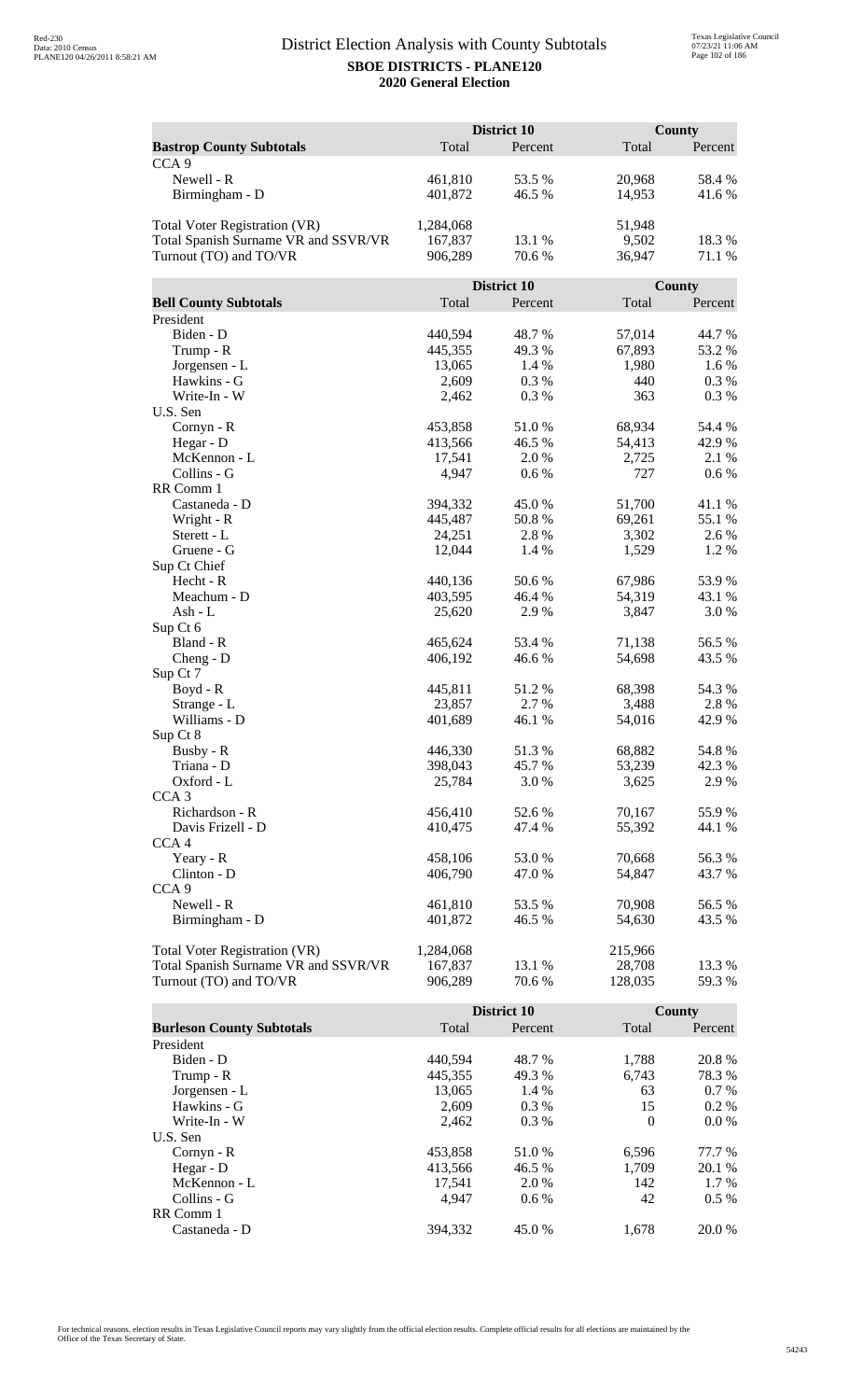|                                      |           | District 10 |        | <b>County</b> |
|--------------------------------------|-----------|-------------|--------|---------------|
| <b>Burleson County Subtotals</b>     | Total     | Percent     | Total  | Percent       |
| RR Comm 1                            |           |             |        |               |
| Wright - R                           | 445,487   | 50.8%       | 6,504  | 77.5 %        |
| Sterett - L                          | 24,251    | 2.8%        | 156    | 1.9%          |
| Gruene - G                           | 12,044    | 1.4 %       | 54     | $0.6\%$       |
| Sup Ct Chief                         |           |             |        |               |
| $Hecht - R$                          | 440,136   | 50.6 %      | 6,486  | 77.5 %        |
| Meachum - D                          | 403,595   | 46.4 %      | 1,728  | 20.6 %        |
| Ash - L                              | 25,620    | 2.9%        | 155    | 1.9%          |
| Sup Ct 6                             |           |             |        |               |
| Bland - R                            | 465,624   | 53.4 %      | 6,620  | 79.8%         |
| Cheng - D                            | 406,192   | 46.6%       | 1,680  | 20.2 %        |
| Sup Ct 7                             |           |             |        |               |
| Boyd - R                             | 445,811   | 51.2%       | 6,498  | 78.1 %        |
| Strange - L                          | 23,857    | 2.7 %       | 150    | 1.8%          |
| Williams - D                         | 401,689   | 46.1 %      | 1,673  | 20.1 %        |
| Sup Ct 8                             |           |             |        |               |
| Busby - R                            | 446,330   | 51.3 %      | 6,499  | 78.1 %        |
| Triana - D                           | 398,043   | 45.7 %      | 1,667  | 20.0 %        |
| Oxford - L                           | 25,784    | 3.0 %       | 152    | 1.8%          |
| CCA <sub>3</sub>                     |           |             |        |               |
| Richardson - R                       | 456,410   | 52.6 %      | 6,557  | 79.4 %        |
| Davis Frizell - D                    | 410,475   | 47.4 %      | 1,704  | 20.6 %        |
| CCA <sub>4</sub>                     |           |             |        |               |
| Yeary - R                            | 458,106   | 53.0 %      | 6,570  | 79.4 %        |
| Clinton - D                          | 406,790   | 47.0 %      | 1,701  | 20.6 %        |
| CCA <sub>9</sub>                     |           |             |        |               |
| Newell - R                           | 461,810   | 53.5 %      | 6,578  | 79.6 %        |
| Birmingham - D                       | 401,872   | 46.5 %      | 1,686  | 20.4 %        |
| Total Voter Registration (VR)        | 1,284,068 |             | 12,403 |               |
| Total Spanish Surname VR and SSVR/VR | 167,837   | 13.1 %      | 1,294  | 10.4 %        |
| Turnout (TO) and TO/VR               | 906,289   | 70.6%       | 8,664  | 69.9%         |

|                                |         | District 10 |        | County   |
|--------------------------------|---------|-------------|--------|----------|
| <b>Burnet County Subtotals</b> | Total   | Percent     | Total  | Percent  |
| President                      |         |             |        |          |
| Biden - D                      | 440,594 | 48.7%       | 5,639  | 22.8 %   |
| Trump - R                      | 445,355 | 49.3%       | 18,767 | 75.9%    |
| Jorgensen - L                  | 13,065  | 1.4 %       | 268    | 1.1 %    |
| Hawkins - G                    | 2,609   | 0.3%        | 34     | 0.1%     |
| Write-In - W                   | 2,462   | 0.3%        | 9      | 0.0 %    |
| U.S. Sen                       |         |             |        |          |
| $Cornyn - R$                   | 453,858 | 51.0%       | 18,687 | 76.1 %   |
| Hegar - D                      | 413,566 | 46.5 %      | 5,323  | 21.7%    |
| McKennon - L                   | 17,541  | 2.0%        | 438    | 1.8%     |
| Collins - G                    | 4,947   | 0.6 %       | 92     | 0.4%     |
| RR Comm 1                      |         |             |        |          |
| Castaneda - D                  | 394,332 | 45.0%       | 5,079  | 20.9%    |
| Wright - R                     | 445,487 | 50.8%       | 18,341 | 75.6%    |
| Sterett - L                    | 24,251  | 2.8 %       | 637    | 2.6 %    |
| Gruene - G                     | 12,044  | 1.4 %       | 191    | $0.8~\%$ |
| Sup Ct Chief                   |         |             |        |          |
| Hecht - R                      | 440,136 | 50.6%       | 18,384 | 75.9%    |
| Meachum - D                    | 403,595 | 46.4%       | 5,224  | 21.6%    |
| $Ash - L$                      | 25,620  | 2.9%        | 608    | 2.5 %    |
| Sup Ct 6                       |         |             |        |          |
| Bland - R                      | 465,624 | 53.4 %      | 19,084 | 78.9%    |
| $Cheng - D$                    | 406,192 | 46.6%       | 5,097  | 21.1 %   |
| Sup Ct 7                       |         |             |        |          |
| $Boyd - R$                     | 445,811 | 51.2%       | 18,555 | 76.6%    |
| Strange - L                    | 23,857  | 2.7 %       | 555    | 2.3 %    |
| Williams - D                   | 401,689 | 46.1 %      | 5,102  | 21.1 %   |
| Sup Ct 8                       |         |             |        |          |
| Busby - R                      | 446,330 | 51.3%       | 18,545 | 76.8%    |
| Triana - D                     | 398,043 | 45.7%       | 4,995  | 20.7%    |
| Oxford - L                     | 25,784  | 3.0%        | 616    | 2.6 %    |
| CCA <sub>3</sub>               |         |             |        |          |
| Richardson - R                 | 456,410 | 52.6 %      | 18,843 | 78.1 %   |
| Davis Frizell - D              | 410,475 | 47.4 %      | 5,284  | 21.9%    |
| CCA <sub>4</sub>               |         |             |        |          |
| Yeary - R                      | 458,106 | 53.0%       | 18,957 | 78.6%    |
| Clinton - D                    | 406,790 | 47.0%       | 5,158  | 21.4 %   |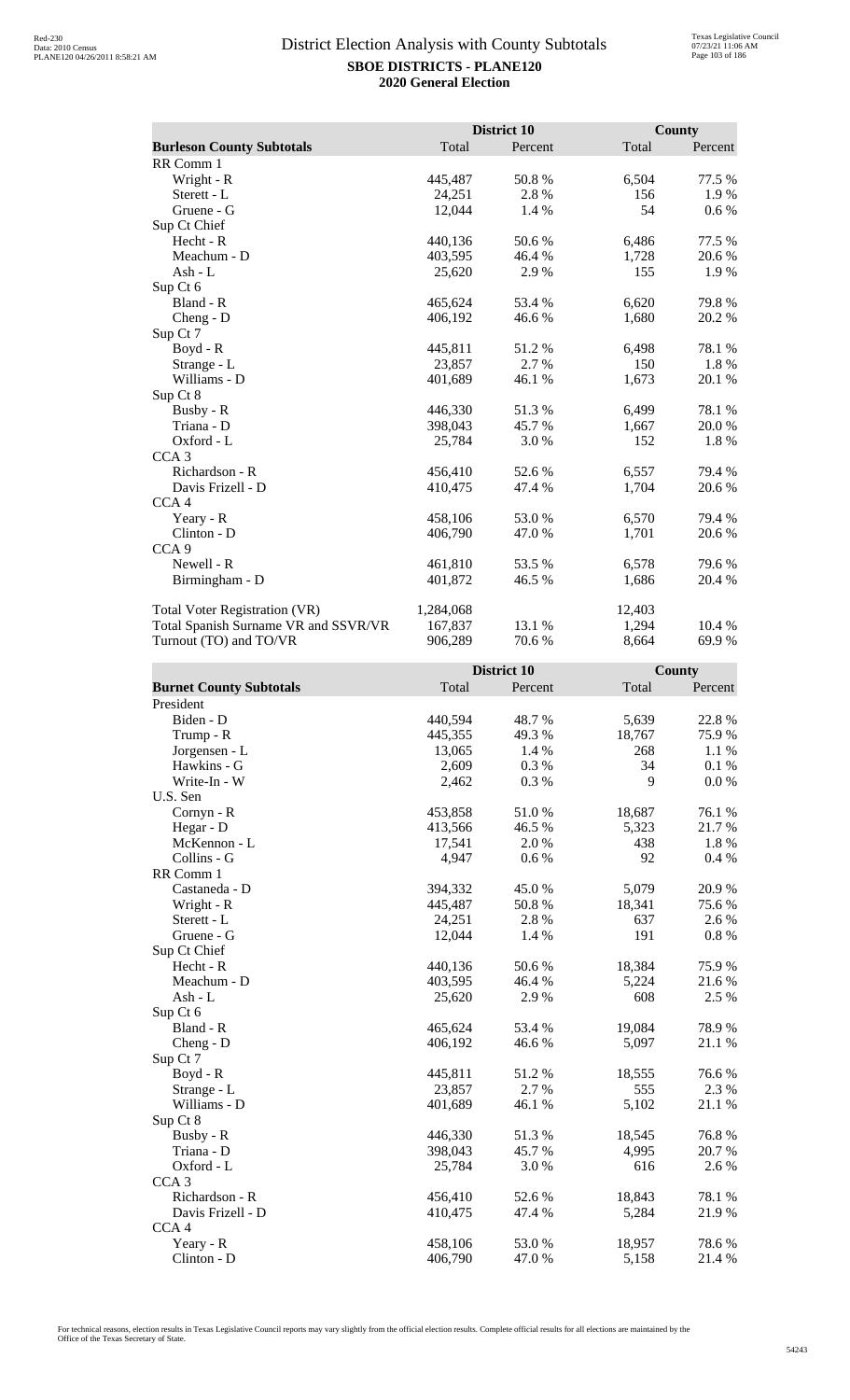|                                      |                    | <b>District 10</b> |                | <b>County</b> |
|--------------------------------------|--------------------|--------------------|----------------|---------------|
| <b>Burnet County Subtotals</b>       | Total              | Percent            | Total          | Percent       |
| CCA <sub>9</sub>                     |                    |                    |                |               |
| Newell - R                           | 461,810            | 53.5 %             | 18,940         | 78.7%         |
| Birmingham - D                       | 401,872            | 46.5 %             | 5,120          | 21.3%         |
|                                      |                    |                    |                |               |
| <b>Total Voter Registration (VR)</b> | 1,284,068          |                    | 33,629         |               |
| Total Spanish Surname VR and SSVR/VR | 167,837            | 13.1 %             | 3,242          | 9.6%          |
| Turnout (TO) and TO/VR               | 906,289            | 70.6%              | 24,925         | 74.1 %        |
|                                      |                    |                    |                |               |
|                                      |                    | District 10        |                | County        |
| <b>Falls County Subtotals</b>        | Total              | Percent            | Total          | Percent       |
| President                            |                    |                    |                |               |
| Biden - D                            | 440,594            | 48.7%              | 1,899          | 31.0%         |
| Trump - R                            | 445,355            | 49.3%              | 4,177          | 68.1%         |
| Jorgensen - L                        | 13,065             | 1.4 %              | 44             | 0.7%          |
| Hawkins - G                          | 2,609              | 0.3%               | 13             | 0.2 %         |
| Write-In - W                         | 2,462              | 0.3%               | $\mathbf{0}$   | 0.0 %         |
| U.S. Sen                             |                    |                    |                |               |
| Cornyn - R                           | 453,858            | 51.0%              | 4,157          | 68.8%         |
| Hegar - D                            | 413,566            | 46.5 %             | 1,787          | 29.6%         |
| McKennon - L                         | 17,541             | 2.0%               | 76             | 1.3 %         |
| Collins - G                          | 4,947              | 0.6 %              | 19             | 0.3%          |
| RR Comm 1                            |                    |                    |                |               |
| Castaneda - D                        | 394,332            | 45.0%              | 1,725          | 29.1 %        |
| Wright - R                           | 445,487            | 50.8%              | 4,066          | 68.5%         |
| Sterett - L                          | 24,251             | 2.8%               | 98             | 1.7%          |
| Gruene - G                           | 12,044             | 1.4 %              | 47             | 0.8%          |
| Sup Ct Chief                         |                    |                    |                |               |
| Hecht - R                            | 440,136            | 50.6%              | 4,026          | 67.7%         |
| Meachum - D                          | 403,595            | 46.4 %             | 1,830          | 30.8%         |
| Ash - L                              | 25,620             | 2.9%               | 87             | 1.5 %         |
| Sup Ct 6<br>Bland - R                |                    | 53.4 %             |                | 69.6%         |
|                                      | 465,624<br>406,192 | 46.6%              | 4,114<br>1,797 | 30.4 %        |
| $Cheng - D$<br>Sup Ct 7              |                    |                    |                |               |
| $Boyd - R$                           | 445,811            | 51.2%              | 4,045          | 68.3%         |
| Strange - L                          | 23,857             | 2.7 %              | 97             | 1.6 %         |
| Williams - D                         | 401,689            | 46.1 %             | 1,780          | 30.1 %        |
| Sup Ct 8                             |                    |                    |                |               |
| Busby - R                            | 446,330            | 51.3%              | 4,048          | 68.6%         |
| Triana - D                           | 398,043            | 45.7%              | 1,754          | 29.7 %        |
| Oxford - L                           | 25,784             | 3.0%               | 100            | 1.7%          |
| CCA <sub>3</sub>                     |                    |                    |                |               |
| Richardson - R                       | 456,410            | 52.6%              | 4,082          | 69.2%         |
| Davis Frizell - D                    | 410,475            | 47.4 %             | 1,821          | 30.8%         |
| CCA <sub>4</sub>                     |                    |                    |                |               |
| Yeary - R                            | 458,106            | 53.0%              | 4,085          | 69.4 %        |
| Clinton - D                          | 406,790            | 47.0%              | 1,802          | 30.6 %        |
| CCA <sub>9</sub>                     |                    |                    |                |               |
| Newell - R                           | 461,810            | 53.5 %             | 4,096          | 69.6%         |
| Birmingham - D                       | 401,872            | 46.5 %             | 1,789          | 30.4 %        |
|                                      |                    |                    |                |               |
| <b>Total Voter Registration (VR)</b> | 1,284,068          |                    | 10,338         |               |
| Total Spanish Surname VR and SSVR/VR | 167,837            | 13.1 %             | 1,104          | 10.7 %        |
| Turnout (TO) and TO/VR               | 906,289            | 70.6%              | 6,135          | 59.3%         |

|                                 |         | District 10 |        | County  |
|---------------------------------|---------|-------------|--------|---------|
| <b>Fayette County Subtotals</b> | Total   | Percent     | Total  | Percent |
| President                       |         |             |        |         |
| Biden - D                       | 440,594 | 48.7 %      | 2,650  | 20.4 %  |
| Trump - R                       | 445,355 | 49.3 %      | 10,162 | 78.4 %  |
| Jorgensen - L                   | 13,065  | $1.4\%$     | 83     | $0.6\%$ |
| Hawkins - G                     | 2,609   | $0.3\%$     | 26     | $0.2\%$ |
| Write-In - W                    | 2.462   | $0.3\%$     | 39     | $0.3\%$ |
| U.S. Sen                        |         |             |        |         |
| Cornyn - R                      | 453,858 | 51.0 %      | 10.047 | 78.2 %  |
| Hegar - $D$                     | 413,566 | 46.5 %      | 2,623  | 20.4 %  |
| McKennon - L                    | 17,541  | 2.0 %       | 129    | $1.0\%$ |
| Collins - G                     | 4.947   | $0.6\%$     | 45     | $0.4\%$ |
| RR Comm 1                       |         |             |        |         |
| Castaneda - D                   | 394.332 | 45.0 %      | 2.528  | 19.9%   |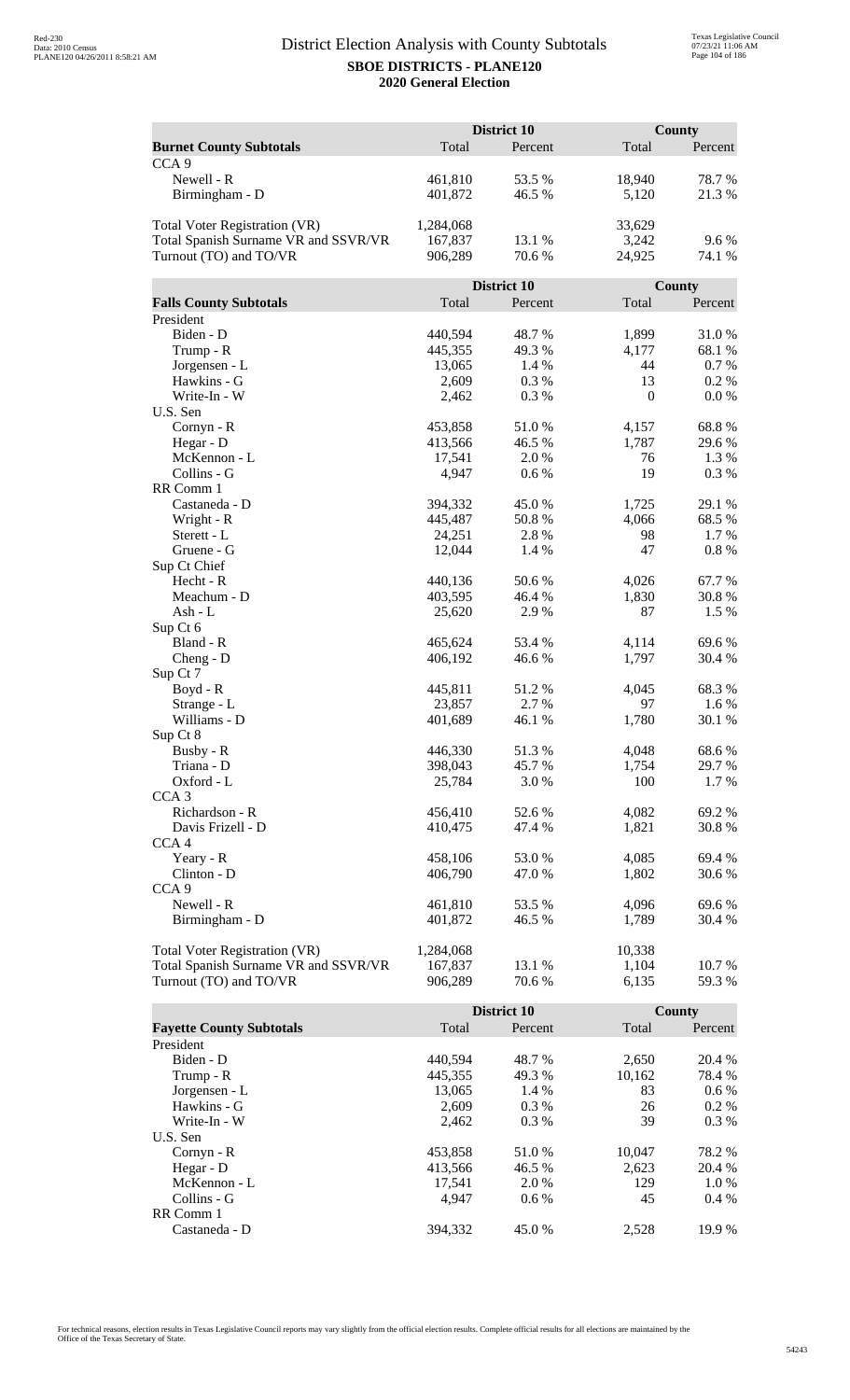|                                      |           | District 10 |        | <b>County</b> |
|--------------------------------------|-----------|-------------|--------|---------------|
| <b>Fayette County Subtotals</b>      | Total     | Percent     | Total  | Percent       |
| RR Comm 1                            |           |             |        |               |
| Wright - R                           | 445,487   | 50.8%       | 9,948  | 78.1 %        |
| Sterett - L                          | 24,251    | 2.8%        | 193    | 1.5 %         |
| Gruene - G                           | 12,044    | 1.4 %       | 62     | $0.5\%$       |
| Sup Ct Chief                         |           |             |        |               |
| Hecht - R                            | 440,136   | 50.6 %      | 9,934  | 78.3%         |
| Meachum - D                          | 403,595   | 46.4 %      | 2,574  | 20.3 %        |
| Ash - $L$                            | 25,620    | 2.9%        | 175    | 1.4 %         |
| Sup Ct 6                             |           |             |        |               |
| Bland - R                            | 465,624   | 53.4 %      | 10,197 | 80.7%         |
| $Cheng - D$                          | 406,192   | 46.6 %      | 2,434  | 19.3 %        |
| Sup Ct 7                             |           |             |        |               |
| Boyd - R                             | 445,811   | 51.2%       | 10,000 | 79.0 %        |
| Strange - L                          | 23,857    | 2.7%        | 169    | 1.3 %         |
| Williams - D                         | 401,689   | 46.1 %      | 2,487  | 19.7 %        |
| Sup Ct 8                             |           |             |        |               |
| Busby - R                            | 446,330   | 51.3%       | 10,026 | 79.2 %        |
| Triana - D                           | 398,043   | 45.7%       | 2,449  | 19.3 %        |
| Oxford - L                           | 25,784    | 3.0%        | 188    | 1.5 %         |
| CCA <sub>3</sub>                     |           |             |        |               |
| Richardson - R                       | 456,410   | 52.6 %      | 10,109 | 80.0%         |
| Davis Frizell - D                    | 410,475   | 47.4 %      | 2,533  | 20.0%         |
| CCA <sub>4</sub>                     |           |             |        |               |
| Yeary - R                            | 458,106   | 53.0 %      | 10,073 | 80.2 %        |
| Clinton - D                          | 406,790   | 47.0 %      | 2,484  | 19.8%         |
| CCA <sub>9</sub>                     |           |             |        |               |
| Newell - R                           | 461,810   | 53.5 %      | 10,116 | 80.4 %        |
| Birmingham - D                       | 401,872   | 46.5 %      | 2,459  | 19.6 %        |
| <b>Total Voter Registration (VR)</b> | 1,284,068 |             | 17,352 |               |
| Total Spanish Surname VR and SSVR/VR | 167,837   | 13.1 %      | 1,684  | 9.7 %         |
| Turnout (TO) and TO/VR               | 906,289   | 70.6%       | 12,962 | 74.7%         |

|                                   |         | District 10 |       | County   |
|-----------------------------------|---------|-------------|-------|----------|
| <b>Freestone County Subtotals</b> | Total   | Percent     | Total | Percent  |
| President                         |         |             |       |          |
| Biden - D                         | 440,594 | 48.7%       | 1,635 | 18.8%    |
| Trump - R                         | 445,355 | 49.3%       | 6,991 | 80.2%    |
| Jorgensen - L                     | 13,065  | 1.4 %       | 67    | $0.8~\%$ |
| Hawkins - G                       | 2,609   | 0.3%        | 18    | 0.2 %    |
| Write-In - W                      | 2,462   | 0.3%        | 8     | 0.1%     |
| U.S. Sen                          |         |             |       |          |
| Cornyn - R                        | 453,858 | 51.0%       | 6,838 | 79.9%    |
| Hegar - D                         | 413,566 | 46.5 %      | 1,553 | 18.1 %   |
| McKennon - L                      | 17,541  | 2.0%        | 116   | 1.4 %    |
| Collins - G                       | 4,947   | 0.6 %       | 50    | $0.6\%$  |
| RR Comm 1                         |         |             |       |          |
| Castaneda - D                     | 394,332 | 45.0%       | 1,495 | 17.6 %   |
| Wright - R                        | 445,487 | 50.8%       | 6,808 | 80.3%    |
| Sterett - L                       | 24,251  | 2.8 %       | 143   | 1.7 %    |
| Gruene - G                        | 12,044  | 1.4 %       | 36    | 0.4 %    |
| Sup Ct Chief                      |         |             |       |          |
| Hecht - R                         | 440,136 | 50.6%       | 6,723 | 79.5 %   |
| Meachum - D                       | 403,595 | 46.4%       | 1,585 | 18.8 %   |
| Ash - L                           | 25,620  | 2.9%        | 145   | 1.7%     |
| Sup Ct 6                          |         |             |       |          |
| Bland - R                         | 465,624 | 53.4 %      | 6,870 | 81.5%    |
| $Cheng - D$                       | 406,192 | 46.6 %      | 1,564 | 18.5 %   |
| Sup Ct 7                          |         |             |       |          |
| Boyd - R                          | 445,811 | 51.2%       | 6,712 | 79.6%    |
| Strange - L                       | 23,857  | 2.7 %       | 145   | 1.7 %    |
| Williams - D                      | 401,689 | 46.1 %      | 1,580 | 18.7 %   |
| Sup Ct 8                          |         |             |       |          |
| Busby - R                         | 446,330 | 51.3%       | 6,773 | 80.4 %   |
| Triana - D                        | 398,043 | 45.7%       | 1,504 | 17.8%    |
| Oxford - L                        | 25,784  | 3.0%        | 149   | 1.8 %    |
| CCA <sub>3</sub>                  |         |             |       |          |
| Richardson - R                    | 456,410 | 52.6 %      | 6,832 | 81.1%    |
| Davis Frizell - D                 | 410,475 | 47.4 %      | 1,591 | 18.9%    |
| CCA <sub>4</sub>                  |         |             |       |          |
| Yeary - R                         | 458,106 | 53.0%       | 6,839 | 81.4%    |
| Clinton - D                       | 406,790 | 47.0%       | 1,565 | 18.6%    |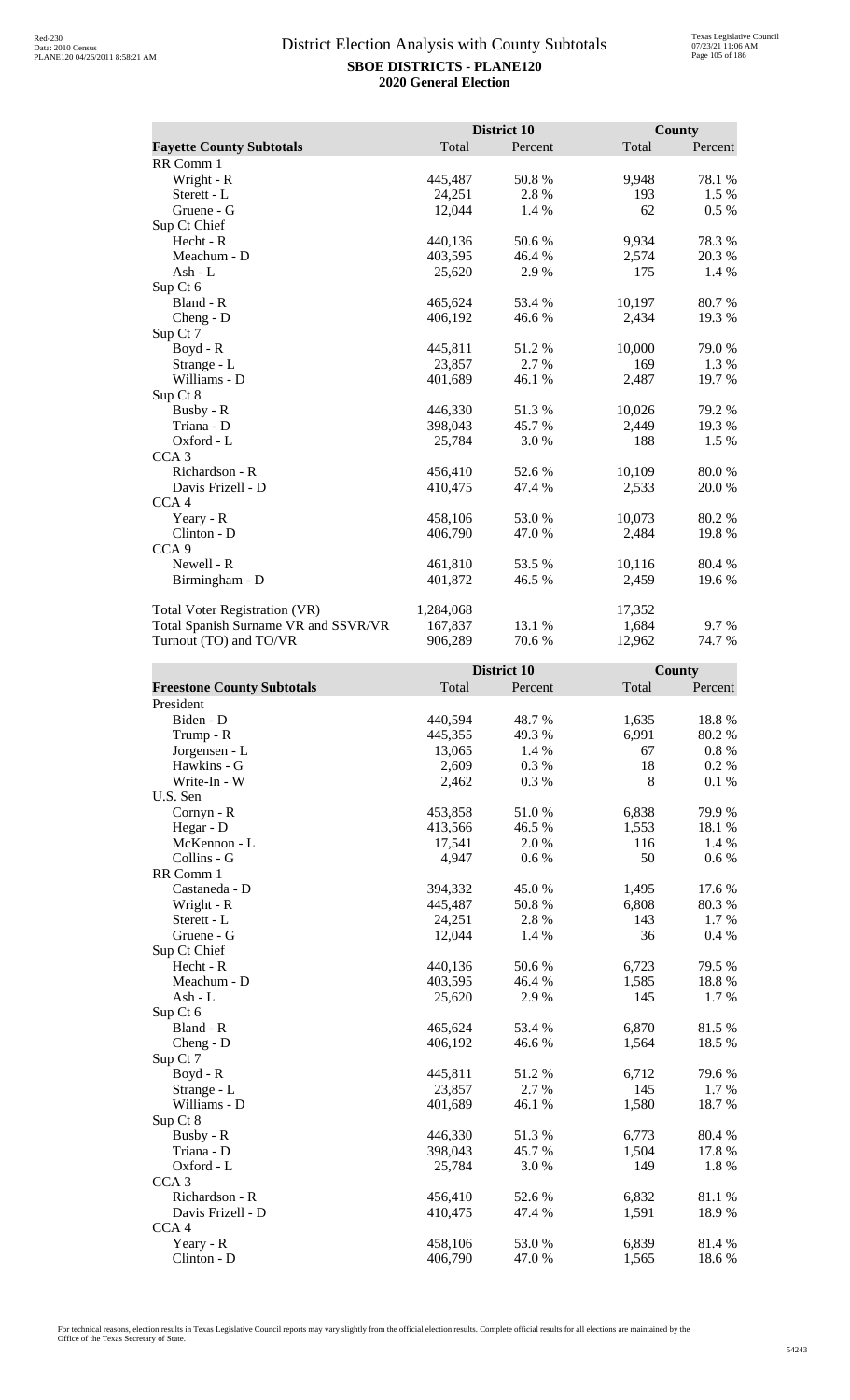|                                      | District 10 |             |        | <b>County</b> |  |
|--------------------------------------|-------------|-------------|--------|---------------|--|
| <b>Freestone County Subtotals</b>    | Total       | Percent     | Total  | Percent       |  |
| CCA <sub>9</sub>                     |             |             |        |               |  |
| Newell - R                           | 461,810     | 53.5 %      | 6,816  | 81.4%         |  |
| Birmingham - D                       | 401,872     | 46.5 %      | 1,562  | 18.6%         |  |
|                                      |             |             |        |               |  |
| <b>Total Voter Registration (VR)</b> | 1,284,068   |             | 12,462 |               |  |
| Total Spanish Surname VR and SSVR/VR | 167,837     | 13.1 %      | 625    | 5.0%          |  |
| Turnout (TO) and TO/VR               | 906,289     | 70.6 %      | 8,756  | 70.3%         |  |
|                                      |             |             |        |               |  |
|                                      |             | District 10 |        | County        |  |
| <b>Lee County Subtotals</b>          | Total       | Percent     | Total  | Percent       |  |
| President                            |             |             |        |               |  |
| Biden - D                            | 440,594     | 48.7%       | 1,750  | 21.6%         |  |
| Trump - R                            | 445,355     | 49.3%       | 6,255  | 77.2 %        |  |
| Jorgensen - L                        | 13,065      | 1.4 %       | 65     | $0.8~\%$      |  |
| Hawkins - G                          | 2,609       | 0.3%        | 16     | 0.2%          |  |
| Write-In - W                         | 2,462       | 0.3%        | 14     | 0.2 %         |  |
| U.S. Sen                             |             |             |        |               |  |
| Cornyn - R                           | 453,858     | 51.0%       | 6,211  | 77.3 %        |  |
| Hegar - D                            | 413,566     | 46.5 %      | 1,689  | 21.0%         |  |
| McKennon - L                         | 17,541      | 2.0%        | 96     | 1.2%          |  |
| Collins - G                          | 4,947       | 0.6 %       | 36     | 0.4%          |  |
| RR Comm 1                            |             |             |        |               |  |
| Castaneda - D                        | 394,332     | 45.0%       | 1,658  | 20.8%         |  |
| Wright - R                           | 445,487     | 50.8%       | 6,124  | 76.8%         |  |
| Sterett - L                          | 24,251      | 2.8%        | 151    | 1.9%          |  |
| Gruene - G<br>Sup Ct Chief           | 12,044      | 1.4 %       | 40     | 0.5 %         |  |
| Hecht - R                            | 440,136     | 50.6%       | 6,078  | 76.3%         |  |
| Meachum - D                          | 403,595     | 46.4 %      | 1,718  | 21.6 %        |  |
| Ash - L                              | 25,620      | 2.9%        | 167    | 2.1 %         |  |
| Sup Ct 6                             |             |             |        |               |  |
| Bland - R                            | 465,624     | 53.4 %      | 6,283  | 79.0%         |  |
| $Cheng - D$                          | 406,192     | 46.6%       | 1,669  | 21.0%         |  |
| Sup Ct 7                             |             |             |        |               |  |
| Boyd - R                             | 445,811     | 51.2 %      | 6,137  | 77.0%         |  |
| Strange - L                          | 23,857      | 2.7 %       | 149    | 1.9%          |  |
| Williams - D                         | 401,689     | 46.1%       | 1,681  | 21.1 %        |  |
| Sup Ct 8                             |             |             |        |               |  |
| Busby - R                            | 446,330     | 51.3%       | 6,141  | 77.2 %        |  |
| Triana - D                           | 398,043     | 45.7%       | 1,651  | 20.7 %        |  |
| Oxford - L                           | 25,784      | 3.0%        | 166    | 2.1 %         |  |
| CCA <sub>3</sub>                     |             |             |        |               |  |
| Richardson - R                       | 456,410     | 52.6 %      | 6,215  | 78.2%         |  |
| Davis Frizell - D                    | 410,475     | 47.4 %      | 1,737  | 21.8%         |  |
| CCA <sub>4</sub>                     |             |             |        |               |  |
| Yeary - R                            | 458,106     | 53.0%       | 6,238  | 78.6%         |  |
| Clinton - D                          | 406,790     | 47.0 %      | 1,700  | 21.4 %        |  |
| CCA <sub>9</sub>                     |             |             |        |               |  |
| Newell - R                           | 461,810     | 53.5 %      | 6,265  | 78.9%         |  |
| Birmingham - D                       | 401,872     | 46.5 %      | 1,673  | 21.1 %        |  |
|                                      |             |             |        |               |  |
| <b>Total Voter Registration (VR)</b> | 1,284,068   |             | 11,121 |               |  |
| Total Spanish Surname VR and SSVR/VR | 167,837     | 13.1 %      | 1,178  | 10.6%         |  |
| Turnout (TO) and TO/VR               | 906,289     | 70.6 %      | 8,122  | 73.0 %        |  |

|                              |         | District 10 |       | County  |
|------------------------------|---------|-------------|-------|---------|
| <b>Leon County Subtotals</b> | Total   | Percent     | Total | Percent |
| President                    |         |             |       |         |
| Biden - D                    | 440,594 | 48.7 %      | 1,072 | 12.3 %  |
| Trump - R                    | 445,355 | 49.3 %      | 7,523 | 86.6 %  |
| Jorgensen - L                | 13,065  | $1.4\%$     | 57    | $0.7\%$ |
| Hawkins - G                  | 2,609   | $0.3\%$     | 14    | $0.2\%$ |
| Write-In - W                 | 2.462   | $0.3\%$     | 19    | $0.2\%$ |
| U.S. Sen                     |         |             |       |         |
| $Cornyn - R$                 | 453,858 | 51.0%       | 7,421 | 86.4 %  |
| Hegar - $D$                  | 413,566 | 46.5 %      | 1,028 | 12.0 %  |
| McKennon - L                 | 17,541  | 2.0 %       | 102   | $1.2\%$ |
| Collins - G                  | 4.947   | $0.6\%$     | 41    | $0.5\%$ |
| RR Comm 1                    |         |             |       |         |
| Castaneda - D                | 394.332 | 45.0 %      | 973   | 11.4 %  |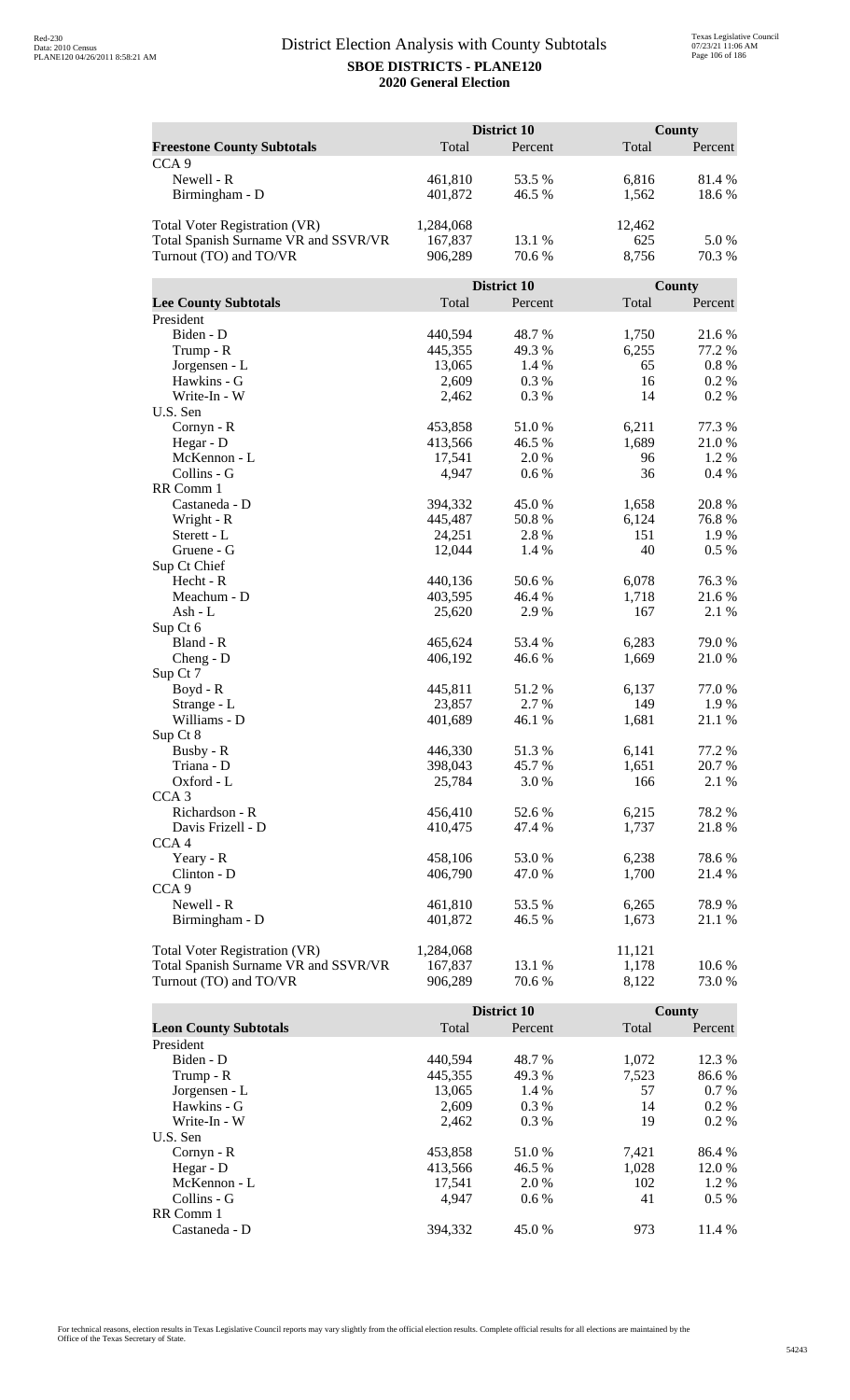|                                      |           | District 10 |        | <b>County</b> |
|--------------------------------------|-----------|-------------|--------|---------------|
| <b>Leon County Subtotals</b>         | Total     | Percent     | Total  | Percent       |
| RR Comm 1                            |           |             |        |               |
| Wright - R                           | 445,487   | 50.8%       | 7,419  | 86.8%         |
| Sterett - L                          | 24,251    | 2.8%        | 129    | 1.5 %         |
| Gruene - G                           | 12,044    | 1.4 %       | 24     | 0.3 %         |
| Sup Ct Chief                         |           |             |        |               |
| Hecht - R                            | 440,136   | 50.6 %      | 7,361  | 86.3%         |
| Meachum - D                          | 403,595   | 46.4 %      | 1,048  | 12.3 %        |
| Ash - $L$                            | 25,620    | 2.9%        | 116    | 1.4 %         |
| Sup Ct 6                             |           |             |        |               |
| Bland - R                            | 465,624   | 53.4 %      | 7,496  | 88.4%         |
| $Cheng - D$                          | 406,192   | 46.6 %      | 986    | 11.6 %        |
| Sup Ct 7                             |           |             |        |               |
| Boyd - R                             | 445,811   | 51.2%       | 7,389  | 86.9%         |
| Strange - L                          | 23,857    | 2.7%        | 98     | 1.2%          |
| Williams - D                         | 401,689   | 46.1 %      | 1,017  | 12.0 %        |
| Sup Ct 8                             |           |             |        |               |
| Busby - R                            | 446,330   | 51.3%       | 7,393  | 86.9%         |
| Triana - D                           | 398,043   | 45.7 %      | 986    | 11.6 %        |
| Oxford - L                           | 25,784    | 3.0%        | 129    | 1.5 %         |
| CCA <sub>3</sub>                     |           |             |        |               |
| Richardson - R                       | 456,410   | 52.6 %      | 7,463  | 87.8%         |
| Davis Frizell - D                    | 410,475   | 47.4 %      | 1,038  | 12.2 %        |
| CCA <sub>4</sub>                     |           |             |        |               |
| Yeary - R                            | 458,106   | 53.0 %      | 7,476  | 88.0%         |
| Clinton - D                          | 406,790   | 47.0 %      | 1,019  | 12.0%         |
| CCA <sub>9</sub>                     |           |             |        |               |
| Newell - R                           | 461,810   | 53.5 %      | 7,464  | 88.0%         |
| Birmingham - D                       | 401,872   | 46.5 %      | 1,014  | 12.0%         |
| <b>Total Voter Registration (VR)</b> | 1,284,068 |             | 11,684 |               |
| Total Spanish Surname VR and SSVR/VR | 167,837   | 13.1 %      | 712    | 6.1 %         |
| Turnout (TO) and TO/VR               | 906,289   | 70.6%       | 8,722  | 74.6 %        |

| <b>Limestone County Subtotals</b><br>Total<br>Total<br>Percent<br>Percent<br>President<br>Biden - D<br>440,594<br>2,213<br>24.3 %<br>48.7%<br>6,789<br>74.6%<br>Trump - R<br>445,355<br>49.3 %<br>0.7%<br>Jorgensen - L<br>13,065<br>1.4 %<br>66<br>27<br>Hawkins - G<br>0.3%<br>0.3%<br>2,609<br>$\boldsymbol{0}$<br>Write-In - W<br>2,462<br>0.3%<br>0.0 %<br>U.S. Sen<br>74.2 %<br>453,858<br>6,656<br>Cornyn - R<br>51.0%<br>Hegar - D<br>413,566<br>46.5 %<br>23.6%<br>2,112<br>122<br>McKennon - L<br>17,541<br>2.0%<br>1.4 %<br>Collins - G<br>4,947<br>$0.6\ \%$<br>77<br>0.9%<br>RR Comm 1<br>394,332<br>2,026<br>22.8 %<br>45.0 %<br>Castaneda - D<br>Wright - R<br>445,487<br>50.8%<br>6,676<br>75.1 %<br>1.6 %<br>Sterett - L<br>24,251<br>2.8%<br>140<br>0.5 %<br>Gruene - G<br>12,044<br>1.4 %<br>46<br>Sup Ct Chief<br>Hecht - R<br>440,136<br>50.6%<br>6,547<br>73.7%<br>Meachum - D<br>403,595<br>46.4 %<br>2,178<br>24.5 %<br>1.8 %<br>Ash - L<br>2.9 %<br>157<br>25,620<br>Sup Ct 6<br>75.8%<br>Bland - R<br>465,624<br>53.4 %<br>6,728<br>2,150<br>24.2 %<br>406,192<br>46.6 %<br>$Cheng - D$<br>Sup Ct 7<br>445,811<br>74.3 %<br>$Boyd - R$<br>51.2%<br>6,601<br>2.7%<br>139<br>1.6 %<br>23,857<br>Strange - L<br>Williams - D<br>401,689<br>46.1%<br>2,149<br>24.2 %<br>Sup Ct 8<br>Busby - R<br>446,330<br>51.3%<br>6,659<br>74.9%<br>45.7%<br>Triana - D<br>398,043<br>2,076<br>23.4 %<br>150<br>1.7%<br>Oxford - L<br>25,784<br>3.0%<br>CCA <sub>3</sub><br>6,690<br>Richardson - R<br>456,410<br>52.6 %<br>75.4 %<br>24.6 %<br>Davis Frizell - D<br>410,475<br>47.4 %<br>2,184<br>CCA <sub>4</sub><br>53.0%<br>75.5 %<br>Yeary - R<br>458,106<br>6,694<br>Clinton - D<br>406,790<br>24.5 %<br>47.0%<br>2,168 |  | District 10 | County |
|----------------------------------------------------------------------------------------------------------------------------------------------------------------------------------------------------------------------------------------------------------------------------------------------------------------------------------------------------------------------------------------------------------------------------------------------------------------------------------------------------------------------------------------------------------------------------------------------------------------------------------------------------------------------------------------------------------------------------------------------------------------------------------------------------------------------------------------------------------------------------------------------------------------------------------------------------------------------------------------------------------------------------------------------------------------------------------------------------------------------------------------------------------------------------------------------------------------------------------------------------------------------------------------------------------------------------------------------------------------------------------------------------------------------------------------------------------------------------------------------------------------------------------------------------------------------------------------------------------------------------------------------------------------------------------------------------------------------------------------|--|-------------|--------|
|                                                                                                                                                                                                                                                                                                                                                                                                                                                                                                                                                                                                                                                                                                                                                                                                                                                                                                                                                                                                                                                                                                                                                                                                                                                                                                                                                                                                                                                                                                                                                                                                                                                                                                                                        |  |             |        |
|                                                                                                                                                                                                                                                                                                                                                                                                                                                                                                                                                                                                                                                                                                                                                                                                                                                                                                                                                                                                                                                                                                                                                                                                                                                                                                                                                                                                                                                                                                                                                                                                                                                                                                                                        |  |             |        |
|                                                                                                                                                                                                                                                                                                                                                                                                                                                                                                                                                                                                                                                                                                                                                                                                                                                                                                                                                                                                                                                                                                                                                                                                                                                                                                                                                                                                                                                                                                                                                                                                                                                                                                                                        |  |             |        |
|                                                                                                                                                                                                                                                                                                                                                                                                                                                                                                                                                                                                                                                                                                                                                                                                                                                                                                                                                                                                                                                                                                                                                                                                                                                                                                                                                                                                                                                                                                                                                                                                                                                                                                                                        |  |             |        |
|                                                                                                                                                                                                                                                                                                                                                                                                                                                                                                                                                                                                                                                                                                                                                                                                                                                                                                                                                                                                                                                                                                                                                                                                                                                                                                                                                                                                                                                                                                                                                                                                                                                                                                                                        |  |             |        |
|                                                                                                                                                                                                                                                                                                                                                                                                                                                                                                                                                                                                                                                                                                                                                                                                                                                                                                                                                                                                                                                                                                                                                                                                                                                                                                                                                                                                                                                                                                                                                                                                                                                                                                                                        |  |             |        |
|                                                                                                                                                                                                                                                                                                                                                                                                                                                                                                                                                                                                                                                                                                                                                                                                                                                                                                                                                                                                                                                                                                                                                                                                                                                                                                                                                                                                                                                                                                                                                                                                                                                                                                                                        |  |             |        |
|                                                                                                                                                                                                                                                                                                                                                                                                                                                                                                                                                                                                                                                                                                                                                                                                                                                                                                                                                                                                                                                                                                                                                                                                                                                                                                                                                                                                                                                                                                                                                                                                                                                                                                                                        |  |             |        |
|                                                                                                                                                                                                                                                                                                                                                                                                                                                                                                                                                                                                                                                                                                                                                                                                                                                                                                                                                                                                                                                                                                                                                                                                                                                                                                                                                                                                                                                                                                                                                                                                                                                                                                                                        |  |             |        |
|                                                                                                                                                                                                                                                                                                                                                                                                                                                                                                                                                                                                                                                                                                                                                                                                                                                                                                                                                                                                                                                                                                                                                                                                                                                                                                                                                                                                                                                                                                                                                                                                                                                                                                                                        |  |             |        |
|                                                                                                                                                                                                                                                                                                                                                                                                                                                                                                                                                                                                                                                                                                                                                                                                                                                                                                                                                                                                                                                                                                                                                                                                                                                                                                                                                                                                                                                                                                                                                                                                                                                                                                                                        |  |             |        |
|                                                                                                                                                                                                                                                                                                                                                                                                                                                                                                                                                                                                                                                                                                                                                                                                                                                                                                                                                                                                                                                                                                                                                                                                                                                                                                                                                                                                                                                                                                                                                                                                                                                                                                                                        |  |             |        |
|                                                                                                                                                                                                                                                                                                                                                                                                                                                                                                                                                                                                                                                                                                                                                                                                                                                                                                                                                                                                                                                                                                                                                                                                                                                                                                                                                                                                                                                                                                                                                                                                                                                                                                                                        |  |             |        |
|                                                                                                                                                                                                                                                                                                                                                                                                                                                                                                                                                                                                                                                                                                                                                                                                                                                                                                                                                                                                                                                                                                                                                                                                                                                                                                                                                                                                                                                                                                                                                                                                                                                                                                                                        |  |             |        |
|                                                                                                                                                                                                                                                                                                                                                                                                                                                                                                                                                                                                                                                                                                                                                                                                                                                                                                                                                                                                                                                                                                                                                                                                                                                                                                                                                                                                                                                                                                                                                                                                                                                                                                                                        |  |             |        |
|                                                                                                                                                                                                                                                                                                                                                                                                                                                                                                                                                                                                                                                                                                                                                                                                                                                                                                                                                                                                                                                                                                                                                                                                                                                                                                                                                                                                                                                                                                                                                                                                                                                                                                                                        |  |             |        |
|                                                                                                                                                                                                                                                                                                                                                                                                                                                                                                                                                                                                                                                                                                                                                                                                                                                                                                                                                                                                                                                                                                                                                                                                                                                                                                                                                                                                                                                                                                                                                                                                                                                                                                                                        |  |             |        |
|                                                                                                                                                                                                                                                                                                                                                                                                                                                                                                                                                                                                                                                                                                                                                                                                                                                                                                                                                                                                                                                                                                                                                                                                                                                                                                                                                                                                                                                                                                                                                                                                                                                                                                                                        |  |             |        |
|                                                                                                                                                                                                                                                                                                                                                                                                                                                                                                                                                                                                                                                                                                                                                                                                                                                                                                                                                                                                                                                                                                                                                                                                                                                                                                                                                                                                                                                                                                                                                                                                                                                                                                                                        |  |             |        |
|                                                                                                                                                                                                                                                                                                                                                                                                                                                                                                                                                                                                                                                                                                                                                                                                                                                                                                                                                                                                                                                                                                                                                                                                                                                                                                                                                                                                                                                                                                                                                                                                                                                                                                                                        |  |             |        |
|                                                                                                                                                                                                                                                                                                                                                                                                                                                                                                                                                                                                                                                                                                                                                                                                                                                                                                                                                                                                                                                                                                                                                                                                                                                                                                                                                                                                                                                                                                                                                                                                                                                                                                                                        |  |             |        |
|                                                                                                                                                                                                                                                                                                                                                                                                                                                                                                                                                                                                                                                                                                                                                                                                                                                                                                                                                                                                                                                                                                                                                                                                                                                                                                                                                                                                                                                                                                                                                                                                                                                                                                                                        |  |             |        |
|                                                                                                                                                                                                                                                                                                                                                                                                                                                                                                                                                                                                                                                                                                                                                                                                                                                                                                                                                                                                                                                                                                                                                                                                                                                                                                                                                                                                                                                                                                                                                                                                                                                                                                                                        |  |             |        |
|                                                                                                                                                                                                                                                                                                                                                                                                                                                                                                                                                                                                                                                                                                                                                                                                                                                                                                                                                                                                                                                                                                                                                                                                                                                                                                                                                                                                                                                                                                                                                                                                                                                                                                                                        |  |             |        |
|                                                                                                                                                                                                                                                                                                                                                                                                                                                                                                                                                                                                                                                                                                                                                                                                                                                                                                                                                                                                                                                                                                                                                                                                                                                                                                                                                                                                                                                                                                                                                                                                                                                                                                                                        |  |             |        |
|                                                                                                                                                                                                                                                                                                                                                                                                                                                                                                                                                                                                                                                                                                                                                                                                                                                                                                                                                                                                                                                                                                                                                                                                                                                                                                                                                                                                                                                                                                                                                                                                                                                                                                                                        |  |             |        |
|                                                                                                                                                                                                                                                                                                                                                                                                                                                                                                                                                                                                                                                                                                                                                                                                                                                                                                                                                                                                                                                                                                                                                                                                                                                                                                                                                                                                                                                                                                                                                                                                                                                                                                                                        |  |             |        |
|                                                                                                                                                                                                                                                                                                                                                                                                                                                                                                                                                                                                                                                                                                                                                                                                                                                                                                                                                                                                                                                                                                                                                                                                                                                                                                                                                                                                                                                                                                                                                                                                                                                                                                                                        |  |             |        |
|                                                                                                                                                                                                                                                                                                                                                                                                                                                                                                                                                                                                                                                                                                                                                                                                                                                                                                                                                                                                                                                                                                                                                                                                                                                                                                                                                                                                                                                                                                                                                                                                                                                                                                                                        |  |             |        |
|                                                                                                                                                                                                                                                                                                                                                                                                                                                                                                                                                                                                                                                                                                                                                                                                                                                                                                                                                                                                                                                                                                                                                                                                                                                                                                                                                                                                                                                                                                                                                                                                                                                                                                                                        |  |             |        |
|                                                                                                                                                                                                                                                                                                                                                                                                                                                                                                                                                                                                                                                                                                                                                                                                                                                                                                                                                                                                                                                                                                                                                                                                                                                                                                                                                                                                                                                                                                                                                                                                                                                                                                                                        |  |             |        |
|                                                                                                                                                                                                                                                                                                                                                                                                                                                                                                                                                                                                                                                                                                                                                                                                                                                                                                                                                                                                                                                                                                                                                                                                                                                                                                                                                                                                                                                                                                                                                                                                                                                                                                                                        |  |             |        |
|                                                                                                                                                                                                                                                                                                                                                                                                                                                                                                                                                                                                                                                                                                                                                                                                                                                                                                                                                                                                                                                                                                                                                                                                                                                                                                                                                                                                                                                                                                                                                                                                                                                                                                                                        |  |             |        |
|                                                                                                                                                                                                                                                                                                                                                                                                                                                                                                                                                                                                                                                                                                                                                                                                                                                                                                                                                                                                                                                                                                                                                                                                                                                                                                                                                                                                                                                                                                                                                                                                                                                                                                                                        |  |             |        |
|                                                                                                                                                                                                                                                                                                                                                                                                                                                                                                                                                                                                                                                                                                                                                                                                                                                                                                                                                                                                                                                                                                                                                                                                                                                                                                                                                                                                                                                                                                                                                                                                                                                                                                                                        |  |             |        |
|                                                                                                                                                                                                                                                                                                                                                                                                                                                                                                                                                                                                                                                                                                                                                                                                                                                                                                                                                                                                                                                                                                                                                                                                                                                                                                                                                                                                                                                                                                                                                                                                                                                                                                                                        |  |             |        |
|                                                                                                                                                                                                                                                                                                                                                                                                                                                                                                                                                                                                                                                                                                                                                                                                                                                                                                                                                                                                                                                                                                                                                                                                                                                                                                                                                                                                                                                                                                                                                                                                                                                                                                                                        |  |             |        |
|                                                                                                                                                                                                                                                                                                                                                                                                                                                                                                                                                                                                                                                                                                                                                                                                                                                                                                                                                                                                                                                                                                                                                                                                                                                                                                                                                                                                                                                                                                                                                                                                                                                                                                                                        |  |             |        |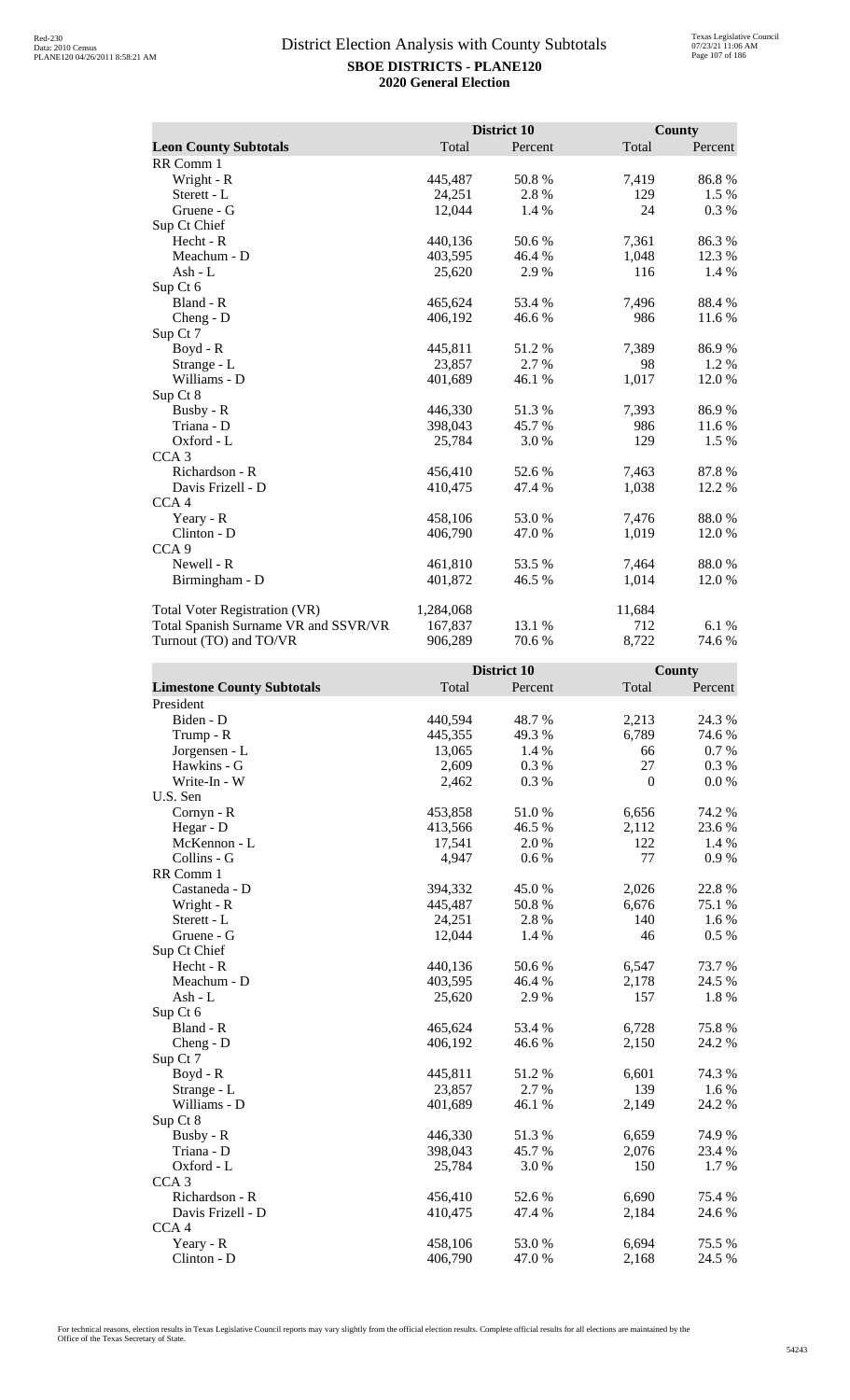|                                      | District 10       |               |             | <b>County</b> |
|--------------------------------------|-------------------|---------------|-------------|---------------|
| <b>Limestone County Subtotals</b>    | Total             | Percent       | Total       | Percent       |
| CCA <sub>9</sub>                     |                   |               |             |               |
| Newell - R                           | 461,810           | 53.5 %        | 6,707       | 75.9%         |
| Birmingham - D                       | 401,872           | 46.5 %        | 2,134       | 24.1 %        |
|                                      |                   |               |             |               |
| <b>Total Voter Registration (VR)</b> | 1,284,068         |               | 13,965      |               |
| Total Spanish Surname VR and SSVR/VR | 167,837           | 13.1 %        | 1,176       | 8.4 %         |
| Turnout (TO) and TO/VR               | 906,289           | 70.6 %        | 9,097       | 65.1 %        |
|                                      |                   |               |             |               |
|                                      |                   | District 10   |             | County        |
| <b>Madison County Subtotals</b>      | Total             | Percent       | Total       | Percent       |
| President                            |                   |               |             |               |
| Biden - D                            | 440,594           | 48.7%         | 1,088       | 20.5 %        |
| Trump - R                            | 445,355           | 49.3%         | 4,169       | 78.7%         |
| Jorgensen - L                        | 13,065            | 1.4 %         | 30          | 0.6 %         |
| Hawkins - G                          | 2,609             | 0.3%          | 10          | 0.2 %         |
| Write-In - W                         | 2,462             | 0.3%          | 1           | 0.0 %         |
| U.S. Sen                             |                   |               |             |               |
| Cornyn - R                           | 453,858           | 51.0%         | 4,118       | 78.8%         |
| Hegar - D                            | 413,566           | 46.5 %        | 1,030       | 19.7%         |
| McKennon - L                         | 17,541            | 2.0%          | 61          | 1.2%          |
| Collins - G                          | 4,947             | 0.6 %         | 14          | 0.3%          |
| RR Comm 1                            |                   |               |             |               |
| Castaneda - D                        | 394,332           | 45.0%         | 1,008       | 19.4 %        |
| Wright - R<br>Sterett - L            | 445,487<br>24,251 | 50.8%<br>2.8% | 4,086<br>65 | 78.8%<br>1.3% |
| Gruene - G                           | 12,044            | 1.4 %         | 29          | 0.6 %         |
| Sup Ct Chief                         |                   |               |             |               |
| Hecht - R                            | 440,136           | 50.6%         | 4,029       | 77.9 %        |
| Meachum - D                          | 403,595           | 46.4 %        | 1,069       | 20.7%         |
| Ash - L                              | 25,620            | 2.9%          | 77          | 1.5 %         |
| Sup Ct 6                             |                   |               |             |               |
| Bland - R                            | 465,624           | 53.4 %        | 4,146       | 79.9%         |
| $Cheng - D$                          | 406,192           | 46.6%         | 1,041       | 20.1 %        |
| Sup Ct 7                             |                   |               |             |               |
| Boyd - R                             | 445,811           | 51.2 %        | 4,065       | 78.5 %        |
| Strange - L                          | 23,857            | 2.7 %         | 63          | 1.2 %         |
| Williams - D                         | 401,689           | 46.1%         | 1,051       | 20.3 %        |
| Sup Ct 8                             |                   |               |             |               |
| Busby - R                            | 446,330           | 51.3%         | 4,082       | 79.0%         |
| Triana - D                           | 398,043           | 45.7%         | 1,013       | 19.6%         |
| Oxford - L                           | 25,784            | 3.0%          | 75          | 1.5 %         |
| CCA <sub>3</sub>                     |                   |               |             |               |
| Richardson - R                       | 456,410           | 52.6 %        | 4,105       | 79.3 %        |
| Davis Frizell - D                    | 410,475           | 47.4 %        | 1,073       | 20.7 %        |
| CCA <sub>4</sub>                     |                   |               |             |               |
| Yeary - R                            | 458,106           | 53.0%         | 4,103       | 79.5 %        |
| Clinton - D                          | 406,790           | 47.0 %        | 1,059       | 20.5 %        |
| CCA <sub>9</sub><br>Newell - R       |                   |               |             |               |
|                                      | 461,810           | 53.5 %        | 4,115       | 79.8%         |
| Birmingham - D                       | 401,872           | 46.5 %        | 1,044       | 20.2 %        |
| <b>Total Voter Registration (VR)</b> | 1,284,068         |               | 7,806       |               |
| Total Spanish Surname VR and SSVR/VR | 167,837           | 13.1 %        | 689         | 8.8 %         |
| Turnout (TO) and TO/VR               | 906,289           | 70.6 %        | 5,298       | 67.9%         |
|                                      |                   |               |             |               |

|                               |         | District 10 |       | <b>County</b> |  |
|-------------------------------|---------|-------------|-------|---------------|--|
| <b>Milam County Subtotals</b> | Total   | Percent     | Total | Percent       |  |
| President                     |         |             |       |               |  |
| Biden - D                     | 440,594 | 48.7 %      | 2.496 | 23.6 %        |  |
| Trump - R                     | 445,355 | 49.3 %      | 7.984 | 75.5 %        |  |
| Jorgensen - L                 | 13.065  | 1.4 %       | 72    | $0.7\%$       |  |
| Hawkins - G                   | 2.609   | $0.3\%$     | 24    | $0.2\%$       |  |
| Write-In - W                  | 2.462   | $0.3\%$     | 2     | $0.0\%$       |  |
| U.S. Sen                      |         |             |       |               |  |
| Cornyn - R                    | 453,858 | 51.0 %      | 7.759 | 75.1 %        |  |
| Hegar - $D$                   | 413,566 | 46.5 %      | 2,382 | 23.1 %        |  |
| McKennon - L                  | 17,541  | 2.0 %       | 136   | 1.3 %         |  |
| Collins - G                   | 4.947   | $0.6\%$     | 54    | $0.5\%$       |  |
| RR Comm 1                     |         |             |       |               |  |
| Castaneda - D                 | 394.332 | 45.0 %      | 2.244 | 22.0 %        |  |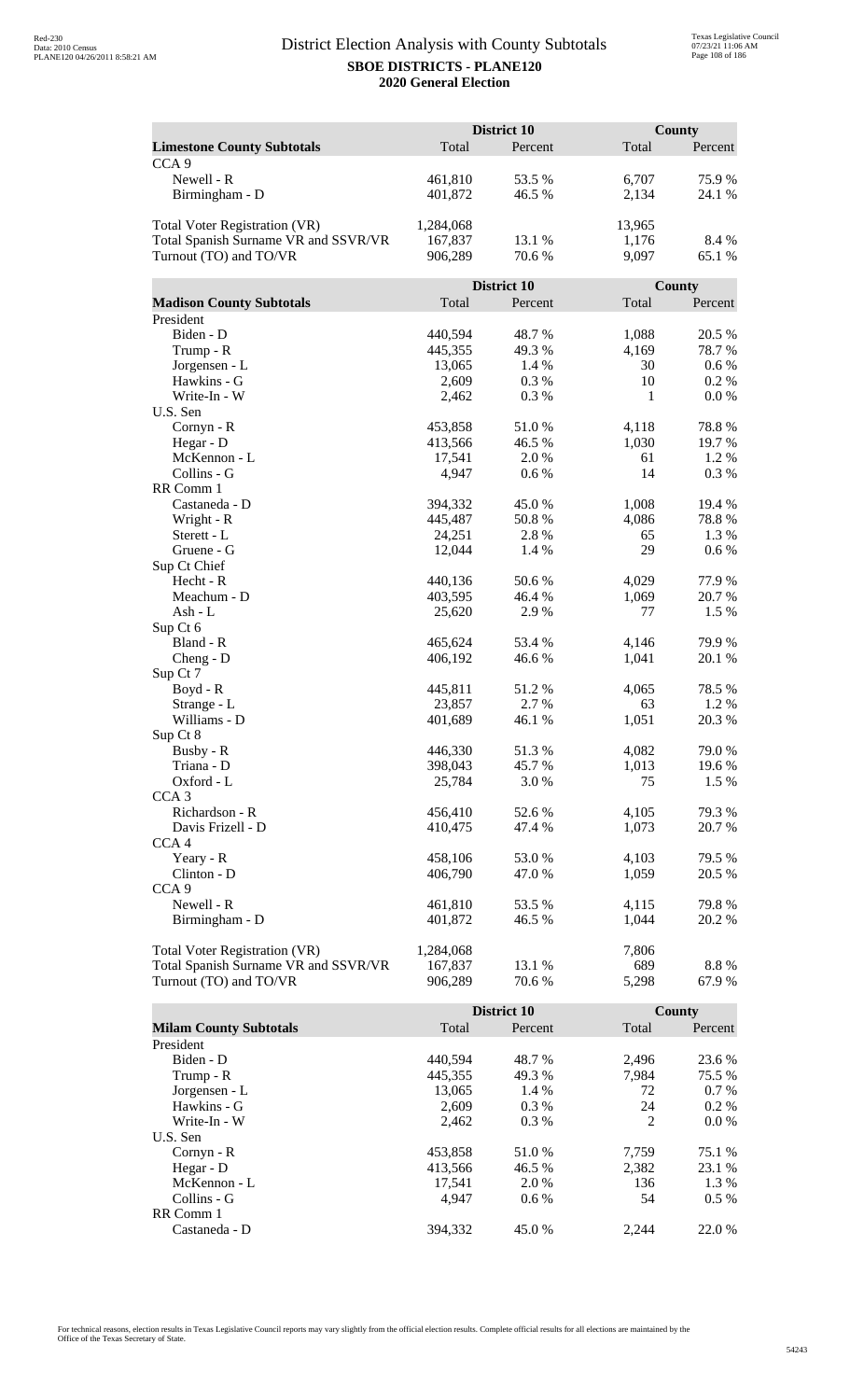|                                      |           | District 10 |        | <b>County</b> |
|--------------------------------------|-----------|-------------|--------|---------------|
| <b>Milam County Subtotals</b>        | Total     | Percent     | Total  | Percent       |
| RR Comm 1                            |           |             |        |               |
| Wright - R                           | 445,487   | 50.8%       | 7,711  | 75.6%         |
| Sterett - L                          | 24,251    | 2.8%        | 164    | 1.6 %         |
| Gruene - G                           | 12,044    | 1.4 %       | 86     | $0.8 \%$      |
| Sup Ct Chief                         |           |             |        |               |
| Hecht - R                            | 440,136   | 50.6 %      | 7,589  | 74.6 %        |
| Meachum - D                          | 403,595   | 46.4%       | 2,402  | 23.6 %        |
| Ash - $L$                            | 25,620    | 2.9%        | 183    | 1.8%          |
| Sup Ct 6                             |           |             |        |               |
| Bland - R                            | 465,624   | 53.4 %      | 7,844  | 77.2 %        |
| $Cheng - D$                          | 406,192   | 46.6 %      | 2,317  | 22.8%         |
| Sup Ct 7                             |           |             |        |               |
| $Boyd - R$                           | 445,811   | 51.2 %      | 7,649  | 75.3 %        |
| Strange - L                          | 23,857    | 2.7 %       | 180    | 1.8%          |
| Williams - D                         | 401,689   | 46.1 %      | 2,323  | 22.9 %        |
| Sup Ct 8                             |           |             |        |               |
| Busby - R                            | 446,330   | 51.3%       | 7,655  | 75.8%         |
| Triana - D                           | 398,043   | 45.7 %      | 2,254  | 22.3 %        |
| Oxford - L                           | 25,784    | 3.0%        | 196    | 1.9 %         |
| CCA <sub>3</sub>                     |           |             |        |               |
| Richardson - R                       | 456,410   | 52.6 %      | 7,748  | 76.6 %        |
| Davis Frizell - D                    | 410,475   | 47.4 %      | 2,371  | 23.4 %        |
| CCA <sub>4</sub>                     |           |             |        |               |
| Yeary - R                            | 458,106   | 53.0%       | 7,756  | 76.8%         |
| Clinton - D                          | 406,790   | 47.0 %      | 2,339  | 23.2 %        |
| CCA <sub>9</sub>                     |           |             |        |               |
| Newell - R                           | 461,810   | 53.5 %      | 7,743  | 76.9%         |
| Birmingham - D                       | 401,872   | 46.5 %      | 2,324  | 23.1 %        |
| <b>Total Voter Registration (VR)</b> | 1,284,068 |             | 15,786 |               |
| Total Spanish Surname VR and SSVR/VR | 167,837   | 13.1 %      | 2,190  | 13.9 %        |
| Turnout (TO) and TO/VR               | 906,289   | 70.6%       | 10,638 | 67.4 %        |

|                                   |         | District 10 |       | County   |
|-----------------------------------|---------|-------------|-------|----------|
| <b>Robertson County Subtotals</b> | Total   | Percent     | Total | Percent  |
| President                         |         |             |       |          |
| Biden - D                         | 440,594 | 48.7%       | 2,374 | 29.3 %   |
| Trump - R                         | 445,355 | 49.3%       | 5,646 | 69.6%    |
| Jorgensen - L                     | 13,065  | 1.4 %       | 66    | $0.8~\%$ |
| Hawkins - G                       | 2,609   | 0.3%        | 13    | 0.2 %    |
| Write-In - W                      | 2,462   | 0.3%        | 11    | 0.1%     |
| U.S. Sen                          |         |             |       |          |
| Cornyn - R                        | 453,858 | 51.0%       | 5,590 | 70.0%    |
| Hegar - D                         | 413,566 | 46.5 %      | 2,244 | 28.1 %   |
| McKennon - L                      | 17,541  | 2.0%        | 118   | 1.5 %    |
| Collins - G                       | 4,947   | 0.6 %       | 36    | 0.5 %    |
| RR Comm 1                         |         |             |       |          |
| Castaneda - D                     | 394,332 | 45.0%       | 2,194 | 27.7 %   |
| Wright - R                        | 445,487 | 50.8%       | 5,558 | 70.2 %   |
| Sterett - L                       | 24,251  | 2.8%        | 124   | 1.6 %    |
| Gruene - G                        | 12,044  | 1.4 %       | 40    | 0.5 %    |
| Sup Ct Chief                      |         |             |       |          |
| Hecht - R                         | 440,136 | 50.6%       | 5,483 | 69.5 %   |
| Meachum - D                       | 403,595 | 46.4%       | 2,299 | 29.1 %   |
| $Ash - L$                         | 25,620  | 2.9%        | 110   | 1.4 %    |
| Sup Ct 6                          |         |             |       |          |
| Bland - R                         | 465,624 | 53.4 %      | 5,596 | 71.5 %   |
| $Cheng - D$                       | 406,192 | 46.6 %      | 2,227 | 28.5 %   |
| Sup Ct 7                          |         |             |       |          |
| Boyd - R                          | 445,811 | 51.2%       | 5,522 | 69.9%    |
| Strange - L                       | 23,857  | 2.7 %       | 107   | 1.4 %    |
| Williams - D                      | 401,689 | 46.1 %      | 2,272 | 28.8%    |
| Sup Ct 8                          |         |             |       |          |
| Busby - R                         | 446,330 | 51.3%       | 5,557 | 70.1 %   |
| Triana - D                        | 398,043 | 45.7%       | 2,230 | 28.1 %   |
| Oxford - L                        | 25,784  | 3.0%        | 137   | 1.7%     |
| CCA <sub>3</sub>                  |         |             |       |          |
| Richardson - R                    | 456,410 | 52.6%       | 5,587 | 70.9%    |
| Davis Frizell - D                 | 410,475 | 47.4 %      | 2,294 | 29.1 %   |
| CCA <sub>4</sub>                  |         |             |       |          |
| Yeary - R                         | 458,106 | 53.0%       | 5,543 | 71.0%    |
| Clinton - D                       | 406,790 | 47.0%       | 2,268 | 29.0%    |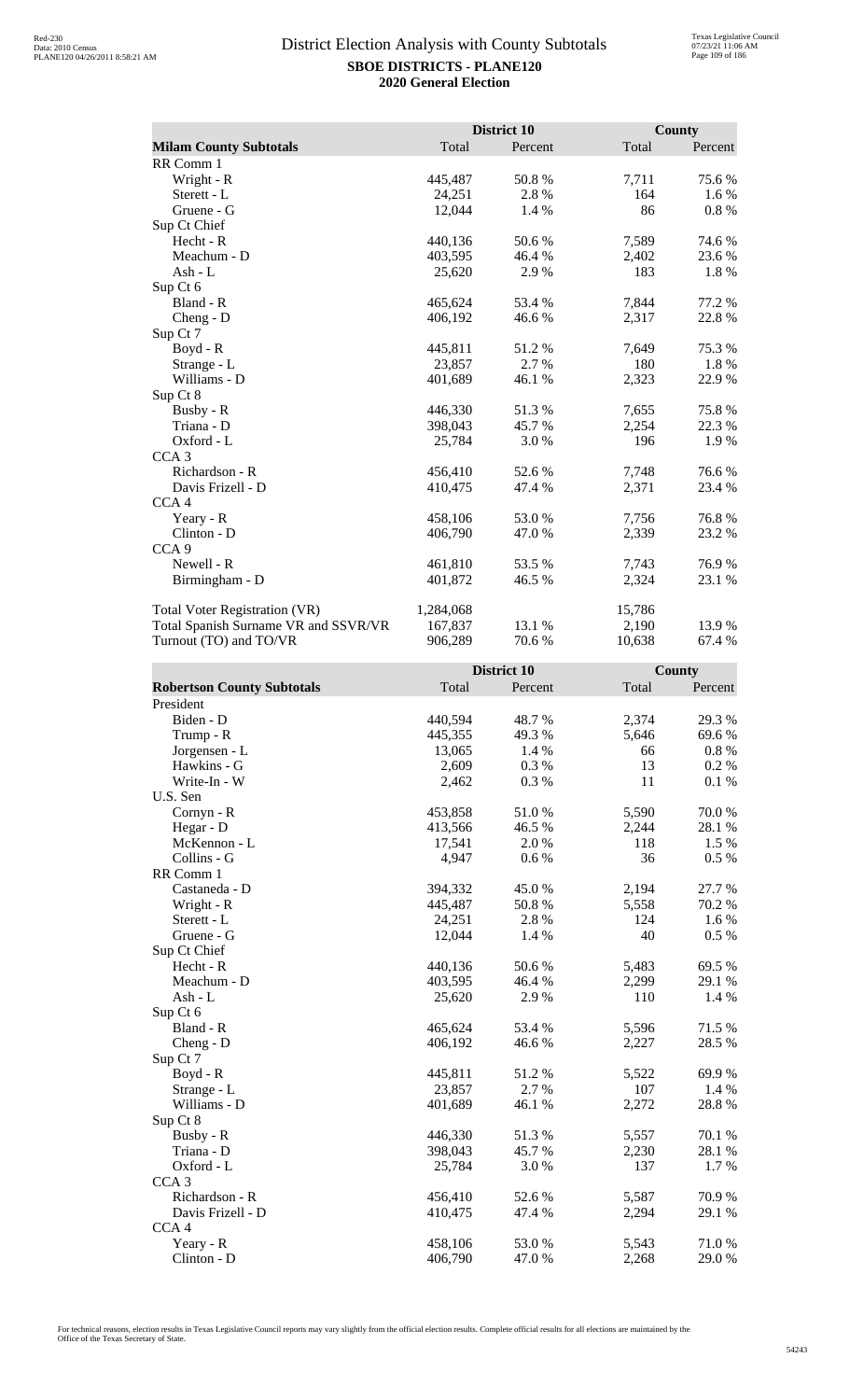|                                                                              |                      | <b>District 10</b> |                    | County  |  |
|------------------------------------------------------------------------------|----------------------|--------------------|--------------------|---------|--|
| <b>Robertson County Subtotals</b>                                            | Total                | Percent            | Total              | Percent |  |
| CCA <sub>9</sub>                                                             |                      |                    |                    |         |  |
| Newell - R                                                                   | 461,810              | 53.5 %             | 5,584              | 71.5 %  |  |
| Birmingham - D                                                               | 401,872              | 46.5 %             | 2,229              | 28.5 %  |  |
|                                                                              |                      |                    |                    |         |  |
| Total Voter Registration (VR)                                                | 1,284,068            |                    | 11,821             |         |  |
| Total Spanish Surname VR and SSVR/VR                                         | 167,837              | 13.1 %             | 1,389              | 11.8%   |  |
| Turnout (TO) and TO/VR                                                       | 906,289              | 70.6 %             | 8,153              | 69.0%   |  |
|                                                                              |                      |                    |                    |         |  |
|                                                                              |                      | District 10        |                    | County  |  |
| <b>Travis County Subtotals</b>                                               | Total                | Percent            | Total              | Percent |  |
| President                                                                    |                      |                    |                    |         |  |
| Biden - D                                                                    | 440,594              | 48.7%              | 435,860            | 71.4 %  |  |
| Trump - R                                                                    | 445,355              | 49.3%              | 161,337            | 26.4 %  |  |
| Jorgensen - L                                                                | 13,065               | 1.4 %              | 8,905              | 1.5 %   |  |
| Hawkins - G                                                                  | 2,609                | 0.3%               | 2,094              | 0.3 %   |  |
| Write-In - W                                                                 | 2,462                | 0.3%               | 2,153              | 0.4%    |  |
| U.S. Sen                                                                     |                      |                    |                    |         |  |
| Cornyn - R                                                                   | 453,858              | 51.0%              | 175,860            | 29.3 %  |  |
| Hegar - D                                                                    | 413,566              | 46.5 %             | 408,528            | 68.0%   |  |
| McKennon - L                                                                 | 17,541               | 2.0%               | 12,006             | 2.0%    |  |
| Collins - G                                                                  | 4,947                | 0.6 %              | 4,191              | 0.7%    |  |
| RR Comm 1                                                                    |                      |                    |                    |         |  |
| Castaneda - D                                                                | 394,332              | 45.0%              | 390,852            | 66.5 %  |  |
| Wright - R                                                                   | 445,487              | 50.8%              | 167,976            | 28.6%   |  |
| Sterett - L                                                                  | 24,251               | 2.8%               | 16,961             | 2.9%    |  |
| Gruene - G<br>Sup Ct Chief                                                   | 12,044               | 1.4 %              | 11,679             | 2.0%    |  |
| Hecht - R                                                                    | 440,136              | 50.6%              | 168,918            | 28.7%   |  |
| Meachum - D                                                                  | 403,595              | 46.4 %             | 400,475            | 68.1 %  |  |
| Ash - L                                                                      | 25,620               | 2.9%               | 18,740             | 3.2 %   |  |
| Sup Ct 6                                                                     |                      |                    |                    |         |  |
| Bland - R                                                                    | 465,624              | 53.4 %             | 181,109            | 31.0%   |  |
| $Cheng - D$                                                                  | 406,192              | 46.6%              | 403,190            | 69.0 %  |  |
| Sup Ct 7                                                                     |                      |                    |                    |         |  |
| $Boyd - R$                                                                   | 445,811              | 51.2%              | 169,124            | 29.0 %  |  |
| Strange - L                                                                  | 23,857               | 2.7%               | 16,895             | 2.9%    |  |
| Williams - D                                                                 | 401,689              | 46.1%              | 397,025            | 68.1 %  |  |
| Sup Ct 8                                                                     |                      |                    |                    |         |  |
| Busby - R                                                                    | 446,330              | 51.3%              | 167,266            | 28.7 %  |  |
| Triana - D                                                                   | 398,043              | 45.7%              | 396,388            | 68.1 %  |  |
| Oxford - L                                                                   | 25,784               | 3.0 %              | 18,526             | 3.2 %   |  |
| CCA <sub>3</sub>                                                             |                      |                    |                    |         |  |
| Richardson - R                                                               | 456,410              | 52.6%              | 173,943            | 30.1 %  |  |
| Davis Frizell - D                                                            | 410,475              | 47.4 %             | 403,244            | 69.9%   |  |
| CCA <sub>4</sub>                                                             |                      |                    |                    |         |  |
| Yeary - R                                                                    | 458,106              | 53.0%              | 175,067            | 30.3 %  |  |
| Clinton - D                                                                  | 406,790              | 47.0 %             | 401,911            | 69.7%   |  |
| CCA <sub>9</sub>                                                             |                      |                    |                    |         |  |
| Newell - R                                                                   | 461,810              | 53.5 %             | 177,673            | 30.9%   |  |
| Birmingham - D                                                               | 401,872              | 46.5 %             | 397,357            | 69.1 %  |  |
|                                                                              |                      |                    |                    |         |  |
| <b>Total Voter Registration (VR)</b><br>Total Spanish Surname VR and SSVR/VR | 1,284,068<br>167,837 | 13.1 %             | 859,748<br>139,299 | 16.2%   |  |
| Turnout (TO) and TO/VR                                                       | 906,289              | 70.6%              | 612,696            | 71.3 %  |  |
|                                                                              |                      |                    |                    |         |  |

|                                |         | District 10 |          | County  |
|--------------------------------|---------|-------------|----------|---------|
| <b>Waller County Subtotals</b> | Total   | Percent     | Total    | Percent |
| President                      |         |             |          |         |
| Biden - D                      | 440,594 | 48.7 %      | 8,164    | 36.0 %  |
| Trump - R                      | 445,355 | 49.3 %      | 14,233   | 62.8%   |
| Jorgensen - L                  | 13,065  | 1.4 %       | 201      | $0.9\%$ |
| Hawkins - G                    | 2,609   | $0.3\%$     | 82       | $0.4\%$ |
| Write-In - W                   | 2.462   | $0.3\%$     | $\Omega$ | $0.0\%$ |
| U.S. Sen                       |         |             |          |         |
| $Cornyn - R$                   | 453,858 | 51.0 %      | 14,189   | 63.3 %  |
| Hegar - $D$                    | 413,566 | 46.5 %      | 7,701    | 34.4 %  |
| McKennon - L                   | 17,541  | 2.0 %       | 394      | 1.8%    |
| Collins - G                    | 4.947   | $0.6\%$     | 120      | $0.5\%$ |
| RR Comm 1                      |         |             |          |         |
| Castaneda - D                  | 394.332 | 45.0 %      | 7.532    | 34.0 %  |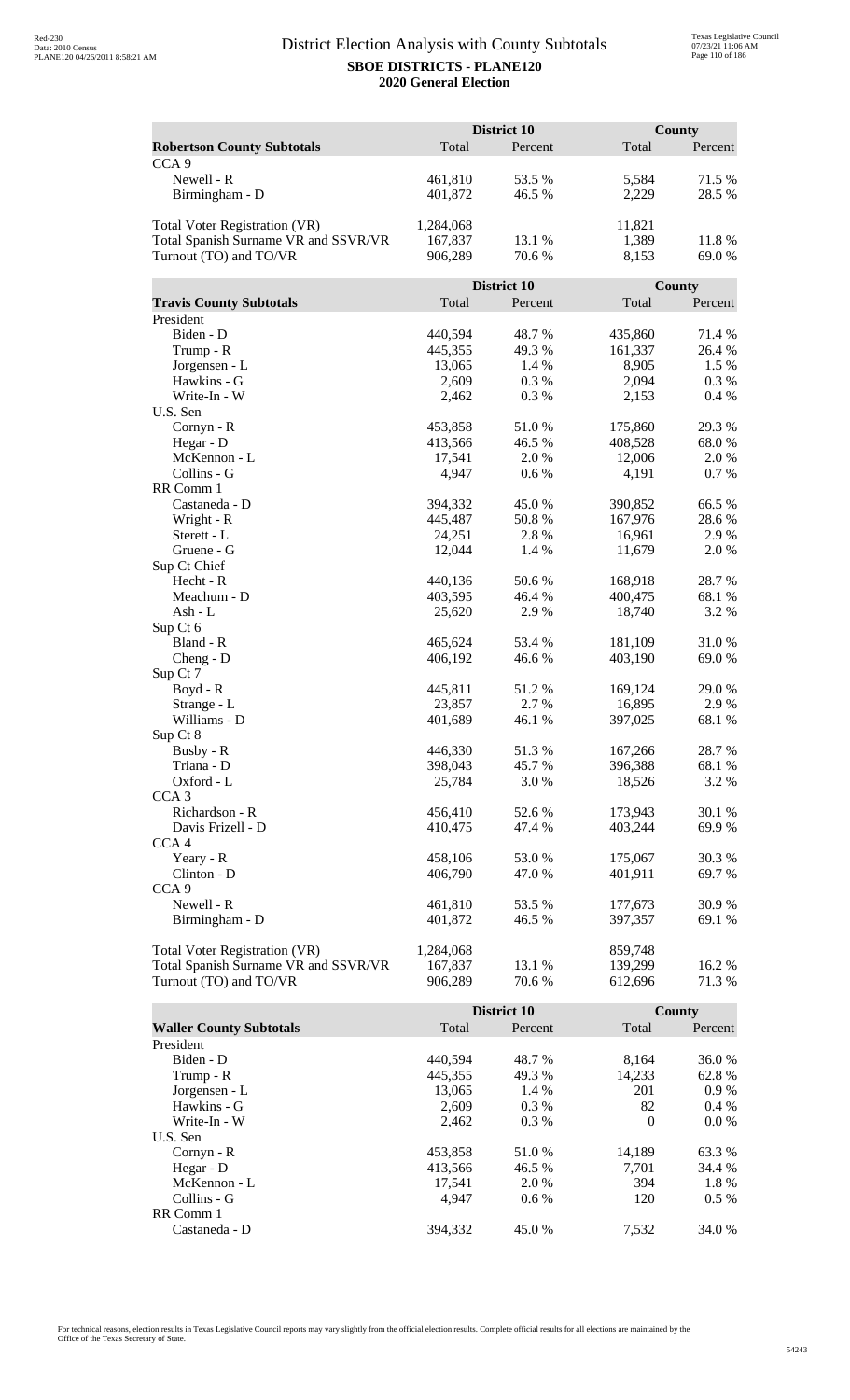|                                      |           | District 10 |        | <b>County</b> |
|--------------------------------------|-----------|-------------|--------|---------------|
| <b>Waller County Subtotals</b>       | Total     | Percent     | Total  | Percent       |
| RR Comm 1                            |           |             |        |               |
| Wright - R                           | 445,487   | 50.8%       | 13,978 | 63.2%         |
| Sterett - L                          | 24,251    | 2.8%        | 441    | 2.0%          |
| Gruene - G                           | 12,044    | 1.4 %       | 171    | $0.8 \%$      |
| Sup Ct Chief                         |           |             |        |               |
| Hecht - R                            | 440,136   | 50.6%       | 13,989 | 63.1 %        |
| Meachum - D                          | 403,595   | 46.4 %      | 7,699  | 34.7 %        |
| Ash - L                              | 25,620    | 2.9%        | 476    | 2.1 %         |
| Sup Ct 6                             |           |             |        |               |
| Bland - R                            | 465,624   | 53.4 %      | 14,428 | 65.2%         |
| $Cheng - D$                          | 406,192   | 46.6 %      | 7,685  | 34.8%         |
| Sup Ct 7                             |           |             |        |               |
| $Boyd - R$                           | 445,811   | 51.2%       | 14,007 | 63.3%         |
| Strange - L                          | 23,857    | 2.7 %       | 424    | 1.9 %         |
| Williams - D                         | 401,689   | 46.1 %      | 7,683  | 34.7 %        |
| Sup Ct 8                             |           |             |        |               |
| Busby - R                            | 446,330   | 51.3 %      | 14,082 | 63.9%         |
| Triana - D                           | 398,043   | 45.7 %      | 7,519  | 34.1 %        |
| Oxford - L                           | 25,784    | 3.0%        | 450    | 2.0 %         |
| CCA <sub>3</sub>                     |           |             |        |               |
| Richardson - R                       | 456,410   | 52.6%       | 14,235 | 64.5 %        |
| Davis Frizell - D                    | 410,475   | 47.4 %      | 7,847  | 35.5 %        |
| CCA <sub>4</sub>                     |           |             |        |               |
| Yeary - R                            | 458,106   | 53.0 %      | 14,286 | 65.0%         |
| Clinton - D                          | 406,790   | 47.0 %      | 7,707  | 35.0%         |
| CCA <sub>9</sub>                     |           |             |        |               |
| Newell - R                           | 461,810   | 53.5 %      | 14,351 | 65.3%         |
| Birmingham - D                       | 401,872   | 46.5 %      | 7,617  | 34.7 %        |
| Total Voter Registration (VR)        | 1,284,068 |             | 34,986 |               |
| Total Spanish Surname VR and SSVR/VR | 167,837   | 13.1 %      | 4,930  | 14.1 %        |
| Turnout (TO) and TO/VR               | 906,289   | 70.6%       | 22,680 | 64.8%         |

|                                    |         | District 10 |        | County    |
|------------------------------------|---------|-------------|--------|-----------|
| <b>Washington County Subtotals</b> | Total   | Percent     | Total  | Percent   |
| President                          |         |             |        |           |
| Biden - D                          | 440,594 | 48.7%       | 4,261  | 24.4 %    |
| Trump - R                          | 445,355 | 49.3%       | 12,959 | 74.3 %    |
| Jorgensen - L                      | 13,065  | 1.4 %       | 178    | 1.0%      |
| Hawkins - G                        | 2,609   | 0.3%        | 20     | 0.1%      |
| Write-In - W                       | 2,462   | 0.3%        | 31     | 0.2 %     |
| U.S. Sen                           |         |             |        |           |
| Cornyn - R                         | 453,858 | 51.0%       | 12,988 | 75.2 %    |
| Hegar - D                          | 413,566 | 46.5 %      | 4,017  | 23.2 %    |
| McKennon - L                       | 17,541  | 2.0%        | 223    | 1.3%      |
| Collins - G                        | 4,947   | 0.6 %       | 51     | 0.3%      |
| RR Comm 1                          |         |             |        |           |
| Castaneda - D                      | 394,332 | 45.0%       | 3,940  | 23.1 %    |
| Wright - R                         | 445,487 | 50.8%       | 12,747 | 74.6%     |
| Sterett - L                        | 24,251  | 2.8 %       | 286    | 1.7 %     |
| Gruene - G                         | 12,044  | 1.4 %       | 108    | $0.6\ \%$ |
| Sup Ct Chief                       |         |             |        |           |
| Hecht - R                          | 440,136 | 50.6%       | 12,796 | 75.2 %    |
| Meachum - D                        | 403,595 | 46.4%       | 3,939  | 23.1 %    |
| $Ash - L$                          | 25,620  | 2.9%        | 288    | 1.7%      |
| Sup Ct 6                           |         |             |        |           |
| Bland - R                          | 465,624 | 53.4 %      | 13,075 | 77.2 %    |
| $Cheng - D$                        | 406,192 | 46.6%       | 3,870  | 22.8 %    |
| Sup Ct 7                           |         |             |        |           |
| Boyd - R                           | 445,811 | 51.2%       | 12,771 | 75.1 %    |
| Strange - L                        | 23,857  | 2.7 %       | 278    | 1.6 %     |
| Williams - D                       | 401,689 | 46.1 %      | 3,949  | 23.2 %    |
| Sup Ct 8                           |         |             |        |           |
| Busby - R                          | 446,330 | 51.3%       | 12,886 | 75.7%     |
| Triana - D                         | 398,043 | 45.7%       | 3,853  | 22.6 %    |
| Oxford - L                         | 25,784  | 3.0 %       | 293    | 1.7%      |
| CCA <sub>3</sub>                   |         |             |        |           |
| Richardson - R                     | 456,410 | 52.6%       | 12,965 | 76.5 %    |
| Davis Frizell - D                  | 410,475 | 47.4 %      | 3,978  | 23.5 %    |
| CCA4                               |         |             |        |           |
| Yeary - R                          | 458,106 | 53.0%       | 12,806 | 76.4%     |
| Clinton - D                        | 406,790 | 47.0%       | 3,949  | 23.6 %    |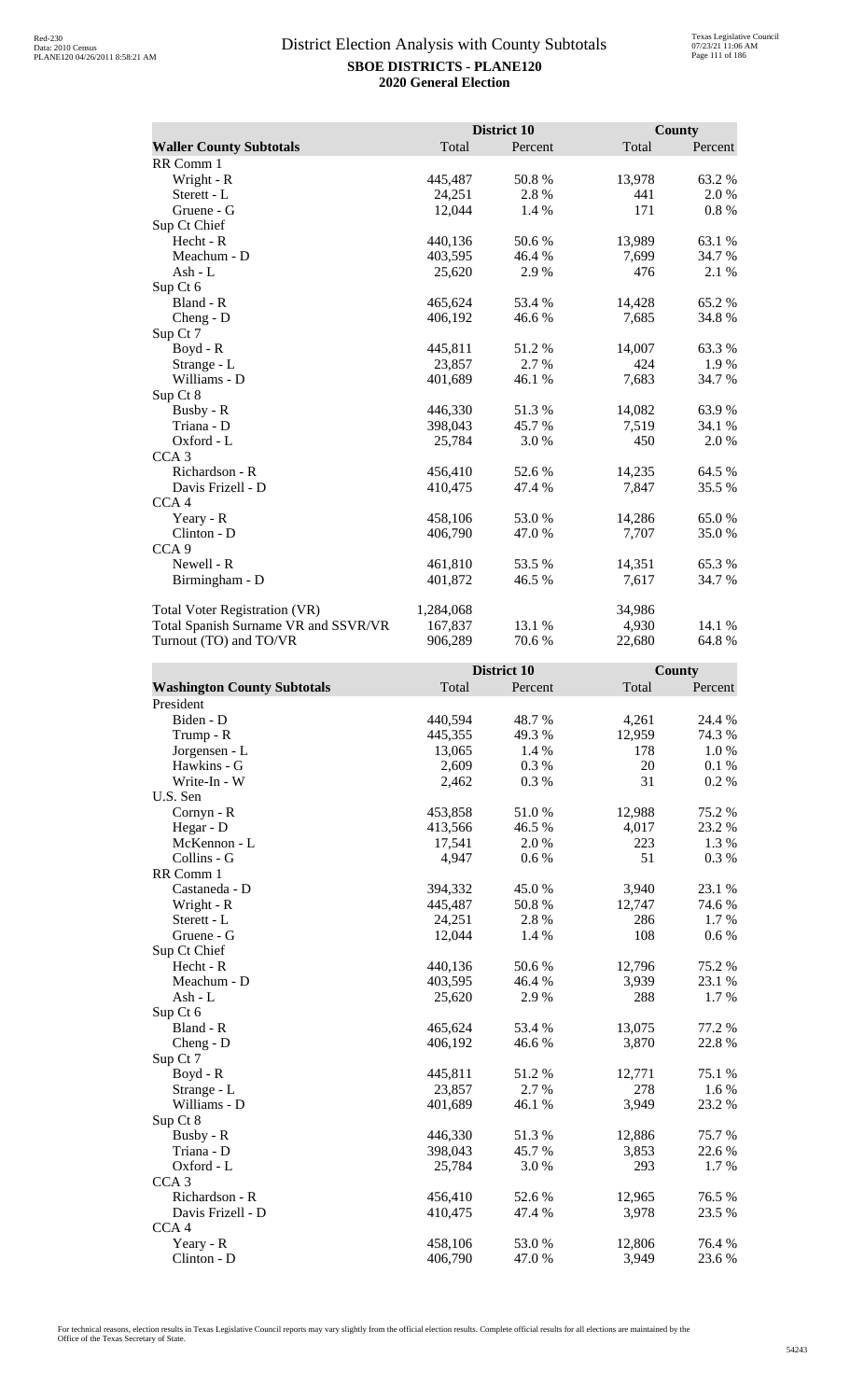|                                      | District 10       |                    |                  | <b>County</b>   |  |
|--------------------------------------|-------------------|--------------------|------------------|-----------------|--|
| <b>Washington County Subtotals</b>   | Total             | Percent            | Total            | Percent         |  |
| CCA <sub>9</sub>                     |                   |                    |                  |                 |  |
| Newell - R                           | 461,810           | 53.5 %             | 12,920           | 76.9%           |  |
| Birmingham - D                       | 401,872           | 46.5 %             | 3,871            | 23.1 %          |  |
|                                      |                   |                    |                  |                 |  |
| <b>Total Voter Registration (VR)</b> | 1,284,068         |                    | 23,884           |                 |  |
| Total Spanish Surname VR and SSVR/VR | 167,837           | 13.1 %             | 1,517            | 6.4 %           |  |
| Turnout (TO) and TO/VR               | 906,289           | 70.6%              | 17,541           | 73.4 %          |  |
|                                      |                   |                    |                  |                 |  |
|                                      |                   | <b>District 10</b> |                  | County          |  |
| <b>Williamson County Subtotals</b>   | Total             | Percent            | Total            | Percent         |  |
| President                            |                   |                    |                  |                 |  |
| Biden - D                            | 440,594           | 48.7%              | 142,309          | 49.5 %          |  |
| Trump - R                            | 445,355           | 49.3%              | 138,567          | 48.2%           |  |
| Jorgensen - L                        | 13,065            | 1.4 %              | 4,956            | 1.7%            |  |
| Hawkins - G                          | 2,609             | 0.3%               | 781              | 0.3%            |  |
| Write-In - W                         | 2,462             | 0.3%               | 893              | 0.3%            |  |
| U.S. Sen                             |                   |                    |                  |                 |  |
| Cornyn - R                           | 453,858           | 51.0%              | 141,224          | 50.2%           |  |
| Hegar - D                            | 413,566           | 46.5 %             | 132,441          | 47.1 %          |  |
| McKennon - L                         | 17,541            | 2.0%               | 6,062            | 2.2 %           |  |
| Collins - G                          | 4,947             | 0.6 %              | 1,470            | $0.5\%$         |  |
| RR Comm 1                            |                   |                    |                  |                 |  |
| Castaneda - D                        | 394,332           | 45.0%              | 125,250          | 45.3%           |  |
| Wright - R                           | 445,487           | 50.8%              | 138,340          | 50.1 %          |  |
| Sterett - L                          | 24,251            | 2.8%               | 8,778            | 3.2 %           |  |
| Gruene - G                           | 12,044            | 1.4 %              | 3,908            | 1.4 %           |  |
| Sup Ct Chief                         |                   |                    |                  |                 |  |
| Hecht - R                            | 440,136           | 50.6 %             | 134,226          | 49.8%           |  |
| Meachum - D                          | 403,595           | 46.4 %             | 126,180          | 46.9%           |  |
| Ash - L                              | 25,620            | 2.9%               | 8,877            | 3.3 %           |  |
| Sup Ct 6                             |                   |                    |                  |                 |  |
| Bland - R                            | 465,624           | 53.4 %             | 146,008          | 53.2 %          |  |
| $Cheng - D$                          | 406,192           | 46.6%              | 128,514          | 46.8%           |  |
| Sup Ct 7                             |                   |                    |                  |                 |  |
| $Boyd - R$                           | 445,811<br>23,857 | 51.2 %<br>2.7 %    | 138,294<br>8,638 | 50.5 %<br>3.2 % |  |
| Strange - L<br>Williams - D          | 401,689           | 46.1 %             |                  | 46.4 %          |  |
|                                      |                   |                    | 127,074          |                 |  |
| Sup Ct 8<br>Busby - R                | 446,330           | 51.3%              | 138,728          | 50.7%           |  |
| Triana - D                           | 398,043           | 45.7%              | 125,735          | 45.9%           |  |
| Oxford - L                           | 25,784            | 3.0%               | 9,242            | 3.4 %           |  |
| CCA <sub>3</sub>                     |                   |                    |                  |                 |  |
| Richardson - R                       | 456,410           | 52.6 %             | 142,651          | 52.2 %          |  |
| Davis Frizell - D                    | 410,475           | 47.4 %             | 130,565          | 47.8%           |  |
| CCA <sub>4</sub>                     |                   |                    |                  |                 |  |
| Yeary - R                            | 458,106           | 53.0%              | 143,127          | 52.6 %          |  |
| Clinton - D                          | 406,790           | 47.0 %             | 128,788          | 47.4 %          |  |
| CCA <sub>9</sub>                     |                   |                    |                  |                 |  |
| Newell - R                           | 461,810           | 53.5 %             | 144,906          | 53.3%           |  |
| Birmingham - D                       | 401,872           | 46.5 %             | 126,888          | 46.7 %          |  |
|                                      |                   |                    |                  |                 |  |
| Total Voter Registration (VR)        | 1,284,068         |                    | 384,723          |                 |  |
| Total Spanish Surname VR and SSVR/VR | 167,837           | 13.1 %             | 52,504           | 13.6 %          |  |
| Turnout (TO) and TO/VR               | 906,289           | 70.6 %             | 287,506          | 74.7 %          |  |
|                                      |                   |                    |                  |                 |  |
|                                      |                   | District 11        | <b>State</b>     |                 |  |
| <b>District 11 Totals</b>            | Total             | Percent            | Total            | Percent         |  |

|                           | рюнкі п |         | waa       |         |
|---------------------------|---------|---------|-----------|---------|
| <b>District 11 Totals</b> | Total   | Percent | Total     | Percent |
| President                 |         |         |           |         |
| Biden - D                 | 383,185 | 44.1 %  | 5,257,519 | 46.5 %  |
| Trump - R                 | 472.594 | 54.3 %  | 5,889,022 | 52.0 %  |
| Jorgensen - L             | 11,141  | 1.3 %   | 126.212   | 1.1 %   |
| Hawkins - G               | 2.527   | $0.3\%$ | 33,378    | $0.3\%$ |
| Write-In - W              | 339     | $0.0\%$ | 10.908    | $0.1\%$ |
| U.S. Sen                  |         |         |           |         |
| Cornyn - R                | 488,527 | 56.5 %  | 5,961,643 | 53.5 %  |
| Hegar - $D$               | 352,947 | 40.8%   | 4,887,315 | 43.9 %  |
| McKennon - L              | 17,138  | 2.0 %   | 209,623   | 1.9 %   |
| Collins - G               | 5.730   | $0.7\%$ | 81.753    | $0.7\%$ |
| RR Comm 1                 |         |         |           |         |
| Castaneda - D             | 340.903 | 39.9%   | 4.791.173 | 43.6 %  |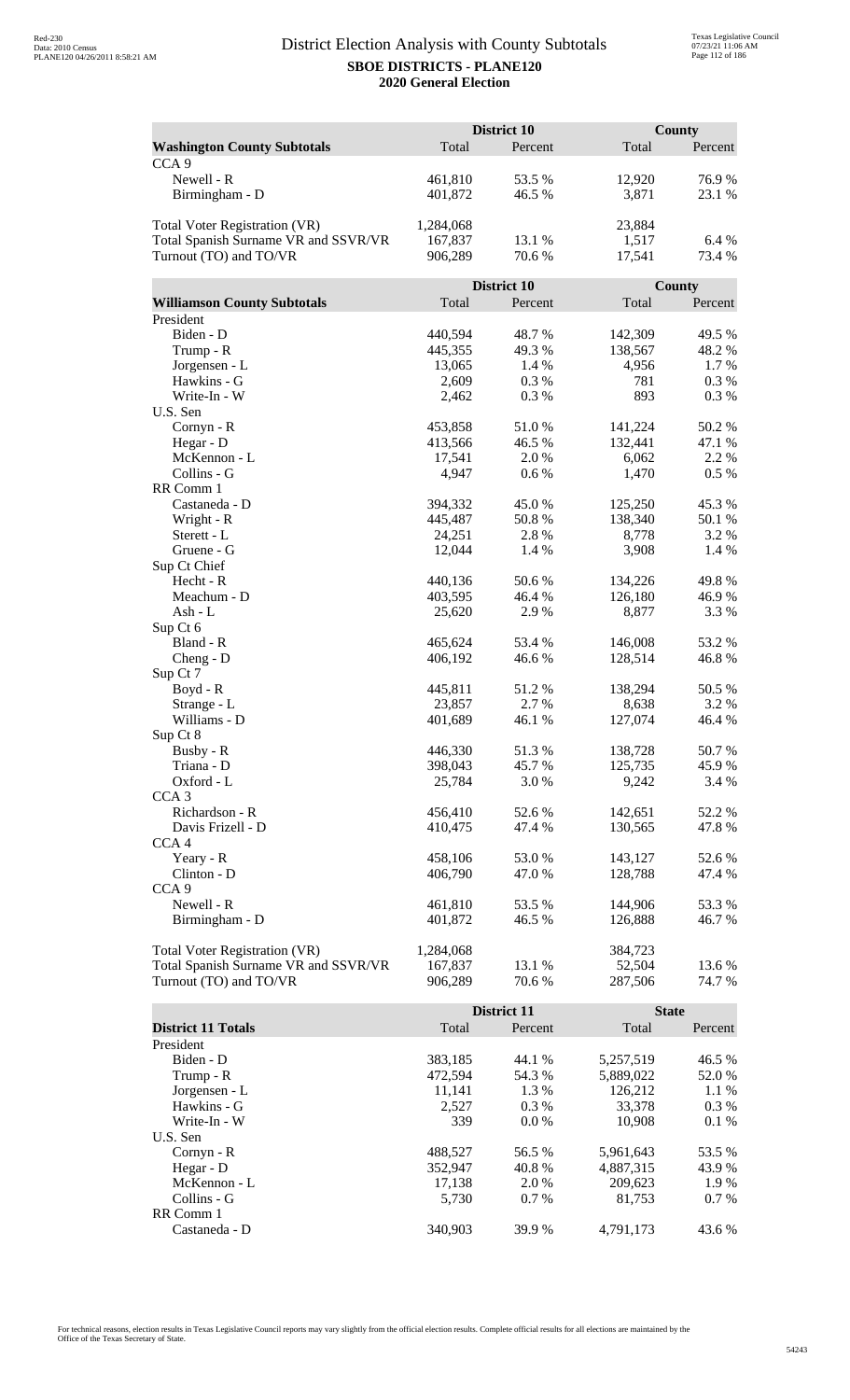|                                      |           | District 11 | <b>State</b> |         |
|--------------------------------------|-----------|-------------|--------------|---------|
| <b>District 11 Totals</b>            | Total     | Percent     | Total        | Percent |
| RR Comm 1                            |           |             |              |         |
| Wright - R                           | 483,572   | 56.6%       | 5,830,003    | 53.0 %  |
| Sterett - L                          | 21,094    | 2.5 %       | 247,568      | 2.3 %   |
| Gruene - G                           | 9,321     | 1.1 %       | 129,588      | 1.2 %   |
| Sup Ct Chief                         |           |             |              |         |
| Hecht - R                            | 481,069   | 56.2%       | 5,825,873    | 53.0 %  |
| Meachum - D                          | 351,977   | 41.1 %      | 4,892,137    | 44.5 %  |
| Ash - $L$                            | 22,476    | 2.6 %       | 277,404      | 2.5 %   |
| Sup Ct 6                             |           |             |              |         |
| Bland - R                            | 497,613   | 58.4%       | 6,049,262    | 55.2 %  |
| Cheng - D                            | 354,503   | 41.6 %      | 4,902,224    | 44.8%   |
| Sup Ct 7                             |           |             |              |         |
| Boyd - R                             | 480,978   | 56.5 %      | 5,842,276    | 53.3%   |
| Strange - L                          | 21,827    | 2.6 %       | 256,665      | 2.3 %   |
| Williams - D                         | 348,920   | 41.0 %      | 4,860,394    | 44.3 %  |
| Sup Ct 8                             |           |             |              |         |
| Busby - R                            | 482,229   | 56.8%       | 5,845,851    | 53.4 %  |
| Triana - D                           | 344,392   | 40.5 %      | 4,825,345    | 44.1 %  |
| Oxford - L                           | 23,031    | 2.7 %       | 274,875      | 2.5 %   |
| CCA <sub>3</sub>                     |           |             |              |         |
| Richardson - R                       | 489,943   | 57.7 %      | 5,952,614    | 54.5 %  |
| Davis Frizell - D                    | 358,553   | 42.3 %      | 4,962,787    | 45.5 %  |
| CCA <sub>4</sub>                     |           |             |              |         |
| Yeary - R                            | 493,020   | 58.2%       | 5,972,977    | 54.8%   |
| Clinton - D                          | 353,614   | 41.8%       | 4,922,833    | 45.2 %  |
| CCA <sub>9</sub>                     |           |             |              |         |
| Newell - R                           | 495,042   | 58.6%       | 6,014,555    | 55.3%   |
| Birmingham - D                       | 349,907   | 41.4 %      | 4,861,788    | 44.7 %  |
| Total Voter Registration (VR)        | 1,220,262 |             | 16,960,107   |         |
| Total Spanish Surname VR and SSVR/VR | 148,362   | 12.2 %      | 4,077,847    | 24.0 %  |
| Turnout (TO) and TO/VR               | 871,298   | 71.4 %      | 11,355,330   | 67.0%   |

|                                |         | District 11 |              | County  |
|--------------------------------|---------|-------------|--------------|---------|
| <b>Dallas County Subtotals</b> | Total   | Percent     | Total        | Percent |
| President                      |         |             |              |         |
| Biden - D                      | 383,185 | 44.1 %      | 598,576      | 65.1 %  |
| Trump - R                      | 472,594 | 54.3 %      | 307,076      | 33.4 %  |
| Jorgensen - L                  | 11,141  | 1.3%        | 9,635        | 1.0%    |
| Hawkins - G                    | 2,527   | 0.3%        | 3,667        | 0.4%    |
| Write-In - W                   | 339     | 0.0 %       | $\mathbf{0}$ | 0.0 %   |
| U.S. Sen                       |         |             |              |         |
| Cornyn - R                     | 488,527 | 56.5 %      | 330,851      | 36.1 %  |
| Hegar - D                      | 352,947 | 40.8%       | 560,603      | 61.2%   |
| McKennon - L                   | 17,138  | 2.0%        | 15,905       | 1.7%    |
| Collins - G                    | 5,730   | 0.7%        | 8,282        | 0.9%    |
| RR Comm 1                      |         |             |              |         |
| Castaneda - D                  | 340,903 | 39.9%       | 559,384      | 61.6%   |
| Wright - R                     | 483,572 | 56.6 %      | 317,791      | 35.0%   |
| Sterett - L                    | 21,094  | 2.5 %       | 19,338       | 2.1 %   |
| Gruene - G                     | 9,321   | 1.1%        | 12,160       | 1.3 %   |
| Sup Ct Chief                   |         |             |              |         |
| Hecht - R                      | 481,069 | 56.2%       | 324,982      | 35.7%   |
| Meachum - D                    | 351,977 | 41.1 %      | 563,488      | 61.9%   |
| $Ash - L$                      | 22,476  | 2.6%        | 22,056       | 2.4 %   |
| Sup Ct 6                       |         |             |              |         |
| Bland - R                      | 497,613 | 58.4 %      | 337,948      | 37.2 %  |
| $Cheng - D$                    | 354,503 | 41.6%       | 570,035      | 62.8%   |
| Sup Ct 7                       |         |             |              |         |
| $Boyd - R$                     | 480,978 | 56.5 %      | 323,516      | 35.6%   |
| Strange - L                    | 21,827  | 2.6%        | 20,320       | 2.2 %   |
| Williams - D                   | 348,920 | 41.0%       | 563,678      | 62.1 %  |
| Sup Ct 8                       |         |             |              |         |
| Busby - R                      | 482,229 | 56.8%       | 324,040      | 35.8%   |
| Triana - D                     | 344,392 | 40.5 %      | 559,737      | 61.8%   |
| Oxford - L                     | 23,031  | 2.7 %       | 21,326       | 2.4 %   |
| CCA <sub>3</sub>               |         |             |              |         |
| Richardson - R                 | 489,943 | 57.7 %      | 329,779      | 36.4 %  |
| Davis Frizell - D              | 358,553 | 42.3 %      | 575,083      | 63.6%   |
| CCA4                           |         |             |              |         |
| Yeary - R                      | 493,020 | 58.2%       | 331,809      | 36.7%   |
| Clinton - D                    | 353,614 | 41.8%       | 571,083      | 63.3%   |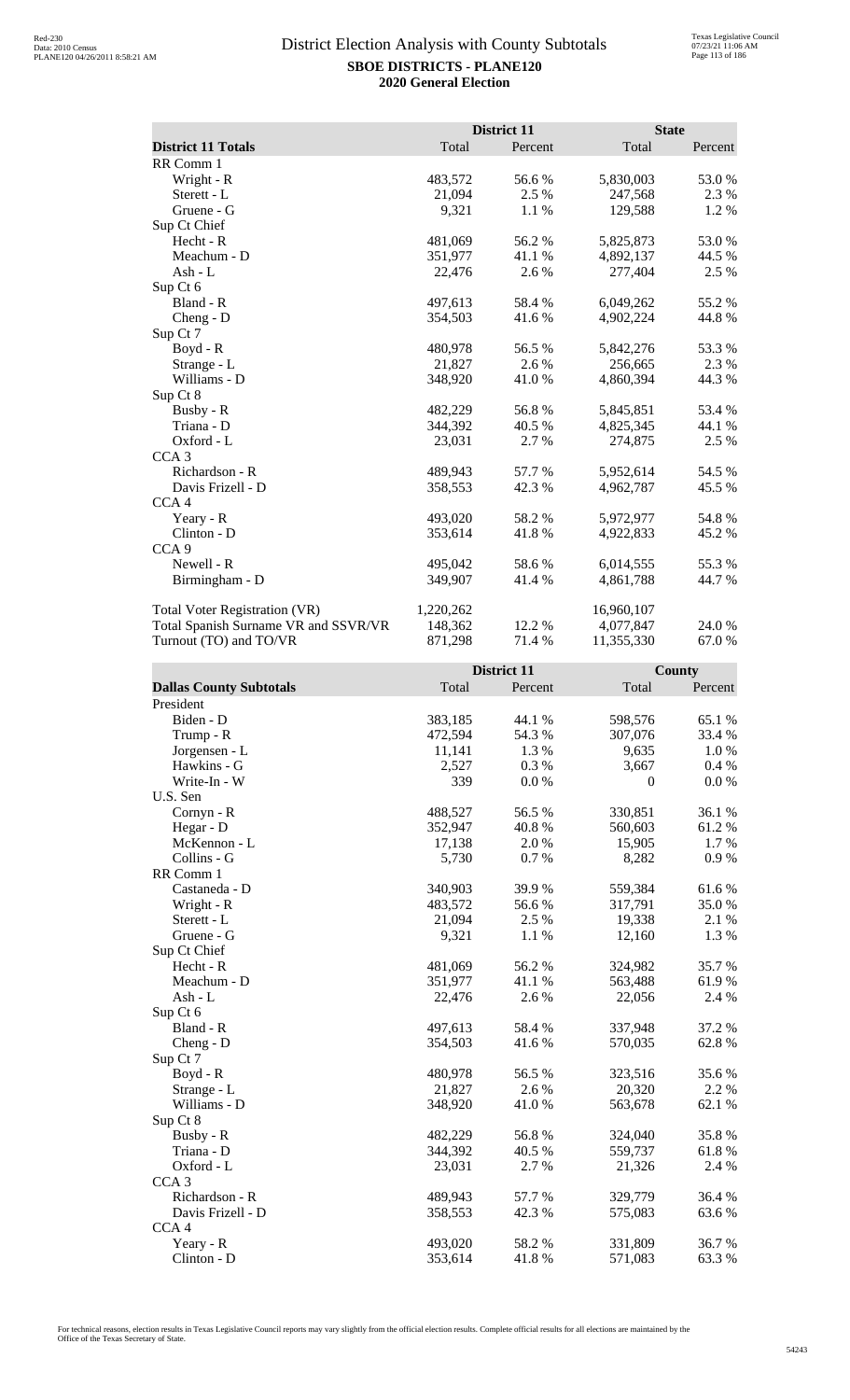|                                      | District 11       |                 |                  | County          |  |
|--------------------------------------|-------------------|-----------------|------------------|-----------------|--|
| <b>Dallas County Subtotals</b>       | Total             | Percent         | Total            | Percent         |  |
| CCA <sub>9</sub>                     |                   |                 |                  |                 |  |
| Newell - R                           | 495,042           | 58.6%           | 334,909          | 37.2 %          |  |
| Birmingham - D                       | 349,907           | 41.4%           | 566,466          | 62.8%           |  |
|                                      |                   |                 |                  |                 |  |
| <b>Total Voter Registration (VR)</b> | 1,220,262         |                 | 1,397,892        |                 |  |
| Total Spanish Surname VR and SSVR/VR | 148,362           | 12.2 %          | 268,067          | 19.2 %          |  |
| Turnout (TO) and TO/VR               | 871,298           | 71.4 %          | 926,518          | 66.3%           |  |
|                                      |                   |                 |                  |                 |  |
|                                      |                   | District 11     |                  | County          |  |
| <b>Parker County Subtotals</b>       | Total             | Percent         | Total            | Percent         |  |
| President                            |                   |                 |                  |                 |  |
| Biden - D                            | 383,185           | 44.1 %          | 13,017           | 17.1 %          |  |
| Trump - R                            | 472,594           | 54.3 %          | 62,045           | 81.5%           |  |
| Jorgensen - L                        | 11,141            | 1.3%            | 880              | 1.2%            |  |
| Hawkins - G                          | 2,527             | 0.3%            | 158              | 0.2%            |  |
| Write-In - W                         | 339               | 0.0 %           | 28               | 0.0 %           |  |
| U.S. Sen                             |                   |                 |                  |                 |  |
| Cornyn - R                           | 488,527           | 56.5 %          | 61,705           | 81.7%           |  |
| Hegar - D                            | 352,947           | 40.8%           | 11,919           | 15.8%           |  |
| McKennon - L                         | 17,138            | 2.0%            | 1,568            | 2.1 %           |  |
| Collins - G                          | 5,730             | 0.7%            | 325              | 0.4 %           |  |
| RR Comm 1                            |                   |                 |                  |                 |  |
| Castaneda - D                        | 340,903           | 39.9%           | 10,954           | 14.6 %          |  |
| Wright - R                           | 483,572           | 56.6%           | 61,552           | 82.2%           |  |
| Sterett - L                          | 21,094            | 2.5 %           | 1,866            | 2.5 %           |  |
| Gruene - G                           | 9,321             | 1.1 %           | 470              | 0.6 %           |  |
| Sup Ct Chief                         |                   |                 |                  |                 |  |
| Hecht - R<br>Meachum - D             | 481,069           | 56.2%           | 61,170<br>11,720 | 81.8 %          |  |
| Ash - L                              | 351,977<br>22,476 | 41.1 %<br>2.6 % | 1,915            | 15.7 %<br>2.6 % |  |
| Sup Ct 6                             |                   |                 |                  |                 |  |
| Bland - R                            | 497,613           | 58.4 %          | 62,890           | 84.4 %          |  |
| $Cheng - D$                          | 354,503           | 41.6%           | 11,617           | 15.6%           |  |
| Sup Ct 7                             |                   |                 |                  |                 |  |
| $Boyd - R$                           | 480,978           | 56.5 %          | 61,329           | 82.3 %          |  |
| Strange - L                          | 21,827            | 2.6 %           | 1,793            | 2.4 %           |  |
| Williams - D                         | 348,920           | 41.0%           | 11,415           | 15.3 %          |  |
| Sup Ct 8                             |                   |                 |                  |                 |  |
| Busby - R                            | 482,229           | 56.8%           | 61,362           | 82.5 %          |  |
| Triana - D                           | 344,392           | 40.5 %          | 11,084           | 14.9%           |  |
| Oxford - L                           | 23,031            | 2.7 %           | 1,908            | 2.6 %           |  |
| CCA <sub>3</sub>                     |                   |                 |                  |                 |  |
| Richardson - R                       | 489,943           | 57.7 %          | 62,349           | 83.9%           |  |
| Davis Frizell - D                    | 358,553           | 42.3 %          | 11,929           | 16.1 %          |  |
| CCA <sub>4</sub>                     |                   |                 |                  |                 |  |
| Yeary - R                            | 493,020           | 58.2%           | 62,498           | 84.3 %          |  |
| Clinton - D                          | 353,614           | 41.8%           | 11,654           | 15.7 %          |  |
| CCA <sub>9</sub>                     |                   |                 |                  |                 |  |
| Newell - R                           | 495,042           | 58.6%           | 62,600           | 84.5 %          |  |
| Birmingham - D                       | 349,907           | 41.4 %          | 11,471           | 15.5 %          |  |
|                                      |                   |                 |                  |                 |  |
| <b>Total Voter Registration (VR)</b> | 1,220,262         |                 | 103,852          |                 |  |
| Total Spanish Surname VR and SSVR/VR | 148,362           | 12.2 %          | 6,478            | 6.2%            |  |
| Turnout (TO) and TO/VR               | 871,298           | 71.4 %          | 76,422           | 73.6 %          |  |

|                                 |         | <b>District 11</b> |         | County  |
|---------------------------------|---------|--------------------|---------|---------|
| <b>Tarrant County Subtotals</b> | Total   | Percent            | Total   | Percent |
| President                       |         |                    |         |         |
| Biden - D                       | 383,185 | 44.1 %             | 411.567 | 49.3 %  |
| Trump - R                       | 472,594 | 54.3 %             | 409,741 | 49.1 %  |
| Jorgensen - L                   | 11.141  | 1.3 %              | 10.368  | 1.2 %   |
| Hawkins - G                     | 2.527   | $0.3\%$            | 2.617   | $0.3\%$ |
| Write-In - W                    | 339     | $0.0\%$            | 404     | $0.0\%$ |
| U.S. Sen                        |         |                    |         |         |
| Cornyn - R                      | 488,527 | 56.5 %             | 423.117 | 51.1 %  |
| Hegar - D                       | 352.947 | 40.8%              | 382,408 | 46.2 %  |
| McKennon - L                    | 17,138  | 2.0 %              | 16,443  | 2.0 %   |
| Collins - G                     | 5.730   | $0.7\%$            | 6.130   | $0.7\%$ |
| RR Comm 1                       |         |                    |         |         |
| Castaneda - D                   | 340,903 | 39.9 %             | 370,577 | 45.3 %  |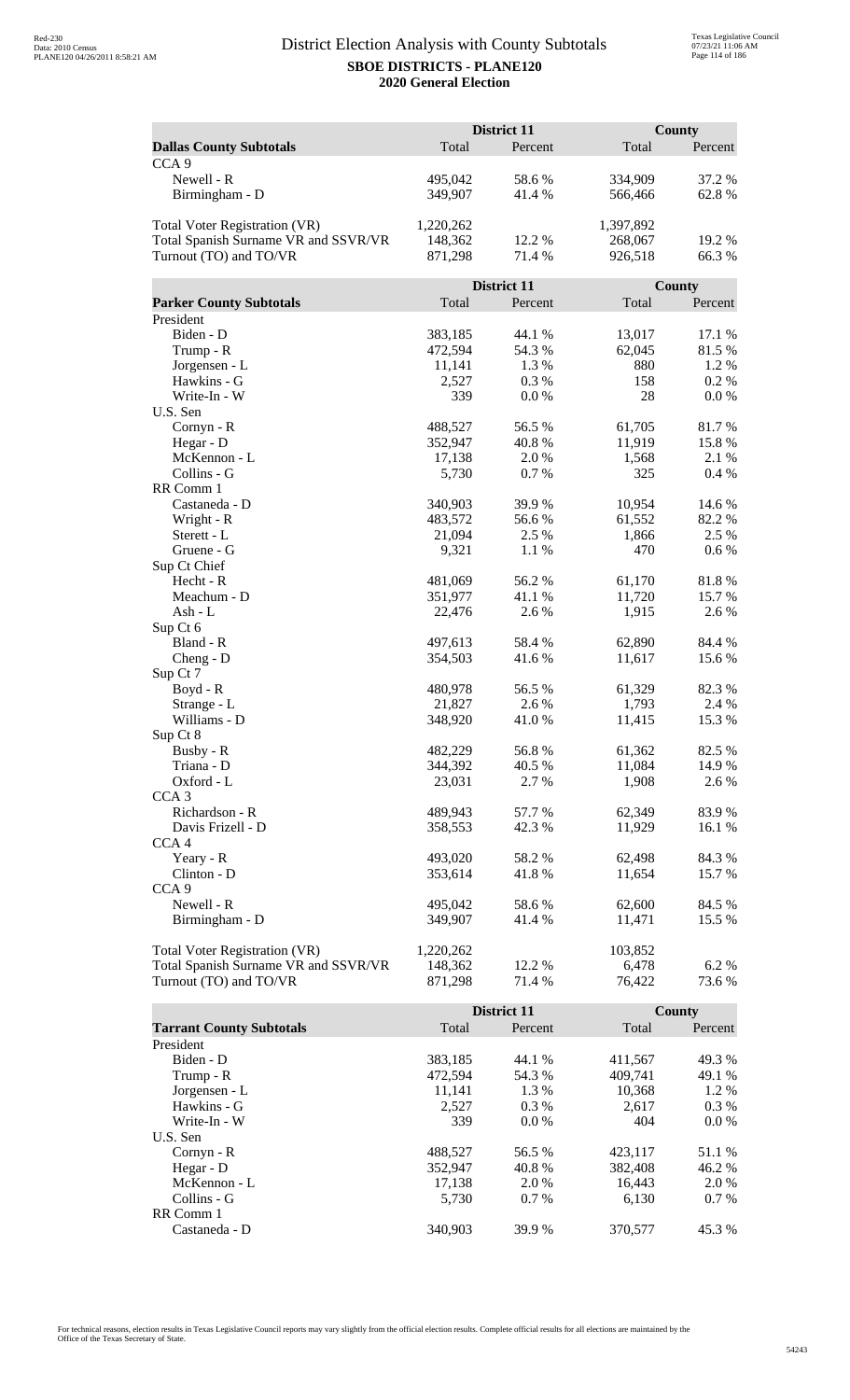|                                      |           | District 11 |              | <b>County</b> |
|--------------------------------------|-----------|-------------|--------------|---------------|
| <b>Tarrant County Subtotals</b>      | Total     | Percent     | Total        | Percent       |
| RR Comm 1                            |           |             |              |               |
| Wright - R                           | 483,572   | 56.6%       | 419,443      | 51.2%         |
| Sterett - L                          | 21,094    | 2.5 %       | 19,568       | 2.4 %         |
| Gruene - G                           | 9,321     | 1.1 %       | 9,346        | 1.1 %         |
| Sup Ct Chief                         |           |             |              |               |
| Hecht - R                            | 481,069   | 56.2%       | 415,251      | 50.7%         |
| Meachum - D                          | 351,977   | 41.1 %      | 382,693      | 46.7%         |
| Ash - L                              | 22,476    | 2.6 %       | 21,390       | 2.6 %         |
| Sup Ct 6                             |           |             |              |               |
| Bland - R                            | 497,613   | 58.4%       | 430,700      | 52.8%         |
| $Cheng - D$                          | 354,503   | 41.6 %      | 385,420      | 47.2 %        |
| Sup Ct 7                             |           |             |              |               |
| $Boyd - R$                           | 480,978   | 56.5 %      | 415,502      | 50.9%         |
| Strange - L                          | 21,827    | 2.6 %       | 20,830       | 2.6 %         |
| Williams - D                         | 348,920   | 41.0 %      | 379,310      | 46.5 %        |
| Sup Ct 8                             |           |             |              |               |
| Busby - R                            | 482,229   | 56.8%       | 416,473      | 51.2%         |
| Triana - D                           | 344,392   | 40.5 %      | 375,360      | 46.1 %        |
| Oxford - L                           | 23,031    | 2.7 %       | 21,747       | 2.7 %         |
| CCA <sub>3</sub>                     |           |             |              |               |
| Richardson - R                       | 489,943   | 57.7%       | 423,232      | 52.1 %        |
| Davis Frizell - D                    | 358,553   | 42.3 %      | 389,326      | 47.9%         |
| CCA <sub>4</sub>                     |           |             |              |               |
| Yeary - R                            | 493,020   | 58.2%       | 426,545      | 52.6%         |
| Clinton - D                          | 353,614   | 41.8%       | 384,122      | 47.4 %        |
| CCA <sub>9</sub>                     |           |             |              |               |
| Newell - R                           | 495,042   | 58.6%       | 428,385      | 53.0%         |
| Birmingham - D                       | 349,907   | 41.4 %      | 380,336      | 47.0 %        |
| <b>Total Voter Registration (VR)</b> | 1,220,262 |             | 1,216,336    |               |
| Total Spanish Surname VR and SSVR/VR | 148,362   | 12.2 %      | 180,422      | 14.8 %        |
| Turnout (TO) and TO/VR               | 871,298   | 71.4 %      | 834,829      | 68.6%         |
|                                      |           | District 12 | <b>State</b> |               |
| <b>District 12 Totals</b>            | Total     | Percent     | Total        | Percent       |
| $D_{\text{residual}}$                |           |             |              |               |

| <b>District 12 Totals</b> | Total   | Percent | Total     | Percent  |
|---------------------------|---------|---------|-----------|----------|
| President                 |         |         |           |          |
| Biden - D                 | 469,730 | 51.3%   | 5,257,519 | 46.5 %   |
| Trump - R                 | 429,676 | 47.0 %  | 5,889,022 | 52.0 %   |
| Jorgensen - L             | 11,148  | 1.2%    | 126,212   | 1.1 %    |
| Hawkins - G               | 2,687   | 0.3%    | 33,378    | 0.3%     |
| Write-In - W              | 1,613   | 0.2%    | 10,908    | $0.1~\%$ |
| U.S. Sen                  |         |         |           |          |
| Cornyn - R                | 456,279 | 50.5 %  | 5,961,643 | 53.5 %   |
| Hegar - D                 | 425,571 | 47.1 %  | 4,887,315 | 43.9%    |
| McKennon - L              | 15,559  | 1.7%    | 209,623   | 1.9%     |
| Collins - G               | 6,002   | 0.7%    | 81,753    | $0.7~\%$ |
| RR Comm 1                 |         |         |           |          |
| Castaneda - D             | 416,386 | 46.8%   | 4,791,173 | 43.6%    |
| Wright - R                | 444,454 | 49.9%   | 5,830,003 | 53.0%    |
| Sterett - L               | 20,445  | 2.3 %   | 247,568   | 2.3 %    |
| Gruene - G                | 9,229   | 1.0%    | 129,588   | 1.2%     |
| Sup Ct Chief              |         |         |           |          |
| Hecht - R                 | 450,010 | 50.4 %  | 5,825,873 | 53.0%    |
| Meachum - D               | 421,160 | 47.2%   | 4,892,137 | 44.5 %   |
| $Ash-L$                   | 20,906  | 2.3 %   | 277,404   | 2.5 %    |
| Sup Ct 6                  |         |         |           |          |
| Bland - R                 | 462,040 | 52.3 %  | 6,049,262 | 55.2 %   |
| $Cheng - D$               | 421,622 | 47.7 %  | 4,902,224 | 44.8%    |
| Sup Ct 7                  |         |         |           |          |
| Boyd - R                  | 449,008 | 50.6 %  | 5,842,276 | 53.3%    |
| Strange - L               | 19,487  | 2.2 %   | 256,665   | 2.3 %    |
| Williams - D              | 418,838 | 47.2 %  | 4,860,394 | 44.3 %   |
| Sup Ct 8                  |         |         |           |          |
| Busby - R                 | 450,392 | 50.8 %  | 5,845,851 | 53.4 %   |
| Triana - D                | 413,955 | 46.7%   | 4,825,345 | 44.1 %   |
| Oxford - L                | 21,735  | 2.5 %   | 274,875   | 2.5 %    |
| CCA <sub>3</sub>          |         |         |           |          |
| Richardson - R            | 455,707 | 51.7%   | 5,952,614 | 54.5 %   |
| Davis Frizell - D         | 426,582 | 48.3 %  | 4,962,787 | 45.5 %   |
| CCA <sub>4</sub>          |         |         |           |          |
| Yeary - R                 | 457,765 | 51.9%   | 5,972,977 | 54.8 %   |
| Clinton - D               | 423,911 | 48.1 %  | 4,922,833 | 45.2%    |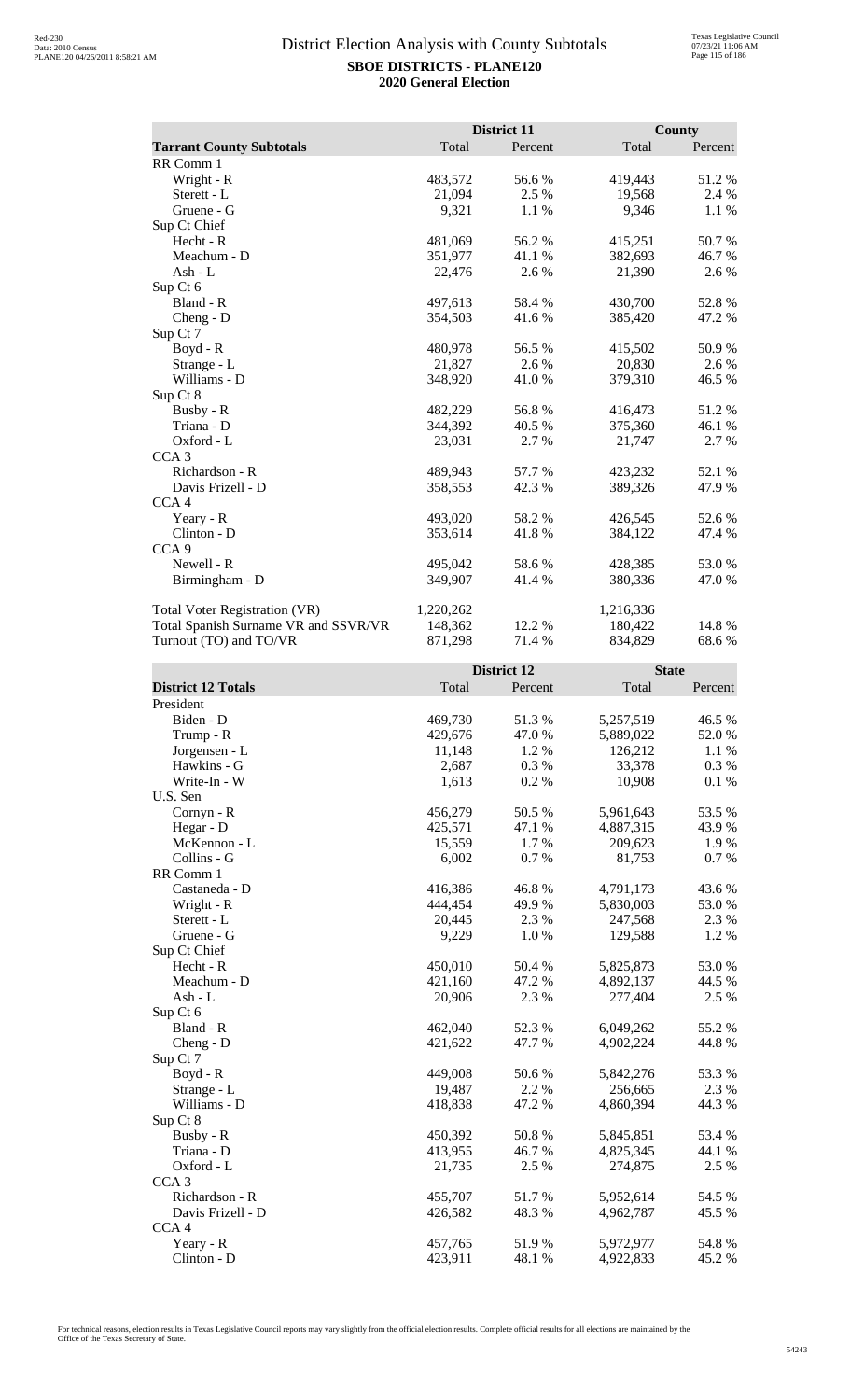|                                      |                   | District 12 |            | <b>State</b>    |
|--------------------------------------|-------------------|-------------|------------|-----------------|
| <b>District 12 Totals</b>            | Total             | Percent     | Total      | Percent         |
| CCA <sub>9</sub>                     |                   |             |            |                 |
| Newell - R                           | 460,532           | 52.4 %      | 6,014,555  | 55.3%           |
| Birmingham - D                       | 418,915           | 47.6 %      | 4,861,788  | 44.7 %          |
|                                      |                   |             |            |                 |
| Total Voter Registration (VR)        | 1,252,602         |             | 16,960,107 |                 |
| Total Spanish Surname VR and SSVR/VR | 129,511           | 10.3%       | 4,077,847  | 24.0 %          |
| Turnout (TO) and TO/VR               | 920,702           | 73.5 %      | 11,355,330 | 67.0%           |
|                                      |                   |             |            |                 |
|                                      |                   | District 12 |            | <b>County</b>   |
| <b>Collin County Subtotals</b>       | Total             | Percent     | Total      | Percent         |
| President                            |                   |             |            |                 |
| Biden - D                            | 469,730           | 51.3%       | 230,945    | 46.9%           |
| Trump - R                            | 429,676           | 47.0%       | 252,318    | 51.3%           |
| Jorgensen - L                        | 11,148            | 1.2 %       | 6,075      | 1.2%            |
| Hawkins - G                          | 2,687             | 0.3%        | 1,246      | 0.3%            |
| Write-In - W                         | 1,613             | 0.2%        | 1,613      | 0.3%            |
| U.S. Sen                             |                   |             |            |                 |
| Cornyn - R                           | 456,279           | 50.5 %      | 263,074    | 54.7%           |
| Hegar - D                            | 425,571           | 47.1 %      | 207,005    | 43.0%           |
| McKennon - L                         | 15,559            | 1.7%        | 8,495      | 1.8 %           |
| Collins - G                          | 6,002             | 0.7%        | 2,721      | 0.6 %           |
| RR Comm 1                            |                   |             |            |                 |
| Castaneda - D                        | 416,386           | 46.8%       | 199,598    | 42.2 %          |
| Wright - R                           | 444,454           | 49.9 %      | 257,558    | 54.5 %          |
| Sterett - L                          | 20,445            | 2.3 %       | 11,117     | 2.4 %           |
| Gruene - G                           | 9,229             | 1.0%        | 4,260      | 0.9%            |
| Sup Ct Chief                         |                   |             |            |                 |
| Hecht - R                            | 450,010           | 50.4 %      | 258,084    | 54.6 %          |
| Meachum - D<br>Ash - L               | 421,160<br>20,906 | 47.2 %      | 203,791    | 43.1 %<br>2.3 % |
| Sup Ct 6                             |                   | 2.3 %       | 11,058     |                 |
| Bland - R                            | 462,040           | 52.3 %      | 263,840    | 56.6%           |
| $Cheng - D$                          | 421,622           | 47.7 %      | 202,226    | 43.4 %          |
| Sup Ct 7                             |                   |             |            |                 |
| $Boyd - R$                           | 449,008           | 50.6 %      | 258,216    | 54.9%           |
| Strange - L                          | 19,487            | 2.2 %       | 9,919      | 2.1 %           |
| Williams - D                         | 418,838           | 47.2 %      | 201,948    | 43.0%           |
| Sup Ct 8                             |                   |             |            |                 |
| Busby - R                            | 450,392           | 50.8%       | 259,014    | 55.1 %          |
| Triana - D                           | 413,955           | 46.7%       | 199,185    | 42.4 %          |
| Oxford - L                           | 21,735            | 2.5 %       | 11,624     | 2.5 %           |
| CCA <sub>3</sub>                     |                   |             |            |                 |
| Richardson - R                       | 455,707           | 51.7%       | 261,827    | 56.1 %          |
| Davis Frizell - D                    | 426,582           | 48.3%       | 204,614    | 43.9 %          |
| CCA <sub>4</sub>                     |                   |             |            |                 |
| Yeary - R                            | 457,765           | 51.9%       | 263,134    | 56.4 %          |
| Clinton - D                          | 423,911           | 48.1 %      | 203,622    | 43.6 %          |
| CCA <sub>9</sub>                     |                   |             |            |                 |
| Newell - R                           | 460,532           | 52.4 %      | 264,434    | 56.8%           |
| Birmingham - D                       | 418,915           | 47.6 %      | 200,757    | 43.2 %          |
|                                      |                   |             |            |                 |
| Total Voter Registration (VR)        | 1,252,602         |             | 649,456    |                 |
| Total Spanish Surname VR and SSVR/VR | 129,511           | 10.3 %      | 50,345     | 7.8%            |
| Turnout (TO) and TO/VR               | 920,702           | 73.5 %      | 494,259    | 76.1 %          |

|                                |         | <b>District 12</b> |          | <b>County</b> |
|--------------------------------|---------|--------------------|----------|---------------|
| <b>Dallas County Subtotals</b> | Total   | Percent            | Total    | Percent       |
| President                      |         |                    |          |               |
| Biden - D                      | 469.730 | 51.3 %             | 598,576  | 65.1 %        |
| Trump - R                      | 429,676 | 47.0 %             | 307,076  | 33.4 %        |
| Jorgensen - L                  | 11,148  | $1.2\%$            | 9.635    | 1.0 %         |
| Hawkins - G                    | 2,687   | $0.3\%$            | 3.667    | $0.4\%$       |
| Write-In - W                   | 1.613   | $0.2\%$            | $\Omega$ | $0.0\%$       |
| U.S. Sen                       |         |                    |          |               |
| Cornyn - R                     | 456,279 | 50.5 %             | 330,851  | 36.1 %        |
| Hegar - $D$                    | 425.571 | 47.1 %             | 560,603  | 61.2 %        |
| McKennon - L                   | 15,559  | 1.7 %              | 15,905   | 1.7 %         |
| Collins - G                    | 6.002   | $0.7\%$            | 8.282    | 0.9%          |
| RR Comm 1                      |         |                    |          |               |
| Castaneda - D                  | 416.386 | 46.8%              | 559.384  | 61.6 %        |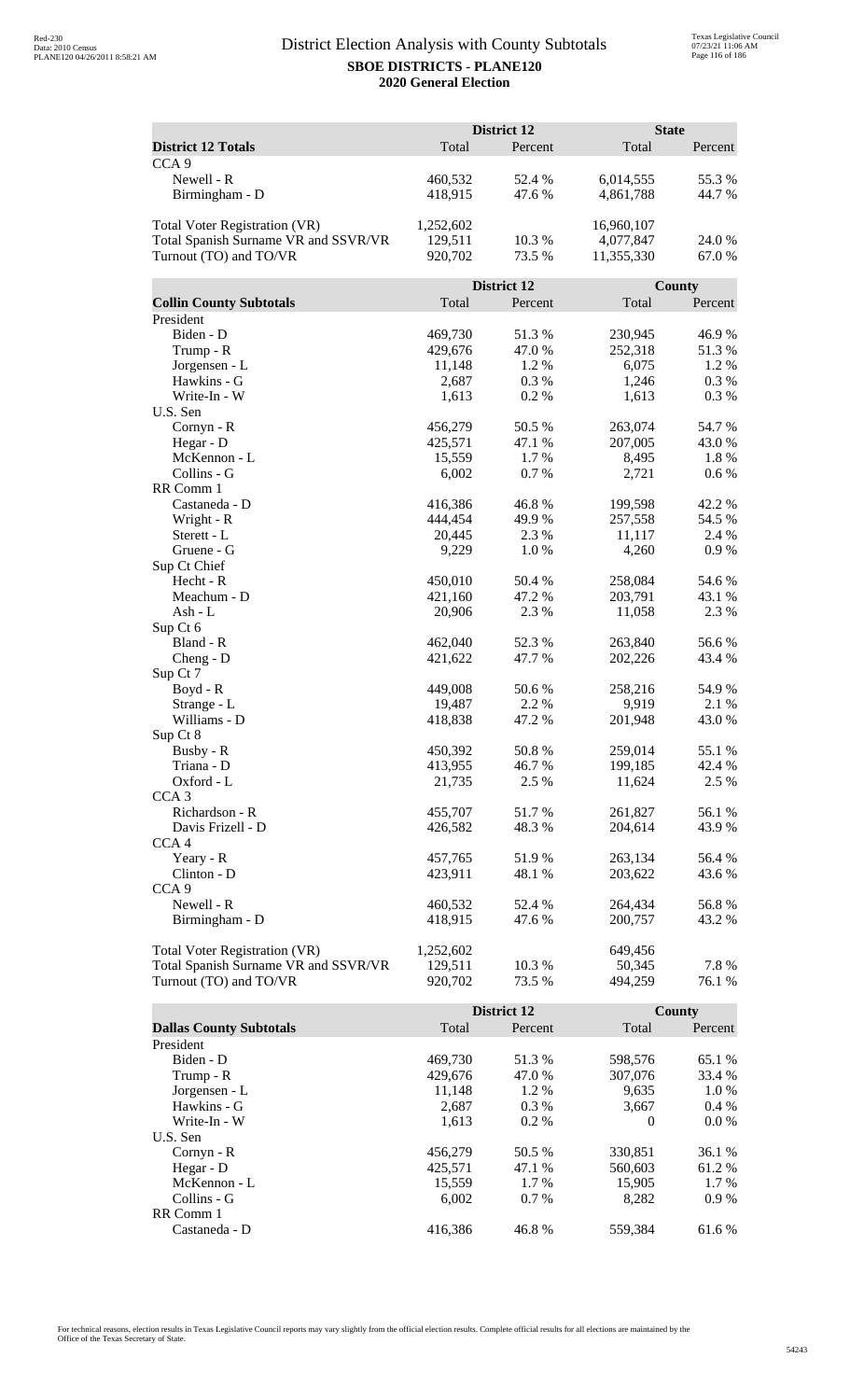|                                      |           | District 12 |           | <b>County</b> |
|--------------------------------------|-----------|-------------|-----------|---------------|
| <b>Dallas County Subtotals</b>       | Total     | Percent     | Total     | Percent       |
| RR Comm 1                            |           |             |           |               |
| Wright - R                           | 444,454   | 49.9 %      | 317,791   | 35.0%         |
| Sterett - L                          | 20,445    | 2.3 %       | 19,338    | 2.1 %         |
| Gruene - G                           | 9,229     | 1.0%        | 12,160    | 1.3%          |
| Sup Ct Chief                         |           |             |           |               |
| Hecht - R                            | 450,010   | 50.4 %      | 324,982   | 35.7 %        |
| Meachum - D                          | 421,160   | 47.2 %      | 563,488   | 61.9%         |
| Ash - L                              | 20,906    | 2.3 %       | 22,056    | 2.4 %         |
| Sup Ct 6                             |           |             |           |               |
| Bland - R                            | 462,040   | 52.3 %      | 337,948   | 37.2 %        |
| $Cheng - D$                          | 421,622   | 47.7 %      | 570,035   | 62.8%         |
| Sup Ct 7                             |           |             |           |               |
| Boyd - R                             | 449,008   | 50.6 %      | 323,516   | 35.6%         |
| Strange - L                          | 19,487    | 2.2 %       | 20,320    | 2.2 %         |
| Williams - D                         | 418,838   | 47.2 %      | 563,678   | 62.1 %        |
| Sup Ct 8                             |           |             |           |               |
| Busby - R                            | 450,392   | 50.8%       | 324,040   | 35.8%         |
| Triana - D                           | 413,955   | 46.7 %      | 559,737   | 61.8%         |
| Oxford - L                           | 21,735    | 2.5 %       | 21,326    | 2.4 %         |
| CCA <sub>3</sub>                     |           |             |           |               |
| Richardson - R                       | 455,707   | 51.7%       | 329,779   | 36.4 %        |
| Davis Frizell - D                    | 426,582   | 48.3 %      | 575,083   | 63.6 %        |
| CCA <sub>4</sub>                     |           |             |           |               |
| Yeary - R                            | 457,765   | 51.9%       | 331,809   | 36.7 %        |
| Clinton - D                          | 423,911   | 48.1 %      | 571,083   | 63.3 %        |
| CCA <sub>9</sub>                     |           |             |           |               |
| Newell - R                           | 460,532   | 52.4 %      | 334,909   | 37.2 %        |
| Birmingham - D                       | 418,915   | 47.6 %      | 566,466   | 62.8%         |
| <b>Total Voter Registration (VR)</b> | 1,252,602 |             | 1,397,892 |               |
| Total Spanish Surname VR and SSVR/VR | 129,511   | 10.3%       | 268,067   | 19.2 %        |
| Turnout (TO) and TO/VR               | 920,702   | 73.5 %      | 926,518   | 66.3%         |

|                           |         | District 13 | <b>State</b> |         |
|---------------------------|---------|-------------|--------------|---------|
| <b>District 13 Totals</b> | Total   | Percent     | Total        | Percent |
| President                 |         |             |              |         |
| Biden - D                 | 401,190 | 74.7 %      | 5,257,519    | 46.5 %  |
| Trump - R                 | 128,910 | 24.0 %      | 5,889,022    | 52.0%   |
| Jorgensen - L             | 4,669   | 0.9%        | 126,212      | 1.1%    |
| Hawkins - G               | 2,474   | $0.5\%$     | 33,378       | 0.3%    |
| Write-In - W              | 93      | 0.0 %       | 10,908       | 0.1%    |
| U.S. Sen                  |         |             |              |         |
| Cornyn - R                | 133,941 | 25.1 %      | 5,961,643    | 53.5 %  |
| Hegar - D                 | 383,417 | 72.0%       | 4,887,315    | 43.9%   |
| McKennon - L              | 9,714   | 1.8 %       | 209,623      | 1.9%    |
| Collins - G               | 5,726   | 1.1 %       | 81,753       | 0.7%    |
| RR Comm 1                 |         |             |              |         |
| Castaneda - D             | 383,224 | 72.4 %      | 4,791,173    | 43.6 %  |
| Wright - R                | 128,318 | 24.2 %      | 5,830,003    | 53.0%   |
| Sterett - L               | 10,350  | 2.0 %       | 247,568      | 2.3 %   |
| Gruene - G                | 7,686   | 1.5 %       | 129,588      | 1.2%    |
| Sup Ct Chief              |         |             |              |         |
| Hecht - R                 | 128,408 | 24.2 %      | 5,825,873    | 53.0%   |
| Meachum - D               | 388,555 | 73.3 %      | 4,892,137    | 44.5 %  |
| $Ash - L$                 | 13,037  | 2.5 %       | 277,404      | 2.5 %   |
| Sup Ct 6                  |         |             |              |         |
| Bland - R                 | 135,725 | 25.7 %      | 6,049,262    | 55.2 %  |
| $Cheng - D$               | 393,173 | 74.3 %      | 4,902,224    | 44.8%   |
| Sup Ct 7                  |         |             |              |         |
| $Boyd - R$                | 128,577 | 24.3 %      | 5,842,276    | 53.3%   |
| Strange - L               | 11,548  | 2.2 %       | 256,665      | 2.3 %   |
| Williams - D              | 388,593 | 73.5 %      | 4,860,394    | 44.3 %  |
| Sup Ct 8                  |         |             |              |         |
| Busby - R                 | 128,268 | 24.3 %      | 5,845,851    | 53.4 %  |
| Triana - D                | 387,019 | 73.4 %      | 4,825,345    | 44.1 %  |
| Oxford - L                | 11,839  | 2.2 %       | 274,875      | 2.5 %   |
| CCA <sub>3</sub>          |         |             |              |         |
| Richardson - R            | 131,537 | 24.9%       | 5,952,614    | 54.5 %  |
| Davis Frizell - D         | 395,817 | 75.1 %      | 4,962,787    | 45.5 %  |
| CCA <sub>4</sub>          |         |             |              |         |
| Yeary - R                 | 133,201 | 25.3 %      | 5,972,977    | 54.8 %  |
| Clinton - D               | 392,956 | 74.7 %      | 4,922,833    | 45.2 %  |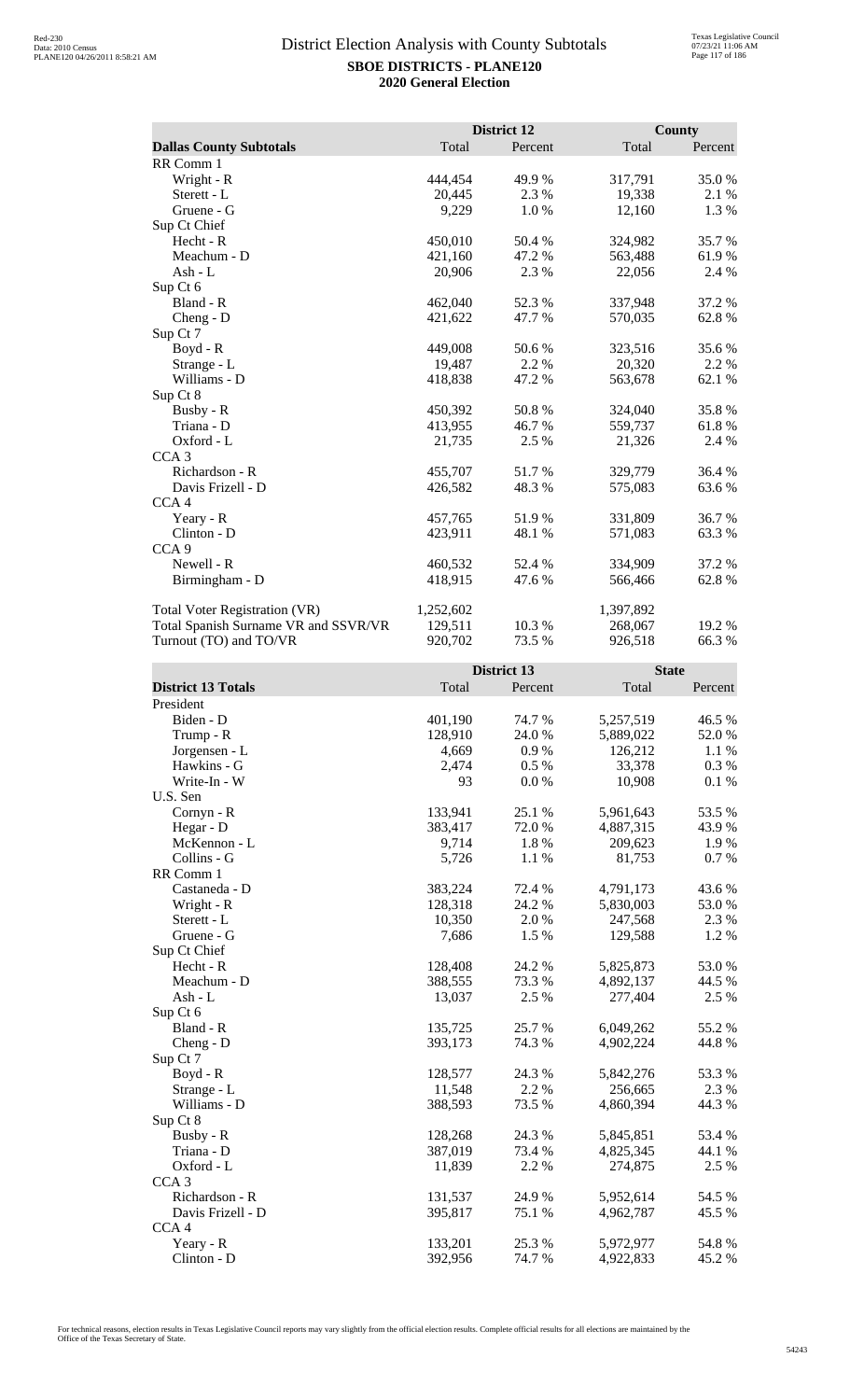|                                      |                   | District 13    |                   | <b>State</b>  |
|--------------------------------------|-------------------|----------------|-------------------|---------------|
| <b>District 13 Totals</b>            | Total             | Percent        | Total             | Percent       |
| CCA <sub>9</sub>                     |                   |                |                   |               |
| Newell - R                           | 134,754           | 25.7%          | 6,014,555         | 55.3%         |
| Birmingham - D                       | 390,208           | 74.3 %         | 4,861,788         | 44.7 %        |
|                                      |                   |                |                   |               |
| Total Voter Registration (VR)        | 894,672           |                | 16,960,107        |               |
| Total Spanish Surname VR and SSVR/VR | 227,439           | 25.4 %         | 4,077,847         | 24.0 %        |
| Turnout (TO) and TO/VR               | 540,028           | 60.4%          | 11,355,330        | 67.0%         |
|                                      |                   |                |                   |               |
|                                      |                   | District 13    |                   | <b>County</b> |
| <b>Dallas County Subtotals</b>       | Total             | Percent        | Total             | Percent       |
| President                            |                   |                |                   |               |
| Biden - D                            | 401,190           | 74.7 %         | 598,576           | 65.1 %        |
| Trump - R                            | 128,910           | 24.0%          | 307,076           | 33.4 %        |
| Jorgensen - L                        | 4,669             | 0.9%           | 9,635             | 1.0%          |
| Hawkins - G                          | 2,474             | 0.5%           | 3,667             | 0.4 %         |
| Write-In - W                         | 93                | 0.0 %          | $\boldsymbol{0}$  | 0.0 %         |
| U.S. Sen                             |                   |                |                   |               |
| Cornyn - R                           | 133,941           | 25.1 %         | 330,851           | 36.1 %        |
| Hegar - D                            | 383,417           | 72.0%          | 560,603           | 61.2%         |
| McKennon - L                         | 9,714             | 1.8%           | 15,905            | 1.7 %         |
| Collins - G                          | 5,726             | 1.1%           | 8,282             | 0.9%          |
| RR Comm 1                            |                   |                |                   |               |
| Castaneda - D                        | 383,224           | 72.4 %         | 559,384           | 61.6%         |
| Wright - R<br>Sterett - L            | 128,318<br>10,350 | 24.2 %<br>2.0% | 317,791<br>19,338 | 35.0%         |
| Gruene - G                           | 7,686             | 1.5 %          | 12,160            | 2.1 %<br>1.3% |
| Sup Ct Chief                         |                   |                |                   |               |
| Hecht - R                            | 128,408           | 24.2 %         | 324,982           | 35.7%         |
| Meachum - D                          | 388,555           | 73.3 %         | 563,488           | 61.9%         |
| Ash - L                              | 13,037            | 2.5 %          | 22,056            | 2.4 %         |
| Sup Ct 6                             |                   |                |                   |               |
| Bland - R                            | 135,725           | 25.7 %         | 337,948           | 37.2 %        |
| $Cheng - D$                          | 393,173           | 74.3 %         | 570,035           | 62.8%         |
| Sup Ct 7                             |                   |                |                   |               |
| Boyd - R                             | 128,577           | 24.3 %         | 323,516           | 35.6%         |
| Strange - L                          | 11,548            | 2.2 %          | 20,320            | 2.2 %         |
| Williams - D                         | 388,593           | 73.5 %         | 563,678           | 62.1 %        |
| Sup Ct 8                             |                   |                |                   |               |
| Busby - R                            | 128,268           | 24.3 %         | 324,040           | 35.8%         |
| Triana - D                           | 387,019           | 73.4 %         | 559,737           | 61.8%         |
| Oxford - L                           | 11,839            | 2.2 %          | 21,326            | 2.4 %         |
| CCA <sub>3</sub>                     |                   |                |                   |               |
| Richardson - R                       | 131,537           | 24.9 %         | 329,779           | 36.4 %        |
| Davis Frizell - D                    | 395,817           | 75.1 %         | 575,083           | 63.6%         |
| CCA <sub>4</sub>                     |                   |                |                   |               |
| Yeary - R                            | 133,201           | 25.3 %         | 331,809           | 36.7 %        |
| Clinton - D<br>CCA <sub>9</sub>      | 392,956           | 74.7 %         | 571,083           | 63.3 %        |
|                                      |                   |                |                   |               |
| Newell - R                           | 134,754           | 25.7 %         | 334,909           | 37.2 %        |
| Birmingham - D                       | 390,208           | 74.3 %         | 566,466           | 62.8%         |
| Total Voter Registration (VR)        | 894,672           |                | 1,397,892         |               |
| Total Spanish Surname VR and SSVR/VR | 227,439           | 25.4 %         | 268,067           | 19.2 %        |
| Turnout (TO) and TO/VR               | 540,028           | 60.4%          | 926,518           | 66.3%         |
|                                      |                   |                |                   |               |

|                                 |         | District 13 |         | County  |
|---------------------------------|---------|-------------|---------|---------|
| <b>Tarrant County Subtotals</b> | Total   | Percent     | Total   | Percent |
| President                       |         |             |         |         |
| Biden - D                       | 401,190 | 74.7 %      | 411,567 | 49.3 %  |
| Trump - R                       | 128.910 | 24.0 %      | 409.741 | 49.1 %  |
| Jorgensen - L                   | 4,669   | $0.9\%$     | 10,368  | $1.2\%$ |
| Hawkins - G                     | 2.474   | $0.5\%$     | 2.617   | $0.3\%$ |
| Write-In - W                    | 93      | $0.0\%$     | 404     | $0.0\%$ |
| U.S. Sen                        |         |             |         |         |
| $Cornyn - R$                    | 133,941 | 25.1 %      | 423,117 | 51.1 %  |
| Hegar - $D$                     | 383.417 | 72.0 %      | 382,408 | 46.2 %  |
| McKennon - L                    | 9.714   | 1.8%        | 16,443  | 2.0 %   |
| Collins - G                     | 5.726   | 1.1 %       | 6.130   | $0.7\%$ |
| RR Comm 1                       |         |             |         |         |
| Castaneda - D                   | 383.224 | 72.4 %      | 370,577 | 45.3 %  |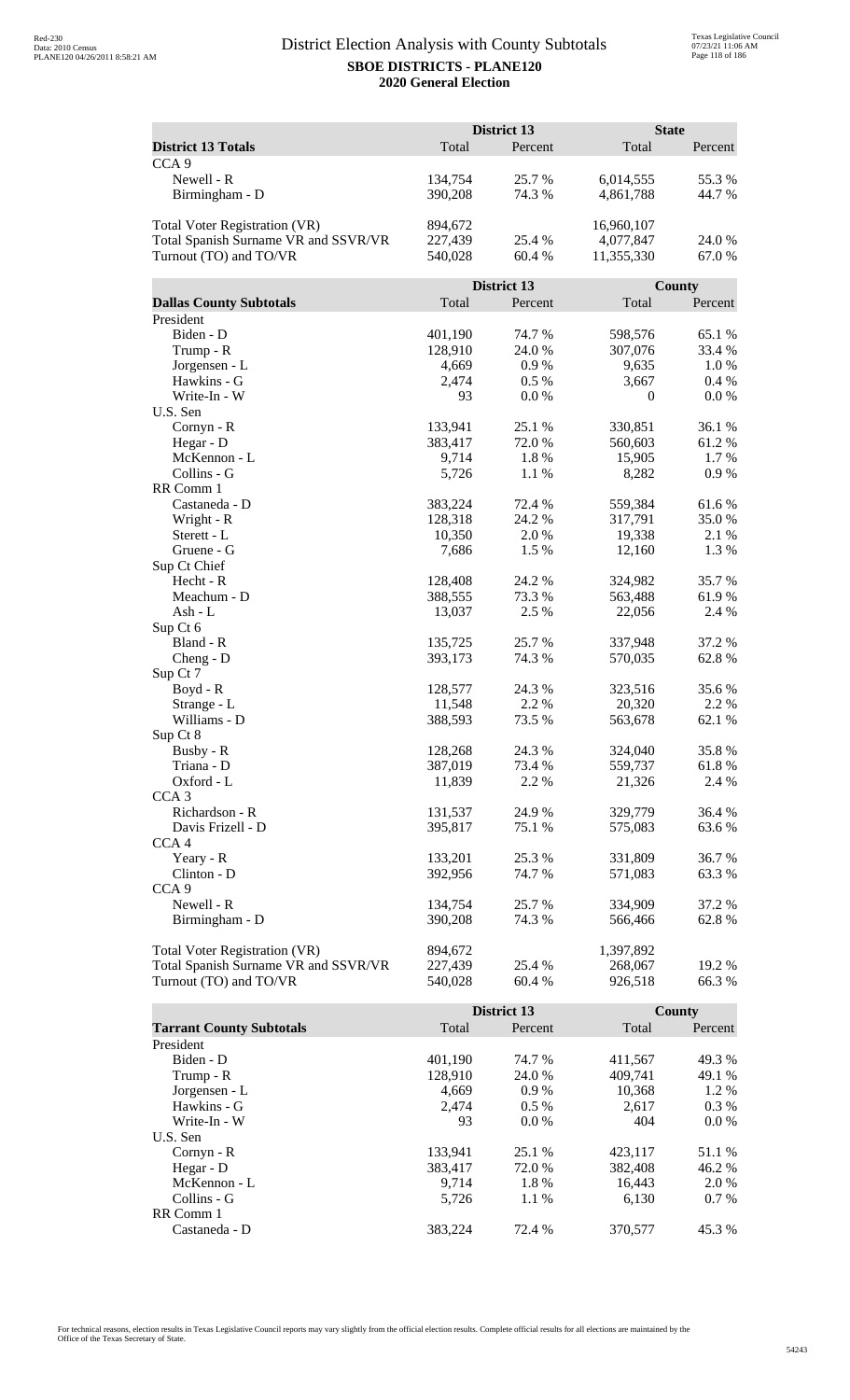|                                      |         | District 13 |           | <b>County</b> |
|--------------------------------------|---------|-------------|-----------|---------------|
| <b>Tarrant County Subtotals</b>      | Total   | Percent     | Total     | Percent       |
| RR Comm 1                            |         |             |           |               |
| Wright - R                           | 128,318 | 24.2 %      | 419,443   | 51.2%         |
| Sterett - L                          | 10,350  | 2.0 %       | 19,568    | 2.4 %         |
| Gruene - G                           | 7,686   | 1.5 %       | 9,346     | 1.1 %         |
| Sup Ct Chief                         |         |             |           |               |
| Hecht - R                            | 128,408 | 24.2 %      | 415,251   | 50.7%         |
| Meachum - D                          | 388,555 | 73.3 %      | 382,693   | 46.7%         |
| $Ash-L$                              | 13,037  | 2.5 %       | 21,390    | 2.6 %         |
| Sup Ct 6                             |         |             |           |               |
| Bland - R                            | 135,725 | 25.7 %      | 430,700   | 52.8%         |
| Cheng - D                            | 393,173 | 74.3 %      | 385,420   | 47.2 %        |
| Sup Ct 7                             |         |             |           |               |
| $Boyd - R$                           | 128,577 | 24.3 %      | 415,502   | 50.9%         |
| Strange - L                          | 11,548  | 2.2 %       | 20,830    | 2.6 %         |
| Williams - D                         | 388,593 | 73.5 %      | 379,310   | 46.5 %        |
| Sup Ct 8                             |         |             |           |               |
| Busby - R                            | 128,268 | 24.3 %      | 416,473   | 51.2%         |
| Triana - D                           | 387,019 | 73.4 %      | 375,360   | 46.1%         |
| Oxford - L                           | 11,839  | 2.2 %       | 21,747    | 2.7%          |
| CCA <sub>3</sub>                     |         |             |           |               |
| Richardson - R                       | 131,537 | 24.9 %      | 423,232   | 52.1 %        |
| Davis Frizell - D                    | 395,817 | 75.1 %      | 389,326   | 47.9 %        |
| CCA <sub>4</sub>                     |         |             |           |               |
| Yeary - R                            | 133,201 | 25.3 %      | 426,545   | 52.6%         |
| Clinton - D                          | 392,956 | 74.7 %      | 384,122   | 47.4 %        |
| CCA <sub>9</sub>                     |         |             |           |               |
| Newell - R                           | 134,754 | 25.7 %      | 428,385   | 53.0%         |
| Birmingham - D                       | 390,208 | 74.3 %      | 380,336   | 47.0%         |
| <b>Total Voter Registration (VR)</b> | 894,672 |             | 1,216,336 |               |
| Total Spanish Surname VR and SSVR/VR | 227,439 | 25.4 %      | 180,422   | 14.8%         |
| Turnout (TO) and TO/VR               | 540,028 | 60.4 %      | 834,829   | 68.6%         |

|                           |         | <b>District 14</b> | <b>State</b> |         |
|---------------------------|---------|--------------------|--------------|---------|
| <b>District 14 Totals</b> | Total   | Percent            | Total        | Percent |
| President                 |         |                    |              |         |
| Biden - D                 | 310,738 | 34.7 %             | 5,257,519    | 46.5 %  |
| Trump - R                 | 570,422 | 63.7 %             | 5,889,022    | 52.0%   |
| Jorgensen - L             | 10,718  | 1.2 %              | 126,212      | 1.1 %   |
| Hawkins - G               | 2,174   | 0.2 %              | 33,378       | 0.3%    |
| Write-In - W              | 864     | 0.1%               | 10,908       | 0.1%    |
| U.S. Sen                  |         |                    |              |         |
| Cornyn - R                | 577,531 | 65.3%              | 5,961,643    | 53.5 %  |
| Hegar - D                 | 284,364 | 32.1 %             | 4,887,315    | 43.9%   |
| McKennon - L              | 17,151  | 1.9%               | 209,623      | 1.9%    |
| Collins - G               | 5,462   | 0.6 %              | 81,753       | 0.7 %   |
| RR Comm 1                 |         |                    |              |         |
| Castaneda - D             | 270,490 | 31.1 %             | 4,791,173    | 43.6%   |
| Wright - R                | 569,432 | 65.4 %             | 5,830,003    | 53.0%   |
| Sterett - L               | 21,093  | 2.4 %              | 247,568      | 2.3 %   |
| Gruene - G                | 9,616   | 1.1 %              | 129,588      | 1.2%    |
| Sup Ct Chief              |         |                    |              |         |
| Hecht - R                 | 567,589 | 65.0%              | 5,825,873    | 53.0%   |
| Meachum - D               | 284,671 | 32.6 %             | 4,892,137    | 44.5 %  |
| Ash - $L$                 | 20,926  | 2.4 %              | 277,404      | 2.5 %   |
| Sup Ct 6                  |         |                    |              |         |
| Bland - R                 | 584,896 | 67.5 %             | 6,049,262    | 55.2 %  |
| $Cheng - D$               | 281,895 | 32.5 %             | 4,902,224    | 44.8%   |
| Sup Ct 7                  |         |                    |              |         |
| Boyd - R                  | 568,039 | 65.4 %             | 5,842,276    | 53.3%   |
| Strange - L               | 20,113  | 2.3 %              | 256,665      | 2.3 %   |
| Williams - D              | 279,883 | 32.2 %             | 4,860,394    | 44.3 %  |
| Sup Ct 8                  |         |                    |              |         |
| Busby - R                 | 569,995 | 65.7 %             | 5,845,851    | 53.4 %  |
| Triana - D                | 274,594 | 31.7 %             | 4,825,345    | 44.1 %  |
| Oxford - L                | 22,368  | 2.6 %              | 274,875      | 2.5 %   |
| CCA <sub>3</sub>          |         |                    |              |         |
| Richardson - R            | 575,844 | 66.7%              | 5,952,614    | 54.5 %  |
| Davis Frizell - D         | 287,731 | 33.3 %             | 4,962,787    | 45.5 %  |
| CCA <sub>4</sub>          |         |                    |              |         |
| Yeary - R                 | 579,349 | 67.2%              | 5,972,977    | 54.8 %  |
| Clinton - D               | 282,564 | 32.8%              | 4,922,833    | 45.2 %  |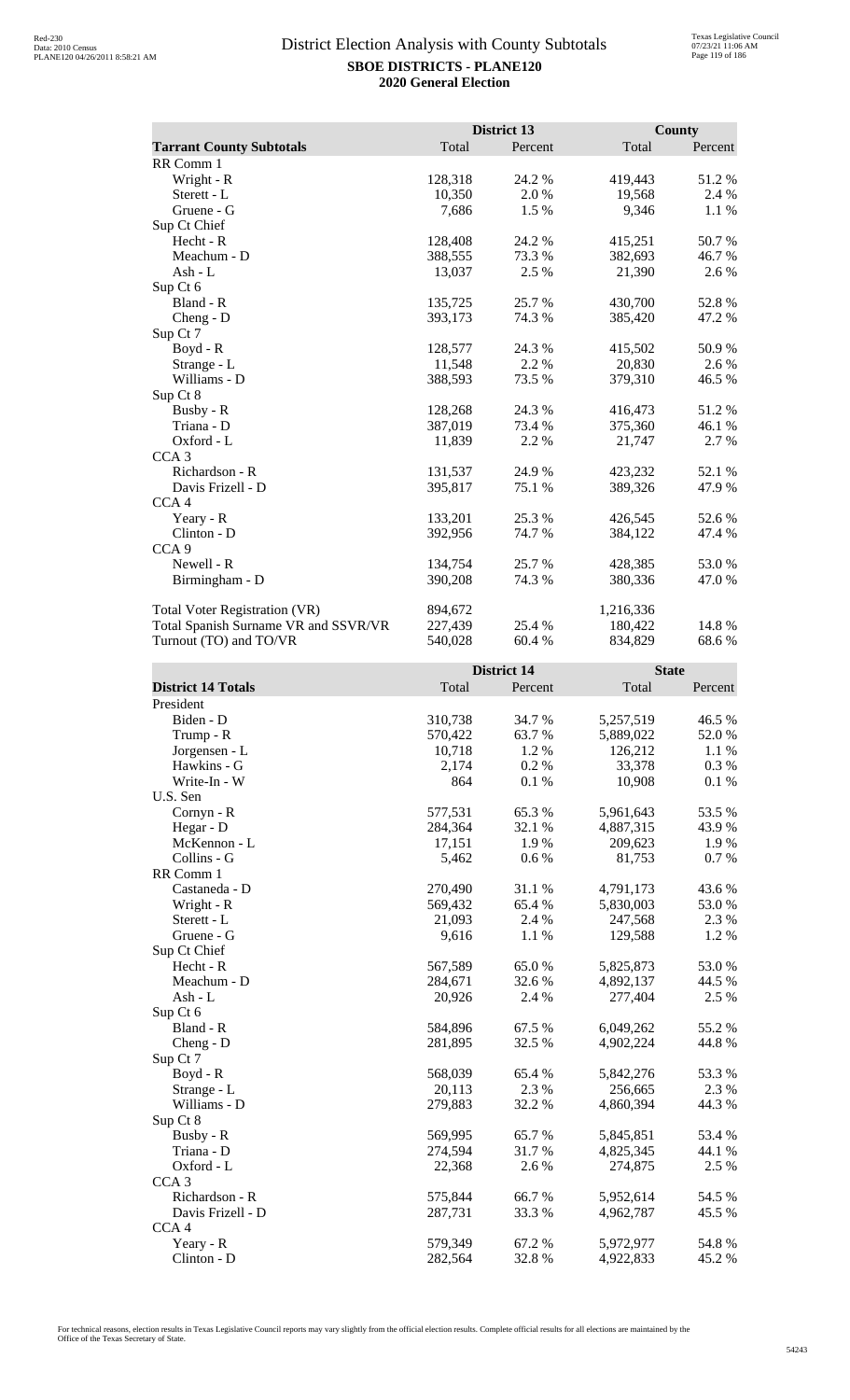|                                      |           | District 14        |            | <b>State</b> |
|--------------------------------------|-----------|--------------------|------------|--------------|
| <b>District 14 Totals</b>            | Total     | Percent            | Total      | Percent      |
| CCA <sub>9</sub>                     |           |                    |            |              |
| Newell - R                           | 581,922   | 67.6 %             | 6,014,555  | 55.3%        |
| Birmingham - D                       | 279,228   | 32.4 %             | 4,861,788  | 44.7 %       |
|                                      |           |                    |            |              |
| Total Voter Registration (VR)        | 1,267,593 |                    | 16,960,107 |              |
| Total Spanish Surname VR and SSVR/VR | 135,418   | 10.7 %             | 4,077,847  | 24.0 %       |
| Turnout (TO) and TO/VR               | 897,158   | 70.8%              | 11,355,330 | 67.0%        |
|                                      |           |                    |            |              |
|                                      |           | <b>District 14</b> |            | County       |
| <b>Bosque County Subtotals</b>       | Total     | Percent            | Total      | Percent      |
| President                            |           |                    |            |              |
| Biden - D                            | 310,738   | 34.7 %             | 1,561      | 17.1 %       |
| Trump - R                            | 570,422   | 63.7%              | 7,469      | 81.7%        |
| Jorgensen - L                        | 10,718    | 1.2 %              | 83         | $0.9\ \%$    |
| Hawkins - G                          | 2,174     | 0.2%               | 13         | 0.1 %        |
| Write-In - W                         | 864       | 0.1 %              | 14         | 0.2 %        |
| U.S. Sen                             |           |                    |            |              |
| Cornyn - R                           | 577,531   | 65.3%              | 7,367      | 81.5%        |
| Hegar - D                            | 284,364   | 32.1 %             | 1,490      | 16.5 %       |
| McKennon - L                         | 17,151    | 1.9%               | 121        | 1.3 %        |
| Collins - G                          | 5,462     | 0.6 %              | 60         | 0.7%         |
| RR Comm 1                            |           |                    |            |              |
| Castaneda - D                        | 270,490   | 31.1 %             | 1,406      | 15.6%        |
| Wright - R                           | 569,432   | 65.4 %             | 7,368      | 82.0%        |
| Sterett - L                          | 21,093    | 2.4 %              | 154        | 1.7 %        |
| Gruene - G<br>Sup Ct Chief           | 9,616     | 1.1 %              | 57         | 0.6 %        |
| Hecht - R                            | 567,589   | 65.0%              | 7,314      | 81.8%        |
| Meachum - D                          | 284,671   | 32.6 %             | 1,458      | 16.3%        |
| Ash - L                              | 20,926    | 2.4 %              | 170        | 1.9%         |
| Sup Ct 6                             |           |                    |            |              |
| Bland - R                            | 584,896   | 67.5 %             | 7,478      | 83.9%        |
| $Cheng - D$                          | 281,895   | 32.5 %             | 1,434      | 16.1 %       |
| Sup Ct 7                             |           |                    |            |              |
| $Boyd - R$                           | 568,039   | 65.4 %             | 7,341      | 82.4%        |
| Strange - L                          | 20,113    | 2.3 %              | 128        | 1.4 %        |
| Williams - D                         | 279,883   | 32.2 %             | 1,438      | 16.1 %       |
| Sup Ct 8                             |           |                    |            |              |
| Busby - R                            | 569,995   | 65.7%              | 7,387      | 82.6 %       |
| Triana - D                           | 274,594   | 31.7%              | 1,378      | 15.4 %       |
| Oxford - L                           | 22,368    | 2.6 %              | 173        | 1.9%         |
| CCA <sub>3</sub>                     |           |                    |            |              |
| Richardson - R                       | 575,844   | 66.7%              | 7,404      | 83.2%        |
| Davis Frizell - D                    | 287,731   | 33.3 %             | 1,492      | 16.8%        |
| CCA <sub>4</sub>                     |           |                    |            |              |
| Yeary - R                            | 579,349   | 67.2 %             | 7,283      | 83.3 %       |
| Clinton - D                          | 282,564   | 32.8%              | 1,464      | 16.7 %       |
| CCA <sub>9</sub>                     |           |                    |            |              |
| Newell - R                           | 581,922   | 67.6%              | 7,385      | 83.7%        |
| Birmingham - D                       | 279,228   | 32.4 %             | 1,437      | 16.3 %       |
| Total Voter Registration (VR)        | 1,267,593 |                    | 12,722     |              |
| Total Spanish Surname VR and SSVR/VR | 135,418   | 10.7%              | 1,062      | 8.3%         |
| Turnout (TO) and TO/VR               | 897,158   | 70.8%              | 9,188      | 72.2 %       |
|                                      |           |                    |            |              |

|                               |         | <b>District 14</b> |        | County  |
|-------------------------------|---------|--------------------|--------|---------|
| <b>Brown County Subtotals</b> | Total   | Percent            | Total  | Percent |
| President                     |         |                    |        |         |
| Biden - D                     | 310.738 | 34.7 %             | 2.107  | 13.2 %  |
| Trump - R                     | 570,422 | 63.7 %             | 13,698 | 85.8%   |
| Jorgensen - L                 | 10.718  | $1.2\%$            | 134    | $0.8\%$ |
| Hawkins - G                   | 2.174   | $0.2\%$            | 24     | $0.2\%$ |
| Write-In - W                  | 864     | $0.1\%$            | 6      | $0.0\%$ |
| U.S. Sen                      |         |                    |        |         |
| $Cornyn - R$                  | 577,531 | 65.3 %             | 13,482 | 85.6 %  |
| Hegar - $D$                   | 284.364 | 32.1 %             | 1,965  | 12.5 %  |
| McKennon - L                  | 17,151  | 1.9 %              | 250    | 1.6 %   |
| Collins - G                   | 5.462   | $0.6\%$            | 58     | $0.4\%$ |
| RR Comm 1                     |         |                    |        |         |
| Castaneda - D                 | 270,490 | 31.1 %             | 1.876  | 12.0 %  |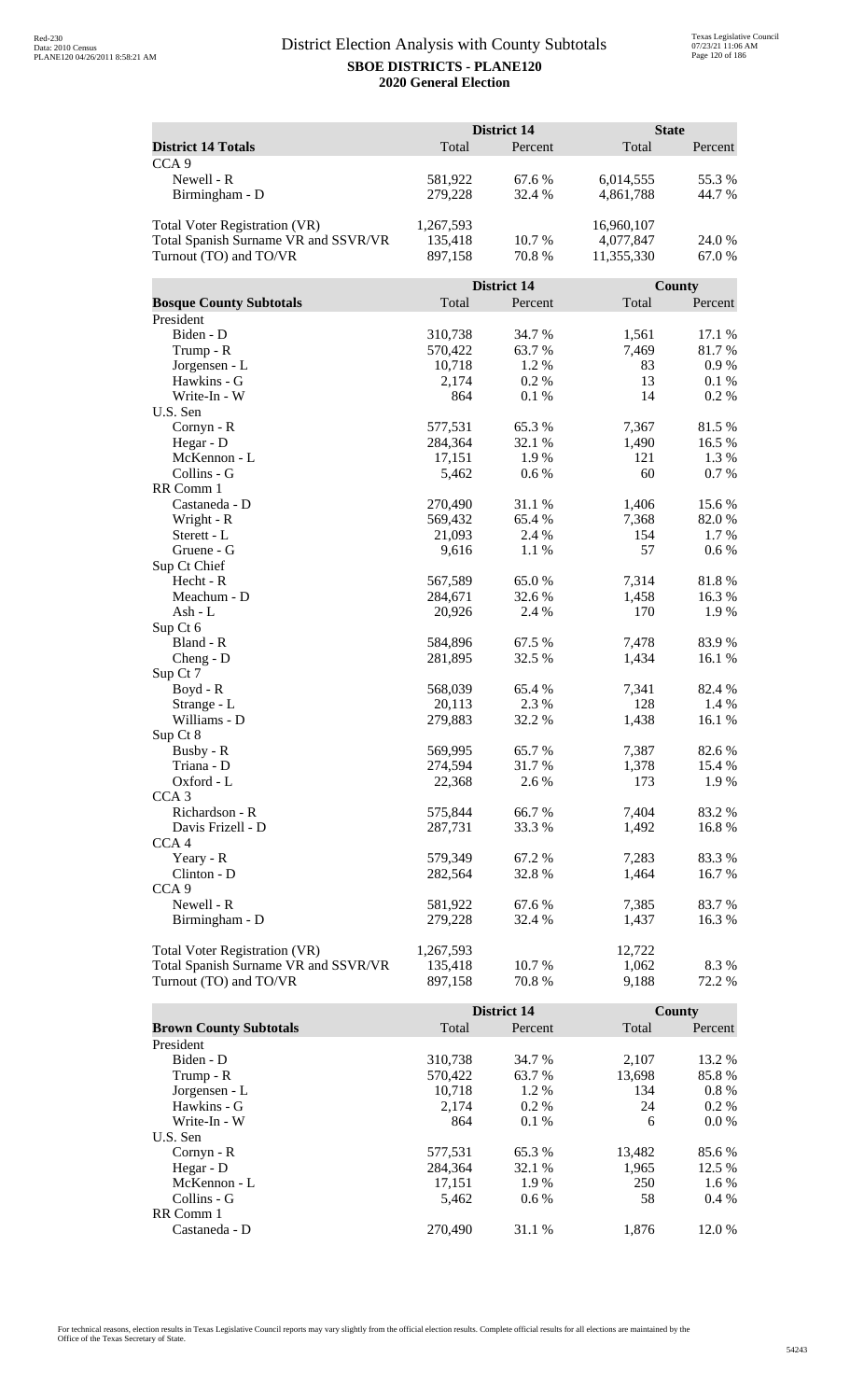|                                      |           | District 14 |        | <b>County</b> |
|--------------------------------------|-----------|-------------|--------|---------------|
| <b>Brown County Subtotals</b>        | Total     | Percent     | Total  | Percent       |
| RR Comm 1                            |           |             |        |               |
| Wright - R                           | 569,432   | 65.4 %      | 13,383 | 85.9%         |
| Sterett - L                          | 21,093    | 2.4 %       | 254    | 1.6 %         |
| Gruene - G                           | 9,616     | 1.1 %       | 74     | $0.5\%$       |
| Sup Ct Chief                         |           |             |        |               |
| Hecht - R                            | 567,589   | 65.0%       | 13,204 | 85.1 %        |
| Meachum - D                          | 284,671   | 32.6 %      | 2,027  | 13.1 %        |
| Ash - $L$                            | 20,926    | 2.4 %       | 284    | 1.8%          |
| Sup Ct 6                             |           |             |        |               |
| Bland - R                            | 584,896   | 67.5 %      | 13,549 | 87.5 %        |
| $Cheng - D$                          | 281,895   | 32.5 %      | 1,936  | 12.5 %        |
| Sup Ct 7                             |           |             |        |               |
| Boyd - R                             | 568,039   | 65.4 %      | 13,286 | 85.8%         |
| Strange - L                          | 20,113    | 2.3%        | 255    | 1.6 %         |
| Williams - D                         | 279,883   | 32.2 %      | 1,947  | 12.6 %        |
| Sup Ct 8                             |           |             |        |               |
| Busby - R                            | 569,995   | 65.7%       | 13,299 | 85.8%         |
| Triana - D                           | 274,594   | 31.7 %      | 1,915  | 12.4 %        |
| Oxford - L                           | 22,368    | 2.6 %       | 289    | 1.9%          |
| CCA <sub>3</sub>                     |           |             |        |               |
| Richardson - R                       | 575,844   | 66.7%       | 13,468 | 87.0%         |
| Davis Frizell - D                    | 287,731   | 33.3 %      | 2,004  | 13.0%         |
| CCA <sub>4</sub>                     |           |             |        |               |
| Yeary - R                            | 579,349   | 67.2 %      | 13,493 | 87.3 %        |
| Clinton - D                          | 282,564   | 32.8%       | 1,968  | 12.7 %        |
| CCA <sub>9</sub>                     |           |             |        |               |
| Newell - R                           | 581,922   | 67.6%       | 13,500 | 87.3 %        |
| Birmingham - D                       | 279,228   | 32.4 %      | 1,964  | 12.7 %        |
| <b>Total Voter Registration (VR)</b> | 1,267,593 |             | 23,808 |               |
| Total Spanish Surname VR and SSVR/VR | 135,418   | 10.7 %      | 2,967  | 12.5 %        |
| Turnout (TO) and TO/VR               | 897,158   | 70.8%       | 16,060 | 67.5 %        |

|                                  |         | <b>District 14</b> |                | County   |
|----------------------------------|---------|--------------------|----------------|----------|
| <b>Comanche County Subtotals</b> | Total   | Percent            | Total          | Percent  |
| President                        |         |                    |                |          |
| Biden - D                        | 310,738 | 34.7 %             | 853            | 14.0 %   |
| Trump - R                        | 570,422 | 63.7%              | 5,177          | 85.1%    |
| Jorgensen - L                    | 10,718  | 1.2 %              | 49             | $0.8 \%$ |
| Hawkins - G                      | 2,174   | 0.2 %              | 5              | 0.1%     |
| Write-In - W                     | 864     | 0.1%               | $\overline{2}$ | 0.0 %    |
| U.S. Sen                         |         |                    |                |          |
| Cornyn - R                       | 577,531 | 65.3%              | 5,053          | 84.2 %   |
| Hegar - D                        | 284,364 | 32.1 %             | 831            | 13.8%    |
| McKennon - L                     | 17,151  | 1.9%               | 90             | 1.5 %    |
| Collins - G                      | 5,462   | 0.6 %              | 30             | 0.5 %    |
| RR Comm 1                        |         |                    |                |          |
| Castaneda - D                    | 270,490 | 31.1 %             | 791            | 13.4 %   |
| Wright - R                       | 569,432 | 65.4 %             | 4,989          | 84.4 %   |
| Sterett - L                      | 21,093  | 2.4 %              | 108            | 1.8%     |
| Gruene - G                       | 9,616   | 1.1 %              | 26             | 0.4 %    |
| Sup Ct Chief                     |         |                    |                |          |
| Hecht - R                        | 567,589 | 65.0%              | 4,959          | 84.2 %   |
| Meachum - D                      | 284,671 | 32.6 %             | 832            | 14.1 %   |
| Ash - L                          | 20,926  | 2.4 %              | 102            | 1.7%     |
| Sup Ct 6                         |         |                    |                |          |
| Bland - R                        | 584,896 | 67.5 %             | 5,076          | 86.5%    |
| $Cheng - D$                      | 281,895 | 32.5 %             | 790            | 13.5 %   |
| Sup Ct 7                         |         |                    |                |          |
| Boyd - R                         | 568,039 | 65.4 %             | 4,998          | 85.0%    |
| Strange - L                      | 20,113  | 2.3 %              | 96             | 1.6 %    |
| Williams - D                     | 279,883 | 32.2 %             | 786            | 13.4 %   |
| Sup Ct 8                         |         |                    |                |          |
| Busby - R                        | 569,995 | 65.7%              | 4,999          | 85.0%    |
| Triana - D                       | 274,594 | 31.7%              | 762            | 13.0%    |
| Oxford - L                       | 22,368  | 2.6 %              | 122            | 2.1 %    |
| CCA <sub>3</sub>                 |         |                    |                |          |
| Richardson - R                   | 575,844 | 66.7%              | 5,052          | 86.1%    |
| Davis Frizell - D                | 287,731 | 33.3%              | 816            | 13.9%    |
| CCA <sub>4</sub>                 |         |                    |                |          |
| Yeary - R                        | 579,349 | 67.2%              | 5,055          | 86.3%    |
| Clinton - D                      | 282,564 | 32.8%              | 800            | 13.7 %   |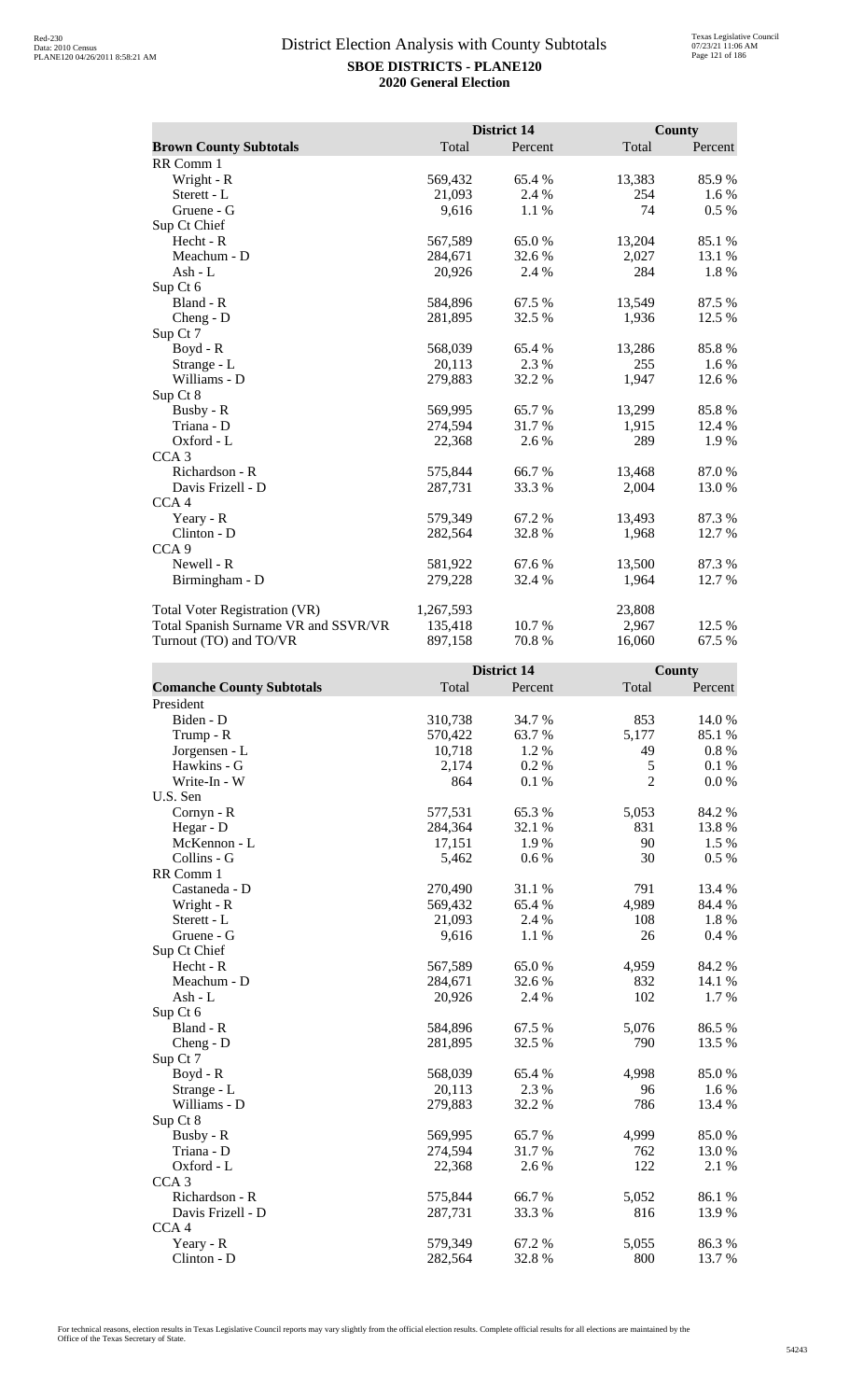|                                      |           | <b>District 14</b> |                 | County  |  |
|--------------------------------------|-----------|--------------------|-----------------|---------|--|
| <b>Comanche County Subtotals</b>     | Total     | Percent            | Total           | Percent |  |
| CCA <sub>9</sub>                     |           |                    |                 |         |  |
| Newell - R                           | 581,922   | 67.6 %             | 5,042           | 86.1%   |  |
| Birmingham - D                       | 279,228   | 32.4 %             | 811             | 13.9%   |  |
|                                      |           |                    |                 |         |  |
| Total Voter Registration (VR)        | 1,267,593 |                    | 9,533           |         |  |
| Total Spanish Surname VR and SSVR/VR | 135,418   | 10.7%              | 1,324           | 13.9 %  |  |
| Turnout (TO) and TO/VR               | 897,158   | 70.8 %             | 6,086           | 63.8%   |  |
|                                      |           |                    |                 |         |  |
|                                      |           | District 14        |                 | County  |  |
| <b>Coryell County Subtotals</b>      | Total     | Percent            | Total           | Percent |  |
| President                            |           |                    |                 |         |  |
| Biden - D                            | 310,738   | 34.7 %             | 7,543           | 32.2 %  |  |
| Trump - R                            | 570,422   | 63.7%              | 15,359          | 65.6%   |  |
| Jorgensen - L                        | 10,718    | 1.2%               | 407             | 1.7%    |  |
| Hawkins - G                          | 2,174     | 0.2 %              | 76              | 0.3 %   |  |
| Write-In - W                         | 864       | 0.1%               | 45              | 0.2%    |  |
| U.S. Sen                             |           |                    |                 |         |  |
| Cornyn - R                           | 577,531   | 65.3%              | 15,303          | 66.1%   |  |
| Hegar - D                            | 284,364   | 32.1 %             | 7,096           | 30.7%   |  |
| McKennon - L                         | 17,151    | 1.9%               | 601             | 2.6 %   |  |
| Collins - G                          | 5,462     | 0.6 %              | 146             | 0.6 %   |  |
| RR Comm 1                            |           |                    |                 |         |  |
| Castaneda - D                        | 270,490   | 31.1 %             | 6,584           | 28.8%   |  |
| Wright - R                           | 569,432   | 65.4 %             | 15,299          | 66.9%   |  |
| Sterett - L                          | 21,093    | 2.4 %              | 682             | 3.0%    |  |
| Gruene - G                           | 9,616     | 1.1 %              | 297             | 1.3%    |  |
| Sup Ct Chief<br>Hecht - R            | 567,589   | 65.0%              |                 | 65.7%   |  |
| Meachum - D                          | 284,671   | 32.6 %             | 15,056<br>7,108 | 31.0 %  |  |
| Ash - L                              | 20,926    | 2.4 %              | 747             | 3.3 %   |  |
| Sup Ct 6                             |           |                    |                 |         |  |
| Bland - R                            | 584,896   | 67.5 %             | 15,668          | 68.7%   |  |
| $Cheng - D$                          | 281,895   | 32.5 %             | 7,136           | 31.3%   |  |
| Sup Ct 7                             |           |                    |                 |         |  |
| $Boyd - R$                           | 568,039   | 65.4%              | 15,095          | 66.1%   |  |
| Strange - L                          | 20,113    | 2.3 %              | 696             | 3.0%    |  |
| Williams - D                         | 279,883   | 32.2 %             | 7,031           | 30.8%   |  |
| Sup Ct 8                             |           |                    |                 |         |  |
| Busby - R                            | 569,995   | 65.7%              | 15,152          | 66.6%   |  |
| Triana - D                           | 274,594   | 31.7%              | 6,865           | 30.2%   |  |
| Oxford - L                           | 22,368    | 2.6 %              | 748             | 3.3 %   |  |
| CCA <sub>3</sub>                     |           |                    |                 |         |  |
| Richardson - R                       | 575,844   | 66.7%              | 15,504          | 68.1%   |  |
| Davis Frizell - D                    | 287,731   | 33.3 %             | 7,266           | 31.9%   |  |
| CCA <sub>4</sub>                     |           |                    |                 |         |  |
| Yeary - R                            | 579,349   | 67.2%              | 15,593          | 68.6%   |  |
| Clinton - D                          | 282,564   | 32.8%              | 7,121           | 31.4 %  |  |
| CCA <sub>9</sub>                     |           |                    |                 |         |  |
| Newell - R                           | 581,922   | 67.6 %             | 15,569          | 68.7%   |  |
| Birmingham - D                       | 279,228   | 32.4 %             | 7,083           | 31.3 %  |  |
|                                      |           |                    |                 |         |  |
| <b>Total Voter Registration (VR)</b> | 1,267,593 | 10.7%              | 41,373          |         |  |
| Total Spanish Surname VR and SSVR/VR | 135,418   | 70.8%              | 4,256           | 10.3%   |  |
| Turnout (TO) and TO/VR               | 897,158   |                    | 23,430          | 56.6%   |  |

|                                |         | <b>District 14</b> |         | County  |
|--------------------------------|---------|--------------------|---------|---------|
| <b>Denton County Subtotals</b> | Total   | Percent            | Total   | Percent |
| President                      |         |                    |         |         |
| Biden - D                      | 310.738 | 34.7 %             | 188,695 | 45.1 %  |
| Trump - R                      | 570,422 | 63.7 %             | 222,480 | 53.2 %  |
| Jorgensen - L                  | 10.718  | $1.2\%$            | 5.421   | 1.3 %   |
| Hawkins - G                    | 2.174   | $0.2\%$            | 1,092   | $0.3\%$ |
| Write-In - W                   | 864     | 0.1%               | 276     | 0.1%    |
| U.S. Sen                       |         |                    |         |         |
| $Cornyn - R$                   | 577,531 | 65.3 %             | 231,025 | 55.9 %  |
| Hegar - $D$                    | 284.364 | 32.1 %             | 170.984 | 41.4 %  |
| McKennon - L                   | 17,151  | 1.9%               | 8,553   | 2.1 %   |
| Collins - G                    | 5.462   | $0.6\%$            | 2.627   | $0.6\%$ |
| RR Comm 1                      |         |                    |         |         |
| Castaneda - D                  | 270,490 | 31.1 %             | 162.408 | 40.1 %  |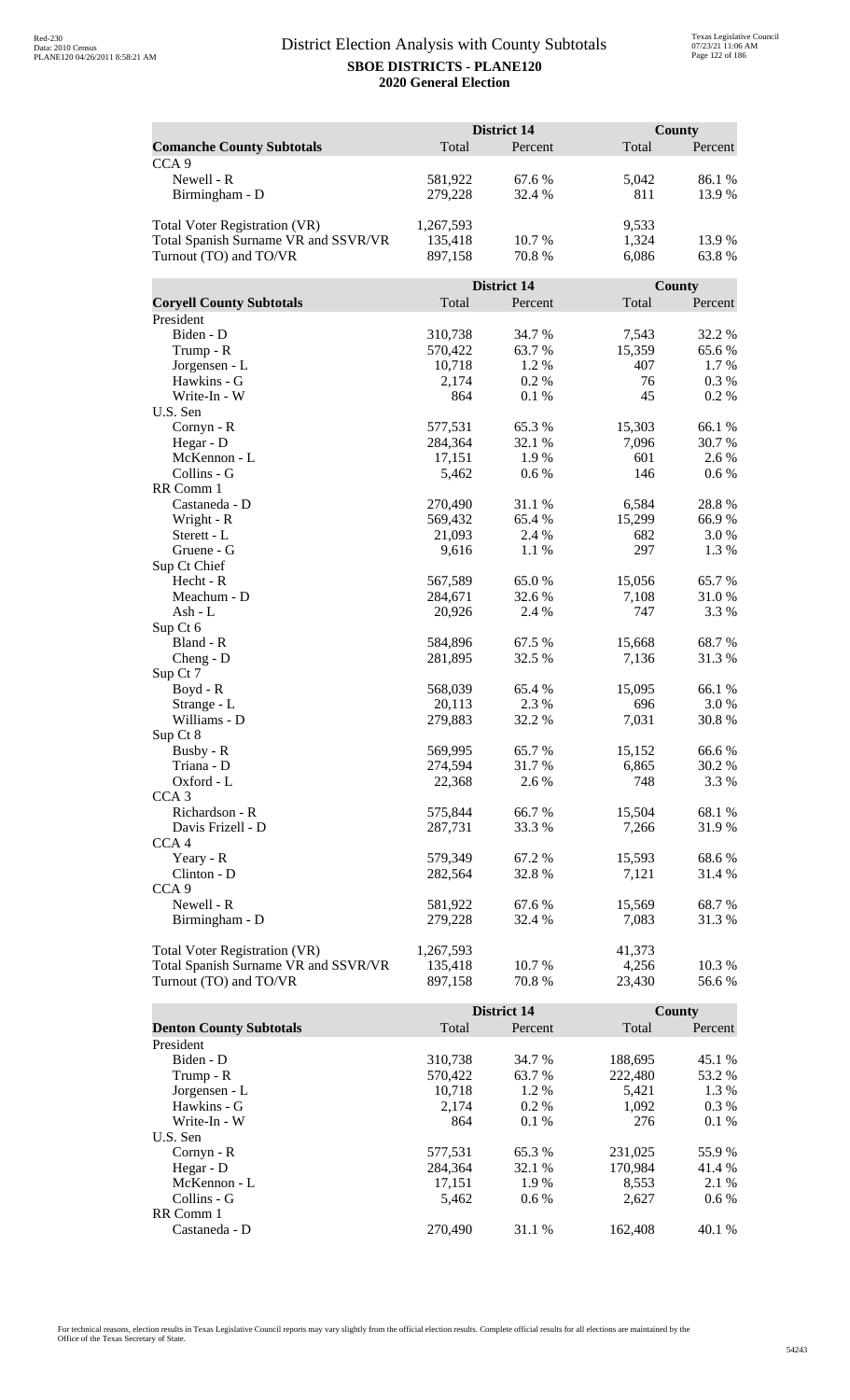|                                      |           | <b>District 14</b> |         | <b>County</b> |
|--------------------------------------|-----------|--------------------|---------|---------------|
| <b>Denton County Subtotals</b>       | Total     | Percent            | Total   | Percent       |
| RR Comm 1                            |           |                    |         |               |
| Wright - R                           | 569,432   | 65.4 %             | 225,632 | 55.8%         |
| Sterett - L                          | 21,093    | 2.4 %              | 10,731  | 2.7 %         |
| Gruene - G                           | 9,616     | 1.1%               | 5,758   | 1.4 %         |
| Sup Ct Chief                         |           |                    |         |               |
| Hecht - R                            | 567,589   | 65.0%              | 225,765 | 55.5 %        |
| Meachum - D                          | 284,671   | 32.6 %             | 170,958 | 42.0 %        |
| Ash - L                              | 20,926    | 2.4 %              | 10,233  | 2.5 %         |
| Sup Ct 6                             |           |                    |         |               |
| Bland - R                            | 584,896   | 67.5 %             | 233,137 | 57.9%         |
| Cheng - D                            | 281,895   | 32.5 %             | 169,397 | 42.1 %        |
| Sup Ct 7                             |           |                    |         |               |
| Boyd - R                             | 568,039   | 65.4%              | 224,803 | 55.7%         |
| Strange - L                          | 20,113    | 2.3 %              | 10,409  | 2.6 %         |
| Williams - D                         | 279,883   | 32.2 %             | 168,064 | 41.7%         |
| Sup Ct 8                             |           |                    |         |               |
| Busby - R                            | 569,995   | 65.7%              | 225,867 | 56.1 %        |
| Triana - D                           | 274,594   | 31.7 %             | 165,206 | 41.0 %        |
| Oxford - L                           | 22,368    | 2.6 %              | 11,501  | 2.9 %         |
| CCA <sub>3</sub>                     |           |                    |         |               |
| Richardson - R                       | 575,844   | 66.7%              | 228,789 | 57.1 %        |
| Davis Frizell - D                    | 287,731   | 33.3 %             | 172,127 | 42.9%         |
| CCA <sub>4</sub>                     |           |                    |         |               |
| Yeary - R                            | 579,349   | 67.2 %             | 230,289 | 57.6 %        |
| Clinton - D                          | 282,564   | 32.8%              | 169,284 | 42.4 %        |
| CCA <sub>9</sub>                     |           |                    |         |               |
| Newell - R                           | 581,922   | 67.6 %             | 232,118 | 58.1 %        |
| Birmingham - D                       | 279,228   | 32.4 %             | 167,093 | 41.9%         |
| Total Voter Registration (VR)        | 1,267,593 |                    | 563,885 |               |
| Total Spanish Surname VR and SSVR/VR | 135,418   | 10.7 %             | 53,977  | $9.6\%$       |
| Turnout (TO) and TO/VR               | 897,158   | 70.8%              | 417,965 | 74.1 %        |

|                                  | <b>District 14</b> |         | <b>County</b> |         |
|----------------------------------|--------------------|---------|---------------|---------|
| <b>Eastland County Subtotals</b> | Total              | Percent | Total         | Percent |
| President                        |                    |         |               |         |
| Biden - D                        | 310,738            | 34.7%   | 983           | 11.9%   |
| Trump - R                        | 570,422            | 63.7 %  | 7,237         | 87.3%   |
| Jorgensen - L                    | 10,718             | 1.2 %   | 60            | 0.7%    |
| Hawkins - G                      | 2,174              | 0.2%    | 12            | 0.1%    |
| Write-In - W                     | 864                | 0.1%    | $\mathbf{1}$  | 0.0 %   |
| U.S. Sen                         |                    |         |               |         |
| Cornyn - R                       | 577,531            | 65.3%   | 7,015         | 86.7%   |
| Hegar - D                        | 284,364            | 32.1 %  | 910           | 11.3 %  |
| McKennon - L                     | 17,151             | 1.9%    | 131           | 1.6%    |
| Collins - G                      | 5,462              | 0.6 %   | 31            | 0.4%    |
| RR Comm 1                        |                    |         |               |         |
| Castaneda - D                    | 270,490            | 31.1 %  | 803           | 10.0%   |
| Wright - R                       | 569,432            | 65.4 %  | 7,065         | 87.9%   |
| Sterett - L                      | 21,093             | 2.4 %   | 125           | 1.6 %   |
| Gruene - G                       | 9,616              | 1.1 %   | 41            | 0.5 %   |
| Sup Ct Chief                     |                    |         |               |         |
| Hecht - R                        | 567,589            | 65.0%   | 6,890         | 86.3%   |
| Meachum - D                      | 284,671            | 32.6 %  | 944           | 11.8%   |
| Ash - L                          | 20,926             | 2.4 %   | 154           | 1.9 %   |
| Sup Ct 6                         |                    |         |               |         |
| Bland - R                        | 584,896            | 67.5 %  | 7,029         | 88.6%   |
| Cheng - D                        | 281,895            | 32.5 %  | 900           | 11.4 %  |
| Sup Ct 7                         |                    |         |               |         |
| Boyd - R                         | 568,039            | 65.4 %  | 6,897         | 86.9%   |
| Strange - L                      | 20,113             | 2.3 %   | 137           | 1.7%    |
| Williams - D                     | 279,883            | 32.2 %  | 900           | 11.3 %  |
| Sup Ct 8                         |                    |         |               |         |
| Busby - R                        | 569,995            | 65.7%   | 6,891         | 87.1 %  |
| Triana - D                       | 274,594            | 31.7 %  | 874           | 11.0%   |
| Oxford - L                       | 22,368             | 2.6 %   | 145           | 1.8%    |
| CCA <sub>3</sub>                 |                    |         |               |         |
| Richardson - R                   | 575,844            | 66.7%   | 6,980         | 88.1%   |
| Davis Frizell - D                | 287,731            | 33.3 %  | 946           | 11.9 %  |
| CCA <sub>4</sub>                 |                    |         |               |         |
| Yeary - R                        | 579,349            | 67.2%   | 7,013         | 88.5%   |
| Clinton - D                      | 282,564            | 32.8%   | 907           | 11.5 %  |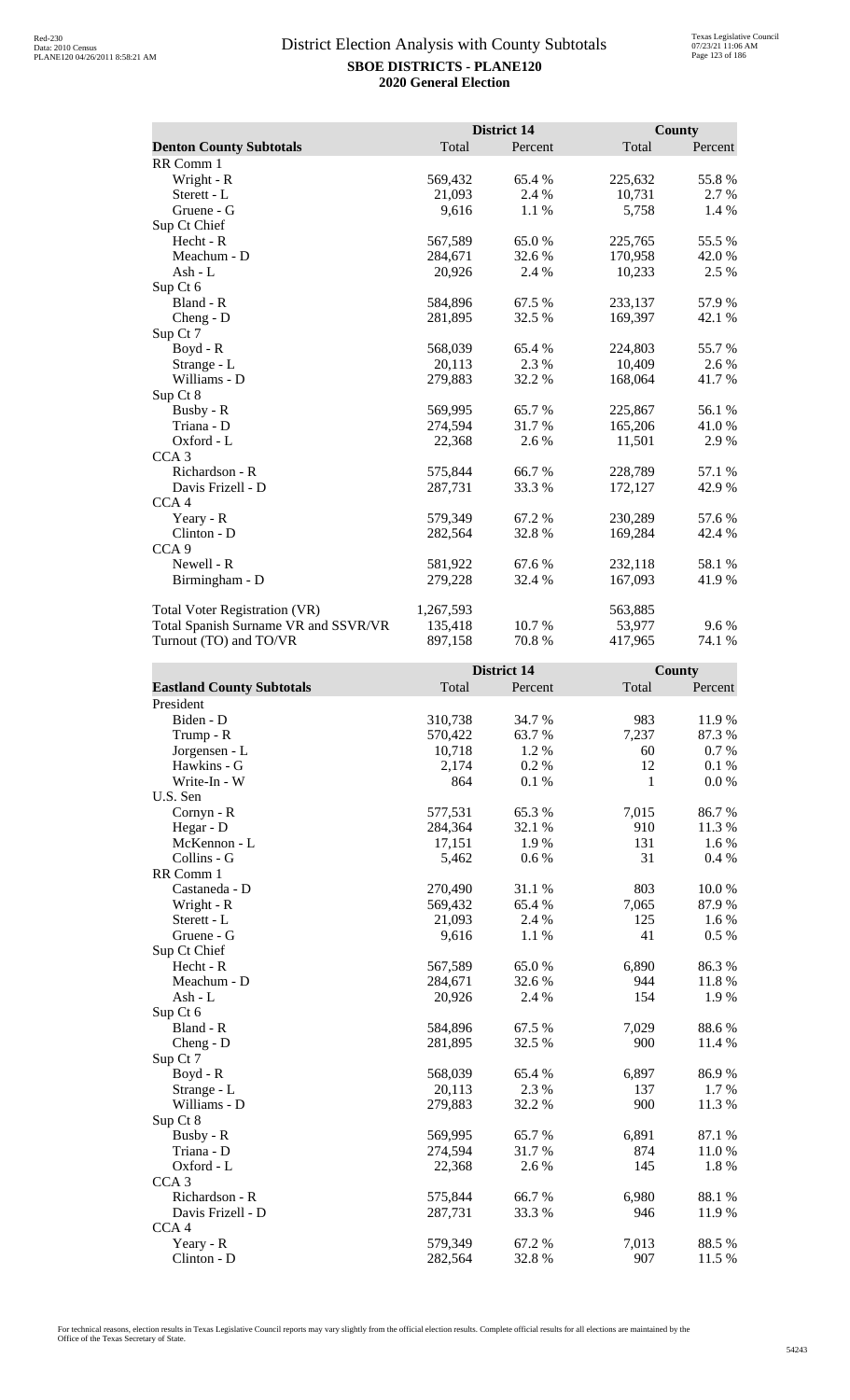|                                      | <b>District 14</b> |             |         | <b>County</b> |  |
|--------------------------------------|--------------------|-------------|---------|---------------|--|
| <b>Eastland County Subtotals</b>     | Total              | Percent     | Total   | Percent       |  |
| CCA <sub>9</sub>                     |                    |             |         |               |  |
| Newell - R                           | 581,922            | 67.6 %      | 6,969   | 88.5%         |  |
| Birmingham - D                       | 279,228            | 32.4 %      | 906     | 11.5 %        |  |
|                                      |                    |             |         |               |  |
| <b>Total Voter Registration (VR)</b> | 1,267,593          |             | 12,196  |               |  |
| Total Spanish Surname VR and SSVR/VR | 135,418            | 10.7 %      | 1,062   | 8.7 %         |  |
| Turnout (TO) and TO/VR               | 897,158            | 70.8%       | 8,293   | 68.0%         |  |
|                                      |                    |             |         |               |  |
|                                      |                    | District 14 |         | County        |  |
| <b>Ellis County Subtotals</b>        | Total              | Percent     | Total   | Percent       |  |
| President                            |                    |             |         |               |  |
| Biden - D                            | 310,738            | 34.7 %      | 27,565  | 32.2 %        |  |
| Trump - R                            | 570,422            | 63.7%       | 56,717  | 66.2%         |  |
| Jorgensen - L                        | 10,718             | 1.2%        | 954     | 1.1 %         |  |
| Hawkins - G                          | 2,174              | 0.2 %       | 220     | 0.3 %         |  |
| Write-In - W                         | 864                | 0.1%        | 232     | 0.3%          |  |
| U.S. Sen                             |                    |             |         |               |  |
| Cornyn - R                           | 577,531            | 65.3%       | 57,078  | 67.1 %        |  |
| Hegar - D                            | 284,364            | 32.1 %      | 25,780  | 30.3%         |  |
| McKennon - L                         | 17,151             | 1.9%        | 1,589   | 1.9%          |  |
| Collins - G                          | 5,462              | 0.6 %       | 585     | 0.7%          |  |
| RR Comm 1                            |                    |             |         |               |  |
| Castaneda - D                        | 270,490            | 31.1 %      | 25,142  | 29.8%         |  |
| Wright - R                           | 569,432            | 65.4 %      | 56,551  | 67.0%         |  |
| Sterett - L                          | 21,093             | 2.4 %       | 2,064   | 2.4 %         |  |
| Gruene - G                           | 9,616              | 1.1 %       | 696     | $0.8~\%$      |  |
| Sup Ct Chief<br>Hecht - R            | 567,589            | 65.0%       | 56,519  | 66.9%         |  |
| Meachum - D                          | 284,671            | 32.6 %      | 25,944  | 30.7 %        |  |
| Ash - L                              | 20,926             | 2.4 %       | 2,069   | 2.4 %         |  |
| Sup Ct 6                             |                    |             |         |               |  |
| Bland - R                            | 584,896            | 67.5 %      | 58,305  | 69.2%         |  |
| $Cheng - D$                          | 281,895            | 32.5 %      | 25,911  | 30.8%         |  |
| Sup Ct 7                             |                    |             |         |               |  |
| $Boyd - R$                           | 568,039            | 65.4 %      | 56,678  | 67.3%         |  |
| Strange - L                          | 20,113             | 2.3 %       | 1,950   | 2.3 %         |  |
| Williams - D                         | 279,883            | 32.2 %      | 25,616  | 30.4 %        |  |
| Sup Ct 8                             |                    |             |         |               |  |
| Busby - R                            | 569,995            | 65.7%       | 56,811  | 67.5 %        |  |
| Triana - D                           | 274,594            | 31.7%       | 25,191  | 30.0%         |  |
| Oxford - L                           | 22,368             | 2.6 %       | 2,106   | 2.5 %         |  |
| CCA <sub>3</sub>                     |                    |             |         |               |  |
| Richardson - R                       | 575,844            | 66.7%       | 57,436  | 68.4 %        |  |
| Davis Frizell - D                    | 287,731            | 33.3 %      | 26,571  | 31.6 %        |  |
| CCA <sub>4</sub>                     |                    |             |         |               |  |
| Yeary - R                            | 579,349            | 67.2%       | 57,852  | 69.0%         |  |
| Clinton - D                          | 282,564            | 32.8%       | 25,988  | 31.0%         |  |
| CCA <sub>9</sub>                     |                    |             |         |               |  |
| Newell - R                           | 581,922            | 67.6%       | 58,005  | 69.2%         |  |
| Birmingham - D                       | 279,228            | 32.4 %      | 25,834  | 30.8%         |  |
|                                      |                    |             |         |               |  |
| <b>Total Voter Registration (VR)</b> | 1,267,593          |             | 120,084 |               |  |
| Total Spanish Surname VR and SSVR/VR | 135,418            | 10.7 %      | 17,389  | 14.5 %        |  |
| Turnout (TO) and TO/VR               | 897,158            | 70.8%       | 85,932  | 71.6 %        |  |

|                               |         | District 14 |        | County  |
|-------------------------------|---------|-------------|--------|---------|
| <b>Erath County Subtotals</b> | Total   | Percent     | Total  | Percent |
| President                     |         |             |        |         |
| Biden - D                     | 310,738 | 34.7 %      | 2.916  | 17.3 %  |
| Trump - R                     | 570,422 | 63.7 %      | 13,684 | 81.1 %  |
| Jorgensen - L                 | 10.718  | $1.2\%$     | 218    | 1.3 %   |
| Hawkins - G                   | 2.174   | $0.2\%$     | 35     | $0.2\%$ |
| Write-In - W                  | 864     | $0.1\%$     | 24     | 0.1%    |
| U.S. Sen                      |         |             |        |         |
| Cornyn - R                    | 577,531 | 65.3 %      | 13,564 | 81.2 %  |
| Hegar - $D$                   | 284.364 | 32.1 %      | 2.707  | 16.2 %  |
| McKennon - L                  | 17,151  | 1.9 %       | 335    | 2.0 %   |
| Collins - G                   | 5.462   | $0.6\%$     | 102    | $0.6\%$ |
| RR Comm 1                     |         |             |        |         |
| Castaneda - D                 | 270,490 | 31.1 %      | 2.558  | 15.4 %  |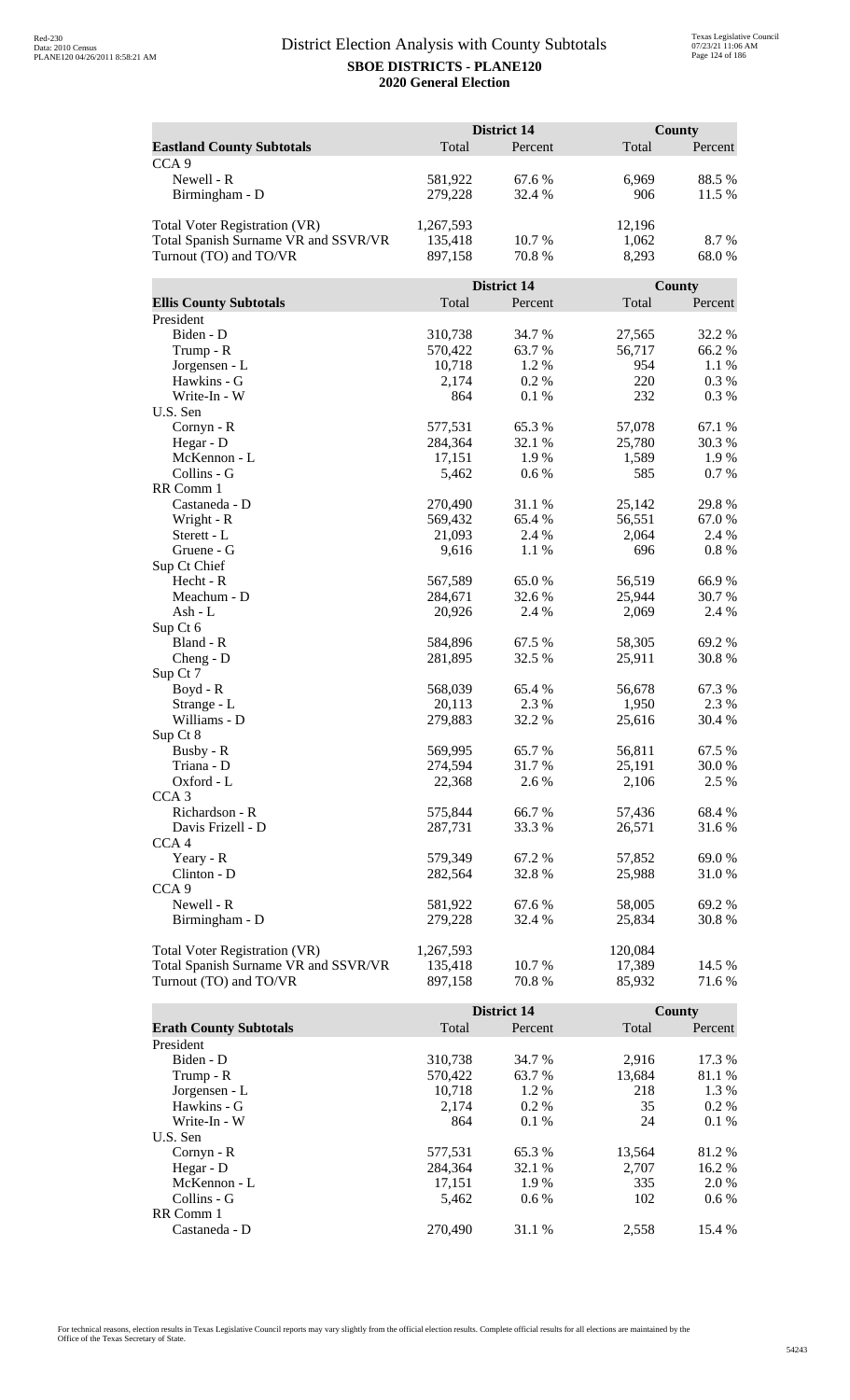|                                      |           | District 14 |        | <b>County</b> |
|--------------------------------------|-----------|-------------|--------|---------------|
| <b>Erath County Subtotals</b>        | Total     | Percent     | Total  | Percent       |
| RR Comm 1                            |           |             |        |               |
| Wright - R                           | 569,432   | 65.4 %      | 13,524 | 81.7%         |
| Sterett - L                          | 21,093    | 2.4 %       | 366    | 2.2 %         |
| Gruene - G                           | 9,616     | 1.1 %       | 111    | 0.7 %         |
| Sup Ct Chief                         |           |             |        |               |
| Hecht - R                            | 567,589   | 65.0%       | 13,408 | 81.0%         |
| Meachum - D                          | 284,671   | 32.6 %      | 2,749  | 16.6 %        |
| Ash - $L$                            | 20,926    | 2.4 %       | 395    | 2.4 %         |
| Sup Ct 6                             |           |             |        |               |
| Bland - R                            | 584,896   | 67.5 %      | 13,778 | 83.6 %        |
| $Cheng - D$                          | 281,895   | 32.5 %      | 2,697  | 16.4 %        |
| Sup Ct 7                             |           |             |        |               |
| $Boyd - R$                           | 568,039   | 65.4 %      | 13,460 | 81.5%         |
| Strange - L                          | 20,113    | 2.3 %       | 365    | 2.2 %         |
| Williams - D                         | 279,883   | 32.2 %      | 2,697  | 16.3%         |
| Sup Ct 8                             |           |             |        |               |
| Busby - R                            | 569,995   | 65.7%       | 13,478 | 81.8%         |
| Triana - D                           | 274,594   | 31.7 %      | 2,575  | 15.6 %        |
| Oxford - L                           | 22,368    | 2.6 %       | 415    | 2.5 %         |
| CCA <sub>3</sub>                     |           |             |        |               |
| Richardson - R                       | 575,844   | 66.7%       | 13,642 | 82.8%         |
| Davis Frizell - D                    | 287,731   | 33.3 %      | 2,837  | 17.2 %        |
| CCA <sub>4</sub>                     |           |             |        |               |
| Yeary - R                            | 579,349   | 67.2 %      | 13,716 | 83.4 %        |
| Clinton - D                          | 282,564   | 32.8%       | 2,722  | 16.6%         |
| CCA <sub>9</sub>                     |           |             |        |               |
| Newell - R                           | 581,922   | 67.6 %      | 13,760 | 83.7 %        |
| Birmingham - D                       | 279,228   | 32.4 %      | 2,671  | 16.3%         |
| <b>Total Voter Registration (VR)</b> | 1,267,593 |             | 23,853 |               |
| Total Spanish Surname VR and SSVR/VR | 135,418   | 10.7 %      | 2,434  | 10.2%         |
| Turnout (TO) and TO/VR               | 897,158   | 70.8%       | 16,930 | 71.0%         |

|                                  |         | <b>District 14</b> |       | County  |
|----------------------------------|---------|--------------------|-------|---------|
| <b>Hamilton County Subtotals</b> | Total   | Percent            | Total | Percent |
| President                        |         |                    |       |         |
| Biden - D                        | 310,738 | 34.7 %             | 639   | 14.6 %  |
| Trump - R                        | 570,422 | 63.7 %             | 3,610 | 82.8%   |
| Jorgensen - L                    | 10,718  | 1.2 %              | 52    | 1.2%    |
| Hawkins - G                      | 2,174   | 0.2%               | 39    | 0.9%    |
| Write-In - W                     | 864     | 0.1%               | 22    | 0.5 %   |
| U.S. Sen                         |         |                    |       |         |
| Cornyn - R                       | 577,531 | 65.3%              | 3,570 | 83.7%   |
| Hegar - D                        | 284,364 | 32.1 %             | 590   | 13.8%   |
| McKennon - L                     | 17,151  | 1.9%               | 63    | 1.5 %   |
| Collins - G                      | 5,462   | 0.6 %              | 43    | $1.0%$  |
| RR Comm 1                        |         |                    |       |         |
| Castaneda - D                    | 270,490 | 31.1 %             | 574   | 13.6%   |
| Wright - R                       | 569,432 | 65.4 %             | 3,517 | 83.2%   |
| Sterett - L                      | 21,093  | 2.4 %              | 79    | 1.9%    |
| Gruene - G                       | 9,616   | 1.1 %              | 58    | 1.4 %   |
| Sup Ct Chief                     |         |                    |       |         |
| Hecht - R                        | 567,589 | 65.0%              | 3,479 | 84.0%   |
| Meachum - D                      | 284,671 | 32.6%              | 586   | 14.1 %  |
| $Ash - L$                        | 20,926  | 2.4 %              | 77    | 1.9%    |
| Sup Ct 6                         |         |                    |       |         |
| Bland - R                        | 584,896 | 67.5 %             | 3,567 | 86.7%   |
| Cheng - D                        | 281,895 | 32.5 %             | 549   | 13.3 %  |
| Sup Ct 7                         |         |                    |       |         |
| Boyd - R                         | 568,039 | 65.4 %             | 3,492 | 84.8%   |
| Strange - L                      | 20,113  | 2.3 %              | 70    | 1.7 %   |
| Williams - D                     | 279,883 | 32.2 %             | 558   | 13.5 %  |
| Sup Ct 8                         |         |                    |       |         |
| Busby - R                        | 569,995 | 65.7 %             | 3,525 | 85.0%   |
| Triana - D                       | 274,594 | 31.7%              | 530   | 12.8%   |
| Oxford - L                       | 22,368  | 2.6 %              | 90    | 2.2 %   |
| CCA <sub>3</sub>                 |         |                    |       |         |
| Richardson - R                   | 575,844 | 66.7%              | 3,519 | 85.9%   |
| Davis Frizell - D                | 287,731 | 33.3%              | 580   | 14.1 %  |
| CCA <sub>4</sub>                 |         |                    |       |         |
| Yeary - R                        | 579,349 | 67.2%              | 3,469 | 86.2%   |
| $Clinton - D$                    | 282,564 | 32.8%              | 554   | 13.8%   |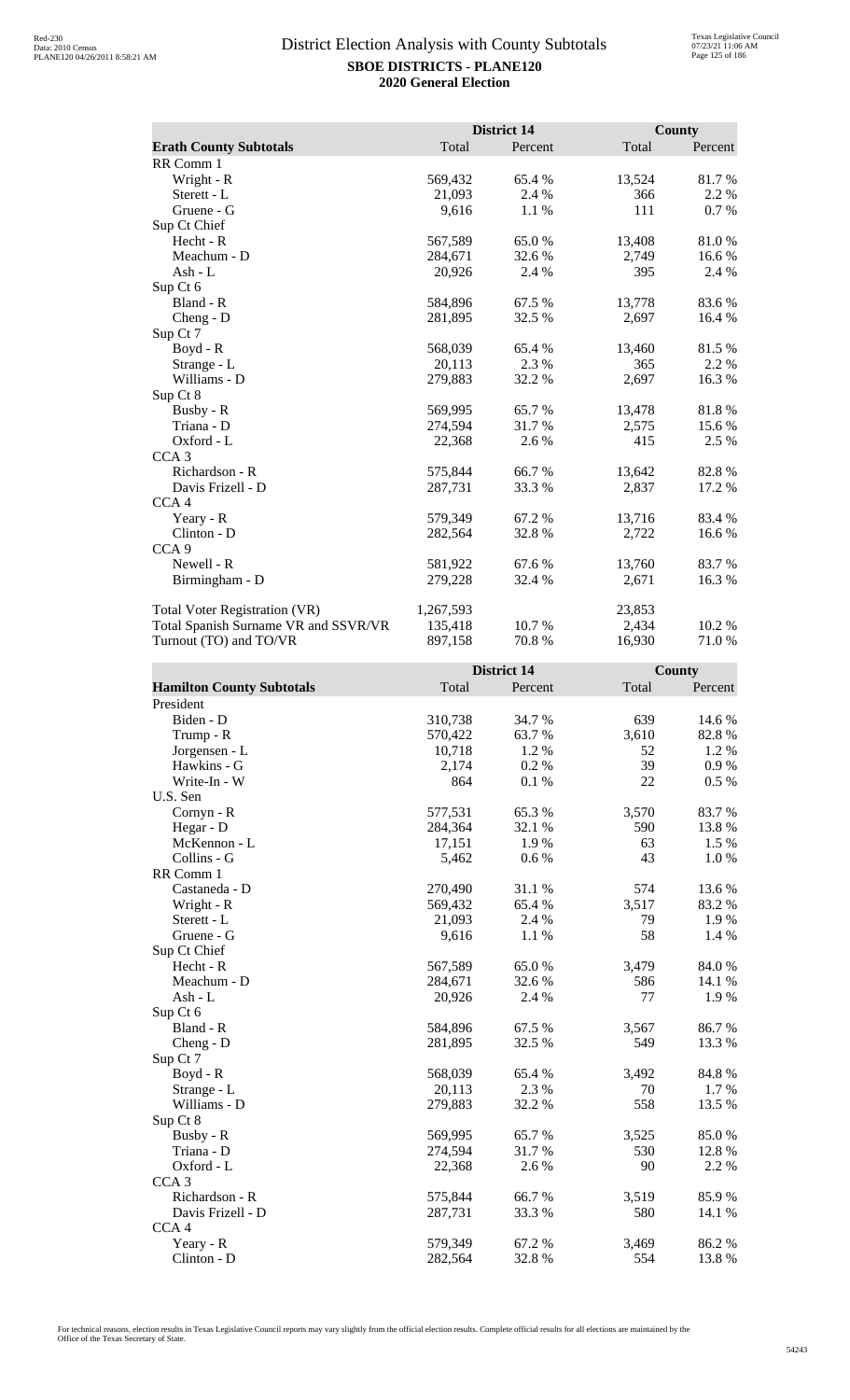|                                      |           | <b>District 14</b> |              | County  |  |
|--------------------------------------|-----------|--------------------|--------------|---------|--|
| <b>Hamilton County Subtotals</b>     | Total     | Percent            | Total        | Percent |  |
| CCA <sub>9</sub>                     |           |                    |              |         |  |
| Newell - R                           | 581,922   | 67.6 %             | 3,503        | 86.2%   |  |
| Birmingham - D                       | 279,228   | 32.4 %             | 560          | 13.8%   |  |
|                                      |           |                    |              |         |  |
| <b>Total Voter Registration (VR)</b> | 1,267,593 |                    | 5,822        |         |  |
| Total Spanish Surname VR and SSVR/VR | 135,418   | 10.7%              | 276          | 4.7%    |  |
| Turnout (TO) and TO/VR               | 897,158   | 70.8%              | 4,400        | 75.6%   |  |
|                                      |           |                    |              |         |  |
|                                      |           | District 14        |              | County  |  |
| <b>Hill County Subtotals</b>         | Total     | Percent            | Total        | Percent |  |
| President                            |           |                    |              |         |  |
| Biden - D                            | 310,738   | 34.7 %             | 2,860        | 19.2 %  |  |
| Trump - R                            | 570,422   | 63.7%              | 11,926       | 79.9%   |  |
| Jorgensen - L                        | 10,718    | 1.2%               | 119          | 0.8 %   |  |
| Hawkins - G                          | 2,174     | 0.2%               | 26           | 0.2 %   |  |
| Write-In - W                         | 864       | 0.1%               | $\mathbf{0}$ | 0.0 %   |  |
| U.S. Sen                             |           |                    |              |         |  |
| Cornyn - R                           | 577,531   | 65.3%              | 11,845       | 79.9%   |  |
| Hegar - D                            | 284,364   | 32.1 %             | 2,688        | 18.1 %  |  |
| McKennon - L                         | 17,151    | 1.9%               | 196          | 1.3 %   |  |
| Collins - G                          | 5,462     | 0.6 %              | 98           | 0.7%    |  |
| RR Comm 1                            |           |                    |              |         |  |
| Castaneda - D                        | 270,490   | 31.1 %             | 2,558        | 17.4 %  |  |
| Wright - R                           | 569,432   | 65.4 %             | 11,804       | 80.3%   |  |
| Sterett - L                          | 21,093    | 2.4 %              | 230          | 1.6%    |  |
| Gruene - G<br>Sup Ct Chief           | 9,616     | 1.1 %              | 114          | 0.8%    |  |
| Hecht - R                            | 567,589   | 65.0%              | 11,761       | 80.1%   |  |
| Meachum - D                          | 284,671   | 32.6 %             | 2,681        | 18.3%   |  |
| Ash - L                              | 20,926    | 2.4 %              | 238          | 1.6 %   |  |
| Sup Ct 6                             |           |                    |              |         |  |
| Bland - R                            | 584,896   | 67.5 %             | 11,958       | 82.0%   |  |
| $Cheng - D$                          | 281,895   | 32.5 %             | 2,631        | 18.0%   |  |
| Sup Ct 7                             |           |                    |              |         |  |
| $Boyd - R$                           | 568,039   | 65.4%              | 11,749       | 80.2%   |  |
| Strange - L                          | 20,113    | 2.3 %              | 224          | 1.5 %   |  |
| Williams - D                         | 279,883   | 32.2 %             | 2,681        | 18.3%   |  |
| Sup Ct 8                             |           |                    |              |         |  |
| Busby - R                            | 569,995   | 65.7%              | 11,862       | 81.0%   |  |
| Triana - D                           | 274,594   | 31.7%              | 2,552        | 17.4 %  |  |
| Oxford - L                           | 22,368    | 2.6 %              | 238          | 1.6 %   |  |
| CCA <sub>3</sub>                     |           |                    |              |         |  |
| Richardson - R                       | 575,844   | 66.7%              | 11,150       | 81.0%   |  |
| Davis Frizell - D                    | 287,731   | 33.3 %             | 2,608        | 19.0%   |  |
| CCA <sub>4</sub>                     |           |                    |              |         |  |
| Yeary - R                            | 579,349   | 67.2%              | 11,955       | 81.8%   |  |
| Clinton - D                          | 282,564   | 32.8%              | 2,657        | 18.2 %  |  |
| CCA <sub>9</sub>                     |           |                    |              |         |  |
| Newell - R                           | 581,922   | 67.6 %             | 11,943       | 82.0%   |  |
| Birmingham - D                       | 279,228   | 32.4 %             | 2,627        | 18.0%   |  |
|                                      |           |                    |              |         |  |
| <b>Total Voter Registration (VR)</b> | 1,267,593 |                    | 23,549       |         |  |
| Total Spanish Surname VR and SSVR/VR | 135,418   | 10.7 %             | 2,334        | 9.9%    |  |
| Turnout (TO) and TO/VR               | 897,158   | 70.8%              | 14,933       | 63.4 %  |  |

|                              |         | <b>District 14</b> |        | County  |
|------------------------------|---------|--------------------|--------|---------|
| <b>Hood County Subtotals</b> | Total   | Percent            | Total  | Percent |
| President                    |         |                    |        |         |
| Biden - D                    | 310,738 | 34.7 %             | 5,701  | 17.4 %  |
| Trump - R                    | 570.422 | 63.7 %             | 26,672 | 81.2 %  |
| Jorgensen - L                | 10.718  | $1.2\%$            | 319    | $1.0\%$ |
| Hawkins - G                  | 2,174   | $0.2\%$            | 73     | $0.2\%$ |
| Write-In - W                 | 864     | $0.1\%$            | 63     | $0.2\%$ |
| U.S. Sen                     |         |                    |        |         |
| $Cornyn - R$                 | 577,531 | 65.3 %             | 26,425 | 81.5 %  |
| Hegar - $D$                  | 284.364 | 32.1 %             | 5.282  | 16.3 %  |
| McKennon - L                 | 17,151  | 1.9 %              | 511    | 1.6 %   |
| Collins - G                  | 5.462   | $0.6\%$            | 189    | $0.6\%$ |
| RR Comm 1                    |         |                    |        |         |
| Castaneda - D                | 270,490 | 31.1 %             | 5.102  | 15.9 %  |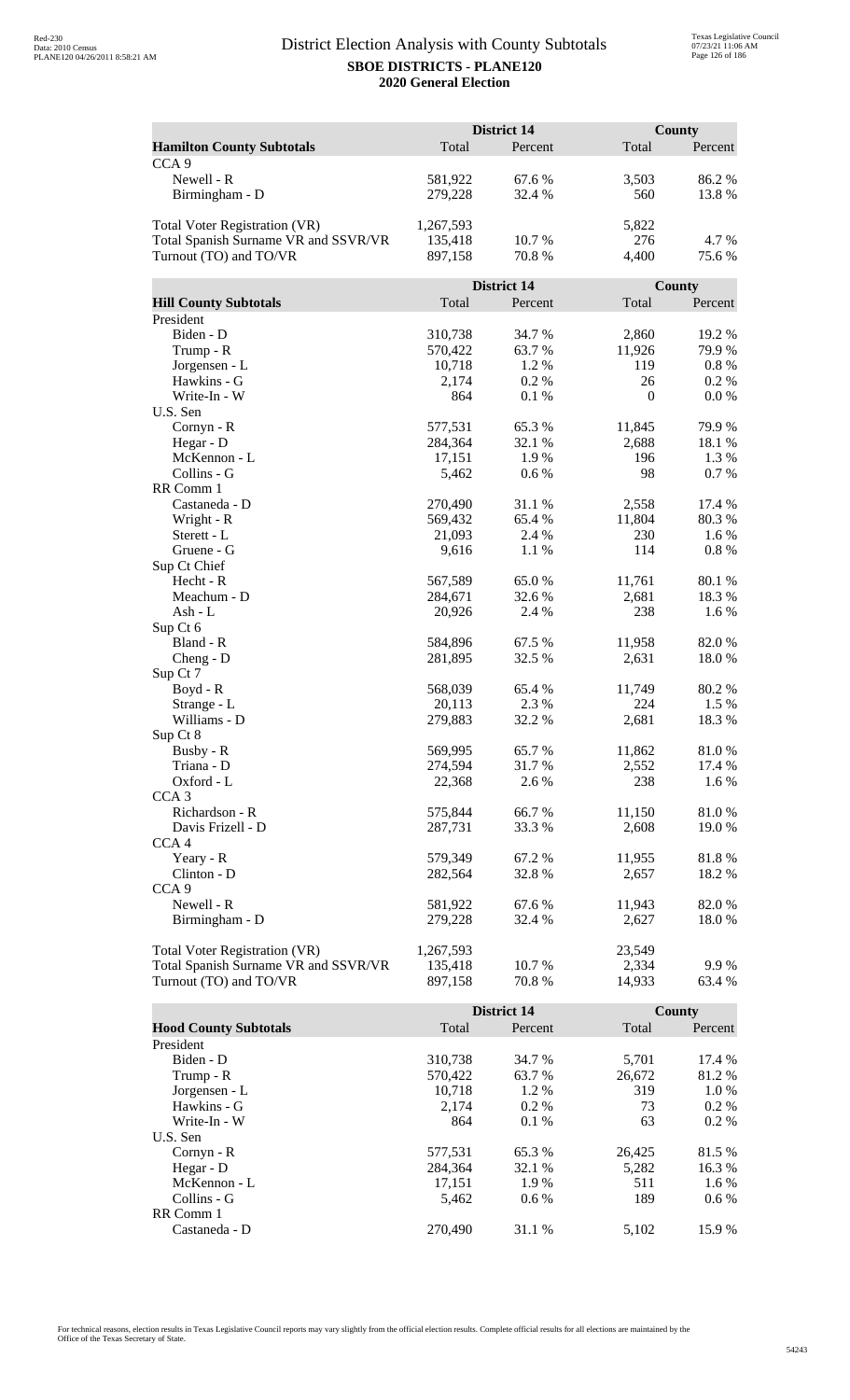|                                      |           | <b>District 14</b> |        | <b>County</b> |
|--------------------------------------|-----------|--------------------|--------|---------------|
| <b>Hood County Subtotals</b>         | Total     | Percent            | Total  | Percent       |
| RR Comm 1                            |           |                    |        |               |
| Wright - R                           | 569,432   | 65.4 %             | 26,127 | 81.5%         |
| Sterett - L                          | 21,093    | 2.4 %              | 656    | 2.0%          |
| Gruene - G                           | 9,616     | 1.1 %              | 187    | $0.6\%$       |
| Sup Ct Chief                         |           |                    |        |               |
| Hecht - R                            | 567,589   | 65.0%              | 26,096 | 81.3%         |
| Meachum - D                          | 284,671   | 32.6 %             | 5,345  | 16.7%         |
| Ash - L                              | 20,926    | 2.4 %              | 642    | 2.0 %         |
| Sup Ct 6                             |           |                    |        |               |
| Bland - R                            | 584,896   | 67.5 %             | 26,695 | 83.7 %        |
| $Cheng - D$                          | 281,895   | 32.5 %             | 5,202  | 16.3%         |
| Sup Ct 7                             |           |                    |        |               |
| Boyd - R                             | 568,039   | 65.4 %             | 26,180 | 82.0%         |
| Strange - L                          | 20,113    | 2.3 %              | 588    | 1.8%          |
| Williams - D                         | 279,883   | 32.2 %             | 5,177  | 16.2%         |
| Sup Ct 8                             |           |                    |        |               |
| Busby - R                            | 569,995   | 65.7 %             | 26,197 | 82.1 %        |
| Triana - D                           | 274,594   | 31.7 %             | 5,028  | 15.8%         |
| $Oxford - L$                         | 22,368    | 2.6 %              | 691    | 2.2 %         |
| CCA <sub>3</sub>                     |           |                    |        |               |
| Richardson - R                       | 575,844   | 66.7%              | 26,450 | 83.0%         |
| Davis Frizell - D                    | 287,731   | 33.3 %             | 5,418  | 17.0 %        |
| CCA <sub>4</sub>                     |           |                    |        |               |
| Yeary - R                            | 579,349   | 67.2 %             | 26,571 | 83.5 %        |
| Clinton - D                          | 282,564   | 32.8%              | 5,260  | 16.5 %        |
| CCA <sub>9</sub>                     |           |                    |        |               |
| Newell - R                           | 581,922   | 67.6 %             | 26,569 | 83.6%         |
| Birmingham - D                       | 279,228   | 32.4 %             | 5,208  | 16.4 %        |
| <b>Total Voter Registration (VR)</b> | 1,267,593 |                    | 44,739 |               |
| Total Spanish Surname VR and SSVR/VR | 135,418   | 10.7 %             | 2,622  | 5.9%          |
| Turnout (TO) and TO/VR               | 897,158   | 70.8%              | 32,920 | 73.6 %        |

|                              |         | <b>District 14</b> |          | <b>County</b> |
|------------------------------|---------|--------------------|----------|---------------|
| <b>Jack County Subtotals</b> | Total   | Percent            | Total    | Percent       |
| President                    |         |                    |          |               |
| Biden - D                    | 310,738 | 34.7%              | 331      | 8.8 %         |
| Trump - R                    | 570,422 | 63.7 %             | 3,418    | 90.4 %        |
| Jorgensen - L                | 10,718  | 1.2%               | 24       | $0.6\%$       |
| Hawkins - G                  | 2,174   | 0.2%               | 9        | 0.2 %         |
| Write-In - W                 | 864     | 0.1%               | $\theta$ | 0.0 %         |
| U.S. Sen                     |         |                    |          |               |
| Cornyn - R                   | 577,531 | 65.3%              | 3,322    | 89.8%         |
| Hegar - D                    | 284,364 | 32.1 %             | 319      | 8.6 %         |
| McKennon - L                 | 17,151  | 1.9%               | 41       | 1.1 %         |
| Collins - G                  | 5,462   | 0.6 %              | 17       | 0.5%          |
| RR Comm 1                    |         |                    |          |               |
| Castaneda - D                | 270,490 | 31.1 %             | 300      | 8.2%          |
| Wright - R                   | 569,432 | 65.4 %             | 3,305    | 90.2%         |
| Sterett - L                  | 21,093  | 2.4 %              | 46       | 1.3%          |
| Gruene - G                   | 9,616   | 1.1 %              | 15       | 0.4%          |
| Sup Ct Chief                 |         |                    |          |               |
| Hecht - R                    | 567,589 | 65.0%              | 3,285    | 90.1 %        |
| Meachum - D                  | 284,671 | 32.6%              | 309      | 8.5 %         |
| $Ash - L$                    | 20,926  | 2.4 %              | 53       | 1.5 %         |
| Sup Ct 6                     |         |                    |          |               |
| Bland - R                    | 584,896 | 67.5 %             | 3,349    | 91.7 %        |
| Cheng - D                    | 281,895 | 32.5 %             | 302      | 8.3%          |
| Sup Ct 7                     |         |                    |          |               |
| $Boyd - R$                   | 568,039 | 65.4%              | 3,270    | 90.4 %        |
| Strange - L                  | 20,113  | 2.3 %              | 46       | 1.3 %         |
| Williams - D                 | 279,883 | 32.2 %             | 301      | 8.3%          |
| Sup Ct 8                     |         |                    |          |               |
| Busby - R                    | 569,995 | 65.7%              | 3,294    | 90.4 %        |
| Triana - D                   | 274,594 | 31.7 %             | 288      | 7.9 %         |
| Oxford - L                   | 22,368  | 2.6 %              | 62       | 1.7%          |
| CCA <sub>3</sub>             |         |                    |          |               |
| Richardson - R               | 575,844 | 66.7%              | 3,319    | 91.6 %        |
| Davis Frizell - D            | 287,731 | 33.3 %             | 306      | 8.4 %         |
| CCA <sub>4</sub>             |         |                    |          |               |
| Yeary - R                    | 579,349 | 67.2%              | 3,330    | 91.5%         |
| Clinton - D                  | 282,564 | 32.8%              | 309      | 8.5%          |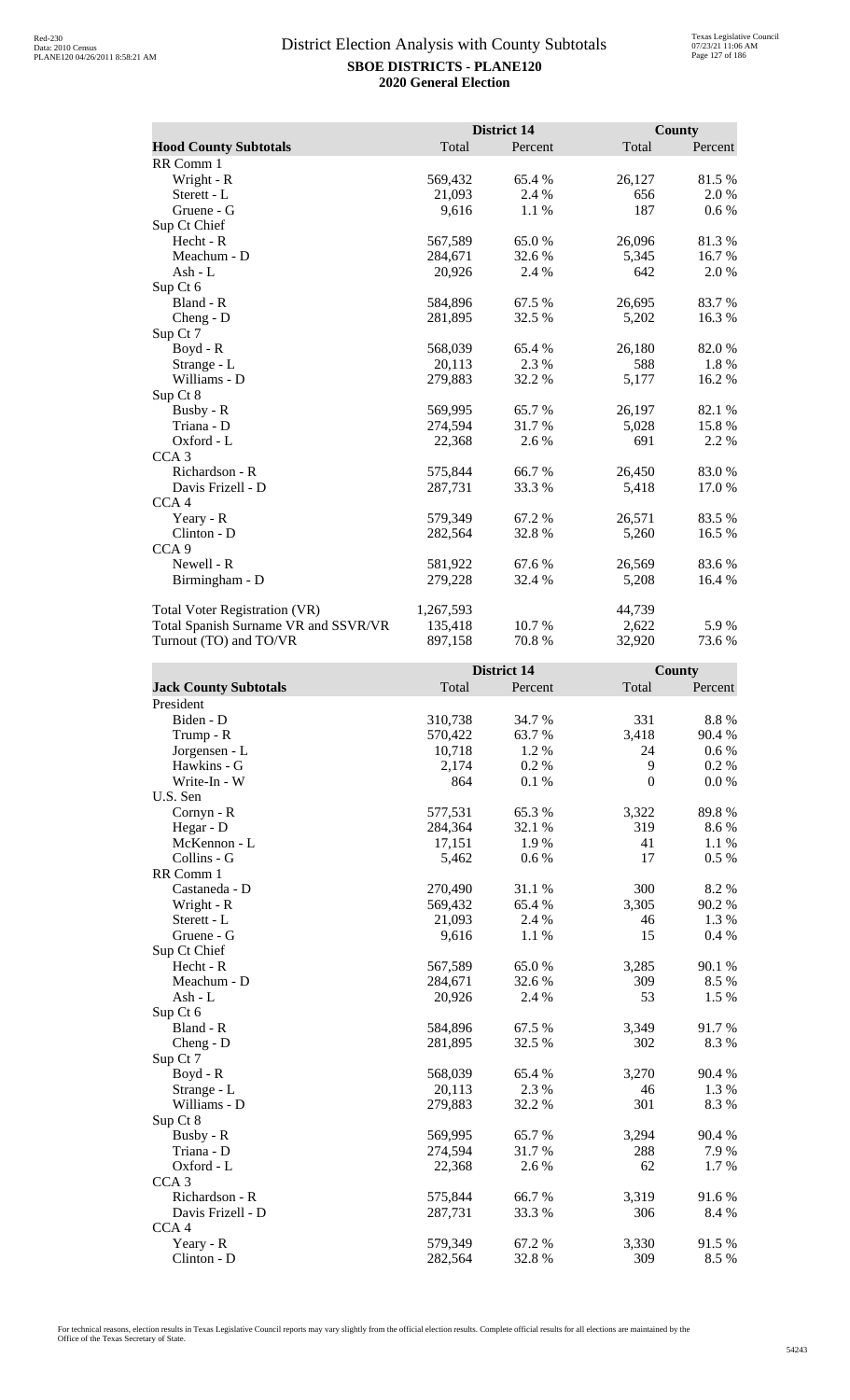|                                      |           | <b>District 14</b> |              | <b>County</b> |
|--------------------------------------|-----------|--------------------|--------------|---------------|
| <b>Jack County Subtotals</b>         | Total     | Percent            | Total        | Percent       |
| CCA <sub>9</sub>                     |           |                    |              |               |
| Newell - R                           | 581,922   | 67.6 %             | 3,307        | 91.6 %        |
| Birmingham - D                       | 279,228   | 32.4 %             | 303          | 8.4 %         |
|                                      |           |                    |              |               |
| <b>Total Voter Registration (VR)</b> | 1,267,593 |                    | 5,251        |               |
| Total Spanish Surname VR and SSVR/VR | 135,418   | 10.7 %             | 283          | 5.4 %         |
| Turnout (TO) and TO/VR               | 897,158   | 70.8%              | 3,792        | 72.2 %        |
|                                      |           |                    |              |               |
|                                      |           | District 14        |              | County        |
| <b>Johnson County Subtotals</b>      | Total     | Percent            | Total        | Percent       |
| President                            |           |                    |              |               |
| Biden - D                            | 310,738   | 34.7 %             | 16,464       | 22.9%         |
| Trump - R                            | 570,422   | 63.7%              | 54,628       | 75.9%         |
| Jorgensen - L                        | 10,718    | 1.2%               | 771          | 1.1 %         |
| Hawkins - G                          | 2,174     | 0.2 %              | 142          | 0.2%          |
| Write-In - W                         | 864       | 0.1%               | 14           | 0.0 %         |
| U.S. Sen                             |           |                    |              |               |
| Cornyn - R                           | 577,531   | 65.3%              | 54,403       | 76.1 %        |
| Hegar - D                            | 284,364   | 32.1 %             | 15,474       | 21.7%         |
| McKennon - L                         | 17,151    | 1.9%               | 1,217        | 1.7%          |
| Collins - G                          | 5,462     | 0.6 %              | 369          | $0.5\%$       |
| RR Comm 1                            |           |                    |              |               |
| Castaneda - D                        | 270,490   | 31.1 %             | 14,780       | 20.9%         |
| Wright - R                           | 569,432   | 65.4 %             | 53,764       | 76.0%         |
| Sterett - L                          | 21,093    | 2.4 %              | 1,642<br>551 | 2.3 %         |
| Gruene - G                           | 9,616     | 1.1 %              |              | 0.8%          |
| Sup Ct Chief<br>Hecht - R            | 567,589   | 65.0%              | 53,627       | 75.9%         |
| Meachum - D                          | 284,671   | 32.6 %             | 15,386       | 21.8%         |
| Ash - L                              | 20,926    | 2.4 %              | 1,603        | 2.3 %         |
| Sup Ct 6                             |           |                    |              |               |
| Bland - R                            | 584,896   | 67.5 %             | 55,073       | 78.4%         |
| $Cheng - D$                          | 281,895   | 32.5 %             | 15,190       | 21.6%         |
| Sup Ct 7                             |           |                    |              |               |
| $Boyd - R$                           | 568,039   | 65.4 %             | 53,644       | 76.2%         |
| Strange - L                          | 20,113    | 2.3 %              | 1,462        | 2.1 %         |
| Williams - D                         | 279,883   | 32.2 %             | 15,268       | 21.7%         |
| Sup Ct 8                             |           |                    |              |               |
| Busby - R                            | 569,995   | 65.7%              | 53,982       | 76.6%         |
| Triana - D                           | 274,594   | 31.7%              | 14,777       | 21.0%         |
| Oxford - L                           | 22,368    | 2.6 %              | 1,755        | 2.5 %         |
| CCA <sub>3</sub>                     |           |                    |              |               |
| Richardson - R                       | 575,844   | 66.7%              | 54,535       | 77.6 %        |
| Davis Frizell - D                    | 287,731   | 33.3 %             | 15,784       | 22.4 %        |
| CCA <sub>4</sub>                     |           |                    |              |               |
| Yeary - R                            | 579,349   | 67.2%              | 54,650       | 78.0%         |
| Clinton - D                          | 282,564   | 32.8%              | 15,451       | 22.0 %        |
| CCA <sub>9</sub>                     |           |                    |              |               |
| Newell - R                           | 581,922   | 67.6 %             | 54,862       | 78.3%         |
| Birmingham - D                       | 279,228   | 32.4 %             | 15,193       | 21.7%         |
|                                      |           |                    |              |               |
| <b>Total Voter Registration (VR)</b> | 1,267,593 |                    | 106,212      |               |
| Total Spanish Surname VR and SSVR/VR | 135,418   | 10.7 %             | 11,858       | 11.2 %        |
| Turnout (TO) and TO/VR               | 897,158   | 70.8 %             | 72,440       | 68.2%         |

|                                  |         | District 14 |          | <b>County</b> |
|----------------------------------|---------|-------------|----------|---------------|
| <b>Lampasas County Subtotals</b> | Total   | Percent     | Total    | Percent       |
| President                        |         |             |          |               |
| Biden - D                        | 310,738 | 34.7 %      | 2.144    | 20.6 %        |
| Trump - R                        | 570,422 | 63.7 %      | 8,086    | 77.8%         |
| Jorgensen - L                    | 10.718  | 1.2 %       | 145      | 1.4 %         |
| Hawkins - G                      | 2,174   | $0.2\%$     | 24       | $0.2\%$       |
| Write-In - W                     | 864     | $0.1\%$     | $\Omega$ | $0.0\%$       |
| U.S. Sen                         |         |             |          |               |
| $Cornyn - R$                     | 577,531 | 65.3 %      | 8,102    | 78.4 %        |
| Hegar - $D$                      | 284.364 | 32.1 %      | 1.978    | 19.1 %        |
| McKennon - L                     | 17,151  | 1.9%        | 189      | 1.8 %         |
| Collins - G                      | 5.462   | $0.6\%$     | 61       | $0.6\%$       |
| RR Comm 1                        |         |             |          |               |
| Castaneda - D                    | 270,490 | 31.1 %      | 1.845    | 17.9 %        |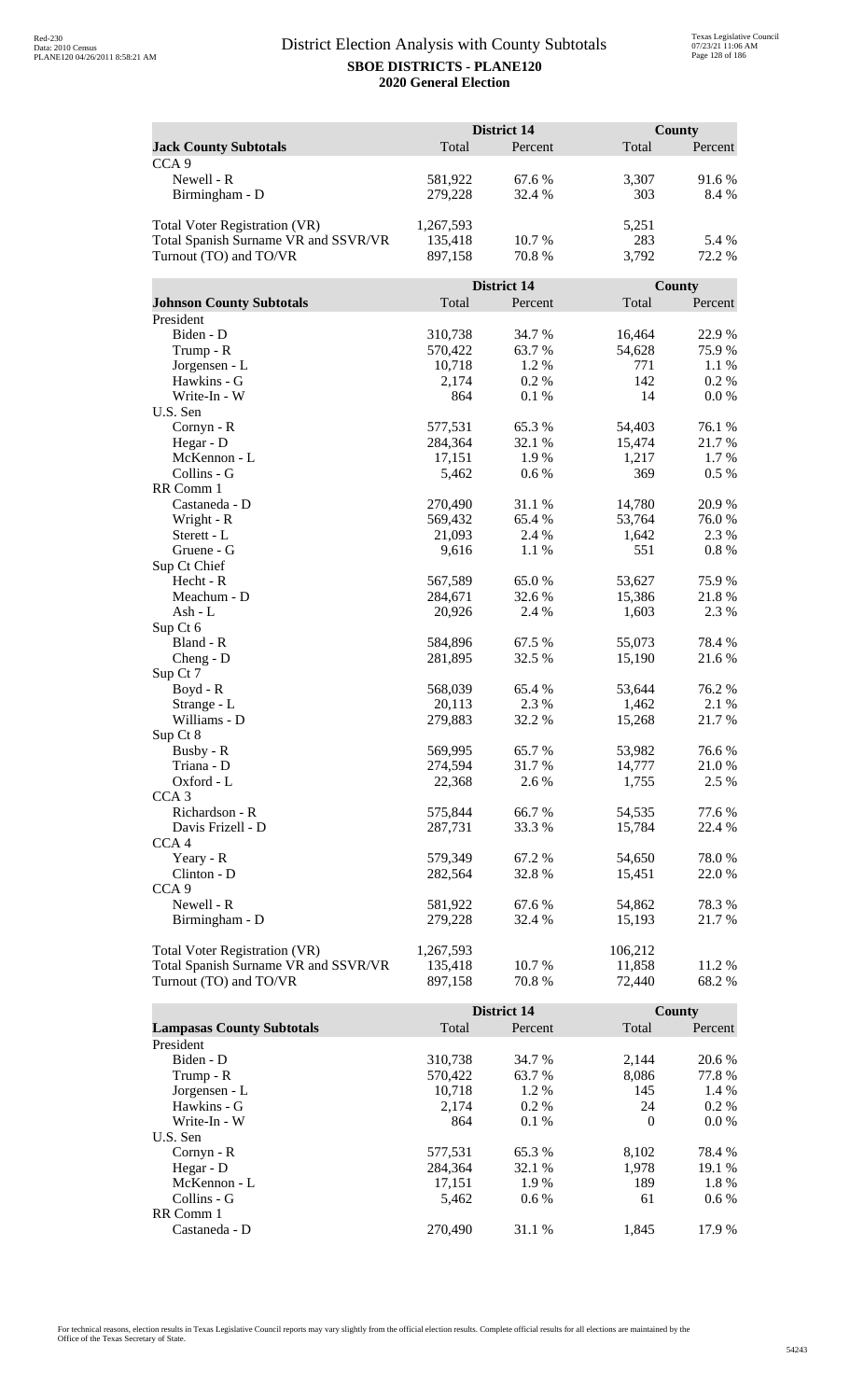|                                      |           | District 14 |        | <b>County</b> |
|--------------------------------------|-----------|-------------|--------|---------------|
| <b>Lampasas County Subtotals</b>     | Total     | Percent     | Total  | Percent       |
| RR Comm 1                            |           |             |        |               |
| Wright - R                           | 569,432   | 65.4 %      | 8,125  | 79.0%         |
| Sterett - L                          | 21,093    | 2.4 %       | 225    | 2.2 %         |
| Gruene - G                           | 9,616     | 1.1 %       | 93     | 0.9%          |
| Sup Ct Chief                         |           |             |        |               |
| Hecht - R                            | 567,589   | 65.0%       | 8,062  | 78.3%         |
| Meachum - D                          | 284,671   | 32.6 %      | 1,986  | 19.3 %        |
| Ash - L                              | 20,926    | 2.4 %       | 252    | 2.4 %         |
| Sup Ct 6                             |           |             |        |               |
| Bland - R                            | 584,896   | 67.5 %      | 8,294  | 80.7%         |
| $Cheng - D$                          | 281,895   | 32.5 %      | 1,979  | 19.3%         |
| Sup Ct 7                             |           |             |        |               |
| Boyd - R                             | 568,039   | 65.4 %      | 8,071  | 78.5 %        |
| Strange - L                          | 20,113    | 2.3 %       | 247    | 2.4 %         |
| Williams - D                         | 279,883   | 32.2 %      | 1,961  | 19.1 %        |
| Sup Ct 8                             |           |             |        |               |
| Busby - R                            | 569,995   | 65.7 %      | 8,131  | 79.1 %        |
| Triana - D                           | 274,594   | 31.7 %      | 1,888  | 18.4 %        |
| Oxford - L                           | 22,368    | 2.6 %       | 259    | 2.5 %         |
| CCA <sub>3</sub>                     |           |             |        |               |
| Richardson - R                       | 575,844   | 66.7%       | 8,212  | 80.0%         |
| Davis Frizell - D                    | 287,731   | 33.3 %      | 2,047  | 20.0 %        |
| CCA <sub>4</sub>                     |           |             |        |               |
| Yeary - R                            | 579,349   | 67.2 %      | 8,280  | 80.8%         |
| Clinton - D                          | 282,564   | 32.8%       | 1,971  | 19.2 %        |
| CCA <sub>9</sub>                     |           |             |        |               |
| Newell - R                           | 581,922   | 67.6 %      | 8,263  | 80.7 %        |
| Birmingham - D                       | 279,228   | 32.4 %      | 1,982  | 19.3 %        |
| <b>Total Voter Registration (VR)</b> | 1,267,593 |             | 15,396 |               |
| Total Spanish Surname VR and SSVR/VR | 135,418   | 10.7 %      | 1,577  | 10.2%         |
| Turnout (TO) and TO/VR               | 897,158   | 70.8%       | 10,431 | 67.8%         |

|                                  |         | District 14 |        | County   |
|----------------------------------|---------|-------------|--------|----------|
| <b>McLennan County Subtotals</b> | Total   | Percent     | Total  | Percent  |
| President                        |         |             |        |          |
| Biden - D                        | 310,738 | 34.7%       | 36,688 | 37.5 %   |
| Trump - R                        | 570,422 | 63.7%       | 59,543 | 60.8%    |
| Jorgensen - L                    | 10,718  | 1.2%        | 1,297  | 1.3 %    |
| Hawkins - G                      | 2,174   | 0.2%        | 243    | 0.2 %    |
| Write-In - W                     | 864     | 0.1%        | 101    | $0.1~\%$ |
| U.S. Sen                         |         |             |        |          |
| Cornyn - R                       | 577,531 | 65.3%       | 60,036 | 62.5 %   |
| Hegar - D                        | 284,364 | 32.1 %      | 33,439 | 34.8%    |
| McKennon - L                     | 17,151  | 1.9%        | 2,015  | 2.1 %    |
| Collins - G                      | 5,462   | 0.6 %       | 636    | 0.7 %    |
| RR Comm 1                        |         |             |        |          |
| Castaneda - D                    | 270,490 | 31.1 %      | 31,537 | 33.5 %   |
| Wright - R                       | 569,432 | 65.4%       | 59,273 | 62.9%    |
| Sterett - L                      | 21,093  | 2.4 %       | 2,307  | 2.4 %    |
| Gruene - G                       | 9,616   | 1.1 %       | 1,083  | 1.1 %    |
| Sup Ct Chief                     |         |             |        |          |
| Hecht - R                        | 567,589 | 65.0%       | 58,780 | 62.1 %   |
| Meachum - D                      | 284,671 | 32.6 %      | 33,503 | 35.4 %   |
| $Ash - L$                        | 20,926  | 2.4 %       | 2,378  | 2.5 %    |
| Sup Ct 6                         |         |             |        |          |
| Bland - R                        | 584,896 | 67.5 %      | 61,136 | 64.9%    |
| Cheng - D                        | 281,895 | 32.5 %      | 33,097 | 35.1 %   |
| Sup Ct 7                         |         |             |        |          |
| $Boyd - R$                       | 568,039 | 65.4%       | 59,512 | 63.0%    |
| Strange - L                      | 20,113  | 2.3 %       | 2,066  | 2.2 %    |
| Williams - D                     | 279,883 | 32.2 %      | 32,826 | 34.8%    |
| Sup Ct 8                         |         |             |        |          |
| Busby - R                        | 569,995 | 65.7%       | 59,537 | 63.2%    |
| Triana - D                       | 274,594 | 31.7%       | 32,458 | 34.4 %   |
| Oxford - L                       | 22,368  | 2.6 %       | 2,236  | 2.4 %    |
| CCA <sub>3</sub>                 |         |             |        |          |
| Richardson - R                   | 575,844 | 66.7%       | 60,140 | 64.0%    |
| Davis Frizell - D                | 287,731 | 33.3 %      | 33,842 | 36.0%    |
| CCA <sub>4</sub>                 |         |             |        |          |
| Yeary - R                        | 579,349 | 67.2%       | 60,447 | 64.5 %   |
| Clinton - D                      | 282,564 | 32.8%       | 33,286 | 35.5 %   |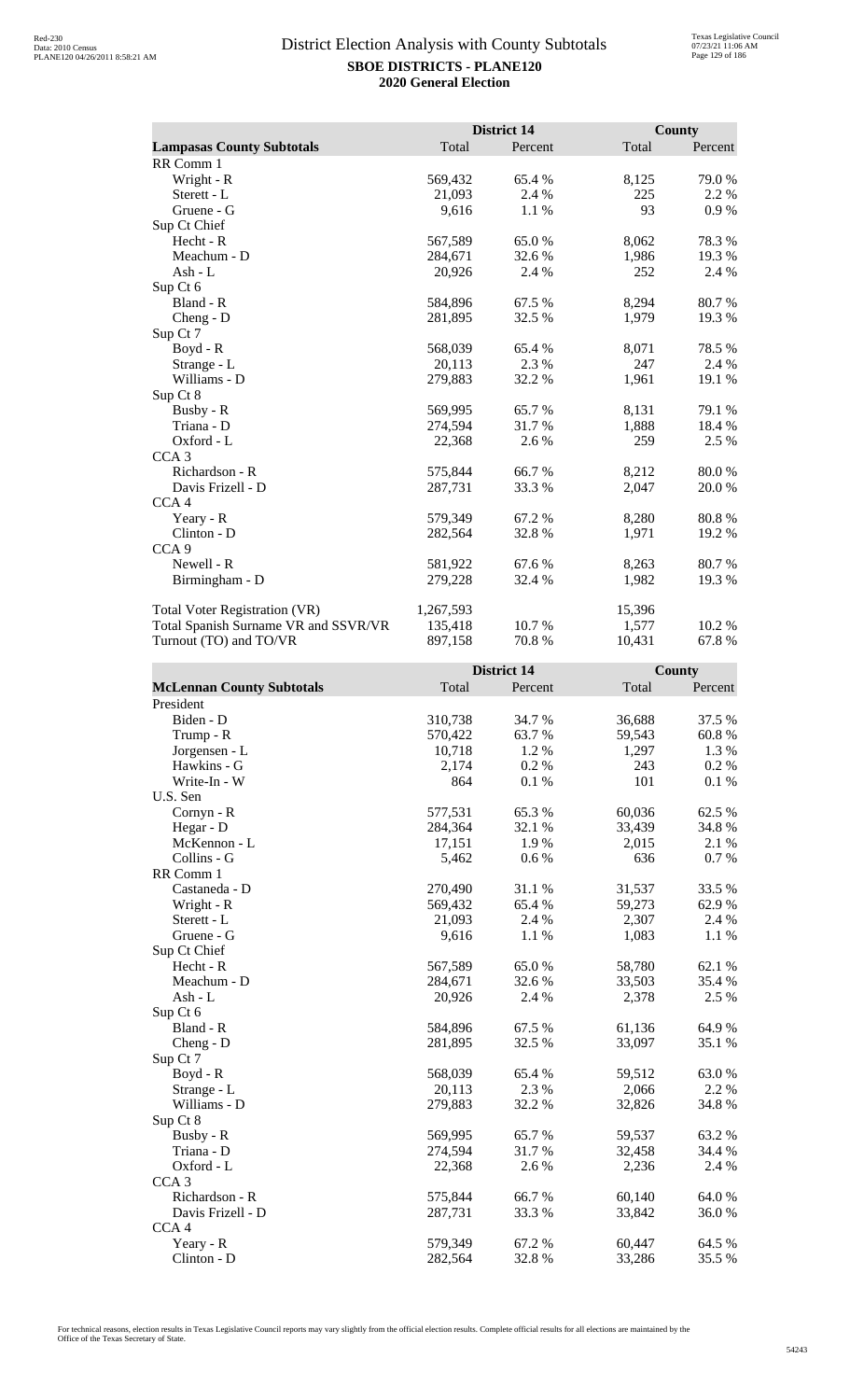|                                                                |                    | <b>District 14</b> |                | <b>County</b>   |
|----------------------------------------------------------------|--------------------|--------------------|----------------|-----------------|
| <b>McLennan County Subtotals</b>                               | Total              | Percent            | Total          | Percent         |
| CCA <sub>9</sub>                                               |                    |                    |                |                 |
| Newell - R                                                     | 581,922            | 67.6 %             | 60,709         | 64.9%           |
| Birmingham - D                                                 | 279,228            | 32.4 %             | 32,863         | 35.1 %          |
|                                                                |                    |                    |                |                 |
| Total Voter Registration (VR)                                  | 1,267,593          |                    | 149,123        |                 |
| Total Spanish Surname VR and SSVR/VR                           | 135,418            | 10.7 %             | 20,845         | 14.0 %          |
| Turnout (TO) and TO/VR                                         | 897,158            | 70.8 %             | 98,898         | 66.3%           |
|                                                                |                    |                    |                |                 |
|                                                                |                    | District 14        |                | County          |
| <b>Mills County Subtotals</b>                                  | Total              | Percent            | Total          | Percent         |
| President                                                      |                    |                    |                |                 |
| Biden - D                                                      | 310,738            | 34.7 %             | 271            | 10.8%           |
| Trump - R                                                      | 570,422            | 63.7%              | 2,217          | 88.5%           |
| Jorgensen - L                                                  | 10,718             | 1.2%               | 15             | 0.6 %           |
| Hawkins - G                                                    | 2,174              | 0.2 %              | $\mathfrak{2}$ | 0.1%            |
| Write-In - W                                                   | 864                | 0.1%               | $\mathbf{0}$   | 0.0 %           |
| U.S. Sen                                                       |                    |                    |                |                 |
| Cornyn - R                                                     | 577,531            | 65.3%              | 2,196          | 88.3%           |
| Hegar - D                                                      | 284,364            | 32.1 %             | 252            | 10.1 %          |
| McKennon - L                                                   | 17,151             | 1.9%               | 30             | 1.2 %           |
| Collins - G                                                    | 5,462              | 0.6 %              | 9              | 0.4%            |
| RR Comm 1                                                      |                    |                    |                |                 |
| Castaneda - D                                                  | 270,490            | 31.1 %             | 224            | 9.1%            |
| Wright - R<br>Sterett - L                                      | 569,432<br>21,093  | 65.4 %<br>2.4 %    | 2,172<br>36    | 88.7%<br>1.5 %  |
| Gruene - G                                                     | 9,616              |                    | 17             | 0.7%            |
| Sup Ct Chief                                                   |                    | 1.1 %              |                |                 |
| Hecht - R                                                      | 567,589            | 65.0%              | 2,161          | 88.2%           |
| Meachum - D                                                    | 284,671            | 32.6 %             | 259            | 10.6%           |
| Ash - L                                                        | 20,926             | 2.4 %              | 31             | 1.3 %           |
| Sup Ct 6                                                       |                    |                    |                |                 |
| Bland - R                                                      | 584,896            | 67.5 %             | 2,191          | 89.9%           |
| Cheng - D                                                      | 281,895            | 32.5 %             | 246            | 10.1 %          |
| Sup Ct 7                                                       |                    |                    |                |                 |
| $Boyd - R$                                                     | 568,039            | 65.4 %             | 2,161          | 88.7%           |
| Strange - L                                                    | 20,113             | 2.3 %              | 25             | 1.0 %           |
| Williams - D                                                   | 279,883            | 32.2 %             | 249            | 10.2 %          |
| Sup Ct 8                                                       |                    |                    |                |                 |
| Busby - R                                                      | 569,995            | 65.7%              | 2,164          | 88.8%           |
| Triana - D                                                     | 274,594            | 31.7%              | 234            | 9.6 %           |
| Oxford - L                                                     | 22,368             | 2.6 %              | 38             | 1.6 %           |
| CCA <sub>3</sub>                                               |                    |                    |                |                 |
| Richardson - R                                                 | 575,844            | 66.7%              | 2,174          | 89.4%           |
| Davis Frizell - D                                              | 287,731            | 33.3%              | 258            | 10.6 %          |
| CCA <sub>4</sub>                                               |                    |                    |                |                 |
| Yeary - R                                                      | 579,349            | 67.2%              | 2,173          | 89.5 %          |
| Clinton - D                                                    | 282,564            | 32.8%              | 255            | 10.5 %          |
| CCA <sub>9</sub>                                               |                    |                    |                |                 |
| Newell - R                                                     | 581,922            | 67.6 %             | 2,176          | 89.5 %          |
| Birmingham - D                                                 | 279,228            | 32.4 %             | 254            | 10.5 %          |
|                                                                |                    |                    |                |                 |
| Total Voter Registration (VR)                                  | 1,267,593          |                    | 3,413<br>315   |                 |
| Total Spanish Surname VR and SSVR/VR<br>Turnout (TO) and TO/VR | 135,418<br>897,158 | 10.7 %<br>70.8%    | 2,506          | 9.2 %<br>73.4 % |
|                                                                |                    |                    |                |                 |

|                                 |         | <b>District 14</b> |        | County  |
|---------------------------------|---------|--------------------|--------|---------|
| <b>Navarro County Subtotals</b> | Total   | Percent            | Total  | Percent |
| President                       |         |                    |        |         |
| Biden - D                       | 310,738 | 34.7 %             | 5,101  | 26.6 %  |
| Trump - R                       | 570,422 | 63.7 %             | 13.800 | 72.1 %  |
| Jorgensen - L                   | 10.718  | $1.2\%$            | 167    | 0.9%    |
| Hawkins - G                     | 2,174   | $0.2\%$            | 53     | $0.3\%$ |
| Write-In - W                    | 864     | $0.1\%$            | 30     | $0.2\%$ |
| U.S. Sen                        |         |                    |        |         |
| Cornyn - R                      | 577,531 | 65.3 %             | 13.701 | 72.3 %  |
| Hegar - $D$                     | 284,364 | 32.1 %             | 4.821  | 25.4 %  |
| McKennon - L                    | 17,151  | 1.9 %              | 315    | 1.7 %   |
| Collins - G                     | 5.462   | $0.6\%$            | 125    | $0.7\%$ |
| RR Comm 1                       |         |                    |        |         |
| Castaneda - D                   | 270,490 | 31.1 %             | 4.719  | 25.0 %  |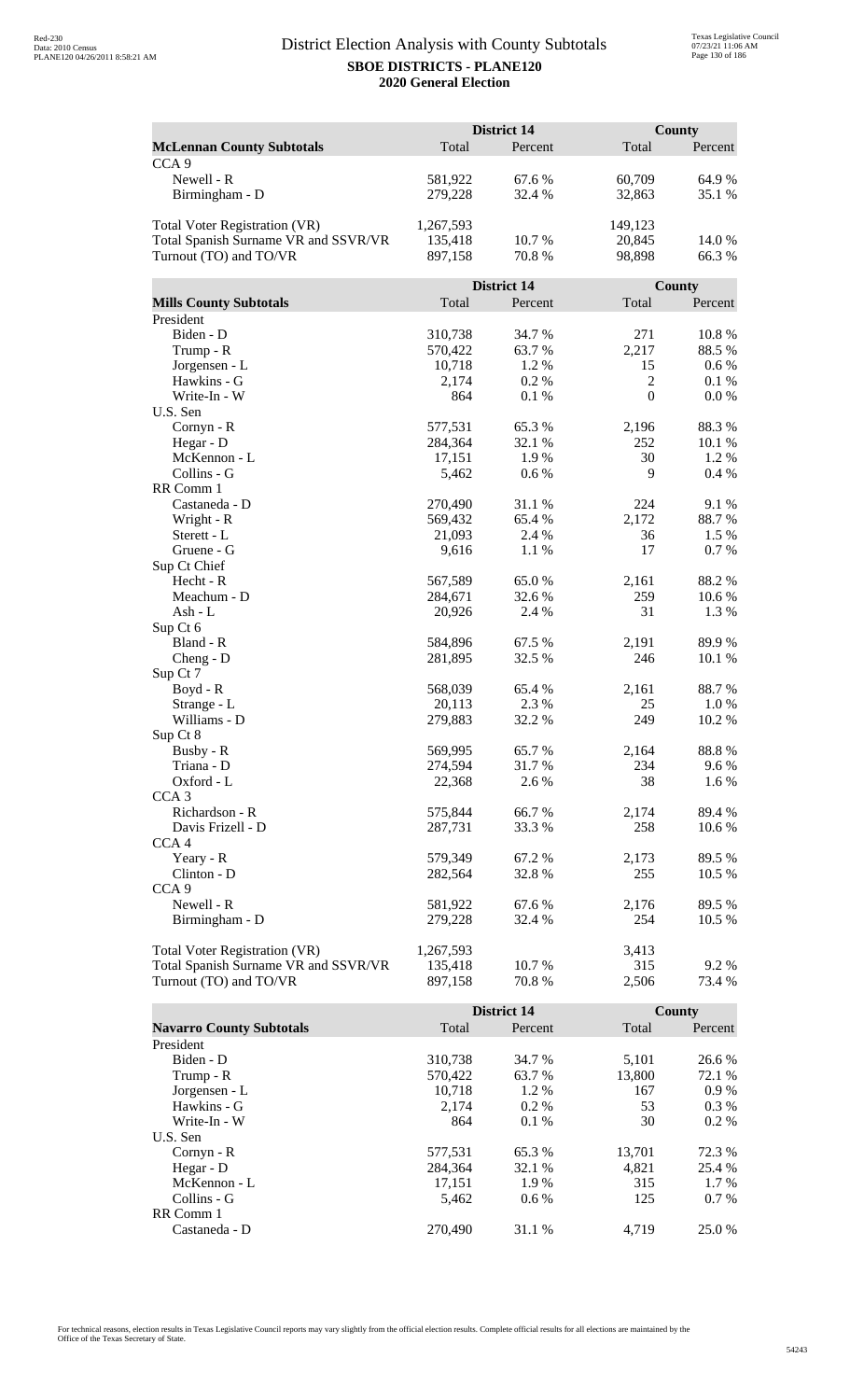|                                      |           | <b>District 14</b> |        | County  |
|--------------------------------------|-----------|--------------------|--------|---------|
| <b>Navarro County Subtotals</b>      | Total     | Percent            | Total  | Percent |
| RR Comm 1                            |           |                    |        |         |
| Wright - R                           | 569,432   | 65.4 %             | 13,713 | 72.5 %  |
| Sterett - L                          | 21,093    | 2.4 %              | 373    | 2.0%    |
| Gruene - G                           | 9,616     | 1.1 %              | 100    | $0.5\%$ |
| Sup Ct Chief                         |           |                    |        |         |
| Hecht - R                            | 567,589   | 65.0%              | 13,656 | 72.3 %  |
| Meachum - D                          | 284,671   | 32.6 %             | 4,859  | 25.7 %  |
| Ash - $L$                            | 20,926    | 2.4 %              | 375    | 2.0 %   |
| Sup Ct 6                             |           |                    |        |         |
| Bland - R                            | 584,896   | 67.5 %             | 14,019 | 74.3 %  |
| $Cheng - D$                          | 281,895   | 32.5 %             | 4,846  | 25.7%   |
| Sup Ct 7                             |           |                    |        |         |
| $Boyd - R$                           | 568,039   | 65.4 %             | 13,714 | 72.7 %  |
| Strange - L                          | 20,113    | 2.3 %              | 334    | 1.8%    |
| Williams - D                         | 279,883   | 32.2 %             | 4,822  | 25.6 %  |
| Sup Ct 8                             |           |                    |        |         |
| Busby - R                            | 569,995   | 65.7 %             | 13,732 | 72.8%   |
| Triana - D                           | 274,594   | 31.7 %             | 4,758  | 25.2 %  |
| Oxford - L                           | 22,368    | 2.6 %              | 366    | 1.9 %   |
| CCA <sub>3</sub>                     |           |                    |        |         |
| Richardson - R                       | 575,844   | 66.7%              | 13,859 | 73.6%   |
| Davis Frizell - D                    | 287,731   | 33.3 %             | 4,966  | 26.4 %  |
| CCA <sub>4</sub>                     |           |                    |        |         |
| Yeary - R                            | 579,349   | 67.2%              | 13,919 | 74.0%   |
| Clinton - D                          | 282,564   | 32.8%              | 4,882  | 26.0%   |
| CCA <sub>9</sub>                     |           |                    |        |         |
| Newell - R                           | 581,922   | 67.6 %             | 13,969 | 74.3 %  |
| Birmingham - D                       | 279,228   | 32.4 %             | 4,833  | 25.7 %  |
| <b>Total Voter Registration (VR)</b> | 1,267,593 |                    | 29,835 |         |
| Total Spanish Surname VR and SSVR/VR | 135,418   | 10.7 %             | 3,665  | 12.3 %  |
| Turnout (TO) and TO/VR               | 897,158   | 70.8%              | 19,196 | 64.3%   |

| <b>Palo Pinto County Subtotals</b><br>Total<br>Total<br>Percent<br>Percent<br>President<br>Biden - D<br>310,738<br>34.7%<br>2,178<br>17.4 %<br>81.5%<br>570,422<br>63.7%<br>10,179<br>Trump - R<br>101<br>0.8%<br>Jorgensen - L<br>10,718<br>1.2 %<br>27<br>0.2 %<br>Hawkins - G<br>0.2 %<br>2,174<br>8<br>0.1%<br>0.1 %<br>Write-In - W<br>864<br>U.S. Sen<br>577,531<br>65.3%<br>9,999<br>Cornyn - R<br>81.1%<br>32.1 %<br>16.5 %<br>Hegar - D<br>284,364<br>2,028<br>McKennon - L<br>1.9%<br>231<br>1.9%<br>17,151<br>70<br>Collins - G<br>5,462<br>0.6 %<br>$0.6\%$<br>RR Comm 1 |               |         | <b>District 14</b> |       | County |
|--------------------------------------------------------------------------------------------------------------------------------------------------------------------------------------------------------------------------------------------------------------------------------------------------------------------------------------------------------------------------------------------------------------------------------------------------------------------------------------------------------------------------------------------------------------------------------------|---------------|---------|--------------------|-------|--------|
|                                                                                                                                                                                                                                                                                                                                                                                                                                                                                                                                                                                      |               |         |                    |       |        |
|                                                                                                                                                                                                                                                                                                                                                                                                                                                                                                                                                                                      |               |         |                    |       |        |
|                                                                                                                                                                                                                                                                                                                                                                                                                                                                                                                                                                                      |               |         |                    |       |        |
|                                                                                                                                                                                                                                                                                                                                                                                                                                                                                                                                                                                      |               |         |                    |       |        |
|                                                                                                                                                                                                                                                                                                                                                                                                                                                                                                                                                                                      |               |         |                    |       |        |
|                                                                                                                                                                                                                                                                                                                                                                                                                                                                                                                                                                                      |               |         |                    |       |        |
|                                                                                                                                                                                                                                                                                                                                                                                                                                                                                                                                                                                      |               |         |                    |       |        |
|                                                                                                                                                                                                                                                                                                                                                                                                                                                                                                                                                                                      |               |         |                    |       |        |
|                                                                                                                                                                                                                                                                                                                                                                                                                                                                                                                                                                                      |               |         |                    |       |        |
|                                                                                                                                                                                                                                                                                                                                                                                                                                                                                                                                                                                      |               |         |                    |       |        |
|                                                                                                                                                                                                                                                                                                                                                                                                                                                                                                                                                                                      |               |         |                    |       |        |
|                                                                                                                                                                                                                                                                                                                                                                                                                                                                                                                                                                                      |               |         |                    |       |        |
|                                                                                                                                                                                                                                                                                                                                                                                                                                                                                                                                                                                      |               |         |                    |       |        |
|                                                                                                                                                                                                                                                                                                                                                                                                                                                                                                                                                                                      | Castaneda - D | 270,490 | 31.1 %             | 1,971 | 16.1%  |
| 81.5%<br>569,432<br>65.4%<br>9,945<br>Wright - R                                                                                                                                                                                                                                                                                                                                                                                                                                                                                                                                     |               |         |                    |       |        |
| 222<br>1.8%<br>Sterett - L<br>21,093<br>2.4 %                                                                                                                                                                                                                                                                                                                                                                                                                                                                                                                                        |               |         |                    |       |        |
| 68<br>Gruene - G<br>9,616<br>1.1%<br>0.6 %                                                                                                                                                                                                                                                                                                                                                                                                                                                                                                                                           |               |         |                    |       |        |
| Sup Ct Chief                                                                                                                                                                                                                                                                                                                                                                                                                                                                                                                                                                         |               |         |                    |       |        |
| 567,589<br>65.0%<br>9,898<br>81.2%<br>Hecht - R                                                                                                                                                                                                                                                                                                                                                                                                                                                                                                                                      |               |         |                    |       |        |
| Meachum - D<br>32.6%<br>16.7%<br>284,671<br>2,034                                                                                                                                                                                                                                                                                                                                                                                                                                                                                                                                    |               |         |                    |       |        |
| 256<br>$Ash - L$<br>20,926<br>2.4 %<br>2.1 %                                                                                                                                                                                                                                                                                                                                                                                                                                                                                                                                         |               |         |                    |       |        |
| Sup Ct 6                                                                                                                                                                                                                                                                                                                                                                                                                                                                                                                                                                             |               |         |                    |       |        |
| Bland - R<br>67.5 %<br>10,155<br>83.4 %<br>584,896                                                                                                                                                                                                                                                                                                                                                                                                                                                                                                                                   |               |         |                    |       |        |
| 281,895<br>32.5 %<br>2,016<br>16.6%<br>$Cheng - D$                                                                                                                                                                                                                                                                                                                                                                                                                                                                                                                                   |               |         |                    |       |        |
| Sup Ct 7                                                                                                                                                                                                                                                                                                                                                                                                                                                                                                                                                                             |               |         |                    |       |        |
| 81.5%<br>Boyd - R<br>568,039<br>65.4 %<br>9,913                                                                                                                                                                                                                                                                                                                                                                                                                                                                                                                                      |               |         |                    |       |        |
| 225<br>1.8%<br>Strange - L<br>20,113<br>2.3 %                                                                                                                                                                                                                                                                                                                                                                                                                                                                                                                                        |               |         |                    |       |        |
| Williams - D<br>279,883<br>32.2 %<br>2,029<br>16.7 %                                                                                                                                                                                                                                                                                                                                                                                                                                                                                                                                 |               |         |                    |       |        |
| Sup Ct 8                                                                                                                                                                                                                                                                                                                                                                                                                                                                                                                                                                             |               |         |                    |       |        |
| 65.7%<br>81.8%<br>Busby - R<br>569,995<br>9,941                                                                                                                                                                                                                                                                                                                                                                                                                                                                                                                                      |               |         |                    |       |        |
| 274,594<br>31.7%<br>Triana - D<br>1,951<br>16.1 %                                                                                                                                                                                                                                                                                                                                                                                                                                                                                                                                    |               |         |                    |       |        |
| 258<br>2.1 %<br>Oxford - L<br>22,368<br>2.6 %                                                                                                                                                                                                                                                                                                                                                                                                                                                                                                                                        |               |         |                    |       |        |
| CCA <sub>3</sub>                                                                                                                                                                                                                                                                                                                                                                                                                                                                                                                                                                     |               |         |                    |       |        |
| Richardson - R<br>10,073<br>83.0%<br>575,844<br>66.7%                                                                                                                                                                                                                                                                                                                                                                                                                                                                                                                                |               |         |                    |       |        |
| 33.3%<br>17.0%<br>Davis Frizell - D<br>287,731<br>2,063                                                                                                                                                                                                                                                                                                                                                                                                                                                                                                                              |               |         |                    |       |        |
| CCA4                                                                                                                                                                                                                                                                                                                                                                                                                                                                                                                                                                                 |               |         |                    |       |        |
| 83.2%<br>Yeary - R<br>579,349<br>67.2%<br>10,080                                                                                                                                                                                                                                                                                                                                                                                                                                                                                                                                     |               |         |                    |       |        |
| 32.8%<br>16.8%<br>Clinton - D<br>282,564<br>2,038                                                                                                                                                                                                                                                                                                                                                                                                                                                                                                                                    |               |         |                    |       |        |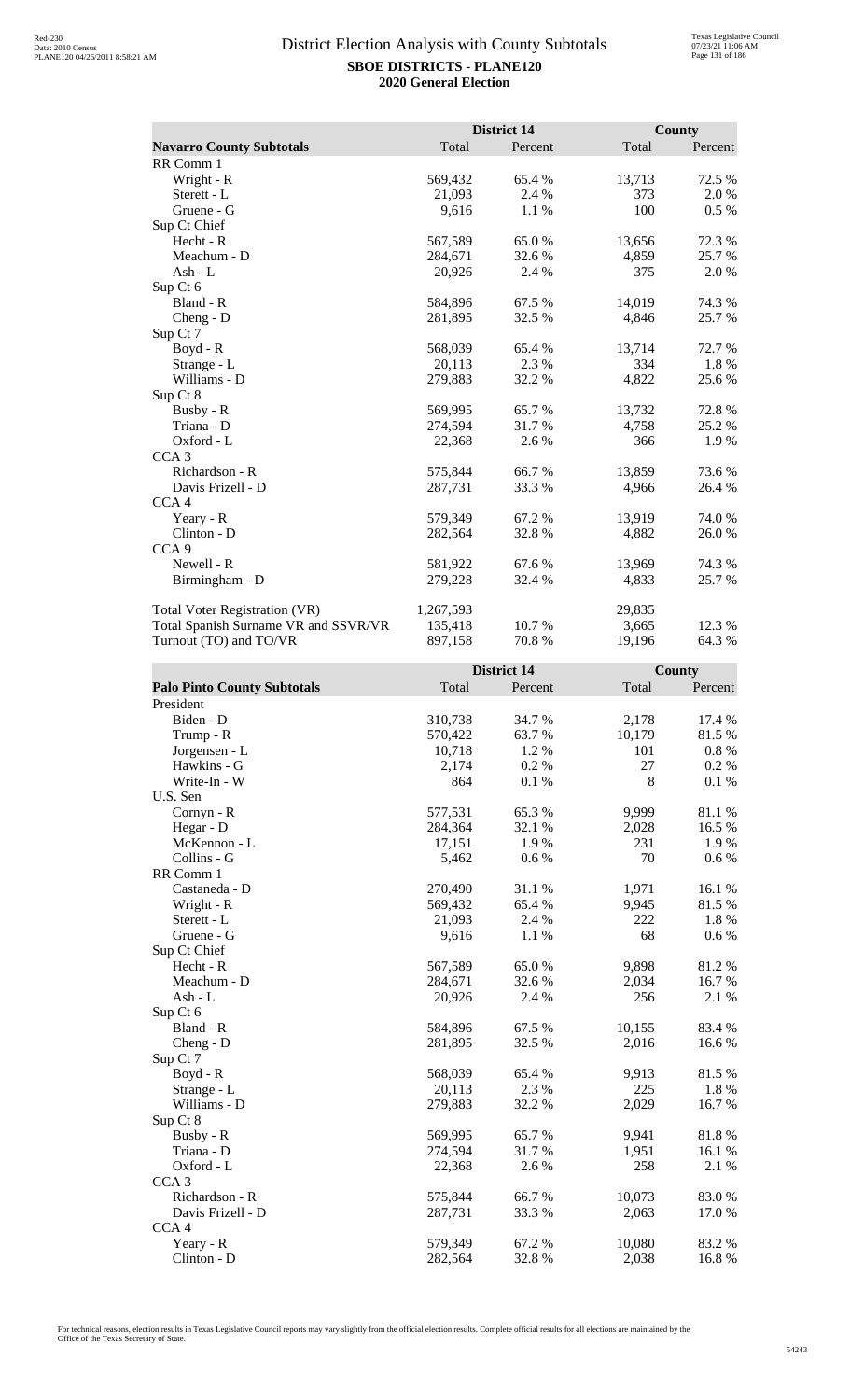|                                      |           | <b>District 14</b> |        | <b>County</b> |
|--------------------------------------|-----------|--------------------|--------|---------------|
| <b>Palo Pinto County Subtotals</b>   | Total     | Percent            | Total  | Percent       |
| CCA <sub>9</sub>                     |           |                    |        |               |
| Newell - R                           | 581,922   | 67.6 %             | 10,070 | 83.2%         |
| Birmingham - D                       | 279,228   | 32.4 %             | 2,030  | 16.8%         |
|                                      |           |                    |        |               |
| Total Voter Registration (VR)        | 1,267,593 |                    | 18,875 |               |
| Total Spanish Surname VR and SSVR/VR | 135,418   | 10.7 %             | 1,865  | 9.9%          |
| Turnout (TO) and TO/VR               | 897,158   | 70.8%              | 12,495 | 66.2%         |
|                                      |           |                    |        |               |
|                                      |           | District 14        |        | County        |
| <b>Somervell County Subtotals</b>    | Total     | Percent            | Total  | Percent       |
| President                            |           |                    |        |               |
| Biden - D                            | 310,738   | 34.7 %             | 768    | 15.5 %        |
| Trump - R                            | 570,422   | 63.7%              | 4,105  | 82.8%         |
| Jorgensen - L                        | 10,718    | 1.2%               | 56     | 1.1 %         |
| Hawkins - G                          | 2,174     | 0.2 %              | 10     | $0.2\%$       |
| Write-In - W                         | 864       | 0.1%               | 18     | 0.4%          |
| U.S. Sen                             |           |                    |        |               |
| Cornyn - R                           | 577,531   | 65.3%              | 4,103  | 83.4 %        |
| Hegar - D                            | 284,364   | 32.1 %             | 712    | 14.5 %        |
| McKennon - L                         | 17,151    | 1.9%               | 78     | 1.6 %         |
| Collins - G                          | 5,462     | 0.6 %              | 27     | $0.5\%$       |
| RR Comm 1                            |           |                    |        |               |
| Castaneda - D                        | 270,490   | 31.1 %             | 674    | 13.8%         |
| Wright - R                           | 569,432   | 65.4 %             | 4,087  | 83.5 %        |
| Sterett - L                          | 21,093    | 2.4 %              | 101    | 2.1 %         |
| Gruene - G                           | 9,616     | 1.1 %              | 31     | 0.6 %         |
| Sup Ct Chief                         |           |                    |        |               |
| Hecht - R                            | 567,589   | 65.0%              | 4,072  | 83.2%         |
| Meachum - D                          | 284,671   | 32.6 %             | 722    | 14.8%         |
| Ash - L                              | 20,926    | 2.4 %              | 100    | 2.0%          |
| Sup Ct 6<br>Bland - R                | 584,896   | 67.5 %             | 4,171  | 85.3%         |
| Cheng - D                            | 281,895   | 32.5 %             | 716    | 14.7 %        |
| Sup Ct 7                             |           |                    |        |               |
| $Boyd - R$                           | 568,039   | 65.4 %             | 4,097  | 83.8%         |
| Strange - L                          | 20,113    | 2.3 %              | 86     | 1.8%          |
| Williams - D                         | 279,883   | 32.2 %             | 705    | 14.4 %        |
| Sup Ct 8                             |           |                    |        |               |
| Busby - R                            | 569,995   | 65.7%              | 4,106  | 84.1 %        |
| Triana - D                           | 274,594   | 31.7%              | 684    | 14.0 %        |
| Oxford - L                           | 22,368    | 2.6 %              | 93     | 1.9 %         |
| CCA <sub>3</sub>                     |           |                    |        |               |
| Richardson - R                       | 575,844   | 66.7%              | 4,140  | 84.8%         |
| Davis Frizell - D                    | 287,731   | 33.3 %             | 744    | 15.2 %        |
| CCA <sub>4</sub>                     |           |                    |        |               |
| Yeary - R                            | 579,349   | 67.2%              | 4,142  | 85.0%         |
| Clinton - D                          | 282,564   | 32.8%              | 732    | 15.0 %        |
| CCA <sub>9</sub>                     |           |                    |        |               |
| Newell - R                           | 581,922   | 67.6 %             | 4,136  | 84.9%         |
| Birmingham - D                       | 279,228   | 32.4 %             | 734    | 15.1 %        |
|                                      |           |                    |        |               |
| Total Voter Registration (VR)        | 1,267,593 |                    | 6,704  |               |
| Total Spanish Surname VR and SSVR/VR | 135,418   | 10.7 %             | 588    | 8.8%          |
| Turnout (TO) and TO/VR               | 897,158   | 70.8 %             | 4,967  | 74.1 %        |

|                                  |         | <b>District 14</b> |       | County  |
|----------------------------------|---------|--------------------|-------|---------|
| <b>Stephens County Subtotals</b> | Total   | Percent            | Total | Percent |
| President                        |         |                    |       |         |
| Biden - D                        | 310,738 | 34.7 %             | 397   | 10.4 %  |
| Trump - R                        | 570,422 | 63.7 %             | 3,385 | 89.0 %  |
| Jorgensen - L                    | 10.718  | 1.2 %              | 16    | $0.4\%$ |
| Hawkins - G                      | 2,174   | $0.2\%$            | 2     | $0.1\%$ |
| Write-In - W                     | 864     | $0.1\%$            | 5     | 0.1%    |
| U.S. Sen                         |         |                    |       |         |
| $Cornyn - R$                     | 577,531 | 65.3 %             | 3,312 | 88.7 %  |
| Hegar - $D$                      | 284,364 | 32.1 %             | 374   | 10.0%   |
| McKennon - L                     | 17,151  | 1.9%               | 32    | $0.9\%$ |
| Collins - G                      | 5,462   | $0.6\%$            | 17    | $0.5\%$ |
| RR Comm 1                        |         |                    |       |         |
| Castaneda - D                    | 270,490 | 31.1 %             | 341   | $9.2\%$ |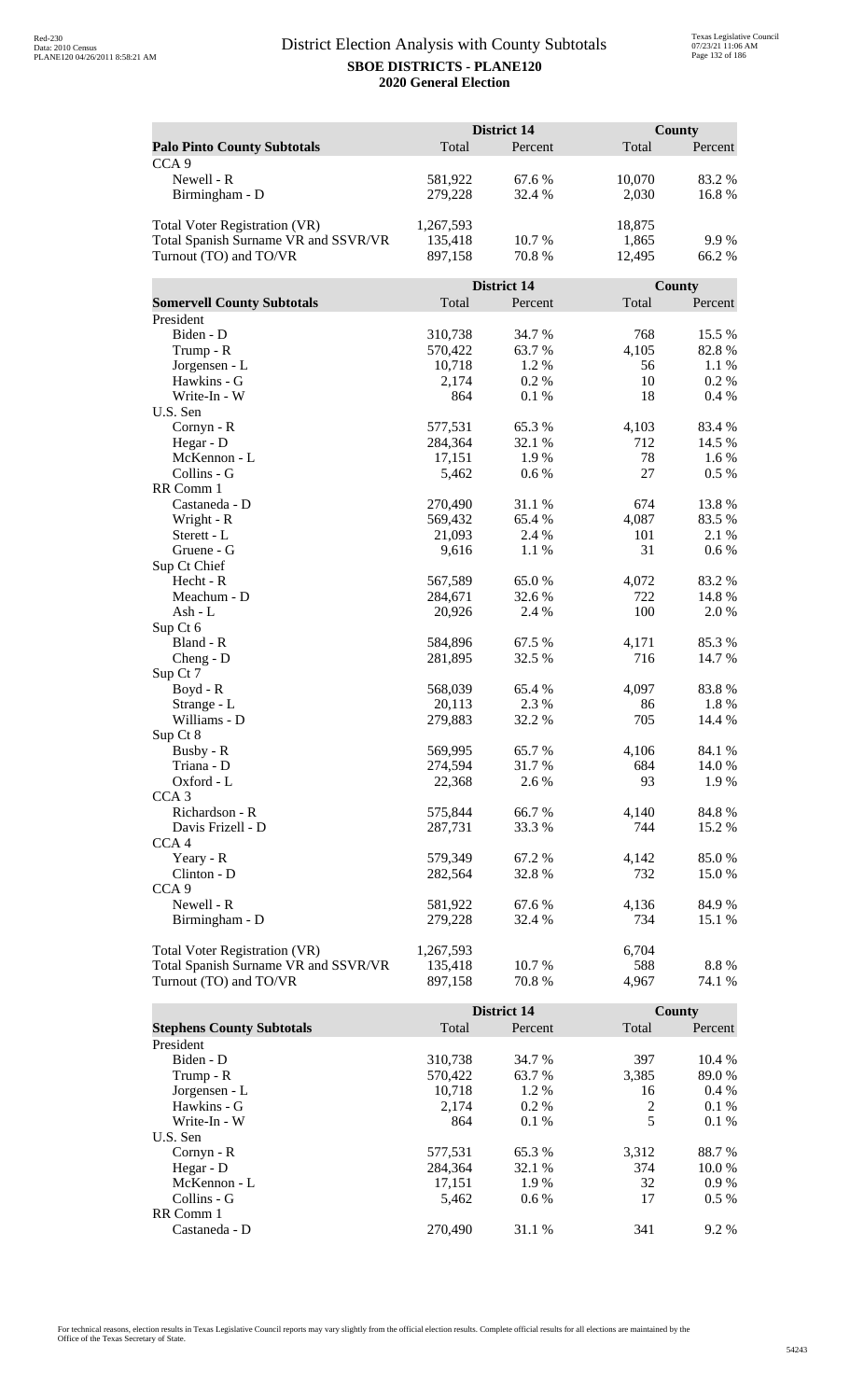|                                      |           | <b>District 14</b> |       | <b>County</b> |
|--------------------------------------|-----------|--------------------|-------|---------------|
| <b>Stephens County Subtotals</b>     | Total     | Percent            | Total | Percent       |
| RR Comm 1                            |           |                    |       |               |
| Wright - R                           | 569,432   | 65.4 %             | 3,313 | 89.4 %        |
| Sterett - L                          | 21,093    | 2.4 %              | 38    | 1.0%          |
| Gruene - G                           | 9,616     | 1.1 %              | 13    | 0.4%          |
| Sup Ct Chief                         |           |                    |       |               |
| $Hecht - R$                          | 567,589   | 65.0%              | 3,243 | 88.2%         |
| Meachum - D                          | 284,671   | 32.6 %             | 379   | 10.3%         |
| Ash - L                              | 20,926    | 2.4 %              | 55    | 1.5 %         |
| Sup Ct 6                             |           |                    |       |               |
| Bland - R                            | 584,896   | 67.5 %             | 3,311 | 90.4 %        |
| $Cheng - D$                          | 281,895   | 32.5 %             | 351   | 9.6%          |
| Sup Ct 7                             |           |                    |       |               |
| Boyd - R                             | 568,039   | 65.4 %             | 3,280 | 88.9%         |
| Strange - L                          | 20,113    | 2.3 %              | 40    | 1.1%          |
| Williams - D                         | 279,883   | 32.2 %             | 368   | 10.0%         |
| Sup Ct 8                             |           |                    |       |               |
| Busby - R                            | 569,995   | 65.7 %             | 3,287 | 89.2 %        |
| Triana - D                           | 274,594   | 31.7 %             | 343   | 9.3 %         |
| Oxford - L                           | 22,368    | 2.6 %              | 57    | 1.5 %         |
| CCA <sub>3</sub>                     |           |                    |       |               |
| Richardson - R                       | 575,844   | 66.7%              | 3,302 | 90.1 %        |
| Davis Frizell - D                    | 287,731   | 33.3 %             | 364   | 9.9%          |
| CCA <sub>4</sub>                     |           |                    |       |               |
| Yeary - R                            | 579,349   | 67.2%              | 3,260 | 90.2%         |
| Clinton - D                          | 282,564   | 32.8%              | 355   | 9.8%          |
| CCA <sub>9</sub>                     |           |                    |       |               |
| Newell - R                           | 581,922   | 67.6 %             | 3,281 | 90.3 %        |
| Birmingham - D                       | 279,228   | 32.4 %             | 351   | 9.7 %         |
| <b>Total Voter Registration (VR)</b> | 1,267,593 |                    | 5,655 |               |
| Total Spanish Surname VR and SSVR/VR | 135,418   | 10.7 %             | 697   | 12.3 %        |
| Turnout (TO) and TO/VR               | 897,158   | 70.8%              | 3,819 | 67.5 %        |

|                              |         | <b>District 14</b> |        | <b>County</b> |
|------------------------------|---------|--------------------|--------|---------------|
| <b>Wise County Subtotals</b> | Total   | Percent            | Total  | Percent       |
| President                    |         |                    |        |               |
| Biden - D                    | 310,738 | 34.7 %             | 4,973  | 15.4 %        |
| Trump - R                    | 570,422 | 63.7%              | 27,032 | 83.5%         |
| Jorgensen - L                | 10,718  | 1.2 %              | 310    | 1.0%          |
| Hawkins - G                  | 2,174   | 0.2%               | 47     | 0.1%          |
| Write-In - W                 | 864     | 0.1 %              | 3      | 0.0 %         |
| U.S. Sen                     |         |                    |        |               |
| Cornyn - R                   | 577,531 | 65.3%              | 26,630 | 83.2%         |
| Hegar - D                    | 284,364 | 32.1 %             | 4,644  | 14.5 %        |
| McKennon - L                 | 17,151  | 1.9%               | 563    | 1.8 %         |
| Collins - G                  | 5,462   | 0.6 %              | 162    | 0.5 %         |
| RR Comm 1                    |         |                    |        |               |
| Castaneda - D                | 270,490 | 31.1 %             | 4,297  | 13.6 %        |
| Wright - R                   | 569,432 | 65.4 %             | 26,476 | 83.6%         |
| Sterett - L                  | 21,093  | 2.4 %              | 654    | 2.1 %         |
| Gruene - G                   | 9,616   | 1.1 %              | 226    | 0.7 %         |
| Sup Ct Chief                 |         |                    |        |               |
| Hecht - R                    | 567,589 | 65.0%              | 26,354 | 83.2%         |
| Meachum - D                  | 284,671 | 32.6%              | 4,602  | 14.5 %        |
| $Ash - L$                    | 20,926  | 2.4 %              | 712    | 2.2 %         |
| Sup Ct 6                     |         |                    |        |               |
| Bland - R                    | 584,896 | 67.5 %             | 26,957 | 85.5%         |
| $Cheng - D$                  | 281,895 | 32.5 %             | 4,569  | 14.5 %        |
| Sup Ct 7                     |         |                    |        |               |
| $Boyd - R$                   | 568,039 | 65.4 %             | 26,398 | 83.7%         |
| Strange - L                  | 20,113  | 2.3 %              | 664    | 2.1 %         |
| Williams - D                 | 279,883 | 32.2 %             | 4,459  | 14.1 %        |
| Sup Ct 8                     |         |                    |        |               |
| Busby - R                    | 569,995 | 65.7%              | 26,353 | 83.9%         |
| Triana - D                   | 274,594 | 31.7%              | 4,337  | 13.8 %        |
| Oxford - L                   | 22,368  | 2.6 %              | 726    | 2.3 %         |
| CCA <sub>3</sub>             |         |                    |        |               |
| Richardson - R               | 575,844 | 66.7%              | 26,696 | 85.1 %        |
| Davis Frizell - D            | 287,731 | 33.3 %             | 4,692  | 14.9 %        |
| CCA <sub>4</sub>             |         |                    |        |               |
| Yeary - R                    | 579,349 | 67.2%              | 26,779 | 85.4%         |
| Clinton - D                  | 282,564 | 32.8%              | 4,560  | 14.6 %        |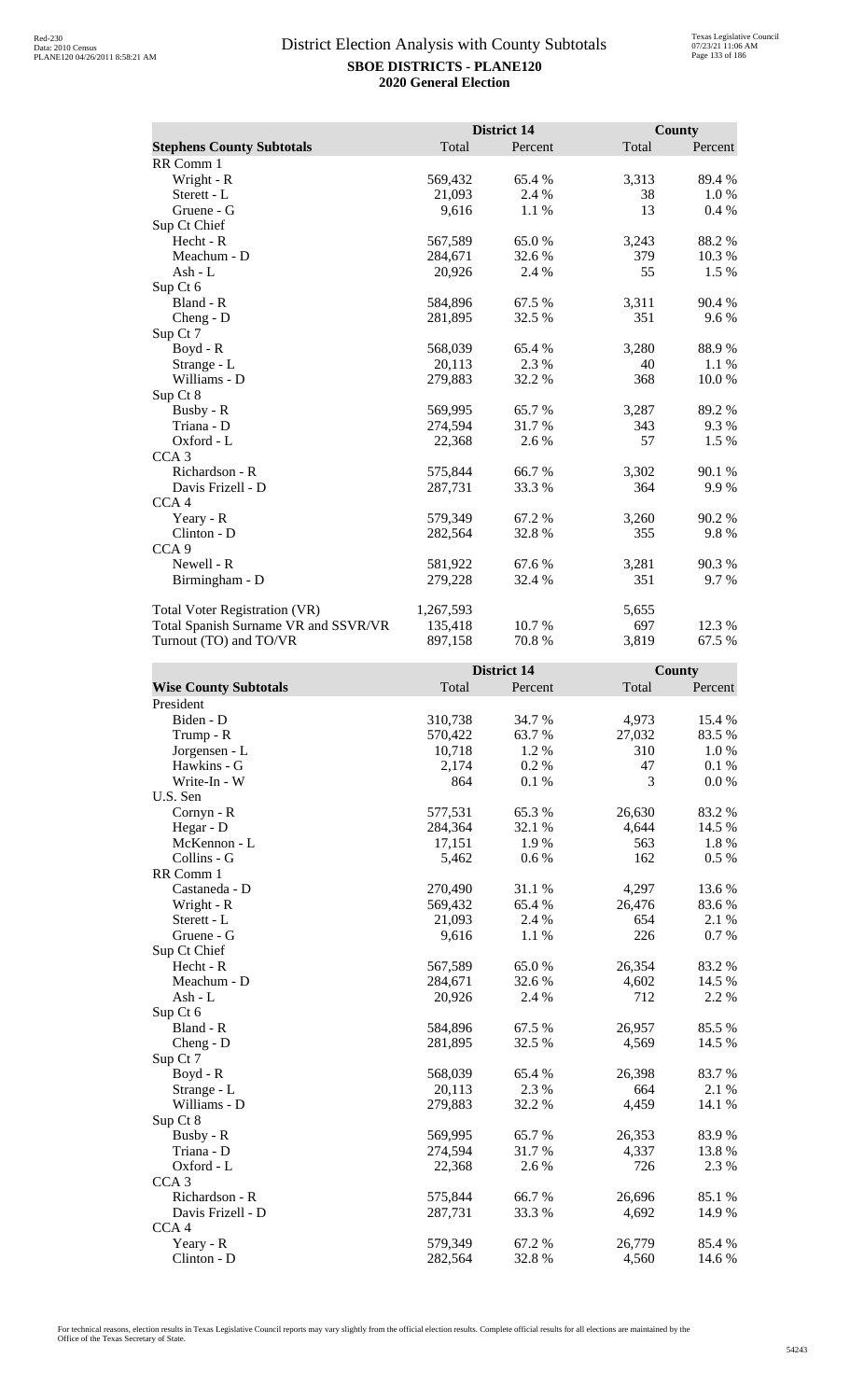|                                      |           | <b>District 14</b> |              | <b>County</b>    |
|--------------------------------------|-----------|--------------------|--------------|------------------|
| <b>Wise County Subtotals</b>         | Total     | Percent            | Total        | Percent          |
| CCA <sub>9</sub>                     |           |                    |              |                  |
| Newell - R                           | 581,922   | 67.6 %             | 26,786       | 85.6 %           |
| Birmingham - D                       | 279,228   | 32.4 %             | 4,491        | 14.4 %           |
|                                      |           |                    |              |                  |
| Total Voter Registration (VR)        | 1,267,593 |                    | 45,565       |                  |
| Total Spanish Surname VR and SSVR/VR | 135,418   | 10.7 %             | 4,022        | 8.8%             |
| Turnout (TO) and TO/VR               | 897,158   | 70.8 %             | 32,477       | 71.3 %           |
|                                      |           |                    |              |                  |
|                                      |           | <b>District 15</b> | <b>State</b> |                  |
| <b>District 15 Totals</b>            | Total     | Percent            | Total        | Percent          |
| President                            |           |                    |              |                  |
| Biden - D                            | 150,843   | 22.9%              | 5,257,519    | 46.5 %           |
| Trump - R                            | 498,932   | 75.6 %             | 5,889,022    | 52.0%            |
| Jorgensen - L                        | 7,879     | 1.2 %              | 126,212      | 1.1%             |
| Hawkins - G                          | 1,512     | 0.2 %              | 33,378       | 0.3 %            |
| Write-In - W                         | 370       | 0.1 %              | 10,908       | 0.1%             |
| U.S. Sen                             |           |                    |              |                  |
| Cornyn - R                           | 496,210   | 76.2 %             | 5,961,643    | 53.5 %           |
| Hegar - D                            | 139,153   | 21.4 %             | 4,887,315    | 43.9%            |
| McKennon - L                         | 12,772    | 2.0 %              | 209,623      | 1.9 %            |
| Collins - G                          | 3,262     | 0.5 %              | 81,753       | 0.7%             |
| RR Comm 1                            |           |                    |              |                  |
| Castaneda - D                        | 133,255   | 20.7%              | 4,791,173    | 43.6 %           |
| Wright - R                           | 491,276   | 76.3%              | 5,830,003    | 53.0 %           |
| Sterett - L                          | 14,365    | 2.2 %              | 247,568      | 2.3 %            |
| Gruene - G                           | 5,027     | 0.8%               | 129,588      | 1.2%             |
| Sup Ct Chief                         |           |                    |              |                  |
| Hecht - R                            | 486,926   | 75.5 %             | 5,825,873    | 53.0%            |
| Meachum - D                          | 142,211   | 22.1 %             | 4,892,137    | 44.5 %           |
| $Ash - L$                            | 15,432    | 2.4 %              | 277,404      | 2.5 %            |
| Sup Ct 6                             |           |                    |              |                  |
| Bland - R                            | 502,845   | 78.3%              | 6,049,262    | 55.2 %           |
| $Cheng - D$                          | 139,310   | 21.7%              | 4,902,224    | 44.8%            |
| Sup Ct 7                             |           |                    |              |                  |
| Boyd - R                             | 490,211   | 76.3 %             | 5,842,276    | 53.3 %           |
| Strange - L                          | 14,306    | 2.2 %              | 256,665      | 2.3 %            |
| Williams - D                         | 138,243   | 21.5 %             | 4,860,394    | 44.3 %           |
| Sup Ct 8                             | 490,329   |                    | 5,845,851    |                  |
| Busby - R<br>Triana - D              | 135,886   | 76.4 %<br>21.2%    | 4,825,345    | 53.4 %<br>44.1 % |
| Oxford - L                           | 15,452    | 2.4 %              | 274,875      | 2.5 %            |
| CCA <sub>3</sub>                     |           |                    |              |                  |
| Richardson - R                       | 497,286   | 77.6 %             | 5,952,614    | 54.5 %           |
| Davis Frizell - D                    | 143,631   | 22.4 %             | 4,962,787    | 45.5 %           |
| CCA <sub>4</sub>                     |           |                    |              |                  |
| Yeary - R                            | 499,006   | 78.1 %             | 5,972,977    | 54.8%            |
| Clinton - D                          | 139,913   | 21.9%              | 4,922,833    | 45.2 %           |
| CCA <sub>9</sub>                     |           |                    |              |                  |
| Newell - R                           | 500,077   | 78.3%              | 6,014,555    | 55.3 %           |
| Birmingham - D                       | 138,332   | 21.7 %             | 4,861,788    | 44.7 %           |
|                                      |           |                    |              |                  |
| <b>Total Voter Registration (VR)</b> | 1,036,679 |                    | 16,960,107   |                  |
| Total Spanish Surname VR and SSVR/VR | 226,745   | 21.9 %             | 4,077,847    | 24.0 %           |
| Turnout (TO) and TO/VR               | 661,295   | 63.8%              | 11,355,330   | 67.0 %           |

|                                 |         | District 15 |          | County  |
|---------------------------------|---------|-------------|----------|---------|
| <b>Andrews County Subtotals</b> | Total   | Percent     | Total    | Percent |
| President                       |         |             |          |         |
| Biden - D                       | 150.843 | 22.9 %      | 849      | 14.5 %  |
| Trump - R                       | 498,932 | 75.6 %      | 4,937    | 84.3 %  |
| Jorgensen - L                   | 7.879   | $1.2\%$     | 60       | 1.0 %   |
| Hawkins - G                     | 1,512   | $0.2\%$     | 10       | $0.2\%$ |
| Write-In - W                    | 370     | $0.1\%$     | $\Omega$ | $0.0\%$ |
| U.S. Sen                        |         |             |          |         |
| Cornyn - R                      | 496.210 | 76.2 %      | 4.888    | 84.4 %  |
| Hegar - $D$                     | 139,153 | 21.4 %      | 779      | 13.4 %  |
| McKennon - L                    | 12,772  | 2.0 %       | 107      | 1.8%    |
| Collins - G                     | 3,262   | $0.5\%$     | 20       | $0.3\%$ |
| RR Comm 1                       |         |             |          |         |
| Castaneda - D                   | 133.255 | 20.7 %      | 806      | 14.0 %  |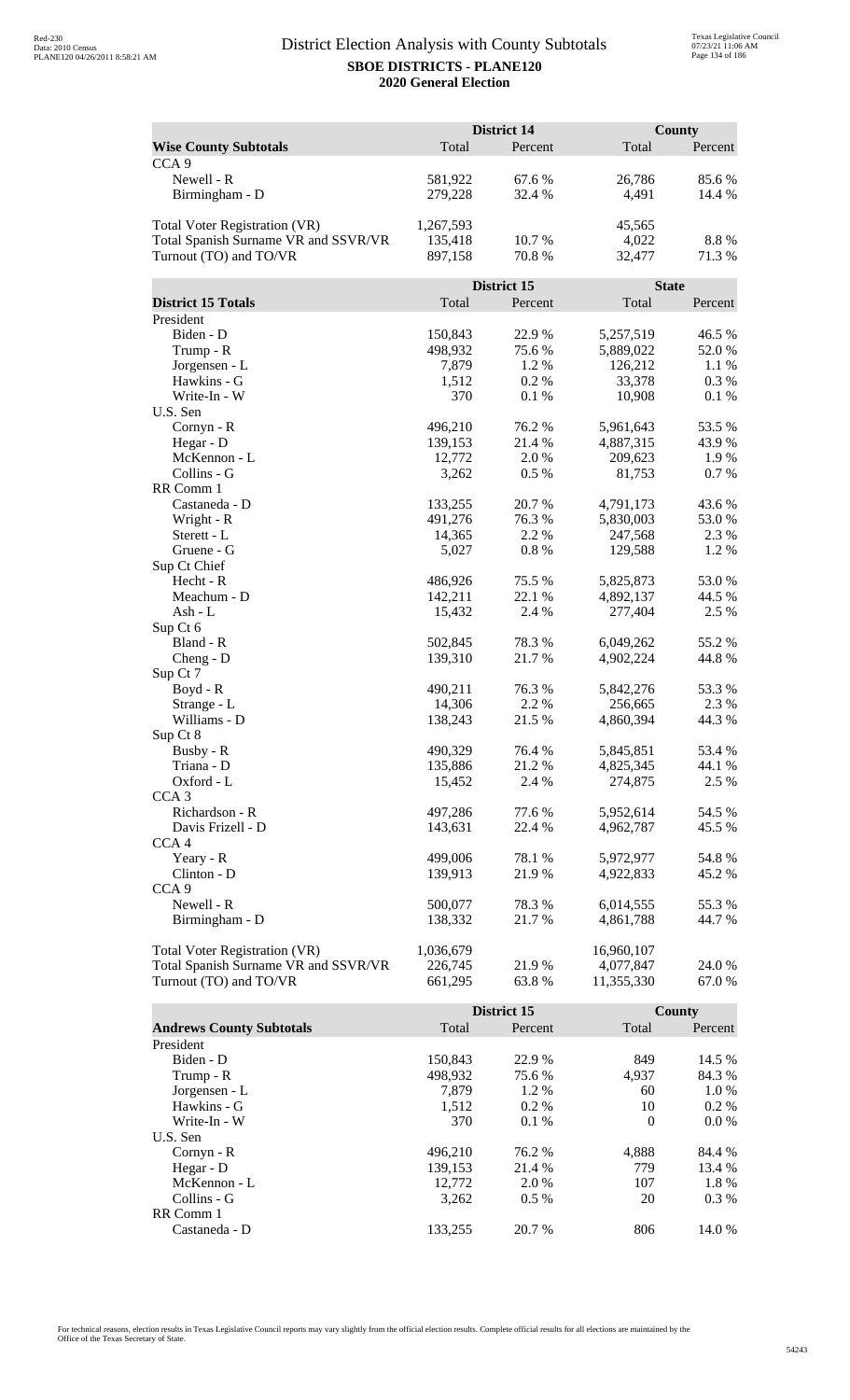|                                      |           | District 15 |        | <b>County</b> |
|--------------------------------------|-----------|-------------|--------|---------------|
| <b>Andrews County Subtotals</b>      | Total     | Percent     | Total  | Percent       |
| RR Comm 1                            |           |             |        |               |
| Wright - R                           | 491,276   | 76.3%       | 4,834  | 83.8%         |
| Sterett - L                          | 14,365    | 2.2 %       | 97     | 1.7 %         |
| Gruene - G                           | 5,027     | 0.8 %       | 33     | 0.6 %         |
| Sup Ct Chief                         |           |             |        |               |
| Hecht - R                            | 486,926   | 75.5 %      | 4,796  | 83.2%         |
| Meachum - D                          | 142,211   | 22.1 %      | 828    | 14.4 %        |
| Ash - L                              | 15,432    | 2.4 %       | 140    | 2.4 %         |
| Sup Ct 6                             |           |             |        |               |
| Bland - R                            | 502,845   | 78.3%       | 4,957  | 86.1%         |
| Cheng - D                            | 139,310   | 21.7%       | 801    | 13.9%         |
| Sup Ct 7                             |           |             |        |               |
| Boyd - R                             | 490,211   | 76.3%       | 4,840  | 84.1 %        |
| Strange - L                          | 14,306    | 2.2 %       | 111    | 1.9%          |
| Williams - D                         | 138,243   | 21.5 %      | 807    | 14.0 %        |
| Sup Ct 8                             |           |             |        |               |
| Busby - R                            | 490,329   | 76.4%       | 4,801  | 83.4 %        |
| Triana - D                           | 135,886   | 21.2%       | 827    | 14.4 %        |
| Oxford - L                           | 15,452    | 2.4 %       | 127    | 2.2 %         |
| CCA <sub>3</sub>                     |           |             |        |               |
| Richardson - R                       | 497,286   | 77.6 %      | 4,893  | 85.0%         |
| Davis Frizell - D                    | 143,631   | 22.4 %      | 865    | 15.0 %        |
| CCA <sub>4</sub>                     |           |             |        |               |
| Yeary - R                            | 499,006   | 78.1 %      | 4,908  | 85.6%         |
| Clinton - D                          | 139,913   | 21.9%       | 828    | 14.4 %        |
| CCA <sub>9</sub>                     |           |             |        |               |
| Newell - R                           | 500,077   | 78.3%       | 4,923  | 85.7%         |
| Birmingham - D                       | 138,332   | 21.7 %      | 822    | 14.3 %        |
| Total Voter Registration (VR)        | 1,036,679 |             | 10,252 |               |
| Total Spanish Surname VR and SSVR/VR | 226,745   | 21.9%       | 4,045  | 39.5 %        |
| Turnout (TO) and TO/VR               | 661,295   | 63.8%       | 5,867  | 57.2 %        |

|                                |         | District 15 |                | County  |
|--------------------------------|---------|-------------|----------------|---------|
| <b>Archer County Subtotals</b> | Total   | Percent     | Total          | Percent |
| President                      |         |             |                |         |
| Biden - D                      | 150,843 | 22.9 %      | 446            | 9.3%    |
| Trump - R                      | 498,932 | 75.6%       | 4,300          | 89.7%   |
| Jorgensen - L                  | 7,879   | 1.2 %       | 45             | 0.9%    |
| Hawkins - G                    | 1,512   | 0.2%        | $\overline{4}$ | 0.1%    |
| Write-In - W                   | 370     | 0.1 %       | $\mathbf{1}$   | 0.0 %   |
| U.S. Sen                       |         |             |                |         |
| Cornyn - R                     | 496,210 | 76.2%       | 4,178          | 88.4%   |
| Hegar - D                      | 139,153 | 21.4 %      | 467            | 9.9%    |
| McKennon - L                   | 12,772  | 2.0 %       | 65             | 1.4 %   |
| Collins - G                    | 3,262   | 0.5%        | 14             | 0.3 %   |
| RR Comm 1                      |         |             |                |         |
| Castaneda - D                  | 133,255 | 20.7%       | 399            | 8.6%    |
| Wright - R                     | 491,276 | 76.3%       | 4,159          | 89.5 %  |
| Sterett - L                    | 14,365  | 2.2 %       | 66             | 1.4 %   |
| Gruene - G                     | 5,027   | 0.8%        | 22             | $0.5\%$ |
| Sup Ct Chief                   |         |             |                |         |
| $Hecht - R$                    | 486,926 | 75.5 %      | 4,125          | 88.8%   |
| Meachum - D                    | 142,211 | 22.1 %      | 436            | 9.4 %   |
| Ash - L                        | 15,432  | 2.4 %       | 82             | 1.8 %   |
| Sup Ct 6                       |         |             |                |         |
| Bland - R                      | 502,845 | 78.3%       | 4,210          | 91.1%   |
| $Cheng - D$                    | 139,310 | 21.7%       | 413            | 8.9%    |
| Sup Ct 7                       |         |             |                |         |
| Boyd - R                       | 490,211 | 76.3%       | 4,130          | 89.0%   |
| Strange - L                    | 14,306  | 2.2 %       | 65             | 1.4 %   |
| Williams - D                   | 138,243 | 21.5 %      | 447            | 9.6%    |
| Sup Ct 8                       |         |             |                |         |
| Busby - R                      | 490,329 | 76.4 %      | 4,156          | 89.9%   |
| Triana - D                     | 135,886 | 21.2%       | 401            | 8.7%    |
| Oxford - L                     | 15,452  | 2.4 %       | 66             | 1.4 %   |
| CCA <sub>3</sub>               |         |             |                |         |
| Richardson - R                 | 497,286 | 77.6 %      | 4,175          | 90.5 %  |
| Davis Frizell - D              | 143,631 | 22.4 %      | 438            | 9.5%    |
| CCA <sub>4</sub>               |         |             |                |         |
| Yeary - R                      | 499,006 | 78.1 %      | 4,191          | 91.0%   |
| Clinton - D                    | 139,913 | 21.9%       | 416            | 9.0%    |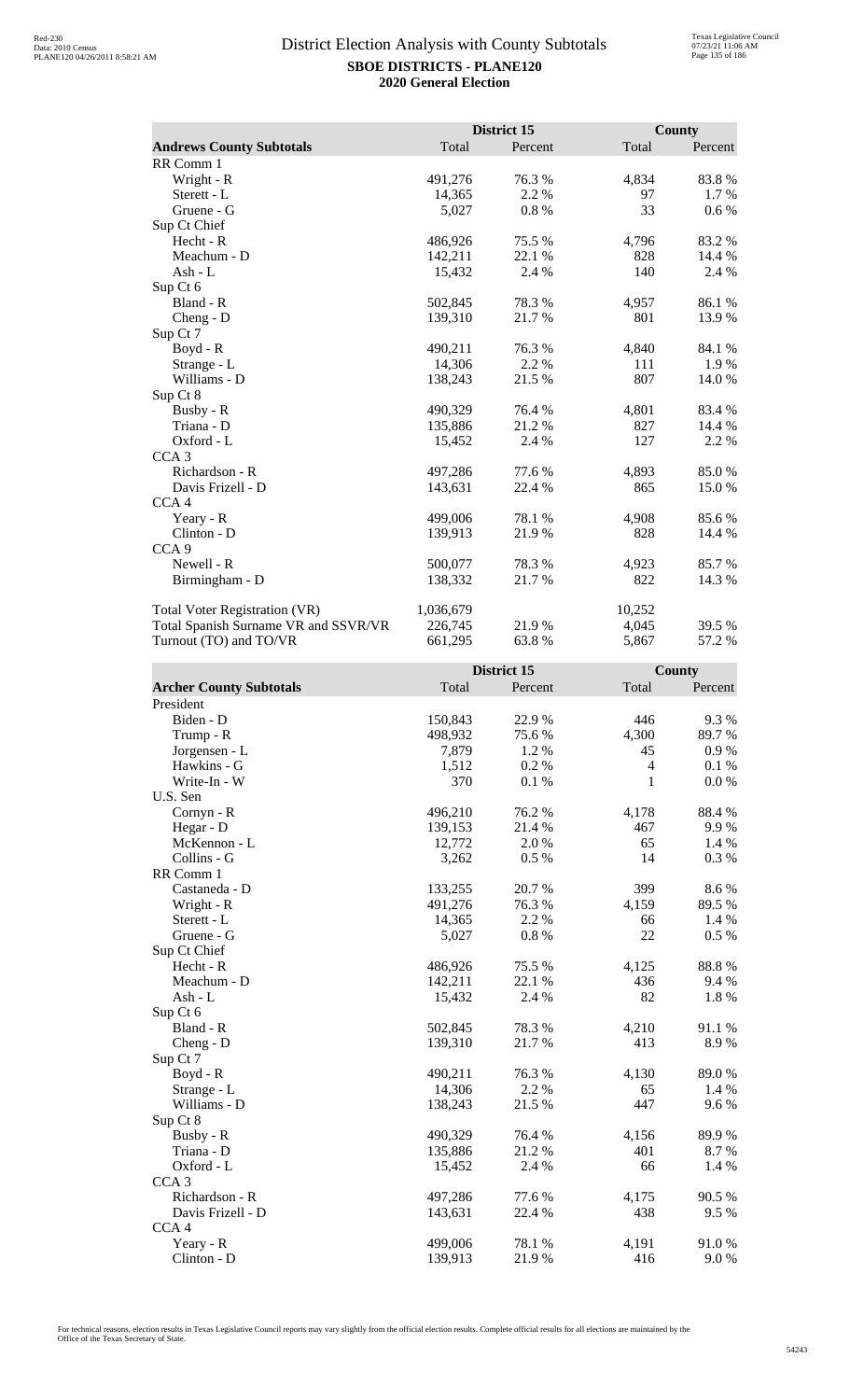|                                      |           | District 15      |                  | <b>County</b> |
|--------------------------------------|-----------|------------------|------------------|---------------|
| <b>Archer County Subtotals</b>       | Total     | Percent          | Total            | Percent       |
| CCA <sub>9</sub>                     |           |                  |                  |               |
| Newell - R                           | 500,077   | 78.3%            | 4,206            | 91.3%         |
| Birmingham - D                       | 138,332   | 21.7%            | 400              | 8.7%          |
|                                      |           |                  |                  |               |
| Total Voter Registration (VR)        | 1,036,679 |                  | 6,502            |               |
| Total Spanish Surname VR and SSVR/VR | 226,745   | 21.9%            | 248              | 3.8%          |
| Turnout (TO) and TO/VR               | 661,295   | 63.8%            | 4,820            | 74.1 %        |
|                                      |           |                  |                  |               |
|                                      |           | District 15      |                  | County        |
| <b>Armstrong County Subtotals</b>    | Total     | Percent          | Total            | Percent       |
| President                            |           |                  |                  |               |
| Biden - D                            | 150,843   | 22.9%            | 75               | 6.7 %         |
| Trump - R                            | 498,932   | 75.6 %           | 1,035            | 93.1 %        |
| Jorgensen - L                        | 7,879     | 1.2 %            | 2                | 0.2 %         |
| Hawkins - G                          | 1,512     | 0.2 %            | $\boldsymbol{0}$ | $0.0\%$       |
| Write-In - W                         | 370       | 0.1%             | $\boldsymbol{0}$ | 0.0 %         |
| U.S. Sen                             |           |                  |                  |               |
| Cornyn - R                           | 496,210   | 76.2 %           | 1,025            | 92.7 %        |
| Hegar - D                            | 139,153   | 21.4 %           | 64               | 5.8 %         |
| McKennon - L                         | 12,772    | 2.0%             | 12               | 1.1%          |
| Collins - G                          | 3,262     | 0.5 %            | 5                | 0.5 %         |
| RR Comm 1                            |           |                  |                  |               |
| Castaneda - D                        | 133,255   | 20.7%            | 61               | 5.6%          |
| Wright - R                           | 491,276   | 76.3%            | 1,016            | 93.1 %        |
| Sterett - L                          | 14,365    | 2.2 %            | 9                | 0.8 %         |
| Gruene - G                           | 5,027     | 0.8%             | 5                | 0.5 %         |
| Sup Ct Chief                         |           |                  |                  |               |
| Hecht - R                            | 486,926   | 75.5 %           | 1,011            | 92.9%         |
| Meachum - D                          | 142,211   | 22.1 %           | 67               | 6.2 %         |
| Ash - L                              | 15,432    | 2.4 %            | 10               | 0.9%          |
| Sup Ct 6                             |           |                  |                  |               |
| Bland - R                            | 502,845   | 78.3%            | 1,024            | 94.0%         |
| $Cheng - D$                          | 139,310   | 21.7%            | 65               | 6.0%          |
| Sup Ct 7                             |           |                  |                  |               |
| $Boyd - R$                           | 490,211   | 76.3%            | 1,014            | 92.9%         |
| Strange - L                          | 14,306    | 2.2 %            | 10               | 0.9 %         |
| Williams - D                         | 138,243   | 21.5 %           | 67               | 6.1%          |
| Sup Ct 8                             |           |                  |                  |               |
| Busby - R                            | 490,329   | 76.4 %           | 1,013            | 92.9%         |
| Triana - D                           | 135,886   | 21.2%            | 64               | 5.9%          |
| Oxford - L                           | 15,452    | 2.4 %            | 14               | 1.3 %         |
| CCA <sub>3</sub>                     |           |                  |                  |               |
| Richardson - R                       | 497,286   | 77.6 %<br>22.4 % | 1,016            | 93.5 %        |
| Davis Frizell - D                    | 143,631   |                  | 71               | 6.5 %         |
| CCA <sub>4</sub>                     | 499,006   |                  |                  |               |
| Yeary - R<br>Clinton - D             | 139,913   | 78.1 %<br>21.9%  | 1,015<br>70      | 93.5 %        |
| CCA <sub>9</sub>                     |           |                  |                  | 6.5%          |
| Newell - R                           | 500,077   | 78.3%            | 1,016            | 93.8%         |
| Birmingham - D                       | 138,332   | 21.7 %           | 67               | 6.2 %         |
|                                      |           |                  |                  |               |
| <b>Total Voter Registration (VR)</b> | 1,036,679 |                  | 1,491            |               |
| Total Spanish Surname VR and SSVR/VR | 226,745   | 21.9 %           | 58               | 3.9 %         |
| Turnout (TO) and TO/VR               | 661,295   | 63.8%            | 1,123            | 75.3 %        |
|                                      |           |                  |                  |               |

|                                |         | District 15 |       | County  |
|--------------------------------|---------|-------------|-------|---------|
| <b>Bailey County Subtotals</b> | Total   | Percent     | Total | Percent |
| President                      |         |             |       |         |
| Biden - D                      | 150.843 | 22.9 %      | 409   | 22.0 %  |
| Trump - R                      | 498,932 | 75.6 %      | 1.434 | 77.1 %  |
| Jorgensen - L                  | 7.879   | 1.2 %       | 14    | $0.8\%$ |
| Hawkins - G                    | 1,512   | $0.2\%$     | 2     | $0.1\%$ |
| Write-In - W                   | 370     | $0.1\%$     |       | $0.1\%$ |
| U.S. Sen                       |         |             |       |         |
| Cornyn - R                     | 496.210 | 76.2 %      | 1,400 | 76.8%   |
| Hegar - $D$                    | 139.153 | 21.4 %      | 383   | 21.0 %  |
| McKennon - L                   | 12,772  | 2.0 %       | 28    | $1.5\%$ |
| Collins - G                    | 3.262   | $0.5\%$     | 11    | $0.6\%$ |
| RR Comm 1                      |         |             |       |         |
| Castaneda - D                  | 133.255 | 20.7 %      | 372   | 20.6 %  |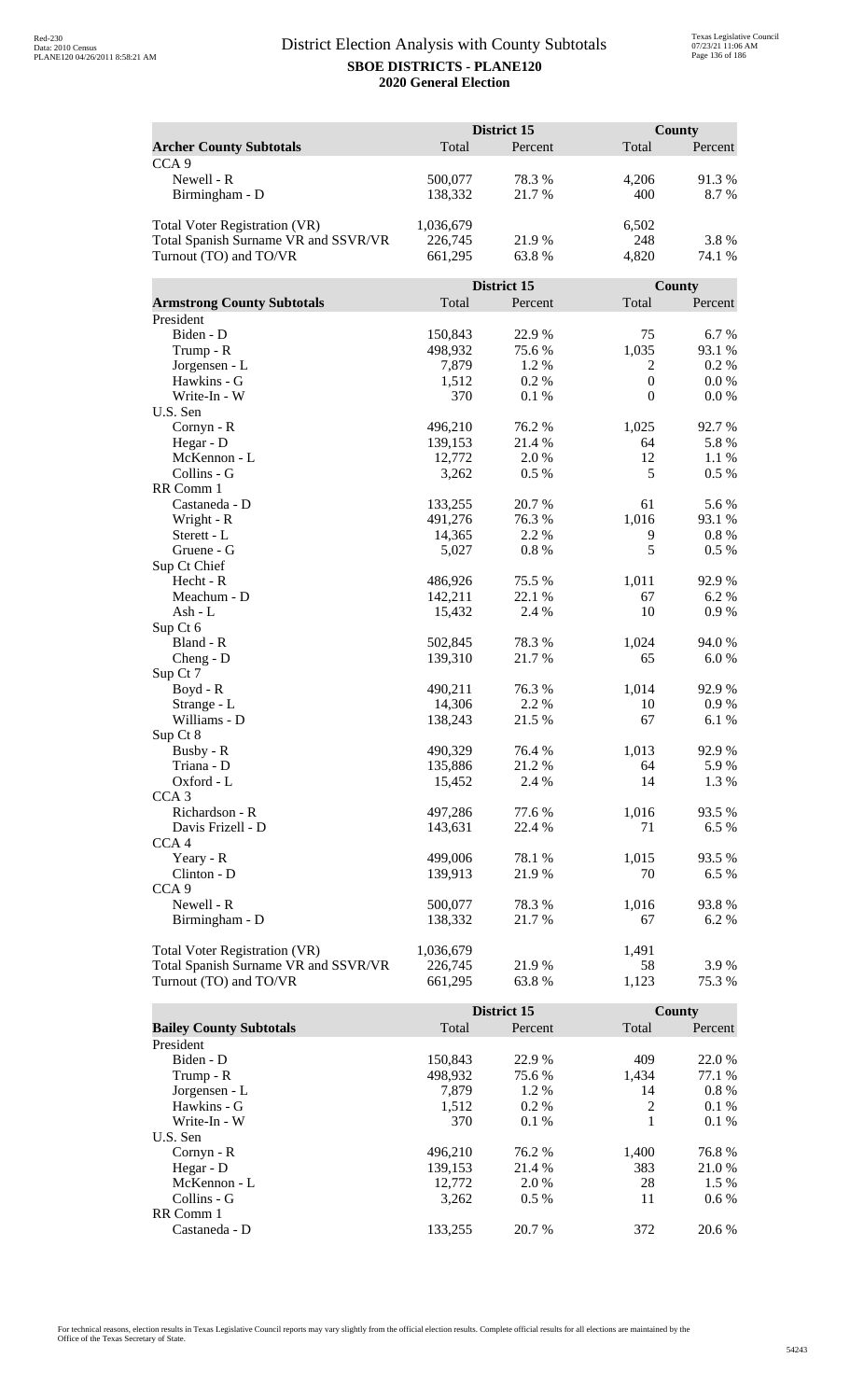|                                      |           | District 15 |       | <b>County</b> |
|--------------------------------------|-----------|-------------|-------|---------------|
| <b>Bailey County Subtotals</b>       | Total     | Percent     | Total | Percent       |
| RR Comm 1                            |           |             |       |               |
| Wright - R                           | 491,276   | 76.3 %      | 1,378 | 76.4 %        |
| Sterett - L                          | 14,365    | 2.2 %       | 43    | 2.4 %         |
| Gruene - G                           | 5,027     | 0.8%        | 10    | 0.6 %         |
| Sup Ct Chief                         |           |             |       |               |
| Hecht - R                            | 486,926   | 75.5 %      | 1,370 | 76.6%         |
| Meachum - D                          | 142,211   | 22.1 %      | 383   | 21.4 %        |
| Ash - L                              | 15,432    | 2.4 %       | 36    | 2.0%          |
| Sup Ct 6                             |           |             |       |               |
| Bland - R                            | 502,845   | 78.3%       | 1,400 | 78.6%         |
| $Cheng - D$                          | 139,310   | 21.7 %      | 382   | 21.4 %        |
| Sup Ct 7                             |           |             |       |               |
| $Boyd - R$                           | 490,211   | 76.3 %      | 1,378 | 77.2 %        |
| Strange - L                          | 14,306    | 2.2 %       | 31    | $1.7\%$       |
| Williams - D                         | 138,243   | 21.5 %      | 375   | 21.0%         |
| Sup Ct 8                             |           |             |       |               |
| Busby - R                            | 490,329   | 76.4 %      | 1,367 | 76.5 %        |
| Triana - D                           | 135,886   | 21.2 %      | 381   | 21.3%         |
| Oxford - L                           | 15,452    | 2.4 %       | 39    | 2.2 %         |
| CCA <sub>3</sub>                     |           |             |       |               |
| Richardson - R                       | 497,286   | 77.6%       | 1,396 | 78.2%         |
| Davis Frizell - D                    | 143,631   | 22.4 %      | 389   | 21.8%         |
| CCA <sub>4</sub>                     |           |             |       |               |
| Yeary - R                            | 499,006   | 78.1 %      | 1,399 | 78.3 %        |
| Clinton - D                          | 139,913   | 21.9%       | 387   | 21.7 %        |
| CCA <sub>9</sub>                     |           |             |       |               |
| Newell - R                           | 500,077   | 78.3%       | 1,403 | 79.1 %        |
| Birmingham - D                       | 138,332   | 21.7%       | 370   | 20.9%         |
| <b>Total Voter Registration (VR)</b> | 1,036,679 |             | 3,533 |               |
| Total Spanish Surname VR and SSVR/VR | 226,745   | 21.9%       | 1,581 | 44.7 %        |
| Turnout (TO) and TO/VR               | 661,295   | 63.8%       | 1,860 | 52.6%         |

|                                |         | District 15 |                | <b>County</b> |
|--------------------------------|---------|-------------|----------------|---------------|
| <b>Baylor County Subtotals</b> | Total   | Percent     | Total          | Percent       |
| President                      |         |             |                |               |
| Biden - D                      | 150,843 | 22.9%       | 183            | 10.8%         |
| Trump - R                      | 498,932 | 75.6%       | 1,494          | 87.8%         |
| Jorgensen - L                  | 7,879   | 1.2 %       | 22             | 1.3 %         |
| Hawkins - G                    | 1,512   | 0.2%        | $\mathbf{1}$   | 0.1%          |
| Write-In - W                   | 370     | 0.1%        | $\overline{2}$ | 0.1%          |
| U.S. Sen                       |         |             |                |               |
| Cornyn - R                     | 496,210 | 76.2%       | 1,462          | 87.1 %        |
| Hegar - D                      | 139,153 | 21.4%       | 177            | 10.5 %        |
| McKennon - L                   | 12,772  | 2.0%        | 30             | 1.8%          |
| Collins - G                    | 3,262   | 0.5%        | 9              | 0.5 %         |
| RR Comm 1                      |         |             |                |               |
| Castaneda - D                  | 133,255 | 20.7%       | 155            | 9.4 %         |
| Wright - R                     | 491,276 | 76.3%       | 1,463          | 88.3%         |
| Sterett - L                    | 14,365  | 2.2 %       | 30             | 1.8%          |
| Gruene - G                     | 5,027   | 0.8%        | 8              | 0.5 %         |
| Sup Ct Chief                   |         |             |                |               |
| $Hecht - R$                    | 486,926 | 75.5 %      | 1,441          | 86.3%         |
| Meachum - D                    | 142,211 | 22.1 %      | 191            | 11.4 %        |
| $Ash - L$                      | 15,432  | 2.4 %       | 37             | 2.2 %         |
| Sup Ct 6                       |         |             |                |               |
| Bland - R                      | 502,845 | 78.3 %      | 1,484          | 89.3%         |
| $Cheng - D$                    | 139,310 | 21.7%       | 177            | 10.7%         |
| Sup Ct 7                       |         |             |                |               |
| $Boyd - R$                     | 490,211 | 76.3%       | 1,461          | 87.8%         |
| Strange - L                    | 14,306  | 2.2 %       | 33             | 2.0%          |
| Williams - D                   | 138,243 | 21.5 %      | 170            | 10.2 %        |
| Sup Ct 8                       |         |             |                |               |
| Busby - R                      | 490,329 | 76.4 %      | 1,467          | 88.2%         |
| Triana - D                     | 135,886 | 21.2 %      | 165            | 9.9%          |
| Oxford - L                     | 15,452  | 2.4 %       | 32             | 1.9%          |
| CCA <sub>3</sub>               |         |             |                |               |
| Richardson - R                 | 497,286 | 77.6 %      | 1,480          | 89.0%         |
| Davis Frizell - D              | 143,631 | 22.4 %      | 183            | 11.0%         |
| CCA <sub>4</sub>               |         |             |                |               |
| Yeary - R                      | 499,006 | 78.1 %      | 1,479          | 89.5 %        |
| Clinton - D                    | 139,913 | 21.9%       | 174            | 10.5 %        |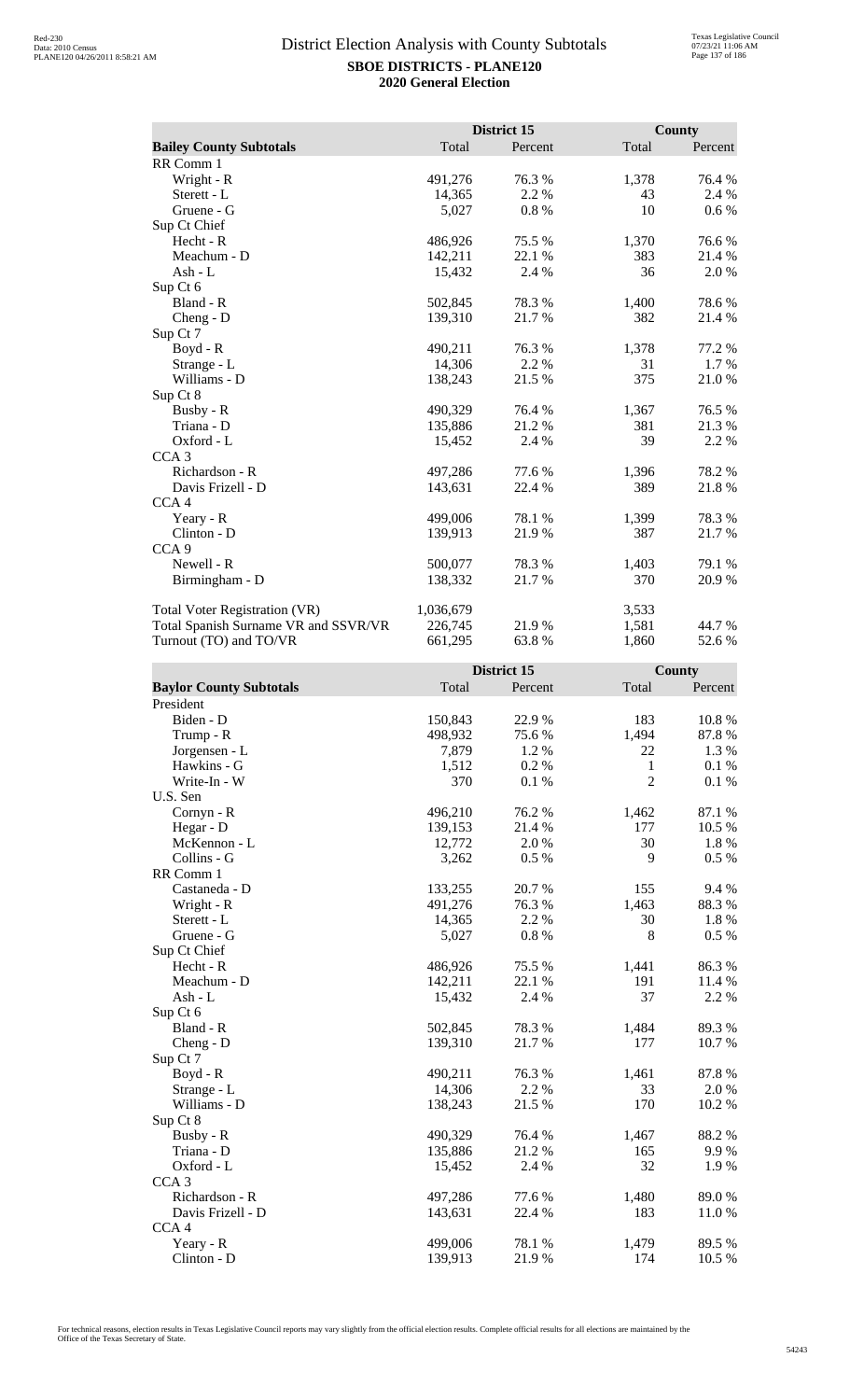|                                      | District 15 |             |                  | <b>County</b> |  |
|--------------------------------------|-------------|-------------|------------------|---------------|--|
| <b>Baylor County Subtotals</b>       | Total       | Percent     | Total            | Percent       |  |
| CCA <sub>9</sub>                     |             |             |                  |               |  |
| Newell - R                           | 500,077     | 78.3%       | 1,483            | 89.5 %        |  |
| Birmingham - D                       | 138,332     | 21.7%       | 174              | 10.5 %        |  |
|                                      |             |             |                  |               |  |
| <b>Total Voter Registration (VR)</b> | 1,036,679   |             | 2,404            |               |  |
| Total Spanish Surname VR and SSVR/VR | 226,745     | 21.9%       | 185              | 7.7 %         |  |
| Turnout (TO) and TO/VR               | 661,295     | 63.8%       | 1,703            | 70.8%         |  |
|                                      |             |             |                  |               |  |
|                                      |             | District 15 |                  | County        |  |
| <b>Borden County Subtotals</b>       | Total       | Percent     | Total            | Percent       |  |
| President                            |             |             |                  |               |  |
| Biden - D                            | 150,843     | 22.9%       | 16               | 3.8%          |  |
| Trump - R                            | 498,932     | 75.6%       | 397              | 95.4 %        |  |
| Jorgensen - L                        | 7,879       | 1.2%        | $\overline{2}$   | 0.5 %         |  |
| Hawkins - G                          | 1,512       | 0.2%        | $\mathbf{1}$     | 0.2%          |  |
| Write-In - W                         | 370         | 0.1%        | $\boldsymbol{0}$ | 0.0 %         |  |
| U.S. Sen                             |             |             |                  |               |  |
| Cornyn - R                           | 496,210     | 76.2 %      | 390              | 94.9%         |  |
| Hegar - D                            | 139,153     | 21.4 %      | 18               | 4.4 %         |  |
| McKennon - L                         | 12,772      | 2.0 %       | $\mathbf{1}$     | 0.2%          |  |
| Collins - G                          | 3,262       | 0.5%        | $\overline{2}$   | 0.5 %         |  |
| RR Comm 1                            |             |             |                  |               |  |
| Castaneda - D                        | 133,255     | 20.7%       | 17               | 4.2 %         |  |
| Wright - R                           | 491,276     | 76.3 %      | 381              | 94.8%         |  |
| Sterett - L                          | 14,365      | 2.2 %       | $\overline{4}$   | 1.0%          |  |
| Gruene - G                           | 5,027       | 0.8%        | $\boldsymbol{0}$ | 0.0 %         |  |
| Sup Ct Chief                         |             |             |                  |               |  |
| Hecht - R                            | 486,926     | 75.5 %      | 380              | 94.8%         |  |
| Meachum - D                          | 142,211     | 22.1 %      | 17<br>4          | 4.2 %         |  |
| Ash - L                              | 15,432      | 2.4 %       |                  | 1.0%          |  |
| Sup Ct 6<br>Bland - R                | 502,845     | 78.3%       | 391              | 96.8%         |  |
| $Cheng - D$                          | 139,310     | 21.7%       | 13               | 3.2 %         |  |
| Sup Ct 7                             |             |             |                  |               |  |
| Boyd - R                             | 490,211     | 76.3 %      | 380              | 94.8%         |  |
| Strange - L                          | 14,306      | 2.2 %       | 3                | 0.7%          |  |
| Williams - D                         | 138,243     | 21.5 %      | 18               | 4.5 %         |  |
| Sup Ct 8                             |             |             |                  |               |  |
| Busby - R                            | 490,329     | 76.4 %      | 385              | 95.8%         |  |
| Triana - D                           | 135,886     | 21.2%       | 15               | 3.7 %         |  |
| Oxford - L                           | 15,452      | 2.4 %       | 2                | $0.5 \%$      |  |
| CCA <sub>3</sub>                     |             |             |                  |               |  |
| Richardson - R                       | 497,286     | 77.6 %      | 385              | 95.5 %        |  |
| Davis Frizell - D                    | 143,631     | 22.4 %      | 18               | 4.5 %         |  |
| CCA <sub>4</sub>                     |             |             |                  |               |  |
| Yeary - R                            | 499,006     | 78.1 %      | 378              | 95.0%         |  |
| Clinton - D                          | 139,913     | 21.9%       | 20               | 5.0%          |  |
| CCA <sub>9</sub>                     |             |             |                  |               |  |
| Newell - R                           | 500,077     | 78.3%       | 385              | 96.0%         |  |
| Birmingham - D                       | 138,332     | 21.7 %      | 16               | 4.0 %         |  |
|                                      |             |             |                  |               |  |
| <b>Total Voter Registration (VR)</b> | 1,036,679   |             | 499              |               |  |
| Total Spanish Surname VR and SSVR/VR | 226,745     | 21.9%       | 32               | 6.4 %         |  |
| Turnout (TO) and TO/VR               | 661,295     | 63.8%       | 417              | 83.6%         |  |

|                                 |         | District 15 |          | County   |
|---------------------------------|---------|-------------|----------|----------|
| <b>Briscoe County Subtotals</b> | Total   | Percent     | Total    | Percent  |
| President                       |         |             |          |          |
| Biden - D                       | 150.843 | 22.9 %      | 78       | 10.8 %   |
| Trump - R                       | 498,932 | 75.6 %      | 639      | 88.1 %   |
| Jorgensen - L                   | 7.879   | 1.2 %       | 7        | 1.0 %    |
| Hawkins - G                     | 1,512   | $0.2\%$     | 1        | $0.1\%$  |
| Write-In - W                    | 370     | 0.1%        | $\theta$ | $0.0\%$  |
| U.S. Sen                        |         |             |          |          |
| Cornyn - R                      | 496.210 | 76.2 %      | 625      | 87.4 %   |
| Hegar - $D$                     | 139,153 | 21.4 %      | 79       | 11.0 %   |
| McKennon - L                    | 12,772  | 2.0 %       | 6        | $0.8 \%$ |
| Collins - G                     | 3,262   | $0.5\%$     | 5        | $0.7\%$  |
| RR Comm 1                       |         |             |          |          |
| Castaneda - D                   | 133.255 | 20.7 %      | 73       | $10.2\%$ |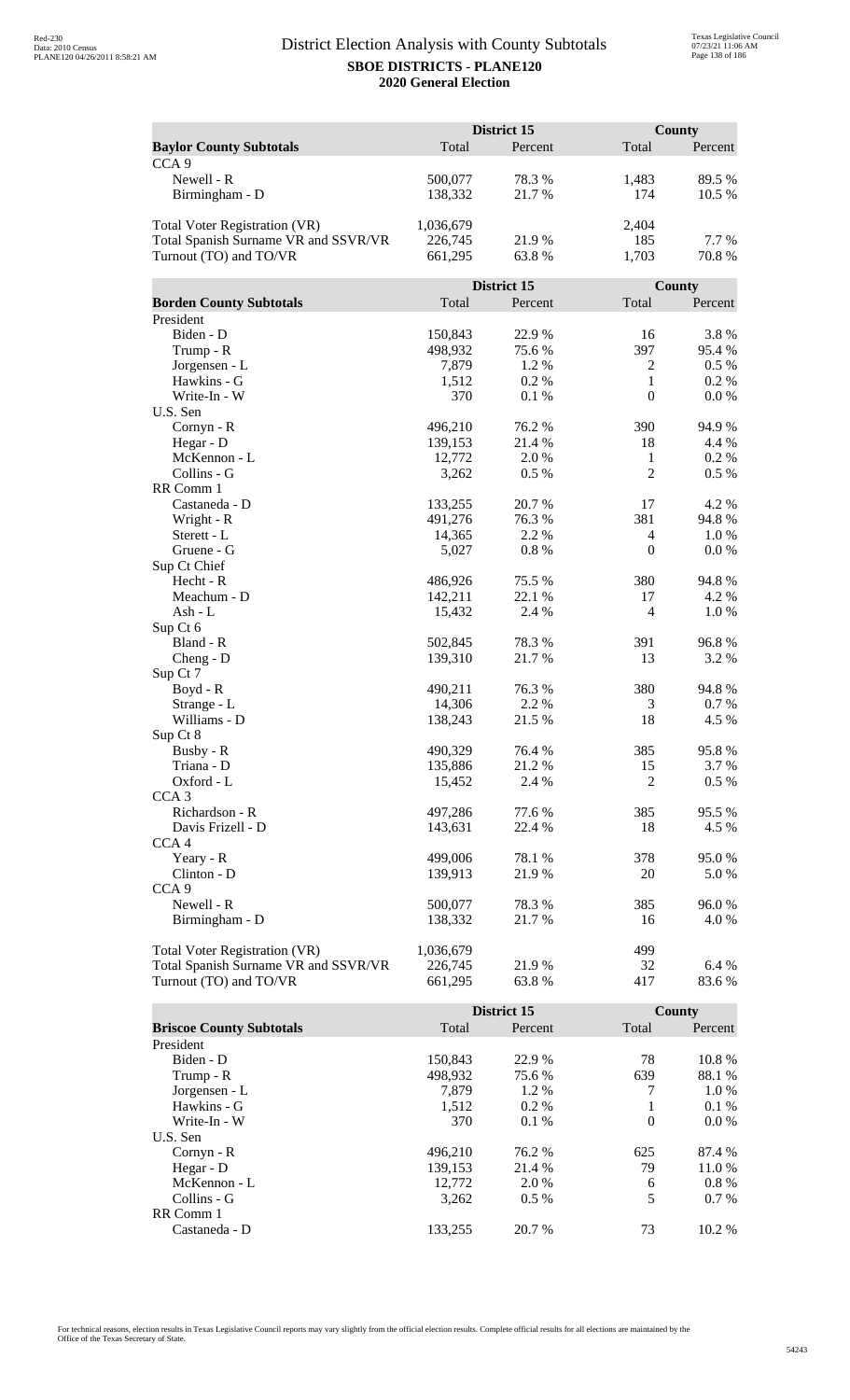|                                      |           | District 15 |       | <b>County</b> |
|--------------------------------------|-----------|-------------|-------|---------------|
| <b>Briscoe County Subtotals</b>      | Total     | Percent     | Total | Percent       |
| RR Comm 1                            |           |             |       |               |
| Wright - R                           | 491,276   | 76.3%       | 635   | 88.7%         |
| Sterett - L                          | 14,365    | 2.2 %       | 7     | 1.0%          |
| Gruene - G                           | 5,027     | 0.8%        | 1     | 0.1%          |
| Sup Ct Chief                         |           |             |       |               |
| Hecht - R                            | 486,926   | 75.5 %      | 626   | 87.6%         |
| Meachum - D                          | 142,211   | 22.1 %      | 82    | 11.5 %        |
| Ash - $L$                            | 15,432    | 2.4 %       | 7     | 1.0 %         |
| Sup Ct 6                             |           |             |       |               |
| Bland - R                            | 502,845   | 78.3%       | 643   | 89.6%         |
| $Cheng - D$                          | 139,310   | 21.7 %      | 75    | 10.4 %        |
| Sup Ct 7                             |           |             |       |               |
| Boyd - R                             | 490,211   | 76.3 %      | 635   | 89.1 %        |
| Strange - L                          | 14,306    | 2.2 %       | 10    | 1.4 %         |
| Williams - D                         | 138,243   | 21.5 %      | 68    | 9.5 %         |
| Sup Ct 8                             |           |             |       |               |
| Busby - R                            | 490,329   | 76.4%       | 634   | 88.9%         |
| Triana - D                           | 135,886   | 21.2%       | 73    | 10.2 %        |
| Oxford - L                           | 15,452    | 2.4 %       | 6     | 0.8%          |
| CCA <sub>3</sub>                     |           |             |       |               |
| Richardson - R                       | 497,286   | 77.6%       | 635   | 89.3%         |
| Davis Frizell - D                    | 143,631   | 22.4 %      | 76    | 10.7%         |
| CCA <sub>4</sub>                     |           |             |       |               |
| Yeary - R                            | 499,006   | 78.1 %      | 638   | 89.5 %        |
| Clinton - D                          | 139,913   | 21.9%       | 75    | 10.5 %        |
| CCA <sub>9</sub>                     |           |             |       |               |
| Newell - R                           | 500,077   | 78.3 %      | 638   | 89.6%         |
| Birmingham - D                       | 138,332   | 21.7%       | 74    | 10.4 %        |
| <b>Total Voter Registration (VR)</b> | 1,036,679 |             | 1,025 |               |
| Total Spanish Surname VR and SSVR/VR | 226,745   | 21.9%       | 166   | 16.2%         |
| Turnout (TO) and TO/VR               | 661,295   | 63.8%       | 729   | 71.1 %        |

|                                  |         | District 15 |                  | County  |
|----------------------------------|---------|-------------|------------------|---------|
| <b>Callahan County Subtotals</b> | Total   | Percent     | Total            | Percent |
| President                        |         |             |                  |         |
| Biden - D                        | 150,843 | 22.9%       | 734              | 10.7%   |
| Trump - R                        | 498,932 | 75.6%       | 6,012            | 88.0%   |
| Jorgensen - L                    | 7,879   | 1.2 %       | 71               | 1.0%    |
| Hawkins - G                      | 1,512   | 0.2 %       | 15               | 0.2 %   |
| Write-In - W                     | 370     | 0.1%        | $\boldsymbol{0}$ | 0.0 %   |
| U.S. Sen                         |         |             |                  |         |
| Cornyn - R                       | 496,210 | 76.2%       | 5,892            | 87.7%   |
| Hegar - D                        | 139,153 | 21.4 %      | 680              | 10.1 %  |
| McKennon - L                     | 12,772  | 2.0%        | 106              | 1.6 %   |
| Collins - G                      | 3,262   | 0.5%        | 41               | $0.6\%$ |
| RR Comm 1                        |         |             |                  |         |
| Castaneda - D                    | 133,255 | 20.7%       | 583              | 8.8%    |
| Wright - R                       | 491,276 | 76.3%       | 5,911            | 88.8%   |
| Sterett - L                      | 14,365  | 2.2 %       | 118              | 1.8 %   |
| Gruene - G                       | 5,027   | $0.8~\%$    | 44               | 0.7 %   |
| Sup Ct Chief                     |         |             |                  |         |
| Hecht - R                        | 486,926 | 75.5 %      | 5,816            | 87.6%   |
| Meachum - D                      | 142,211 | 22.1 %      | 678              | 10.2 %  |
| $Ash - L$                        | 15,432  | 2.4 %       | 147              | 2.2 %   |
| Sup Ct 6                         |         |             |                  |         |
| Bland - R                        | 502,845 | 78.3 %      | 5,988            | 90.4 %  |
| $Cheng - D$                      | 139,310 | 21.7%       | 637              | 9.6%    |
| Sup Ct 7                         |         |             |                  |         |
| Boyd - R                         | 490,211 | 76.3%       | 5,860            | 88.4 %  |
| Strange - L                      | 14,306  | 2.2 %       | 122              | 1.8%    |
| Williams - D                     | 138,243 | 21.5 %      | 646              | 9.7%    |
| Sup Ct 8                         |         |             |                  |         |
| Busby - R                        | 490,329 | 76.4%       | 5,852            | 88.6%   |
| Triana - D                       | 135,886 | 21.2%       | 618              | 9.4 %   |
| Oxford - L                       | 15,452  | 2.4 %       | 138              | 2.1 %   |
| CCA <sub>3</sub>                 |         |             |                  |         |
| Richardson - R                   | 497,286 | 77.6 %      | 5,921            | 89.6%   |
| Davis Frizell - D                | 143,631 | 22.4 %      | 686              | 10.4 %  |
| CCA4                             |         |             |                  |         |
| Yeary - R                        | 499,006 | 78.1 %      | 5,929            | 89.9%   |
| Clinton - D                      | 139,913 | 21.9%       | 667              | 10.1 %  |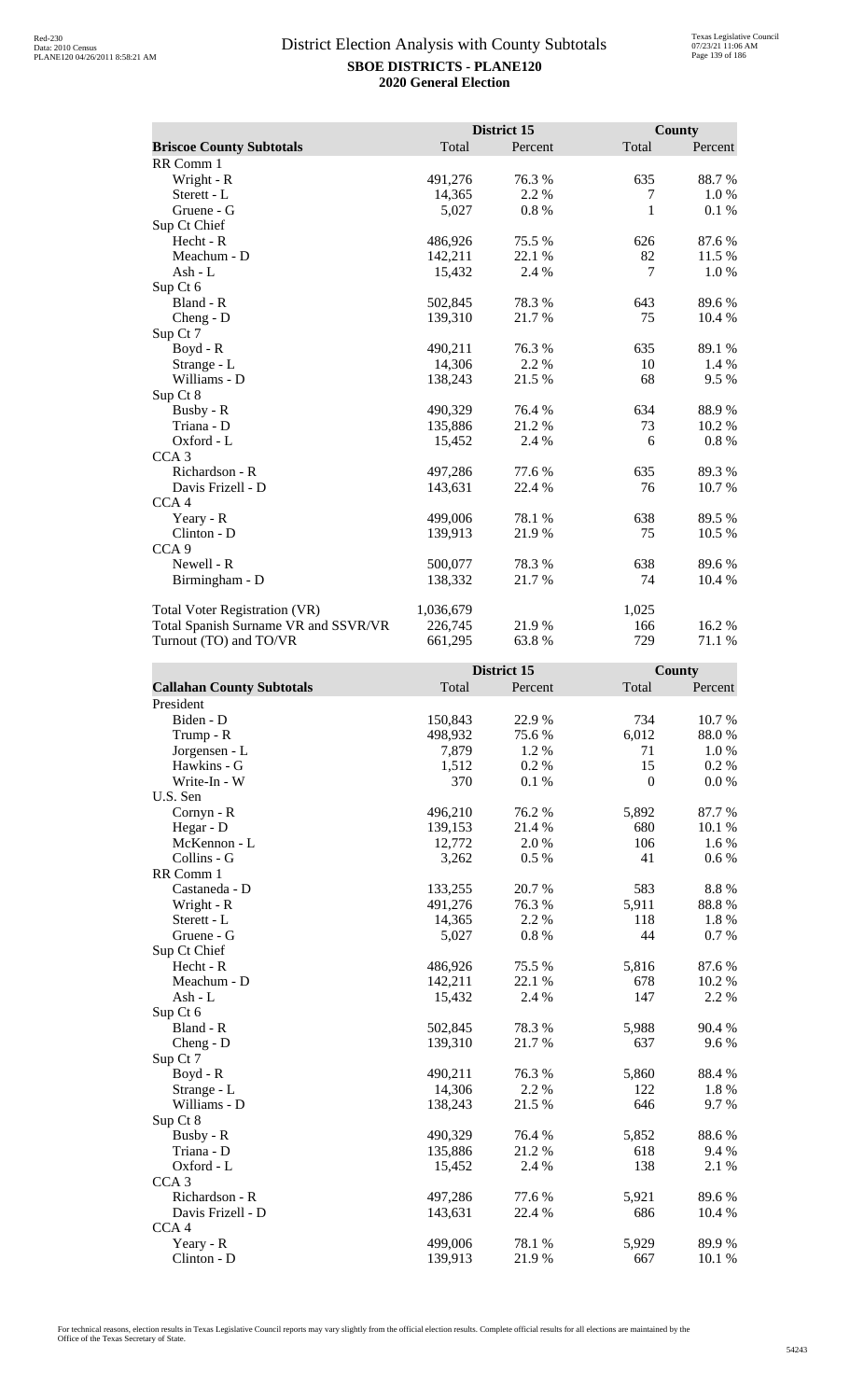|                                      | District 15 |             | County       |               |
|--------------------------------------|-------------|-------------|--------------|---------------|
| <b>Callahan County Subtotals</b>     | Total       | Percent     | Total        | Percent       |
| CCA <sub>9</sub>                     |             |             |              |               |
| Newell - R                           | 500,077     | 78.3%       | 5,931        | 89.9%         |
| Birmingham - D                       | 138,332     | 21.7%       | 664          | 10.1 %        |
|                                      |             |             |              |               |
| <b>Total Voter Registration (VR)</b> | 1,036,679   |             | 9,738        |               |
| Total Spanish Surname VR and SSVR/VR | 226,745     | 21.9%       | 539          | 5.5 %         |
| Turnout (TO) and TO/VR               | 661,295     | 63.8%       | 6,833        | 70.2 %        |
|                                      |             |             |              |               |
|                                      |             | District 15 |              | <b>County</b> |
| <b>Carson County Subtotals</b>       | Total       | Percent     | Total        | Percent       |
| President                            |             |             |              |               |
| Biden - D                            | 150,843     | 22.9%       | 297          | 9.5%          |
| Trump - R                            | 498,932     | 75.6%       | 2,779        | 89.2%         |
| Jorgensen - L                        | 7,879       | 1.2%        | 37           | 1.2%          |
| Hawkins - G                          | 1,512       | 0.2%        | 3            | 0.1%          |
| Write-In - W                         | 370         | 0.1%        | $\mathbf{0}$ | 0.0 %         |
| U.S. Sen                             |             |             |              |               |
| Cornyn - R                           | 496,210     | 76.2 %      | 2,756        | 88.6%         |
| Hegar - D                            | 139,153     | 21.4 %      | 286          | 9.2 %         |
| McKennon - L                         | 12,772      | 2.0%        | 63           | 2.0 %         |
| Collins - G                          | 3,262       | 0.5 %       | 5            | 0.2 %         |
| RR Comm 1                            |             |             |              |               |
| Castaneda - D                        | 133,255     | 20.7 %      | 264          | 8.5 %         |
| Wright - R                           | 491,276     | 76.3%       | 2,730        | 88.4%         |
| Sterett - L                          | 14,365      | 2.2 %       | 78           | 2.5 %         |
| Gruene - G                           | 5,027       | 0.8 %       | 17           | 0.6 %         |
| Sup Ct Chief                         |             |             |              |               |
| Hecht - R                            | 486,926     | 75.5 %      | 2,716        | 87.8%         |
| Meachum - D                          | 142,211     | 22.1 %      | 310          | 10.0 %        |
| Ash - L                              | 15,432      | 2.4 %       | 66           | 2.1 %         |
| Sup Ct 6<br>Bland - R                | 502,845     | 78.3%       | 2,796        | 90.5 %        |
| $Cheng - D$                          | 139,310     | 21.7%       | 293          | 9.5 %         |
| Sup Ct 7                             |             |             |              |               |
| Boyd - R                             | 490,211     | 76.3 %      | 2,716        | 88.0%         |
| Strange - L                          | 14,306      | 2.2 %       | 75           | 2.4 %         |
| Williams - D                         | 138,243     | 21.5 %      | 294          | 9.5 %         |
| Sup Ct 8                             |             |             |              |               |
| Busby - R                            | 490,329     | 76.4 %      | 2,744        | 88.9%         |
| Triana - D                           | 135,886     | 21.2%       | 279          | 9.0%          |
| Oxford - L                           | 15,452      | 2.4 %       | 65           | 2.1 %         |
| CCA <sub>3</sub>                     |             |             |              |               |
| Richardson - R                       | 497,286     | 77.6 %      | 2,778        | 90.0%         |
| Davis Frizell - D                    | 143,631     | 22.4 %      | 307          | 10.0 %        |
| CCA <sub>4</sub>                     |             |             |              |               |
| Yeary - R                            | 499,006     | 78.1 %      | 2,795        | 90.6%         |
| Clinton - D                          | 139,913     | 21.9 %      | 290          | 9.4 %         |
| CCA <sub>9</sub>                     |             |             |              |               |
| Newell - R                           | 500,077     | 78.3%       | 2,779        | 90.2 %        |
| Birmingham - D                       | 138,332     | 21.7 %      | 301          | 9.8%          |
|                                      |             |             |              |               |
| Total Voter Registration (VR)        | 1,036,679   |             | 4,332        |               |
| Total Spanish Surname VR and SSVR/VR | 226,745     | 21.9%       | 254          | 5.9%          |
| Turnout (TO) and TO/VR               | 661,295     | 63.8%       | 3,137        | 72.4 %        |

|                                |         | District 15 |          | County  |
|--------------------------------|---------|-------------|----------|---------|
| <b>Castro County Subtotals</b> | Total   | Percent     | Total    | Percent |
| President                      |         |             |          |         |
| Biden - D                      | 150.843 | 22.9 %      | 466      | 22.4 %  |
| Trump - R                      | 498,932 | 75.6 %      | 1,602    | 76.9 %  |
| Jorgensen - L                  | 7.879   | $1.2\%$     | 9        | $0.4\%$ |
| Hawkins - G                    | 1,512   | $0.2\%$     | 6        | $0.3\%$ |
| Write-In - W                   | 370     | $0.1\%$     | $\theta$ | $0.0\%$ |
| U.S. Sen                       |         |             |          |         |
| $Cornyn - R$                   | 496.210 | 76.2 %      | 1,572    | 77.0 %  |
| Hegar - $D$                    | 139,153 | 21.4 %      | 432      | 21.2 %  |
| McKennon - L                   | 12,772  | 2.0 %       | 24       | 1.2 %   |
| Collins - G                    | 3.262   | $0.5\%$     | 13       | $0.6\%$ |
| RR Comm 1                      |         |             |          |         |
| Castaneda - D                  | 133.255 | 20.7 %      | 435      | 21.8%   |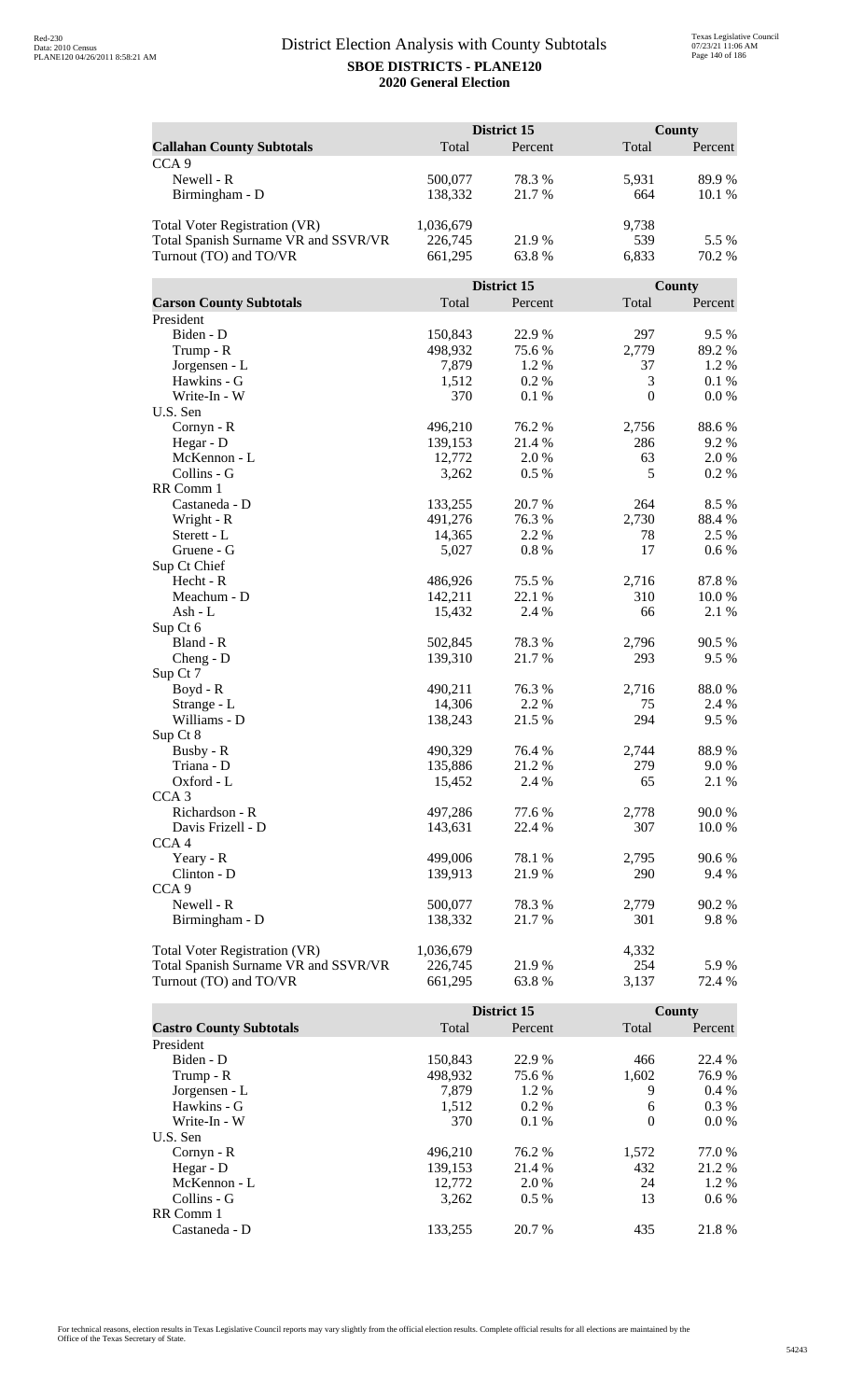|                                      |           | District 15 |       | <b>County</b> |
|--------------------------------------|-----------|-------------|-------|---------------|
| <b>Castro County Subtotals</b>       | Total     | Percent     | Total | Percent       |
| RR Comm 1                            |           |             |       |               |
| Wright - R                           | 491,276   | 76.3%       | 1,534 | 76.7%         |
| Sterett - L                          | 14,365    | 2.2 %       | 25    | 1.3 %         |
| Gruene - G                           | 5,027     | 0.8%        | 5     | 0.3 %         |
| Sup Ct Chief                         |           |             |       |               |
| Hecht - R                            | 486,926   | 75.5 %      | 1,522 | 76.4 %        |
| Meachum - D                          | 142,211   | 22.1 %      | 442   | 22.2 %        |
| Ash - $L$                            | 15,432    | 2.4 %       | 28    | 1.4 %         |
| Sup Ct 6                             |           |             |       |               |
| Bland - R                            | 502,845   | 78.3%       | 1,548 | 78.1 %        |
| $Cheng - D$                          | 139,310   | 21.7 %      | 433   | 21.9%         |
| Sup Ct 7                             |           |             |       |               |
| Boyd - R                             | 490,211   | 76.3 %      | 1,527 | 76.8%         |
| Strange - L                          | 14,306    | 2.2 %       | 29    | 1.5 %         |
| Williams - D                         | 138,243   | 21.5 %      | 432   | 21.7%         |
| Sup Ct 8                             |           |             |       |               |
| Busby - R                            | 490,329   | 76.4%       | 1,516 | 76.5 %        |
| Triana - D                           | 135,886   | 21.2%       | 443   | 22.4 %        |
| Oxford - L                           | 15,452    | 2.4 %       | 23    | 1.2%          |
| CCA <sub>3</sub>                     |           |             |       |               |
| Richardson - R                       | 497,286   | 77.6%       | 1,535 | 77.7 %        |
| Davis Frizell - D                    | 143,631   | 22.4 %      | 440   | 22.3 %        |
| CCA <sub>4</sub>                     |           |             |       |               |
| Yeary - R                            | 499,006   | 78.1 %      | 1,533 | 77.7 %        |
| Clinton - D                          | 139,913   | 21.9%       | 441   | 22.3 %        |
| CCA <sub>9</sub>                     |           |             |       |               |
| Newell - R                           | 500,077   | 78.3 %      | 1,550 | 78.8%         |
| Birmingham - D                       | 138,332   | 21.7%       | 417   | 21.2%         |
| <b>Total Voter Registration (VR)</b> | 1,036,679 |             | 3,848 |               |
| Total Spanish Surname VR and SSVR/VR | 226,745   | 21.9%       | 1,803 | 46.9%         |
| Turnout (TO) and TO/VR               | 661,295   | 63.8%       | 2,097 | 54.5 %        |

|                                   |         | District 15 |                | County   |
|-----------------------------------|---------|-------------|----------------|----------|
| <b>Childress County Subtotals</b> | Total   | Percent     | Total          | Percent  |
| President                         |         |             |                |          |
| Biden - D                         | 150,843 | 22.9%       | 310            | 13.6%    |
| Trump - R                         | 498,932 | 75.6%       | 1,943          | 85.1 %   |
| Jorgensen - L                     | 7,879   | 1.2%        | 18             | $0.8\%$  |
| Hawkins - G                       | 1,512   | 0.2 %       | 8              | 0.4 %    |
| Write-In - W                      | 370     | 0.1 %       | $\overline{4}$ | 0.2 %    |
| U.S. Sen                          |         |             |                |          |
| Cornyn - R                        | 496,210 | 76.2%       | 1,936          | 85.7%    |
| Hegar - D                         | 139,153 | 21.4 %      | 283            | 12.5 %   |
| McKennon - L                      | 12,772  | 2.0%        | 29             | 1.3 %    |
| Collins - G                       | 3,262   | 0.5 %       | 11             | 0.5 %    |
| RR Comm 1                         |         |             |                |          |
| Castaneda - D                     | 133,255 | 20.7%       | 275            | 12.3 %   |
| Wright - R                        | 491,276 | 76.3%       | 1,924          | 85.8%    |
| Sterett - L                       | 14,365  | 2.2 %       | 31             | 1.4 %    |
| Gruene - G                        | 5,027   | $0.8~\%$    | 12             | 0.5 %    |
| Sup Ct Chief                      |         |             |                |          |
| Hecht - R                         | 486,926 | 75.5 %      | 1,907          | 84.9%    |
| Meachum - D                       | 142,211 | 22.1 %      | 313            | 13.9%    |
| $Ash - L$                         | 15,432  | 2.4 %       | 26             | 1.2%     |
| Sup Ct 6                          |         |             |                |          |
| Bland - R                         | 502,845 | 78.3%       | 1,964          | 87.4 %   |
| Cheng - D                         | 139,310 | 21.7%       | 283            | 12.6 %   |
| Sup Ct 7                          |         |             |                |          |
| $Boyd - R$                        | 490,211 | 76.3%       | 1,936          | 86.4%    |
| Strange - L                       | 14,306  | 2.2 %       | 20             | 0.9%     |
| Williams - D                      | 138,243 | 21.5 %      | 286            | 12.8 %   |
| Sup Ct 8                          |         |             |                |          |
| Busby - R                         | 490,329 | 76.4 %      | 1,943          | 86.6%    |
| Triana - D                        | 135,886 | 21.2%       | 276            | 12.3 %   |
| Oxford - L                        | 15,452  | 2.4 %       | 25             | $1.1~\%$ |
| CCA <sub>3</sub>                  |         |             |                |          |
| Richardson - R                    | 497,286 | 77.6 %      | 1,942          | 86.7%    |
| Davis Frizell - D                 | 143,631 | 22.4 %      | 299            | 13.3 %   |
| CCA <sub>4</sub>                  |         |             |                |          |
| Yeary - R                         | 499,006 | 78.1 %      | 1,946          | 87.0%    |
| Clinton - D                       | 139,913 | 21.9%       | 290            | 13.0%    |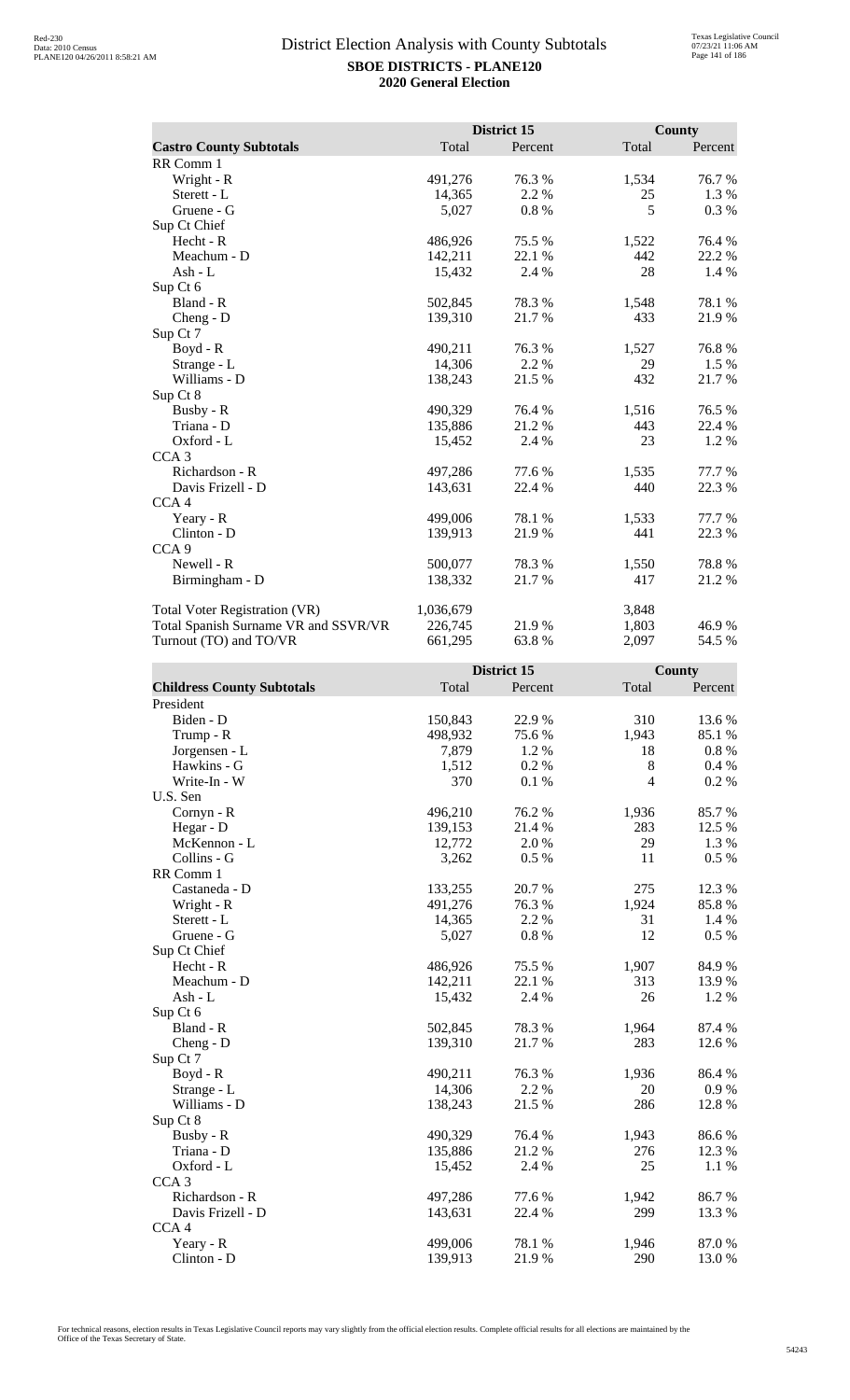|                                      | District 15       |                 | County    |                |
|--------------------------------------|-------------------|-----------------|-----------|----------------|
| <b>Childress County Subtotals</b>    | Total             | Percent         | Total     | Percent        |
| CCA <sub>9</sub>                     |                   |                 |           |                |
| Newell - R                           | 500,077           | 78.3%           | 1,952     | 87.0%          |
| Birmingham - D                       | 138,332           | 21.7%           | 291       | 13.0%          |
|                                      |                   |                 |           |                |
| <b>Total Voter Registration (VR)</b> | 1,036,679         |                 | 3,648     |                |
| Total Spanish Surname VR and SSVR/VR | 226,745           | 21.9%           | 573       | 15.7%          |
| Turnout (TO) and TO/VR               | 661,295           | 63.8%           | 2,290     | 62.8%          |
|                                      |                   |                 |           |                |
|                                      |                   | District 15     |           | County         |
| <b>Clay County Subtotals</b>         | Total             | Percent         | Total     | Percent        |
| President                            |                   |                 |           |                |
| Biden - D                            | 150,843           | 22.9%           | 614       | 10.7%          |
| Trump - R                            | 498,932           | 75.6%           | 5,069     | 88.1%          |
| Jorgensen - L                        | 7,879             | 1.2%            | 46        | $0.8\ \%$      |
| Hawkins - G                          | 1,512             | 0.2%            | 12        | $0.2\%$        |
| Write-In - W                         | 370               | 0.1%            | 11        | 0.2%           |
| U.S. Sen                             |                   |                 |           |                |
| Cornyn - R                           | 496,210           | 76.2 %          | 4,958     | 87.2%          |
| Hegar - D                            | 139,153           | 21.4 %          | 632       | 11.1 %         |
| McKennon - L                         | 12,772            | 2.0 %           | 69        | 1.2 %          |
| Collins - G                          | 3,262             | 0.5 %           | 27        | 0.5 %          |
| RR Comm 1                            |                   |                 |           |                |
| Castaneda - D                        | 133,255           | 20.7 %          | 560       | 9.9%           |
| Wright - R                           | 491,276           | 76.3%           | 4,971     | 88.0%          |
| Sterett - L                          | 14,365            | 2.2 %           | 92        | 1.6 %          |
| Gruene - G                           | 5,027             | 0.8 %           | 26        | 0.5 %          |
| Sup Ct Chief                         |                   |                 |           |                |
| Hecht - R                            | 486,926           | 75.5 %          | 4,915     | 87.0%          |
| Meachum - D                          | 142,211           | 22.1 %          | 637       | 11.3 %         |
| Ash - L                              | 15,432            | 2.4 %           | 98        | 1.7 %          |
| Sup Ct 6                             |                   |                 |           |                |
| Bland - R                            | 502,845           | 78.3%           | 5,049     | 89.6%          |
| $Cheng - D$                          | 139,310           | 21.7%           | 584       | 10.4 %         |
| Sup Ct 7                             |                   |                 |           |                |
| Boyd - R                             | 490,211           | 76.3 %<br>2.2 % | 4,953     | 87.8%          |
| Strange - L<br>Williams - D          | 14,306<br>138,243 | 21.5 %          | 74<br>617 | 1.3 %<br>10.9% |
| Sup Ct 8                             |                   |                 |           |                |
| Busby - R                            | 490,329           | 76.4 %          | 4,975     | 88.3%          |
| Triana - D                           | 135,886           | 21.2%           | 570       | 10.1 %         |
| Oxford - L                           | 15,452            | 2.4 %           | 90        | 1.6 %          |
| CCA <sub>3</sub>                     |                   |                 |           |                |
| Richardson - R                       | 497,286           | 77.6 %          | 4,994     | 88.6%          |
| Davis Frizell - D                    | 143,631           | 22.4 %          | 640       | 11.4 %         |
| CCA <sub>4</sub>                     |                   |                 |           |                |
| Yeary - R                            | 499,006           | 78.1 %          | 5,019     | 89.1 %         |
| Clinton - D                          | 139,913           | 21.9 %          | 615       | 10.9 %         |
| CCA <sub>9</sub>                     |                   |                 |           |                |
| Newell - R                           | 500,077           | 78.3%           | 5,022     | 89.3%          |
| Birmingham - D                       | 138,332           | 21.7 %          | 602       | 10.7 %         |
|                                      |                   |                 |           |                |
| Total Voter Registration (VR)        | 1,036,679         |                 | 7,931     |                |
| Total Spanish Surname VR and SSVR/VR | 226,745           | 21.9%           | 231       | 2.9%           |
| Turnout (TO) and TO/VR               | 661,295           | 63.8%           | 5,770     | 72.8%          |

|                                 |         | District 15 |          | County  |
|---------------------------------|---------|-------------|----------|---------|
| <b>Cochran County Subtotals</b> | Total   | Percent     | Total    | Percent |
| President                       |         |             |          |         |
| Biden - D                       | 150,843 | 22.9 %      | 177      | 17.7 %  |
| Trump - R                       | 498,932 | 75.6 %      | 809      | 80.9%   |
| Jorgensen - L                   | 7.879   | 1.2 %       | 11       | 1.1%    |
| Hawkins - G                     | 1,512   | $0.2\%$     | 3        | $0.3\%$ |
| Write-In - W                    | 370     | $0.1\%$     | $\Omega$ | $0.0\%$ |
| U.S. Sen                        |         |             |          |         |
| $Cornyn - R$                    | 496.210 | 76.2 %      | 765      | 78.2 %  |
| Hegar - $D$                     | 139.153 | 21.4 %      | 183      | 18.7 %  |
| McKennon - L                    | 12,772  | 2.0 %       | 22       | 2.2 %   |
| Collins - G                     | 3.262   | $0.5\%$     | 8        | $0.8\%$ |
| RR Comm 1                       |         |             |          |         |
| Castaneda - D                   | 133.255 | 20.7 %      | 190      | 19.5 %  |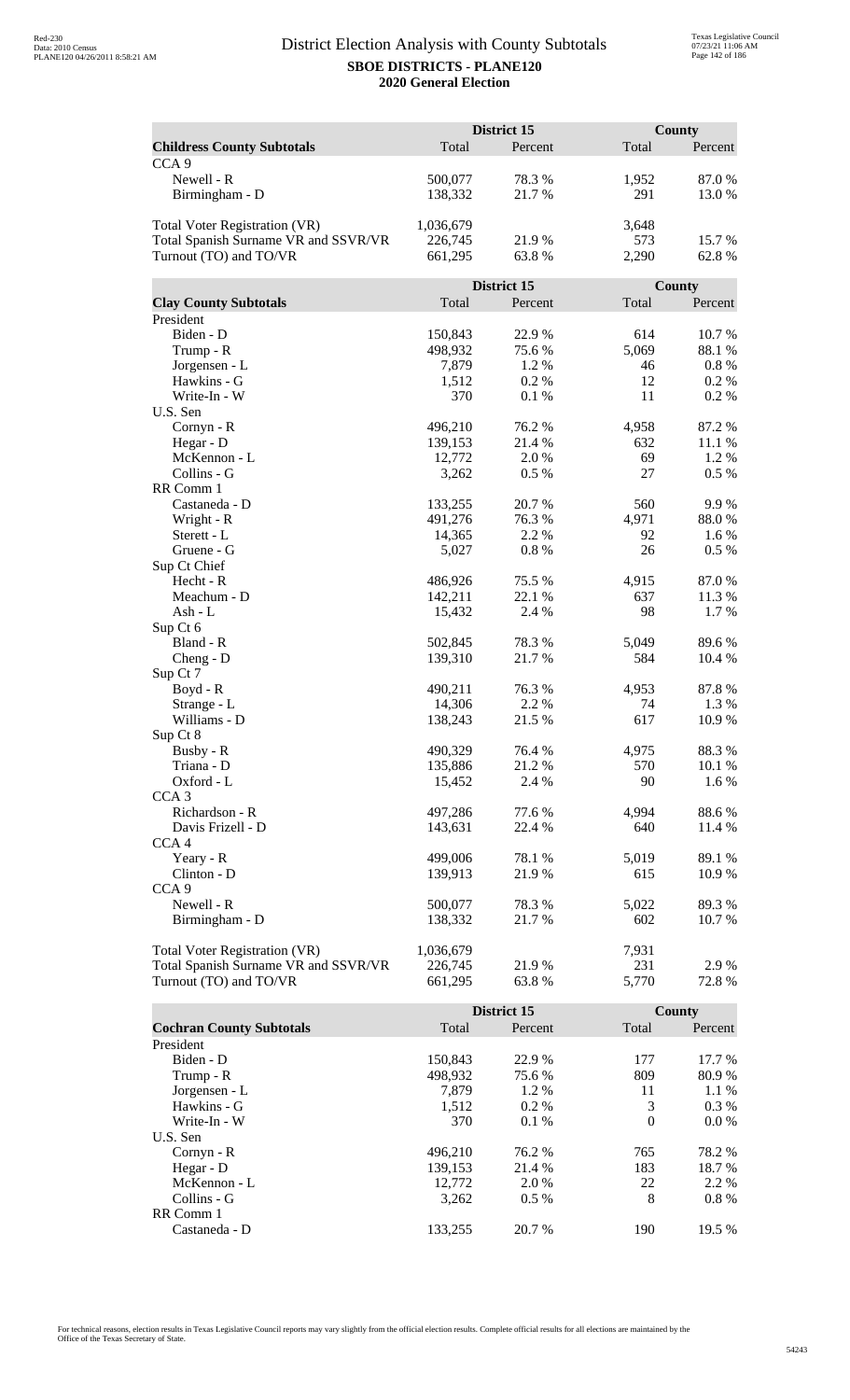|                                      |           | District 15 |       | <b>County</b> |
|--------------------------------------|-----------|-------------|-------|---------------|
| <b>Cochran County Subtotals</b>      | Total     | Percent     | Total | Percent       |
| RR Comm 1                            |           |             |       |               |
| Wright - R                           | 491,276   | 76.3%       | 752   | 77.4 %        |
| Sterett - L                          | 14,365    | 2.2 %       | 26    | 2.7 %         |
| Gruene - G                           | 5,027     | 0.8%        | 4     | $0.4\%$       |
| Sup Ct Chief                         |           |             |       |               |
| Hecht - R                            | 486,926   | 75.5 %      | 750   | 76.8%         |
| Meachum - D                          | 142,211   | 22.1 %      | 184   | 18.9%         |
| Ash - L                              | 15,432    | 2.4 %       | 42    | 4.3 %         |
| Sup Ct 6                             |           |             |       |               |
| Bland - R                            | 502,845   | 78.3%       | 790   | 81.4 %        |
| $Cheng - D$                          | 139,310   | 21.7%       | 180   | 18.6%         |
| Sup Ct 7                             |           |             |       |               |
| Boyd - R                             | 490,211   | 76.3%       | 766   | 78.6%         |
| Strange - L                          | 14,306    | 2.2 %       | 28    | 2.9%          |
| Williams - D                         | 138,243   | 21.5 %      | 181   | 18.6%         |
| Sup Ct 8                             |           |             |       |               |
| Busby - R                            | 490,329   | 76.4 %      | 767   | 78.7 %        |
| Triana - D                           | 135,886   | 21.2%       | 184   | 18.9%         |
| Oxford - L                           | 15,452    | 2.4 %       | 23    | 2.4 %         |
| CCA <sub>3</sub>                     |           |             |       |               |
| Richardson - R                       | 497,286   | 77.6 %      | 784   | 80.7%         |
| Davis Frizell - D                    | 143,631   | 22.4 %      | 188   | 19.3%         |
| CCA <sub>4</sub>                     |           |             |       |               |
| Yeary - R                            | 499,006   | 78.1 %      | 790   | 81.3%         |
| Clinton - D                          | 139,913   | 21.9%       | 182   | 18.7 %        |
| CCA <sub>9</sub>                     |           |             |       |               |
| Newell - R                           | 500,077   | 78.3 %      | 791   | 81.5%         |
| Birmingham - D                       | 138,332   | 21.7 %      | 179   | 18.5 %        |
| Total Voter Registration (VR)        | 1,036,679 |             | 1,768 |               |
| Total Spanish Surname VR and SSVR/VR | 226,745   | 21.9%       | 783   | 44.3 %        |
| Turnout (TO) and TO/VR               | 661,295   | 63.8%       | 1,000 | 56.6%         |

|                              |         | District 15 |                  | County    |
|------------------------------|---------|-------------|------------------|-----------|
| <b>Coke County Subtotals</b> | Total   | Percent     | Total            | Percent   |
| President                    |         |             |                  |           |
| Biden - D                    | 150,843 | 22.9%       | 178              | 10.0%     |
| Trump - R                    | 498,932 | 75.6 %      | 1,586            | 89.2%     |
| Jorgensen - L                | 7,879   | 1.2%        | 10               | 0.6 %     |
| Hawkins - G                  | 1,512   | 0.2%        | 5                | 0.3 %     |
| Write-In - W                 | 370     | 0.1%        | $\boldsymbol{0}$ | $0.0\ \%$ |
| U.S. Sen                     |         |             |                  |           |
| Cornyn - R                   | 496,210 | 76.2%       | 1,557            | 88.8%     |
| Hegar - D                    | 139,153 | 21.4 %      | 171              | 9.7 %     |
| McKennon - L                 | 12,772  | 2.0 %       | 23               | 1.3 %     |
| Collins - G                  | 3,262   | 0.5 %       | 3                | 0.2%      |
| RR Comm 1                    |         |             |                  |           |
| Castaneda - D                | 133,255 | 20.7%       | 142              | 8.3%      |
| Wright - R                   | 491,276 | 76.3%       | 1,543            | 89.9%     |
| Sterett - L                  | 14,365  | 2.2 %       | 24               | 1.4 %     |
| Gruene - G                   | 5,027   | 0.8%        | 8                | $0.5\%$   |
| Sup Ct Chief                 |         |             |                  |           |
| $Hecht - R$                  | 486,926 | 75.5 %      | 1,517            | 88.4 %    |
| Meachum - D                  | 142,211 | 22.1 %      | 170              | 9.9%      |
| $Ash - L$                    | 15,432  | 2.4 %       | 29               | 1.7%      |
| Sup Ct 6                     |         |             |                  |           |
| Bland - R                    | 502,845 | 78.3%       | 1,559            | 91.1 %    |
| Cheng - D                    | 139,310 | 21.7%       | 153              | 8.9%      |
| Sup Ct 7                     |         |             |                  |           |
| Boyd - R                     | 490,211 | 76.3%       | 1,531            | 89.3%     |
| Strange - L                  | 14,306  | 2.2%        | 20               | 1.2%      |
| Williams - D                 | 138,243 | 21.5 %      | 163              | 9.5%      |
| Sup Ct 8                     |         |             |                  |           |
| Busby - R                    | 490,329 | 76.4 %      | 1,536            | 89.9%     |
| Triana - D                   | 135,886 | 21.2%       | 148              | 8.7%      |
| Oxford - L                   | 15,452  | 2.4 %       | 25               | 1.5 %     |
| CCA <sub>3</sub>             |         |             |                  |           |
| Richardson - R               | 497,286 | 77.6 %      | 1,541            | 90.5 %    |
| Davis Frizell - D            | 143,631 | 22.4 %      | 161              | 9.5%      |
| CCA <sub>4</sub>             |         |             |                  |           |
| Yeary - R                    | 499,006 | 78.1 %      | 1,543            | 91.1 %    |
| Clinton - D                  | 139,913 | 21.9%       | 151              | 8.9%      |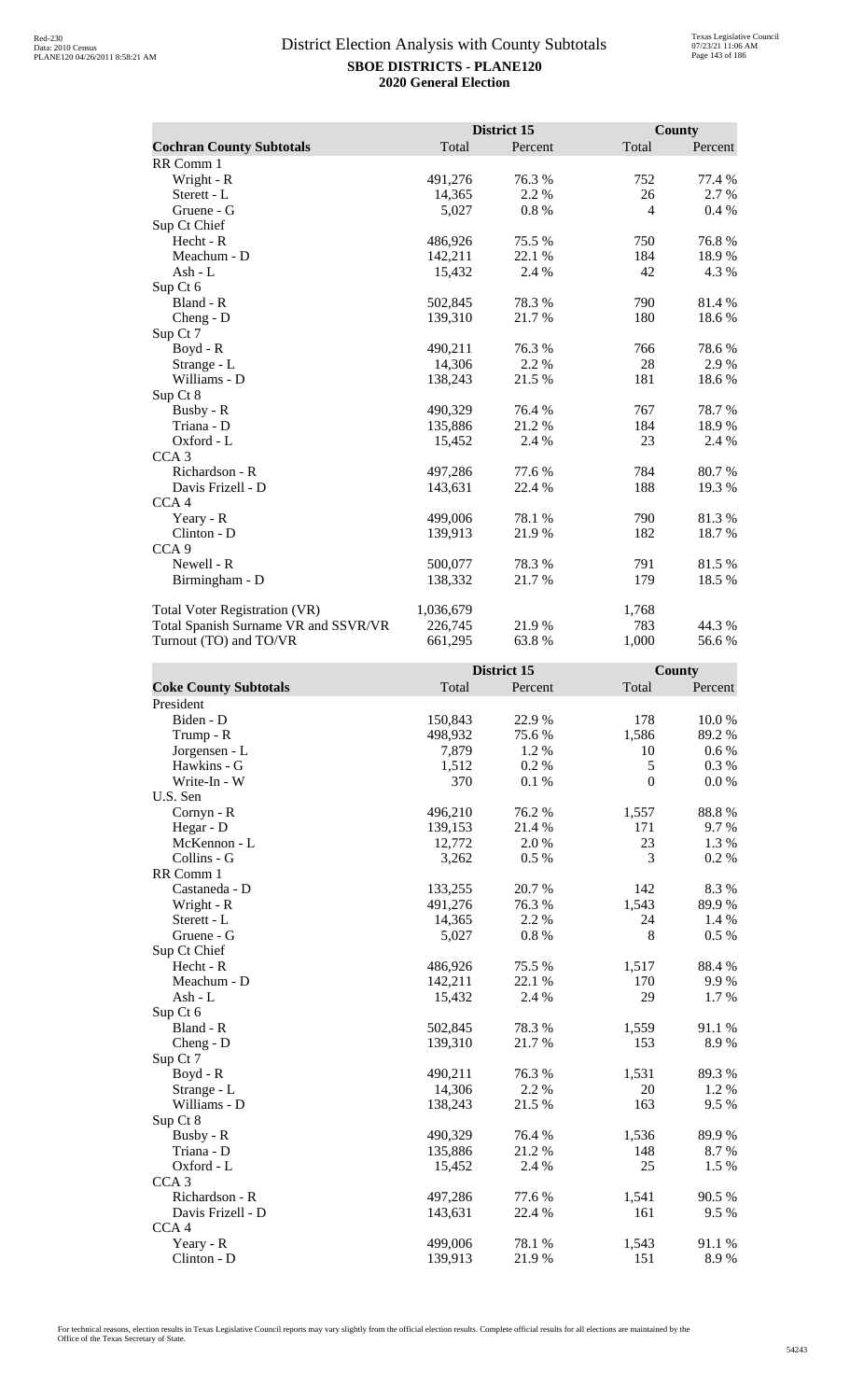|                                                                | District 15<br>County |             |              |                |
|----------------------------------------------------------------|-----------------------|-------------|--------------|----------------|
| <b>Coke County Subtotals</b>                                   | Total                 | Percent     | Total        | Percent        |
| CCA <sub>9</sub>                                               |                       |             |              |                |
| Newell - R                                                     | 500,077               | 78.3%       | 1,542        | 91.1 %         |
| Birmingham - D                                                 | 138,332               | 21.7%       | 150          | 8.9%           |
|                                                                |                       |             |              |                |
| <b>Total Voter Registration (VR)</b>                           | 1,036,679             |             | 2,409        |                |
| Total Spanish Surname VR and SSVR/VR                           | 226,745               | 21.9%       | 293          | 12.2 %         |
| Turnout (TO) and TO/VR                                         | 661,295               | 63.8%       | 1,779        | 73.8%          |
|                                                                |                       |             |              |                |
|                                                                |                       | District 15 |              | County         |
| <b>Coleman County Subtotals</b>                                | Total                 | Percent     | Total        | Percent        |
| President                                                      |                       |             |              |                |
| Biden - D                                                      | 150,843               | 22.9%       | 451          | 10.9%          |
| Trump - R                                                      | 498,932               | 75.6%       | 3,641        | 88.2%          |
| Jorgensen - L                                                  | 7,879                 | 1.2%        | 23           | 0.6 %          |
| Hawkins - G                                                    | 1,512                 | 0.2%        | 9            | 0.2 %          |
| Write-In - W                                                   | 370                   | 0.1%        | 5            | 0.1%           |
| U.S. Sen                                                       |                       |             |              |                |
| Cornyn - R                                                     | 496,210               | 76.2%       | 3,586        | 88.2%          |
| Hegar - D                                                      | 139,153               | 21.4 %      | 426          | 10.5 %         |
| McKennon - L                                                   | 12,772                | 2.0 %       | 37           | 0.9 %          |
| Collins - G                                                    | 3,262                 | $0.5\%$     | 16           | 0.4%           |
| RR Comm 1                                                      |                       |             |              |                |
| Castaneda - D                                                  | 133,255               | 20.7%       | 406          | 10.0%          |
| Wright - R                                                     | 491,276               | 76.3%       | 3,599        | 88.7%          |
| Sterett - L                                                    | 14,365                | 2.2 %       | 42           | 1.0%           |
| Gruene - G                                                     | 5,027                 | 0.8%        | 11           | 0.3%           |
| Sup Ct Chief<br>Hecht - R                                      | 486,926               | 75.5 %      | 3,543        | 87.7%          |
| Meachum - D                                                    | 142,211               | 22.1 %      | 438          | 10.8 %         |
| Ash - L                                                        | 15,432                | 2.4 %       | 61           | 1.5 %          |
| Sup Ct 6                                                       |                       |             |              |                |
| Bland - R                                                      | 502,845               | 78.3%       | 3,631        | 89.8%          |
| $Cheng - D$                                                    | 139,310               | 21.7%       | 414          | 10.2 %         |
| Sup Ct 7                                                       |                       |             |              |                |
| $Boyd - R$                                                     | 490,211               | 76.3%       | 3,579        | 88.4%          |
| Strange - L                                                    | 14,306                | 2.2 %       | 48           | 1.2%           |
| Williams - D                                                   | 138,243               | 21.5 %      | 421          | 10.4 %         |
| Sup Ct 8                                                       |                       |             |              |                |
| Busby - R                                                      | 490,329               | 76.4 %      | 3,584        | 88.9%          |
| Triana - D                                                     | 135,886               | 21.2%       | 402          | 10.0%          |
| Oxford - L                                                     | 15,452                | 2.4 %       | 47           | 1.2 %          |
| CCA <sub>3</sub>                                               |                       |             |              |                |
| Richardson - R                                                 | 497,286               | 77.6 %      | 3,613        | 89.5 %         |
| Davis Frizell - D                                              | 143,631               | 22.4 %      | 423          | 10.5 %         |
| CCA <sub>4</sub>                                               |                       |             |              |                |
| Yeary - R                                                      | 499,006               | 78.1 %      | 3,614        | 89.8%          |
| Clinton - D                                                    | 139,913               | 21.9%       | 412          | 10.2 %         |
| CCA <sub>9</sub>                                               |                       |             |              |                |
| Newell - R                                                     | 500,077               | 78.3%       | 3,598        | 89.6%          |
| Birmingham - D                                                 | 138,332               | 21.7 %      | 417          | 10.4 %         |
|                                                                |                       |             |              |                |
| <b>Total Voter Registration (VR)</b>                           | 1,036,679             | 21.9%       | 5,949<br>612 |                |
| Total Spanish Surname VR and SSVR/VR<br>Turnout (TO) and TO/VR | 226,745<br>661,295    | 63.8%       | 4,156        | 10.3%<br>69.9% |
|                                                                |                       |             |              |                |

|                                       |         | District 15 |       | County  |
|---------------------------------------|---------|-------------|-------|---------|
| <b>Collingsworth County Subtotals</b> | Total   | Percent     | Total | Percent |
| President                             |         |             |       |         |
| Biden - D                             | 150.843 | 22.9 %      | 155   | 12.7 %  |
| Trump - R                             | 498,932 | 75.6 %      | 1.048 | 86.0%   |
| Jorgensen - L                         | 7.879   | $1.2\%$     | 12    | 1.0 %   |
| Hawkins - G                           | 1,512   | $0.2\%$     |       | $0.1\%$ |
| Write-In - W                          | 370     | $0.1\%$     | 2     | $0.2\%$ |
| U.S. Sen                              |         |             |       |         |
| Cornyn - R                            | 496.210 | 76.2 %      | 1,032 | 86.6 %  |
| Hegar - $D$                           | 139,153 | 21.4 %      | 145   | 12.2 %  |
| McKennon - L                          | 12,772  | 2.0 %       | 10    | $0.8\%$ |
| Collins - G                           | 3.262   | $0.5\%$     | 4     | $0.3\%$ |
| RR Comm 1                             |         |             |       |         |
| Castaneda - D                         | 133.255 | 20.7 %      | 139   | 12.0 %  |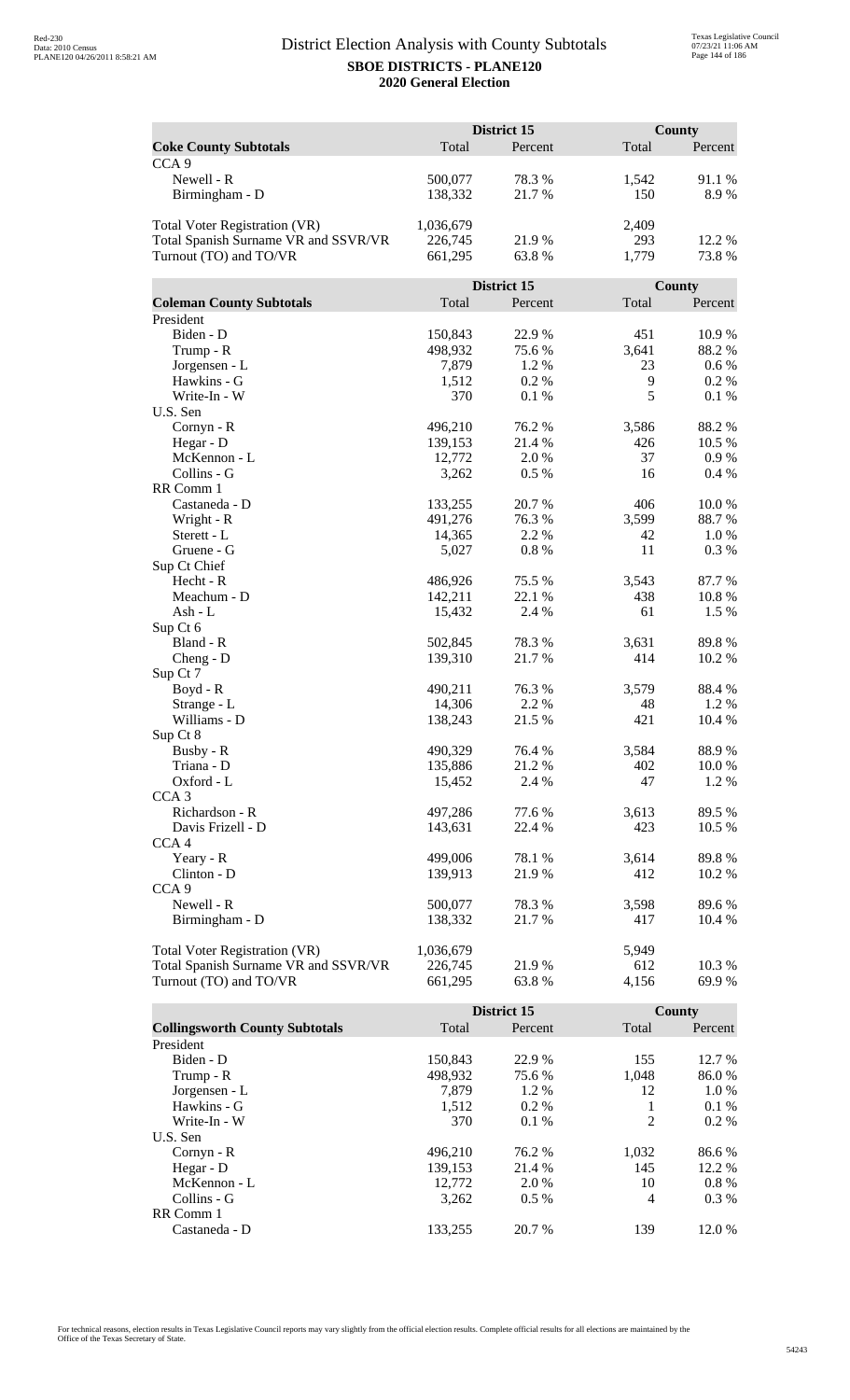|                                       |           | District 15 |       | County  |
|---------------------------------------|-----------|-------------|-------|---------|
| <b>Collingsworth County Subtotals</b> | Total     | Percent     | Total | Percent |
| RR Comm 1                             |           |             |       |         |
| Wright - R                            | 491,276   | 76.3 %      | 1,003 | 86.7%   |
| Sterett - L                           | 14,365    | 2.2 %       | 10    | 0.9%    |
| Gruene - G                            | 5,027     | 0.8%        | 5     | 0.4%    |
| Sup Ct Chief                          |           |             |       |         |
| Hecht - R                             | 486,926   | 75.5 %      | 984   | 85.4 %  |
| Meachum - D                           | 142,211   | 22.1 %      | 155   | 13.5 %  |
| Ash - L                               | 15,432    | 2.4 %       | 13    | 1.1 %   |
| Sup Ct 6                              |           |             |       |         |
| Bland - R                             | 502,845   | 78.3%       | 998   | 88.6%   |
| Cheng - D                             | 139,310   | 21.7%       | 128   | 11.4 %  |
| Sup Ct 7                              |           |             |       |         |
| Boyd - R                              | 490,211   | 76.3 %      | 982   | 86.1 %  |
| Strange - L                           | 14.306    | 2.2 %       | 14    | 1.2 %   |
| Williams - D                          | 138,243   | 21.5 %      | 144   | 12.6 %  |
| Sup Ct 8                              |           |             |       |         |
| Busby - R                             | 490,329   | 76.4%       | 995   | 87.0%   |
| Triana - D                            | 135,886   | 21.2%       | 136   | 11.9%   |
| Oxford - L                            | 15,452    | 2.4 %       | 13    | 1.1 %   |
| CCA <sub>3</sub>                      |           |             |       |         |
| Richardson - R                        | 497,286   | 77.6 %      | 1,013 | 87.9%   |
| Davis Frizell - D                     | 143,631   | 22.4 %      | 140   | 12.1 %  |
| CCA <sub>4</sub>                      |           |             |       |         |
| Yeary - R                             | 499,006   | 78.1 %      | 1,002 | 88.2%   |
| Clinton - D                           | 139,913   | 21.9 %      | 134   | 11.8 %  |
| CCA <sub>9</sub>                      |           |             |       |         |
| Newell - R                            | 500,077   | 78.3%       | 998   | 87.5 %  |
| Birmingham - D                        | 138,332   | 21.7 %      | 142   | 12.5 %  |
| <b>Total Voter Registration (VR)</b>  | 1,036,679 |             | 1,940 |         |
| Total Spanish Surname VR and SSVR/VR  | 226,745   | 21.9%       | 361   | 18.6%   |
| Turnout (TO) and TO/VR                | 661,295   | 63.8%       | 1,218 | 62.8%   |

|                               |         | District 15 |        | County   |  |
|-------------------------------|---------|-------------|--------|----------|--|
| <b>Cooke County Subtotals</b> | Total   | Percent     | Total  | Percent  |  |
| President                     |         |             |        |          |  |
| Biden - D                     | 150,843 | 22.9%       | 3,210  | 16.9%    |  |
| Trump - R                     | 498,932 | 75.6 %      | 15,596 | 82.1 %   |  |
| Jorgensen - L                 | 7,879   | 1.2%        | 156    | $0.8~\%$ |  |
| Hawkins - G                   | 1,512   | 0.2%        | 26     | 0.1%     |  |
| Write-In - W                  | 370     | 0.1%        | 8      | 0.0 %    |  |
| U.S. Sen                      |         |             |        |          |  |
| Cornyn - R                    | 496,210 | 76.2 %      | 15,516 | 82.2%    |  |
| Hegar - D                     | 139,153 | 21.4 %      | 2,999  | 15.9%    |  |
| McKennon - L                  | 12,772  | 2.0%        | 277    | 1.5 %    |  |
| Collins - G                   | 3,262   | 0.5%        | 85     | 0.5%     |  |
| RR Comm 1                     |         |             |        |          |  |
| Castaneda - D                 | 133,255 | 20.7%       | 2,846  | 15.2 %   |  |
| Wright - R                    | 491,276 | 76.3 %      | 15,444 | 82.5 %   |  |
| Sterett - L                   | 14,365  | 2.2 %       | 336    | 1.8%     |  |
| Gruene - G                    | 5,027   | 0.8%        | 103    | $0.5\%$  |  |
| Sup Ct Chief                  |         |             |        |          |  |
| Hecht - R                     | 486,926 | 75.5 %      | 15,445 | 82.4 %   |  |
| Meachum - D                   | 142,211 | 22.1 %      | 2,936  | 15.7%    |  |
| Ash - $L$                     | 15,432  | 2.4 %       | 363    | 1.9%     |  |
| Sup Ct 6                      |         |             |        |          |  |
| Bland - R                     | 502,845 | 78.3%       | 15,750 | 84.2 %   |  |
| Cheng - D                     | 139,310 | 21.7%       | 2,951  | 15.8%    |  |
| Sup Ct 7                      |         |             |        |          |  |
| $Boyd - R$                    | 490,211 | 76.3%       | 15,462 | 82.6%    |  |
| Strange - L                   | 14,306  | 2.2 %       | 350    | 1.9 %    |  |
| Williams - D                  | 138,243 | 21.5 %      | 2,915  | 15.6%    |  |
| Sup Ct 8                      |         |             |        |          |  |
| Busby - R                     | 490,329 | 76.4%       | 15,477 | 82.8%    |  |
| Triana - D                    | 135,886 | 21.2%       | 2,814  | 15.1 %   |  |
| Oxford - L                    | 15,452  | 2.4 %       | 394    | 2.1 %    |  |
| CCA <sub>3</sub>              |         |             |        |          |  |
| Richardson - R                | 497,286 | 77.6 %      | 15,639 | 83.7%    |  |
| Davis Frizell - D             | 143,631 | 22.4 %      | 3,053  | 16.3%    |  |
| CCA <sub>4</sub>              |         |             |        |          |  |
| Yeary - R                     | 499,006 | 78.1 %      | 15,668 | 84.1 %   |  |
| Clinton - D                   | 139,913 | 21.9%       | 2,965  | 15.9%    |  |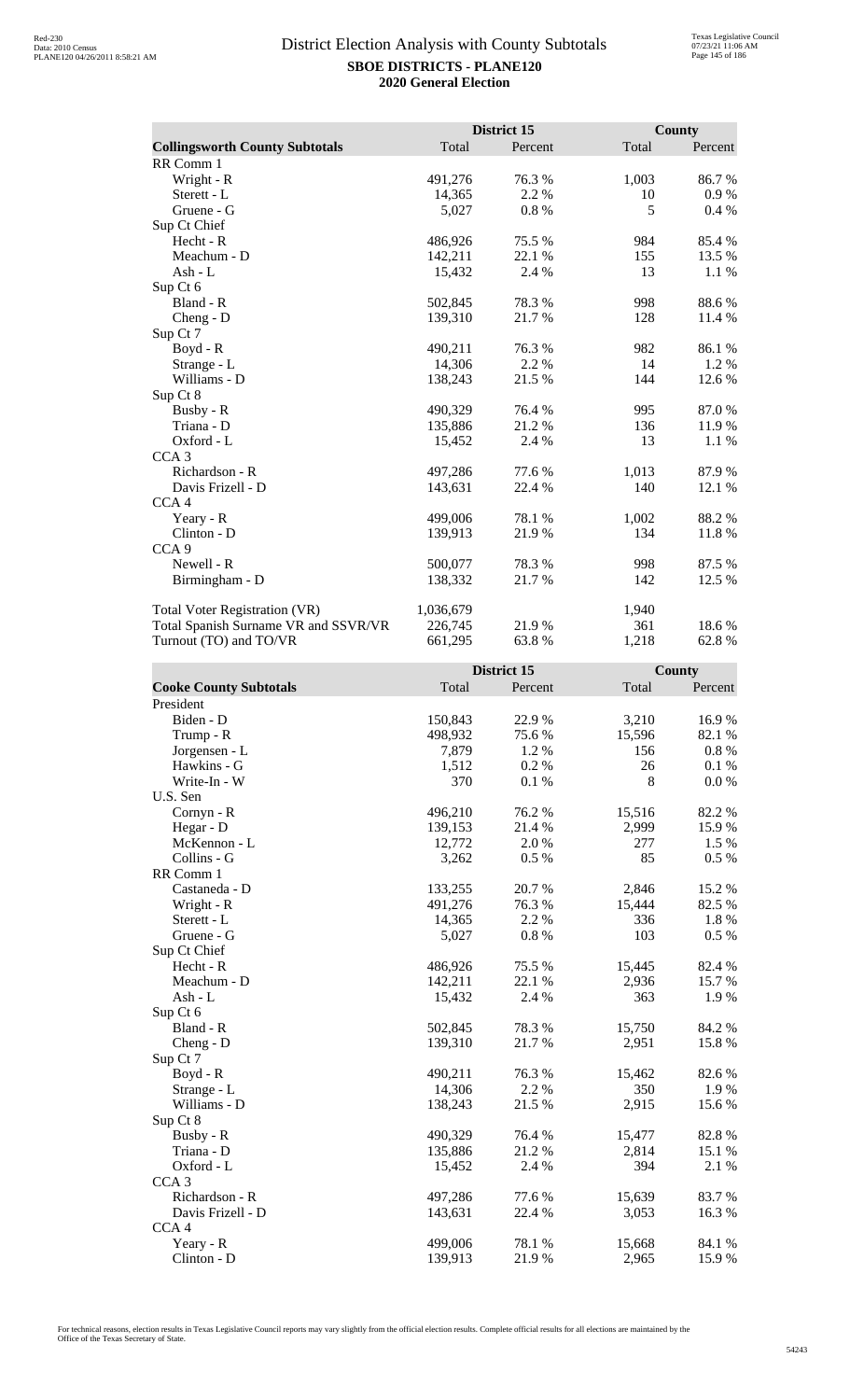|                                      | District 15 |             |                  | <b>County</b> |  |
|--------------------------------------|-------------|-------------|------------------|---------------|--|
| <b>Cooke County Subtotals</b>        | Total       | Percent     | Total            | Percent       |  |
| CCA <sub>9</sub>                     |             |             |                  |               |  |
| Newell - R                           | 500,077     | 78.3%       | 15,684           | 84.1 %        |  |
| Birmingham - D                       | 138,332     | 21.7%       | 2,960            | 15.9%         |  |
|                                      |             |             |                  |               |  |
| <b>Total Voter Registration (VR)</b> | 1,036,679   |             | 27,175           |               |  |
| Total Spanish Surname VR and SSVR/VR | 226,745     | 21.9%       | 1,844            | 6.8%          |  |
| Turnout (TO) and TO/VR               | 661,295     | 63.8%       | 19,119           | 70.4 %        |  |
|                                      |             |             |                  |               |  |
|                                      |             | District 15 |                  | County        |  |
| <b>Cottle County Subtotals</b>       | Total       | Percent     | Total            | Percent       |  |
| President                            |             |             |                  |               |  |
| Biden - D                            | 150,843     | 22.9%       | 113              | 17.1 %        |  |
| Trump - R                            | 498,932     | 75.6%       | 540              | 81.6%         |  |
| Jorgensen - L                        | 7,879       | 1.2%        | 6                | $0.9\ \%$     |  |
| Hawkins - G                          | 1,512       | 0.2%        | 3                | $0.5\%$       |  |
| Write-In - W                         | 370         | 0.1%        | $\boldsymbol{0}$ | 0.0 %         |  |
| U.S. Sen                             |             |             |                  |               |  |
| Cornyn - R                           | 496,210     | 76.2 %      | 534              | 81.4%         |  |
| Hegar - D                            | 139,153     | 21.4 %      | 110              | 16.8%         |  |
| McKennon - L                         | 12,772      | 2.0 %       | 7                | 1.1 %         |  |
| Collins - G                          | 3,262       | 0.5%        | 5                | $0.8~\%$      |  |
| RR Comm 1                            |             |             |                  |               |  |
| Castaneda - D                        | 133,255     | 20.7 %      | 111              | 17.0%         |  |
| Wright - R                           | 491,276     | 76.3%       | 529              | 81.1%         |  |
| Sterett - L                          | 14,365      | 2.2 %       | 7<br>5           | 1.1 %         |  |
| Gruene - G<br>Sup Ct Chief           | 5,027       | 0.8%        |                  | 0.8%          |  |
| Hecht - R                            | 486,926     | 75.5 %      | 522              | 81.2%         |  |
| Meachum - D                          | 142,211     | 22.1 %      | 112              | 17.4 %        |  |
| Ash - L                              | 15,432      | 2.4 %       | 9                | 1.4 %         |  |
| Sup Ct 6                             |             |             |                  |               |  |
| Bland - R                            | 502,845     | 78.3%       | 539              | 82.9%         |  |
| $Cheng - D$                          | 139,310     | 21.7%       | 111              | 17.1 %        |  |
| Sup Ct 7                             |             |             |                  |               |  |
| Boyd - R                             | 490,211     | 76.3 %      | 535              | 81.8%         |  |
| Strange - L                          | 14,306      | 2.2 %       | $\mathfrak s$    | 0.8 %         |  |
| Williams - D                         | 138,243     | 21.5 %      | 114              | 17.4 %        |  |
| Sup Ct 8                             |             |             |                  |               |  |
| Busby - R                            | 490,329     | 76.4 %      | 527              | 81.2%         |  |
| Triana - D                           | 135,886     | 21.2%       | 108              | 16.6%         |  |
| Oxford - L                           | 15,452      | 2.4 %       | 14               | 2.2 %         |  |
| CCA <sub>3</sub>                     |             |             |                  |               |  |
| Richardson - R                       | 497,286     | 77.6 %      | 534              | 81.8%         |  |
| Davis Frizell - D                    | 143,631     | 22.4 %      | 119              | 18.2%         |  |
| CCA <sub>4</sub>                     |             |             |                  |               |  |
| Yeary - R                            | 499,006     | 78.1 %      | 533              | 81.9%         |  |
| Clinton - D                          | 139,913     | 21.9%       | 118              | 18.1 %        |  |
| CCA <sub>9</sub>                     |             |             |                  |               |  |
| Newell - R                           | 500,077     | 78.3 %      | 535              | 82.7%         |  |
| Birmingham - D                       | 138,332     | 21.7 %      | 112              | 17.3 %        |  |
|                                      |             |             |                  |               |  |
| <b>Total Voter Registration (VR)</b> | 1,036,679   |             | 1,038            |               |  |
| Total Spanish Surname VR and SSVR/VR | 226,745     | 21.9%       | 171              | 16.5 %        |  |
| Turnout (TO) and TO/VR               | 661,295     | 63.8%       | 665              | 64.1 %        |  |

|                                |         | District 15 |          | County  |  |
|--------------------------------|---------|-------------|----------|---------|--|
| <b>Crosby County Subtotals</b> | Total   | Percent     | Total    | Percent |  |
| President                      |         |             |          |         |  |
| Biden - D                      | 150,843 | 22.9 %      | 527      | 27.0 %  |  |
| Trump - R                      | 498,932 | 75.6 %      | 1,396    | 71.5 %  |  |
| Jorgensen - L                  | 7.879   | $1.2\%$     | 22       | $1.1\%$ |  |
| Hawkins - G                    | 1,512   | $0.2\%$     | 8        | $0.4\%$ |  |
| Write-In - W                   | 370     | $0.1\%$     | $\Omega$ | $0.0\%$ |  |
| U.S. Sen                       |         |             |          |         |  |
| $Cornyn - R$                   | 496.210 | 76.2 %      | 1,356    | 72.1 %  |  |
| Hegar - D                      | 139,153 | 21.4 %      | 486      | 25.8 %  |  |
| McKennon - L                   | 12,772  | 2.0 %       | 25       | 1.3 %   |  |
| Collins - G                    | 3,262   | $0.5\%$     | 14       | $0.7\%$ |  |
| RR Comm 1                      |         |             |          |         |  |
| Castaneda - D                  | 133.255 | 20.7 %      | 476      | 25.5 %  |  |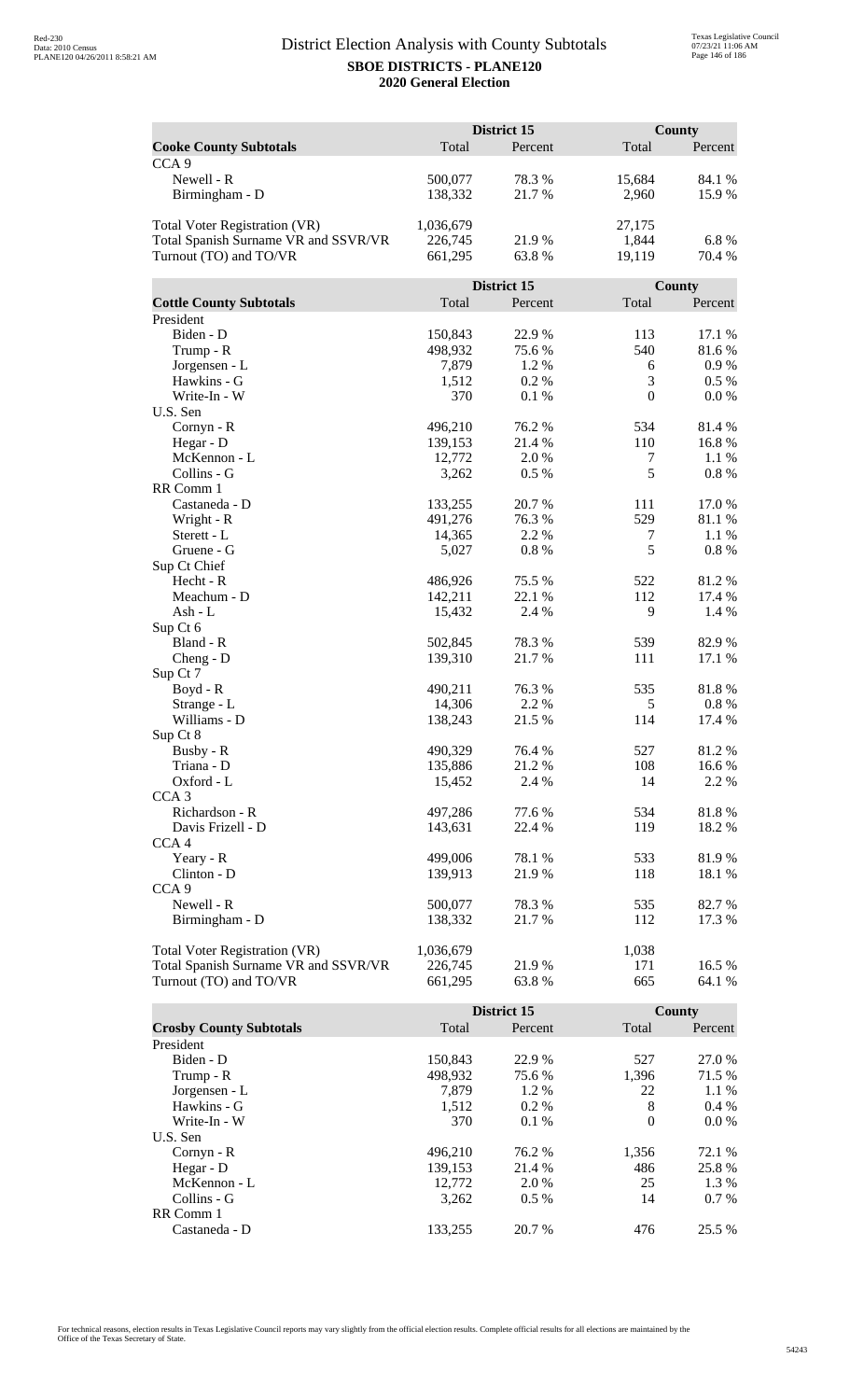|                                      |           | District 15 | <b>County</b> |          |
|--------------------------------------|-----------|-------------|---------------|----------|
| <b>Crosby County Subtotals</b>       | Total     | Percent     | Total         | Percent  |
| RR Comm 1                            |           |             |               |          |
| Wright - R                           | 491,276   | 76.3%       | 1,342         | 72.0%    |
| Sterett - L                          | 14,365    | 2.2 %       | 31            | 1.7 %    |
| Gruene - G                           | 5,027     | 0.8%        | 15            | $0.8 \%$ |
| Sup Ct Chief                         |           |             |               |          |
| Hecht - R                            | 486,926   | 75.5 %      | 1,327         | 71.3%    |
| Meachum - D                          | 142,211   | 22.1 %      | 500           | 26.9%    |
| Ash - $L$                            | 15,432    | 2.4 %       | 33            | 1.8%     |
| Sup Ct 6                             |           |             |               |          |
| Bland - R                            | 502,845   | 78.3 %      | 1,366         | 73.9%    |
| $Cheng - D$                          | 139,310   | 21.7 %      | 483           | 26.1 %   |
| Sup Ct 7                             |           |             |               |          |
| Boyd - R                             | 490,211   | 76.3%       | 1,346         | 72.6 %   |
| Strange - L                          | 14,306    | 2.2 %       | 28            | 1.5 %    |
| Williams - D                         | 138,243   | 21.5 %      | 480           | 25.9 %   |
| Sup Ct 8                             |           |             |               |          |
| Busby - R                            | 490,329   | 76.4 %      | 1,342         | 72.4 %   |
| Triana - D                           | 135,886   | 21.2 %      | 480           | 25.9 %   |
| Oxford - L                           | 15,452    | 2.4 %       | 31            | 1.7 %    |
| CCA <sub>3</sub>                     |           |             |               |          |
| Richardson - R                       | 497,286   | 77.6 %      | 1,349         | 73.1 %   |
| Davis Frizell - D                    | 143,631   | 22.4 %      | 496           | 26.9%    |
| CCA <sub>4</sub>                     |           |             |               |          |
| Yeary - R                            | 499,006   | 78.1 %      | 1,355         | 73.8%    |
| Clinton - D                          | 139,913   | 21.9%       | 482           | 26.2 %   |
| CCA <sub>9</sub>                     |           |             |               |          |
| Newell - R                           | 500,077   | 78.3 %      | 1,362         | 74.0 %   |
| Birmingham - D                       | 138,332   | 21.7%       | 479           | 26.0%    |
|                                      |           |             |               |          |
| Total Voter Registration (VR)        | 1,036,679 |             | 3,628         |          |
| Total Spanish Surname VR and SSVR/VR | 226,745   | 21.9%       | 1,620         | 44.7 %   |
| Turnout (TO) and TO/VR               | 661,295   | 63.8%       | 1,966         | 54.2 %   |

|                                |         | District 15 |               | County    |
|--------------------------------|---------|-------------|---------------|-----------|
| <b>Dallam County Subtotals</b> | Total   | Percent     | Total         | Percent   |
| President                      |         |             |               |           |
| Biden - D                      | 150,843 | 22.9%       | 197           | 12.2 %    |
| Trump - R                      | 498,932 | 75.6%       | 1,389         | 86.3%     |
| Jorgensen - L                  | 7,879   | 1.2%        | 18            | 1.1 %     |
| Hawkins - G                    | 1,512   | 0.2%        | $\mathfrak s$ | 0.3 %     |
| Write-In - W                   | 370     | 0.1 %       | $\mathbf{0}$  | $0.0\ \%$ |
| U.S. Sen                       |         |             |               |           |
| Cornyn - R                     | 496,210 | 76.2%       | 1,369         | 85.8%     |
| Hegar - D                      | 139,153 | 21.4 %      | 200           | 12.5 %    |
| McKennon - L                   | 12,772  | 2.0%        | 21            | 1.3 %     |
| Collins - G                    | 3,262   | 0.5 %       | 5             | 0.3 %     |
| RR Comm 1                      |         |             |               |           |
| Castaneda - D                  | 133,255 | 20.7%       | 192           | 12.1 %    |
| Wright - R                     | 491,276 | 76.3%       | 1,365         | 86.1%     |
| Sterett - L                    | 14,365  | 2.2 %       | 24            | 1.5 %     |
| Gruene - G                     | 5,027   | $0.8~\%$    | 5             | 0.3 %     |
| Sup Ct Chief                   |         |             |               |           |
| Hecht - R                      | 486,926 | 75.5 %      | 1,354         | 85.4%     |
| Meachum - D                    | 142,211 | 22.1 %      | 198           | 12.5 %    |
| $Ash - L$                      | 15,432  | 2.4 %       | 34            | 2.1 %     |
| Sup Ct 6                       |         |             |               |           |
| Bland - R                      | 502,845 | 78.3%       | 1,397         | 88.2%     |
| Cheng - D                      | 139,310 | 21.7%       | 187           | 11.8 %    |
| Sup Ct 7                       |         |             |               |           |
| $Boyd - R$                     | 490,211 | 76.3%       | 1,370         | 86.4%     |
| Strange - L                    | 14,306  | 2.2 %       | 26            | 1.6 %     |
| Williams - D                   | 138,243 | 21.5 %      | 190           | 12.0%     |
| Sup Ct 8                       |         |             |               |           |
| Busby - R                      | 490,329 | 76.4 %      | 1,364         | 86.0%     |
| Triana - D                     | 135,886 | 21.2%       | 202           | 12.7 %    |
| Oxford - L                     | 15,452  | 2.4 %       | 20            | 1.3%      |
| CCA <sub>3</sub>               |         |             |               |           |
| Richardson - R                 | 497,286 | 77.6 %      | 1,392         | 87.6%     |
| Davis Frizell - D              | 143,631 | 22.4 %      | 197           | 12.4 %    |
| CCA <sub>4</sub>               |         |             |               |           |
| Yeary - R                      | 499,006 | 78.1 %      | 1,383         | 87.4 %    |
| Clinton - D                    | 139,913 | 21.9%       | 200           | 12.6 %    |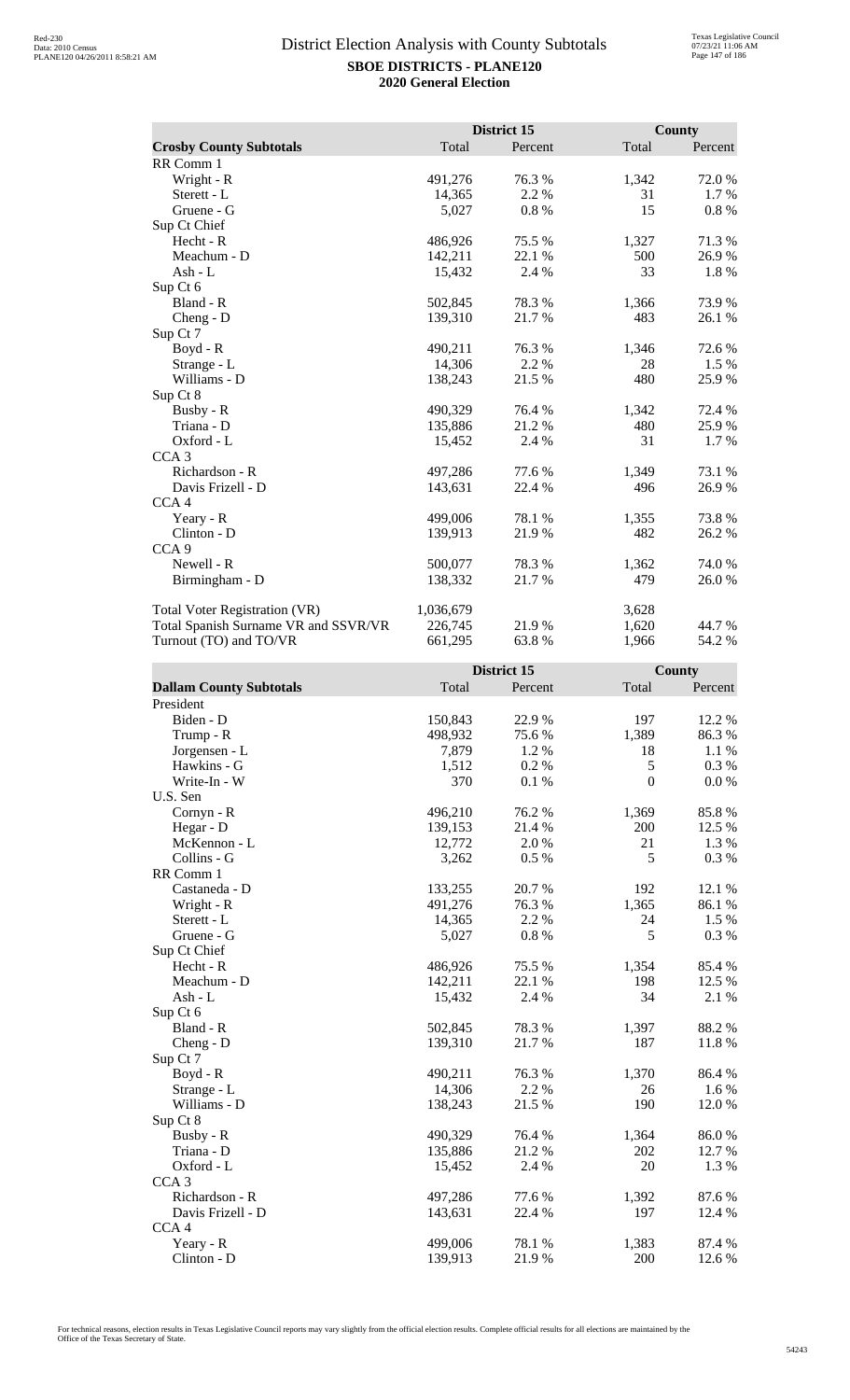|                                      |                    | District 15 |                  | <b>County</b> |
|--------------------------------------|--------------------|-------------|------------------|---------------|
| <b>Dallam County Subtotals</b>       | Total              | Percent     | Total            | Percent       |
| CCA <sub>9</sub>                     |                    |             |                  |               |
| Newell - R                           | 500,077            | 78.3%       | 1,381            | 87.5 %        |
| Birmingham - D                       | 138,332            | 21.7%       | 198              | 12.5 %        |
|                                      |                    |             |                  |               |
| <b>Total Voter Registration (VR)</b> | 1,036,679          |             | 3,040            |               |
| Total Spanish Surname VR and SSVR/VR | 226,745            | 21.9%       | 819              | 26.9%         |
| Turnout (TO) and TO/VR               | 661,295            | 63.8%       | 1,610            | 53.0%         |
|                                      |                    |             |                  |               |
|                                      |                    | District 15 |                  | County        |
| <b>Dawson County Subtotals</b>       | Total              | Percent     | Total            | Percent       |
| President                            |                    |             |                  |               |
| Biden - D                            | 150,843            | 22.9%       | 803              | 21.3%         |
| Trump - R                            | 498,932            | 75.6%       | 2,932            | 77.9 %        |
| Jorgensen - L                        | 7,879              | 1.2%        | 25               | 0.7 %         |
| Hawkins - G                          | 1,512              | 0.2%        | $\sqrt{5}$       | 0.1%          |
| Write-In - W                         | 370                | 0.1%        | $\boldsymbol{0}$ | 0.0 %         |
| U.S. Sen                             |                    |             |                  |               |
| Cornyn - R                           | 496,210            | 76.2 %      | 2,811            | 77.7 %        |
| Hegar - D                            | 139,153            | 21.4 %      | 732              | 20.2 %        |
| McKennon - L                         | 12,772             | 2.0 %       | 59               | 1.6 %         |
| Collins - G                          | 3,262              | 0.5%        | 14               | 0.4%          |
| RR Comm 1                            |                    |             |                  |               |
| Castaneda - D                        | 133,255            | 20.7%       | 732              | 20.7%         |
| Wright - R                           | 491,276            | 76.3%       | 2,713            | 76.9%         |
| Sterett - L                          | 14,365             | 2.2 %       | 64               | 1.8 %         |
| Gruene - G                           | 5,027              | 0.8%        | 20               | 0.6 %         |
| Sup Ct Chief<br>Hecht - R            |                    | 75.5 %      |                  | 76.1 %        |
| Meachum - D                          | 486,926<br>142,211 | 22.1 %      | 2,685<br>760     | 21.5 %        |
| Ash - L                              | 15,432             | 2.4 %       | 82               | 2.3 %         |
| Sup Ct 6                             |                    |             |                  |               |
| Bland - R                            | 502,845            | 78.3%       | 2,792            | 79.7%         |
| $Cheng - D$                          | 139,310            | 21.7%       | 712              | 20.3 %        |
| Sup Ct 7                             |                    |             |                  |               |
| Boyd - R                             | 490,211            | 76.3 %      | 2,728            | 77.8 %        |
| Strange - L                          | 14,306             | 2.2 %       | 44               | 1.3 %         |
| Williams - D                         | 138,243            | 21.5 %      | 734              | 20.9%         |
| Sup Ct 8                             |                    |             |                  |               |
| Busby - R                            | 490,329            | 76.4 %      | 2,702            | 77.1 %        |
| Triana - D                           | 135,886            | 21.2%       | 740              | 21.1 %        |
| Oxford - L                           | 15,452             | 2.4 %       | 62               | 1.8%          |
| CCA <sub>3</sub>                     |                    |             |                  |               |
| Richardson - R                       | 497,286            | 77.6 %      | 2,749            | 78.8%         |
| Davis Frizell - D                    | 143,631            | 22.4 %      | 740              | 21.2%         |
| CCA <sub>4</sub>                     |                    |             |                  |               |
| Yeary - R                            | 499,006            | 78.1 %      | 2,747            | 79.1 %        |
| Clinton - D                          | 139,913            | 21.9 %      | 728              | 20.9%         |
| CCA <sub>9</sub>                     |                    |             |                  |               |
| Newell - R                           | 500,077            | 78.3%       | 2,759            | 79.5 %        |
| Birmingham - D                       | 138,332            | 21.7 %      | 713              | 20.5 %        |
|                                      |                    |             |                  |               |
| Total Voter Registration (VR)        | 1,036,679          |             | 7,089            |               |
| Total Spanish Surname VR and SSVR/VR | 226,745            | 21.9%       | 3,513            | 49.6%         |
| Turnout (TO) and TO/VR               | 661,295            | 63.8%       | 3,785            | 53.4 %        |

|                                    |         | District 15 |          | <b>County</b> |
|------------------------------------|---------|-------------|----------|---------------|
| <b>Deaf Smith County Subtotals</b> | Total   | Percent     | Total    | Percent       |
| President                          |         |             |          |               |
| Biden - D                          | 150,843 | 22.9 %      | 1,263    | 27.4 %        |
| Trump - R                          | 498,932 | 75.6 %      | 3,293    | 71.5 %        |
| Jorgensen - L                      | 7.879   | $1.2\%$     | 35       | $0.8\%$       |
| Hawkins - G                        | 1,512   | $0.2\%$     | 17       | $0.4\%$       |
| Write-In - W                       | 370     | $0.1\%$     | $\Omega$ | $0.0\%$       |
| U.S. Sen                           |         |             |          |               |
| $Cornyn - R$                       | 496.210 | 76.2 %      | 3,272    | 72.2 %        |
| Hegar - $D$                        | 139.153 | 21.4 %      | 1,150    | 25.4 %        |
| McKennon - L                       | 12,772  | 2.0 %       | 73       | 1.6 %         |
| Collins - G                        | 3.262   | $0.5\%$     | 36       | $0.8\%$       |
| RR Comm 1                          |         |             |          |               |
| Castaneda - D                      | 133.255 | 20.7 %      | 1.238    | 27.5 %        |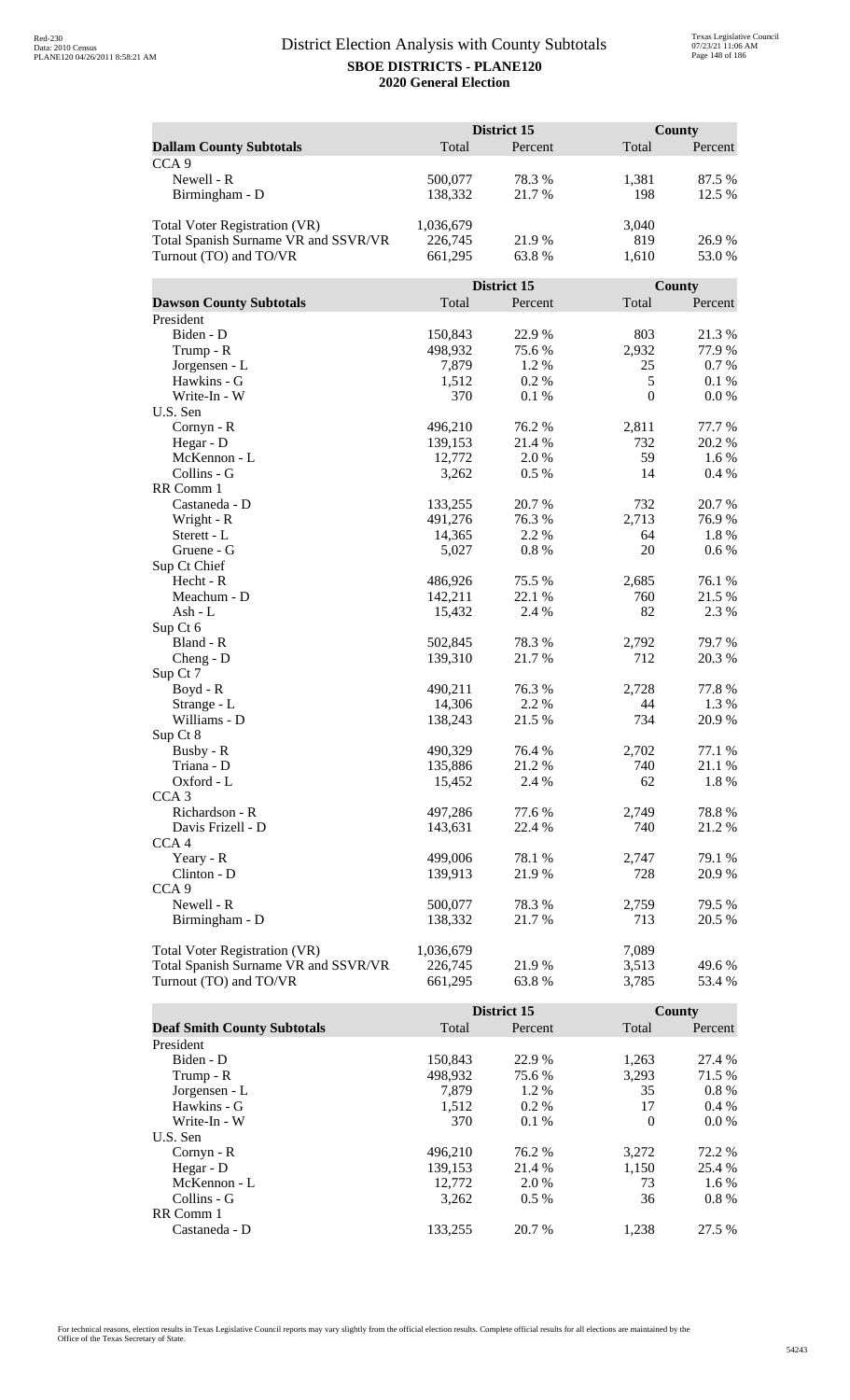|                                      |           | District 15 |       | County  |
|--------------------------------------|-----------|-------------|-------|---------|
| <b>Deaf Smith County Subtotals</b>   | Total     | Percent     | Total | Percent |
| RR Comm 1                            |           |             |       |         |
| Wright - R                           | 491,276   | 76.3%       | 3,160 | 70.1 %  |
| Sterett - L                          | 14,365    | 2.2 %       | 84    | 1.9%    |
| Gruene - G                           | 5,027     | 0.8%        | 27    | $0.6\%$ |
| Sup Ct Chief                         |           |             |       |         |
| $Hecht - R$                          | 486,926   | 75.5 %      | 3,192 | 70.8%   |
| Meachum - D                          | 142,211   | 22.1 %      | 1,232 | 27.3 %  |
| Ash - L                              | 15,432    | 2.4 %       | 82    | 1.8%    |
| Sup Ct 6                             |           |             |       |         |
| Bland - R                            | 502,845   | 78.3 %      | 3,289 | 73.3 %  |
| Cheng - D                            | 139,310   | 21.7%       | 1,198 | 26.7%   |
| Sup Ct 7                             |           |             |       |         |
| Boyd - R                             | 490,211   | 76.3%       | 3,227 | 71.7 %  |
| Strange - L                          | 14,306    | 2.2 %       | 89    | 2.0 %   |
| Williams - D                         | 138,243   | 21.5 %      | 1,185 | 26.3%   |
| Sup Ct 8                             |           |             |       |         |
| Busby - R                            | 490,329   | 76.4 %      | 3,180 | 70.9%   |
| Triana - D                           | 135,886   | 21.2 %      | 1,211 | 27.0 %  |
| Oxford - L                           | 15,452    | 2.4 %       | 94    | 2.1 %   |
| CCA <sub>3</sub>                     |           |             |       |         |
| Richardson - R                       | 497,286   | 77.6%       | 3,250 | 72.7 %  |
| Davis Frizell - D                    | 143,631   | 22.4 %      | 1,223 | 27.3 %  |
| CCA <sub>4</sub>                     |           |             |       |         |
| Yeary - R                            | 499,006   | 78.1 %      | 3,276 | 73.3 %  |
| Clinton - D                          | 139,913   | 21.9%       | 1,194 | 26.7%   |
| CCA <sub>9</sub>                     |           |             |       |         |
| Newell - R                           | 500,077   | 78.3 %      | 3,284 | 73.6 %  |
| Birmingham - D                       | 138,332   | 21.7%       | 1,179 | 26.4 %  |
| Total Voter Registration (VR)        | 1,036,679 |             | 8,891 |         |
| Total Spanish Surname VR and SSVR/VR | 226,745   | 21.9%       | 5,011 | 56.4 %  |
| Turnout (TO) and TO/VR               | 661,295   | 63.8%       | 4,608 | 51.8%   |

|                                 | District 15 |         | County           |          |
|---------------------------------|-------------|---------|------------------|----------|
| <b>Dickens County Subtotals</b> | Total       | Percent | Total            | Percent  |
| President                       |             |         |                  |          |
| Biden - D                       | 150,843     | 22.9%   | 130              | 13.2 %   |
| Trump - R                       | 498,932     | 75.6%   | 853              | 86.3%    |
| Jorgensen - L                   | 7,879       | 1.2%    | 3                | 0.3 %    |
| Hawkins - G                     | 1,512       | 0.2%    | $\overline{2}$   | 0.2 %    |
| Write-In - W                    | 370         | 0.1 %   | $\boldsymbol{0}$ | 0.0 %    |
| U.S. Sen                        |             |         |                  |          |
| Cornyn - R                      | 496,210     | 76.2%   | 808              | 84.3 %   |
| Hegar - D                       | 139,153     | 21.4%   | 133              | 13.9%    |
| McKennon - L                    | 12,772      | 2.0%    | 13               | 1.4 %    |
| Collins - G                     | 3,262       | 0.5 %   | $\overline{4}$   | 0.4 %    |
| RR Comm 1                       |             |         |                  |          |
| Castaneda - D                   | 133,255     | 20.7%   | 128              | 13.4 %   |
| Wright - R                      | 491,276     | 76.3%   | 814              | 85.3%    |
| Sterett - L                     | 14,365      | 2.2 %   | $8\,$            | $0.8~\%$ |
| Gruene - G                      | 5,027       | 0.8 %   | $\overline{4}$   | 0.4 %    |
| Sup Ct Chief                    |             |         |                  |          |
| Hecht - R                       | 486,926     | 75.5 %  | 809              | 84.4 %   |
| Meachum - D                     | 142,211     | 22.1 %  | 141              | 14.7 %   |
| $Ash - L$                       | 15,432      | 2.4 %   | 8                | $0.8~\%$ |
| Sup Ct 6                        |             |         |                  |          |
| Bland - R                       | 502,845     | 78.3%   | 826              | 86.3%    |
| Cheng - D                       | 139,310     | 21.7%   | 131              | 13.7%    |
| Sup Ct 7                        |             |         |                  |          |
| Boyd - R                        | 490,211     | 76.3%   | 815              | 85.1 %   |
| Strange - L                     | 14,306      | 2.2%    | 10               | 1.0%     |
| Williams - D                    | 138,243     | 21.5 %  | 133              | 13.9%    |
| Sup Ct 8                        |             |         |                  |          |
| Busby - R                       | 490,329     | 76.4%   | 810              | 84.7%    |
| Triana - D                      | 135,886     | 21.2%   | 133              | 13.9%    |
| Oxford - L                      | 15,452      | 2.4 %   | 13               | 1.4 %    |
| CCA <sub>3</sub>                |             |         |                  |          |
| Richardson - R                  | 497,286     | 77.6 %  | 817              | 85.5%    |
| Davis Frizell - D               | 143,631     | 22.4 %  | 138              | 14.5 %   |
| CCA <sub>4</sub>                |             |         |                  |          |
| Yeary - R                       | 499,006     | 78.1 %  | 819              | 85.9%    |
| Clinton - D                     | 139,913     | 21.9%   | 134              | 14.1 %   |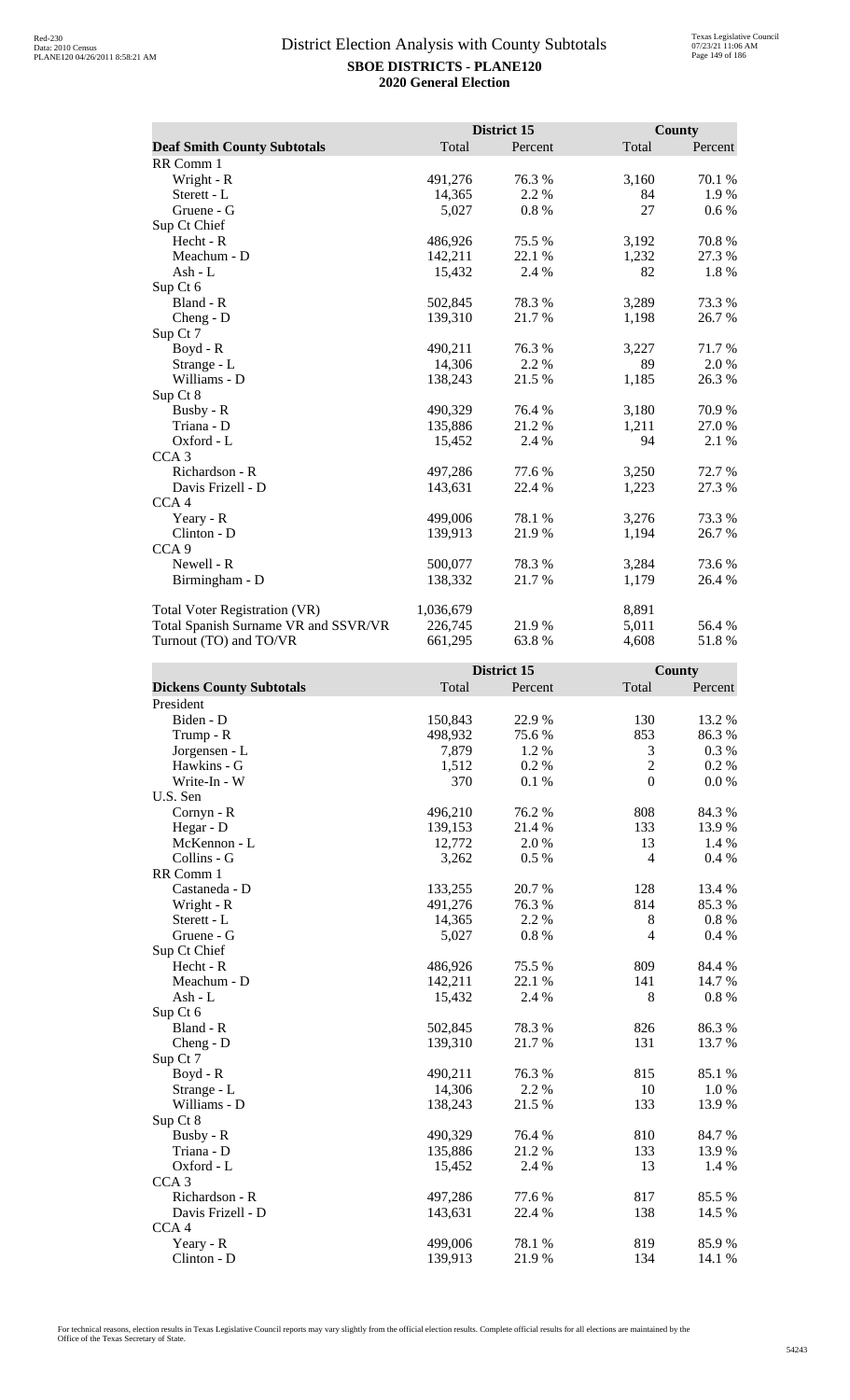| Total<br>Total<br><b>Dickens County Subtotals</b><br>Percent<br>Percent<br>CCA <sub>9</sub><br>Newell - R<br>78.3%<br>817<br>86.0%<br>500,077<br>133<br>Birmingham - D<br>138,332<br>21.7%<br>14.0%<br>1,036,679<br>1,327<br><b>Total Voter Registration (VR)</b><br>Total Spanish Surname VR and SSVR/VR<br>224<br>226,745<br>21.9%<br>16.9%<br>Turnout (TO) and TO/VR<br>661,295<br>1,001<br>63.8%<br>75.4 %<br>District 15<br>County<br>Total<br><b>Donley County Subtotals</b><br>Total<br>Percent<br>Percent<br>President<br>Biden - D<br>150,843<br>22.9%<br>198<br>12.0%<br>87.3%<br>498,932<br>75.6%<br>1,438<br>Trump - R<br>Jorgensen - L<br>7,879<br>1.2%<br>11<br>0.7 %<br>$\mathbf{1}$<br>Hawkins - G<br>1,512<br>0.2%<br>0.1%<br>$\mathbf{0}$<br>370<br>Write-In - W<br>0.1%<br>0.0 %<br>U.S. Sen<br>76.2%<br>1,418<br>87.3%<br>Cornyn - R<br>496,210<br>181<br>11.1 %<br>139,153<br>21.4 %<br>Hegar - D<br>22<br>McKennon - L<br>12,772<br>2.0 %<br>1.4 %<br>$\overline{4}$<br>Collins - G<br>0.2%<br>3,262<br>$0.5\%$<br>RR Comm 1<br>Castaneda - D<br>133,255<br>20.7%<br>160<br>10.0%<br>Wright - R<br>491,276<br>76.3%<br>1,407<br>87.9%<br>14,365<br>2.2 %<br>25<br>1.6%<br>Sterett - L<br>9<br>0.8%<br>0.6 %<br>Gruene - G<br>5,027<br>Sup Ct Chief<br>86.8%<br>Hecht - R<br>486,926<br>75.5 %<br>1,392<br>142,211<br>Meachum - D<br>22.1 %<br>181<br>11.3 %<br>31<br>15,432<br>2.4 %<br>1.9%<br>Ash - L<br>Sup Ct 6<br>Bland - R<br>502,845<br>78.3%<br>88.6%<br>1,401<br>21.7%<br>180<br>11.4 %<br>$Cheng - D$<br>139,310<br>Sup Ct 7<br>490,211<br>76.3%<br>1,396<br>87.6%<br>$Boyd - R$<br>14,306<br>2.2 %<br>1.6 %<br>Strange - L<br>26<br>Williams - D<br>138,243<br>21.5 %<br>172<br>10.8%<br>Sup Ct 8<br>Busby - R<br>490,329<br>76.4 %<br>1,405<br>88.0%<br>Triana - D<br>135,886<br>21.2%<br>166<br>10.4 %<br>26<br>Oxford - L<br>15,452<br>2.4 %<br>1.6 %<br>CCA <sub>3</sub><br>Richardson - R<br>497,286<br>77.6 %<br>1,418<br>88.9%<br>Davis Frizell - D<br>143,631<br>22.4 %<br>177<br>11.1 %<br>CCA <sub>4</sub><br>499,006<br>78.1 %<br>1,410<br>88.7%<br>Yeary - R<br>139,913<br>179<br>Clinton - D<br>21.9%<br>11.3 %<br>CCA <sub>9</sub><br>Newell - R<br>78.3%<br>500,077<br>1,411<br>89.1 %<br>Birmingham - D<br>138,332<br>21.7 %<br>172<br>10.9 %<br><b>Total Voter Registration (VR)</b><br>1,036,679<br>2,312<br>Total Spanish Surname VR and SSVR/VR<br>21.9%<br>107<br>4.6 %<br>226,745<br>Turnout (TO) and TO/VR<br>661,295<br>63.8%<br>1,648<br>71.3 % |  | District 15 | County |  |
|-----------------------------------------------------------------------------------------------------------------------------------------------------------------------------------------------------------------------------------------------------------------------------------------------------------------------------------------------------------------------------------------------------------------------------------------------------------------------------------------------------------------------------------------------------------------------------------------------------------------------------------------------------------------------------------------------------------------------------------------------------------------------------------------------------------------------------------------------------------------------------------------------------------------------------------------------------------------------------------------------------------------------------------------------------------------------------------------------------------------------------------------------------------------------------------------------------------------------------------------------------------------------------------------------------------------------------------------------------------------------------------------------------------------------------------------------------------------------------------------------------------------------------------------------------------------------------------------------------------------------------------------------------------------------------------------------------------------------------------------------------------------------------------------------------------------------------------------------------------------------------------------------------------------------------------------------------------------------------------------------------------------------------------------------------------------------------------------------------------------------------------------------------------------------------------------------------------------------------------------------------------------------------------------------------------------------------------------------------------------------------------------------------------------------------------------------------------------------------------------------------------|--|-------------|--------|--|
|                                                                                                                                                                                                                                                                                                                                                                                                                                                                                                                                                                                                                                                                                                                                                                                                                                                                                                                                                                                                                                                                                                                                                                                                                                                                                                                                                                                                                                                                                                                                                                                                                                                                                                                                                                                                                                                                                                                                                                                                                                                                                                                                                                                                                                                                                                                                                                                                                                                                                                           |  |             |        |  |
|                                                                                                                                                                                                                                                                                                                                                                                                                                                                                                                                                                                                                                                                                                                                                                                                                                                                                                                                                                                                                                                                                                                                                                                                                                                                                                                                                                                                                                                                                                                                                                                                                                                                                                                                                                                                                                                                                                                                                                                                                                                                                                                                                                                                                                                                                                                                                                                                                                                                                                           |  |             |        |  |
|                                                                                                                                                                                                                                                                                                                                                                                                                                                                                                                                                                                                                                                                                                                                                                                                                                                                                                                                                                                                                                                                                                                                                                                                                                                                                                                                                                                                                                                                                                                                                                                                                                                                                                                                                                                                                                                                                                                                                                                                                                                                                                                                                                                                                                                                                                                                                                                                                                                                                                           |  |             |        |  |
|                                                                                                                                                                                                                                                                                                                                                                                                                                                                                                                                                                                                                                                                                                                                                                                                                                                                                                                                                                                                                                                                                                                                                                                                                                                                                                                                                                                                                                                                                                                                                                                                                                                                                                                                                                                                                                                                                                                                                                                                                                                                                                                                                                                                                                                                                                                                                                                                                                                                                                           |  |             |        |  |
|                                                                                                                                                                                                                                                                                                                                                                                                                                                                                                                                                                                                                                                                                                                                                                                                                                                                                                                                                                                                                                                                                                                                                                                                                                                                                                                                                                                                                                                                                                                                                                                                                                                                                                                                                                                                                                                                                                                                                                                                                                                                                                                                                                                                                                                                                                                                                                                                                                                                                                           |  |             |        |  |
|                                                                                                                                                                                                                                                                                                                                                                                                                                                                                                                                                                                                                                                                                                                                                                                                                                                                                                                                                                                                                                                                                                                                                                                                                                                                                                                                                                                                                                                                                                                                                                                                                                                                                                                                                                                                                                                                                                                                                                                                                                                                                                                                                                                                                                                                                                                                                                                                                                                                                                           |  |             |        |  |
|                                                                                                                                                                                                                                                                                                                                                                                                                                                                                                                                                                                                                                                                                                                                                                                                                                                                                                                                                                                                                                                                                                                                                                                                                                                                                                                                                                                                                                                                                                                                                                                                                                                                                                                                                                                                                                                                                                                                                                                                                                                                                                                                                                                                                                                                                                                                                                                                                                                                                                           |  |             |        |  |
|                                                                                                                                                                                                                                                                                                                                                                                                                                                                                                                                                                                                                                                                                                                                                                                                                                                                                                                                                                                                                                                                                                                                                                                                                                                                                                                                                                                                                                                                                                                                                                                                                                                                                                                                                                                                                                                                                                                                                                                                                                                                                                                                                                                                                                                                                                                                                                                                                                                                                                           |  |             |        |  |
|                                                                                                                                                                                                                                                                                                                                                                                                                                                                                                                                                                                                                                                                                                                                                                                                                                                                                                                                                                                                                                                                                                                                                                                                                                                                                                                                                                                                                                                                                                                                                                                                                                                                                                                                                                                                                                                                                                                                                                                                                                                                                                                                                                                                                                                                                                                                                                                                                                                                                                           |  |             |        |  |
|                                                                                                                                                                                                                                                                                                                                                                                                                                                                                                                                                                                                                                                                                                                                                                                                                                                                                                                                                                                                                                                                                                                                                                                                                                                                                                                                                                                                                                                                                                                                                                                                                                                                                                                                                                                                                                                                                                                                                                                                                                                                                                                                                                                                                                                                                                                                                                                                                                                                                                           |  |             |        |  |
|                                                                                                                                                                                                                                                                                                                                                                                                                                                                                                                                                                                                                                                                                                                                                                                                                                                                                                                                                                                                                                                                                                                                                                                                                                                                                                                                                                                                                                                                                                                                                                                                                                                                                                                                                                                                                                                                                                                                                                                                                                                                                                                                                                                                                                                                                                                                                                                                                                                                                                           |  |             |        |  |
|                                                                                                                                                                                                                                                                                                                                                                                                                                                                                                                                                                                                                                                                                                                                                                                                                                                                                                                                                                                                                                                                                                                                                                                                                                                                                                                                                                                                                                                                                                                                                                                                                                                                                                                                                                                                                                                                                                                                                                                                                                                                                                                                                                                                                                                                                                                                                                                                                                                                                                           |  |             |        |  |
|                                                                                                                                                                                                                                                                                                                                                                                                                                                                                                                                                                                                                                                                                                                                                                                                                                                                                                                                                                                                                                                                                                                                                                                                                                                                                                                                                                                                                                                                                                                                                                                                                                                                                                                                                                                                                                                                                                                                                                                                                                                                                                                                                                                                                                                                                                                                                                                                                                                                                                           |  |             |        |  |
|                                                                                                                                                                                                                                                                                                                                                                                                                                                                                                                                                                                                                                                                                                                                                                                                                                                                                                                                                                                                                                                                                                                                                                                                                                                                                                                                                                                                                                                                                                                                                                                                                                                                                                                                                                                                                                                                                                                                                                                                                                                                                                                                                                                                                                                                                                                                                                                                                                                                                                           |  |             |        |  |
|                                                                                                                                                                                                                                                                                                                                                                                                                                                                                                                                                                                                                                                                                                                                                                                                                                                                                                                                                                                                                                                                                                                                                                                                                                                                                                                                                                                                                                                                                                                                                                                                                                                                                                                                                                                                                                                                                                                                                                                                                                                                                                                                                                                                                                                                                                                                                                                                                                                                                                           |  |             |        |  |
|                                                                                                                                                                                                                                                                                                                                                                                                                                                                                                                                                                                                                                                                                                                                                                                                                                                                                                                                                                                                                                                                                                                                                                                                                                                                                                                                                                                                                                                                                                                                                                                                                                                                                                                                                                                                                                                                                                                                                                                                                                                                                                                                                                                                                                                                                                                                                                                                                                                                                                           |  |             |        |  |
|                                                                                                                                                                                                                                                                                                                                                                                                                                                                                                                                                                                                                                                                                                                                                                                                                                                                                                                                                                                                                                                                                                                                                                                                                                                                                                                                                                                                                                                                                                                                                                                                                                                                                                                                                                                                                                                                                                                                                                                                                                                                                                                                                                                                                                                                                                                                                                                                                                                                                                           |  |             |        |  |
|                                                                                                                                                                                                                                                                                                                                                                                                                                                                                                                                                                                                                                                                                                                                                                                                                                                                                                                                                                                                                                                                                                                                                                                                                                                                                                                                                                                                                                                                                                                                                                                                                                                                                                                                                                                                                                                                                                                                                                                                                                                                                                                                                                                                                                                                                                                                                                                                                                                                                                           |  |             |        |  |
|                                                                                                                                                                                                                                                                                                                                                                                                                                                                                                                                                                                                                                                                                                                                                                                                                                                                                                                                                                                                                                                                                                                                                                                                                                                                                                                                                                                                                                                                                                                                                                                                                                                                                                                                                                                                                                                                                                                                                                                                                                                                                                                                                                                                                                                                                                                                                                                                                                                                                                           |  |             |        |  |
|                                                                                                                                                                                                                                                                                                                                                                                                                                                                                                                                                                                                                                                                                                                                                                                                                                                                                                                                                                                                                                                                                                                                                                                                                                                                                                                                                                                                                                                                                                                                                                                                                                                                                                                                                                                                                                                                                                                                                                                                                                                                                                                                                                                                                                                                                                                                                                                                                                                                                                           |  |             |        |  |
|                                                                                                                                                                                                                                                                                                                                                                                                                                                                                                                                                                                                                                                                                                                                                                                                                                                                                                                                                                                                                                                                                                                                                                                                                                                                                                                                                                                                                                                                                                                                                                                                                                                                                                                                                                                                                                                                                                                                                                                                                                                                                                                                                                                                                                                                                                                                                                                                                                                                                                           |  |             |        |  |
|                                                                                                                                                                                                                                                                                                                                                                                                                                                                                                                                                                                                                                                                                                                                                                                                                                                                                                                                                                                                                                                                                                                                                                                                                                                                                                                                                                                                                                                                                                                                                                                                                                                                                                                                                                                                                                                                                                                                                                                                                                                                                                                                                                                                                                                                                                                                                                                                                                                                                                           |  |             |        |  |
|                                                                                                                                                                                                                                                                                                                                                                                                                                                                                                                                                                                                                                                                                                                                                                                                                                                                                                                                                                                                                                                                                                                                                                                                                                                                                                                                                                                                                                                                                                                                                                                                                                                                                                                                                                                                                                                                                                                                                                                                                                                                                                                                                                                                                                                                                                                                                                                                                                                                                                           |  |             |        |  |
|                                                                                                                                                                                                                                                                                                                                                                                                                                                                                                                                                                                                                                                                                                                                                                                                                                                                                                                                                                                                                                                                                                                                                                                                                                                                                                                                                                                                                                                                                                                                                                                                                                                                                                                                                                                                                                                                                                                                                                                                                                                                                                                                                                                                                                                                                                                                                                                                                                                                                                           |  |             |        |  |
|                                                                                                                                                                                                                                                                                                                                                                                                                                                                                                                                                                                                                                                                                                                                                                                                                                                                                                                                                                                                                                                                                                                                                                                                                                                                                                                                                                                                                                                                                                                                                                                                                                                                                                                                                                                                                                                                                                                                                                                                                                                                                                                                                                                                                                                                                                                                                                                                                                                                                                           |  |             |        |  |
|                                                                                                                                                                                                                                                                                                                                                                                                                                                                                                                                                                                                                                                                                                                                                                                                                                                                                                                                                                                                                                                                                                                                                                                                                                                                                                                                                                                                                                                                                                                                                                                                                                                                                                                                                                                                                                                                                                                                                                                                                                                                                                                                                                                                                                                                                                                                                                                                                                                                                                           |  |             |        |  |
|                                                                                                                                                                                                                                                                                                                                                                                                                                                                                                                                                                                                                                                                                                                                                                                                                                                                                                                                                                                                                                                                                                                                                                                                                                                                                                                                                                                                                                                                                                                                                                                                                                                                                                                                                                                                                                                                                                                                                                                                                                                                                                                                                                                                                                                                                                                                                                                                                                                                                                           |  |             |        |  |
|                                                                                                                                                                                                                                                                                                                                                                                                                                                                                                                                                                                                                                                                                                                                                                                                                                                                                                                                                                                                                                                                                                                                                                                                                                                                                                                                                                                                                                                                                                                                                                                                                                                                                                                                                                                                                                                                                                                                                                                                                                                                                                                                                                                                                                                                                                                                                                                                                                                                                                           |  |             |        |  |
|                                                                                                                                                                                                                                                                                                                                                                                                                                                                                                                                                                                                                                                                                                                                                                                                                                                                                                                                                                                                                                                                                                                                                                                                                                                                                                                                                                                                                                                                                                                                                                                                                                                                                                                                                                                                                                                                                                                                                                                                                                                                                                                                                                                                                                                                                                                                                                                                                                                                                                           |  |             |        |  |
|                                                                                                                                                                                                                                                                                                                                                                                                                                                                                                                                                                                                                                                                                                                                                                                                                                                                                                                                                                                                                                                                                                                                                                                                                                                                                                                                                                                                                                                                                                                                                                                                                                                                                                                                                                                                                                                                                                                                                                                                                                                                                                                                                                                                                                                                                                                                                                                                                                                                                                           |  |             |        |  |
|                                                                                                                                                                                                                                                                                                                                                                                                                                                                                                                                                                                                                                                                                                                                                                                                                                                                                                                                                                                                                                                                                                                                                                                                                                                                                                                                                                                                                                                                                                                                                                                                                                                                                                                                                                                                                                                                                                                                                                                                                                                                                                                                                                                                                                                                                                                                                                                                                                                                                                           |  |             |        |  |
|                                                                                                                                                                                                                                                                                                                                                                                                                                                                                                                                                                                                                                                                                                                                                                                                                                                                                                                                                                                                                                                                                                                                                                                                                                                                                                                                                                                                                                                                                                                                                                                                                                                                                                                                                                                                                                                                                                                                                                                                                                                                                                                                                                                                                                                                                                                                                                                                                                                                                                           |  |             |        |  |
|                                                                                                                                                                                                                                                                                                                                                                                                                                                                                                                                                                                                                                                                                                                                                                                                                                                                                                                                                                                                                                                                                                                                                                                                                                                                                                                                                                                                                                                                                                                                                                                                                                                                                                                                                                                                                                                                                                                                                                                                                                                                                                                                                                                                                                                                                                                                                                                                                                                                                                           |  |             |        |  |
|                                                                                                                                                                                                                                                                                                                                                                                                                                                                                                                                                                                                                                                                                                                                                                                                                                                                                                                                                                                                                                                                                                                                                                                                                                                                                                                                                                                                                                                                                                                                                                                                                                                                                                                                                                                                                                                                                                                                                                                                                                                                                                                                                                                                                                                                                                                                                                                                                                                                                                           |  |             |        |  |
|                                                                                                                                                                                                                                                                                                                                                                                                                                                                                                                                                                                                                                                                                                                                                                                                                                                                                                                                                                                                                                                                                                                                                                                                                                                                                                                                                                                                                                                                                                                                                                                                                                                                                                                                                                                                                                                                                                                                                                                                                                                                                                                                                                                                                                                                                                                                                                                                                                                                                                           |  |             |        |  |
|                                                                                                                                                                                                                                                                                                                                                                                                                                                                                                                                                                                                                                                                                                                                                                                                                                                                                                                                                                                                                                                                                                                                                                                                                                                                                                                                                                                                                                                                                                                                                                                                                                                                                                                                                                                                                                                                                                                                                                                                                                                                                                                                                                                                                                                                                                                                                                                                                                                                                                           |  |             |        |  |
|                                                                                                                                                                                                                                                                                                                                                                                                                                                                                                                                                                                                                                                                                                                                                                                                                                                                                                                                                                                                                                                                                                                                                                                                                                                                                                                                                                                                                                                                                                                                                                                                                                                                                                                                                                                                                                                                                                                                                                                                                                                                                                                                                                                                                                                                                                                                                                                                                                                                                                           |  |             |        |  |
|                                                                                                                                                                                                                                                                                                                                                                                                                                                                                                                                                                                                                                                                                                                                                                                                                                                                                                                                                                                                                                                                                                                                                                                                                                                                                                                                                                                                                                                                                                                                                                                                                                                                                                                                                                                                                                                                                                                                                                                                                                                                                                                                                                                                                                                                                                                                                                                                                                                                                                           |  |             |        |  |
|                                                                                                                                                                                                                                                                                                                                                                                                                                                                                                                                                                                                                                                                                                                                                                                                                                                                                                                                                                                                                                                                                                                                                                                                                                                                                                                                                                                                                                                                                                                                                                                                                                                                                                                                                                                                                                                                                                                                                                                                                                                                                                                                                                                                                                                                                                                                                                                                                                                                                                           |  |             |        |  |
|                                                                                                                                                                                                                                                                                                                                                                                                                                                                                                                                                                                                                                                                                                                                                                                                                                                                                                                                                                                                                                                                                                                                                                                                                                                                                                                                                                                                                                                                                                                                                                                                                                                                                                                                                                                                                                                                                                                                                                                                                                                                                                                                                                                                                                                                                                                                                                                                                                                                                                           |  |             |        |  |
|                                                                                                                                                                                                                                                                                                                                                                                                                                                                                                                                                                                                                                                                                                                                                                                                                                                                                                                                                                                                                                                                                                                                                                                                                                                                                                                                                                                                                                                                                                                                                                                                                                                                                                                                                                                                                                                                                                                                                                                                                                                                                                                                                                                                                                                                                                                                                                                                                                                                                                           |  |             |        |  |
|                                                                                                                                                                                                                                                                                                                                                                                                                                                                                                                                                                                                                                                                                                                                                                                                                                                                                                                                                                                                                                                                                                                                                                                                                                                                                                                                                                                                                                                                                                                                                                                                                                                                                                                                                                                                                                                                                                                                                                                                                                                                                                                                                                                                                                                                                                                                                                                                                                                                                                           |  |             |        |  |
|                                                                                                                                                                                                                                                                                                                                                                                                                                                                                                                                                                                                                                                                                                                                                                                                                                                                                                                                                                                                                                                                                                                                                                                                                                                                                                                                                                                                                                                                                                                                                                                                                                                                                                                                                                                                                                                                                                                                                                                                                                                                                                                                                                                                                                                                                                                                                                                                                                                                                                           |  |             |        |  |
|                                                                                                                                                                                                                                                                                                                                                                                                                                                                                                                                                                                                                                                                                                                                                                                                                                                                                                                                                                                                                                                                                                                                                                                                                                                                                                                                                                                                                                                                                                                                                                                                                                                                                                                                                                                                                                                                                                                                                                                                                                                                                                                                                                                                                                                                                                                                                                                                                                                                                                           |  |             |        |  |
|                                                                                                                                                                                                                                                                                                                                                                                                                                                                                                                                                                                                                                                                                                                                                                                                                                                                                                                                                                                                                                                                                                                                                                                                                                                                                                                                                                                                                                                                                                                                                                                                                                                                                                                                                                                                                                                                                                                                                                                                                                                                                                                                                                                                                                                                                                                                                                                                                                                                                                           |  |             |        |  |
|                                                                                                                                                                                                                                                                                                                                                                                                                                                                                                                                                                                                                                                                                                                                                                                                                                                                                                                                                                                                                                                                                                                                                                                                                                                                                                                                                                                                                                                                                                                                                                                                                                                                                                                                                                                                                                                                                                                                                                                                                                                                                                                                                                                                                                                                                                                                                                                                                                                                                                           |  |             |        |  |
|                                                                                                                                                                                                                                                                                                                                                                                                                                                                                                                                                                                                                                                                                                                                                                                                                                                                                                                                                                                                                                                                                                                                                                                                                                                                                                                                                                                                                                                                                                                                                                                                                                                                                                                                                                                                                                                                                                                                                                                                                                                                                                                                                                                                                                                                                                                                                                                                                                                                                                           |  |             |        |  |
|                                                                                                                                                                                                                                                                                                                                                                                                                                                                                                                                                                                                                                                                                                                                                                                                                                                                                                                                                                                                                                                                                                                                                                                                                                                                                                                                                                                                                                                                                                                                                                                                                                                                                                                                                                                                                                                                                                                                                                                                                                                                                                                                                                                                                                                                                                                                                                                                                                                                                                           |  |             |        |  |
|                                                                                                                                                                                                                                                                                                                                                                                                                                                                                                                                                                                                                                                                                                                                                                                                                                                                                                                                                                                                                                                                                                                                                                                                                                                                                                                                                                                                                                                                                                                                                                                                                                                                                                                                                                                                                                                                                                                                                                                                                                                                                                                                                                                                                                                                                                                                                                                                                                                                                                           |  |             |        |  |
|                                                                                                                                                                                                                                                                                                                                                                                                                                                                                                                                                                                                                                                                                                                                                                                                                                                                                                                                                                                                                                                                                                                                                                                                                                                                                                                                                                                                                                                                                                                                                                                                                                                                                                                                                                                                                                                                                                                                                                                                                                                                                                                                                                                                                                                                                                                                                                                                                                                                                                           |  |             |        |  |
|                                                                                                                                                                                                                                                                                                                                                                                                                                                                                                                                                                                                                                                                                                                                                                                                                                                                                                                                                                                                                                                                                                                                                                                                                                                                                                                                                                                                                                                                                                                                                                                                                                                                                                                                                                                                                                                                                                                                                                                                                                                                                                                                                                                                                                                                                                                                                                                                                                                                                                           |  |             |        |  |
|                                                                                                                                                                                                                                                                                                                                                                                                                                                                                                                                                                                                                                                                                                                                                                                                                                                                                                                                                                                                                                                                                                                                                                                                                                                                                                                                                                                                                                                                                                                                                                                                                                                                                                                                                                                                                                                                                                                                                                                                                                                                                                                                                                                                                                                                                                                                                                                                                                                                                                           |  |             |        |  |
|                                                                                                                                                                                                                                                                                                                                                                                                                                                                                                                                                                                                                                                                                                                                                                                                                                                                                                                                                                                                                                                                                                                                                                                                                                                                                                                                                                                                                                                                                                                                                                                                                                                                                                                                                                                                                                                                                                                                                                                                                                                                                                                                                                                                                                                                                                                                                                                                                                                                                                           |  |             |        |  |
|                                                                                                                                                                                                                                                                                                                                                                                                                                                                                                                                                                                                                                                                                                                                                                                                                                                                                                                                                                                                                                                                                                                                                                                                                                                                                                                                                                                                                                                                                                                                                                                                                                                                                                                                                                                                                                                                                                                                                                                                                                                                                                                                                                                                                                                                                                                                                                                                                                                                                                           |  |             |        |  |

|                                |         | District 15 |          | County  |
|--------------------------------|---------|-------------|----------|---------|
| <b>Fisher County Subtotals</b> | Total   | Percent     | Total    | Percent |
| President                      |         |             |          |         |
| Biden - D                      | 150.843 | 22.9 %      | 352      | 19.3 %  |
| Trump - R                      | 498,932 | 75.6 %      | 1.448    | 79.3 %  |
| Jorgensen - L                  | 7.879   | $1.2\%$     | 21       | 1.2 %   |
| Hawkins - G                    | 1,512   | $0.2\%$     | 5        | $0.3\%$ |
| Write-In - W                   | 370     | $0.1\%$     | $\Omega$ | $0.0\%$ |
| U.S. Sen                       |         |             |          |         |
| Cornyn - R                     | 496.210 | 76.2 %      | 1,418    | 78.6 %  |
| Hegar - $D$                    | 139.153 | 21.4 %      | 351      | 19.5 %  |
| McKennon - L                   | 12,772  | 2.0 %       | 28       | 1.6 %   |
| Collins - G                    | 3.262   | $0.5\%$     | 7        | $0.4\%$ |
| RR Comm 1                      |         |             |          |         |
| Castaneda - D                  | 133.255 | 20.7 %      | 337      | 18.8%   |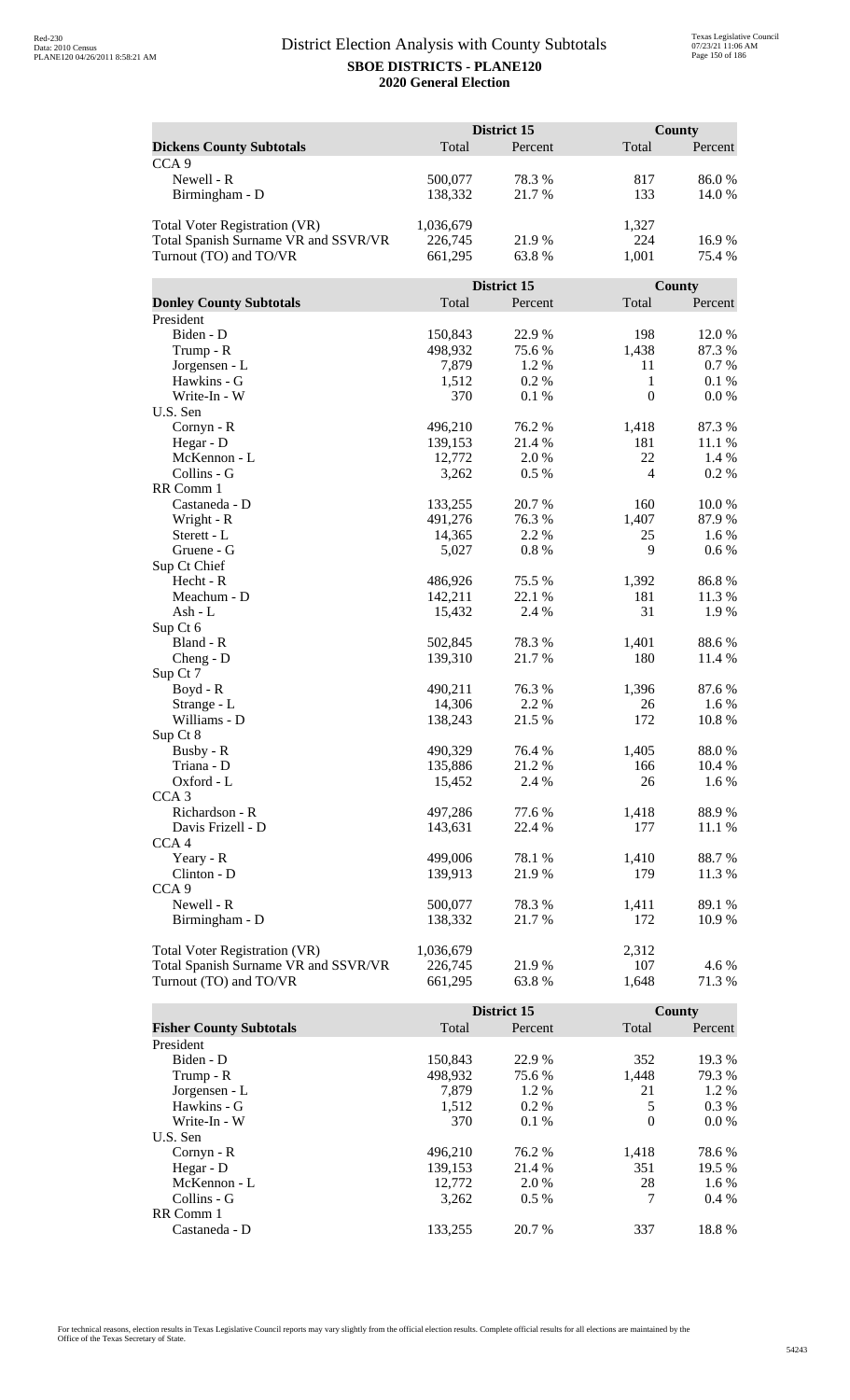|                                      |           | District 15 |       | <b>County</b> |
|--------------------------------------|-----------|-------------|-------|---------------|
| <b>Fisher County Subtotals</b>       | Total     | Percent     | Total | Percent       |
| RR Comm 1                            |           |             |       |               |
| Wright - R                           | 491,276   | 76.3%       | 1,406 | 78.5 %        |
| Sterett - L                          | 14,365    | 2.2 %       | 40    | 2.2 %         |
| Gruene - G                           | 5,027     | 0.8%        | 8     | $0.4\%$       |
| Sup Ct Chief                         |           |             |       |               |
| Hecht - R                            | 486,926   | 75.5 %      | 1,392 | 77.9 %        |
| Meachum - D                          | 142,211   | 22.1 %      | 366   | 20.5 %        |
| Ash - L                              | 15,432    | 2.4 %       | 30    | 1.7 %         |
| Sup Ct 6                             |           |             |       |               |
| Bland - R                            | 502,845   | 78.3%       | 1,431 | 80.1%         |
| $Cheng - D$                          | 139,310   | 21.7%       | 355   | 19.9%         |
| Sup Ct 7                             |           |             |       |               |
| $Boyd - R$                           | 490,211   | 76.3 %      | 1,395 | 78.3 %        |
| Strange - L                          | 14,306    | 2.2 %       | 31    | 1.7 %         |
| Williams - D                         | 138,243   | 21.5 %      | 356   | 20.0%         |
| Sup Ct 8                             |           |             |       |               |
| Busby - R                            | 490,329   | 76.4 %      | 1,414 | 79.2 %        |
| Triana - D                           | 135,886   | 21.2 %      | 345   | 19.3 %        |
| Oxford - L                           | 15,452    | 2.4 %       | 27    | 1.5 %         |
| CCA <sub>3</sub>                     |           |             |       |               |
| Richardson - R                       | 497,286   | 77.6 %      | 1,422 | 79.6 %        |
| Davis Frizell - D                    | 143,631   | 22.4 %      | 364   | 20.4 %        |
| CCA <sub>4</sub>                     |           |             |       |               |
| Yeary - R                            | 499,006   | 78.1 %      | 1,414 | 79.6 %        |
| Clinton - D                          | 139,913   | 21.9 %      | 363   | 20.4 %        |
| CCA <sub>9</sub>                     |           |             |       |               |
| Newell - R                           | 500,077   | 78.3 %      | 1,414 | 79.5 %        |
| Birmingham - D                       | 138,332   | 21.7%       | 364   | 20.5 %        |
|                                      |           |             |       |               |
| Total Voter Registration (VR)        | 1,036,679 |             | 2,645 |               |
| Total Spanish Surname VR and SSVR/VR | 226,745   | 21.9%       | 518   | 19.6 %        |
| Turnout (TO) and TO/VR               | 661,295   | 63.8%       | 1,826 | 69.0 %        |

|                               |         | District 15 |                | <b>County</b> |
|-------------------------------|---------|-------------|----------------|---------------|
| <b>Floyd County Subtotals</b> | Total   | Percent     | Total          | Percent       |
| President                     |         |             |                |               |
| Biden - D                     | 150,843 | 22.9%       | 438            | 21.5 %        |
| Trump - R                     | 498,932 | 75.6%       | 1,584          | 77.6 %        |
| Jorgensen - L                 | 7,879   | 1.2%        | 15             | 0.7 %         |
| Hawkins - G                   | 1,512   | 0.2%        | $\overline{2}$ | 0.1%          |
| Write-In - W                  | 370     | 0.1 %       | $\mathbf{1}$   | $0.0\ \%$     |
| U.S. Sen                      |         |             |                |               |
| Cornyn - R                    | 496,210 | 76.2%       | 1,554          | 78.1 %        |
| Hegar - D                     | 139,153 | 21.4 %      | 397            | 19.9%         |
| McKennon - L                  | 12,772  | 2.0%        | 29             | 1.5 %         |
| Collins - G                   | 3,262   | 0.5 %       | 10             | 0.5 %         |
| RR Comm 1                     |         |             |                |               |
| Castaneda - D                 | 133,255 | 20.7%       | 386            | 19.6%         |
| Wright - R                    | 491,276 | 76.3%       | 1,544          | 78.4%         |
| Sterett - L                   | 14,365  | 2.2 %       | 32             | 1.6 %         |
| Gruene - G                    | 5,027   | $0.8~\%$    | 8              | 0.4 %         |
| Sup Ct Chief                  |         |             |                |               |
| Hecht - R                     | 486,926 | 75.5 %      | 1,517          | 77.6%         |
| Meachum - D                   | 142,211 | 22.1 %      | 403            | 20.6%         |
| $Ash - L$                     | 15,432  | 2.4 %       | 35             | 1.8 %         |
| Sup Ct 6                      |         |             |                |               |
| Bland - R                     | 502,845 | 78.3%       | 1,565          | 80.1 %        |
| Cheng - D                     | 139,310 | 21.7%       | 389            | 19.9%         |
| Sup Ct 7                      |         |             |                |               |
| $Boyd - R$                    | 490,211 | 76.3%       | 1,535          | 78.8%         |
| Strange - L                   | 14,306  | 2.2 %       | 27             | 1.4 %         |
| Williams - D                  | 138,243 | 21.5 %      | 386            | 19.8%         |
| Sup Ct 8                      |         |             |                |               |
| Busby - R                     | 490,329 | 76.4%       | 1,520          | 78.3%         |
| Triana - D                    | 135,886 | 21.2%       | 392            | 20.2 %        |
| Oxford - L                    | 15,452  | 2.4 %       | 30             | 1.5 %         |
| CCA <sub>3</sub>              |         |             |                |               |
| Richardson - R                | 497,286 | 77.6 %      | 1,535          | 78.8%         |
| Davis Frizell - D             | 143,631 | 22.4 %      | 412            | 21.2%         |
| CCA <sub>4</sub>              |         |             |                |               |
| Yeary - R                     | 499,006 | 78.1 %      | 1,547          | 79.5 %        |
| Clinton - D                   | 139,913 | 21.9%       | 399            | 20.5 %        |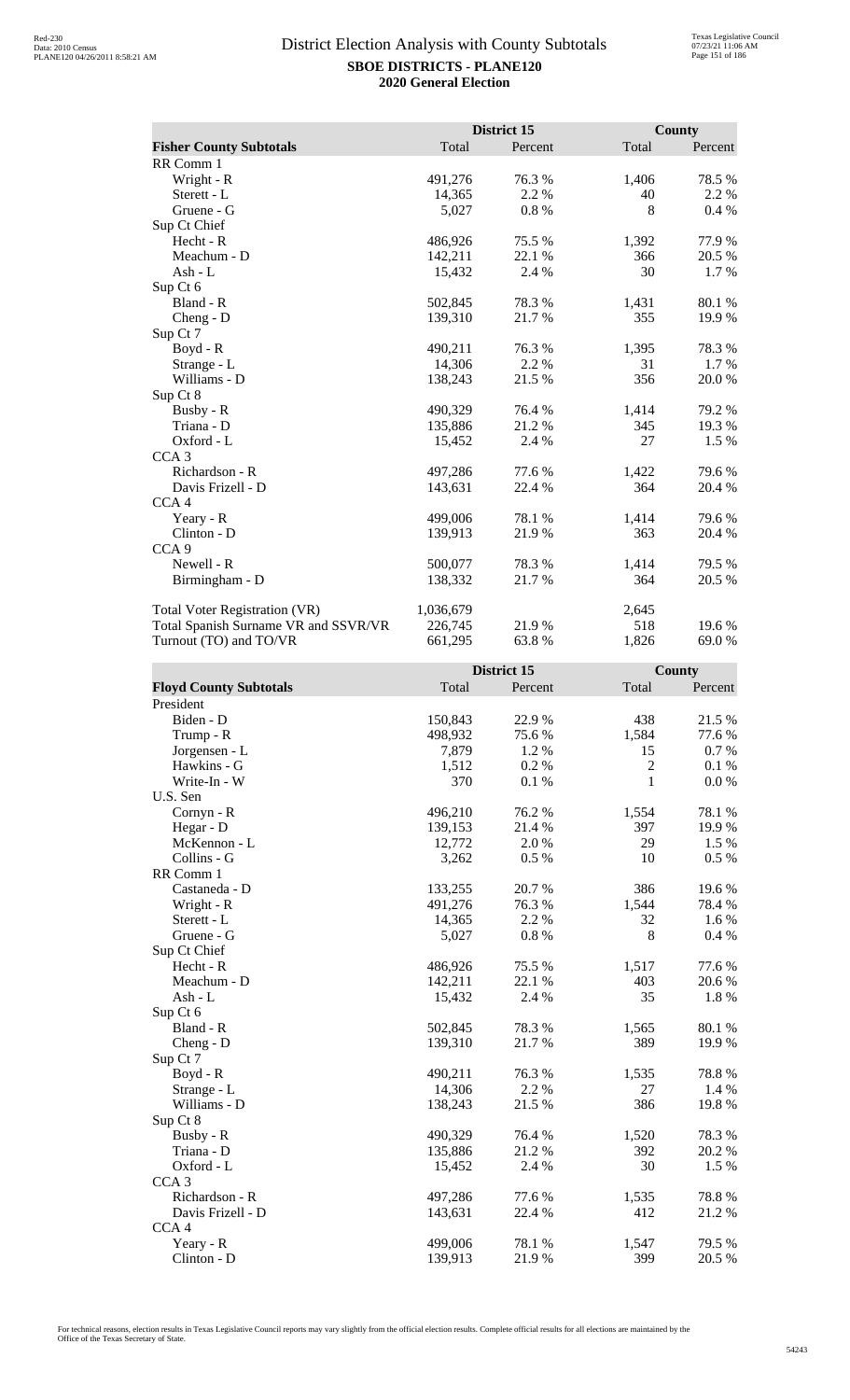|                                                                       |                    | District 15 |                  | <b>County</b>   |
|-----------------------------------------------------------------------|--------------------|-------------|------------------|-----------------|
| <b>Floyd County Subtotals</b>                                         | Total              | Percent     | Total            | Percent         |
| CCA <sub>9</sub>                                                      |                    |             |                  |                 |
| Newell - R                                                            | 500,077            | 78.3%       | 1,538            | 79.7%           |
| Birmingham - D                                                        | 138,332            | 21.7%       | 391              | 20.3 %          |
|                                                                       |                    |             |                  |                 |
| <b>Total Voter Registration (VR)</b>                                  | 1,036,679          |             | 3,844            |                 |
| Total Spanish Surname VR and SSVR/VR                                  | 226,745            | 21.9%       | 1,730            | 45.0%           |
| Turnout (TO) and TO/VR                                                | 661,295            | 63.8%       | 2,040            | 53.1 %          |
|                                                                       |                    |             |                  |                 |
|                                                                       |                    | District 15 |                  | County          |
| <b>Foard County Subtotals</b>                                         | Total              | Percent     | Total            | Percent         |
| President                                                             |                    |             |                  |                 |
| Biden - D                                                             | 150,843            | 22.9%       | 99               | 18.0%           |
| Trump - R                                                             | 498,932            | 75.6%       | 445              | 80.8%           |
| Jorgensen - L                                                         | 7,879              | 1.2%        | 6                | 1.1 %           |
| Hawkins - G                                                           | 1,512              | 0.2%        | 1                | 0.2 %           |
| Write-In - W                                                          | 370                | 0.1%        | $\boldsymbol{0}$ | 0.0 %           |
| U.S. Sen                                                              |                    |             |                  |                 |
| Cornyn - R                                                            | 496,210            | 76.2 %      | 404              | 77.8 %          |
| Hegar - D                                                             | 139,153            | 21.4 %      | 107              | 20.6 %          |
| McKennon - L                                                          | 12,772             | 2.0 %       | 7                | 1.3 %           |
| Collins - G                                                           | 3,262              | 0.5%        | 1                | 0.2 %           |
| RR Comm 1                                                             |                    |             |                  |                 |
| Castaneda - D                                                         | 133,255            | 20.7 %      | 91               | 18.1 %          |
| Wright - R                                                            | 491,276            | 76.3%       | 408              | 81.3%           |
| Sterett - L                                                           | 14,365             | 2.2 %       | 3                | 0.6 %           |
| Gruene - G                                                            | 5,027              | 0.8%        | $\boldsymbol{0}$ | 0.0 %           |
| Sup Ct Chief                                                          |                    |             |                  |                 |
| Hecht - R                                                             | 486,926            | 75.5 %      | 396              | 79.2 %          |
| Meachum - D                                                           | 142,211            | 22.1 %      | 101              | 20.2 %          |
| Ash - L                                                               | 15,432             | 2.4 %       | 3                | $0.6\%$         |
| Sup Ct 6                                                              |                    |             |                  |                 |
| Bland - R                                                             | 502,845            | 78.3%       | 405              | 81.7%           |
|                                                                       | 139,310            | 21.7%       | 91               | 18.3%           |
| $Cheng - D$<br>Sup Ct 7                                               |                    |             |                  |                 |
|                                                                       | 490,211            | 76.3 %      | 405              | 81.2%           |
| Boyd - R<br>Strange - L                                               | 14,306             | 2.2 %       | 4                | 0.8 %           |
| Williams - D                                                          |                    | 21.5 %      | 90               | 18.0%           |
|                                                                       | 138,243            |             |                  |                 |
| Sup Ct 8<br>Busby - R                                                 | 490,329            | 76.4 %      | 402              | 81.2%           |
| Triana - D                                                            | 135,886            | 21.2%       | 90               | 18.2%           |
| Oxford - L                                                            |                    | 2.4 %       | 3                | 0.6 %           |
| CCA <sub>3</sub>                                                      | 15,452             |             |                  |                 |
| Richardson - R                                                        | 497,286            | 77.6 %      | 393              | 80.5 %          |
| Davis Frizell - D                                                     | 143,631            | 22.4 %      | 95               | 19.5 %          |
|                                                                       |                    |             |                  |                 |
| CCA <sub>4</sub>                                                      | 499,006            | 78.1 %      |                  |                 |
| Yeary - R                                                             | 139,913            | 21.9%       | 397<br>95        | 80.7%<br>19.3 % |
| Clinton - D<br>CCA <sub>9</sub>                                       |                    |             |                  |                 |
|                                                                       |                    |             |                  |                 |
| Newell - R                                                            | 500,077<br>138,332 | 78.3%       | 399<br>94        | 80.9%           |
| Birmingham - D                                                        |                    | 21.7 %      |                  | 19.1 %          |
|                                                                       | 1,036,679          |             | 883              |                 |
| Total Voter Registration (VR)<br>Total Spanish Surname VR and SSVR/VR | 226,745            | 21.9%       | 97               | 11.0%           |
| Turnout (TO) and TO/VR                                                | 661,295            |             | 558              | 63.2%           |
|                                                                       |                    | 63.8%       |                  |                 |

|                                |         | District 15 |       | County  |
|--------------------------------|---------|-------------|-------|---------|
| <b>Gaines County Subtotals</b> | Total   | Percent     | Total | Percent |
| President                      |         |             |       |         |
| Biden - D                      | 150,843 | 22.9 %      | 576   | $9.6\%$ |
| Trump - R                      | 498,932 | 75.6 %      | 5,355 | 89.3 %  |
| Jorgensen - L                  | 7.879   | $1.2\%$     | 54    | $0.9\%$ |
| Hawkins - G                    | 1,512   | $0.2\%$     | 10    | $0.2\%$ |
| Write-In - W                   | 370     | $0.1\%$     |       | $0.0\%$ |
| U.S. Sen                       |         |             |       |         |
| Cornyn - R                     | 496.210 | 76.2 %      | 5,118 | 88.9%   |
| Hegar - $D$                    | 139,153 | 21.4 %      | 548   | 9.5%    |
| McKennon - L                   | 12,772  | 2.0 %       | 76    | 1.3 %   |
| Collins - G                    | 3,262   | $0.5\%$     | 18    | $0.3\%$ |
| RR Comm 1                      |         |             |       |         |
| Castaneda - D                  | 133.255 | 20.7 %      | 534   | 9.4 %   |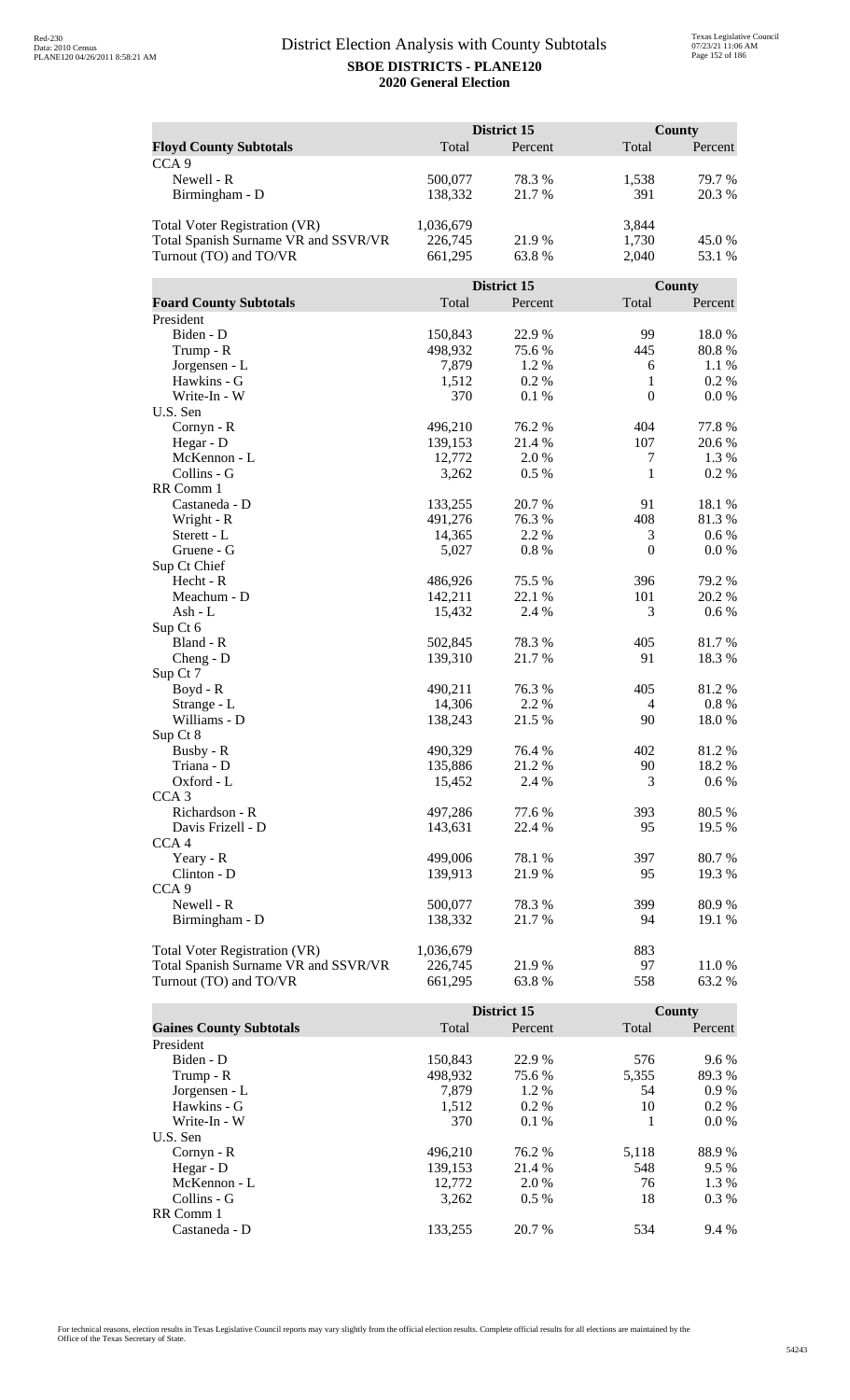|                                      |           | District 15 |       | <b>County</b> |
|--------------------------------------|-----------|-------------|-------|---------------|
| <b>Gaines County Subtotals</b>       | Total     | Percent     | Total | Percent       |
| RR Comm 1                            |           |             |       |               |
| Wright - R                           | 491,276   | 76.3%       | 5,053 | 88.8%         |
| Sterett - L                          | 14,365    | 2.2 %       | 82    | 1.4 %         |
| Gruene - G                           | 5,027     | 0.8%        | 23    | 0.4 %         |
| Sup Ct Chief                         |           |             |       |               |
| Hecht - R                            | 486,926   | 75.5 %      | 5,013 | 88.2%         |
| Meachum - D                          | 142,211   | 22.1 %      | 566   | 10.0 %        |
| Ash - $L$                            | 15,432    | 2.4 %       | 103   | 1.8%          |
| Sup Ct 6                             |           |             |       |               |
| Bland - R                            | 502,845   | 78.3%       | 5,124 | 90.5 %        |
| Cheng - D                            | 139,310   | 21.7%       | 535   | 9.5 %         |
| Sup Ct 7                             |           |             |       |               |
| Boyd - R                             | 490,211   | 76.3%       | 5,023 | 88.8%         |
| Strange - L                          | 14,306    | 2.2 %       | 91    | 1.6 %         |
| Williams - D                         | 138,243   | 21.5 %      | 543   | 9.6 %         |
| Sup Ct 8                             |           |             |       |               |
| Busby - R                            | 490,329   | 76.4%       | 5,024 | 88.9%         |
| Triana - D                           | 135,886   | 21.2%       | 535   | 9.5 %         |
| Oxford - L                           | 15,452    | 2.4 %       | 92    | 1.6 %         |
| CCA <sub>3</sub>                     |           |             |       |               |
| Richardson - R                       | 497,286   | 77.6 %      | 5,104 | 90.1 %        |
| Davis Frizell - D                    | 143,631   | 22.4 %      | 558   | 9.9%          |
| CCA <sub>4</sub>                     |           |             |       |               |
| Yeary - R                            | 499,006   | 78.1 %      | 5,092 | 90.4 %        |
| Clinton - D                          | 139,913   | 21.9%       | 542   | 9.6%          |
| CCA <sub>9</sub>                     |           |             |       |               |
| Newell - R                           | 500,077   | 78.3%       | 5,098 | 90.7%         |
| Birmingham - D                       | 138,332   | 21.7 %      | 525   | 9.3 %         |
| Total Voter Registration (VR)        | 1,036,679 |             | 9,672 |               |
| Total Spanish Surname VR and SSVR/VR | 226,745   | 21.9%       | 3,089 | 31.9%         |
| Turnout (TO) and TO/VR               | 661,295   | 63.8%       | 5,996 | 62.0%         |

|                               |         | District 15 |                | <b>County</b> |
|-------------------------------|---------|-------------|----------------|---------------|
| <b>Garza County Subtotals</b> | Total   | Percent     | Total          | Percent       |
| President                     |         |             |                |               |
| Biden - D                     | 150,843 | 22.9 %      | 231            | 14.0%         |
| Trump - R                     | 498,932 | 75.6 %      | 1,413          | 85.5%         |
| Jorgensen - L                 | 7,879   | 1.2 %       | 5              | 0.3%          |
| Hawkins - G                   | 1,512   | 0.2%        | $\overline{4}$ | 0.2 %         |
| Write-In - W                  | 370     | 0.1 %       | $\mathbf{0}$   | $0.0\ \%$     |
| U.S. Sen                      |         |             |                |               |
| Cornyn - R                    | 496,210 | 76.2%       | 1,374          | 85.0%         |
| Hegar - D                     | 139,153 | 21.4 %      | 225            | 13.9%         |
| McKennon - L                  | 12,772  | 2.0 %       | 11             | 0.7 %         |
| Collins - G                   | 3,262   | 0.5%        | 7              | 0.4%          |
| RR Comm 1                     |         |             |                |               |
| Castaneda - D                 | 133,255 | 20.7%       | 207            | 13.0%         |
| Wright - R                    | 491,276 | 76.3%       | 1,363          | 85.4%         |
| Sterett - L                   | 14,365  | 2.2 %       | 23             | 1.4 %         |
| Gruene - G                    | 5,027   | 0.8 %       | 3              | 0.2 %         |
| Sup Ct Chief                  |         |             |                |               |
| $Hecht - R$                   | 486,926 | 75.5 %      | 1,347          | 84.6 %        |
| Meachum - D                   | 142,211 | 22.1 %      | 225            | 14.1 %        |
| $Ash - L$                     | 15,432  | 2.4 %       | 20             | 1.3 %         |
| Sup Ct 6                      |         |             |                |               |
| Bland - R                     | 502,845 | 78.3%       | 1,355          | 86.0%         |
| $Cheng - D$                   | 139,310 | 21.7%       | 221            | 14.0%         |
| Sup Ct 7                      |         |             |                |               |
| $Boyd - R$                    | 490,211 | 76.3%       | 1,352          | 85.4 %        |
| Strange - L                   | 14,306  | 2.2 %       | 18             | $1.1\%$       |
| Williams - D                  | 138,243 | 21.5 %      | 213            | 13.5 %        |
| Sup Ct 8                      |         |             |                |               |
| Busby - R                     | 490,329 | 76.4 %      | 1,356          | 85.4%         |
| Triana - D                    | 135,886 | 21.2%       | 213            | 13.4 %        |
| Oxford - L                    | 15,452  | 2.4 %       | 18             | 1.1 %         |
| CCA <sub>3</sub>              |         |             |                |               |
| Richardson - R                | 497,286 | 77.6 %      | 1,362          | 85.8%         |
| Davis Frizell - D             | 143,631 | 22.4 %      | 225            | 14.2 %        |
| CCA <sub>4</sub>              |         |             |                |               |
| Yeary - R                     | 499,006 | 78.1 %      | 1,359          | 85.9%         |
| $Clinton - D$                 | 139,913 | 21.9%       | 223            | 14.1 %        |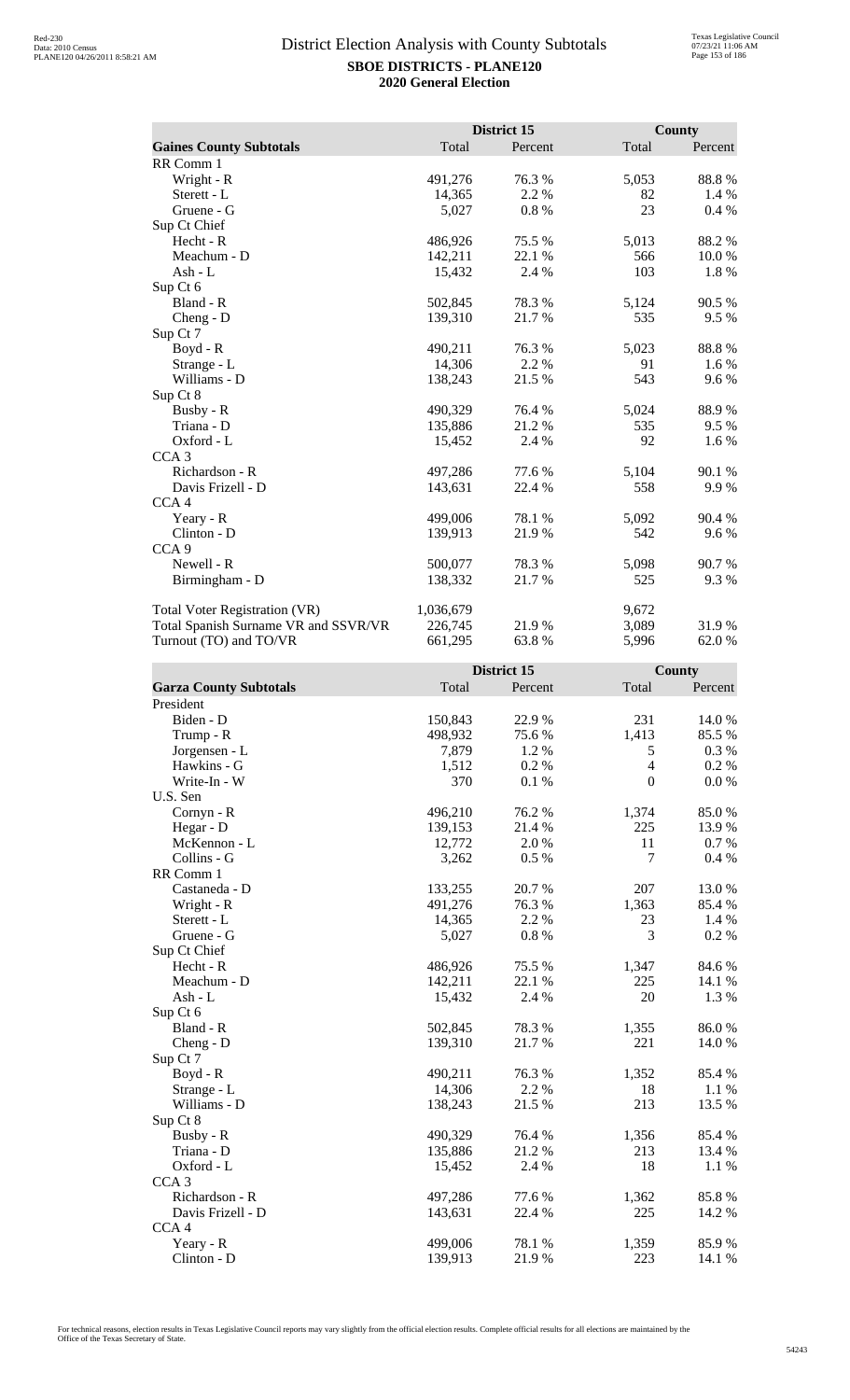|                                      | District 15 |             |              | <b>County</b> |  |
|--------------------------------------|-------------|-------------|--------------|---------------|--|
| <b>Garza County Subtotals</b>        | Total       | Percent     | Total        | Percent       |  |
| CCA <sub>9</sub>                     |             |             |              |               |  |
| Newell - R                           | 500,077     | 78.3%       | 1,351        | 86.1%         |  |
| Birmingham - D                       | 138,332     | 21.7%       | 219          | 13.9%         |  |
|                                      |             |             |              |               |  |
| <b>Total Voter Registration (VR)</b> | 1,036,679   |             | 2,678        |               |  |
| Total Spanish Surname VR and SSVR/VR | 226,745     | 21.9%       | 764          | 28.5 %        |  |
| Turnout (TO) and TO/VR               | 661,295     | 63.8%       | 1,653        | 61.7%         |  |
|                                      |             |             |              |               |  |
|                                      |             | District 15 |              | County        |  |
| <b>Gray County Subtotals</b>         | Total       | Percent     | Total        | Percent       |  |
| President                            |             |             |              |               |  |
| Biden - D                            | 150,843     | 22.9%       | 829          | 10.7%         |  |
| Trump - R                            | 498,932     | 75.6%       | 6,840        | 87.9%         |  |
| Jorgensen - L                        | 7,879       | 1.2%        | 97           | 1.2%          |  |
| Hawkins - G                          | 1,512       | 0.2%        | 16           | 0.2%          |  |
| Write-In - W                         | 370         | 0.1%        | $\mathbf{0}$ | 0.0 %         |  |
| U.S. Sen                             |             |             |              |               |  |
| Cornyn - R                           | 496,210     | 76.2 %      | 6,705        | 87.2 %        |  |
| Hegar - D                            | 139,153     | 21.4 %      | 774          | 10.1 %        |  |
| McKennon - L                         | 12,772      | 2.0 %       | 167          | 2.2 %         |  |
| Collins - G                          | 3,262       | 0.5 %       | 42           | 0.5 %         |  |
| RR Comm 1                            |             |             |              |               |  |
| Castaneda - D                        | 133,255     | 20.7 %      | 734          | 9.6%          |  |
| Wright - R                           | 491,276     | 76.3%       | 6,679        | 87.8%         |  |
| Sterett - L                          | 14,365      | 2.2 %       | 161          | 2.1 %         |  |
| Gruene - G<br>Sup Ct Chief           | 5,027       | 0.8%        | 37           | 0.5 %         |  |
| Hecht - R                            | 486,926     | 75.5 %      | 6,624        | 87.0%         |  |
| Meachum - D                          | 142,211     | 22.1 %      | 828          | 10.9%         |  |
| Ash - L                              | 15,432      | 2.4 %       | 166          | 2.2 %         |  |
| Sup Ct 6                             |             |             |              |               |  |
| Bland - R                            | 502,845     | 78.3%       | 6,820        | 89.6%         |  |
| $Cheng - D$                          | 139,310     | 21.7%       | 795          | 10.4 %        |  |
| Sup Ct 7                             |             |             |              |               |  |
| Boyd - R                             | 490,211     | 76.3 %      | 6,672        | 87.7 %        |  |
| Strange - L                          | 14,306      | 2.2 %       | 162          | 2.1 %         |  |
| Williams - D                         | 138,243     | 21.5 %      | 775          | 10.2 %        |  |
| Sup Ct 8                             |             |             |              |               |  |
| Busby - R                            | 490,329     | 76.4 %      | 6,673        | 87.8%         |  |
| Triana - D                           | 135,886     | 21.2%       | 764          | 10.1 %        |  |
| Oxford - L                           | 15,452      | 2.4 %       | 160          | 2.1 %         |  |
| CCA <sub>3</sub>                     |             |             |              |               |  |
| Richardson - R                       | 497,286     | 77.6 %      | 6,779        | 89.2%         |  |
| Davis Frizell - D                    | 143,631     | 22.4 %      | 819          | 10.8%         |  |
| CCA <sub>4</sub>                     |             |             |              |               |  |
| Yeary - R                            | 499,006     | 78.1 %      | 6,789        | 89.5 %        |  |
| Clinton - D                          | 139,913     | 21.9%       | 796          | 10.5 %        |  |
| CCA <sub>9</sub>                     |             |             |              |               |  |
| Newell - R                           | 500,077     | 78.3%       | 6,798        | 89.7%         |  |
| Birmingham - D                       | 138,332     | 21.7 %      | 779          | 10.3 %        |  |
|                                      |             |             |              |               |  |
| Total Voter Registration (VR)        | 1,036,679   |             | 12,377       |               |  |
| Total Spanish Surname VR and SSVR/VR | 226,745     | 21.9%       | 1,636        | 13.2 %        |  |
| Turnout (TO) and TO/VR               | 661,295     | 63.8%       | 7,782        | 62.9%         |  |

|                              |         | District 15 |       | County  |
|------------------------------|---------|-------------|-------|---------|
| <b>Hale County Subtotals</b> | Total   | Percent     | Total | Percent |
| President                    |         |             |       |         |
| Biden - D                    | 150,843 | 22.9 %      | 2.279 | 23.8 %  |
| Trump - R                    | 498,932 | 75.6 %      | 7,177 | 74.9 %  |
| Jorgensen - L                | 7.879   | 1.2 %       | 97    | $1.0\%$ |
| Hawkins - G                  | 1,512   | $0.2\%$     | 31    | $0.3\%$ |
| Write-In - W                 | 370     | $0.1\%$     | 2     | $0.0\%$ |
| U.S. Sen                     |         |             |       |         |
| $Cornyn - R$                 | 496.210 | 76.2 %      | 6,999 | 74.6 %  |
| Hegar - D                    | 139,153 | 21.4 %      | 2,155 | 23.0 %  |
| McKennon - L                 | 12,772  | 2.0 %       | 155   | 1.7 %   |
| Collins - G                  | 3,262   | $0.5\%$     | 67    | $0.7\%$ |
| RR Comm 1                    |         |             |       |         |
| Castaneda - D                | 133.255 | 20.7 %      | 2.112 | 22.7 %  |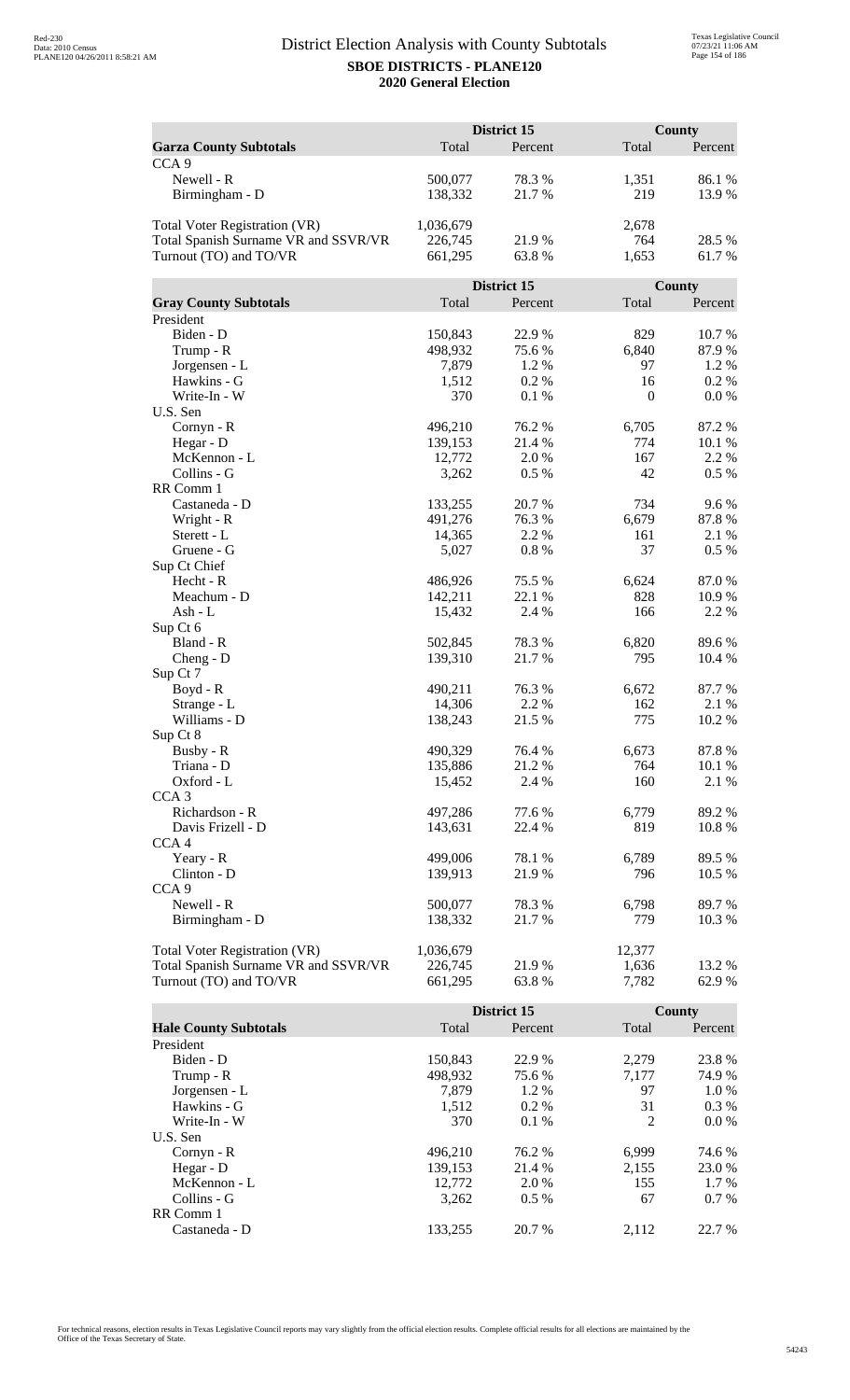|                                      |           | District 15 |        | <b>County</b> |
|--------------------------------------|-----------|-------------|--------|---------------|
| <b>Hale County Subtotals</b>         | Total     | Percent     | Total  | Percent       |
| RR Comm 1                            |           |             |        |               |
| Wright - R                           | 491,276   | 76.3%       | 6,966  | 74.8%         |
| Sterett - L                          | 14,365    | 2.2 %       | 163    | 1.8%          |
| Gruene - G                           | 5,027     | 0.8%        | 72     | 0.8%          |
| Sup Ct Chief                         |           |             |        |               |
| Hecht - R                            | 486,926   | 75.5 %      | 6,906  | 74.2 %        |
| Meachum - D                          | 142,211   | 22.1 %      | 2,212  | 23.8%         |
| Ash - L                              | 15,432    | 2.4 %       | 186    | 2.0 %         |
| Sup Ct 6                             |           |             |        |               |
| Bland - R                            | 502,845   | 78.3%       | 7,150  | 77.0%         |
| $Cheng - D$                          | 139,310   | 21.7%       | 2,141  | 23.0%         |
| Sup Ct 7                             |           |             |        |               |
| $Boyd - R$                           | 490,211   | 76.3 %      | 7,008  | 75.4 %        |
| Strange - L                          | 14,306    | 2.2 %       | 158    | 1.7 %         |
| Williams - D                         | 138,243   | 21.5 %      | 2,123  | 22.9%         |
| Sup Ct 8                             |           |             |        |               |
| Busby - R                            | 490,329   | 76.4 %      | 6,970  | 75.4 %        |
| Triana - D                           | 135,886   | 21.2%       | 2,111  | 22.8%         |
| Oxford - L                           | 15,452    | 2.4 %       | 168    | 1.8%          |
| CCA <sub>3</sub>                     |           |             |        |               |
| Richardson - R                       | 497,286   | 77.6 %      | 7,064  | 76.2%         |
| Davis Frizell - D                    | 143,631   | 22.4 %      | 2,210  | 23.8%         |
| CCA <sub>4</sub>                     |           |             |        |               |
| Yeary - R                            | 499,006   | 78.1 %      | 7,107  | 76.8%         |
| Clinton - D                          | 139,913   | 21.9 %      | 2,143  | 23.2 %        |
| CCA <sub>9</sub>                     |           |             |        |               |
| Newell - R                           | 500,077   | 78.3 %      | 7,051  | 76.6%         |
| Birmingham - D                       | 138,332   | 21.7 %      | 2,155  | 23.4 %        |
| Total Voter Registration (VR)        | 1,036,679 |             | 18,973 |               |
| Total Spanish Surname VR and SSVR/VR | 226,745   | 21.9%       | 8,919  | 47.0 %        |
| Turnout (TO) and TO/VR               | 661,295   | 63.8%       | 9,651  | 50.9%         |

|                              |         | District 15 |                  | <b>County</b> |
|------------------------------|---------|-------------|------------------|---------------|
| <b>Hall County Subtotals</b> | Total   | Percent     | Total            | Percent       |
| President                    |         |             |                  |               |
| Biden - D                    | 150,843 | 22.9%       | 168              | 14.4 %        |
| Trump - R                    | 498,932 | 75.6 %      | 995              | 85.1%         |
| Jorgensen - L                | 7,879   | 1.2%        | $\overline{4}$   | 0.3%          |
| Hawkins - G                  | 1,512   | 0.2 %       | 1                | 0.1%          |
| Write-In - W                 | 370     | 0.1 %       | 1                | 0.1%          |
| U.S. Sen                     |         |             |                  |               |
| Cornyn - R                   | 496,210 | 76.2%       | 967              | 84.8%         |
| Hegar - D                    | 139,153 | 21.4%       | 156              | 13.7%         |
| McKennon - L                 | 12,772  | 2.0%        | $\boldsymbol{7}$ | $0.6\ \%$     |
| Collins - G                  | 3,262   | 0.5 %       | 10               | $0.9\ \%$     |
| RR Comm 1                    |         |             |                  |               |
| Castaneda - D                | 133,255 | 20.7%       | 150              | 13.4 %        |
| Wright - R                   | 491,276 | 76.3 %      | 945              | 84.7 %        |
| Sterett - L                  | 14,365  | 2.2 %       | 12               | 1.1 %         |
| Gruene - G                   | 5,027   | 0.8%        | 9                | 0.8 %         |
| Sup Ct Chief                 |         |             |                  |               |
| $Hecht - R$                  | 486,926 | 75.5 %      | 916              | 82.2 %        |
| Meachum - D                  | 142,211 | 22.1 %      | 181              | 16.2%         |
| $Ash - L$                    | 15,432  | 2.4 %       | 17               | 1.5 %         |
| Sup Ct 6                     |         |             |                  |               |
| Bland - R                    | 502,845 | 78.3%       | 939              | 85.3%         |
| Cheng - D                    | 139,310 | 21.7%       | 162              | 14.7%         |
| Sup Ct 7                     |         |             |                  |               |
| $Boyd - R$                   | 490,211 | 76.3%       | 927              | 84.3 %        |
| Strange - L                  | 14,306  | 2.2 %       | 12               | 1.1 %         |
| Williams - D                 | 138,243 | 21.5 %      | 161              | 14.6 %        |
| Sup Ct 8                     |         |             |                  |               |
| Busby - R                    | 490,329 | 76.4%       | 921              | 84.2 %        |
| Triana - D                   | 135,886 | 21.2%       | 157              | 14.4 %        |
| Oxford - L                   | 15,452  | 2.4 %       | 16               | 1.5 %         |
| CCA <sub>3</sub>             |         |             |                  |               |
| Richardson - R               | 497,286 | 77.6 %      | 933              | 85.1 %        |
| Davis Frizell - D            | 143,631 | 22.4 %      | 163              | 14.9%         |
| CCA <sub>4</sub>             |         |             |                  |               |
| Yeary - R                    | 499,006 | 78.1 %      | 931              | 84.9%         |
| $Clinton - D$                | 139,913 | 21.9%       | 166              | 15.1 %        |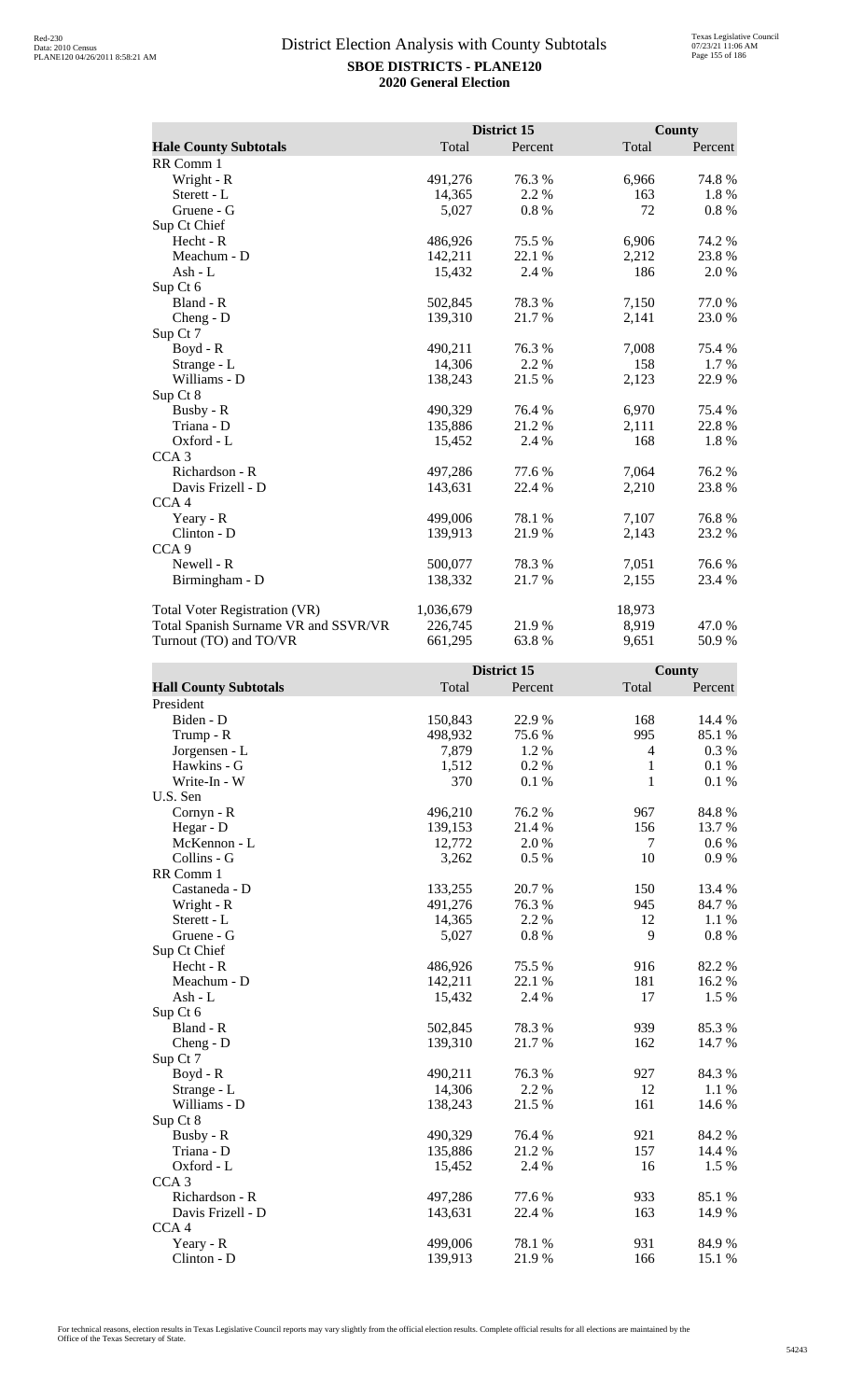|                                      |           | <b>District 15</b> |                | County  |
|--------------------------------------|-----------|--------------------|----------------|---------|
| <b>Hall County Subtotals</b>         | Total     | Percent            | Total          | Percent |
| CCA <sub>9</sub>                     |           |                    |                |         |
| Newell - R                           | 500,077   | 78.3%              | 929            | 85.2%   |
| Birmingham - D                       | 138,332   | 21.7%              | 162            | 14.8%   |
|                                      |           |                    |                |         |
| <b>Total Voter Registration (VR)</b> | 1,036,679 |                    | 1,928          |         |
| Total Spanish Surname VR and SSVR/VR | 226,745   | 21.9%              | 402            | 20.9%   |
| Turnout (TO) and TO/VR               | 661,295   | 63.8%              | 1,170          | 60.7%   |
|                                      |           |                    |                |         |
|                                      |           | District 15        |                | County  |
| <b>Hansford County Subtotals</b>     | Total     | Percent            | Total          | Percent |
| President                            |           |                    |                |         |
| Biden - D                            | 150,843   | 22.9%              | 166            | 8.1%    |
| Trump - R                            | 498,932   | 75.6%              | 1,848          | 90.3%   |
| Jorgensen - L                        | 7,879     | 1.2%               | 27             | 1.3%    |
| Hawkins - G                          | 1,512     | 0.2%               | 3              | 0.1%    |
| Write-In - W                         | 370       | 0.1%               | $\overline{2}$ | 0.1%    |
| U.S. Sen                             |           |                    |                |         |
| Cornyn - R                           | 496,210   | 76.2%              | 1,838          | 90.9%   |
| Hegar - D                            | 139,153   | 21.4 %             | 158            | 7.8%    |
| McKennon - L                         | 12,772    | 2.0 %              | 21             | 1.0%    |
| Collins - G                          | 3,262     | $0.5\%$            | 5              | 0.2%    |
| RR Comm 1                            |           |                    |                |         |
| Castaneda - D                        | 133,255   | 20.7%              | 154            | 7.7 %   |
| Wright - R                           | 491,276   | 76.3%              | 1,804          | 90.5 %  |
| Sterett - L                          | 14,365    | 2.2 %              | 31             | 1.6%    |
| Gruene - G                           | 5,027     | 0.8%               | 5              | 0.3%    |
| Sup Ct Chief                         |           |                    |                |         |
| Hecht - R                            | 486,926   | 75.5 %             | 1,810          | 91.0%   |
| Meachum - D                          | 142,211   | 22.1 %             | 152            | 7.6 %   |
| Ash - L                              | 15,432    | 2.4 %              | 27             | 1.4 %   |
| Sup Ct 6                             |           |                    |                |         |
| Bland - R                            | 502,845   | 78.3%              | 1,845          | 92.9%   |
| $Cheng - D$                          | 139,310   | 21.7%              | 140            | 7.1 %   |
| Sup Ct 7<br>$Boyd - R$               | 490,211   | 76.3%              | 1,809          | 91.5%   |
|                                      | 14,306    | 2.2 %              | 25             | 1.3 %   |
| Strange - L<br>Williams - D          | 138,243   | 21.5 %             | 143            | 7.2 %   |
| Sup Ct 8                             |           |                    |                |         |
| Busby - R                            | 490,329   | 76.4 %             | 1,813          | 91.3%   |
| Triana - D                           | 135,886   | 21.2%              | 145            | 7.3 %   |
| Oxford - L                           | 15,452    | 2.4 %              | 28             | 1.4 %   |
| CCA <sub>3</sub>                     |           |                    |                |         |
| Richardson - R                       | 497,286   | 77.6%              | 1,825          | 92.5 %  |
| Davis Frizell - D                    | 143,631   | 22.4 %             | 149            | 7.5 %   |
| CCA <sub>4</sub>                     |           |                    |                |         |
| Yeary - R                            | 499,006   | 78.1 %             | 1,823          | 92.8%   |
| Clinton - D                          | 139,913   | 21.9%              | 141            | 7.2 %   |
| CCA <sub>9</sub>                     |           |                    |                |         |
| Newell - R                           | 500,077   | 78.3%              | 1,834          | 93.1 %  |
| Birmingham - D                       | 138,332   | 21.7 %             | 136            | 6.9%    |
|                                      |           |                    |                |         |
| <b>Total Voter Registration (VR)</b> | 1,036,679 |                    | 3,006          |         |
| Total Spanish Surname VR and SSVR/VR | 226,745   | 21.9%              | 734            | 24.4 %  |
| Turnout (TO) and TO/VR               | 661,295   | 63.8%              | 2,047          | 68.1%   |

|                                  |         | District 15 |          | County  |
|----------------------------------|---------|-------------|----------|---------|
| <b>Hardeman County Subtotals</b> | Total   | Percent     | Total    | Percent |
| President                        |         |             |          |         |
| Biden - D                        | 150.843 | 22.9 %      | 241      | 15.3 %  |
| Trump - R                        | 498,932 | 75.6 %      | 1,330    | 84.2 %  |
| Jorgensen - L                    | 7.879   | $1.2\%$     | 9        | $0.6\%$ |
| Hawkins - G                      | 1,512   | $0.2\%$     | $\theta$ | $0.0\%$ |
| Write-In - W                     | 370     | $0.1\%$     | $\Omega$ | $0.0\%$ |
| U.S. Sen                         |         |             |          |         |
| $Cornyn - R$                     | 496.210 | 76.2 %      | 1,313    | 84.4 %  |
| Hegar - $D$                      | 139,153 | 21.4 %      | 232      | 14.9 %  |
| McKennon - L                     | 12,772  | 2.0 %       | 9        | $0.6\%$ |
| Collins - G                      | 3.262   | $0.5\%$     |          | $0.1\%$ |
| RR Comm 1                        |         |             |          |         |
| Castaneda - D                    | 133.255 | 20.7 %      | 216      | 14.1 %  |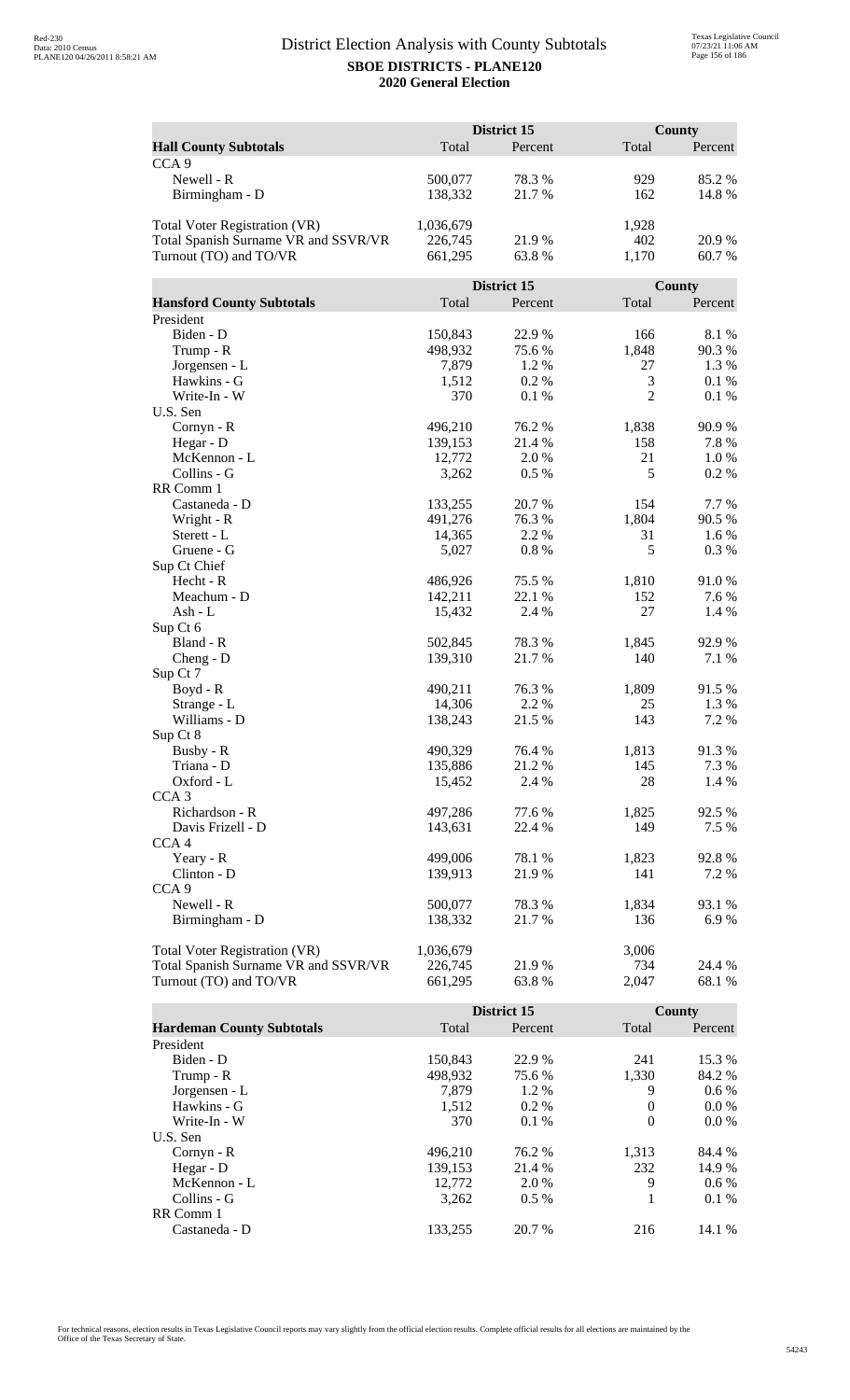|                                      |           | District 15 |       | County  |
|--------------------------------------|-----------|-------------|-------|---------|
| <b>Hardeman County Subtotals</b>     | Total     | Percent     | Total | Percent |
| RR Comm 1                            |           |             |       |         |
| Wright - R                           | 491,276   | 76.3 %      | 1,291 | 84.4 %  |
| Sterett - L                          | 14,365    | 2.2 %       | 18    | 1.2%    |
| Gruene - G                           | 5,027     | 0.8%        | 5     | 0.3 %   |
| Sup Ct Chief                         |           |             |       |         |
| Hecht - R                            | 486,926   | 75.5 %      | 1,272 | 83.8%   |
| Meachum - D                          | 142,211   | 22.1 %      | 232   | 15.3 %  |
| Ash - L                              | 15,432    | 2.4 %       | 14    | 0.9%    |
| Sup Ct 6                             |           |             |       |         |
| Bland - R                            | 502,845   | 78.3%       | 1,311 | 86.5 %  |
| $Cheng - D$                          | 139,310   | 21.7 %      | 205   | 13.5 %  |
| Sup Ct 7                             |           |             |       |         |
| Boyd - R                             | 490,211   | 76.3 %      | 1,294 | 85.1 %  |
| Strange - L                          | 14,306    | 2.2%        | 17    | 1.1 %   |
| Williams - D                         | 138,243   | 21.5 %      | 209   | 13.8%   |
| Sup Ct 8                             |           |             |       |         |
| Busby - R                            | 490,329   | 76.4 %      | 1,299 | 85.3%   |
| Triana - D                           | 135,886   | 21.2%       | 208   | 13.7 %  |
| Oxford - L                           | 15,452    | 2.4 %       | 16    | 1.1 %   |
| CCA <sub>3</sub>                     |           |             |       |         |
| Richardson - R                       | 497,286   | 77.6 %      | 1,302 | 85.6%   |
| Davis Frizell - D                    | 143,631   | 22.4 %      | 219   | 14.4 %  |
| CCA <sub>4</sub>                     |           |             |       |         |
| Yeary - R                            | 499,006   | 78.1 %      | 1,298 | 85.7 %  |
| Clinton - D                          | 139,913   | 21.9%       | 216   | 14.3 %  |
| CCA <sub>9</sub>                     |           |             |       |         |
| Newell - R                           | 500,077   | 78.3 %      | 1,301 | 85.8%   |
| Birmingham - D                       | 138,332   | 21.7 %      | 216   | 14.2 %  |
| <b>Total Voter Registration (VR)</b> | 1,036,679 |             | 2,482 |         |
| Total Spanish Surname VR and SSVR/VR | 226,745   | 21.9%       | 315   | 12.7 %  |
| Turnout (TO) and TO/VR               | 661,295   | 63.8%       | 1,580 | 63.7%   |

|                                 |         | District 15 |                | County  |
|---------------------------------|---------|-------------|----------------|---------|
| <b>Hartley County Subtotals</b> | Total   | Percent     | Total          | Percent |
| President                       |         |             |                |         |
| Biden - D                       | 150,843 | 22.9%       | 195            | 9.4%    |
| Trump - R                       | 498,932 | 75.6%       | 1,868          | 89.9%   |
| Jorgensen - L                   | 7,879   | 1.2 %       | 14             | 0.7%    |
| Hawkins - G                     | 1,512   | 0.2%        | $\mathbf{1}$   | 0.0 %   |
| Write-In - W                    | 370     | 0.1%        | $\overline{0}$ | 0.0 %   |
| U.S. Sen                        |         |             |                |         |
| Cornyn - R                      | 496,210 | 76.2 %      | 1,859          | 89.7%   |
| Hegar - D                       | 139,153 | 21.4 %      | 176            | 8.5 %   |
| McKennon - L                    | 12,772  | 2.0%        | 27             | 1.3%    |
| Collins - G                     | 3,262   | 0.5%        | 10             | 0.5 %   |
| RR Comm 1                       |         |             |                |         |
| Castaneda - D                   | 133,255 | 20.7%       | 166            | 8.1 %   |
| Wright - R                      | 491,276 | 76.3%       | 1,847          | 89.6%   |
| Sterett - L                     | 14,365  | 2.2 %       | 41             | 2.0%    |
| Gruene - G                      | 5,027   | 0.8%        | $\tau$         | 0.3%    |
| Sup Ct Chief                    |         |             |                |         |
| $Hecht - R$                     | 486,926 | 75.5 %      | 1,848          | 89.4 %  |
| Meachum - D                     | 142,211 | 22.1 %      | 184            | 8.9%    |
| $Ash - L$                       | 15,432  | 2.4 %       | 36             | 1.7 %   |
| Sup Ct 6                        |         |             |                |         |
| Bland - R                       | 502,845 | 78.3 %      | 1,894          | 91.9%   |
| $Cheng - D$                     | 139,310 | 21.7%       | 168            | 8.1%    |
| Sup Ct 7                        |         |             |                |         |
| Boyd - R                        | 490,211 | 76.3%       | 1,858          | 90.0%   |
| Strange - L                     | 14,306  | 2.2 %       | 27             | 1.3 %   |
| Williams - D                    | 138,243 | 21.5 %      | 180            | 8.7%    |
| Sup Ct 8                        |         |             |                |         |
| Busby - R                       | 490,329 | 76.4 %      | 1,854          | 89.9%   |
| Triana - D                      | 135,886 | 21.2 %      | 174            | 8.4 %   |
| Oxford - L                      | 15,452  | 2.4 %       | 35             | 1.7 %   |
| CCA <sub>3</sub>                |         |             |                |         |
| Richardson - R                  | 497,286 | 77.6 %      | 1,869          | 91.0%   |
| Davis Frizell - D               | 143,631 | 22.4 %      | 185            | 9.0%    |
| CCA <sub>4</sub>                |         |             |                |         |
| Yeary - R                       | 499,006 | 78.1 %      | 1,876          | 91.4 %  |
| Clinton - D                     | 139,913 | 21.9%       | 177            | 8.6%    |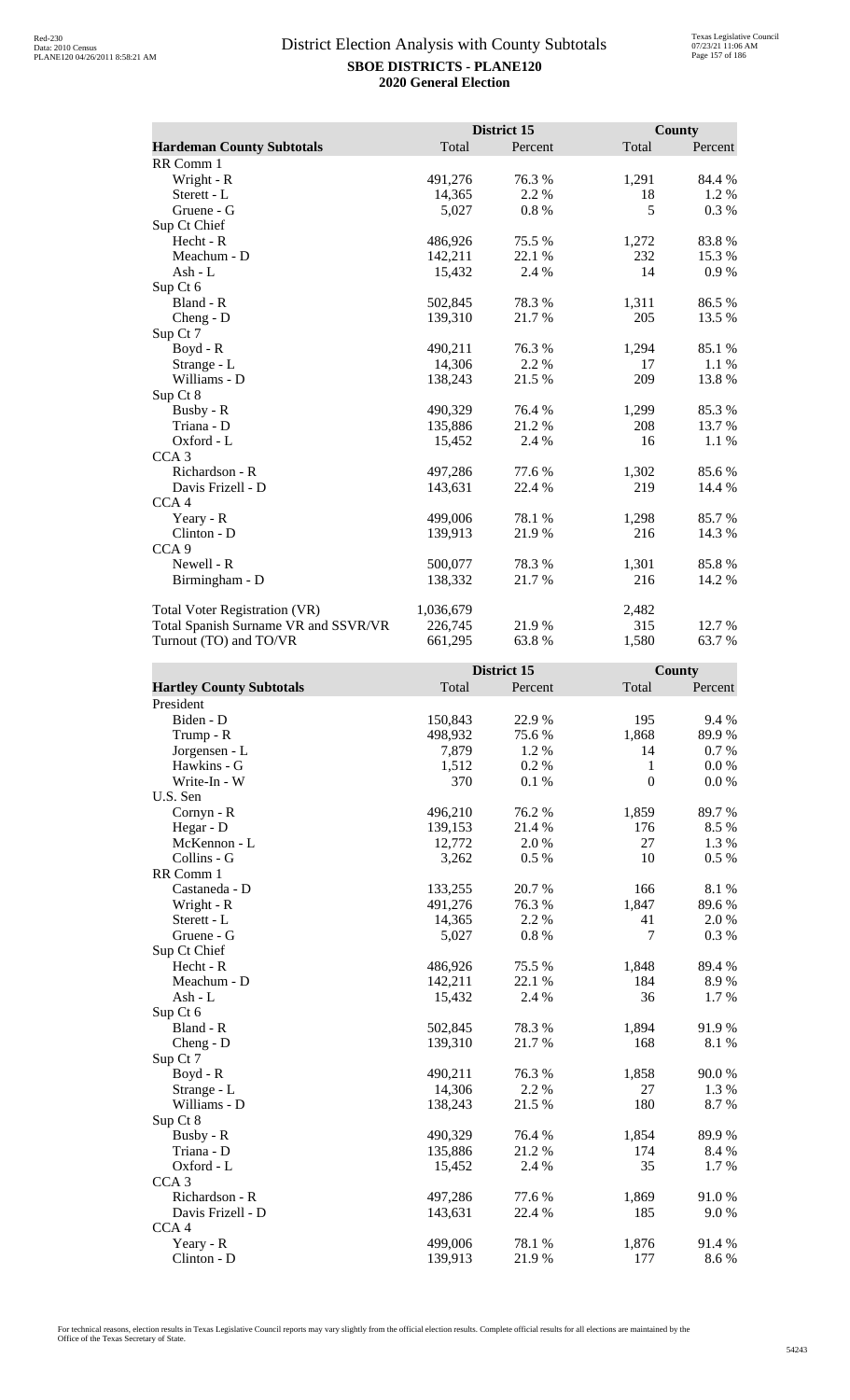|                                      | District 15        |             |              | <b>County</b> |  |
|--------------------------------------|--------------------|-------------|--------------|---------------|--|
| <b>Hartley County Subtotals</b>      | Total              | Percent     | Total        | Percent       |  |
| CCA <sub>9</sub>                     |                    |             |              |               |  |
| Newell - R                           | 500,077            | 78.3%       | 1,877        | 91.3%         |  |
| Birmingham - D                       | 138,332            | 21.7%       | 178          | 8.7%          |  |
|                                      |                    |             |              |               |  |
| <b>Total Voter Registration (VR)</b> | 1,036,679          |             | 2,891        |               |  |
| Total Spanish Surname VR and SSVR/VR | 226,745            | 21.9%       | 320          | 11.1 %        |  |
| Turnout (TO) and TO/VR               | 661,295            | 63.8%       | 2,091        | 72.3 %        |  |
|                                      |                    |             |              |               |  |
|                                      |                    | District 15 |              | County        |  |
| <b>Haskell County Subtotals</b>      | Total              | Percent     | Total        | Percent       |  |
| President                            |                    |             |              |               |  |
| Biden - D                            | 150,843            | 22.9%       | 353          | 15.9%         |  |
| Trump - R                            | 498,932            | 75.6%       | 1,840        | 83.1 %        |  |
| Jorgensen - L                        | 7,879              | 1.2%        | 15           | 0.7 %         |  |
| Hawkins - G                          | 1,512              | 0.2%        | 6            | 0.3 %         |  |
| Write-In - W                         | 370                | 0.1%        | $\mathbf{0}$ | 0.0 %         |  |
| U.S. Sen                             |                    |             |              |               |  |
| Cornyn - R                           | 496,210            | 76.2 %      | 1,808        | 82.8%         |  |
| Hegar - D                            | 139,153            | 21.4 %      | 347          | 15.9%         |  |
| McKennon - L                         | 12,772             | 2.0%        | 15           | 0.7 %         |  |
| Collins - G                          | 3,262              | 0.5 %       | 13           | 0.6 %         |  |
| RR Comm 1                            |                    |             |              |               |  |
| Castaneda - D                        | 133,255            | 20.7 %      | 340          | 15.8 %        |  |
| Wright - R                           | 491,276            | 76.3%       | 1,784        | 82.8%         |  |
| Sterett - L                          | 14,365             | 2.2 %       | 23           | 1.1 %         |  |
| Gruene - G                           | 5,027              | 0.8%        | $\tau$       | 0.3%          |  |
| Sup Ct Chief<br>Hecht - R            |                    | 75.5 %      |              | 81.6%         |  |
| Meachum - D                          | 486,926<br>142,211 | 22.1 %      | 1,744<br>366 | 17.1 %        |  |
| Ash - L                              | 15,432             | 2.4 %       | 28           | 1.3 %         |  |
| Sup Ct 6                             |                    |             |              |               |  |
| Bland - R                            | 502,845            | 78.3%       | 1,791        | 84.0%         |  |
| $Cheng - D$                          | 139,310            | 21.7%       | 342          | 16.0%         |  |
| Sup Ct 7                             |                    |             |              |               |  |
| Boyd - R                             | 490,211            | 76.3 %      | 1,750        | 81.8%         |  |
| Strange - L                          | 14,306             | 2.2 %       | 22           | 1.0 %         |  |
| Williams - D                         | 138,243            | 21.5 %      | 368          | 17.2 %        |  |
| Sup Ct 8                             |                    |             |              |               |  |
| Busby - R                            | 490,329            | 76.4 %      | 1,770        | 82.4 %        |  |
| Triana - D                           | 135,886            | 21.2%       | 343          | 16.0%         |  |
| Oxford - L                           | 15,452             | 2.4 %       | 35           | 1.6 %         |  |
| CCA <sub>3</sub>                     |                    |             |              |               |  |
| Richardson - R                       | 497,286            | 77.6 %      | 1,757        | 82.7%         |  |
| Davis Frizell - D                    | 143,631            | 22.4 %      | 368          | 17.3 %        |  |
| CCA <sub>4</sub>                     |                    |             |              |               |  |
| Yeary - R                            | 499,006            | 78.1 %      | 1,629        | 81.7%         |  |
| Clinton - D                          | 139,913            | 21.9 %      | 365          | 18.3%         |  |
| CCA <sub>9</sub>                     |                    |             |              |               |  |
| Newell - R                           | 500,077            | 78.3%       | 1,746        | 82.8%         |  |
| Birmingham - D                       | 138,332            | 21.7 %      | 363          | 17.2 %        |  |
|                                      |                    |             |              |               |  |
| Total Voter Registration (VR)        | 1,036,679          |             | 3,370        |               |  |
| Total Spanish Surname VR and SSVR/VR | 226,745            | 21.9%       | 606          | 18.0%         |  |
| Turnout (TO) and TO/VR               | 661,295            | 63.8%       | 2,253        | 66.9%         |  |

|                                  |         | District 15 |          | County  |
|----------------------------------|---------|-------------|----------|---------|
| <b>Hemphill County Subtotals</b> | Total   | Percent     | Total    | Percent |
| President                        |         |             |          |         |
| Biden - D                        | 150,843 | 22.9 %      | 206      | 12.0 %  |
| Trump - R                        | 498,932 | 75.6 %      | 1,486    | 86.4 %  |
| Jorgensen - L                    | 7.879   | $1.2\%$     | 25       | 1.5 %   |
| Hawkins - G                      | 1,512   | $0.2\%$     | 3        | $0.2\%$ |
| Write-In - W                     | 370     | $0.1\%$     | $\Omega$ | $0.0\%$ |
| U.S. Sen                         |         |             |          |         |
| $Cornyn - R$                     | 496.210 | 76.2 %      | 1,465    | 86.5 %  |
| Hegar - D                        | 139,153 | 21.4 %      | 197      | 11.6 %  |
| McKennon - L                     | 12,772  | 2.0 %       | 22       | 1.3 %   |
| Collins - G                      | 3,262   | $0.5\%$     | 9        | $0.5\%$ |
| RR Comm 1                        |         |             |          |         |
| Castaneda - D                    | 133.255 | 20.7 %      | 196      | 11.7 %  |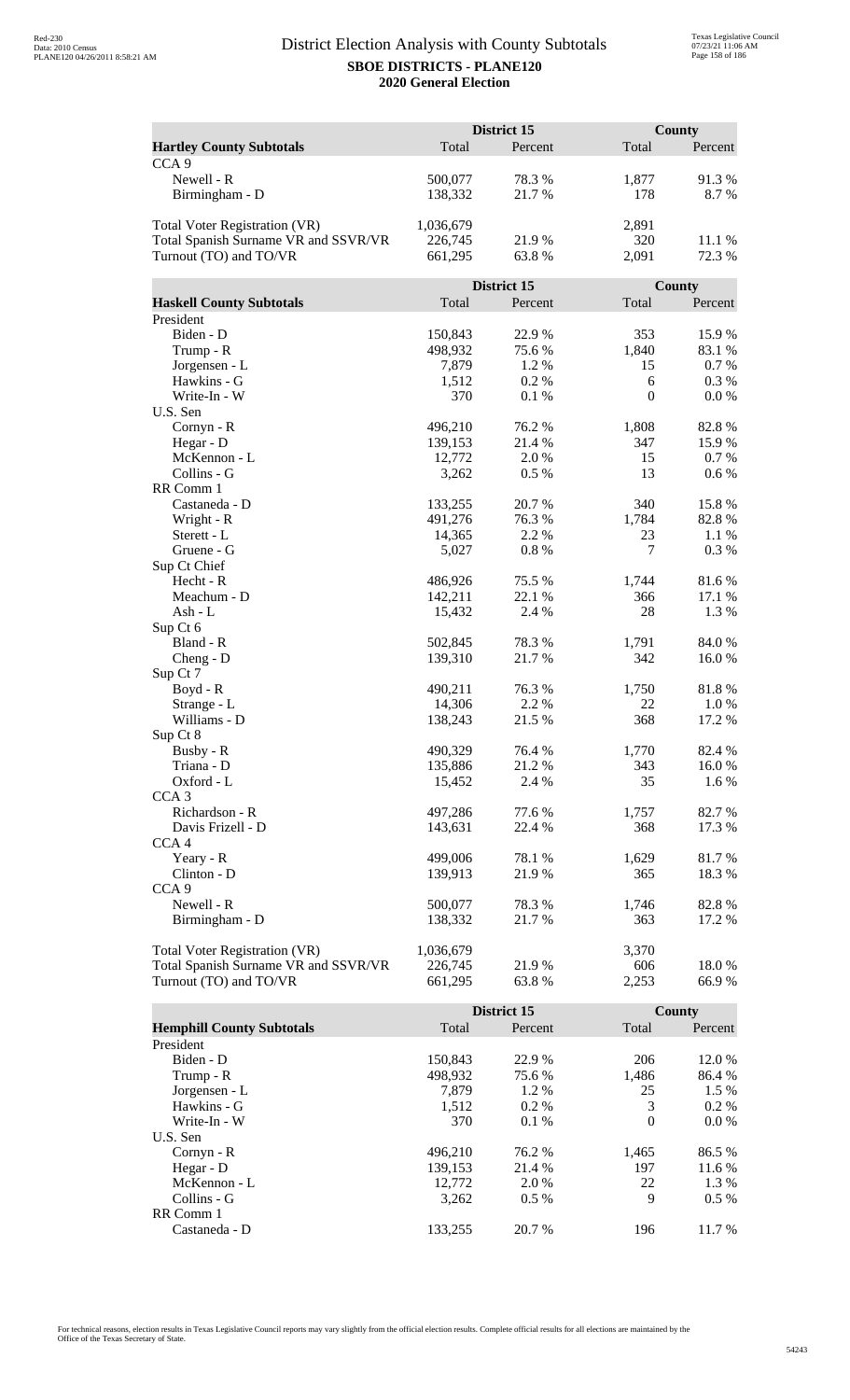|                                      |           | District 15 |       | <b>County</b> |
|--------------------------------------|-----------|-------------|-------|---------------|
| <b>Hemphill County Subtotals</b>     | Total     | Percent     | Total | Percent       |
| RR Comm 1                            |           |             |       |               |
| Wright - R                           | 491,276   | 76.3%       | 1,441 | 86.3%         |
| Sterett - L                          | 14,365    | 2.2 %       | 26    | 1.6 %         |
| Gruene - G                           | 5,027     | 0.8%        | 7     | 0.4%          |
| Sup Ct Chief                         |           |             |       |               |
| Hecht - R                            | 486,926   | 75.5 %      | 1,434 | 86.3%         |
| Meachum - D                          | 142,211   | 22.1 %      | 194   | 11.7%         |
| Ash - L                              | 15,432    | 2.4 %       | 34    | 2.0%          |
| Sup Ct 6                             |           |             |       |               |
| Bland - R                            | 502,845   | 78.3 %      | 1,474 | 89.2%         |
| $Cheng - D$                          | 139,310   | 21.7%       | 178   | 10.8%         |
| Sup Ct 7                             |           |             |       |               |
| Boyd - R                             | 490,211   | 76.3%       | 1,449 | 87.1 %        |
| Strange - L                          | 14,306    | 2.2 %       | 25    | 1.5 %         |
| Williams - D                         | 138,243   | 21.5 %      | 189   | 11.4 %        |
| Sup Ct 8                             |           |             |       |               |
| Busby - R                            | 490,329   | 76.4 %      | 1,462 | 87.9%         |
| Triana - D                           | 135,886   | 21.2%       | 168   | 10.1 %        |
| Oxford - L                           | 15,452    | 2.4 %       | 33    | 2.0%          |
| CCA <sub>3</sub>                     |           |             |       |               |
| Richardson - R                       | 497,286   | 77.6 %      | 1,456 | 88.5 %        |
| Davis Frizell - D                    | 143,631   | 22.4 %      | 190   | 11.5 %        |
| CCA <sub>4</sub>                     |           |             |       |               |
| Yeary - R                            | 499,006   | 78.1 %      | 1,448 | 88.6 %        |
| Clinton - D                          | 139,913   | 21.9%       | 186   | 11.4 %        |
| CCA <sub>9</sub>                     |           |             |       |               |
| Newell - R                           | 500,077   | 78.3 %      | 1,453 | 89.2%         |
| Birmingham - D                       | 138,332   | 21.7 %      | 176   | 10.8%         |
| <b>Total Voter Registration (VR)</b> | 1,036,679 |             | 2,350 |               |
| Total Spanish Surname VR and SSVR/VR | 226,745   | 21.9%       | 347   | 14.8%         |
| Turnout (TO) and TO/VR               | 661,295   | 63.8%       | 1,729 | 73.6 %        |

|                                 |         | District 15 |       | <b>County</b> |
|---------------------------------|---------|-------------|-------|---------------|
| <b>Hockley County Subtotals</b> | Total   | Percent     | Total | Percent       |
| President                       |         |             |       |               |
| Biden - D                       | 150,843 | 22.9%       | 1,482 | 18.3%         |
| Trump - R                       | 498,932 | 75.6 %      | 6,536 | 80.7%         |
| Jorgensen - L                   | 7,879   | 1.2 %       | 61    | $0.8~\%$      |
| Hawkins - G                     | 1,512   | 0.2%        | 16    | 0.2 %         |
| Write-In - W                    | 370     | 0.1 %       | 7     | 0.1%          |
| U.S. Sen                        |         |             |       |               |
| Cornyn - R                      | 496,210 | 76.2%       | 6,449 | 80.8 %        |
| Hegar - D                       | 139,153 | 21.4%       | 1,384 | 17.3 %        |
| McKennon - L                    | 12,772  | 2.0%        | 124   | 1.6%          |
| Collins - G                     | 3,262   | 0.5 %       | 28    | 0.4 %         |
| RR Comm 1                       |         |             |       |               |
| Castaneda - D                   | 133,255 | 20.7%       | 1,368 | 17.2 %        |
| Wright - R                      | 491,276 | 76.3 %      | 6,387 | 80.5 %        |
| Sterett - L                     | 14,365  | 2.2 %       | 135   | 1.7 %         |
| Gruene - G                      | 5,027   | 0.8%        | 44    | $0.6\%$       |
| Sup Ct Chief                    |         |             |       |               |
| Hecht - R                       | 486,926 | 75.5 %      | 6,272 | 79.8%         |
| Meachum - D                     | 142,211 | 22.1 %      | 1,434 | 18.2%         |
| $Ash - L$                       | 15,432  | 2.4 %       | 155   | 2.0 %         |
| Sup Ct 6                        |         |             |       |               |
| Bland - R                       | 502,845 | 78.3%       | 6,458 | 82.4 %        |
| Cheng - D                       | 139,310 | 21.7%       | 1,378 | 17.6 %        |
| Sup Ct 7                        |         |             |       |               |
| Boyd - R                        | 490,211 | 76.3%       | 6,362 | 80.9%         |
| Strange - L                     | 14,306  | 2.2%        | 116   | 1.5 %         |
| Williams - D                    | 138,243 | 21.5 %      | 1,390 | 17.7 %        |
| Sup Ct 8                        |         |             |       |               |
| Busby - R                       | 490,329 | 76.4 %      | 6,360 | 80.5 %        |
| Triana - D                      | 135,886 | 21.2%       | 1,378 | 17.5 %        |
| Oxford - L                      | 15,452  | 2.4 %       | 158   | 2.0%          |
| CCA <sub>3</sub>                |         |             |       |               |
| Richardson - R                  | 497,286 | 77.6 %      | 6,437 | 81.8%         |
| Davis Frizell - D               | 143,631 | 22.4 %      | 1,437 | 18.2%         |
| CCA <sub>4</sub>                |         |             |       |               |
| Yeary - R                       | 499,006 | 78.1 %      | 6,372 | 82.3 %        |
| Clinton - D                     | 139,913 | 21.9%       | 1,367 | 17.7 %        |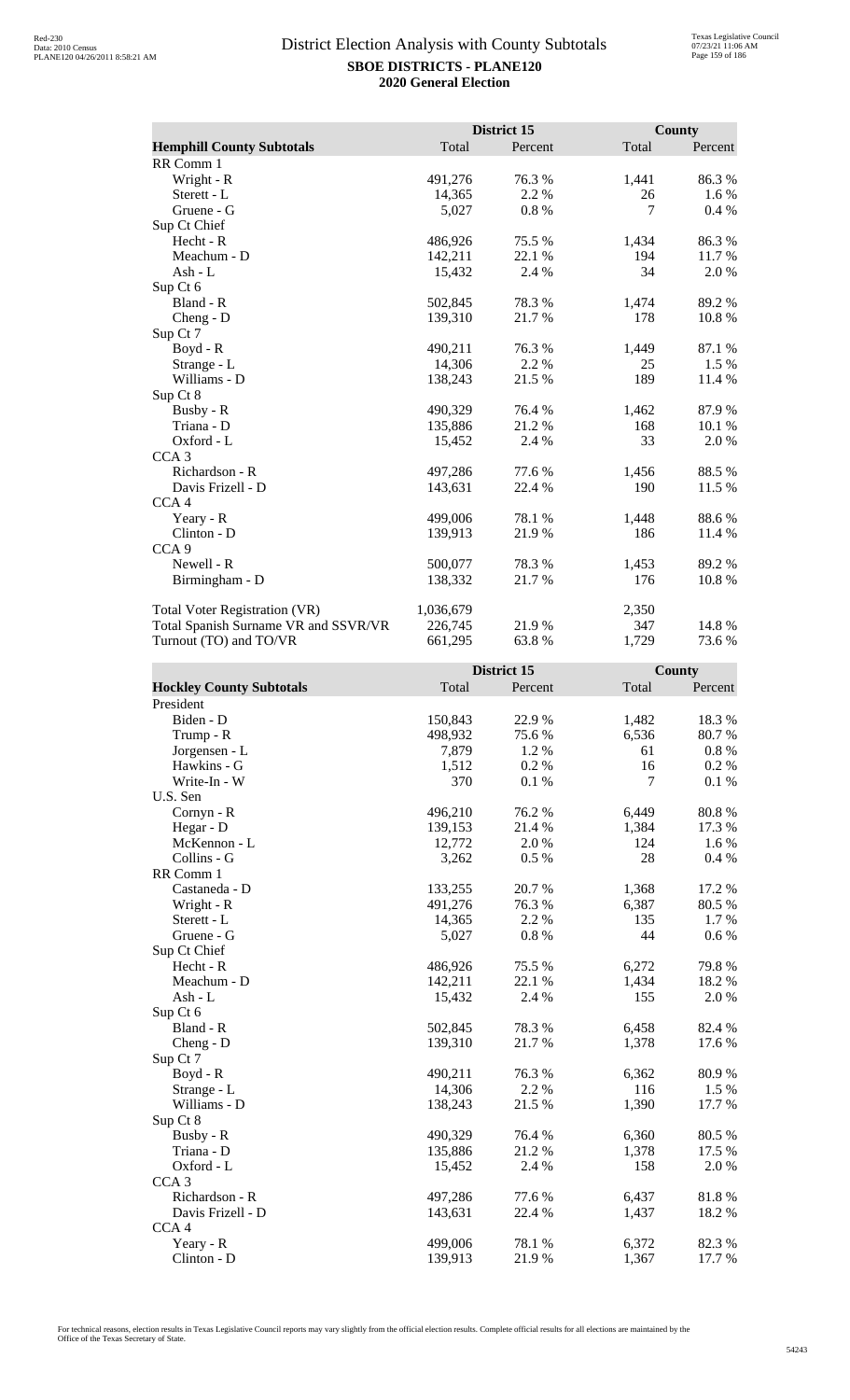|                                      | District 15        |             |                | <b>County</b> |  |
|--------------------------------------|--------------------|-------------|----------------|---------------|--|
| <b>Hockley County Subtotals</b>      | Total              | Percent     | Total          | Percent       |  |
| CCA <sub>9</sub>                     |                    |             |                |               |  |
| Newell - R                           | 500,077            | 78.3%       | 6,432          | 82.6%         |  |
| Birmingham - D                       | 138,332            | 21.7%       | 1,355          | 17.4 %        |  |
|                                      |                    |             |                |               |  |
| <b>Total Voter Registration (VR)</b> | 1,036,679          |             | 13,760         |               |  |
| Total Spanish Surname VR and SSVR/VR | 226,745            | 21.9%       | 4,969          | 36.1 %        |  |
| Turnout (TO) and TO/VR               | 661,295            | 63.8%       | 8,102          | 58.9%         |  |
|                                      |                    |             |                |               |  |
|                                      |                    | District 15 |                | <b>County</b> |  |
| <b>Howard County Subtotals</b>       | Total              | Percent     | Total          | Percent       |  |
| President                            |                    |             |                |               |  |
| Biden - D                            | 150,843            | 22.9%       | 2,069          | 20.2 %        |  |
| Trump - R                            | 498,932            | 75.6%       | 8,054          | 78.7%         |  |
| Jorgensen - L                        | 7,879              | 1.2%        | 89             | $0.9\ \%$     |  |
| Hawkins - G                          | 1,512              | 0.2%        | 28             | 0.3 %         |  |
| Write-In - W                         | 370                | 0.1%        | $\mathbf{0}$   | 0.0 %         |  |
| U.S. Sen                             |                    |             |                |               |  |
| Cornyn - R                           | 496,210            | 76.2 %      | 7,840          | 78.2%         |  |
| Hegar - D                            | 139,153            | 21.4 %      | 1,954          | 19.5 %        |  |
| McKennon - L                         | 12,772             | 2.0 %       | 193            | 1.9%          |  |
| Collins - G                          | 3,262              | 0.5%        | 44             | 0.4%          |  |
| RR Comm 1                            |                    |             |                |               |  |
| Castaneda - D                        | 133,255            | 20.7 %      | 1,958          | 19.7%         |  |
| Wright - R                           | 491,276            | 76.3%       | 7,734          | 78.0%         |  |
| Sterett - L                          | 14,365             | 2.2 %       | 168            | 1.7%          |  |
| Gruene - G                           | 5,027              | 0.8%        | 54             | 0.5 %         |  |
| Sup Ct Chief<br>Hecht - R            |                    | 75.5 %      |                | 77.3 %        |  |
| Meachum - D                          | 486,926<br>142,211 | 22.1 %      | 7,658<br>2,030 | 20.5 %        |  |
| Ash - L                              | 15,432             | 2.4 %       | 216            | 2.2 %         |  |
| Sup Ct 6                             |                    |             |                |               |  |
| Bland - R                            | 502,845            | 78.3%       | 7,836          | 79.7%         |  |
| $Cheng - D$                          | 139,310            | 21.7%       | 2,002          | 20.3 %        |  |
| Sup Ct 7                             |                    |             |                |               |  |
| Boyd - R                             | 490,211            | 76.3 %      | 7,669          | 77.9%         |  |
| Strange - L                          | 14,306             | 2.2 %       | 211            | 2.1 %         |  |
| Williams - D                         | 138,243            | 21.5 %      | 1,963          | 19.9%         |  |
| Sup Ct 8                             |                    |             |                |               |  |
| Busby - R                            | 490,329            | 76.4 %      | 7,642          | 77.8%         |  |
| Triana - D                           | 135,886            | 21.2%       | 1,943          | 19.8%         |  |
| Oxford - L                           | 15,452             | 2.4 %       | 235            | 2.4 %         |  |
| CCA <sub>3</sub>                     |                    |             |                |               |  |
| Richardson - R                       | 497,286            | 77.6 %      | 7,792          | 79.4 %        |  |
| Davis Frizell - D                    | 143,631            | 22.4 %      | 2,022          | 20.6 %        |  |
| CCA <sub>4</sub>                     |                    |             |                |               |  |
| Yeary - R                            | 499,006            | 78.1 %      | 7,793          | 79.6 %        |  |
| Clinton - D                          | 139,913            | 21.9%       | 2,003          | 20.4 %        |  |
| CCA <sub>9</sub>                     |                    |             |                |               |  |
| Newell - R                           | 500,077            | 78.3%       | 7,822          | 80.1%         |  |
| Birmingham - D                       | 138,332            | 21.7 %      | 1,940          | 19.9 %        |  |
|                                      |                    |             |                |               |  |
| <b>Total Voter Registration (VR)</b> | 1,036,679          |             | 17,471         |               |  |
| Total Spanish Surname VR and SSVR/VR | 226,745            | 21.9%       | 5,042          | 28.9%         |  |
| Turnout (TO) and TO/VR               | 661,295            | 63.8%       | 10,240         | 58.6%         |  |

|                                    |         | District 15 |       | County  |
|------------------------------------|---------|-------------|-------|---------|
| <b>Hutchinson County Subtotals</b> | Total   | Percent     | Total | Percent |
| President                          |         |             |       |         |
| Biden - D                          | 150.843 | 22.9 %      | 965   | 11.0 %  |
| Trump - R                          | 498,932 | 75.6 %      | 7,681 | 87.4 %  |
| Jorgensen - L                      | 7.879   | 1.2 %       | 115   | 1.3 %   |
| Hawkins - G                        | 1,512   | $0.2\%$     | 10    | $0.1\%$ |
| Write-In - W                       | 370     | $0.1\%$     | 14    | $0.2\%$ |
| U.S. Sen                           |         |             |       |         |
| $Cornyn - R$                       | 496,210 | 76.2 %      | 7,575 | 87.2 %  |
| Hegar - D                          | 139,153 | 21.4 %      | 900   | 10.4 %  |
| McKennon - L                       | 12,772  | 2.0 %       | 178   | 2.0 %   |
| Collins - G                        | 3.262   | $0.5\%$     | 36    | $0.4\%$ |
| RR Comm 1                          |         |             |       |         |
| Castaneda - D                      | 133.255 | 20.7 %      | 873   | 10.1%   |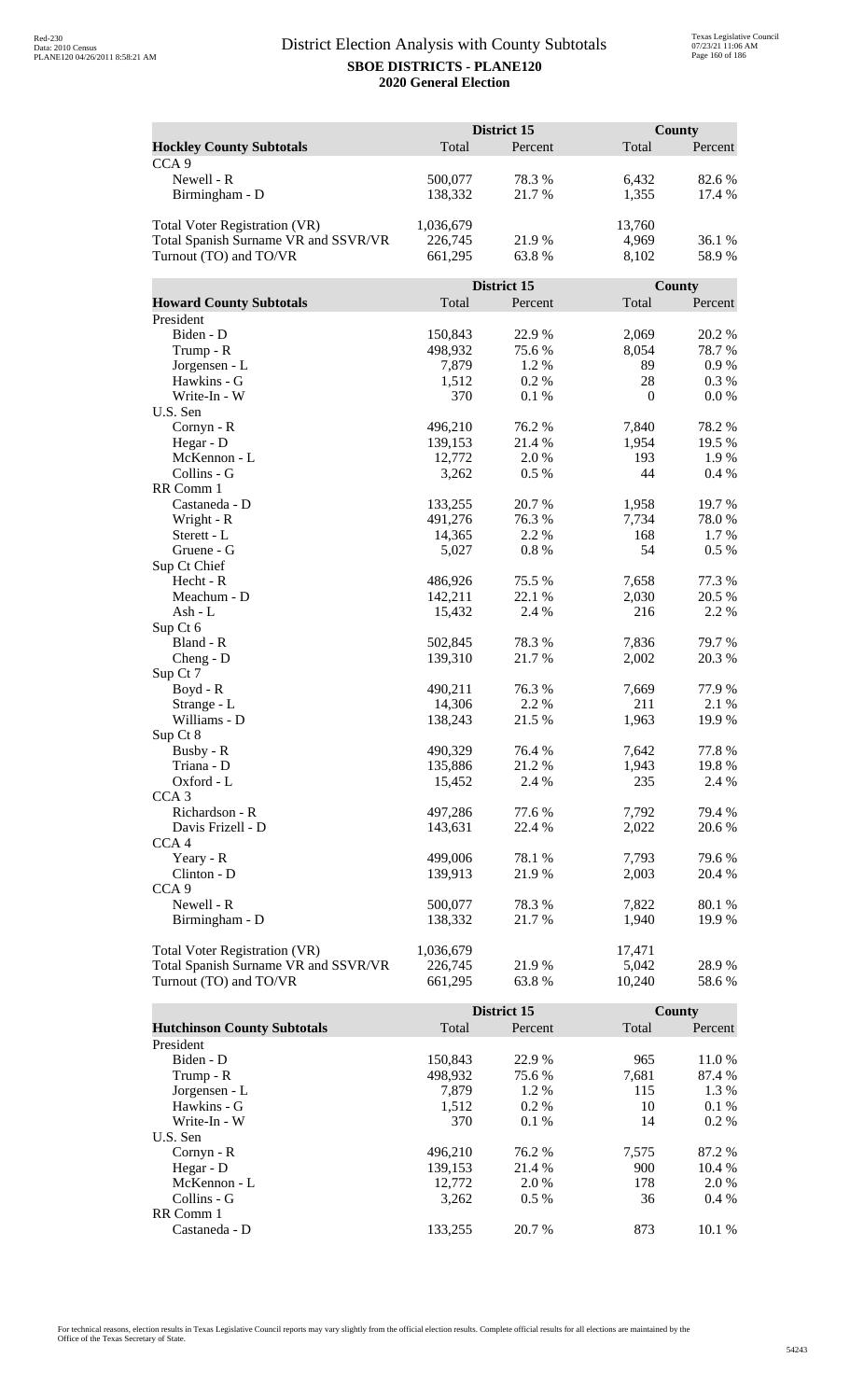|                                      |           | District 15 |        | County  |
|--------------------------------------|-----------|-------------|--------|---------|
| <b>Hutchinson County Subtotals</b>   | Total     | Percent     | Total  | Percent |
| RR Comm 1                            |           |             |        |         |
| Wright - R                           | 491,276   | 76.3%       | 7,563  | 87.2%   |
| Sterett - L                          | 14,365    | 2.2 %       | 195    | 2.2 %   |
| Gruene - G                           | 5,027     | 0.8%        | 38     | 0.4%    |
| Sup Ct Chief                         |           |             |        |         |
| $Hecht - R$                          | 486,926   | 75.5 %      | 7,482  | 86.3%   |
| Meachum - D                          | 142,211   | 22.1 %      | 997    | 11.5 %  |
| Ash - L                              | 15,432    | 2.4 %       | 188    | 2.2 %   |
| Sup Ct 6                             |           |             |        |         |
| Bland - R                            | 502,845   | 78.3 %      | 7,726  | 89.1 %  |
| Cheng - D                            | 139,310   | 21.7%       | 947    | 10.9%   |
| Sup Ct 7                             |           |             |        |         |
| Boyd - R                             | 490,211   | 76.3%       | 7,572  | 87.3%   |
| Strange - L                          | 14,306    | 2.2 %       | 179    | 2.1 %   |
| Williams - D                         | 138,243   | 21.5 %      | 924    | 10.7%   |
| Sup Ct 8                             |           |             |        |         |
| Busby - R                            | 490,329   | 76.4 %      | 7,574  | 87.4 %  |
| Triana - D                           | 135,886   | 21.2 %      | 908    | 10.5 %  |
| Oxford - L                           | 15,452    | 2.4 %       | 186    | 2.1 %   |
| CCA <sub>3</sub>                     |           |             |        |         |
| Richardson - R                       | 497,286   | 77.6%       | 7,704  | 88.8%   |
| Davis Frizell - D                    | 143,631   | 22.4 %      | 970    | 11.2 %  |
| CCA <sub>4</sub>                     |           |             |        |         |
| Yeary - R                            | 499,006   | 78.1 %      | 7,716  | 89.2 %  |
| Clinton - D                          | 139,913   | 21.9%       | 938    | 10.8 %  |
| CCA <sub>9</sub>                     |           |             |        |         |
| Newell - R                           | 500,077   | 78.3 %      | 7,735  | 89.4 %  |
| Birmingham - D                       | 138,332   | 21.7%       | 921    | 10.6%   |
| Total Voter Registration (VR)        | 1,036,679 |             | 13,504 |         |
| Total Spanish Surname VR and SSVR/VR | 226,745   | 21.9%       | 1,858  | 13.8%   |
| Turnout (TO) and TO/VR               | 661,295   | 63.8%       | 8,815  | 65.3%   |

|                               |         | District 15 |       | County  |
|-------------------------------|---------|-------------|-------|---------|
| <b>Jones County Subtotals</b> | Total   | Percent     | Total | Percent |
| President                     |         |             |       |         |
| Biden - D                     | 150,843 | 22.9%       | 999   | 14.8 %  |
| Trump - R                     | 498,932 | 75.6%       | 5,660 | 83.9%   |
| Jorgensen - L                 | 7,879   | 1.2%        | 63    | 0.9 %   |
| Hawkins - G                   | 1,512   | 0.2 %       | 19    | 0.3 %   |
| Write-In - W                  | 370     | 0.1 %       | 6     | 0.1 %   |
| U.S. Sen                      |         |             |       |         |
| Cornyn - R                    | 496,210 | 76.2 %      | 5,546 | 83.8%   |
| Hegar - D                     | 139,153 | 21.4 %      | 967   | 14.6 %  |
| McKennon - L                  | 12,772  | 2.0%        | 81    | 1.2%    |
| Collins - G                   | 3,262   | 0.5 %       | 27    | 0.4 %   |
| RR Comm 1                     |         |             |       |         |
| Castaneda - D                 | 133,255 | 20.7%       | 927   | 14.1 %  |
| Wright - R                    | 491,276 | 76.3%       | 5,518 | 83.7%   |
| Sterett - L                   | 14,365  | 2.2 %       | 117   | 1.8 %   |
| Gruene - G                    | 5,027   | 0.8 %       | 32    | 0.5 %   |
| Sup Ct Chief                  |         |             |       |         |
| Hecht - R                     | 486,926 | 75.5 %      | 5,468 | 83.1 %  |
| Meachum - D                   | 142,211 | 22.1 %      | 1,009 | 15.3%   |
| $Ash - L$                     | 15,432  | 2.4 %       | 105   | 1.6 %   |
| Sup Ct 6                      |         |             |       |         |
| Bland - R                     | 502,845 | 78.3%       | 5,607 | 85.6%   |
| Cheng - D                     | 139,310 | 21.7%       | 944   | 14.4 %  |
| Sup Ct 7                      |         |             |       |         |
| Boyd - R                      | 490,211 | 76.3%       | 5,491 | 83.7%   |
| Strange - L                   | 14,306  | 2.2%        | 100   | 1.5 %   |
| Williams - D                  | 138,243 | 21.5 %      | 973   | 14.8 %  |
| Sup Ct 8                      |         |             |       |         |
| Busby - R                     | 490,329 | 76.4 %      | 5,500 | 83.9%   |
| Triana - D                    | 135,886 | 21.2%       | 934   | 14.2 %  |
| Oxford - L                    | 15,452  | 2.4 %       | 125   | 1.9%    |
| CCA <sub>3</sub>              |         |             |       |         |
| Richardson - R                | 497,286 | 77.6 %      | 5,561 | 84.8%   |
| Davis Frizell - D             | 143,631 | 22.4 %      | 995   | 15.2 %  |
| CCA <sub>4</sub>              |         |             |       |         |
| Yeary - R                     | 499,006 | 78.1 %      | 5,564 | 85.2%   |
| Clinton - D                   | 139,913 | 21.9%       | 969   | 14.8 %  |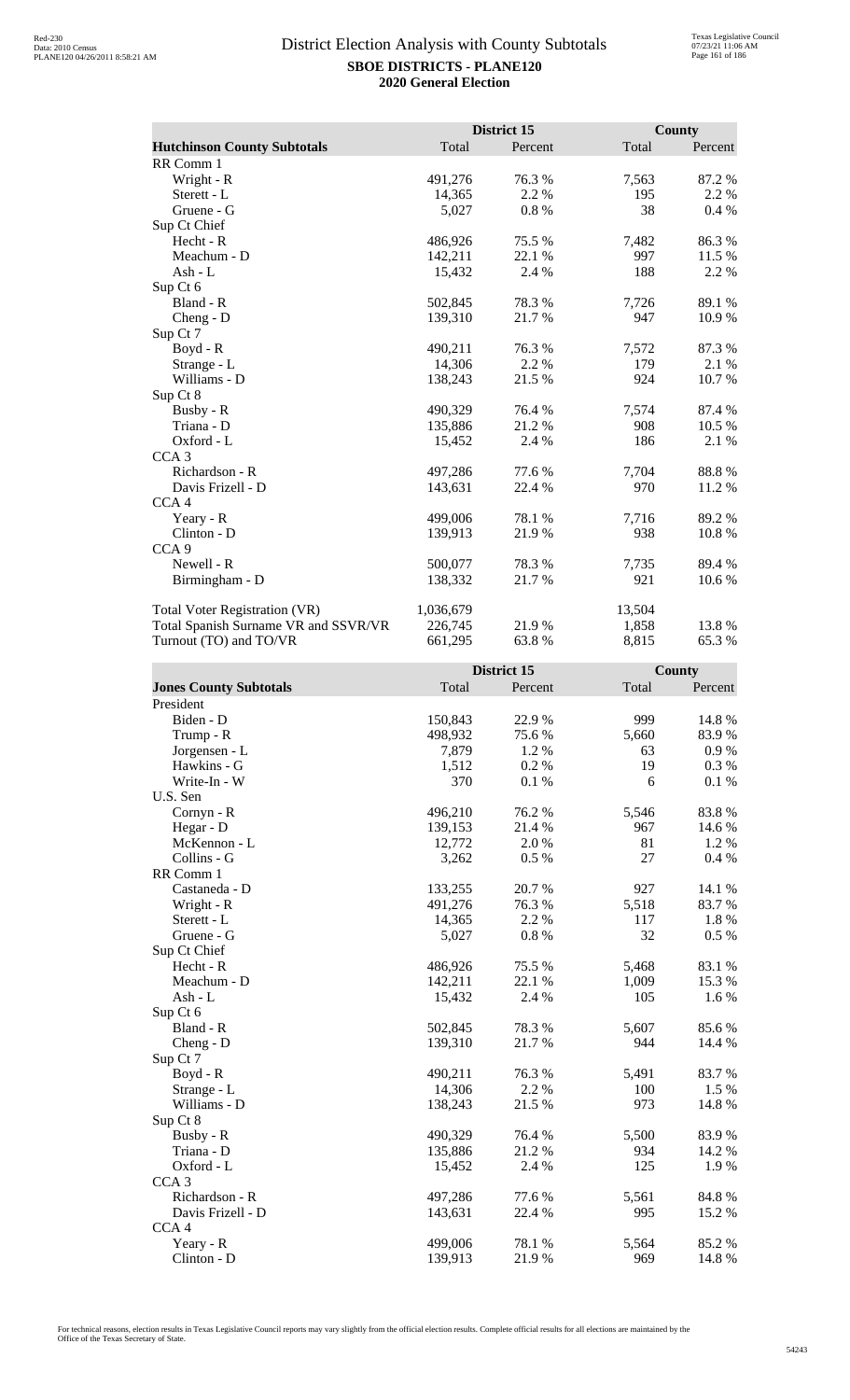|                                      |                    | District 15      |                  | County  |
|--------------------------------------|--------------------|------------------|------------------|---------|
| <b>Jones County Subtotals</b>        | Total              | Percent          | Total            | Percent |
| CCA <sub>9</sub>                     |                    |                  |                  |         |
| Newell - R                           | 500,077            | 78.3%            | 5,552            | 85.1 %  |
| Birmingham - D                       | 138,332            | 21.7%            | 974              | 14.9%   |
|                                      |                    |                  |                  |         |
| <b>Total Voter Registration (VR)</b> | 1,036,679          |                  | 9,623            |         |
| Total Spanish Surname VR and SSVR/VR | 226,745            | 21.9%            | 1,559            | 16.2%   |
| Turnout (TO) and TO/VR               | 661,295            | 63.8%            | 6,747            | 70.1 %  |
|                                      |                    |                  |                  |         |
|                                      |                    | District 15      |                  | County  |
| <b>Kent County Subtotals</b>         | Total              | Percent          | Total            | Percent |
| President                            |                    |                  |                  |         |
| Biden - D                            | 150,843            | 22.9%            | 47               | 10.2%   |
| Trump - R                            | 498,932            | 75.6%            | 408              | 88.9%   |
| Jorgensen - L                        | 7,879              | 1.2%             | $\mathbf{1}$     | 0.2 %   |
| Hawkins - G                          | 1,512              | 0.2%             | 3                | 0.7 %   |
| Write-In - W                         | 370                | 0.1%             | $\boldsymbol{0}$ | 0.0 %   |
| U.S. Sen                             |                    |                  |                  |         |
| Cornyn - R                           | 496,210            | 76.2 %           | 386              | 86.7%   |
| Hegar - D                            | 139,153            | 21.4 %           | 53               | 11.9%   |
| McKennon - L                         | 12,772             | 2.0 %            | $\overline{4}$   | 0.9 %   |
| Collins - G                          | 3,262              | 0.5%             | $\overline{2}$   | 0.4%    |
| RR Comm 1                            |                    |                  |                  |         |
| Castaneda - D                        | 133,255            | 20.7%            | 45               | 10.3 %  |
| Wright - R                           | 491,276            | 76.3%            | 386              | 88.5%   |
| Sterett - L                          | 14,365             | 2.2 %            | $\overline{4}$   | 0.9 %   |
| Gruene - G                           | 5,027              | 0.8%             | $\mathbf{1}$     | 0.2%    |
| Sup Ct Chief                         |                    |                  |                  |         |
| Hecht - R                            | 486,926            | 75.5 %           | 384              | 87.5 %  |
| Meachum - D                          | 142,211            | 22.1 %           | 49               | 11.2 %  |
| Ash - L                              | 15,432             | 2.4 %            | 6                | 1.4 %   |
| Sup Ct 6                             |                    |                  |                  |         |
| Bland - R                            | 502,845            | 78.3%            | 386              | 89.8%   |
| $Cheng - D$                          | 139,310            | 21.7%            | 44               | 10.2 %  |
| Sup Ct 7                             |                    |                  |                  |         |
| $Boyd - R$                           | 490,211            | 76.3%            | 375              | 87.8%   |
| Strange - L                          | 14,306             | 2.2 %            | 5                | 1.2%    |
| Williams - D                         | 138,243            | 21.5 %           | 47               | 11.0%   |
| Sup Ct 8                             |                    |                  |                  |         |
| Busby - R                            | 490,329            | 76.4 %           | 382              | 89.3%   |
| Triana - D                           | 135,886            | 21.2%            | 43               | 10.0%   |
| Oxford - L                           | 15,452             | 2.4 %            | 3                | 0.7%    |
| CCA <sub>3</sub><br>Richardson - R   |                    |                  |                  |         |
| Davis Frizell - D                    | 497,286<br>143,631 | 77.6 %<br>22.4 % | 383<br>44        | 89.7%   |
| CCA <sub>4</sub>                     |                    |                  |                  | 10.3 %  |
| Yeary - R                            | 499,006            | 78.1 %           | 384              | 89.5 %  |
| Clinton - D                          | 139,913            | 21.9%            | 45               | 10.5 %  |
| CCA <sub>9</sub>                     |                    |                  |                  |         |
| Newell - R                           | 500,077            | 78.3%            | 376              | 88.5%   |
| Birmingham - D                       | 138,332            | 21.7 %           | 49               | 11.5 %  |
|                                      |                    |                  |                  |         |
| <b>Total Voter Registration (VR)</b> | 1,036,679          |                  | 595              |         |
| Total Spanish Surname VR and SSVR/VR | 226,745            | 21.9%            | 66               | 11.1 %  |
| Turnout (TO) and TO/VR               | 661,295            | 63.8%            | 481              | 80.8%   |
|                                      |                    |                  |                  |         |

|                              |         | District 15 |          | <b>County</b> |
|------------------------------|---------|-------------|----------|---------------|
| <b>King County Subtotals</b> | Total   | Percent     | Total    | Percent       |
| President                    |         |             |          |               |
| Biden - D                    | 150.843 | 22.9 %      | 8        | 5.0 %         |
| Trump - R                    | 498,932 | 75.6 %      | 151      | 95.0 %        |
| Jorgensen - L                | 7.879   | 1.2 %       | $\Omega$ | $0.0\%$       |
| Hawkins - G                  | 1,512   | $0.2\%$     | $\Omega$ | $0.0\%$       |
| Write-In - W                 | 370     | $0.1\%$     | $\theta$ | $0.0\%$       |
| U.S. Sen                     |         |             |          |               |
| $Cornyn - R$                 | 496.210 | 76.2 %      | 149      | 96.8%         |
| Hegar - $D$                  | 139,153 | 21.4 %      | 5        | 3.2 %         |
| McKennon - L                 | 12,772  | 2.0 %       | $\theta$ | $0.0\%$       |
| Collins - G                  | 3.262   | $0.5\%$     | $\theta$ | $0.0\%$       |
| RR Comm 1                    |         |             |          |               |
| Castaneda - D                | 133.255 | 20.7 %      | 4        | 2.6 %         |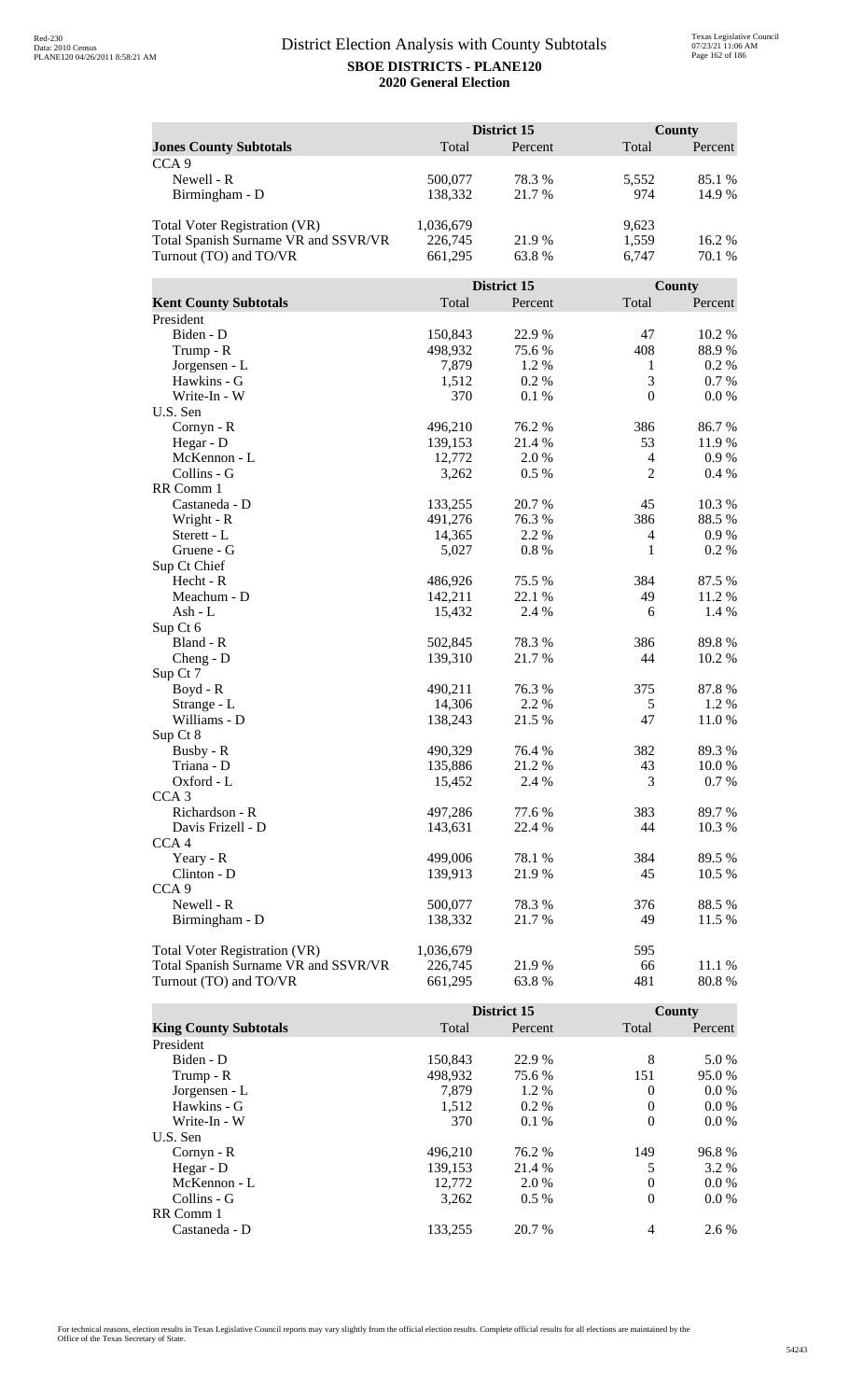|                                      |           | District 15 |                  | County    |
|--------------------------------------|-----------|-------------|------------------|-----------|
| <b>King County Subtotals</b>         | Total     | Percent     | Total            | Percent   |
| RR Comm 1                            |           |             |                  |           |
| Wright - R                           | 491,276   | 76.3 %      | 146              | 96.7%     |
| Sterett - L                          | 14,365    | 2.2 %       | 1                | 0.7 %     |
| Gruene - G                           | 5,027     | $0.8~\%$    | $\boldsymbol{0}$ | $0.0\ \%$ |
| Sup Ct Chief                         |           |             |                  |           |
| Hecht - R                            | 486,926   | 75.5 %      | 145              | 96.7%     |
| Meachum - D                          | 142,211   | 22.1 %      | $\overline{4}$   | 2.7 %     |
| $Ash - L$                            | 15,432    | 2.4 %       | 1                | 0.7 %     |
| Sup Ct 6                             |           |             |                  |           |
| Bland - R                            | 502,845   | 78.3%       | 144              | 96.6%     |
| Cheng - D                            | 139,310   | 21.7%       | 5                | 3.4 %     |
| Sup Ct 7                             |           |             |                  |           |
| Boyd - R                             | 490,211   | 76.3%       | 144              | 96.0%     |
| Strange - L                          | 14,306    | 2.2 %       | $\mathbf{0}$     | 0.0 %     |
| Williams - D                         | 138,243   | 21.5 %      | 6                | 4.0 %     |
| Sup Ct 8                             |           |             |                  |           |
| Busby - R                            | 490,329   | 76.4 %      | 145              | 96.7%     |
| Triana - D                           | 135,886   | 21.2 %      | 3                | 2.0 %     |
| Oxford - L                           | 15,452    | 2.4 %       | $\overline{2}$   | 1.3 %     |
| CCA <sub>3</sub>                     |           |             |                  |           |
| Richardson - R                       | 497,286   | 77.6 %      | 144              | 96.6%     |
| Davis Frizell - D                    | 143,631   | 22.4 %      | 5                | 3.4 %     |
| CCA <sub>4</sub>                     |           |             |                  |           |
| Yeary - R                            | 499,006   | 78.1 %      | 145              | 98.0%     |
| Clinton - D                          | 139,913   | 21.9%       | 3                | 2.0 %     |
| CCA <sub>9</sub>                     |           |             |                  |           |
| Newell - R                           | 500,077   | 78.3%       | 143              | 97.9 %    |
| Birmingham - D                       | 138,332   | 21.7%       | 3                | 2.1 %     |
| Total Voter Registration (VR)        | 1,036,679 |             | 182              |           |
| Total Spanish Surname VR and SSVR/VR | 226,745   | 21.9%       | 12               | 6.6 %     |
| Turnout (TO) and TO/VR               | 661,295   | 63.8%       | 159              | 87.4 %    |

|                              |         | District 15 |                  | <b>County</b> |
|------------------------------|---------|-------------|------------------|---------------|
| <b>Knox County Subtotals</b> | Total   | Percent     | Total            | Percent       |
| President                    |         |             |                  |               |
| Biden - D                    | 150,843 | 22.9 %      | 265              | 18.2%         |
| Trump - R                    | 498,932 | 75.6%       | 1,180            | 81.0%         |
| Jorgensen - L                | 7,879   | 1.2%        | 7                | 0.5 %         |
| Hawkins - G                  | 1,512   | 0.2%        | $\overline{4}$   | 0.3 %         |
| Write-In - W                 | 370     | 0.1%        | $\boldsymbol{0}$ | 0.0 %         |
| U.S. Sen                     |         |             |                  |               |
| Cornyn - R                   | 496,210 | 76.2%       | 1,147            | 80.2 %        |
| Hegar - D                    | 139,153 | 21.4%       | 263              | 18.4%         |
| McKennon - L                 | 12,772  | 2.0%        | 15               | 1.0%          |
| Collins - G                  | 3,262   | 0.5%        | 5                | 0.3%          |
| RR Comm 1                    |         |             |                  |               |
| Castaneda - D                | 133,255 | 20.7%       | 234              | 16.6%         |
| Wright - R                   | 491,276 | 76.3%       | 1,144            | 81.3%         |
| Sterett - L                  | 14,365  | 2.2 %       | 17               | 1.2%          |
| Gruene - G                   | 5,027   | 0.8%        | 13               | 0.9%          |
| Sup Ct Chief                 |         |             |                  |               |
| Hecht - R                    | 486,926 | 75.5 %      | 1,122            | 80.6%         |
| Meachum - D                  | 142,211 | 22.1 %      | 252              | 18.1%         |
| Ash - L                      | 15,432  | 2.4 %       | 18               | 1.3 %         |
| Sup Ct 6                     |         |             |                  |               |
| Bland - R                    | 502,845 | 78.3%       | 1,145            | 82.7%         |
| Cheng - D                    | 139,310 | 21.7%       | 239              | 17.3 %        |
| Sup Ct 7                     |         |             |                  |               |
| $Boyd - R$                   | 490,211 | 76.3%       | 1,121            | 80.9%         |
| Strange - L                  | 14,306  | 2.2 %       | 17               | 1.2%          |
| Williams - D                 | 138,243 | 21.5 %      | 247              | 17.8 %        |
| Sup Ct 8                     |         |             |                  |               |
| Busby - R                    | 490,329 | 76.4 %      | 1,138            | 81.9%         |
| Triana - D                   | 135,886 | 21.2%       | 230              | 16.6%         |
| Oxford - L                   | 15,452  | 2.4 %       | 21               | 1.5 %         |
| CCA <sub>3</sub>             |         |             |                  |               |
| Richardson - R               | 497,286 | 77.6%       | 1,131            | 81.8 %        |
| Davis Frizell - D            | 143,631 | 22.4 %      | 251              | 18.2 %        |
| CCA <sub>4</sub>             |         |             |                  |               |
| Yeary - R                    | 499,006 | 78.1 %      | 1,122            | 83.0%         |
| Clinton - D                  | 139,913 | 21.9%       | 230              | 17.0%         |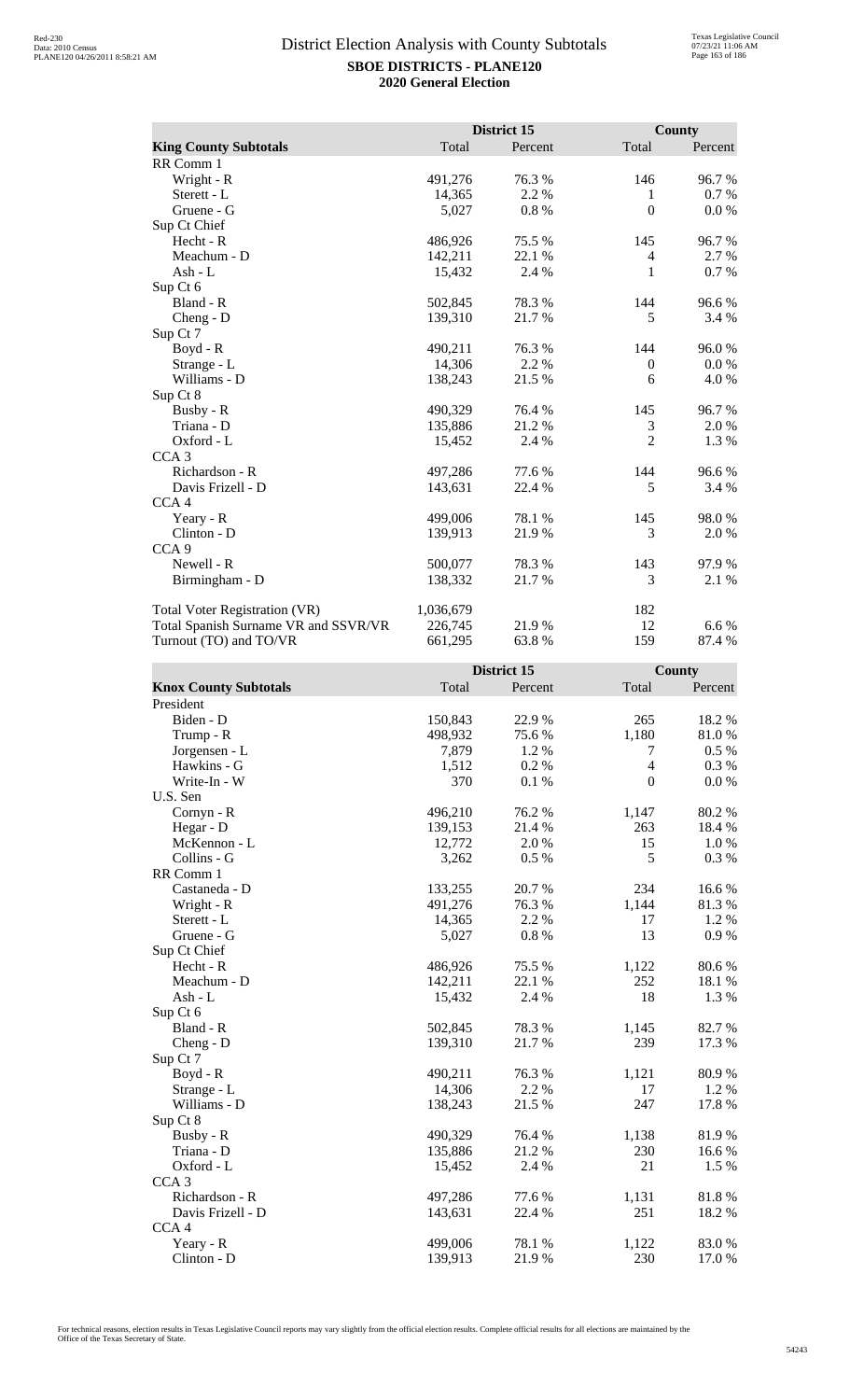|                                      |                   | District 15     |                | <b>County</b>   |
|--------------------------------------|-------------------|-----------------|----------------|-----------------|
| <b>Knox County Subtotals</b>         | Total             | Percent         | Total          | Percent         |
| CCA <sub>9</sub>                     |                   |                 |                |                 |
| Newell - R                           | 500,077           | 78.3%           | 1,131          | 82.5 %          |
| Birmingham - D                       | 138,332           | 21.7%           | 240            | 17.5 %          |
|                                      |                   |                 |                |                 |
| <b>Total Voter Registration (VR)</b> | 1,036,679         |                 | 2,382          |                 |
| Total Spanish Surname VR and SSVR/VR | 226,745           | 21.9%           | 563            | 23.6 %          |
| Turnout (TO) and TO/VR               | 661,295           | 63.8%           | 1,456          | 61.1 %          |
|                                      |                   |                 |                |                 |
|                                      |                   | District 15     |                | County          |
| <b>Lamb County Subtotals</b>         | Total             | Percent         | Total          | Percent         |
| President                            |                   |                 |                |                 |
| Biden - D                            | 150,843           | 22.9%           | 840            | 19.0%           |
| Trump - R                            | 498,932           | 75.6%           | 3,521          | 79.7%           |
| Jorgensen - L                        | 7,879             | 1.2%            | 40             | $0.9\ \%$       |
| Hawkins - G                          | 1,512             | 0.2%            | $\overline{7}$ | 0.2 %           |
| Write-In - W                         | 370               | 0.1%            | 10             | 0.2 %           |
| U.S. Sen                             |                   |                 |                |                 |
| Cornyn - R                           | 496,210           | 76.2 %          | 3,469          | 79.4 %          |
| Hegar - D                            | 139,153           | 21.4 %          | 802            | 18.4 %          |
| McKennon - L                         | 12,772            | 2.0 %           | 75             | $1.7\%$         |
| Collins - G                          | 3,262             | 0.5 %           | 22             | $0.5\%$         |
| RR Comm 1                            |                   |                 |                |                 |
| Castaneda - D                        | 133,255           | 20.7 %          | 812            | 18.7%           |
| Wright - R                           | 491,276           | 76.3%           | 3,434          | 79.0%           |
| Sterett - L                          | 14,365            | 2.2 %           | 81             | 1.9%            |
| Gruene - G                           | 5,027             | 0.8%            | 19             | 0.4%            |
| Sup Ct Chief                         |                   |                 |                |                 |
| Hecht - R                            | 486,926           | 75.5 %          | 3,419          | 79.1 %          |
| Meachum - D                          | 142,211           | 22.1 %          | 814            | 18.8%           |
| Ash - L                              | 15,432            | 2.4 %           | 88             | 2.0%            |
| Sup Ct 6                             |                   |                 |                |                 |
| Bland - R                            | 502,845           | 78.3%           | 3,526          | 81.6%           |
| $Cheng - D$                          | 139,310           | 21.7%           | 797            | 18.4 %          |
| Sup Ct 7                             |                   |                 |                |                 |
| Boyd - R<br>Strange - L              | 490,211<br>14,306 | 76.3 %<br>2.2 % | 3,463<br>67    | 79.9 %<br>1.5 % |
| Williams - D                         |                   | 21.5 %          | 804            | 18.6%           |
| Sup Ct 8                             | 138,243           |                 |                |                 |
| Busby - R                            | 490,329           | 76.4 %          | 3,452          | 79.5 %          |
| Triana - D                           | 135,886           | 21.2%           | 804            | 18.5 %          |
| Oxford - L                           | 15,452            | 2.4 %           | 86             | 2.0%            |
| CCA <sub>3</sub>                     |                   |                 |                |                 |
| Richardson - R                       | 497,286           | 77.6 %          | 3,488          | 80.9%           |
| Davis Frizell - D                    | 143,631           | 22.4 %          | 826            | 19.1 %          |
| CCA <sub>4</sub>                     |                   |                 |                |                 |
| Yeary - R                            | 499,006           | 78.1 %          | 3,487          | 81.5%           |
| Clinton - D                          | 139,913           | 21.9 %          | 790            | 18.5 %          |
| CCA <sub>9</sub>                     |                   |                 |                |                 |
| Newell - R                           | 500,077           | 78.3%           | 3,508          | 81.5%           |
| Birmingham - D                       | 138,332           | 21.7 %          | 796            | 18.5 %          |
|                                      |                   |                 |                |                 |
| Total Voter Registration (VR)        | 1,036,679         |                 | 8,067          |                 |
| Total Spanish Surname VR and SSVR/VR | 226,745           | 21.9%           | 3,284          | 40.7%           |
| Turnout (TO) and TO/VR               | 661,295           | 63.8%           | 4,445          | 55.1 %          |

|                                  |         | District 15 |          | County  |
|----------------------------------|---------|-------------|----------|---------|
| <b>Lipscomb County Subtotals</b> | Total   | Percent     | Total    | Percent |
| President                        |         |             |          |         |
| Biden - D                        | 150.843 | 22.9 %      | 131      | $9.7\%$ |
| Trump - R                        | 498,932 | 75.6 %      | 1,205    | 89.1 %  |
| Jorgensen - L                    | 7.879   | $1.2\%$     | 17       | 1.3 %   |
| Hawkins - G                      | 1,512   | $0.2\%$     | $\theta$ | $0.0\%$ |
| Write-In - W                     | 370     | $0.1\%$     | $\Omega$ | $0.0\%$ |
| U.S. Sen                         |         |             |          |         |
| $Cornyn - R$                     | 496.210 | 76.2 %      | 1,181    | 89.2 %  |
| Hegar - $D$                      | 139.153 | 21.4 %      | 117      | 8.8%    |
| McKennon - L                     | 12,772  | 2.0 %       | 25       | 1.9 %   |
| Collins - G                      | 3.262   | $0.5\%$     |          | $0.1\%$ |
| RR Comm 1                        |         |             |          |         |
| Castaneda - D                    | 133.255 | 20.7 %      | 136      | 10.4%   |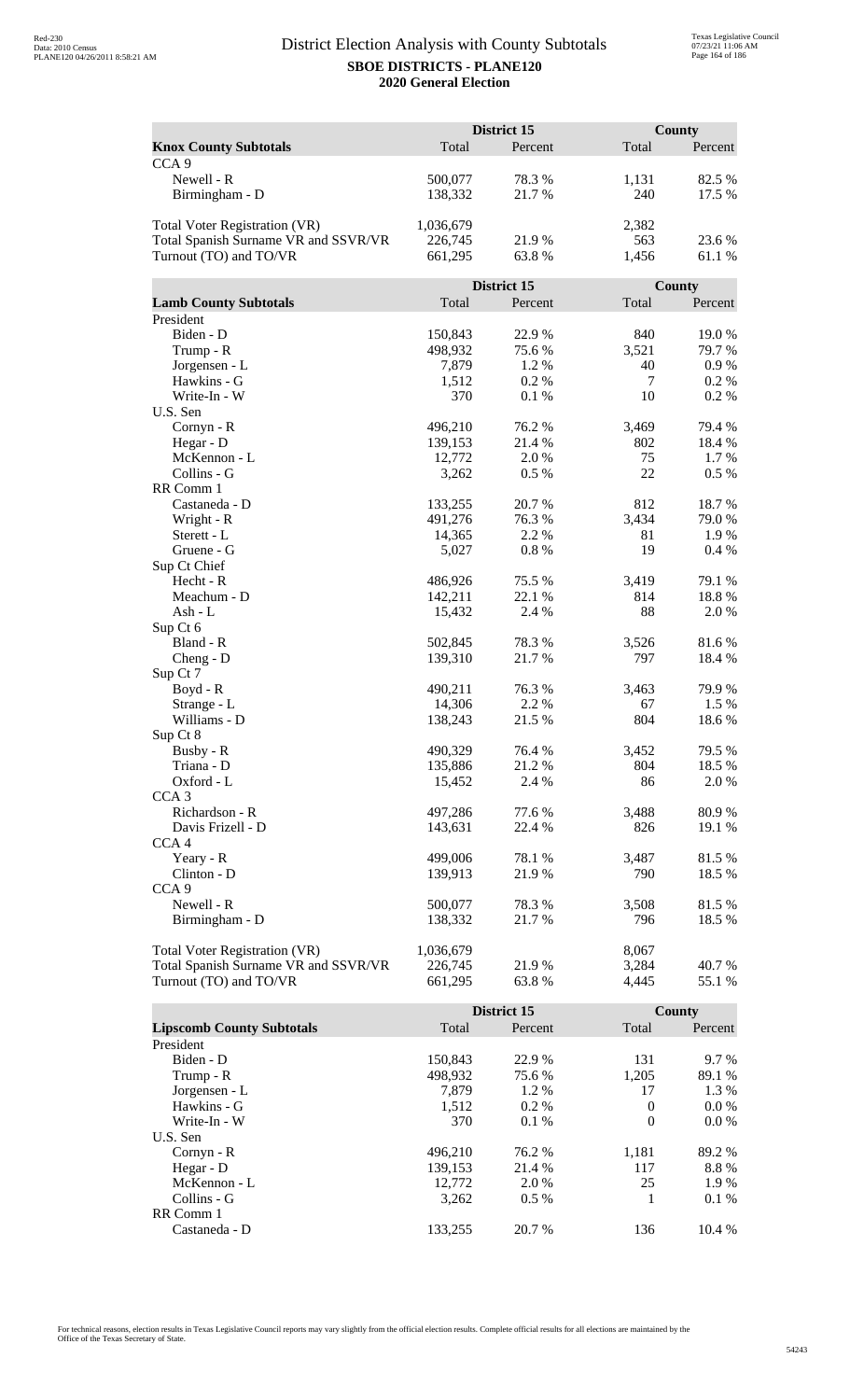|                                      |           | District 15 |          | <b>County</b> |
|--------------------------------------|-----------|-------------|----------|---------------|
| <b>Lipscomb County Subtotals</b>     | Total     | Percent     | Total    | Percent       |
| RR Comm 1                            |           |             |          |               |
| Wright - R                           | 491,276   | 76.3 %      | 1,145    | 87.6%         |
| Sterett - L                          | 14,365    | 2.2 %       | 26       | 2.0%          |
| Gruene - G                           | 5,027     | 0.8%        | $\theta$ | $0.0\%$       |
| Sup Ct Chief                         |           |             |          |               |
| Hecht - R                            | 486,926   | 75.5 %      | 1,159    | 88.9%         |
| Meachum - D                          | 142,211   | 22.1 %      | 120      | 9.2 %         |
| Ash - L                              | 15,432    | 2.4 %       | 25       | 1.9 %         |
| Sup Ct 6                             |           |             |          |               |
| Bland - R                            | 502,845   | 78.3%       | 1,181    | 90.8%         |
| $Cheng - D$                          | 139,310   | 21.7 %      | 119      | 9.2 %         |
| Sup Ct 7                             |           |             |          |               |
| Boyd - R                             | 490,211   | 76.3 %      | 1,167    | 89.6%         |
| Strange - L                          | 14,306    | 2.2 %       | 25       | 1.9%          |
| Williams - D                         | 138,243   | 21.5 %      | 110      | 8.4 %         |
| Sup Ct 8                             |           |             |          |               |
| Busby - R                            | 490,329   | 76.4%       | 1,163    | 89.4%         |
| Triana - D                           | 135,886   | 21.2%       | 112      | 8.6 %         |
| Oxford - L                           | 15,452    | 2.4 %       | 26       | 2.0 %         |
| CCA <sub>3</sub>                     |           |             |          |               |
| Richardson - R                       | 497,286   | 77.6 %      | 1,174    | 90.8%         |
| Davis Frizell - D                    | 143,631   | 22.4 %      | 119      | 9.2%          |
| CCA <sub>4</sub>                     |           |             |          |               |
| Yeary - R                            | 499,006   | 78.1 %      | 1,179    | 91.3%         |
| Clinton - D                          | 139,913   | 21.9%       | 113      | 8.7 %         |
| CCA <sub>9</sub>                     |           |             |          |               |
| Newell - R                           | 500,077   | 78.3 %      | 1,180    | 91.3%         |
| Birmingham - D                       | 138,332   | 21.7%       | 113      | 8.7 %         |
| <b>Total Voter Registration (VR)</b> | 1,036,679 |             | 1,972    |               |
| Total Spanish Surname VR and SSVR/VR | 226,745   | 21.9%       | 279      | 14.1 %        |
| Turnout (TO) and TO/VR               | 661,295   | 63.8%       | 1,358    | 68.9%         |

|                                 |         | District 15 |        | County  |
|---------------------------------|---------|-------------|--------|---------|
| <b>Lubbock County Subtotals</b> | Total   | Percent     | Total  | Percent |
| President                       |         |             |        |         |
| Biden - D                       | 150,843 | 22.9%       | 40,017 | 33.1 %  |
| Trump - R                       | 498,932 | 75.6%       | 78,861 | 65.3%   |
| Jorgensen - L                   | 7,879   | 1.2 %       | 1,617  | 1.3 %   |
| Hawkins - G                     | 1,512   | 0.2%        | 276    | 0.2 %   |
| Write-In - W                    | 370     | 0.1%        | 46     | 0.0 %   |
| U.S. Sen                        |         |             |        |         |
| Cornyn - R                      | 496,210 | 76.2 %      | 79,459 | 66.5%   |
| Hegar - D                       | 139,153 | 21.4 %      | 36,319 | 30.4 %  |
| McKennon - L                    | 12,772  | 2.0%        | 3,018  | 2.5 %   |
| Collins - G                     | 3,262   | 0.5%        | 702    | $0.6\%$ |
| RR Comm 1                       |         |             |        |         |
| Castaneda - D                   | 133,255 | 20.7%       | 34,501 | 29.3 %  |
| Wright - R                      | 491,276 | 76.3%       | 78,576 | 66.8%   |
| Sterett - L                     | 14,365  | 2.2 %       | 3,268  | 2.8%    |
| Gruene - G                      | 5,027   | $0.8~\%$    | 1,276  | 1.1 %   |
| Sup Ct Chief                    |         |             |        |         |
| Hecht - R                       | 486,926 | 75.5 %      | 77,747 | 65.9%   |
| Meachum - D                     | 142,211 | 22.1 %      | 36,852 | 31.2%   |
| $Ash - L$                       | 15,432  | 2.4 %       | 3,418  | 2.9%    |
| Sup Ct 6                        |         |             |        |         |
| Bland - R                       | 502,845 | 78.3 %      | 80,975 | 68.9%   |
| $Cheng - D$                     | 139,310 | 21.7%       | 36,498 | 31.1 %  |
| Sup Ct 7                        |         |             |        |         |
| Boyd - R                        | 490,211 | 76.3%       | 78,167 | 66.5%   |
| Strange - L                     | 14,306  | 2.2 %       | 3,243  | 2.8%    |
| Williams - D                    | 138,243 | 21.5 %      | 36,140 | 30.7 %  |
| Sup Ct 8                        |         |             |        |         |
| Busby - R                       | 490,329 | 76.4%       | 78,279 | 66.8%   |
| Triana - D                      | 135,886 | 21.2%       | 35,333 | 30.2 %  |
| Oxford - L                      | 15,452  | 2.4 %       | 3,533  | 3.0 %   |
| CCA <sub>3</sub>                |         |             |        |         |
| Richardson - R                  | 497,286 | 77.6 %      | 79,730 | 68.1 %  |
| Davis Frizell - D               | 143,631 | 22.4 %      | 37,303 | 31.9%   |
| CCA4                            |         |             |        |         |
| Yeary - R                       | 499,006 | 78.1 %      | 80,176 | 68.7%   |
| Clinton - D                     | 139,913 | 21.9%       | 36,482 | 31.3%   |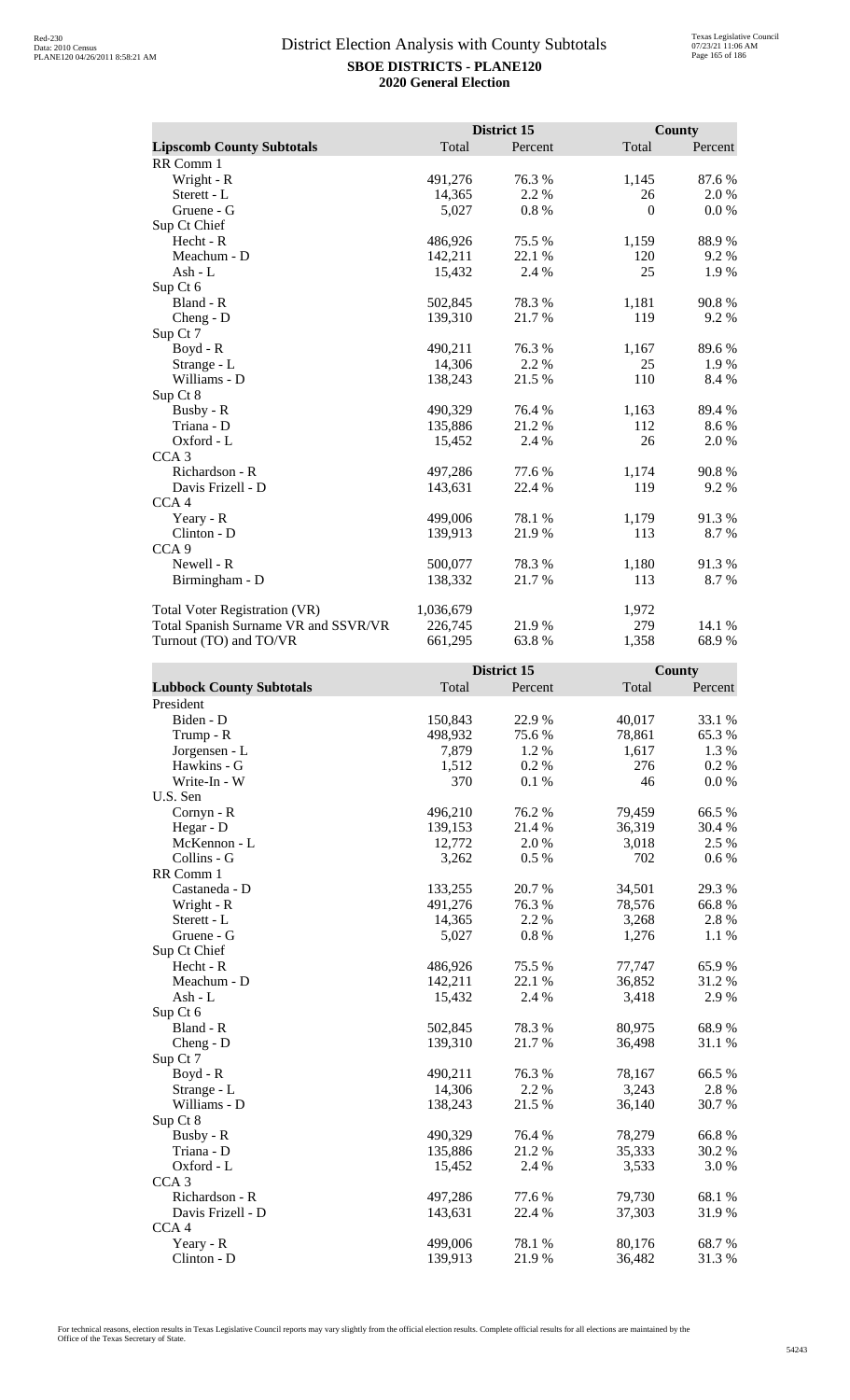|                                      | District 15 |             |                | <b>County</b> |  |
|--------------------------------------|-------------|-------------|----------------|---------------|--|
| <b>Lubbock County Subtotals</b>      | Total       | Percent     | Total          | Percent       |  |
| CCA <sub>9</sub>                     |             |             |                |               |  |
| Newell - R                           | 500,077     | 78.3%       | 80,336         | 69.0%         |  |
| Birmingham - D                       | 138,332     | 21.7%       | 36,117         | 31.0%         |  |
|                                      |             |             |                |               |  |
| <b>Total Voter Registration (VR)</b> | 1,036,679   |             | 183,220        |               |  |
| Total Spanish Surname VR and SSVR/VR | 226,745     | 21.9%       | 45,591         | 24.9%         |  |
| Turnout (TO) and TO/VR               | 661,295     | 63.8%       | 120,831        | 65.9%         |  |
|                                      |             |             |                |               |  |
|                                      |             | District 15 |                | County        |  |
| <b>Lynn County Subtotals</b>         | Total       | Percent     | Total          | Percent       |  |
| President                            |             |             |                |               |  |
| Biden - D                            | 150,843     | 22.9%       | 429            | 18.7%         |  |
| Trump - R                            | 498,932     | 75.6%       | 1,853          | 80.7%         |  |
| Jorgensen - L                        | 7,879       | 1.2%        | 10             | 0.4%          |  |
| Hawkins - G                          | 1,512       | 0.2%        | $\overline{2}$ | 0.1%          |  |
| Write-In - W                         | 370         | 0.1%        | 1              | 0.0 %         |  |
| U.S. Sen                             |             |             |                |               |  |
| Cornyn - R                           | 496,210     | 76.2 %      | 1,817          | 80.3%         |  |
| Hegar - D                            | 139,153     | 21.4 %      | 412            | 18.2%         |  |
| McKennon - L                         | 12,772      | 2.0 %       | 25             | 1.1 %         |  |
| Collins - G                          | 3,262       | 0.5 %       | 10             | 0.4 %         |  |
| RR Comm 1                            |             |             |                |               |  |
| Castaneda - D                        | 133,255     | 20.7 %      | 404            | 18.1 %        |  |
| Wright - R                           | 491,276     | 76.3%       | 1,793          | 80.2%         |  |
| Sterett - L                          | 14,365      | 2.2 %       | 32             | 1.4 %         |  |
| Gruene - G                           | 5,027       | 0.8%        | 8              | 0.4%          |  |
| Sup Ct Chief                         |             |             |                |               |  |
| Hecht - R                            | 486,926     | 75.5 %      | 1,773          | 79.5 %        |  |
| Meachum - D                          | 142,211     | 22.1 %      | 424            | 19.0%         |  |
| Ash - L                              | 15,432      | 2.4 %       | 34             | 1.5 %         |  |
| Sup Ct 6<br>Bland - R                | 502,845     | 78.3%       | 1,823          | 82.3%         |  |
| $Cheng - D$                          | 139,310     | 21.7%       | 393            | 17.7 %        |  |
| Sup Ct 7                             |             |             |                |               |  |
| Boyd - R                             | 490,211     | 76.3 %      | 1,798          | 80.6%         |  |
| Strange - L                          | 14,306      | 2.2 %       | 21             | 0.9 %         |  |
| Williams - D                         | 138,243     | 21.5 %      | 411            | 18.4 %        |  |
| Sup Ct 8                             |             |             |                |               |  |
| Busby - R                            | 490,329     | 76.4 %      | 1,800          | 80.8%         |  |
| Triana - D                           | 135,886     | 21.2%       | 397            | 17.8%         |  |
| Oxford - L                           | 15,452      | 2.4 %       | 30             | 1.3 %         |  |
| CCA <sub>3</sub>                     |             |             |                |               |  |
| Richardson - R                       | 497,286     | 77.6%       | 1,824          | 81.8%         |  |
| Davis Frizell - D                    | 143,631     | 22.4 %      | 407            | 18.2 %        |  |
| CCA <sub>4</sub>                     |             |             |                |               |  |
| Yeary - R                            | 499,006     | 78.1 %      | 1,825          | 82.1 %        |  |
| Clinton - D                          | 139,913     | 21.9 %      | 399            | 17.9%         |  |
| CCA <sub>9</sub>                     |             |             |                |               |  |
| Newell - R                           | 500,077     | 78.3%       | 1,817          | 82.1 %        |  |
| Birmingham - D                       | 138,332     | 21.7 %      | 397            | 17.9 %        |  |
|                                      |             |             |                |               |  |
| Total Voter Registration (VR)        | 1,036,679   |             | 4,016          |               |  |
| Total Spanish Surname VR and SSVR/VR | 226,745     | 21.9%       | 1,508          | 37.5 %        |  |
| Turnout (TO) and TO/VR               | 661,295     | 63.8%       | 2,312          | 57.6 %        |  |

|                                |         | District 15 |          | County  |
|--------------------------------|---------|-------------|----------|---------|
| <b>Martin County Subtotals</b> | Total   | Percent     | Total    | Percent |
| President                      |         |             |          |         |
| Biden - D                      | 150.843 | 22.9 %      | 288      | 13.3 %  |
| Trump - R                      | 498,932 | 75.6 %      | 1,857    | 86.0%   |
| Jorgensen - L                  | 7.879   | $1.2\%$     | 13       | $0.6\%$ |
| Hawkins - G                    | 1,512   | $0.2\%$     | 2        | $0.1\%$ |
| Write-In - W                   | 370     | $0.1\%$     | $\theta$ | $0.0\%$ |
| U.S. Sen                       |         |             |          |         |
| Cornyn - R                     | 496.210 | 76.2 %      | 1,811    | 85.7 %  |
| Hegar - $D$                    | 139,153 | 21.4 %      | 263      | 12.5 %  |
| McKennon - L                   | 12,772  | 2.0 %       | 27       | 1.3 %   |
| Collins - G                    | 3,262   | $0.5\%$     | 11       | $0.5\%$ |
| RR Comm 1                      |         |             |          |         |
| Castaneda - D                  | 133.255 | 20.7 %      | 272      | 13.0 %  |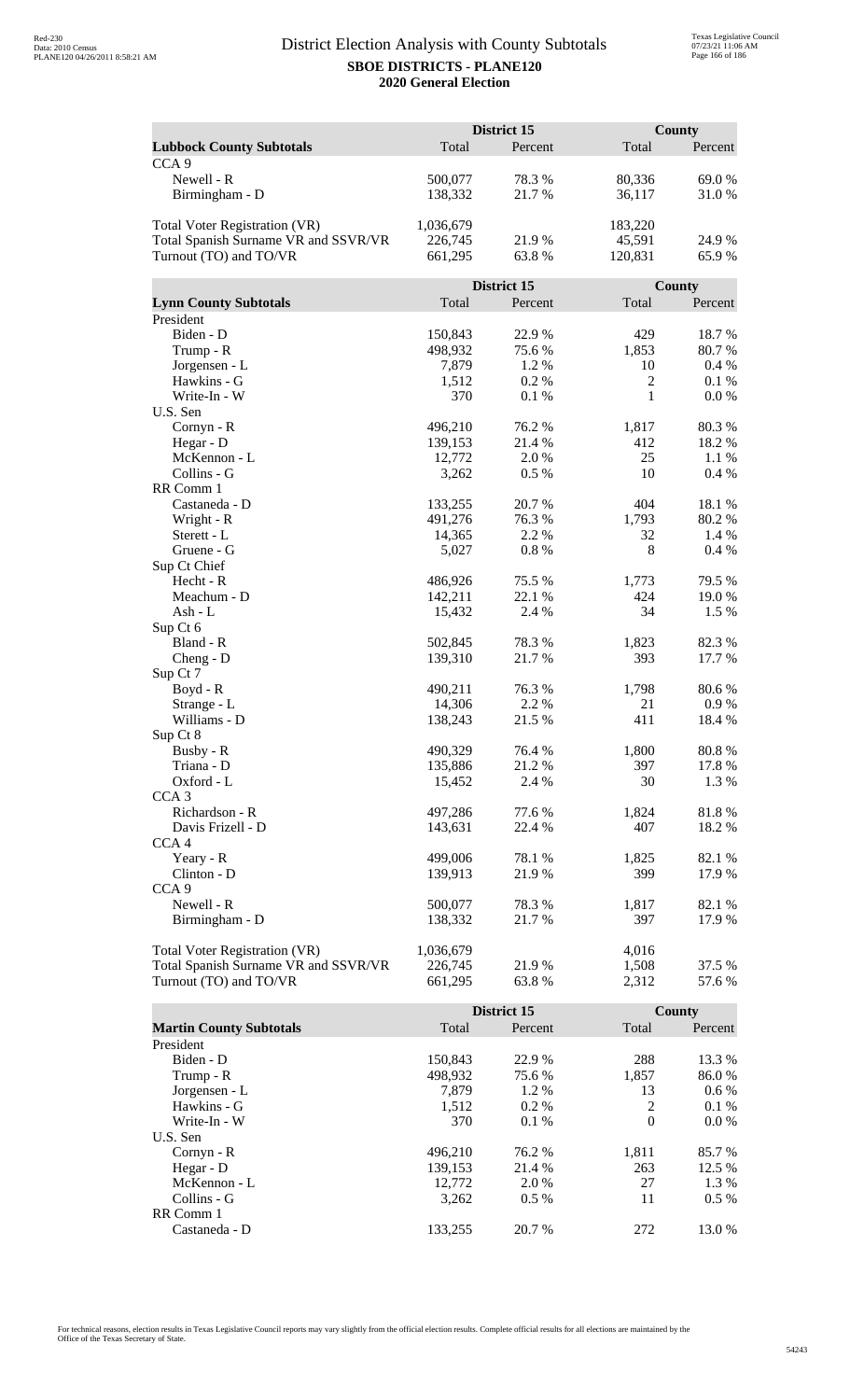|                                      |           | District 15 |       | <b>County</b> |
|--------------------------------------|-----------|-------------|-------|---------------|
| <b>Martin County Subtotals</b>       | Total     | Percent     | Total | Percent       |
| RR Comm 1                            |           |             |       |               |
| Wright - R                           | 491,276   | 76.3%       | 1,783 | 85.0%         |
| Sterett - L                          | 14,365    | 2.2 %       | 29    | 1.4 %         |
| Gruene - G                           | 5,027     | 0.8%        | 13    | $0.6\%$       |
| Sup Ct Chief                         |           |             |       |               |
| Hecht - R                            | 486,926   | 75.5 %      | 1,781 | 85.3%         |
| Meachum - D                          | 142,211   | 22.1 %      | 278   | 13.3 %        |
| Ash - L                              | 15,432    | 2.4 %       | 30    | 1.4 %         |
| Sup Ct 6                             |           |             |       |               |
| Bland - R                            | 502,845   | 78.3 %      | 1,808 | 86.6%         |
| Cheng - D                            | 139,310   | 21.7%       | 279   | 13.4 %        |
| Sup Ct 7                             |           |             |       |               |
| $Boyd - R$                           | 490,211   | 76.3 %      | 1,782 | 85.7%         |
| Strange - L                          | 14,306    | 2.2 %       | 24    | 1.2 %         |
| Williams - D                         | 138,243   | 21.5 %      | 274   | 13.2 %        |
| Sup Ct 8                             |           |             |       |               |
| Busby - R                            | 490,329   | 76.4 %      | 1,776 | 85.4 %        |
| Triana - D                           | 135,886   | 21.2 %      | 271   | 13.0 %        |
| Oxford - L                           | 15,452    | 2.4 %       | 33    | 1.6 %         |
| CCA <sub>3</sub>                     |           |             |       |               |
| Richardson - R                       | 497,286   | 77.6%       | 1,793 | 86.4 %        |
| Davis Frizell - D                    | 143,631   | 22.4 %      | 283   | 13.6 %        |
| CCA <sub>4</sub>                     |           |             |       |               |
| Yeary - R                            | 499,006   | 78.1 %      | 1,789 | 86.3%         |
| Clinton - D                          | 139,913   | 21.9%       | 285   | 13.7 %        |
| CCA <sub>9</sub>                     |           |             |       |               |
| Newell - R                           | 500,077   | 78.3 %      | 1,803 | 86.9%         |
| Birmingham - D                       | 138,332   | 21.7%       | 271   | 13.1 %        |
|                                      |           |             |       |               |
| <b>Total Voter Registration (VR)</b> | 1,036,679 |             | 3,464 |               |
| Total Spanish Surname VR and SSVR/VR | 226,745   | 21.9%       | 1,238 | 35.7 %        |
| Turnout (TO) and TO/VR               | 661,295   | 63.8%       | 2,162 | 62.4 %        |

|                                 |         | District 15 |              | <b>County</b> |
|---------------------------------|---------|-------------|--------------|---------------|
| <b>Midland County Subtotals</b> | Total   | Percent     | Total        | Percent       |
| President                       |         |             |              |               |
| Biden - D                       | 150,843 | 22.9%       | 12,329       | 20.9%         |
| Trump - R                       | 498,932 | 75.6 %      | 45,624       | 77.5 %        |
| Jorgensen - L                   | 7,879   | 1.2 %       | 777          | 1.3 %         |
| Hawkins - G                     | 1,512   | 0.2%        | 126          | 0.2 %         |
| Write-In - W                    | 370     | 0.1%        | $\mathbf{0}$ | 0.0 %         |
| U.S. Sen                        |         |             |              |               |
| Cornyn - R                      | 496,210 | 76.2%       | 45,733       | 78.1 %        |
| Hegar - D                       | 139,153 | 21.4 %      | 11,417       | 19.5 %        |
| McKennon - L                    | 12,772  | 2.0%        | 1,162        | 2.0%          |
| Collins - G                     | 3,262   | 0.5 %       | 216          | 0.4 %         |
| RR Comm 1                       |         |             |              |               |
| Castaneda - D                   | 133,255 | 20.7%       | 11,341       | 19.5 %        |
| Wright - R                      | 491,276 | 76.3 %      | 45,293       | 77.8%         |
| Sterett - L                     | 14,365  | 2.2 %       | 1,281        | 2.2 %         |
| Gruene - G                      | 5,027   | 0.8%        | 309          | $0.5\%$       |
| Sup Ct Chief                    |         |             |              |               |
| $Hecht - R$                     | 486,926 | 75.5 %      | 44,914       | 77.1 %        |
| Meachum - D                     | 142,211 | 22.1 %      | 11,884       | 20.4 %        |
| $Ash - L$                       | 15,432  | 2.4 %       | 1,427        | 2.5 %         |
| Sup Ct 6                        |         |             |              |               |
| Bland - R                       | 502,845 | 78.3%       | 46,185       | 79.9%         |
| Cheng - D                       | 139,310 | 21.7%       | 11,651       | 20.1 %        |
| Sup Ct 7                        |         |             |              |               |
| Boyd - R                        | 490,211 | 76.3%       | 44,936       | 77.7 %        |
| Strange - L                     | 14,306  | 2.2 %       | 1,375        | 2.4 %         |
| Williams - D                    | 138,243 | 21.5 %      | 11,548       | 20.0%         |
| Sup Ct 8                        |         |             |              |               |
| Busby - R                       | 490,329 | 76.4 %      | 44,928       | 77.7 %        |
| Triana - D                      | 135,886 | 21.2%       | 11,465       | 19.8%         |
| Oxford - L                      | 15,452  | 2.4 %       | 1,434        | 2.5 %         |
| CCA <sub>3</sub>                |         |             |              |               |
| Richardson - R                  | 497,286 | 77.6 %      | 45,755       | 79.2 %        |
| Davis Frizell - D               | 143,631 | 22.4 %      | 12,031       | 20.8 %        |
| CCA <sub>4</sub>                |         |             |              |               |
| Yeary - R                       | 499,006 | 78.1 %      | 45,916       | 79.6%         |
| $Clinton - D$                   | 139,913 | 21.9%       | 11,773       | 20.4 %        |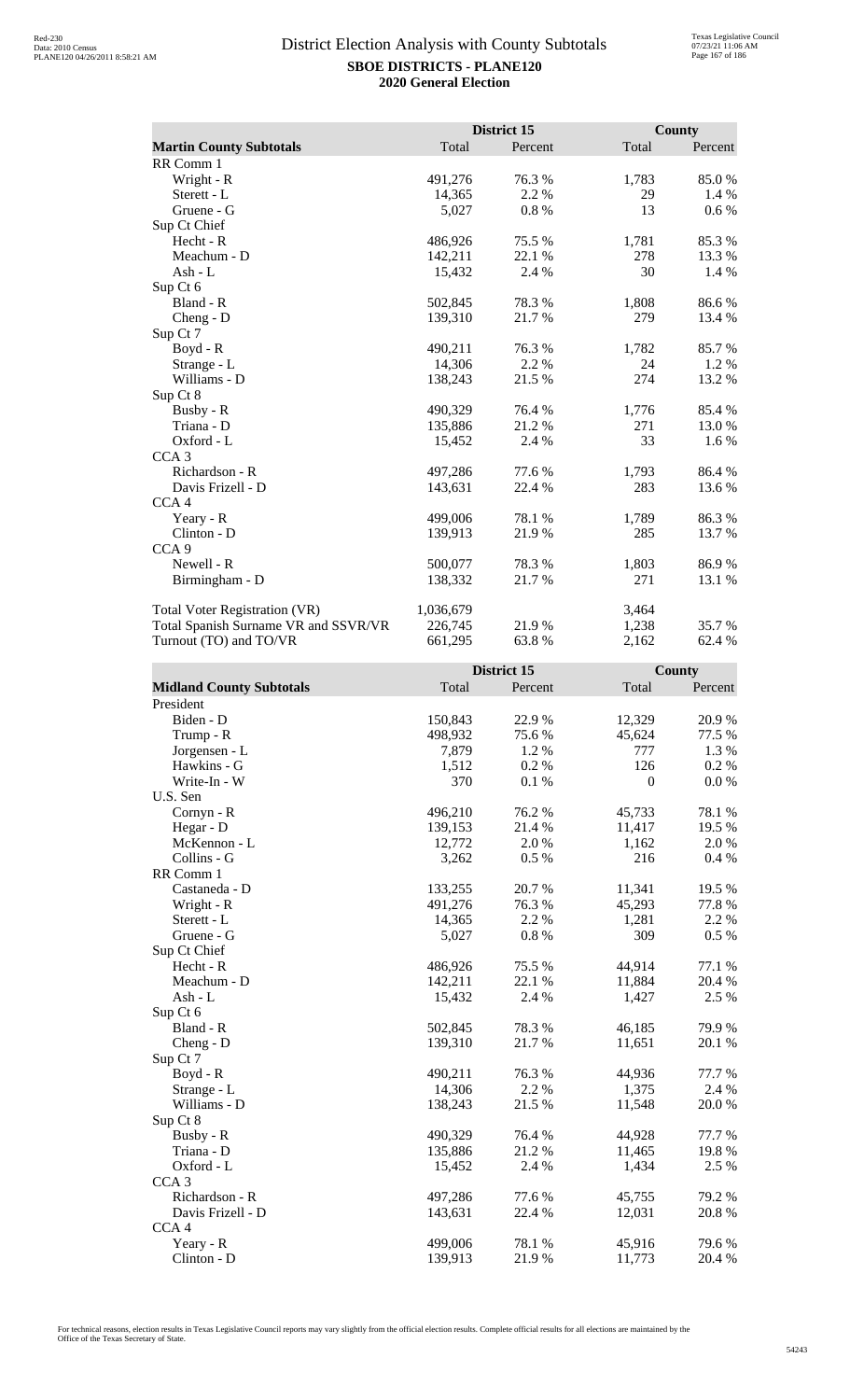|                                      |           | District 15 |        | <b>County</b> |
|--------------------------------------|-----------|-------------|--------|---------------|
| <b>Midland County Subtotals</b>      | Total     | Percent     | Total  | Percent       |
| CCA <sub>9</sub>                     |           |             |        |               |
| Newell - R                           | 500,077   | 78.3%       | 46,081 | 79.9%         |
| Birmingham - D                       | 138,332   | 21.7%       | 11,581 | 20.1 %        |
|                                      |           |             |        |               |
| <b>Total Voter Registration (VR)</b> | 1,036,679 |             | 90,087 |               |
| Total Spanish Surname VR and SSVR/VR | 226,745   | 21.9 %      | 24,583 | 27.3 %        |
| Turnout (TO) and TO/VR               | 661,295   | 63.8%       | 59,137 | 65.6%         |
|                                      |           |             |        |               |
|                                      |           | District 15 |        | County        |
| <b>Mitchell County Subtotals</b>     | Total     | Percent     | Total  | Percent       |
| President                            |           |             |        |               |
| Biden - D                            | 150,843   | 22.9%       | 397    | 15.4 %        |
| Trump - R                            | 498,932   | 75.6%       | 2,170  | 84.1 %        |
| Jorgensen - L                        | 7,879     | 1.2 %       | 11     | $0.4\%$       |
| Hawkins - G                          | 1,512     | 0.2%        | 1      | $0.0\%$       |
| Write-In - W                         | 370       | 0.1%        | 1      | 0.0 %         |
| U.S. Sen                             |           |             |        |               |
| Cornyn - R                           | 496,210   | 76.2 %      | 2,129  | 83.8%         |
| Hegar - D                            | 139,153   | 21.4 %      | 359    | 14.1 %        |
| McKennon - L                         | 12,772    | 2.0%        | 40     | 1.6 %         |
| Collins - G                          | 3,262     | 0.5 %       | 12     | $0.5\%$       |
| RR Comm 1                            |           |             |        |               |
| Castaneda - D                        | 133,255   | 20.7%       | 373    | 14.7%         |
| Wright - R                           | 491,276   | 76.3%       | 2,116  | 83.6%         |
| Sterett - L                          | 14,365    | 2.2 %       | 40     | 1.6 %         |
| Gruene - G                           | 5,027     | 0.8 %       | 1      | 0.0 %         |
| Sup Ct Chief                         |           |             |        |               |
| Hecht - R                            | 486,926   | 75.5 %      | 2,078  | 82.6%         |
| Meachum - D                          | 142,211   | 22.1 %      | 386    | 15.3 %        |
| Ash - L                              | 15,432    | 2.4 %       | 53     | 2.1 %         |
| Sup Ct 6                             |           |             |        |               |
| Bland - R                            | 502,845   | 78.3%       | 2,137  | 85.9%         |
| $Cheng - D$<br>Sup Ct 7              | 139,310   | 21.7%       | 352    | 14.1 %        |
|                                      | 490,211   | 76.3%       | 2,095  | 83.9%         |
| $Boyd - R$<br>Strange - L            | 14,306    | 2.2 %       | 39     | 1.6 %         |
| Williams - D                         | 138,243   | 21.5 %      | 364    | 14.6 %        |
| Sup Ct 8                             |           |             |        |               |
| Busby - R                            | 490,329   | 76.4 %      | 2,088  | 83.4 %        |
| Triana - D                           | 135,886   | 21.2%       | 373    | 14.9 %        |
| Oxford - L                           | 15,452    | 2.4 %       | 44     | 1.8%          |
| CCA <sub>3</sub>                     |           |             |        |               |
| Richardson - R                       | 497,286   | 77.6 %      | 2,122  | 84.7 %        |
| Davis Frizell - D                    | 143,631   | 22.4 %      | 383    | 15.3 %        |
| CCA <sub>4</sub>                     |           |             |        |               |
| Yeary - R                            | 499,006   | 78.1 %      | 2,125  | 85.1 %        |
| Clinton - D                          | 139,913   | 21.9%       | 372    | 14.9 %        |
| CCA <sub>9</sub>                     |           |             |        |               |
| Newell - R                           | 500,077   | 78.3%       | 2,122  | 85.1 %        |
| Birmingham - D                       | 138,332   | 21.7 %      | 371    | 14.9 %        |
|                                      |           |             |        |               |
| <b>Total Voter Registration (VR)</b> | 1,036,679 |             | 4,511  |               |
| Total Spanish Surname VR and SSVR/VR | 226,745   | 21.9 %      | 1,279  | 28.4 %        |
| Turnout (TO) and TO/VR               | 661,295   | 63.8%       | 2,591  | 57.4 %        |

|                                  |         | District 15 |       | <b>County</b> |
|----------------------------------|---------|-------------|-------|---------------|
| <b>Montague County Subtotals</b> | Total   | Percent     | Total | Percent       |
| President                        |         |             |       |               |
| Biden - D                        | 150.843 | 22.9 %      | 1.097 | 11.2 %        |
| Trump - R                        | 498.932 | 75.6 %      | 8.615 | 87.6 %        |
| Jorgensen - L                    | 7.879   | 1.2 %       | 78    | $0.8\%$       |
| Hawkins - G                      | 1,512   | $0.2\%$     | 24    | $0.2\%$       |
| Write-In - W                     | 370     | $0.1\%$     | 18    | $0.2\%$       |
| U.S. Sen                         |         |             |       |               |
| $Cornyn - R$                     | 496.210 | 76.2 %      | 8,526 | 87.4 %        |
| Hegar - $D$                      | 139.153 | 21.4 %      | 1.051 | 10.8%         |
| McKennon - L                     | 12,772  | 2.0 %       | 135   | 1.4 %         |
| Collins - G                      | 3.262   | $0.5\%$     | 47    | $0.5\%$       |
| RR Comm 1                        |         |             |       |               |
| Castaneda - D                    | 133.255 | 20.7 %      | 943   | 9.7 %         |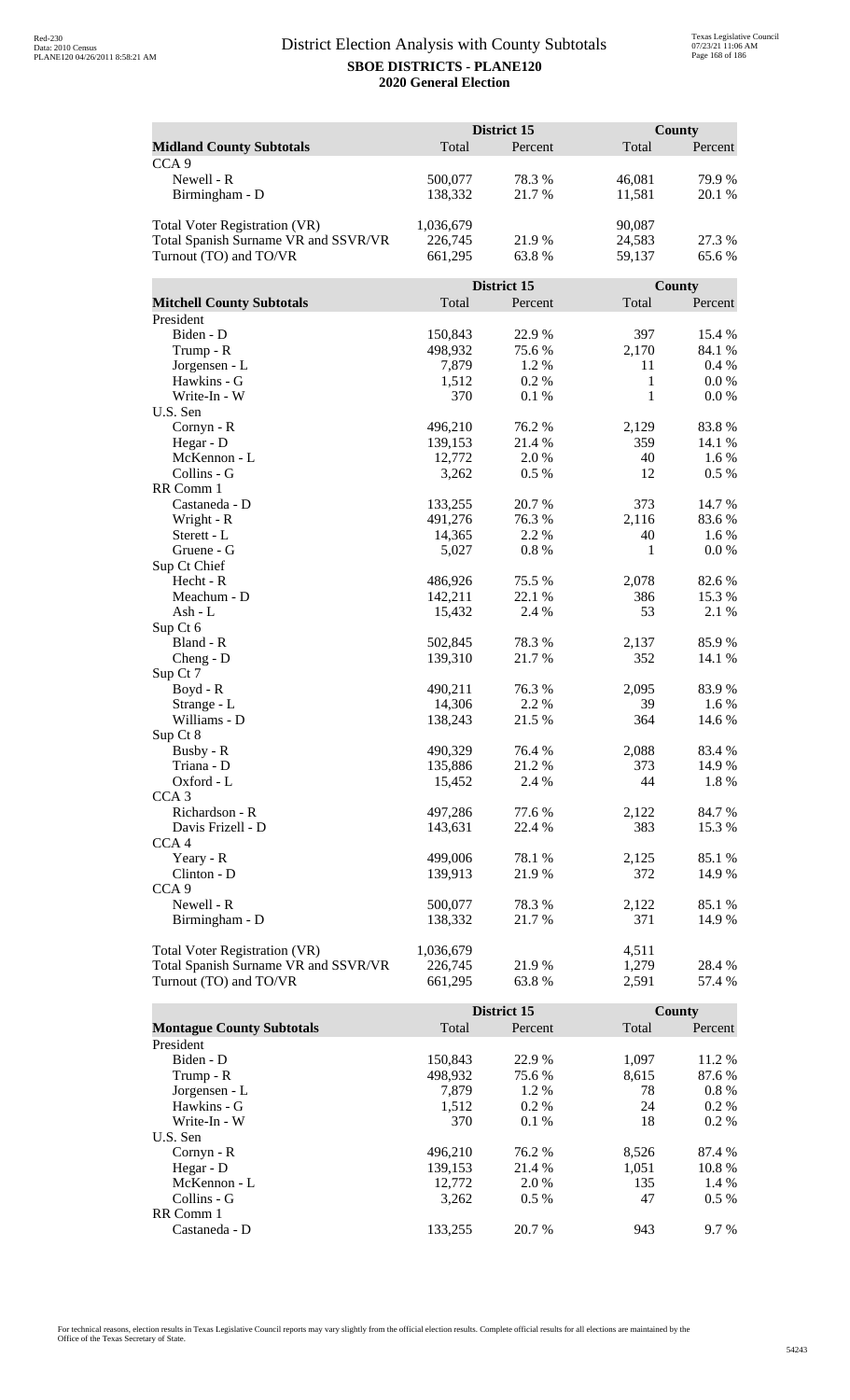|                                      |           | District 15 |        | <b>County</b> |
|--------------------------------------|-----------|-------------|--------|---------------|
| <b>Montague County Subtotals</b>     | Total     | Percent     | Total  | Percent       |
| RR Comm 1                            |           |             |        |               |
| Wright - R                           | 491,276   | 76.3 %      | 8,583  | 88.2%         |
| Sterett - L                          | 14,365    | 2.2 %       | 155    | 1.6 %         |
| Gruene - G                           | 5,027     | 0.8 %       | 49     | 0.5 %         |
| Sup Ct Chief                         |           |             |        |               |
| Hecht - R                            | 486,926   | 75.5 %      | 8,487  | 87.2 %        |
| Meachum - D                          | 142,211   | 22.1 %      | 1,093  | 11.2 %        |
| Ash - L                              | 15,432    | 2.4 %       | 152    | 1.6 %         |
| Sup Ct 6                             |           |             |        |               |
| Bland - R                            | 502,845   | 78.3%       | 8,664  | 89.2%         |
| $Cheng - D$                          | 139,310   | 21.7 %      | 1,053  | 10.8%         |
| Sup Ct 7                             |           |             |        |               |
| $Boyd - R$                           | 490,211   | 76.3 %      | 8,525  | 87.7 %        |
| Strange - L                          | 14,306    | 2.2 %       | 134    | $1.4\%$       |
| Williams - D                         | 138,243   | 21.5 %      | 1,064  | 10.9%         |
| Sup Ct 8                             |           |             |        |               |
| Busby - R                            | 490,329   | 76.4 %      | 8,557  | 87.9 %        |
| Triana - D                           | 135,886   | 21.2 %      | 1,002  | 10.3%         |
| Oxford - L                           | 15,452    | 2.4 %       | 171    | 1.8%          |
| CCA <sub>3</sub>                     |           |             |        |               |
| Richardson - R                       | 497,286   | 77.6%       | 8,642  | 88.8%         |
| Davis Frizell - D                    | 143,631   | 22.4 %      | 1,086  | 11.2 %        |
| CCA <sub>4</sub>                     |           |             |        |               |
| Yeary - R                            | 499,006   | 78.1 %      | 8,639  | 89.0%         |
| Clinton - D                          | 139,913   | 21.9%       | 1,070  | 11.0%         |
| CCA <sub>9</sub>                     |           |             |        |               |
| Newell - R                           | 500,077   | 78.3%       | 8,645  | 89.1 %        |
| Birmingham - D                       | 138,332   | 21.7 %      | 1,058  | 10.9%         |
| Total Voter Registration (VR)        | 1,036,679 |             | 13,952 |               |
| Total Spanish Surname VR and SSVR/VR | 226,745   | 21.9%       | 636    | 4.6 %         |
| Turnout (TO) and TO/VR               | 661,295   | 63.8%       | 9,863  | 70.7%         |

|                               |         | District 15 |                  | County    |
|-------------------------------|---------|-------------|------------------|-----------|
| <b>Moore County Subtotals</b> | Total   | Percent     | Total            | Percent   |
| President                     |         |             |                  |           |
| Biden - D                     | 150,843 | 22.9%       | 1,062            | 19.3 %    |
| Trump - R                     | 498,932 | 75.6%       | 4,359            | 79.1 %    |
| Jorgensen - L                 | 7,879   | 1.2 %       | 66               | 1.2%      |
| Hawkins - G                   | 1,512   | 0.2%        | 21               | 0.4%      |
| Write-In - W                  | 370     | 0.1%        | $\boldsymbol{0}$ | 0.0 %     |
| U.S. Sen                      |         |             |                  |           |
| Cornyn - R                    | 496,210 | 76.2%       | 4,314            | 79.2 %    |
| Hegar - D                     | 139,153 | 21.4%       | 999              | 18.3%     |
| McKennon - L                  | 12,772  | 2.0%        | 102              | 1.9%      |
| Collins - G                   | 3,262   | 0.5%        | 32               | $0.6\%$   |
| RR Comm 1                     |         |             |                  |           |
| Castaneda - D                 | 133,255 | 20.7%       | 1,053            | 19.4 %    |
| Wright - R                    | 491,276 | 76.3%       | 4,249            | 78.3%     |
| Sterett - L                   | 14,365  | 2.2 %       | 93               | 1.7%      |
| Gruene - G                    | 5,027   | $0.8~\%$    | 35               | $0.6\ \%$ |
| Sup Ct Chief                  |         |             |                  |           |
| Hecht - R                     | 486,926 | 75.5 %      | 4,250            | 78.3%     |
| Meachum - D                   | 142,211 | 22.1 %      | 1,064            | 19.6%     |
| $Ash - L$                     | 15,432  | 2.4 %       | 116              | 2.1 %     |
| Sup Ct 6                      |         |             |                  |           |
| Bland - R                     | 502,845 | 78.3%       | 4,393            | 80.9%     |
| $Cheng - D$                   | 139,310 | 21.7%       | 1,039            | 19.1 %    |
| Sup Ct 7                      |         |             |                  |           |
| $Boyd - R$                    | 490,211 | 76.3%       | 4,293            | 79.2 %    |
| Strange - L                   | 14,306  | 2.2 %       | 98               | 1.8%      |
| Williams - D                  | 138,243 | 21.5 %      | 1,030            | 19.0%     |
| Sup Ct 8                      |         |             |                  |           |
| Busby - R                     | 490,329 | 76.4%       | 4,286            | 78.9%     |
| Triana - D                    | 135,886 | 21.2%       | 1,051            | 19.4 %    |
| Oxford - L                    | 15,452  | 2.4 %       | 94               | 1.7%      |
| CCA <sub>3</sub>              |         |             |                  |           |
| Richardson - R                | 497,286 | 77.6%       | 4,347            | 80.1%     |
| Davis Frizell - D             | 143,631 | 22.4 %      | 1,079            | 19.9%     |
| CCA <sub>4</sub>              |         |             |                  |           |
| Yeary - R                     | 499,006 | 78.1 %      | 4,363            | 80.6%     |
| Clinton - D                   | 139,913 | 21.9%       | 1,049            | 19.4 %    |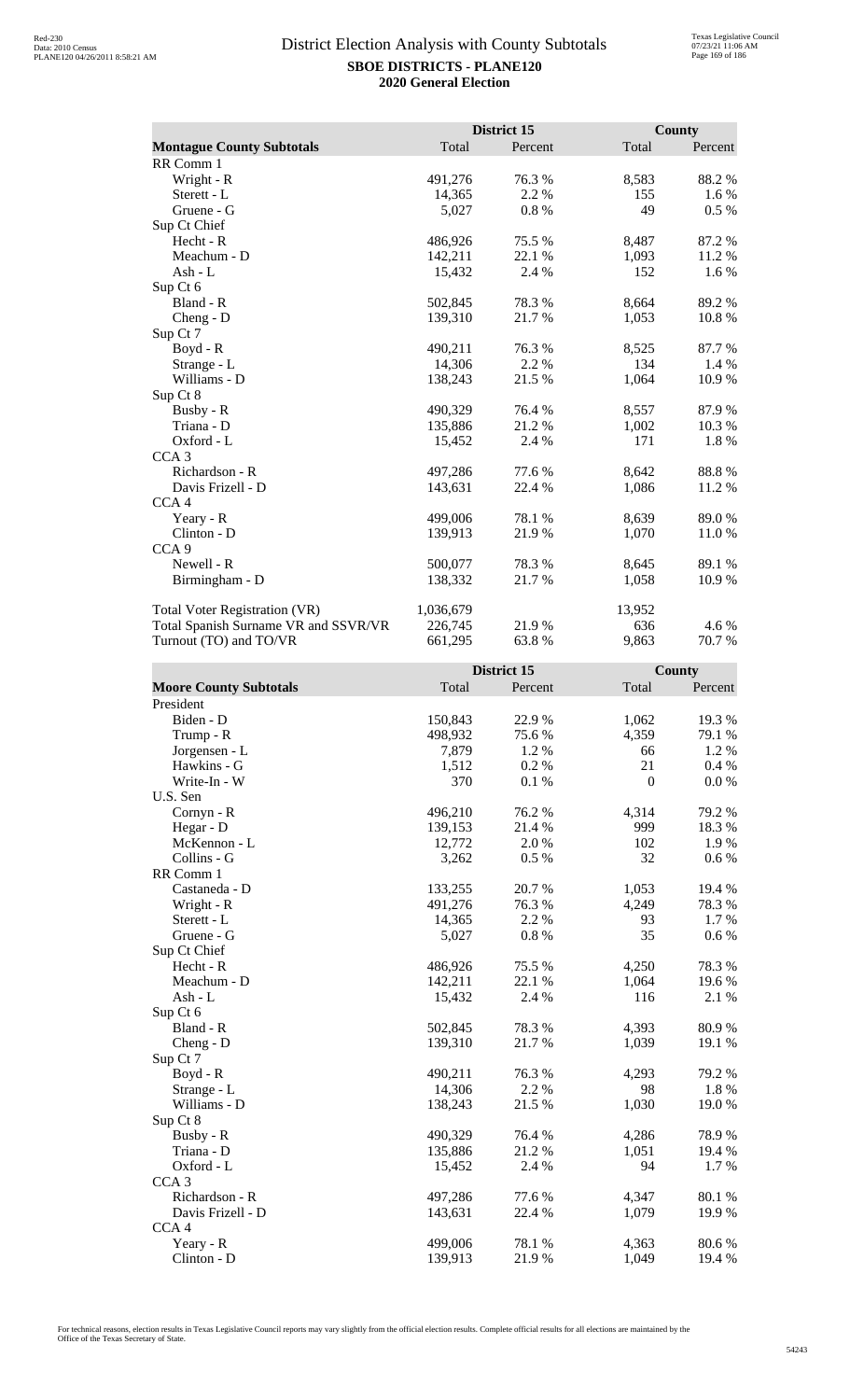|                                      | District 15 |             | <b>County</b>    |           |
|--------------------------------------|-------------|-------------|------------------|-----------|
| <b>Moore County Subtotals</b>        | Total       | Percent     | Total            | Percent   |
| CCA <sub>9</sub>                     |             |             |                  |           |
| Newell - R                           | 500,077     | 78.3%       | 4,389            | 81.1%     |
| Birmingham - D                       | 138,332     | 21.7%       | 1,026            | 18.9%     |
|                                      |             |             |                  |           |
| <b>Total Voter Registration (VR)</b> | 1,036,679   |             | 9,985            |           |
| Total Spanish Surname VR and SSVR/VR | 226,745     | 21.9%       | 3,990            | 40.0%     |
| Turnout (TO) and TO/VR               | 661,295     | 63.8%       | 5,532            | 55.4 %    |
|                                      |             |             |                  |           |
|                                      |             | District 15 |                  | County    |
| <b>Motley County Subtotals</b>       | Total       | Percent     | Total            | Percent   |
| President                            |             |             |                  |           |
| Biden - D                            | 150,843     | 22.9%       | 46               | 7.1 %     |
| Trump - R                            | 498,932     | 75.6%       | 604              | 92.6%     |
| Jorgensen - L                        | 7,879       | 1.2%        | $\overline{2}$   | 0.3%      |
| Hawkins - G                          | 1,512       | 0.2%        | $\boldsymbol{0}$ | $0.0\ \%$ |
| Write-In - W                         | 370         | 0.1%        | $\boldsymbol{0}$ | 0.0 %     |
| U.S. Sen                             |             |             |                  |           |
| Cornyn - R                           | 496,210     | 76.2 %      | 591              | 92.6%     |
| Hegar - D                            | 139,153     | 21.4 %      | 44               | 6.9%      |
| McKennon - L                         | 12,772      | 2.0 %       | $\mathfrak{Z}$   | $0.5\%$   |
| Collins - G                          | 3,262       | 0.5%        | $\mathbf{0}$     | 0.0 %     |
| RR Comm 1                            |             |             |                  |           |
| Castaneda - D                        | 133,255     | 20.7%       | 39               | 6.1%      |
| Wright - R                           | 491,276     | 76.3%       | 589              | 92.2%     |
| Sterett - L                          | 14,365      | 2.2 %       | 9                | 1.4 %     |
| Gruene - G                           | 5,027       | 0.8%        | $\mathbf{2}$     | 0.3%      |
| Sup Ct Chief                         |             |             |                  |           |
| Hecht - R                            | 486,926     | 75.5 %      | 587              | 92.0 %    |
| Meachum - D                          | 142,211     | 22.1 %      | 45               | 7.1 %     |
| Ash - L                              | 15,432      | 2.4 %       | 6                | 0.9%      |
| Sup Ct 6<br>Bland - R                | 502,845     | 78.3%       | 592              | 93.5 %    |
|                                      | 139,310     | 21.7%       | 41               | 6.5 %     |
| $Cheng - D$<br>Sup Ct 7              |             |             |                  |           |
| Boyd - R                             | 490,211     | 76.3 %      | 589              | 92.5 %    |
| Strange - L                          | 14,306      | 2.2 %       | 5                | 0.8 %     |
| Williams - D                         | 138,243     | 21.5 %      | 43               | 6.8%      |
| Sup Ct 8                             |             |             |                  |           |
| Busby - R                            | 490,329     | 76.4 %      | 589              | 92.8%     |
| Triana - D                           | 135,886     | 21.2%       | 41               | 6.5 %     |
| Oxford - L                           | 15,452      | 2.4 %       | 5                | 0.8%      |
| CCA <sub>3</sub>                     |             |             |                  |           |
| Richardson - R                       | 497,286     | 77.6 %      | 592              | 93.1 %    |
| Davis Frizell - D                    | 143,631     | 22.4 %      | 44               | 6.9%      |
| CCA <sub>4</sub>                     |             |             |                  |           |
| Yeary - R                            | 499,006     | 78.1 %      | 590              | 93.2 %    |
| Clinton - D                          | 139,913     | 21.9%       | 43               | 6.8%      |
| CCA <sub>9</sub>                     |             |             |                  |           |
| Newell - R                           | 500,077     | 78.3%       | 589              | 93.0%     |
| Birmingham - D                       | 138,332     | 21.7 %      | 44               | 7.0 %     |
|                                      |             |             |                  |           |
| Total Voter Registration (VR)        | 1,036,679   |             | 853              |           |
| Total Spanish Surname VR and SSVR/VR | 226,745     | 21.9%       | 55               | 6.4 %     |
| Turnout (TO) and TO/VR               | 661,295     | 63.8%       | 652              | 76.4 %    |

|                               |         | District 15 |       | County  |
|-------------------------------|---------|-------------|-------|---------|
| <b>Nolan County Subtotals</b> | Total   | Percent     | Total | Percent |
| President                     |         |             |       |         |
| Biden - D                     | 150.843 | 22.9 %      | 1,162 | 21.7 %  |
| Trump - R                     | 498,932 | 75.6 %      | 4,131 | 77.0 %  |
| Jorgensen - L                 | 7.879   | 1.2%        | 53    | 1.0 %   |
| Hawkins - G                   | 1,512   | $0.2\%$     | 10    | $0.2\%$ |
| Write-In - W                  | 370     | $0.1\%$     | 11    | $0.2\%$ |
| U.S. Sen                      |         |             |       |         |
| $Cornyn - R$                  | 496.210 | 76.2 %      | 4.102 | 77.7 %  |
| Hegar - $D$                   | 139,153 | 21.4 %      | 1.077 | 20.4 %  |
| McKennon - L                  | 12,772  | 2.0 %       | 84    | $1.6\%$ |
| Collins - G                   | 3,262   | $0.5\%$     | 18    | $0.3\%$ |
| RR Comm 1                     |         |             |       |         |
| Castaneda - D                 | 133.255 | 20.7 %      | 1.080 | 20.5 %  |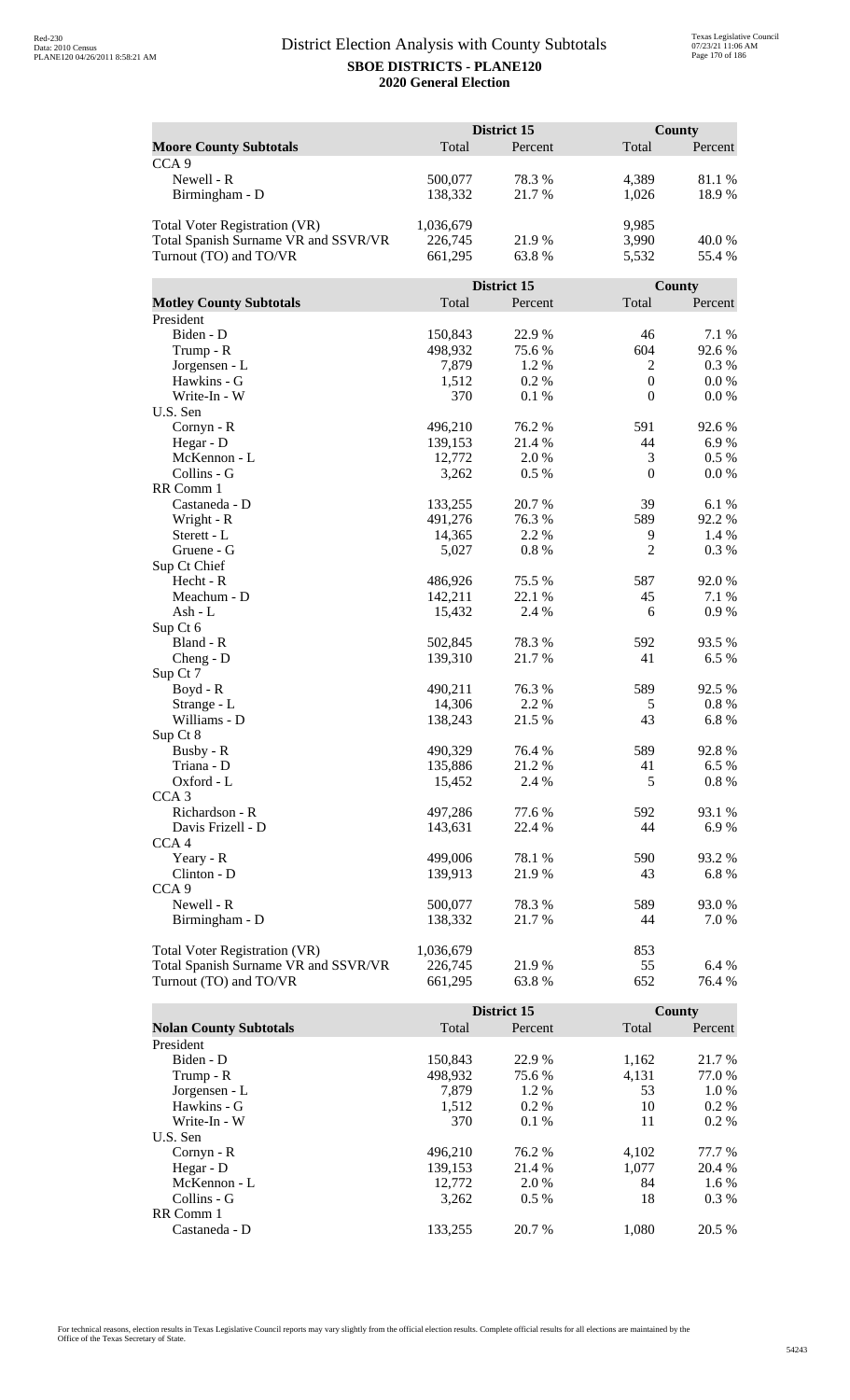|                                      |           | District 15 |       | <b>County</b> |
|--------------------------------------|-----------|-------------|-------|---------------|
| <b>Nolan County Subtotals</b>        | Total     | Percent     | Total | Percent       |
| RR Comm 1                            |           |             |       |               |
| Wright - R                           | 491,276   | 76.3%       | 4,052 | 77.1 %        |
| Sterett - L                          | 14,365    | 2.2 %       | 95    | 1.8%          |
| Gruene - G                           | 5,027     | 0.8%        | 29    | $0.6\%$       |
| Sup Ct Chief                         |           |             |       |               |
| Hecht - R                            | 486,926   | 75.5 %      | 4,011 | 77.0 %        |
| Meachum - D                          | 142,211   | 22.1 %      | 1,107 | 21.2 %        |
| Ash - L                              | 15,432    | 2.4 %       | 93    | 1.8%          |
| Sup Ct 6                             |           |             |       |               |
| Bland - R                            | 502,845   | 78.3%       | 4,118 | 79.2 %        |
| $Cheng - D$                          | 139,310   | 21.7 %      | 1,082 | 20.8%         |
| Sup Ct 7                             |           |             |       |               |
| $Boyd - R$                           | 490,211   | 76.3%       | 4,014 | 76.9%         |
| Strange - L                          | 14,306    | 2.2 %       | 95    | 1.8%          |
| Williams - D                         | 138,243   | 21.5 %      | 1,113 | 21.3%         |
| Sup Ct 8                             |           |             |       |               |
| Busby - R                            | 490,329   | 76.4%       | 4,060 | 77.6%         |
| Triana - D                           | 135,886   | 21.2%       | 1,074 | 20.5 %        |
| Oxford - L                           | 15,452    | 2.4 %       | 96    | 1.8 %         |
| CCA <sub>3</sub>                     |           |             |       |               |
| Richardson - R                       | 497,286   | 77.6%       | 4,071 | 78.2%         |
| Davis Frizell - D                    | 143,631   | 22.4 %      | 1,135 | 21.8%         |
| CCA <sub>4</sub>                     |           |             |       |               |
| Yeary - R                            | 499,006   | 78.1 %      | 4,037 | 78.7 %        |
| Clinton - D                          | 139,913   | 21.9%       | 1,093 | 21.3 %        |
| CCA <sub>9</sub>                     |           |             |       |               |
| Newell - R                           | 500,077   | 78.3 %      | 4,093 | 79.3 %        |
| Birmingham - D                       | 138,332   | 21.7 %      | 1,069 | 20.7 %        |
| <b>Total Voter Registration (VR)</b> | 1,036,679 |             | 8,835 |               |
| Total Spanish Surname VR and SSVR/VR | 226,745   | 21.9%       | 2,194 | 24.8%         |
| Turnout (TO) and TO/VR               | 661,295   | 63.8%       | 5,395 | 61.1%         |

|                                   |         | District 15 |       | County  |
|-----------------------------------|---------|-------------|-------|---------|
| <b>Ochiltree County Subtotals</b> | Total   | Percent     | Total | Percent |
| President                         |         |             |       |         |
| Biden - D                         | 150,843 | 22.9%       | 302   | 9.6%    |
| Trump - R                         | 498,932 | 75.6 %      | 2,812 | 89.0%   |
| Jorgensen - L                     | 7,879   | 1.2 %       | 37    | 1.2%    |
| Hawkins - G                       | 1,512   | 0.2%        | 3     | 0.1%    |
| Write-In - W                      | 370     | 0.1%        | 5     | 0.2 %   |
| U.S. Sen                          |         |             |       |         |
| Cornyn - R                        | 496,210 | 76.2%       | 2,783 | 89.6%   |
| Hegar - D                         | 139,153 | 21.4%       | 278   | 9.0%    |
| McKennon - L                      | 12,772  | 2.0%        | 36    | 1.2%    |
| Collins - G                       | 3,262   | 0.5 %       | 8     | 0.3%    |
| RR Comm 1                         |         |             |       |         |
| Castaneda - D                     | 133,255 | 20.7%       | 298   | 9.7%    |
| Wright - R                        | 491,276 | 76.3 %      | 2,728 | 88.7%   |
| Sterett - L                       | 14,365  | 2.2 %       | 38    | 1.2 %   |
| Gruene - G                        | 5,027   | 0.8%        | 10    | 0.3 %   |
| Sup Ct Chief                      |         |             |       |         |
| Hecht - R                         | 486,926 | 75.5 %      | 2,710 | 88.9%   |
| Meachum - D                       | 142,211 | 22.1 %      | 289   | 9.5 %   |
| $Ash - L$                         | 15,432  | 2.4 %       | 48    | 1.6%    |
| Sup Ct 6                          |         |             |       |         |
| Bland - R                         | 502,845 | 78.3%       | 2,767 | 91.1 %  |
| Cheng - D                         | 139,310 | 21.7%       | 270   | 8.9%    |
| Sup Ct 7                          |         |             |       |         |
| Boyd - R                          | 490,211 | 76.3%       | 2,701 | 89.2%   |
| Strange - L                       | 14,306  | 2.2 %       | 44    | 1.5 %   |
| Williams - D                      | 138,243 | 21.5 %      | 284   | 9.4 %   |
| Sup Ct 8                          |         |             |       |         |
| Busby - R                         | 490,329 | 76.4 %      | 2,740 | 89.6%   |
| Triana - D                        | 135,886 | 21.2%       | 279   | 9.1 %   |
| Oxford - L                        | 15,452  | 2.4 %       | 39    | 1.3%    |
| CCA <sub>3</sub>                  |         |             |       |         |
| Richardson - R                    | 497,286 | 77.6 %      | 2,764 | 90.9%   |
| Davis Frizell - D                 | 143,631 | 22.4 %      | 278   | 9.1%    |
| CCA <sub>4</sub>                  |         |             |       |         |
| Yeary - R                         | 499,006 | 78.1 %      | 2,771 | 91.3%   |
| $Clinton - D$                     | 139,913 | 21.9%       | 265   | 8.7%    |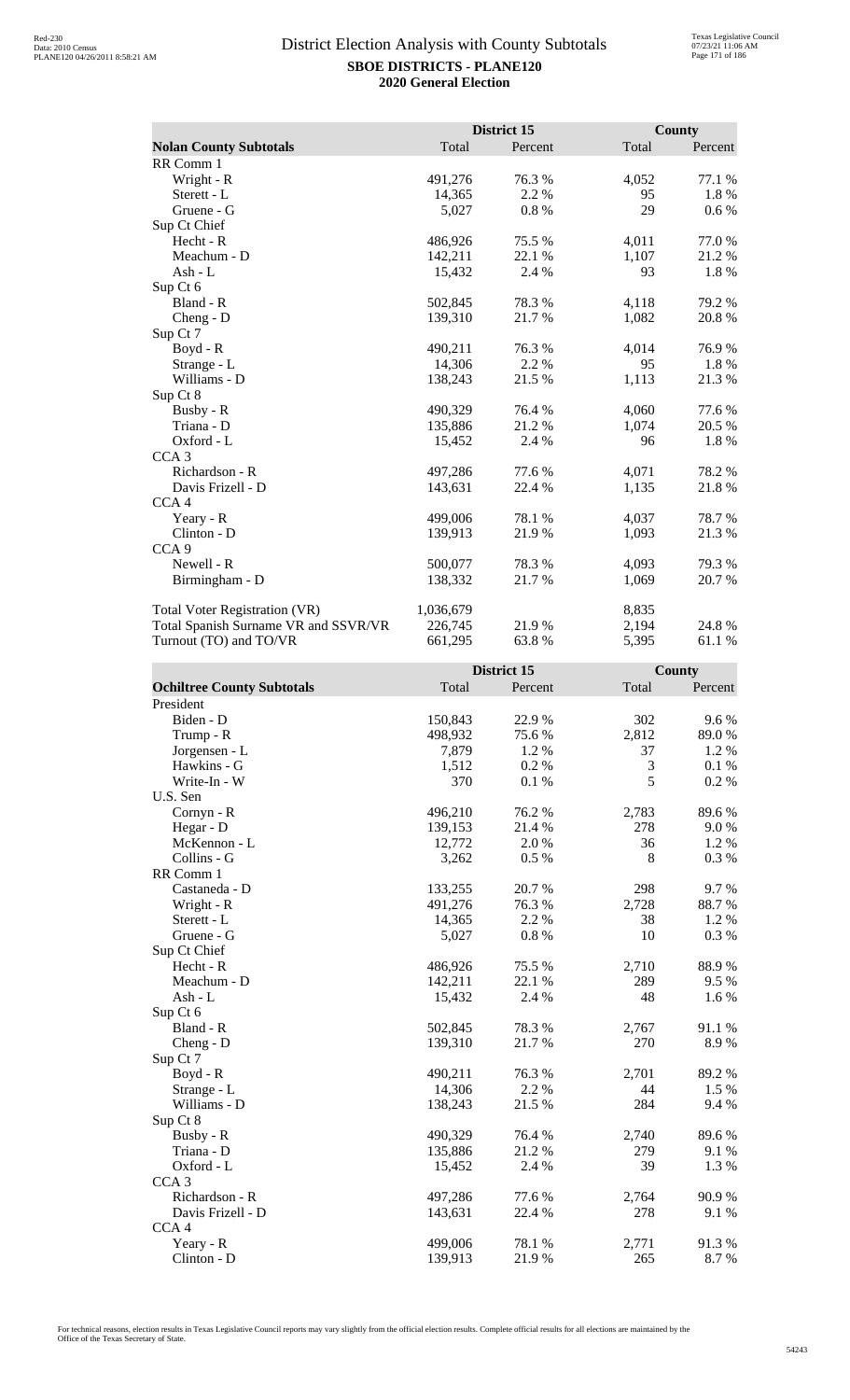| Total<br>Total<br><b>Ochiltree County Subtotals</b><br>Percent<br>Percent<br>CCA <sub>9</sub><br>Newell - R<br>90.8%<br>78.3%<br>2,753<br>500,077<br>278<br>Birmingham - D<br>138,332<br>21.7%<br>9.2%<br>1,036,679<br>5,175<br><b>Total Voter Registration (VR)</b><br>Total Spanish Surname VR and SSVR/VR<br>226,745<br>21.9%<br>1,464<br>28.3%<br>Turnout (TO) and TO/VR<br>661,295<br>63.8%<br>3,164<br>61.1 %<br>District 15<br>County<br>Total<br><b>Oldham County Subtotals</b><br>Total<br>Percent<br>Percent<br>President<br>Biden - D<br>150,843<br>22.9%<br>81<br>8.0%<br>917<br>Trump - R<br>498,932<br>75.6%<br>90.7%<br>Jorgensen - L<br>7,879<br>1.2%<br>10<br>1.0%<br>Hawkins - G<br>1,512<br>0.2%<br>$\mathbf{1}$<br>0.1%<br>$\overline{2}$<br>Write-In - W<br>370<br>0.2%<br>0.1%<br>U.S. Sen<br>76.2 %<br>908<br>91.2%<br>Cornyn - R<br>496,210<br>7.4 %<br>Hegar - D<br>139,153<br>21.4 %<br>74 |              |        | District 15 |   | County |
|----------------------------------------------------------------------------------------------------------------------------------------------------------------------------------------------------------------------------------------------------------------------------------------------------------------------------------------------------------------------------------------------------------------------------------------------------------------------------------------------------------------------------------------------------------------------------------------------------------------------------------------------------------------------------------------------------------------------------------------------------------------------------------------------------------------------------------------------------------------------------------------------------------------------|--------------|--------|-------------|---|--------|
|                                                                                                                                                                                                                                                                                                                                                                                                                                                                                                                                                                                                                                                                                                                                                                                                                                                                                                                      |              |        |             |   |        |
|                                                                                                                                                                                                                                                                                                                                                                                                                                                                                                                                                                                                                                                                                                                                                                                                                                                                                                                      |              |        |             |   |        |
|                                                                                                                                                                                                                                                                                                                                                                                                                                                                                                                                                                                                                                                                                                                                                                                                                                                                                                                      |              |        |             |   |        |
|                                                                                                                                                                                                                                                                                                                                                                                                                                                                                                                                                                                                                                                                                                                                                                                                                                                                                                                      |              |        |             |   |        |
|                                                                                                                                                                                                                                                                                                                                                                                                                                                                                                                                                                                                                                                                                                                                                                                                                                                                                                                      |              |        |             |   |        |
|                                                                                                                                                                                                                                                                                                                                                                                                                                                                                                                                                                                                                                                                                                                                                                                                                                                                                                                      |              |        |             |   |        |
|                                                                                                                                                                                                                                                                                                                                                                                                                                                                                                                                                                                                                                                                                                                                                                                                                                                                                                                      |              |        |             |   |        |
|                                                                                                                                                                                                                                                                                                                                                                                                                                                                                                                                                                                                                                                                                                                                                                                                                                                                                                                      |              |        |             |   |        |
|                                                                                                                                                                                                                                                                                                                                                                                                                                                                                                                                                                                                                                                                                                                                                                                                                                                                                                                      |              |        |             |   |        |
|                                                                                                                                                                                                                                                                                                                                                                                                                                                                                                                                                                                                                                                                                                                                                                                                                                                                                                                      |              |        |             |   |        |
|                                                                                                                                                                                                                                                                                                                                                                                                                                                                                                                                                                                                                                                                                                                                                                                                                                                                                                                      |              |        |             |   |        |
|                                                                                                                                                                                                                                                                                                                                                                                                                                                                                                                                                                                                                                                                                                                                                                                                                                                                                                                      |              |        |             |   |        |
|                                                                                                                                                                                                                                                                                                                                                                                                                                                                                                                                                                                                                                                                                                                                                                                                                                                                                                                      |              |        |             |   |        |
|                                                                                                                                                                                                                                                                                                                                                                                                                                                                                                                                                                                                                                                                                                                                                                                                                                                                                                                      |              |        |             |   |        |
|                                                                                                                                                                                                                                                                                                                                                                                                                                                                                                                                                                                                                                                                                                                                                                                                                                                                                                                      |              |        |             |   |        |
|                                                                                                                                                                                                                                                                                                                                                                                                                                                                                                                                                                                                                                                                                                                                                                                                                                                                                                                      |              |        |             |   |        |
|                                                                                                                                                                                                                                                                                                                                                                                                                                                                                                                                                                                                                                                                                                                                                                                                                                                                                                                      |              |        |             |   |        |
|                                                                                                                                                                                                                                                                                                                                                                                                                                                                                                                                                                                                                                                                                                                                                                                                                                                                                                                      |              |        |             |   |        |
|                                                                                                                                                                                                                                                                                                                                                                                                                                                                                                                                                                                                                                                                                                                                                                                                                                                                                                                      |              |        |             |   |        |
|                                                                                                                                                                                                                                                                                                                                                                                                                                                                                                                                                                                                                                                                                                                                                                                                                                                                                                                      |              |        |             |   |        |
|                                                                                                                                                                                                                                                                                                                                                                                                                                                                                                                                                                                                                                                                                                                                                                                                                                                                                                                      | McKennon - L | 12,772 | 2.0 %       | 9 | 0.9%   |
| 5<br>Collins - G<br>0.5%<br>$0.5\%$<br>3,262                                                                                                                                                                                                                                                                                                                                                                                                                                                                                                                                                                                                                                                                                                                                                                                                                                                                         |              |        |             |   |        |
| RR Comm 1                                                                                                                                                                                                                                                                                                                                                                                                                                                                                                                                                                                                                                                                                                                                                                                                                                                                                                            |              |        |             |   |        |
| Castaneda - D<br>133,255<br>20.7%<br>70<br>7.1 %                                                                                                                                                                                                                                                                                                                                                                                                                                                                                                                                                                                                                                                                                                                                                                                                                                                                     |              |        |             |   |        |
| 90.7%<br>Wright - R<br>491,276<br>76.3%<br>896                                                                                                                                                                                                                                                                                                                                                                                                                                                                                                                                                                                                                                                                                                                                                                                                                                                                       |              |        |             |   |        |
| 14,365<br>2.2 %<br>17<br>1.7 %<br>Sterett - L                                                                                                                                                                                                                                                                                                                                                                                                                                                                                                                                                                                                                                                                                                                                                                                                                                                                        |              |        |             |   |        |
| 5<br>0.8%<br>0.5 %<br>Gruene - G<br>5,027                                                                                                                                                                                                                                                                                                                                                                                                                                                                                                                                                                                                                                                                                                                                                                                                                                                                            |              |        |             |   |        |
| Sup Ct Chief                                                                                                                                                                                                                                                                                                                                                                                                                                                                                                                                                                                                                                                                                                                                                                                                                                                                                                         |              |        |             |   |        |
| 892<br>Hecht - R<br>486,926<br>75.5 %<br>90.7 %                                                                                                                                                                                                                                                                                                                                                                                                                                                                                                                                                                                                                                                                                                                                                                                                                                                                      |              |        |             |   |        |
| Meachum - D<br>142,211<br>22.1 %<br>75<br>7.6 %                                                                                                                                                                                                                                                                                                                                                                                                                                                                                                                                                                                                                                                                                                                                                                                                                                                                      |              |        |             |   |        |
| 15,432<br>2.4 %<br>16<br>1.6 %<br>Ash - L                                                                                                                                                                                                                                                                                                                                                                                                                                                                                                                                                                                                                                                                                                                                                                                                                                                                            |              |        |             |   |        |
| Sup Ct 6                                                                                                                                                                                                                                                                                                                                                                                                                                                                                                                                                                                                                                                                                                                                                                                                                                                                                                             |              |        |             |   |        |
| Bland - R<br>502,845<br>78.3%<br>906<br>92.3 %                                                                                                                                                                                                                                                                                                                                                                                                                                                                                                                                                                                                                                                                                                                                                                                                                                                                       |              |        |             |   |        |
| 21.7%<br>76<br>7.7 %<br>$Cheng - D$<br>139,310                                                                                                                                                                                                                                                                                                                                                                                                                                                                                                                                                                                                                                                                                                                                                                                                                                                                       |              |        |             |   |        |
| Sup Ct 7                                                                                                                                                                                                                                                                                                                                                                                                                                                                                                                                                                                                                                                                                                                                                                                                                                                                                                             |              |        |             |   |        |
| 91.7%<br>490,211<br>76.3 %<br>902<br>$Boyd - R$                                                                                                                                                                                                                                                                                                                                                                                                                                                                                                                                                                                                                                                                                                                                                                                                                                                                      |              |        |             |   |        |
| 14,306<br>2.2 %<br>10<br>1.0%<br>Strange - L                                                                                                                                                                                                                                                                                                                                                                                                                                                                                                                                                                                                                                                                                                                                                                                                                                                                         |              |        |             |   |        |
| Williams - D<br>138,243<br>21.5 %<br>72<br>7.3 %                                                                                                                                                                                                                                                                                                                                                                                                                                                                                                                                                                                                                                                                                                                                                                                                                                                                     |              |        |             |   |        |
| Sup Ct 8                                                                                                                                                                                                                                                                                                                                                                                                                                                                                                                                                                                                                                                                                                                                                                                                                                                                                                             |              |        |             |   |        |
| Busby - R<br>490,329<br>76.4 %<br>898<br>91.1%                                                                                                                                                                                                                                                                                                                                                                                                                                                                                                                                                                                                                                                                                                                                                                                                                                                                       |              |        |             |   |        |
| 7.8%<br>Triana - D<br>135,886<br>21.2%<br>77                                                                                                                                                                                                                                                                                                                                                                                                                                                                                                                                                                                                                                                                                                                                                                                                                                                                         |              |        |             |   |        |
| 2.4 %<br>11<br>1.1 %<br>Oxford - L<br>15,452                                                                                                                                                                                                                                                                                                                                                                                                                                                                                                                                                                                                                                                                                                                                                                                                                                                                         |              |        |             |   |        |
| CCA <sub>3</sub><br>77.6%                                                                                                                                                                                                                                                                                                                                                                                                                                                                                                                                                                                                                                                                                                                                                                                                                                                                                            |              |        |             |   |        |
| Richardson - R<br>497,286<br>910<br>92.4 %<br>Davis Frizell - D                                                                                                                                                                                                                                                                                                                                                                                                                                                                                                                                                                                                                                                                                                                                                                                                                                                      |              |        |             |   |        |
| 143,631<br>22.4 %<br>75<br>7.6 %                                                                                                                                                                                                                                                                                                                                                                                                                                                                                                                                                                                                                                                                                                                                                                                                                                                                                     |              |        |             |   |        |
| CCA <sub>4</sub><br>499,006<br>78.1 %<br>900<br>92.5 %                                                                                                                                                                                                                                                                                                                                                                                                                                                                                                                                                                                                                                                                                                                                                                                                                                                               |              |        |             |   |        |
| Yeary - R<br>139,913<br>21.9%<br>73<br>7.5 %                                                                                                                                                                                                                                                                                                                                                                                                                                                                                                                                                                                                                                                                                                                                                                                                                                                                         |              |        |             |   |        |
| Clinton - D<br>CCA <sub>9</sub>                                                                                                                                                                                                                                                                                                                                                                                                                                                                                                                                                                                                                                                                                                                                                                                                                                                                                      |              |        |             |   |        |
| Newell - R<br>78.3%<br>902<br>92.7%<br>500,077                                                                                                                                                                                                                                                                                                                                                                                                                                                                                                                                                                                                                                                                                                                                                                                                                                                                       |              |        |             |   |        |
| Birmingham - D<br>138,332<br>71<br>21.7 %<br>7.3 %                                                                                                                                                                                                                                                                                                                                                                                                                                                                                                                                                                                                                                                                                                                                                                                                                                                                   |              |        |             |   |        |
|                                                                                                                                                                                                                                                                                                                                                                                                                                                                                                                                                                                                                                                                                                                                                                                                                                                                                                                      |              |        |             |   |        |
| <b>Total Voter Registration (VR)</b><br>1,036,679<br>1,417                                                                                                                                                                                                                                                                                                                                                                                                                                                                                                                                                                                                                                                                                                                                                                                                                                                           |              |        |             |   |        |
| Total Spanish Surname VR and SSVR/VR<br>226,745<br>21.9%<br>136<br>9.6%                                                                                                                                                                                                                                                                                                                                                                                                                                                                                                                                                                                                                                                                                                                                                                                                                                              |              |        |             |   |        |
| Turnout (TO) and TO/VR<br>661,295<br>63.8%<br>1,013<br>71.5 %                                                                                                                                                                                                                                                                                                                                                                                                                                                                                                                                                                                                                                                                                                                                                                                                                                                        |              |        |             |   |        |

|                                |         | District 15 |          | County  |
|--------------------------------|---------|-------------|----------|---------|
| <b>Parmer County Subtotals</b> | Total   | Percent     | Total    | Percent |
| President                      |         |             |          |         |
| Biden - D                      | 150.843 | 22.9 %      | 488      | 18.4 %  |
| Trump - R                      | 498,932 | 75.6 %      | 2,135    | 80.6 %  |
| Jorgensen - L                  | 7.879   | 1.2 %       | 23       | $0.9\%$ |
| Hawkins - G                    | 1,512   | $0.2\%$     | 4        | $0.2\%$ |
| Write-In - W                   | 370     | 0.1%        | $\Omega$ | $0.0\%$ |
| U.S. Sen                       |         |             |          |         |
| $Cornyn - R$                   | 496.210 | 76.2 %      | 2,132    | 81.2 %  |
| Hegar - $D$                    | 139,153 | 21.4 %      | 454      | 17.3 %  |
| McKennon - L                   | 12,772  | 2.0 %       | 28       | $1.1\%$ |
| Collins - G                    | 3.262   | $0.5\%$     | 13       | $0.5\%$ |
| RR Comm 1                      |         |             |          |         |
| Castaneda - D                  | 133.255 | 20.7 %      | 458      | 17.5 %  |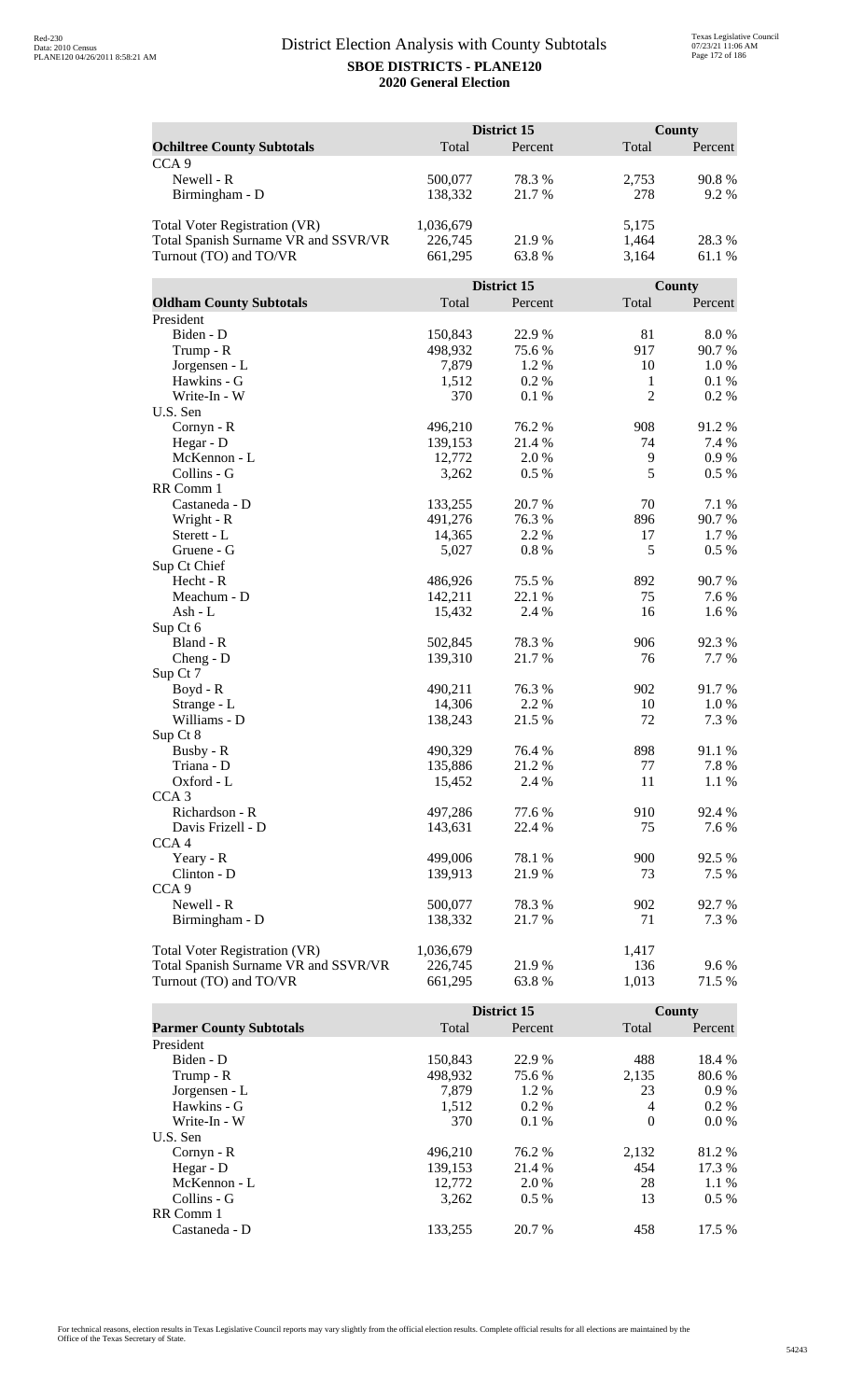|                                      |           | District 15 |       | <b>County</b> |
|--------------------------------------|-----------|-------------|-------|---------------|
| <b>Parmer County Subtotals</b>       | Total     | Percent     | Total | Percent       |
| RR Comm 1                            |           |             |       |               |
| Wright - R                           | 491,276   | 76.3 %      | 2,104 | 80.5 %        |
| Sterett - L                          | 14,365    | 2.2 %       | 39    | 1.5 %         |
| Gruene - G                           | 5,027     | 0.8 %       | 13    | 0.5 %         |
| Sup Ct Chief                         |           |             |       |               |
| Hecht - R                            | 486,926   | 75.5 %      | 2,089 | 80.4 %        |
| Meachum - D                          | 142,211   | 22.1 %      | 466   | 17.9 %        |
| Ash - L                              | 15,432    | 2.4 %       | 44    | 1.7 %         |
| Sup Ct 6                             |           |             |       |               |
| Bland - R                            | 502,845   | 78.3%       | 2,147 | 82.7%         |
| $Cheng - D$                          | 139,310   | 21.7 %      | 450   | 17.3 %        |
| Sup Ct 7                             |           |             |       |               |
| $Boyd - R$                           | 490,211   | 76.3 %      | 2,128 | 81.6%         |
| Strange - L                          | 14,306    | 2.2 %       | 26    | $1.0\%$       |
| Williams - D                         | 138,243   | 21.5 %      | 454   | 17.4 %        |
| Sup Ct 8                             |           |             |       |               |
| Busby - R                            | 490,329   | 76.4 %      | 2,114 | 81.2%         |
| Triana - D                           | 135,886   | 21.2 %      | 458   | 17.6 %        |
| Oxford - L                           | 15,452    | 2.4 %       | 31    | 1.2 %         |
| CCA <sub>3</sub>                     |           |             |       |               |
| Richardson - R                       | 497,286   | 77.6%       | 2,121 | 81.5%         |
| Davis Frizell - D                    | 143,631   | 22.4 %      | 481   | 18.5 %        |
| CCA <sub>4</sub>                     |           |             |       |               |
| Yeary - R                            | 499,006   | 78.1 %      | 2,123 | 82.4 %        |
| Clinton - D                          | 139,913   | 21.9%       | 455   | 17.6 %        |
| CCA <sub>9</sub>                     |           |             |       |               |
| Newell - R                           | 500,077   | 78.3%       | 2,127 | 82.4 %        |
| Birmingham - D                       | 138,332   | 21.7%       | 455   | 17.6 %        |
| Total Voter Registration (VR)        | 1,036,679 |             | 4,531 |               |
| Total Spanish Surname VR and SSVR/VR | 226,745   | 21.9%       | 1,948 | 43.0 %        |
| Turnout (TO) and TO/VR               | 661,295   | 63.8%       | 2,669 | 58.9%         |

|                                |         | District 15 |        | County  |
|--------------------------------|---------|-------------|--------|---------|
| <b>Potter County Subtotals</b> | Total   | Percent     | Total  | Percent |
| President                      |         |             |        |         |
| Biden - D                      | 150,843 | 22.9%       | 9,921  | 29.8%   |
| Trump - R                      | 498,932 | 75.6%       | 22,820 | 68.5%   |
| Jorgensen - L                  | 7,879   | 1.2 %       | 454    | 1.4 %   |
| Hawkins - G                    | 1,512   | 0.2%        | 126    | 0.4%    |
| Write-In - W                   | 370     | 0.1%        | 16     | 0.0 %   |
| U.S. Sen                       |         |             |        |         |
| Cornyn - R                     | 496,210 | 76.2%       | 22,683 | 69.1 %  |
| Hegar - D                      | 139,153 | 21.4 %      | 9,168  | 27.9%   |
| McKennon - L                   | 12,772  | 2.0%        | 738    | 2.2 %   |
| Collins - G                    | 3,262   | 0.5%        | 247    | 0.8 %   |
| RR Comm 1                      |         |             |        |         |
| Castaneda - D                  | 133,255 | 20.7%       | 8,923  | 27.5 %  |
| Wright - R                     | 491,276 | 76.3%       | 22,315 | 68.8%   |
| Sterett - L                    | 14,365  | 2.2 %       | 840    | 2.6 %   |
| Gruene - G                     | 5,027   | $0.8~\%$    | 358    | 1.1 %   |
| Sup Ct Chief                   |         |             |        |         |
| Hecht - R                      | 486,926 | 75.5 %      | 22,234 | 68.3%   |
| Meachum - D                    | 142,211 | 22.1 %      | 9,377  | 28.8%   |
| $Ash - L$                      | 15,432  | 2.4 %       | 928    | 2.9%    |
| Sup Ct 6                       |         |             |        |         |
| Bland - R                      | 502,845 | 78.3%       | 23,037 | 71.0%   |
| $Cheng - D$                    | 139,310 | 21.7%       | 9,411  | 29.0%   |
| Sup Ct 7                       |         |             |        |         |
| $Boyd - R$                     | 490,211 | 76.3%       | 22,349 | 68.9%   |
| Strange - L                    | 14,306  | 2.2 %       | 885    | 2.7 %   |
| Williams - D                   | 138,243 | 21.5 %      | 9,183  | 28.3%   |
| Sup Ct 8                       |         |             |        |         |
| Busby - R                      | 490,329 | 76.4%       | 22,370 | 69.2%   |
| Triana - D                     | 135,886 | 21.2%       | 9,094  | 28.1%   |
| Oxford - L                     | 15,452  | 2.4 %       | 861    | 2.7 %   |
| CCA <sub>3</sub>               |         |             |        |         |
| Richardson - R                 | 497,286 | 77.6%       | 22,778 | 70.4 %  |
| Davis Frizell - D              | 143,631 | 22.4 %      | 9,564  | 29.6%   |
| CCA <sub>4</sub>               |         |             |        |         |
| Yeary - R                      | 499,006 | 78.1 %      | 22,935 | 71.0%   |
| Clinton - D                    | 139,913 | 21.9%       | 9,356  | 29.0%   |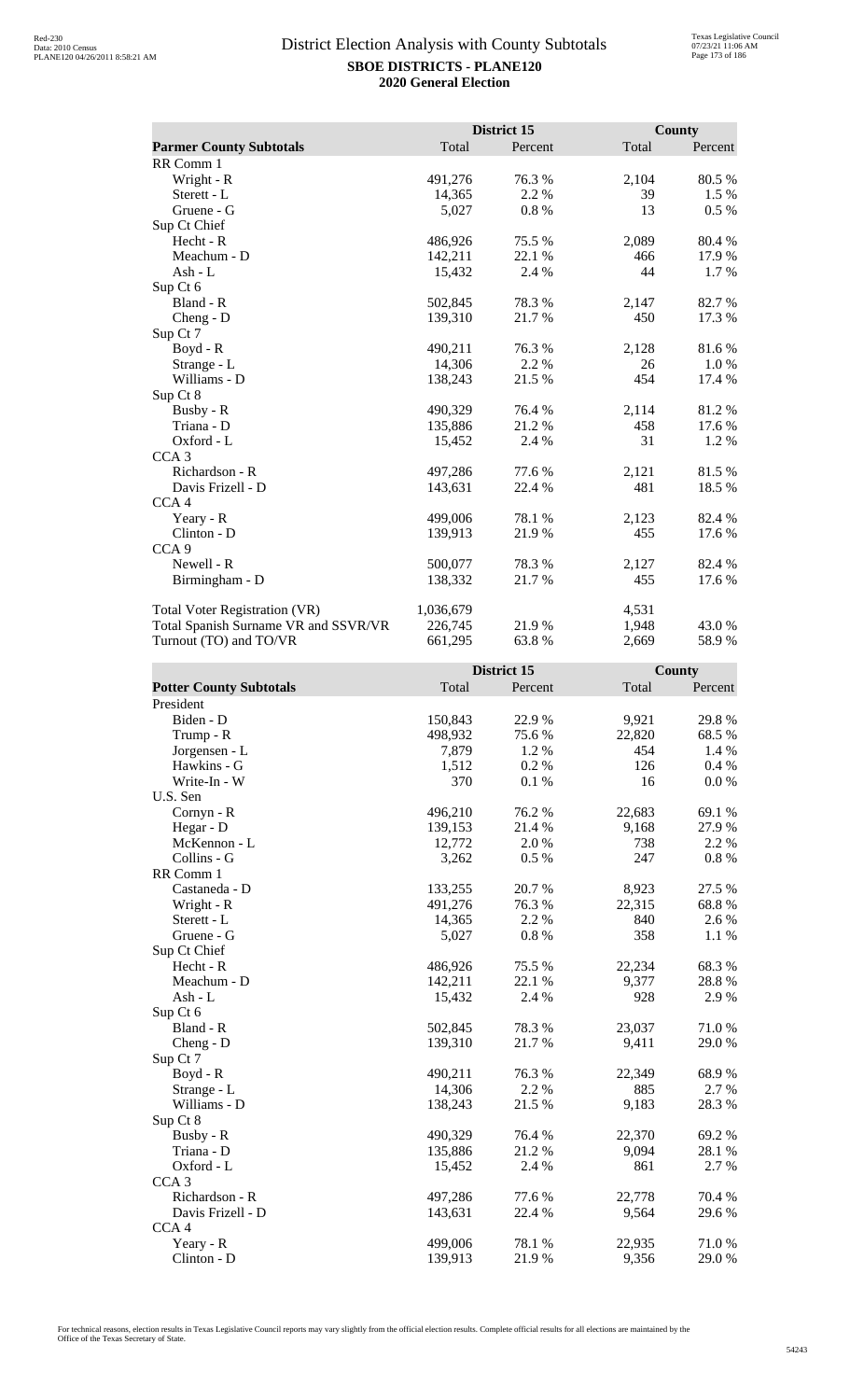|                                      |           | District 15 |        | County  |  |
|--------------------------------------|-----------|-------------|--------|---------|--|
| <b>Potter County Subtotals</b>       | Total     | Percent     | Total  | Percent |  |
| CCA <sub>9</sub>                     |           |             |        |         |  |
| Newell - R                           | 500,077   | 78.3%       | 22,939 | 71.2%   |  |
| Birmingham - D                       | 138,332   | 21.7%       | 9,281  | 28.8%   |  |
|                                      |           |             |        |         |  |
| <b>Total Voter Registration (VR)</b> | 1,036,679 |             | 57,702 |         |  |
| Total Spanish Surname VR and SSVR/VR | 226,745   | 21.9%       | 13,496 | 23.4 %  |  |
| Turnout (TO) and TO/VR               | 661,295   | 63.8%       | 33,495 | 58.0%   |  |
|                                      |           |             |        |         |  |
|                                      |           | District 15 |        | County  |  |
| <b>Randall County Subtotals</b>      | Total     | Percent     | Total  | Percent |  |
| President                            |           |             |        |         |  |
| Biden - D                            | 150,843   | 22.9%       | 12,802 | 19.8%   |  |
| Trump - R                            | 498,932   | 75.6%       | 50,796 | 78.5 %  |  |
| Jorgensen - L                        | 7,879     | 1.2%        | 910    | 1.4 %   |  |
| Hawkins - G                          | 1,512     | 0.2%        | 129    | 0.2%    |  |
| Write-In - W                         | 370       | 0.1%        | 37     | 0.1 %   |  |
| U.S. Sen                             |           |             |        |         |  |
| Cornyn - R                           | 496,210   | 76.2 %      | 51,116 | 79.5 %  |  |
| Hegar - D                            | 139,153   | 21.4 %      | 11,618 | 18.1 %  |  |
| McKennon - L                         | 12,772    | 2.0%        | 1,348  | 2.1 %   |  |
| Collins - G                          | 3,262     | 0.5 %       | 234    | 0.4 %   |  |
| RR Comm 1                            |           |             |        |         |  |
| Castaneda - D                        | 133,255   | 20.7 %      | 11,083 | 17.4 %  |  |
| Wright - R                           | 491,276   | 76.3%       | 50,537 | 79.3 %  |  |
| Sterett - L                          | 14,365    | 2.2 %       | 1,606  | 2.5 %   |  |
| Gruene - G<br>Sup Ct Chief           | 5,027     | 0.8%        | 500    | 0.8%    |  |
| Hecht - R                            | 486,926   | 75.5 %      | 50,226 | 78.7%   |  |
| Meachum - D                          | 142,211   | 22.1 %      | 12,021 | 18.8%   |  |
| Ash - L                              | 15,432    | 2.4 %       | 1,609  | 2.5 %   |  |
| Sup Ct 6                             |           |             |        |         |  |
| Bland - R                            | 502,845   | 78.3%       | 51,952 | 81.6%   |  |
| $Cheng - D$                          | 139,310   | 21.7%       | 11,741 | 18.4 %  |  |
| Sup Ct 7                             |           |             |        |         |  |
| Boyd - R                             | 490,211   | 76.3 %      | 50,653 | 79.5 %  |  |
| Strange - L                          | 14,306    | 2.2 %       | 1,542  | 2.4 %   |  |
| Williams - D                         | 138,243   | 21.5 %      | 11,551 | 18.1 %  |  |
| Sup Ct 8                             |           |             |        |         |  |
| Busby - R                            | 490,329   | 76.4 %      | 50,628 | 79.6%   |  |
| Triana - D                           | 135,886   | 21.2%       | 11,371 | 17.9%   |  |
| Oxford - L                           | 15,452    | 2.4 %       | 1,628  | 2.6 %   |  |
| CCA <sub>3</sub>                     |           |             |        |         |  |
| Richardson - R                       | 497,286   | 77.6 %      | 51,440 | 80.9%   |  |
| Davis Frizell - D                    | 143,631   | 22.4 %      | 12,142 | 19.1 %  |  |
| CCA <sub>4</sub>                     |           |             |        |         |  |
| Yeary - R                            | 499,006   | 78.1 %      | 51,682 | 81.4%   |  |
| Clinton - D                          | 139,913   | 21.9%       | 11,784 | 18.6 %  |  |
| CCA <sub>9</sub>                     |           |             |        |         |  |
| Newell - R                           | 500,077   | 78.3%       | 51,787 | 81.7%   |  |
| Birmingham - D                       | 138,332   | 21.7 %      | 11,589 | 18.3 %  |  |
| <b>Total Voter Registration (VR)</b> | 1,036,679 |             | 92,930 |         |  |
| Total Spanish Surname VR and SSVR/VR | 226,745   | 21.9%       | 12,300 | 13.2 %  |  |
| Turnout (TO) and TO/VR               | 661,295   | 63.8%       | 64,686 | 69.6 %  |  |
|                                      |           |             |        |         |  |

|                                 |         | District 15 |                | County  |
|---------------------------------|---------|-------------|----------------|---------|
| <b>Roberts County Subtotals</b> | Total   | Percent     | Total          | Percent |
| President                       |         |             |                |         |
| Biden - D                       | 150,843 | 22.9 %      | 17             | 3.1 %   |
| Trump - R                       | 498,932 | 75.6 %      | 529            | 96.2 %  |
| Jorgensen - L                   | 7.879   | 1.2 %       | 4              | $0.7\%$ |
| Hawkins - G                     | 1,512   | $0.2\%$     | $\overline{0}$ | $0.0\%$ |
| Write-In - W                    | 370     | $0.1\%$     | $\theta$       | $0.0\%$ |
| U.S. Sen                        |         |             |                |         |
| $Cornyn - R$                    | 496.210 | 76.2 %      | 526            | 96.5 %  |
| Hegar - $D$                     | 139.153 | 21.4 %      | 15             | 2.8%    |
| McKennon - L                    | 12,772  | 2.0 %       | $\overline{4}$ | $0.7\%$ |
| Collins - G                     | 3.262   | $0.5\%$     | $\theta$       | $0.0\%$ |
| RR Comm 1                       |         |             |                |         |
| Castaneda - D                   | 133.255 | 20.7 %      | 19             | 3.5 %   |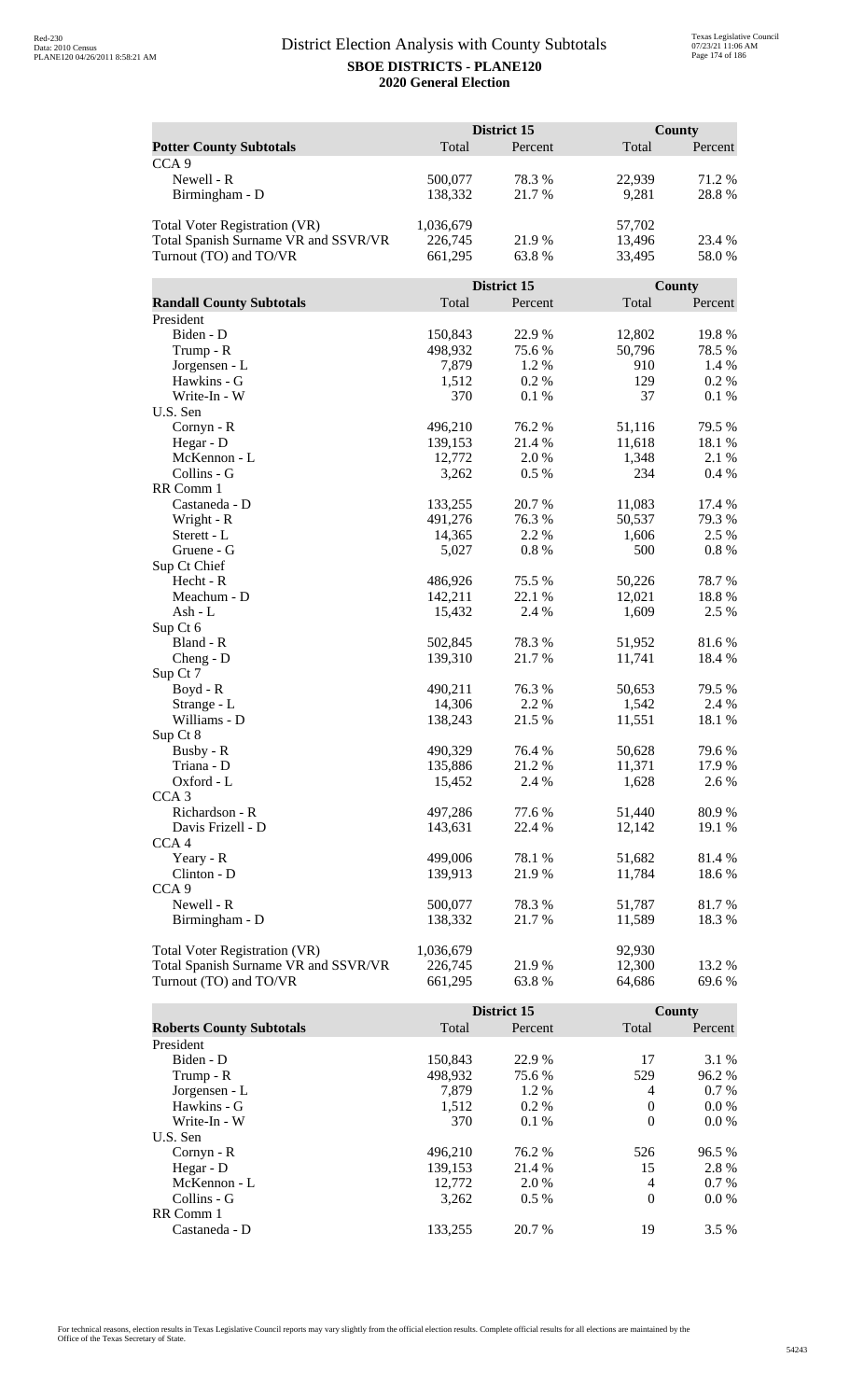|                                      |           | District 15 |        | <b>County</b> |
|--------------------------------------|-----------|-------------|--------|---------------|
| <b>Roberts County Subtotals</b>      | Total     | Percent     | Total  | Percent       |
| RR Comm 1                            |           |             |        |               |
| Wright - R                           | 491,276   | 76.3%       | 519    | 95.9%         |
| Sterett - L                          | 14,365    | 2.2 %       | 2      | 0.4%          |
| Gruene - G                           | 5,027     | 0.8%        | 1      | 0.2 %         |
| Sup Ct Chief                         |           |             |        |               |
| Hecht - R                            | 486,926   | 75.5 %      | 515    | 95.7%         |
| Meachum - D                          | 142,211   | 22.1 %      | 15     | 2.8%          |
| Ash - $L$                            | 15,432    | 2.4 %       | 8      | 1.5 %         |
| Sup Ct 6                             |           |             |        |               |
| Bland - R                            | 502,845   | 78.3%       | 522    | 97.2%         |
| $Cheng - D$                          | 139,310   | 21.7 %      | 15     | 2.8%          |
| Sup Ct 7                             |           |             |        |               |
| Boyd - R                             | 490,211   | 76.3 %      | 514    | 95.9%         |
| Strange - L                          | 14,306    | 2.2 %       | $\tau$ | 1.3 %         |
| Williams - D                         | 138,243   | 21.5 %      | 15     | 2.8%          |
| Sup Ct 8                             |           |             |        |               |
| Busby - R                            | 490,329   | 76.4%       | 507    | 94.9%         |
| Triana - D                           | 135,886   | 21.2%       | 15     | 2.8%          |
| Oxford - L                           | 15,452    | 2.4 %       | 12     | 2.2 %         |
| CCA <sub>3</sub>                     |           |             |        |               |
| Richardson - R                       | 497,286   | 77.6%       | 521    | 97.2%         |
| Davis Frizell - D                    | 143,631   | 22.4 %      | 15     | 2.8%          |
| CCA <sub>4</sub>                     |           |             |        |               |
| Yeary - R                            | 499,006   | 78.1 %      | 517    | 97.0%         |
| Clinton - D                          | 139,913   | 21.9%       | 16     | 3.0 %         |
| CCA <sub>9</sub>                     |           |             |        |               |
| Newell - R                           | 500,077   | 78.3 %      | 518    | 97.0%         |
| Birmingham - D                       | 138,332   | 21.7%       | 16     | 3.0 %         |
| <b>Total Voter Registration (VR)</b> | 1,036,679 |             | 678    |               |
| Total Spanish Surname VR and SSVR/VR | 226,745   | 21.9%       | 16     | 2.4 %         |
| Turnout (TO) and TO/VR               | 661,295   | 63.8%       | 550    | 81.1 %        |

|                                 |         | <b>District 15</b> |                  | County    |
|---------------------------------|---------|--------------------|------------------|-----------|
| <b>Runnels County Subtotals</b> | Total   | Percent            | Total            | Percent   |
| President                       |         |                    |                  |           |
| Biden - D                       | 150,843 | 22.9%              | 552              | 12.5 %    |
| Trump - R                       | 498,932 | 75.6%              | 3,807            | 86.3%     |
| Jorgensen - L                   | 7,879   | 1.2%               | 39               | $0.9\ \%$ |
| Hawkins - G                     | 1,512   | 0.2 %              | 11               | 0.2 %     |
| Write-In - W                    | 370     | 0.1%               | $\boldsymbol{0}$ | 0.0 %     |
| U.S. Sen                        |         |                    |                  |           |
| Cornyn - R                      | 496,210 | 76.2 %             | 3,722            | 86.0%     |
| Hegar - D                       | 139,153 | 21.4 %             | 515              | 11.9%     |
| McKennon - L                    | 12,772  | 2.0%               | 66               | 1.5 %     |
| Collins - G                     | 3,262   | 0.5%               | 25               | 0.6 %     |
| RR Comm 1                       |         |                    |                  |           |
| Castaneda - D                   | 133,255 | 20.7%              | 482              | 11.2 %    |
| Wright - R                      | 491,276 | 76.3%              | 3,717            | 86.7%     |
| Sterett - L                     | 14,365  | 2.2 %              | 65               | 1.5 %     |
| Gruene - G                      | 5,027   | $0.8~\%$           | 23               | 0.5 %     |
| Sup Ct Chief                    |         |                    |                  |           |
| Hecht - R                       | 486,926 | 75.5 %             | 3,667            | 85.5%     |
| Meachum - D                     | 142,211 | 22.1 %             | 549              | 12.8 %    |
| Ash - L                         | 15,432  | 2.4 %              | 72               | 1.7%      |
| Sup Ct 6                        |         |                    |                  |           |
| Bland - R                       | 502,845 | 78.3%              | 3,754            | 88.0%     |
| $Cheng - D$                     | 139,310 | 21.7%              | 514              | 12.0 %    |
| Sup Ct 7                        |         |                    |                  |           |
| Boyd - R                        | 490,211 | 76.3%              | 3,687            | 86.3%     |
| Strange - L                     | 14,306  | 2.2 %              | 66               | 1.5 %     |
| Williams - D                    | 138,243 | 21.5 %             | 518              | 12.1 %    |
| Sup Ct 8                        |         |                    |                  |           |
| Busby - R                       | 490,329 | 76.4 %             | 3,690            | 86.7%     |
| Triana - D                      | 135,886 | 21.2%              | 498              | 11.7%     |
| Oxford - L                      | 15,452  | 2.4 %              | 68               | 1.6 %     |
| CCA <sub>3</sub>                |         |                    |                  |           |
| Richardson - R                  | 497,286 | 77.6 %             | 3,730            | 87.4 %    |
| Davis Frizell - D               | 143,631 | 22.4 %             | 536              | 12.6 %    |
| CCA <sub>4</sub>                |         |                    |                  |           |
| Yeary - R                       | 499,006 | 78.1 %             | 3,722            | 87.9%     |
| Clinton - D                     | 139,913 | 21.9%              | 514              | 12.1 %    |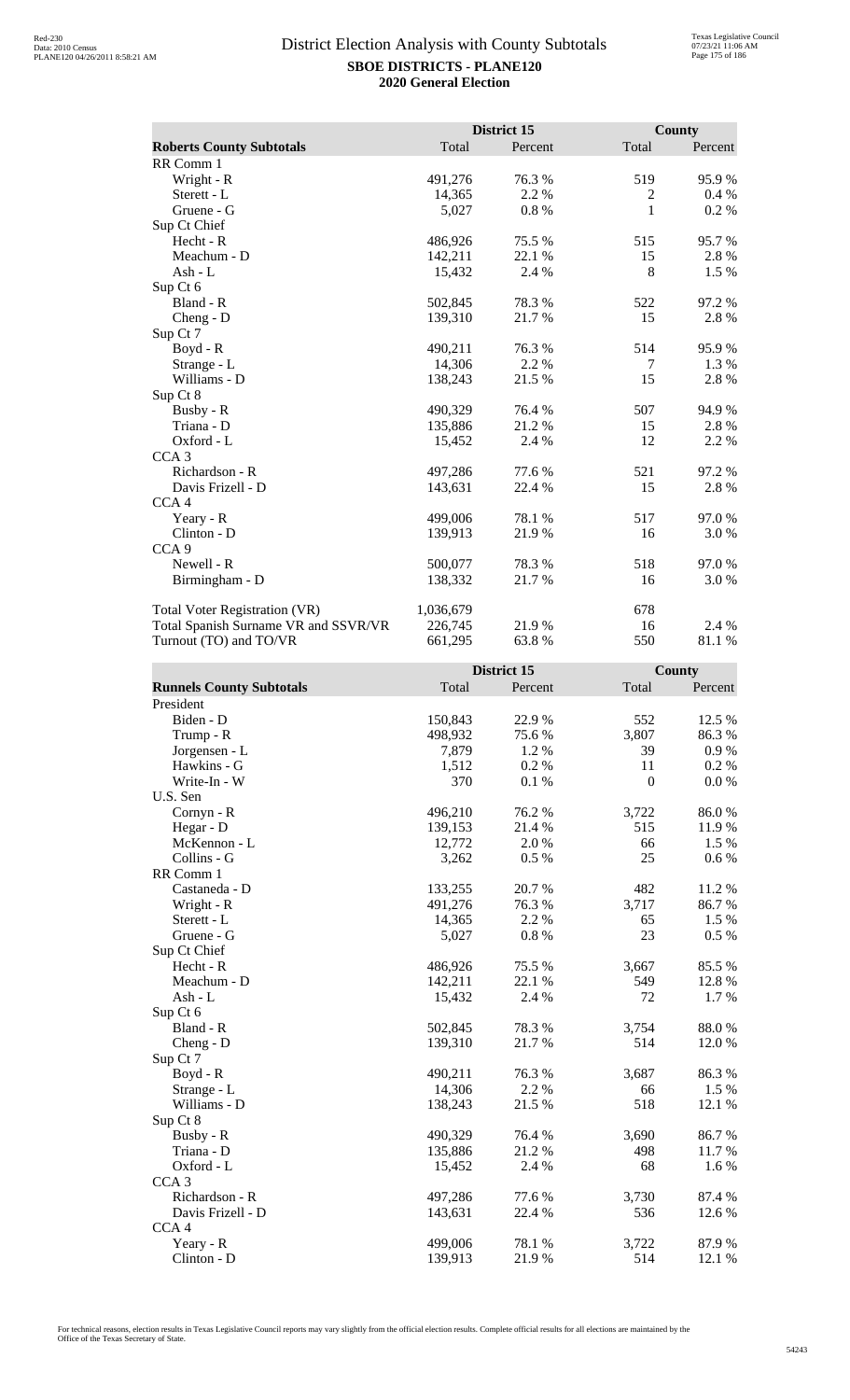|                                      |                    | District 15      |              | County          |  |
|--------------------------------------|--------------------|------------------|--------------|-----------------|--|
| <b>Runnels County Subtotals</b>      | Total              | Percent          | Total        | Percent         |  |
| CCA <sub>9</sub>                     |                    |                  |              |                 |  |
| Newell - R                           | 500,077            | 78.3%            | 3,730        | 88.2%           |  |
| Birmingham - D                       | 138,332            | 21.7%            | 500          | 11.8%           |  |
|                                      |                    |                  |              |                 |  |
| <b>Total Voter Registration (VR)</b> | 1,036,679          |                  | 7,014        |                 |  |
| Total Spanish Surname VR and SSVR/VR | 226,745            | 21.9%            | 1,610        | 23.0%           |  |
| Turnout (TO) and TO/VR               | 661,295            | 63.8%            | 4,409        | 62.9%           |  |
|                                      |                    |                  |              |                 |  |
|                                      |                    | District 15      |              | County          |  |
| <b>Scurry County Subtotals</b>       | Total              | Percent          | Total        | Percent         |  |
| President                            |                    |                  |              |                 |  |
| Biden - D                            | 150,843            | 22.9%            | 818          | 13.9%           |  |
| Trump - R                            | 498,932            | 75.6%            | 4,983        | 84.9%           |  |
| Jorgensen - L                        | 7,879              | 1.2%             | 53           | 0.9 %           |  |
| Hawkins - G                          | 1,512              | 0.2%             | 15           | 0.3 %           |  |
| Write-In - W                         | 370                | 0.1%             | $\mathbf{0}$ | 0.0 %           |  |
| U.S. Sen                             |                    |                  |              |                 |  |
| Cornyn - R                           | 496,210            | 76.2%            | 4,870        | 84.0%           |  |
| Hegar - D                            | 139,153            | 21.4 %           | 805          | 13.9%           |  |
| McKennon - L                         | 12,772             | 2.0 %            | 89           | 1.5 %           |  |
| Collins - G                          | 3,262              | $0.5\%$          | 32           | 0.6 %           |  |
| RR Comm 1                            |                    |                  |              |                 |  |
| Castaneda - D                        | 133,255            | 20.7%            | 756          | 13.1 %          |  |
| Wright - R                           | 491,276            | 76.3%            | 4,894        | 84.6%           |  |
| Sterett - L                          | 14,365             | 2.2 %            | 106          | 1.8%            |  |
| Gruene - G                           | 5,027              | 0.8%             | 26           | 0.4%            |  |
| Sup Ct Chief<br>Hecht - R            |                    |                  |              |                 |  |
| Meachum - D                          | 486,926<br>142,211 | 75.5 %<br>22.1 % | 4,827<br>828 | 83.5%<br>14.3 % |  |
| Ash - L                              | 15,432             | 2.4 %            | 124          | 2.1 %           |  |
| Sup Ct 6                             |                    |                  |              |                 |  |
| Bland - R                            | 502,845            | 78.3%            | 4,967        | 86.1%           |  |
| $Cheng - D$                          | 139,310            | 21.7%            | 805          | 13.9%           |  |
| Sup Ct 7                             |                    |                  |              |                 |  |
| $Boyd - R$                           | 490,211            | 76.3%            | 4,860        | 84.1 %          |  |
| Strange - L                          | 14,306             | 2.2 %            | 103          | 1.8%            |  |
| Williams - D                         | 138,243            | 21.5 %           | 816          | 14.1 %          |  |
| Sup Ct 8                             |                    |                  |              |                 |  |
| Busby - R                            | 490,329            | 76.4 %           | 4,864        | 84.2 %          |  |
| Triana - D                           | 135,886            | 21.2%            | 803          | 13.9%           |  |
| Oxford - L                           | 15,452             | 2.4 %            | 110          | 1.9%            |  |
| CCA <sub>3</sub>                     |                    |                  |              |                 |  |
| Richardson - R                       | 497,286            | 77.6 %           | 4,932        | 85.5 %          |  |
| Davis Frizell - D                    | 143,631            | 22.4 %           | 836          | 14.5 %          |  |
| CCA <sub>4</sub>                     |                    |                  |              |                 |  |
| Yeary - R                            | 499,006            | 78.1 %           | 4,941        | 85.8%           |  |
| Clinton - D                          | 139,913            | 21.9%            | 818          | 14.2 %          |  |
| CCA <sub>9</sub>                     |                    |                  |              |                 |  |
| Newell - R                           | 500,077            | 78.3%            | 4,926        | 85.7%           |  |
| Birmingham - D                       | 138,332            | 21.7 %           | 822          | 14.3 %          |  |
|                                      |                    |                  |              |                 |  |
| <b>Total Voter Registration (VR)</b> | 1,036,679          |                  | 9,444        |                 |  |
| Total Spanish Surname VR and SSVR/VR | 226,745            | 21.9%            | 2,689        | 28.5 %          |  |
| Turnout (TO) and TO/VR               | 661,295            | 63.8%            | 5,897        | 62.4 %          |  |

|                                     |         | District 15 |                | County  |
|-------------------------------------|---------|-------------|----------------|---------|
| <b>Shackelford County Subtotals</b> | Total   | Percent     | Total          | Percent |
| President                           |         |             |                |         |
| Biden - D                           | 150.843 | 22.9 %      | 130            | 8.0%    |
| Trump - R                           | 498,932 | 75.6 %      | 1.484          | 91.1 %  |
| Jorgensen - L                       | 7.879   | $1.2\%$     | 11             | $0.7\%$ |
| Hawkins - G                         | 1,512   | $0.2\%$     | $\overline{4}$ | $0.2\%$ |
| Write-In - W                        | 370     | $0.1\%$     | $\Omega$       | $0.0\%$ |
| U.S. Sen                            |         |             |                |         |
| $Cornyn - R$                        | 496.210 | 76.2 %      | 1.475          | 91.8%   |
| Hegar - $D$                         | 139,153 | 21.4 %      | 115            | 7.2 %   |
| McKennon - L                        | 12,772  | 2.0 %       | 14             | $0.9\%$ |
| Collins - G                         | 3.262   | $0.5\%$     | 3              | $0.2\%$ |
| RR Comm 1                           |         |             |                |         |
| Castaneda - D                       | 133.255 | 20.7 %      | 96             | 6.0%    |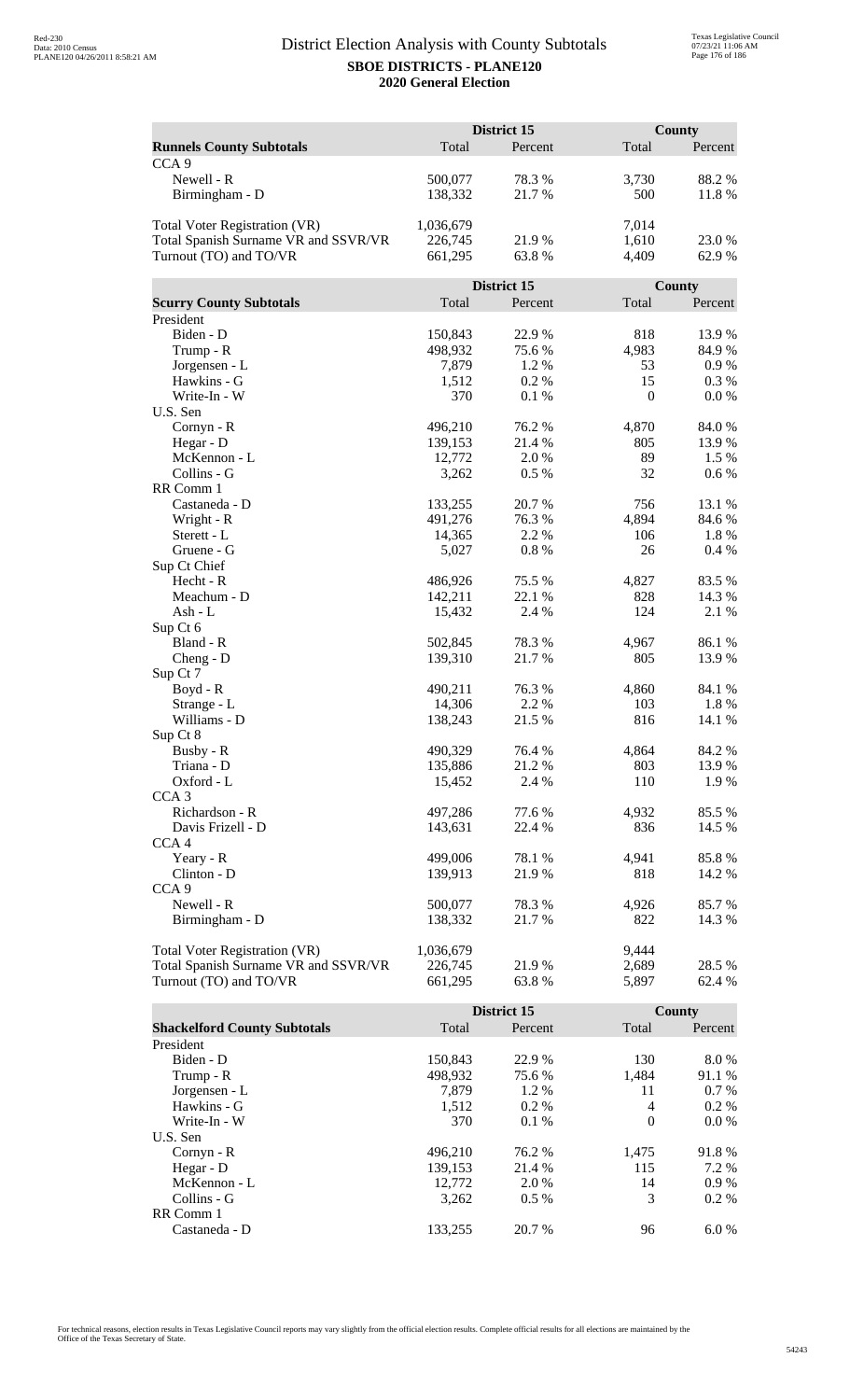|                                      |           | District 15 |       | County  |
|--------------------------------------|-----------|-------------|-------|---------|
| <b>Shackelford County Subtotals</b>  | Total     | Percent     | Total | Percent |
| RR Comm 1                            |           |             |       |         |
| Wright - R                           | 491,276   | 76.3%       | 1,468 | 92.2%   |
| Sterett - L                          | 14,365    | 2.2 %       | 22    | 1.4 %   |
| Gruene - G                           | 5,027     | 0.8%        | 6     | $0.4\%$ |
| Sup Ct Chief                         |           |             |       |         |
| Hecht - R                            | 486,926   | 75.5 %      | 1,458 | 91.6%   |
| Meachum - D                          | 142,211   | 22.1 %      | 120   | 7.5 %   |
| Ash - $L$                            | 15,432    | 2.4 %       | 14    | 0.9%    |
| Sup Ct 6                             |           |             |       |         |
| Bland - R                            | 502,845   | 78.3%       | 1,475 | 93.2%   |
| $Cheng - D$                          | 139,310   | 21.7 %      | 108   | 6.8%    |
| Sup Ct 7                             |           |             |       |         |
| Boyd - R                             | 490,211   | 76.3 %      | 1,466 | 92.2 %  |
| Strange - L                          | 14,306    | 2.2 %       | 11    | 0.7 %   |
| Williams - D                         | 138,243   | 21.5 %      | 113   | 7.1 %   |
| Sup Ct 8                             |           |             |       |         |
| Busby - R                            | 490,329   | 76.4%       | 1,466 | 92.4 %  |
| Triana - D                           | 135,886   | 21.2%       | 105   | 6.6 %   |
| Oxford - L                           | 15,452    | 2.4 %       | 15    | 0.9%    |
| CCA <sub>3</sub>                     |           |             |       |         |
| Richardson - R                       | 497,286   | 77.6%       | 1,464 | 92.6%   |
| Davis Frizell - D                    | 143,631   | 22.4 %      | 117   | 7.4 %   |
| CCA <sub>4</sub>                     |           |             |       |         |
| Yeary - R                            | 499,006   | 78.1 %      | 1,463 | 92.7 %  |
| Clinton - D                          | 139,913   | 21.9%       | 115   | 7.3 %   |
| CCA <sub>9</sub>                     |           |             |       |         |
| Newell - R                           | 500,077   | 78.3 %      | 1,465 | 92.7 %  |
| Birmingham - D                       | 138,332   | 21.7%       | 115   | 7.3 %   |
| <b>Total Voter Registration (VR)</b> | 1,036,679 |             | 2,317 |         |
| Total Spanish Surname VR and SSVR/VR | 226,745   | 21.9%       | 150   | 6.5 %   |
| Turnout (TO) and TO/VR               | 661,295   | 63.8%       | 1,635 | 70.6%   |

|                                 |         | District 15 |                  | <b>County</b> |
|---------------------------------|---------|-------------|------------------|---------------|
| <b>Sherman County Subtotals</b> | Total   | Percent     | Total            | Percent       |
| President                       |         |             |                  |               |
| Biden - D                       | 150,843 | 22.9%       | 91               | 9.2%          |
| Trump - R                       | 498,932 | 75.6%       | 885              | 89.3%         |
| Jorgensen - L                   | 7,879   | 1.2%        | 9                | 0.9%          |
| Hawkins - G                     | 1,512   | 0.2 %       | 5                | 0.5 %         |
| Write-In - W                    | 370     | 0.1%        | 1                | $0.1~\%$      |
| U.S. Sen                        |         |             |                  |               |
| Cornyn - R                      | 496,210 | 76.2 %      | 888              | 90.2 %        |
| Hegar - D                       | 139,153 | 21.4 %      | 88               | 8.9%          |
| McKennon - L                    | 12,772  | 2.0%        | $\boldsymbol{7}$ | 0.7%          |
| Collins - G                     | 3,262   | 0.5 %       | $\overline{2}$   | 0.2 %         |
| RR Comm 1                       |         |             |                  |               |
| Castaneda - D                   | 133,255 | 20.7%       | 83               | 8.5 %         |
| Wright - R                      | 491,276 | 76.3%       | 878              | 89.8%         |
| Sterett - L                     | 14,365  | 2.2 %       | 12               | 1.2%          |
| Gruene - G                      | 5,027   | $0.8~\%$    | 5                | 0.5 %         |
| Sup Ct Chief                    |         |             |                  |               |
| Hecht - R                       | 486,926 | 75.5 %      | 863              | 88.7%         |
| Meachum - D                     | 142,211 | 22.1 %      | 95               | 9.8%          |
| $Ash - L$                       | 15,432  | 2.4 %       | 15               | 1.5 %         |
| Sup Ct 6                        |         |             |                  |               |
| Bland - R                       | 502,845 | 78.3%       | 892              | 91.6%         |
| Cheng - D                       | 139,310 | 21.7%       | 82               | 8.4 %         |
| Sup Ct 7                        |         |             |                  |               |
| Boyd - R                        | 490,211 | 76.3%       | 879              | 90.2 %        |
| Strange - L                     | 14,306  | 2.2 %       | 9                | 0.9%          |
| Williams - D                    | 138,243 | 21.5 %      | 87               | 8.9%          |
| Sup Ct 8                        |         |             |                  |               |
| Busby - R                       | 490,329 | 76.4%       | 885              | 90.7%         |
| Triana - D                      | 135,886 | 21.2%       | 81               | 8.3%          |
| Oxford - L                      | 15,452  | 2.4 %       | 10               | $1.0\ \%$     |
| CCA <sub>3</sub>                |         |             |                  |               |
| Richardson - R                  | 497,286 | 77.6 %      | 883              | 90.5 %        |
| Davis Frizell - D               | 143,631 | 22.4 %      | 93               | 9.5%          |
| CCA <sub>4</sub>                |         |             |                  |               |
| Yeary - R                       | 499,006 | 78.1 %      | 881              | 91.1%         |
| Clinton - D                     | 139,913 | 21.9%       | 86               | 8.9%          |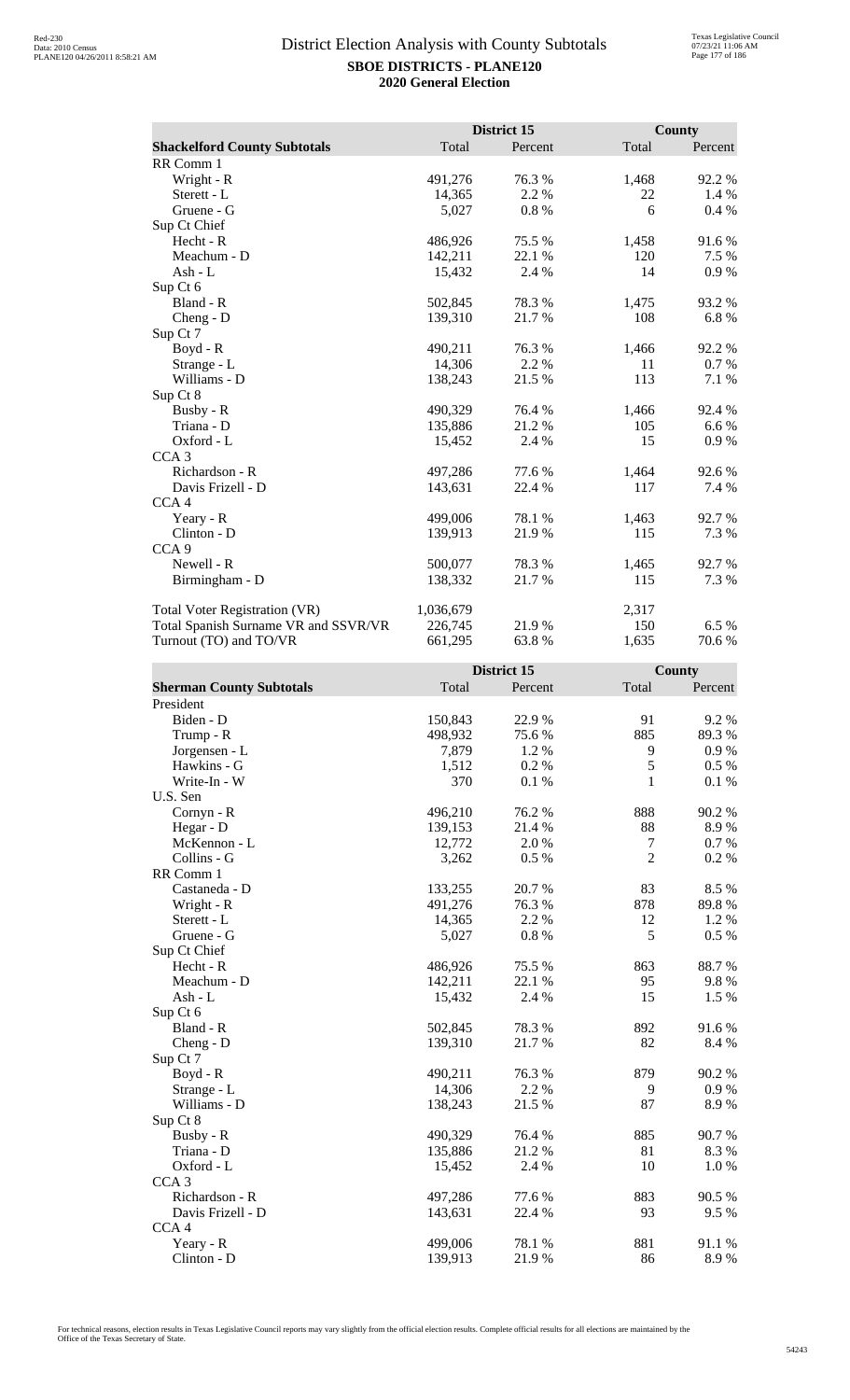|                                      | District 15 |                 | <b>County</b>    |          |
|--------------------------------------|-------------|-----------------|------------------|----------|
| <b>Sherman County Subtotals</b>      | Total       | Percent         | Total            | Percent  |
| CCA <sub>9</sub>                     |             |                 |                  |          |
| Newell - R                           | 500,077     | 78.3%           | 894              | 91.9%    |
| Birmingham - D                       | 138,332     | 21.7%           | 79               | 8.1 %    |
|                                      |             |                 |                  |          |
| <b>Total Voter Registration (VR)</b> | 1,036,679   |                 | 1,518            |          |
| Total Spanish Surname VR and SSVR/VR | 226,745     | 21.9%           | 360              | 23.7 %   |
| Turnout (TO) and TO/VR               | 661,295     | 63.8%           | 1,000            | 65.9%    |
|                                      |             |                 |                  |          |
|                                      |             | District 15     |                  | County   |
| <b>Sterling County Subtotals</b>     | Total       | Percent         | Total            | Percent  |
| President                            |             |                 |                  |          |
| Biden - D                            | 150,843     | 22.9%           | 51               | 8.0%     |
| Trump - R                            | 498,932     | 75.6%           | 584              | 91.4%    |
| Jorgensen - L                        | 7,879       | 1.2 %           | $\mathbf{1}$     | 0.2 %    |
| Hawkins - G                          | 1,512       | 0.2%            | 3                | $0.5\%$  |
| Write-In - W                         | 370         | 0.1%            | $\boldsymbol{0}$ | 0.0 %    |
| U.S. Sen                             |             |                 |                  |          |
| Cornyn - R                           | 496,210     | 76.2 %          | 567              | 91.3%    |
| Hegar - D                            | 139,153     | 21.4 %          | 47               | 7.6 %    |
| McKennon - L                         | 12,772      | 2.0%            | $\boldsymbol{2}$ | 0.3%     |
| Collins - G                          | 3,262       | 0.5%            | 5                | $0.8~\%$ |
| RR Comm 1                            |             |                 |                  |          |
| Castaneda - D                        | 133,255     | 20.7%           | 49               | 8.0%     |
| Wright - R                           | 491,276     | 76.3%           | 560              | 91.1%    |
| Sterett - L                          | 14,365      | 2.2 %           | 4                | 0.7%     |
| Gruene - G                           | 5,027       | 0.8%            | $\overline{2}$   | 0.3%     |
| Sup Ct Chief                         |             |                 |                  |          |
| Hecht - R                            | 486,926     | 75.5 %          | 560              | 91.5%    |
| Meachum - D                          | 142,211     | 22.1 %          | 46               | 7.5 %    |
| Ash - L                              | 15,432      | 2.4 %           | 6                | 1.0%     |
|                                      |             |                 |                  |          |
| Sup Ct 6<br>Bland - R                | 502,845     | 78.3%           | 562              | 92.0%    |
|                                      | 139,310     | 21.7%           | 49               | 8.0%     |
| Cheng - D<br>Sup Ct 7                |             |                 |                  |          |
|                                      | 490,211     | 76.3%           | 559              | 91.0%    |
| $Boyd - R$                           | 14,306      | 2.2 %           | 4                | 0.7 %    |
| Strange - L                          |             |                 | 51               |          |
| Williams - D                         | 138,243     | 21.5 %          |                  | 8.3%     |
| Sup Ct 8                             |             |                 |                  |          |
| Busby - R                            | 490,329     | 76.4 %<br>21.2% | 555              | 91.1 %   |
| Triana - D<br>Oxford - L             | 135,886     |                 | 50               | 8.2 %    |
|                                      | 15,452      | 2.4 %           | 4                | 0.7%     |
| CCA <sub>3</sub><br>Richardson - R   |             | 77.6 %          | 563              |          |
| Davis Frizell - D                    | 497,286     |                 |                  | 92.1 %   |
|                                      | 143,631     | 22.4 %          | 48               | 7.9%     |
| CCA <sub>4</sub>                     |             |                 |                  |          |
| Yeary - R                            | 499,006     | 78.1 %          | 556              | 91.9%    |
| Clinton - D                          | 139,913     | 21.9%           | 49               | 8.1 %    |
| CCA <sub>9</sub>                     |             |                 |                  |          |
| Newell - R                           | 500,077     | 78.3%           | 559              | 92.2%    |
| Birmingham - D                       | 138,332     | 21.7 %          | 47               | 7.8%     |
|                                      |             |                 |                  |          |
| <b>Total Voter Registration (VR)</b> | 1,036,679   |                 | 933              |          |
| Total Spanish Surname VR and SSVR/VR | 226,745     | 21.9%           | 220              | 23.6 %   |
| Turnout (TO) and TO/VR               | 661,295     | 63.8%           | 639              | 68.5%    |

|                                   |         | District 15 |                | <b>County</b> |
|-----------------------------------|---------|-------------|----------------|---------------|
| <b>Stonewall County Subtotals</b> | Total   | Percent     | Total          | Percent       |
| President                         |         |             |                |               |
| Biden - D                         | 150,843 | 22.9 %      | 116            | 15.8%         |
| Trump - R                         | 498,932 | 75.6 %      | 615            | 83.6 %        |
| Jorgensen - L                     | 7.879   | $1.2\%$     | $\overline{4}$ | $0.5\%$       |
| Hawkins - G                       | 1,512   | $0.2\%$     | 1              | 0.1%          |
| Write-In - W                      | 370     | $0.1\%$     | $\Omega$       | $0.0\%$       |
| U.S. Sen                          |         |             |                |               |
| $Cornyn - R$                      | 496.210 | 76.2 %      | 586            | 82.1 %        |
| Hegar - $D$                       | 139.153 | 21.4 %      | 122            | 17.1 %        |
| McKennon - L                      | 12,772  | 2.0 %       | 3              | $0.4\%$       |
| Collins - G                       | 3.262   | $0.5\%$     | 3              | $0.4\%$       |
| RR Comm 1                         |         |             |                |               |
| Castaneda - D                     | 133.255 | 20.7 %      | 111            | 15.8%         |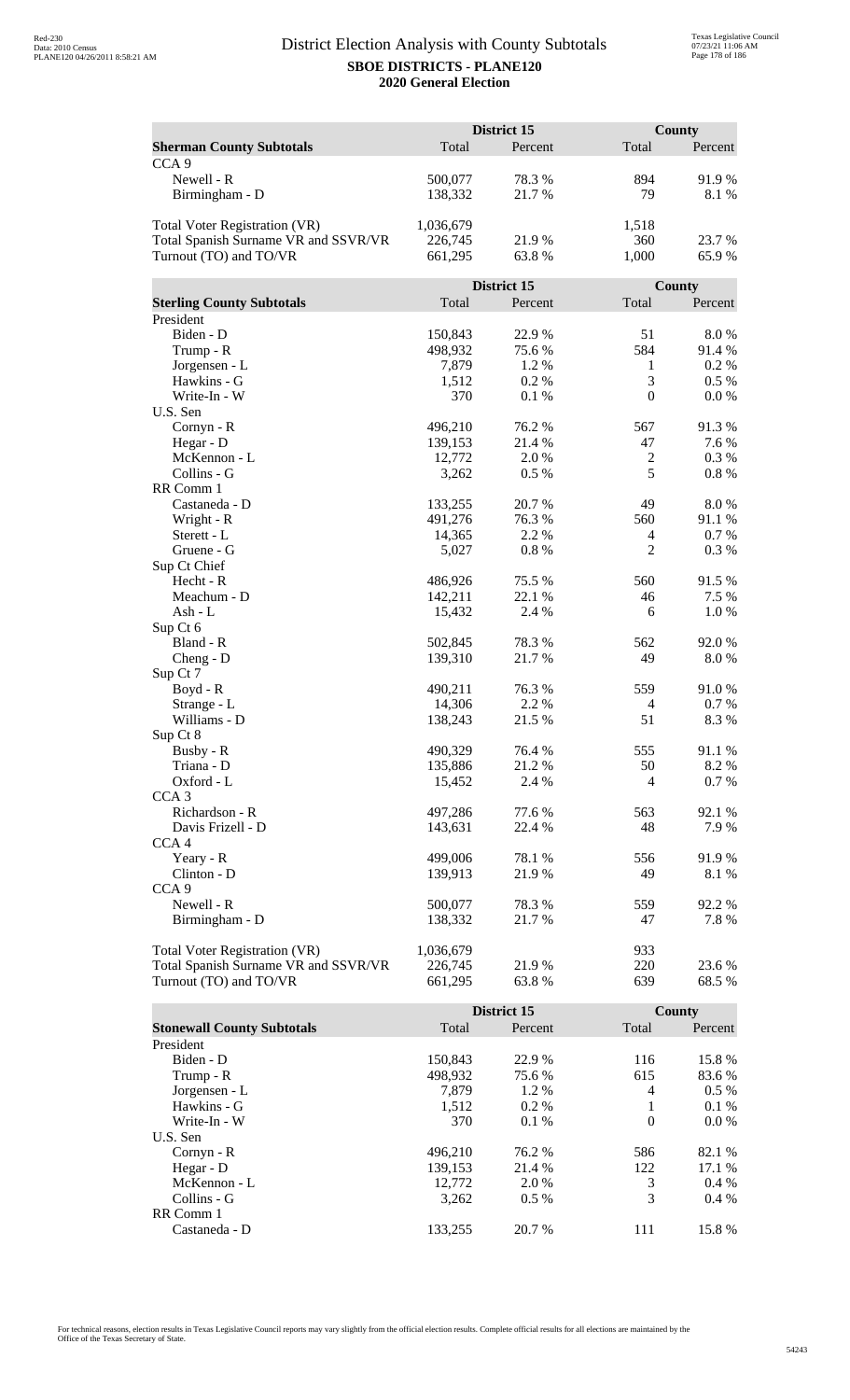|                                      |           | District 15 |                | <b>County</b> |
|--------------------------------------|-----------|-------------|----------------|---------------|
| <b>Stonewall County Subtotals</b>    | Total     | Percent     | Total          | Percent       |
| RR Comm 1                            |           |             |                |               |
| Wright - R                           | 491,276   | 76.3%       | 582            | 83.0%         |
| Sterett - L                          | 14,365    | 2.2 %       | 6              | 0.9 %         |
| Gruene - G                           | 5,027     | 0.8%        | $\overline{2}$ | 0.3 %         |
| Sup Ct Chief                         |           |             |                |               |
| Hecht - R                            | 486,926   | 75.5 %      | 565            | 81.6%         |
| Meachum - D                          | 142,211   | 22.1 %      | 117            | 16.9%         |
| Ash - L                              | 15,432    | 2.4 %       | 10             | 1.4 %         |
| Sup Ct 6                             |           |             |                |               |
| Bland - R                            | 502,845   | 78.3 %      | 562            | 82.9%         |
| $Cheng - D$                          | 139,310   | 21.7 %      | 116            | 17.1 %        |
| Sup Ct 7                             |           |             |                |               |
| Boyd - R                             | 490,211   | 76.3%       | 562            | 82.0%         |
| Strange - L                          | 14,306    | 2.2 %       | 7              | $1.0\%$       |
| Williams - D                         | 138,243   | 21.5 %      | 116            | 16.9%         |
| Sup Ct 8                             |           |             |                |               |
| Busby - R                            | 490,329   | 76.4 %      | 564            | 82.2 %        |
| Triana - D                           | 135,886   | 21.2 %      | 115            | 16.8%         |
| Oxford - L                           | 15,452    | 2.4 %       | 7              | 1.0%          |
| CCA <sub>3</sub>                     |           |             |                |               |
| Richardson - R                       | 497,286   | 77.6 %      | 566            | 82.6 %        |
| Davis Frizell - D                    | 143,631   | 22.4 %      | 119            | 17.4 %        |
| CCA <sub>4</sub>                     |           |             |                |               |
| Yeary - R                            | 499,006   | 78.1 %      | 566            | 83.2%         |
| Clinton - D                          | 139,913   | 21.9%       | 114            | 16.8%         |
| CCA <sub>9</sub>                     |           |             |                |               |
| Newell - R                           | 500,077   | 78.3 %      | 564            | 83.4 %        |
| Birmingham - D                       | 138,332   | 21.7%       | 112            | 16.6 %        |
| Total Voter Registration (VR)        | 1,036,679 |             | 951            |               |
| Total Spanish Surname VR and SSVR/VR | 226,745   | 21.9%       | 100            | 10.5 %        |
| Turnout (TO) and TO/VR               | 661,295   | 63.8%       | 741            | 77.9 %        |

|                                 |         | District 15 |       | County    |
|---------------------------------|---------|-------------|-------|-----------|
| <b>Swisher County Subtotals</b> | Total   | Percent     | Total | Percent   |
| President                       |         |             |       |           |
| Biden - D                       | 150,843 | 22.9%       | 478   | 20.3 %    |
| Trump - R                       | 498,932 | 75.6%       | 1,845 | 78.3%     |
| Jorgensen - L                   | 7,879   | 1.2%        | 22    | 0.9 %     |
| Hawkins - G                     | 1,512   | 0.2%        | 10    | 0.4 %     |
| Write-In - W                    | 370     | 0.1%        | 1     | 0.0 %     |
| U.S. Sen                        |         |             |       |           |
| Cornyn - R                      | 496,210 | 76.2 %      | 1,795 | 77.4 %    |
| Hegar - D                       | 139,153 | 21.4 %      | 464   | 20.0%     |
| McKennon - L                    | 12,772  | 2.0%        | 44    | 1.9%      |
| Collins - G                     | 3,262   | 0.5 %       | 15    | $0.6\ \%$ |
| RR Comm 1                       |         |             |       |           |
| Castaneda - D                   | 133,255 | 20.7%       | 459   | 20.0%     |
| Wright - R                      | 491,276 | 76.3%       | 1,786 | 77.9%     |
| Sterett - L                     | 14,365  | 2.2 %       | 35    | 1.5 %     |
| Gruene - G                      | 5,027   | $0.8~\%$    | 14    | $0.6\ \%$ |
| Sup Ct Chief                    |         |             |       |           |
| Hecht - R                       | 486,926 | 75.5 %      | 1,758 | 76.6%     |
| Meachum - D                     | 142,211 | 22.1 %      | 493   | 21.5 %    |
| $Ash - L$                       | 15,432  | 2.4 %       | 43    | 1.9%      |
| Sup Ct 6                        |         |             |       |           |
| Bland - R                       | 502,845 | 78.3%       | 1,818 | 79.5 %    |
| Cheng - $D$                     | 139,310 | 21.7%       | 468   | 20.5 %    |
| Sup Ct 7                        |         |             |       |           |
| $Boyd - R$                      | 490,211 | 76.3%       | 1,780 | 77.8 %    |
| Strange - L                     | 14,306  | 2.2 %       | 40    | 1.7%      |
| Williams - D                    | 138,243 | 21.5 %      | 467   | 20.4 %    |
| Sup Ct 8                        |         |             |       |           |
| Busby - R                       | 490,329 | 76.4 %      | 1,784 | 78.4%     |
| Triana - D                      | 135,886 | 21.2%       | 452   | 19.9%     |
| Oxford - L                      | 15,452  | 2.4 %       | 40    | 1.8 %     |
| CCA <sub>3</sub>                |         |             |       |           |
| Richardson - R                  | 497,286 | 77.6 %      | 1,811 | 79.5 %    |
| Davis Frizell - D               | 143,631 | 22.4 %      | 467   | 20.5 %    |
| CCA <sub>4</sub>                |         |             |       |           |
| Yeary - R                       | 499,006 | 78.1 %      | 1,819 | 80.1 %    |
| Clinton - D                     | 139,913 | 21.9%       | 453   | 19.9%     |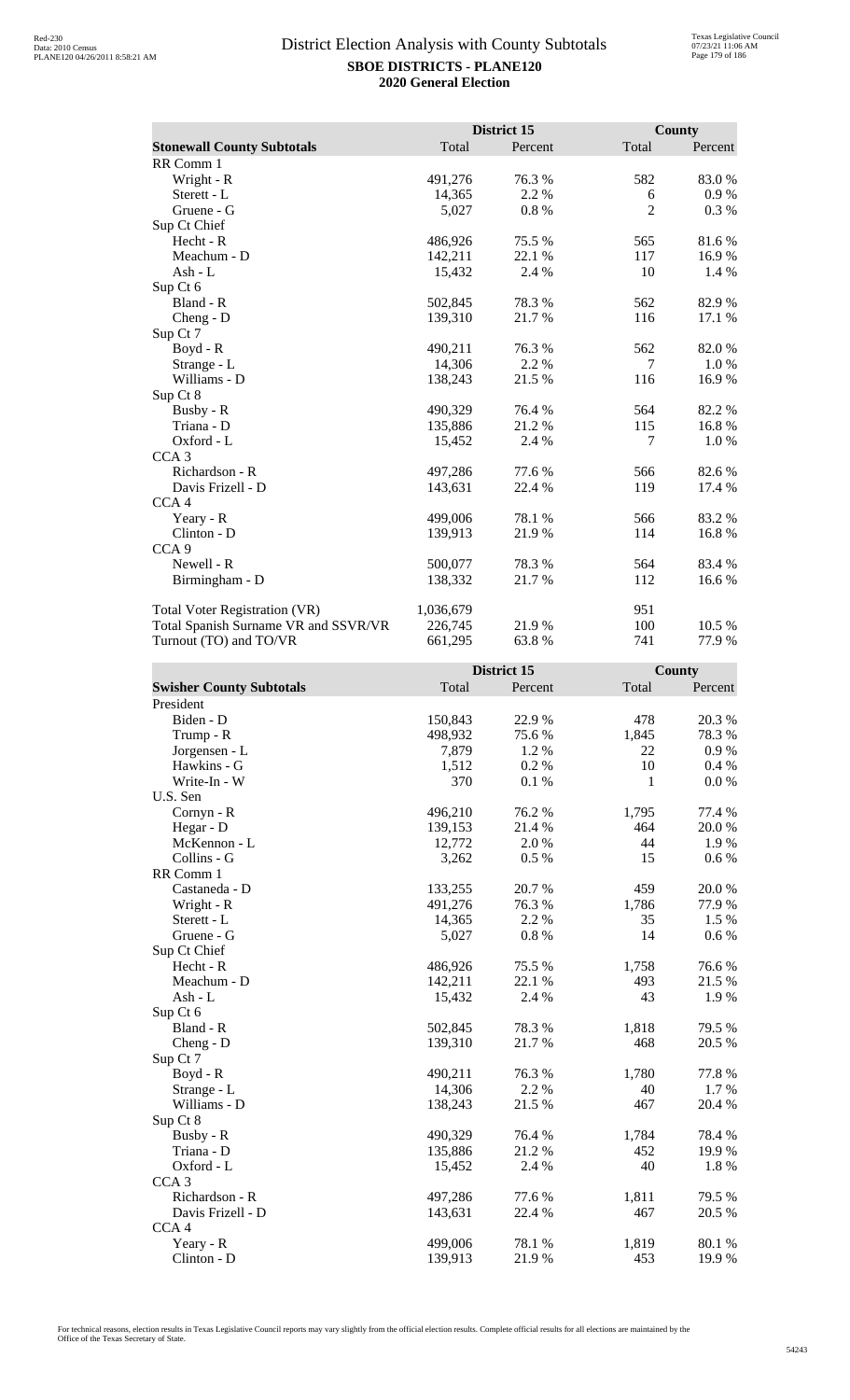|                                                                |                    | <b>District 15</b> |                  | County       |  |
|----------------------------------------------------------------|--------------------|--------------------|------------------|--------------|--|
| <b>Swisher County Subtotals</b>                                | Total              | Percent            | Total            | Percent      |  |
| CCA <sub>9</sub>                                               |                    |                    |                  |              |  |
| Newell - R                                                     | 500,077            | 78.3%              | 1,812            | 79.7%        |  |
| Birmingham - D                                                 | 138,332            | 21.7%              | 461              | 20.3 %       |  |
|                                                                |                    |                    |                  |              |  |
| <b>Total Voter Registration (VR)</b>                           | 1,036,679          |                    | 3,933            |              |  |
| Total Spanish Surname VR and SSVR/VR                           | 226,745            | 21.9%              | 1,236            | 31.4 %       |  |
| Turnout (TO) and TO/VR                                         | 661,295            | 63.8%              | 2,365            | 60.1 %       |  |
|                                                                |                    |                    |                  |              |  |
|                                                                |                    | District 15        |                  | County       |  |
| <b>Taylor County Subtotals</b>                                 | Total              | Percent            | Total            | Percent      |  |
| President                                                      |                    |                    |                  |              |  |
| Biden - D                                                      | 150,843            | 22.9%              | 14,588           | 26.4 %       |  |
| Trump - R                                                      | 498,932            | 75.6%              | 39,547           | 71.6%        |  |
| Jorgensen - L                                                  | 7,879              | 1.2%               | 827              | 1.5 %        |  |
| Hawkins - G                                                    | 1,512              | 0.2%               | 150              | 0.3 %        |  |
| Write-In - W                                                   | 370                | 0.1%               | 121              | 0.2%         |  |
| U.S. Sen                                                       |                    |                    |                  |              |  |
| Cornyn - R                                                     | 496,210            | 76.2 %             | 39,887           | 73.2 %       |  |
| Hegar - D                                                      | 139,153            | 21.4 %             | 13,074           | 24.0%        |  |
| McKennon - L                                                   | 12,772             | 2.0 %              | 1,209            | 2.2 %        |  |
| Collins - G                                                    | 3,262              | 0.5%               | 309              | 0.6 %        |  |
| RR Comm 1                                                      |                    |                    |                  |              |  |
| Castaneda - D                                                  | 133,255            | 20.7%              | 12,177           | 22.7 %       |  |
| Wright - R                                                     | 491,276            | 76.3%              | 39,504<br>1,397  | 73.7 %       |  |
| Sterett - L<br>Gruene - G                                      | 14,365             | 2.2 %<br>0.8%      | 546              | 2.6%<br>1.0% |  |
| Sup Ct Chief                                                   | 5,027              |                    |                  |              |  |
| Hecht - R                                                      | 486,926            | 75.5 %             | 39,062           | 72.6 %       |  |
| Meachum - D                                                    | 142,211            | 22.1 %             | 13,247           | 24.6 %       |  |
| Ash - L                                                        | 15,432             | 2.4 %              | 1,524            | 2.8%         |  |
| Sup Ct 6                                                       |                    |                    |                  |              |  |
| Bland - R                                                      | 502,845            | 78.3%              | 40,602           | 75.7%        |  |
| $Cheng - D$                                                    | 139,310            | 21.7%              | 13,044           | 24.3 %       |  |
| Sup Ct 7                                                       |                    |                    |                  |              |  |
| $Boyd - R$                                                     | 490,211            | 76.3%              | 39,360           | 73.4 %       |  |
| Strange - L                                                    | 14,306             | 2.2 %              | 1,451            | 2.7 %        |  |
| Williams - D                                                   | 138,243            | 21.5 %             | 12,817           | 23.9%        |  |
| Sup Ct 8                                                       |                    |                    |                  |              |  |
| Busby - R                                                      | 490,329            | 76.4 %             | 39,323           | 73.5 %       |  |
| Triana - D                                                     | 135,886            | 21.2%              | 12,575           | 23.5 %       |  |
| Oxford - L                                                     | 15,452             | 2.4 %              | 1,584            | 3.0%         |  |
| CCA <sub>3</sub>                                               |                    |                    |                  |              |  |
| Richardson - R                                                 | 497,286            | 77.6 %             | 39,845           | 74.6 %       |  |
| Davis Frizell - D                                              | 143,631            | 22.4 %             | 13,592           | 25.4 %       |  |
| CCA <sub>4</sub>                                               |                    |                    |                  |              |  |
| Yeary - R                                                      | 499,006            | 78.1 %             | 40,152           | 75.3 %       |  |
| Clinton - D                                                    | 139,913            | 21.9%              | 13,139           | 24.7 %       |  |
| CCA <sub>9</sub>                                               |                    |                    |                  |              |  |
| Newell - R                                                     | 500,077            | 78.3%              | 40,217           | 75.6 %       |  |
| Birmingham - D                                                 | 138,332            | 21.7 %             | 12,995           | 24.4 %       |  |
|                                                                |                    |                    |                  |              |  |
| <b>Total Voter Registration (VR)</b>                           | 1,036,679          | 21.9%              | 83,532<br>12,511 | 15.0%        |  |
| Total Spanish Surname VR and SSVR/VR<br>Turnout (TO) and TO/VR | 226,745<br>661,295 | 63.8%              | 55,397           | 66.3%        |  |
|                                                                |                    |                    |                  |              |  |

|                               |         | District 15 |          | County  |  |
|-------------------------------|---------|-------------|----------|---------|--|
| <b>Terry County Subtotals</b> | Total   | Percent     | Total    | Percent |  |
| President                     |         |             |          |         |  |
| Biden - D                     | 150,843 | 22.9 %      | 757      | 21.0 %  |  |
| Trump - R                     | 498,932 | 75.6 %      | 2,812    | 77.9 %  |  |
| Jorgensen - L                 | 7.879   | 1.2 %       | 33       | 0.9%    |  |
| Hawkins - G                   | 1,512   | $0.2\%$     | 10       | $0.3\%$ |  |
| Write-In - W                  | 370     | 0.1%        | $\Omega$ | $0.0\%$ |  |
| U.S. Sen                      |         |             |          |         |  |
| Cornyn - R                    | 496.210 | 76.2 %      | 2,731    | 77.5 %  |  |
| Hegar - $D$                   | 139.153 | 21.4 %      | 714      | 20.3 %  |  |
| McKennon - L                  | 12,772  | 2.0 %       | 63       | 1.8%    |  |
| Collins - G                   | 3.262   | $0.5\%$     | 16       | $0.5\%$ |  |
| RR Comm 1                     |         |             |          |         |  |
| Castaneda - D                 | 133.255 | 20.7 %      | 739      | 21.2 %  |  |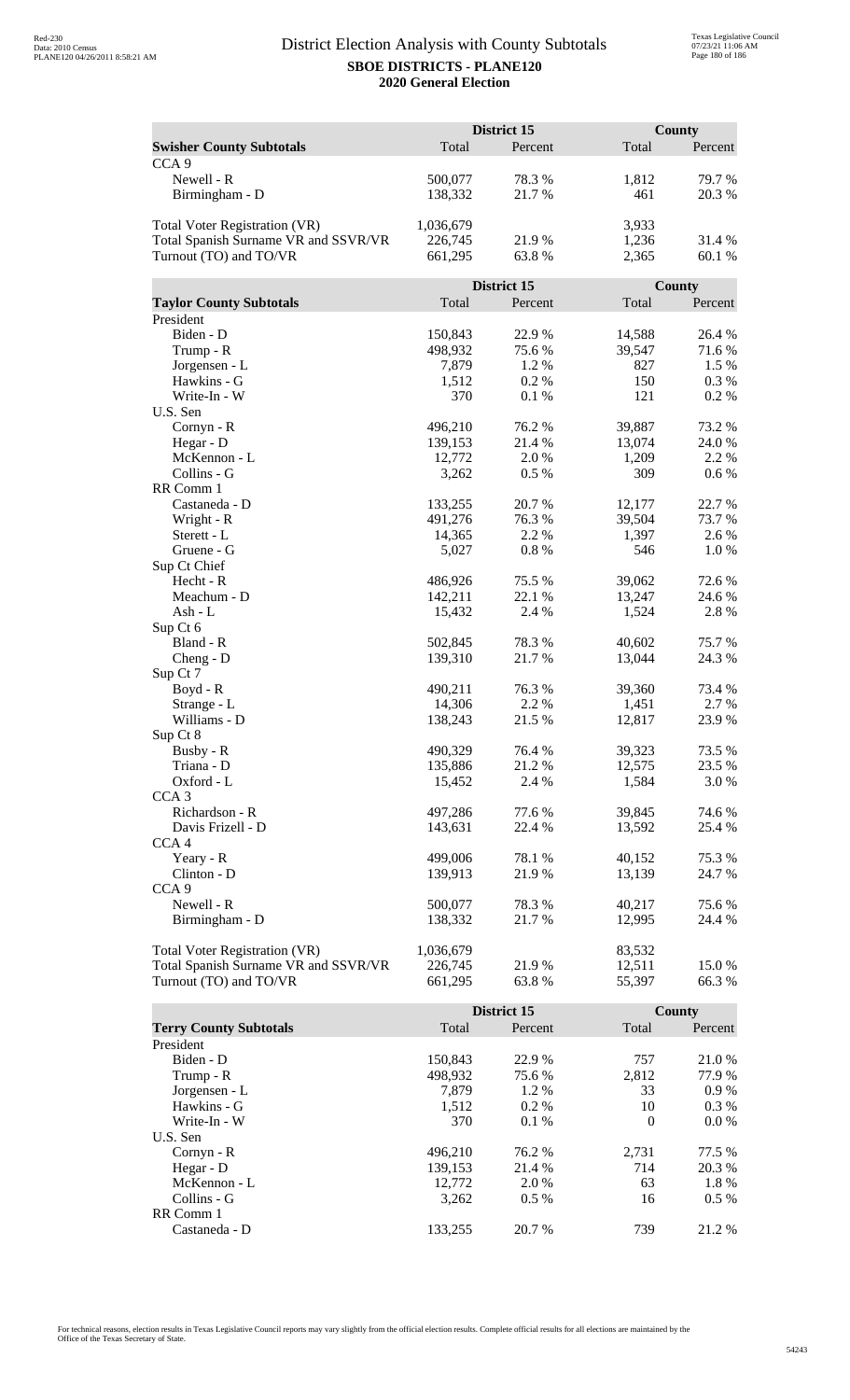|                                      |           | District 15 |       | <b>County</b> |
|--------------------------------------|-----------|-------------|-------|---------------|
| <b>Terry County Subtotals</b>        | Total     | Percent     | Total | Percent       |
| RR Comm 1                            |           |             |       |               |
| Wright - R                           | 491,276   | 76.3%       | 2,673 | 76.6%         |
| Sterett - L                          | 14,365    | 2.2 %       | 53    | 1.5 %         |
| Gruene - G                           | 5,027     | 0.8%        | 26    | 0.7%          |
| Sup Ct Chief                         |           |             |       |               |
| Hecht - R                            | 486,926   | 75.5 %      | 2,633 | 76.5 %        |
| Meachum - D                          | 142,211   | 22.1 %      | 749   | 21.8%         |
| Ash - $L$                            | 15,432    | 2.4 %       | 58    | 1.7 %         |
| Sup Ct 6                             |           |             |       |               |
| Bland - R                            | 502,845   | 78.3%       | 2,716 | 79.3%         |
| Cheng - D                            | 139,310   | 21.7%       | 707   | 20.7%         |
| Sup Ct 7                             |           |             |       |               |
| $Boyd - R$                           | 490,211   | 76.3%       | 2,653 | 77.0%         |
| Strange - L                          | 14,306    | 2.2 %       | 52    | $1.5\%$       |
| Williams - D                         | 138,243   | 21.5 %      | 739   | 21.5 %        |
| Sup Ct 8                             |           |             |       |               |
| Busby - R                            | 490,329   | 76.4%       | 2,688 | 77.5 %        |
| Triana - D                           | 135,886   | 21.2%       | 721   | 20.8%         |
| Oxford - L                           | 15,452    | 2.4 %       | 58    | 1.7 %         |
| CCA <sub>3</sub>                     |           |             |       |               |
| Richardson - R                       | 497,286   | 77.6 %      | 2,699 | 78.1 %        |
| Davis Frizell - D                    | 143,631   | 22.4 %      | 759   | 21.9 %        |
| CCA <sub>4</sub>                     |           |             |       |               |
| Yeary - R                            | 499,006   | 78.1 %      | 2,693 | 78.3%         |
| Clinton - D                          | 139,913   | 21.9%       | 748   | 21.7%         |
| CCA <sub>9</sub>                     |           |             |       |               |
| Newell - R                           | 500,077   | 78.3%       | 2,724 | 79.3%         |
| Birmingham - D                       | 138,332   | 21.7 %      | 712   | 20.7 %        |
| Total Voter Registration (VR)        | 1,036,679 |             | 6,570 |               |
| Total Spanish Surname VR and SSVR/VR | 226,745   | 21.9%       | 2,977 | 45.3 %        |
| Turnout (TO) and TO/VR               | 661,295   | 63.8%       | 3,612 | 55.0%         |

|                                      |         | District 15 |              | County  |
|--------------------------------------|---------|-------------|--------------|---------|
| <b>Throckmorton County Subtotals</b> | Total   | Percent     | Total        | Percent |
| President                            |         |             |              |         |
| Biden - D                            | 150,843 | 22.9%       | 82           | 9.2%    |
| Trump - R                            | 498,932 | 75.6%       | 806          | 90.2%   |
| Jorgensen - L                        | 7,879   | 1.2%        | 5            | 0.6 %   |
| Hawkins - G                          | 1,512   | 0.2%        | $\mathbf{1}$ | 0.1%    |
| Write-In - W                         | 370     | 0.1%        | $\mathbf{0}$ | 0.0 %   |
| U.S. Sen                             |         |             |              |         |
| Cornyn - R                           | 496,210 | 76.2%       | 788          | 90.2%   |
| Hegar - D                            | 139,153 | 21.4 %      | 76           | 8.7%    |
| McKennon - L                         | 12,772  | 2.0%        | $\tau$       | 0.8 %   |
| Collins - G                          | 3,262   | 0.5 %       | 3            | 0.3%    |
| RR Comm 1                            |         |             |              |         |
| Castaneda - D                        | 133,255 | 20.7%       | 64           | 7.5 %   |
| Wright - R                           | 491,276 | 76.3%       | 778          | 91.2%   |
| Sterett - L                          | 14,365  | 2.2 %       | 10           | 1.2%    |
| Gruene - G                           | 5,027   | 0.8%        | 1            | 0.1%    |
| Sup Ct Chief                         |         |             |              |         |
| $Hecht - R$                          | 486,926 | 75.5 %      | 769          | 90.4 %  |
| Meachum - D                          | 142,211 | 22.1 %      | 71           | 8.3%    |
| $Ash-L$                              | 15,432  | 2.4 %       | 11           | 1.3%    |
| Sup Ct 6                             |         |             |              |         |
| Bland - R                            | 502,845 | 78.3%       | 780          | 91.7%   |
| Cheng - D                            | 139,310 | 21.7%       | 71           | 8.3%    |
| Sup Ct 7                             |         |             |              |         |
| Boyd - R                             | 490,211 | 76.3%       | 777          | 91.1 %  |
| Strange - L                          | 14,306  | 2.2 %       | 5            | 0.6 %   |
| Williams - D                         | 138,243 | 21.5 %      | 71           | 8.3%    |
| Sup Ct 8                             |         |             |              |         |
| Busby - R                            | 490,329 | 76.4 %      | 772          | 90.8%   |
| Triana - D                           | 135,886 | 21.2%       | 67           | 7.9 %   |
| Oxford - L                           | 15,452  | 2.4 %       | 11           | 1.3%    |
| CCA <sub>3</sub>                     |         |             |              |         |
| Richardson - R                       | 497,286 | 77.6 %      | 779          | 91.8%   |
| Davis Frizell - D                    | 143,631 | 22.4 %      | 70           | 8.2%    |
| CCA <sub>4</sub>                     |         |             |              |         |
| Yeary - R                            | 499,006 | 78.1 %      | 773          | 91.6 %  |
| Clinton - D                          | 139,913 | 21.9%       | 71           | 8.4 %   |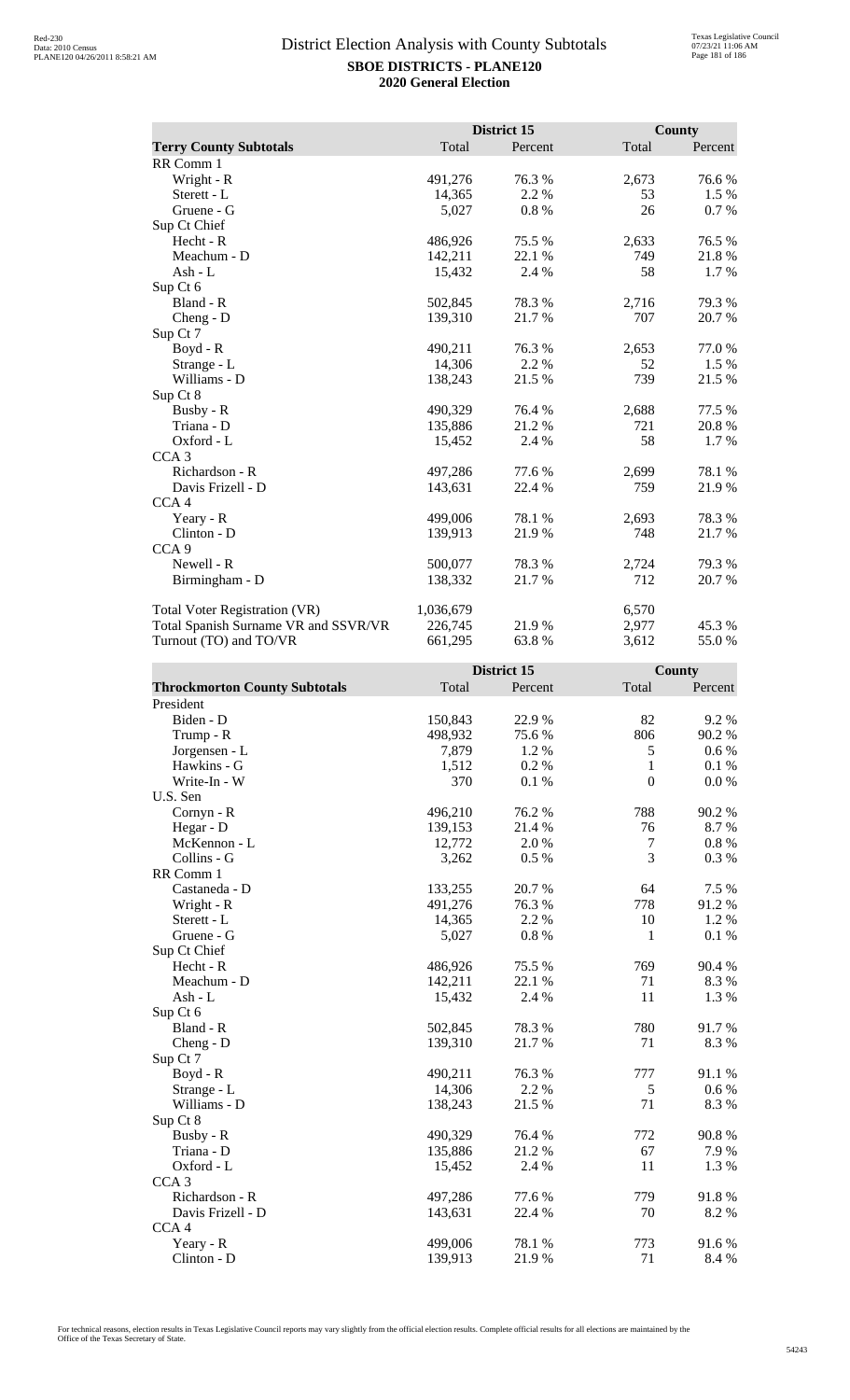|                                      | District 15 |             |        | <b>County</b> |  |
|--------------------------------------|-------------|-------------|--------|---------------|--|
| <b>Throckmorton County Subtotals</b> | Total       | Percent     | Total  | Percent       |  |
| CCA <sub>9</sub>                     |             |             |        |               |  |
| Newell - R                           | 500,077     | 78.3%       | 774    | 91.5 %        |  |
| Birmingham - D                       | 138,332     | 21.7%       | 72     | 8.5 %         |  |
|                                      |             |             |        |               |  |
| Total Voter Registration (VR)        | 1,036,679   |             | 1,206  |               |  |
| Total Spanish Surname VR and SSVR/VR | 226,745     | 21.9%       | 74     | 6.1 %         |  |
| Turnout (TO) and TO/VR               | 661,295     | 63.8%       | 894    | 74.1 %        |  |
|                                      |             |             |        |               |  |
|                                      |             | District 15 |        | County        |  |
| <b>Tom Green County Subtotals</b>    | Total       | Percent     | Total  | Percent       |  |
| President                            |             |             |        |               |  |
| Biden - D                            | 150,843     | 22.9%       | 12,185 | 27.0%         |  |
| Trump - R                            | 498,932     | 75.6 %      | 32,258 | 71.5 %        |  |
| Jorgensen - L                        | 7,879       | 1.2 %       | 541    | 1.2 %         |  |
| Hawkins - G                          | 1,512       | 0.2 %       | 96     | $0.2\%$       |  |
| Write-In - W                         | 370         |             | 16     | 0.0 %         |  |
| U.S. Sen                             |             | 0.1%        |        |               |  |
|                                      | 496,210     | 76.2 %      | 32,274 | 72.2 %        |  |
| Cornyn - R                           |             |             |        |               |  |
| Hegar - D                            | 139,153     | 21.4 %      | 11,329 | 25.3 %        |  |
| McKennon - L                         | 12,772      | 2.0%        | 876    | 2.0 %         |  |
| Collins - G                          | 3,262       | 0.5 %       | 233    | 0.5 %         |  |
| RR Comm 1                            |             |             |        |               |  |
| Castaneda - D                        | 133,255     | 20.7%       | 11,009 | 24.9%         |  |
| Wright - R                           | 491,276     | 76.3%       | 31,752 | 71.9%         |  |
| Sterett - L                          | 14,365      | 2.2 %       | 997    | 2.3 %         |  |
| Gruene - G                           | 5,027       | 0.8%        | 382    | 0.9%          |  |
| Sup Ct Chief                         |             |             |        |               |  |
| Hecht - R                            | 486,926     | 75.5 %      | 31,619 | 71.4 %        |  |
| Meachum - D                          | 142,211     | 22.1 %      | 11,514 | 26.0%         |  |
| Ash - L                              | 15,432      | 2.4 %       | 1,140  | 2.6 %         |  |
| Sup Ct 6                             |             |             |        |               |  |
| Bland - R                            | 502,845     | 78.3%       | 32,676 | 74.2 %        |  |
| $Cheng - D$                          | 139,310     | 21.7%       | 11,359 | 25.8%         |  |
| Sup Ct 7                             |             |             |        |               |  |
| $Boyd - R$                           | 490,211     | 76.3%       | 31,901 | 72.2 %        |  |
| Strange - L                          | 14,306      | 2.2 %       | 1,084  | 2.5 %         |  |
| Williams - D                         | 138,243     | 21.5 %      | 11,183 | 25.3 %        |  |
| Sup Ct 8                             |             |             |        |               |  |
| Busby - R                            | 490,329     | 76.4 %      | 31,794 | 72.1 %        |  |
| Triana - D                           | 135,886     | 21.2%       | 11,115 | 25.2 %        |  |
| Oxford - L                           | 15,452      | 2.4 %       | 1,178  | 2.7 %         |  |
| CCA <sub>3</sub>                     |             |             |        |               |  |
| Richardson - R                       | 497,286     | 77.6 %      | 32,242 | 73.3 %        |  |
| Davis Frizell - D                    | 143,631     | 22.4 %      | 11,759 | 26.7 %        |  |
| CCA <sub>4</sub>                     |             |             |        |               |  |
| Yeary - R                            | 499,006     | 78.1 %      | 32,585 | 74.2 %        |  |
| Clinton - D                          | 139,913     | 21.9%       | 11,329 | 25.8%         |  |
| CCA <sub>9</sub>                     |             |             |        |               |  |
| Newell - R                           | 500,077     | 78.3%       | 32,563 | 74.2 %        |  |
| Birmingham - D                       | 138,332     | 21.7%       | 11,334 | 25.8%         |  |
|                                      |             |             |        |               |  |
| <b>Total Voter Registration (VR)</b> | 1,036,679   |             | 69,919 |               |  |
| Total Spanish Surname VR and SSVR/VR | 226,745     | 21.9 %      | 18,401 | 26.3%         |  |
| Turnout (TO) and TO/VR               | 661,295     | 63.8%       | 45,096 | 64.5 %        |  |

|                                 |         | District 15 |          | County  |
|---------------------------------|---------|-------------|----------|---------|
| <b>Wheeler County Subtotals</b> | Total   | Percent     | Total    | Percent |
| President                       |         |             |          |         |
| Biden - D                       | 150.843 | 22.9 %      | 168      | 7.2 %   |
| Trump - R                       | 498,932 | 75.6 %      | 2,159    | 92.4 %  |
| Jorgensen - L                   | 7.879   | 1.2 %       |          | $0.3\%$ |
| Hawkins - G                     | 1,512   | $0.2\%$     | 3        | $0.1\%$ |
| Write-In - W                    | 370     | 0.1%        | $\Omega$ | $0.0\%$ |
| U.S. Sen                        |         |             |          |         |
| $Cornyn - R$                    | 496.210 | 76.2 %      | 2.079    | 91.1 %  |
| Hegar - $D$                     | 139,153 | 21.4 %      | 165      | 7.2 %   |
| McKennon - L                    | 12,772  | 2.0 %       | 26       | $1.1\%$ |
| Collins - G                     | 3.262   | $0.5\%$     | 11       | $0.5\%$ |
| RR Comm 1                       |         |             |          |         |
| Castaneda - D                   | 133.255 | 20.7 %      | 155      | 6.9%    |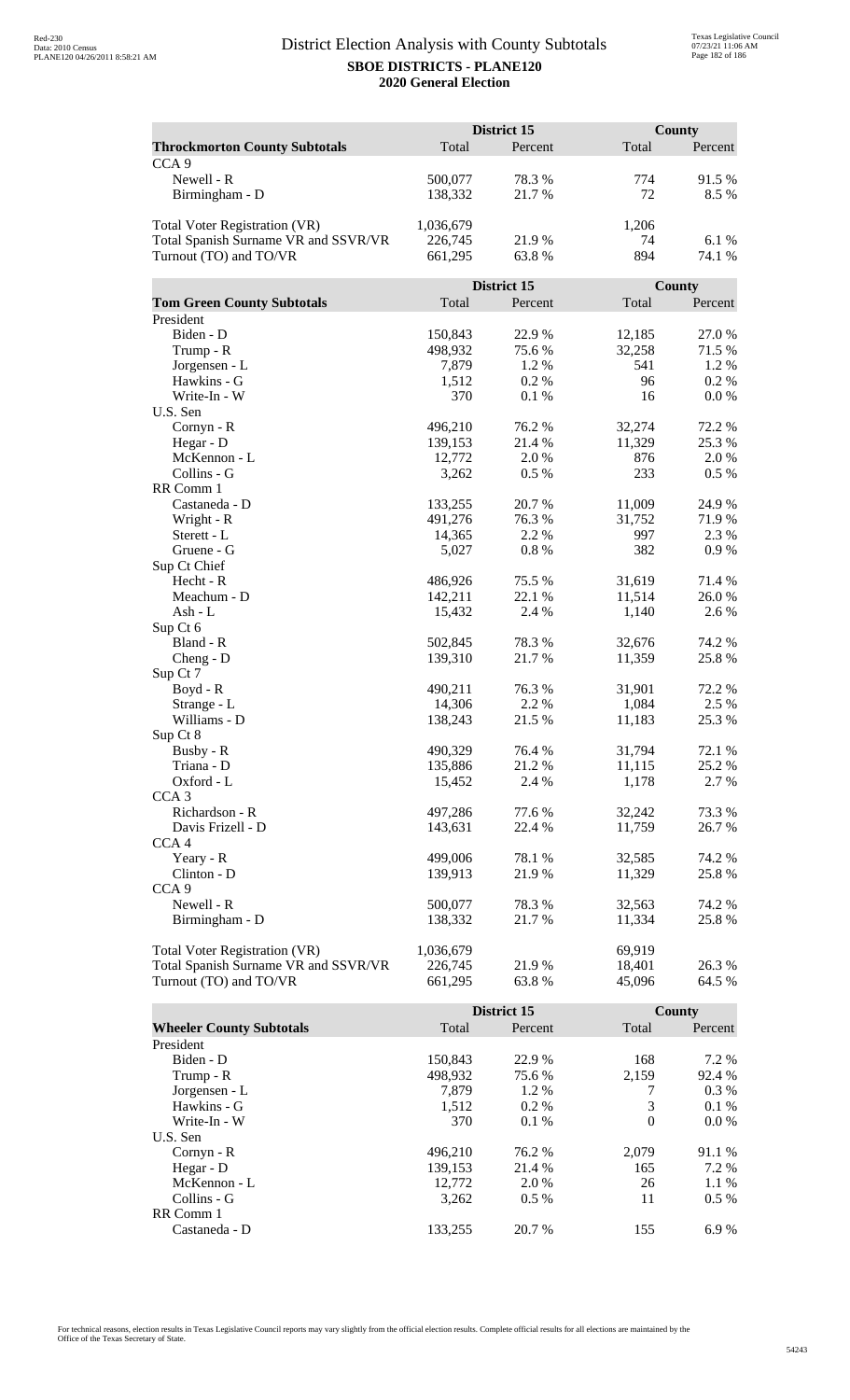|                                      |           | District 15 |       | <b>County</b> |
|--------------------------------------|-----------|-------------|-------|---------------|
| <b>Wheeler County Subtotals</b>      | Total     | Percent     | Total | Percent       |
| RR Comm 1                            |           |             |       |               |
| Wright - R                           | 491,276   | 76.3 %      | 2,055 | 91.5%         |
| Sterett - L                          | 14,365    | 2.2 %       | 29    | 1.3 %         |
| Gruene - G                           | 5,027     | 0.8%        | 8     | 0.4%          |
| Sup Ct Chief                         |           |             |       |               |
| Hecht - R                            | 486,926   | 75.5 %      | 2,035 | 90.8%         |
| Meachum - D                          | 142,211   | 22.1 %      | 175   | 7.8%          |
| Ash - L                              | 15,432    | 2.4 %       | 30    | 1.3%          |
| Sup Ct 6                             |           |             |       |               |
| Bland - R                            | 502,845   | 78.3 %      | 2,082 | 92.6 %        |
| Cheng - D                            | 139,310   | 21.7%       | 166   | 7.4 %         |
| Sup Ct 7                             |           |             |       |               |
| $Boyd - R$                           | 490,211   | 76.3%       | 2,045 | 91.3%         |
| Strange - L                          | 14,306    | 2.2 %       | 28    | 1.3 %         |
| Williams - D                         | 138,243   | 21.5 %      | 166   | 7.4 %         |
| Sup Ct 8                             |           |             |       |               |
| Busby - R                            | 490,329   | 76.4 %      | 2,047 | 91.6%         |
| Triana - D                           | 135,886   | 21.2%       | 158   | 7.1 %         |
| Oxford - L                           | 15,452    | 2.4 %       | 29    | 1.3%          |
| CCA <sub>3</sub>                     |           |             |       |               |
| Richardson - R                       | 497,286   | 77.6 %      | 2,069 | 92.6 %        |
| Davis Frizell - D                    | 143,631   | 22.4 %      | 166   | 7.4 %         |
| CCA <sub>4</sub>                     |           |             |       |               |
| Yeary - R                            | 499,006   | 78.1 %      | 2,071 | 92.7 %        |
| Clinton - D                          | 139,913   | 21.9%       | 162   | 7.3 %         |
| CCA <sub>9</sub>                     |           |             |       |               |
| Newell - R                           | 500,077   | 78.3 %      | 2,065 | 92.7 %        |
| Birmingham - D                       | 138,332   | 21.7%       | 162   | 7.3 %         |
| <b>Total Voter Registration (VR)</b> | 1,036,679 |             | 3,510 |               |
| Total Spanish Surname VR and SSVR/VR | 226,745   | 21.9 %      | 325   | 9.3%          |
| Turnout (TO) and TO/VR               | 661,295   | 63.8%       | 2,337 | 66.6 %        |

|                                 |         | District 15 |        | County  |
|---------------------------------|---------|-------------|--------|---------|
| <b>Wichita County Subtotals</b> | Total   | Percent     | Total  | Percent |
| President                       |         |             |        |         |
| Biden - D                       | 150,843 | 22.9%       | 13,161 | 28.6%   |
| Trump - R                       | 498,932 | 75.6%       | 32,069 | 69.7%   |
| Jorgensen - L                   | 7,879   | 1.2 %       | 675    | 1.5 %   |
| Hawkins - G                     | 1,512   | 0.2%        | 125    | 0.3%    |
| Write-In - W                    | 370     | 0.1%        | 10     | 0.0 %   |
| U.S. Sen                        |         |             |        |         |
| Cornyn - R                      | 496,210 | 76.2%       | 31,626 | 69.8%   |
| Hegar - D                       | 139,153 | 21.4 %      | 12,399 | 27.4 %  |
| McKennon - L                    | 12,772  | 2.0%        | 997    | 2.2 %   |
| Collins - G                     | 3,262   | 0.5%        | 259    | $0.6\%$ |
| RR Comm 1                       |         |             |        |         |
| Castaneda - D                   | 133,255 | 20.7%       | 11,351 | 25.6%   |
| Wright - R                      | 491,276 | 76.3%       | 31,373 | 70.7%   |
| Sterett - L                     | 14,365  | 2.2 %       | 1,178  | 2.7 %   |
| Gruene - G                      | 5,027   | $0.8~\%$    | 496    | 1.1 %   |
| Sup Ct Chief                    |         |             |        |         |
| Hecht - R                       | 486,926 | 75.5 %      | 30,971 | 69.5 %  |
| Meachum - D                     | 142,211 | 22.1 %      | 12,393 | 27.8 %  |
| $Ash - L$                       | 15,432  | 2.4 %       | 1,183  | 2.7 %   |
| Sup Ct 6                        |         |             |        |         |
| Bland - R                       | 502,845 | 78.3%       | 32,301 | 72.8%   |
| $Cheng - D$                     | 139,310 | 21.7%       | 12,078 | 27.2 %  |
| Sup Ct 7                        |         |             |        |         |
| $Boyd - R$                      | 490,211 | 76.3%       | 31,352 | 70.5 %  |
| Strange - L                     | 14,306  | 2.2 %       | 1,041  | 2.3 %   |
| Williams - D                    | 138,243 | 21.5 %      | 12,083 | 27.2 %  |
| Sup Ct 8                        |         |             |        |         |
| Busby - R                       | 490,329 | 76.4%       | 31,427 | 70.7%   |
| Triana - D                      | 135,886 | 21.2%       | 11,866 | 26.7%   |
| Oxford - L                      | 15,452  | 2.4 %       | 1,160  | 2.6 %   |
| CCA <sub>3</sub>                |         |             |        |         |
| Richardson - R                  | 497,286 | 77.6%       | 31,819 | 72.0%   |
| Davis Frizell - D               | 143,631 | 22.4 %      | 12,392 | 28.0%   |
| CCA <sub>4</sub>                |         |             |        |         |
| Yeary - R                       | 499,006 | 78.1 %      | 31,967 | 72.5 %  |
| Clinton - D                     | 139,913 | 21.9%       | 12,129 | 27.5 %  |

For technical reasons, election results in Texas Legislative Council reports may vary slightly from the official election results. Complete official results for all elections are maintained by the<br>Office of the Texas Secre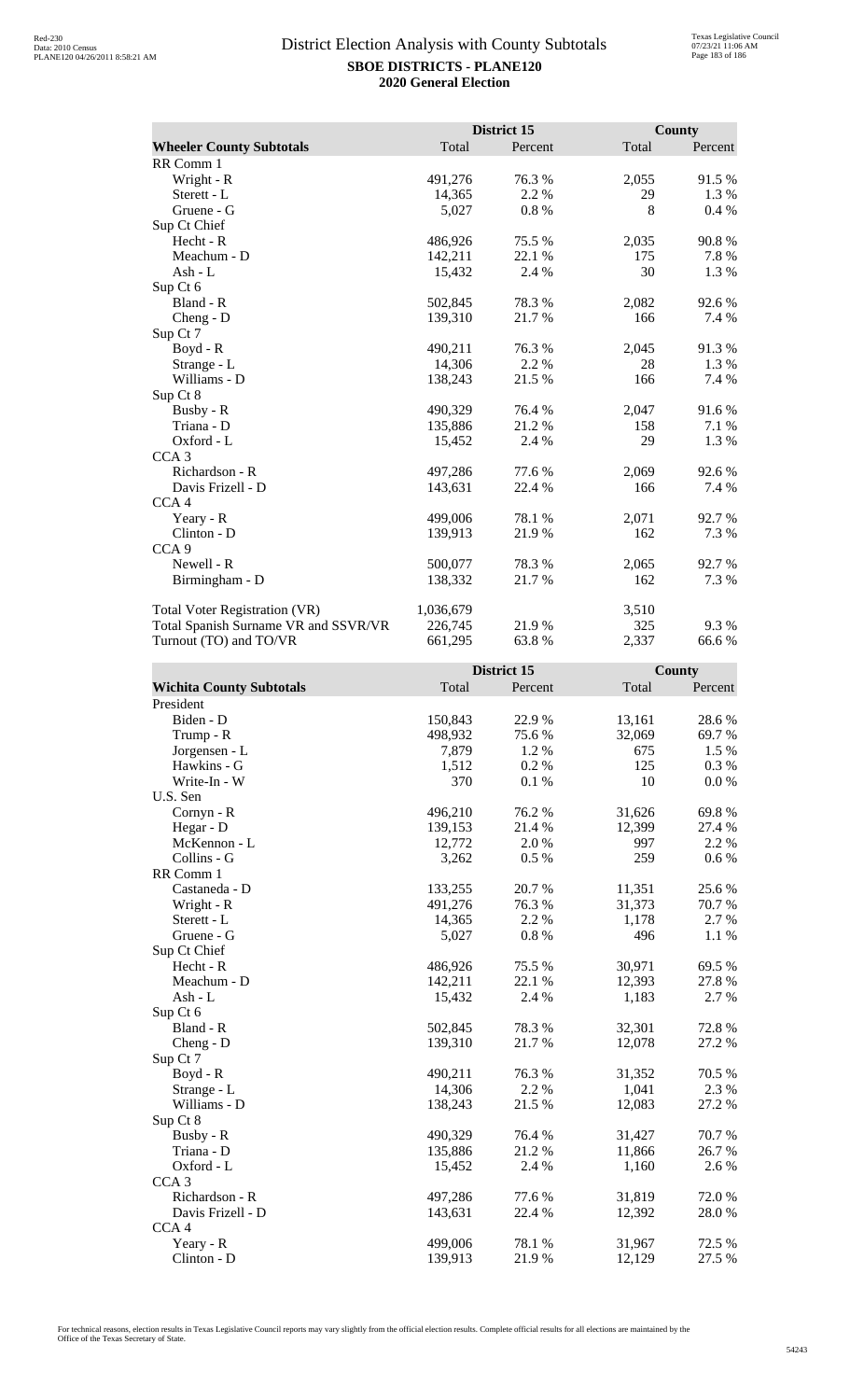|                                      |                   | District 15 |              | County  |  |
|--------------------------------------|-------------------|-------------|--------------|---------|--|
| <b>Wichita County Subtotals</b>      | Total             | Percent     | Total        | Percent |  |
| CCA <sub>9</sub>                     |                   |             |              |         |  |
| Newell - R                           | 500,077           | 78.3%       | 32,128       | 72.9 %  |  |
| Birmingham - D                       | 138,332           | 21.7%       | 11,934       | 27.1 %  |  |
|                                      |                   |             |              |         |  |
| <b>Total Voter Registration (VR)</b> | 1,036,679         |             | 83,780       |         |  |
| Total Spanish Surname VR and SSVR/VR | 226,745           | 21.9%       | 8,835        | 10.5 %  |  |
| Turnout (TO) and TO/VR               | 661,295           | 63.8%       | 46,378       | 55.4 %  |  |
|                                      |                   |             |              |         |  |
|                                      |                   | District 15 |              | County  |  |
| <b>Wilbarger County Subtotals</b>    | Total             | Percent     | Total        | Percent |  |
| President                            |                   |             |              |         |  |
| Biden - D                            | 150,843           | 22.9%       | 956          | 21.1 %  |  |
| Trump - R                            | 498,932           | 75.6%       | 3,524        | 77.9 %  |  |
| Jorgensen - L                        | 7,879             | 1.2%        | 33           | 0.7%    |  |
| Hawkins - G                          | 1,512             | 0.2%        | 11           | $0.2\%$ |  |
| Write-In - W                         | 370               | 0.1%        | $\mathbf{0}$ | 0.0 %   |  |
| U.S. Sen                             |                   |             |              |         |  |
| Cornyn - R                           | 496,210           | 76.2 %      | 3,473        | 78.6%   |  |
| Hegar - D                            | 139,153           | 21.4 %      | 874          | 19.8%   |  |
| McKennon - L                         | 12,772            | 2.0%        | 54           | 1.2%    |  |
| Collins - G                          | 3,262             | 0.5 %       | 18           | 0.4%    |  |
| RR Comm 1                            |                   |             |              |         |  |
| Castaneda - D                        | 133,255           | 20.7 %      | 842          | 19.3 %  |  |
| Wright - R                           | 491,276           | 76.3%       | 3,419        | 78.5%   |  |
| Sterett - L                          | 14,365            | 2.2 %       | 59           | 1.4 %   |  |
| Gruene - G                           | 5,027             | 0.8 %       | 38           | 0.9%    |  |
| Sup Ct Chief                         |                   |             |              |         |  |
| Hecht - R                            | 486,926           | 75.5 %      | 3,343        | 77.2 %  |  |
| Meachum - D                          | 142,211           | 22.1 %      | 925          | 21.3 %  |  |
| Ash - L                              | 15,432            | 2.4 %       | 65           | 1.5 %   |  |
| Sup Ct 6                             |                   |             |              |         |  |
| Bland - R                            | 502,845           | 78.3%       | 3,445        | 79.6%   |  |
| $Cheng - D$                          | 139,310           | 21.7%       | 881          | 20.4 %  |  |
| Sup Ct 7                             |                   | 76.3 %      | 3,391        | 78.2 %  |  |
| Boyd - R<br>Strange - L              | 490,211<br>14,306 | 2.2 %       | 65           | 1.5 %   |  |
| Williams - D                         | 138,243           | 21.5 %      | 882          | 20.3 %  |  |
| Sup Ct 8                             |                   |             |              |         |  |
| Busby - R                            | 490,329           | 76.4 %      | 3,407        | 78.7%   |  |
| Triana - D                           | 135,886           | 21.2%       | 862          | 19.9%   |  |
| Oxford - L                           | 15,452            | 2.4 %       | 60           | 1.4 %   |  |
| CCA <sub>3</sub>                     |                   |             |              |         |  |
| Richardson - R                       | 497,286           | 77.6 %      | 3,423        | 79.2 %  |  |
| Davis Frizell - D                    | 143,631           | 22.4 %      | 897          | 20.8%   |  |
| CCA <sub>4</sub>                     |                   |             |              |         |  |
| Yeary - R                            | 499,006           | 78.1 %      | 3,410        | 79.2 %  |  |
| Clinton - D                          | 139,913           | 21.9 %      | 898          | 20.8%   |  |
| CCA <sub>9</sub>                     |                   |             |              |         |  |
| Newell - R                           | 500,077           | 78.3%       | 3,439        | 79.9%   |  |
| Birmingham - D                       | 138,332           | 21.7 %      | 866          | 20.1 %  |  |
|                                      |                   |             |              |         |  |
| Total Voter Registration (VR)        | 1,036,679         |             | 8,171        |         |  |
| Total Spanish Surname VR and SSVR/VR | 226,745           | 21.9%       | 1,556        | 19.0%   |  |
| Turnout (TO) and TO/VR               | 661,295           | 63.8%       | 4,524        | 55.4 %  |  |

|                                |         | District 15 |       | County  |
|--------------------------------|---------|-------------|-------|---------|
| <b>Yoakum County Subtotals</b> | Total   | Percent     | Total | Percent |
| President                      |         |             |       |         |
| Biden - D                      | 150.843 | 22.9 %      | 420   | 15.9 %  |
| Trump - R                      | 498,932 | 75.6 %      | 2.174 | 82.5 %  |
| Jorgensen - L                  | 7.879   | $1.2\%$     | 31    | 1.2 %   |
| Hawkins - G                    | 1,512   | $0.2\%$     | 6     | $0.2\%$ |
| Write-In - W                   | 370     | $0.1\%$     | 5     | $0.2\%$ |
| U.S. Sen                       |         |             |       |         |
| $Cornyn - R$                   | 496.210 | 76.2 %      | 2,153 | 82.8%   |
| Hegar - $D$                    | 139,153 | 21.4 %      | 387   | 14.9 %  |
| McKennon - L                   | 12,772  | 2.0 %       | 38    | $1.5\%$ |
| Collins - G                    | 3.262   | $0.5\%$     | 21    | $0.8\%$ |
| RR Comm 1                      |         |             |       |         |
| Castaneda - D                  | 133.255 | 20.7 %      | 415   | 16.0 %  |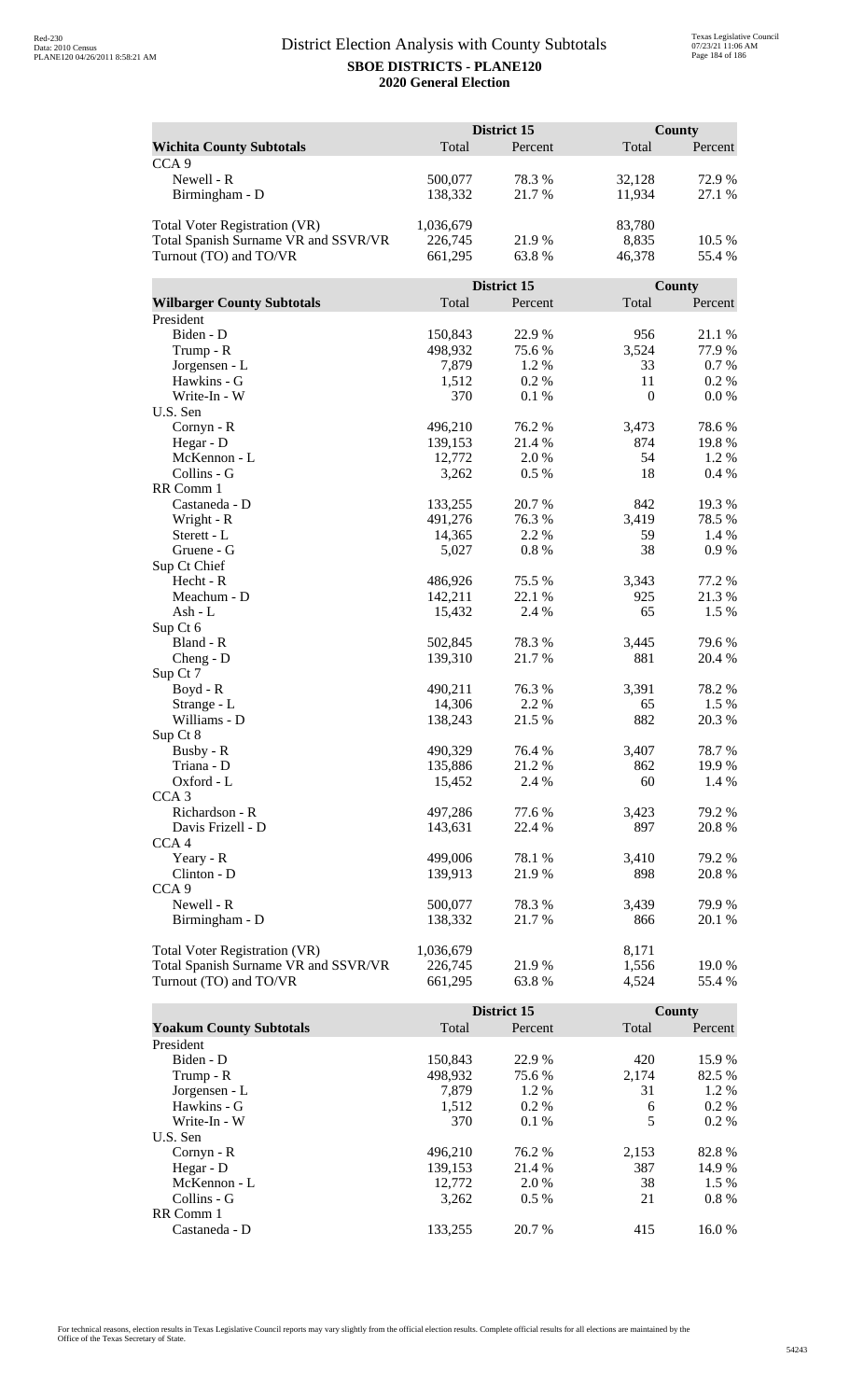|                                      |           | District 15 |       | <b>County</b> |
|--------------------------------------|-----------|-------------|-------|---------------|
| <b>Yoakum County Subtotals</b>       | Total     | Percent     | Total | Percent       |
| RR Comm 1                            |           |             |       |               |
| Wright - R                           | 491,276   | 76.3 %      | 2,125 | 82.1 %        |
| Sterett - L                          | 14,365    | 2.2 %       | 36    | 1.4 %         |
| Gruene - G                           | 5,027     | 0.8%        | 13    | $0.5\%$       |
| Sup Ct Chief                         |           |             |       |               |
| Hecht - R                            | 486,926   | 75.5 %      | 2,111 | 81.7%         |
| Meachum - D                          | 142,211   | 22.1 %      | 428   | 16.6%         |
| Ash - L                              | 15,432    | 2.4 %       | 44    | 1.7 %         |
| Sup Ct 6                             |           |             |       |               |
| Bland - R                            | 502,845   | 78.3%       | 2,188 | 84.6%         |
| Cheng - D                            | 139,310   | 21.7%       | 397   | 15.4 %        |
| Sup Ct 7                             |           |             |       |               |
| Boyd - R                             | 490,211   | 76.3 %      | 2,133 | 82.5 %        |
| Strange - L                          | 14,306    | 2.2 %       | 46    | 1.8%          |
| Williams - D                         | 138,243   | 21.5 %      | 407   | 15.7 %        |
| Sup Ct 8                             |           |             |       |               |
| Busby - R                            | 490,329   | 76.4 %      | 2,119 | 82.1 %        |
| Triana - D                           | 135,886   | 21.2 %      | 409   | 15.8%         |
| Oxford - L                           | 15,452    | 2.4 %       | 53    | 2.1 %         |
| CCA <sub>3</sub>                     |           |             |       |               |
| Richardson - R                       | 497,286   | 77.6 %      | 2,172 | 84.1 %        |
| Davis Frizell - D                    | 143,631   | 22.4 %      | 412   | 15.9%         |
| CCA <sub>4</sub>                     |           |             |       |               |
| Yeary - R                            | 499,006   | 78.1 %      | 2,164 | 83.9%         |
| Clinton - D                          | 139,913   | 21.9%       | 414   | 16.1 %        |
| CCA <sub>9</sub>                     |           |             |       |               |
| Newell - R                           | 500,077   | 78.3 %      | 2,179 | 84.5 %        |
| Birmingham - D                       | 138,332   | 21.7 %      | 399   | 15.5 %        |
| <b>Total Voter Registration (VR)</b> | 1,036,679 |             | 4,391 |               |
| Total Spanish Surname VR and SSVR/VR | 226,745   | 21.9%       | 2,081 | 47.4 %        |
| Turnout (TO) and TO/VR               | 661,295   | 63.8%       | 2,642 | 60.2%         |

|                               |         | District 15 |       | County  |
|-------------------------------|---------|-------------|-------|---------|
| <b>Young County Subtotals</b> | Total   | Percent     | Total | Percent |
| President                     |         |             |       |         |
| Biden - D                     | 150,843 | 22.9%       | 1,034 | 12.6 %  |
| Trump - R                     | 498,932 | 75.6%       | 7,110 | 86.3%   |
| Jorgensen - L                 | 7,879   | 1.2 %       | 76    | 0.9%    |
| Hawkins - G                   | 1,512   | 0.2%        | 18    | 0.2 %   |
| Write-In - W                  | 370     | 0.1%        | 1     | 0.0 %   |
| U.S. Sen                      |         |             |       |         |
| Cornyn - R                    | 496,210 | 76.2%       | 6,996 | 86.3%   |
| Hegar - D                     | 139,153 | 21.4 %      | 967   | 11.9%   |
| McKennon - L                  | 12,772  | 2.0%        | 120   | 1.5 %   |
| Collins - G                   | 3,262   | 0.5 %       | 26    | 0.3%    |
| RR Comm 1                     |         |             |       |         |
| Castaneda - D                 | 133,255 | 20.7%       | 870   | 10.8%   |
| Wright - R                    | 491,276 | 76.3%       | 6,984 | 87.0%   |
| Sterett - L                   | 14,365  | 2.2 %       | 132   | 1.6%    |
| Gruene - G                    | 5,027   | 0.8 %       | 39    | 0.5 %   |
| Sup Ct Chief                  |         |             |       |         |
| Hecht - R                     | 486,926 | 75.5 %      | 6,918 | 86.1%   |
| Meachum - D                   | 142,211 | 22.1 %      | 975   | 12.1 %  |
| $Ash - L$                     | 15,432  | 2.4 %       | 142   | 1.8%    |
| Sup Ct 6                      |         |             |       |         |
| Bland - R                     | 502,845 | 78.3%       | 7,094 | 88.4%   |
| $Cheng - D$                   | 139,310 | 21.7%       | 933   | 11.6%   |
| Sup Ct 7                      |         |             |       |         |
| $Boyd - R$                    | 490,211 | 76.3%       | 6,952 | 86.8%   |
| Strange - L                   | 14,306  | 2.2 %       | 136   | 1.7 %   |
| Williams - D                  | 138,243 | 21.5 %      | 922   | 11.5 %  |
| Sup Ct 8                      |         |             |       |         |
| Busby - R                     | 490,329 | 76.4 %      | 6,948 | 87.2 %  |
| Triana - D                    | 135,886 | 21.2%       | 872   | 10.9%   |
| Oxford - L                    | 15,452  | 2.4 %       | 151   | 1.9%    |
| CCA <sub>3</sub>              |         |             |       |         |
| Richardson - R                | 497,286 | 77.6%       | 7,015 | 87.9%   |
| Davis Frizell - D             | 143,631 | 22.4 %      | 969   | 12.1 %  |
| CCA <sub>4</sub>              |         |             |       |         |
| Yeary - R                     | 499,006 | 78.1 %      | 7,013 | 88.2%   |
| Clinton - D                   | 139,913 | 21.9%       | 937   | 11.8%   |